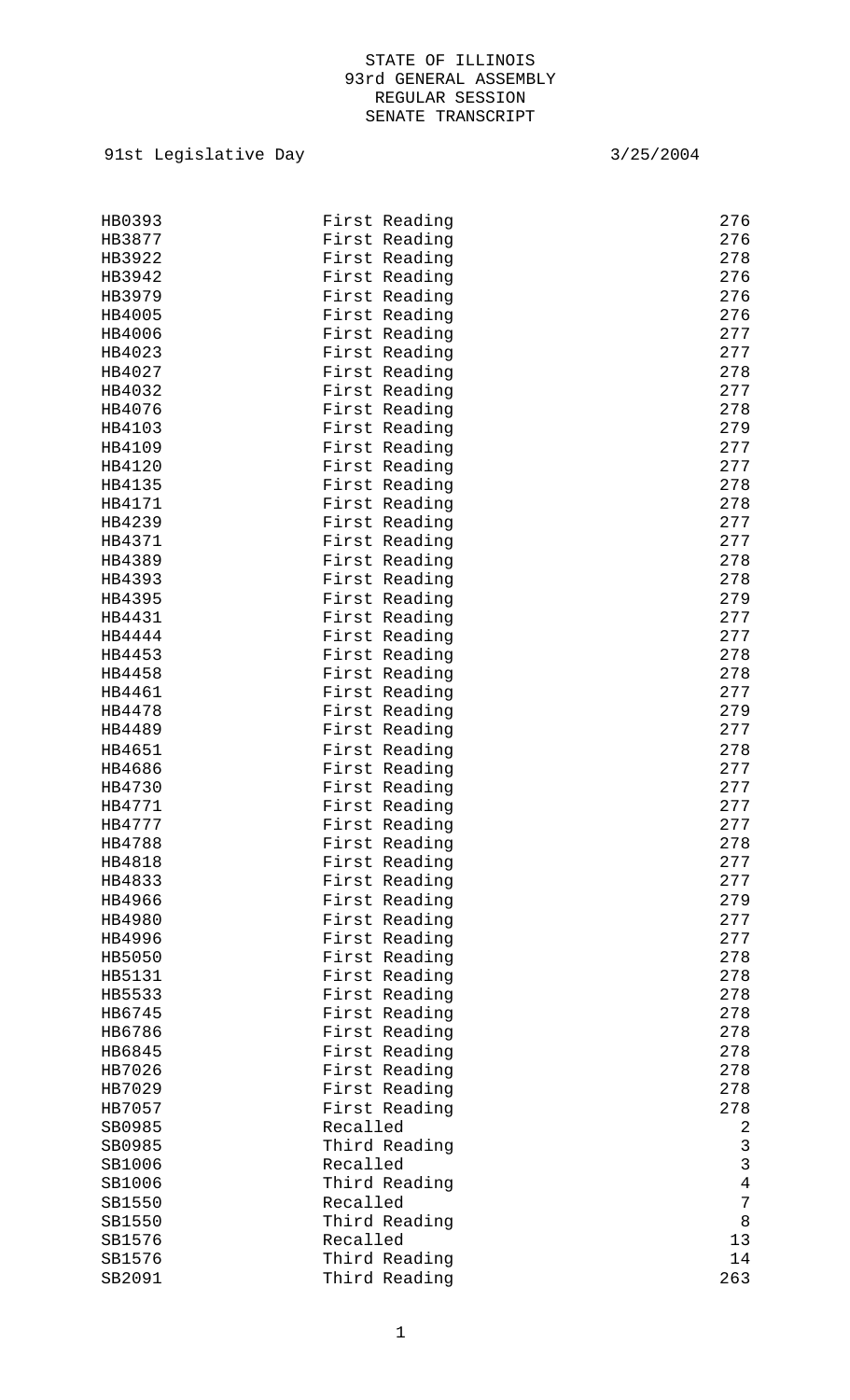| SB2103 | Third Reading  | 16  |
|--------|----------------|-----|
|        |                |     |
| SB2108 | Third Reading  | 17  |
| SB2109 | Third Reading  | 18  |
| SB2115 | Third Reading  | 19  |
| SB2123 | Third Reading  | 20  |
| SB2123 | Vote Intention | 22  |
| SB2124 | Third Reading  | 21  |
| SB2133 | Third Reading  | 22  |
| SB2134 | Third Reading  | 30  |
| SB2135 | Third Reading  | 31  |
| SB2140 | Recalled       | 39  |
| SB2140 | Third Reading  | 39  |
| SB2145 | Recalled       | 40  |
| SB2145 | Third Reading  | 41  |
| SB2148 | Third Reading  | 42  |
|        |                |     |
| SB2158 | Third Reading  | 45  |
| SB2163 | Third Reading  | 47  |
| SB2164 | Third Reading  | 52  |
| SB2165 | Third Reading  | 67  |
| SB2166 | Third Reading  | 72  |
| SB2174 | Third Reading  | 73  |
| SB2176 | Third Reading  | 75  |
| SB2177 | Third Reading  | 75  |
| SB2180 | Third Reading  | 76  |
| SB2181 | Out Of Record  | 81  |
| SB2181 | Third Reading  | 77  |
| SB2188 | Second Reading | 331 |
| SB2196 | Recalled       | 81  |
| SB2196 | Third Reading  | 81  |
| SB2201 | Third Reading  | 88  |
| SB2205 | Third Reading  | 89  |
| SB2206 |                | 90  |
|        | Third Reading  |     |
| SB2207 | Third Reading  | 90  |
| SB2208 | Third Reading  | 91  |
| SB2209 | Third Reading  | 91  |
| SB2210 | Third Reading  | 91  |
| SB2211 | Third Reading  | 92  |
| SB2212 | Third Reading  | 92  |
| SB2213 | Third Reading  | 92  |
| SB2214 | Third Reading  | 93  |
| SB2215 | Third Reading  | 93  |
| SB2216 | Third Reading  | 93  |
| SB2217 | Third Reading  | 94  |
| SB2218 | Third Reading  | 94  |
| SB2219 | Third Reading  | 94  |
| SB2220 | Third Reading  | 95  |
| SB2221 | Third Reading  | 95  |
| SB2222 |                | 95  |
|        | Third Reading  |     |
| SB2223 | Third Reading  | 96  |
| SB2224 | Third Reading  | 96  |
| SB2225 | Third Reading  | 96  |
| SB2226 | Third Reading  | 97  |
| SB2227 | Third Reading  | 97  |
| SB2228 | Third Reading  | 99  |
| SB2228 | Vote Intention | 99  |
| SB2229 | Third Reading  | 100 |
| SB2230 | Third Reading  | 100 |
| SB2231 | Third Reading  | 100 |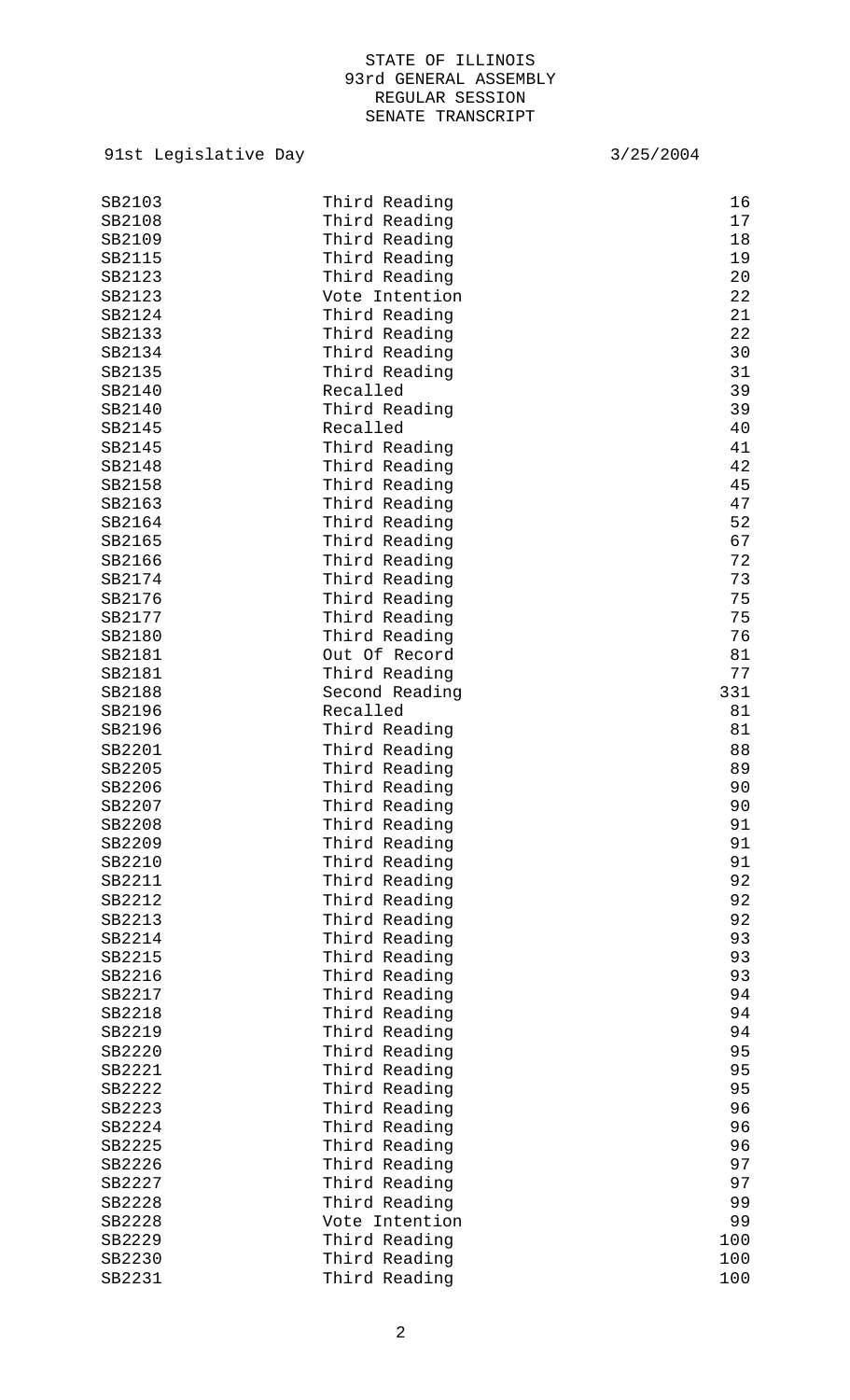| SB2232           | Third Reading             | 101 |
|------------------|---------------------------|-----|
| SB2233           | Third Reading             | 101 |
| SB2234           | Third Reading             | 101 |
| SB2235           | Third Reading             | 102 |
| SB2236           | Third Reading             | 102 |
|                  |                           |     |
| SB2237           | Third Reading             | 107 |
| SB2238           | Third Reading             | 107 |
| SB2239           | Third Reading             | 108 |
| SB2240           | Third Reading             | 108 |
| SB2241           | Third Reading             | 108 |
| SB2242           | Third Reading             | 109 |
| SB2243           | Third Reading             | 109 |
| SB2244           | Third Reading             | 109 |
| SB2245           | Third Reading             | 110 |
| SB2246           | Third Reading             | 110 |
| SB2247           | Third Reading             | 110 |
| SB2248           | Third Reading             | 111 |
| SB2249           | Third Reading             | 112 |
| SB2250           | Third Reading             | 113 |
| SB2251           | Third Reading             | 113 |
| SB2252           | Third Reading             | 114 |
| SB2253           | Third Reading             | 114 |
| SB2254           | Third Reading             | 114 |
| SB2255           | Third Reading             | 115 |
| SB2256           | Third Reading             | 115 |
| SB2257           | Third Reading             | 115 |
| SB2258           | Third Reading             | 116 |
| SB2259           | Third Reading             | 117 |
| SB2260           | Third Reading             | 117 |
| SB2261           | Third Reading             | 120 |
| SB2262           | Third Reading             | 120 |
| SB2263           | Third Reading             | 120 |
| SB2264           | Third Reading             | 121 |
| SB2270           | Third Reading             | 121 |
| SB2271           | Second Reading            | 331 |
| SB2272           | Third Reading             | 122 |
| SB2273           | Third Reading             | 125 |
| SB2278           | Third Reading             | 127 |
| SB2289           | Out Of Record             | 131 |
| SB2289           | Third Reading             | 130 |
| SB2290           | Third Reading             | 131 |
| SB2293           | Recalled                  | 132 |
| SB2293           | Third Reading             | 133 |
| SB2299           | Third Reading             | 133 |
| SB2317           | Third Reading             | 134 |
| SB2320           | Third Reading             | 140 |
| SB2327           | Third Reading             | 141 |
| SB2329           | Third Reading             | 142 |
| SB2335           | Recalled                  | 144 |
|                  |                           | 144 |
| SB2335<br>SB2339 | Third Reading<br>Recalled | 147 |
| SB2339           |                           | 147 |
|                  | Third Reading             | 149 |
| SB2360           | Third Reading             |     |
| SB2367           | Third Reading             | 153 |
| SB2370           | Third Reading             | 154 |
| SB2372           | Third Reading             | 155 |
| SB2375           | Recalled                  | 157 |
| SB2375           | Third Reading             | 157 |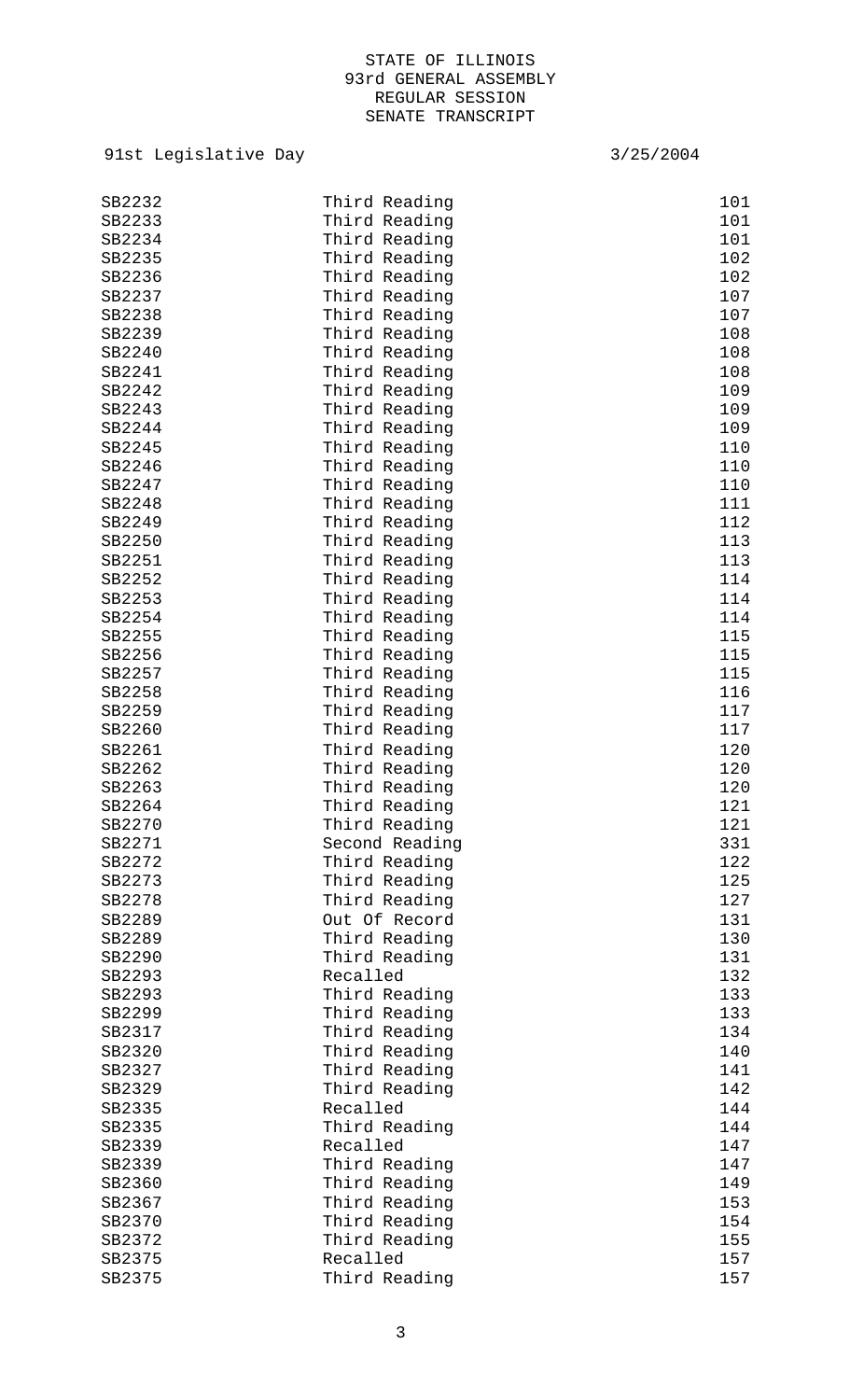| SB2379 | Third Reading  | 163 |
|--------|----------------|-----|
| SB2381 | Recalled       | 164 |
| SB2381 | Third Reading  | 164 |
| SB2382 | Third Reading  | 169 |
| SB2386 | Recalled       | 171 |
| SB2386 | Third Reading  | 172 |
| SB2395 | Third Reading  | 173 |
| SB2397 | Third Reading  | 173 |
| SB2398 | Third Reading  | 174 |
| SB2399 | Third Reading  | 175 |
| SB2401 | Recalled       | 177 |
| SB2401 | Third Reading  | 178 |
| SB2404 | Recalled       | 179 |
| SB2404 | Third Reading  | 180 |
| SB2407 | Third Reading  | 181 |
| SB2411 | Third Reading  | 182 |
| SB2411 | Vote Intention | 183 |
| SB2424 | Third Reading  | 264 |
| SB2432 | Third Reading  | 183 |
| SB2441 | Third Reading  | 184 |
| SB2447 | Third Reading  | 188 |
| SB2451 | Third Reading  | 188 |
| SB2456 | Third Reading  | 190 |
| SB2457 | Third Reading  | 191 |
| SB2460 | Third Reading  | 192 |
| SB2466 | Third Reading  | 194 |
| SB2471 | Third Reading  | 196 |
| SB2491 | Recalled       | 197 |
| SB2491 |                | 198 |
|        | Third Reading  |     |
| SB2495 | Third Reading  | 198 |
| SB2496 | Third Reading  | 199 |
| SB2502 | Third Reading  | 200 |
| SB2503 | Recalled       | 201 |
| SB2503 | Third Reading  | 201 |
| SB2517 | Recalled       | 202 |
| SB2517 | Third Reading  | 203 |
| SB2525 | Discussed      | 209 |
| SB2525 | Recalled       | 207 |
| SB2525 | Third Reading  | 208 |
| SB2526 | Third Reading  | 209 |
| SB2530 | Third Reading  | 210 |
| SB2536 | Third Reading  | 212 |
| SB2542 | Third Reading  | 212 |
| SB2545 | Third Reading  | 214 |
| SB2546 | Third Reading  | 214 |
| SB2547 | Third Reading  | 215 |
| SB2548 | Third Reading  | 217 |
| SB2551 | Third Reading  | 218 |
| SB2559 | Third Reading  | 219 |
| SB2572 | Third Reading  | 222 |
| SB2578 | Recalled       | 223 |
| SB2578 | Third Reading  | 224 |
| SB2579 | Third Reading  | 224 |
| SB2583 | Third Reading  | 226 |
| SB2601 | Third Reading  | 227 |
| SB2602 | Third Reading  | 227 |
| SB2603 | Third Reading  | 228 |
| SB2605 | Third Reading  | 229 |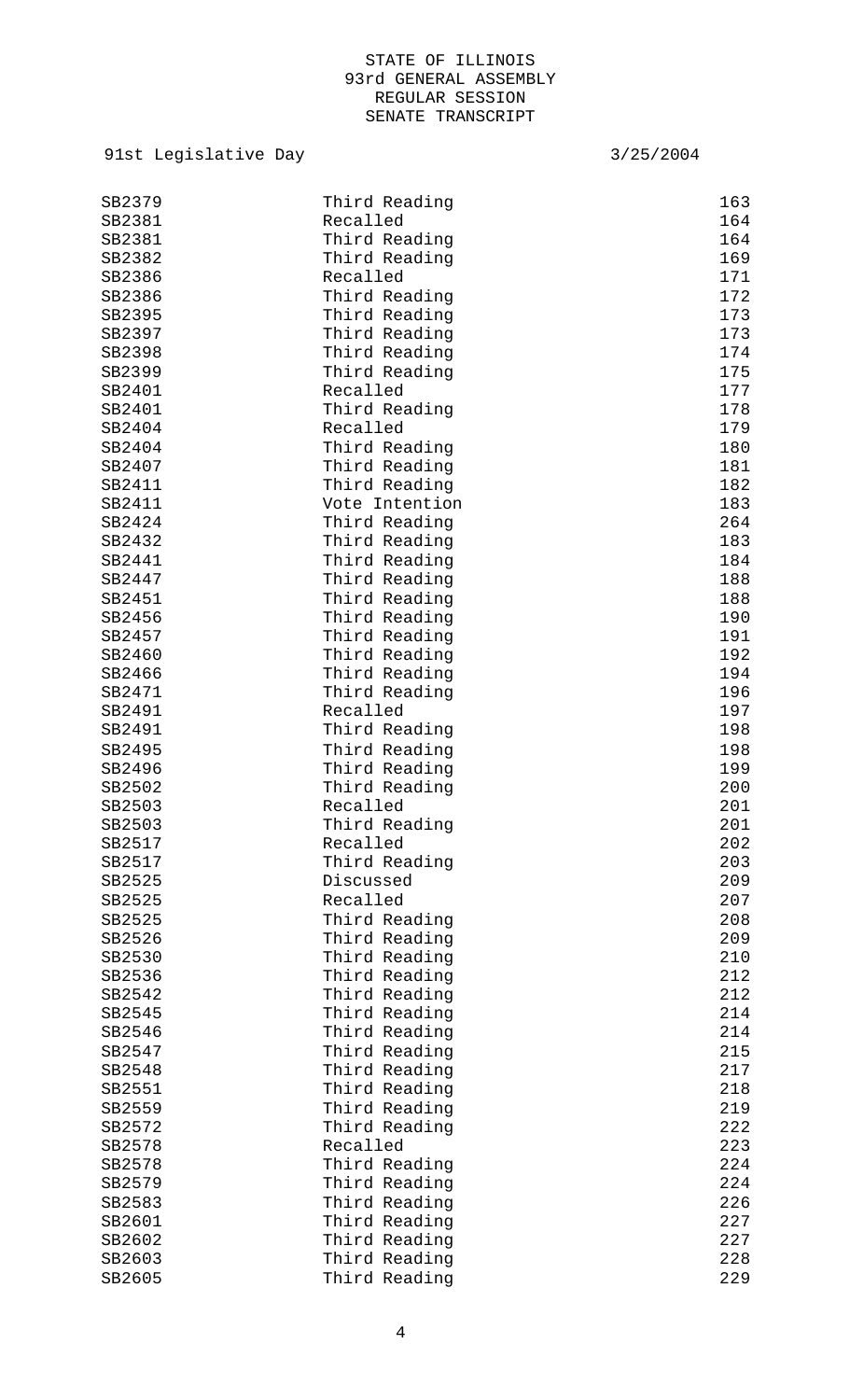| SB2607 | Second Reading | 332 |
|--------|----------------|-----|
| SB2617 | Third Reading  | 230 |
| SB2626 | Third Reading  | 231 |
| SB2630 | Third Reading  | 235 |
| SB2634 | Third Reading  | 236 |
| SB2635 | Third Reading  | 237 |
| SB2653 | Third Reading  | 237 |
| SB2654 | Third Reading  | 238 |
|        |                |     |
| SB2659 | Third Reading  | 239 |
| SB2665 | Third Reading  | 254 |
| SB2678 | Third Reading  | 240 |
| SB2682 | Third Reading  | 244 |
| SB2683 | Third Reading  | 265 |
| SB2689 | Third Reading  | 266 |
| SB2690 | Third Reading  | 268 |
| SB2693 | Third Reading  | 269 |
| SB2696 | Third Reading  | 270 |
| SB2701 | Third Reading  | 271 |
| SB2704 | Third Reading  | 272 |
| SB2707 | Third Reading  | 280 |
| SB2710 | Third Reading  | 281 |
| SB2718 | Third Reading  | 283 |
| SB2724 | Second Reading | 332 |
| SB2726 | Third Reading  | 284 |
| SB2731 | Third Reading  | 285 |
| SB2732 | Recalled       | 287 |
| SB2732 | Third Reading  | 289 |
| SB2755 | Third Reading  | 287 |
| SB2756 | Third Reading  | 290 |
|        |                |     |
| SB2757 | Third Reading  | 292 |
| SB2768 | Recalled       | 293 |
| SB2768 | Third Reading  | 294 |
| SB2769 | Third Reading  | 295 |
| SB2788 | Third Reading  | 296 |
| SB2791 | Second Reading | 333 |
| SB2794 | Third Reading  | 298 |
| SB2799 | Third Reading  | 299 |
| SB2807 | Third Reading  | 299 |
| SB2820 | Third Reading  | 300 |
| SB2839 | Third Reading  | 301 |
| SB2844 | Third Reading  | 301 |
| SB2845 | Third Reading  | 303 |
| SB2847 | Third Reading  | 306 |
| SB2858 | Second Reading | 333 |
| SB2861 | Third Reading  | 308 |
| SB2878 | Third Reading  | 309 |
| SB2879 | Third Reading  | 316 |
| SB2880 | Third Reading  | 317 |
| SB2887 | Third Reading  | 318 |
| SB2892 | Third Reading  | 321 |
| SB2901 | Third Reading  | 323 |
| SB2907 | Second Reading | 334 |
|        |                |     |
| SB2908 | Third Reading  | 323 |
| SB2918 | Third Reading  | 325 |
| SB2919 | Third Reading  | 326 |
| SB2921 | Second Reading | 334 |
| SB3166 | Second Reading | 334 |
| SB3174 | Second Reading | 334 |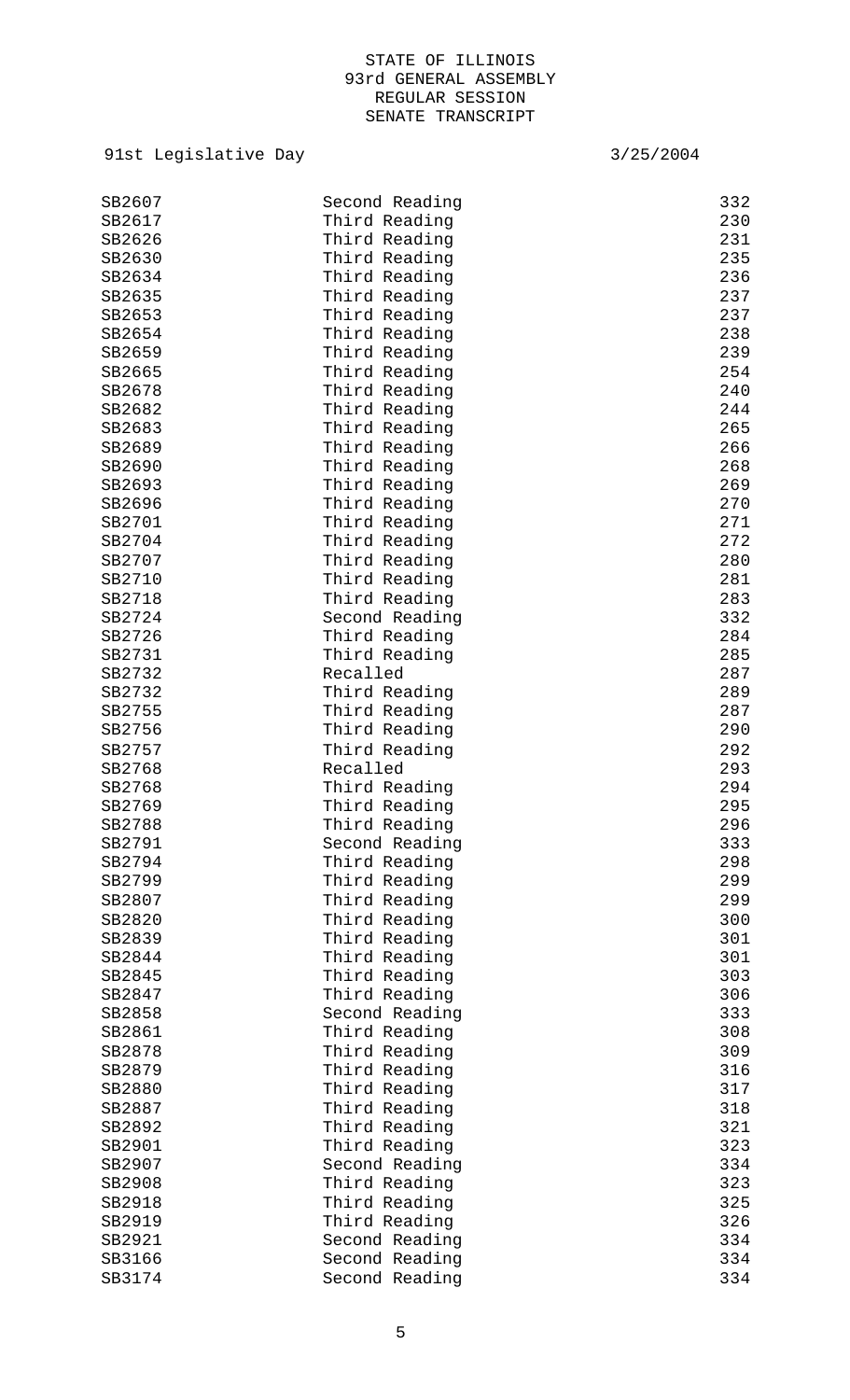| 91st Legislative Day                                                                                                              |               | 3/25/2004 |                   |
|-----------------------------------------------------------------------------------------------------------------------------------|---------------|-----------|-------------------|
| SB3374                                                                                                                            | First Reading |           | 279               |
| Senate to Order-Senator Welch<br>Prayer-Rabbi Michael Datz<br>Pledge of Allegiance<br>Journal-Approved<br>Messages from the House |               |           |                   |
| Messages from the House<br>Committee Reports                                                                                      |               |           | 276<br>280        |
| Messages from the House<br>Committee Reports<br>Adjournment                                                                       |               |           | 335<br>335<br>336 |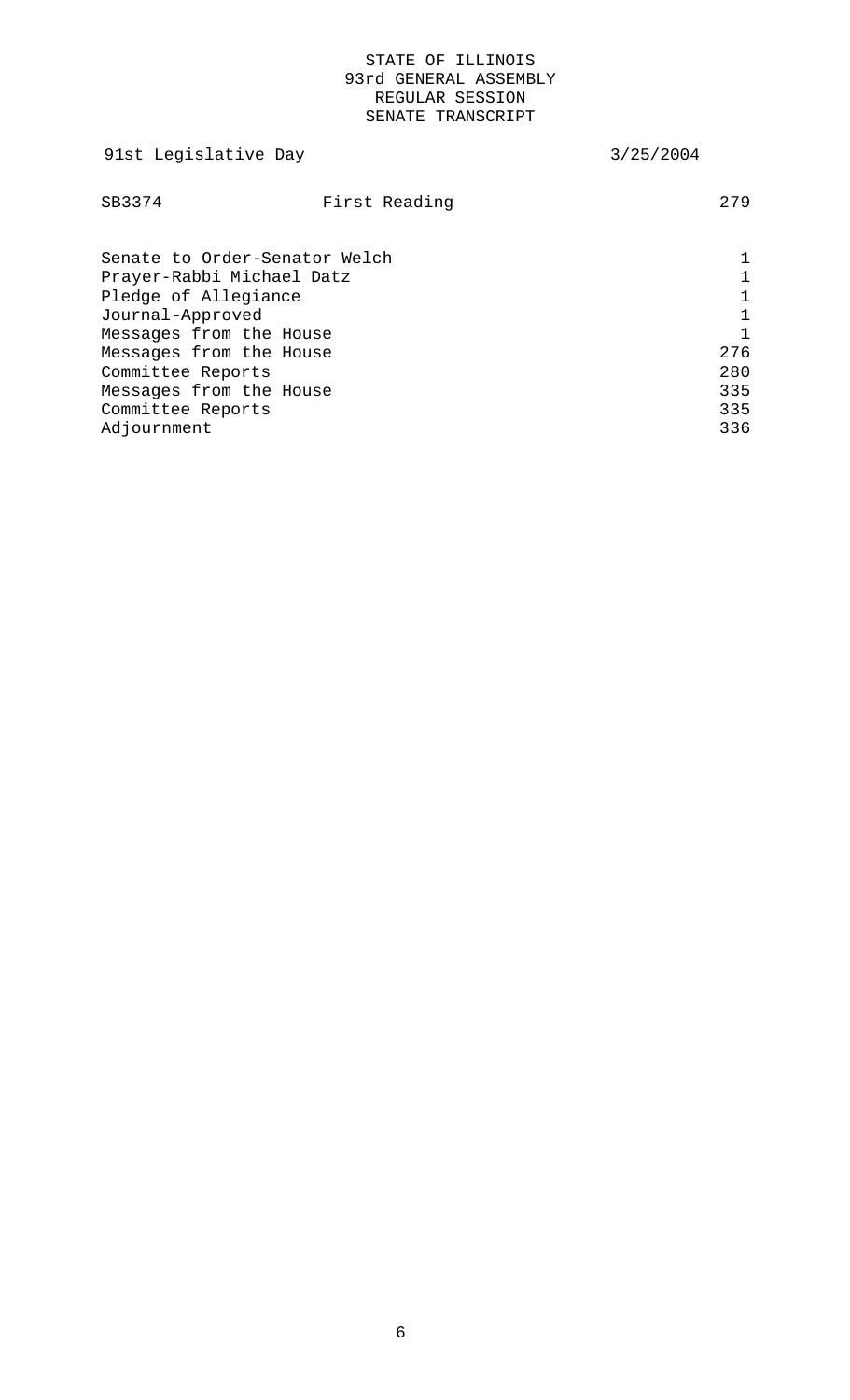91st Legislative Day 3/25/2004

PRESIDING OFFICER: (SENATOR WELCH)

The regular Session of the 93rd General Assembly will please come to order. Will the Members please be at their desks? Will our guests in the galleries please rise? The invocation today will be given by Rabbi Michael Datz of the Temple B'rith Sholom, in Springfield, Illinois.

RABBI MICHAEL DATZ:

(Prayer by Rabbi Michael Datz) PRESIDING OFFICER: (SENATOR WELCH)

Please remain standing for the Pledge of Allegiance. Senator Viverito. SENATOR VIVERITO:

(Pledge of Allegiance, led by Senator Viverito) PRESIDING OFFICER: (SENATOR WELCH)

Today is Thursday, March 25th, 2004. Madam Secretary, Reading and Approval of the Journal. SECRETARY HAWKER:

Senate Journal of Wednesday, March 24th, 2004. PRESIDING OFFICER: (SENATOR WELCH)

Senator Haine.

SENATOR HAINE:

Thank you, Mr. President. Mr. President, I move that the Journal just read by the Secretary be approved, unless a Member of the Senate has additions or corrections to offer. PRESIDING OFFICER: (SENATOR WELCH)

Senator Haine moves to approval the Journals just read by the Secretary. There being no objection, so ordered. Messages from the House.

SECRETARY HAWKER:

A Message from the House by Mr. Mahoney, Clerk.

Mr. President - I am directed to inform the Senate that the House of Representatives has passed bills of the following titles, in the passage of which I am instructed to ask the concurrence of the Senate, to wit:

House Bills 393, 4005, 4109, 4288, 4453, 4478, 4489, 4493, 4495, 5050, 5562 and 7263. All passed the House, March 24th, 2004. PRESIDING OFFICER: (SENATOR WELCH)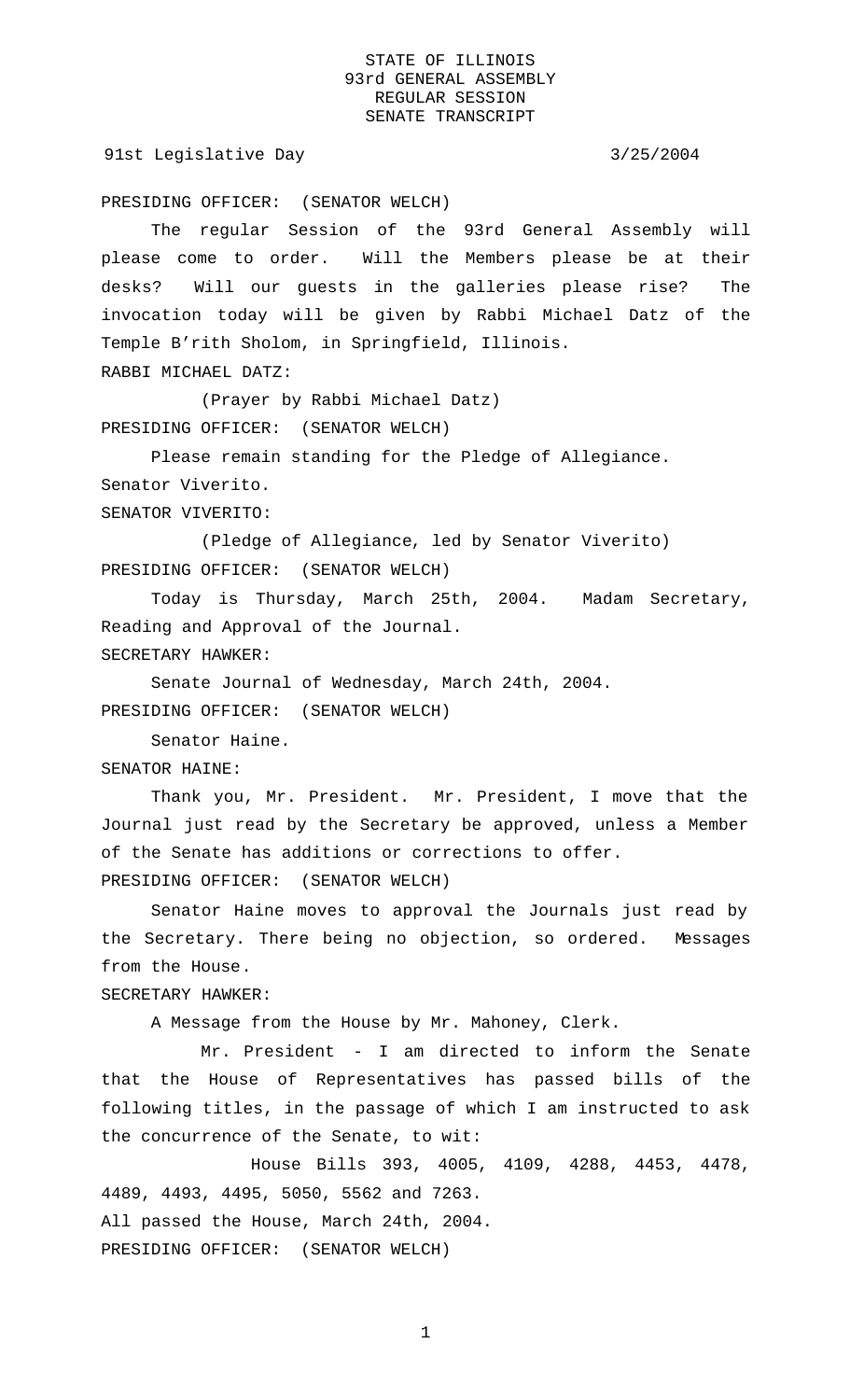91st Legislative Day 3/25/2004

Would the Members please come to the Floor? We are going immediately to 3rd Readings. We're going to final passage, on page 7, Senate Bill 3rd Readings. Since there are three hundred and fifteen Senate bills on 3rd Reading, we're going to be using the timer today. The sponsors of the first bills on the Calendar: Senator Lightford, Senator Cullerton, Senator Ronen, Senator Meeks, Senator Walsh, Senator Martinez, Senator Link, Senator Jacobs, Senator Haine, Senator Watson. Please come to the Floor. Senator Dave Sullivan, for what purpose do you rise? SENATOR D. SULLIVAN:

Point of personal privilege, Mr. President. PRESIDING OFFICER: (SENATOR WELCH)

State your point. SENATOR D. SULLIVAN:

Thank you. If the Senate could please join me in welcoming my Pages for the -- for today, Maggie and Matt Black, who are actually from Senator Maloney's district in -- Oak Lawn. PRESIDING OFFICER: (SENATOR WELCH)

Welcome to the Senate. Starting on page 7 at the bottom, Senate Bills 3rd Reading, the first bill is Senate Bill 948. Senator Lightford. Senator Lightford. With leave of the Body, we will return to Senate Bill 948. Senate Bill 950. Senator Cullerton. On the top of page 8, Senate Bill 965. Senator Cullerton. Senate Bill 983. Senator Ronen. Senate Bill 985. Senator Ronen. Senator Ronen seeks leave of -- Senator Ronen seeks leave of the Body to return Senate Bill 985 to the Order of 2nd Reading for purposes of an amendment. Hearing no objection, leave is granted. On the Order of 2nd Reading is Senate Bill 985. Madam Secretary, are there -- any amendments approved for consideration?

# SECRETARY HAWKER:

Yes. Floor Amendment No. 1, offered by Senator Ronen. PRESIDING OFFICER: (SENATOR WELCH)

Senator Ronen, to explain Floor Amendment No. 1.

# SENATOR RONEN:

Thank you, Mr. President. This amendment actually becomes the bill and states that a public employer must continue to make payroll deductions for its employee's union dues for the duration of the contract with that employee and -- but that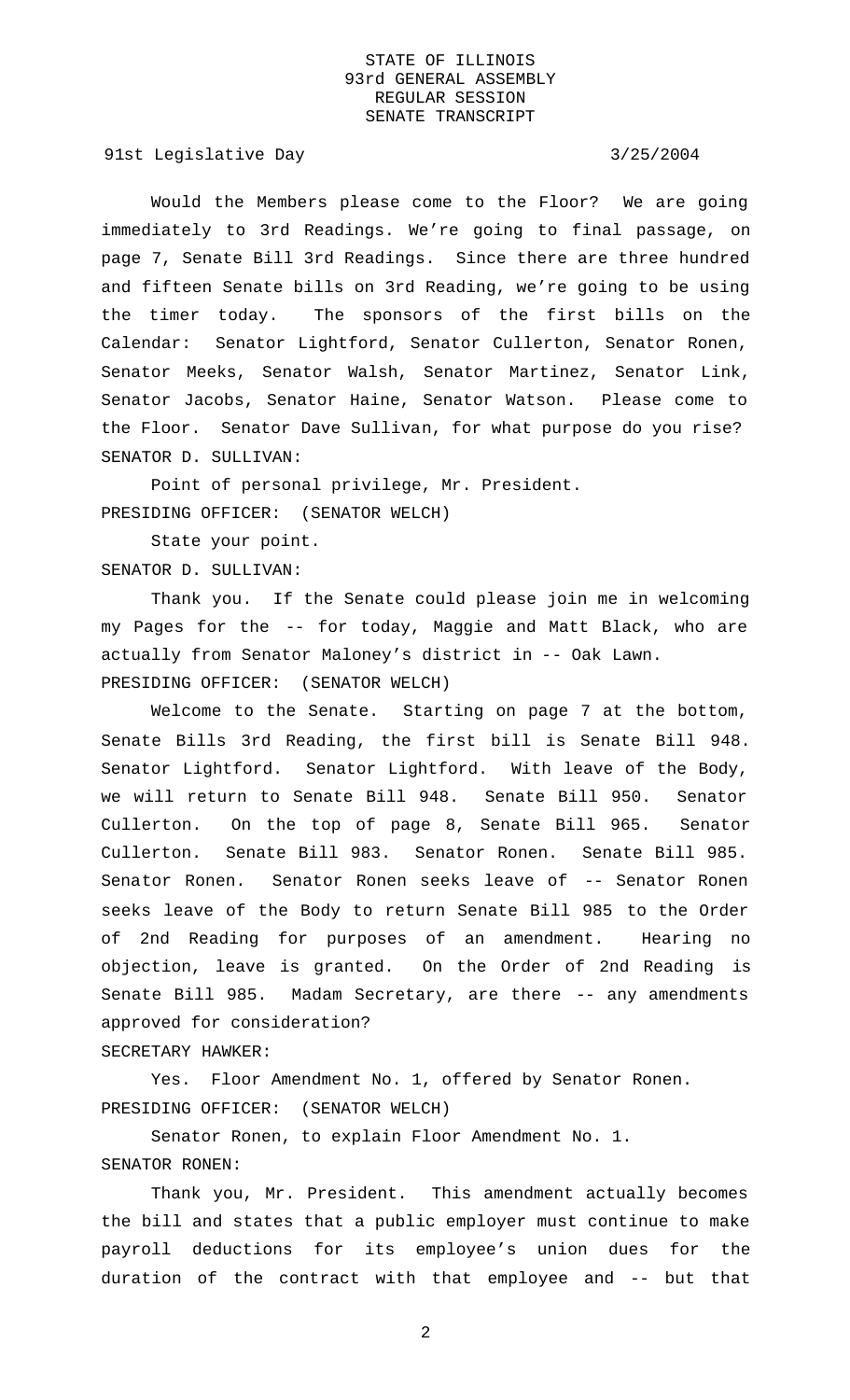## 91st Legislative Day 3/25/2004

these deductions must continue regardless of who the collecting -- collective bargaining representative is. And all those payments will be made pursuant to the existing labor contract. PRESIDING OFFICER: (SENATOR WELCH)

Is there any discussion? Senator Ronen moves the adoption of Floor Amendment No. 1 to Senate Bill 985. All in favor, say Aye. Opposed, Nay. The Ayes have it. The amendment is adopted. Are there any further Floor amendments approved for consideration?

SECRETARY HAWKER:

No further amendments reported, Mr. President. PRESIDING OFFICER: (SENATOR WELCH)

3rd Reading. Now on the Order of 3rd Reading is Senate Bill 985. Senator -- Madam Secretary, read the bill. SECRETARY HAWKER:

Senate Bill 985.

(Secretary reads title of bill)

3rd Reading of the bill.

PRESIDING OFFICER: (SENATOR WELCH)

Senator Ronen.

SENATOR RONEN:

Thank you, Mr. President. I think I explained the bill when I explained the amendment. There was some discussion. In committee, there was some level of concern. Those concerns have been addressed. There is no opposition to this bill, and I would ask for a favorable roll call.

PRESIDING OFFICER: (SENATOR WELCH)

Is there any discussion? If not, the question is, shall Senate Bill 985 pass. Those in favor will vote Aye. Opposed, vote Nay. The voting is open. Have all voted who wish? Have all voted who wish? Have all voted who wish? Take the record. On that question, there are 57 Members voting Yes, no Members voted No, and none voted Present. Senate Bill 985, having received the required constitutional majority, is declared passed. Senate Bill 1006. Senator Meeks. Do you wish to return the bill to 2nd Reading for purposes for an amendment? Senator Meeks seeks leave of this Body to return Senate Bill 1006 to the Order of 2nd Reading for the purpose of an amendment. Hearing no objection, leave is granted. On the Order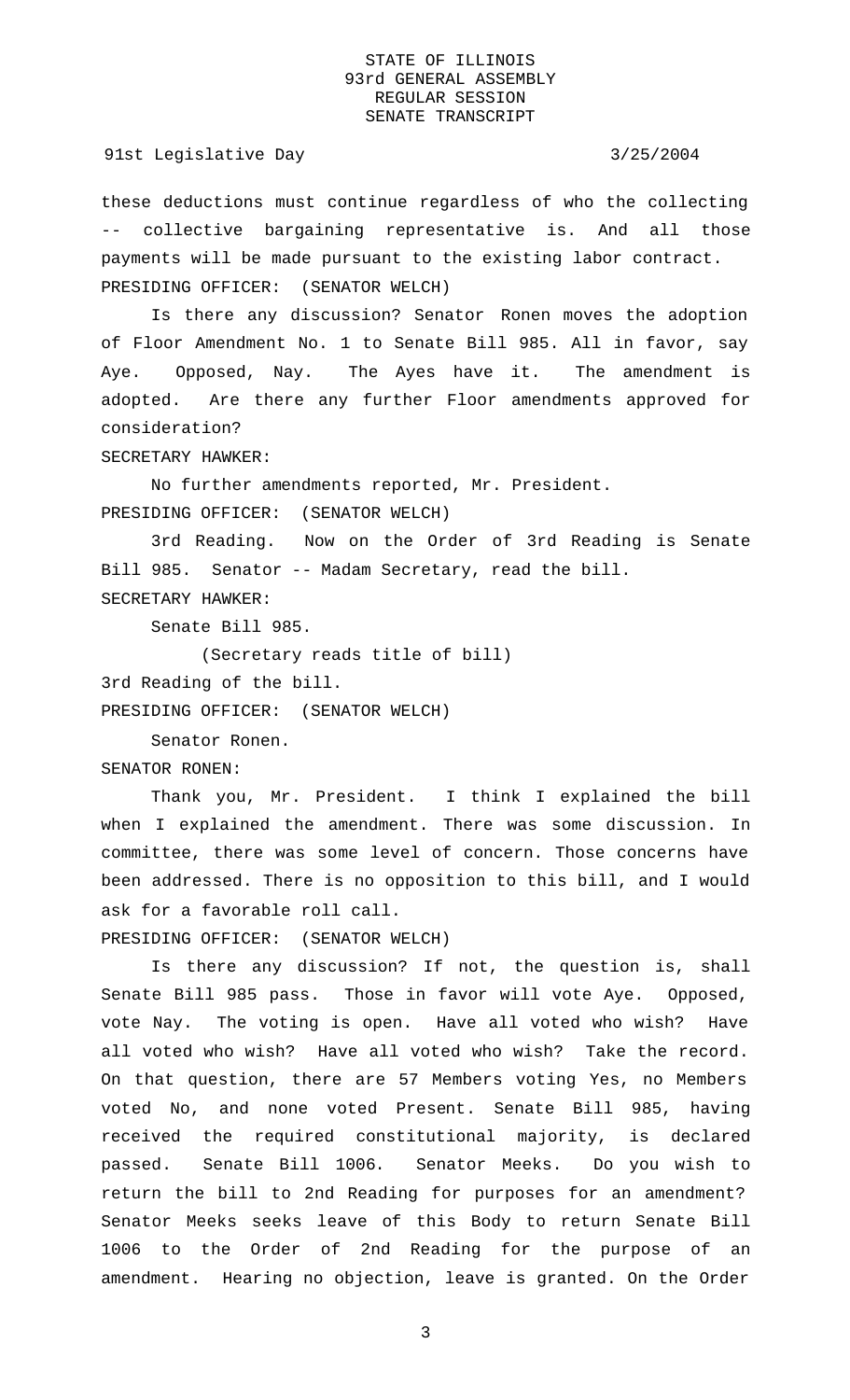## 91st Legislative Day 3/25/2004

of 2nd Reading is Senate Bill 1006. Madam Secretary, are there any amendments approved for consideration? SECRETARY HAWKER:

Yes. Floor Amendment No. 1, offered by Senator Meeks. PRESIDING OFFICER: (SENATOR WELCH)

Senator Meeks, to explain your amendment. SENATOR MEEKS:

Thank you. The amendment simply becomes the bill, and it's an area -- Ford Heights, in our area, to allow them to continue a program that they had going that was bringing five hundred thousand dollars to the area. It's the most depressed area in the Chicagoland area. And after which, they're going to make a recreational center out of the area. And that's the amendment. PRESIDING OFFICER: (SENATOR WELCH)

Is there discussion? Seeing none -- excuse me. Senator Roskam.

SENATOR ROSKAM:

Thank you, Mr. President. Will the sponsor yield? PRESIDING OFFICER: (SENATOR WELCH)

He indicates he'll yield, Senator. SENATOR ROSKAM:

Senator Meeks, our analysis says that -- well, I'm sorry. You just want to put the -- put the amendment on? I'm sorry. PRESIDING OFFICER: (SENATOR WELCH)

Yes, we do, Senator. Thank you. Senator Meeks moves the adoption of Floor Amendment No. 1 to Senate Bill 1006. All those in favor will vote Aye. Opposed, Nay. The Ayes have it. The amendment is adopted. Are there any further Floor amendments approved for consideration?

SECRETARY HAWKER:

No further amendments reported, Mr. President. PRESIDING OFFICER: (SENATOR WELCH)

3rd Reading. Now on the Order of 3rd Reading is Senate Bill 1006. Madam Secretary, read the bill. SECRETARY HAWKER:

Senate Bill 1006.

(Secretary reads title of bill) 3rd Reading of the bill. PRESIDING OFFICER: (SENATOR WELCH)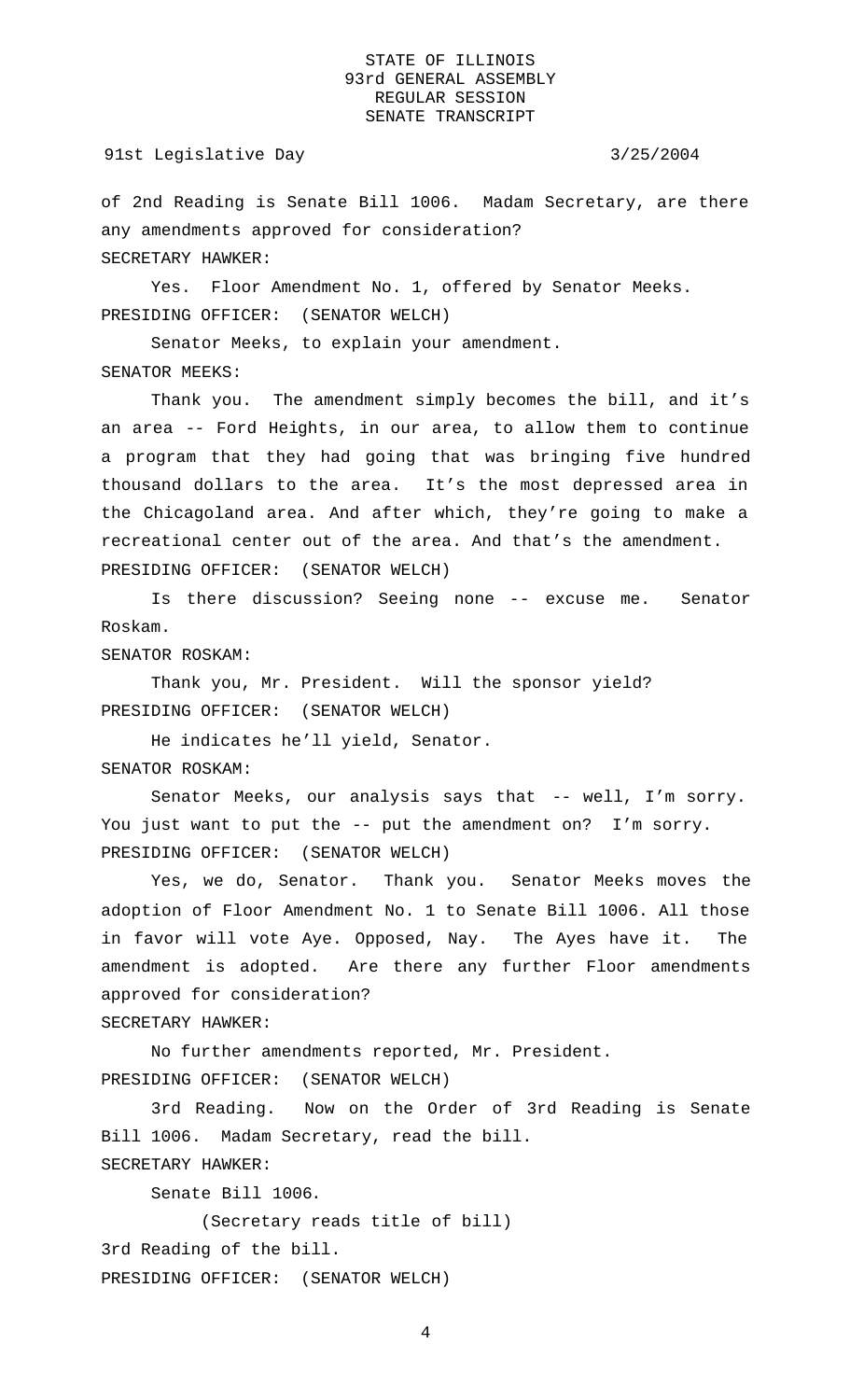91st Legislative Day 3/25/2004

Senator Meeks. SENATOR MEEKS:

Thank you so much, Mr. Chairman {sic}. Ford Heights is an area of Fifteenth Senatorial District that actually is the poorest community in the Chicagoland area. The Mayor of the City asked me to carry this particular bill to allow Ford Heights to continue a particular practice in which the income of the city will be seriously affected without it. This particular bill really only affects Ford Heights and the Ford Heights area, and this is a bill that, actually, if we don't get it passed, Ford Heights will be seriously devastated. And so I ask for the Body to consider that.

PRESIDING OFFICER: (SENATOR WELCH)

Is there any discussion? Senator Roskam. SENATOR ROSKAM:

Thank you, Mr. President. Will the sponsor yield? PRESIDING OFFICER: (SENATOR WELCH)

Sponsor indicates he'll yield, Senator. SENATOR ROSKAM:

Senator, just a couple questions on the underlying bill. You mentioned that it's important to -- to the city and so forth. Is this -- my analysis says that it has something to do with allowing -- clean construction debris to be used in construction projects. Is -- and then you said that the amendment becomes the bill. So, I guess two questions is, is there any change substantively, or did we just put on a technical amendment? That's question number one. And then question number two is, can you just tell us about -- about this practice and -- and how it's used and so forth? I think it's kind of a new subject area for many of us.

PRESIDING OFFICER: (SENATOR WELCH)

Senator Meeks.

# SENATOR MEEKS:

Yeah. The amendment is the substantive language. And this is a particular practice of dumping clean construction debris, and it is uncontaminated. And they're already actually doing it. It's -- I think the request now is that they're actually able to go higher than they were allotted at first. So, this is not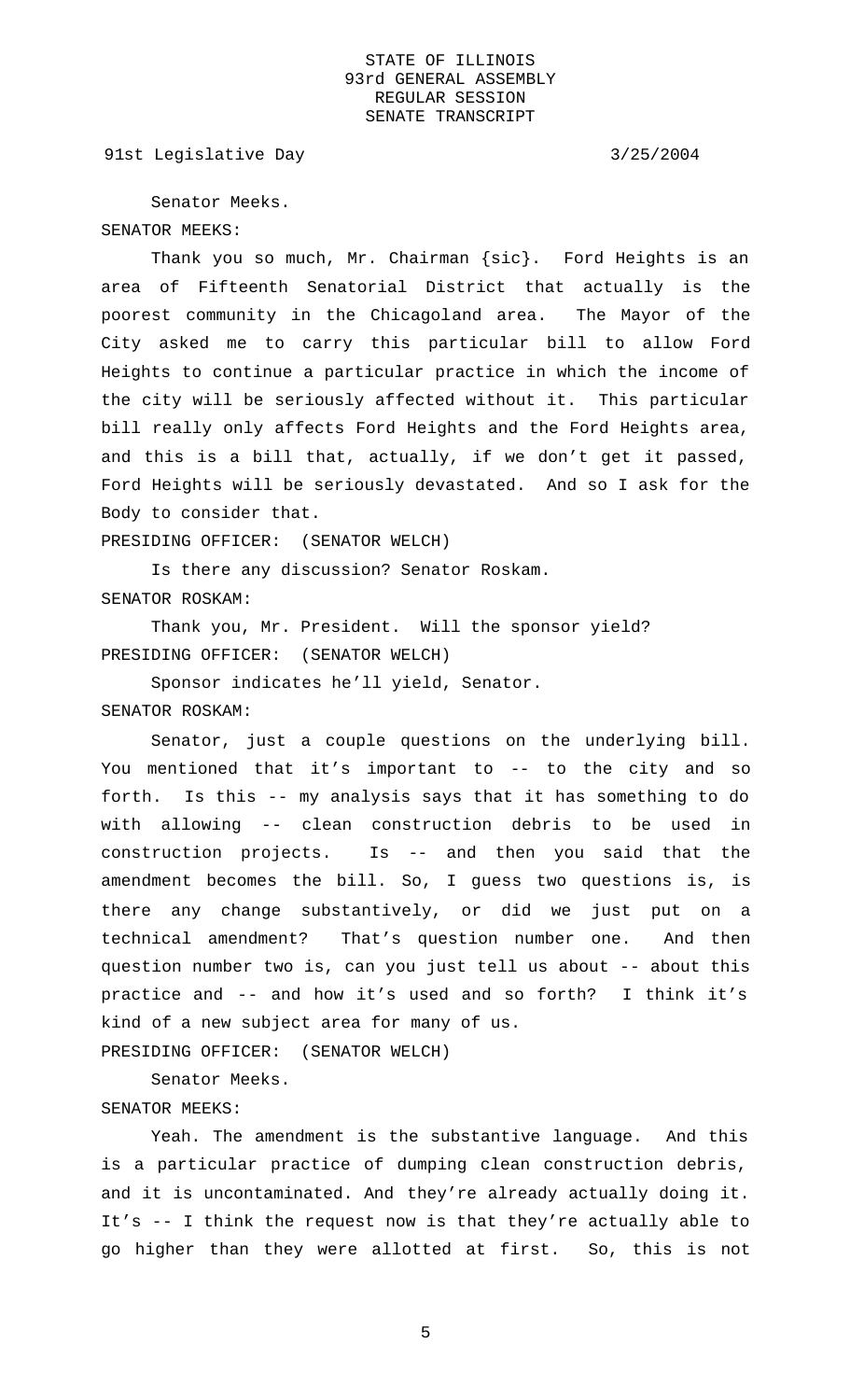91st Legislative Day 3/25/2004

anything new. They've already been doing it. Now they're just going to go a little higher.

PRESIDING OFFICER: (SENATOR WELCH)

Senator Dave Sullivan.

SENATOR D. SULLIVAN:

Thank you, Mr. President, Ladies and Gentlemen of the Senate. I think there are some concerns about this legislation, but on this side of the aisle, we did support it in committee. Reverend Meeks, I think, is still having conversations with the EPA. It's -- it's very narrowly drawn for Ford Heights, and I think we're trying to help out a community that needs the help. PRESIDING OFFICER: (SENATOR WELCH)

There any further discussion? If not, Senator Meeks, to close.

SENATOR MEEKS:

Thank you so much, Mr. Chairman {sic}, and I ask for a favorable vote.

PRESIDING OFFICER: (SENATOR WELCH)

The question is, shall Senate Bill 1006 pass. All those in favor will vote Aye. Those opposed, vote Nay. The voting is open. Have all voted who wish? Have all voted who wish? Have all voted who wish? Take the record. On that question, 57 Members voted Yes, no Members voted No, and no Member voted Present. Senate Bill 1006, having received the required constitutional majority, is declared passed. Senator Larry Walsh, for what purpose do you rise? SENATOR WALSH:

Thank you, Mr. President. A point of personal privilege. PRESIDING OFFICER: (SENATOR WELCH)

State your point.

# SENATOR WALSH:

Ladies and Gentlemen of the Senate, it's my honor today. I have two Pages from my district: Nicholas Sayles and his brother, Michael. Nicholas is a fourth-grader at Eisenhower Academy and Michael is a second-grader. And their mother, Mandy, is with us, and they're down to be Pages for the Day here in the Illinois Senate.

PRESIDING OFFICER: (SENATOR WELCH)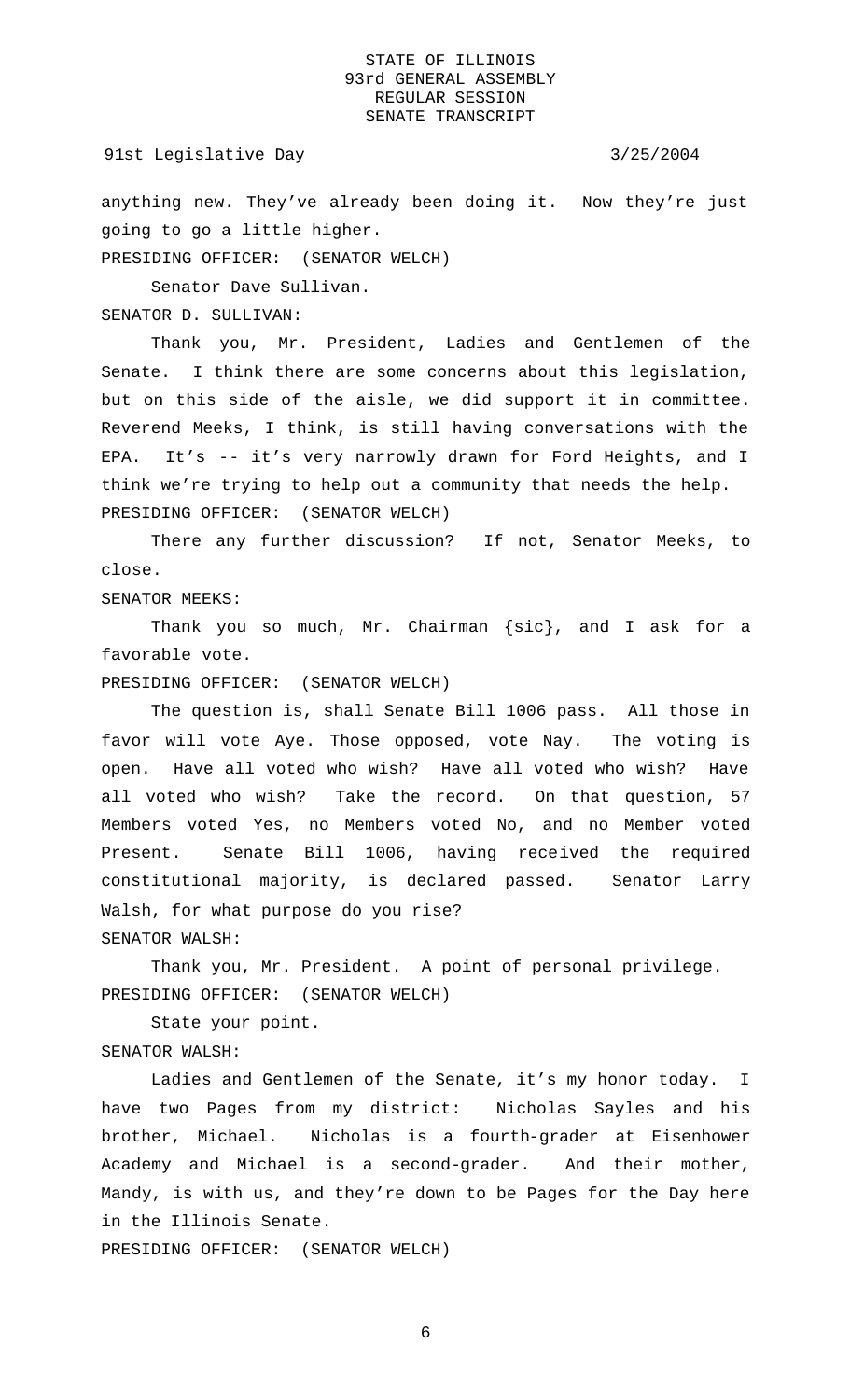91st Legislative Day 3/25/2004

Nick and Mike, welcome to Springfield. Senator Wojcik, for what purpose do you seek recognition? Senator… SENATOR WOJCIK:

Thank you, Mr. President. I rise for a point of personal privilege.

PRESIDING OFFICER: (SENATOR WELCH)

State -- state your point. SENATOR WOJCIK:

I, too, have two young Pages for the day. They are attending Aldrin School, which is a school that my children attended. They're from Schaumburg, and their names are Alyssa and Christian, and their parents are up in the balcony - Gustafson, Mr. and Mrs. Gustafson. So, welcome to the Senate, and may you enjoy your day here. And thank you. PRESIDING OFFICER: (SENATOR WELCH)

Alyssa and Christian, welcome. Returning to page 8 of the Calendar, Senate Bill 1018. Senator Larry Walsh. Senate Bill 1550. Senator Martinez. Senator Martinez. Read -- Senator Martinez seeks leave of the Body to return Senate Bill 1550 to the Order of 2nd Reading for purposes of an amendment. Hearing no objection, leave is granted. On the Order of 2nd Reading is Senate Bill 1550. Madam Secretary, are there any amendments approved for consideration?

SECRETARY HAWKER:

Yes. Floor Amendment No. 1, offered by Senator Martinez. PRESIDING OFFICER: (SENATOR WELCH)

Senator Martinez, to explain Floor Amendment No. 1. SENATOR MARTINEZ:

Thank you, Mr. President. Amendment No. 1, it removes the requirement -- I mean, retains the underlying bill, as amended, with Floor Amendment No. 1. It removes the requirement that the State Board of Education allocate two hundred thousand of the amount appropriated each fiscal year to carryout independent program evaluation.

PRESIDING OFFICER: (SENATOR WELCH)

Is there any discussion? Senator Martinez moves the adoption of Floor Amendment No. 1 to Senate Bill 1550. All those in favor, say Aye. Opposed, Nay. The Ayes have it. The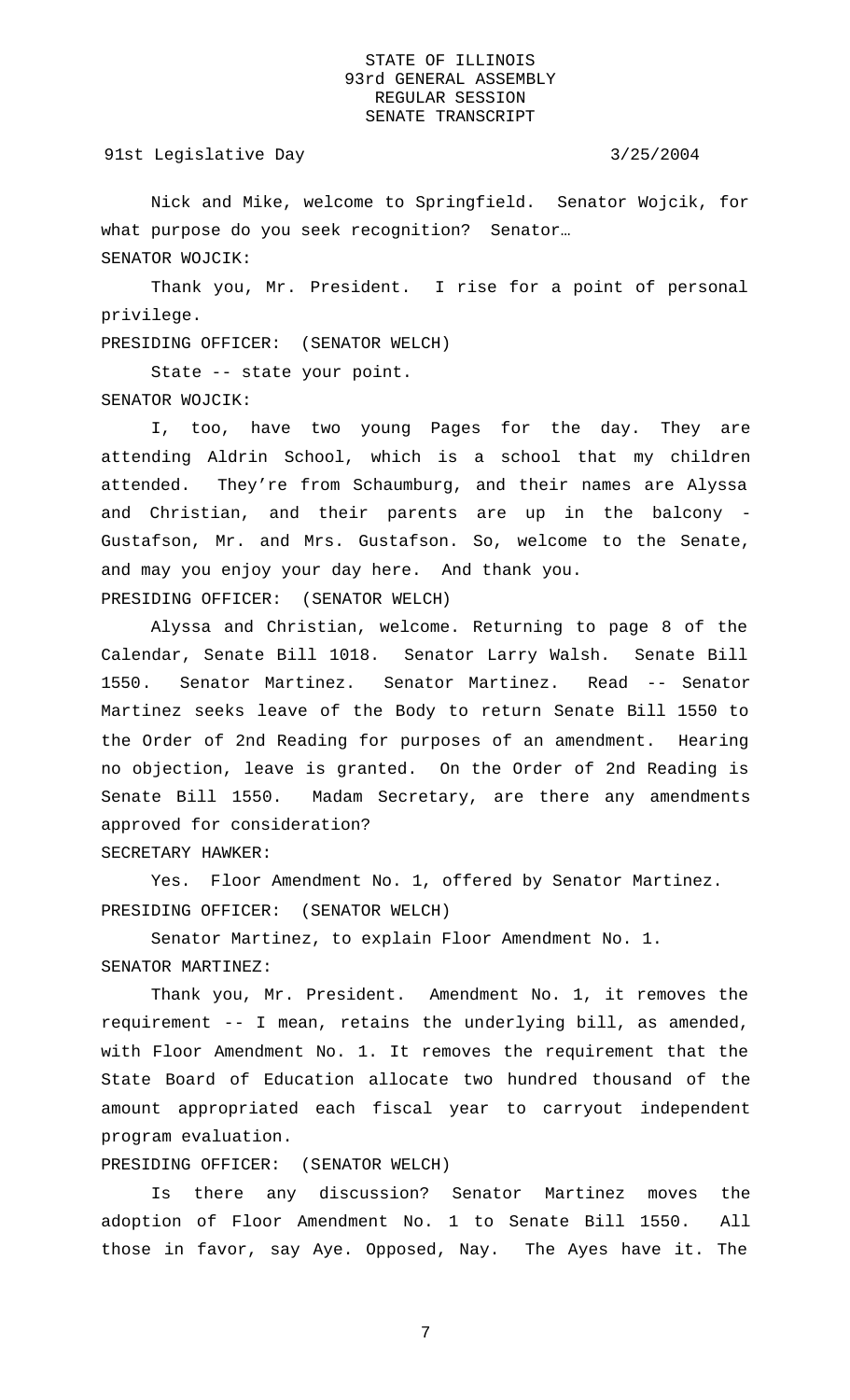### 91st Legislative Day 3/25/2004

amendment is adopted. Are there any further Floor amendments approved for consideration?

SECRETARY HAWKER:

Yes. Floor Amendment No. 2, offered by Senator Martinez. PRESIDING OFFICER: (SENATOR WELCH)

Senator Martinez, to explain Floor Amendment No. 2. SENATOR MARTINEZ:

Floor -- Floor Amendment No. 2 retains the underlying bill, as amended, with Floor Amendment No. 1, and I can go into discussion…

PRESIDING OFFICER: (SENATOR WELCH)

Is there any discussion? If not, Senator Martinez moves the adoption of Floor Amendment No. 2 to Senate Bill 1550. All those in favor, say Aye. Opposed, Nay. The Ayes have it. The amendment is adopted. Madam Secretary, are there any further Floor amendments approved for consideration? SECRETARY HAWKER:

No further amendments reported, Mr. President. PRESIDING OFFICER: (SENATOR WELCH)

3rd Reading. Now on the Order of 3rd Reading is Senate Bill 1550. Madam Secretary, read the bill. SECRETARY HAWKER:

Senate Bill 1550.

(Secretary reads title of bill)

3rd Reading of the bill.

PRESIDING OFFICER: (SENATOR WELCH)

Senator Martinez.

SENATOR MARTINEZ:

Thank you, Mr. President. The Grow Our Own Teacher preparation program established under the Act are to prepare highly skilled, committed teachers who will teach in hard-tostaff schools and hard-to-staff teaching positions and who will remain in these schools for substantial periods of time. Consortium established under this Act shall -- effectively recruit and prepare parents and community leaders and parent educators to become effective teachers and teacher leaders statewide in our hard-to-staff schools and hard-to-staff teaching position in schools serving a substantial percentage of low-income students. The goal of the Grown Our Own Initiative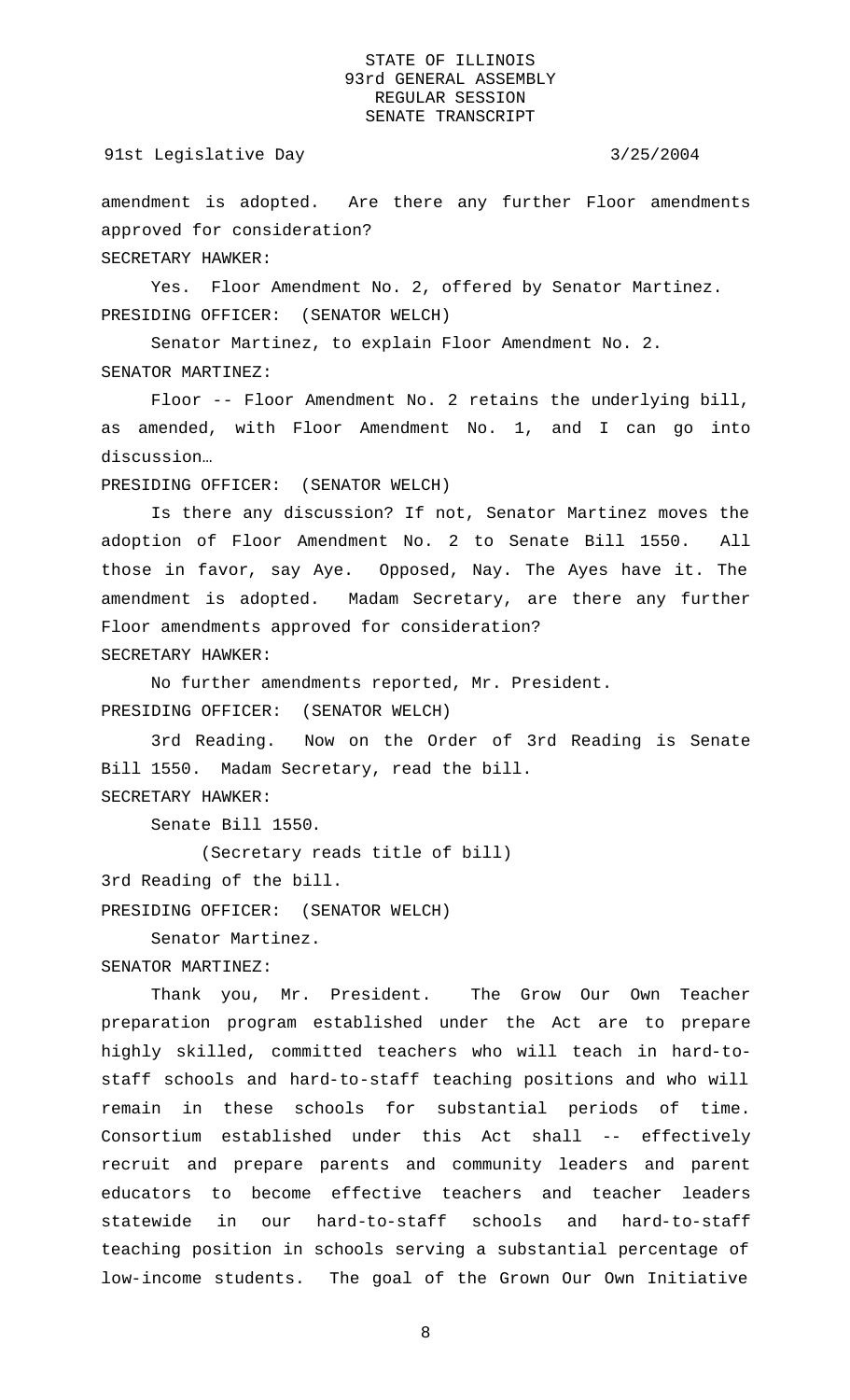## 91st Legislative Day 3/25/2004

is to add one thousand teachers to low-income and other hard-tostaff Illinois schools by -- 2016 with an average retention period of seven years, as opposed to the current rate of 2.5 years for new teachers in such areas. I'll be glad to take any questions.

# PRESIDING OFFICER: (SENATOR WELCH)

Is there any discussion? Senator Roskam. SENATOR ROSKAM:

Thank you, Mr. President. To the bill. I really don't have any questions. It's just a comment. You know, it seems to me that we need to be careful today and in the weeks and -- and next couple months when we're going to be together debating new programs. You know, many of us have gotten letters from students and folks that are involved in the Golden Apple program, and that's a program that is a teacher preparation program. And it's a program, actually, where we've made commitments, where we have kids that are -- that are in line and that -- that are counting on us, and yet, the Governor has chosen in his budget proposal really not to honor that commitment. It seems to me that this program that would be created in Senate Bill 1550 is a good program for another day, and I've told this to the sponsor. This is a good program for - for a time when we're able to already meet the commitments and the obligations that we've made. So my No vote today is not - is not really a reflection on the merits of this program, but it's just a reflection that we need to fulfill the obligations that we've made to students that are currently in our teacher preparations -- programs before we create an expectation that we're going to do -- do something else. Because if we don't fulfill the obligation of the Golden Apple program, then what integrity will there be with the program that's created out of Senate Bill 1550 when another program comes around that's called Senate Bill 2550 in five years? So, I would urge a No or Present vote as a signal to the Governor that we intend to fulfill our obligations to the students under the Golden Apple program. Thank you.

PRESIDING OFFICER: (SENATOR WELCH)

Senator Brady. SENATOR BRADY: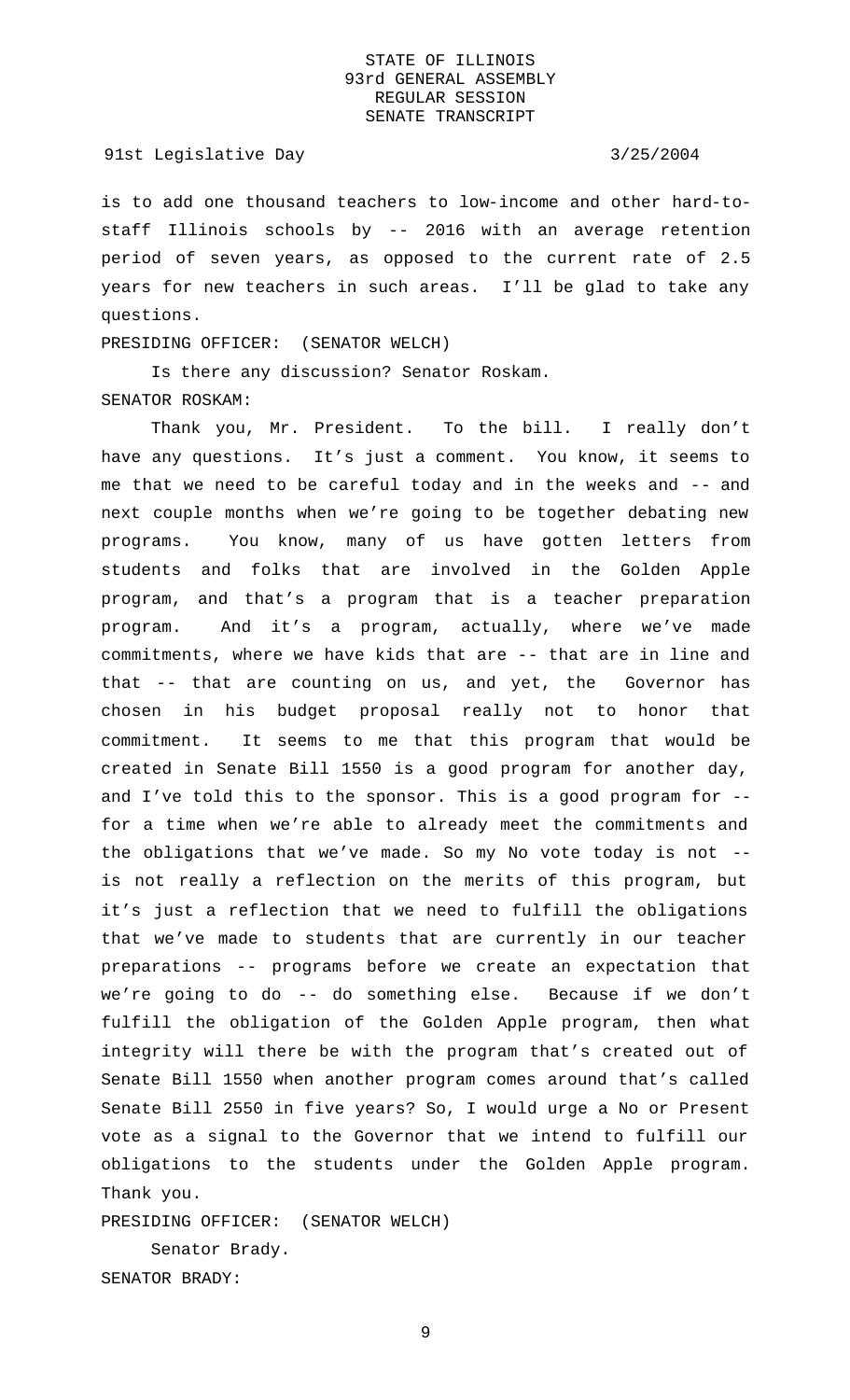## 91st Legislative Day 3/25/2004

Rise on a point of personal privilege. PRESIDING OFFICER: (SENATOR WELCH)

State the point.

SENATOR BRADY:

On behalf of Senator Watson and myself, I would like to welcome and recognize visitors from Richland Community College state and local government political science class, in the gallery behind me.

PRESIDING OFFICER: (SENATOR WELCH)

Would the political science class please stand, be welcomed to the Senate? Thanks for coming down here. Senator Winkel. SENATOR WINKEL:

Thank you, Mr. President. Just a quick comment. Again, as I said in committee -- in the Education Committee, Senator, I really appreciate your efforts. I respect you and your efforts. I like the concept embodied in your bill, but until, as Senator Roskam says that -- said very well, that until we fulfill our obligations to current programs that involve teacher recruitment, we ought not be embarking on yet new programs that we're not going to be able to fund. So this -- I agree this is a good program, but this is a program we should probably take a look at later. And we've got to support our programs that we already have in existence and fund them, like the Golden Apple program. That's a program. I realize yours is distinct from that program and has a different object, a different mission and a mission that is a very worthy mission, but until we can fund existing programs, we should not embark on new programs like the one you're proposing today. And that's why I'm going to vote No. Thank you.

PRESIDING OFFICER: (SENATOR WELCH)

Senator Cronin. SENATOR CRONIN:

Thank you -- thank you, Mr. President. I don't necessarily disagree, of course, with the remarks of my two previous colleagues. I just feel compelled to stand up and say something when Golden Apple is mentioned. This program sponsored by Senator Martinez is a wonderful program. It is a different type of program than Golden Apple. In the ideal world -- and I think basically everyone understands and agrees that we need to fully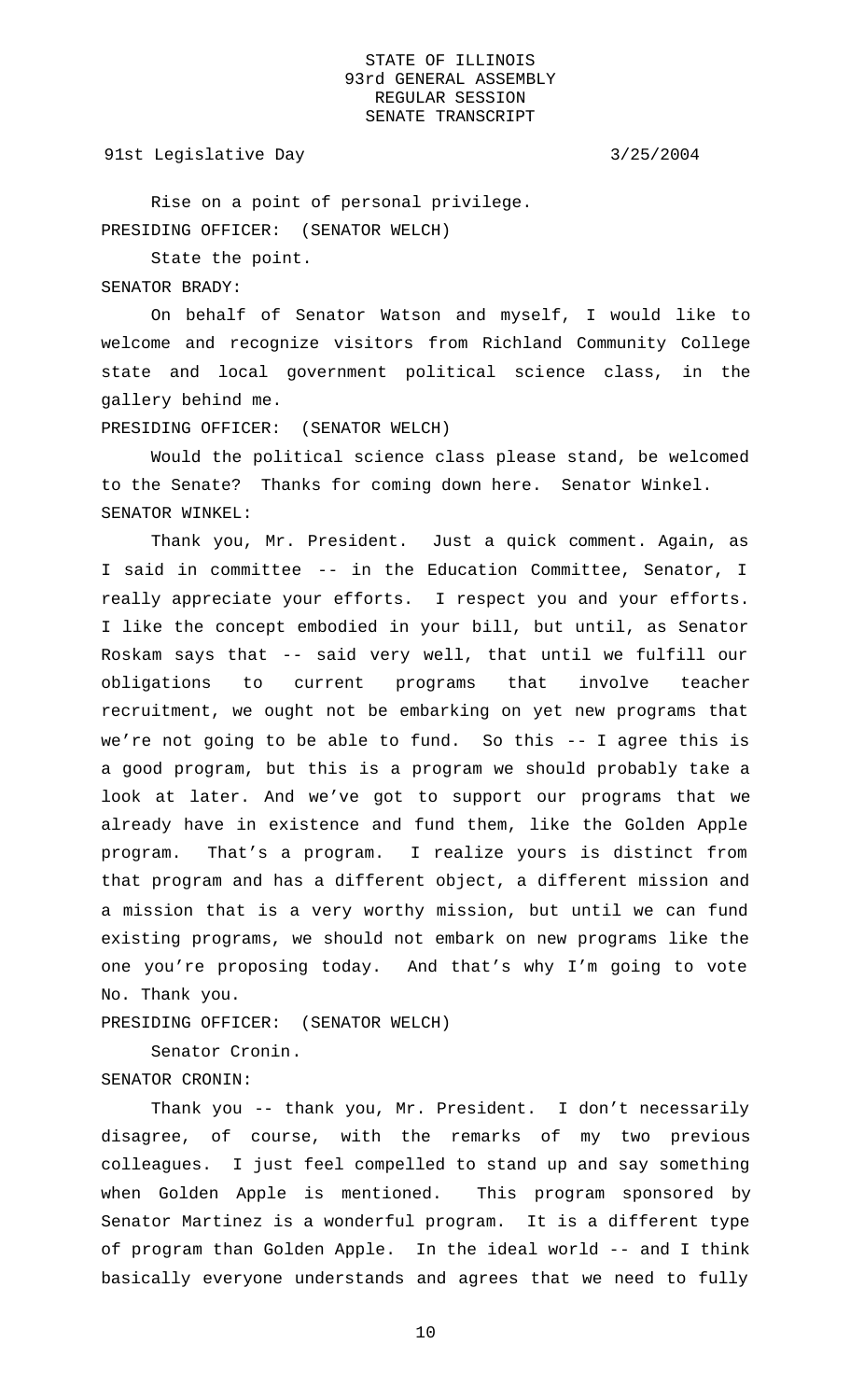91st Legislative Day 3/25/2004

fund both the Golden Apple and this. The point that we're not fully funding the existing meritorious programs and we're introducing a new program is a point that has merit, of course. However, because I believe in the Golden Apple and because I want to work with Senator Martinez and we need to promote both of these types of programs,  $I$  --  $I$  --  $I'$ m going to come down on the other side of this, if I may. But the points are well made. Please be advised, all Members, they're different programs. They're both good programs. And I hope - sincerely hope - that this Governor, this administration and both sides of the aisle can support fully funding of the Golden Apple, as well as funding for this.

PRESIDING OFFICER: (SENATOR WELCH)

Senator Luechtefeld.

SENATOR LUECHTEFELD:

Thank you, Mr. President. Just some comments. Senator, I -- I really commend you for trying to fill a void that -- that I think we need. I have a problem with maybe the timing on this, and also, if you'll remember in committee, some of the questions that I had with regard to  $-$ - you know, these  $-$ - these people, once they get their degree, coming back into school system, I think there are a lot of questions that probably are not addressed in this bill as to, you know, what rights they will have, what kind of schools they can go to, you know. And they may, you know -- they may come back and not get hired, because maybe the superintendent doesn't, you know, really think that they would -- they would fit -- fit what they'd like to have. And I -- I really -- if I had my druthers on this, I'd like to see this bill come back maybe next year with some of those questions answered and -- and maybe get this thing through at that time, when maybe we can fund the Golden Apple and this. Thank you.

PRESIDING OFFICER: (SENATOR WELCH)

Senator del Valle.

# SENATOR DEL VALLE:

Thank you, Mr. President. I -- I certainly appreciate all the comments that have been made here and the concerns that have been expressed, but let me remind you that last year -- this fiscal year, the current fiscal year, we were able to, through a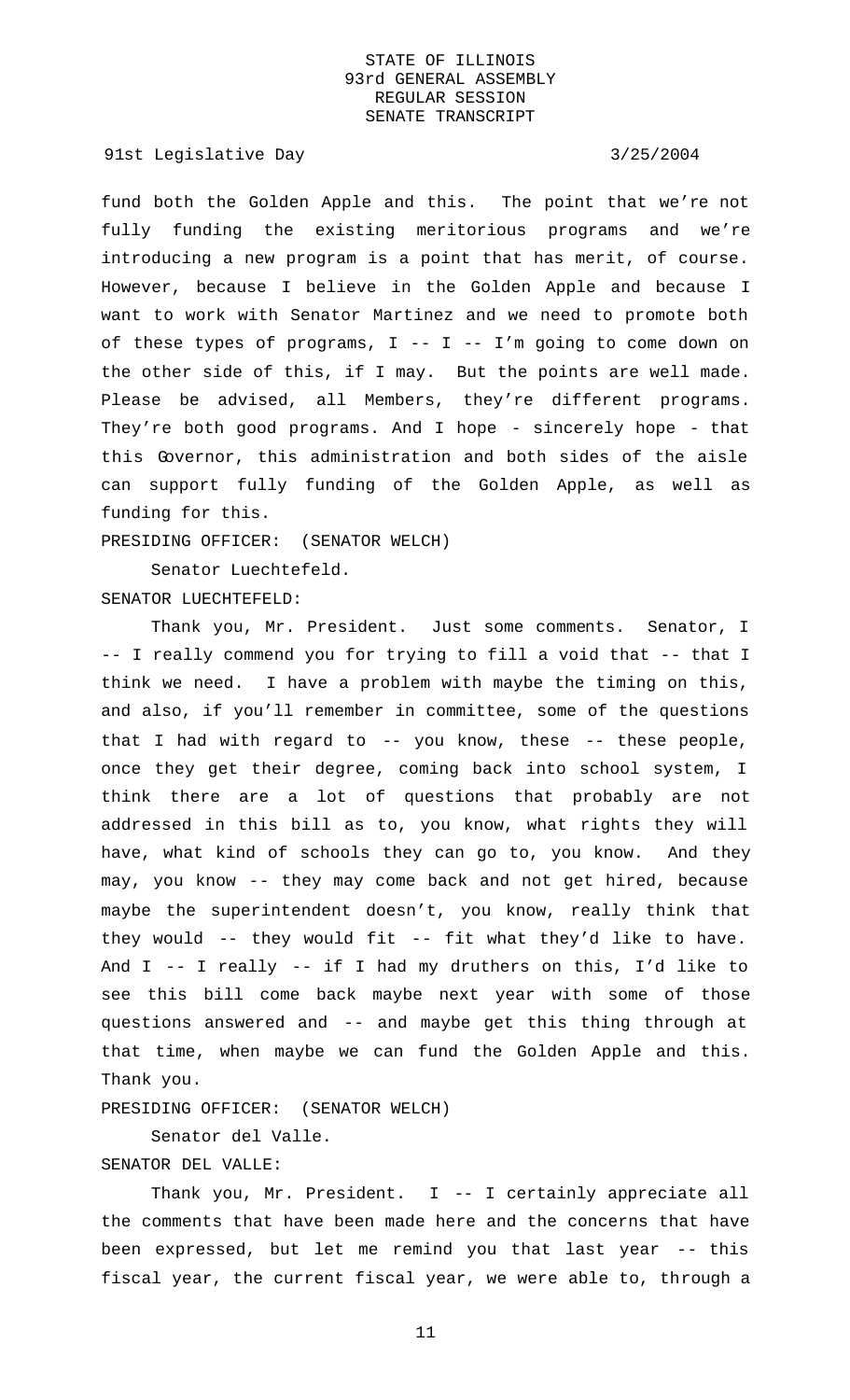91st Legislative Day 3/25/2004

supplemental appropriation, restore dollars for the Golden Apples program because we all believe, I think, that that program is an excellent program and one that we must continue to support, even though the Governor cut it last year and then he cut it again this year. And my understanding is that we are in the process of putting the Golden Apple dollars into the budget. And that's great. That's exactly what we should be doing, and we should also be supporting this program that targets schools that are hard to staff and positions that are hard to staff. It's - it's a well thought out program that I think is unique in many - - in many respects, and it's the type of program that the General Assembly should use to -- to set policy when it comes to developing our teacher pool in the State of Illinois. It's also important for us to send a message to the Governor, with the passage of this bill and with our support for restoring the dollars for the Golden Apples program, and the message is that the General Assembly is going to play a significant role in determining education policy in the State of Illinois. We are not going to allow the Governor to set all the policy by himself, because sometimes the ideas coming out of the Governor's Office are not exactly great ideas. And so here, we have an opportunity to send a clear message - a clear message that says that we will be supportive of programs that make sense. And cutting funding for Golden Apples made no sense whatsoever, and we're going to be able to send that message. And I hope that you'll join us in supporting Senator Martinez's bill.

PRESIDING OFFICER: (SENATOR WELCH)

Senator -- Senator Hendon. SENATOR HENDON:

Thank you, Mr. President. I just rise in support of the sponsor's bill. This is a good bill, and I would hope that people would not hold her at fault for something that the Governor may or may not do with the Golden Apples program. Senator Martinez did not cut the Golden Apple program. She's trying to do something that's good and positive for the children, and let's vote Aye on this important legislation. PRESIDING OFFICER: (SENATOR WELCH)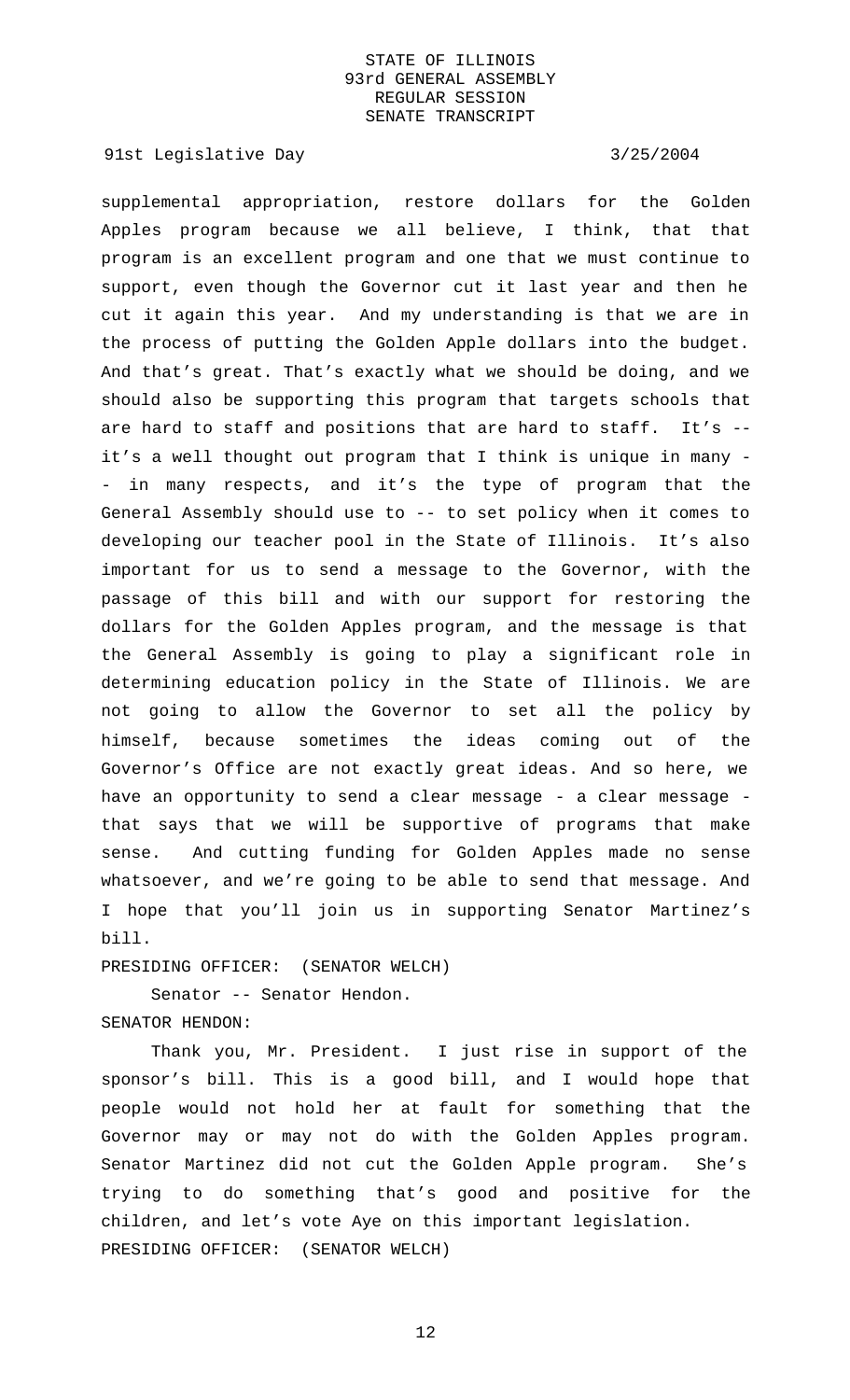## 91st Legislative Day 3/25/2004

Senator Schoenberg. No? Thank you. Senator Martinez, to close.

SENATOR MARTINEZ:

Thank you…

PRESIDING OFFICER: (SENATOR WELCH)

Senator…

SENATOR MARTINEZ:

Thank you, Senators. Senator Cronin, thank you for the comments. And just real quick closing, I just want to say that this is a program that I think is very important. Yes, we will continue to work in making sure that we can restore the Golden Apple dollars that were taken away, but I think that this concept is a -- is a great concept. I think when you talk about low-income schools in areas, when you talk about hard-to-staff schools, I think this is the right thing to do. This is the time for it, and I thank you and I ask for an affirmative roll call. PRESIDING OFFICER: (SENATOR WELCH)

The question is, shall Senate Bill 1550 pass. All those in favor, vote Aye. Opposed, vote Nay. The voting is open. Have all voted who wish? Have all voted who wish? Have all voted who wish? Take the record. On that question, 39 Members voted Yes, 13 voted No, 6 Members voted Present. Senate Bill 1550, having received the required constitutional majority, is declared passed. Senate Bill 1576. Senator Terry Link. Senator Link moves… Do you wish this bill returned to 2nd Reading for an amendment, Senator Link? Senator Link seeks leave of the Body to return Senate Bill 1576 to the Order of 2nd Reading for purpose of amendment. Hearing no objection, leave is granted. On the Order of 2nd Reading is Senate Bill 1576. Madam Secretary, are there any amendments approved for consideration?

SECRETARY HAWKER:

Yes. Floor Amendment No. 1, offered by Senator Link. PRESIDING OFFICER: (SENATOR WELCH)

Senator Link, to explain Floor Amendment No. 1. SENATOR LINK:

Thank you, Mr. President. The amendment becomes the bill. Basically what it does is require telecommunication carriers that are planning to build a new facility/cell towers within 1.5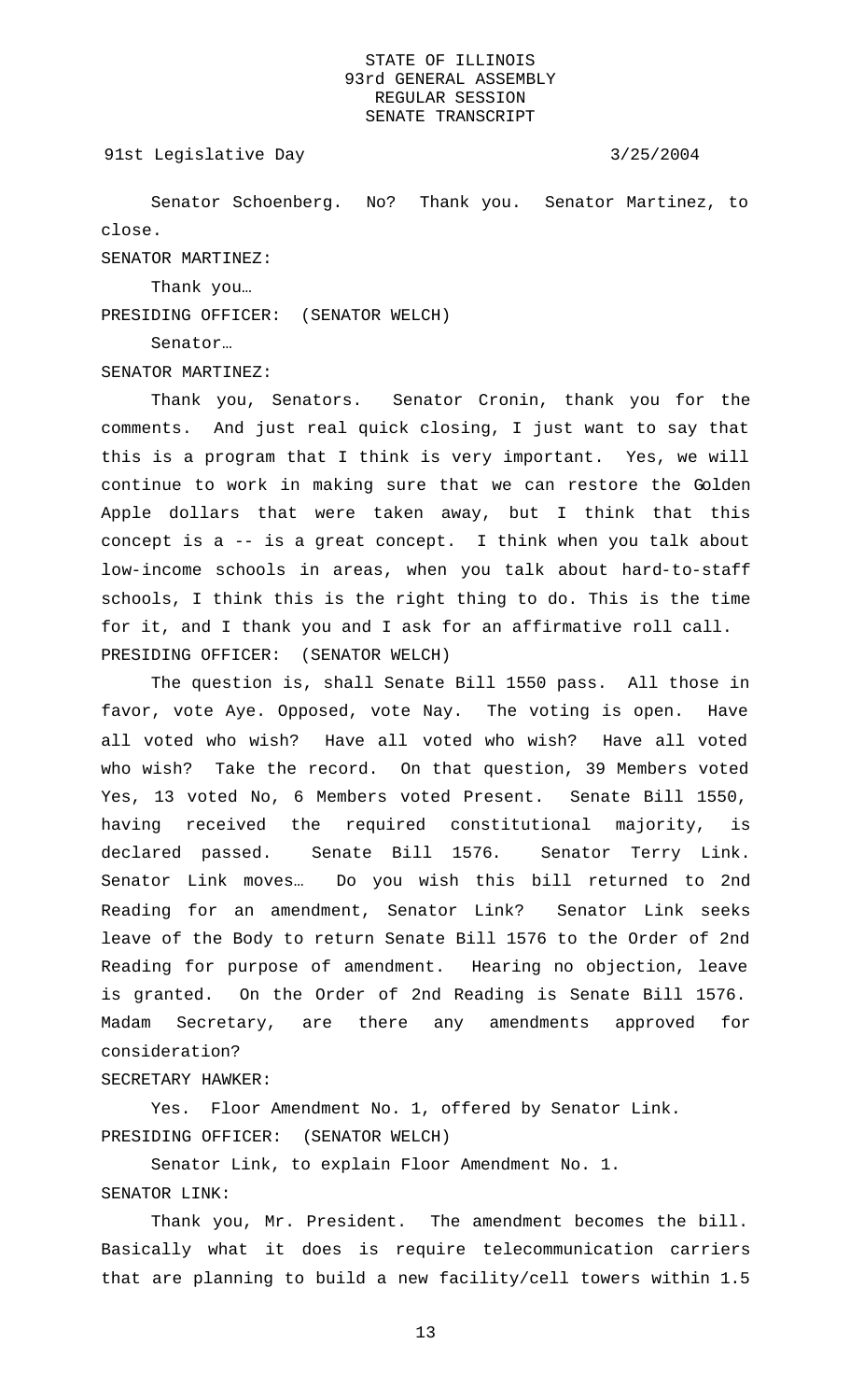## 91st Legislative Day 3/25/2004

miles of a municipality to provide written notice to municipalities and to the owners of property within two hundred and fifty feet of the parcel of land in which a facility will be constructed. The notice must be given at least thirty days before the constructions start.

PRESIDING OFFICER: (SENATOR WELCH)

Is there any discussion? If not, all those in favor, say Aye. Opposed, Nay. The Ayes have it. The amendment is adopted. Are there any further Floor amendments approved for consideration?

SECRETARY HAWKER:

No further amendments reported, Mr. President. PRESIDING OFFICER: (SENATOR WELCH)

3rd Reading. Now on the Order of 3rd Reading is House Bill -- is Senate Bill 1576. Senator Link -- Madam Secretary, read the bill.

SECRETARY HAWKER:

Senate Bill 1576.

(Secretary reads title of bill)

3rd Reading of the bill.

PRESIDING OFFICER: (SENATOR WELCH)

Senator Link.

SENATOR LINK:

Thank you, Mr. President. Basically, as stated, same, as the amendment is the bill and it's  $-$  same as I just stated. PRESIDING OFFICER: (SENATOR WELCH)

Senator Rauschenberger.

SENATOR RAUSCHENBERGER:

I wonder if the sponsor would be willing to answer a question or two?

PRESIDING OFFICER: (SENATOR WELCH)

He indicates he'll yield, Senator.

SENATOR RAUSCHENBERGER:

Senator, did you say two hundred and fifty feet? Was that property owners within two hundred and fifty feet of the parcel would be notified?

PRESIDING OFFICER: (SENATOR WELCH)

Senator Link. SENATOR LINK: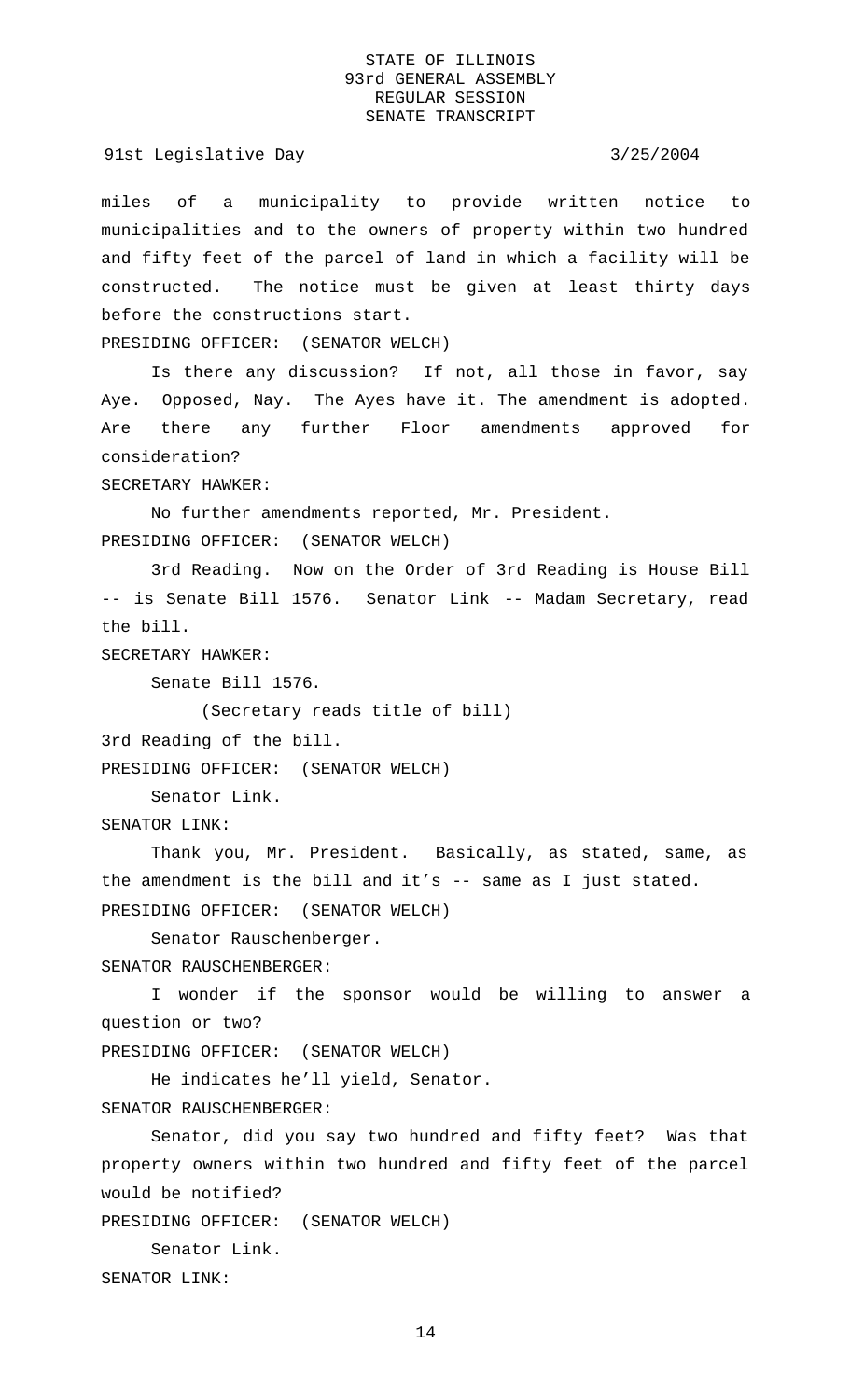91st Legislative Day 3/25/2004

Correct.

SENATOR RAUSCHENBERGER:

So, roughly, the -- the -- the distance -- eighty yards, the distance of this Chamber, that's the -- the -- the notice? PRESIDING OFFICER: (SENATOR WELCH)

Senator Link.

# SENATOR LINK:

Correct. They will be -- they will be given notice that a -- a tower will be constructed. They will be given proper notice that this tower will be constructed.

PRESIDING OFFICER: (SENATOR WELCH)

Senator Rauschenberger. SENATOR RAUSCHENBERGER:

Just, why -- why was two hundred and fifty feet chosen? It just seems like a -- I mean, these are relatively tall. I mean, where did two hundred and fifty come from? I'm just curious. PRESIDING OFFICER: (SENATOR WELCH)

Senator Link.

## SENATOR LINK:

Basically, we sat down with telecommunication carriers and what we did is so that -- where this all started out from is, you know, when you got  $a$  --  $a$  -- a county and  $a$  -- a municipality that adjoin and, basically, you might have a wooden fence dividing the two. And you might go to bed one night and the next morning, you wake up, and there's a cell tower in your backyard and you had no notification that it was going to happen. This is basically what we did and that's why we -- we picked the two hundred and fifty feet. And it's a mile and a half in a radius of that period. So, a lot of that -- you know, area is open space. So it's any -- any area in two hundred and fifty feet, that they publicly be notified that this -- it was an arbitrary figure that came out of it. PRESIDING OFFICER: (SENATOR WELCH)

Push your button. Senator Rauschenberger.

SENATOR RAUSCHENBERGER:

I appreciate the sponsor answering the questions. PRESIDING OFFICER: (SENATOR WELCH)

Senator Dave Sullivan. SENATOR D. SULLIVAN: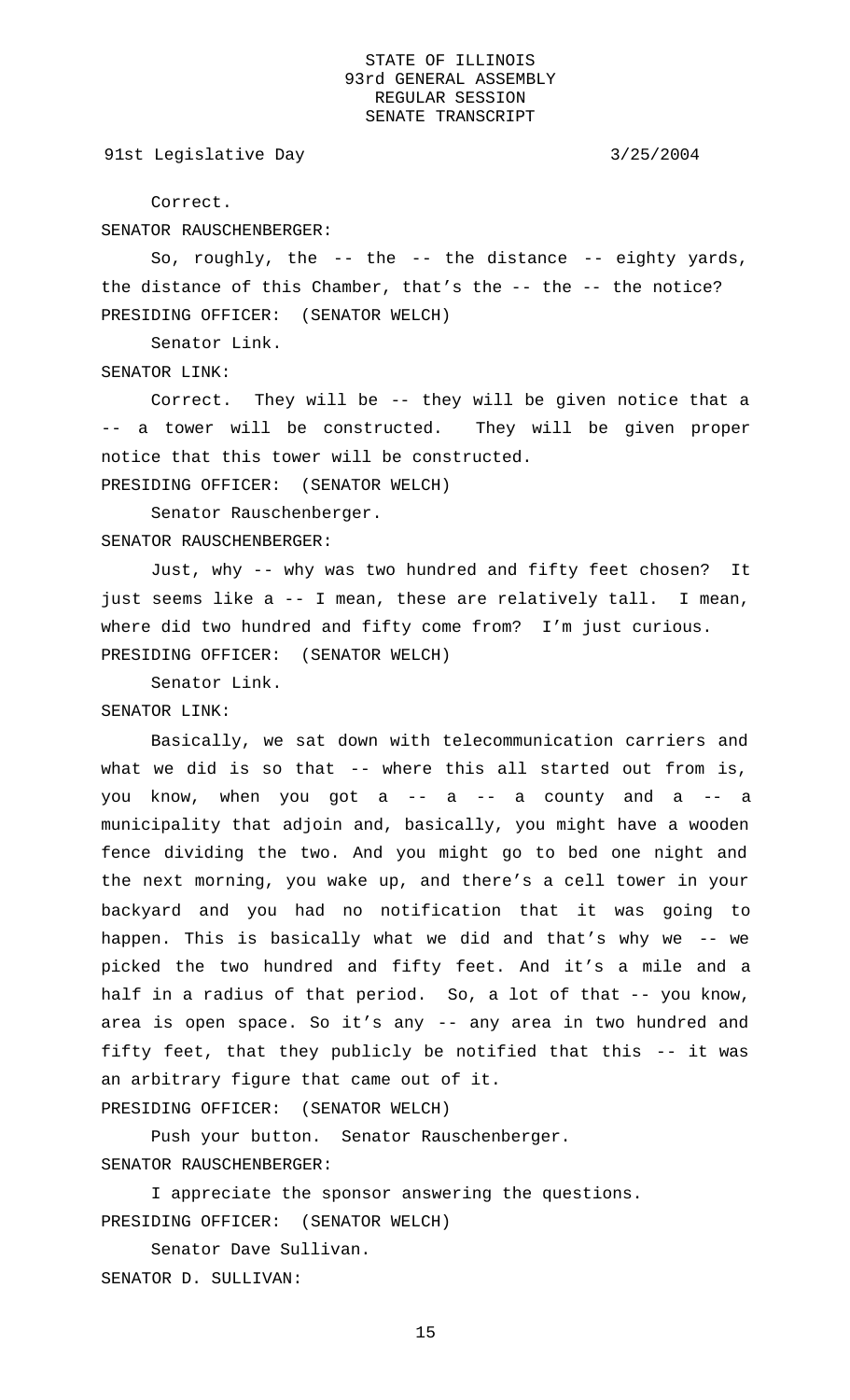91st Legislative Day 3/25/2004

Thank you, Mr. President. A question of the sponsor. PRESIDING OFFICER: (SENATOR WELCH)

Indicates he'll yield.

SENATOR D. SULLIVAN:

Senator, how are the cell phone companies position on this bill?

PRESIDING OFFICER: (SENATOR WELCH)

Senator Link.

SENATOR LINK:

They are unanimously behind it. It was a worked-upon agreement with them.

PRESIDING OFFICER: (SENATOR WELCH)

Senator Link, to close. SENATOR LINK:

I just would ask for a unanimous vote. PRESIDING OFFICER: (SENATOR WELCH)

The question is, shall Senate Bill 1576 pass. All those in favor vote Aye. Opposed, vote Nay. The voting is open. Have all voted who wish? Have all voted who wish? Have all voted who wish? Take the record. On that question, 58 Members voted Yes, no Member voted No, and no Member voted Present. Senate Bill 1576, having received the required constitutional majority, is declared passed. Senate Bill 1636. Senator Jacobs. Senate Bill 1637. Senator Jacobs. Senate Bill 1731. Senator Haine. Senate Bill 2090. Senator Watson. Senate Bill 2091. With leave of the Body, we'll come back to that. Senate Bill 2103. Senator Radogno. Read the bill, Madam Secretary.

SECRETARY HAWKER:

Senate Bill 2103.

(Secretary reads title of bill)

3rd Reading of the bill.

PRESIDING OFFICER: (SENATOR WELCH)

Senator Radogno.

# SENATOR RADOGNO:

Thank you, Mr. President, Ladies and Gentlemen of the Senate. This bill simply requires the Governor's Office to prepare and publish quarterly financial reports to update both us and the general public as to what is going on with the State finances. It's just an additional tool to help us manage better.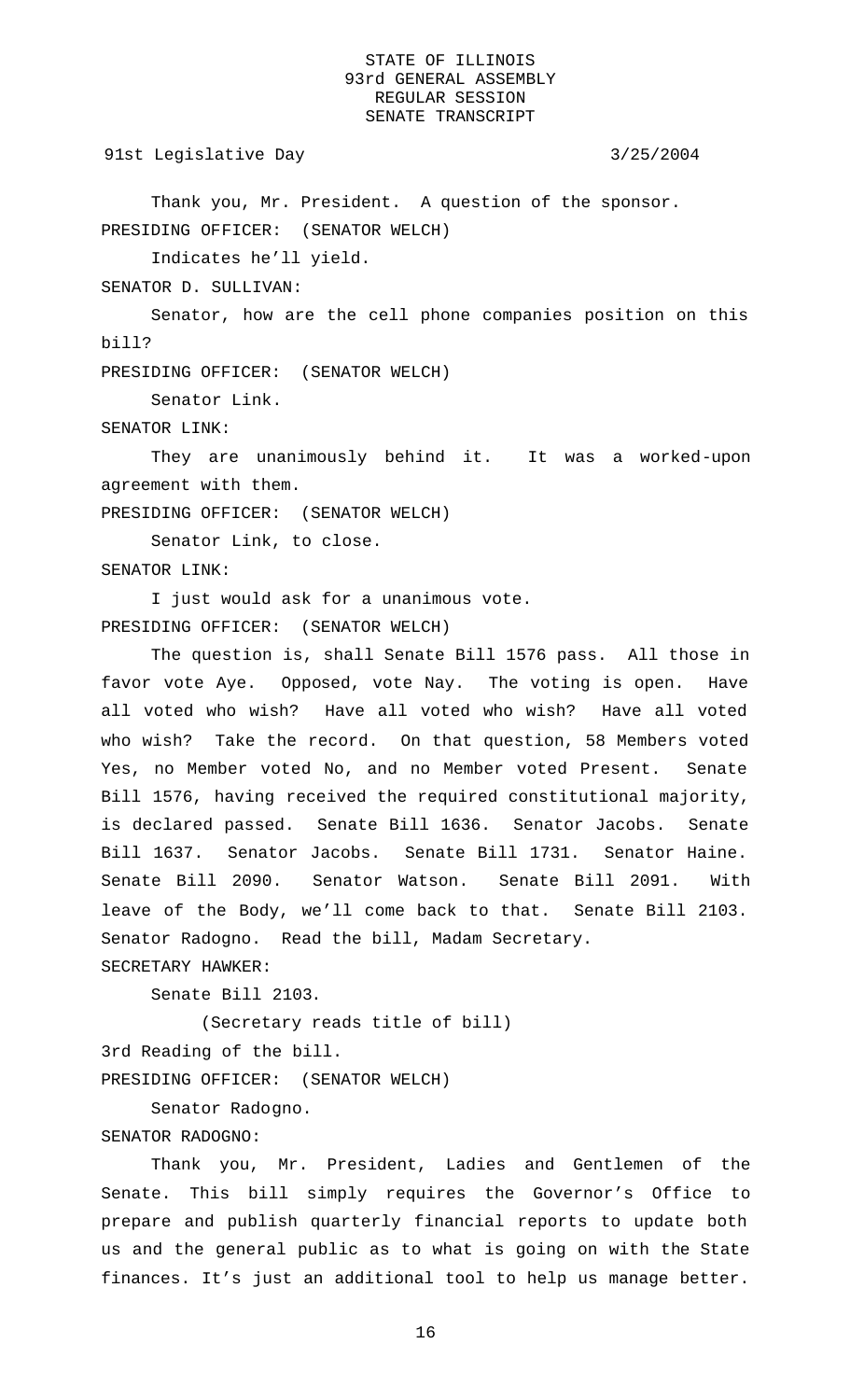There was no opposition to the bill, and I would be -- ask for a favorable vote.

PRESIDING OFFICER: (SENATOR WELCH)

Is there any discussion? Seeing none, the question is, shall Senate Bill 2103 pass. All those in favor, vote Aye. Opposed, vote Nay. The voting is open. Have all voted who wish? Have all voted who wish? Have all voted who wish? Take the record. On that question, 58 Members voted Yes, no Member voted No, and none voted Present. Senate Bill 2103, having received the required constitutional majority, is declared passed. Senate Bill 2108. DeLeo. Read the bill, Madam Secretary.

SECRETARY HAWKER:

Senate Bill 2108.

(Secretary reads title of bill) 3rd Reading of the bill. PRESIDING OFFICER: (SENATOR WELCH)

Senator DeLeo.

SENATOR DeLEO:

Thank you very much, Mr. President, Ladies and Gentlemen of the Senate. Senate Bill 2108 is -- amends the Illinois Public Accounting Act. What this is -- it's to -- make a change in the Board report, disciplinary action, the renewal of certificates. Currently, the -- what this bill will do, it requires holders of CPA certificates to register and re-register with the Board, as required by Board rule. Allows the Board… PRESIDING OFFICER: (SENATOR WELCH)

Senator, excuse me. It's impossible to hear, folks. Please tone it down. Senator DeLeo, please proceed. SENATOR DeLEO:

Beginning on July 1st, 2004, it will require applicants for licensure to pass an exam on the rules of professional conduct to receive a CPA certificate. There's a lot of changes in this, and I guarantee we'll see this bill back. There's some minor opposition. It changes the way -- currently, the Department of - - Professional Regulations is the regulatory body. This changed it -- changes it to a Board of Examiners. There's some really dramatic changes. There's work going on with the Governor's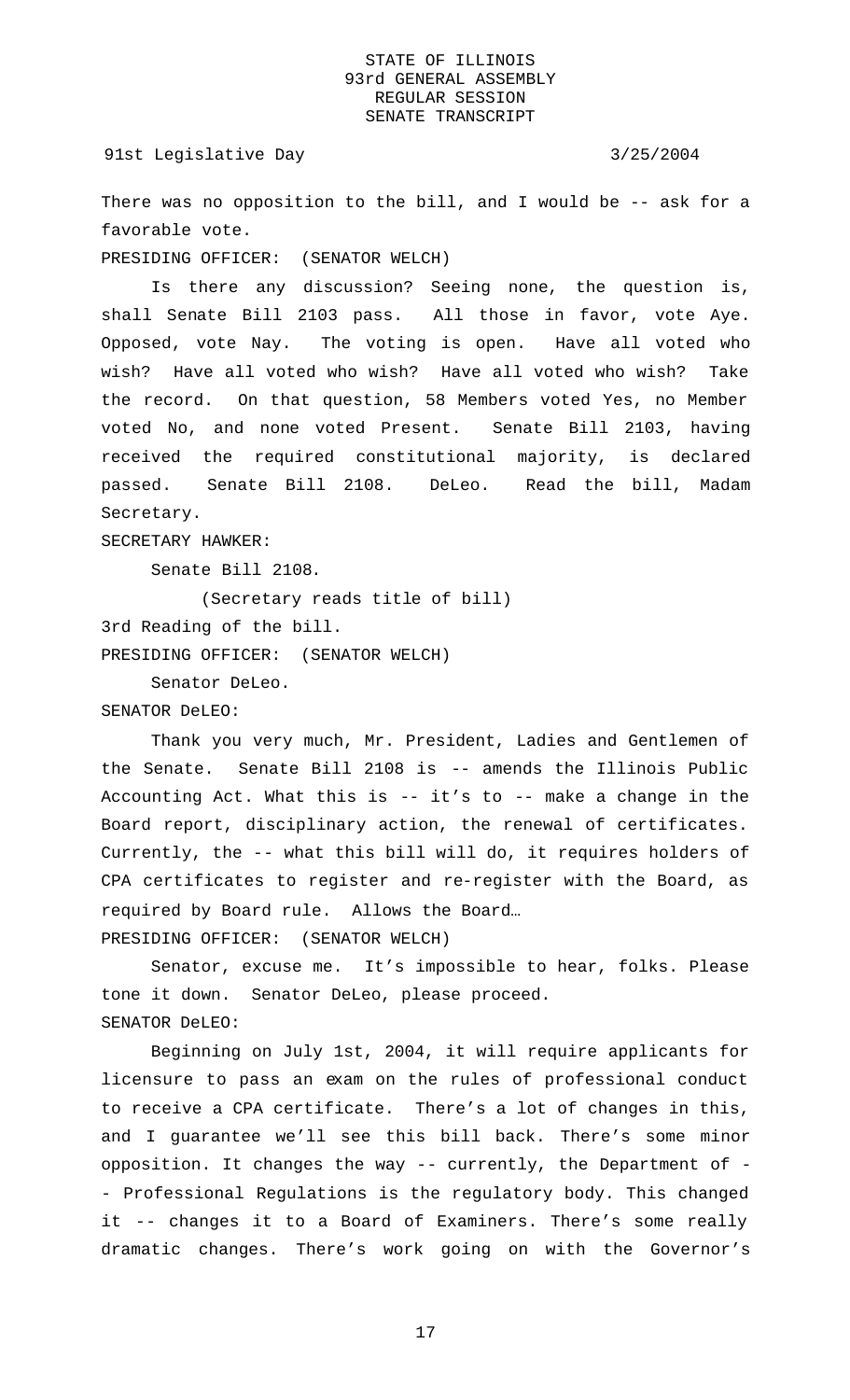## 91st Legislative Day 3/25/2004

Office, with the industry. They've asked to pass this over to the House, and I'm sure we'll see this bill again. PRESIDING OFFICER: (SENATOR WELCH)

Is there any discussion? Senator Lauzen. SENATOR LAUZEN:

Thank you, Mr. President. I -- I would just like to express appreciation on behalf of the little guys in the accounting field for your work on further amending this, because the problem that we have in the accounting profession is with the larger auditors who take care of clients like Enron, Global Crossing, Tyco, and those are the licensed CPAs. What this bill does is it expands very severe regulatory sanctions on the little guy who prepares tax returns, financial planning, all those kinds of things. It literally takes the CPA certificate away from them. It's like taking a college graduate degree away from the person. But with the sponsor working on bringing compromise together through the other house, thank you so much. PRESIDING OFFICER: (SENATOR WELCH)

Senator Dave Sullivan.

SENATOR D. SULLIVAN:

Thank you, Mr. President. Ladies and Gentlemen of the Senate, just for Members on this side of the aisle, this bill passed out of committee unanimously, and I urge an Aye vote. PRESIDING OFFICER: (SENATOR WELCH)

Senator DeLeo, to close.

SENATOR DeLEO:

Thank you very much, Mr. President. I ask for an affirmative roll call.

PRESIDING OFFICER: (SENATOR WELCH)

The question is, shall Senate Bill 2108 pass. All those in favor, vote Aye. Opposed, vote Nay. The voting is open. Have all voted who wish? Have all voted who wish? Have all voted who wish? Take the record. On that question, 52 Members voted Yes, 3 Members voted No, no Member voted Present. Senate Bill 2108, having received the required constitutional majority, is declared passed. Senate Bill 2109. Senator DeLeo. Read the bill, Madam Secretary.

SECRETARY HAWKER:

Senate Bill 2109.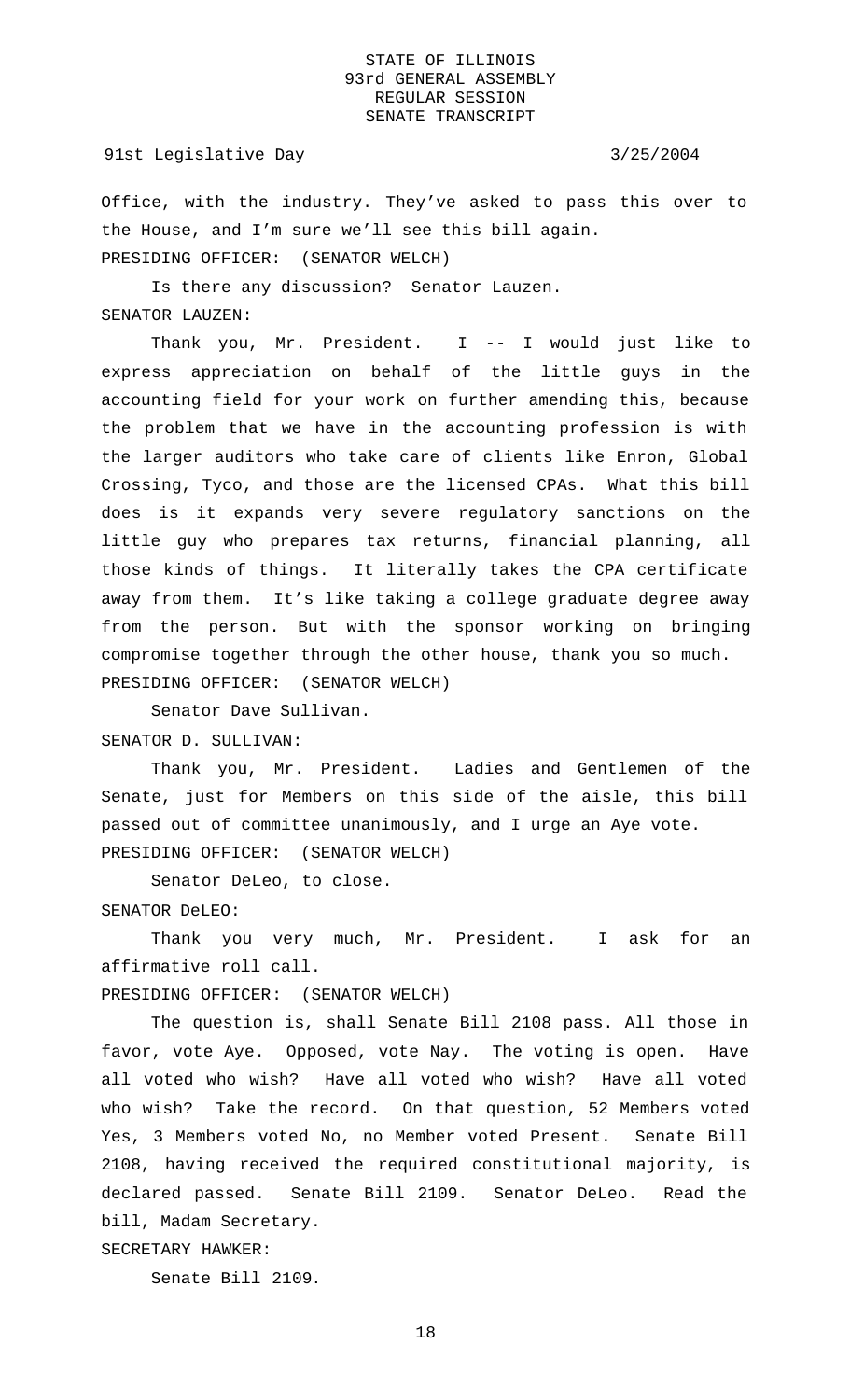91st Legislative Day 3/25/2004

(Secretary reads title of bill) 3rd Reading of the bill. PRESIDING OFFICER: (SENATOR WELCH)

Senator DeLeo.

SENATOR DeLEO:

Thank you very much, Mr. President and Ladies and Gentlemen of the Senate. Senate Bill 2109 is the companion bill to the last bill, but there's a little difference in this. There is no opposition, I believe, on this bill. It changes the name of the Board of the overseeing -- Licensure Act. It requires the Board to have an audit of its books, and -- and it would be conducted by the Auditor General on an annual basis. There's no new funds and no money goes to GRF, so I don't think there's any opposition to this. I ask for an affirmative roll call on Senate Bill 2109.

PRESIDING OFFICER: (SENATOR WELCH)

Is there any discussion? If not, the question is, shall Senate Bill 2109 pass. All those in favor, vote Aye. Opposed, vote Nay. The voting is open. Have all voted who wish? Have all voted who wish? Have all voted who wish? Take the record. On that question, 58 Members voted Yes, no Member voted No, and none voted Present. Senate Bill 2109, having received the required constitutional majority, is declared passed. Senate Bill 2112. Senator DeLeo. Read the bill, Madam Secretary. SECRETARY HAWKER:

Senate Bill 2112…

PRESIDING OFFICER: (SENATOR WELCH)

Oh! Take it out of the record, Madam Secretary. Senate Bill 2115. Senator del Valle. Read the bill, Madam Secretary. SECRETARY HAWKER:

Senate Bill 2115.

(Secretary reads title of bill)

3rd Reading of the bill.

PRESIDING OFFICER: (SENATOR WELCH)

Senator del Valle.

SENATOR DEL VALLE:

Thank you, Mr. President. This bill establishes conditions for denying enrollment for one semester to students sixteen years of age or older because of academic problems or failure to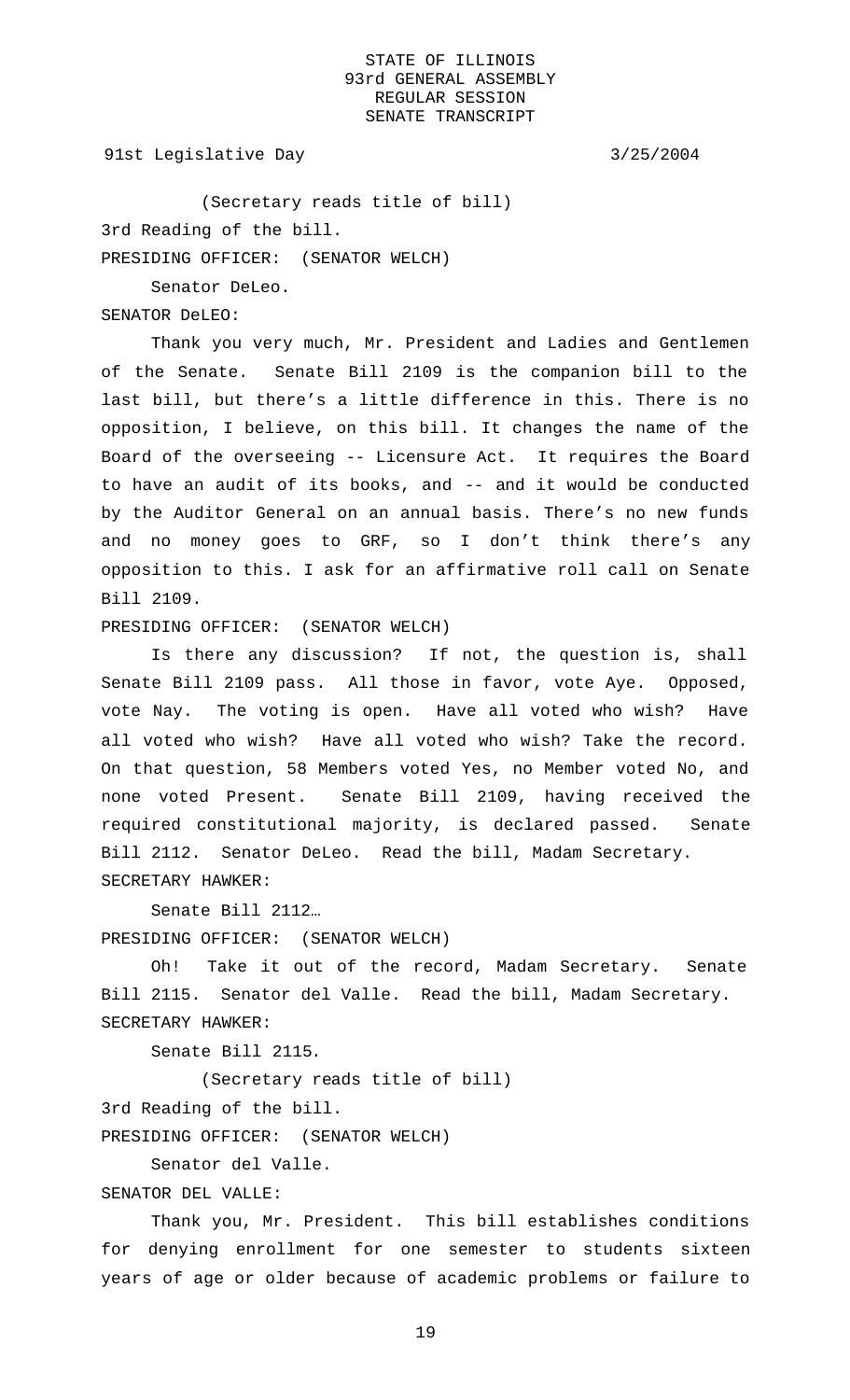91st Legislative Day 3/25/2004

meet minimum attendance standards. A school district may deny enrollment to a student who is at least sixteen years of age but not more than nineteen years for more -- may not deny enrollment for more than one consecutive semester for failure to meet academic or attendance standards. It provides an opportunity for kids to complete their high school education. The idea here is to stop the practice of putting sixteen-year-olds on the street because of the compulsory attendance age law, and I do have another bill that addresses the compulsory attendance age law. But what this bill does is that it establishes procedures for providing opportunities for youngsters to after they have been put out for one semester because of academic and attendance problems, to be able to reenroll and receive services and have their progress monitored and, in effect, give them a second or even a third chance to complete their high school education. I'll be glad to answer any questions. PRESIDING OFFICER: (SENATOR WELCH)

Is there any discussion? If not, the question is, shall Senate Bill 2115 pass. All those in favor, vote Aye. Opposed, vote Nay. The voting is open. Have all voted who wish? Have all voted who wish? Have all voted who wish? Take the record. On that question, 58 Members voted Yes, no Member voted No, and none voted Present. Senate Bill 2115, having received the required constitutional majority, is declared passed. Senate Bill 2123. Senator Watson. Read the bill, Madam Secretary. SECRETARY HAWKER:

Senate Bill 2123.

(Secretary reads title of bill) 3rd Reading of the bill. PRESIDING OFFICER: (SENATOR WELCH)

Senator Watson. SENATOR WATSON:

Thank you very much, Mr. President. This is the legislation that deals with allowing the President of the United States, George W. Bush, to be on the ballot in November of this year. As you recall, the State Board of Elections has to certify candidates both at the State and national level, and that date of certification is August 27th. Well, the National Convention of -- the Republican National Convention this year is after that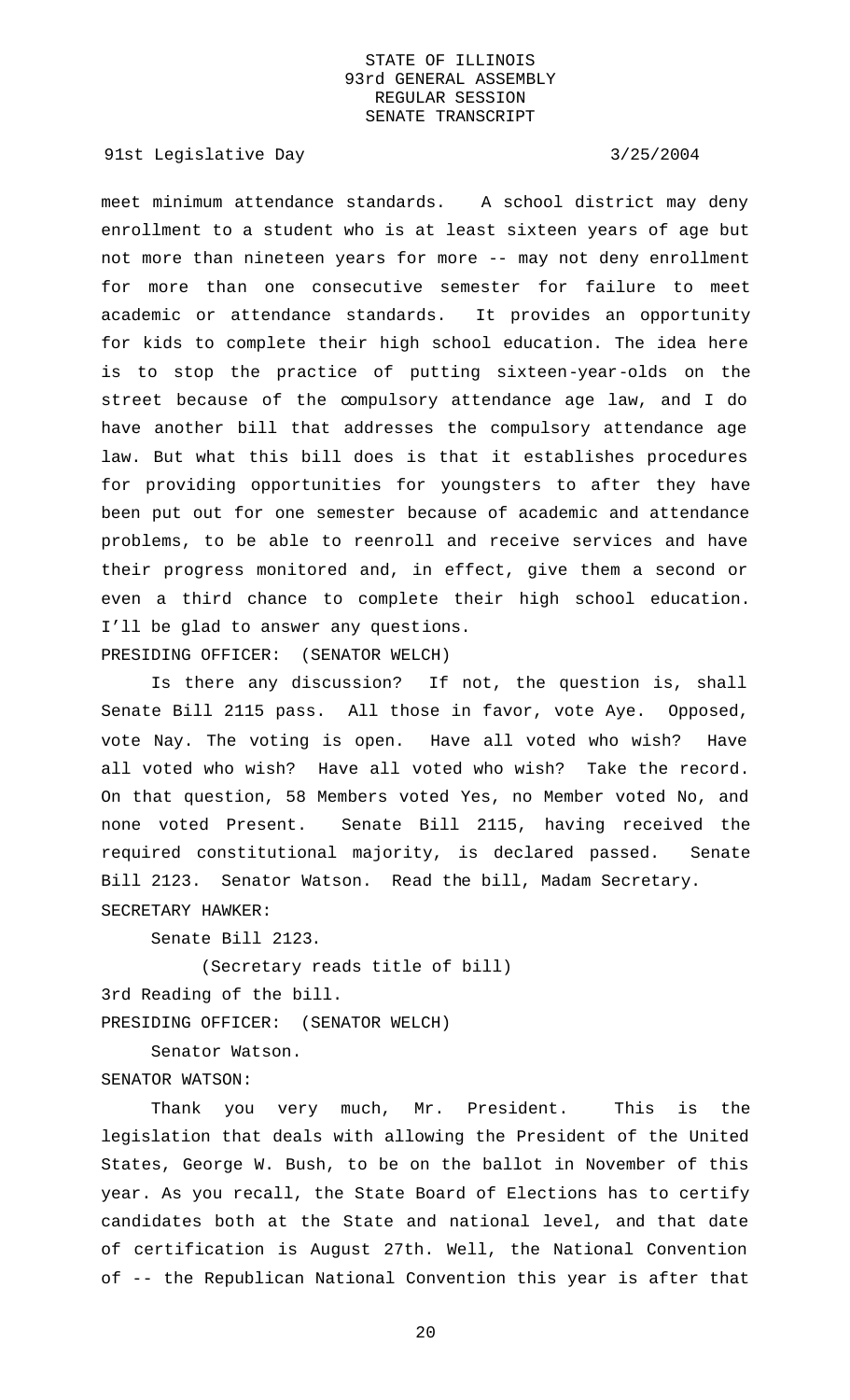91st Legislative Day 3/25/2004

date, and therefore the State Board of Elections is telling us that we need to change the statute. That would only impact this election in 2004 and would allow, obviously, for George W. Bush, the President of the United States, to be on the ballot. As you can see, those of you who are looking at you analysis, no one opposed this legislation, and I would appreciate your support. PRESIDING OFFICER: (SENATOR WELCH)

Is there any discussion? Senator Hendon. SENATOR HENDON:

Thank you, Mr. President. This certainly shows that President Emil Jones is -- has bipartisan cooperation in his heart to allow President Bush to be on the ballot in Illinois. And I think that we hope that that same bipartisan cooperation is passed back over to this side of the aisle, and it certainly shows that our President is not a petty political person when it comes to matters such as this.

PRESIDING OFFICER: (SENATOR WELCH)

I thought Senator Roskam might start singing "Kum-ba-yah" about now. Senator Watson, to close. SENATOR WATSON:

Well, I do appreciate the President's bipartisanship and outreach here, and I just hope the Speaker of the House has the same -- same feeling. Thank you. PRESIDING OFFICER: (SENATOR WELCH)

The question is, shall Senate Bill 2123 pass. All those in favor, vote Aye. Opposed, vote Nay. The voting is open. Have all voted who wish? Have all voted who wish? Have all voted who wish? Take the record. On that question, there are 57 Members voting Yes, no Member voted No, and no Member voted Present. Senate Bill 2123, having received the required constitutional majority, is declared passed. Senate Bill 2124. Senator Cullerton. Read the bill, Madam Secretary. SECRETARY HAWKER:

Senate Bill 2124.

(Secretary reads title of bill)

3rd Reading of the bill.

PRESIDING OFFICER: (SENATOR WELCH)

Senator John Cullerton.

SENATOR CULLERTON: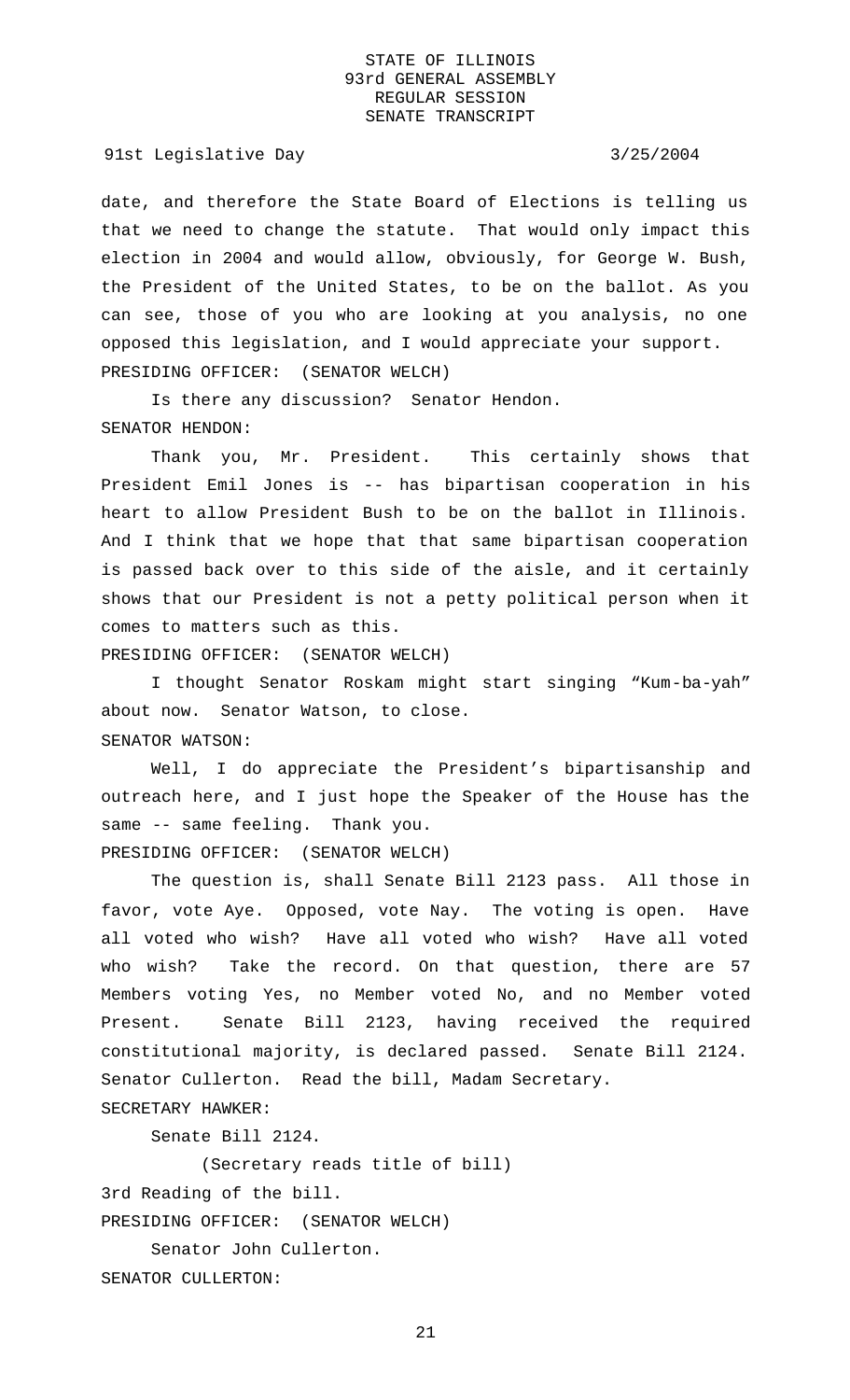91st Legislative Day 3/25/2004

Thank you, Mr. President, Members of the Senate. Under current law, the driving under the influence penalty provisions are very fragmented. This is a recodification that will place all of the penalties in the same location, will be -- and will reduce the likelihood of error in charging and in sentencing of the DUI-based offenses. There's no substantive changes. It's just a recodification so it's easier to read and -- and follow for the judges and the prosecutors. Be happy to answer any questions, and ask for an Aye vote. PRESIDING OFFICER: (SENATOR WELCH)

Is there any discussion? Senator Garrett. The question is, shall Senate Bill 2124 pass. All those in favor, vote Aye. Opposed, vote Nay. The voting is open. Have all voted who wish? Have all voted who wish? Have all voted who wish? Take the record. On that question, 58 Members voted Yes, no Member voted No, none voted Present. Senate Bill 2124, having received the required constitutional majority, is declared passed. Senator Garrett, for what purpose do you rise? SENATOR GARRETT:

Yes, Mr. President, on a point of personal privilege. I made a mistake and did not vote for Senate Bill 2123. I apologize. I did intend to vote Yes. So if the record could reflect that, I would appreciate it very much. PRESIDING OFFICER: (SENATOR WELCH)

The record will reflect your intention, Senator. Senate Bill 2133. Senator Meeks. Read the bill, Madam Secretary. SECRETARY HAWKER:

Senate Bill 2133.

(Secretary reads title of bill) 3rd Reading of the bill. PRESIDING OFFICER: (SENATOR WELCH)

Senator Meeks.

## SENATOR MEEKS:

Thank you so much, Mr. Chairman {sic}. This bill extends the grace period for registration. In other words, now that George Bush is on the ballot, in case an individual wanted to vote for Mr. Bush, under the old law, after the thirty - twenty-eight-day period, they wouldn't have been able to go in and register. But now fourteen days out, now that they know Mr.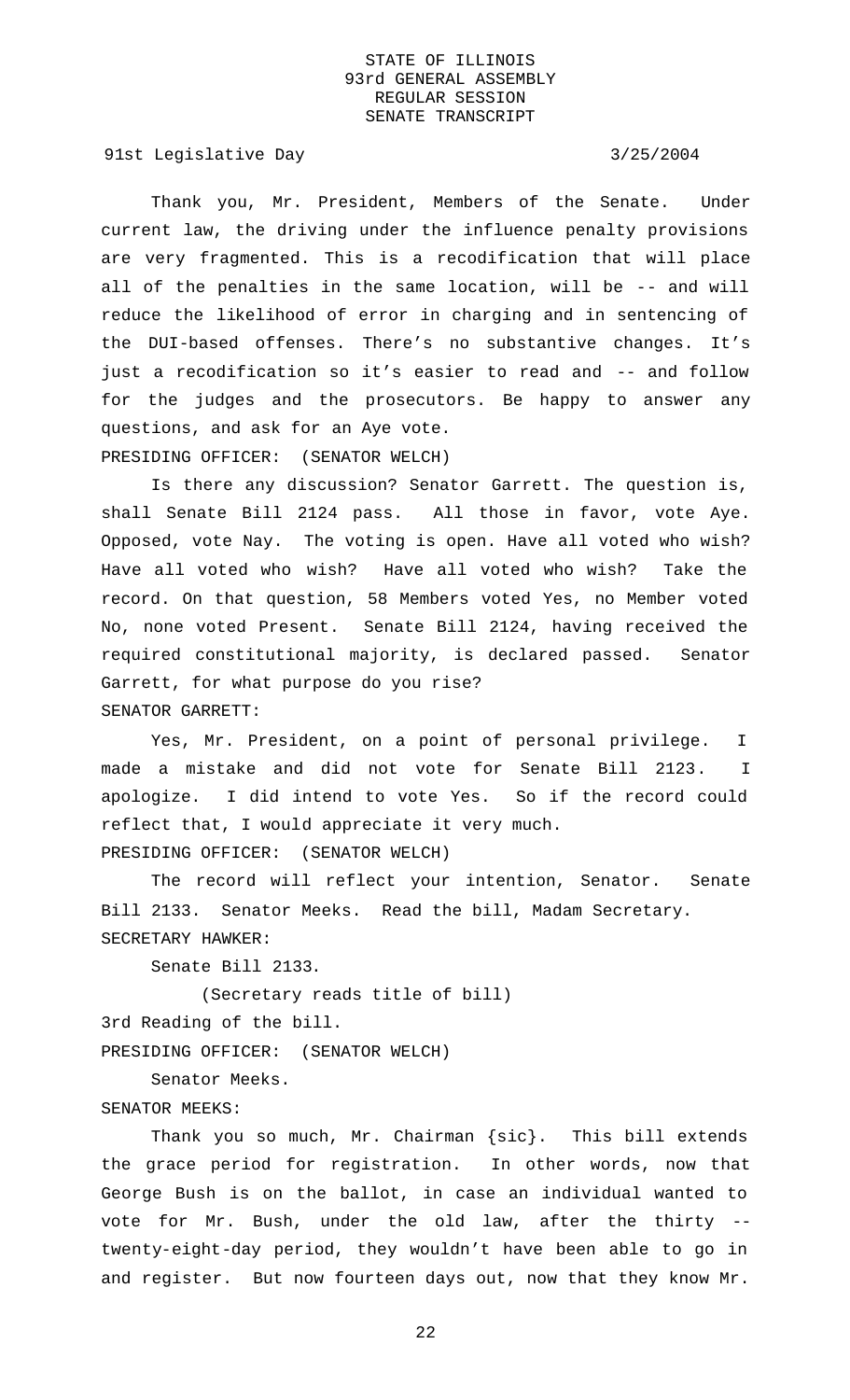## 91st Legislative Day 3/25/2004

Bush is on the ballot, they'll be able to register under this bill.

PRESIDING OFFICER: (SENATOR WELCH)

Is there any discussion? Senator Righter.

# SENATOR RIGHTER:

Thank you, Mr. President. Will the sponsor yield? PRESIDING OFFICER: (SENATOR WELCH)

Indicates he'll yield, Senator.

## SENATOR RIGHTER:

Senator Meeks, first I want to thank you, on behalf of the Members on our side of the aisle, for your concern over those who will choose to vote for the President this November. We are allowing a fourteen-day grace period for those who fail to register within the thirty-day deadline. Is there any requirement that the person who failed to do so show - demonstrate why -- any good cause why they failed to register within the thirty-day, that maybe they were out of town or maybe they were sick or visiting a relative or something like that? PRESIDING OFFICER: (SENATOR WELCH)

Senator Meeks. SENATOR MEEKS:

There's no requirement, Senator, but what they must do, is that they must register in person, and then once they register in person, then they must vote absentee either at that time or by mail.

PRESIDING OFFICER: (SENATOR WELCH)

Senator Righter.

## SENATOR RIGHTER:

I'm -- I don't think I understood, Senator Meeks. If they choose to register within the grace period, is there -- are their registration requirements different than if -- they would be if they registered outside of the thirty days?

PRESIDING OFFICER: (SENATOR WELCH)

Senator Meeks.

# SENATOR MEEKS:

Yes, there are different requirements. This will actually, you won't be able to register motor voter -- you won't be able to register motor voter or anything like during the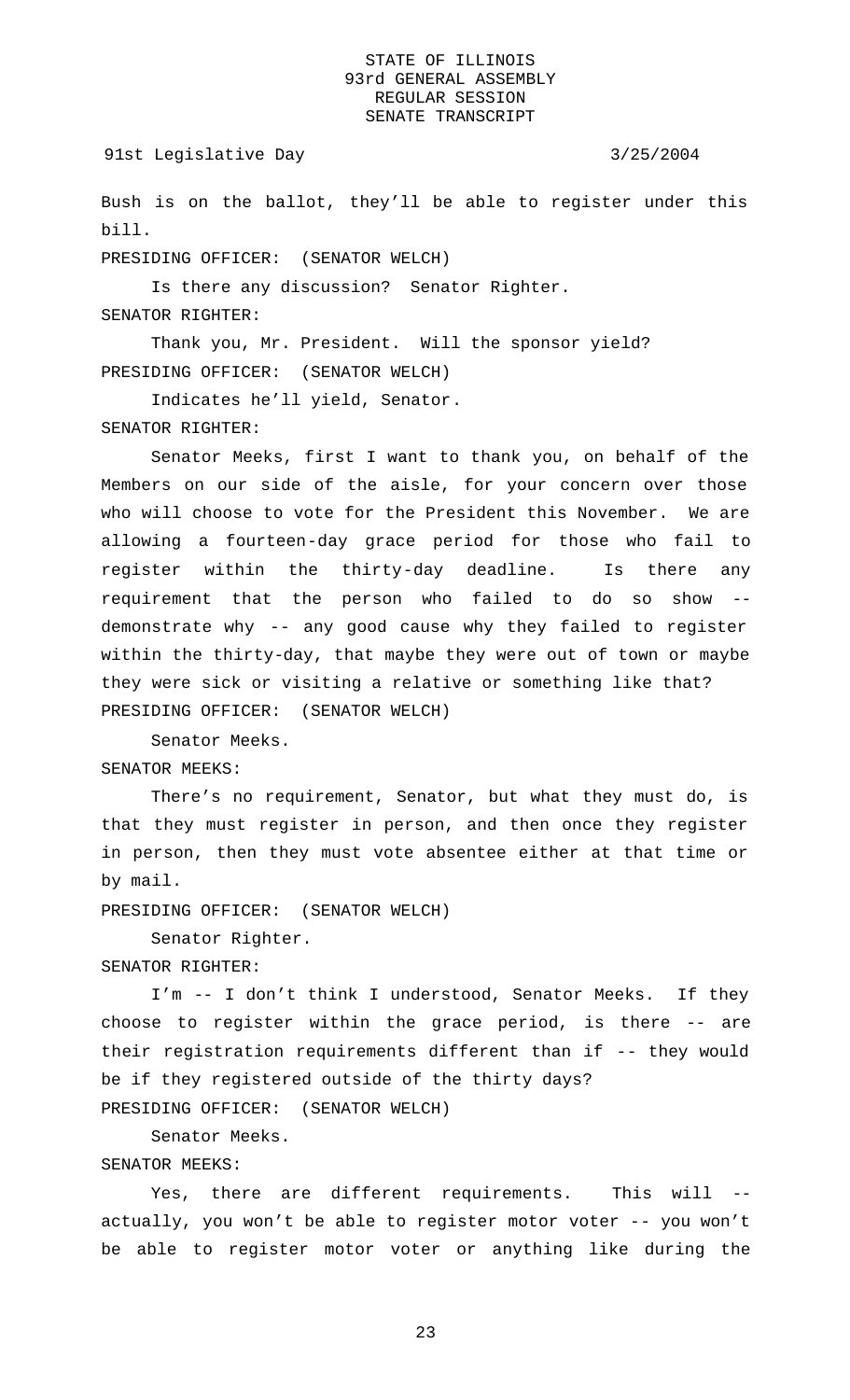## 91st Legislative Day 3/25/2004

grace period. You only can register in person and then by absentee ballot.

PRESIDING OFFICER: (SENATOR WELCH)

Senator Righter.

# SENATOR RIGHTER:

Senator, what's brought this to your attention? What problem are we trying to remedy here that needs to be remedied? I mean -- and in particular, I would assume there's a reason you've picked fourteen days as opposed to ten or twenty or -- or same-day registration or something like that.

PRESIDING OFFICER: (SENATOR WELCH)

Senator Meeks.

SENATOR MEEKS:

Actually, Senator, there are 1.8 million people in the State of Illinois that's unregistered. The problem that we're really trying to address is that there are many people who actually don't get excited about an election until the end. For whatever it reason it may be, once the commercials start, the excitement start, then there are many people who now they want to vote but they had not registered. So what we're really trying to do is give every individual an opportunity to vote when the election day comes along.

PRESIDING OFFICER: (SENATOR WELCH)

Senator Righter.

## SENATOR RIGHTER:

Senator Meeks, is -- is it fair to say then, from that, that you think there's a significant number of unregistered voters out there who once they become interested in the election in -- within the last week or ten days -- or, I guess it's - it's outside of two weeks, will then become so intrigued by it or so motivated by it that they wish they would have registered to vote in the first place?

PRESIDING OFFICER: (SENATOR WELCH)

Senator Meeks.

# SENATOR MEEKS:

Well, Senator, we want to make sure that everybody who really wants to vote within that fourteen-day period, that they'll be able to vote. Yes. PRESIDING OFFICER: (SENATOR WELCH)

 $2.4$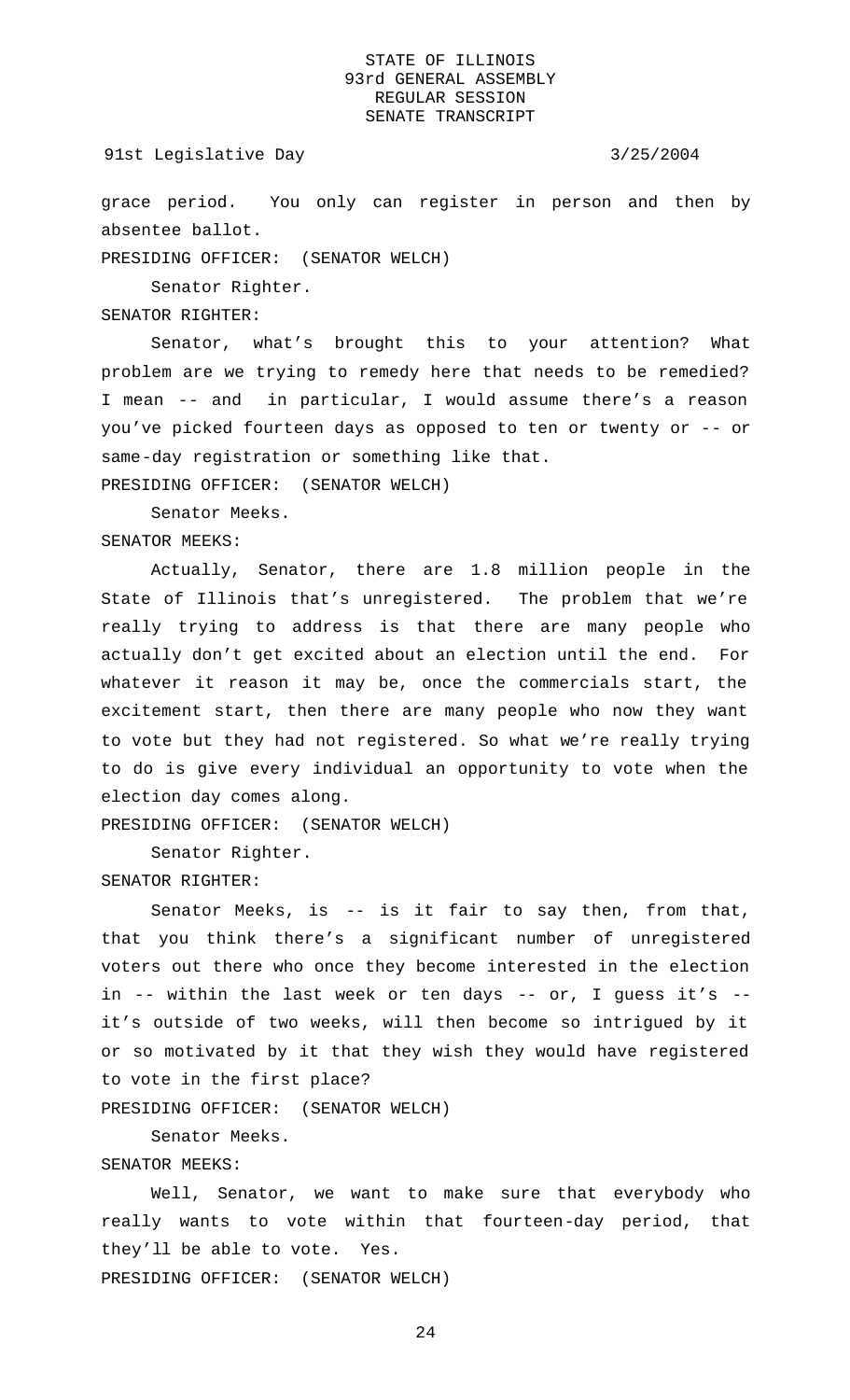91st Legislative Day 3/25/2004

Senator Righter, twenty seconds left. SENATOR RIGHTER:

Thank you, Mr. President. Last question. Senator, if we're going to do this, why don't we just cut the registration period? I mean, rather than saying it's thirty days but, oh, by the way, you get two weeks in case you forgot, why not just cut it to fourteen days or fifteen days or whatever you want to go to. I mean, is there -- does this seem more -- you think this is more palatable to try to sell to the General Assembly or is there some other reason why we're doing it this way? PRESIDING OFFICER: (SENATOR WELCH)

Senator Meeks.

SENATOR MEEKS:

I -- I think that fourteen days might be a bit easier on the clerks.

PRESIDING OFFICER: (SENATOR WELCH)

Senator Roskam.

SENATOR ROSKAM:

Thank you, Mr. President. Will the sponsor yield? PRESIDING OFFICER: (SENATOR WELCH)

Indicates he'll yield.

SENATOR ROSKAM:

Senator Meeks, what happens if -- if -- let's say in a primary, and there's a few busloads of people that are gathered and they're excited and they want to participate and so forth. And the organizers of a political campaign say, "Hey, come on and -- and -- and vote for this candidate. We're going to get on a bus -- we're going to get on two or three or four buses." And you can imagine this. And -- and they come in and they come to the county clerk's office, and there's a handful, or maybe even several people, that decide when they're signing in, when they're registering, they write down their address as 1060 West Addison. Now, as you know, 1060 West Addison is Wrigley Field. Under normal circumstances, the clerk is able to go through - you know what I mean? They've got that twenty-eight days to verify addresses and to clean that process up. I'm told that - that one of the problems in the bill is that there's nothing - if a -- if a ballot is cast, there's nothing that can be done with that ballot. In other words, the Election Code doesn't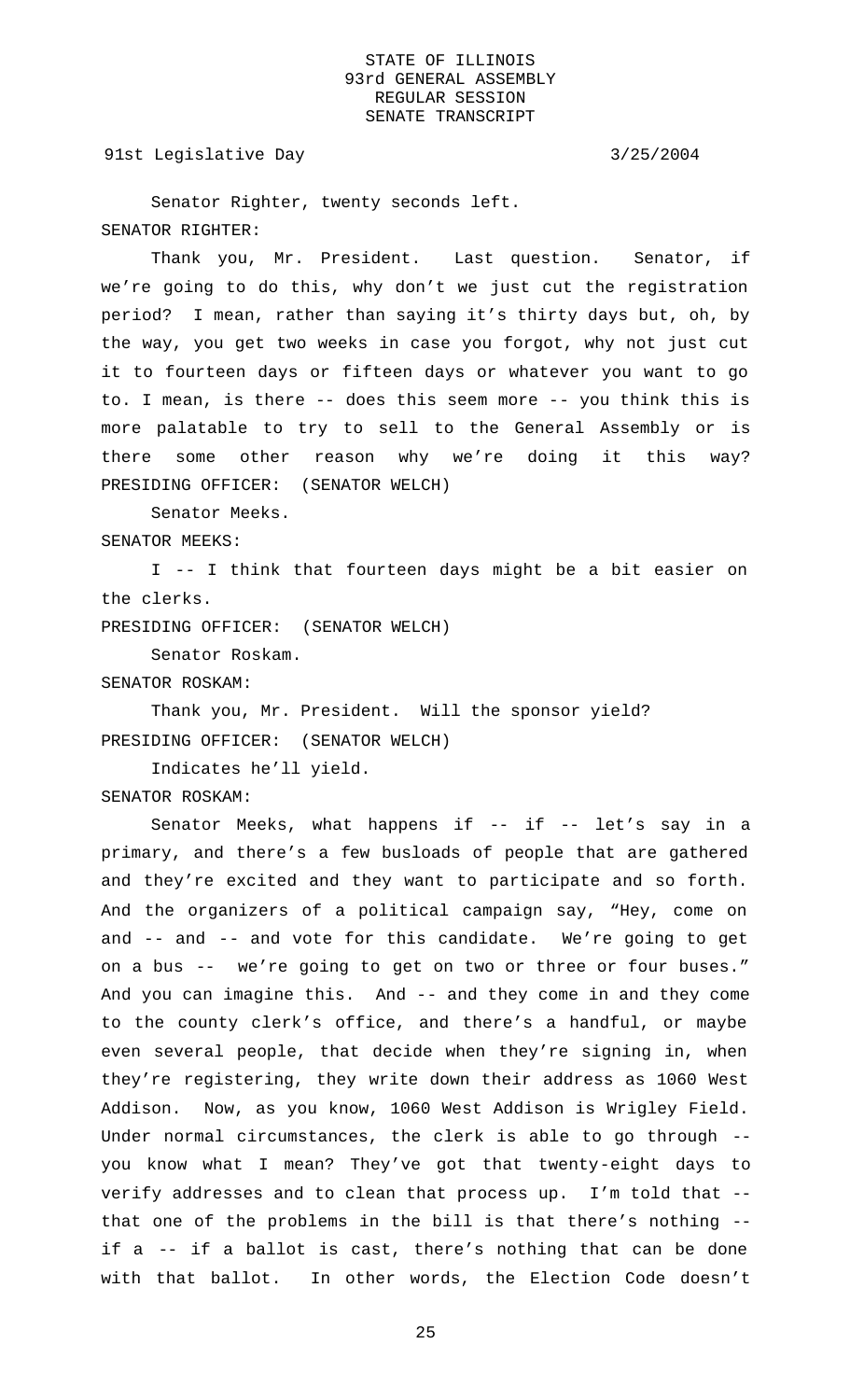## 91st Legislative Day 3/25/2004

speak to that problem. Has the individual that recommended this bill to you, has he contemplated that, do you know? PRESIDING OFFICER: (SENATOR WELCH)

Senator Meeks.

SENATOR MEEKS:

Senator, I think the fourteen days will still give the clerk an opportunity to clean that up. PRESIDING OFFICER: (SENATOR WELCH)

Senator Roskam.

### SENATOR ROSKAM:

Well, no, though -- my point is that if they come in and they register, they're registered. They -- they come in, they say, "Hey, here's -- I'm 1060 West Addison," and they -- you know, there's a lot of people. It's a big crowd. It's a crowded room. It's a crowded lobby. People want their doughnuts. They want to get moving. So, they're all up there, and somebody puts down a fraudulent address. And then you told us earlier that they have to -- they vote right then. They get their ballot. They cast the ballot. What happens then if subsequently it's determined that the address was -- not legitimate? Under current law, the clerk has that time period to clean that up, to ensure the integrity of that person that they're actually at that address, but under the scenario that I played out, you could have a lot of spoiled ballots. And what does the clerk -- or, what does the election authority do with those spoiled ballots? I -- I think there's a problem here. I'm not just sort of having fun with you. I think that there's a problem here that -- that either needs to be addressed in a trailer bill or -- or -- or somewhere else. But I'm told that the Election Code doesn't contemplate this type of situation.

PRESIDING OFFICER: (SENATOR WELCH)

Senator Meeks.

# SENATOR MEEKS:

Senator, I think they clean that up the same way they clean up any other absentee ballot. I mean, what if another individual gave an absentee ballot twenty-eight days out and gave the wrong address? They still have the same process. They'll clean it up the same way they clean up any other absentee ballot.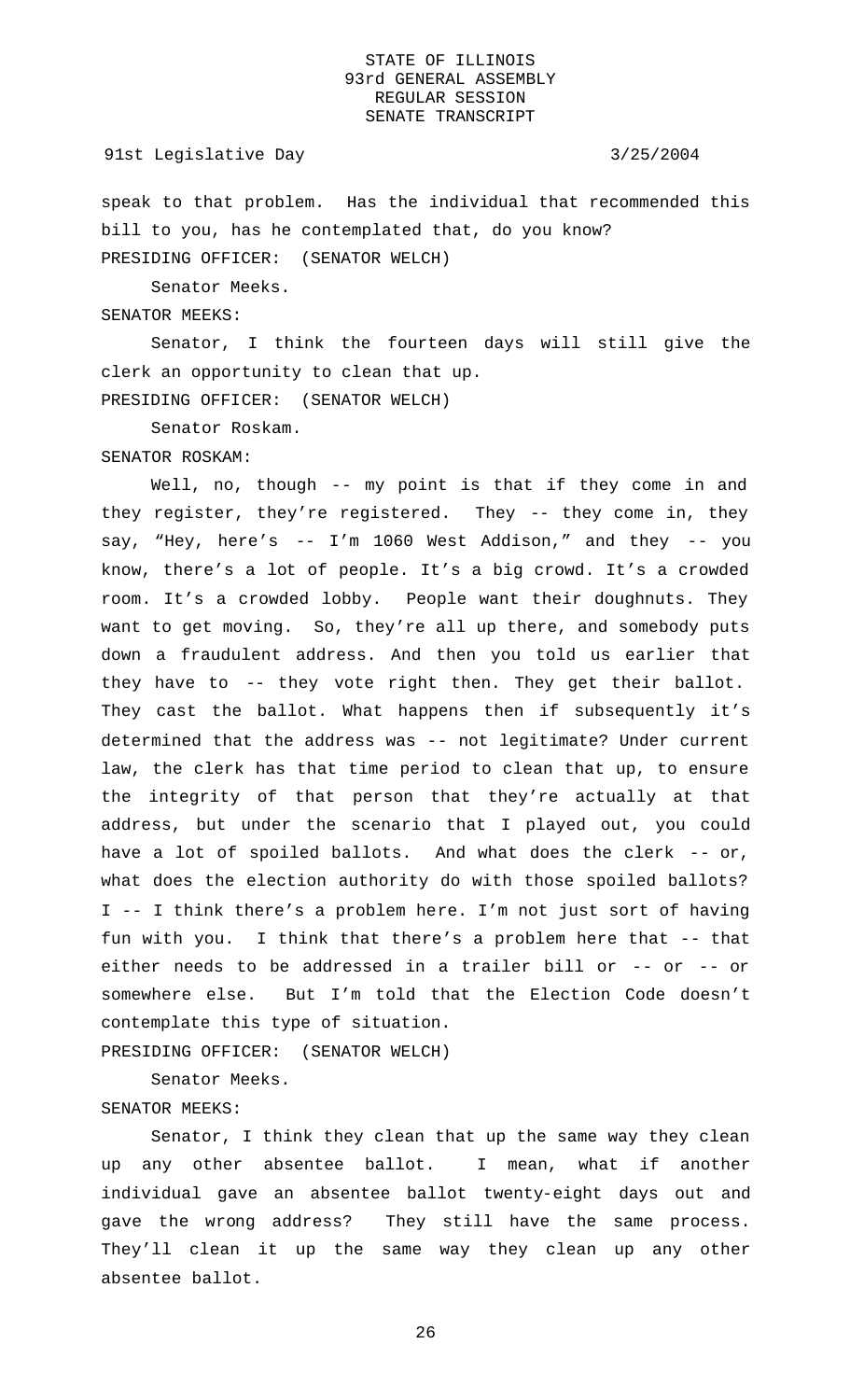# 91st Legislative Day 3/25/2004

PRESIDING OFFICER: (SENATOR WELCH)

Senator Roskam.

# SENATOR ROSKAM:

Just briefly to the bill. You know, I would really urge caution on this. And I know the Senator is well-intentioned, but my analysis shows that this is not something that came as the result of a lot of statewide discussion or that it was necessarily the result of our election authorities coming forward and saying that this is something that we need to be doing. I think that we're maybe addressing a problem that doesn't exist really, with due respect to the Senator, and the question that I've raised I think is one that, at the very least, needs to be studied by staff and very possibly we should be looking at a trailer bill. So, I would urge a No or Present vote. Thank you.

PRESIDING OFFICER: (SENATOR WELCH)

Senator Wendell Jones.

# SENATOR W. JONES:

Yes. Thank you, Mr. President. We discussed this at length in committee, and the Republicans voted against it mainly because the twenty-eight-day period is established in law for a good reason. It's established in law so the -- the election officials can verify the registrations and get ready for the election. We could make it twenty-eight days or twenty-one days or fourteen days. You know, what you -- but you -- the closer you -- the closer you cut this to the election, the more likely there is to be errors and the more likely there is to be confusion and to cause additional pressure on the election officials. My guess is if you polled the election officials in the State of Illinois, they've been living with this twentyeight-day cutoff for years and years and years and years, and it's a good cutoff date. We cut it off so we can prepare for the election. If we don't have time to prepare for the election, it just causes chaos. I would recommend a No vote.

PRESIDING OFFICER: (SENATOR WELCH)

Senator Hendon.

SENATOR HENDON:

Thank you, Mr. President. You know, I just rose a minute ago and -- on the President Bush bill. I -- I was hopeful that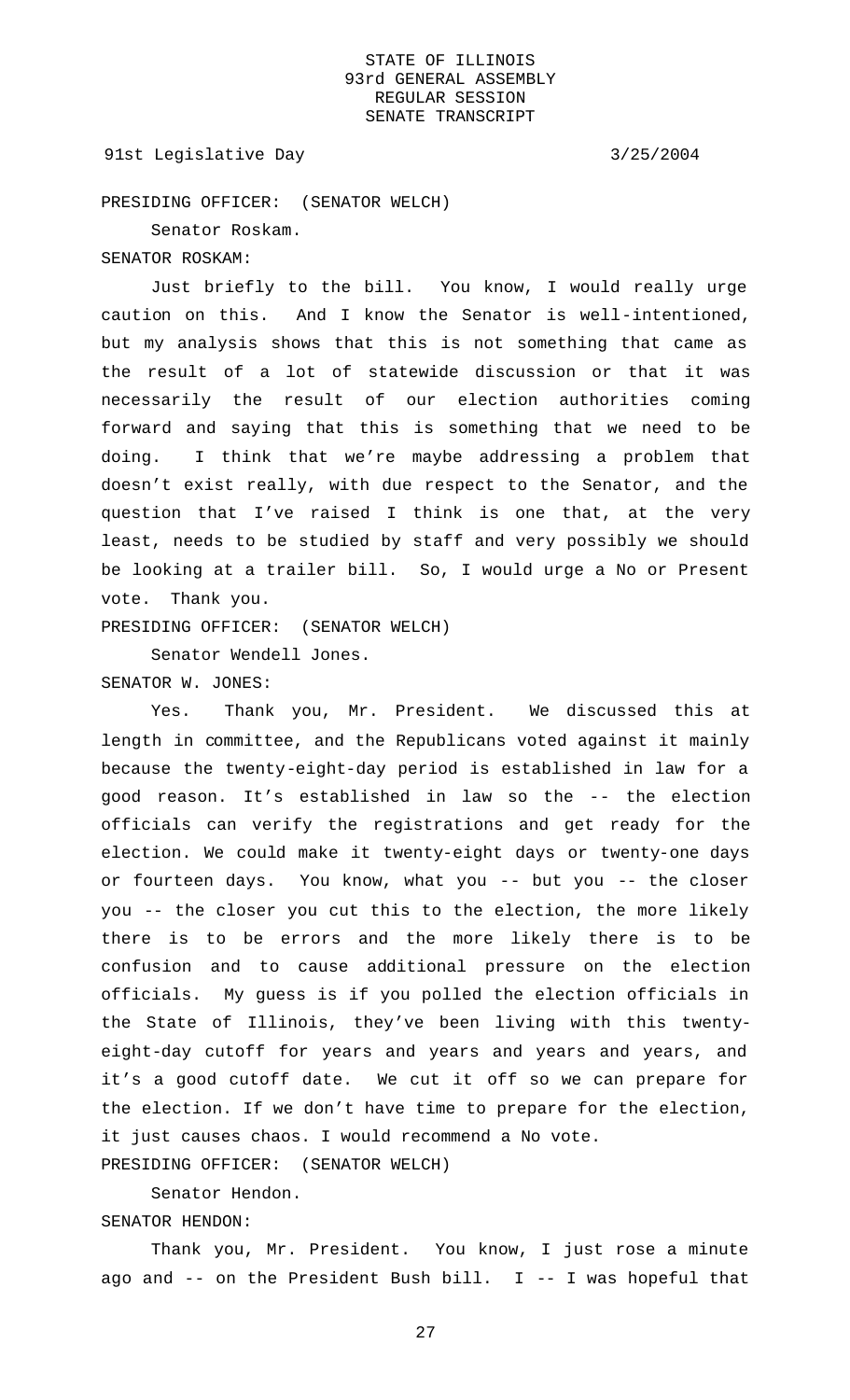## 91st Legislative Day 3/25/2004

bipartisan cooperation was the rule of the day. And clearly it isn't. With turnouts in these elections being at thirty-five, thirty-three percent, seems like a responsible legislator would want to do everything possible to allow everyone who wants to participate in an election the opportunity to do so. What are you afraid of? This is bipartisan. They could be last-minute Republicans who want to vote, last-minute Democrats who want to register, last-minute LaRouche Party people who want to register. This is bipartisan. Where is the cooperation we asked for earlier when we unanimously voted to put President Bush on the ballot? Now you're saying you don't want lastminute registrations. Why? I -- I simply don't understand it. I urge an Aye vote, and I hope the reasonable Republicans on that side of the aisle will also vote for this reasonable legislation.

PRESIDING OFFICER: (SENATOR WELCH)

Senator -- Senator, that picked us up two more speakers. Senator Rauschenberger.

SENATOR RAUSCHENBERGER:

Yeah. A question of the sponsor, if he'll take a question or two.

PRESIDING OFFICER: (SENATOR WELCH)

Indicates he'll yield.

SENATOR RAUSCHENBERGER:

Senator, as I understand it, and I'm no expert on election law, there's also a provision in the election law for what they call "provisional voting." If you arrive at a -- at a polling place and you're not on the rolls, but -- and you don't have your voter registration card, they'll allow you to provisionally vote. Okay? And then the -- the ballot is set aside, and I think the clerk's office has a -- a couple of weeks or some period of time to -- to verify that you are actually registered. Is it possible, we got -- we have tomorrow and you guys have a great Rules Committee and -- and a lot of great staff. What -- what if you considered modifying the bill to allow for provisional voting for these fourteen days to make sure there was -- 'cause that separates the ballot where the ballot's clearly identifiable and not put into the count until there's a verification. I mean, it's a question came up based on the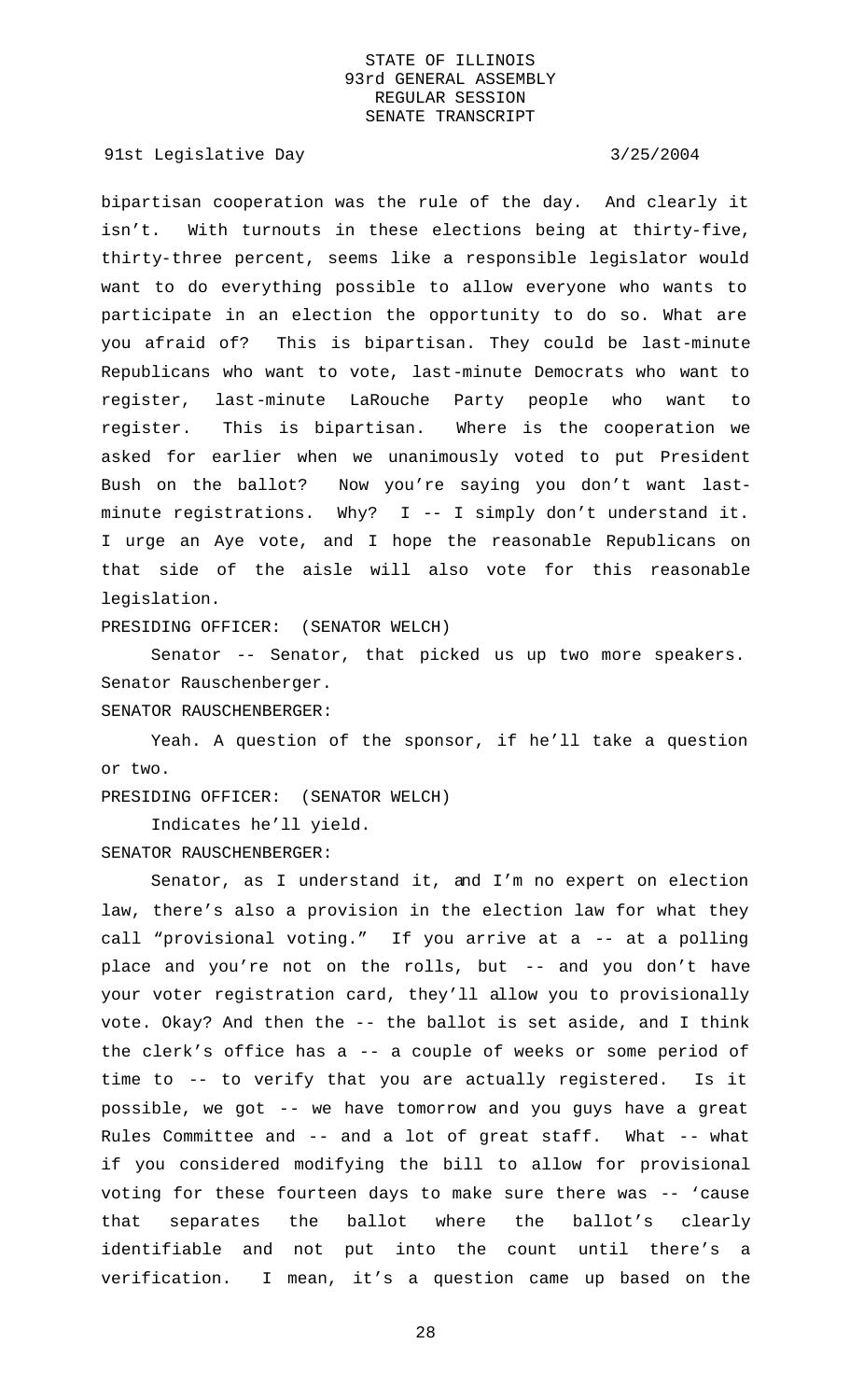## 91st Legislative Day 3/25/2004

debate. I  $-$ - I have not researched it, but I wonder if  $-$ - if that's a possibility that your staff would consider. PRESIDING OFFICER: (SENATOR WELCH)

Senator Meeks.

SENATOR MEEKS:

I think the provisional voter is an individual that's already registered. In this case, we're trying to give an individual who's not registered an opportunity to register. PRESIDING OFFICER: (SENATOR WELCH)

Senator -- Rauschenberger. SENATOR RAUSCHENBERGER:

I think the more appropriate way to put it is the -- a provisional voter is someone whose -- whose registration is in question but who asserts that they're registered. They're allowed to cast their ballot. The ballot is segregated until they're verified. I'm just saying, if you -- if you maybe modified this bill to allow late registrants to vote provisionally instead of to vote absentee, then the -- the ballot is segregated and there's time to -- to verify that it's a valid voter and that they didn't give Wrigley Field as their address or -- or some other thing. Just -- you know, I understand your -- tour effort to make sure that if -- when people get excited, they have right to vote. But, you know, ballot integrity is also something that I just think we need to be cautious about. I appreciate you considering that idea. PRESIDING OFFICER: (SENATOR WELCH)

Senator Burzynski. SENATOR BURZYNSKI:

Thank you, Mr. President. Just to the bill very, quickly. One of the previous speakers indicated that this was a bill that would give people the opportunity to -- to express their responsibility, their willingness to vote. And this is a bipartisan bill. We -- we already have a bipartisan answer to this in the electoral process. But also, what we have is, as a -- as a group of legislators, we have a responsibility to the citizens of -- of the State of Illinois to make sure that the elections are conducted in a fair and balanced manner. We also have a responsibility to teach our citizens civic duty, civic responsibility, and personal responsibility. And personal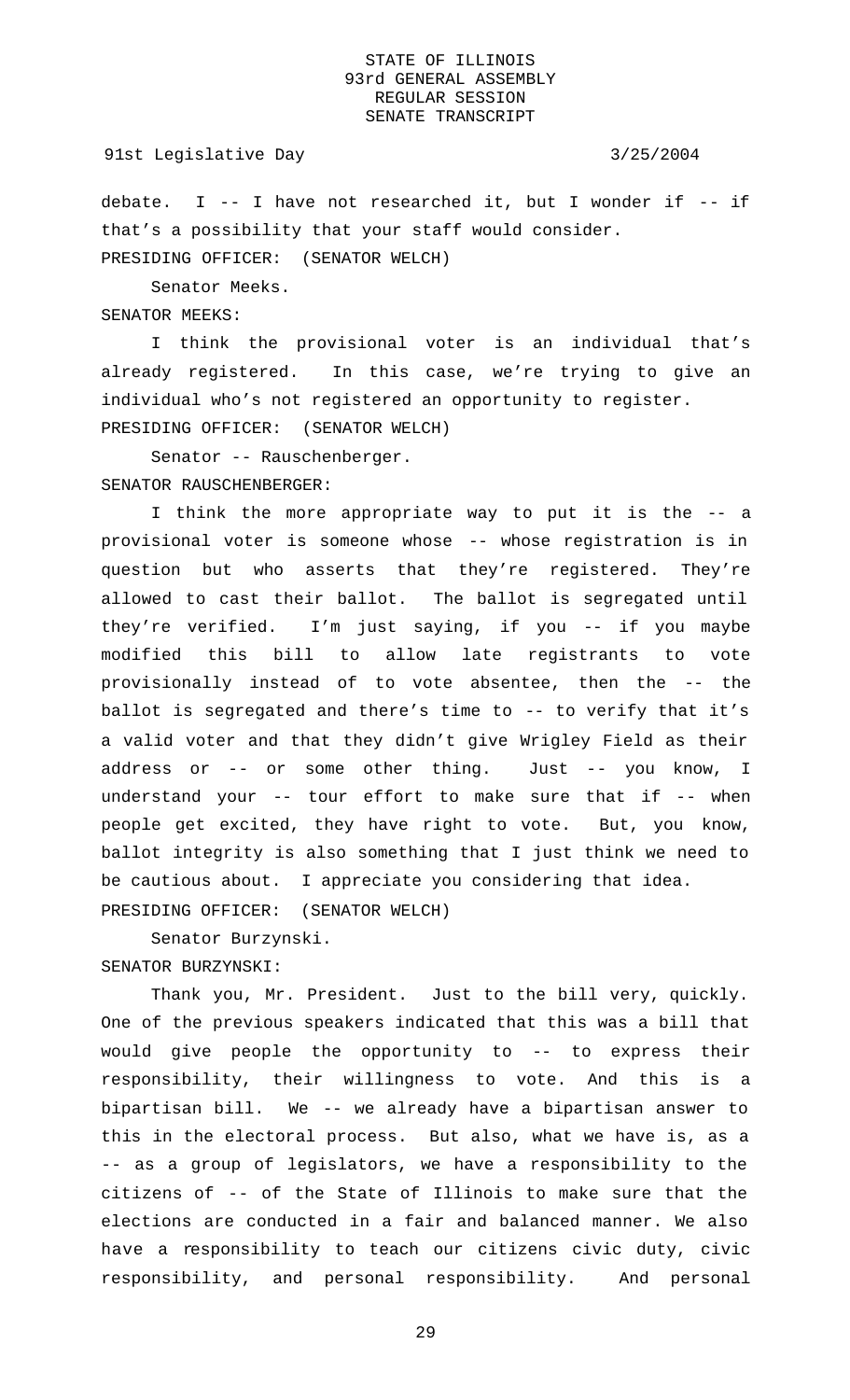## 91st Legislative Day 3/25/2004

responsibility can start with thirty days as easily as fourteen. Thank you.

PRESIDING OFFICER: (SENATOR WELCH)

Senator Meeks, to close.

SENATOR MEEKS:

Thank you so much, Mr. Chairman. I simply will add, since many of the individuals have said that we've had this law for years and years and years, twenty-eight days has been standard, technology has changed over the years, and technology affords us this opportunity. And I ask for a favorable vote. PRESIDING OFFICER: (SENATOR WELCH)

The question is, shall Senate Bill 2133 pass. All those in favor, vote Aye. Opposed, vote Nay. The voting is open. Have all voted who wish? Have all voted who wish? Have all voted who wish? Take the record. On that question, 32 Members voted Yes, 25 Members voted No, no Member voted Present. Senate Bill 2133, having received the required constitutional majority, is declared passed. Senate Bill 2134. Senator Cullerton. Senator -- Senator Haine, for what purpose do you seek recognition? SENATOR HAINE:

Thank you, Mr. President. For -- for a note of personal privilege. For purpose -- point… PRESIDING OFFICER: (SENATOR WELCH)

State your point. SENATOR HAINE:

Thank you, Mr. President. We have, Ladies and Gentlemen of the Senate, on the Floor today, former Senator, a distinguished Senator, my predecessor, the Honorable Evelyn Bowles. PRESIDING OFFICER: (SENATOR WELCH)

Senator Bowles. Where is she? Senator Bowles. Welcome back. Senator Cullerton, on Senate Bill 2134. Read the bill, Madam Secretary.

SECRETARY HAWKER:

Senate Bill 2134.

(Secretary reads title of bill)

3rd Reading of the bill.

PRESIDING OFFICER: (SENATOR WELCH)

Senator Cullerton.

SENATOR CULLERTON: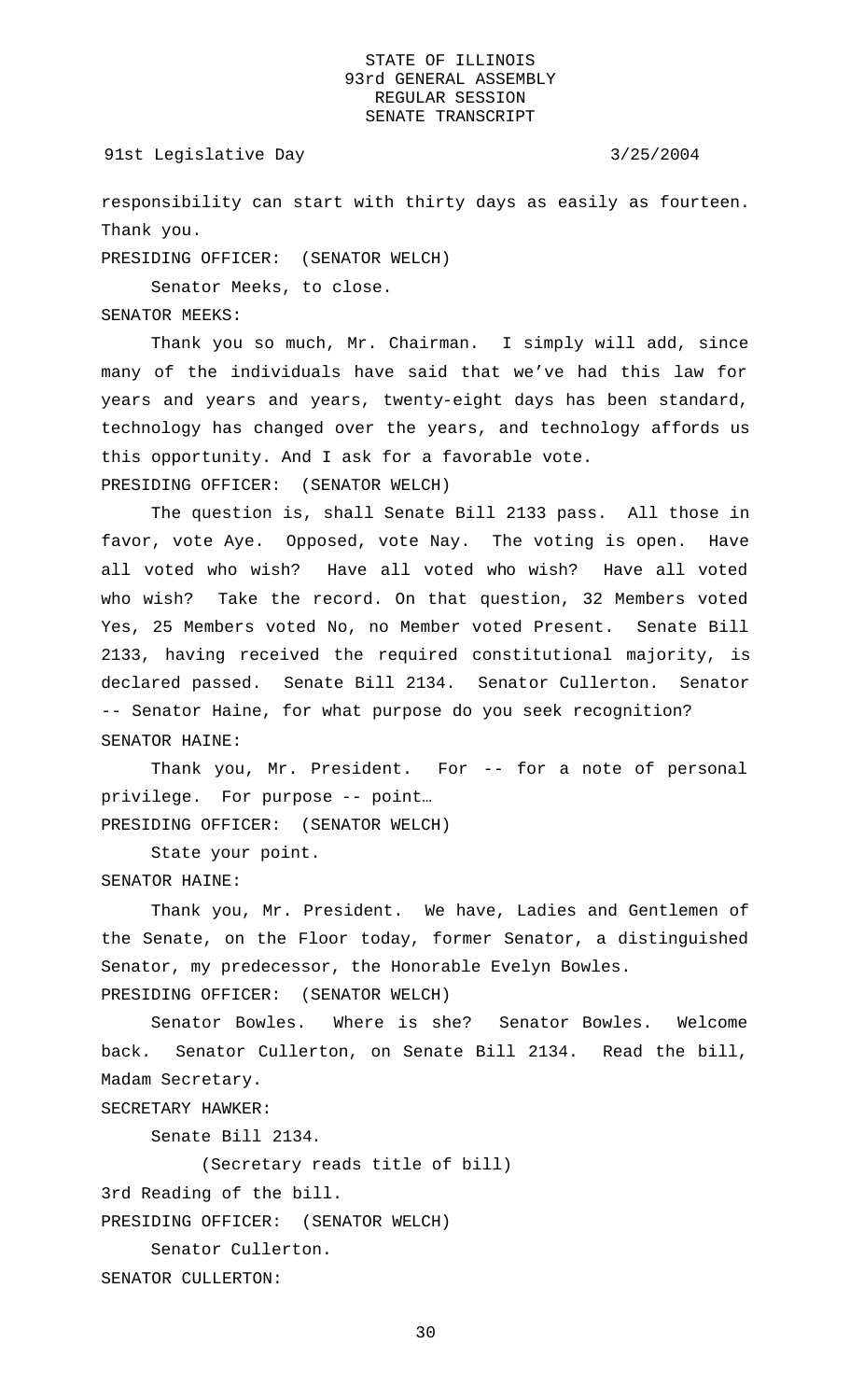91st Legislative Day 3/25/2004

Thank you, Mr. President, Members of the Senate. This is an initiative of the Motion Picture Association of America, with the support of the Illinois Retail Merchants, and it's designed to address a -- a particular problem of people going into movie theaters, concealing camcorders that are capable of recording and stealing the films, and then stealing these -- these films and getting them into DVDs and -- and over the Internet. This is a significant problem throughout America. It's estimated there's three and a half billion dollars that the industry loses. So this bill addresses that by making it against the law to go in and operate a recording device at a motion picture exhibition facility without permission from the owner or the licensee of the movie. I know of no opposition. Be happy to answer any questions and ask for an Aye vote. PRESIDING OFFICER: (SENATOR WELCH)

Is there any discussion? If not, the question is, shall Senate Bill 3135 pass -- excuse me, shall Senate Bill 3134 pass. Let me try it a third time. Shall Senate Bill 2134 pass? All those in favor, vote Aye. Opposed, vote Nay. The voting is open. Have all voted who wish? Have all voted who wish? Have all voted who wish? Take the record. On that question, 57 Members voted Yes, no Members voted No, no Members voted Present. Senate Bill 2134, having received the required constitutional majority, is declared passed. Senate Bill 2135. Senator Garrett. Read the bill, Madam Secretary.

SECRETARY HAWKER:

Senate Bill 2135.

(Secretary reads title of bill) 3rd Reading of the bill. PRESIDING OFFICER: (SENATOR WELCH)

Senator Garrett. SENATOR GARRETT:

Yes. Thank you very much, Mr. President. We actually passed this bill last year, and the Governor did an amendatory veto. We made changes in the legislation to support his -- his request, and so I'm bringing it back again. I will just read you the summary. This legislation amends the School Code creating K-3 class size reduction grant program to be implemented and administered by the State Board of Education. It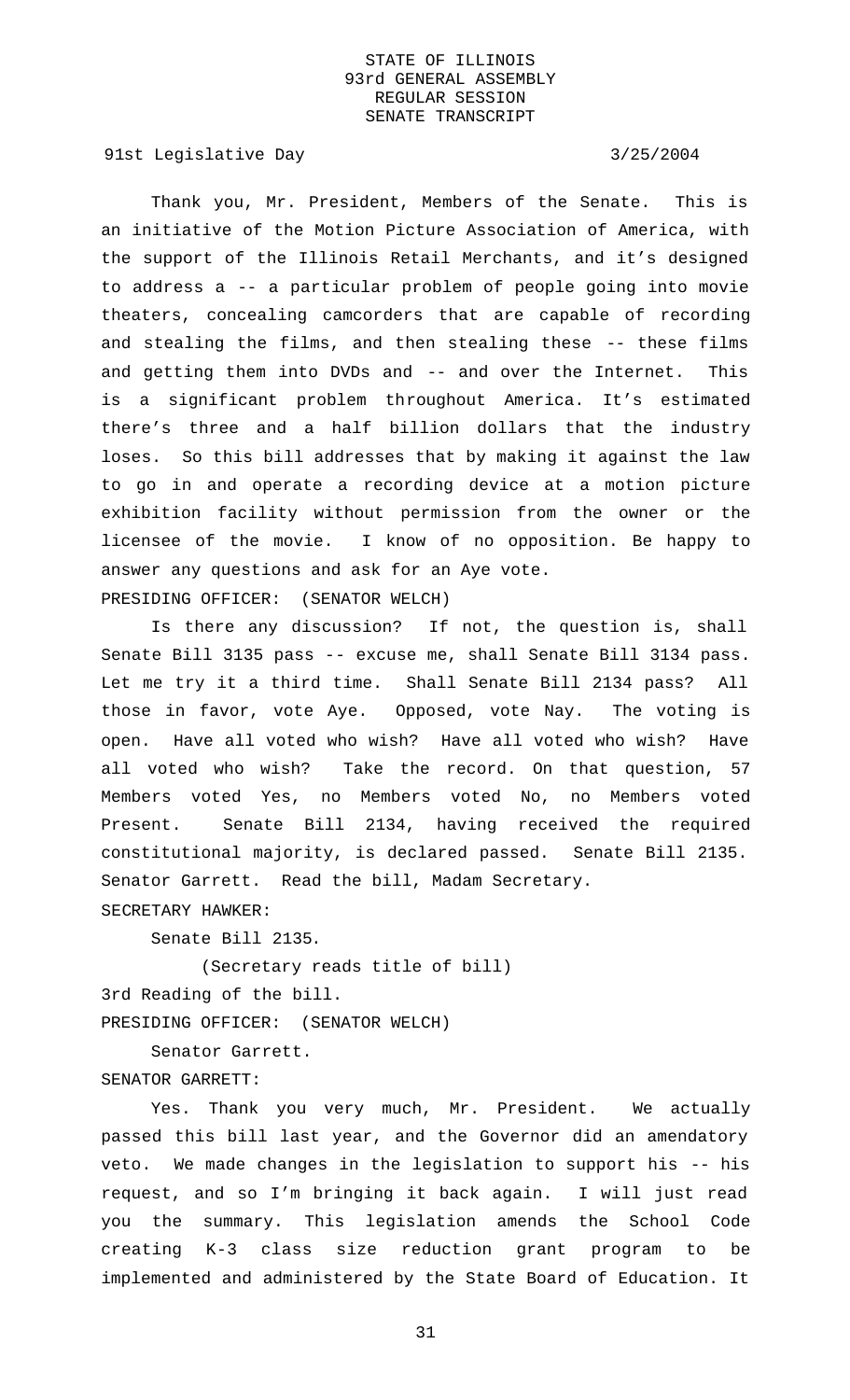91st Legislative Day 3/25/2004

limits eligibility to schools that are on the Early Academic Warning and Academic Watch List that maintain grades K-3 and limits the use of grant funds to operating and maintaining class -- classes in grades K-3 with an average class size within a specific grade of no more than twenty students. Furthermore, it allows grant funds to be used to hire teacher aides if the school's facilities are not adequate enough to allow for smaller class size. I'd be happy to answer any questions. PRESIDING OFFICER: (SENATOR WELCH)

Is there any discussion? Senator Roskam. SENATOR ROSKAM:

Thank you, Mr. President. Will the sponsor yield? PRESIDING OFFICER: (SENATOR WELCH)

She indicates she'll yield, Senator. SENATOR ROSKAM:

Senator Garrett, who -- as you've done some projections, I'm sure you've had conversations, and as you've moved the bill through the process, who do you think is going to get the money? Where is it going to go? I mean, can I expect Wheaton and

PRESIDING OFFICER: (SENATOR WELCH)

Naperville to benefit under this?

Senator Garrett.

SENATOR GARRETT:

You know, I would hope that we're not looking at this so much from a partisan angle, but, in fact, the schools that are on the Academic Warning List who are in the dire need for these kinds of projects and these kinds of funds would be certainly considered.

PRESIDING OFFICER: (SENATOR WELCH)

Senator Roskam.

SENATOR ROSKAM:

Who would they be? In the conversations, Senator, when you've talked to people and you've had meetings and you've had discussions and you've talked to other Senators about the bill in general, which communities have come to mind in those conversations that you've heard and you've spoken about? PRESIDING OFFICER: (SENATOR WELCH)

Senator Garrett. SENATOR GARRETT: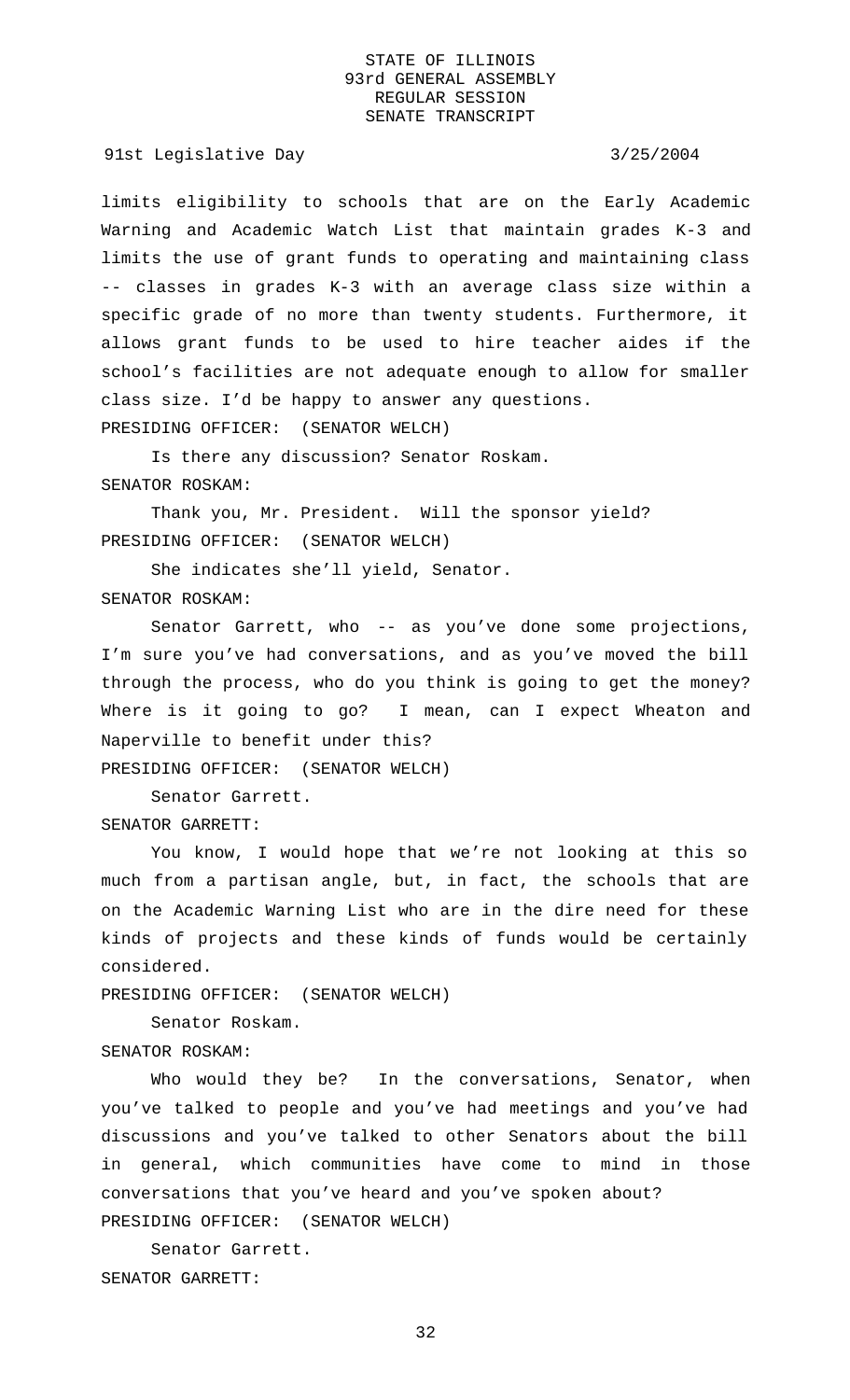91st Legislative Day 3/25/2004

Yeah. It's not any specific community. Again, there are many communities that have small classrooms, too many children who are on the Academic Warning List. So that is the formula, and that's the formula that we will abide by.

PRESIDING OFFICER: (SENATOR WELCH)

Senator Roskam.

# SENATOR ROSKAM:

Really? I mean, that's an unusual speech pattern, isn't it? I mean, when you're talking about a bill, there's -- and you're -- you're talking about a hundred-million-dollar program, that in the course of that, no specific schools have come up in the course of conversations or meetings that you recall? PRESIDING OFFICER: (SENATOR WELCH)

Senator Garrett.

SENATOR GARRETT:

Again, this is going to be administered by the State Board of Education. And I'm a legislator. I'm not somebody that is going to make -- going to be making those kinds of decisions. PRESIDING OFFICER: (SENATOR WELCH)

Senator Roskam. SENATOR ROSKAM:

Well, Senator, our staff has looked at this and -- and they've done some projections. And they've based on the 2002 Watch and Warning List, and they've come to the conclusion that in the entire program, the entire hundred-million-dollar program - and let me say they don't have the 2003 numbers 'cause of the confusion with the numbers - but based on this entire program, there's only one Senator on this side of the -- the aisle that's going to get a dime out of this program. Were you aware of that?

PRESIDING OFFICER: (SENATOR WELCH)

Senator Garrett.

# SENATOR GARRETT:

Okay. I was just given a list of the Senators who have schools that would be eligible for this program. Should I list them, for your -- and I'm not sure the difference between the 2000 and the 2003, but apparently those Academic Warnings are continuing to increase. We've got Syverson, Crotty, Lightford, Halvorson, Clayborne, Sandoval, Meeks, Rauschenberger, Walsh,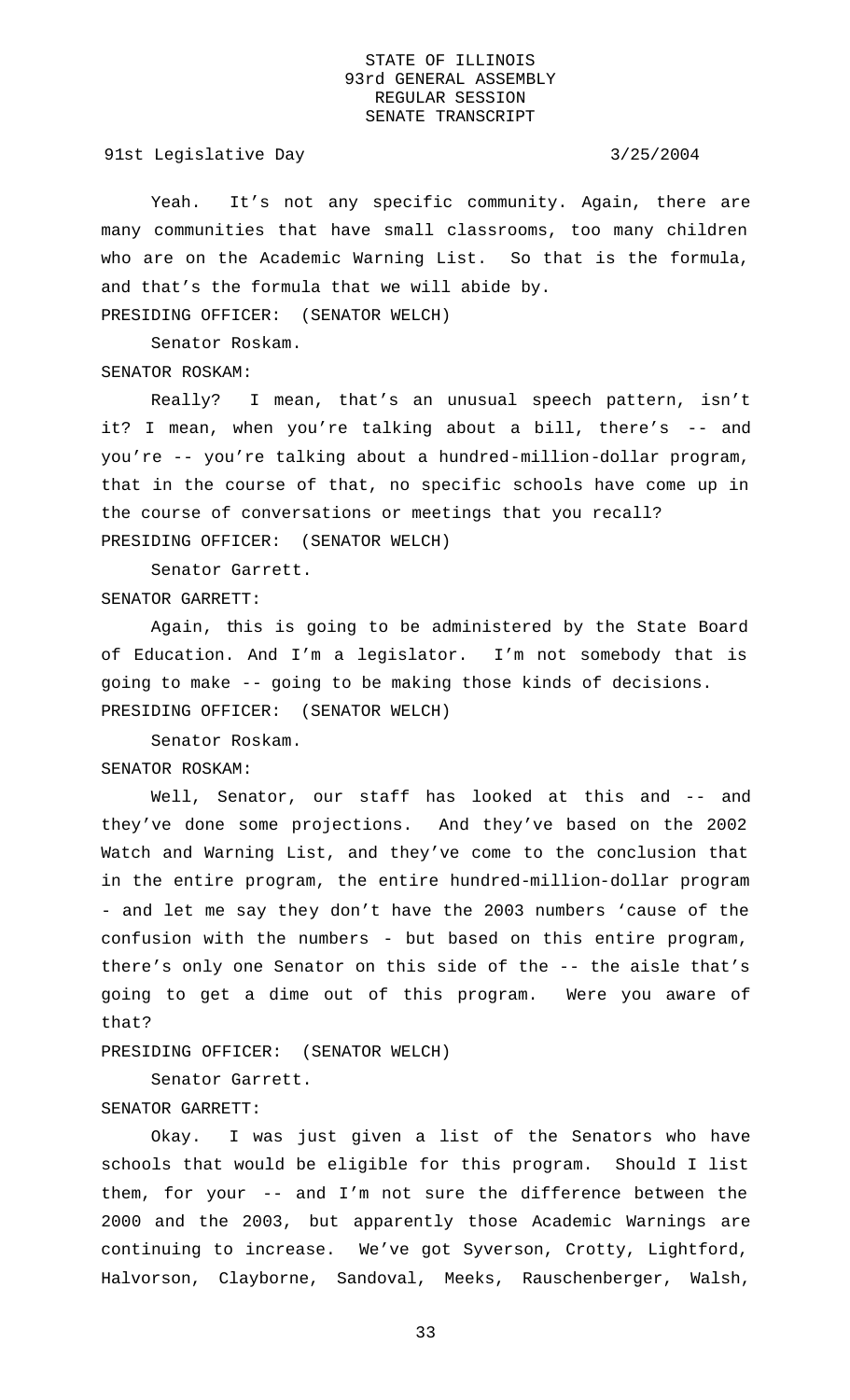### 91st Legislative Day 3/25/2004

Bomke, Link, Petka, Shadid, Jacobs, Watson, Trotter, Geo-Karis, Risinger, Welch, Winkel, and Forby. PRESIDING OFFICER: (SENATOR WELCH)

Senator Roskam.

SENATOR ROSKAM:

Well, so, Senator, in my earlier questions when I asked you about school districts and so forth, and you said, "Well, we haven't discussed that," "We've not contemplated that," "This is a hundred-million-dollar program," you weren't -- you weren't misrepresenting your -- your worldview to me, were you? Did you misunderstand my question, seriously?

PRESIDING OFFICER: (SENATOR WELCH)

Your time is up, Senator Roskam. Senator Garrett. SENATOR GARRETT:

No, I'm not -- if these are trick questions, I'm here really -- I'm here really to make sure that we have the funds that go to the neediest schools, the neediest classrooms. As I read that list, you didn't see my district represented. So, as a legislator, it's my job to make sure that those dollars go to the schools and the classrooms that need it the most. PRESIDING OFFICER: (SENATOR WELCH)

Senator Wendell Jones. SENATOR W. JONES:

Thank you, Mr. President. Senator Garrett, isn't it true that the way this bill is written, that all of the money could go to the City of Chicago?

PRESIDING OFFICER: (SENATOR WELCH)

Indicates she'll yield, Senator. Senator Garrett. SENATOR GARRETT:

I am not aware of that, Senator Jones. PRESIDING OFFICER: (SENATOR WELCH)

Senator Wendell Jones.

# SENATOR W. JONES:

Okay. This is a really a hundred-million-dollar shift from some sources to other sources. We're taking a hundred million out of our existing funding for education, however we do that, which of -- we all know is not very well done, and we're - we're really robbing Peter to pay Paul. And I think we should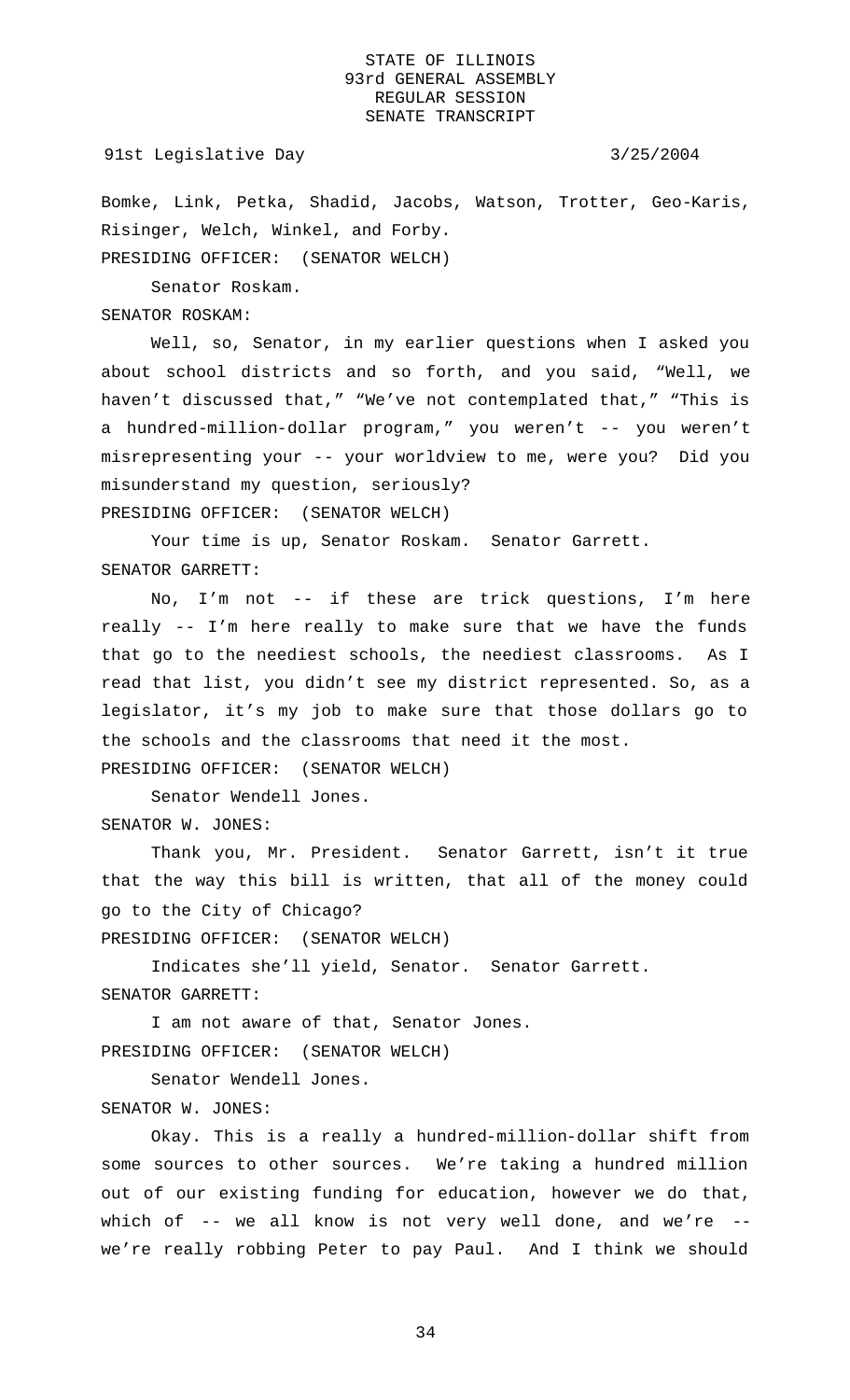### 91st Legislative Day 3/25/2004

understand that when you rob Peter to pay Paul, you always have Paul's support. Thank you.

PRESIDING OFFICER: (SENATOR WELCH)

Senator Lightford.

SENATOR LIGHTFORD:

Thank you, Mr. President. To the bill. I rise in support of this legislation. It's something that is definitely needed. I don't feel that it's robbing Peter to pay Paul. We currently have seven hundred and seventy-five million dollars from No Child Left Behind. We will experience a twenty-five-milliondollar increase in the next fiscal year. Some of that funding could be used to address this specific problem. Senator Syverson would be the legislator that has seventeen schools eligible the most of any legislator here. And as Senator Garrett has already acknowledged, there are several schools, several Republican legislators, who could benefit from programs such as this, and I would urge an Aye vote.

PRESIDING OFFICER: (SENATOR WELCH)

Senator Rauschenberger.

SENATOR RAUSCHENBERGER:

Question -- question of the sponsor, please. PRESIDING OFFICER: (SENATOR WELCH)

Indicates she'll yield, Senator. SENATOR RAUSCHENBERGER:

Is there a -- I mean, I'm sorry. I'm not on the Education Committee, so I haven't seen this bill before. Is there a source of funds for the -- the scope of the program? PRESIDING OFFICER: (SENATOR WELCH)

Senator Garrett. SENATOR GARRETT:

No, Senator. I'm glad you brought that up. There is - this is totally subject to appropriation, so I'm not sure where the hundred million dollars that the previous Senator referred to is coming from or if it's been allocated, but it's a hundred percent subject to appropriation.

PRESIDING OFFICER: (SENATOR WELCH)

Senator Rauschenberger.

SENATOR RAUSCHENBERGER: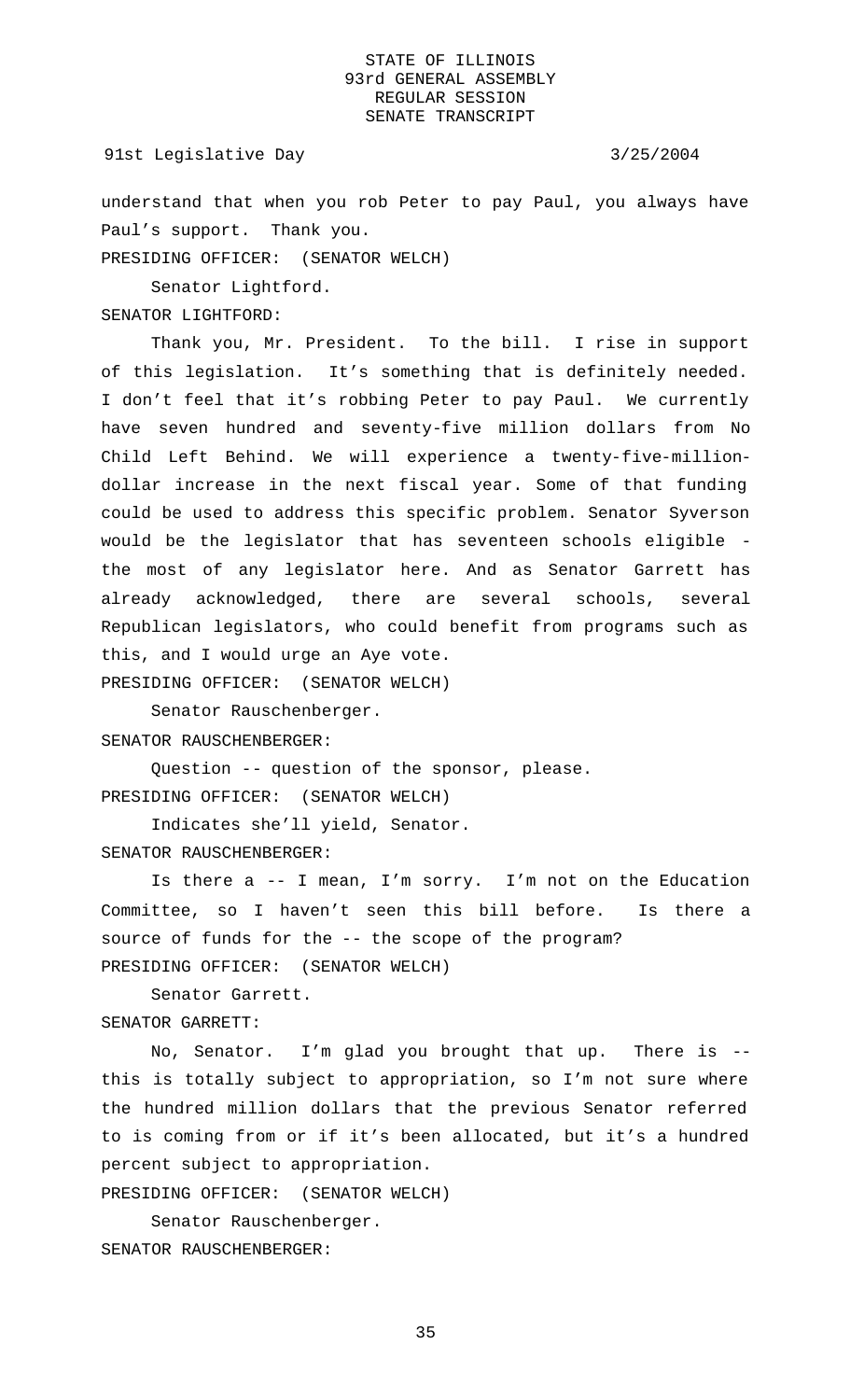91st Legislative Day 3/25/2004

Is it fair to say, then, we're beginning General Assembly legislative intent for the -- the generous four hundred million dollars that the Governor has asked us to allocate?

PRESIDING OFFICER: (SENATOR WELCH)

Senator Garrett.

SENATOR GARRETT:

Senator Rauschenberger, you know, this shouldn't -- this is actually something that we should be looking at as a -- a public policy initiative. If, in fact, this General Assembly decides that X number of dollars should be appropriated for this particular measure and there's consensus on that, that will happen. If this General Assembly disagrees and says no dollars should be appropriated, it won't happen. This is really good public policy, but it's going to require agreement on the appropriations from each and every Member. PRESIDING OFFICER: (SENATOR WELCH)

Senator Rauschenberger. SENATOR RAUSCHENBERGER:

Just -- just a last comment. Are -- are you offering to assure the Republican side of the aisle that we will be allowed to participate in the allocation of the appropriations this year, unlike last year?

PRESIDING OFFICER: (SENATOR WELCH)

Senator Garrett.

SENATOR GARRETT:

It's -- it's my opinion that the four hundred million dollars will be jointly decided upon by both sides of the aisle. PRESIDING OFFICER: (SENATOR WELCH)

Senator Righter. SENATOR RIGHTER:

Thank you, Mr. President. Will the sponsor yield? PRESIDING OFFICER: (SENATOR WELCH)

Indicates she'll yield.

### SENATOR RIGHTER:

Senator Garrett, I, truly, was not planning on speaking on this bill until I listened to the exchange between you and Senator Roskam, and Senator Roskam asked some pretty straightforward questions, which were where are the dollars going. And you told him two or three times that you didn't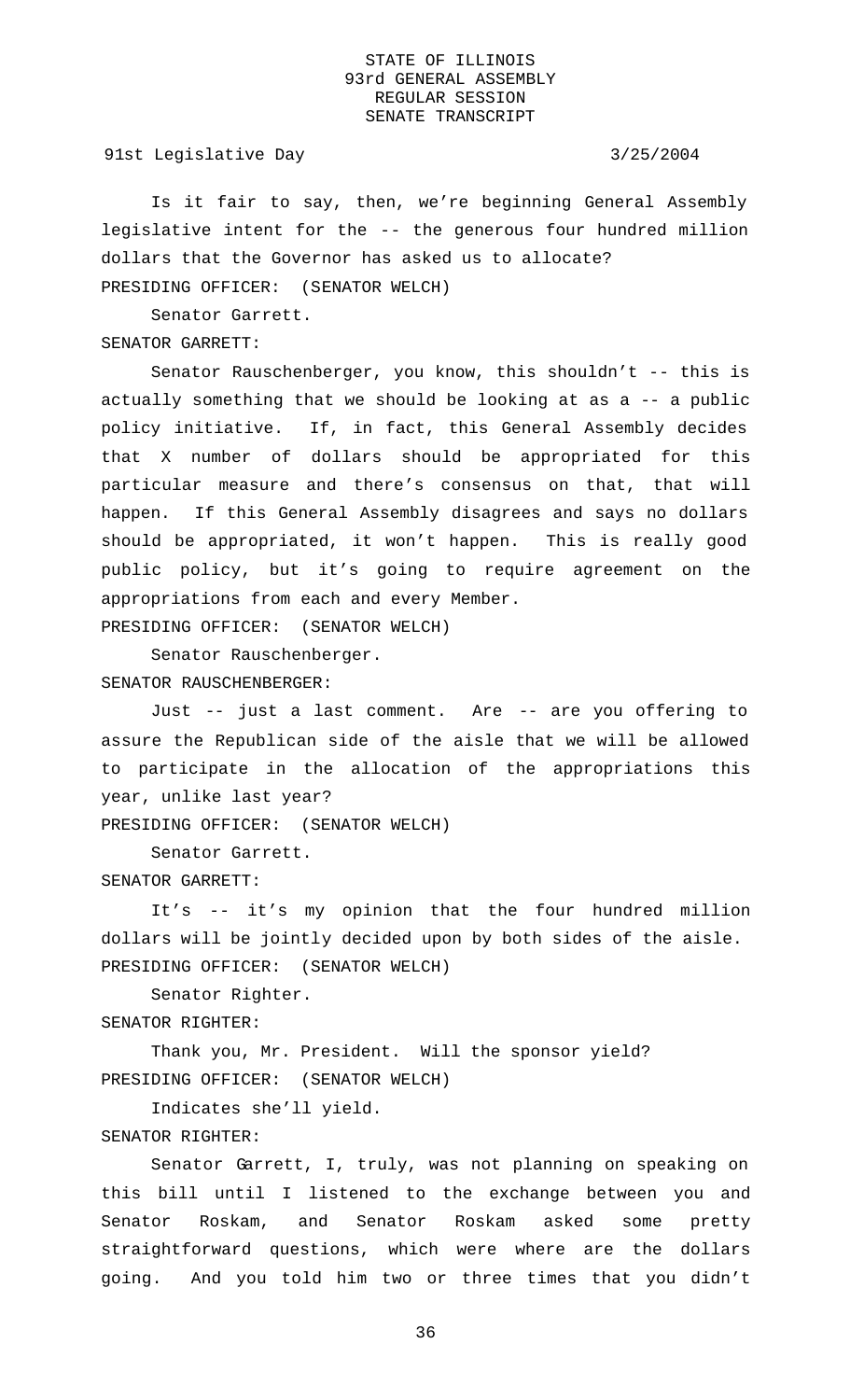91st Legislative Day 3/25/2004

know, and then all of a sudden you had a list in your hand and you said, "Okay, these are the Senate districts to which this money's going to be going." Now, we have a list too, and our list doesn't match with yours and ours is based on the 2002 numbers. Can you tell me now, on the record, where you're getting your information from so maybe we could have that, too? PRESIDING OFFICER: (SENATOR WELCH)

Senator Garrett.

SENATOR GARRETT:

Yes. Our list is from the State Board's Academic Early Warning List.

PRESIDING OFFICER: (SENATOR WELCH)

Senator Righter.

SENATOR RIGHTER:

From what year?

PRESIDING OFFICER: (SENATOR WELCH)

Senator Garrett.

SENATOR GARRETT:

The most current one. PRESIDING OFFICER: (SENATOR WELCH)

Senator Righter.

SENATOR RIGHTER:

Is that broken down by school, individuals schools, because I think that's what your -- your bills says, that the schools are going to get the money, not the school districts? And -- is that -- I mean, is that the way that your information is broken down?

PRESIDING OFFICER: (SENATOR WELCH)

Senator Garrett. SENATOR GARRETT:

These are districts, Senator, that have eligible schools within the districts. So, while they are -- for instance, Senator Syverson. He most likely has schools that would be eligible if, in fact, the General Assembly decided to allocate funds for this particular measure.

PRESIDING OFFICER: (SENATOR WELCH)

Senator Righter. SENATOR RIGHTER: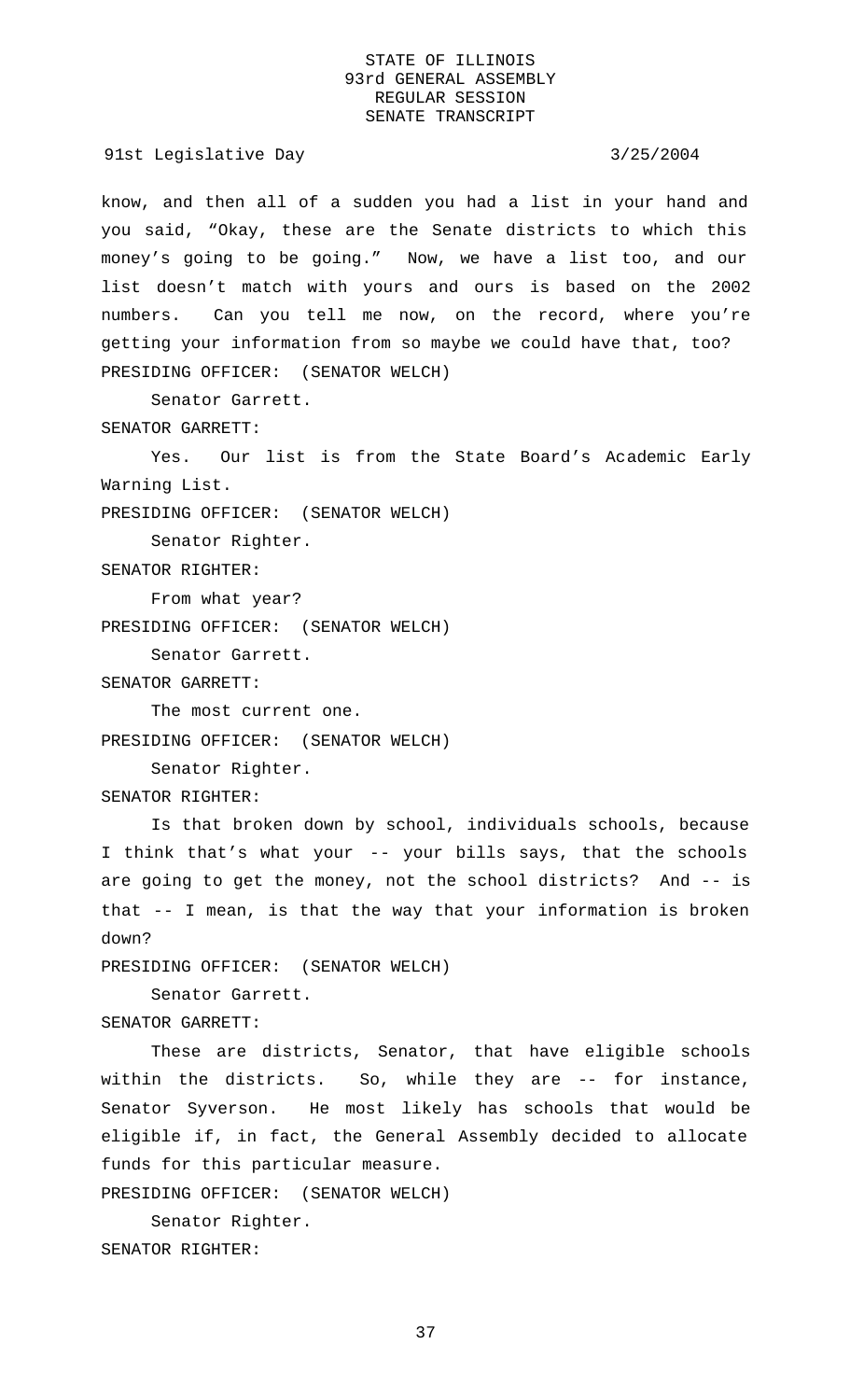91st Legislative Day 3/25/2004

Thank you, Mr. President. To the bill. Senator Garrett, I -- I appreciate -- I mean, you're answering some difficult questions here, and I appreciate your comments that, you know, this is a public policy initiative and that's what we need to focus on. But what we also need to focus on is that it's going to cost a hundred million dollars, and the Governor said there's four hundred million out there. And I think, while perhaps not - - despite what I -- I hope is your true belief and the optimism that all of us will get to participate in the appropriations process and make the decisions about where these dollars go, I don't know whether that will be the case or not. But we do have some measure of responsibility to set before the Executive Branch, "Okay, this is where the General Assembly's spending priorities should be," and not just put new program after new program and new grant opportunity after new grant opportunity out there and just let them pick from 'em. And so, I -- I hope that's where you're going with this, but I don't think that the questions with regards to where the dollars are going, to what schools, is necessarily a partisan thing or anything like that. I think it's a fair question about where these dollars -- the State taxpayer dollars are going to be directed. Thank you, Mr. President.

PRESIDING OFFICER: (SENATOR WELCH)

Senator Garrett, to close.

SENATOR GARRETT:

There's been a lot of good questions, a lot of discussion, and this is, again - I would like to reiterate - a public policy measure that we should all be looking at, taking into consideration, whether it helps schools in Chicago or downstate or the collar counties. It's up to us to make the decisions, ultimately, on those schools and the dollars associated with them, and so what this is, is just a mechanism to allow that to happen. I ask for a favorable vote. Thank you. PRESIDING OFFICER: (SENATOR WELCH)

The question is, shall Senate Bill 2135 pass. All those in favor, vote Aye. Opposed, vote Nay. The voting is open. Have all voted who wish? Have all voted who wish? Have all voted who wish? Take the record. On that question, 31 Members voted Yes, 24 Members voted No, no Members voted Present. Senate Bill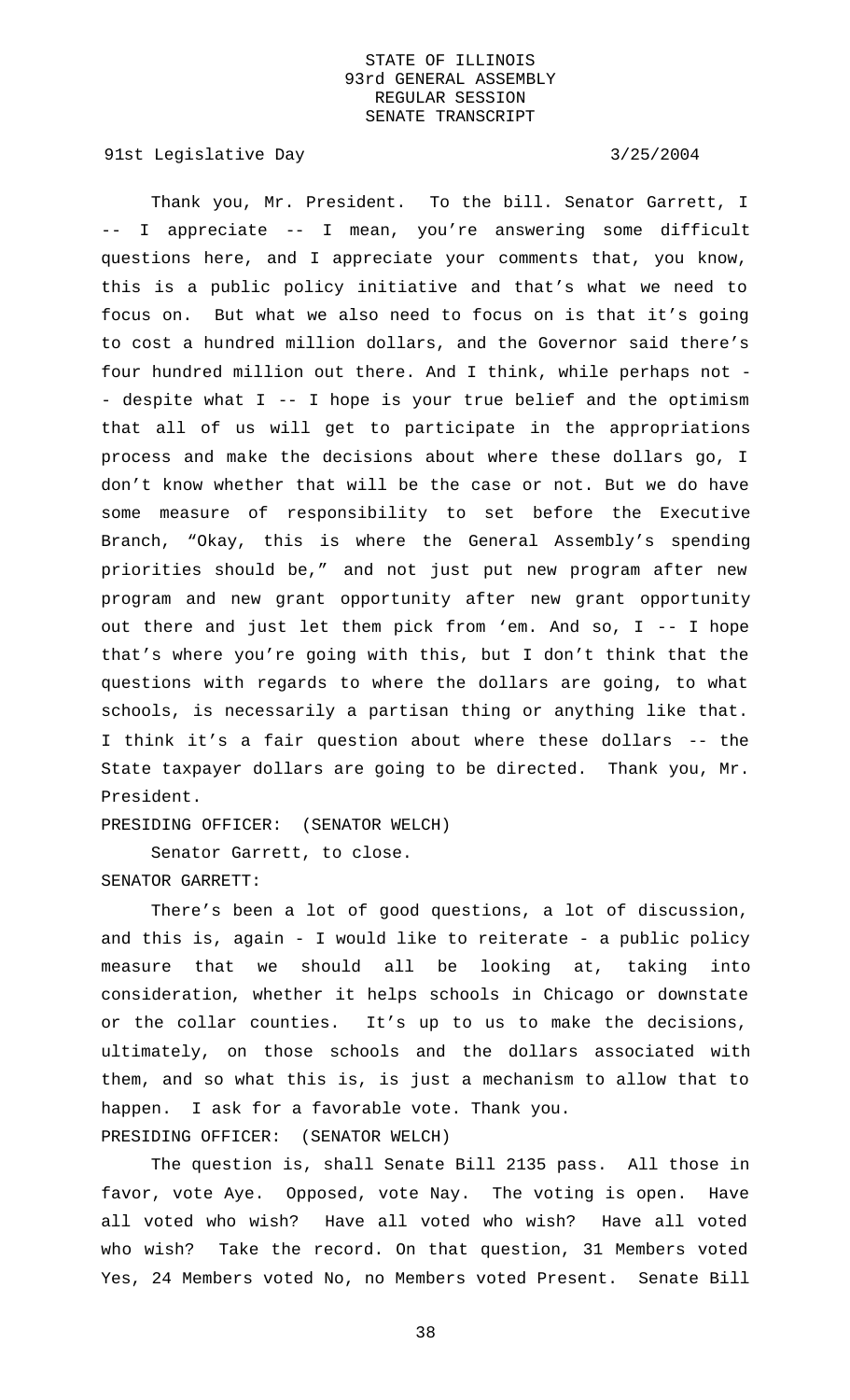91st Legislative Day 3/25/2004

2135, having received the required constitutional majority, is declared passed. Senator Garrett, do you seek leave of the Body to return Senate Bill 2140 to the Order of 2nd Reading for an amendment? Leave is granted. Senator Garrett seeks leave of the Body to return Senate Bill 2161 -- 2140 to the Order of 2nd Reading. Hearing no objection, leave is granted. On the Order of 2nd Reading is Senate Bill 2140. Mr. Secretary, are there any amendments approved for consideration? ACTING SECRETARY HARRY:

Amendment No. 2, offered by Senator Garrett. PRESIDING OFFICER: (SENATOR WELCH)

Senator Garrett, to explain Floor Amendment No. 2. SENATOR GARRETT:

Yes. Thank you, Mr. President. This is just a technical amendment having to do with assessments, having books turned in at a certain point in time, adding the federal census would be used for communities of a population between six hundred and seven hundred thousand.

PRESIDING OFFICER: (SENATOR WELCH)

Is there any discussion? If not, all those in favor of the amendment, say Aye. Opposed, Nay. The Ayes have it. The amendment is adopted. Are there any further Floor amendments approved for consideration?

ACTING SECRETARY HARRY:

No further amendments reported. PRESIDING OFFICER: (SENATOR WELCH)

3rd Reading. On the Order of 3rd Reading is Senate Bill 2140. Mr. Secretary, read the bill.

ACTING SECRETARY HARRY:

Senate Bill 2140.

(Secretary reads title of bill) 3rd Reading of the bill.

PRESIDING OFFICER: (SENATOR WELCH)

Senator Garrett.

# SENATOR GARRETT:

Yes. Thank you once again. This bill actually passed the Senate last year unanimously and got waylaid in the House for technical reasons. We've cleaned up the bill, and basically what we're saying, that in counties with populations of six hundred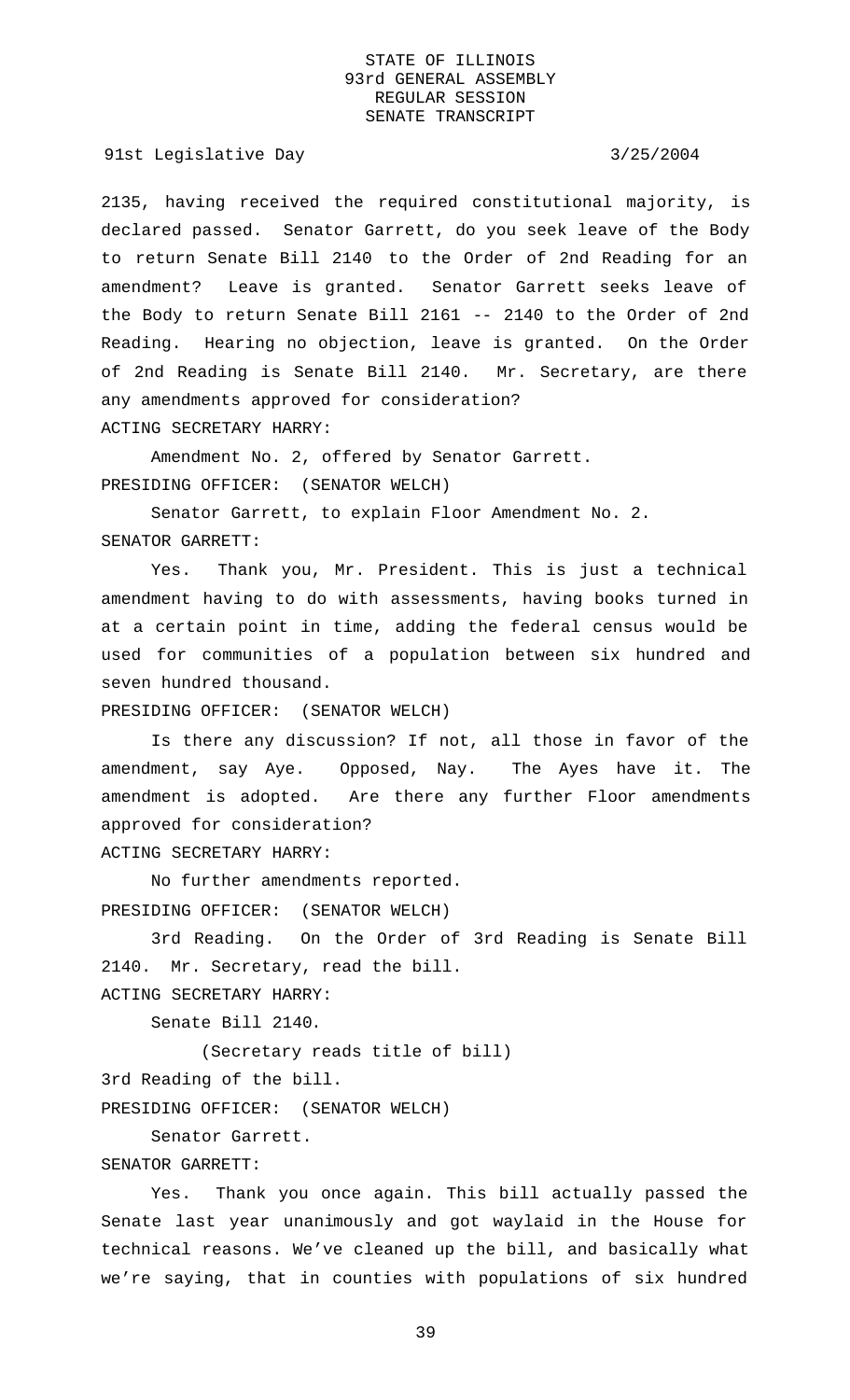# 91st Legislative Day 3/25/2004

to seven hundred thousand, that they will, in fact, have to turn in their -- their assessment books by October 15th. PRESIDING OFFICER: (SENATOR WELCH)

Is there any discussion? Senator Lauzen. SENATOR LAUZEN:

Thank you, Mr. President. Just for this side of the aisle, of those people who might be interested, I'd like to express appreciation to the sponsor for narrowing the scope of this bill to affect her own county. And it passed out of the Senate Revenue Committee, I believe, unanimously. PRESIDING OFFICER: (SENATOR WELCH)

The question is, shall Senate Bill 2140 pass. All those in favor, vote Aye. Opposed, vote Nay. The voting is open. Have all voted who wish? Have all voted who wish? Have all voted who wish? Take the record. On that question, 58 Members voted Yes, no Member voted No, and none voting Present. Senate Bill 2140, having received the required constitutional majority, is declared passed. Senate Bill 2141. Senator DeLeo. Do you wish to proceed? Could we have leave to come back to that? We haven't decided that's one Senator Demuzio wants to move or not. Proceeding. Senate Bill 2142. Senator Garrett. Read the bill, Mr. Secretary.

ACTING SECRETARY HARRY:

Senate Bill 2142.

(Secretary reads title of bill)

3rd Reading of the bill.

PRESIDING OFFICER: (SENATOR WELCH)

Senator Garrett. Mr. Secretary, take the bill out of the record. Senate Bill 2145. Senator Jacobs. Senator Jacobs seeks leave of the Body to return Senate Bill 2145 to the Order of 2nd Reading for purposes of an amendment. Is there leave? Leave is granted. On the Order of 2nd Reading is Senate Bill 2145. Mr. Secretary, are there any amendments approved for consideration?

ACTING SECRETARY HARRY:

Amendment No. 1, offered by Senator Jacobs. PRESIDING OFFICER: (SENATOR WELCH)

Senator Jacobs, to explain Amendment No. 1. SENATOR JACOBS: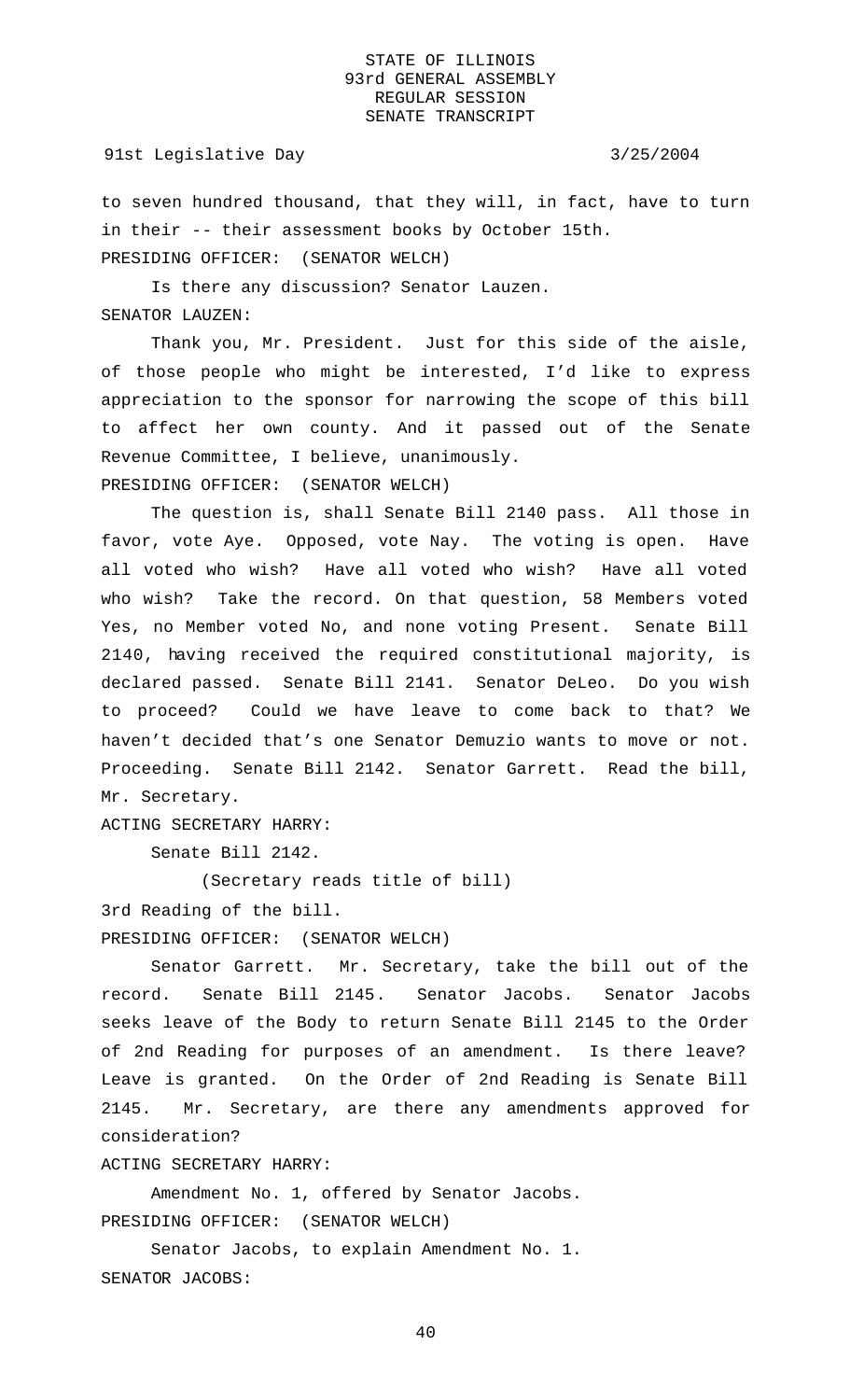91st Legislative Day 3/25/2004

Thank you, Mr. President. Floor Amendment 1 to Senate Bill 2145, it's an agreed amendment between the Illinois Environmental Protection Agency, Solid Waste Agency of Cook County and the Illinois Association of Agri-Producers -- Aggregate Producers. It adds a new exemption to the list of sites that are not regulated by the EPA as pollution control facilities in order to encourage the recycling of clean construction debris. I know of no known opposition and ask for your support.

PRESIDING OFFICER: (SENATOR WELCH)

Is there any discussion? If not, Senator Jacobs moves the adoption of Floor Amendment No. 1 to Senate Bill 2145. All those in favor will say Aye. Opposed, Nay. The Ayes have it. The amendment is adopted. Are there any further Floor amendments approved for consideration? ACTING SECRETARY HARRY:

No further amendments reported. PRESIDING OFFICER: (SENATOR WELCH)

3rd Reading. On the Order of 3rd Reading is Senate Bill 2145. Mr. Secretary, read the bill. ACTING SECRETARY HARRY:

Senate Bill 2145.

(Secretary reads title of bill) 3rd Reading of the bill. PRESIDING OFFICER: (SENATOR WELCH)

Senator Jacobs.

SENATOR JACOBS:

Thank you, Mr. President. Just having explained the amendment, the only thing I would like to add is that this legislation would help to create a market for recyclable debris and serve the public interest by diverting this clean debris from our solid waste landfills. Ask for your support. PRESIDING OFFICER: (SENATOR WELCH)

Is there any discussion? Senator David Sullivan.

SENATOR D. SULLIVAN:

Thank you, Mr. President, Ladies and Gentlemen of the Senate. For Members on this side of the aisle, just want to let you know this did pass out of committee unanimously. There's no known opposition.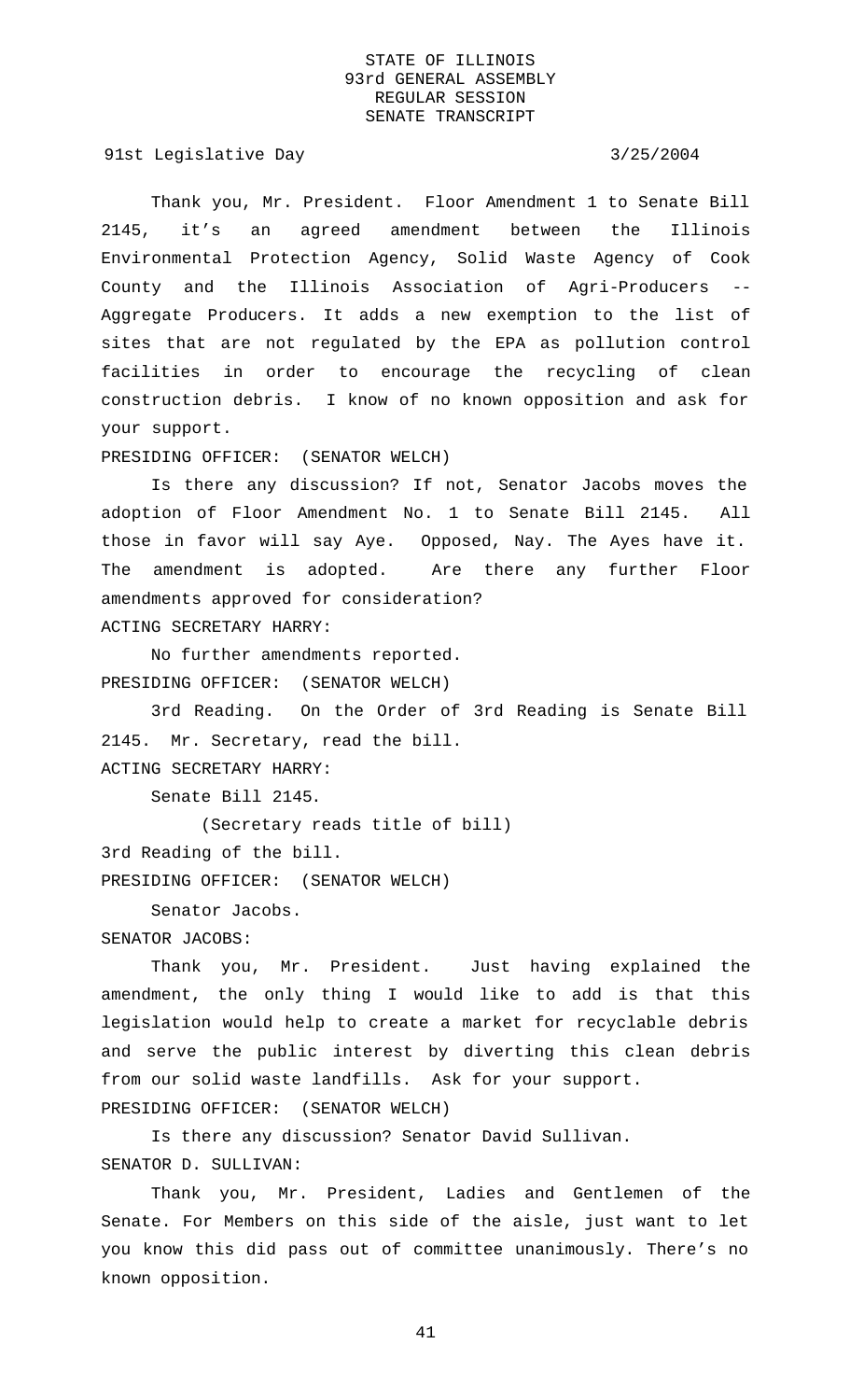91st Legislative Day 3/25/2004

PRESIDING OFFICER: (SENATOR WELCH)

The question is, shall Senate Bill 2145 pass. All those in favor, vote Aye. Opposed, vote Nay. The voting is open. Have all voted who wish? Have all voted who wish? Have all voted who wish? Take the record. On that question, 57 Members voted Yes, no Member voted No, and no Member voted Present. Senate Bill 2145, having received the required constitutional majority, is declared passed. Senate Bill 2147. Senator Silverstein. Senate Bill 2148. Senator Silverstein. Read the bill, Mr. Secretary.

ACTING SECRETARY HARRY:

Senate Bill 2148.

(Secretary reads title of bill) 3rd Reading of the bill.

PRESIDING OFFICER: (SENATOR WELCH)

Senator Silverstein. SENATOR SILVERSTEIN:

Thank you, Mr. President, Ladies and Gentlemen of the Senate. What this bill states is it is illegal to ship cigarettes to anyone who is not a licensed distributor or export warehouse proprietor. It does provide an exception for home deliveries, and upon delivery of the cigarettes, the purchaser must give proper identification that he or she is at least eighteen years of age. If any questions, I'll take 'em. PRESIDING OFFICER: (SENATOR WELCH)

Is there any discussion? Senator Rauschenberger. SENATOR RAUSCHENBERGER:

Senator Silverstein, could you expand a little on the exception for home delivery? PRESIDING OFFICER: (SENATOR WELCH)

Senator Silverstein.

SENATOR SILVERSTEIN:

Good question. It -- it does allow for home delivery but you have to show proof that the individual is at least eighteen years of age. The intent is to prohibit the sale of cigarettes to people -- adults or minors under the age of eighteen through the Internet.

PRESIDING OFFICER: (SENATOR WELCH)

Senator Rauschenberger.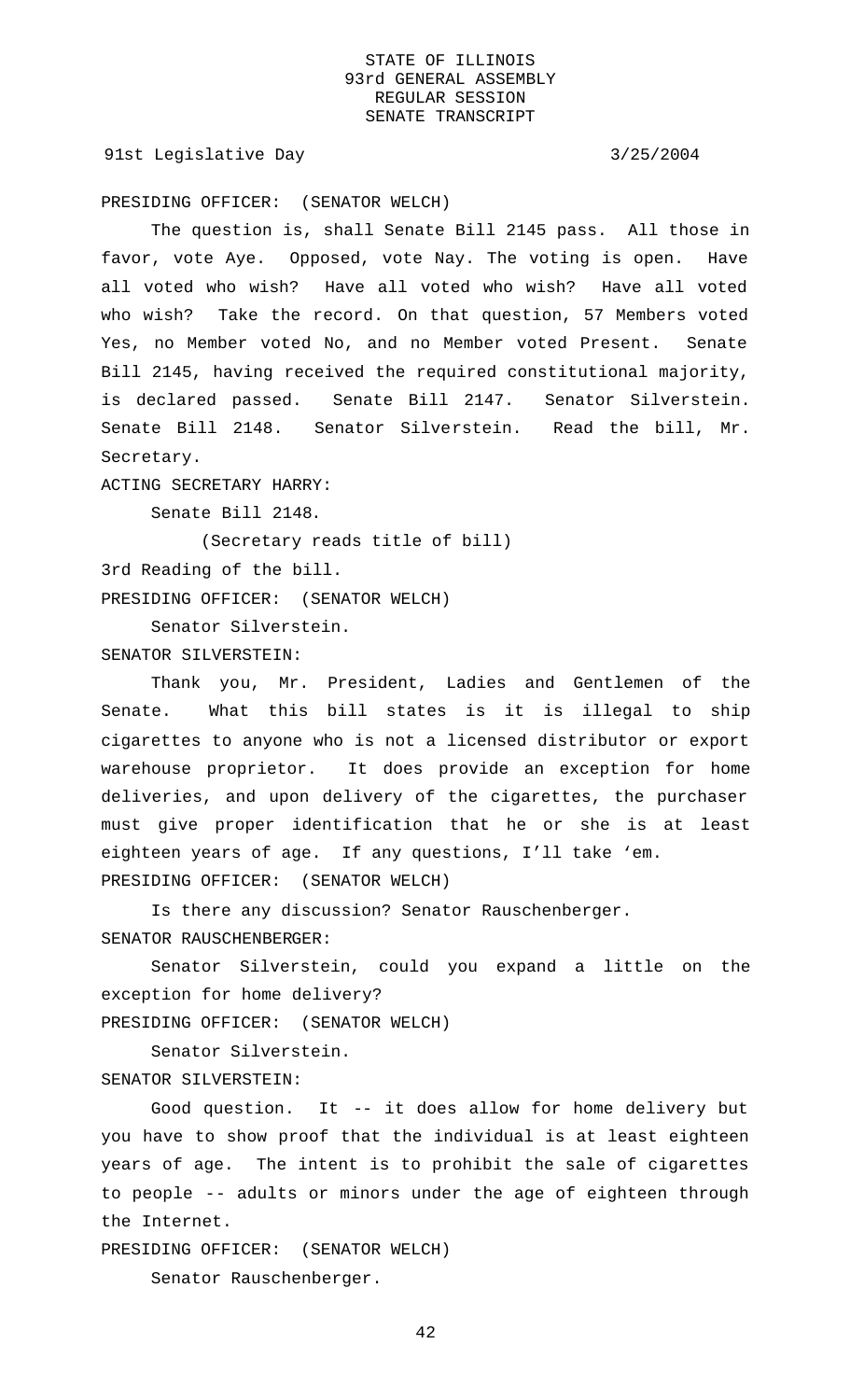91st Legislative Day 3/25/2004

### SENATOR RAUSCHENBERGER:

So I'm fair in assuming that it's similar to the Wine Act we have that -- that is -- the delivery company can only leave the goods if it's signed for by someone over the age of eighteen. Is that the way it works?

PRESIDING OFFICER: (SENATOR WELCH)

Senator Silverstein. SENATOR SILVERSTEIN:

Yes. And this makes it a little stronger because they have to give proper identification, either some type of written documentation or something. So it's a little -- very similar. PRESIDING OFFICER: (SENATOR WELCH)

Senator Roskam. SENATOR ROSKAM:

Thank you, Mr. President. Will the sponsor yield? PRESIDING OFFICER: (SENATOR WELCH)

Indicates he'll yield, Senator. SENATOR ROSKAM:

Actually, I think he's indicating he won't. Senator, do you have the bill in front of you, the actual language? Our staff just brought a -- a point to my attention that we didn't consider in committee, and I just want to bring it to your attention to maybe think about. On page 2, paragraph (b), subparagraph (a)(i) basically says that -- the way I... You're not tracking me? This is on the amendment.

PRESIDING OFFICER: (SENATOR WELCH)

Please repeat your -- your page. SENATOR ROSKAM:

I'm on the amendment, Senator. Page -- page 2, paragraph (b). See where it talks about that "more than 200 cigarettes?" Are you with me? Okay. That seems to suggest that if somebody were having -- were -- were getting two hundred and one cigarettes for a friend, that they would actually be in criminal violation of this Act. Am I interpreting that correctly? So, in other words, if somebody says, "Hey, pal, pick up a couple of cartons for me," - I don't even know how many cigarettes is in a carton of cigarettes, but -- how many are in, Senator? A hundred? Two hundred is in one carton? So, if you're -- you know what I'm saying? If you're getting a couple cartons of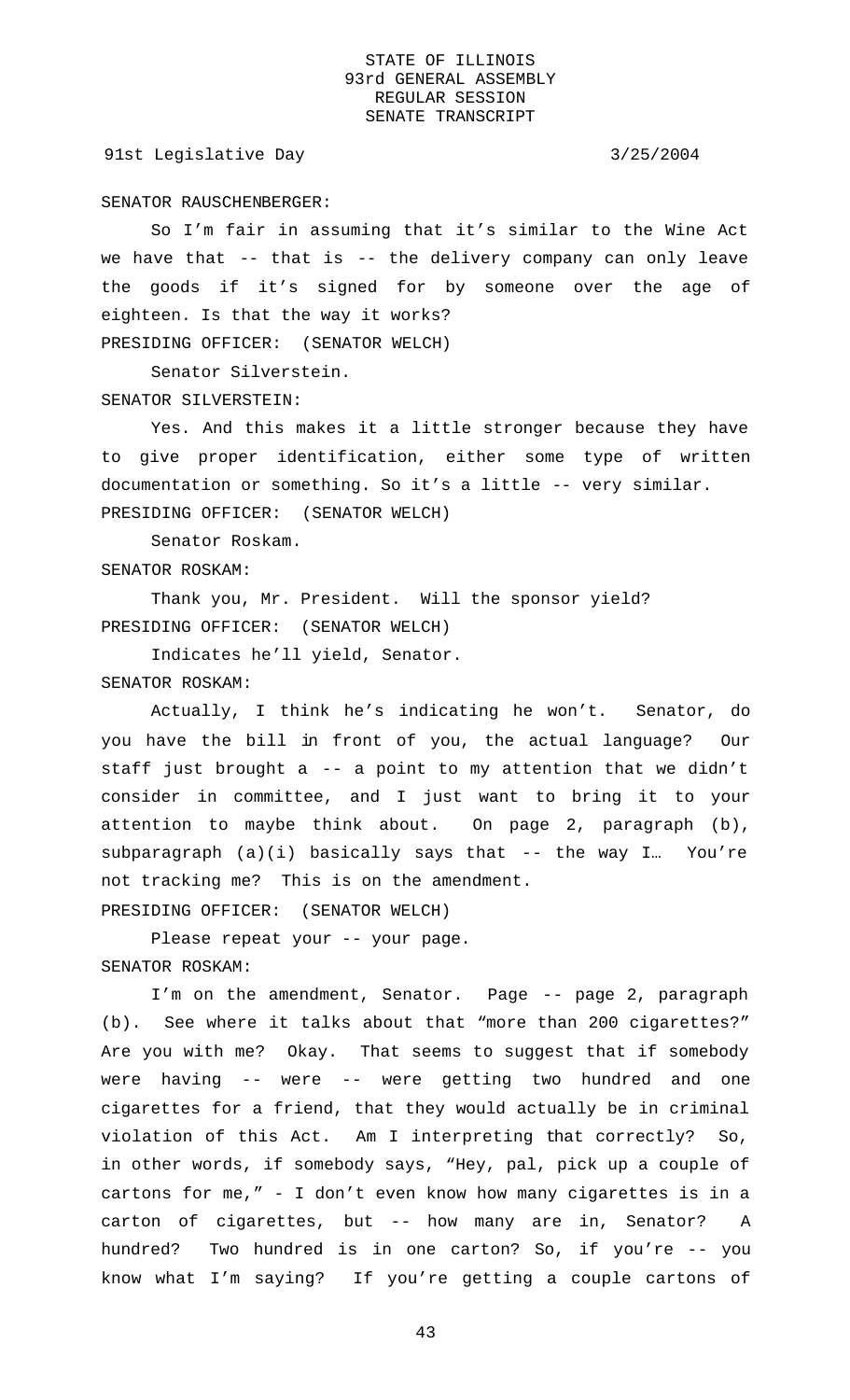### 91st Legislative Day 3/25/2004

cigarettes, I don't think that's what you're trying to do. I just raise that to your attention today. It might be worth considering. I think overall it's a very good bill that we should advance but that maybe is a subject that you would wish to bring up to your House sponsor. Thank you. PRESIDING OFFICER: (SENATOR WELCH)

Senator Rauschenberger, you have something further? SENATOR RAUSCHENBERGER:

Yeah. I apologize for rising a second time. Is there a home delivery limitation to two hundred cigarettes? Then - then -- then the Members need to then understand that people are going to see this as a tax on Internet cigarette sales. Two - one carton of cigarettes is not the quantity that people normally -- I mean, this -- this sounds like a "Let's protect John Stroger's new cigarette tax" bill. If you're limiting people to a single carton of cigarettes on an Internet or on a mail order, that is a restriction on their -- I mean, so home delivery is a single carton of cigarettes? PRESIDING OFFICER: (SENATOR WELCH)

Senator Silverstein. SENATOR SILVERSTEIN:

It's two hundred. I don't know. I don't smoke, so… PRESIDING OFFICER: (SENATOR WELCH)

Senator Rauschenberger. SENATOR RAUSCHENBERGER:

Well, that's a -- that's a single carton of cigarettes. That's ten packs of cigarettes.

PRESIDING OFFICER: (SENATOR WELCH)

Senator Silverstein, I think that's a question. SENATOR SILVERSTEIN:

That's one carton. That's correct. PRESIDING OFFICER: (SENATOR WELCH)

Senator Rauschenberger.

SENATOR RAUSCHENBERGER:

Well, then I -- I just would make sure the Members are aware. A lot of your constituents are frustrated by very high cigarette taxes, especially levied by jurisdictions. This bill, in my opinion, if it's limited to a single carton of cigarettes, is a -- is a wolf in sheep's clothing. I mean, this is a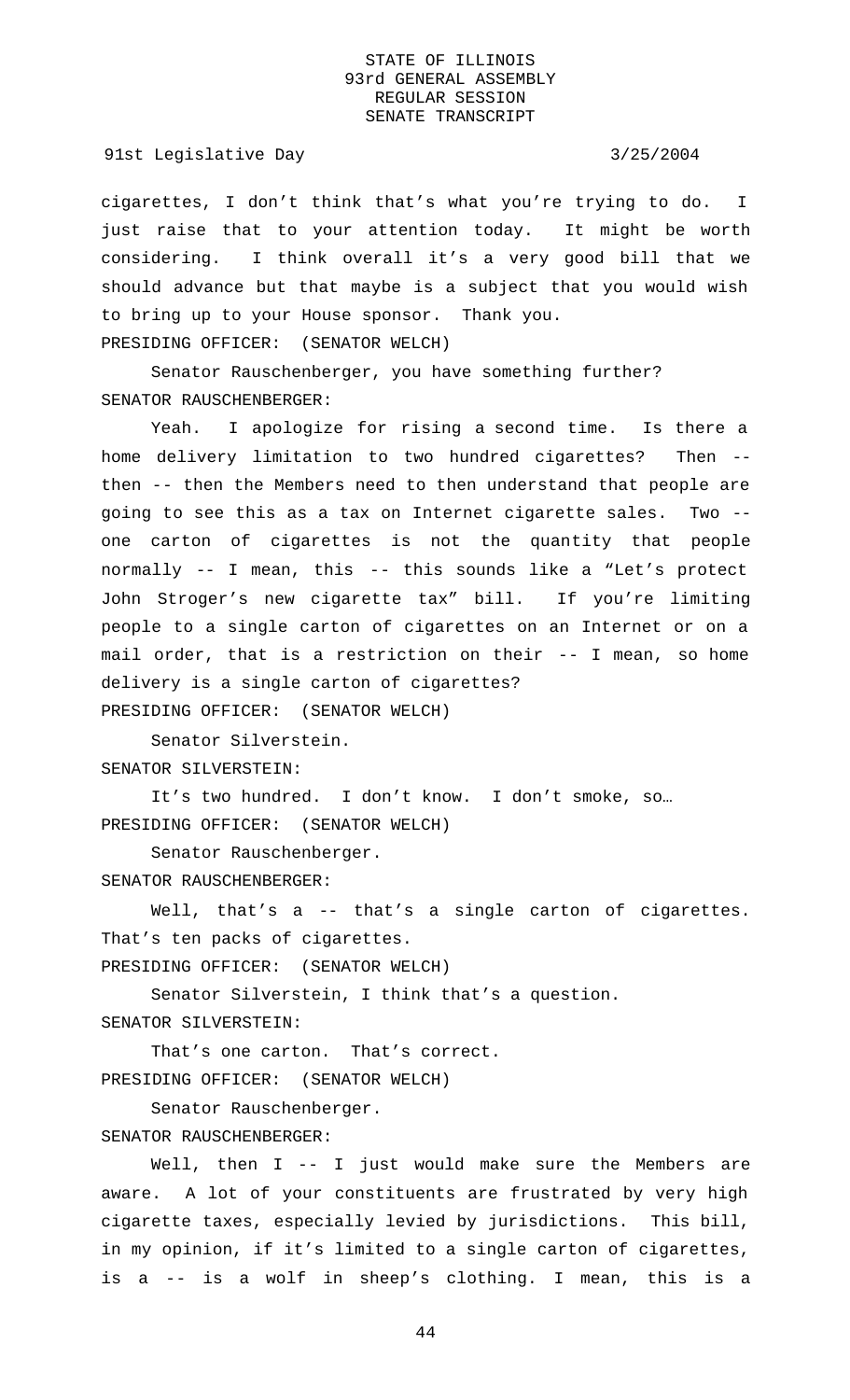91st Legislative Day 3/25/2004

restriction on people's rights to avoid jurisdictional taxes through the Internet. You know, I've been a person working on Internet sales tax for a long time, taken a lot of heat from a lot of conservative Republican Members and some conservative Democrats that we're talking about taxing Internet sales. By restricting this to a single carton of cigarettes - you know, two hundred cigarettes is -- is not the quantity your constituent's ordering - be prepared, if you vote for this bill, for those people in your jurisdictions to be pretty upset and annoyed that they have to pay shipping charges one carton at a time, which is not a  $-$  a reasonable quantity to order in. I  $-$ I think this -- you got time, I think you ought to amend this bill. I -- I -- I don't know who brought it to you, but this -you know, watch this bill, guys.

PRESIDING OFFICER: (SENATOR WELCH)

Senator Silverstein, to close. SENATOR SILVERSTEIN:

Let me respond to Senator… That was not my intention. In fact, the Department of Revenue wrote that restriction in that. So, that was not my intention, and I'll talk with the House sponsor 'cause you bring up a good point. But thank you very much.

## PRESIDING OFFICER: (SENATOR WELCH)

Is that your closing statement? The question is, shall Senate Bill 2148 pass. All those in favor, vote Aye. Opposed, vote Nay. The voting is open. Have all voted who wish? Have all voted who wish? Have all voted who wish? Take the record. On that question, 33 Members voted Yes, 17 Members voted No, 7 Members voted Present. Senate Bill 2148, having received the required constitutional majority, is declared passed. Senate Bill 2158. Senator Garrett. Read the bill, Mr. Secretary. ACTING SECRETARY HARRY:

Senate Bill 2158.

(Secretary reads title of bill) 3rd Reading of the bill PRESIDING OFFICER: (SENATOR WELCH) Senator Garrett. SENATOR GARRETT: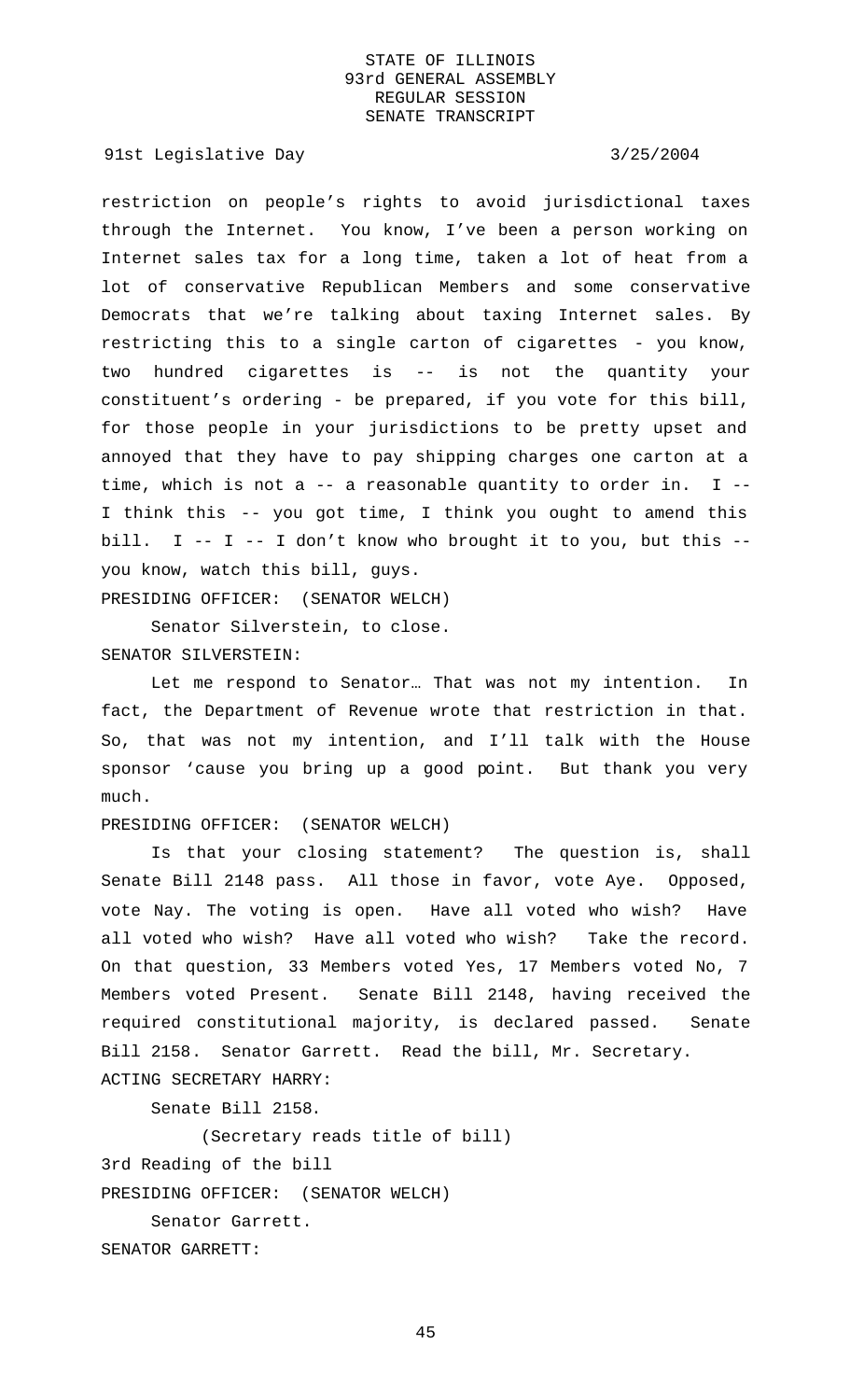91st Legislative Day 3/25/2004

Thank you very much, Mr. President. This is an agreed-upon bill by the Illinois Library Association and the TIF District Association. Senate Bill 2158 says that if a municipality has assisted housing in a TIF district and the assisted housing brings more patrons to a library district, that library district can ask for a limited amount of reimbursement from the TIF funds to pay for the added costs. This only applies to library districts including more than one municipality, not to municipal, county or township libraries, and it only applies if the library district can't increase its tax levy without a referendum or is in a county under tax caps. That's it. I'd be happy to answer any questions.

PRESIDING OFFICER: (SENATOR WELCH)

Is there any discussion? Senator Cronin.

SENATOR CRONIN:

Yes. Thank you. If the sponsor would yield for a question.

PRESIDING OFFICER: (SENATOR WELCH)

Indicates she'll yield, Senator.

SENATOR CRONIN:

Does this apply only to assisted housing? I mean, what about cases where cities, you know, bring in the large-scale developments where libraries are inundated with hundreds of new residents?

PRESIDING OFFICER: (SENATOR WELCH)

Senator Garrett.

### SENATOR GARRETT:

Thank you, Senator Cronin. You're absolutely correct. It's not only assisted housing. It's condominium complexes, et cetera, et cetera. So, I apologize for that mistake.

PRESIDING OFFICER: (SENATOR WELCH)

Senator Cronin. Senator Garrett, to close.

# SENATOR GARRETT:

Again, this has taken about a year of negotiations. It's an agreed-upon bill, and I ask for your favorable vote. PRESIDING OFFICER: (SENATOR WELCH)

The question is, shall Senate Bill 2158 pass. All those in favor, vote Aye. Opposed, vote Nay. The voting is open. Have all voted who wish? Have all voted who wish? Have all voted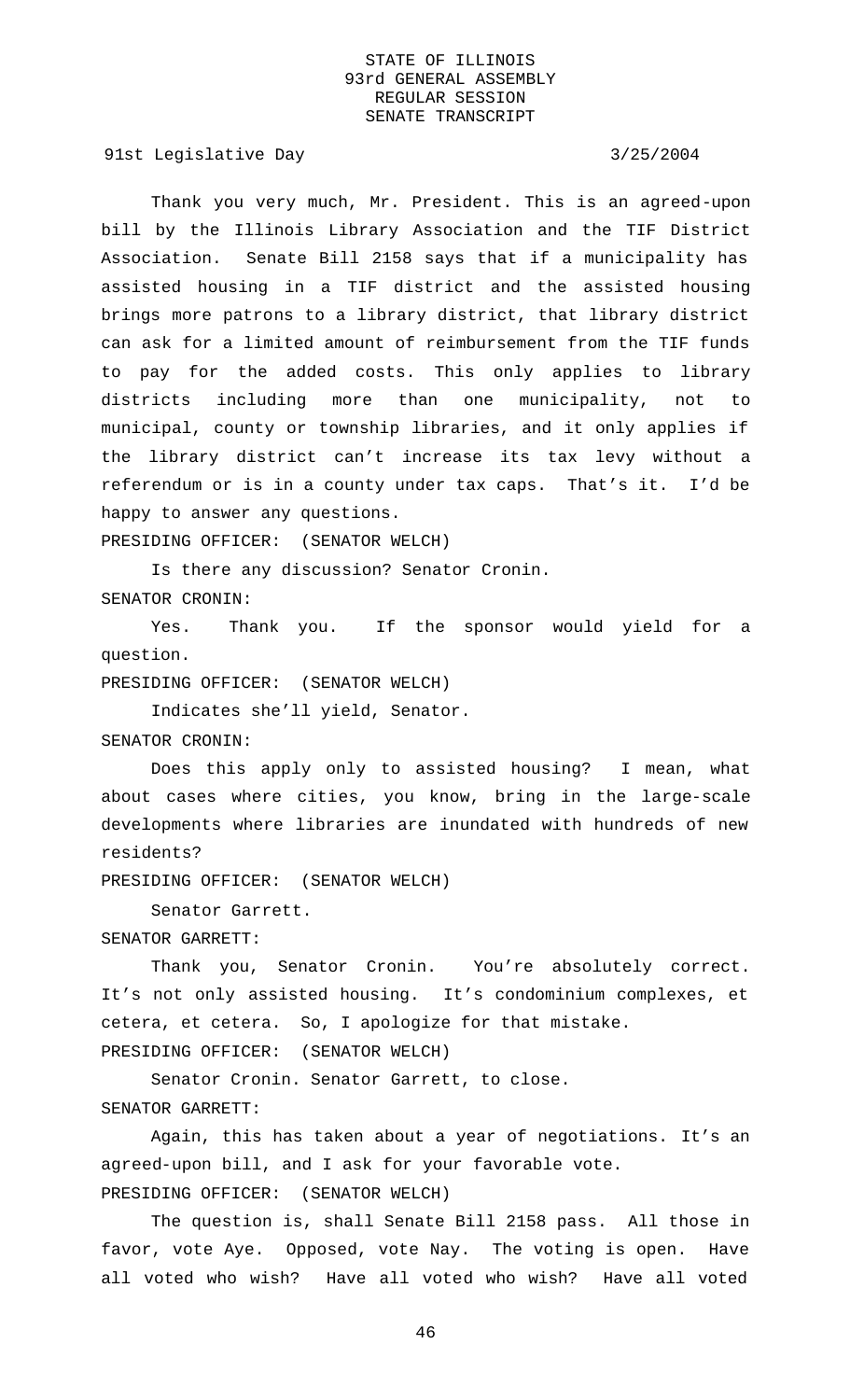who wish? Take the record. On that question, 57 Members voted Yes, no Members voted No, and no Members voted Present. Senate Bill 2158, having received the required constitutional majority, is declared passed. At the top of page 10, Senate Bill 2163. Senator Forby.

SENATOR FORBY:

Yes. Thank you, Mr. President. What this bill does is… PRESIDING OFFICER: (SENATOR WELCH)

Senator Forby. Read the bill, Mr. Secretary. ACTING SECRETARY HARRY:

Senate Bill 2163.

(Secretary reads title of bill)

3rd Reading of the bill.

PRESIDING OFFICER: (SENATOR WELCH)

Senator Forby.

SENATOR FORBY:

Thank you, Mr. President. What this bill does, it reduces the age for a Firearm -- Identification Card from twenty-one to eighteen. States that citizens who are eighteen age may issue a Firearm -- Identification Cards. And right now, you got have to have a -- legal parents or a legal guardians to get a Firearm -- Identification Cards. And what this bill does is now the - that men and women who are eighteen to twenty-one is buying guns that are not on the books, and this here will close a loophole that if someone purchase a gun under eighteen years old, it will show that we do have it on record. And this will close a lot of loopholes we have. And, you know, if you're old enough to go to the service, you're old enough to vote, I think you're old enough to own a firearm.

PRESIDING OFFICER: (SENATOR WELCH)

Is there any discussion? Senator Burzynski.

SENATOR BURZYNSKI:

Thank you, Mr. President. Will the sponsor yield for a question?

PRESIDING OFFICER: (SENATOR WELCH)

Sponsor indicates she'll yield -- he'll yield.

SENATOR BURZYNSKI:

Whoa! Thank you. Conceptually, I agree with -- with the bill relative to the eighteen-year-old FOID Card. When I had a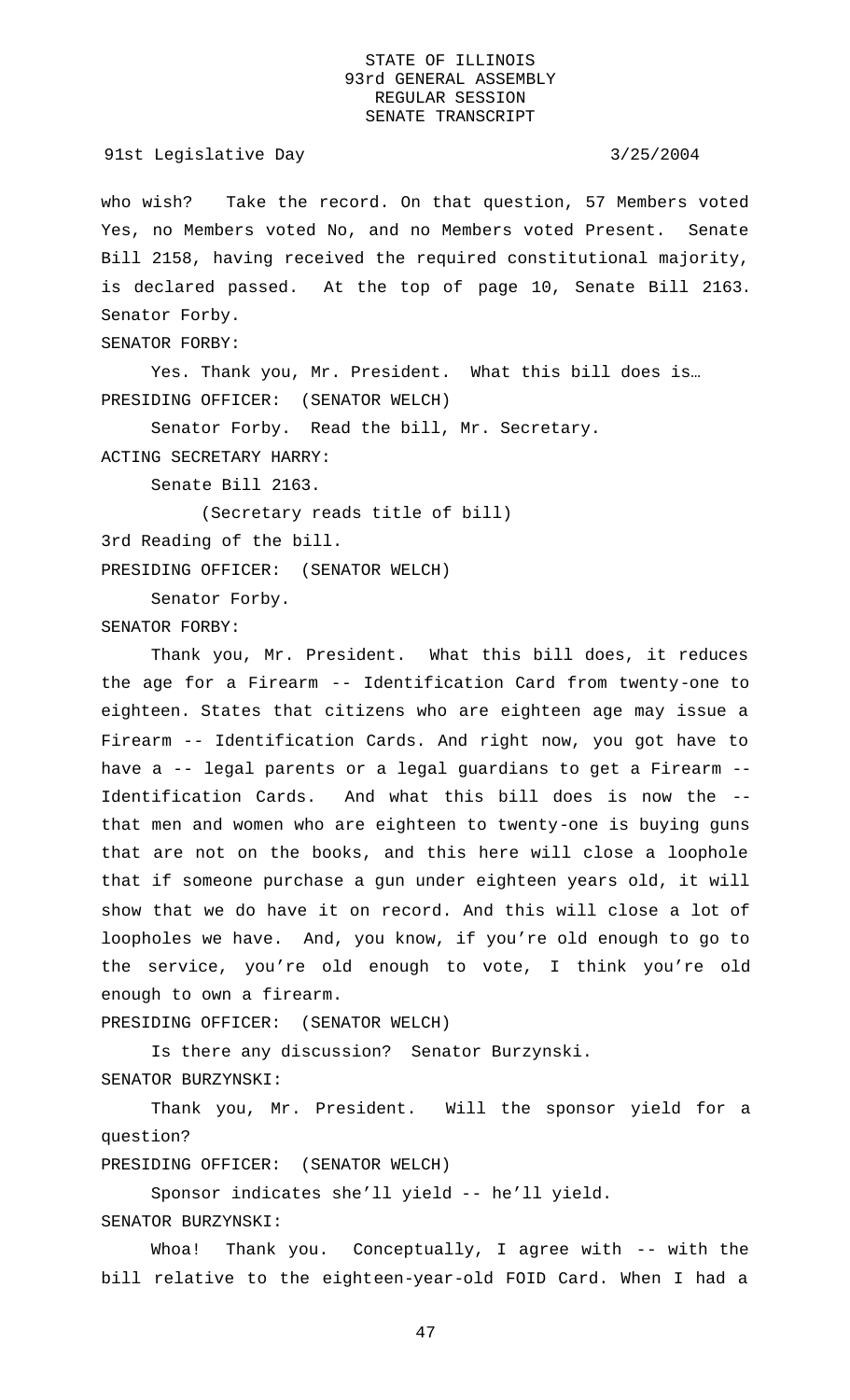91st Legislative Day 3/25/2004

representative of the NRA in my office, I asked him, though, I said one concern that -- that this does raise for me is if you've got an eighteen or nineteen-year-old that is still living at home, they have a younger brother or sister, the parents don't want a firearm in the house, I can see that creating a problem. What we'd talked about and what I believe he had mentioned to me is the possibility of an amendment, perhaps, that would restrict it -- the ability to get the FOID Card only to those people who had served in the military. Have you had any conversations relative to that? PRESIDING OFFICER: (SENATOR WELCH)

Senator Forby.

SENATOR FORBY:

No, I haven't.

PRESIDING OFFICER: (SENATOR WELCH)

Senator Burzynski.

SENATOR BURZYNSKI:

Well, again, while -- while I support, conceptually, lowering the age from twenty-one to eighteen, I think that this could create a potential problem in those households where you have an individual who is still living at home with smaller siblings. So, I would just encourage my colleagues to tread softly, and perhaps, Senator, when this bill goes to the House, you might want to address that with some sort of an amendment. PRESIDING OFFICER: (SENATOR WELCH)

Senator Meeks.

SENATOR MEEKS:

Thank you so much. Will the sponsor yield? PRESIDING OFFICER: (SENATOR WELCH)

Sponsor indicates he'll yield, Senator.

SENATOR MEEKS:

Senator, does this bill give individuals an opportunity who are eighteen years old to get a FOID Card and purchase a gun without their parents' permission?

PRESIDING OFFICER: (SENATOR WELCH)

Senator Forby.

SENATOR FORBY:

Would you repeat that? I didn't hear that. PRESIDING OFFICER: (SENATOR WELCH)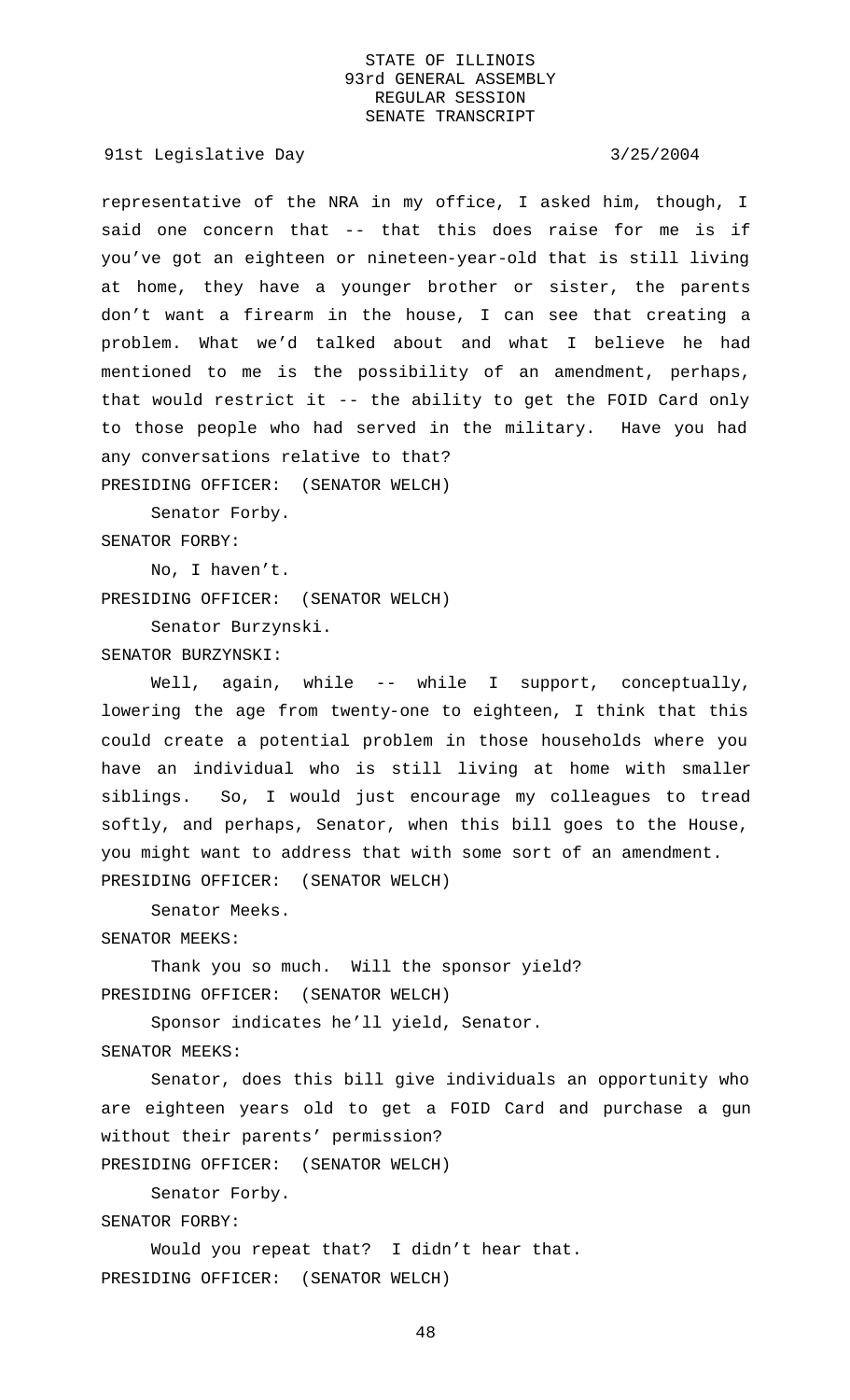91st Legislative Day 3/25/2004

Senator Meeks.

SENATOR MEEKS:

Would your bill give individuals who are now eighteen the opportunity to get a FOID Card and buy a firearm without their parents' permission?

PRESIDING OFFICER: (SENATOR WELCH)

Senator Forby.

SENATOR FORBY:

Yes.

PRESIDING OFFICER: (SENATOR WELCH)

Senator Meeks.

SENATOR MEEKS:

Let me say to the Members on our side of the aisle, I think that we might need to consider or talk about this bill. It's bad enough for us to control eighteen-year-olds and we're having enough problems out of them now. I'm not a hundred percent sure that it's a good idea to give an eighteen-year-old an opportunity to buy a handgun and their parents have absolutely no knowledge that this kid has a handgun. I'm not for it. I'm not excited about it, and I don't think it's a good bill. PRESIDING OFFICER: (SENATOR WELCH)

Further discussion? Senator Radogno. SENATOR RADOGNO:

Thank you, Mr. President. I have a question. PRESIDING OFFICER: (SENATOR WELCH)

Indicates he will yield, Senator.

SENATOR RADOGNO:

Under current law, if you're nineteen or twenty, your parent has to sign in order for you to get a FOID Card? PRESIDING OFFICER: (SENATOR WELCH)

Senator Forby. SENATOR FORBY:

That is correct.

PRESIDING OFFICER: (SENATOR WELCH)

Senator Radogno.

SENATOR RADOGNO:

I -- I guess my question is, how does that work? Because I thought once you're eighteen, I mean, you're out from under your parents' control. So, is this the only area where you're --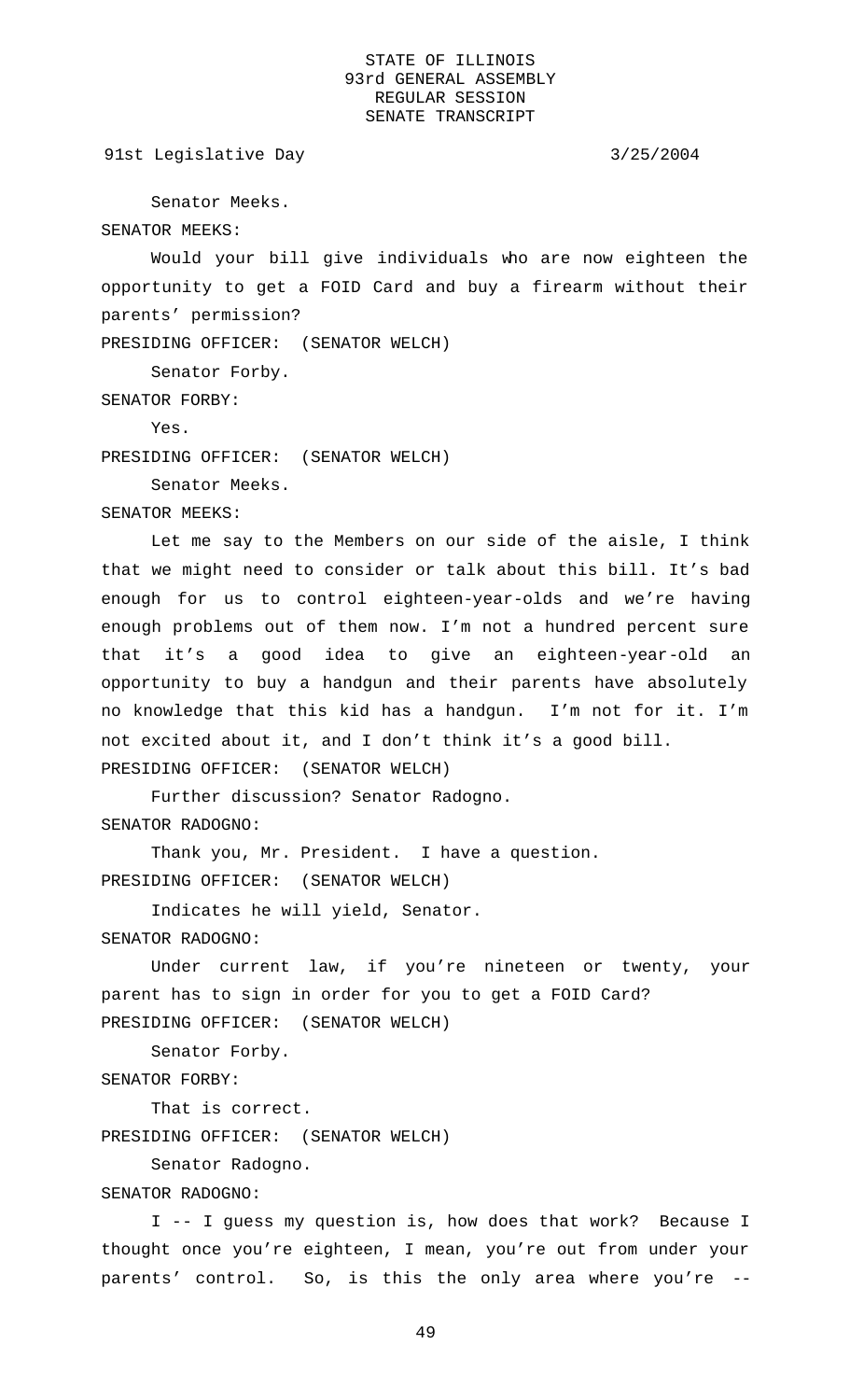91st Legislative Day 3/25/2004

where you still would require a parent to give you permission? I mean, you could get married or…

PRESIDING OFFICER: (SENATOR WELCH)

Senator Forby.

SENATOR FORBY:

That is correct.

PRESIDING OFFICER: (SENATOR WELCH)

Senator Radogno.

SENATOR RADOGNO:

No, I don't have any… PRESIDING OFFICER: (SENATOR WELCH)

Any further discussion? If not, Senator Forby, to close. SENATOR FORBY:

I just ask for an Aye vote. PRESIDING OFFICER: (SENATOR WELCH)

The question is, shall Senate Bill 2163 pass. All those in favor, vote Aye. Opposed, vote Nay. Opposed, vote Nay. The voting is open. Have all voted who wish? Have all voted who wish? Have all voted who wish? Take the record. On that question, there are 30 Members voting Yes, 26 Members voting No, no Member voted Present. Senate Bill 2163, having received the required constitutional majority, is declared passed. Senate Bill -- Senator Meeks, for what purpose do you rise? SENATOR MEEKS:

I'd like a verification.

PRESIDING OFFICER: (SENATOR WELCH)

A -- a verification of the affirmative votes has been requested. Will the Secretary -- all Members please be in their seats. Mr. Secretary, please read the affirmative votes. ACTING SECRETARY HARRY:

The following voted in the affirmative: Bomke, Brady, Burzynski, Cronin, Cullerton, DeLeo, Dillard, Forby, Geo-Karis, Haine, Halvorson, Jacobs, John Jones, Luechtefeld, Petka, Rauschenberger, Righter, Risinger, Roskam, Rutherford, Shadid, Sieben, Soden, John Sullivan, Syverson, Viverito, Walsh, Watson, Welch, and Winkel.

PRESIDING OFFICER: (SENATOR WELCH)

Does Senator Meeks question the presence of any Member voting in the affirmative?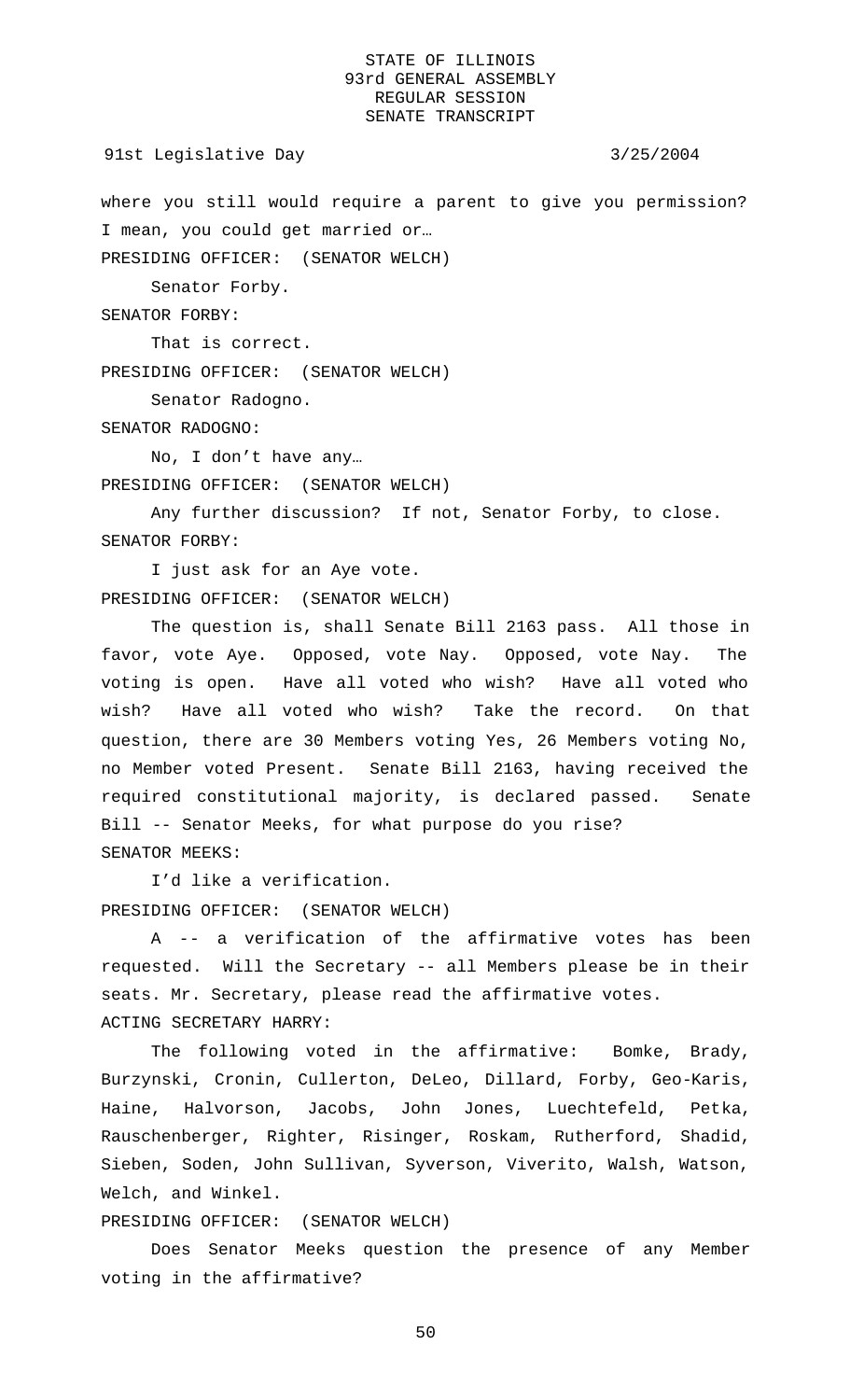91st Legislative Day 3/25/2004

SENATOR MEEKS:

I don't see Senator Petka.

PRESIDING OFFICER: (SENATOR WELCH)

Senator Petka is sitting in his Chair.

SENATOR MEEKS:

Senator Sieben.

PRESIDING OFFICER: (SENATOR WELCH)

Senator Sieben is in the middle of the aisle.

SENATOR MEEKS:

Senator Frank Watson.

PRESIDING OFFICER: (SENATOR WELCH)

Senator Frank Watson.

SENATOR MEEKS:

Oh, okay.

PRESIDING OFFICER: (SENATOR WELCH)

Senator Watson's in Leadership. I assume he's meeting on official business. Do you question the presence of any other Members?

SENATOR MEEKS:

But now let me ask a question, a freshman verification question. I still don't see him.

PRESIDING OFFICER: (SENATOR WELCH)

Senator Watson?

SENATOR MEEKS:

Yes.

PRESIDING OFFICER: (SENATOR WELCH)

Senator, the -- the tradition in the Senate is usually that when one of the Leaders, either Senator Jones or Senator Watson, is -- is away from his desk, they are either negotiating on the budget or negotiating on some matter and they are called away for other duties, as -- as being in Leadership. So… SENATOR MEEKS:

Thank you. Thank you, Mr. Chairman. I just asked, for verification. Thank you.

PRESIDING OFFICER: (SENATOR WELCH)

The -- the courtesy is reciprocal from one side to the other.

SENATOR MEEKS: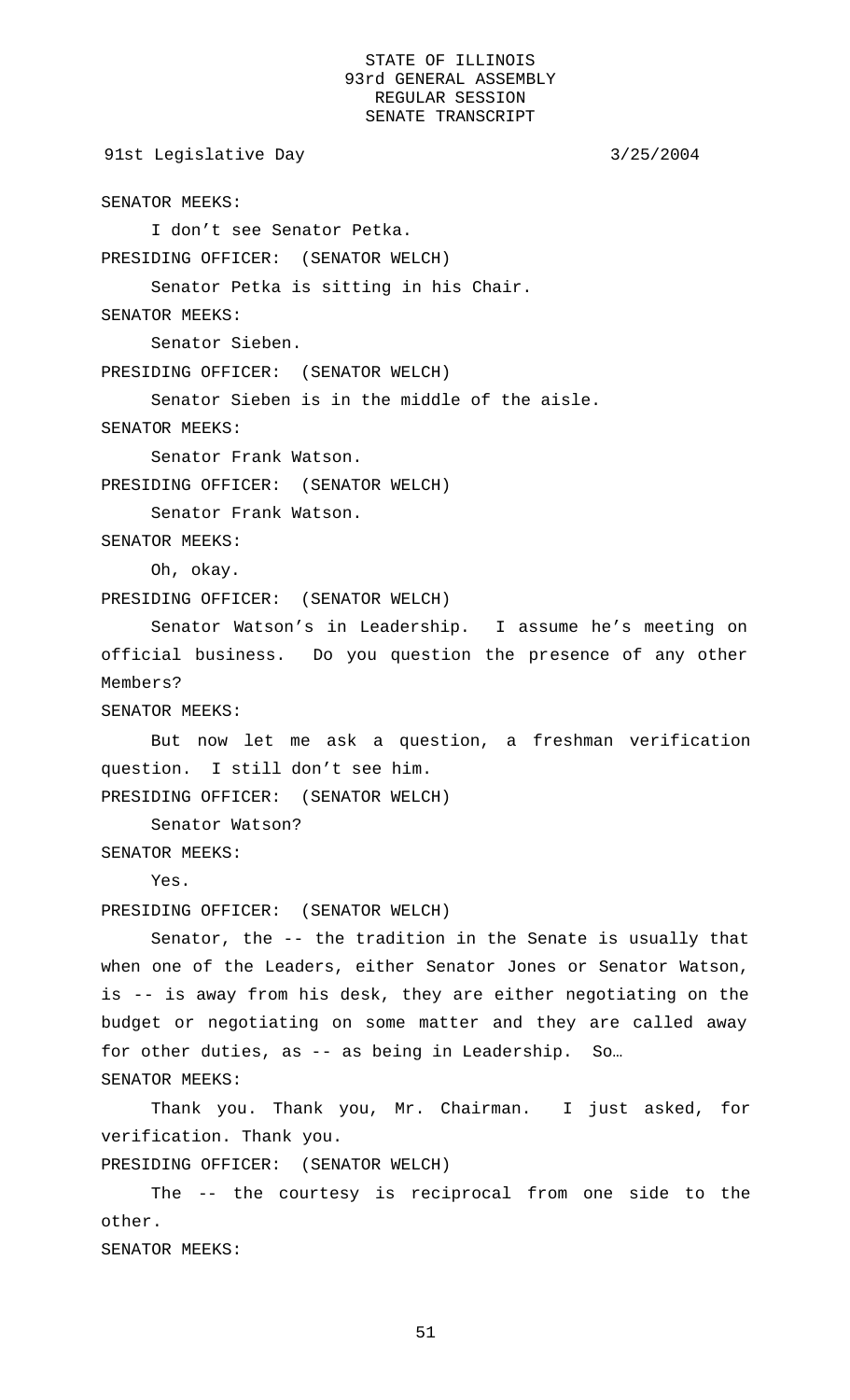91st Legislative Day 3/25/2004

Right. I understand. I just asked so that I could understand it. Thank you.

PRESIDING OFFICER: (SENATOR WELCH)

I just wanted to clarify it for everybody, and myself. Thank you. On a verified roll call, there are 30 Ayes, 26 Nays, and no Members voting Present. Senate Bill 2163, having required -- the constitutional majority, is declared passed. Senate Bill 2164. Senator Althoff. Read the bill, Mr. Secretary.

ACTING SECRETARY HARRY:

Senate Bill 2164.

(Secretary reads title of bill)

3rd Reading of the bill.

PRESIDING OFFICER: (SENATOR WELCH)

Senator Althoff.

SENATOR ALTHOFF:

Thank you, Mr. President, Members of the Senate. This bill actually arises out of a situation which occurred on the Fox River where a boater was rear-ended by a second boat and lost his leg and the offender fled the scene of the accident. The bill amends the Illinois Vehicle Code and the Code of Corrections, adding language which creates penalties for the reckless operation of a watercraft if the offense results in bodily harm, permanent disability or disfigurement. The bill also provides that any -- or, excuse me. The bill also creates the offense of leaving the scene of a boating accident which results in death or personal injury. The language mirrors, in most cases, the language for same-type vehicle violations. I know of no opponents, and I'd be happy to answer any questions. PRESIDING OFFICER: (SENATOR WELCH)

Senator, there may be no opponents, but there are seven lights lit on this bill. Senator Dave Sullivan. SENATOR D. SULLIVAN:

Thank you, Mr. President, Ladies and Gentlemen of the Senate. Question of the sponsor.

PRESIDING OFFICER: (SENATOR WELCH)

Indicates she'll yield.

SENATOR D. SULLIVAN: Senator Althoff, is this your first bill in the Senate?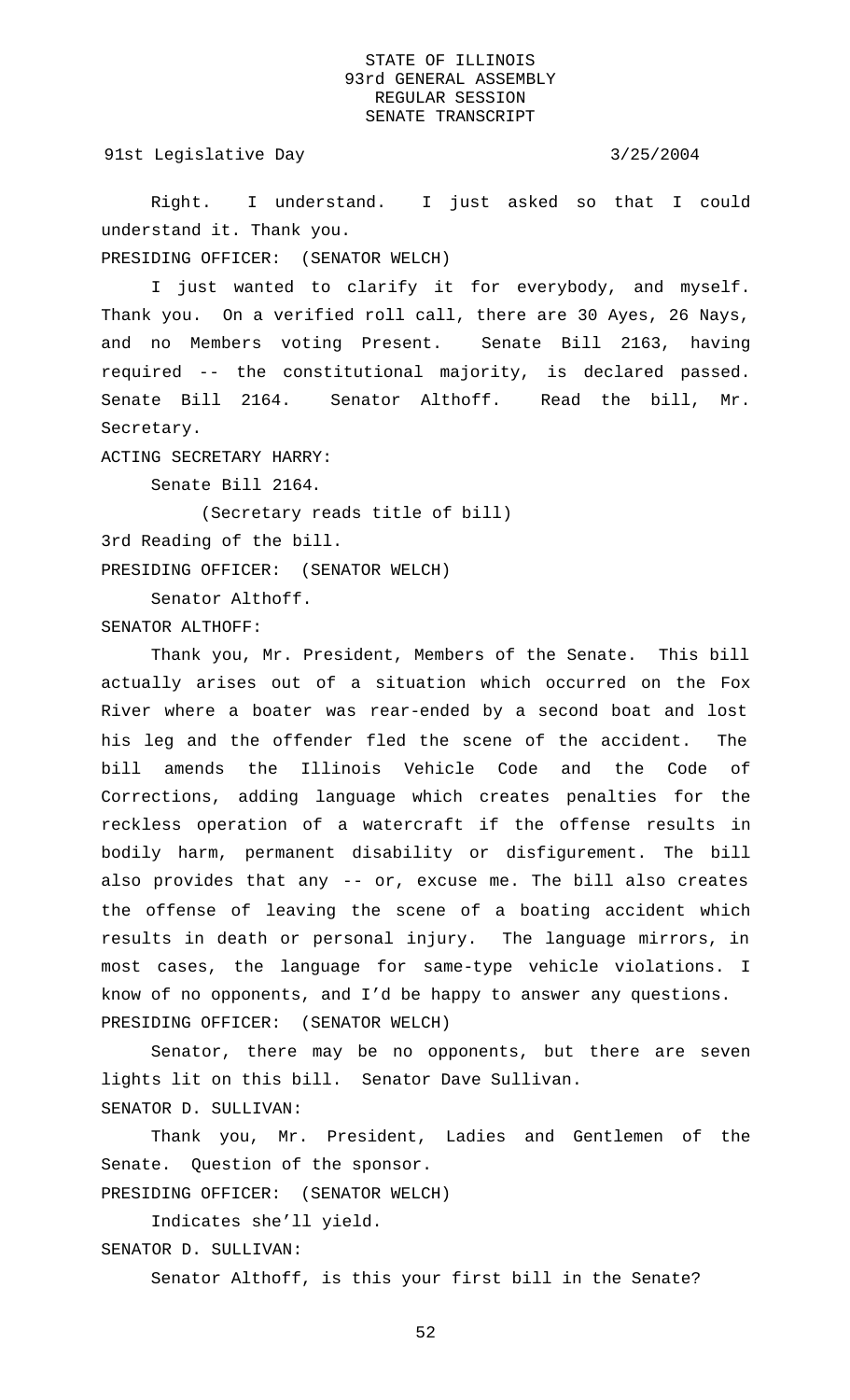```
91st Legislative Day 3/25/2004
```

```
PRESIDING OFFICER: (SENATOR WELCH)
```
Senator Althoff.

SENATOR ALTHOFF:

Yes, sir, it is. PRESIDING OFFICER: (SENATOR WELCH)

Now I understand. Senator Sullivan.

SENATOR D. SULLIVAN:

Thank you. Senator, now, you were explaining this bill. Does it only apply to the Fox River or does it apply to all waterways in Illinois?

PRESIDING OFFICER: (SENATOR WELCH)

Senator Althoff.

SENATOR ALTHOFF:

All waterways in Illinois. PRESIDING OFFICER: (SENATOR WELCH)

Senator Dave Sullivan.

SENATOR D. SULLIVAN:

Does it apply to any kind of watercraft? Does it have to be motorized? Could it be a canoe or a kayak? PRESIDING OFFICER: (SENATOR WELCH)

Senator Althoff.

SENATOR ALTHOFF:

Thank you. It is all watercraft. PRESIDING OFFICER: (SENATOR WELCH)

Senator Sullivan.

SENATOR D. SULLIVAN:

And there's a definition of -- it changes the definition of "personal injury" in here. Is this something for the Trial Lawyers' Association?

PRESIDING OFFICER: (SENATOR WELCH)

Senator Althoff.

SENATOR ALTHOFF:

No -- no, sir. I believe originally it was if the individual had to be transported. We've changed that so that you can have something that occurs with paramedics there on the scene.

PRESIDING OFFICER: (SENATOR WELCH)

Senator Dave Sullivan. SENATOR D. SULLIVAN: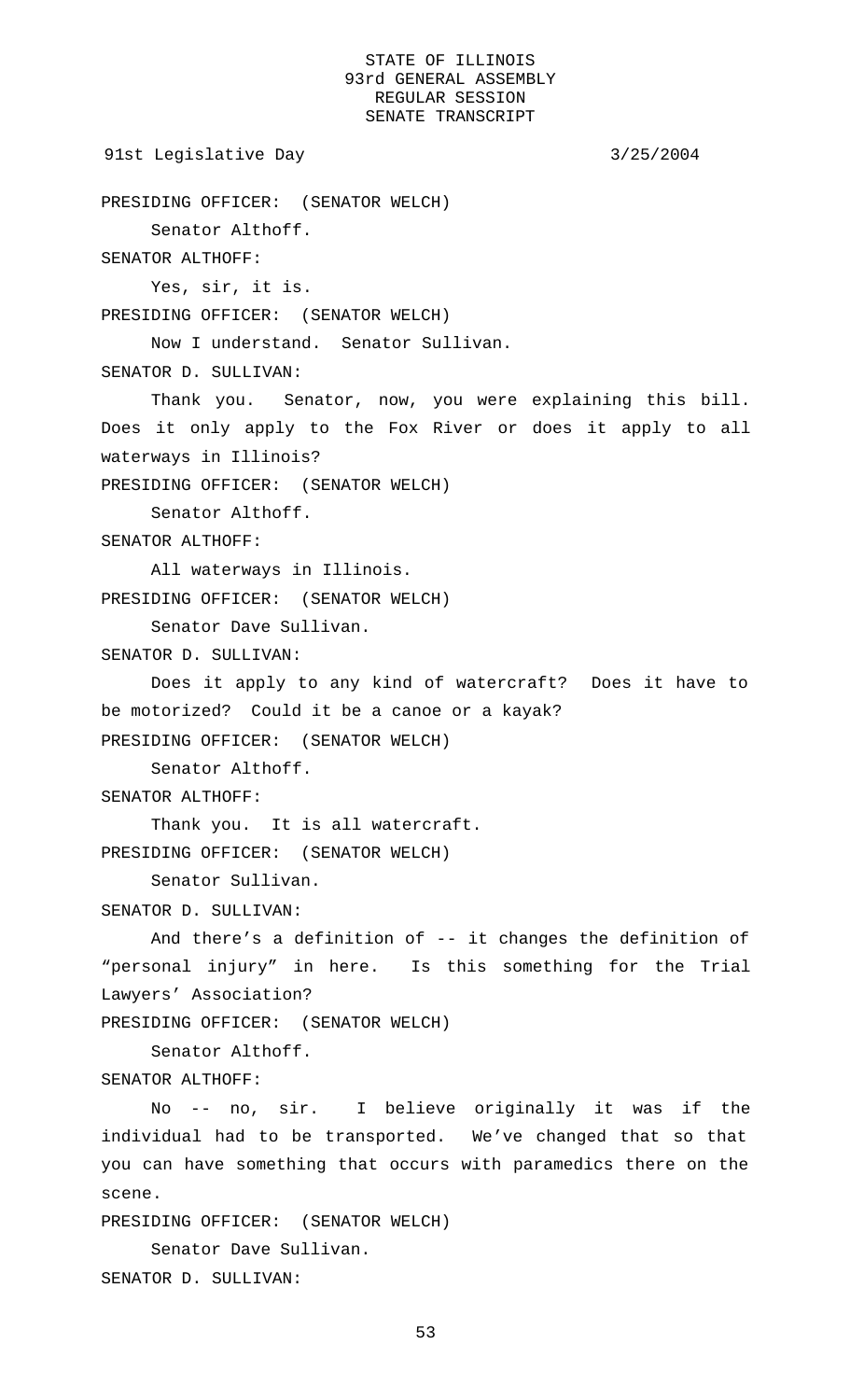91st Legislative Day 3/25/2004

It's talking about first aid on -- on the scene. Are we talking about just a -- a Band-Aid or maybe using some bactine or what? How serious does this personal injury have to be? I think the trial lawyers would probably like to know that definition.

PRESIDING OFFICER: (SENATOR WELCH)

Senator Althoff.

SENATOR ALTHOFF:

It basically has to be beyond first aid.

PRESIDING OFFICER: (SENATOR WELCH)

Senator Wendell Jones. SENATOR W. JONES:

Yes. Senator Althoff, would you yield for a few questions for the next fifteen, twenty minutes? PRESIDING OFFICER: (SENATOR WELCH)

She has not -- she says no, Senator Jones. She'll give you four minutes.

SENATOR W. JONES:

Well, that -- that's nice of the -- the Senator and former mayor, to give me a little time, because we have a tradition in the Senate when you have your first bill, that you have to ask some -- you have to answer some difficult questions. So, let's -- let's get down to serious questioning on this bill. Let's get down to really what this bill is all about. It's about rear-ending a boat in the river?

PRESIDING OFFICER: (SENATOR WELCH)

Senator Althoff.

SENATOR ALTHOFF:

It -- it's about hitting a -- a boat, creating personal harm and injury, and reckless driving of a watercraft vehicle. PRESIDING OFFICER: (SENATOR WELCH)

Senator Wendell Jones.

SENATOR W. JONES:

Don't we have enough laws on that already?

PRESIDING OFFICER: (SENATOR WELCH)

Senator Althoff.

SENATOR ALTHOFF:

No, sir, we do not, which is why we are actually creating this language in this bill.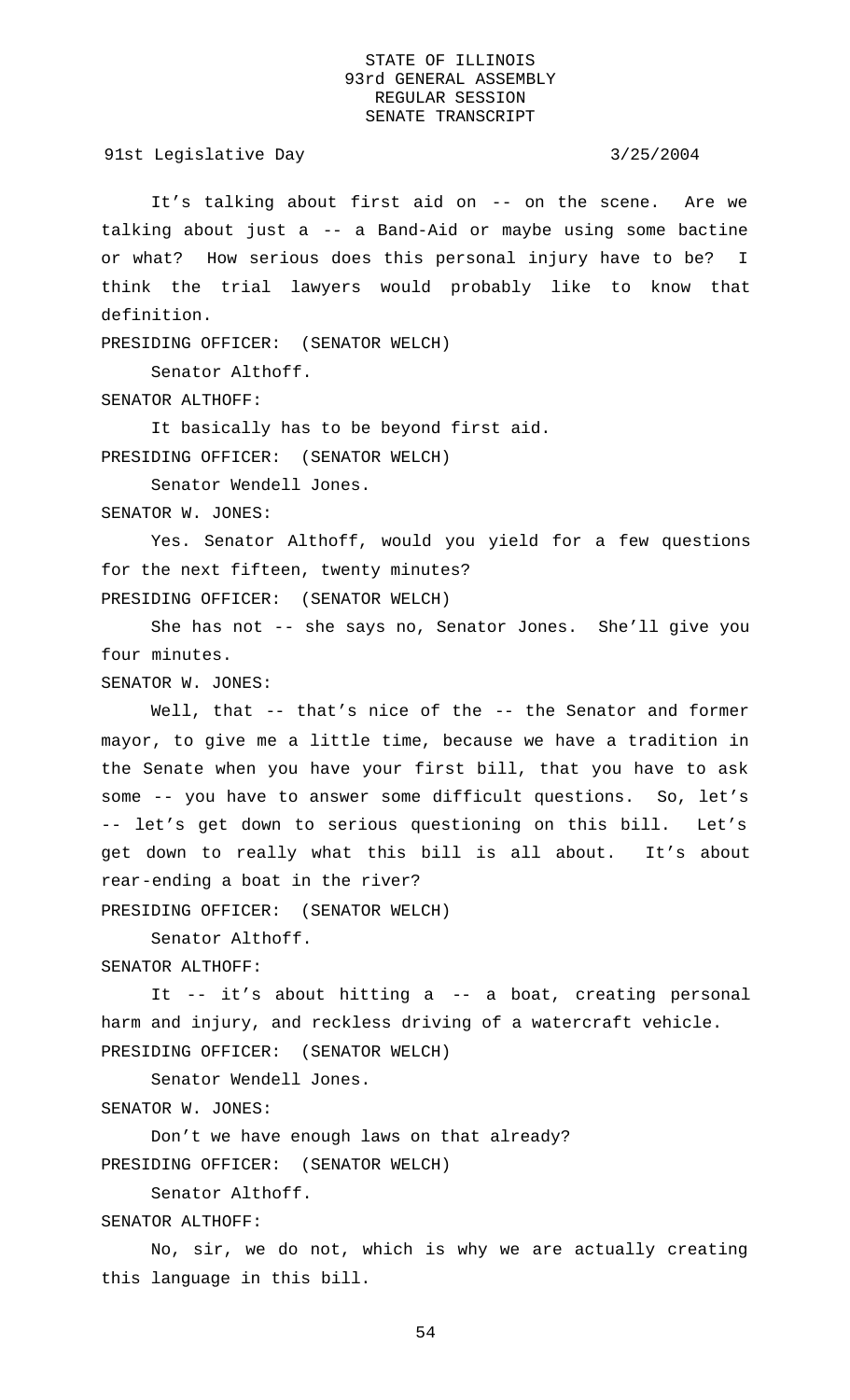### 91st Legislative Day 3/25/2004

PRESIDING OFFICER: (SENATOR WELCH)

Senator Wendell Jones.

SENATOR W. JONES:

Senator, you mean to tell me it's legal to rear-end another boat on a river in McHenry County in this State? That's legal in this State? I'm appalled that we wouldn't have addressed this issue prior to your arrival in Springfield. PRESIDING OFFICER: (SENATOR WELCH)

Senator Althoff.

### SENATOR ALTHOFF:

Let -- let me clarify. The penalties for creating that accident are not significantly high enough, but there is no language that makes it a crime to leave the scene of an accident when you have created bodily harm and personal injury. In fact, as it stands now, it's easier to leave the scene of an accident than to stay and offer assistance.

PRESIDING OFFICER: (SENATOR WELCH)

Senator Jones.

SENATOR W. JONES:

Thank you, Mr. President. Maybe we've discovered a Senator who found a bill that maybe makes sense. You think not? You mean, you can just -- you can just sail away after you hit somebody and you don't even have to be responsible? PRESIDING OFFICER: (SENATOR WELCH)

Senator Althoff.

SENATOR ALTHOFF:

Yes, sir.

PRESIDING OFFICER: (SENATOR WELCH)

Senator Jones.

SENATOR W. JONES:

…you. Thank you, Mr. President. There seems to be a move in this Body to allow rookies or new people that come here to get off easy, and I'm not in that category. So I would like to continue my questioning, if I could, Mr. President. Could I ask for another five minutes? That be possible?

PRESIDING OFFICER: (SENATOR WELCH)

By a voice vote, the answer is no. SENATOR W. JONES: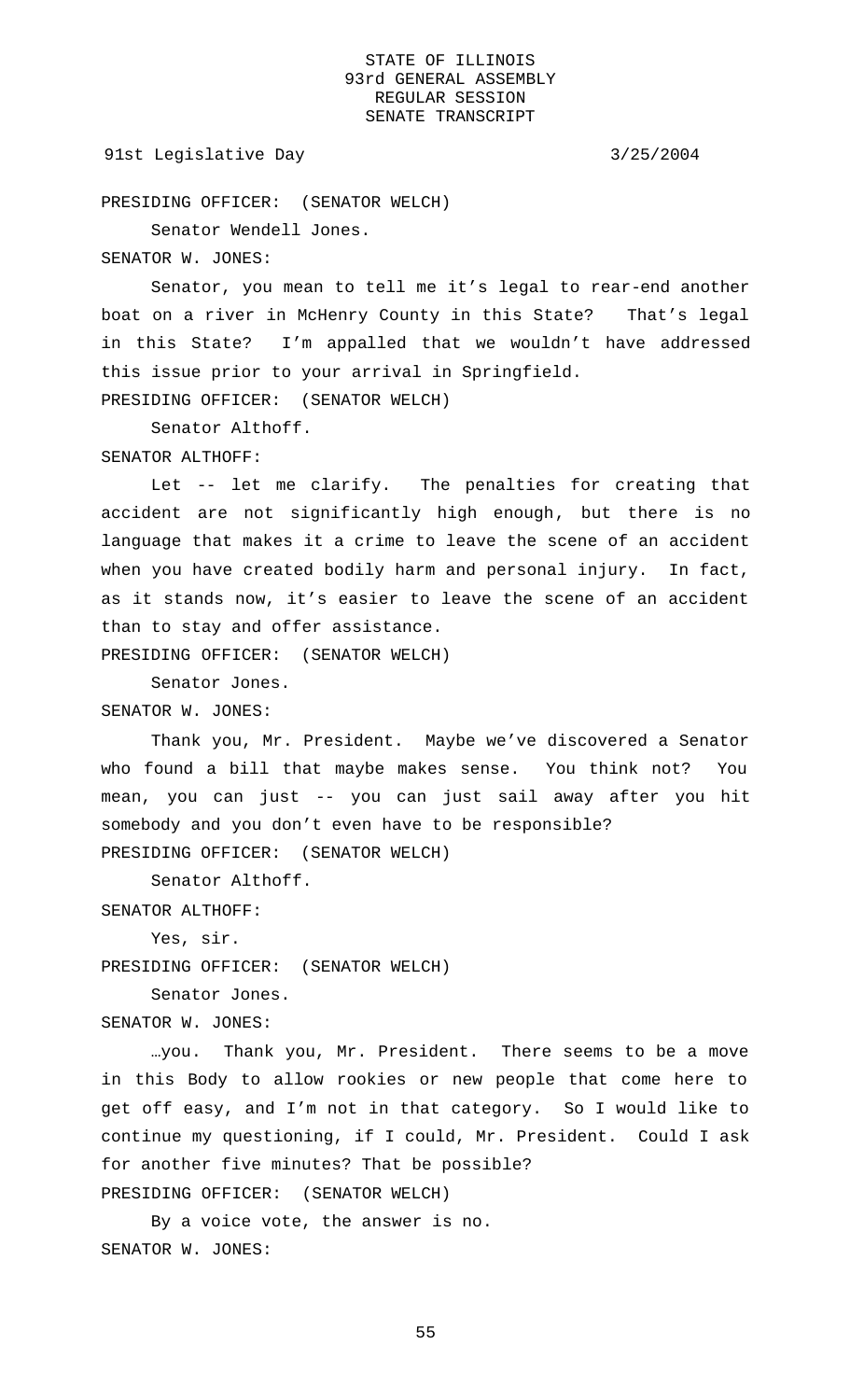91st Legislative Day 3/25/2004

Okay. Well, anyway, welcome to the Senate and good luck with your first bill. I plan to vote No. PRESIDING OFFICER: (SENATOR WELCH)

Senator Dillard.

SENATOR DILLARD:

Thank you, Mr. President. Would the Senator yield for a question?

PRESIDING OFFICER: (SENATOR WELCH)

Yes, she will.

## SENATOR DILLARD:

Senator Welch and Senator Althoff, Senator Jones just pointed out we like to ask a lot of tough questions here, so I'm going to ask you two of 'em. The fine grand dame of the State Senate once told me a long time ago, "Hey, honey, I'm the only one that sponsors bills dealing with the Fox River Valley or Fox Lake area." Have you checked with Senator Adeline Geo-Karis, who passes all boat safety measures for the Chain O'Lakes in this Chamber before you did this? PRESIDING OFFICER: (SENATOR WELCH)

Senator Althoff.

SENATOR ALTHOFF:

I was certainly taught all of the rules of the Senate, and, yes, of course I checked with Senator Adeline Geo-Karis. PRESIDING OFFICER: (SENATOR WELCH)

Senator Dillard.

### SENATOR DILLARD:

One more question, Mr. President, and a ninety-ninethousand-dollar question. Do you have experience operating motor craft while under the influence of something? PRESIDING OFFICER: (SENATOR WELCH)

Senator Althoff, if you care to answer. SENATOR ALTHOFF:

Yes, I do have experience operating a watercraft, but certainly never under the influence of anything. PRESIDING OFFICER: (SENATOR WELCH)

Senator Geo-Karis. SENATOR GEO-KARIS:

Well, will the Senator yield for a question? PRESIDING OFFICER: (SENATOR WELCH)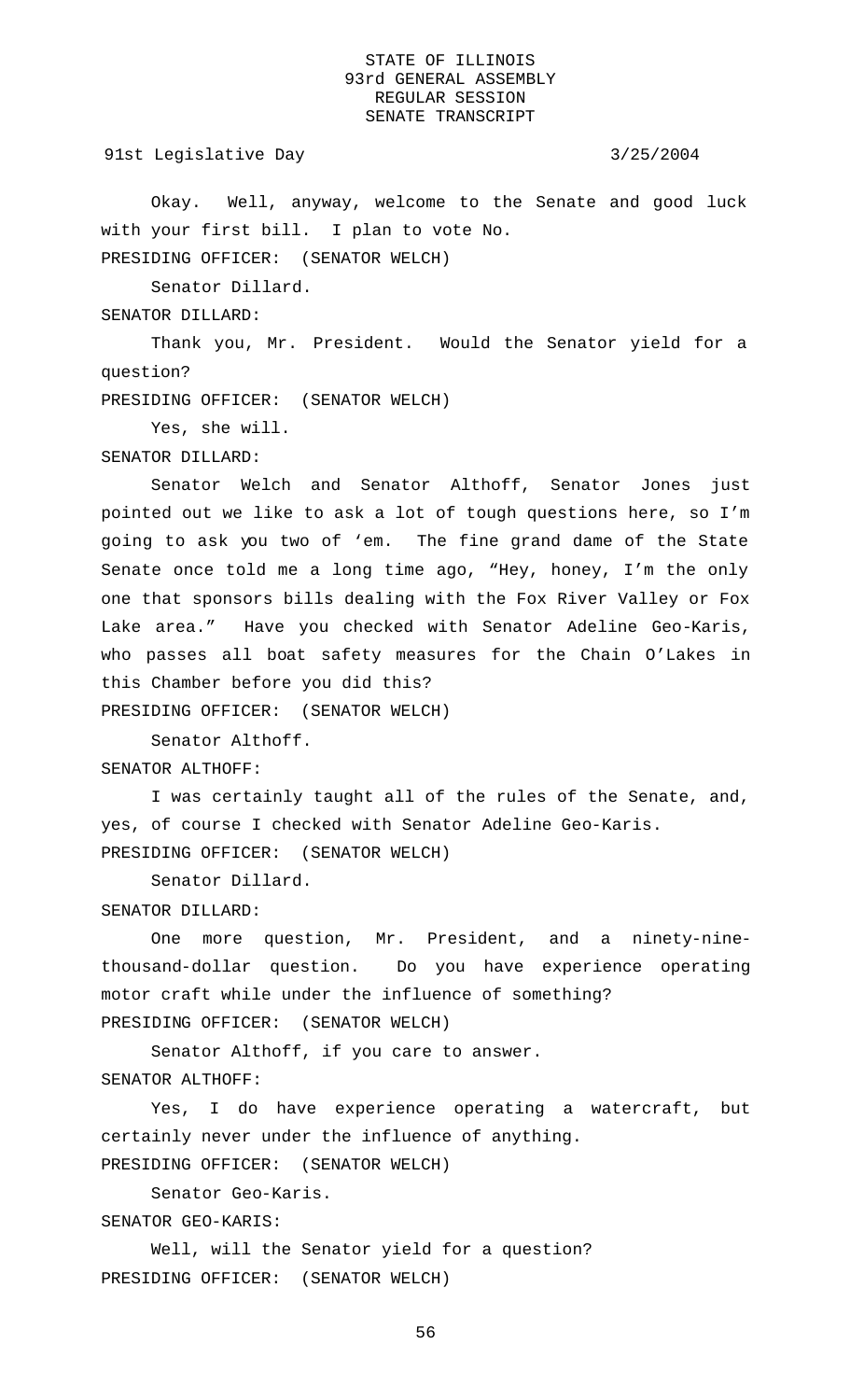91st Legislative Day 3/25/2004

Indicates she will. SENATOR GEO-KARIS:

Tell me, Senator, I know that you know how to operate a boat. I know that you've had one. Now, you know, I sponsored all this legislation before, and does your bill call for reckless homicide for boaters who cause personal injury -- I mean, cause death in the operation of their -- of their boat? PRESIDING OFFICER: (SENATOR WELCH)

Senator Althoff.

### SENATOR ALTHOFF:

Actually what it does, it puts leaving the scene of an accident on par with that particular statute that's already on the books.

PRESIDING OFFICER: (SENATOR WELCH)

Senator Geo-Karis. SENATOR GEO-KARIS:

Well, I don't own a boat, but I came over on one many years ago, and I -- I wondered -- when you sponsored this bill, I didn't say anything to you too much about it because I didn't want to discourage you. But boating is my business first, before you came here; however -- excuse me, I'll welcome the help. And furthermore, I want to commend you, Pam, for taking all this abuse from some of these characters here, but you know we love you and we thank you for joining us. And good luck to you.

PRESIDING OFFICER: (SENATOR WELCH)

Senator Cullerton.

SENATOR CULLERTON:

Would the sponsor yield? Would the sponsor yield? PRESIDING OFFICER: (SENATOR WELCH)

Indicates she'll yield, Senator.

SENATOR CULLERTON:

Senator, did you say that you got this idea from an incident that occurred in the Fox River? Is that correct? PRESIDING OFFICER: (SENATOR WELCH)

Senator Althoff.

SENATOR ALTHOFF:

…sir.

PRESIDING OFFICER: (SENATOR WELCH)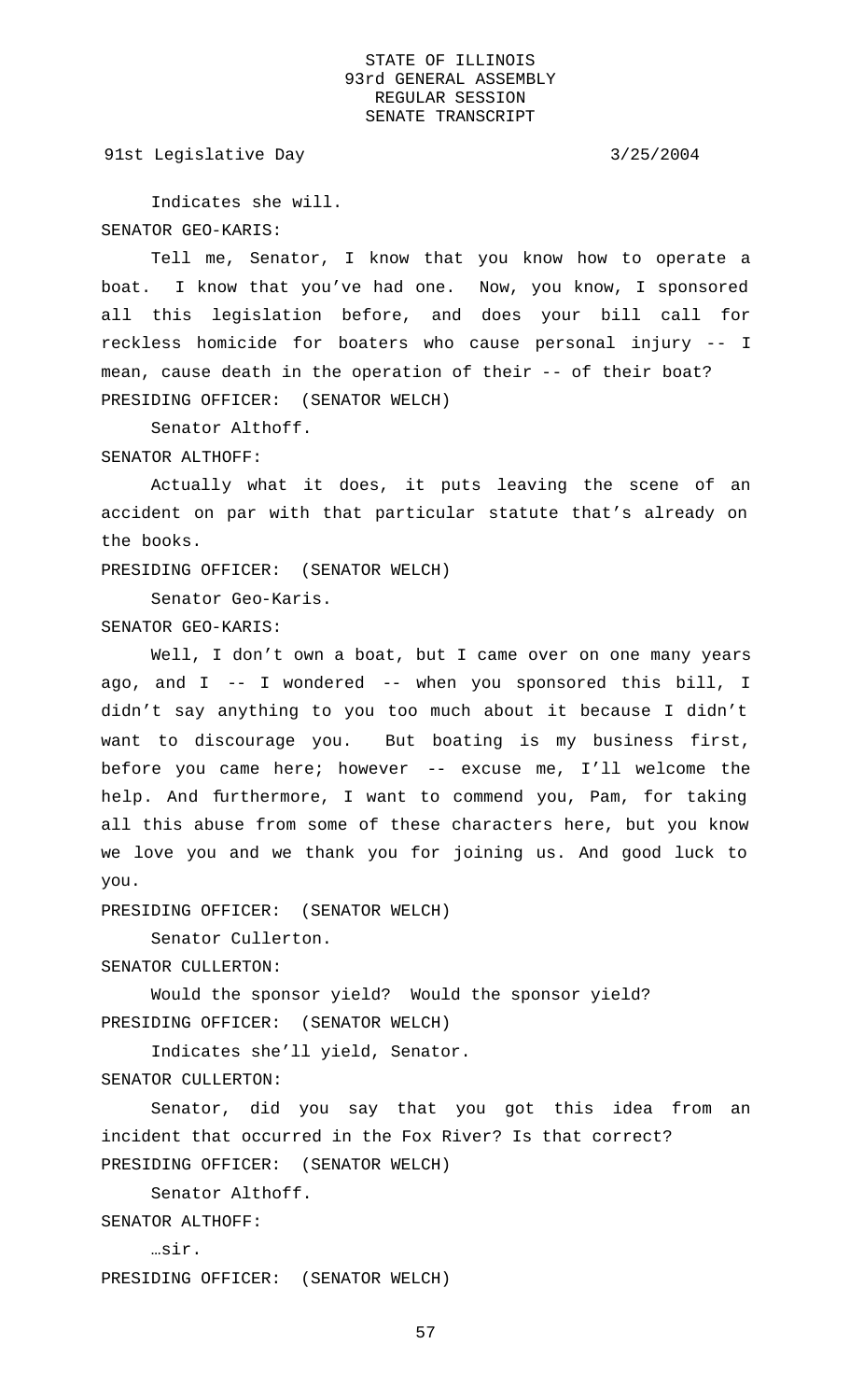91st Legislative Day 3/25/2004

Senator Cullerton.

SENATOR CULLERTON:

Is the Fox River in your district?

PRESIDING OFFICER: (SENATOR WELCH)

Senator Althoff.

SENATOR ALTHOFF:

Portions of the Fox River are in my district, yes, sir. PRESIDING OFFICER: (SENATOR WELCH)

Senator Cullerton.

SENATOR CULLERTON:

I always thought that you lived in downtown Chicago. PRESIDING OFFICER: (SENATOR WELCH)

Senator Althoff.

SENATOR ALTHOFF:

No, sir. My proper residence is in McHenry, the city thereof. Although I do love visiting the City of Chicago. PRESIDING OFFICER: (SENATOR WELCH)

Senator Cullerton.

SENATOR CULLERTON:

The -- this bill deal with the issue of when there's a - an accident in a watercraft, and it basically says that you're supposed to not flee, and stick around and report the accident is that correct? - and try to provide assistance to the person that might have -- you may have run into. Is that the -- the goal of the bill?

PRESIDING OFFICER: (SENATOR WELCH)

Senator Althoff.

SENATOR ALTHOFF:

The goal of the bill is to stay at the scene of the accident. I -- I can't say whether offering assistance is necessarily part of that. You would hope.

PRESIDING OFFICER: (SENATOR WELCH)

Senator Cullerton. SENATOR CULLERTON:

What if as a result of the accident, your own boat develops a leak and it's filling up with water? Do you have to still stick around or do you -- do you sink or swim or -- how does that work in your bill? PRESIDING OFFICER: (SENATOR WELCH)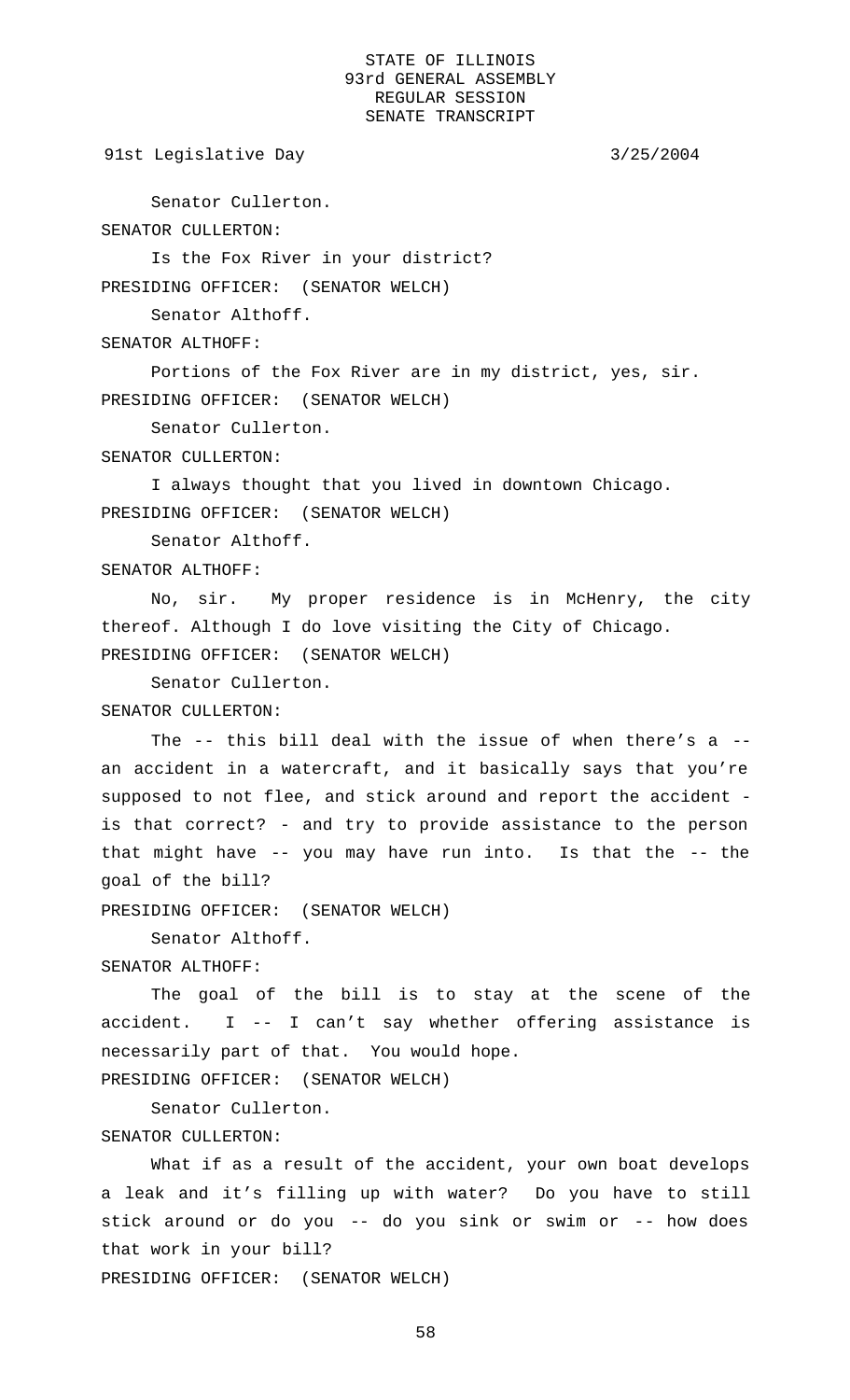91st Legislative Day 3/25/2004

Senator Althoff.

SENATOR ALTHOFF:

There -- there are provisions in the bill that there are a time period to report that accident.

PRESIDING OFFICER: (SENATOR WELCH)

Senator Cullerton.

SENATOR CULLERTON:

There's a time period to report the accident while your boat's sinking?

PRESIDING OFFICER: (SENATOR WELCH)

Senator Althoff.

SENATOR ALTHOFF:

Thank you. No, you may take care of your boat and leave the scene and then you need -- there's a specific time period that you must report that accident. And you would certainly hope that someone also made that attempt.

PRESIDING OFFICER: (SENATOR WELCH)

Senator Sandoval. Senator Jacobs. SENATOR JACOBS:

Thank you, Mr. President. Would the sponsor yield, please? PRESIDING OFFICER: (SENATOR WELCH)

Indicates she'll yield, Senator.

SENATOR JACOBS:

Senator, could you give me a definition of -- of what a watercraft is? The reason I ask this is because I know being on the Rock and the Mississippi, we have a lot of people that tube down the Rock River. And they have a inner tube with their beer there and they drink their beer, and they float down the river in the inner tube. If they run into a boat, what happens to them? Are they included in this?

PRESIDING OFFICER: (SENATOR WELCH)

Senator Althoff.

SENATOR ALTHOFF:

No. No one on an inner tube would be. We believe it's motorized; however, it's the definition as was provided to us by the U.S. Coast Guard.

PRESIDING OFFICER: (SENATOR WELCH)

Senator Jacobs.

SENATOR JACOBS: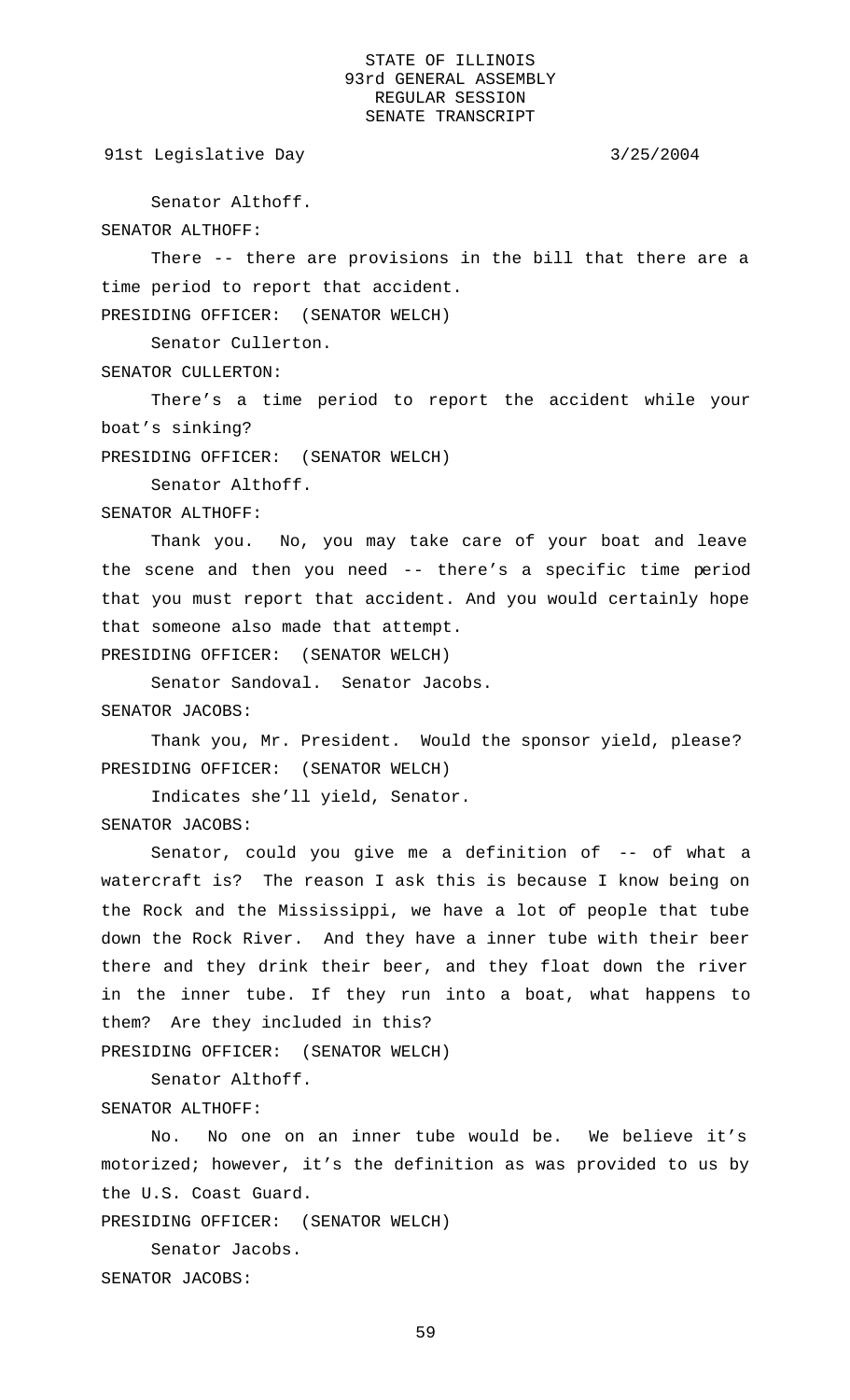91st Legislative Day 3/25/2004

That's fine, but what would happen then if -- if you're propelling it with -- by kicking your feet? Now all of a sudden, that -- that's a propelled motorboat, if you will. Or if one the grandkid goes out in their little rubber ducky, are they -- are they involved in this, too? PRESIDING OFFICER: (SENATOR WELCH)

Senator Althoff.

SENATOR ALTHOFF:

The last time I looked, kicking your feet was not considered motorized.

PRESIDING OFFICER: (SENATOR WELCH)

All right. Senator Hendon. SENATOR HENDON:

Thank you, Mr. President. Will the sponsor yield? PRESIDING OFFICER: (SENATOR WELCH)

Indicates she will.

SENATOR HENDON:

Senator, you know, I don't have any rivers on the west side of the City of Chicago, but we've got this little rubber pool in the backyard and sometimes the neighbors' kids come from next door and they bump into it, with my little eight-year-old. And - - would Skye have to run in the House and report that to -- if she run in the house and report it to her mom and dad, would she be in violation of your bill here? PRESIDING OFFICER: (SENATOR WELCH)

Senator Althoff.

SENATOR ALTHOFF:

No, I believe she'd be in compliance with my bill here. PRESIDING OFFICER: (SENATOR WELCH)

Senator Hendon.

SENATOR HENDON:

How did you get the name Pam? You know, that's normally a black name, you know. Did your mother name you Pam or your daddy name you Pam? Is it Pam or Spam? I…

PRESIDING OFFICER: (SENATOR WELCH)

Senator Althoff.

SENATOR ALTHOFF:

May I remind the great Senator that I was born and raised on the south side of Chicago in Cook County.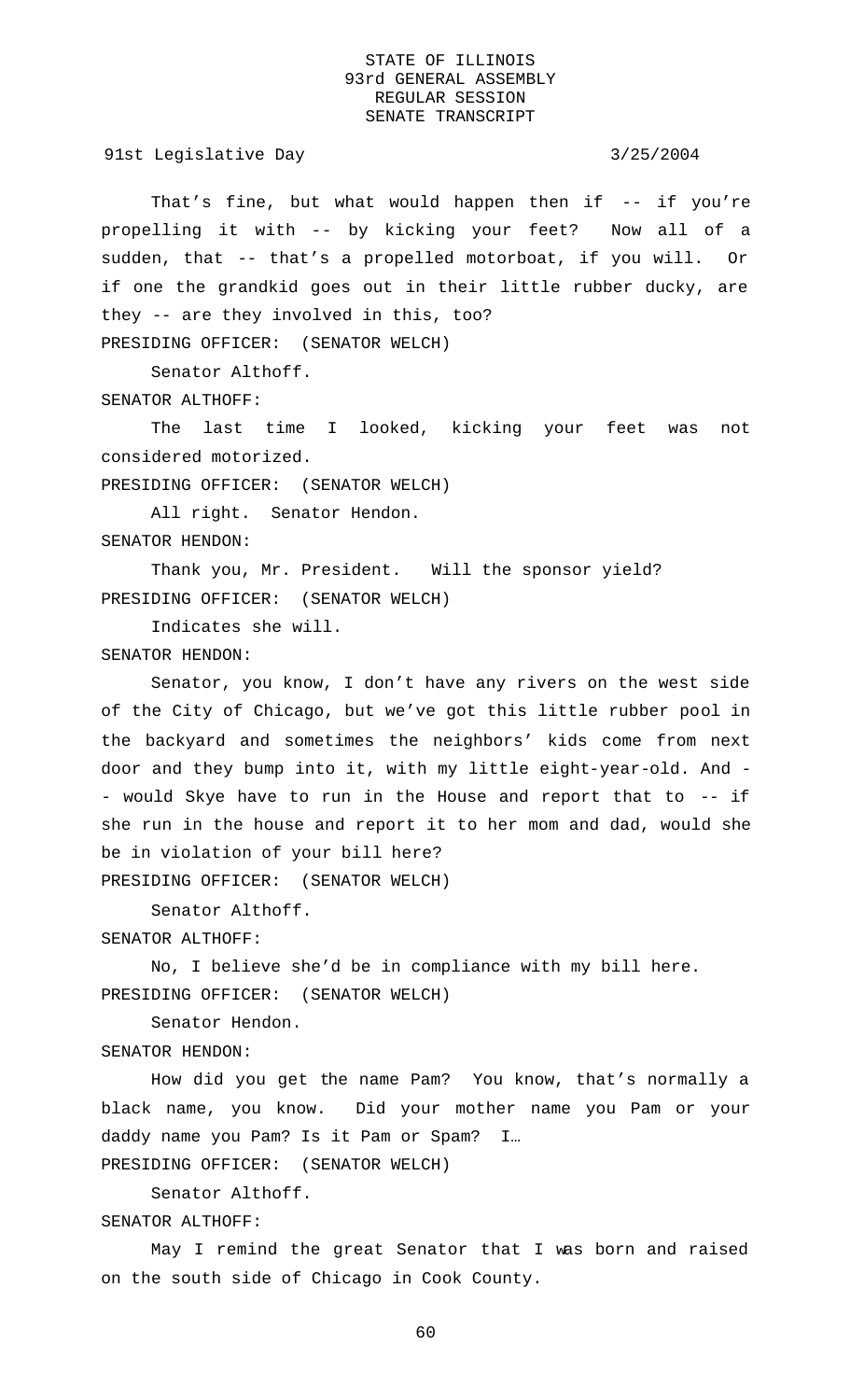### 91st Legislative Day 3/25/2004

PRESIDING OFFICER: (SENATOR WELCH)

Senator Hendon.

SENATOR HENDON:

The -- the red hair. I'm -- I'm -- I'm trying to envision you like on the boat, sailing in the -- you know, with the red hair floating and everything…

PRESIDING OFFICER: (SENATOR WELCH)

Senator, you're -- you're getting out of order here. SENATOR HENDON:

In the 8th Ward. I just -- well -- but on a serious note. I see in the analysis that your bill limits -- or, creates the offense of DUI in a watercraft, and it limits the DUIs on a boat to only one under supervision. So, the second time you DUI with a boat, you just don't get supervision; you just get to drive under the influence on your boat? I -- I'm trying to understand that. So, it's first time you get supervision; second time you just sail on away. Is that the way it's written? PRESIDING OFFICER: (SENATOR WELCH)

Senator -- Senator Althoff. SENATOR ALTHOFF:

No, sir. That's the time you get a conviction. It's very similar to what occurs if you operate a car and you are driving

PRESIDING OFFICER: (SENATOR WELCH)

Senator Hendon.

under the influence.

### SENATOR HENDON:

Well, in the spirit of bipartisan heckling, I -- I just don't understand how we could vote for this bill for a redhead from the south side with a first name -- a black lady's first name. She's -- she's bill-jacked somebody's first name from the south, and I just can't… Oh, Maggie's got -- is -- I -- so did you -- I'll leave it at that.

PRESIDING OFFICER: (SENATOR WELCH)

Senator Crotty.

# SENATOR CROTTY:

Thank you, Mr. President. My name was used in debate, so I'd like to make a comment.

PRESIDING OFFICER: (SENATOR WELCH)

Please.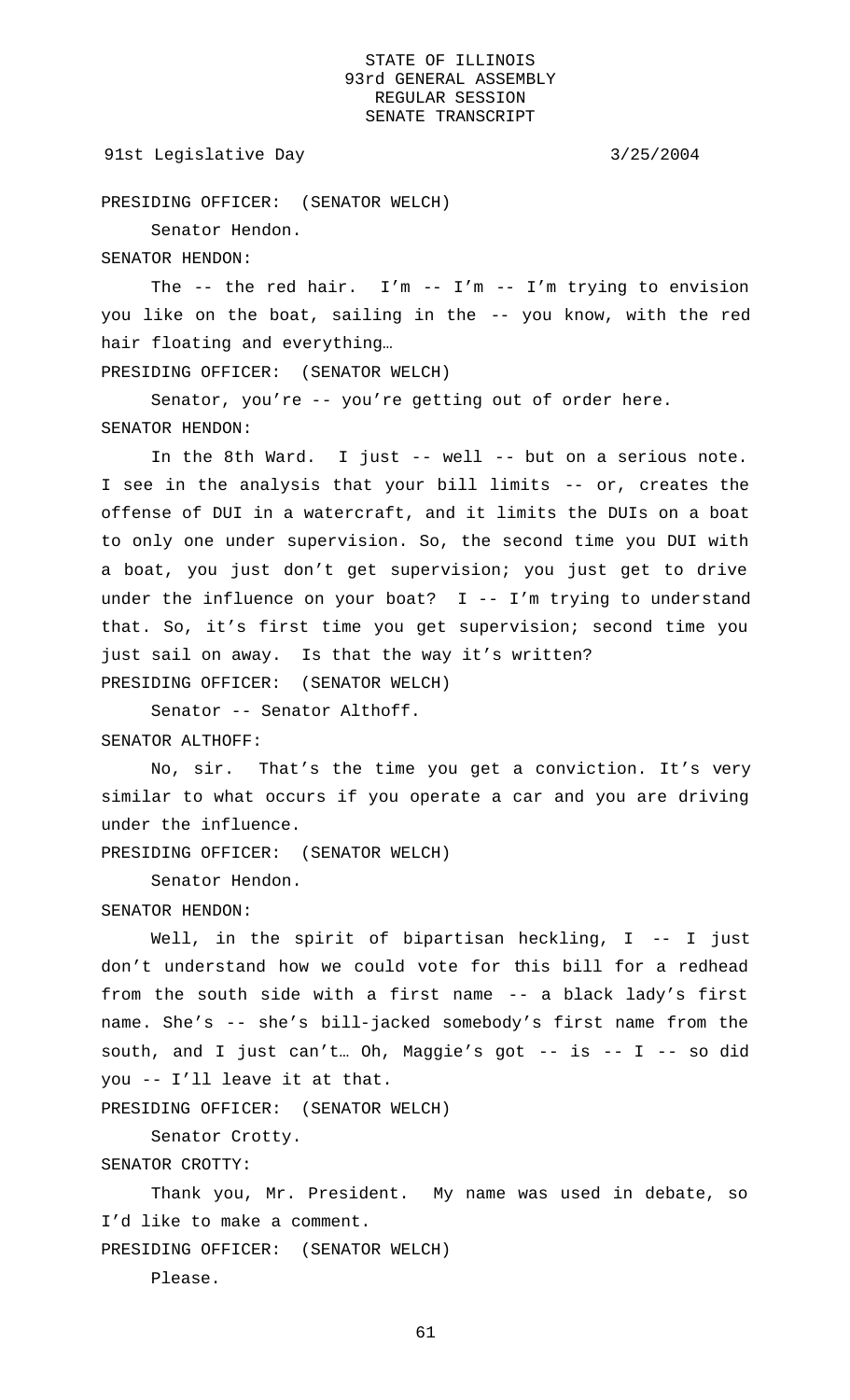# 91st Legislative Day 3/25/2004

SENATOR CROTTY:

I think you've done a wonderful job on your first piece of legislation, from one red head to another. PRESIDING OFFICER: (SENATOR WELCH)

I think that's out of order, Senator. SENATOR CROTTY:

I think -- I think some Senators are out of order. So I want to congratulate you and hope that you're successful, but sometimes things don't happen the way we want 'em. Thanks. PRESIDING OFFICER: (SENATOR WELCH)

The freshmen are sticking together. Senator Risinger. SENATOR RISINGER:

Thank you, Mr. President. Will the Senator yield for a question?

PRESIDING OFFICER: (SENATOR WELCH)

Indicates she'll yield, Senator. SENATOR RISINGER:

Yeah. I've -- I've watched the Senator work very hard here next to me, and -- and so I want to be very supportive of this bill. But I do have a couple questions. Does this -- does this bill pertain to all the rivers in Illinois? PRESIDING OFFICER: (SENATOR WELCH)

Senator Althoff.

SENATOR ALTHOFF:

Yes.

PRESIDING OFFICER: (SENATOR WELCH)

Senator Risinger.

SENATOR RISINGER:

How many rivers are there in Illinois? PRESIDING OFFICER: (SENATOR WELCH)

Senator Althoff.

SENATOR ALTHOFF:

I -- I will defer to you, Senator Risinger, from IDOT. I would assume you have that answer. How many rivers are there? PRESIDING OFFICER: (SENATOR WELCH)

Senator Risinger. SENATOR RISINGER:

Well, I was trying to get out the question, is -- does it -- does it matter if you're on a creek?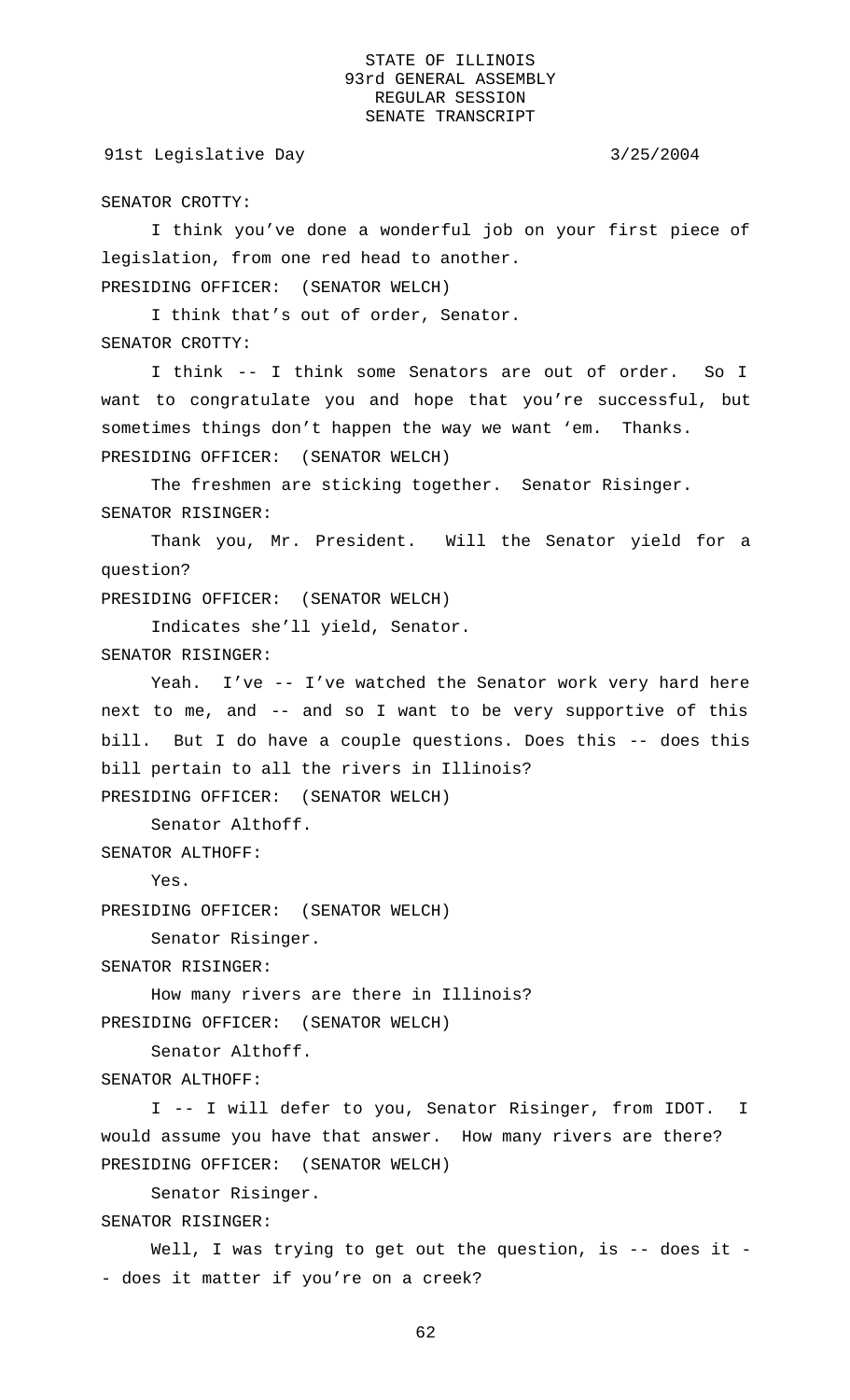```
91st Legislative Day 3/25/2004
```
PRESIDING OFFICER: (SENATOR WELCH)

Senator…

SENATOR RISINGER:

Or is this only rivers?

PRESIDING OFFICER: (SENATOR WELCH)

Senator Althoff.

SENATOR ALTHOFF:

It's -- it's waterways. It's defined as waterways. PRESIDING OFFICER: (SENATOR WELCH)

Senator Risinger.

SENATOR RISINGER:

Well, Senator, you know, I really want to support this bill. And I think it looks like a pretty good piece of legislation, but I notice that there's no cosponsors on this bill. Is that because, you know, you didn't ask anybody or other Senators don't think this is a good bill or -- or, you know, is there something in this bill that we don't know that's -- you know, that -- that causes no other Senator to support this bill?

PRESIDING OFFICER: (SENATOR WELCH)

Senator Althoff.

### SENATOR ALTHOFF:

This bill is so good, it doesn't need any other cosponsor. PRESIDING OFFICER: (SENATOR WELCH)

Senator Risinger.

# SENATOR RISINGER:

Well, Senator, I have some real questions about this bill, but having watched you work very hard on this bill, I want to show my support, so I will vote for the bill.

PRESIDING OFFICER: (SENATOR WELCH)

Senator Burzynski. SENATOR BURZYNSKI:

Thank you, Mr. President. Before I ask a couple of questions, if the sponsor will yield, I'd just like to say, if the bill's so good, it probably doesn't need a sponsor at all. So -- but will -- will the sponsor yield for a couple of questions?

PRESIDING OFFICER: (SENATOR WELCH)

Indicates she'll yield, Senator.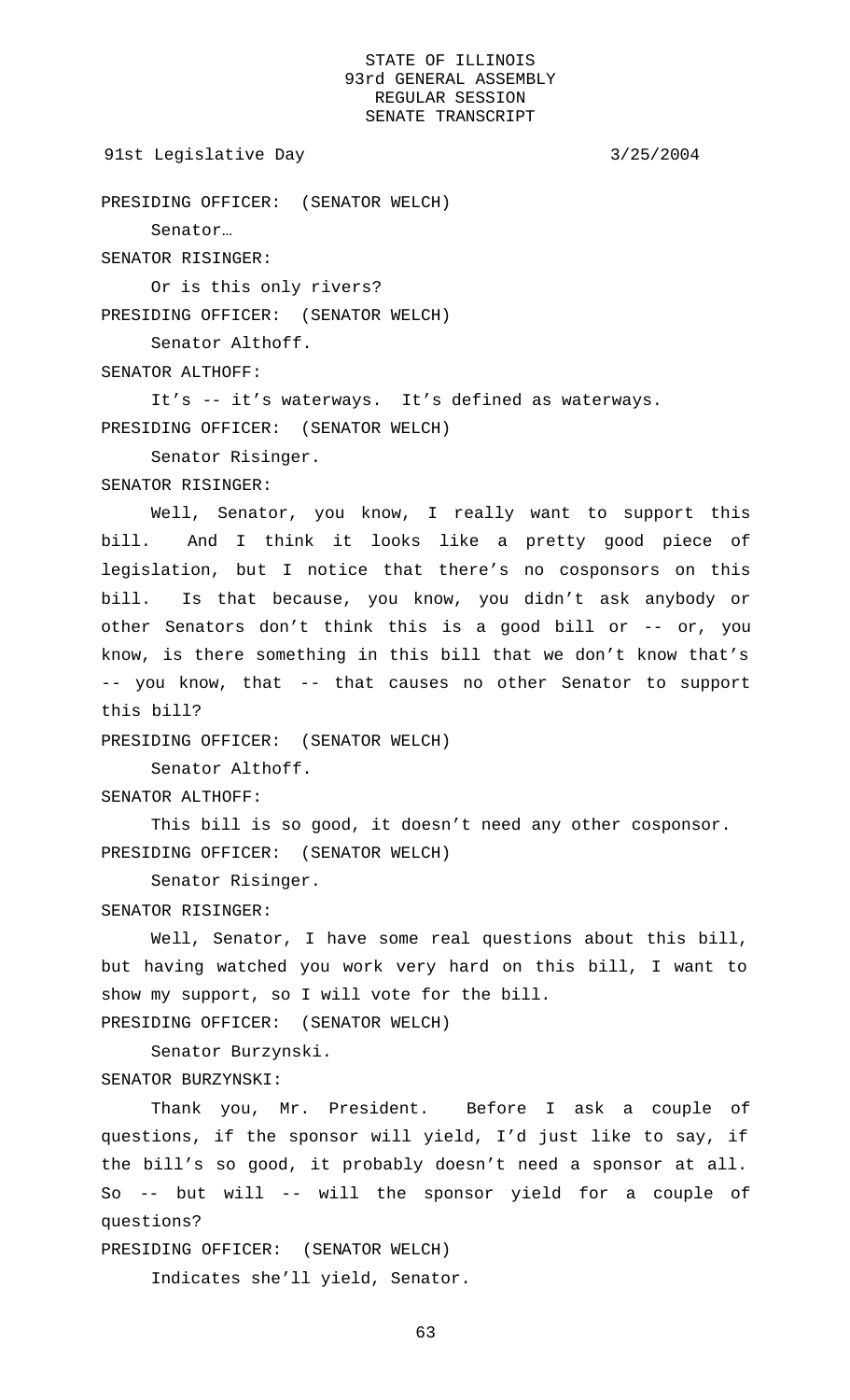91st Legislative Day 3/25/2004

SENATOR BURZYNSKI:

I -- I think you've indicated already, though, that this is a waterway; it's not a pond. It can be a creek. Is it a crick, if it's navigable? Is that a waterway, if it's a crick? PRESIDING OFFICER: (SENATOR WELCH)

Senator Althoff.

SENATOR ALTHOFF:

Only if it's navigable. PRESIDING OFFICER: (SENATOR WELCH)

Senator Burzynski.

SENATOR BURZYNSKI:

Thank you. Only if its navigable. Now, that -- that begs the question, we have a little navigable creek that runs through some property, and if -- if you're on that and you've got two people in paddleboats -- you know, this goes back to what Senator Jacobs was talking about, you know, using your feet as propellers. But if they're paddleboats, are those watercraft? PRESIDING OFFICER: (SENATOR WELCH)

Senator Althoff.

SENATOR ALTHOFF:

Motorized watercraft. PRESIDING OFFICER: (SENATOR WELCH)

Senator Burzynski.

SENATOR BURZYNSKI:

It is motorized? Not -- not paddleboats? It's strictly motorized?

PRESIDING OFFICER: (SENATOR WELCH)

Senator Althoff.

SENATOR ALTHOFF:

Yes, it's motorized.

PRESIDING OFFICER: (SENATOR WELCH)

Senator Burzynski.

# SENATOR BURZYNSKI:

That makes me feel a little better. I'd hate to think that if I hit somebody in the paddleboat and paddled and paddled and paddled to leave the scene, that I could be in trouble with this. So, I just wanted to ask that. Another -- another question that I've got to ask: What about riverboats? How does this affect our casinos and our riverboats?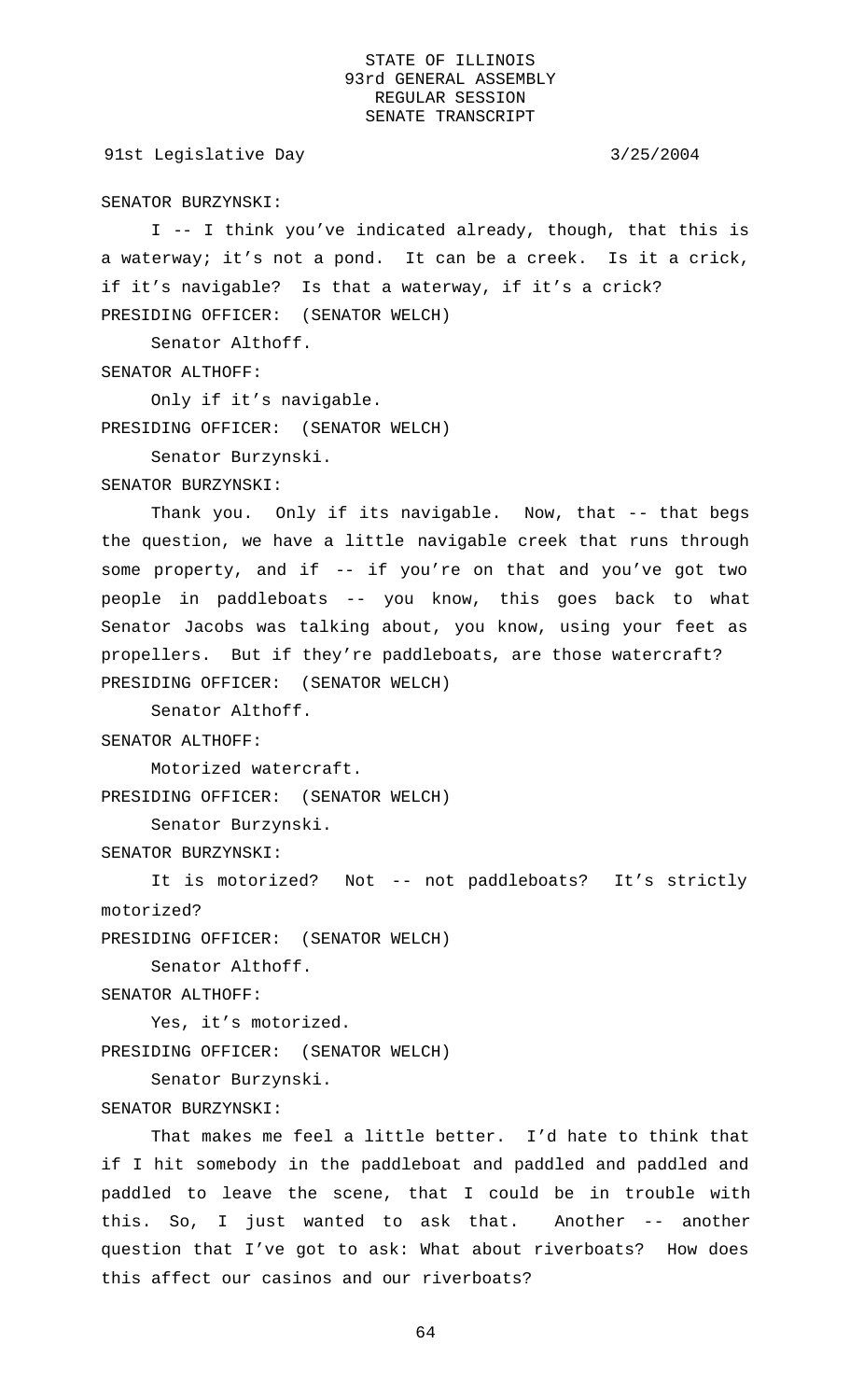```
91st Legislative Day 3/25/2004
```

```
PRESIDING OFFICER: (SENATOR WELCH)
```
Senator Althoff.

SENATOR ALTHOFF:

The last time I looked, many of our riverboats never leave dock.

PRESIDING OFFICER: (SENATOR WELCH)

Senator Burzynski.

SENATOR BURZYNSKI:

So -- so, they wouldn't have any other liability under this Act, as far as you're concerned.

PRESIDING OFFICER: (SENATOR WELCH)

Senator Althoff.

SENATOR ALTHOFF:

Not to my knowledge. PRESIDING OFFICER: (SENATOR WELCH)

Senator Burzynski.

SENATOR BURZYNSKI:

Very good. Just one last question. What if, you know, you go to docks and you unload your boats and everything else - and this talks about running into another boat - well, what if I'm backing down the slip to unload my boat and the boat slips off of the trailer and it hits the boat behind me, and rather than facing the music, so to speak, I crank the boat back up  $-$ - you know, winch it back up on the trailer and I take off? Is this going to be a penalty under your bill or under the Motor Vehicle Act?

PRESIDING OFFICER: (SENATOR WELCH)

Senator Althoff.

SENATOR ALTHOFF:

Motor Vehicle Code.

PRESIDING OFFICER: (SENATOR WELCH)

Senator Burzynski.

SENATOR BURZYNSKI:

Are you positive?

```
PRESIDING OFFICER: (SENATOR WELCH)
```
Senator Althoff.

SENATOR ALTHOFF:

Not until the trial attorneys tell me I'm positive. PRESIDING OFFICER: (SENATOR WELCH)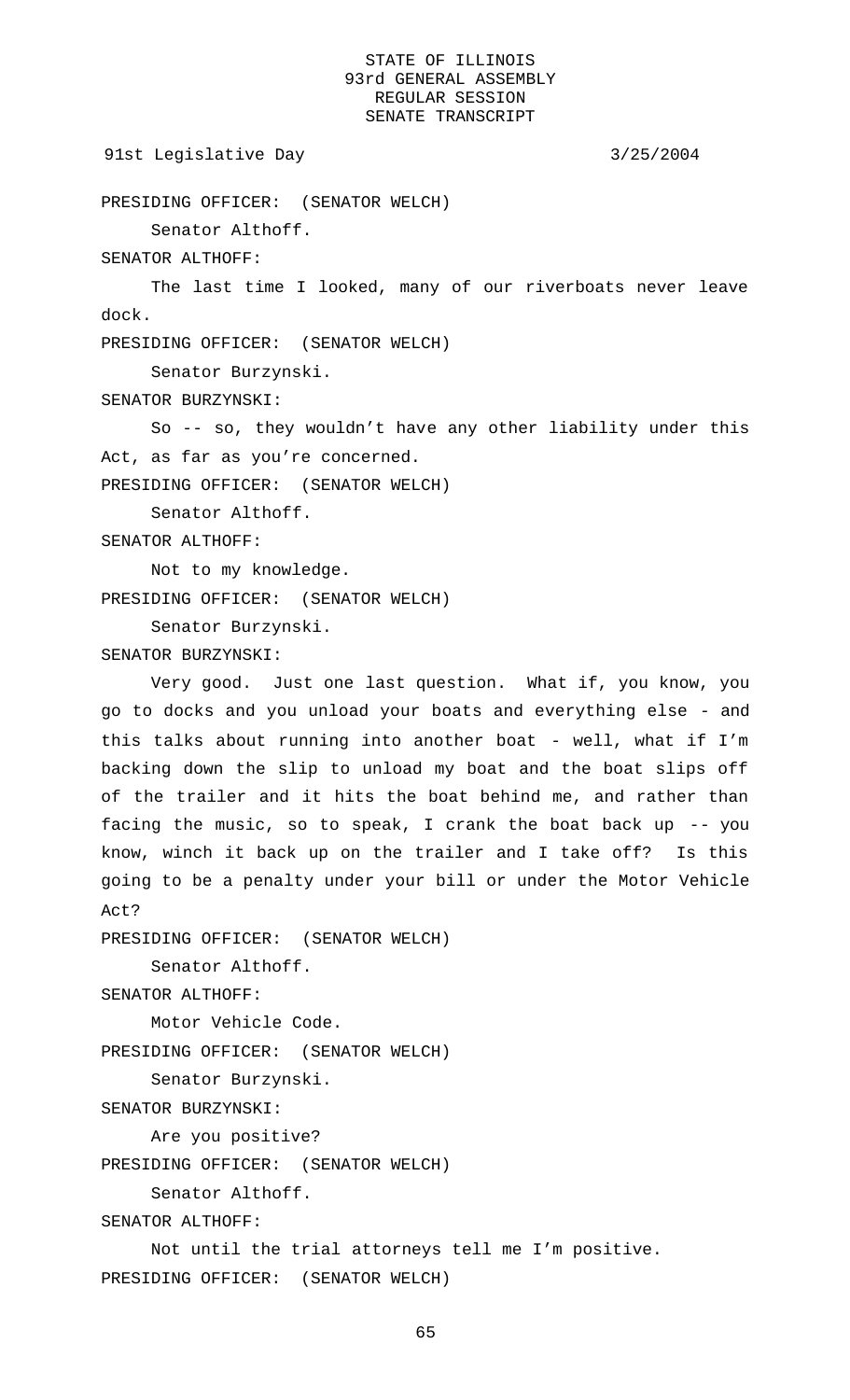91st Legislative Day 3/25/2004

Senator Burzynski. SENATOR BURZYNSKI:

Well, you know, with an answer like that, I don't know that in clear conscience, we can support this bill. But thank you very much.

PRESIDING OFFICER: (SENATOR WELCH)

Senator Althoff. Senator Cronin. SENATOR CRONIN:

I just wanted to -- on a point of procedure here, we may - the Chair may want to consider a new rule to govern this sort of process. Two parts: Number one, you got to be funny, and number two, limit it to like one minute or something. PRESIDING OFFICER: (SENATOR WELCH)

Point well taken, Senator Cronin. Senator Althoff, to close.

SENATOR ALTHOFF:

I would just ask for a favorable vote. PRESIDING OFFICER: (SENATOR WELCH)

The question is, shall Senate Bill 2164 pass. All those in favor, vote Aye. Opposed, vote Nay. The voting is open. Have all voted who wish? Have all voted who wish? Have all voted who wish? Take the record. On that question, 58 Members voted Yes, no Members voted No, no Member voted Present. Senate Bill 2164, having received the required constitutional majority, is declared passed. Senator Bomke, for what purpose do you rise? SENATOR BOMKE:

Thank you, Mr. President. A point of personal privilege. PRESIDING OFFICER: (SENATOR WELCH)

State your point. SENATOR BOMKE:

For those of you that don't know, this is Youth -- Art Month, and I have a couple of young students whose portrait was selected for the Youth Art Poster. They're with us today, right up here in the gallery.

PRESIDING OFFICER: (SENATOR WELCH)

Will our guests in the gallery please rise? SENATOR BOMKE:

John Nicholson, Carol Chow, and their principal, Mrs. Seppi. Would you please rise?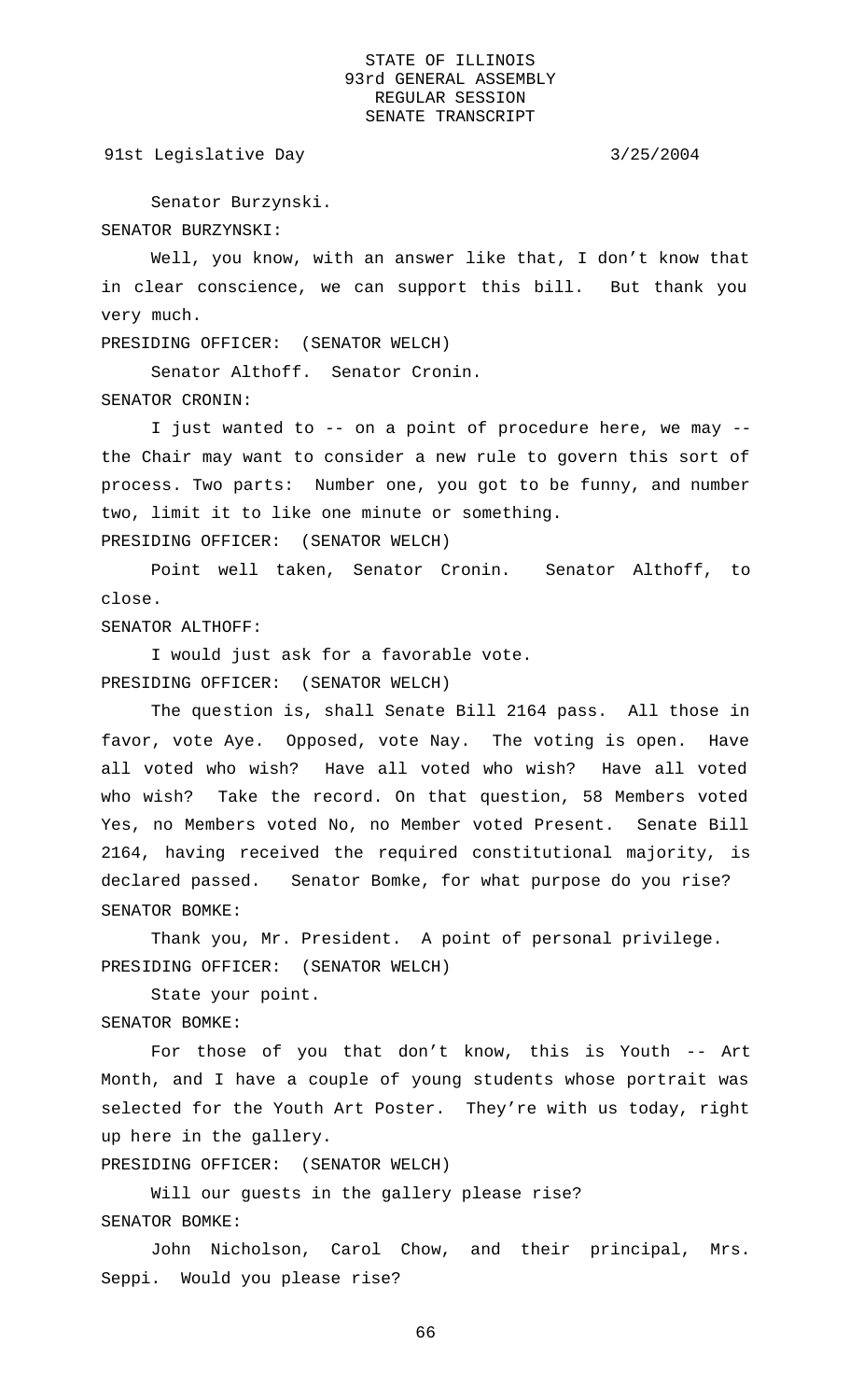### 91st Legislative Day 3/25/2004

PRESIDING OFFICER: (SENATOR WELCH)

Welcome to the Senate. Senator Sandoval, for what purpose do you rise?

SENATOR SANDOVAL:

Point of personal privilege, Mr. President. PRESIDING OFFICER: (SENATOR WELCH)

State your point. SENATOR SANDOVAL:

I'm also -- like to introduce and acknowledge another recipient of the Youth Art Month Contest here in the State of Illinois. I am -- in the gallery, I am proud to introduce a talented young man from my district who's a winner of that contest, Joshua Perry, a student of Peoria Metro High School. This year, the self-portrait of Josh was chosen to be -- to be reproduced on a Youth Art Month Flag that will be flown in Washington, D.C., in March. Joshua received a certificate this morning in a ceremony held in the Howlett Building. He's also accompanied by his mother, Ms. Vanessa Perry. I'd like to welcome the Perrys.

PRESIDING OFFICER: (SENATOR WELCH)

Will our guests please rise? Welcome to Springfield. On page 10 of the -- Senator Brady, for what purpose do you rise? SENATOR BRADY:

Point of personal privilege. PRESIDING OFFICER: (SENATOR WELCH)

State your point.

# SENATOR BRADY:

In the gallery behind me, I have guests of Lincoln Christian College, accompanied by Sally Litterly. Please welcome them as they rise.

PRESIDING OFFICER: (SENATOR WELCH)

Please rise. Welcome to Springfield. Returning to the Calendar, page 10, Senate Bill 2165. Senator Petka. Read the bill, Mr. Secretary.

ACTING SECRETARY HARRY:

Senate Bill 2165.

(Secretary reads title of bill)

3rd Reading of the bill.

PRESIDING OFFICER: (SENATOR WELCH)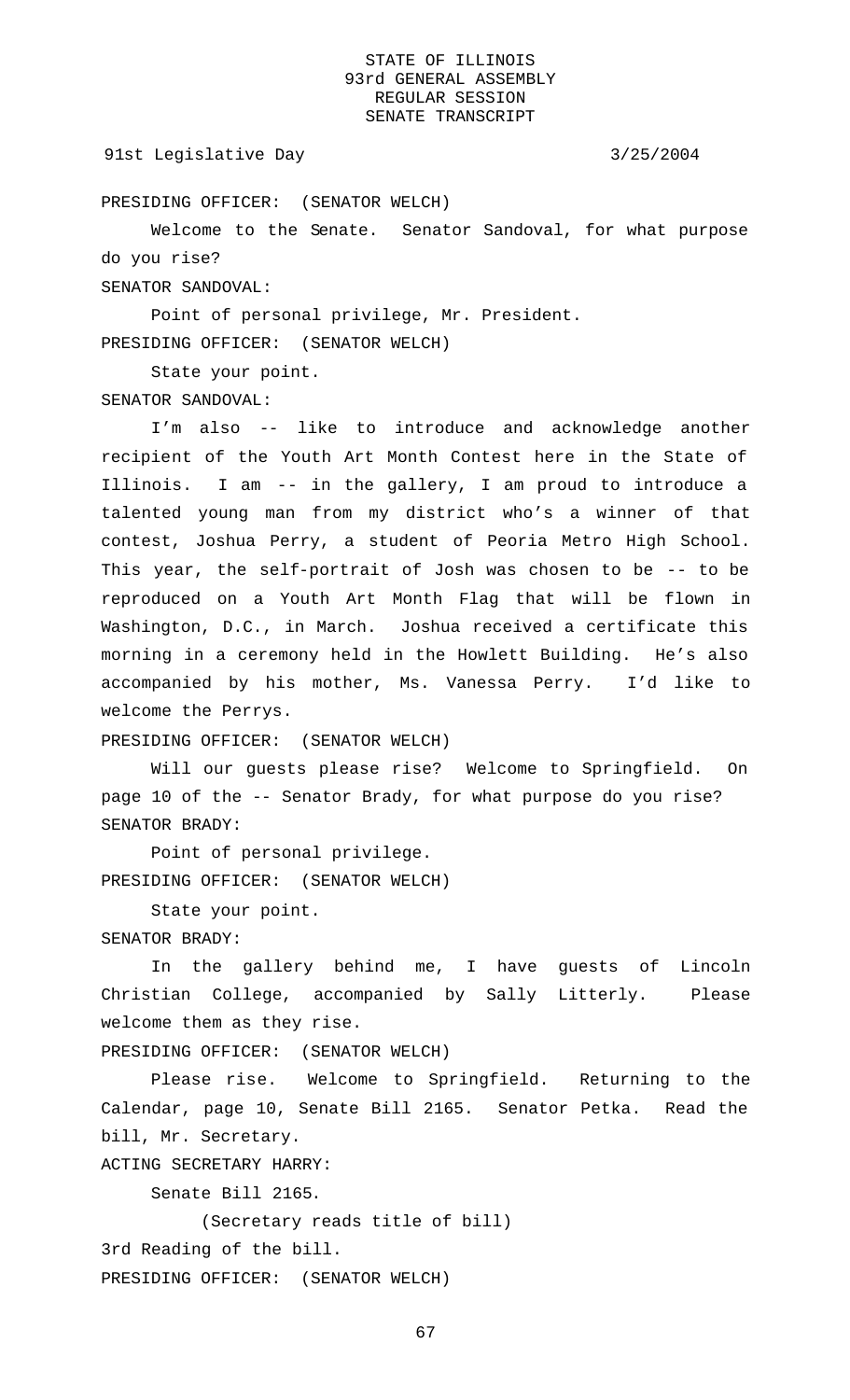91st Legislative Day 3/25/2004

Senator Petka. SENATOR PETKA:

Thank you, Mr. President and Members of the Senate. Senate Bill 2165 is legislation that would provide an affirmative defense to a violation of a municipal ordinance that prohibits, regulates or restricts the private ownership of a firearm if the individual who is charged under that ordinance had used his - the firearm in the act of self-defense of himself or another. What this legislation does is to transfer over a concept that is known under and currently used in the Criminal Code of an affirmative defense. And without filling this Chamber with a lot of legalisms, an affirmative defense permits the -- an individual who is charged with a -- with a -- an offense to plead and prove and assert that their action was done for the purpose of defending themselves or defending another or defending their dwelling. We have had a long caseload body -- a caseload body going back to statehood dealing with this -- the right of self-defense. It is, in my opinion, one of the first laws of nature - that is, the right of self-preservation, which is part and parcel of what self-defense is about. The -- a couple things need to be emphasized. First of all, this does not - underscore "does not" - obviate an ordinance because it is still possible for an individual to be prosecuted under this ordinance, for example, in situations where a search warrant was properly executed or perhaps where there were exigent circumstances and person was found in possession of a firearm that was not used in an act of self-defense. Person can still be charged with the ordinance violation, however will be given an opportunity to demonstrate to the court or the jury that their -- the possession of the firearm was used in an act of self-defense, and possibly to avoid conviction. With that, Mr. President and Members of the Senate, I'd -- I'd be happy to answer questions.

PRESIDING OFFICER: (SENATOR WELCH)

Is there any discussion? Senator Jacobs. SENATOR JACOBS:

…question. PRESIDING OFFICER: (SENATOR WELCH)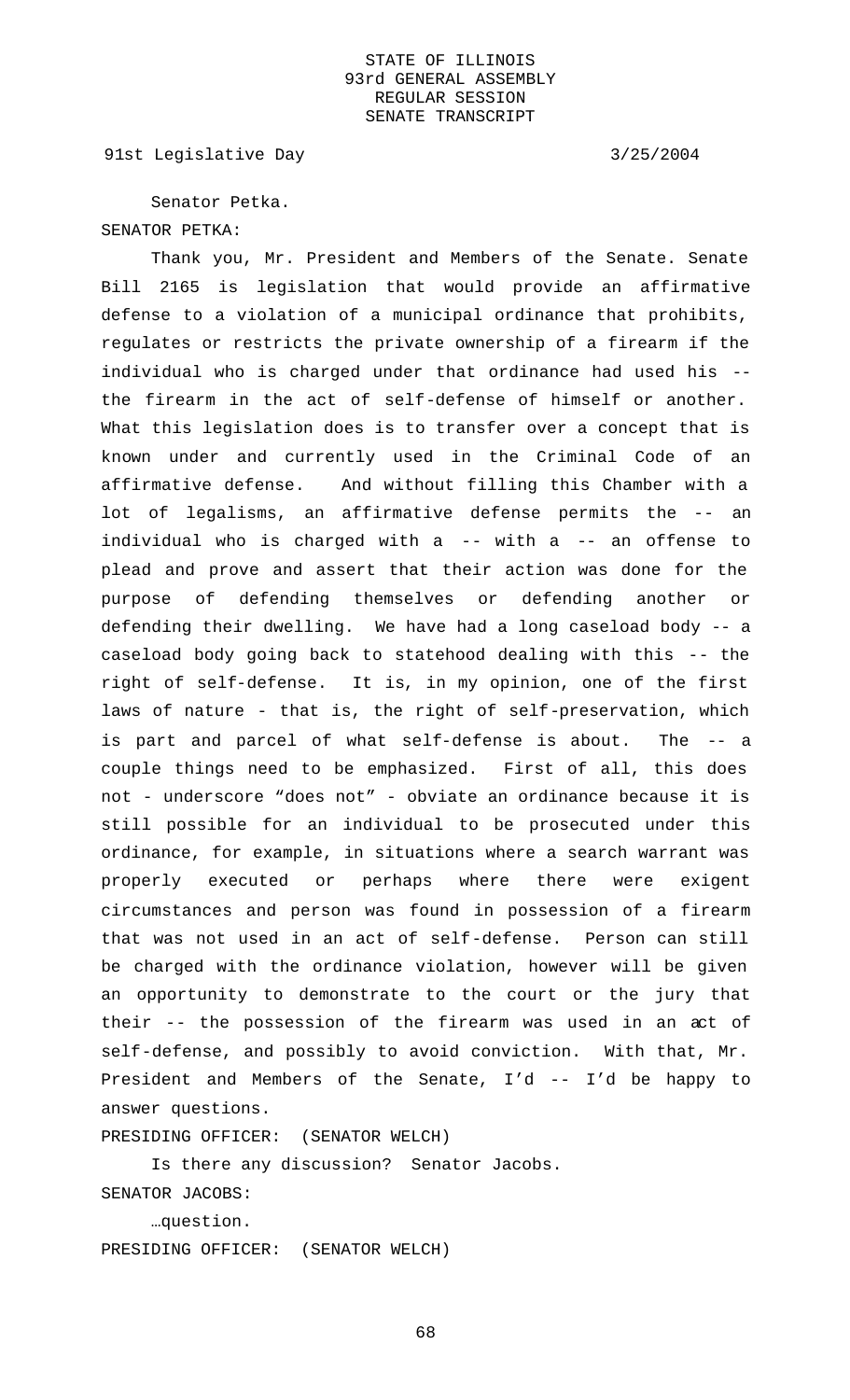### 91st Legislative Day 3/25/2004

Senator Jacobs moves the previous question. There are four speakers seeking recognition. Senator Harmon. Senator Haine, discussion on the bill. Your light is lit. SENATOR HAINE:

Mr. President and Ladies and Gentlemen of the Senate, to the bill.

PRESIDING OFFICER: (SENATOR WELCH)

Yes.

### SENATOR HAINE:

I rise in support of the bill. The history -- the history of this republic began with a Declaration of Independence, and in that Declaration of Independence, there were several grievances against the King of England involving the violation of one's home. The common law tradition is that the defense of one's home is a sacred duty. It was said even, at common law, that no -- no matter if -- how humble a person's abode, the King of England may not enter it without the permission of that homeowner. The idea of defense of one's home and family is basic to our constitutional order. Whatever laudable goals are there in these ordinances, it cannot trump the defense of one's home. I rise in support of the bill. PRESIDING OFFICER: (SENATOR WELCH)

Could we have order in the Chamber? It's getting a little loud in here. Senator Sandoval. Senator Martinez. SENATOR MARTINEZ:

I have a question for the sponsor. PRESIDING OFFICER: (SENATOR WELCH)

Indicates he'll yield, Senator.

SENATOR MARTINEZ:

Senator, is this restricted only to the people's homes, one's home?

PRESIDING OFFICER: (SENATOR WELCH)

Senator Petka.

### SENATOR PETKA:

It is -- it is not restricted to a person's home; however, that is also the case under criminal law, and an individual who is carrying a firearm outside of one's home can be charged criminally under -- under our criminal statutes in those circumstances. We do have a -- an exemption under the unlawful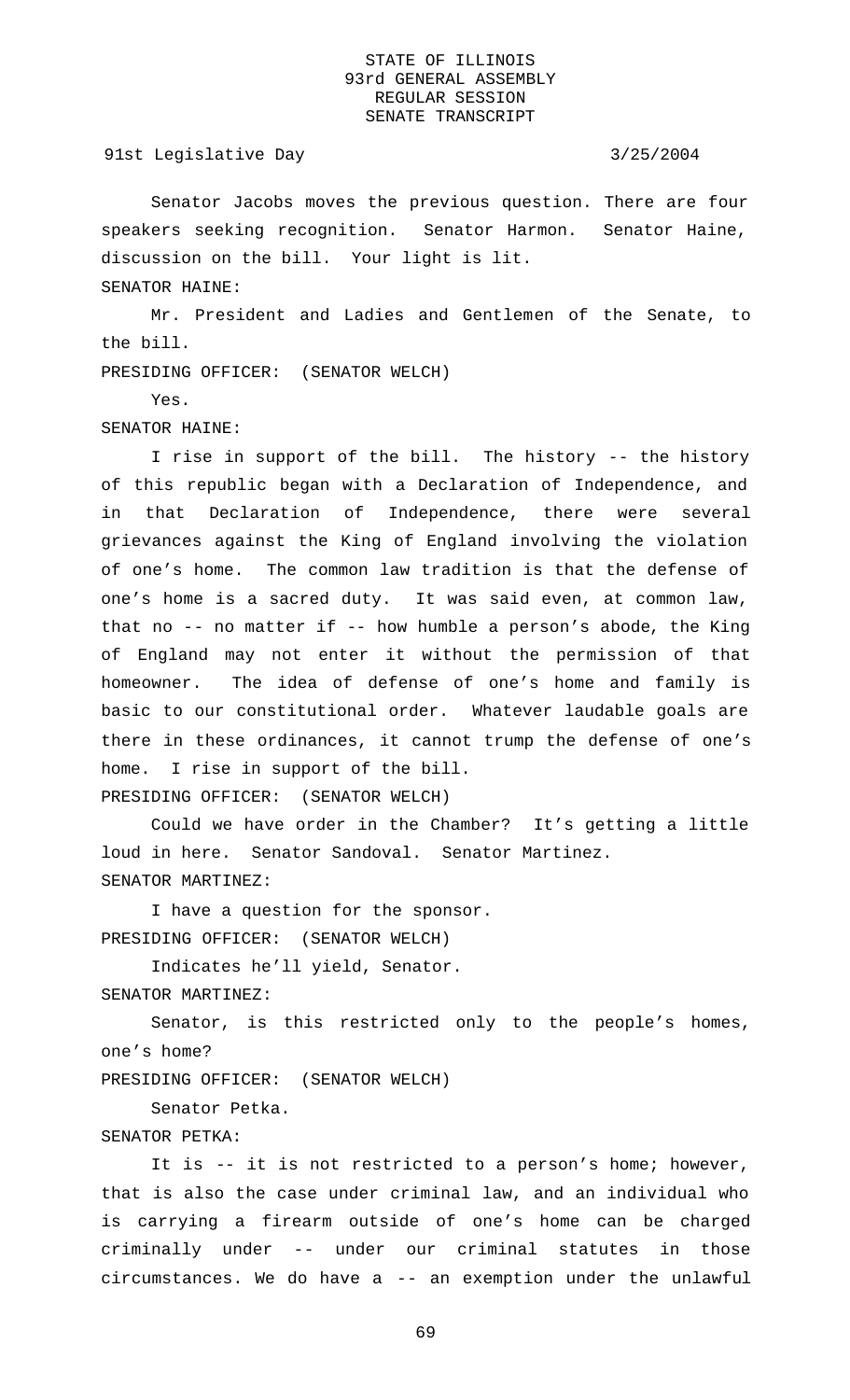91st Legislative Day 3/25/2004

use of weapons statute, which is currently on the books, which permits an individual to have a firearm in their home -- or their place of business. So, if you're saying carrying outside the home, the answer is that individual would probably in violation of a State law.

PRESIDING OFFICER: (SENATOR WELCH)

Senator Martinez. SENATOR MARTINEZ:

Does it preempt home rule? PRESIDING OFFICER: (SENATOR WELCH)

Senator Petka.

SENATOR PETKA:

I had indicated in committee that I thought it did. On further reflection, it does not, because what we are doing, in this instance, is during the trial phase of -- of this proceeding on an ordinance violation, the individual would be asserting the opportunity to have the court or a jury consider a possible defense to the charge.

PRESIDING OFFICER: (SENATOR WELCH)

Senator Martinez.

SENATOR MARTINEZ:

So, do we need thirty-six votes on this or thirty? That's a question to you.

PRESIDING OFFICER: (SENATOR WELCH)

We are going to take that under advisement, and we'll issue an opinion prior to the vote. Senator Meeks. SENATOR MEEKS:

Thank you so much. Will the sponsor yield? PRESIDING OFFICER: (SENATOR WELCH)

Indicates he'll yield, Senator.

SENATOR MEEKS:

Senator Petka, I'm trying to figure out if it's not limited to the home and an individual actually, under some circumstance, has a right to carry a gun, then does that mean if they feel threatened, that under this bill, they could defend themselves? PRESIDING OFFICER: (SENATOR WELCH)

Senator Petka. SENATOR PETKA: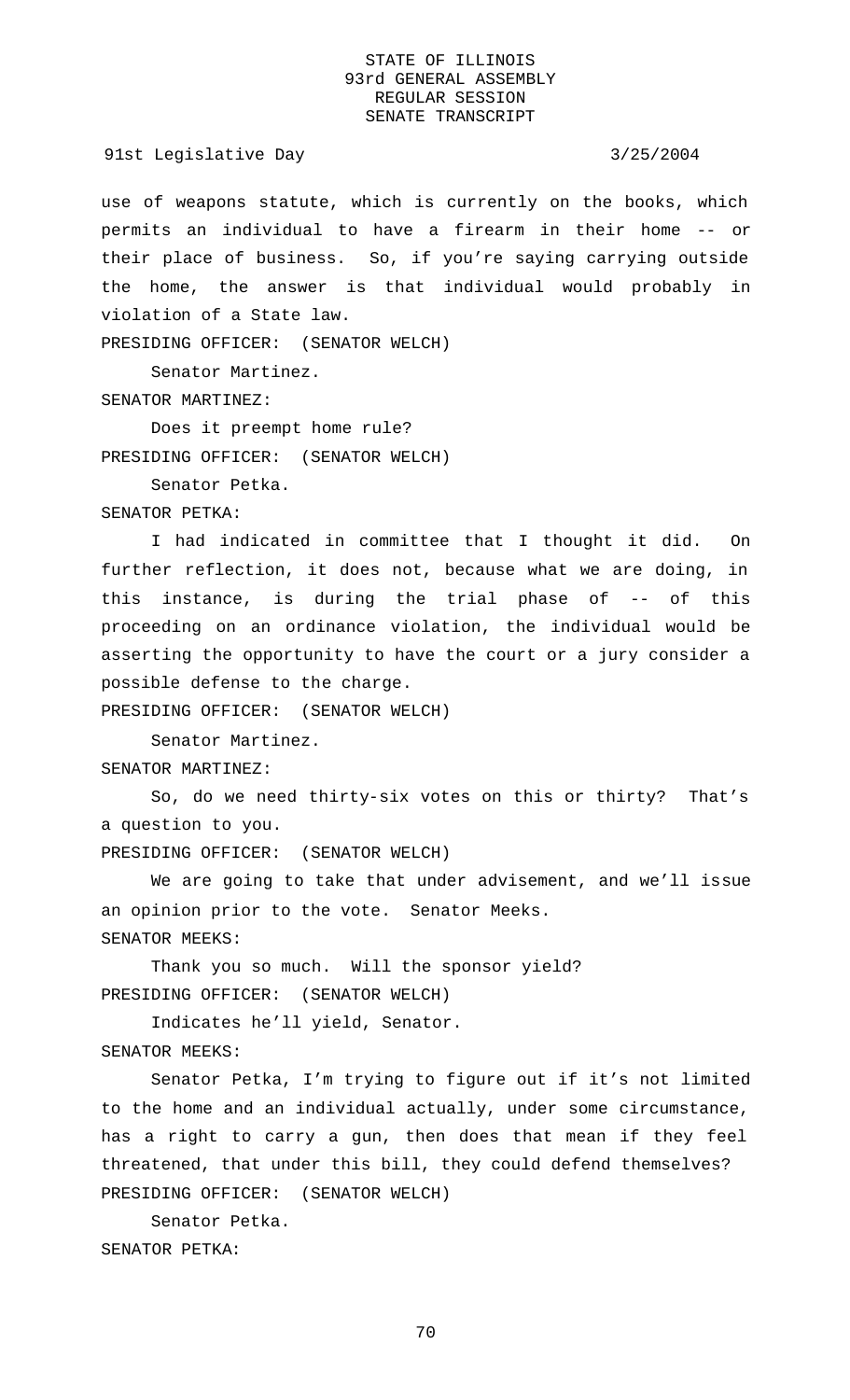91st Legislative Day 3/25/2004

Senator, believe it or not, that is the law today under the Criminal Code; however, the stakes are higher, because if an individual is carrying a firearm right now on the -- let's say in the streets in your district, that person could be charged with unlawful use of a weapon - a felony. When we're dealing with municipal ordinance violations, we are dealing with -- with fine-only situations, and in -- and in rare instances, there - there may be other penalties attached. But please make the separation in your mind: We are dealing with a municipal ordinance; we are not changing, in anyway, shape or form, State law.

PRESIDING OFFICER: (SENATOR WELCH)

Senator Harmon. SENATOR HARMON:

Thank you, Mr. President. To the bill. I rise in opposition to this bill. I believe it is unnecessary and we are creating an affirmative defense to a municipal violation that whether or not it constitutionally preempts home rule, it certainly has the effect of preempting home rule decisions about the possession of -- of weapons. As an example, if -- at least as I understand it, if a felon were carrying a gun and used it in self-defense, there would be no ability to prosecute that felon for the unlawful possession of a handgun simply because, in that particular instance, he or she used it in self-defense. I urge my colleagues to vote No.

PRESIDING OFFICER: (SENATOR WELCH)

The question has been called, Senators. There's no further debate. We are waiting to rule on the number of votes necessary. The Chair is prepared to rule that the bill takes thirty votes to pass. The bill calls for the exercise of power exercised by the State of Illinois. There is no preemption of home rule. Therefore, only thirty votes are necessary to pass the bill. Senator Petka, to close.

## SENATOR PETKA:

Thank you again, Mr. President, and thank you to the Members of the -- the Senate who've asked questions and perhaps to bring some light to the subject. To the previous speaker, the example that was given of an individual who would be a convicted felon carrying a firearm, that individual would be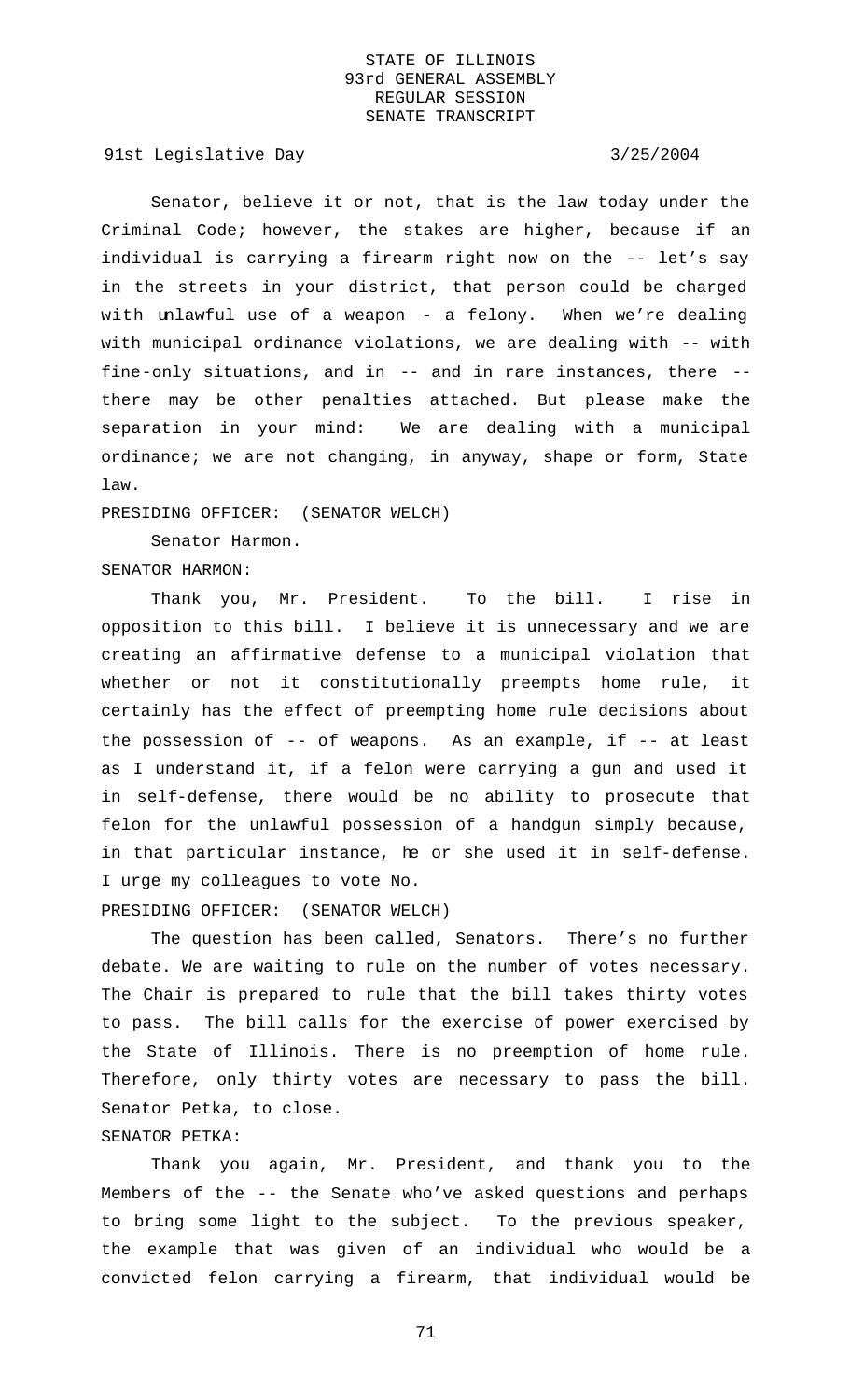91st Legislative Day 3/25/2004

charged under a criminal -- under our criminal statutes with multiple violations, the least of which is the -- probably having a firearm in violation of -- of -- of a FOID card restrictions. Also, a convicted felon carrying a firearm is - is barred under State law. Senator Haine put it beautifully. We are dealing with a basic, instinctive right that individuals have. Some refer to this as the law of the heart, the law -- a law of nature, an imprint on the heart that deals with a very basic instinct and that is the -- the right to self-preserve, to -- the right to self-protect. Our founding fathers included this in the penumbra of rights that were not enumerated in the Declaration of Independence but were certainly well understood that the right of self-preservation, the right to self-protect is an inalienable right. That being the case, it is sheer folly, it is sheer folly for governments to intervene and to attempt to strip away the right of self-protection or the right of self-defense. We would probably make as much sense trying to repeal the law of gravity. The fact of the matter is that individuals will instinctively - instinctively - seek to protect themselves and protect their families and protect themselves within a dwelling, and for that reason, I believe that this is simply an extension of what should -- what was commonly understood, something that makes all the sense in the world and certainly should have near unanimous support. I urge an Aye vote.

## PRESIDING OFFICER: (SENATOR WELCH)

The question is, shall Senate Bill 2165 pass. All those in favor, vote Aye. Opposed, vote Nay. The voting is open. Have all voted who wish? Have all voted who wish? Have all voted who wish? Take the record. On that question, 38 Members voted Yes, 20 Members voted No, no Member voted Present. Senate Bill 2165, having received the required constitutional majority, is declared passed. Senate Bill 2166. Senator Viverito. Read the bill, Mr. Secretary.

ACTING SECRETARY HARRY:

Senate Bill 2166.

(Secretary reads title of bill) 3rd Reading of the bill. PRESIDING OFFICER: (SENATOR WELCH)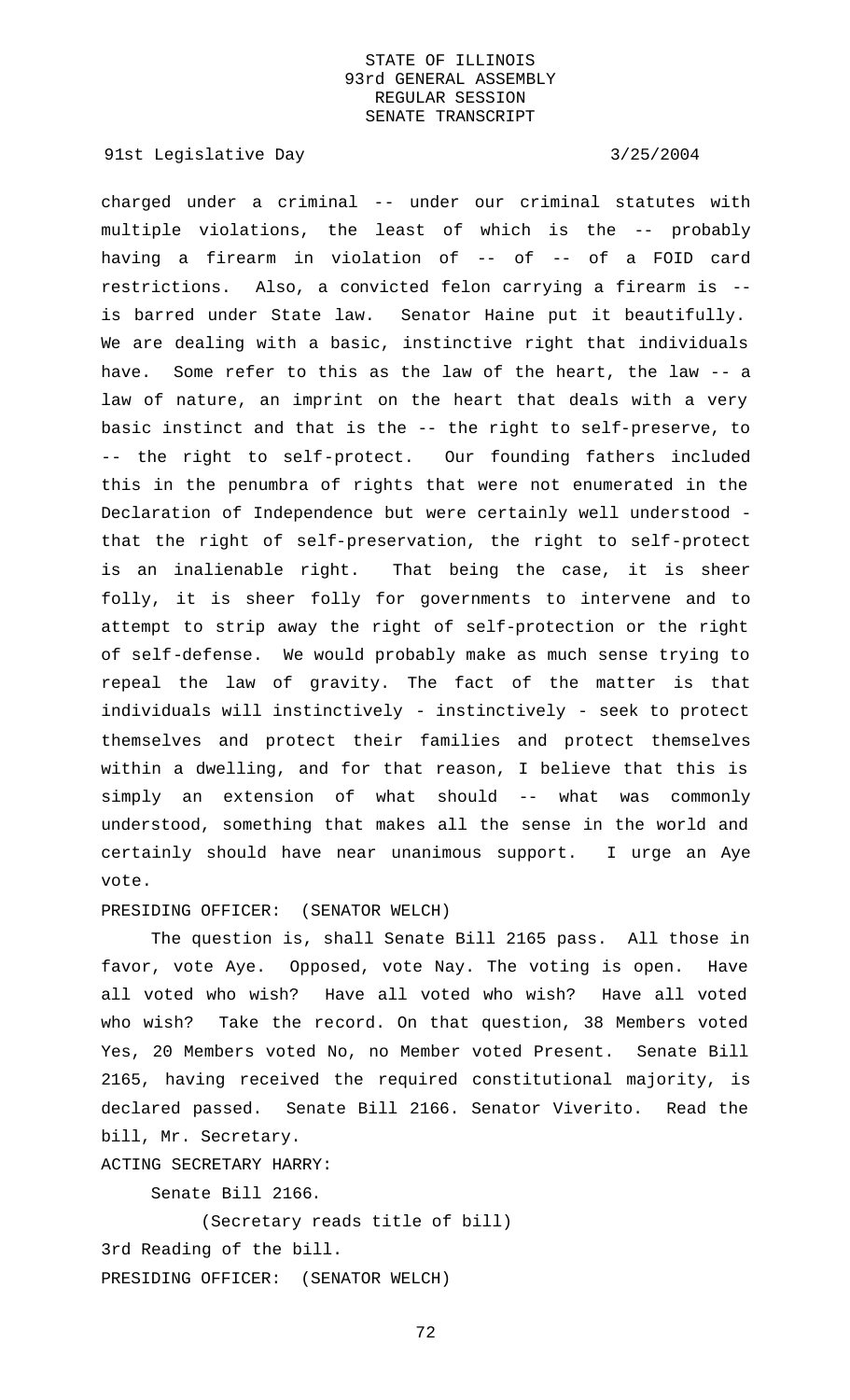91st Legislative Day 3/25/2004

Senator Viverito. SENATOR VIVERITO:

Thank you, Mr. President and Members of the Senate. This amends the District's Act to remove special provisions for the sale of property along the North Branch of the Chicago River between Belmont and Lawrence Avenue. This -- the District requests a special provision to be removed from the statute where they'd be able to permit the property rather than sell it. I would hope that you would be able to vote for it. PRESIDING OFFICER: (SENATOR WELCH)

Is there any discussion? Senator Roskam. SENATOR ROSKAM:

Thank you, Mr. President. I just rise in support of this measure. It's well thought out and well crafted, and I urge its passage.

PRESIDING OFFICER: (SENATOR WELCH)

The question is, shall Senate Bill 2166 pass. All those in favor, vote Aye. Opposed, vote Nay. The voting is open. Have all voted who wish? Have all voted who wish? Have all voted who wish? Take the record. On that question, 57 Members voted Yes, no Members voted No, and no Member voted Present. Senate Bill 2166, having received the required constitutional majority, is declared passed. Senate Bill 2173. Senator Jacobs. Read the bill, Mr. Secretary.

ACTING SECRETARY HARRY:

Senate Bill 2173.

(Secretary reads title of bill)

3rd Reading of the bill.

PRESIDING OFFICER: (SENATOR WELCH)

Take it out of the record, Mr. Secretary. Senate Bill 2174. Senator Jacobs. Read the bill, Mr. Secretary.

SECRETARY HAWKER:

Senate Bill 2174.

(Secretary reads title of bill)

3rd Reading of the bill.

PRESIDING OFFICER: (SENATOR WELCH)

Senator Jacobs.

SENATOR JACOBS: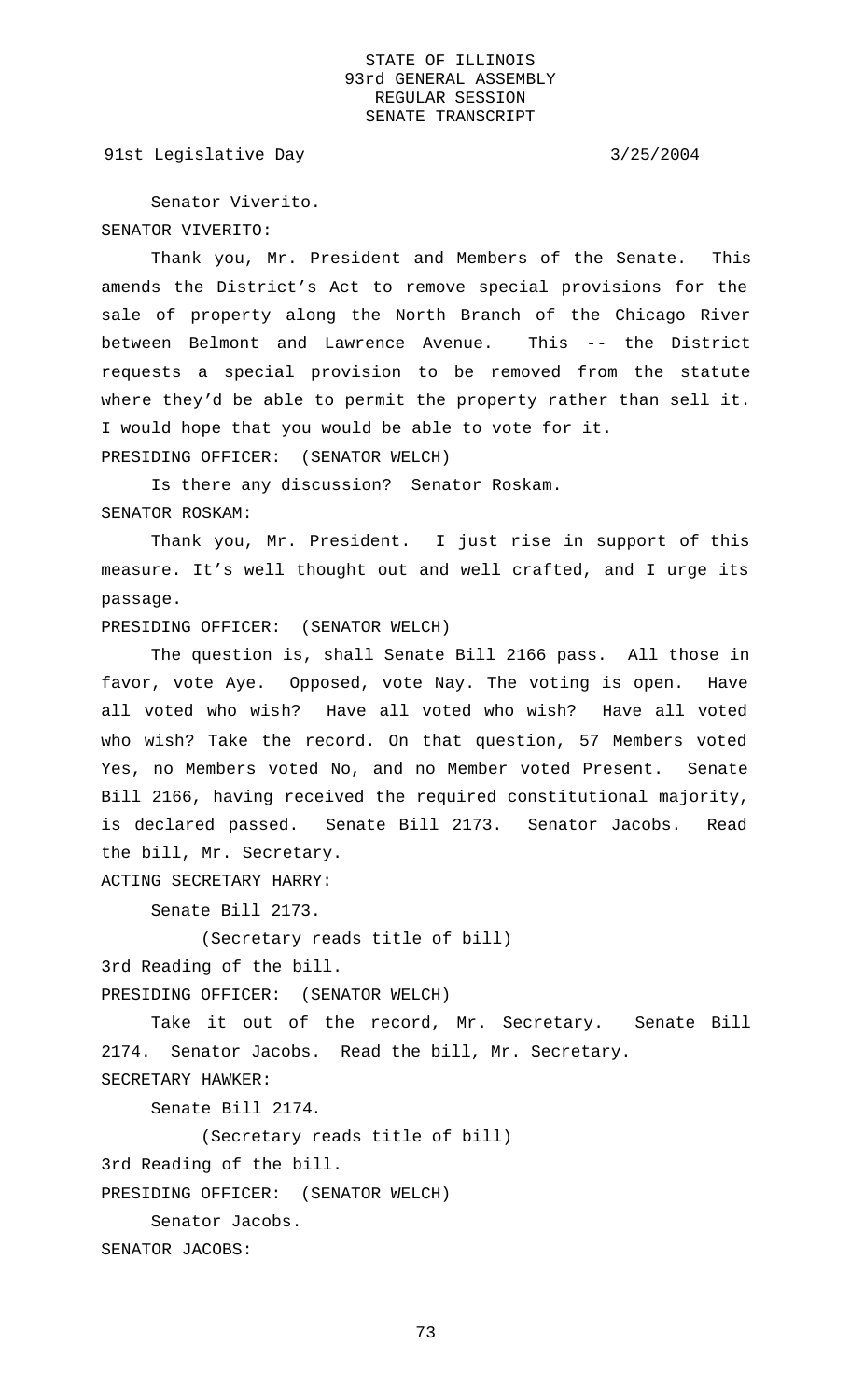91st Legislative Day 3/25/2004

Thank you, Mr. President, Ladies and Gentlemen of the Senate. Senate Bill 2174 is an administrative clean-up measure recommended by the construction industry. Among the technical changes it does, it clarifies the administrative structure of the Commission to include a legislative Member from each caucus to be appointed by Leadership in both the Senate and the House to serve as voting members of the Commission. And in response to a request from the Governor's Office, the boards and commission language is being added to clarify the appointment of the executive director, and additionally, the meeting per diem has been removed. I know of no opposition and ask for your support.

PRESIDING OFFICER: (SENATOR WELCH)

Is there any discussion? Senator Risinger. SENATOR RISINGER:

Thank you, Mr. President. Question to the sponsor PRESIDING OFFICER: (SENATOR WELCH)

Sponsor indicates he'll yield, Senator. SENATOR RISINGER:

Yeah. This bill passed unanimously out of our committee. We think it's a good bill. There was some questions of whether this -- the intention that this bill might change, and I guess that's the question to the sponsor. Do you have intentions of changing this bill?

PRESIDING OFFICER: (SENATOR WELCH)

Senator Jacobs.

SENATOR JACOBS:

I don't, but somebody else may because it -- it is -- it could be used as a vehicle to -- to discuss the merger of the boards and commissions. That's not my intent and I would hope that is not the case.

PRESIDING OFFICER: (SENATOR WELCH)

Senator Jacobs, to close.

SENATOR JACOBS:

Just ask for an Aye vote.

PRESIDING OFFICER: (SENATOR WELCH)

The question is, shall Senate Bill 2174 pass. All those in favor, vote Aye. Opposed, vote Nay. The voting is open. Have all voted who wish? Have all voted who wish? Have all voted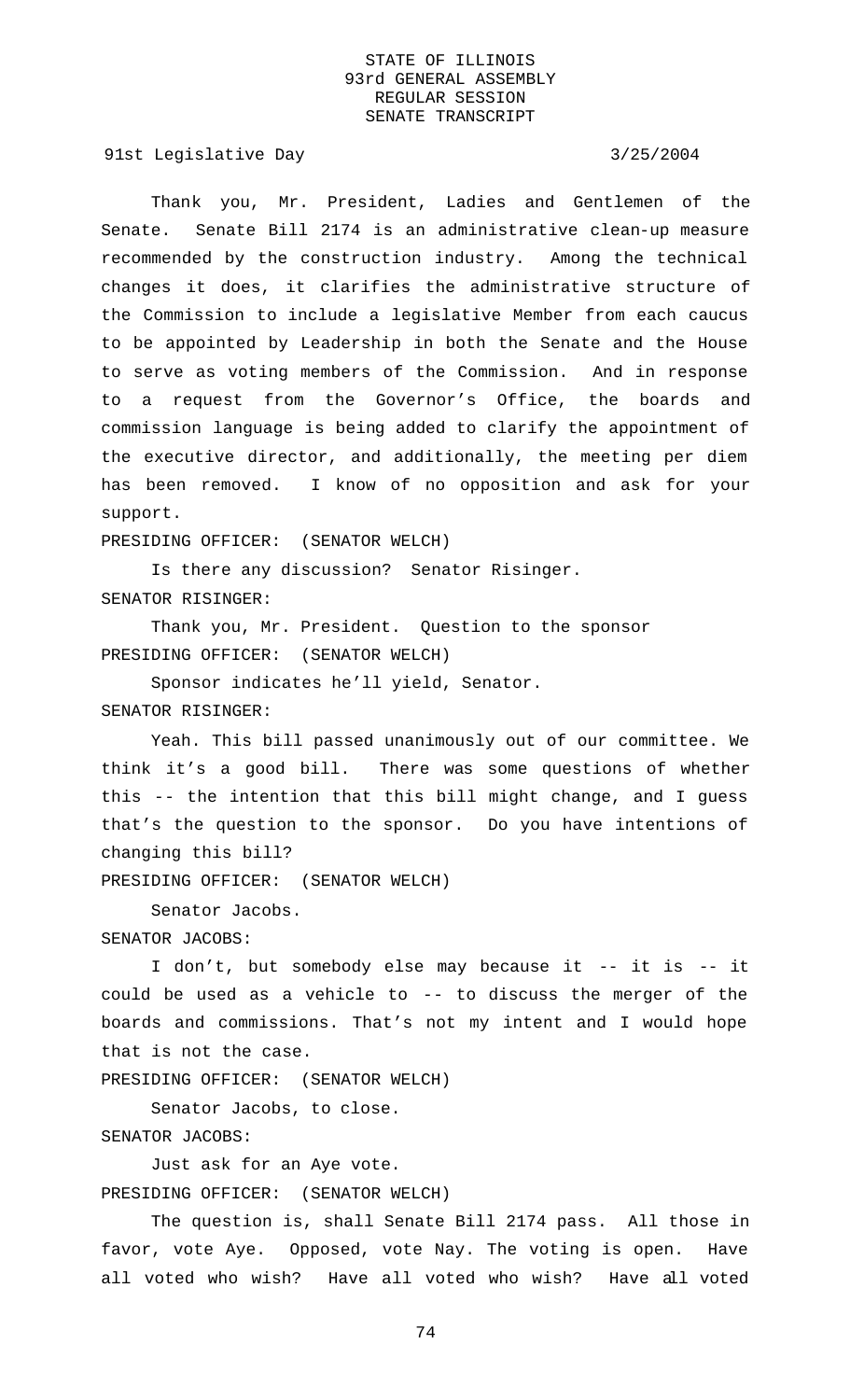who wish? Take the record. On that question, 57 Members voted Yes, no Member voted No, and no Member voted Present. Senate Bill 2174, having received the required constitutional majority, is declared passed. Senate Bill 2176. Senator Link. Read the bill, Mr. Secretary.

ACTING SECRETARY HARRY:

Senate Bill 2176.

(Secretary reads title of bill)

3rd Reading of the bill.

PRESIDING OFFICER: (SENATOR WELCH)

Senator Link.

SENATOR LINK:

Thank you, Mr. President. This is basically still a work in progress. This is a follow-up of the predatory lending bill. We're working with the House. It's still a work in progress, and be more than happy to answer any questions. PRESIDING OFFICER: (SENATOR WELCH)

Is there any discussion? If not, the question is, shall Senate Bill 2176 pass. All those in favor, vote Aye. Opposed, vote Nay. The voting is open. Have all voted who wish? Have all voted who wish? Have all voted who wish? Take the record. On that question, 51 Members voted Yes, 6 Members voted No, no Member voted Present. Senate Bill 2176, having received the required constitutional majority, is declared passed. Senate Bill 2177. Senator Link. Read the bill, Mr. Secretary. ACTING SECRETARY HARRY:

Senate Bill 2177.

(Secretary reads title of bill) 3rd Reading of the bill.

PRESIDING OFFICER: (SENATOR WELCH)

Senator Link.

# SENATOR LINK:

Thank you, Mr. President. This legislation expands the items covered under the machinery and equipment sales use tax exemption items that were covered under manufacturers purchase credit revealed last spring -- repealed last spring. This includes production-related tangibles personal property used in manufacturing, which means all tangible personal property used and -- consumed in production-related process by manufacturing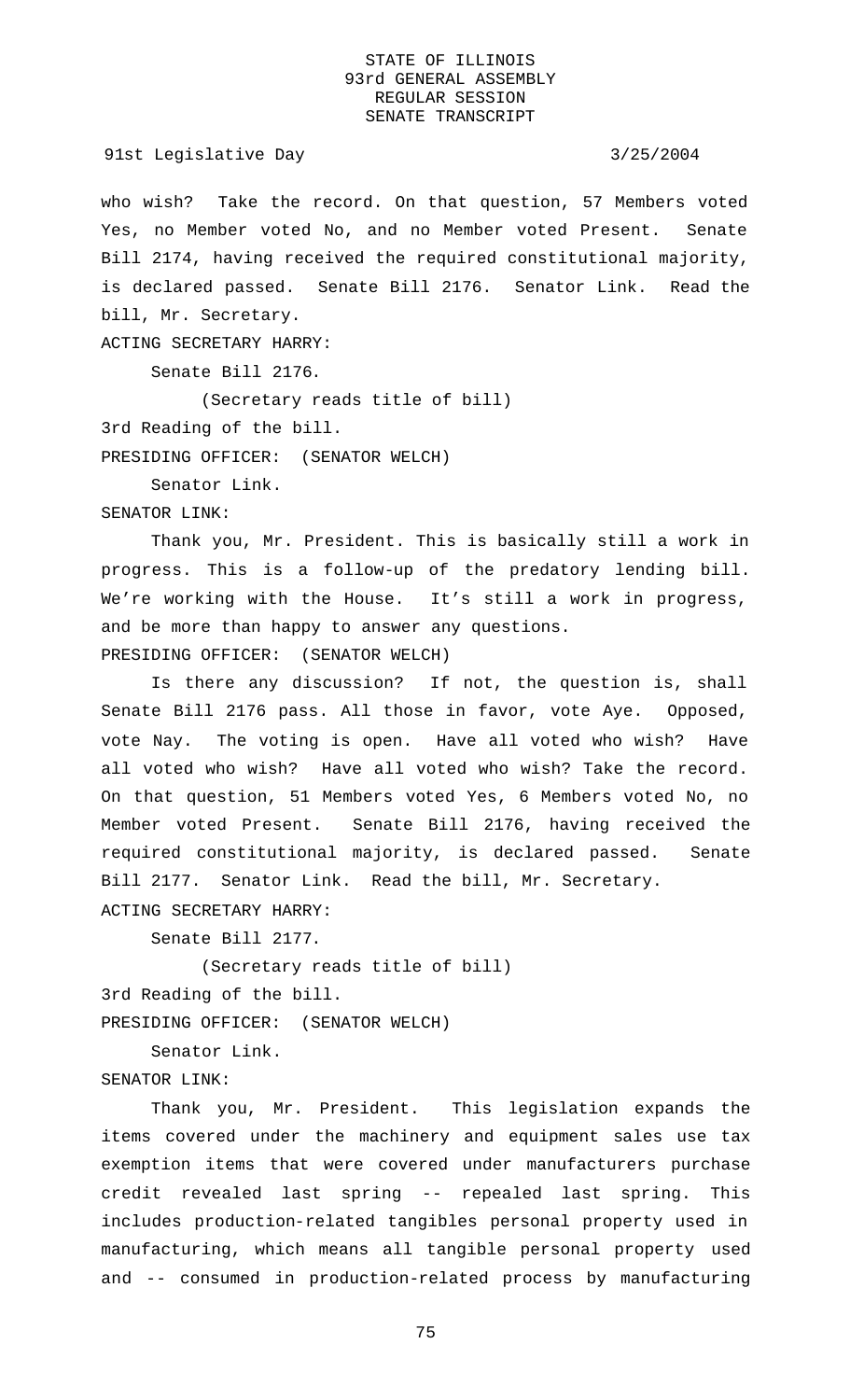### 91st Legislative Day 3/25/2004

facilities in which manufacturing products take place. This exemption is -- from the sales tax of manufacturing will contribute to the recruitment and retention of manufacturing in Illinois and jobs that they provide. I'll be more than happy to answer any questions.

PRESIDING OFFICER: (SENATOR WELCH)

Is there any discussion? Senator Lauzen. SENATOR LAUZEN:

Thank you. Thank you, Mr. President. Just to the bill. I would like to compliment the sponsor on rolling back some of the damage that was done last spring. As you may recall, last year the Majority Party here in the Senate passed billions of fee and tax increases, including hundreds of millions of dollars of effective tax increases on everything from repealing job training and research and development credits to double taxing manufacturing investment to rolling stock exemption repeal. This bill does reverse at least a portion of that hostile trend toward employers and job creation. I would urge an Aye vote. PRESIDING OFFICER: (SENATOR WELCH)

Senator Link, to close. SENATOR LINK:

I -- I couldn't have said it better myself. I would just urge an Aye vote on this. Thank you.

PRESIDING OFFICER: (SENATOR WELCH)

The question is, shall Senate Bill 2177 pass. All those in favor, vote Aye. Opposed, vote Nay. The voting is open. Have all voted who wish? Have all voted who wish? Have all voted who wish? Take the record. On that question, 57 Members voted Yes, no Members voted No, and no Member voted Present. Senate Bill 2177, having received the required constitutional majority, is declared passed. Senate Bill 2180. Senator Halvorson. Read the bill, Mr. Secretary.

ACTING SECRETARY HARRY:

Senate Bill 2180.

(Secretary reads title of bill)

3rd Reading of the bill.

PRESIDING OFFICER: (SENATOR WELCH)

Senator Halvorson.

SENATOR HALVORSON: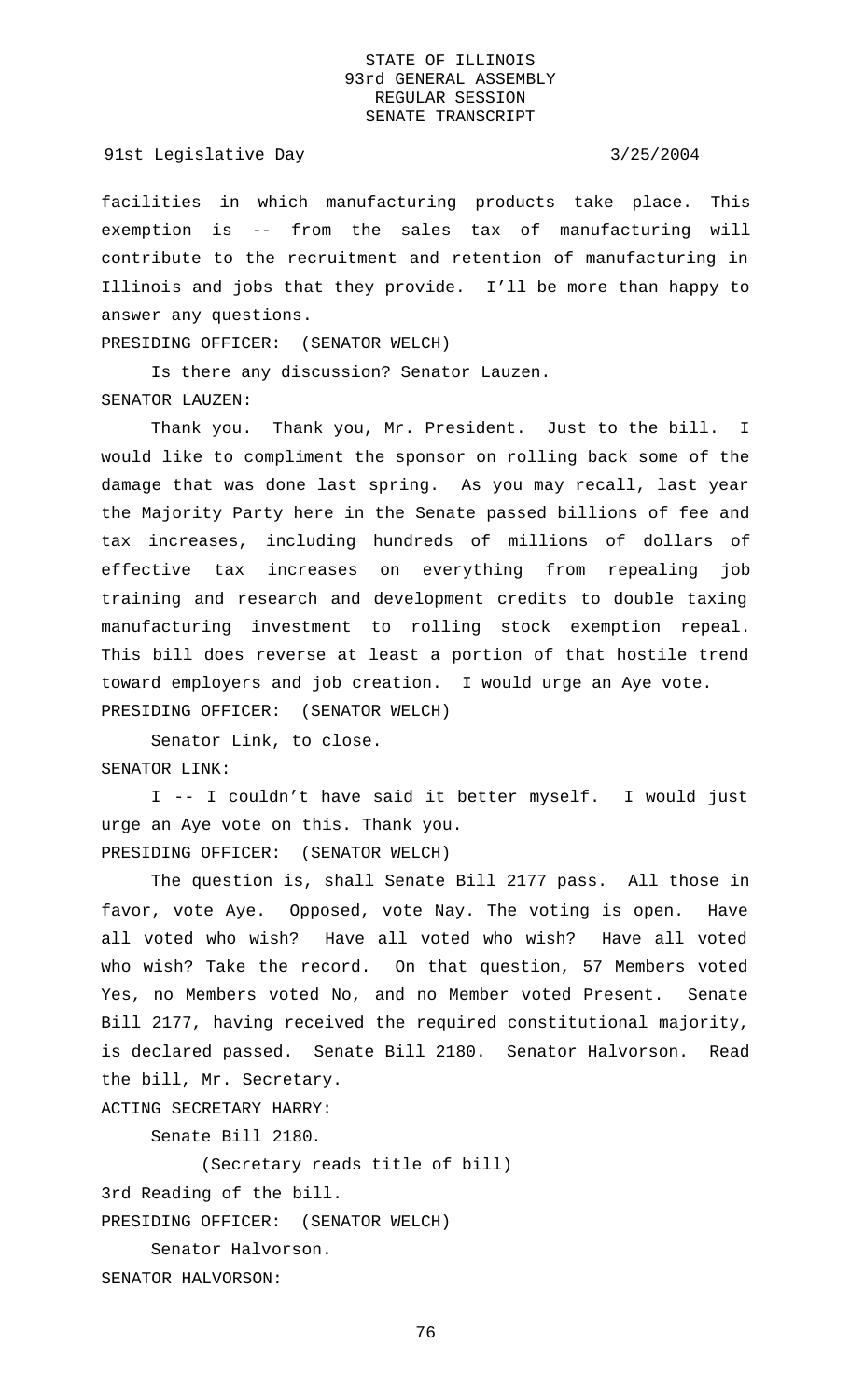91st Legislative Day 3/25/2004

Thank you, Mr. President, Members of the Senate. Currently, Senate Bill 2180 is a vehicle bill. There's nothing in it. There may never be anything in it, but we want to pass it over to the House in case we need it with regards to language for the third airport.

PRESIDING OFFICER: (SENATOR WELCH)

Is there any discussion? Senator Peterson. SENATOR PETERSON:

Would the Senator yield? PRESIDING OFFICER: (SENATOR WELCH)

Indicates she'll yield, Senator.

SENATOR PETERSON:

Senator, this is for Peotone Airport? PRESIDING OFFICER: (SENATOR WELCH)

Senator Halvorson.

SENATOR HALVORSON:

Correct.

```
PRESIDING OFFICER: (SENATOR WELCH)
```
Senator Peterson.

SENATOR PETERSON:

Is this pro or con for Peotone Airport? PRESIDING OFFICER: (SENATOR WELCH)

Senator Halvorson.

SENATOR HALVORSON:

I would imagine it would be pro. PRESIDING OFFICER: (SENATOR WELCH)

Senator Peterson.

SENATOR PETERSON:

Thank you.

PRESIDING OFFICER: (SENATOR WELCH)

Any further discussion? If not, Senator Halvorson, to close. The question is, shall Senate Bill 2180 pass. All those in favor, vote Aye. Opposed, vote Nay. The voting is open. Have all voted who wish? Have all voted who wish? Have all voted who wish? Take the record. On that question, 41 Members voted Yes, 14 Members voted No, 1 Member voted Present. Senate Bill 2180, having received the required constitutional majority, is declared passed. Senate Bill 2181. Senator Halvorson. Read the bill, Mr. Secretary.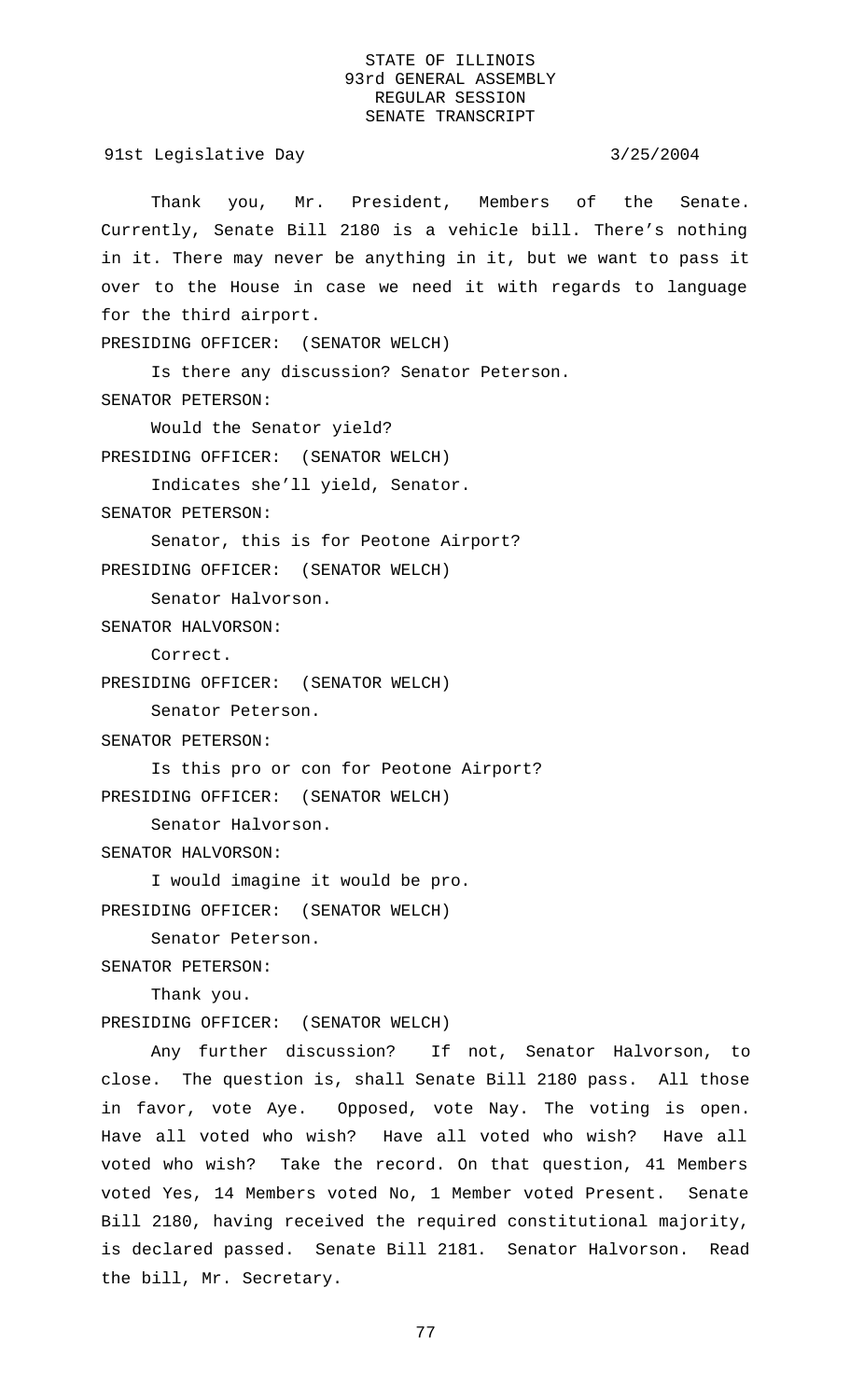```
91st Legislative Day 3/25/2004
```
ACTING SECRETARY HARRY:

Senate Bill 2181.

(Secretary reads title of bill)

3rd Reading of the bill.

PRESIDING OFFICER: (SENATOR WELCH)

Senator Halvorson.

SENATOR HALVORSON:

This bill, Senate Bill 2181, we have run out of time to discuss what we need to put in it. So, since we need a vehicle bill on this order in the House, we have agreed that we're going to send it over there and shell it so there'll be nothing in it until it comes back here with information that maybe we can agree on. But right now, we can't agree. We want to just send it over there, shell it and have something put on there.

PRESIDING OFFICER: (SENATOR WELCH)

Is there any discussion? Senator Righter. SENATOR RIGHTER:

Thank you, Mr. President. Will the sponsor yield, please? PRESIDING OFFICER: (SENATOR WELCH)

Indicates she'll yield, Senator.

SENATOR RIGHTER:

Senator, I'm not clear. Is it a shell now or does it have substance now?

PRESIDING OFFICER: (SENATOR WELCH)

Senator Halvorson.

SENATOR HALVORSON:

It has substance.

PRESIDING OFFICER: (SENATOR WELCH)

Senator Righter.

SENATOR RIGHTER:

Then can -- can you clarify again what your expectation is, as far as procedure?

PRESIDING OFFICER: (SENATOR WELCH)

Senator Halvorson.

# SENATOR HALVORSON:

Yes. Currently, this amends the Humane Care for Animals Act. It's more or less a cross reporting with regards to abuse on animals and abuse on family members. There's a lot of discussion we need to do on this. So, in other words, instead of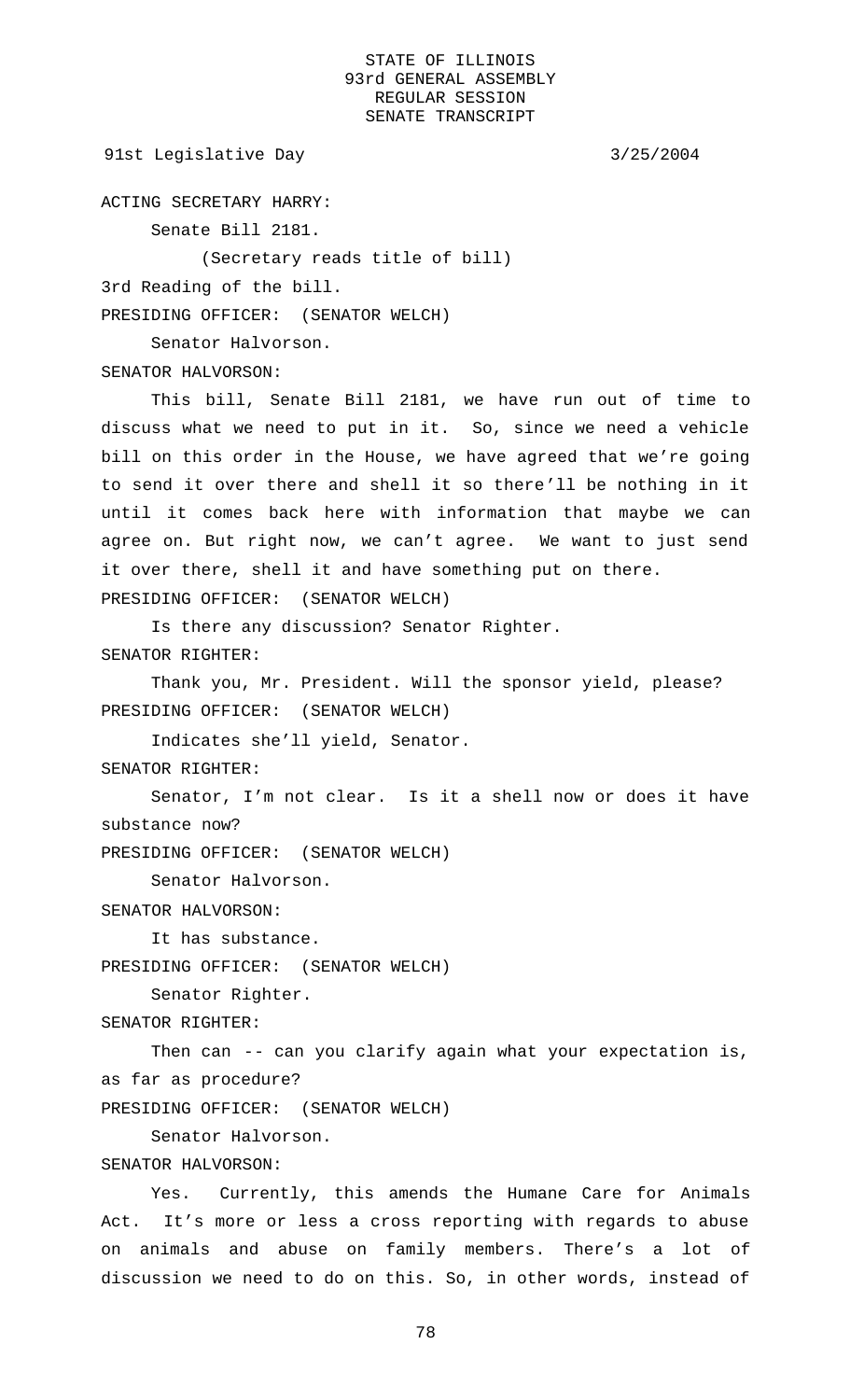### 91st Legislative Day 3/25/2004

just letting this die, we're just going to send it to the House for a completely different purpose. It's most likely -- I'm not real sure, but they need it over there for something else. It will be shelled over there instead of taking the time -- we don't have time to shell it here.

PRESIDING OFFICER: (SENATOR WELCH)

Senator Righter. SENATOR RIGHTER:

Thank you, Mr. President. Senator Halvorson, there is the possibility, is there not, that it could pass over there and the House sponsor could grab it and say, "I like it the way it is," and they could pass it in the House and this bill could become law, if the Governor signed it. I mean, I know -- I know that that's not what you expect, but since you're passing something over there that has substance in it, is that not something that could happen?

PRESIDING OFFICER: (SENATOR WELCH)

Senator Halvorson.

SENATOR HALVORSON:

I will guarantee you that is not the case. In fact, the sponsor in the House is Representative Sara Feigenholtz who needs a piece of -- a bill for her adoption legislation. She doesn't have anything right now to amend the Criminal Code. So I'm allowing it to go over there, and if anybody other than Sara Feigenholtz picks it up to put adoption legislation in it, that's been the agreement.

PRESIDING OFFICER: (SENATOR WELCH)

Senator Righter.

SENATOR RIGHTER:

Mr. -- thank you, Mr. President. Senator Halvorson, you said we ran out of time to shell it. I mean, when was the agreement made that -- that Representative Feigenholtz would be using this bill for adoption legislation?

PRESIDING OFFICER: (SENATOR WELCH)

Senator Halvorson.

SENATOR HALVORSON:

Late last night.

PRESIDING OFFICER: (SENATOR WELCH)

Senator Righter. Senator Roskam.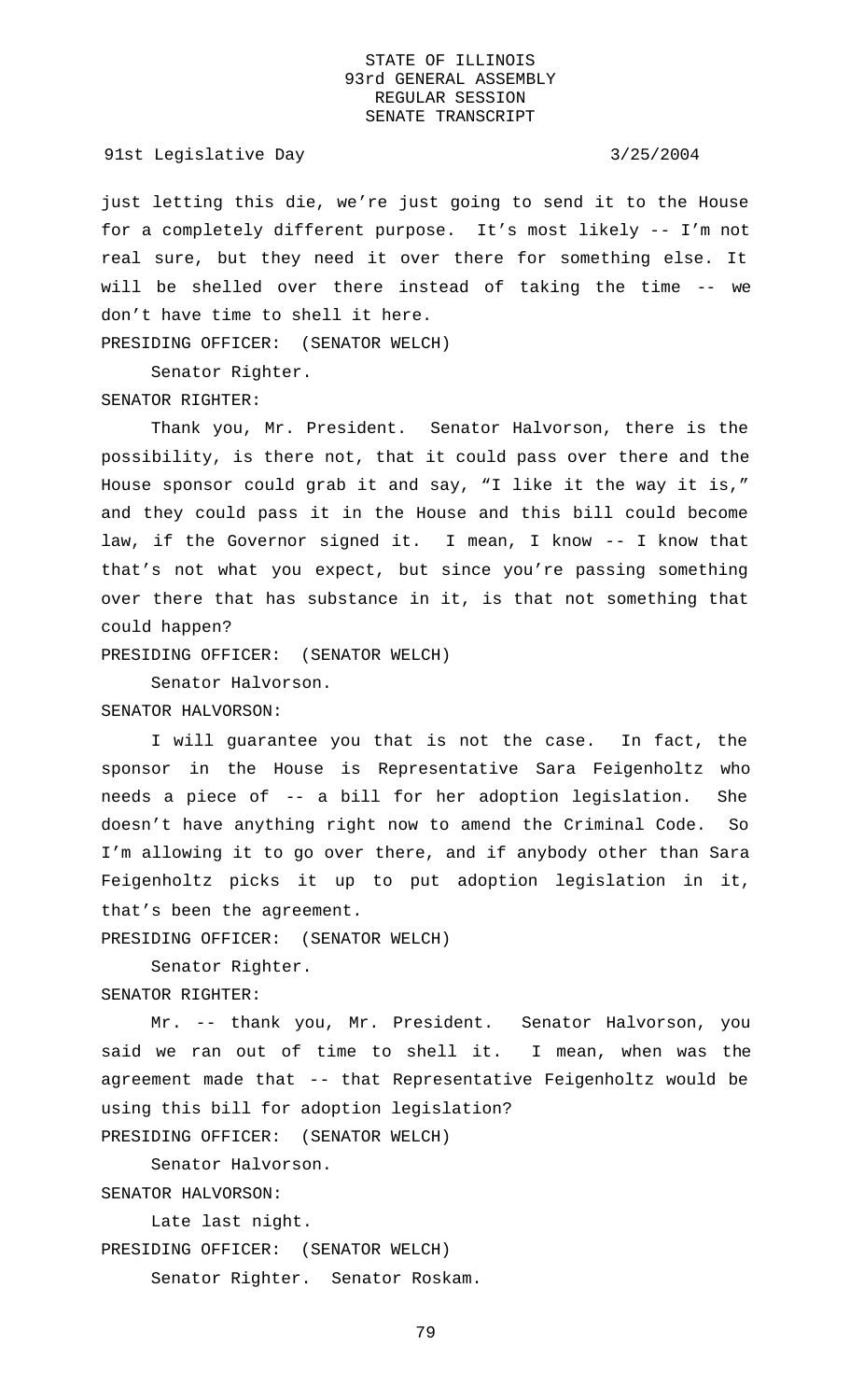## 91st Legislative Day 3/25/2004

SENATOR ROSKAM:

Thank you, Mr. President. Will the sponsor yield? PRESIDING OFFICER: (SENATOR WELCH)

Indicates she'll yield, Senator.

## SENATOR ROSKAM:

Senator, I think you misspoke earlier, and I just want to make sure that I'm understanding. When you shell this bill in the House, it's going to still be this subject matter, this animal cross abuse reporting subject. Is that right? PRESIDING OFFICER: (SENATOR WELCH)

Senator Halvorson.

SENATOR HALVORSON:

I wasn't under that impression. PRESIDING OFFICER: (SENATOR WELCH)

Senator Roskam.

SENATOR ROSKAM:

Okay. Then it is as bad as I thought. What in the world are you asking us to vote Yes on that you're not able to describe in any detail what it's going to be on the other side? And by our own admission, this is sort of a bad bill. Why does anybody want to vote Yes on this? PRESIDING OFFICER: (SENATOR WELCH)

Senator Halvorson. SENATOR HALVORSON:

Thank you for bringing that up, Senator Roskam, because I think the person that approached me on this was under the misconception that this amended the Criminal Code without us all looking -- taking a look at it. If you'd like, I will just pull it out of the record. If we can't shell it here, well, they'll have to find a different vehicle. If that'd make you feel better.

PRESIDING OFFICER: (SENATOR WELCH)

Senator Roskam.

### SENATOR ROSKAM:

You know, there's a lot of procedural things, I think, that would make me feel better, but it -- it just seems -- I guess I would recommend that you take it out of the record. It seems ambiguous. There's not a plan, and I would suggest taking it out of the record.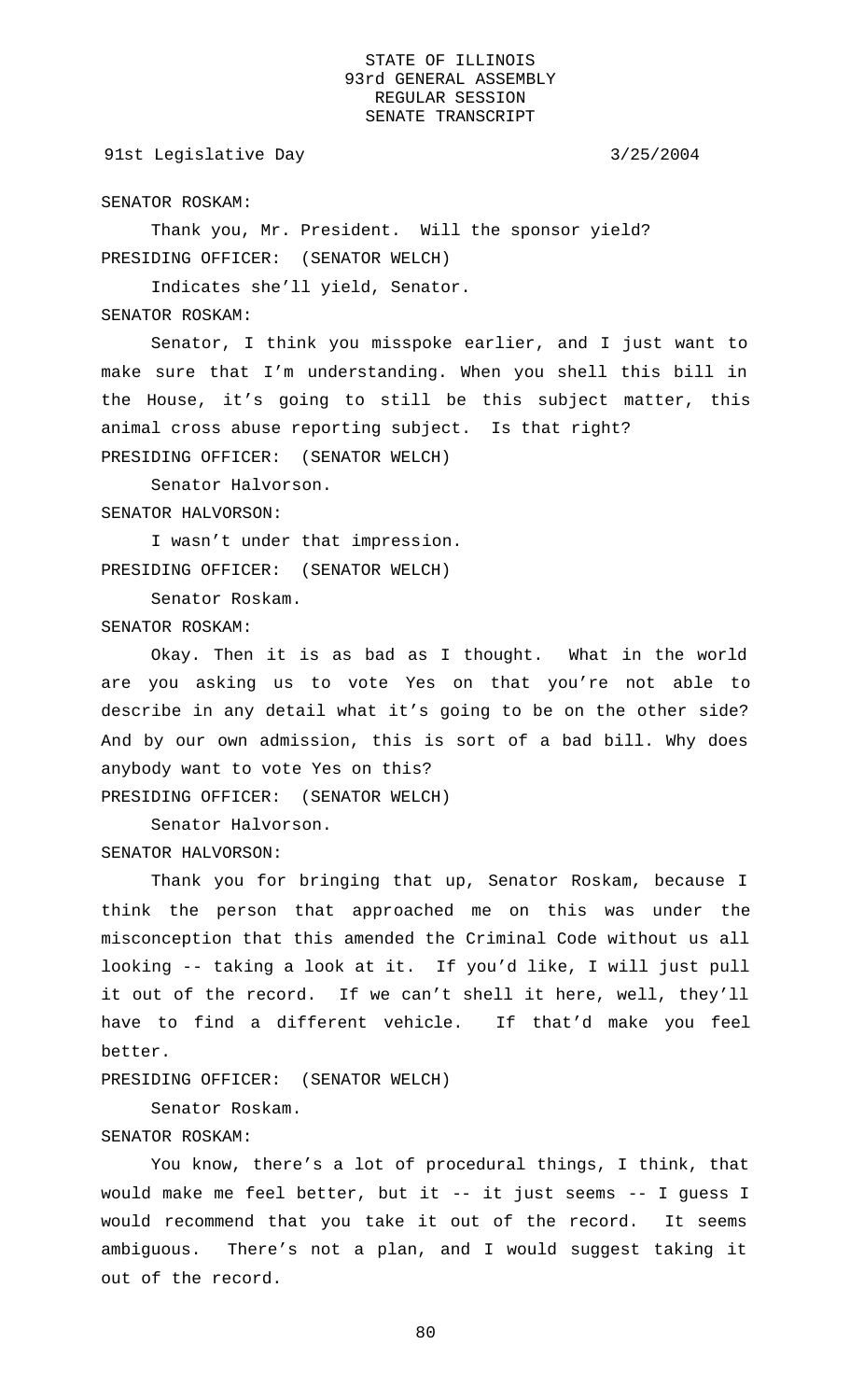### 91st Legislative Day 3/25/2004

PRESIDING OFFICER: (SENATOR WELCH)

Senator Halvorson.

SENATOR HALVORSON:

And -- and I agree. Senator Roskam, if I can give you one thing, I'd be happy to do it this once. So, that's exactly what we'll do. We'll just take it out of the record, because this does not amend the Criminal Code to begin with and adoption legislation would need that.

PRESIDING OFFICER: (SENATOR WELCH)

Take it out of the record. Senate Bill 2193. Senator Meeks. Senate Bill 2196. Senator Garrett. Senator Garrett seeks leave of the Body to return Senate Bill 2196 to the Order of 2nd Reading for purposes of an amendment. Hearing no objection, leave is granted. On the Order of 2nd Reading is Senate Bill 2196. Madam Secretary, are there any amendments approved for consideration?

SECRETARY HAWKER:

Yes. Floor Amendment No. 2, offered by Senator Garrett. PRESIDING OFFICER: (SENATOR WELCH)

Senator Garrett, to explain Floor Amendment No. 2. SENATOR GARRETT:

Yes. Thank you, Mr. President. Senate -- Amendment No. 2 simply requires the Metropolitan Water Reclamation District to conduct cost benefit analyses when prioritizing planned stormwater management projects.

PRESIDING OFFICER: (SENATOR WELCH)

Is there any discussion? Senator Wendell Jones. This is just the amendment, Senator. Is there any discussion? Senator Garrett moves the adoption of Floor Amendment No. 2 to Senate Bill 2196. All in favor, say Aye. Opposed, Nay. The Ayes have it. Are there any -- the amendment is adopted. Are there any further Floor amendments approved for consideration? SECRETARY HAWKER:

No further amendments reported. PRESIDING OFFICER: (SENATOR WELCH)

3rd Reading. Senate Bill 2196 now sits on 3rd Reading. Madam Secretary, please read the bill.

SECRETARY HAWKER:

Senate Bill 2196.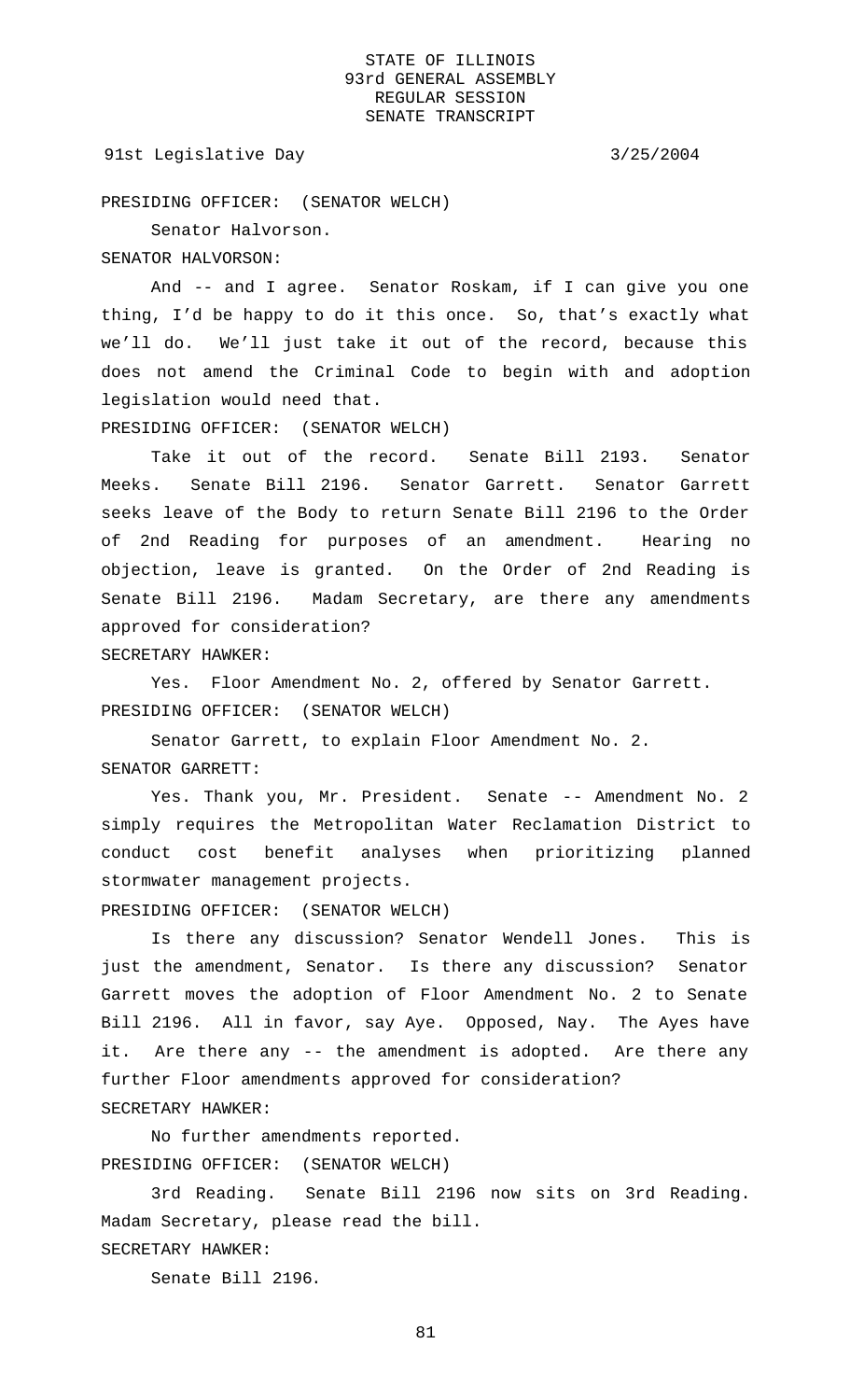91st Legislative Day 3/25/2004

(Secretary reads title of bill) 3rd Reading of the bill. PRESIDING OFFICER: (SENATOR WELCH)

Senator Garrett.

SENATOR GARRETT:

Thank you, Mr. President. Senate Bill 2196 amends the Illinois statute for stormwater management, assigning responsibility for regional stormwater management in Cook County to the Metropolitan Water Reclamation District of Chicago. Flooding causes an estimated two hundred and eleven million dollars in damages annually in the Cook County area, and no one particular agency currently has responsibility to address this problem. The Metropolitan Water Reclamation District, with its regional responsibilities for pollution control and its history as a local sponsor for flood control projects, is an ideal resource for taking responsibility for Cook County's stormwater management. New -- no new taxing authority is requested by the MWRD. The legislation carves a nickel levy out of the existing forty-six-cent corporate levying authority of the MWRD to be dedicated to stormwater management. The -- the bill does, however, require a tax cap exemption for this dedicated fivecent levy. Year and year out we see the devastating impacts of flooding on our citizens, as well as its limitations on economic development. This legislation will provide the leadership and resources necessary to address this problem in Cook County. We have support from the City -- the Mayor of the City of Chicago, the Northwest Municipal Conference, Southwest Municipal Conference {sic}, West Central Municipal Conference and many of the mayors that they represent. I'd be happy to answer any questions.

PRESIDING OFFICER: (SENATOR WELCH)

Is there any discussion? Senator Jacobs. SENATOR JACOBS:

Previous question.

PRESIDING OFFICER: (SENATOR WELCH)

Senator Jacobs moves the previous question. There are four speakers. Senator Wendell Jones. SENATOR W. JONES: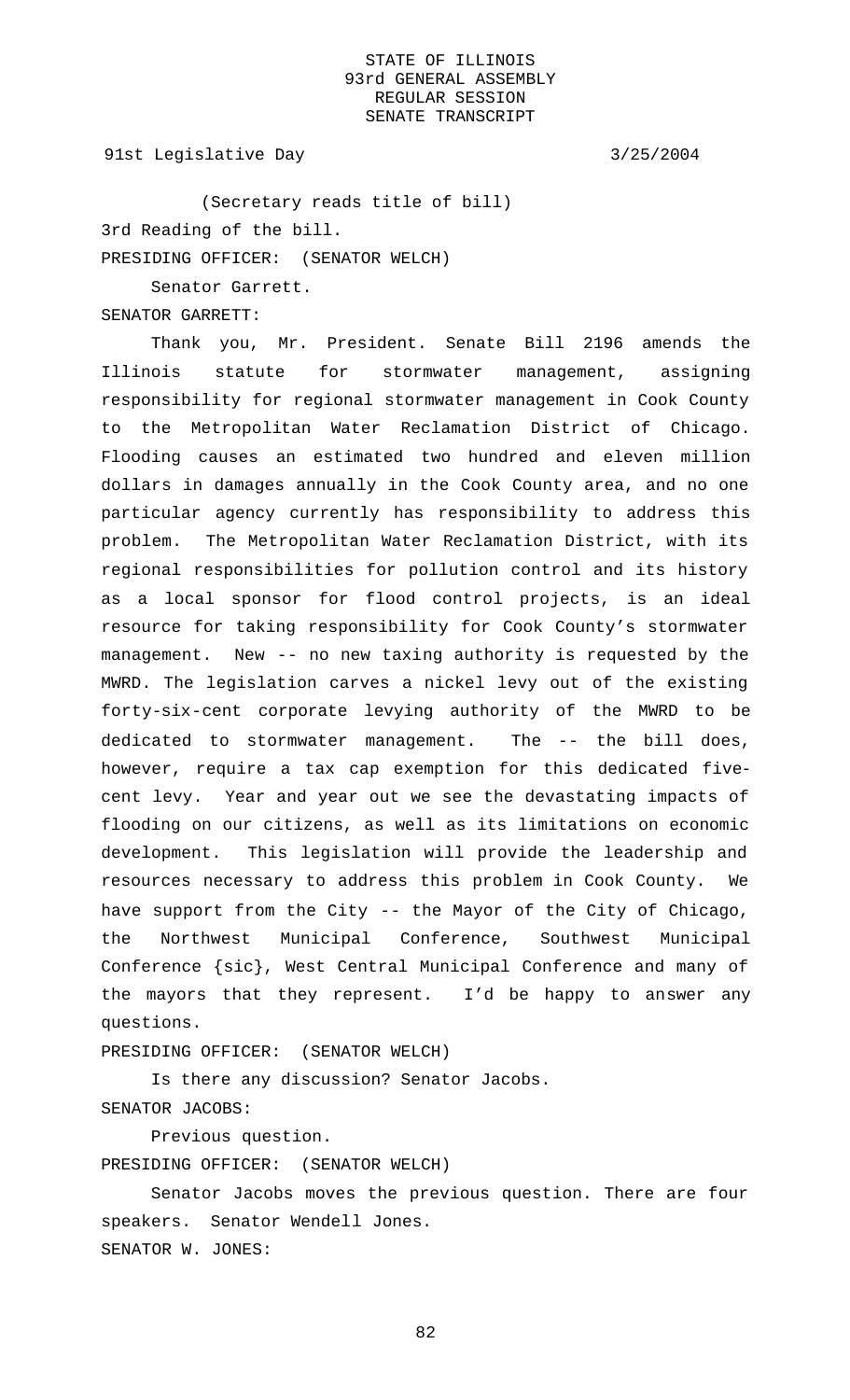91st Legislative Day 3/25/2004

Yes. Thank you, Mr. President. We discussed this bill ad nauseum in committee. The Republicans voted against it because it totally breaks and violates the tax cap. This is a bill that totally violates the tax cap of Illinois. It -- if we pass this bill, it will break the tax cap and will allow the Metropolitan Water Reclamation District to levy five percent on every taxpayer in Cook County, in the City of Chicago, in all of the suburbs, to pay for stormwater management in Des Plaines, basically. In my -- in my district, we have already taken action and dealt with much of the stormwater management concerns in our area, and we've paid for this through our own taxpayers, in Palatine and Hoffman Estates, Arlington Heights and so on. Now, Senator Garrett has said that the Northwest Municipal Conference has signed on to this legislation. I -- I guess that's true. I haven't seen anything from them, but I did get a call from the largest municipality in the northwest suburbs and the past president of the Northwest Municipal Conference yesterday, Mayor Arlene Mulder of Arlington Heights, urging me to vote No on this bill. We talked about 1 o'clock and I had already voted against it at 11. So, her call was not as timely as it could have been, but I had voted for it - or, voted against it anyway. We need to really take a look at this because we're going to generate million and millions and millions of dollars. Now, Senator Garrett is probably correct. She's talking about the damage that  $--$  that can occur, and  $-$ and we all are concerned about the flooding. It's -- it's not the concern for flooding but how are we going to pay for it and be equitable to the other taxpayers of Cook County. In -- as I said, in my communities, we've already paid for this. In Arlington Heights, they've already paid for this. But this will put a five-percent tax on every taxpayer in Cook County, and the stormwater problems are area wide. And in this bill - and correct me if I'm wrong, Senator Garrett - in this bill, Chicago is not part of the stormwater management part of this bill. So, Chicago's opted out, yet the Chicago taxpayers are going to - pay five percent of the equalized assessed evaluation of every property in the City of Chicago. Now, how many times have you every heard me stand up and try to save the taxpayers of the City of Chicago any money? Well, talk about bipartisanship,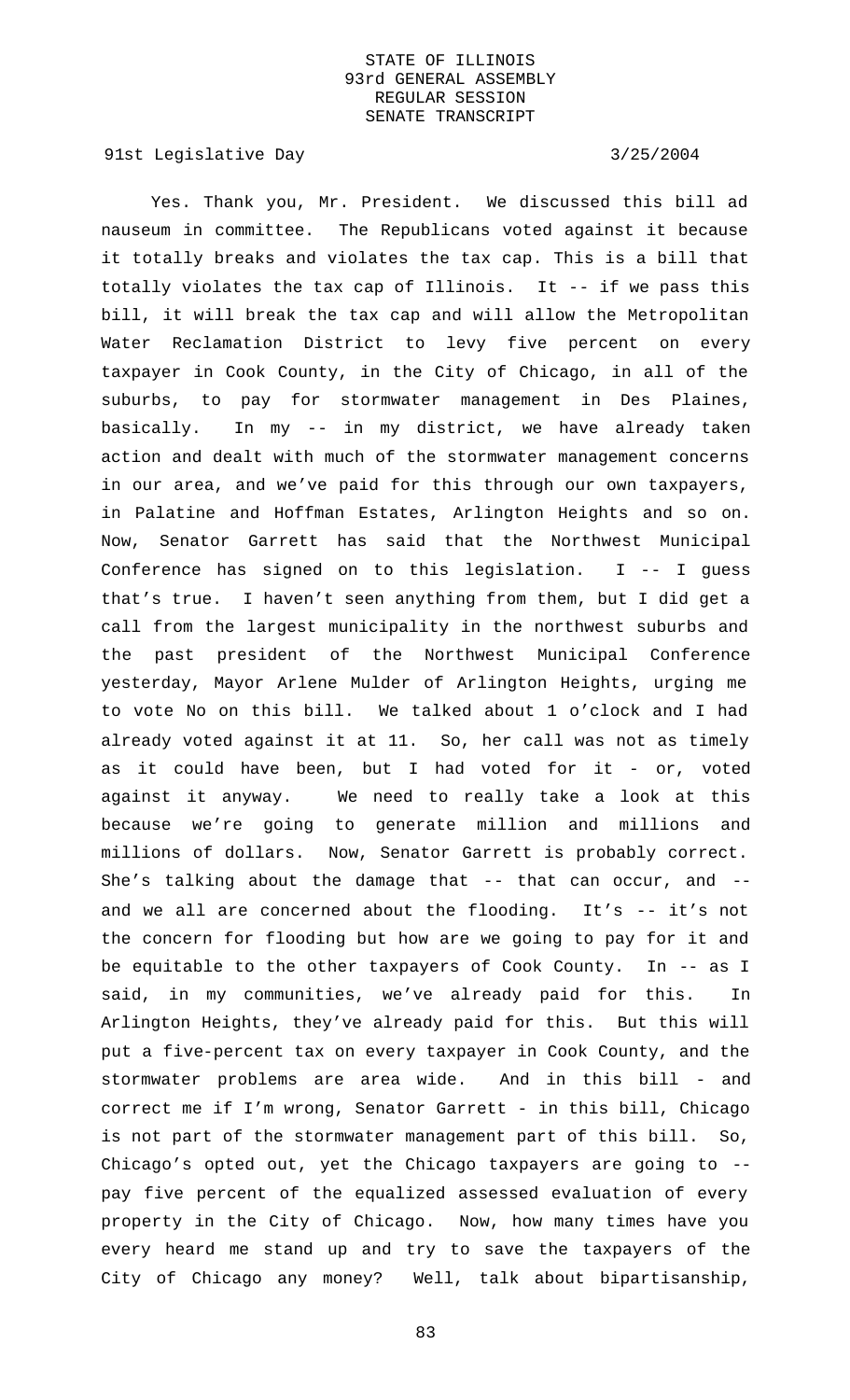### 91st Legislative Day 3/25/2004

Senator Hendon. Here's your chance to save your taxpayers some money in a bipartisan fashion and vote this bill down. Let's get some bond money from the Governor, since he seems to have so much, and solve the stormwater problems with bond money from the State and not tax every taxpayer in Cook County. Thank you. PRESIDING OFFICER: (SENATOR WELCH)

Senator Roskam. SENATOR ROSKAM:

Thank you, Mr. President. To the bill. You know, the - the -- the attack on the tax caps over the past eighteen months or so have really been interesting and they've been aggressive, but I think that this is the most aggressive. This Chamber pierced -- chose to -- to pierce the tax cap, which had been in place for ten years and had a restraining influence on -- on spending and the tax burden on families and so forth. But - but last year, this -- this Chamber decided that they needed to have -- to pierce the tax cap for special recreation districts. And, you know, you got to hand it, actually, to the special recreation districts. They had an argument that said, "We got - - we got stuck and we were treated unfairly," and they came in and they made their argument. I voted against it, but they - they -- they -- they -- they had an argument. Then the folks came in and said, "Well, we need an exception," and the Majority here agreed and said the exception needs to be for pensions, because we can't control pensions. It was a bad idea, but it was -- there was a rationale around it. Then there was another one that had to do with public building commissions. And the - that was the first one that really didn't have any rationale at all. And now what do we see? We have one that doesn't even -- I mean, there is no pretense here. There's no excuse. There's no fuffy language that we can hang our hats on. This says any property taxes levied by the MWRD for stormwater management purposes are exempt from tax caps. Now, the sponsor tell us that the Mayor of the City of Chicago is in favor of this bill. Is this the same Mayor that all of a sudden is saying, "Wow! The property tax burden in the City of Chicago is unprecedented," and now that it's a property tax burden on the City of Chicago, the entire State is supposed to get all animated with -- with Assessor Houlihan and his seven-percent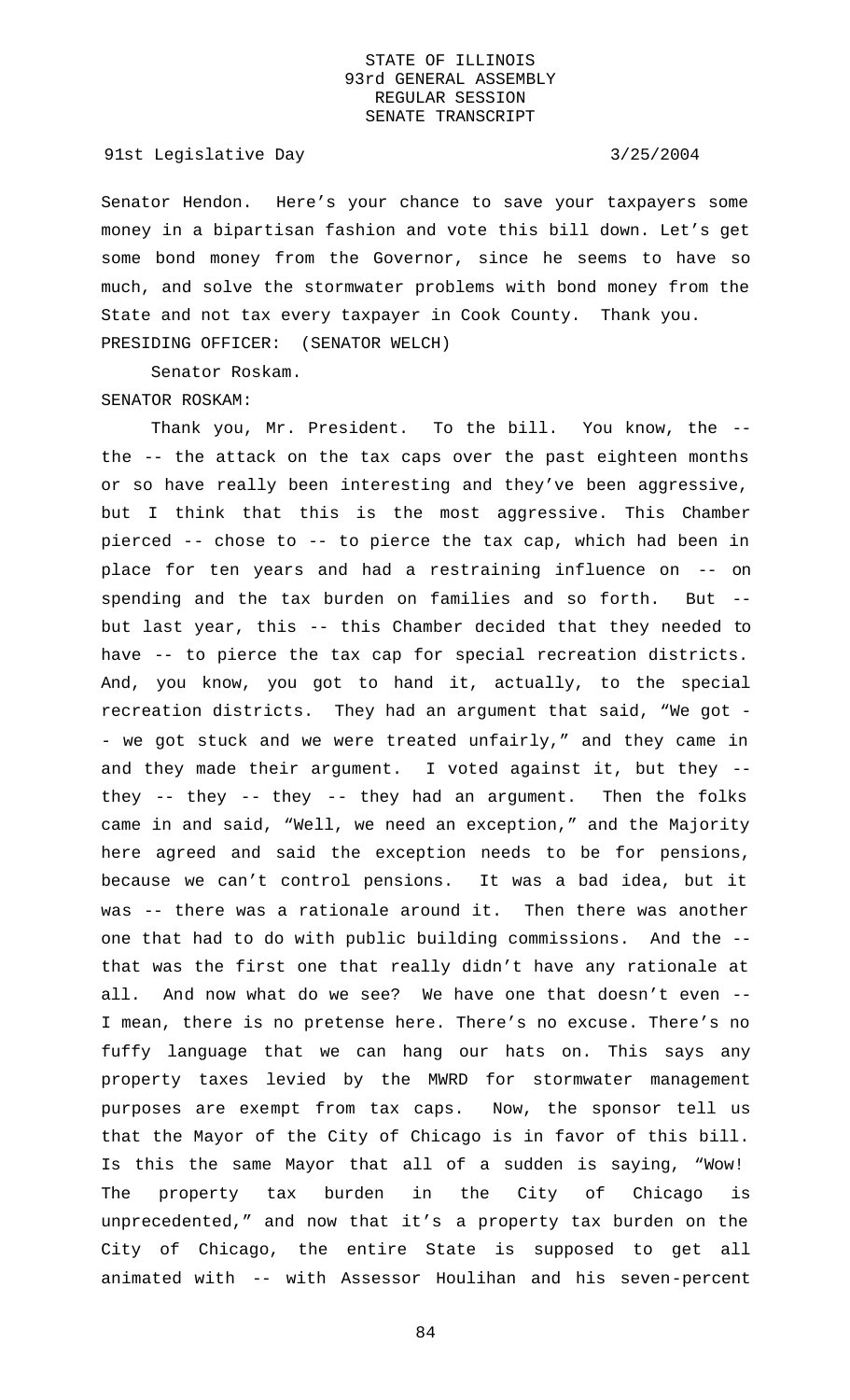91st Legislative Day 3/25/2004

solution? This is the same Mayor that now wants to put this type of tax burden on everybody all across this property tax district? You know, I've been a fairly vocal critic of the Governor over the past -- past eighteen months. But you know what? One area that I think the Governor has it dead right, is he has had the integrity to say no to the piercing of the tax cap, because he's understood that it is a nickel-and-dime process. And what's going to happen is, this is -- we're just - - we're just going to continue to see it again and again and again. The Majority in this Chamber has decided the tax cap doesn't apply in special rec districts, it doesn't apply in pensions, it doesn't apply to public building commissions, and now, without even the pretense of an excuse, it just says, "And it's not going to apply there either." Well, I think we've got to be honest today and say, "Look, if you're voting green on this, then you are not in favor of the tax cap." So, don't go back to districts, don't go to the moms and pops, don't go to the Rotary Clubs, the Kiwanis groups and the train stations and have literature that says you are a supporter of the tax cap if you're a green light up there, because if you put a green light up there, you're ripping the tax cap open and you're saying the freight train should come right through and nothing matters. If you are in favor of the tax cap, vote No. PRESIDING OFFICER: (SENATOR WELCH)

Senator Lauzen.

### SENATOR LAUZEN:

Thank you, Mr. President. Gosh, after what Senator Roskam said, I feel really bad about -- you know, for anybody who's going to vote Yes on this. You know, Senator, I can't imagine that you would be in favor of any kind of runaway spending on this, but could you describe for the Body here what checks and balances have been built into this so that there's any sense of fiscal responsibility for -- anyone who would consider voting Yes?

PRESIDING OFFICER: (SENATOR WELCH)

Senator Garrett.

SENATOR GARRETT:

Thank you, Senator Lauzen. I would just like to begin by saying we can always talk about the tax cap - and I agree with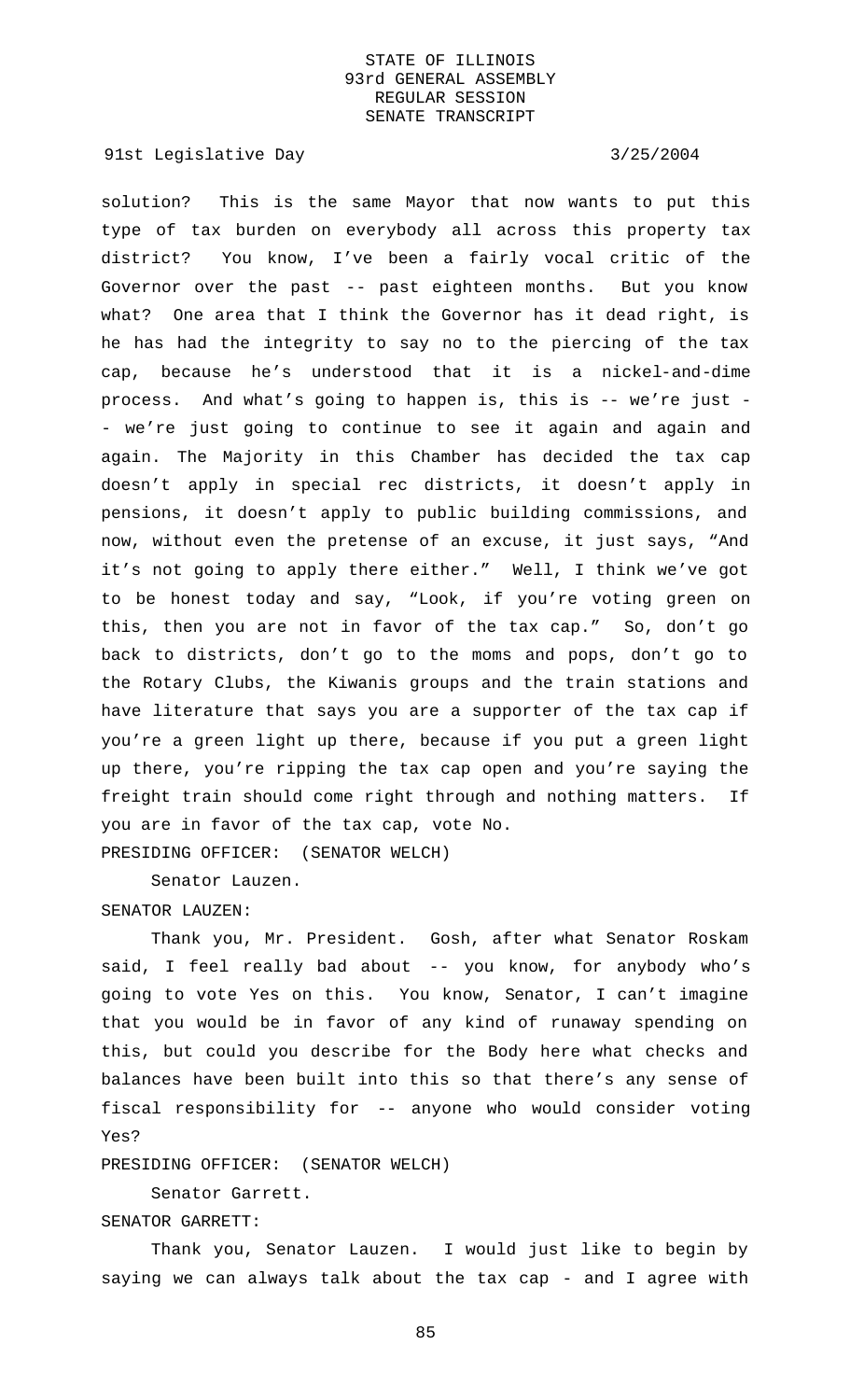91st Legislative Day 3/25/2004

you, Senator Roskam, how important that is - but there comes a time when you also have to look at what you're leaving behind or what you're losing because you aren't voting for progress because the tax cap continues to bind us. We have an economic development issue in the collar counties in -- in Cook County - the collar communities in Cook County. Let me just say that DuPage County - that's where you're from - you do have a this, and it has been very successful. It is the model for what they're trying to do in Cook County. The fact of the matter is, what's good for the goose is good for the gander. The water's got to go somewhere. When you're spending two hundred and eleven million dollars a year on damages due to flooding, you got to do something. You've got to say, "Is seventeen dollars a year worth it to the homeowners?" And I would believe from the homeowners that we've spoken to and the fact that the Northwest Municipal Conference has signed on to it and is lending their support that there is a very good reason to put this forward. We can't stand back and use the tax cap as a veil for us not going forward and making progress. And it really comes down to economic development. If we have areas where we can't build homes, if we have areas where we can't build communities and make them strong and viable, then what good are we? This is something that we should be voting Yes on because it really does make the State more -- there more vitality for economic development. As far as checks and balances, we have set up - there are six to seven water -- commissions, and these commissions will be in charge of overseeing the different projects. The amendment that I added, Senator Lauzen, does talk about cost benefit analysis. So, before a project can be put forward, there has to be a cost benefit analysis.

PRESIDING OFFICER: (SENATOR WELCH)

Senator Lauzen. SENATOR LAUZEN:

Hi. I'm sorry, but my -- the time in that answer used up most of what I had here. It's almost like a filibuster on the answer. If this is such a good idea for all these people who you're representing, why not just have the referendum, what - what is provided in the tax cap law, which is you take it to the people who you say are for it so passionately? Why not take it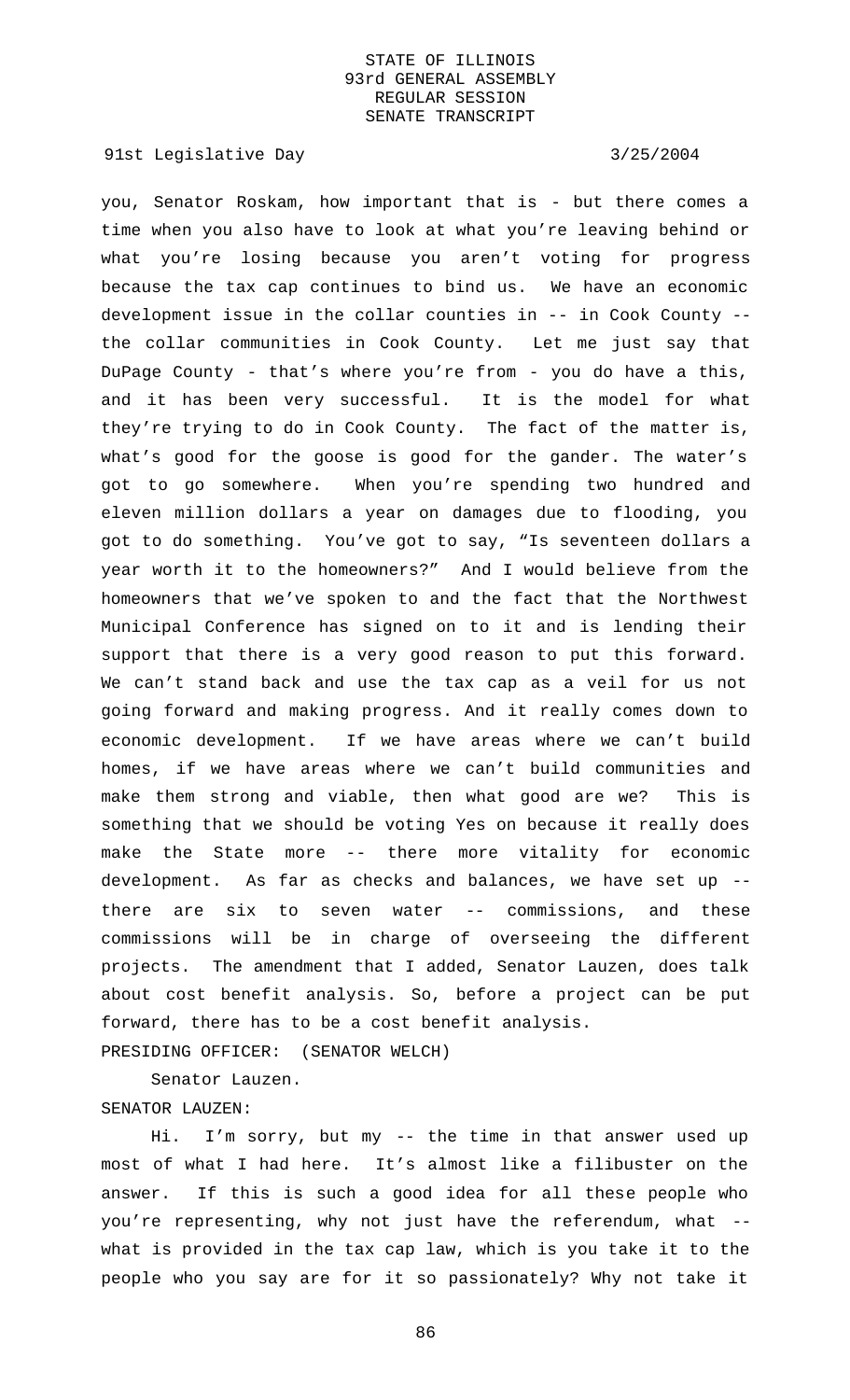### 91st Legislative Day 3/25/2004

to referendum and have actual permission from the voters? For those who really understand how bad the property taxes are and don't want to nickel and dime the folks - and actually this is a much bigger piece than nickel and dime - I would just urge a No vote.

PRESIDING OFFICER: (SENATOR WELCH)

Senator Viverito. SENATOR VIVERITO:

Thank you, Mr. President. I, for one, would like to commend the Senator Garrett for bringing this very, very important issue forward. Obviously, many of you who live in Cook County realize when we get these heavy, heavy floods, it does affect the City of Chicago. On many, many occasions when that water couldn't be handled, they have to let raw sewage go into Lake Michigan, our beautiful Lake Michigan. People in -- in - in -- wanting to swim are unable to even swim because of the sanitary conditions of Lake Michigan at many, many times. Many of the suburban areas along the Des Plaines, the north shore and the south, have suffered in over-flooding conditions on many occasions - their basements backing up, sanitary conditions that are not healthy for anybody, whether you live in Cook County, Lake County or anywhere else. This issue is not just the Water Reclamation District, but all the municipalities are asking the Water Reclamation District to solve the problem of flooding. And obviously, there is no entity within the State of Illinois that has more professional expertise than the Water Reclamation District. I spent six years at the Water Reclamation District, and I'm telling you, they have engineers and scientists and biologists and people that are imminently qualified. We cannot -- or, we should not -- we should be able to fund this, because, frankly, we need it. It needs to be funded. And I hope that you will give some consideration and vote Yes. PRESIDING OFFICER: (SENATOR WELCH)

Senator Garrett, to close. SENATOR GARRETT:

I would just like to say that Cook County does not have a stormwater management plan. DuPage County has a stormwater management plan. Lake County has a stormwater management plan. This is where all the development is. This is where the economic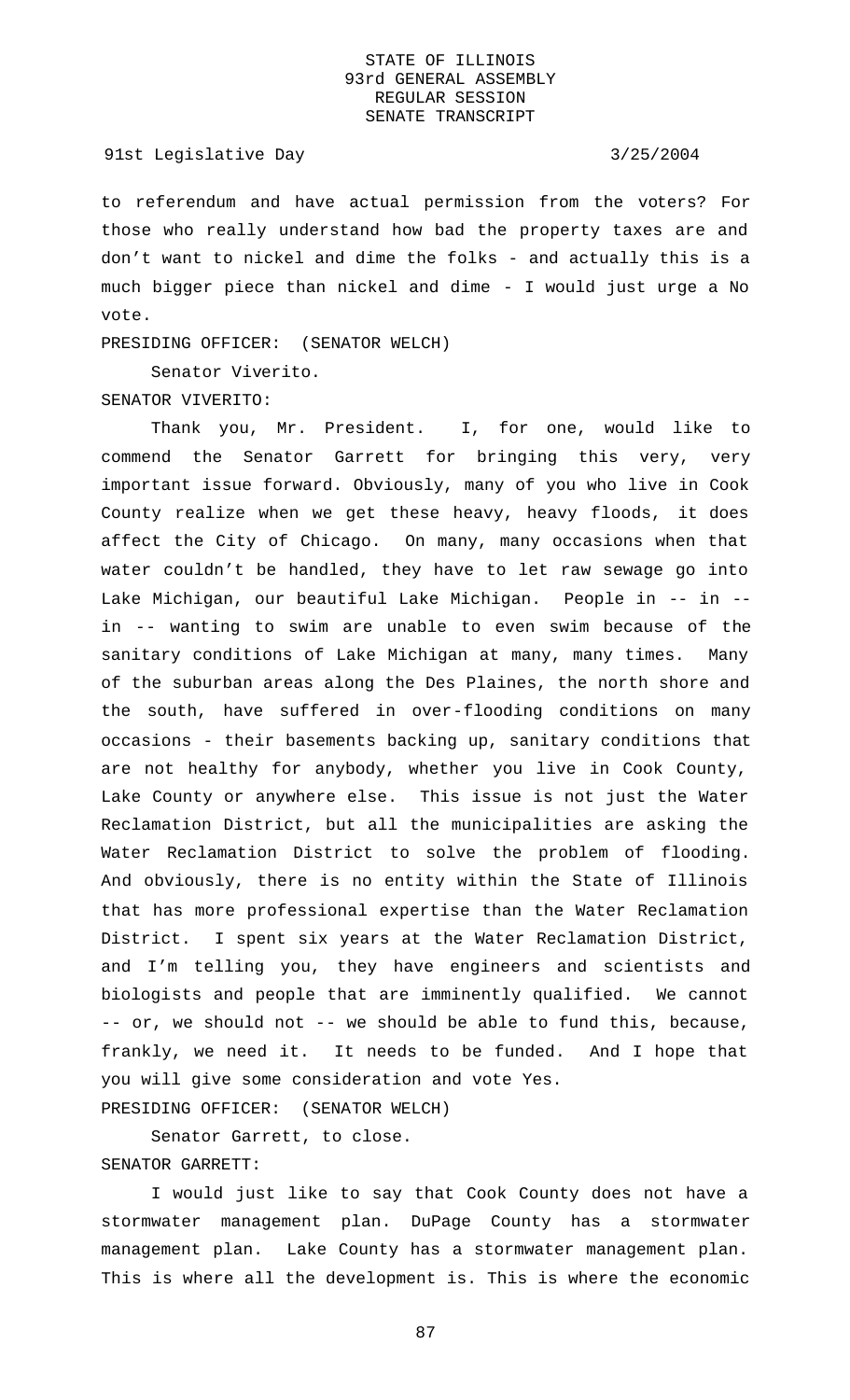91st Legislative Day 3/25/2004

opportunity is in our State, and we owe it to ourselves to make sure that we provide the opportunities and the options for that to continue to happen, to make sure that Illinois' economic vitality stays in place and does not go backwards. I know that this is a cost to taxpayers, but by and large, we're doing the best thing for the State and for the people that live here and for new businesses that are hoping to come in. I hope that you will consider this and give us a Yes vote on it. Thank you very much.

### PRESIDING OFFICER: (SENATOR WELCH)

The question is, shall Senate Bill 2196 pass. All those in favor, vote Aye. Opposed, vote Nay. The voting is open. Have all voted who wish? Have all voted who wish? Have all voted who wish? Take the record. On that question, there are 30 Members voting Yes, 26 Members voting No, no Member voted Present. Senate Bill 2196, having received the required constitutional majority, is declared passed. Senate Bill 2197. Senator DeLeo. Senate Bill 2201. Senator Cullerton. Read the bill, Madam Secretary.

## SECRETARY HAWKER:

Senate Bill 2201.

(Secretary reads title of bill) 3rd Reading of the bill. PRESIDING OFFICER: (SENATOR WELCH)

Senator Cullerton.

### SENATOR CULLERTON:

Yes. Thank you, Mr. President, Members of the Senate. This bill is an outgrowth of the Governor's task force on the death penalty. One of the recommendations that was made we did not follow when we passed our death penalty reform - that was to have an independent lab separate from the State Police Lab. But there still are some concerns about the accuracy and the standards by which these labs operate. So, we reached an agreement with the State Police and the State Appellate Defender's Office to create a Illinois Laboratory Advisory Committee to basically be consisting of a number of scientists that can provide some oversight and some advice for the labs and the issues that deal with the labs. Be happy to answer any questions and ask for an Aye vote.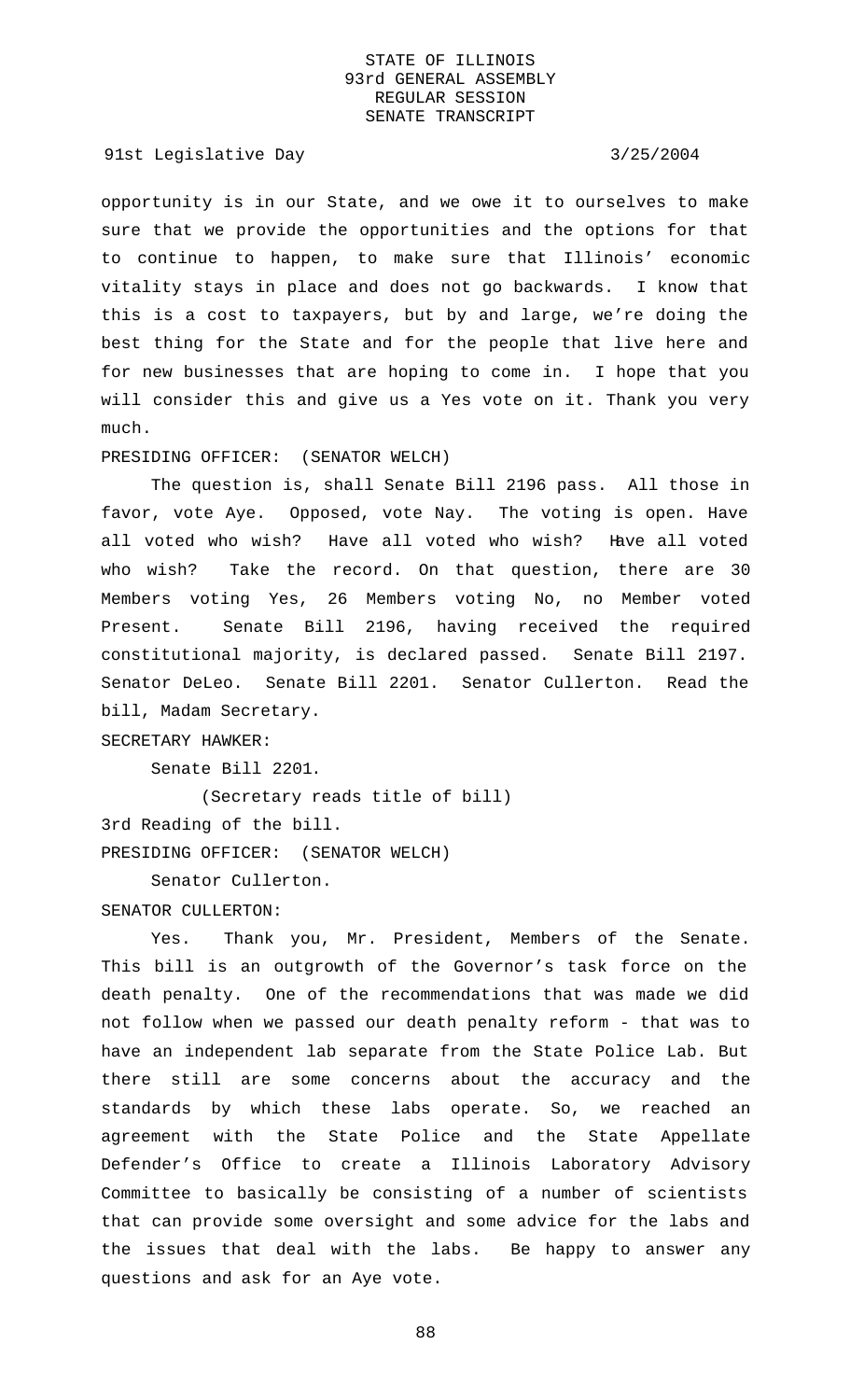91st Legislative Day 3/25/2004

PRESIDING OFFICER: (SENATOR WELCH)

Is there any discussion? If not, the question is, shall Senate Bill 2201 pass. All those in favor, vote Aye. Opposed, vote Nay. The voting is open. Have all voted who wish? Have all voted who wish? Have all voted who wish? Take the record. On that question, 58 Members voted Yes, no Member voted No, and no Member voted Present. Senate Bill 2201, having received the required constitutional majority, is declared passed. In two hours and forty-five minutes, we've gone through three pages. We're now on page 11. Senate Bill 2203. Senator Jacobs. Senate Bill 2205. Senator Emil Jones. Read the bill, Madam Secretary.

SECRETARY HAWKER:

Senate Bill 2205.

(Secretary reads title of bill)

3rd Reading of the bill.

SECRETARY HAWKER:

Senator Emil Jones.

SENATOR E. JONES:

Thank you, Mr. President. This is merely a vehicle bill to deal with the end of Session. There's nothing in it right now, but it may come back later with something and so we want to pass it over to the House so we can be prepared to deal with the issues later on this Session.

PRESIDING OFFICER: (SENATOR WELCH)

Is there any discussion? Senator Radogno. SENATOR RADOGNO:

Thank you, Mr. President. As President Jones indicated, these are vehicle bills to begin to implement the budget, which is something clearly we need to do every year. It's a new year, it's a new budget year, so we want to participate in this process. The only thing we would ask, hopefully our Members will be voting for this, that we would be able to see the budget implementation before we actually have a final vote on it, and we would ask for any assistance you could give us in that regard this year.

PRESIDING OFFICER: (SENATOR WELCH)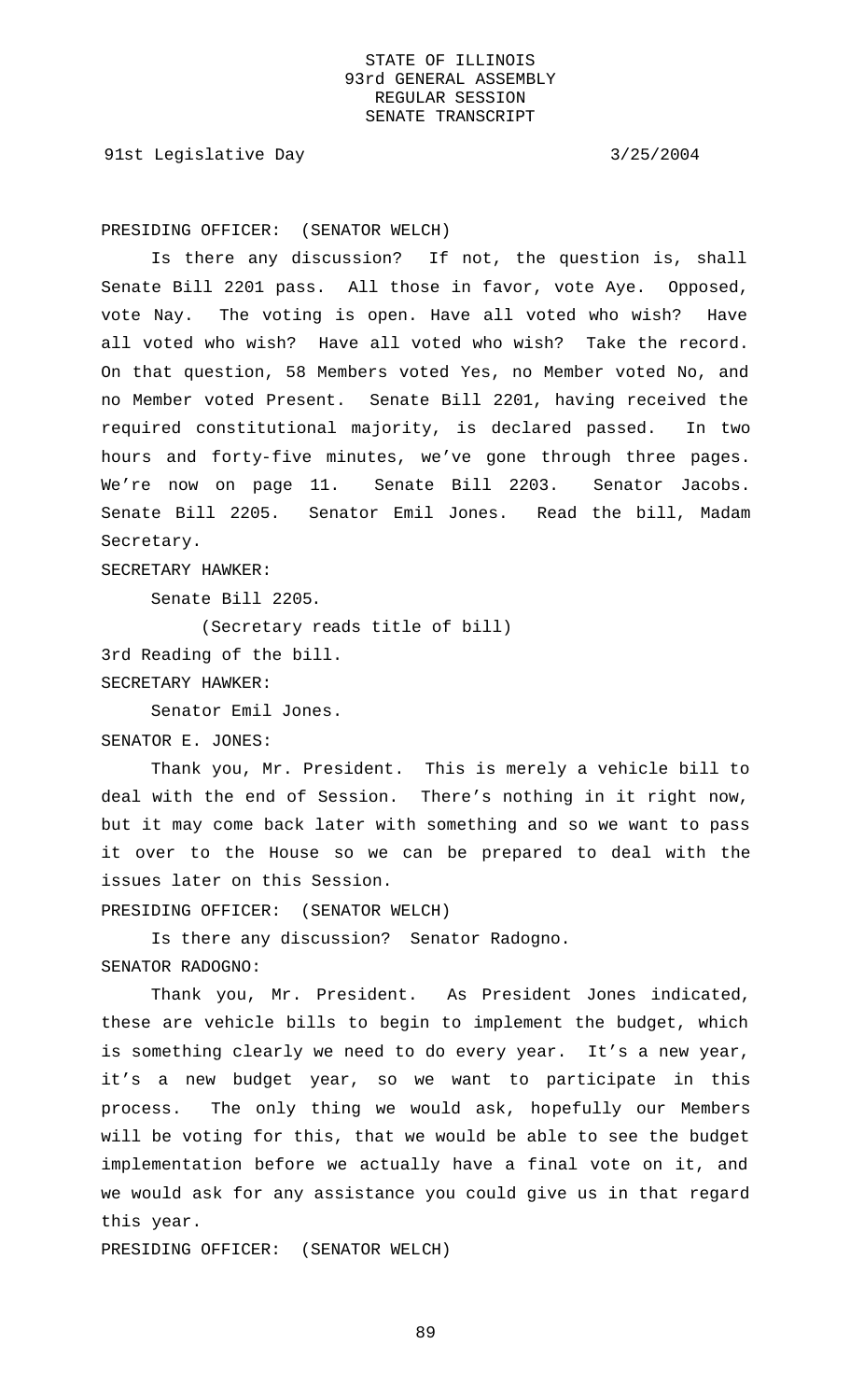91st Legislative Day 3/25/2004

The question is, shall Senate Bill 2205 pass. All those in favor, vote Aye. Opposed, vote Nay. The voting is open. Have all voted who wish? Have all voted who wish? Have all voted who wish? Take the record. On that question, 50 Members voted Yes, 3 Members voted No, no Member voted Present. Senate Bill 2205, having received the required constitutional majority, is declared passed. Senate Bill 2206. Read the bill, Madam Secretary.

SECRETARY HAWKER:

Senate Bill 2206.

(Secretary reads title of bill) 3rd Reading of the bill. PRESIDING OFFICER: (SENATOR WELCH)

Senator Emil Jones.

SENATOR E. JONES:

Thank you, Mr. President. This bill is the same as the previous bill, as are the bills to follow, and as we relate to the single subject rule, you must have many vehicle bills in order to implement the budget. So I ask for a Aye vote. PRESIDING OFFICER: (SENATOR WELCH)

The question is, shall Senate Bill 2206 pass. All those in favor, vote Aye. Opposed, vote Nay. The voting is open. Have all voted who wish? Have all voted who wish? Have all voted who wish? Take the record. On that question, 52 Members voted Yes, 2 Members voted No, no Member voted Present. Senate Bill 2206, having received the required constitutional majority, is declared passed. Senate Bill 2207. Senator Emil Jones. Read the bill, Madam Secretary.

SECRETARY HAWKER:

Senate Bill 2207.

(Secretary reads title of bill) 3rd Reading of the bill. PRESIDING OFFICER: (SENATOR WELCH)

Senator Jones has explained the bill. Is there any discussion? If not, the question is, shall Senate Bill 2207 pass. All those in favor, vote Aye. Opposed, vote Nay. The voting is open. Have all voted who wish? Have all voted who wish? Have all voted who wish? Take the record. On that question, 53 Members voted Yes, 3 Members voted No, no Member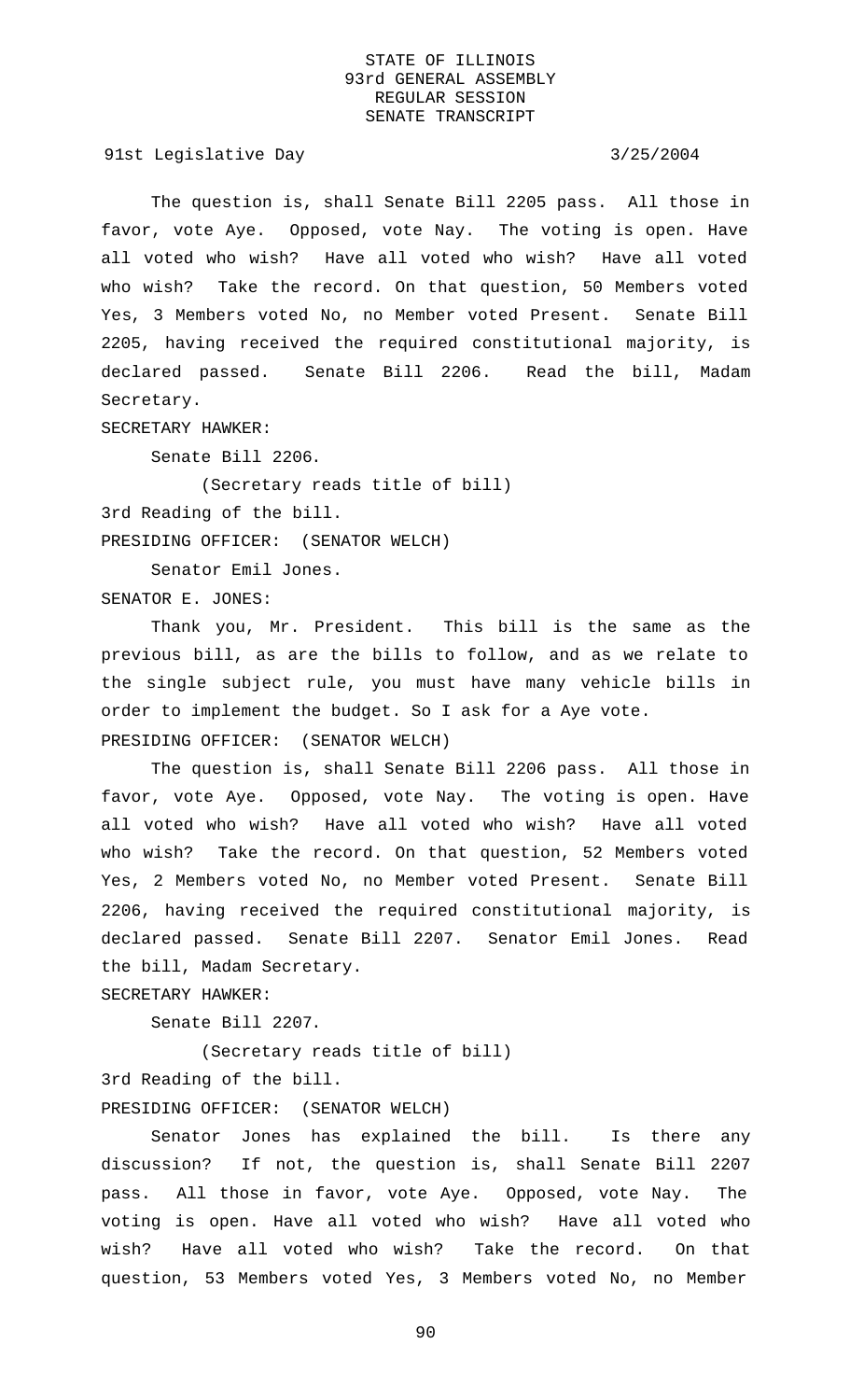### 91st Legislative Day 3/25/2004

voted Present. Senate Bill 2207, having received the required constitutional majority, is declared passed. Senate Bill 2208. Read the bill, Madam Secretary.

SECRETARY HAWKER:

Senate Bill 2208.

(Secretary reads title of bill) 3rd Reading of the bill. PRESIDING OFFICER: (SENATOR WELCH)

Is there any discussion? If not, the question is, shall Senate Bill 2208 pass. All those in favor, vote Aye. Opposed, vote Nay. The voting is open. Have all voted who wish? Have all voted who wish? Have all voted who wish? Take the record. On that question, there are 53 Members voting Yes, 3 Members voting No, no Member voted Present. Senate Bill 2208, having received the required constitutional majority, is declared passed. Senate Bill 2209. Read the bill, Madam Secretary. SECRETARY HAWKER:

Senate Bill 2209.

(Secretary reads title of bill) 3rd Reading of the bill. PRESIDING OFFICER: (SENATOR WELCH)

Is there any discussion? If not, the question is, shall Senate Bill 2209 pass. All those in favor, vote Aye. Opposed, vote Nay. The voting is open. Have all voted who wish? Have all voted who wish? Have all voted who wish? Take the record. On that question, there are 50 Members voting Aye, 7 Members voted No, no Member voted Present. Senate Bill 2209, having received the required constitutional majority, is declared passed. Senate Bill 2210. Read the bill, Madam Secretary. SECRETARY HAWKER:

Senate Bill 2210.

(Secretary reads title of bill) 3rd Reading of the bill.

PRESIDING OFFICER: (SENATOR WELCH)

Is there any discussion? If not, the question is, shall Senate Bill 2210 pass. All those in favor, vote Aye. Opposed, vote Nay. The voting is open. Have all voted who wish? Have all voted who wish? Have all voted who wish? Take the record. On that question, there are 49 Members voting Yes, 7 Members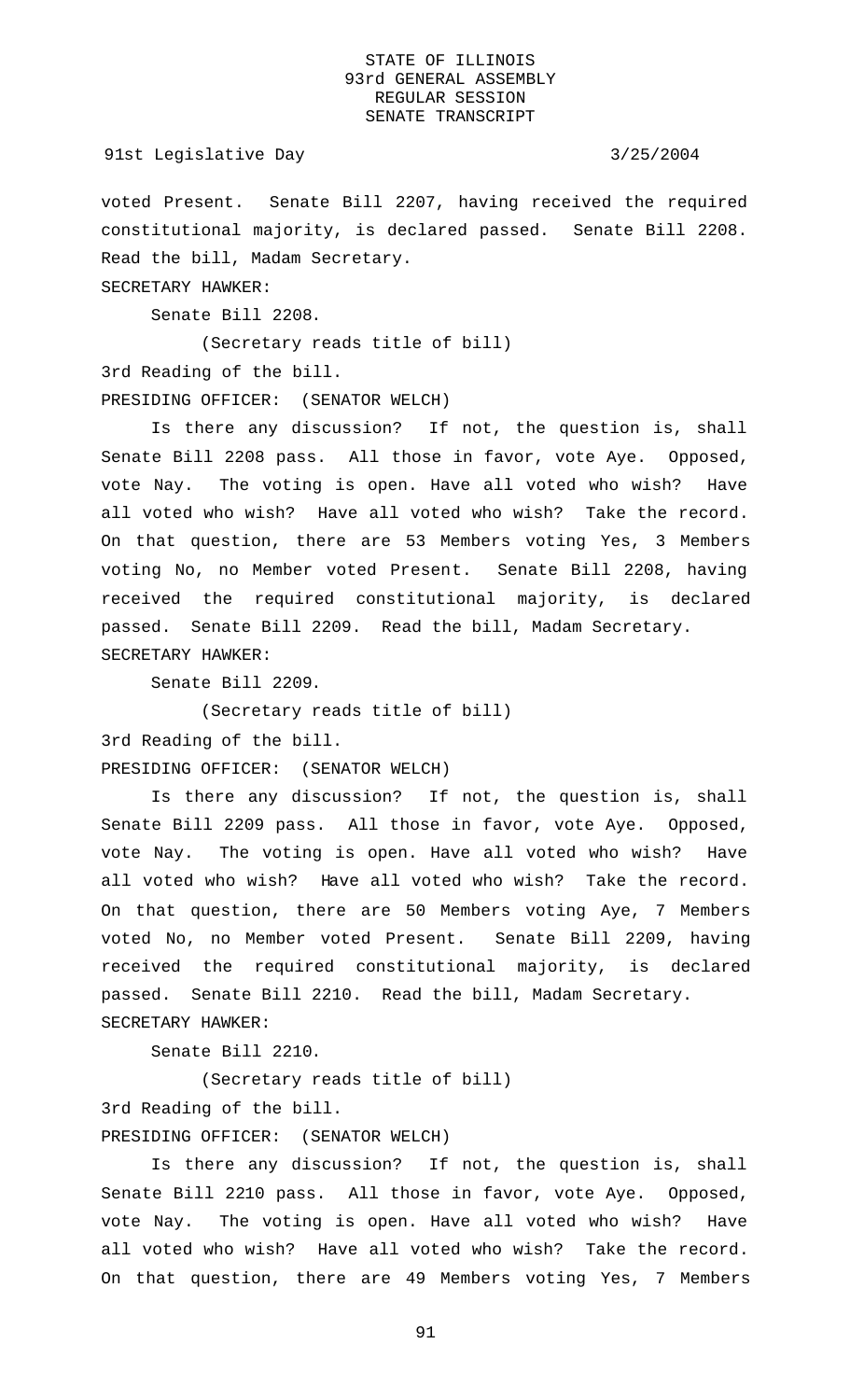### 91st Legislative Day 3/25/2004

voted No, no Member voted Present. Senate Bill 2210, having received the required constitutional majority, is declared passed. Senate Bill 2211. Read the bill, Madam Secretary. SECRETARY HAWKER:

Senate Bill 2211.

(Secretary reads title of bill) 3rd Reading of the bill. PRESIDING OFFICER: (SENATOR WELCH)

Is there any discussion? If not, the question is, shall Senate Bill 2211 pass. All those in favor, vote Aye. Opposed, vote Nay. The voting is open. Have all voted who wish? Have all voted who wish? Have all voted who wish? Take the record. On that question, there are 48 Members voting Yes, 7 Members voted No, 1 Member voting Present. Senate Bill 2211, having received the required constitutional majority, is declared passed. Senate Bill 2212. Read the bill, Madam Secretary. SECRETARY HAWKER:

Senate Bill 2212.

(Secretary reads title of bill) 3rd Reading of the bill. PRESIDING OFFICER: (SENATOR WELCH)

Is there any discussion? If not, the question is, shall Senate Bill 2212 pass. All those in favor, vote Aye. Opposed, vote Nay. The voting is open. Have all voted who wish? Have all voted who wish? Have all voted who wish? Take the record. On that question, there are 50 Members voting Yes, 7 voting No, no Member voting Present. Senate Bill 2212, having received the required constitutional majority, is declared passed. Senate Bill 2213. Read the bill, Madam Secretary.

SECRETARY HAWKER:

Senate Bill 2213.

(Secretary reads title of bill)

3rd Reading of the bill.

PRESIDING OFFICER: (SENATOR WELCH)

Is there any discussion? If not, the question is, shall Senate Bill 2213 pass. All those in favor, vote Aye. Opposed, vote Nay. The voting is open. Have all voted who wish? Have all voted who wish? Have all voted who wish? Take the record. On that question, there are 50 Members voting Yes, 6 Members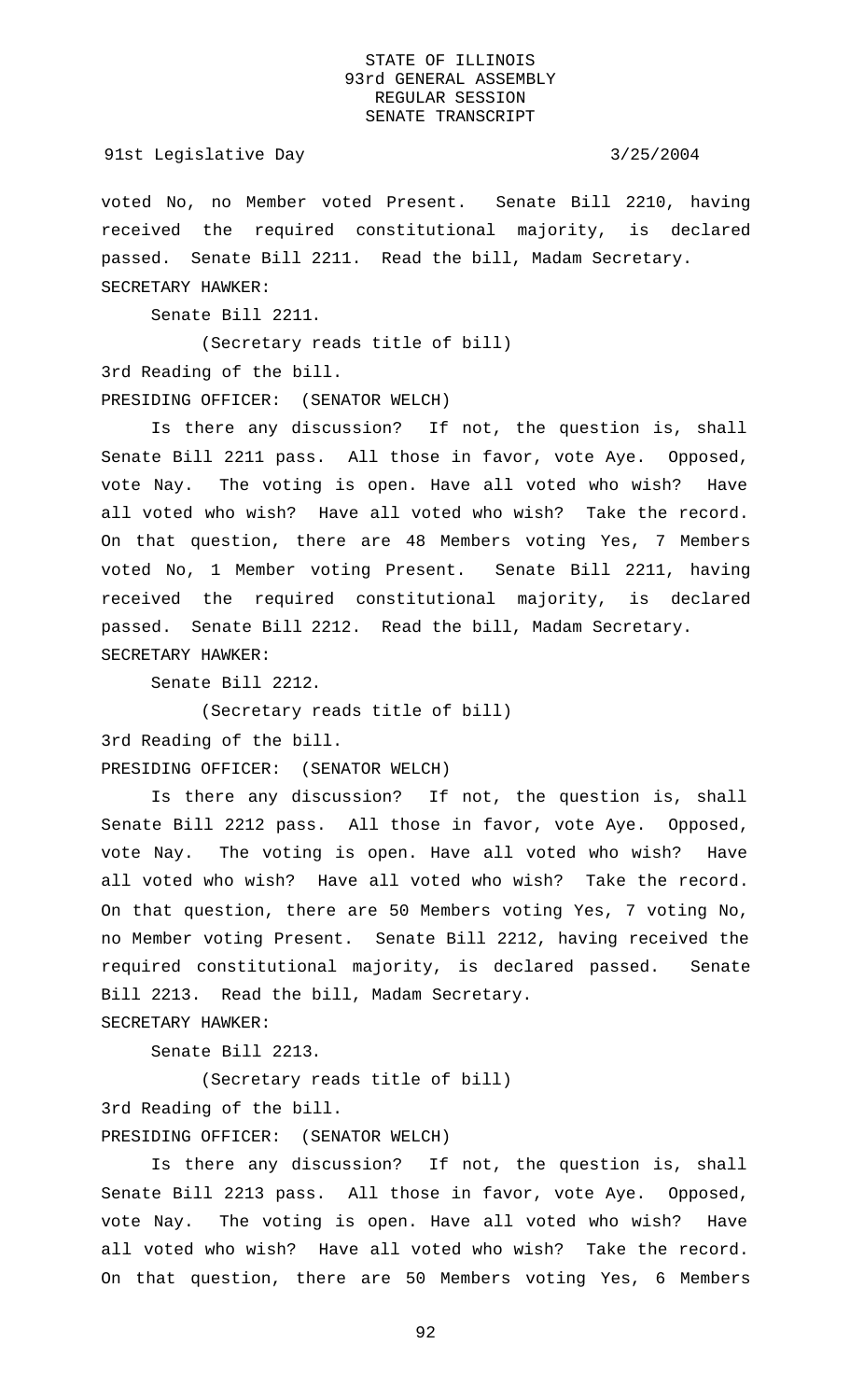### 91st Legislative Day 3/25/2004

voting No, no Member voted Present. Senate Bill 2213, having received the required constitutional majority, is declared passed. Senate Bill 2214. Read the bill, Madam Secretary. SECRETARY HAWKER:

Senate Bill 2214.

(Secretary reads title of bill) 3rd Reading of the bill. PRESIDING OFFICER: (SENATOR WELCH)

Is there any discussion? If not, the question is, shall Senate Bill 2214 pass. All those in favor, vote Aye. Opposed, vote Nay. The voting is open. Have all voted who wish? Have all voted who wish? Have all voted who wish? Take the record. On that question, there are 51 Members voting Yes, 5 Members voting No, no Member voted Present. Senate Bill 2214, having received the required constitutional majority, is declared passed. Senate Bill 2215. Read the bill, Madam Secretary. SECRETARY HAWKER:

Senate Bill 2215.

(Secretary reads title of bill) 3rd Reading of the bill. PRESIDING OFFICER: (SENATOR WELCH)

Is there any discussion? If not, the question is, shall Senate Bill 2215 pass. All those in favor, vote Aye. Opposed, vote Nay. The voting is open. Have all voted who wish? Have all voted who wish? Have all voted who wish? Take the record. On that question, there are 48 Members voting Yes, 8 Members voted No, no Member voted Present. Senate Bill 2215, having received the required constitutional majority, is declared passed. Senate Bill 2216. Read the bill, Madam Secretary. SECRETARY HAWKER:

Senate Bill 2216.

(Secretary reads title of bill) 3rd Reading of the bill. PRESIDING OFFICER: (SENATOR WELCH)

Is there any discussion? If not, the question is, shall Senate Bill 2216 pass. All those in favor, vote Aye. Opposed, vote Nay. The voting is open. Have all voted who wish? Have all voted who wish? Have all voted who wish? Take the record. On that question, there are 48 Members voting Yes, 9 Members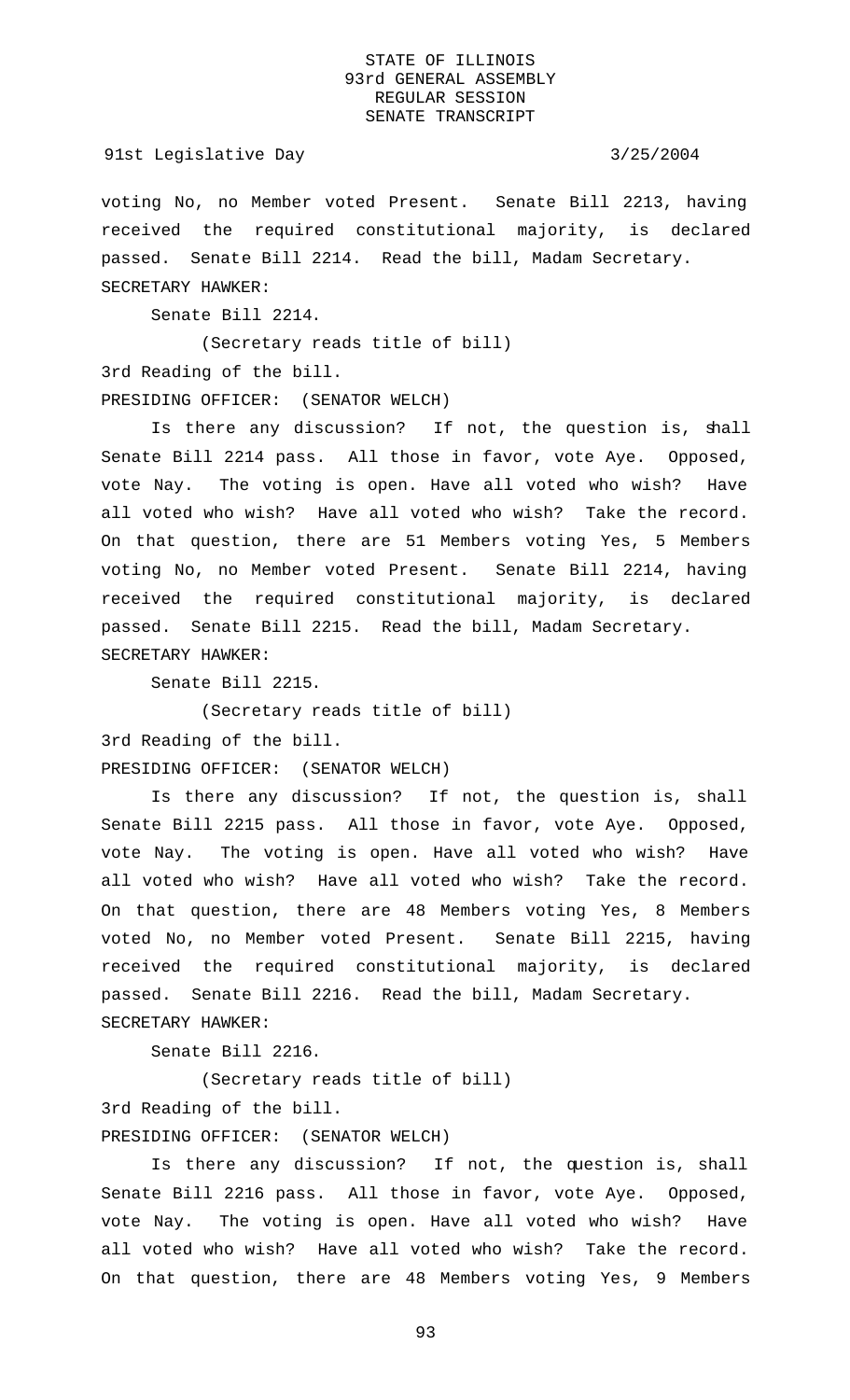### 91st Legislative Day 3/25/2004

voting No, no Member voting Present. Senate Bill 2216, having received the required constitutional majority, is declared passed. Senate Bill 2217. Read the bill, Madam Secretary. SECRETARY HAWKER:

Senate Bill 2217.

(Secretary reads title of bill) 3rd Reading of the bill. PRESIDING OFFICER: (SENATOR WELCH)

Is there any discussion? If not, the question is, shall Senate Bill 2217 pass. All those in favor, vote Aye. Opposed, vote Nay. The voting is open. Have all voted who wish? Have all voted who wish? Have all voted who wish? Take the record. On that question, there are 46 Members voting Yes, 11 Members voting No, no Member voting Present. Senate Bill 2217, having received the required constitutional majority, is declared passed. Senate Bill 2218. Read the bill, Madam Secretary. SECRETARY HAWKER:

Senate Bill 2218.

(Secretary reads title of bill) 3rd Reading of the bill. PRESIDING OFFICER: (SENATOR WELCH)

Is there any discussion? If not, the question is, shall Senate Bill 2218 pass. All those in favor, vote Aye. Opposed, vote Nay. The voting is open. Have all voted who wish? Have all voted who wish? Have all voted who wish? Take the record. On that question, there are 47 Members voting Yes, 10 Members voting No, no Member voting Present. Senate Bill 2218, having received the required constitutional majority, is declared passed. Senate Bill 2219. Read the bill, Madam Secretary. SECRETARY HAWKER:

Senate Bill 2219.

(Secretary reads title of bill) 3rd Reading of the bill.

PRESIDING OFFICER: (SENATOR WELCH)

Is there any discussion? If not, the question is, shall Senate Bill 2219 pass. All those in favor, vote Aye. Opposed, vote Nay. The voting is open. Have all voted who wish? Have all voted who wish? Have all voted who wish? Take the record. On that question, there are 43 Members voting Yes, 13 Members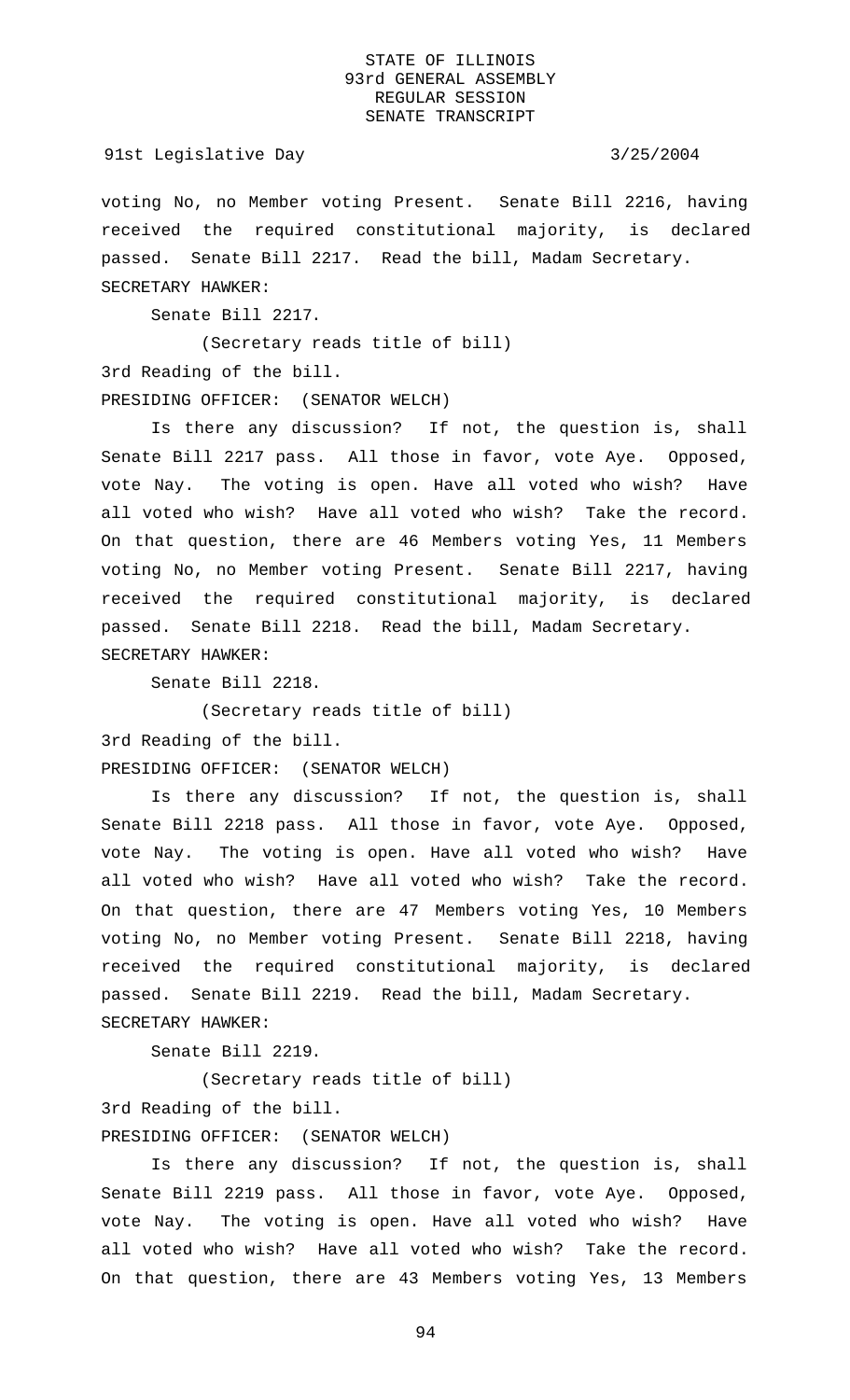### 91st Legislative Day 3/25/2004

voting No, 1 Member voting Present. Senate Bill 2219, having received the required constitutional majority, is declared passed. Senate Bill 2220. Read the bill, Madam Secretary. SECRETARY HAWKER:

Senate Bill 2220.

(Secretary reads title of bill) 3rd Reading of the bill. PRESIDING OFFICER: (SENATOR WELCH)

Is there any discussion? If not, the question is, shall Senate Bill 2220 pass. All those in favor, vote Aye. Opposed, vote Nay. The voting is open. Have all voted who wish? Have all voted who wish? Have all voted who wish? Take the record. On that question, there are 46 Members voting Yes, 10 Members voting No, no Member voting Present. Senate Bill 2220, having received the required constitutional majority, is declared passed. Senate Bill 2221. Read the bill, Madam Secretary. SECRETARY HAWKER:

Senate Bill 2221.

(Secretary reads title of bill) 3rd Reading of the bill. PRESIDING OFFICER: (SENATOR WELCH)

Is there any discussion? If not, the question is, shall Senate Bill 2221 pass. All those in favor, vote Aye. Opposed, vote Nay. The voting is open. Have all voted who wish? Have all voted who wish? Have all voted who wish? Take the record. On that question, there are 47 Members voting Yes, 10 Members voting No, no Member voted Present. Senate Bill 2221, having received the required constitutional majority, is declared passed. Senate Bill 2222. Read the bill, Madam Secretary. SECRETARY HAWKER:

Senate Bill 2222.

(Secretary reads title of bill) 3rd Reading of the bill. PRESIDING OFFICER: (SENATOR WELCH)

Is there any discussion? If not, the question is, shall Senate Bill 2222 pass. All those in favor, vote Aye. Opposed, vote Nay. The voting is open. Have all voted who wish? Have all voted who wish? Have all voted who wish? Take the record. On that question, there are 49 Members voting Yes, 7 Members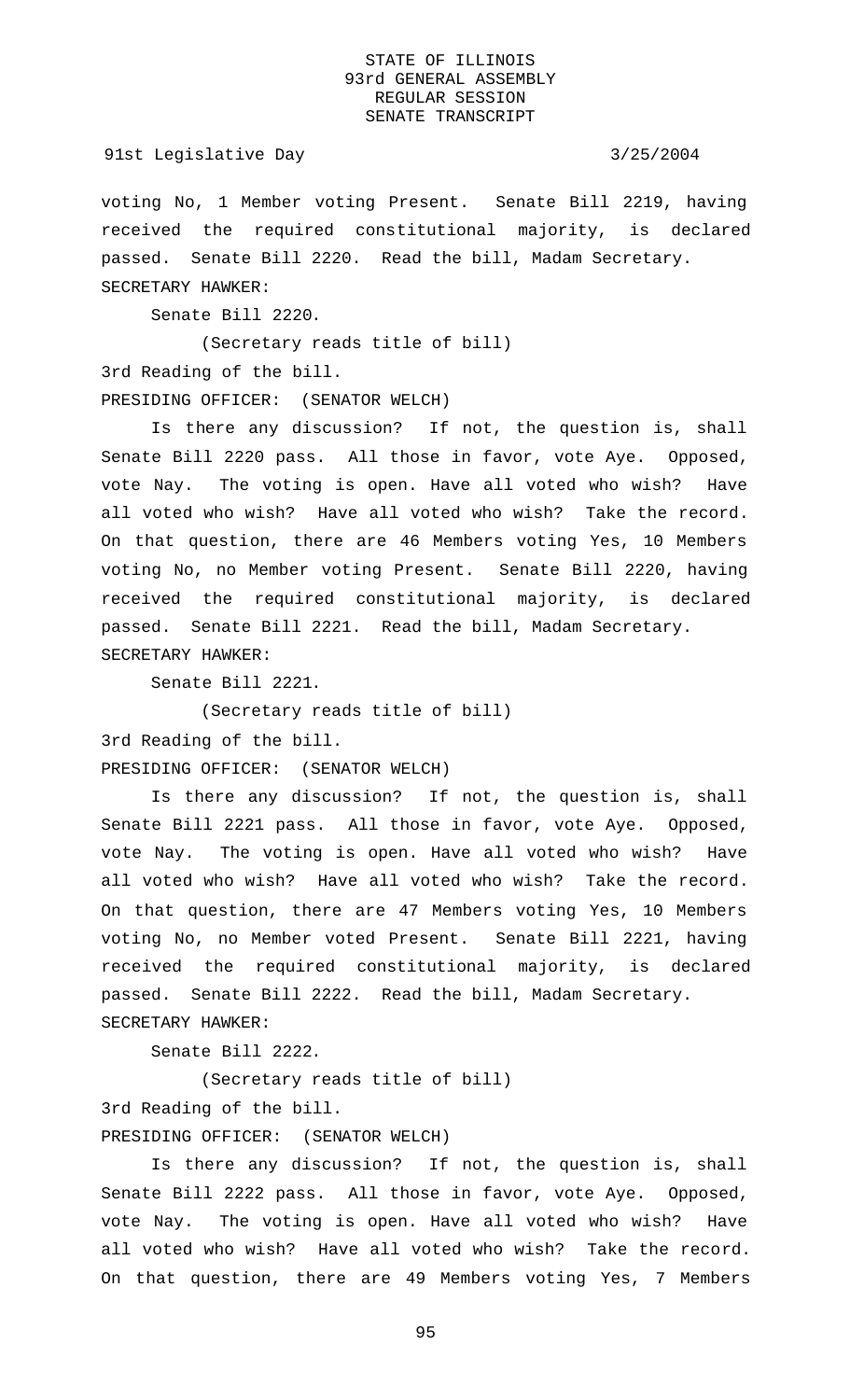## 91st Legislative Day 3/25/2004

voting No, no -- 1 Member voting Present. Senate Bill 2222, having received the required constitutional majority, is declared passed. Senate Bill 2223. Read the bill, Madam Secretary.

SECRETARY HAWKER:

Senate Bill 2223.

(Secretary reads title of bill) 3rd Reading of the bill. PRESIDING OFFICER: (SENATOR WELCH)

Is there any discussion? If not, the question is, shall Senate Bill 2223 pass. All those in favor, vote Aye. Opposed, vote Nay. The voting is open. Have all voted who wish? Have all voted who wish? Have all voted who wish? Take the record. On that question, 46 Members voted Yes, 11 Members voted No, no Member voted Present. Senate Bill 2223, having received the required constitutional majority, is declared passed. On the top of page 12. Senate Bill 2224. Read the bill, Madam Secretary.

SECRETARY HAWKER:

Senate Bill 2224.

(Secretary reads title of bill) 3rd Reading of the bill. PRESIDING OFFICER: (SENATOR WELCH)

Is there any discussion? If not, the question is, shall Senate Bill 2224 pass. All those in favor, vote Aye. Opposed, vote Nay. The voting is open. Have all voted who wish? Have all voted who wish? Have all voted who wish? Take the record. On that question, 45 Members voted Yes, 12 Members voted No, no Member voted Present. Senate Bill 2224, having received the required constitutional majority, is declared passed. Senate Bill 2225. Read the bill, Madam Secretary.

SECRETARY HAWKER:

Senate Bill 2225.

(Secretary reads title of bill)

3rd Reading of the bill.

PRESIDING OFFICER: (SENATOR WELCH)

Is there any discussion? If not, the question is, shall Senate Bill 2225 pass. All those in favor, vote Aye. Opposed, vote Nay. The voting is open. Have all voted who wish? Have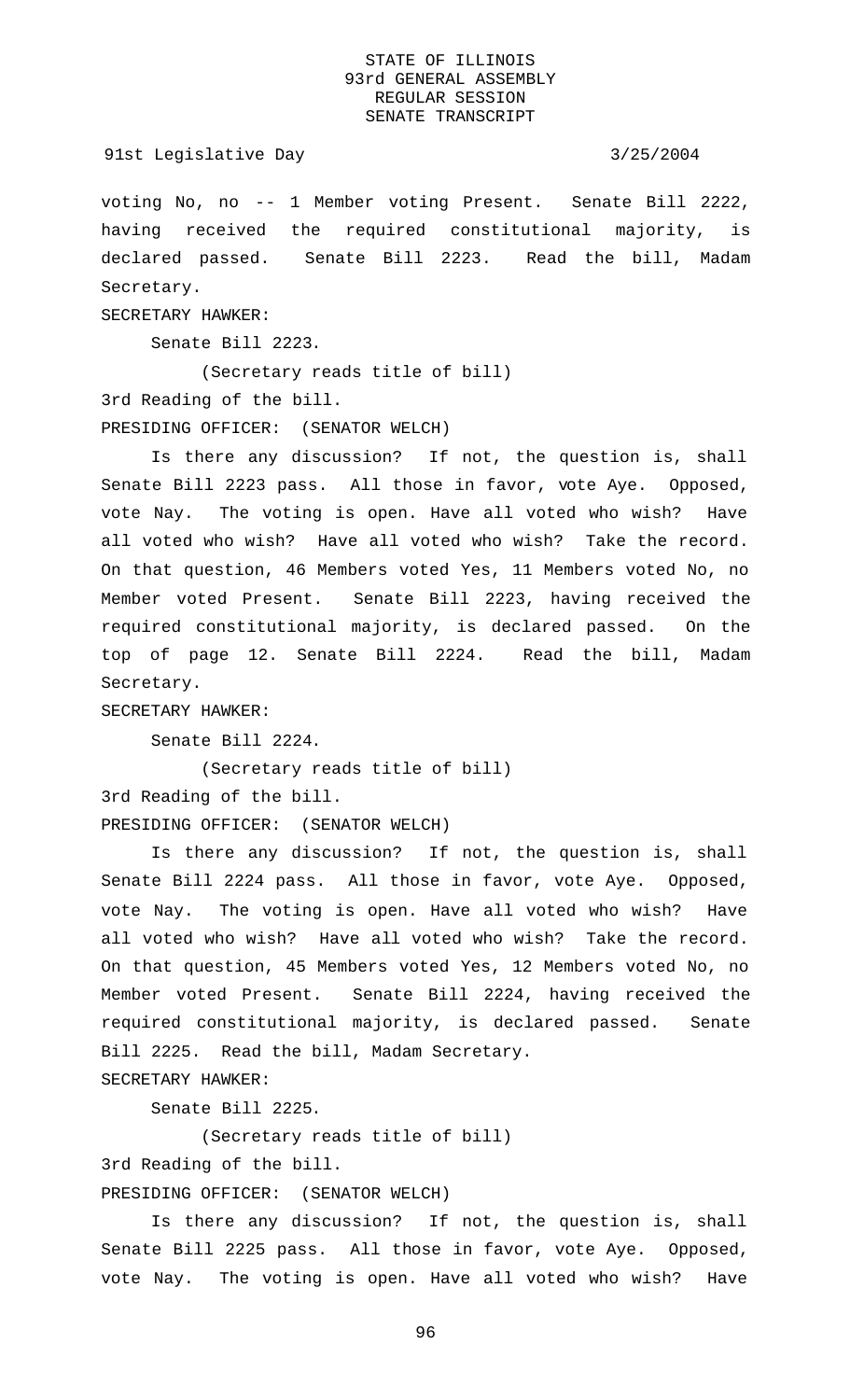91st Legislative Day 3/25/2004

all voted who wish? Have all voted who wish? Take the record. On that question, there are 43 Members voting Yes, 10 Members voted No, no Member voted Present. Senate Bill 2225, having received the required constitutional majority, is declared passed. Senate Bill 2226. Read the bill, Madam Secretary. SECRETARY HAWKER:

Senate Bill 2226.

(Secretary reads title of bill)

3rd Reading of the bill.

PRESIDING OFFICER: (SENATOR WELCH)

Is there any discussion? If not, the question is, shall Senate Bill 2226 pass. All those in favor, vote Aye. Opposed, vote Nay. The voting is open. Have all voted who wish? Have all voted who wish? Have all voted who wish? Take the record. On that question, there are 43 Members voting Yes, 12 Members voting No, no Member voting Present. Senate Bill 2226, having received the required constitutional majority, is declared passed. Senate Bill 2227. Read the bill, Madam Secretary. SECRETARY HAWKER:

Senate Bill 2227.

(Secretary reads title of bill) 3rd Reading of the bill. PRESIDING OFFICER: (SENATOR WELCH)

Is there any discussion? Senator Roskam. SENATOR ROSKAM:

Well, Mr. President, you know, I thought that Senator Dudycz may have reappeared and -- in another form. I had my legislative seat belt on, and it seemed like we were cruising along on budget bills. And have we taken a corner? Did we turn a corner a couple minutes ago and we're actually doing shell bills now that are substantive shell bills?

PRESIDING OFFICER: (SENATOR WELCH)

Senator, I was going along and not paying attention, except to the numbers. So, what you see on the Calendar is -- is what we were voting on. I asked if there was discussion on each bill. Yes, Senator Roskam.

SENATOR ROSKAM:

Mr. President, not accusing you of anything. Just good leadership and moving the train. So, your question to me was,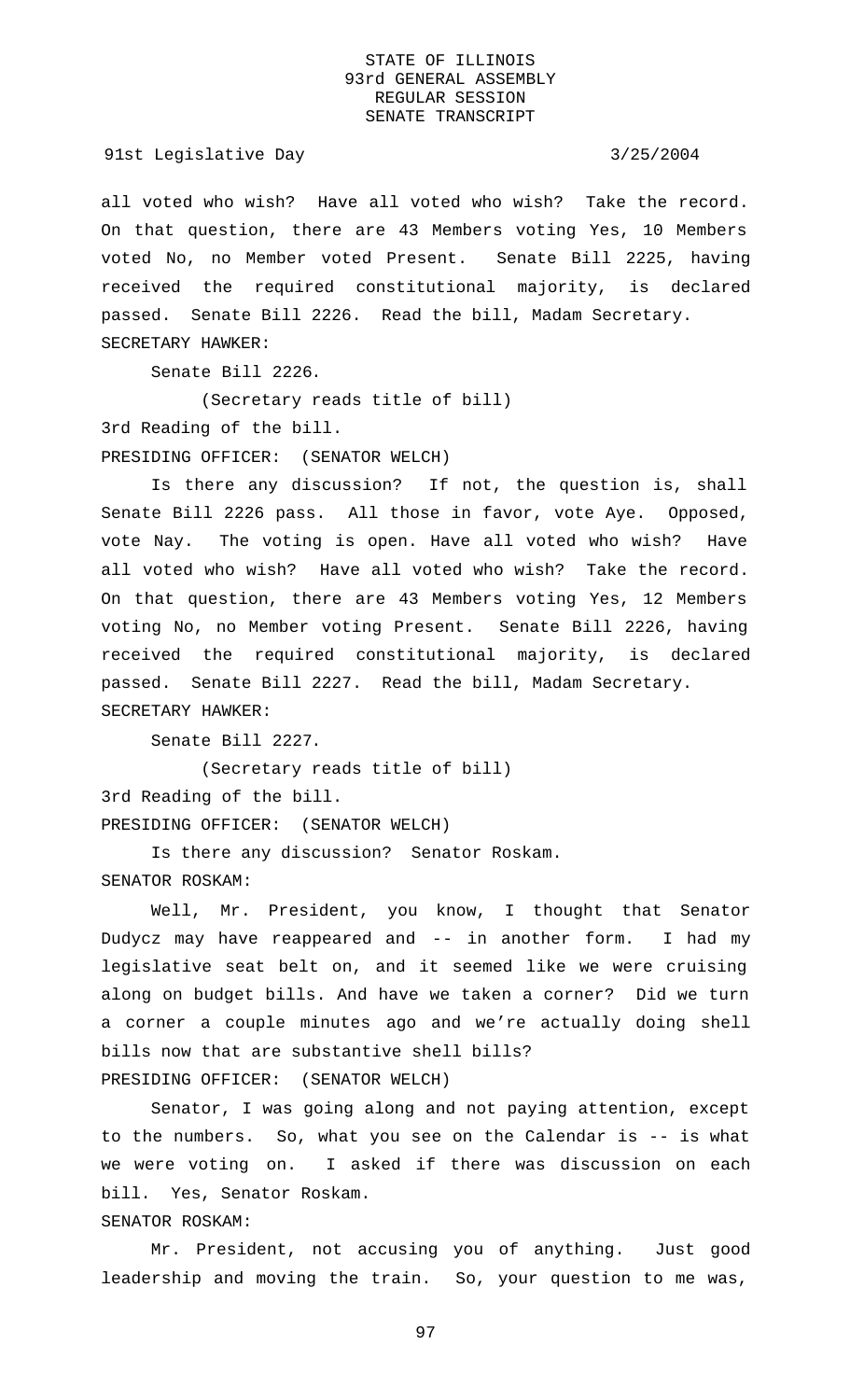why do I rise? The reason that I rise is I wanted to ask if the sponsor would yield.

PRESIDING OFFICER: (SENATOR WELCH)

Sponsor indicates he'll yield, Senator.

# SENATOR ROSKAM:

President Jones, those earlier bills that we were voting on, those were all budget -- budget bills, and now it seems like these are substantive shell bills. Could you just tell us what your -- what you intend to do with this bill, if there's a -- if there's a purpose that you've identified? PRESIDING OFFICER: (SENATOR WELCH)

Senator Jones, Emil Jones. SENATOR E. JONES:

As a past practice in this Chamber, there will always be issues that we want to deal with. It may come late in Session. All we intend to do is have a vehicle bill available for something that you may want -- of that nature. So, it's just a vehicle bill. There's no substance in the bill at this moment. If there is substantive language put in the bill, we will have an opportunity to -- to sit down and discuss it in committee and everything.

PRESIDING OFFICER: (SENATOR WELCH)

Senator Roskam.

### SENATOR ROSKAM:

So, just so I'm clear, Mr. -- Mr. President -- Presiding President, we're on 2227 now, then it looks as if those bills that -- that are like what President Jones described go through 2235 on the Calendar, and then we're back into substantive - substantive bills with real language. I just want to make sure …

PRESIDING OFFICER: (SENATOR WELCH)

Yes.

SENATOR ROSKAM:

…that everybody knows what we're doing. Is that your understanding, presiding?

PRESIDING OFFICER: (SENATOR WELCH)

Yes. But there are more vehicles after 2236, Senator. SENATOR ROSKAM: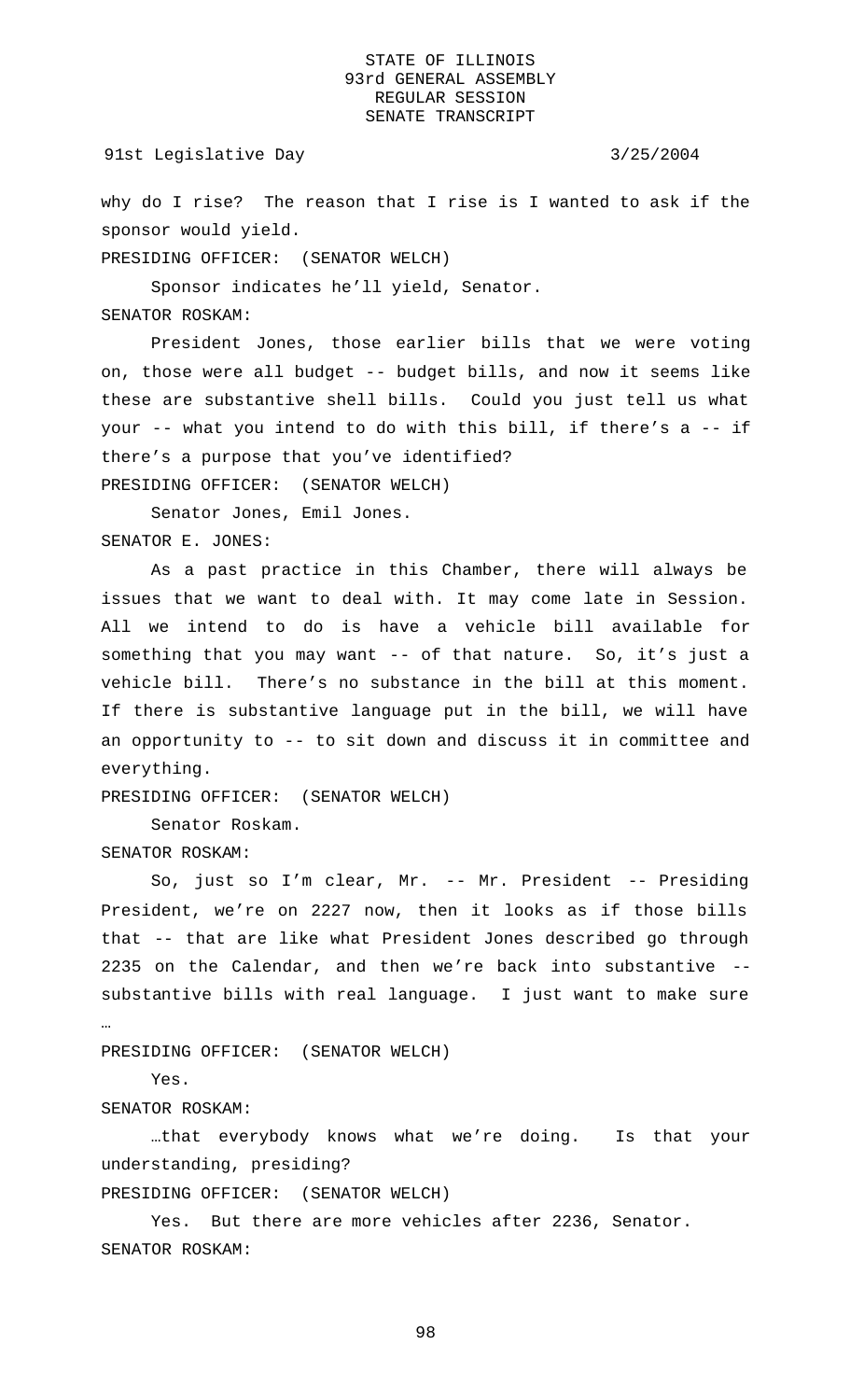# 91st Legislative Day 3/25/2004

I mean -- yeah -- no. We would absolutely need roll calls on them all.

PRESIDING OFFICER: (SENATOR WELCH)

Yeah.

SENATOR ROSKAM:

But I just want to make sure everybody understands what we're doing. I think it's clear now and I thank you for taking the time.

PRESIDING OFFICER: (SENATOR WELCH)

We will -- okay, Senator. Thank you. Any further discussion? If not, the question is, shall Senate Bill 2227 pass. All those in favor, vote Aye. Opposed, vote Nay. The voting is open. Have all voted who wish? Have all voted who wish? Have all voted who wish? Take the record. On that question, there are 32 Members voting Aye, 23 Members voting No, 1 Member voting Present. Senate Bill 2227, having received the required constitutional majority, is declared passed. Senate Bill 2228. Read the bill, Madam Secretary. SECRETARY HAWKER:

Senate Bill 2228.

(Secretary reads title of bill) 3rd Reading of the bill. PRESIDING OFFICER: (SENATOR WELCH)

Is there any discussion? If not, the question is, shall Senate Bill 2228 pass. All those in favor, vote Aye. Opposed, vote Nay. The voting is open. The voting is open. Have all voted who wish? Have all voted who wish? Have all voted who wish? Take the record. On that question, there are 29 Aye votes, 27 No votes, no Members voting Present. Senate Bill 2228, having received -- having not -- having failed to receive the required constitutional majority, is declared failed. Senator Meeks, for what purpose do you rise? SENATOR MEEKS:

Yeah. I failed to vote on that last -- on the shell bill. PRESIDING OFFICER: (SENATOR WELCH)

Thank you for standing up and taking the blame. It's too late now. Senate Bill -- Senator Hendon. SENATOR HENDON: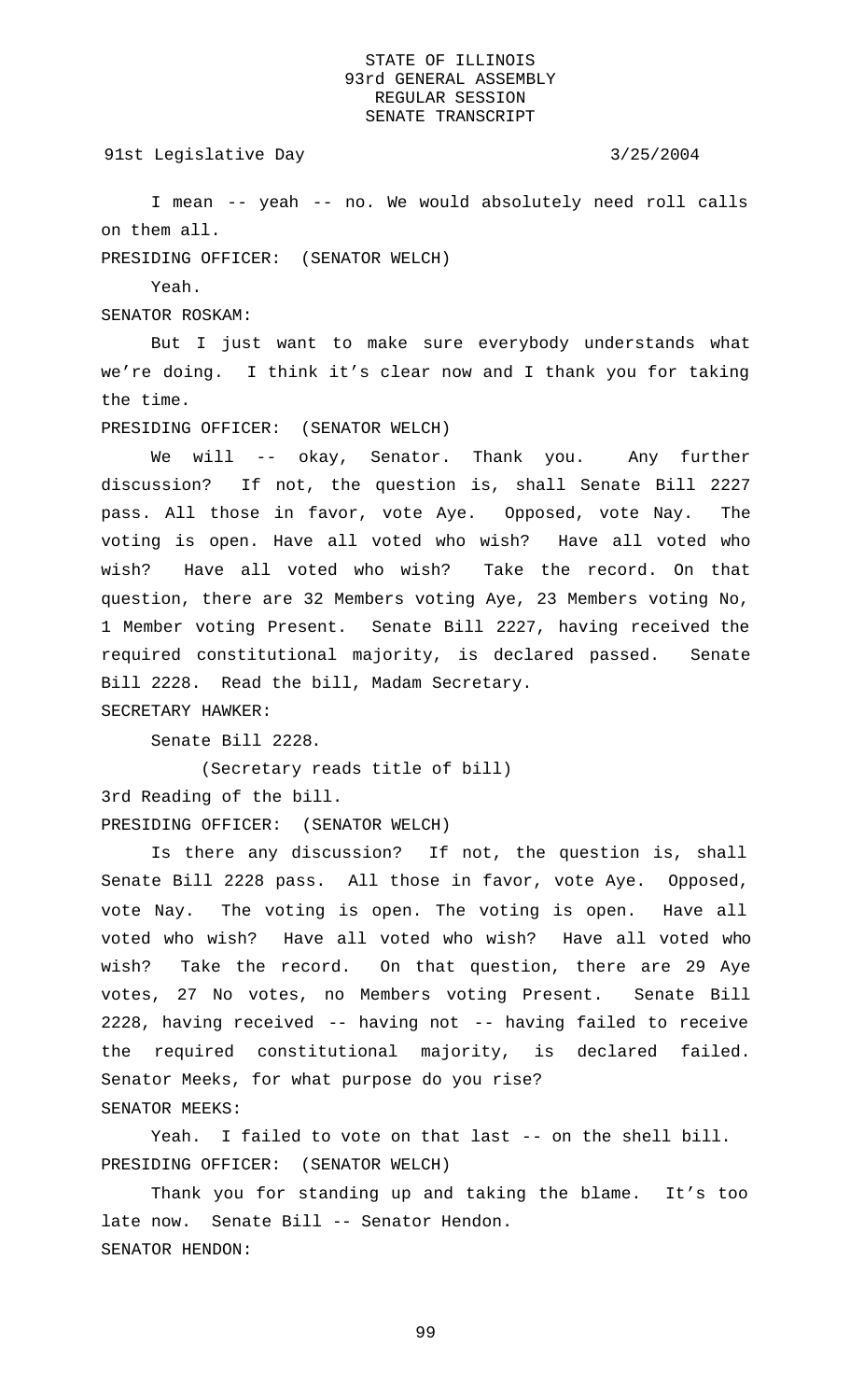91st Legislative Day 3/25/2004

Well, Mr. President, Pastor Meeks was in meditation with the Lord. I'm sure that should get him some -- some play here. PRESIDING OFFICER: (SENATOR WELCH)

It does with the Lord, but not with the -- the Body here, unfortunately. Senate Bill 2229. Read the bill, Madam Secretary.

SECRETARY HAWKER:

Senate Bill 2229.

(Secretary reads title of bill)

3rd Reading of the bill.

PRESIDING OFFICER: (SENATOR WELCH)

Is there any discussion? If not, the question is, shall Senate Bill 2229 pass. All those in favor, vote Aye. Opposed, vote Nay. The voting is open. Have all voted who wish? Have all voted who wish? Have all voted who wish? Take the record. On that question, there are 31 Members voting Yes, 27 Members voting No, and no Member voting Present. Senate Bill 2229, having received the required constitutional majority, is declared passed. Senate Bill 2230. Read the bill, Madam Secretary.

SECRETARY HAWKER:

Senate Bill 2230.

(Secretary reads title of bill) 3rd Reading of the bill. PRESIDING OFFICER: (SENATOR WELCH)

Is there any discussion? If not, the question is, shall Senate Bill 2230 pass. All those in favor, vote Aye. Opposed, vote Nay. The voting is open. Have all voted who wish? Have all voted who wish? Have all voted who wish? Take the record. Will the Members please be in their seats? On that question, there are 29 Members voting Yes, 26 Members voting No, 1 Member voting Present. Senate Bill 2230, having failed to receive the required majority, is declared failed. Senate Bill 2231. Read the bill, Madam Secretary.

SECRETARY HAWKER:

Senate Bill 2231.

(Secretary reads title of bill) 3rd Reading of the bill. PRESIDING OFFICER: (SENATOR WELCH)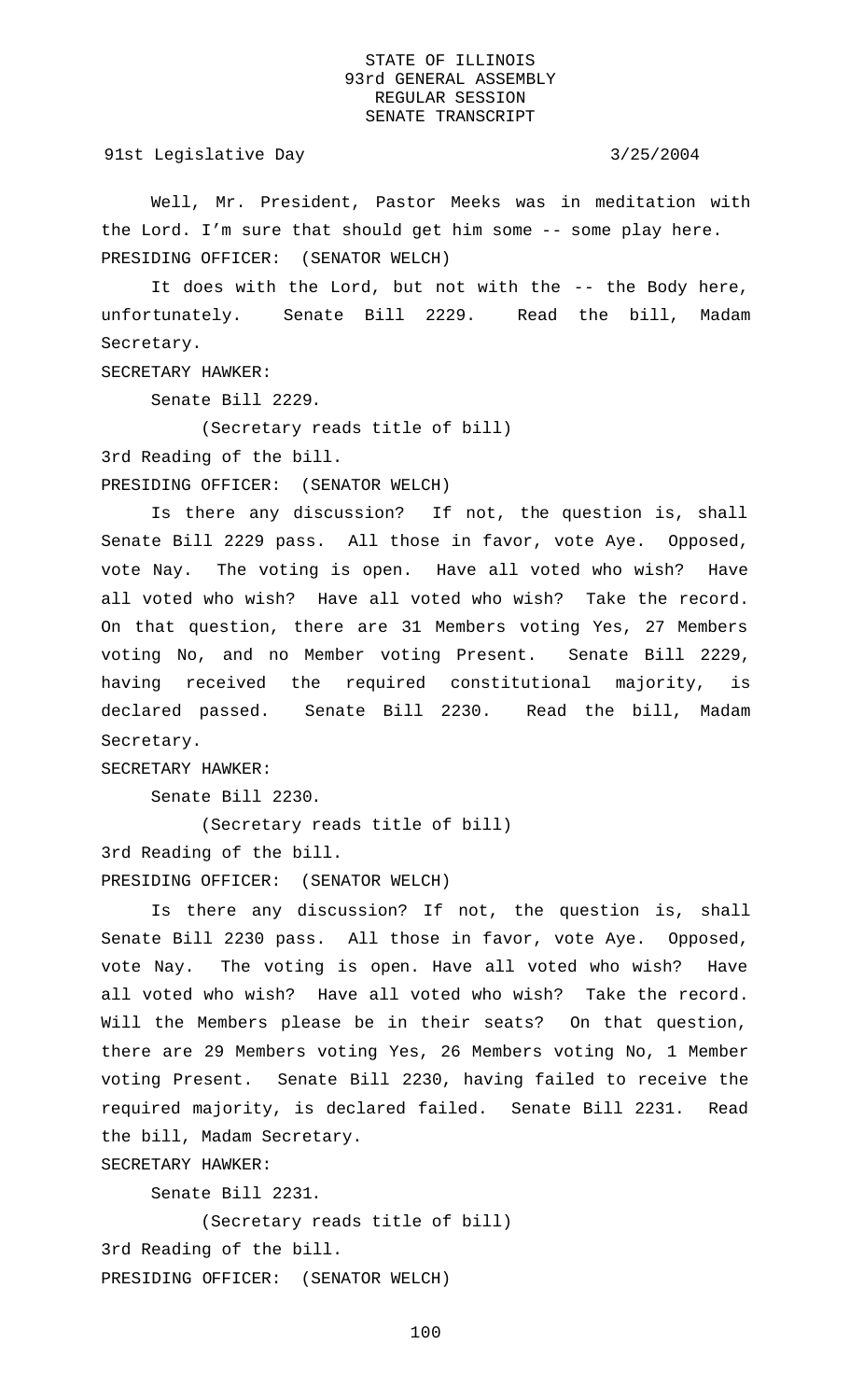91st Legislative Day 3/25/2004

Is there any discussion? If not, the question is, shall Senate Bill 2231 pass. All those in favor, vote Aye. Opposed, vote Nay. The voting is open. Have all voted who wish? Have all voted who wish? Have all voted who wish? Take the record. On that question, there are 31 Members voting Yes, 26 Members voting No, 1 Member voting Present. Senate Bill 2231, having received the required constitutional majority, is declared passed. Senate Bill 2232. Read the bill, Madam Secretary. SECRETARY HAWKER:

Senate Bill 2232.

(Secretary reads title of bill) 3rd Reading of the bill. PRESIDING OFFICER: (SENATOR WELCH)

Is there any discussion? If not, the question is, shall Senate Bill 2232 pass. All those in favor, vote Aye. Opposed, vote Nay. The voting is open. Have all voted who wish? Have all voted who wish? Have all voted who wish? Take the record. On that question, there are 30 Members voting Yes, 26 Members voting No, no Member voted Present. Senate Bill 2232, having received the required constitutional majority, is declared passed. Senate Bill 2233. Read the bill, Madam Secretary. SECRETARY HAWKER:

Senate Bill 2233.

(Secretary reads title of bill) 3rd Reading of the bill. PRESIDING OFFICER: (SENATOR WELCH)

Is there any discussion? If not, the question is, shall Senate Bill 2233 pass. All those in favor, vote Aye. Opposed, vote Nay. The voting is open. Have all voted who wish? Have all voted who wish? Have all voted who wish? Take the record. On that question, there are 30 Members voting Yes, 27 Members voting No, no Member voted Present. Senate Bill 2233, having received the required constitutional majority, is declared passed. Senate Bill 2234. Read the bill, Madam Secretary. SECRETARY HAWKER:

Senate Bill 2234.

(Secretary reads title of bill) 3rd Reading of the bill. PRESIDING OFFICER: (SENATOR WELCH)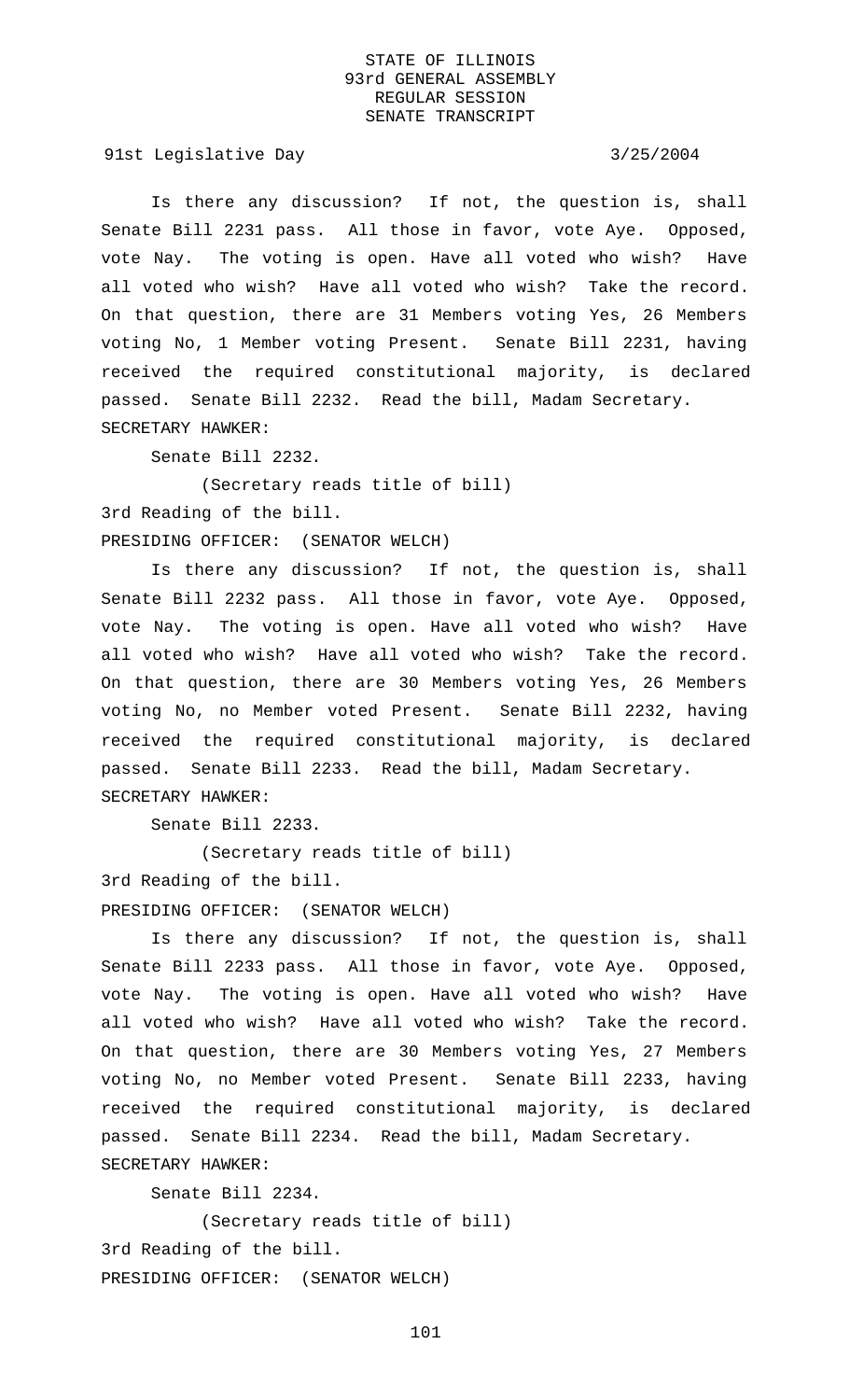91st Legislative Day 3/25/2004

Is there any discussion? If not, the question is, shall Senate Bill 2234 pass. All those in favor, vote Aye. Opposed, vote Nay. The voting is open. Have all voted who wish? Have all voted who wish? Have all voted who wish? Take the record. On that question, there are 32 Members voting Yes, 25 Members voting No, no Member voted Present. Senate Bill 2234, having received the required constitutional majority, is declared passed. Senate Bill 2235. Read the bill, Madam Secretary. PRESIDING OFFICER: (SENATOR WELCH)

Senate Bill 2235.

(Secretary reads title of bill) 3rd Reading of the bill. PRESIDING OFFICER: (SENATOR WELCH)

Is there any discussion? If not, the question is, shall Senate Bill 2235 pass. All those in favor, vote Aye. Opposed, vote Nay. The voting is open. Have all voted who wish? Have all voted who wish? Have all voted who wish? Take the record. On that question, there are 30 Members voting Yes, 24 Members voting No, 3 Members voting Present. Senate -- Senate Bill 2235, having received the required constitutional majority, is declared passed. Senate Bill 2236. Senator Emil Jones. Read the bill, Madam Secretary.

SECRETARY HAWKER:

Senate Bill 2236.

(Secretary reads title of bill)

3rd Reading of the bill.

PRESIDING OFFICER: (SENATOR WELCH)

Senator Jones.

SENATOR E. JONES:

Yeah. Thank you, Mr. President. On -- on this bill I will not ask for the previous roll call. This…

PRESIDING OFFICER: (SENATOR WELCH)

The Calendar shows there's an amendment on this bill. SENATOR E. JONES:

Okay. Senate Bill 2236 reconstitute the Gaming Board. It -- it gives the Governor the privilege to -- he can either keep the -- current Gaming Board members or he can reappoint new members to -- appoint new members to the Board with staggered terms that -- that will end in 2005 and 2007. The -- the Gaming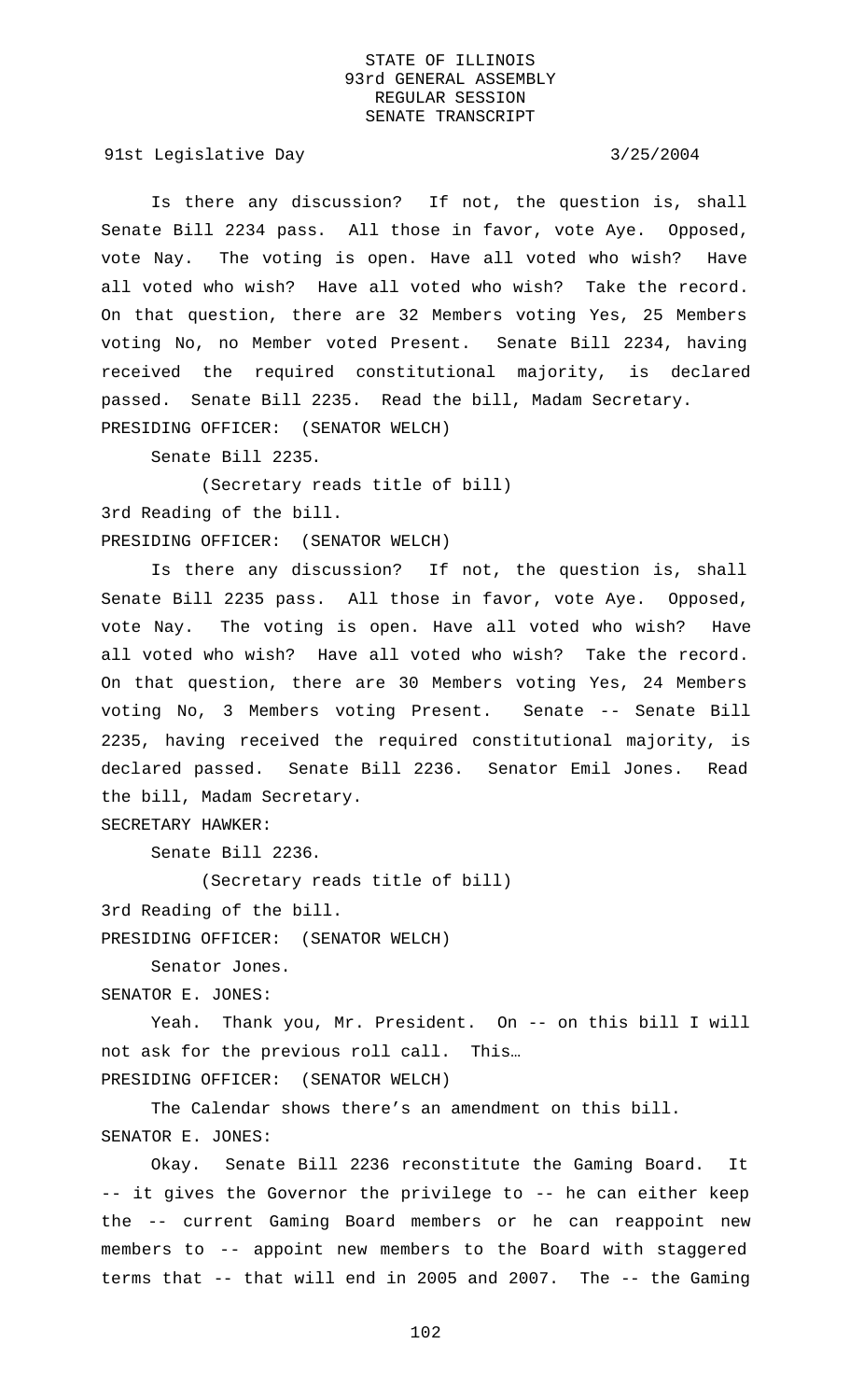91st Legislative Day 3/25/2004

Board always -- always -- over the past several years, has not followed the spirit of the law. It -- it hasn't been just one time, but it's been two times that I can recall. Originally, when we passed that law, we passed it with language in -- in the statute, the preamble of the Gaming Act, that the -- that the Gaming Board may take into consideration those communities that are economically depressed throughout the State of Illinois. We did that when we did it for -- East St. Louis, Alton, Illinois; Peoria, as well as Moline and Rock Island. We did that. We did it in Joliet. Now in Joliet, it's booming. But the past two major decisions that they have made, they have completely overlooked this -- this provision within the Gaming Act. And they have not even looked at it, as though it didn't even exist. So, I think we need some fresh members on that board who will follow the spirit of the law and the intent of the Act and give due considerations to the economically depressed communities in the State of Illinois. And I ask for a favorable vote. PRESIDING OFFICER: (SENATOR WELCH)

Is there any -- is there any discussion? Senator Harmon. SENATOR HARMON:

Thank you, Mr. President. I'd move the previous question. PRESIDING OFFICER: (SENATOR WELCH)

Senator Harmon moves the previous question. There are four individuals seeking recognition. Senator Geo-Karis. SENATOR GEO-KARIS:

Mr. President and Ladies and Gentlemen of the Senate, I rise in support of this bill because I can tell you right now, Waukegan is the county seat of Lake County. I represent half of Waukegan and they were in consideration for it. And when I voted for the original bill to set up these -- these bills, we did it for the same reasons that President Jones enunciated earlier, to help distressed areas. And I think it was unfair the way this past Board acted, because certainly they have plenty of jobs up in -- in Rosemont and all that -- all those areas, but we need the jobs in Lake County, too. So, I rise in favor of this bill.

PRESIDING OFFICER: (SENATOR WELCH)

Senator Cronin. SENATOR CRONIN: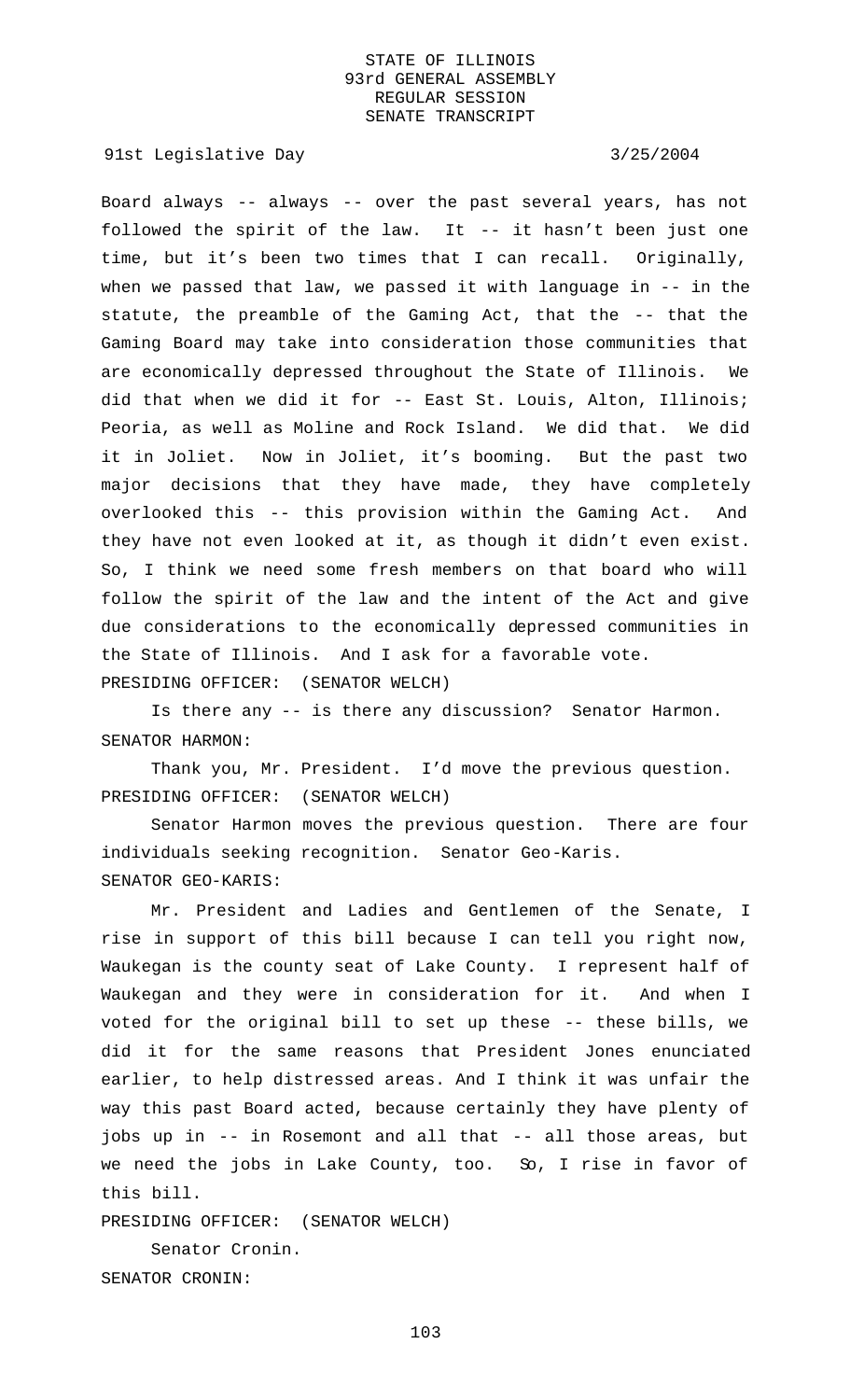91st Legislative Day 3/25/2004

Thank you -- thank you, Mr. President. I, too, rise in support of this bill, but I do have a couple of questions I'd like to ask the sponsor, if I may.

PRESIDING OFFICER: (SENATOR WELCH)

Sponsor indicates he'll yield, Senator.

SENATOR CRONIN:

There's been some confusion among observers, people that I've talked to on the street, people who have a strong opinion about gaming issues in the State of Illinois, and that is, the composition of this Board is -- is five -- five members, as I understand it. And of the five members, how many were appointed by this sitting Governor?

PRESIDING OFFICER: (SENATOR WELCH)

Senator Jones.

SENATOR E. JONES:

To my knowledge, I believe only one, but that person has not been confirmed by the Senate.

PRESIDING OFFICER: (SENATOR WELCH)

Senator Cronin.

SENATOR CRONIN:

Okay. With respect to that individual appointee, that wasn't -- was that person -- did they vote Yes or No on the current debacle?

PRESIDING OFFICER: (SENATOR WELCH)

Senator Jones.

SENATOR E. JONES:

I believe that person voted Yes, and perhaps that may have been an ill-advised appointment.

PRESIDING OFFICER: (SENATOR WELCH)

Senator -- Senator Cronin.

SENATOR CRONIN:

Well, I -- I -- I rise in support of Senator Jones' efforts here. It's obvious -- I just got done reading the Tribune editorial today. There doesn't appear to be -- doesn't appear to be a good, rational basis, process, thought to the conclusion that they've come to. So I support Senator Jones.

PRESIDING OFFICER: (SENATOR WELCH)

Senator Roskam. SENATOR ROSKAM: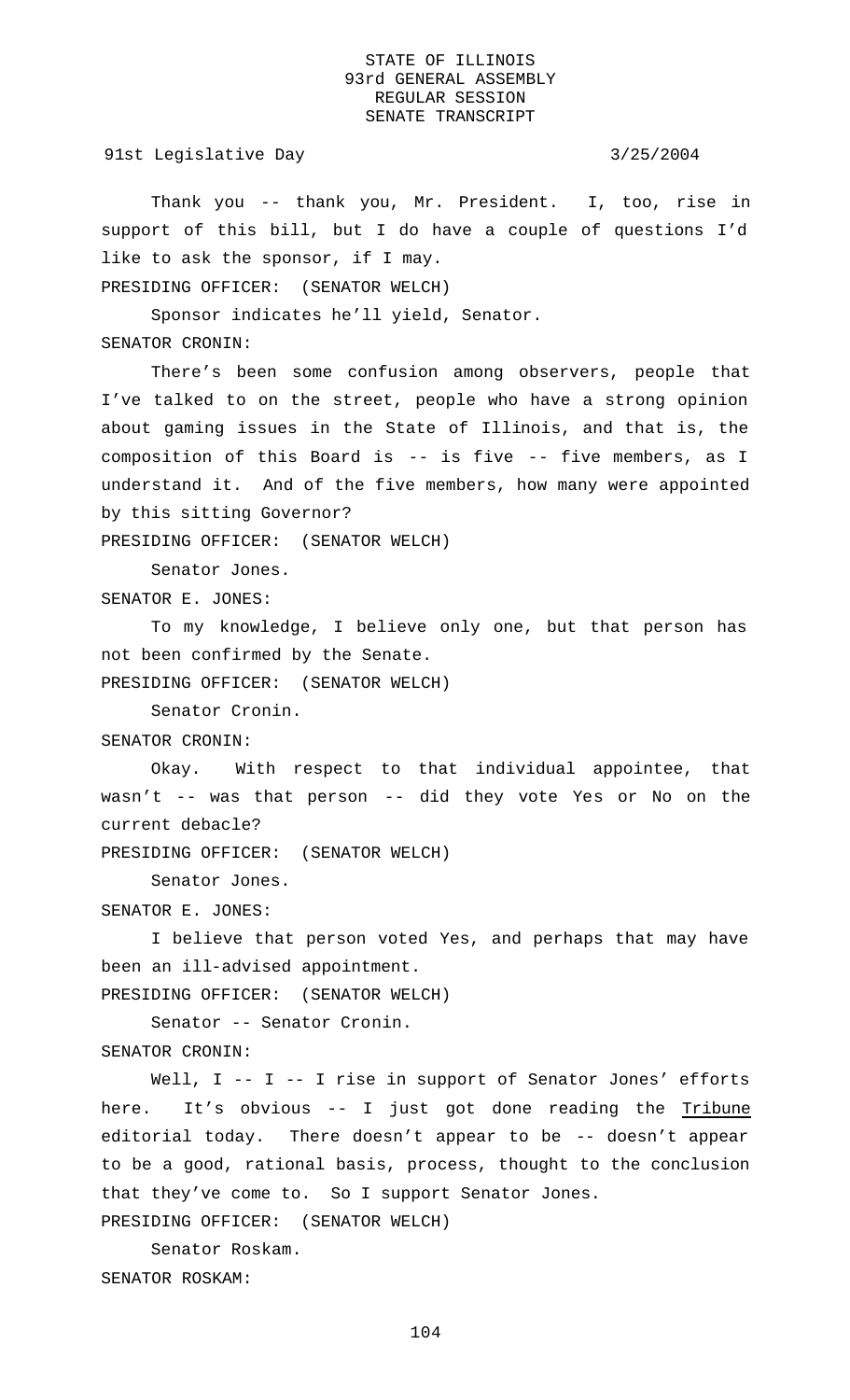91st Legislative Day 3/25/2004

Thank you, Mr. President. To the bill: I just want to just urge caution. You know, the -- the Senate President, in his opening remarks said that the -- I think his word was the - the Gaming Board is going to be reconstituted. Well, it's going to be remade, really, in the image of the Legislature. Now, that's not all bad, but what  $I$  -- what I suggest today is, since we all are going to decide - that's really the purpose of the bill - let's not have a Gaming Board. Let's, as a Legislature, decide where the -- where the boats are going to go. That's really what this is about. I mean, let's sort of get right down to it. And there's no -- that's not an insidious thing. That's not unreasonable, for the Legislature to decide. But what's troubling, I think, is -- is to create the fiction that a Gaming Board is going to make the decision - and regardless of where it goes - and then when the Gaming Board says that it's going to go in this point and not this point, then we basically say, "Well, we want a legislative do-over." We want to come back and -- and "No, try that again. You gave us the wrong answer. Give us the right answer next time." Well, what is the right answer? So, rather than messing around with this, why don't we -- why don't we actually make a decision as a Legislature? Seems like a -- a far healthier way -- excuse me, a far healthier way to make decisions about this, and it -- and it -- and it moves away from the fiction that we're really doing today. Just one other point and that is that in terms of the integrity of the decision that was made by the Board, there's several entities that are currently investigating the integrity of that decision. The Governor has appointed an investigator. The Attorney General has apparently taken this up, and her office is investigating. And apparently the Gaming Board has actually made contact with the United States Attorney saying, "Come in and investigate." So it just seems to me -- I understand the frustration and the disappointment. Rosemont is clearly not a depressed community. And I'm not defending the Board, but what I'm suggesting is that -- that this move at this time, I think, is -- is ill-advised for the reasons that I articulated. Thank you. PRESIDING OFFICER: (SENATOR WELCH)

Senator Halvorson. SENATOR HALVORSON: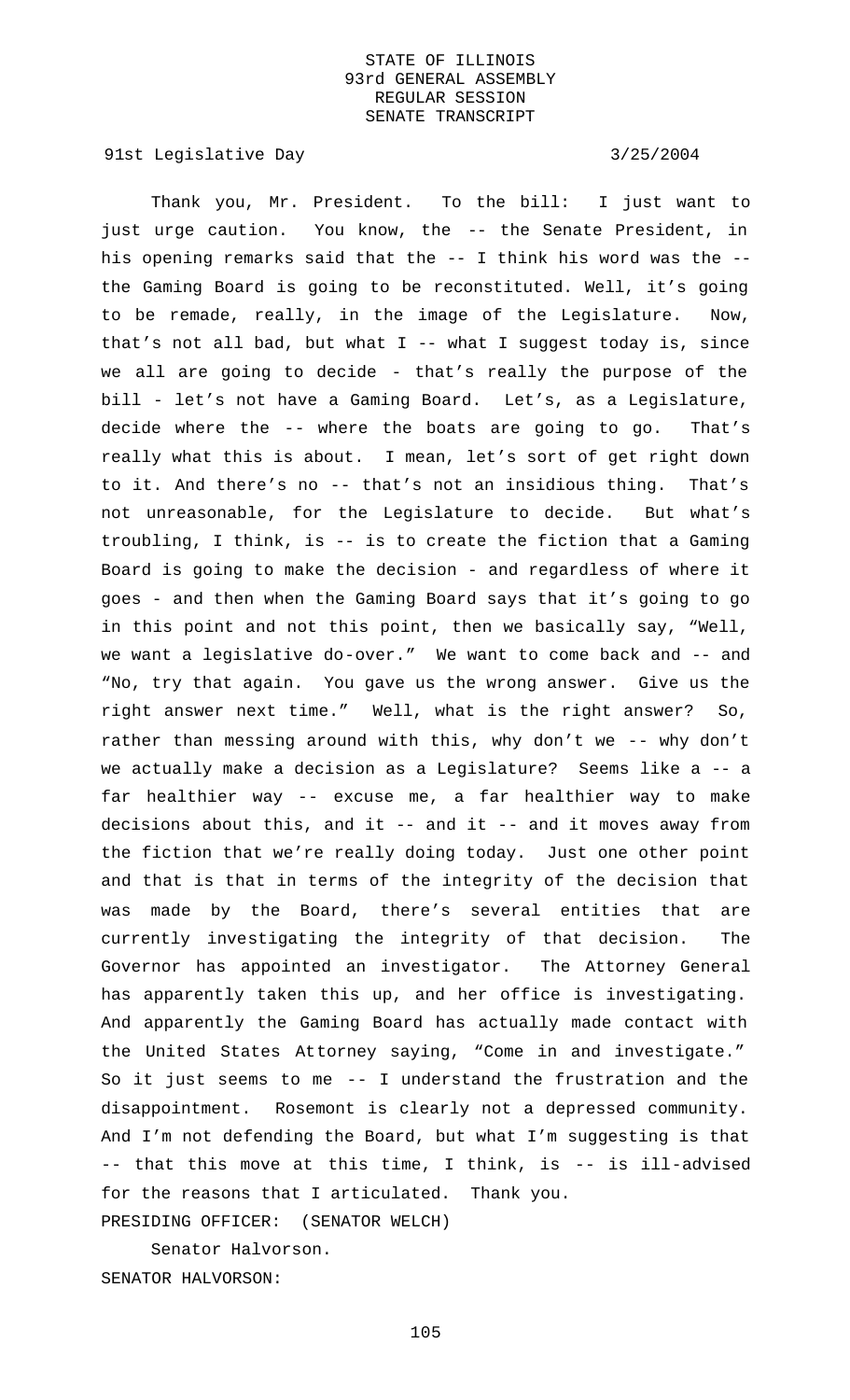91st Legislative Day 3/25/2004

Thank you, Mr. President. You know, there's been a lot of discussion on sour grapes, or we didn't get the answer we wanted, but that's not the case. The Gaming Board was not given a bushel basket of information and said, "You do what you think." They were given a law. The intent of the law was not followed. And I think it's important that if we have a group of people that do not see fit to follow the intent of our law, this is our only way to share our message, to tell them that they're not doing what they're supposed to do. And it's not getting the answer we want to get. It's giving them a law that they are supposed to do what's right. And the other thing about the investigation, if you read between the lines, I think if we're going to do an investigation, we need to do the investigation before Rosemont is given that award, not after. And I think if we look at it, it says if Rosemont is given the -- the -- the license, that we should investigate. I think we should do that before they're given it so that we don't spend a lot of time in the courts.

PRESIDING OFFICER: (SENATOR WELCH)

Senator Jones, to close.

SENATOR E. JONES:

Yeah. Thank you, Mr. President. I appreciate all the remarks individuals have, either pro or con, as it relate to our reasoning, but -- but let me say this. I believe it was about four years ago, five years ago this issue was before us. At that time, I urged the Gaming Board to follow the intent and spirit of the law, at that time when Cook County was opened up. And there was all talk about -- it's -- "It's a deal already. It's going to Rosemont," even though debate on this Senate Floor said a decision has not been made. But once we passed the law, the Gaming Board did what the rumor had already been circulating around this Chamber and amongst Members. That's where it went. So, what I'm saying to you, they not only made one bad decision; this Board has made two bad decisions. And for that reason, we don't want, as a legislative Body, to be sitting there making that decision. That's why we passed the law. That's why we included that provision in that economically-depressed communities may be -- be give consideration. If the Board had came out with a statement as such why we chose not to deal with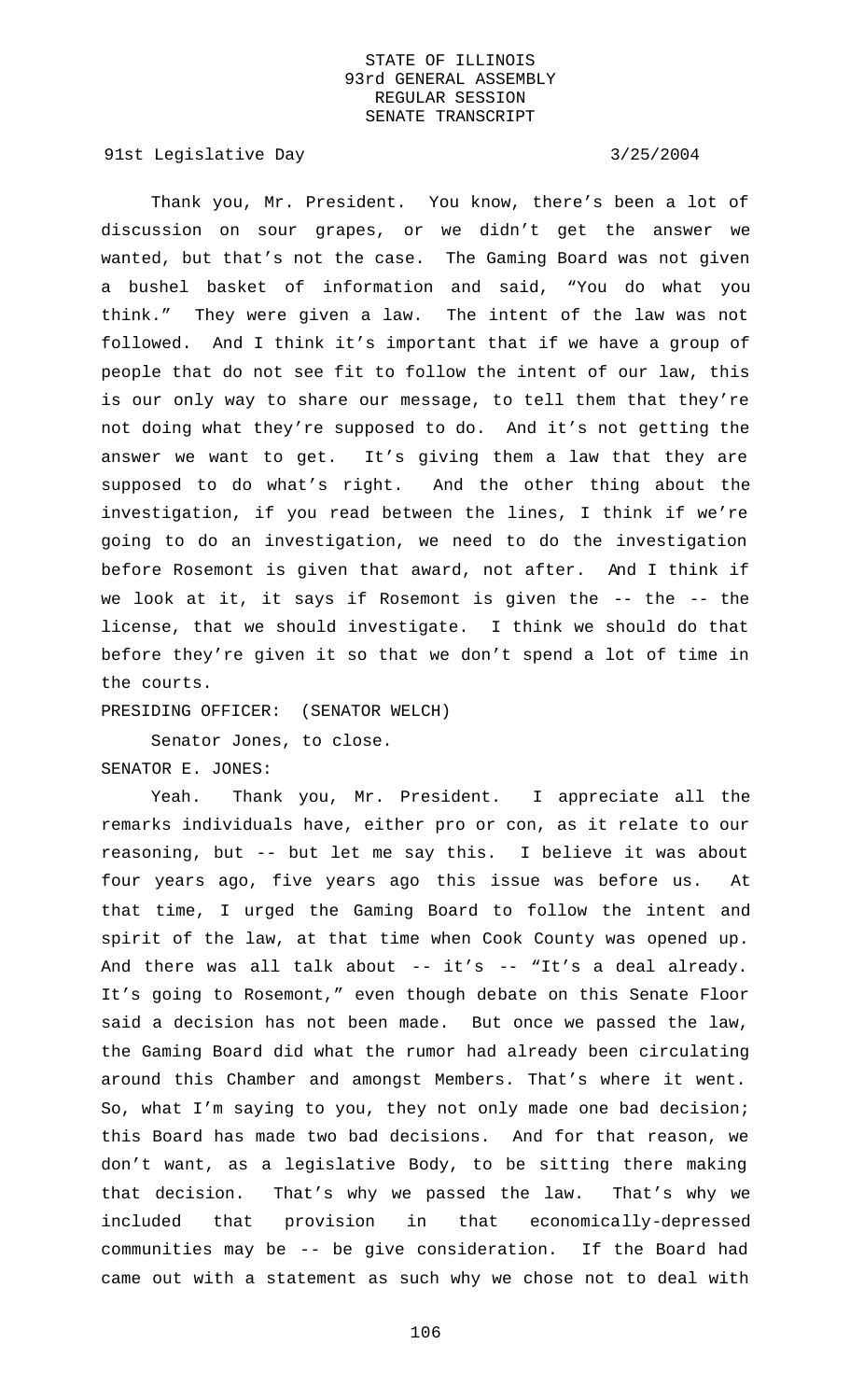### 91st Legislative Day 3/25/2004

those communities, then maybe things would be a little different. They have -- they have no rationale or reason why they excluded those various communities, be it up in Lake County, be it the southern suburbs or the City of Chicago. So I think we need some new minds on that Board, and I ask for a Aye vote.

## PRESIDING OFFICER: (SENATOR WELCH)

The question is, shall Senate Bill 2236 pass. All those in favor, vote Aye. Opposed, vote Nay. The voting is open. Have all voted who wish? Have all voted who wish? Have all voted who wish? Take the record. On that question, 32 Members voted Yes, 24 Members voted No, 2 Members voted Present. Senate Bill 2236, having received the required constitutional majority, is declared passed. Back to vehicle bills on page 12. Senate Bill 2237. Read the bill, Madam Secretary. SECRETARY HAWKER:

Senate Bill 2237.

(Secretary reads title of bill)

3rd Reading of the bill.

PRESIDING OFFICER: (SENATOR WELCH)

Is there any discussion? If not, the question is, shall Senate Bill 2237 pass. All those in favor, vote Aye. Opposed, vote Nay. The voting is open. Have all voted who wish? Have all voted who wish? Have all voted who wish? Have all voted who wish? Take the record. On that question, there are 27 Members voting Yes, 27 Members voting No, 4 Members voting Present. Senate Bill 2231, having -- having failed to receive the required constitutional majority, is declared lost. Senate Bill 2238. Read the bill, Madam Secretary.

SECRETARY HAWKER:

Senate Bill 2238.

(Secretary reads title of bill in error) 3rd Reading of the bill -- pardon me.

(Secretary reads title of bill)

3rd Reading of the bill.

PRESIDING OFFICER: (SENATOR WELCH)

Is there any discussion? If not, the question is, shall Senate Bill 2238 pass. All those in favor, vote Aye. Opposed, vote Nay. The voting is open. Have all voted who wish? Have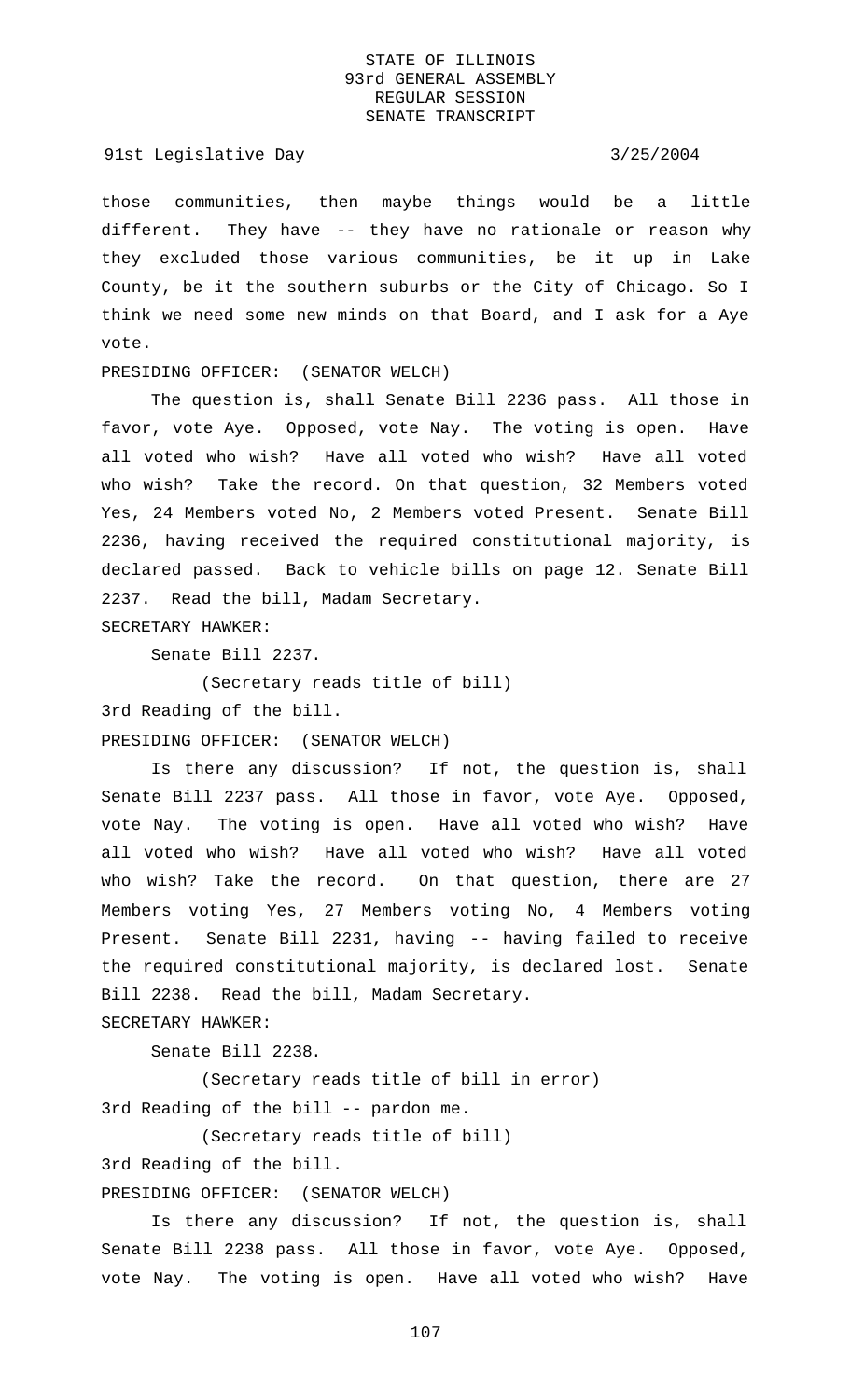## 91st Legislative Day 3/25/2004

all voted who wish? Have all voted who wish? Take the record. On that question, there are 32 Members voting Yes, 23 Members voting No, no Members voting Present. Senate Bill 2238, having received the required constitutional majority, is declared passed. Senate Bill 2239. Read the bill, Madam Secretary. SECRETARY HAWKER:

Senate Bill 2239.

(Secretary reads title of bill)

3rd Reading of the bill.

PRESIDING OFFICER: (SENATOR WELCH)

Is there any discussion? If not, the question is, shall Senate Bill 2239 pass. All those in favor, vote Aye. Opposed, vote Nay. The voting is open. Have all voted who wish? Have all voted who wish? Have all voted who wish? Take the record. On that question, there are 32 Members voting Yes, 23 Members voting No, no Members voting Present. Senate Bill 2239, having received the required constitutional majority, is declared passed. Senate Bill 2240. Read the bill, Madam Secretary. SECRETARY HAWKER:

Senate Bill 2240.

(Secretary reads title of bill) 3rd Reading of the bill. PRESIDING OFFICER: (SENATOR WELCH)

Is there any discussion? If not, the question is, shall Senate Bill 2240 pass. All those in favor, vote Aye. Opposed, vote Nay. The voting is open. Have all voted who wish? Have all voted who wish? Have all voted who wish? Take the record. On that question, there are 34 Members voting Yes, 23 Members voting No, no Member voting Present. Senate Bill 2240, having received the required constitutional majority, is declared passed. Senate Bill 2241. Read the bill, Madam Secretary. SECRETARY HAWKER:

Senate Bill 2241.

(Secretary reads title of bill)

3rd Reading of the bill.

PRESIDING OFFICER: (SENATOR WELCH)

Is there any discussion? If not, the question is, shall Senate Bill 2241 pass. All those in favor, vote Aye. Opposed, vote Nay. The voting is open. Have all voted who wish? Have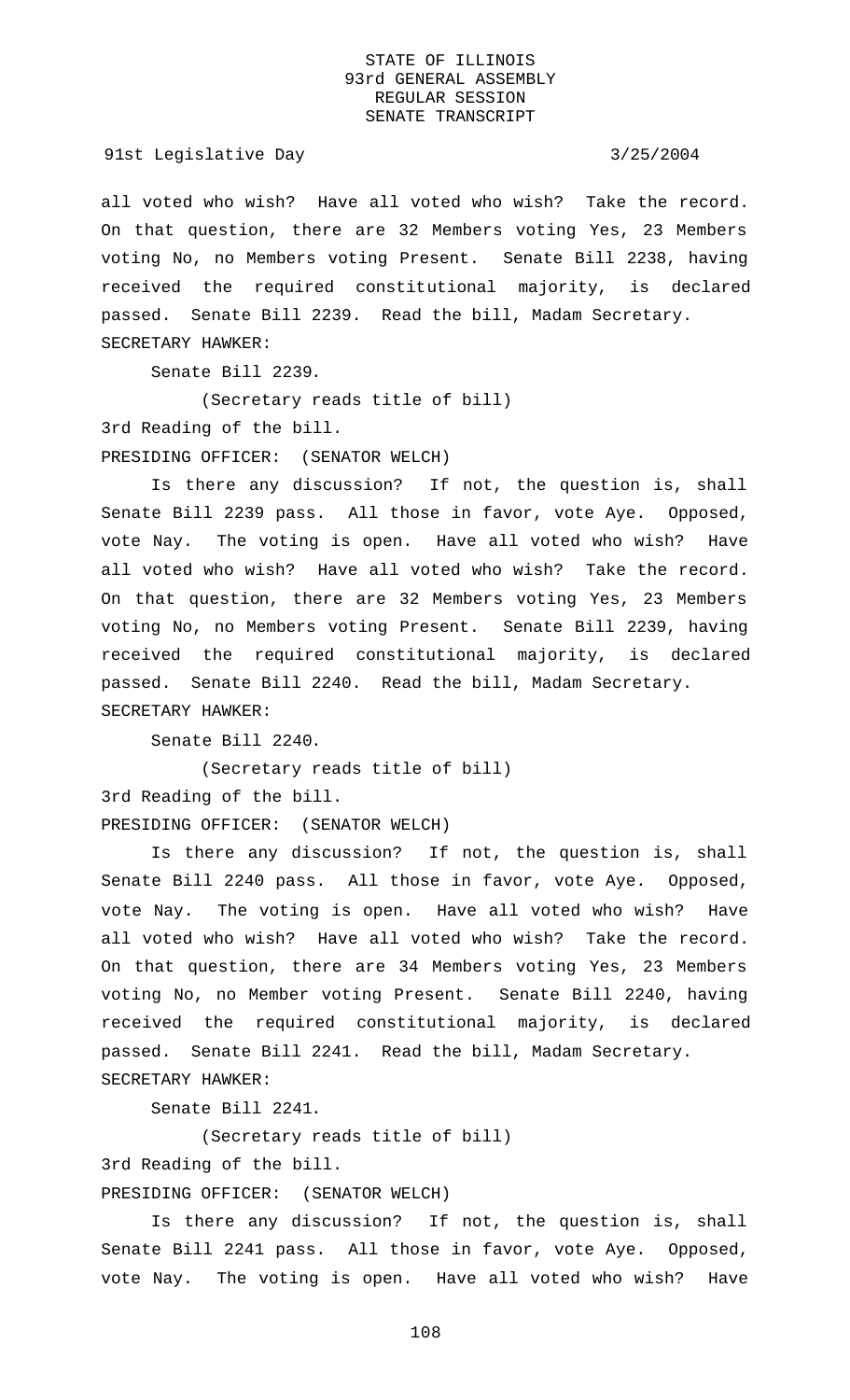91st Legislative Day 3/25/2004

all voted who wish? Have all voted who wish? Take the record. On that question, there are 33 Members voting Yes, 24 Members voting No, no Member voting Present. Senate Bill 2241, having received the required constitutional majority, is declared passed. Senate Bill 2242. Read the bill, Madam Secretary. SECRETARY HAWKER:

Senate Bill 2242.

(Secretary reads title of bill)

3rd Reading of the bill.

PRESIDING OFFICER: (SENATOR WELCH)

Is there any discussion? If not, the question is, shall Senate Bill 2242 pass. All those in favor, vote Aye. Opposed, vote Nay. The voting is open. Have all voted who wish? Have all voted who wish? Have all voted who wish? Take the record. On that question, there are 32 Members voting Yes, 25 Members voting No, 1 Member voted Present. Senate Bill 2242, having received the required constitutional majority, is declared passed. Senate Bill 2243. Read the bill, Madam Secretary. SECRETARY HAWKER:

Senate Bill 2243.

(Secretary reads title of bill) 3rd Reading of the bill. PRESIDING OFFICER: (SENATOR WELCH)

Is there any discussion? If not, the question is, shall Senate Bill 2243 pass. All those in favor, vote Aye. Opposed, vote Nay. The voting is open. Have all voted who wish? Have all voted who wish? Have all voted who wish? Take the record. On that question, there are 32 Members voting Yes, 26 Members voting No, no Member voting Present. Senate Bill 2243, having received the required constitutional majority, is declared passed. Senate Bill 2242. Read the bill, Madam Secretary. 2244. Read the bill, Madam Secretary.

SECRETARY HAWKER:

Senate Bill 2244.

(Secretary reads title of bill)

3rd Reading of the bill.

PRESIDING OFFICER: (SENATOR WELCH)

Is there any discussion? If not, the question is, shall Senate Bill 2244 pass. All those in favor, vote Aye. Opposed,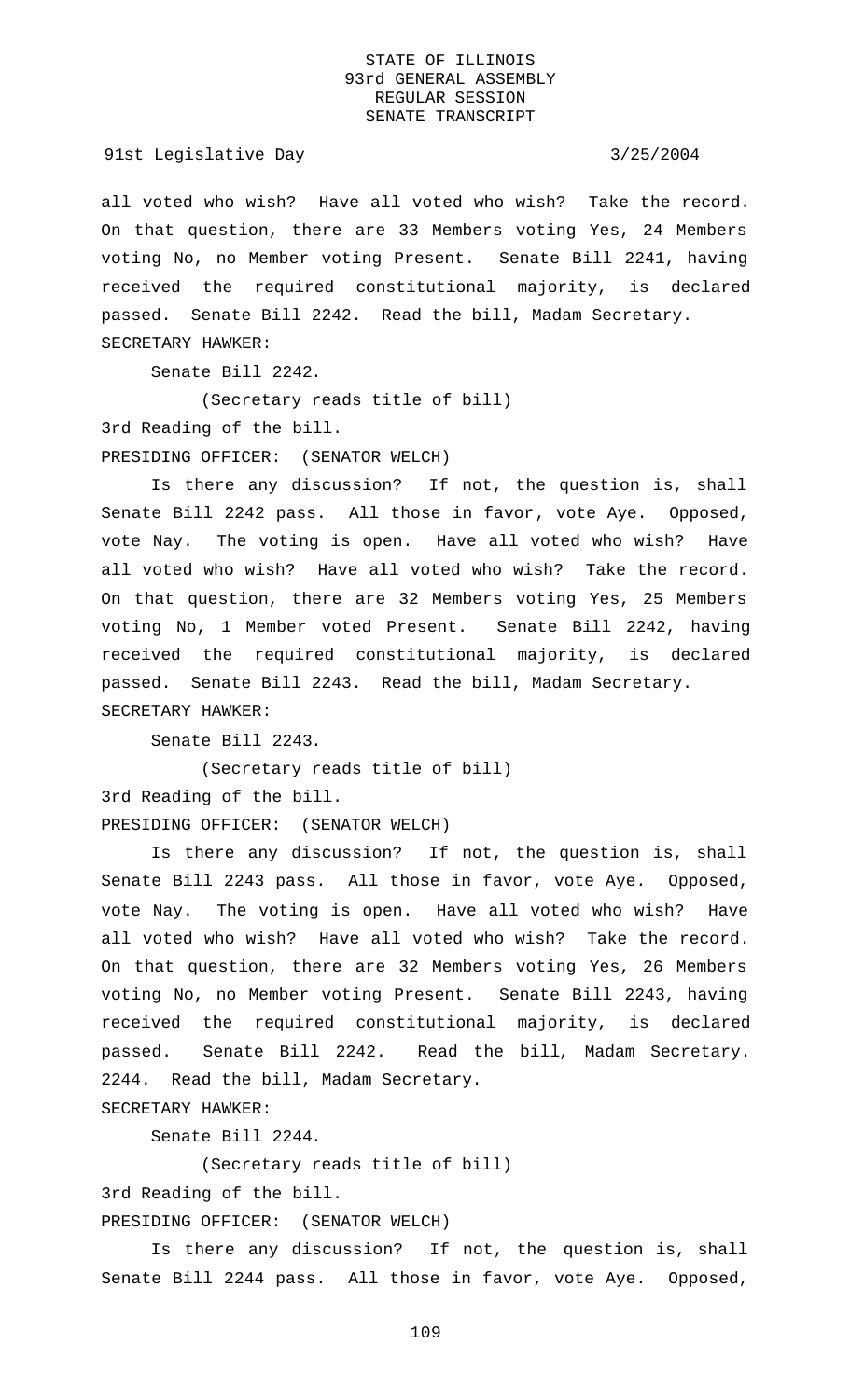91st Legislative Day 3/25/2004

vote Nay. The voting is open. Have all voted who wish? Have all voted who wish? Have all voted who wish? Take the record. On that question, 32 Members voted Yes, 25 Members voted No, 1 Member voted Present. Senate Bill 2244, having received the required constitutional majority, is declared passed. Senate Bill 2245. Read the bill, Madam Secretary.

SECRETARY HAWKER:

Senate Bill 2245.

(Secretary reads title of bill)

3rd Reading of the bill.

PRESIDING OFFICER: (SENATOR WELCH)

Is there any discussion? If not, the question is, shall Senate Bill 2245 pass. All those in favor, vote Aye. Opposed, vote Nay. The voting is open. Have all voted who wish? Have all voted who wish? Have all voted who wish? Take the record. On that question, there are 32 Members voting Yes, 25 Members voting No, no Member voted Present. Senate Bill 2245, having received the required constitutional majority, is declared passed. Senate Bill 2246. Read the bill, Madam Secretary. SECRETARY HAWKER:

Senate Bill 2246.

(Secretary reads title of bill) 3rd Reading of the bill. PRESIDING OFFICER: (SENATOR WELCH)

Is there any discussion? If not, the question is, shall Senate Bill 2246 pass. All those in favor, vote Aye. Opposed, vote Nay. The voting is open. Have all voted who wish? Have all voted who wish? Have all voted who wish? Take the record. On that question, there are 33 Members voting Yes, 25 Members voting No, no Member voted Present. Senate Bill 2246, having received the required constitutional majority, is declared passed. Senate Bill 2247. Senator DeLeo. Read the bill, Madam Secretary.

SECRETARY HAWKER:

Senate Bill 2247.

(Secretary reads title of bill) 3rd Reading of the bill. PRESIDING OFFICER: (SENATOR WELCH) Senator DeLeo.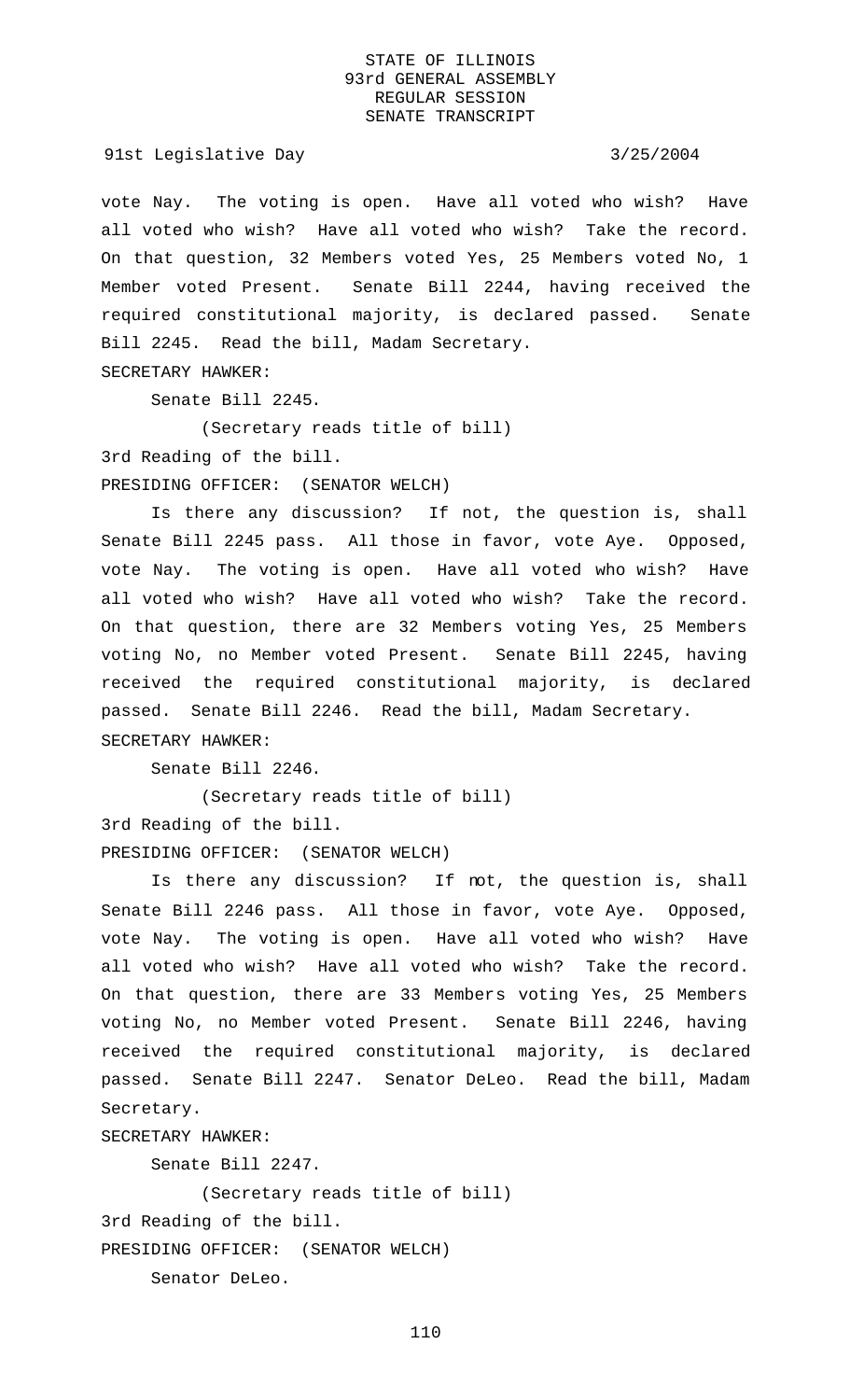91st Legislative Day 3/25/2004

## SENATOR DeLEO:

Thank you very much, Mr. President and Ladies and Gentlemen of the Senate. Senate Amendment No. 2 becomes the bill. This was a vehicle bill. This was brought to us by the Department of Transportation. What it does is extending a lease that the State can enter into an agreement on a lease agreement. What's happening here, it's giving IDOT the authority to lease property up to thirty-five years. Illinois Department of Transportation, if you're familiar with the City of Chicago where the Dan Ryan and the Kennedy and the Eisenhower meet, they want to lease some property that's underneath the expressway to the City of Chicago. City of Chicago asked for an -- a longer lease. We had some concerns in committee. Senator Risinger brought up about the fair market value. IDOT officials testified at the committee yesterday that that's the practice they continue to keep. I ask for its favorable roll call. PRESIDING OFFICER: (SENATOR WELCH)

Is there any discussion? Senator Cronin. SENATOR CRONIN:

Yes. Thank you, Mr. President. Senator Risinger's off the Floor right now.  $I$  -- on his behalf and as a member of the committee, I rise in support of the bill based on the discussion in committee, based on the testimony from IDOT, based on Senator Risinger's expertise and opinion about it, and just a swell sponsor. And, Senator DeLeo, we rise in support. PRESIDING OFFICER: (SENATOR WELCH)

Any further discussion? If not, the question is, shall Senate Bill 2247 pass. All those in favor, vote Aye. Opposed, vote Nay. The voting is open. Have all voted who wish? Have all voted who wish? Have all voted who wish? Take the record. On that question, 54 Members voted Yes, 4 Members voted No, no Member voted Present. Senate Bill 2247, having received the required constitutional majority, is declared passed. Senator Halvorson is now in the Chair.

PRESIDING OFFICER: (SENATOR HALVORSON)

Senator Emil Jones, on the Order of 3rd Reading, Senate Bill 2248. Read the bill, Madam Secretary.

SECRETARY HAWKER:

Senate Bill 2248.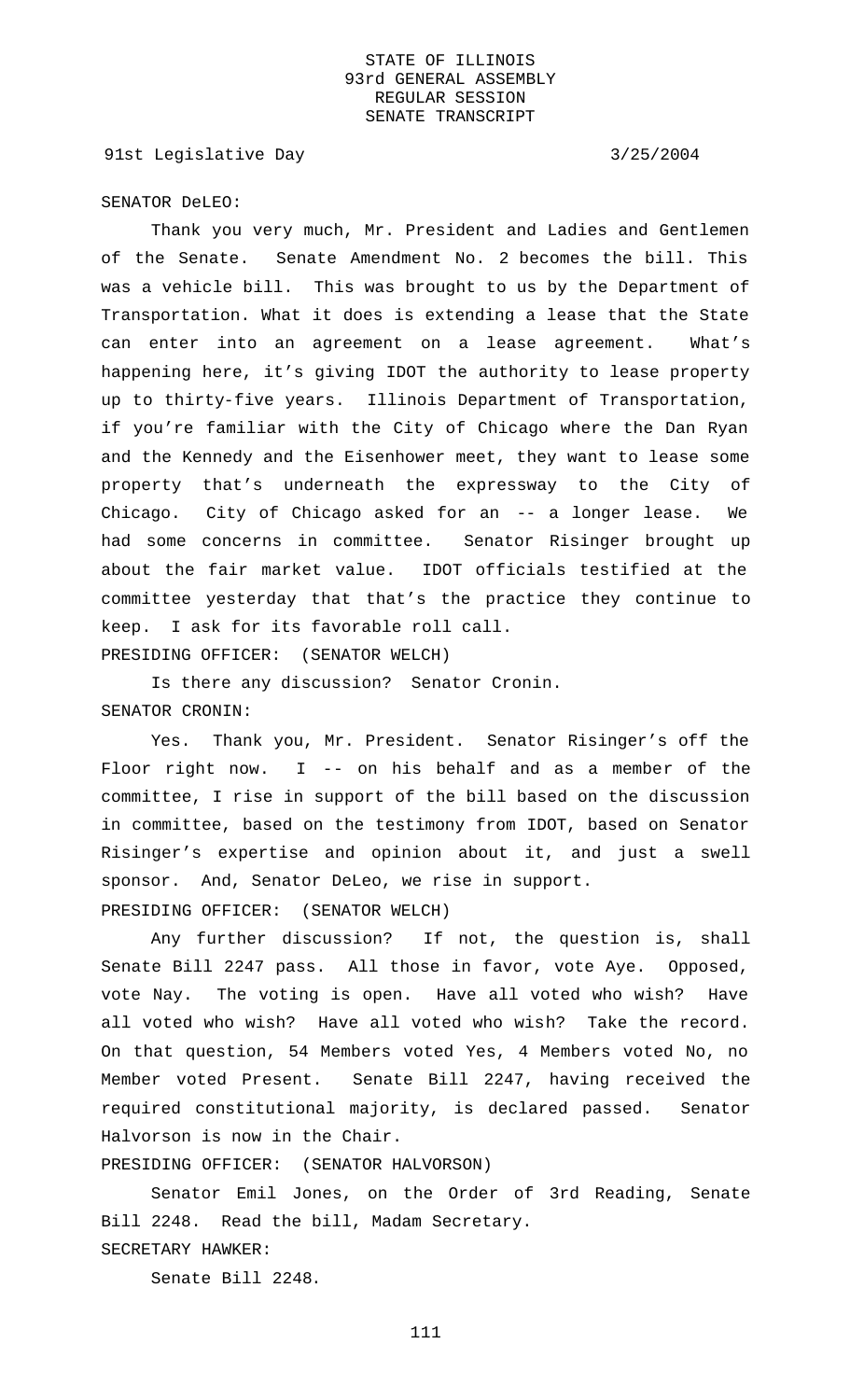91st Legislative Day 3/25/2004

(Secretary reads title of bill) 3rd Reading of the bill. PRESIDING OFFICER: (SENATOR HALVORSON)

The question is, shall Senate Bill 2248 pass. Those in favor, vote Aye. Those opposed, Nay. The voting is open. Have all voted who wish? Have all voted who wish? Have all voted who wish? Take the record. On that question, there are -- 31 -on the Order of Senate Bill 2248, there are 31 Yeas, 26 Nays, none voting Present. Senate Bill 2248, having received the constitutional majority, is declared passed. Senate Bill 2249. Senator Jones. Senator Jones. On the Order of 3rd Reading, Senate Bill 2249. Is there any discussion -- or, Madam Secretary, read the bill. SECRETARY HAWKER:

Senate Bill 2249.

(Secretary reads title of bill) 3rd Reading of the bill. PRESIDING OFFICER: (SENATOR HALVORSON)

Is there any discussion? Seeing none, the question is, shall Senate Bill 2249 pass. Those in favor, vote Aye. Those opposed, Nay. The voting is open. Have all voted who wish? Have all voted who wish? Have all voted who wish? Have -- have all voted who wish? Take the record. On that Bill 2249, there are 38 Yeas, 28 Nays, none voting Present. On that question, there are 30 Ayes, 28 Nays, none voting Present. Senate Bill 2249, having received constitutional majority, is declared passed. Senator Sullivan.

SENATOR D. SULLIVAN:

Verification, please. PRESIDING OFFICER: (SENATOR HALVORSON)

Senator Sullivan has requested a verification. Will all Members be in their seats? Secretary will read the affirmative votes.

# SECRETARY HAWKER:

The following Members voted in the affirmative: Clayborne, Collins, Crotty, Cullerton, DeLeo, del Valle, Garrett, Haine, Halvorson, Harmon, Hendon, Hunter, Jacobs, Lightford, Link, Maloney, Martinez, Meeks, Munoz, Obama, Ronen, Sandoval,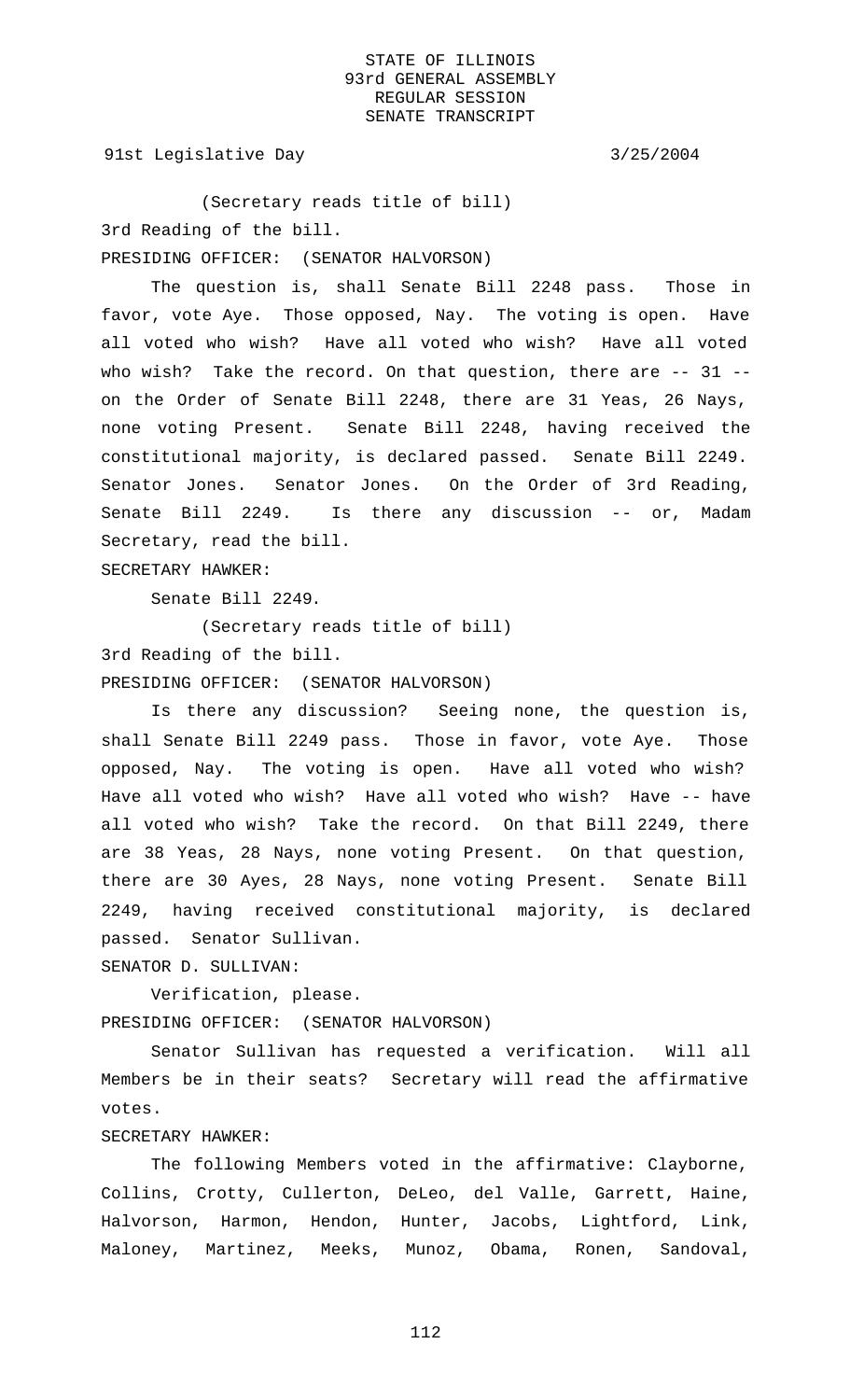91st Legislative Day 3/25/2004

Schoenberg, Shadid, Silverstein, Trotter, Viverito, Walsh, Welch and Mr. President.

PRESIDING OFFICER: (SENATOR HALVORSON)

Senator Sullivan, do you question the presence of any Member voting in the affirmative?

SENATOR D. SULLIVAN:

Senator Ronen.

PRESIDING OFFICER: (SENATOR HALVORSON)

Senator Ronen. Is Senator Ronen on the Floor? Senator Ronen. If not, Madam Secretary, strike the name from the roll. Is there anybody else you'd care… On a verified roll call, there are 29 Yeas, 28 Nays, none voting Present. And Senate Bill 2249, not having received the required constitutional majority, is declared failed. Senator Emil Jones. On the Order of 3rd Reading, Senate Bill 2250. Madam Secretary read the bill.

SECRETARY HAWKER:

Senate Bill 2250.

(Secretary reads title of bill)

3rd Reading of the bill.

PRESIDING OFFICER: (SENATOR HALVORSON)

Is there any discussion? Seeing none, the question is, shall Senate Bill 2250 pass. Those in favor will vote Aye. Those opposed, say Nay. The voting is open. Have all voted who wish? Have all voted who wish? Have all voted who wish? Take the record. On that question, there are 32 Ayes, 24 voting Nay, none voting Present. Senate Bill 2250, having received the required constitutional majority, is declared passed. Senator Jones. On the Order of 3rd Reading, Senate Bill 2251. Madam Secretary, read the bill.

SECRETARY HAWKER:

Senate Bill 2251.

(Secretary reads title of bill)

3rd Reading of the bill.

PRESIDING OFFICER: (SENATOR HALVORSON)

Is there any discussion? Seeing none, the question is, shall Senate Bill 2251 pass. Those in favor will vote Aye. Those opposed, Nay. The voting is open. Have all voted who wish? Have all voted who wish? Have all voted who wish? Take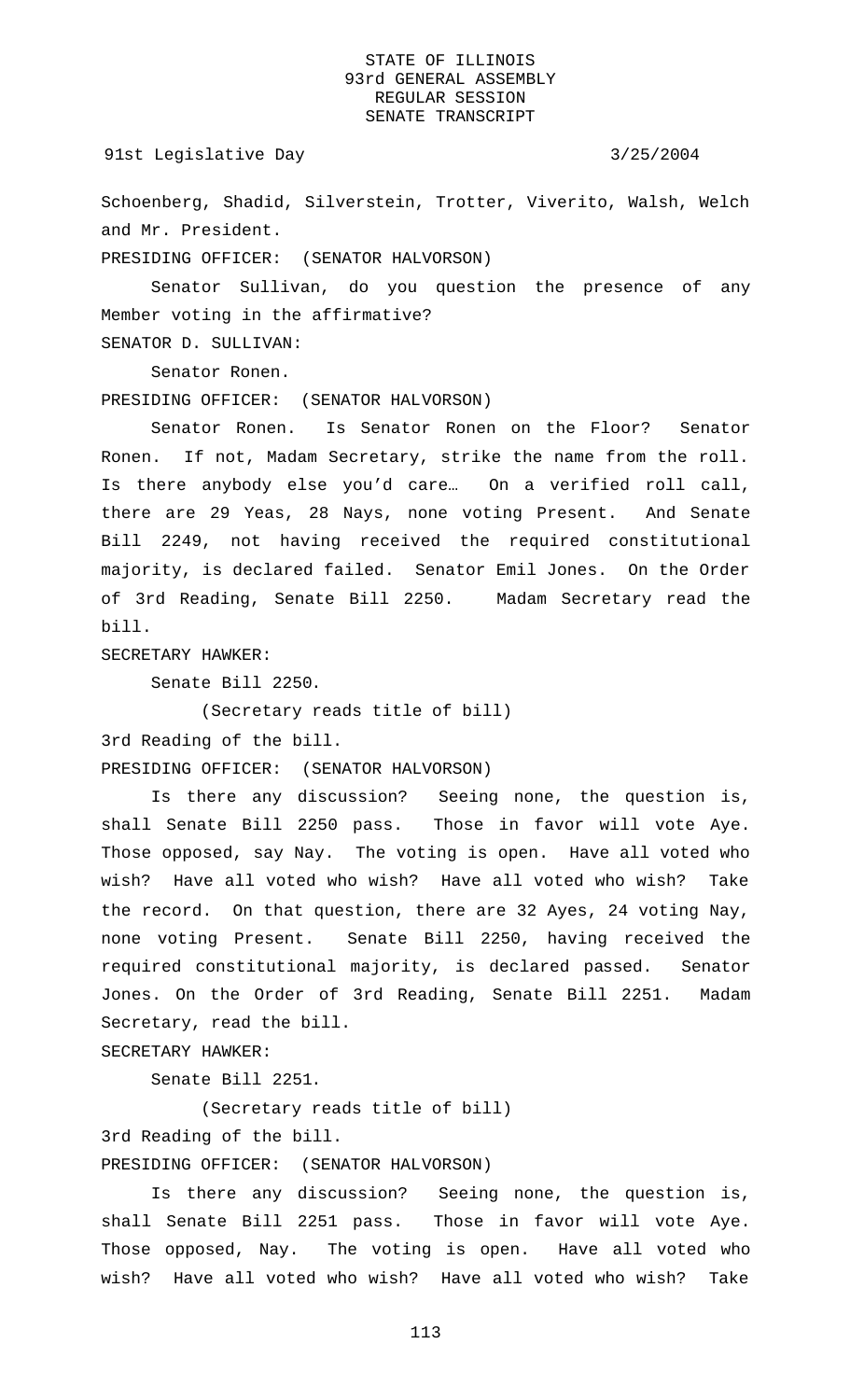91st Legislative Day 3/25/2004

the record. On that question, there are 33 Yeas, 24 Nays, none voting Present. Senate Bill 2251, having received the constitutional majority, is declared passed. Senator Emil Jones. On the Order of 3rd Reading, Senate Bill 2252. Madam Secretary, read the bill.

SECRETARY HAWKER:

Senate Bill 2252.

(Secretary reads title of bill)

3rd Reading of the bill.

PRESIDING OFFICER: (SENATOR HALVORSON)

Is there any discussion? Seeing none, the question is, shall Senate Bill 2252 pass. Those in favor, vote Aye. Those opposed, Nay. The voting is open. Have all voted who wish? Have all voted who wish? Have all voted who wish? Take the record. On that question, there are 32 Yeas, 26 Nays, none voting Present. Senate Bill 2252, having received the constitutional majority, is declared passed. Senator Emil Jones. On the Order of 3rd Reading, Senate Bill 2253. Madam Secretary, read the bill.

SECRETARY HAWKER:

Senate Bill 2253.

(Secretary reads title of bill) 3rd Reading of the bill. PRESIDING OFFICER: (SENATOR HALVORSON)

Is there any discussion? Seeing none, the question is, shall Senate Bill 2253 pass. Those in favor will vote Aye. Those opposed, Nay. The voting is open. Have all voted who wish? Have all voted who wish? Have all voted who wish? Take the record. On that question, there are 33 Yeas, 25 voting Nay, none voting Present. Senate Bill 2253, having received the constitutional majority, is declared passed. Senator Emil Jones. On the Order of 3rd Reading, Senate Bill 2254. Madam Secretary, read the bill.

SECRETARY HAWKER:

Senate Bill 2254.

(Secretary reads title of bill) 3rd Reading of the bill. PRESIDING OFFICER: (SENATOR HALVORSON)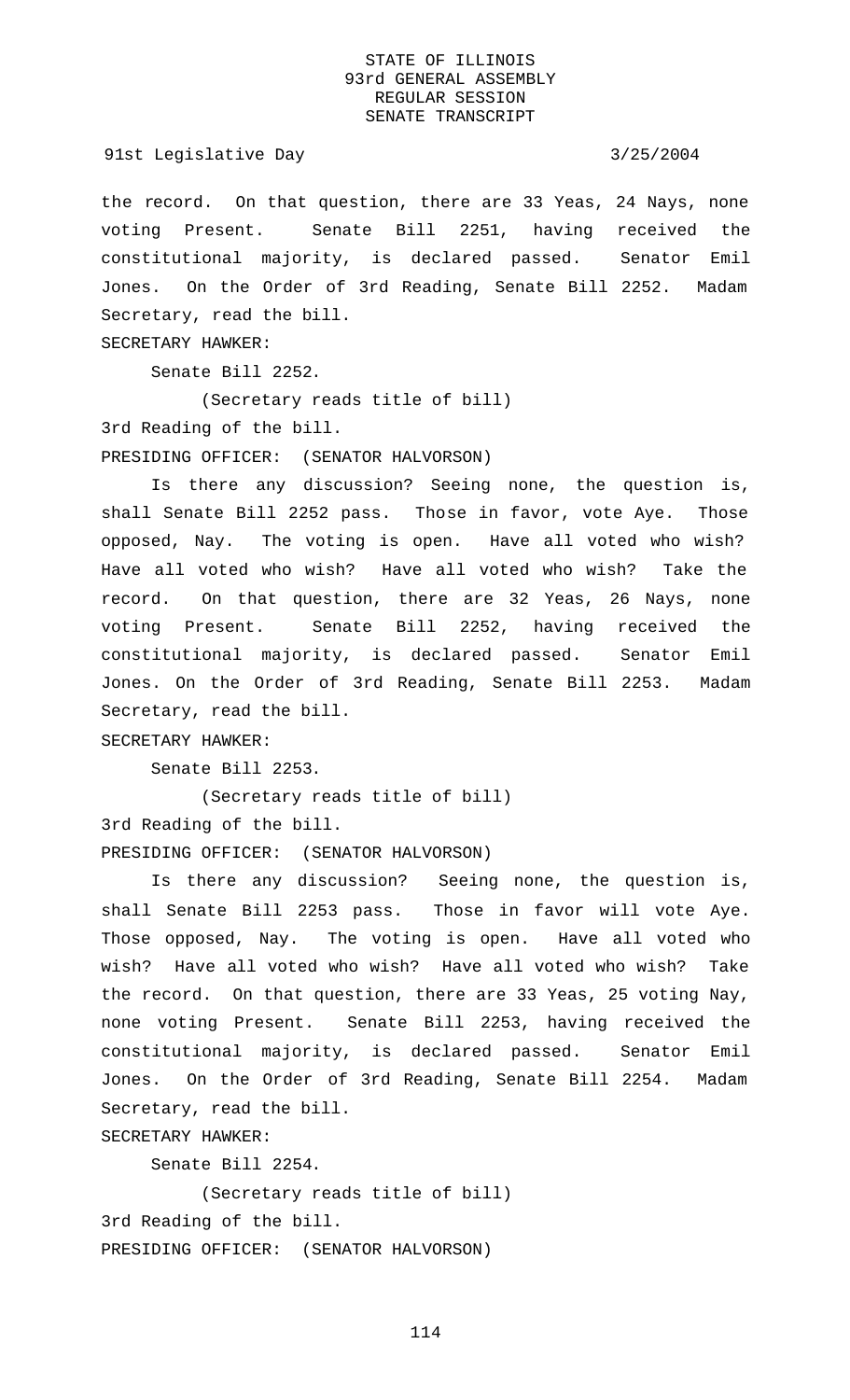91st Legislative Day 3/25/2004

Is there any discussion? Seeing none, the question is, shall Senate Bill 2254 pass. Those in favor will vote Aye. Those opposed, vote Nay. The voting is open. Have all voted who wish? Have all voted who wish? Have all voted who wish? Take the record. On that question, there are 31 Yeas, 26 voting Nay, none voting Present. And Senate Bill 2254, having received the constitutional majority, is declared passed. Senator Emil Jones. On the Order of 3rd Reading, Senate Bill 2255. Madam Secretary, read the bill.

SECRETARY HAWKER:

Senate Bill 2255.

(Secretary reads title of bill) 3rd Reading of the bill. PRESIDING OFFICER: (SENATOR HALVORSON)

Is there any discussion? Seeing none, the question is, shall Senate Bill 2255 pass. Those in favor, vote Aye. Those opposed, Nay. The voting is open. Have all voted who wish? Have all voted who wish? Have all voted who wish? Take the record. On that question, there are 30 Yeas, 27 voting Nay, none voting Present. And Senate Bill 2255, having received the constitutional majority, is declared passed. Senator Emil Jones. On the Order of 3rd Reading, Senate Bill 2256. Madam Secretary, read the bill.

SECRETARY HAWKER:

Senate Bill 2256.

(Secretary reads title of bill)

3rd Reading of the bill.

PRESIDING OFFICER: (SENATOR HALVORSON)

Is there any discussion? Seeing none, the question is, shall Senate Bill 2256 pass. Those in favor, vote Aye. Those opposed, Nay. The voting is open. Have all voted who wish? Have all voted who wish? Have all voted who wish? Take the record. On that question, there are 32 Yeas, 24 voting Nay, none voting Present. Senate Bill 2256, having received the constitutional majority, is declared passed. Senator Emil Jones. On the Order of 3rd Reading, Senate Bill 2257. Madam Secretary, read the bill.

SECRETARY HAWKER:

Senate Bill 2257.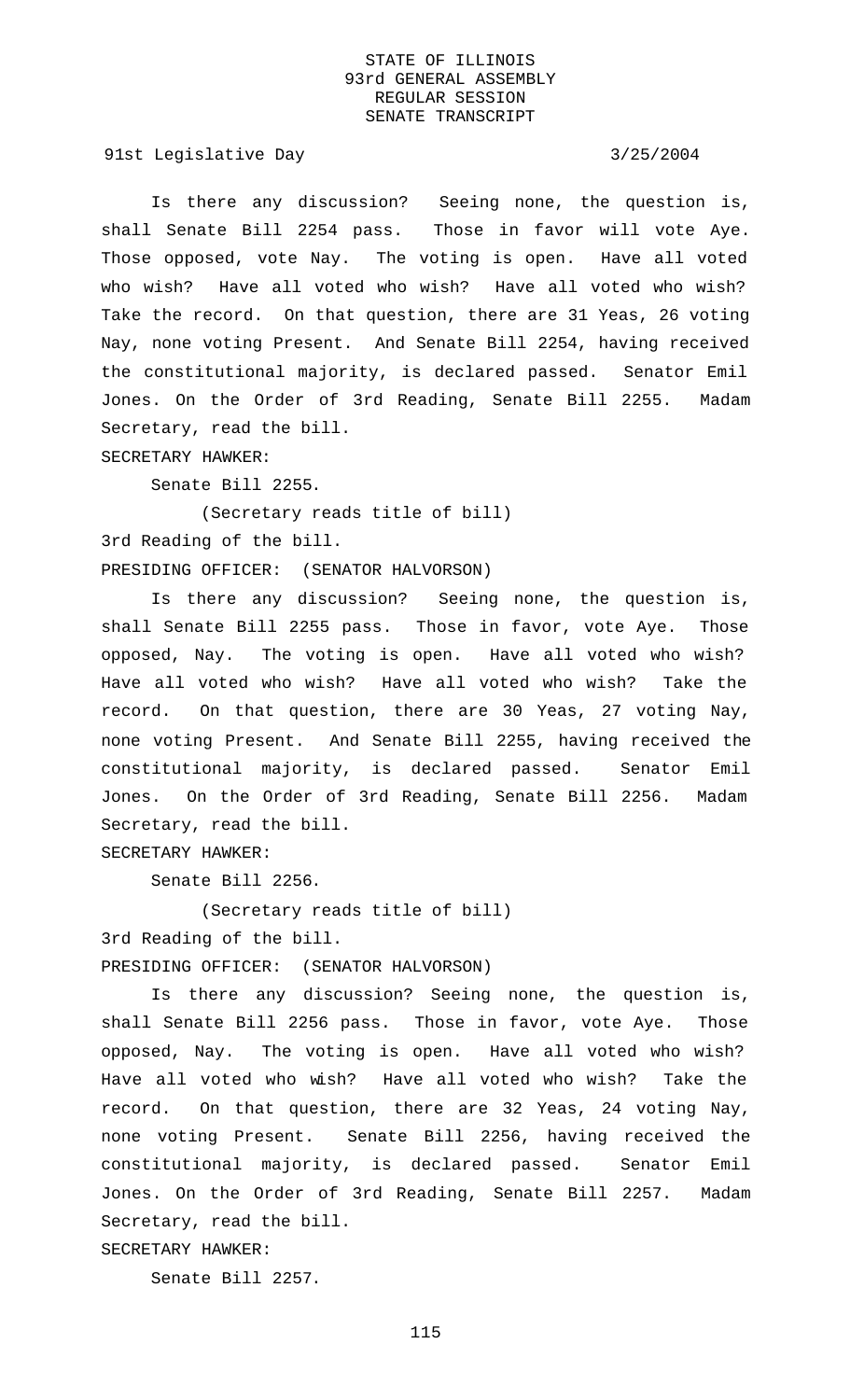91st Legislative Day 3/25/2004

(Secretary reads title of bill) 3rd Reading of the bill. PRESIDING OFFICER: (SENATOR HALVORSON)

Is there any discussion? Seeing none, the question is, shall Senate Bill 2257 pass. Those in favor, vote Aye. Those opposed, Nay. The voting is open. Have all voted who wish? Have all voted who wish? Have all voted who wish? Take the record. On that question, there are 32 Yeas, 26 Nays, none voting Present. And Senate Bill 2257, having received the constitutional majority, is declared passed. Senator Emil Jones. On the Order of 3rd Reading, Senate Bill 2258. Madam Secretary, read the bill.

SECRETARY HAWKER:

Senate Bill 2258.

(Secretary reads title of bill) 3rd Reading of the bill. PRESIDING OFFICER: (SENATOR HALVORSON)

Is there any discussion? Seeing none, the question is, shall Senate Bill 2258 pass. Those in favor, vote Aye. Those opposed, Nay. The voting is open. Have all voted who wish? Have all voted who wish? Have all voted who wish? Take the record. On that question, there are 33 Yeas, 25 Nays, none voting Present. And Senate Bill 2258, having received the constitutional majority, is declared passed. Senator Emil Jones. Oop! Senator Geo-Karis, for what purpose do you rise? SENATOR GEO-KARIS:

Personal privilege. PRESIDING OFFICER: (SENATOR HALVORSON)

State your point. SENATOR GEO-KARIS:

We'd like everyone to join us in having cake on our colleague. Ray Soden is eighty years old. He's younger than I am. And we want to wish him a happy birthday, and we have plenty of cake here available for everyone. And happy birthday. PRESIDING OFFICER: (SENATOR HALVORSON)

Happy birthday, Senator Soden. Senator Sieben, for what purpose you rise? SENATOR SIEBEN: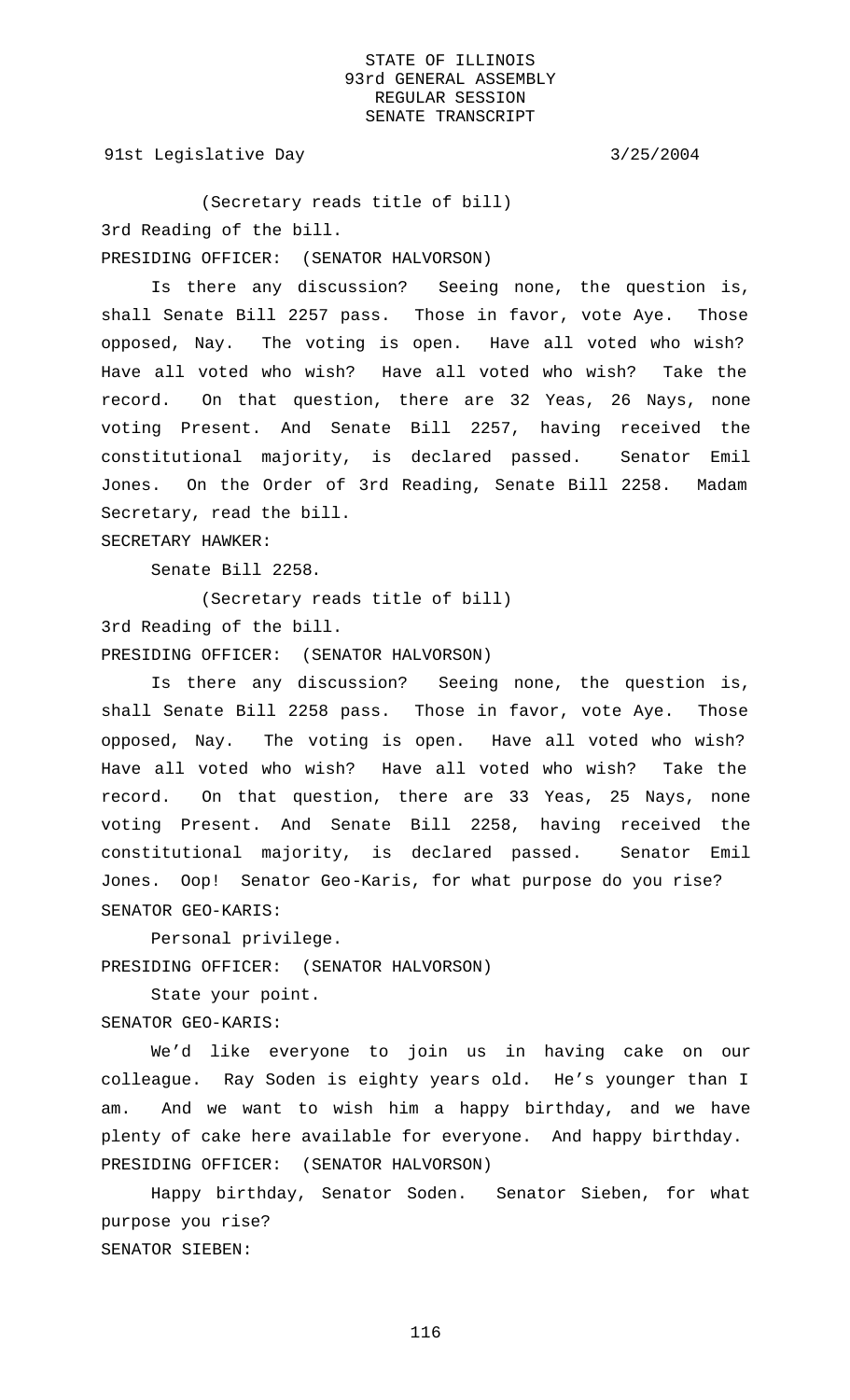91st Legislative Day 3/25/2004

Same point of personal privilege. I just want to add my compliments to Commander Soden, who -- former past National Commander of the VFW in the State of Illinois, who's distinguished himself both in the military service and as a Member of our Assembly here, for a short time. He's only going to be with us a short time, but he's certainly, I think, done an outstanding job here as a Member, certainly adequately and - and admirably represented the veterans of the State of Illinois and I just want to add my salute. I want to salute the Commander today on an outstanding job in the General Assembly. PRESIDING OFFICER: (SENATOR HALVORSON)

Back to page 13. Senator Emil Jones. On the Order of 3rd Reading. Senate Bill 2259. Madam Secretary, read the bill. SECRETARY HAWKER:

Senate Bill 2259.

(Secretary reads title of bill) 3rd Reading of the bill. PRESIDING OFFICER: (SENATOR HALVORSON)

Is there any discussion? Seeing none, the question is, shall Senate Bill 2259 pass. Those in favor, vote Aye. Those opposed, Nay. The voting is open. Have all voted who wish? Have all voted who wish? Have all voted who wish? Take -- take the record. On that question, there are 31 Yeas, 25 Nays, none voting Present. Senate Bill 2259, having received the constitutional majority, is declared passed. Senate Bill 2260. Senator Jones. On the Order of 3rd Reading, Madam Secretary, read the bill.

SECRETARY HAWKER:

Senate Bill 2260.

(Secretary reads title of bill)

3rd Reading of the bill.

PRESIDING OFFICER: (SENATOR HALVORSON)

Is there any discussion? Seeing none, the question is, shall Senate Bill 2260 pass. Those in favor, vote Aye. Those opposed, Nay. The voting is open. Have all voted who wish? Have all voted who wish? Have all voted who wish? Take the record. On that question, there are 30 Yeas, 28 Nays, none voting Present. Senate Bill 2260, having received the required constitutional majority, is declared passed. Senator Emil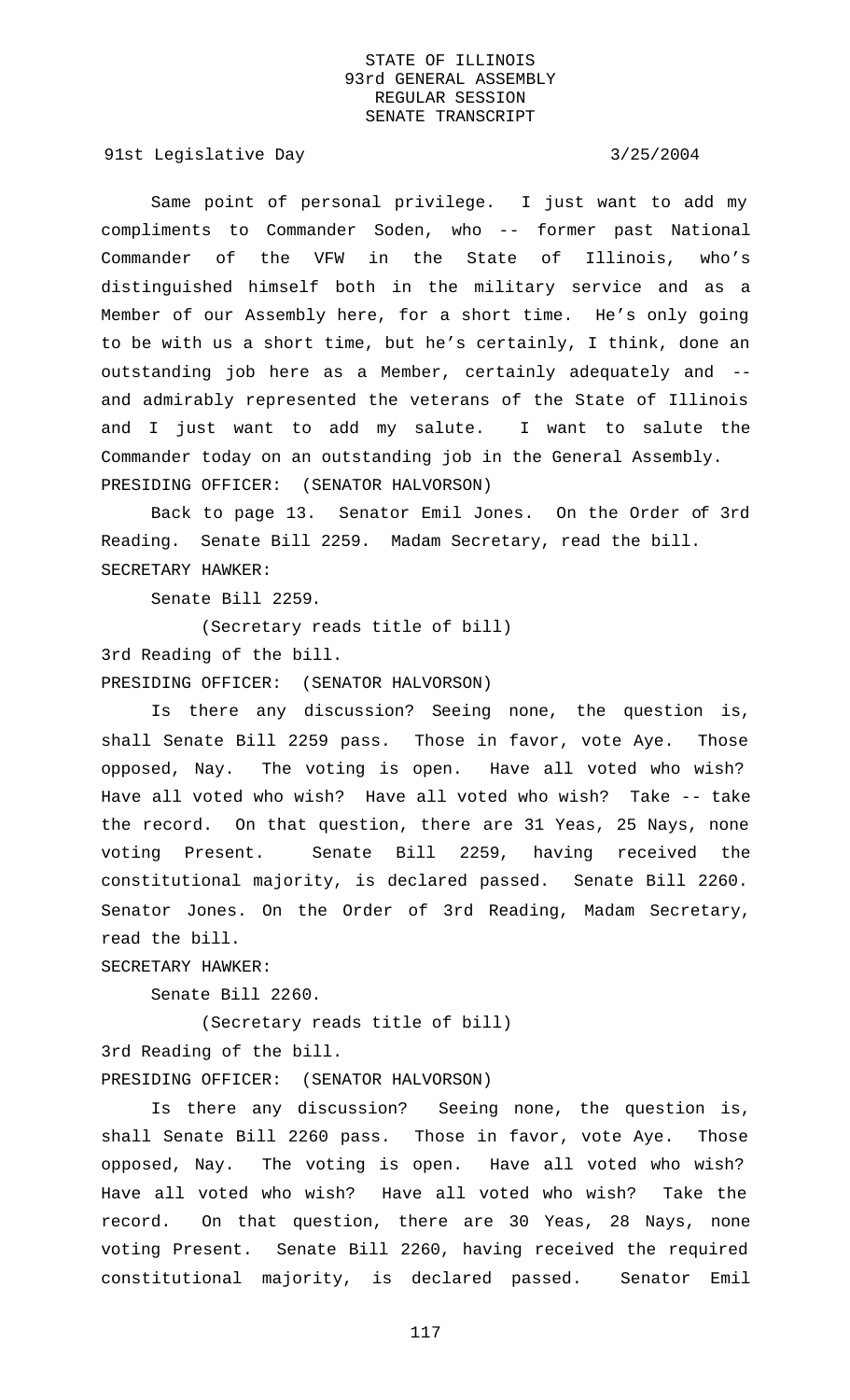Jones. On the Order of 3rd Reading -- oop! Senator Rauschenberger, for what purpose do you rise? SENATOR RAUSCHENBERGER:

Question of the -- parliamentary inquiry of the Chair. On the last bill just addressed, it was a GO bond vehicle, general obligation bond vehicle. Does that bill require thirty-six votes for passage to the other Chamber? PRESIDING OFFICER: (SENATOR HALVORSON)

Thank you, Senator. We'll take that under advisement. SENATOR RAUSCHENBERGER:

Can I renew that question for this bill, as well? While you're doing it, you can maybe check on both of 'em. PRESIDING OFFICER: (SENATOR HALVORSON)

Absolutely.

SENATOR RAUSCHENBERGER:

And can I request verification on the previous bill? PRESIDING OFFICER: (SENATOR HALVORSON)

Sure. How about we'll start with the verification and then go to -- Senator Rauschenberger has requested a verification. Will all Members be in their seats? The Secretary will read the affirmative votes.

SECRETARY HAWKER:

The following Members voted in the affirmative: Clayborne, Collins, Crotty, Cullerton, DeLeo, del Valle, Garrett, Haine, Halvorson, Harmon, Hendon, Hunter, Jacobs, Lightford, Link, Maloney, Martinez, Meeks, Munoz, Obama, Ronen, Sandoval, Schoenberg, Shadid, Silverstein, Trotter, Viverito, Walsh, Welch and Mr. President.

PRESIDING OFFICER: (SENATOR HALVORSON)

Does Senator Rauschenberger question the presence of any Member voting in the affirmative? SENATOR RAUSCHENBERGER:

I didn't get a chance to see the pleasant, smiling face of Senator Trotter. Is he here? Oh! No. That's Senator Hendon. PRESIDING OFFICER: (SENATOR HALVORSON)

 Is Senator Trotter in the Chamber? SENATOR RAUSCHENBERGER: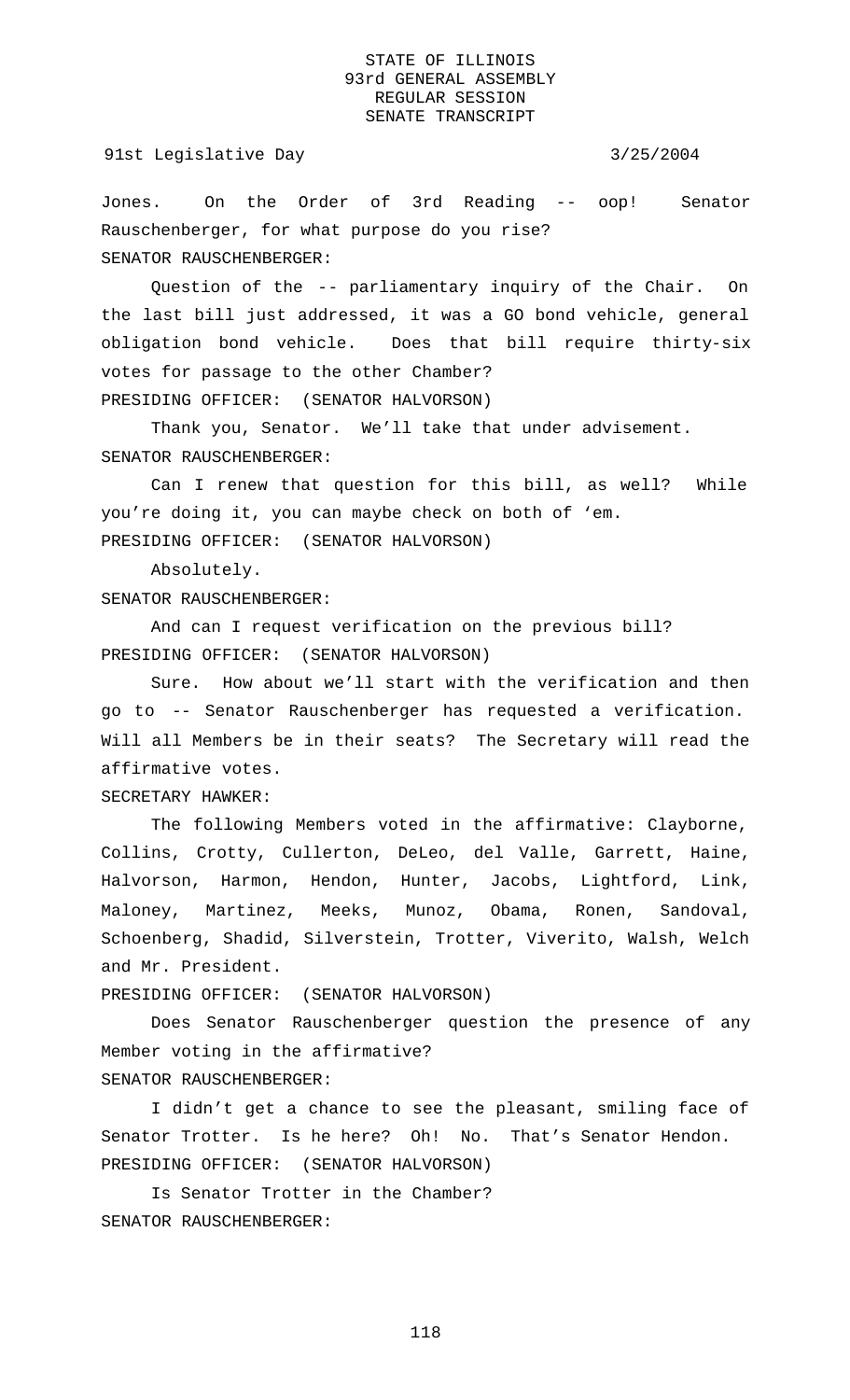91st Legislative Day 3/25/2004

Senator Trotter just arrived. I'm… Senator -- the smiling face of Senator DeLeo present with us today? I haven't had a chance to say hi to him.

PRESIDING OFFICER: (SENATOR HALVORSON)

Senator DeLeo is right there.

SENATOR RAUSCHENBERGER:

Oh, come on! Is Senator Martinez here? I'd like to see her wave to me.

PRESIDING OFFICER: (SENATOR HALVORSON)

Senator Martinez.

SENATOR RAUSCHENBERGER:

Oh. There -- hi, Senator. Good. Good. I just wanted to make sure you were feeling good.

PRESIDING OFFICER: (SENATOR HALVORSON)

Anybody else, Senator Rauschenberger? SENATOR RAUSCHENBERGER:

Is -- is Senator Meeks here? I was… Reverend Meeks. Reverend Senator Meeks.

PRESIDING OFFICER: (SENATOR HALVORSON)

Reverend, wave your arm there. SENATOR RAUSCHENBERGER:

Do you guys know of anybody else that's not over there? Is -- no. Thank you very much. Appreciate the courtesy of the Chair. And very interested in the ruling on thirty-six. PRESIDING OFFICER: (SENATOR HALVORSON)

On a verified roll call, there are -- on a verified roll call, there's 30 Yeas, none -- 28 Nays, none voting Present. And Senate Bill 2260, having received the required constitutional majority, is declared passed. Now, in answer to Senator Rauschenberger's question about 2260, Senate Bill 2260 makes only a technical change to the General Obligation Bond Act. Thirty votes are sufficient for passage. Senator Rauschenberger, you have to turn on your light.

SENATOR RAUSCHENBERGER:

So, for the record, there's no increase in this bill, and - - there's not a -- this is a decrease general obligation rather than an increase one?

PRESIDING OFFICER: (SENATOR HALVORSON)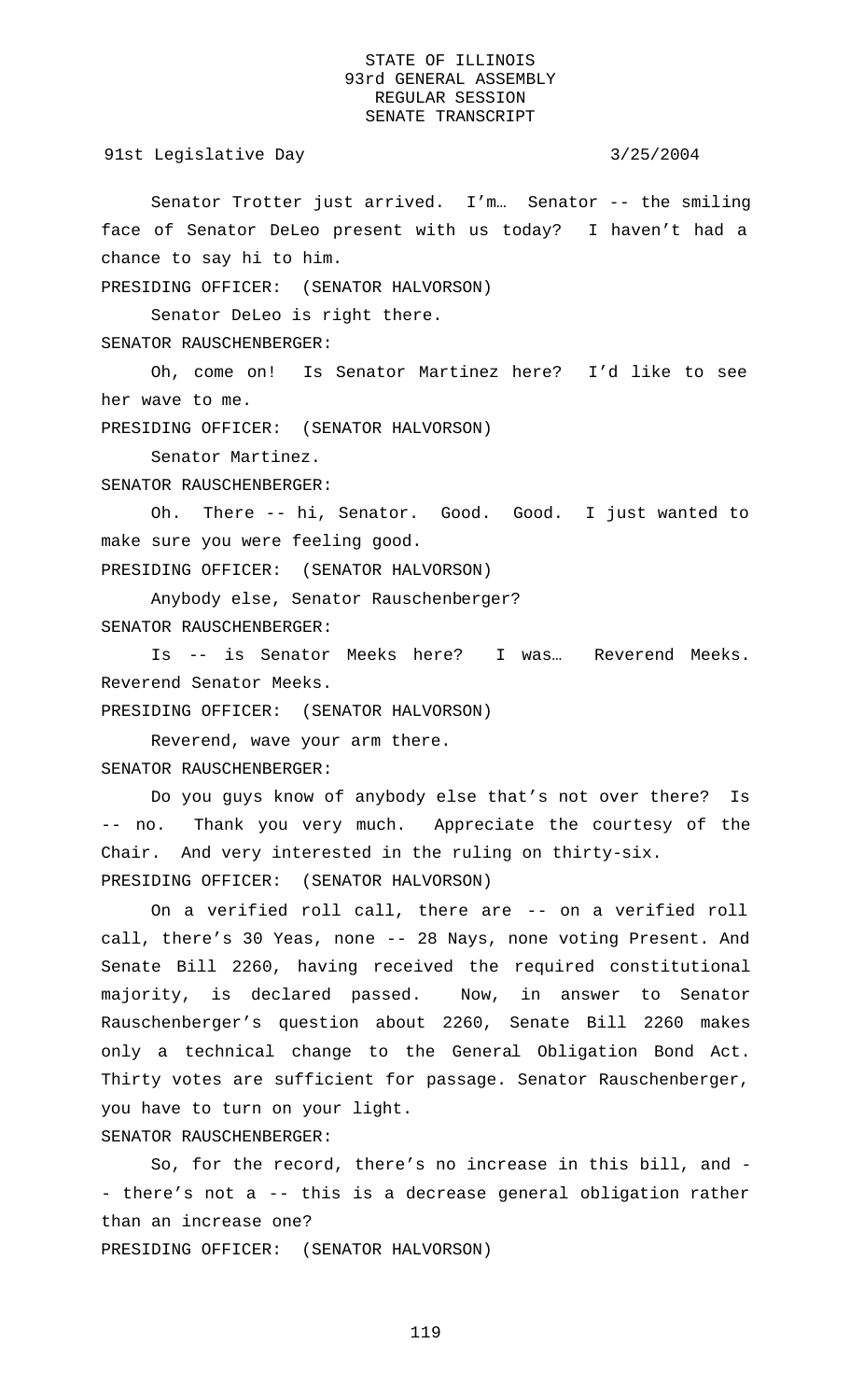91st Legislative Day 3/25/2004

Senate Bill 2260 makes only a technical change to the General Obligation Bond Act. Thirty votes are sufficient for passage. So then, Senator Rauschenberger, 2261 will be the same. Senator Emil Jones. On the Order of 3rd Reading, Senate Bill 2261. Madam Secretary, read the bill.

SECRETARY HAWKER:

Senate Bill 2261.

(Secretary reads title of bill)

3rd Reading of the bill.

PRESIDING OFFICER: (SENATOR HALVORSON)

Is there any discussion? Seeing none, the question is, shall Senate Bill 2261 pass. Those in favor, vote Aye. Those opposed, Nay. The voting is open. Have all voted who wish? Have all voted who wish? Have all voted who wish? Take the record. On that question, there are 30 Yeas, 28 Nays, none voting Present. Senate Bill 2261, having received the required constitutional majority, is declared passed. Okay. If you turn the page. Top of 14. Senator Emil Jones. On the Order of 3rd Reading, Senate Bill 2262. Madam Secretary, read the bill. SECRETARY HAWKER:

Senate Bill 2262.

(Secretary reads title of bill) 3rd Reading of the bill. PRESIDING OFFICER: (SENATOR HALVORSON)

Is there any discussion? Seeing none, the question is, shall Senate Bill 2262 pass. Those in favor, vote Aye. Those opposed, Nay. The voting is open. Have all voted who wish? Have all voted who wish? Have all voted who wish? Take the record. On that question, there are 30 Yeas, 28 Nays, none voting Present. And Senate Bill 2262, having received the required constitutional majority, is declared passed. Senator Emil Jones. On the Order of 3rd Reading, Senate Bill 2263. Madam Secretary, read the bill.

SECRETARY HAWKER:

Senate Bill 2263.

(Secretary reads title of bill) 3rd Reading of the bill. PRESIDING OFFICER: (SENATOR HALVORSON)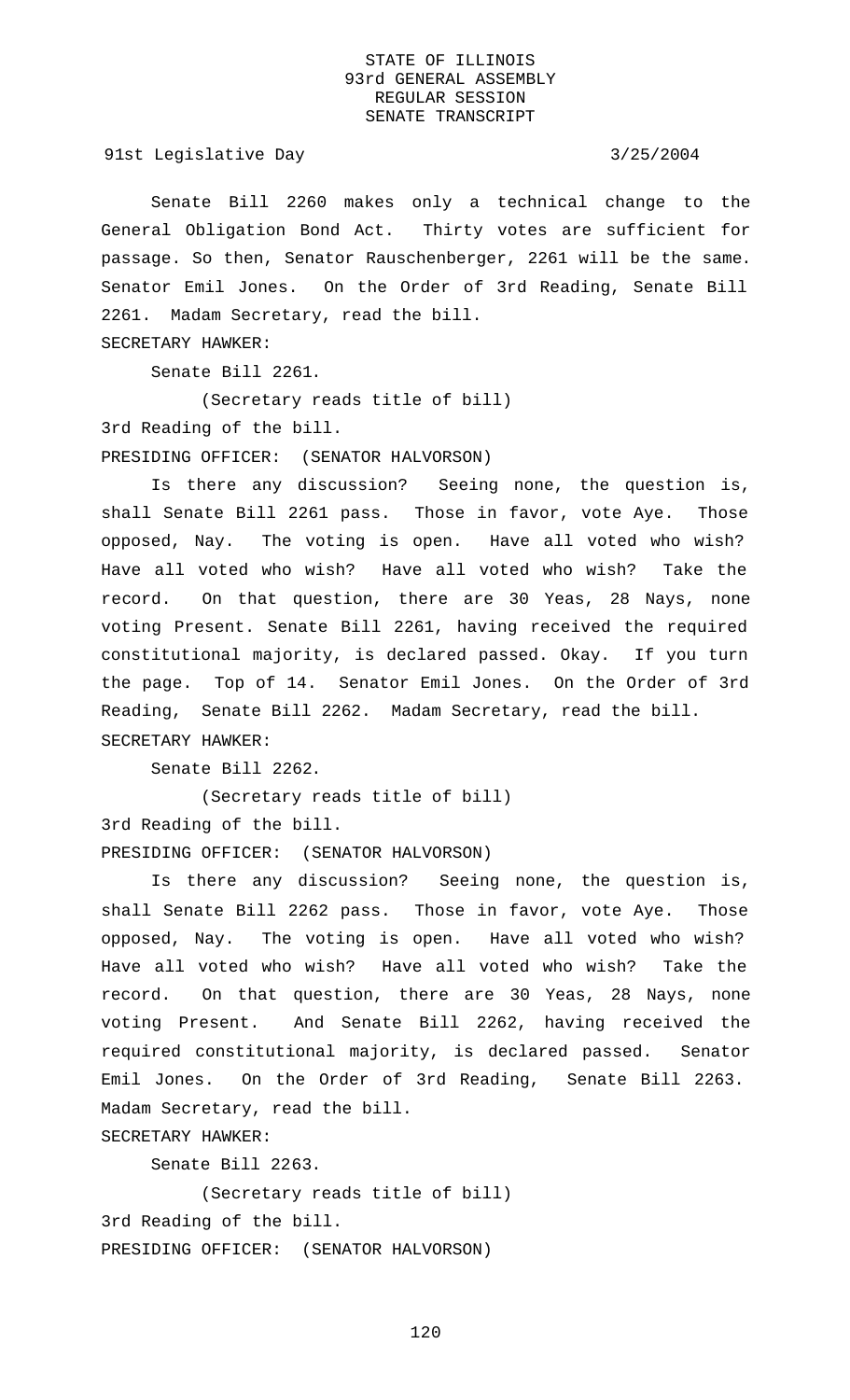91st Legislative Day 3/25/2004

Is there any discussion? Seeing none, the question is, shall Senate Bill 2263 pass. Those in favor, vote Aye. Those opposed, Nay. The voting is open. Have all voted who wish? Have all voted who wish? Have all voted who wish? Take the record. On that question, there are 30 Yeas, 28 Nays, none voting Present. And Senate Bill 2263, having received the required constitutional majority, is declared passed. Senator Emil Jones. On the Order of 3rd Reading, Senate Bill 2264. Madam Secretary, read the bill.

SECRETARY HAWKER:

Senate Bill 2264.

(Secretary reads title of bill) 3rd Reading of the bill. PRESIDING OFFICER: (SENATOR HALVORSON)

Is there any discussion? Seeing none, the question is, shall Senate Bill 2264 pass. Those in favor, vote Aye. Those opposed, Nay. The voting is open. Have all voted who wish? Have all voted who wish? Have all voted who wish? Take the record. On that question, there are 30 Yeas, 27 Nays, none voting Present. Senate Bill 2264, having received the required constitutional majority, is declared passed. Senator John Sullivan. On the Order of 3rd Reading, Senate Bill 2270. Do you wish to proceed? Madam Secretary, read the bill. SECRETARY HAWKER:

Senate Bill 2270.

(Secretary reads title of bill)

3rd Reading of the bill.

PRESIDING OFFICER: (SENATOR HALVORSON)

Senator Sullivan.

SENATOR J. SULLIVAN:

Thank you, Madam Chairman {sic}. Senate Bill 2270 addresses a nursing shortage in Illinois. It requires the Department of Public Health to develop and administer a -- a nursing workforce database. Purpose of the database is to collect data pertaining to the nursing workforce, analyze that information to see where the shortages are in the State. No later than January of '06, a report will be given to the Governor, to the Members of the General Assembly, concerning the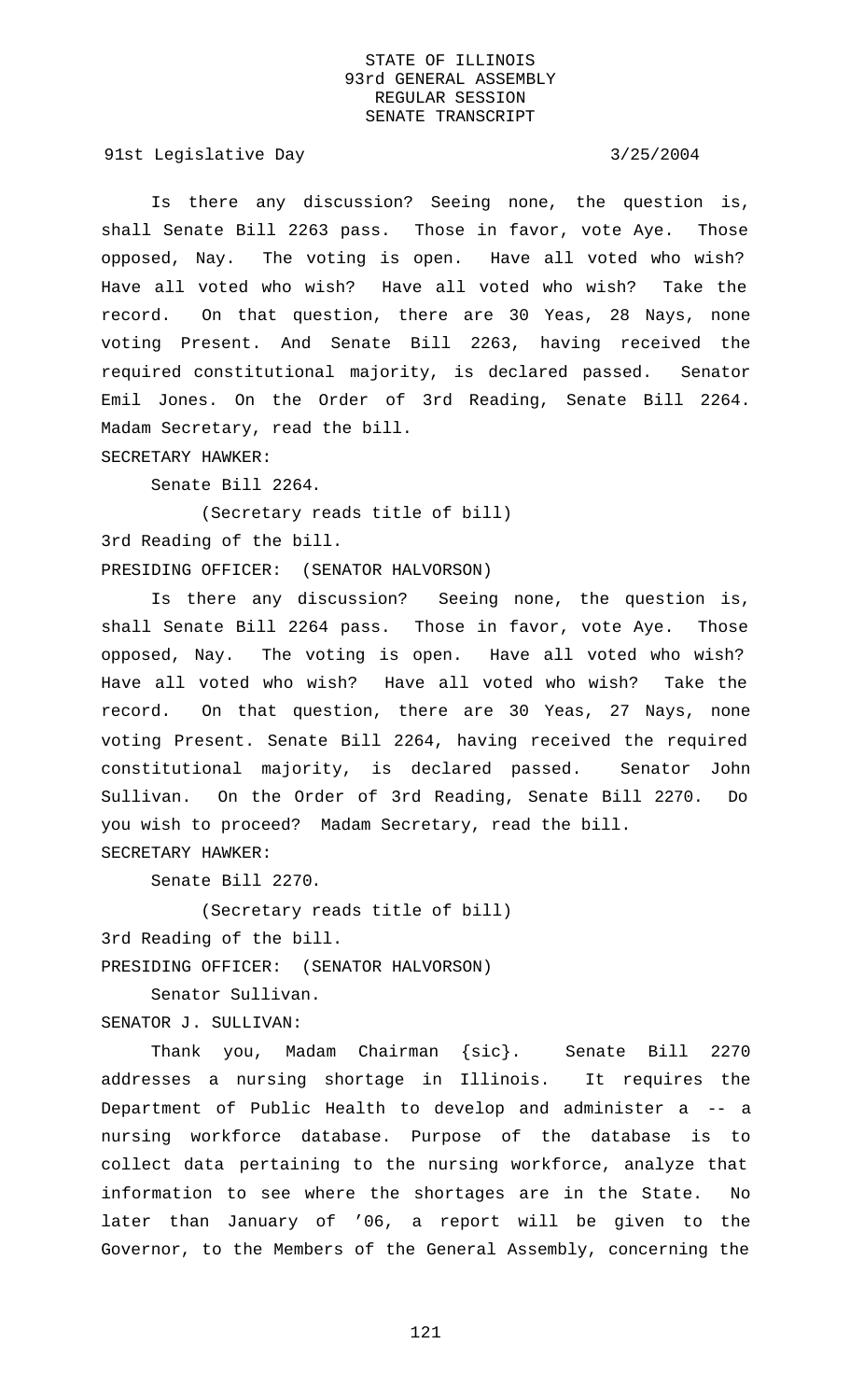## 91st Legislative Day 3/25/2004

development of the database and the -- effectiveness of its use. Be happy to answer any questions. PRESIDING OFFICER: (SENATOR HALVORSON)

Is there any discussion? Senator Righter. SENATOR RIGHTER:

Thank you, Madam President. Very briefly, this bill passed unanimously out of committee and I would urge our Members to support it. Thank you.

PRESIDING OFFICER: (SENATOR HALVORSON)

Senator Sullivan, to close. The question is, shall Senate Bill 2270 pass. Those in favor, vote Aye. Those opposed, Nay. The voting is open. Have all voted who wish? Have all voted who wish? Have all voted who wish? Take the record. On that question, there are 56 Yeas, 2 voting Nay, none voting Present. And Senate Bill 2270, having received the constitutional majority, is declared passed. Senate Bill 2272. Senator Jacobs. Madam Secretary, read the bill.

SECRETARY HAWKER:

Senate Bill 2272.

(Secretary reads title of bill) 3rd Reading of the bill.

PRESIDING OFFICER: (SENATOR HALVORSON)

Senator Jacobs.

SENATOR JACOBS:

Thank you. I think there is a amendment, is there not? I'm sorry. It was a committee amendment. I'm sorry. Okay. Senate Bill 2272 adds a prohibition of construction of motorized recreational trails on Department owned or managed land designated as a nature preserve as defined in Section 3.11 of the Illinois Natural Areas Preservation Act, or contained in the report as submitted pursuant to Section 6-06 {sic} (6.06) of the Illinois Natural Areas Preservation Act. For those of you who that makes gibberish to, what -- what it does, it prohibits construction of these sites on two hundred and ninety-six sites within the State of Illinois. And they're all contained in this book. The DNR still will have the ability to decide where these can go if -- if they're to be constructed. The -- as it is, the -- the Sierra Club and DNR, as far as this went, are in favor of the bill. But they feel that it still needs some work and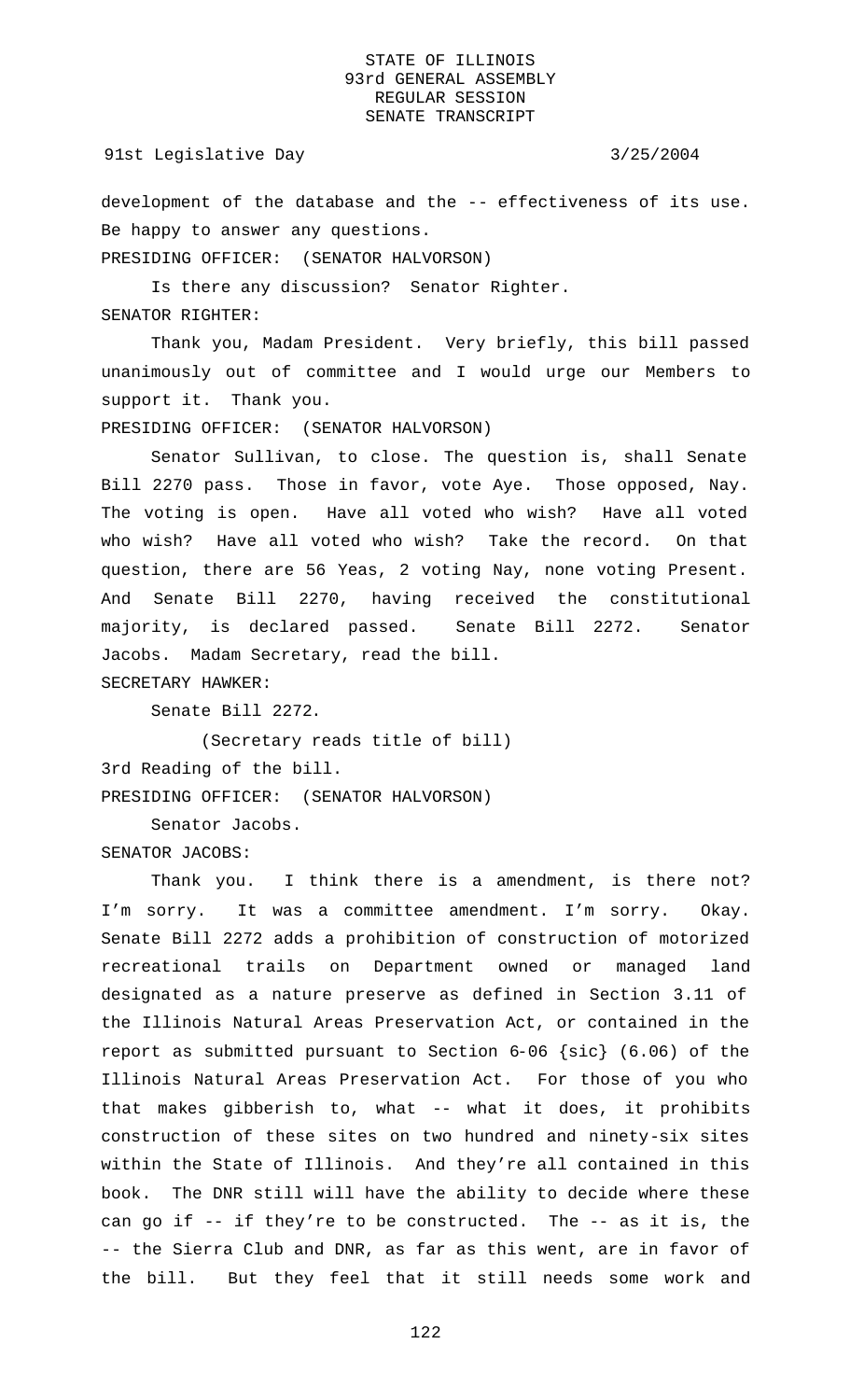# 91st Legislative Day 3/25/2004

that's something that we ran out of time, and if they can get something on in the House, that's their prerogative. Just ask for an Aye vote.

PRESIDING OFFICER: (SENATOR HALVORSON)

Is there any discussion? Senator Bomke.

SENATOR BOMKE:

Thank you, Madam President. It had Republican unanimous support in committee, and I would urge an Aye vote. Thank you. PRESIDING OFFICER: (SENATOR HALVORSON)

Senator Haine.

### SENATOR HAINE:

Will the sponsor yield for a question? PRESIDING OFFICER: (SENATOR HALVORSON)

Sponsor indicates he'll yield.

SENATOR HAINE:

And I -- I understand the -- the impetus behind the bill and -- and am sympathetic to it, but I'm -- this goes back to the question I asked last spring. I want to make quite sure that specifically in the bill, that the venerable old State parks are not going to be sites for ATV trails because of the birdwatchers. The Audubon Society, other people have been calling me. Pere Marquette. That's in Senator Demuzio's district, but a lot of my people use it, obviously. The Mounds State Park and a few others. If -- if we could get that on the record, I'd appreciate that, Senator Jacobs.

PRESIDING OFFICER: (SENATOR HALVORSON)

Senator Jacobs. SENATOR JACOBS:

Thank you. And, in fact, in the booklet, Senator, Pere Marquette is number seventy-four. And, also, at the same time, the intent of this bill is not to go into any pristine land. The intent of this bill is to have the DNR look for sites such as old gravel pits and -- and borrow pits to where they're not pristine. There's no intent to go into pristine land with this legislation.

PRESIDING OFFICER: (SENATOR HALVORSON)

Senator Welch.

SENATOR WELCH:

I had a question of the sponsor.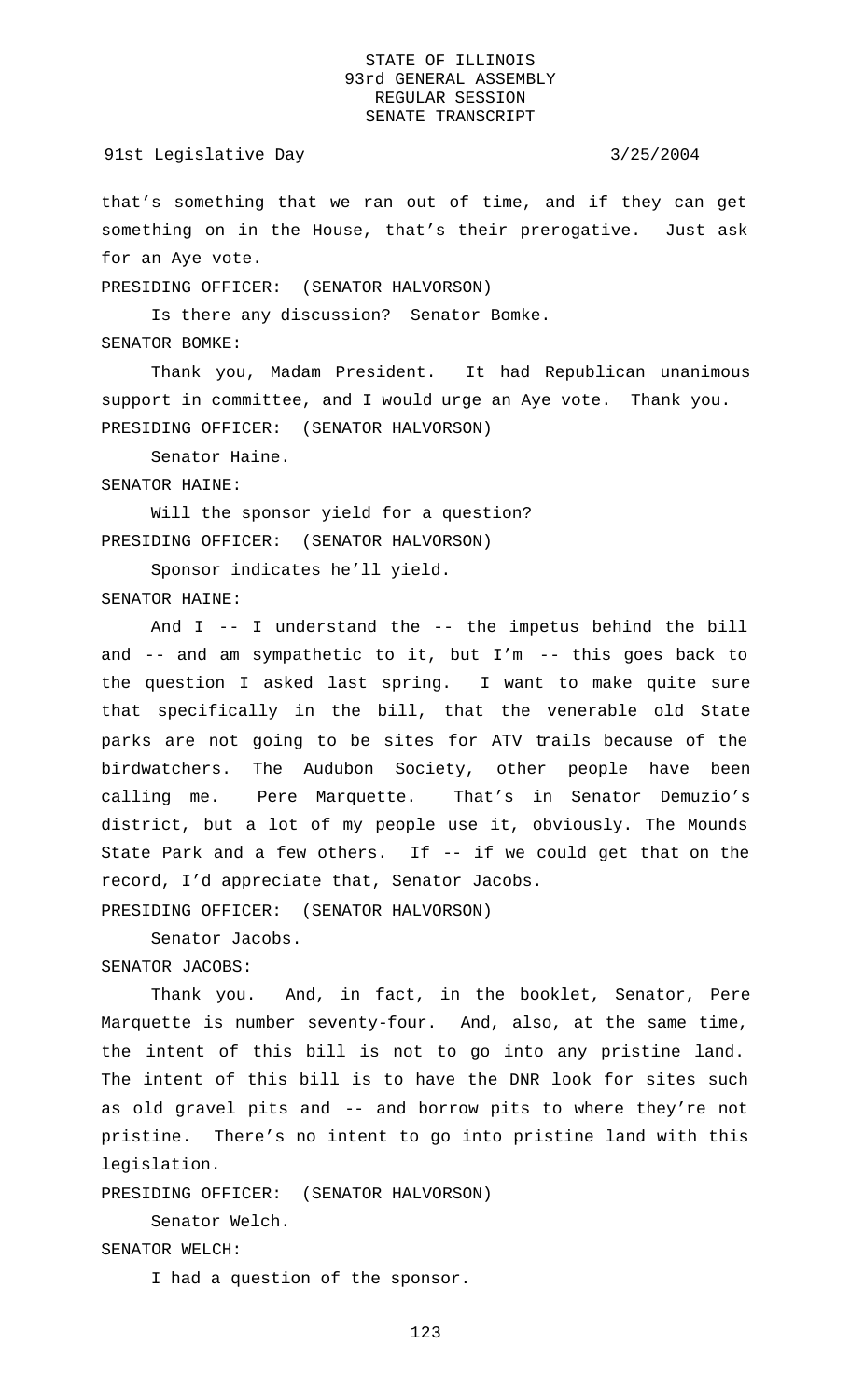## 91st Legislative Day 3/25/2004

PRESIDING OFFICER: (SENATOR HALVORSON)

Sponsor indicates he'll yield.

# SENATOR WELCH:

Senator Jacobs, is the purpose of this bill to make it more likely that our State parks or other natural areas won't be used as a trail by these all-terrain vehicles? PRESIDING OFFICER: (SENATOR HALVORSON)

Senator Jacobs.

### SENATOR JACOBS:

That's the intent of the amendment. The intent of the bill is the same. What we're looking to do is -- is to get these vehicles off the roads and off the back roads, off -- off the trespass and -- and allow them on State-owned land that is not pristine, not useable for parks, et cetera. And that's the intent, yes.

PRESIDING OFFICER: (SENATOR HALVORSON)

Senator Welch.

# SENATOR WELCH:

So the discussion is over which lands are going to be restricted. That's what you're going to do in the House, is continue discussing that? All right. Thank you. PRESIDING OFFICER: (SENATOR HALVORSON)

Senator Roskam.

SENATOR ROSKAM:

Thank you, Madam President. Will the sponsor yield? PRESIDING OFFICER: (SENATOR HALVORSON)

Sponsor indicates he'll yield.

SENATOR ROSKAM:

Senator Jacobs, a couple -- or, a little bit before coming in this morning I was handed some information from the Sierra Club, from some constituents in my district, who indicated that they were opposed. Is -- is this old news in terms of the negotiations with the Sierra Club? Or -- just to follow up on Senator Welch's comment, is there language that you're going to be driving towards that will be very specific on where they can drive and where they can't, and so forth?

PRESIDING OFFICER: (SENATOR HALVORSON)

Senator Jacobs. SENATOR JACOBS: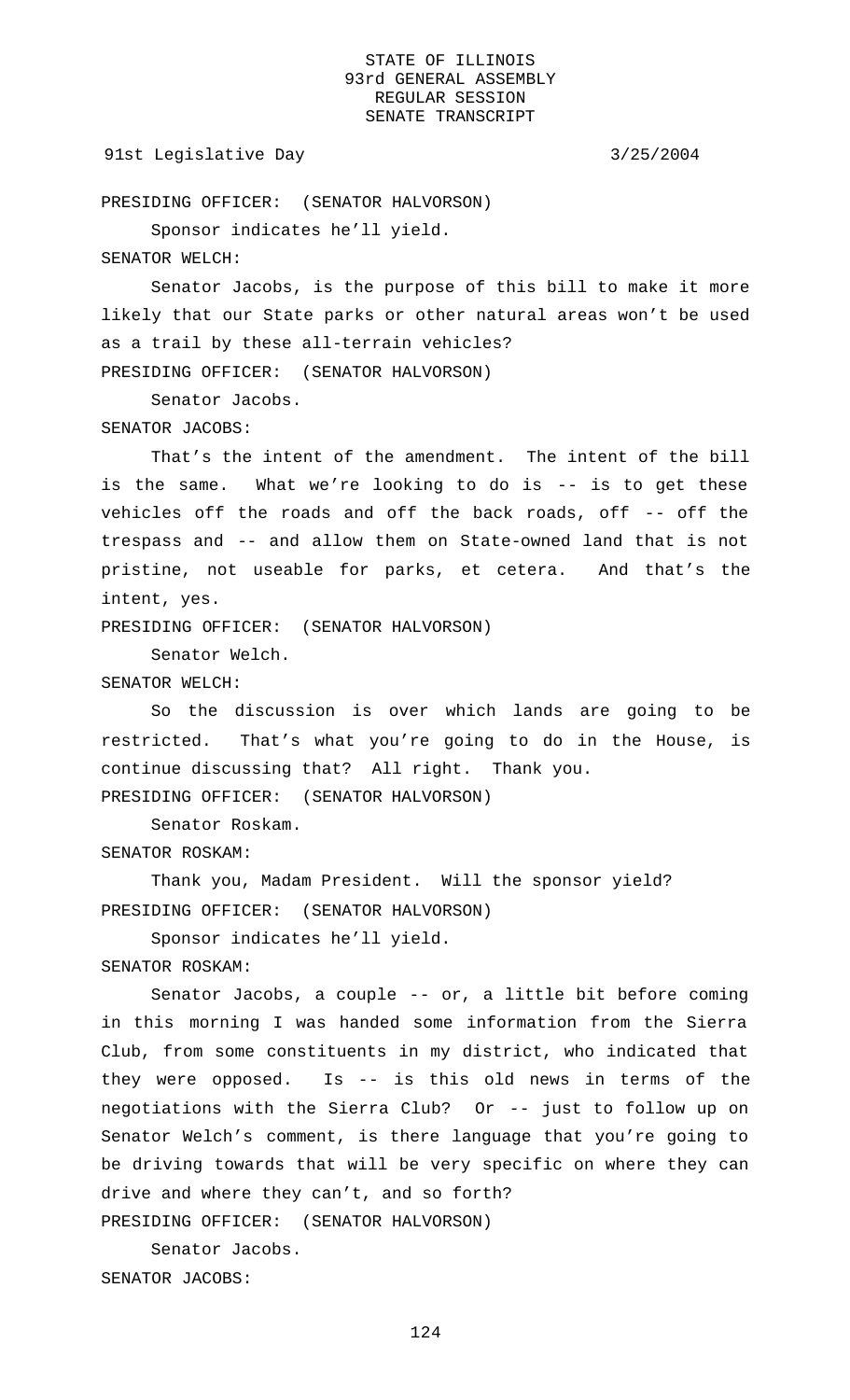91st Legislative Day 3/25/2004

SENATOR JACOBS:

They -- what I stated, Senator, is they were in favor of this amendment. Then they -- they looked at it and they thought perhaps it didn't go far enough and they have some other ideas, which at this point, the people that have brought us the bill feel -- feels it's unnecessary. And my -- my conversation with them is we'll try to get it out of here, continue your conversations over in the House, and if you can come up with something, I'm more than willing to accept it. PRESIDING OFFICER: (SENATOR HALVORSON)

Is there any further discussion? Senator Jacobs, do you wish to close?

Just ask for an Aye vote. PRESIDING OFFICER: (SENATOR HALVORSON)

The question is, shall Senate Bill 2272 pass. Those in favor, vote Aye. Those opposed, Nay. The voting is open. Have all voted who wish? Have all voted who wish? Have all voted who wish? Take the record. On that question, there are 43 Yeas, 13 Nays, 1 voting Present. And Senate Bill 2272, having received the required constitutional majority, is declared passed. Senator Forby, on Senate Bill 2273. Mr. Secretary, read the bill.

ACTING SECRETARY HARRY:

Senate Bill 2273.

(Secretary reads title of bill)

3rd Reading of the bill.

PRESIDING OFFICER: (SENATOR HALVORSON)

Senator Forby.

SENATOR FORBY:

Thank you, Mr. {sic} President. The off -- off-highway vehicle grant program provides financial aid to the government agencies, nonprofit organizations and other eligible groups, individuals to develop, operate and maintain land for offhighway vehicle parks and trails. This faculty {sic} must be open and accessible to the public. This bill will require that ninety-two percent of the money from the off-highway vehicle trail be funded to the motor vehicles reception {sic}. The program can also restore area damaged and -- unauthorized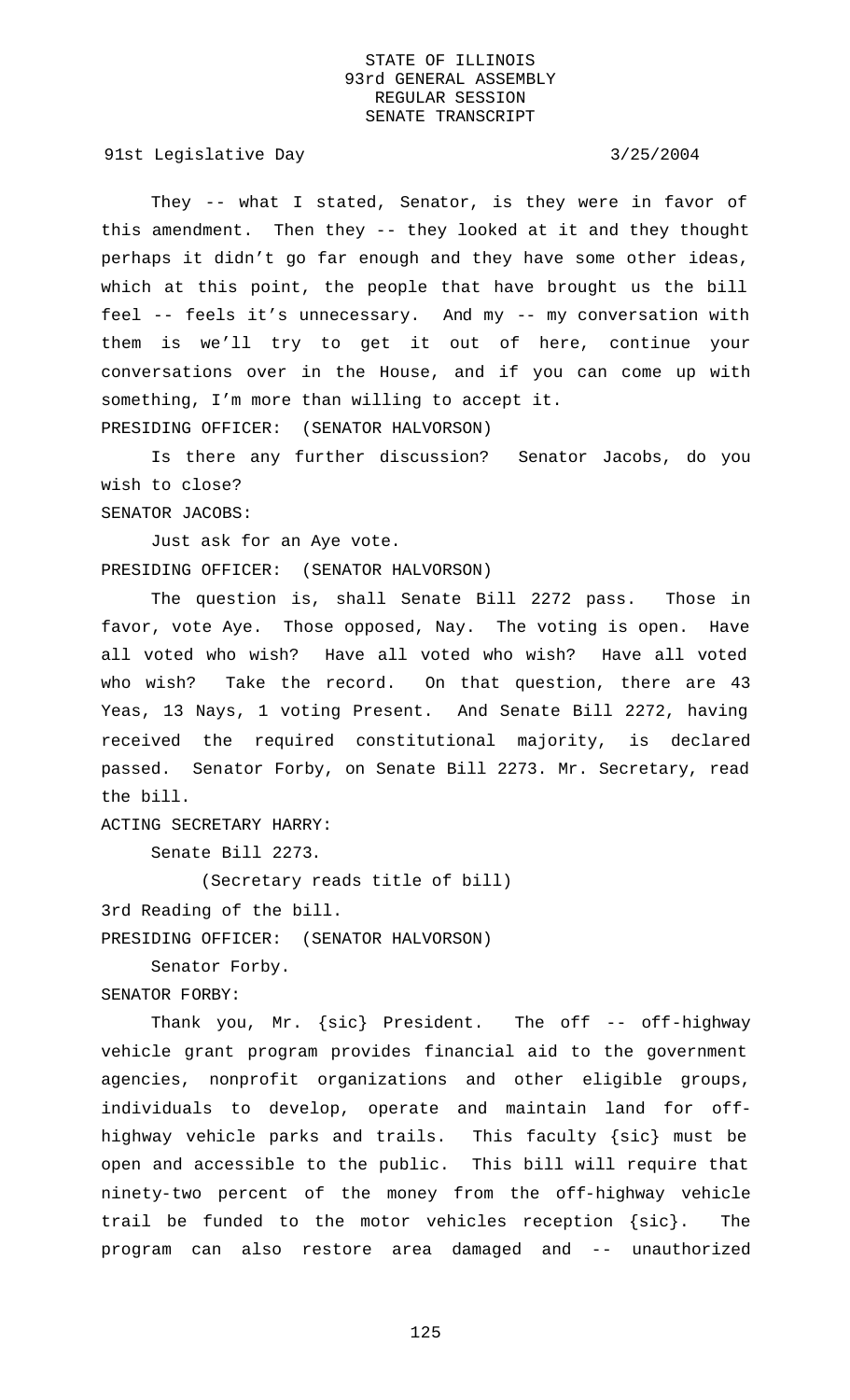## 91st Legislative Day 3/25/2004

grounds that the off-trail vehicles use. If there's any questions, I'll answer 'em.

PRESIDING OFFICER: (SENATOR HALVORSON)

Is there any discussion? Senator Bomke.

SENATOR BOMKE:

Thank you, Madam President. I just rise in support. It came out of committee with unanimous support and I would urge an Aye vote.

PRESIDING OFFICER: (SENATOR HALVORSON)

Senator Welch.

SENATOR WELCH:

I have a question of the sponsor. PRESIDING OFFICER: (SENATOR HALVORSON)

Sponsor indicates he'll yield.

SENATOR WELCH:

This bill raises the percentage going to these -- these funds from sixty percent to ninety-two percent. Where was the thirty-two percent going? Where's it going now? PRESIDING OFFICER: (SENATOR HALVORSON)

Senator Forby. SENATOR FORBY:

Well, it was going to the DNR. And what was the issue on -- for the off-trail track, this money was not being used. It was just laying there and all -- DNR was using was between eight -- two and eight percent. So the off-road people said. "If that this money is ours, we need to be using it."

PRESIDING OFFICER: (SENATOR HALVORSON)

Senator Welch.

SENATOR WELCH:

Well, this is money that's collected from what, from gasoline sales to -- to owners of all-terrain vehicles, or from some fee at the time of purchase, the vehicle? Or where's the money come from?

PRESIDING OFFICER: (SENATOR HALVORSON)

Senator Forby.

SENATOR FORBY:

This is from titles and sales and DNR fines and -- such as that.

PRESIDING OFFICER: (SENATOR HALVORSON)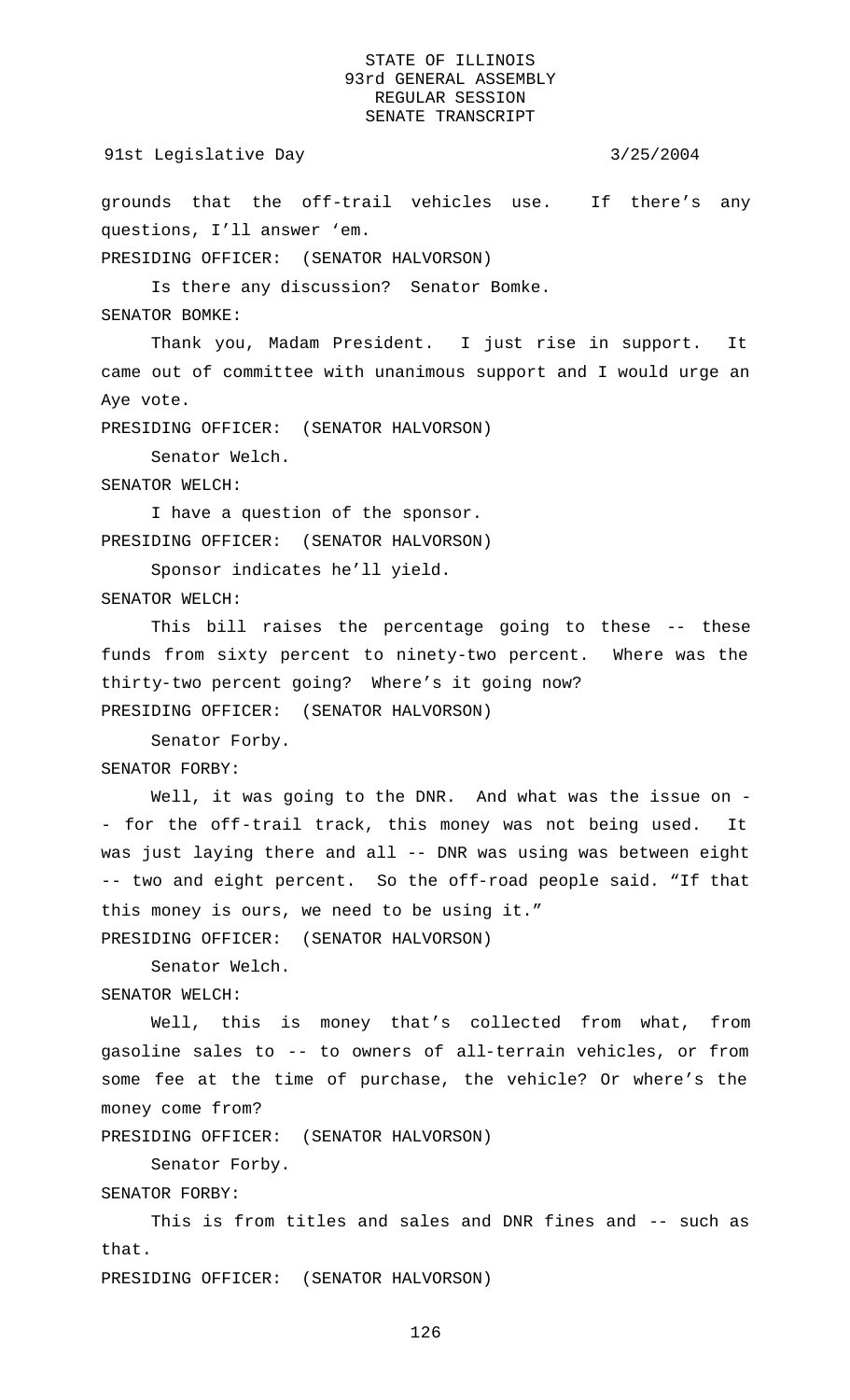91st Legislative Day 3/25/2004

Senator Welch.

SENATOR WELCH:

…tell me why the Sierra Club and the Environmental Council are opposed to it?

PRESIDING OFFICER: (SENATOR HALVORSON)

Senator Forby.

SENATOR FORBY:

Well, I think they're opposed to it. They think that these off-road trails is going to be used to -- to tear up the property, but what Denny Jacobs said while ago was these are trails where there are old coal mines and old properties and stuff where they can use this money so we can get the fourwheelers off the highways. And where I live at down there, they run up and down the highways all the time, and we've done that down there and it's made a big -- big impress on everybody down there. So these -- these four-wheelers cost a lot of money, so we need some place for 'em to get off and ride. And it's their money, so they're -- they're using their money to find a place so they can ride their four-wheelers.

PRESIDING OFFICER: (SENATOR HALVORSON)

Is there any further discussion? Senator Forby, to close. SENATOR FORBY:

Just ask for an Aye vote. PRESIDING OFFICER: (SENATOR HALVORSON)

The question is, shall Senate Bill 2273 pass. Those in favor, vote Aye. Those opposed, Nay. The voting is open. Have all voted who wish? Have all voted who wish? Have all voted who wish? Take the record. On that question, there are 41 Yeas, 16 voting Nay, none voting Present. Senate Bill 2273, having received the required constitutional majority, is declared passed. Senator Shadid, on 2275. Senator Link, on 2278. Senator Link. Mr. Secretary, read the bill.

Senate Bill 2278.

(Secretary reads title of bill)

3rd Reading of the bill.

ACTING SECRETARY HARRY:

PRESIDING OFFICER: (SENATOR HALVORSON)

Senator Link.

SENATOR LINK: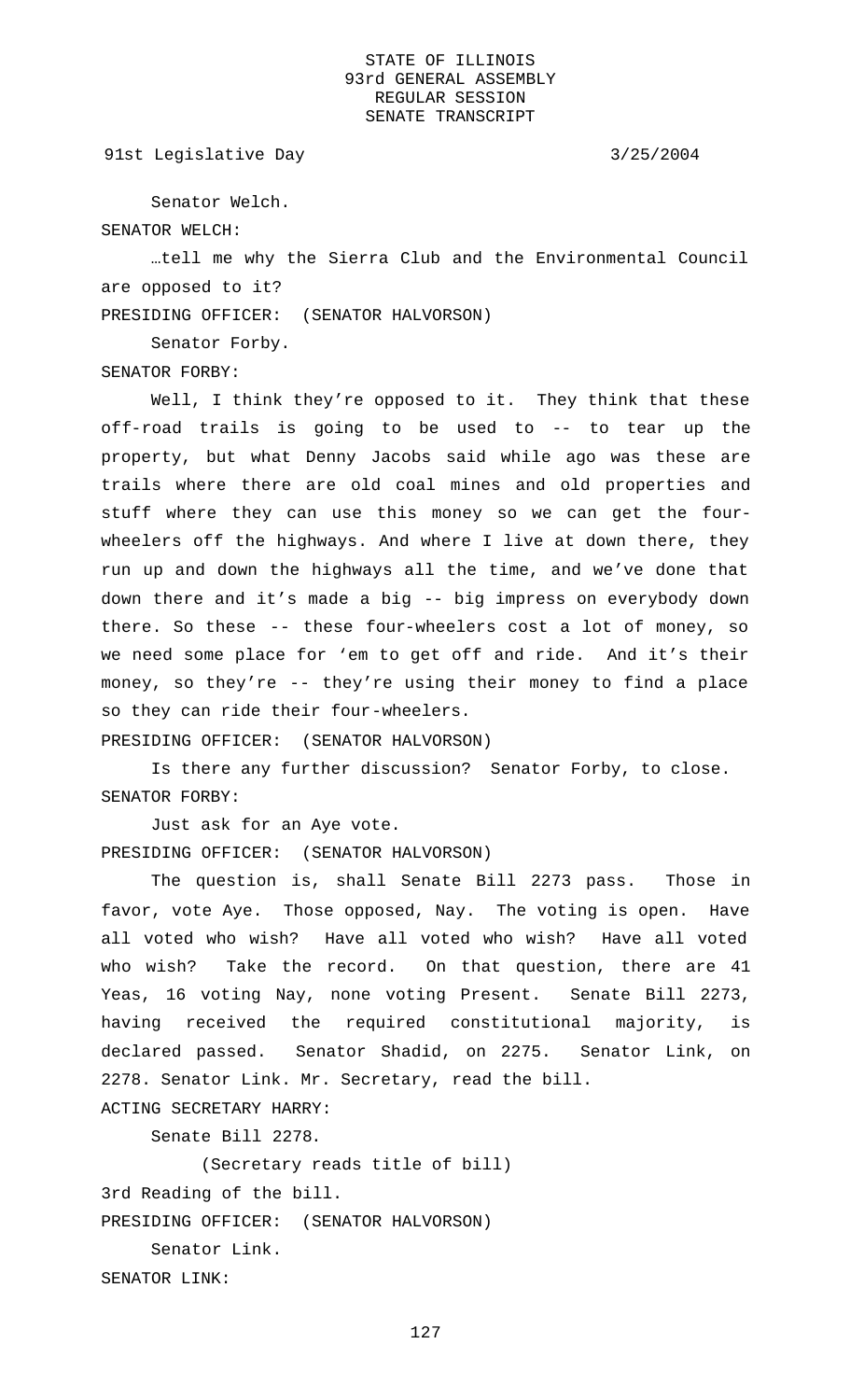91st Legislative Day 3/25/2004

Thank you, Madam President. This amends the Illinois Municipal Code. It provides that if a suit is filed for violation of certain municipal ordinances, that the court can - finds that a defendant has engaged in a certain -- prohibitive activities, that the court shall allow the plaintiff to recover a reasonable sum of money for cost of litigations, including services of a plaintiff's attorney. This is basically for communities that can get back their attorney fees for building violations. I'll be more than happy to answer any questions. PRESIDING OFFICER: (SENATOR HALVORSON)

Is there any discussion? Senator Roskam. SENATOR ROSKAM:

Thank you, Madam President. To the bill. You know, I know Senator Link has worked hard on this bill, but it's very, very controversial, notwithstanding his -- his brief comments on it. It's opposed by the Illinois Association of Realtors, and I think what -- my understanding of what Senator Link is trying to do is to empower poor communities to take on legal battles against developers that have all of the power in a relationship. That intention is fine and that intention probably would get fifty-nine votes. The bill doesn't do that. The bill is silent as to any sort of income level, any terms of net wealth of a community. So, really what we're doing today, if we pass this bill, is empowering government more and more and more vis-à-vis the private sector. Now, that's not -- that's not where I think the sponsor intends to go. And I think he's tried to reach out and he's tried to negotiate, and that has not been successful. But I'm against the bill because I -- in my view, the government doesn't need more power. The government has plenty of power. And there are -- there are ample opportunities, I think, for the Governor -- for the government to assert its will over private individuals and private companies and private businesses. And this really does shift a balance. If the Senator is able to come up with an approach that -- that is far more narrow in its scope, then I would be happy to sign on to it. But -- but for Members on this side of the aisle, particularly, I would be very cautious about putting an Aye vote up there. Thank you. PRESIDING OFFICER: (SENATOR HALVORSON)

Is there any further discussion? Senator Link, to close.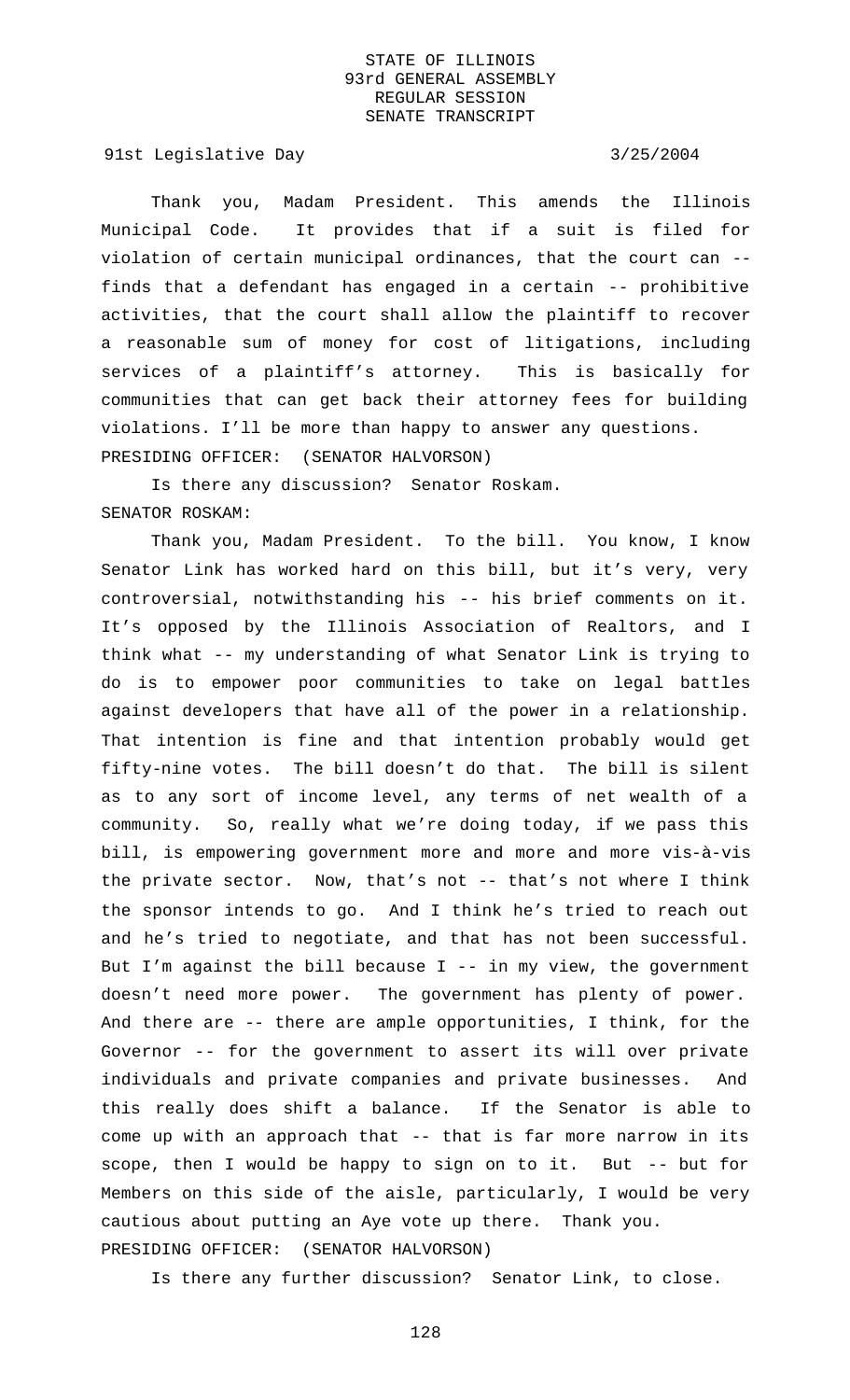91st Legislative Day 3/25/2004

SENATOR LINK:

I -- I thank my colleague, Senator Roskam, for his comments, and I echo 'em. The intent of this is to work for - where are poorer communities. And we did work with the Realtors, and we've been trying. And we will continue when this bill gets over to the House, hopefully that we pass it out of here. We get it over to the House and we will continue to work on an amendment that hopefully we will come up to some kind of agreement and that it will come back over here for concurrence, and at that time we will be able to vote 59 to nothing on it. That we are working on this and we will continue to work on it over in the House, and I think that there will be a bill coming over from the House that will be similar to this and we can work on it at that same time. There's a lot of communities that a lot of us represent on both sides of the aisle that have building code violations and developers that take advantage of these poorer communities, and they know that the community doesn't have the money to fight these developers -- to enforce these ordinances so they get the advantage taken of 'em by these bigger developers who have deeper pockets. So I'm asking just to make a little bit level playing field so that we can upgrade these communities and help them get to the level of prosperity that they want to be at. So I would ask you to help me continue this on. This is a bill in progress. We're going to continue working on it in the House and I would ask for a favorable vote. PRESIDING OFFICER: (SENATOR HALVORSON)

The question is, shall Senate Bill 2278 pass. Those in favor, vote Aye. Those opposed, Nay. The voting is open. Have all voted who wish? Have all voted who wish? Have all voted who wish? Take the record. On that question, there are 31 Yeas, 27 Nays, none voting Present. Senate Bill 2278, having received the required constitutional majority, is declared passed. Senator Viverito, for what purpose do you rise? SENATOR VIVERITO:

Yeah. Personal privilege. PRESIDING OFFICER: (SENATOR HALVORSON) State your point. SENATOR VIVERITO: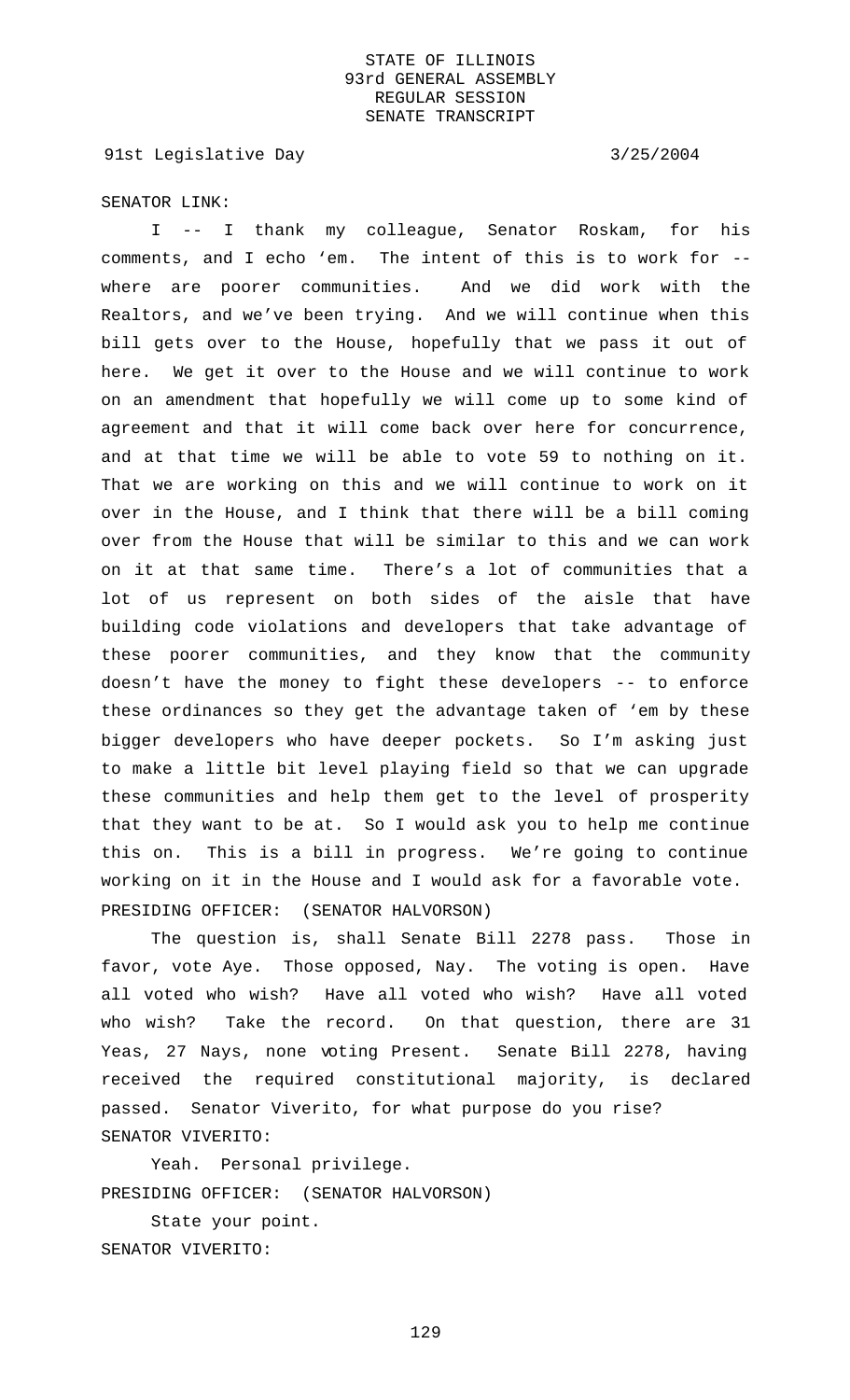91st Legislative Day 3/25/2004

I think we have a very special guest here with us, the Honorable Speaker of the House, Michael Madigan. How about a nice warm greeting for him?

PRESIDING OFFICER: (SENATOR HALVORSON)

Welcome, Speaker Madigan, to the Senate. Senate Bill 2287. Senator Link. Senate Bill 2289. Senator Walsh. Mr. Secretary, read the bill.

ACTING SECRETARY HARRY:

Senate Bill 2289.

(Secretary reads title of bill)

3rd Reading of the bill.

PRESIDING OFFICER: (SENATOR HALVORSON)

Senator Walsh.

SENATOR WALSH:

Thank you, Madam President and Members of the Senate. Senate Bill 2289 amends the Professional Engineering Practice Act. And basically what this bill does, the purpose of this bill is to make clear that the Act is not there to be used by one or more engineering firms to punish other engineering firms simply because they are party to collective bargaining agreement or that their employees belong to a union. This bill was brought to me by Local 150 Operator {sic} Engineers, and we have had numerous discussions on this piece of legislation. I had made a commitment to the committee that I wouldn't move this bill to 3rd Reading unless is was amended -- for passage. discussions that just have been held in the last two days, that major movements by both the engineers and by the -- the engineering firms, professional engineers, have asked me to move the bill forward for further discussion in the House. I was willing to hold this bill if they weren't happy with it, and because of the commitments that have come from both sides of the -- both sides of the issue, I am moving forward. And they feel that -- that both the surveyors and the operating engineers are going to come up with language that is going to be beneficial to both of them. So, I ask that this bill moves on. The -- the surveyors, professional engineers have already got a House sponsor that is willing to continue the language and make those same kind of commitments. So I ask the indulgence of the Body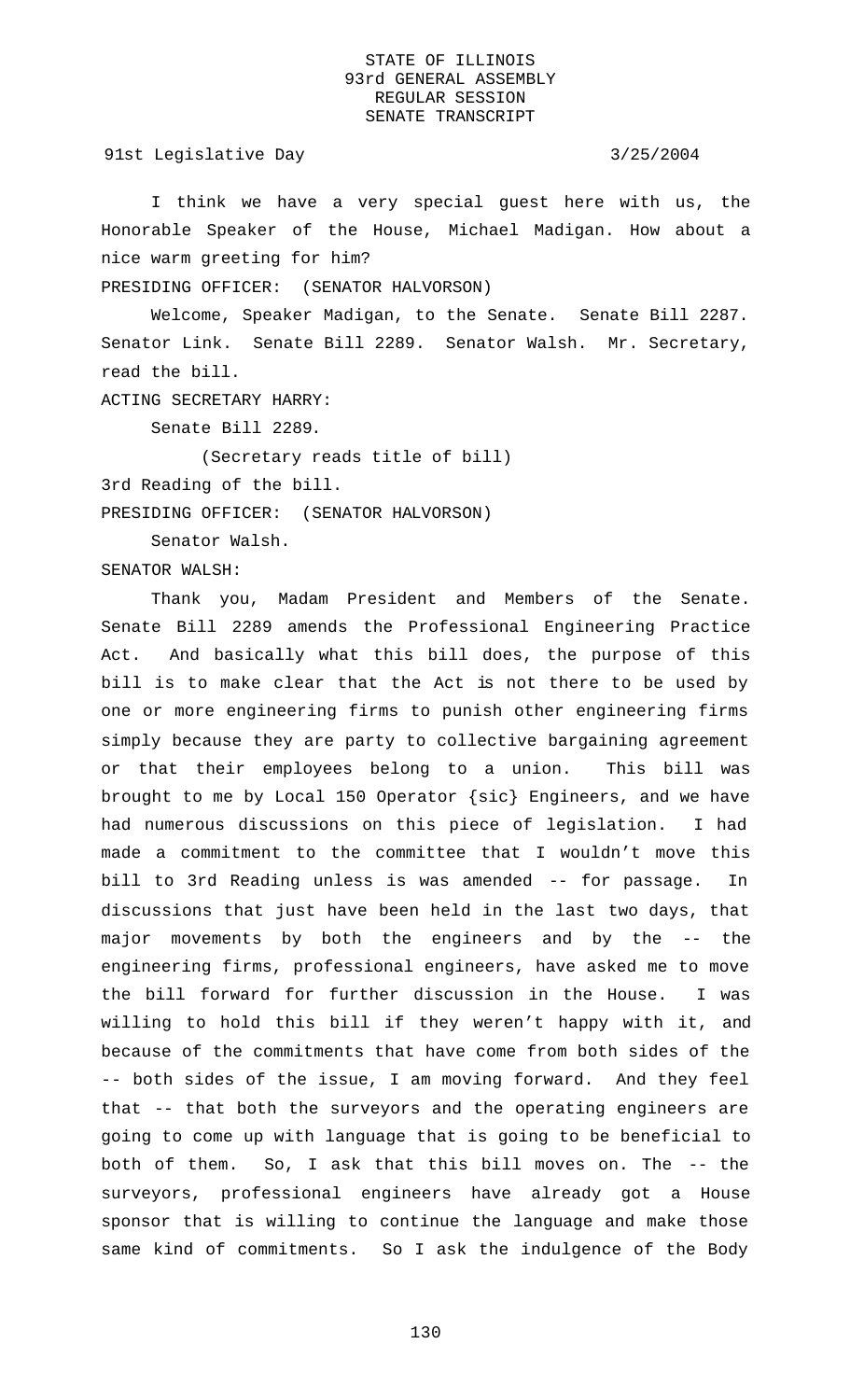## 91st Legislative Day 3/25/2004

to -- to send this -- this bill over to the House where it will continue to be worked on or fail there. PRESIDING OFFICER: (SENATOR HALVORSON)

Is there any discussion? Senator Brady. SENATOR BRADY:

Thank you, Madam President. Sponsor yield? PRESIDING OFFICER: (SENATOR HALVORSON)

Sponsor indicates he'll yield.

SENATOR BRADY:

Senator, in no way would I question your word, but there are numerous Members over here who have been called by various opponents, who have given their word based on what you said that this bill would not move without an amendment. I would request -- the deadline's tomorrow. Could we take it out of the record so that the engineers could at least contact our side of the aisle and tell us what they believe? And in no way am I questioning your word. We just have made a lot of commitments to constituents back in our districts, Senator. PRESIDING OFFICER: (SENATOR HALVORSON)

Senator Walsh. SENATOR WALSH:

Senator Brady, I honor that, and again, as I said, Brittan Bolin, the lady representing the Professional Engineers, actually asked me, but I will take it out of the record. We'll deal with it tomorrow. And -- and whatever. And -- and give you the opportunity to hear from -- from them. PRESIDING OFFICER: (SENATOR HALVORSON)

Out of the record. Senator Jacobs, on 2290. Mr. Secretary, read the bill. ACTING SECRETARY HARRY:

Senate Bill 2290.

(Secretary reads title of bill)

3rd Reading of the bill.

PRESIDING OFFICER: (SENATOR HALVORSON)

Senator Jacobs.

SENATOR JACOBS:

Thank you, Madam President. Senate Bill 2290 allows distributors to notify retailers of their monthly alcoholic beverage purchases via mail, electronic mail, facsimile,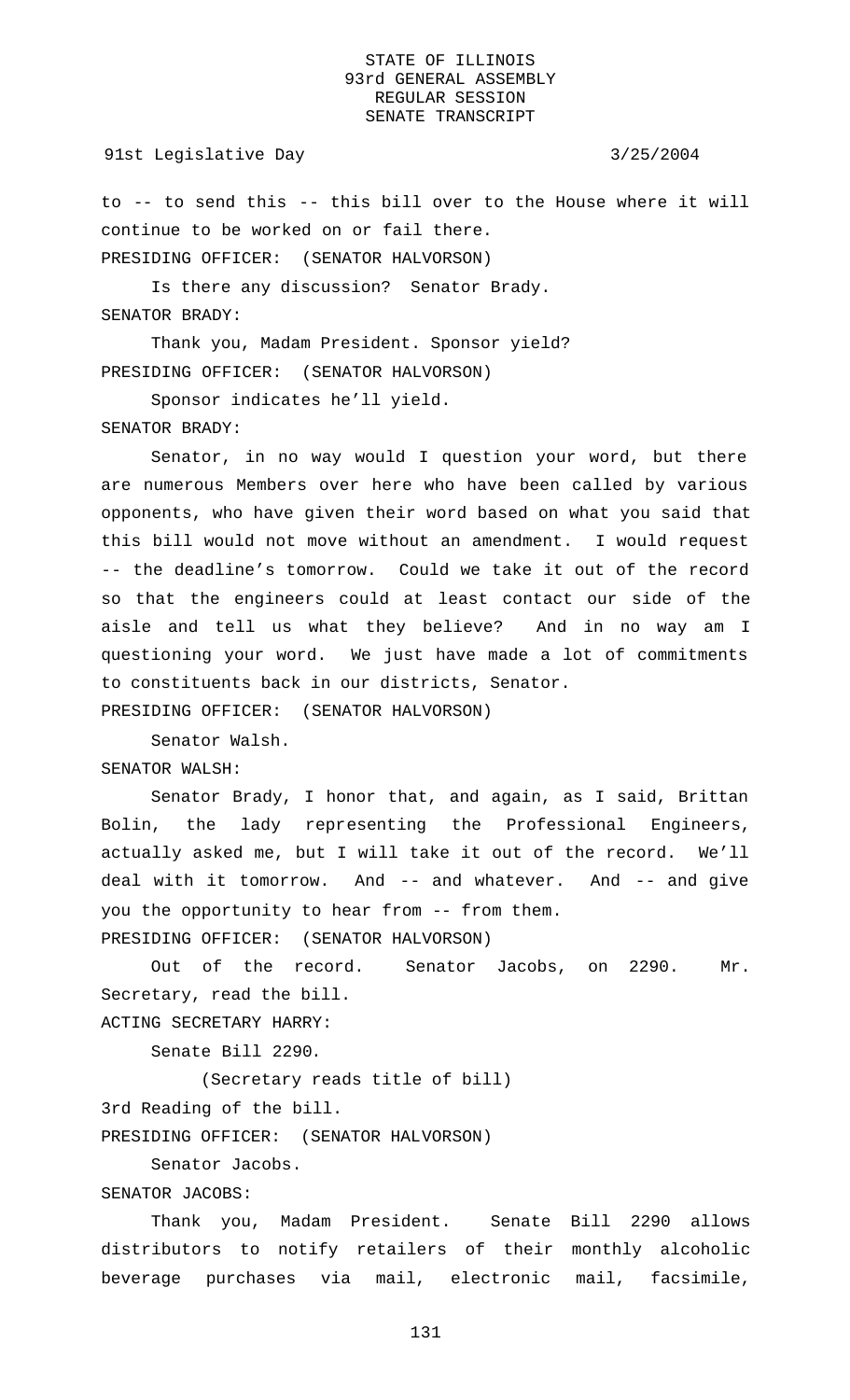### 91st Legislative Day 3/25/2004

Internet website, hand delivery, or by accumulated purchase total on the month-end invoice. And it also states that the Illinois Liquor Control Commission may fine, suspend or revoke the license of a licensee that does not comply with the filing. I know of no opposition and I ask for your support. PRESIDING OFFICER: (SENATOR HALVORSON)

Is there any discussion? Seeing none, the question is, shall Senate Bill 2290 pass. Those in favor, vote Aye. Those opposed, Nay. The voting is open. Have all voted who wish? Have all voted who wish? Have all voted who wish? Take the record. On that question, there are 56 Yeas, 1 voting Nay, none voting Present. Senate Bill 2290, having received the required constitutional majority, is declared passed. Senator Jacobs seeks leave of this Body to return Senate Bill 2293 to the Order of 2nd Reading for the purpose of an amendment. Hearing no objection, leave is granted. On the Order of 2nd Reading is Senate Bill 2293. Madam Secretary, are -- or, Mr. Secretary, are there any amendments approved for consideration? ACTING SECRETARY HARRY:

Amendment No. 2, offered by Senator Jacobs. PRESIDING OFFICER: (SENATOR HALVORSON)

Senator Jacobs, to explain the amendment. SENATOR JACOBS:

Thank you, Madam President and Ladies and Gentlemen of the Senate. Floor Amendment 2 to 2293 becomes the bill. It -- it allows for the suspension or removal of a license -- of a liquor license by the State Liquor Control Commission to be limited to the license for the specific premises where the violation occurred. It also requires that if after a sting operation a licensee is found to be in compliance with all requirements, that licensee shall be notified within thirty days of the finding. The reason for this bill is we have numerous places, such as Casey's and et cetera, that have a number of licenses, and if they have one bad apple, not everyone should lose. So I know of known -- no known opposition and ask for your support. PRESIDING OFFICER: (SENATOR HALVORSON)

Is there any discussion? Senator Jacobs moves the adoption of Amendment No. 2 to Senate Bill 2293. All those in favor will say Aye. Opposed, Nay. The Ayes have it, and the amendment is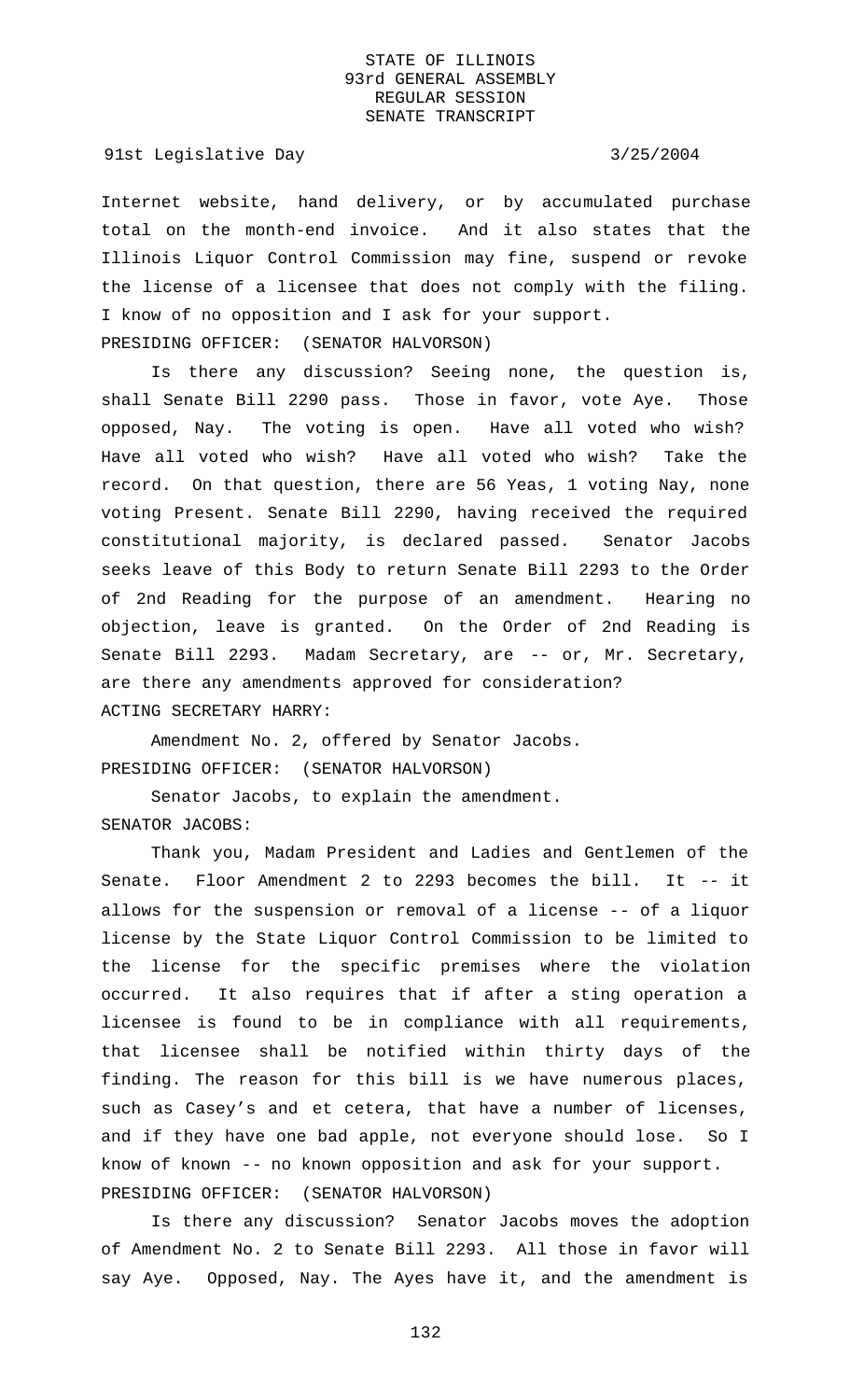91st Legislative Day 3/25/2004

adopted. Are there any further Floor amendments approved for consideration?

ACTING SECRETARY HARRY:

No further amendments reported.

PRESIDING OFFICER: (SENATOR HALVORSON)

3rd Reading. Senator Jacobs. On the Order of 3rd Reading, Senate Bill 2293. Do you wish to proceed? Mr. Secretary, read the bill.

ACTING SECRETARY HARRY:

Senate Bill 2293.

(Secretary reads title of bill)

3rd Reading of the bill.

PRESIDING OFFICER: (SENATOR HALVORSON)

Senator Jacobs.

SENATOR JACOBS:

Just to ask for an Aye vote, or -- if there's not any questions.

PRESIDING OFFICER: (SENATOR HALVORSON)

Is there any discussion? Seeing none, the question is, shall Senate Bill 2293 pass. Those in favor, vote Aye. Those opposed, Nay. The voting is open. Have all voted who wish? Have all voted who wish? Have all voted who wish? Take the record. On that question, there are 56 Yeas, none voting Nay -- 1 voting Nay, none voting Present. Senate Bill 2293, having received the constitutional majority, is declared passed. Senate Bill 2296. Senator Jacobs. Senate Bill 2299. Senator Jacobs. Mr. Secretary, read the bill.

ACTING SECRETARY HARRY:

Senate Bill 2299.

(Secretary reads title of bill)

3rd Reading of the bill.

PRESIDING OFFICER: (SENATOR HALVORSON)

Senator Jacobs.

# SENATOR JACOBS:

Yes. Thank you, Madam Chairman. This is now a shell bill. The -- the -- the amendment we had ready didn't get out of Rules. There was a lot of misinformation. I'd like to move this bill forward, 'cause it does have some financial implications that could add to the revenues of this State, and I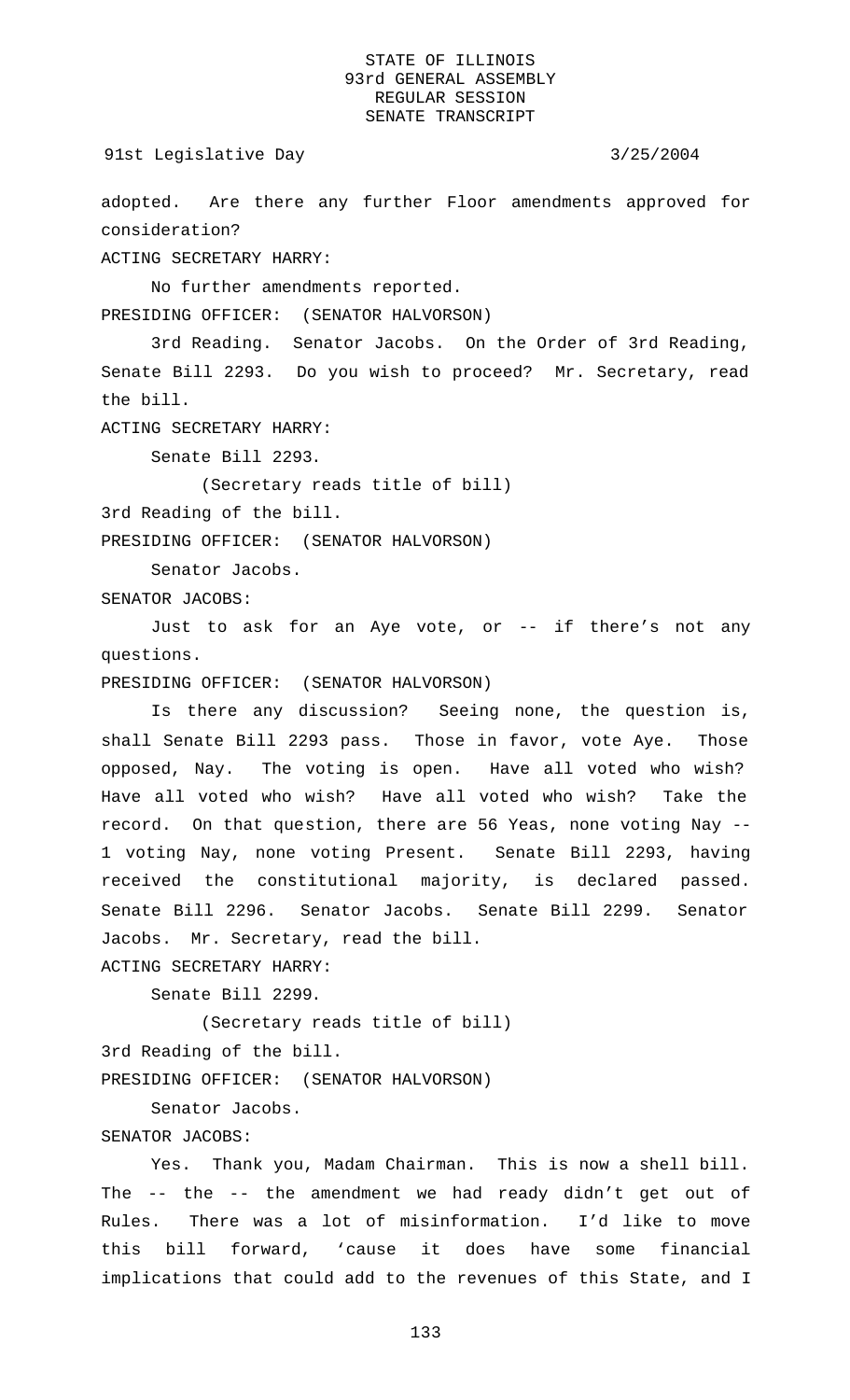## 91st Legislative Day 3/25/2004

just want to keep working on it. And I would like to have permission to pass this shell bill over to the House for further consideration.

## PRESIDING OFFICER: (SENATOR HALVORSON)

Is there any discussion? Seeing none, the question is, shall Senate Bill 2299 pass. Those in favor will vote Aye. Those opposed, Nay. The voting is open. Have all voted who wish? Have all voted who wish? Have all voted who wish? Take the record. On that question, there are 46 Ayes, 9 Nays, 2 voting Present. Senate Bill 2299, having received the required -- constitutional majority, is declared passed. Senator Brady, on 2301. Senator Brady. Senator Brady, on 2306. Senator del Valle, on Senate Bill 2317. Mr. Secretary, read the bill. ACTING SECRETARY HARRY:

Senate Bill 2317.

(Secretary reads title of bill)

3rd Reading of the bill.

PRESIDING OFFICER: (SENATOR HALVORSON)

Senator del Valle.

SENATOR DEL VALLE:

Thank you, Madam President. This is a school construction bill. It's for the purpose of generating a billion dollars for year nine of the schedule to meet the school construction needs in the State of Illinois. According to the Economic and Fiscal Commission, the FY2003 and FY2004 appropriations will allow for the funding of only eighty-seven percent of the entitled FY2002 projects and does not pay for any of the FY2003 applications. We have about a hundred and sixteen million dollars that are obligated right now -- unobligated, I should say. But we've got twenty-four projects worth a hundred and fifty-one million dollars that are -- that are ready and not funded, and then we have forty-seven new applications for this cycle. And so even though the Governor has announced a plan that has us spending 2.2 billion dollars over a four-year period, and that breaks down to five hundred and fifty million per year, that amount, in my opinion, is not enough to cover the school construction needs that are out there right now, the projects that have already been identified. And so the purpose of moving this bill along is to hopefully send a message to -- to the Governor and others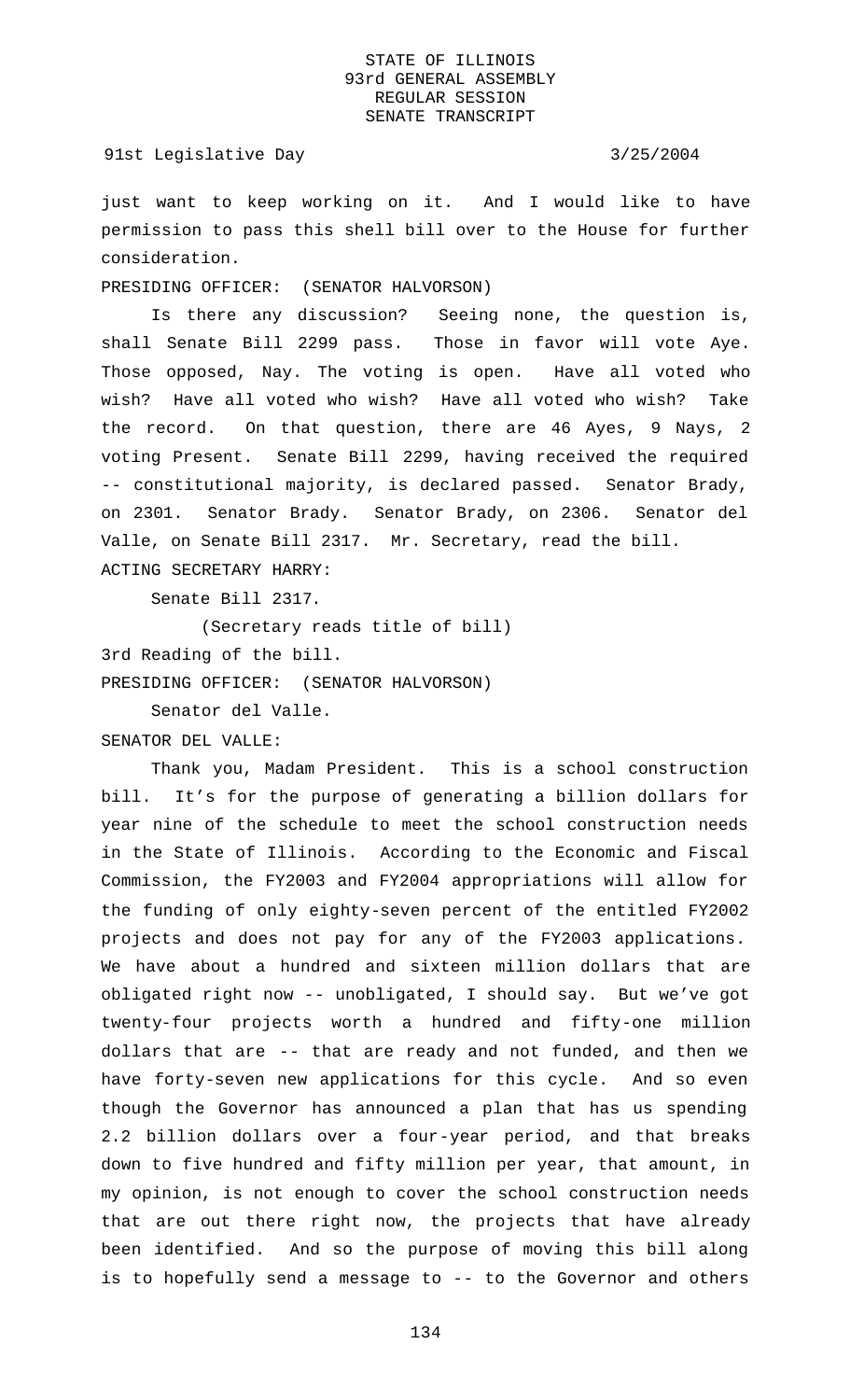## 91st Legislative Day 3/25/2004

that we're falling short in terms of our support for school construction in the State of Illinois. And I'll be glad to respond to any questions or comments.

PRESIDING OFFICER: (SENATOR HALVORSON)

Is there any discussion? Senator Cronin. SENATOR CRONIN:

Thank you, Madam President. I rise to express that I wish I could support this proposal, but I can't. I wish I could recommend to my friends and my colleagues that this is a good bill to support, because it certainly has wonderful features. We know that this is a extension of a wonderful program that has helped many schools address some very dire needs. And I want to support this, but I can't. And the reason I can't is because we have a Governor that wants to change the school construction program for no good reason. So I don't know what's going to happen to this one billion dollars of school construction revenues and resources. I don't know whether or not this authorization is going to be run through the Governor's handpicked Capitol Development Board so he can develop relationships with contractors and architects and engineers for who -- who knows what purpose. I don't know why he has the idea that he does, but I'm unhappy that I can't support this today because I don't trust the Governor's plan for what he may do with that money. So, at this point in time, I urge my colleagues to vote No.

PRESIDING OFFICER: (SENATOR HALVORSON)

Any -- any further discussion? Senator Luechtefeld. SENATOR LUECHTEFELD:

Thank you, Madam President, Members of the Senate. A question of the sponsor.

PRESIDING OFFICER: (SENATOR HALVORSON)

Sponsor indicates he'll yield.

## SENATOR LUECHTEFELD:

Senator, am I right that this -- this particular proposal that you've introduced will really be a -- it'll be the same as the proposal that we've had in the past? The rules are about the same as past school construction. Is that right? PRESIDING OFFICER: (SENATOR HALVORSON)

Senator del Valle.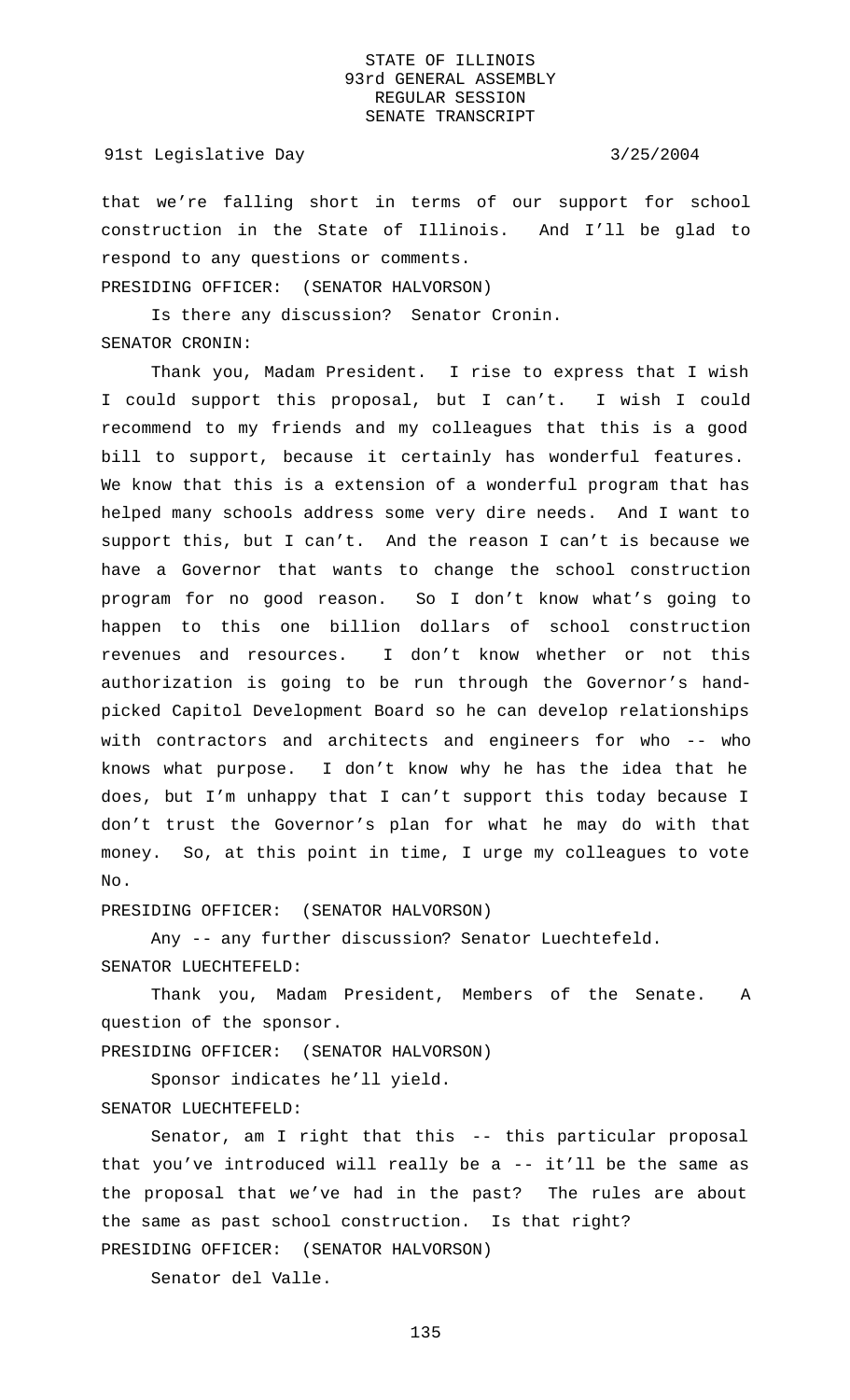91st Legislative Day 3/25/2004

SENATOR DEL VALLE:

Yes. This proposal is to spend another one billion dollars under the current system, which I think has worked very well also. I would agree with Senator Cronin that I think it's been a very successful program. The school construction program has worked smoothly. I think a lot of schools have been helped. The problem is that we haven't been able to put enough money into it to -- to meet all the projects that are out there. PRESIDING OFFICER: (SENATOR HALVORSON)

Senator Luechtefeld.

SENATOR LUECHTEFELD:

How much -- would you explain again, this is a -- this is a -- a billion dollars, and this is for a twelve-month period, or for how long a time?

PRESIDING OFFICER: (SENATOR HALVORSON)

Senator del Valle.

SENATOR DEL VALLE:

This is a billion dollars for FY'05 for a twelve-month period to deal with the projects and the backlog that we have, because according to the Fiscal Commission, we have a big backlog that -- that needs to be addressed. PRESIDING OFFICER: (SENATOR HALVORSON)

Senator Luechtefeld. SENATOR LUECHTEFELD:

As -- as you know, we had some discussion in -- in committee. I -- I voted to get this out of committee, because I thought that the Governor's plan really is -- is a bad one. I mean, I -- I think it's bad for all of us. And I wanted -- if - - if -- if we were going to do school construction again, I want it to be -- this -- this plan, the way you want it to work. And I -- I voted it to get -- get it out of committee. I -- I guess my question to you is, is there a revenue stream at all for this?

PRESIDING OFFICER: (SENATOR HALVORSON)

Senator Luechtefeld. I mean, Senator del Valle.

## SENATOR DEL VALLE:

There is a -- a current revenue stream. These grants are funded from the proceeds of school construction bond sales. Debt service on school construction bonds is paid for by transfers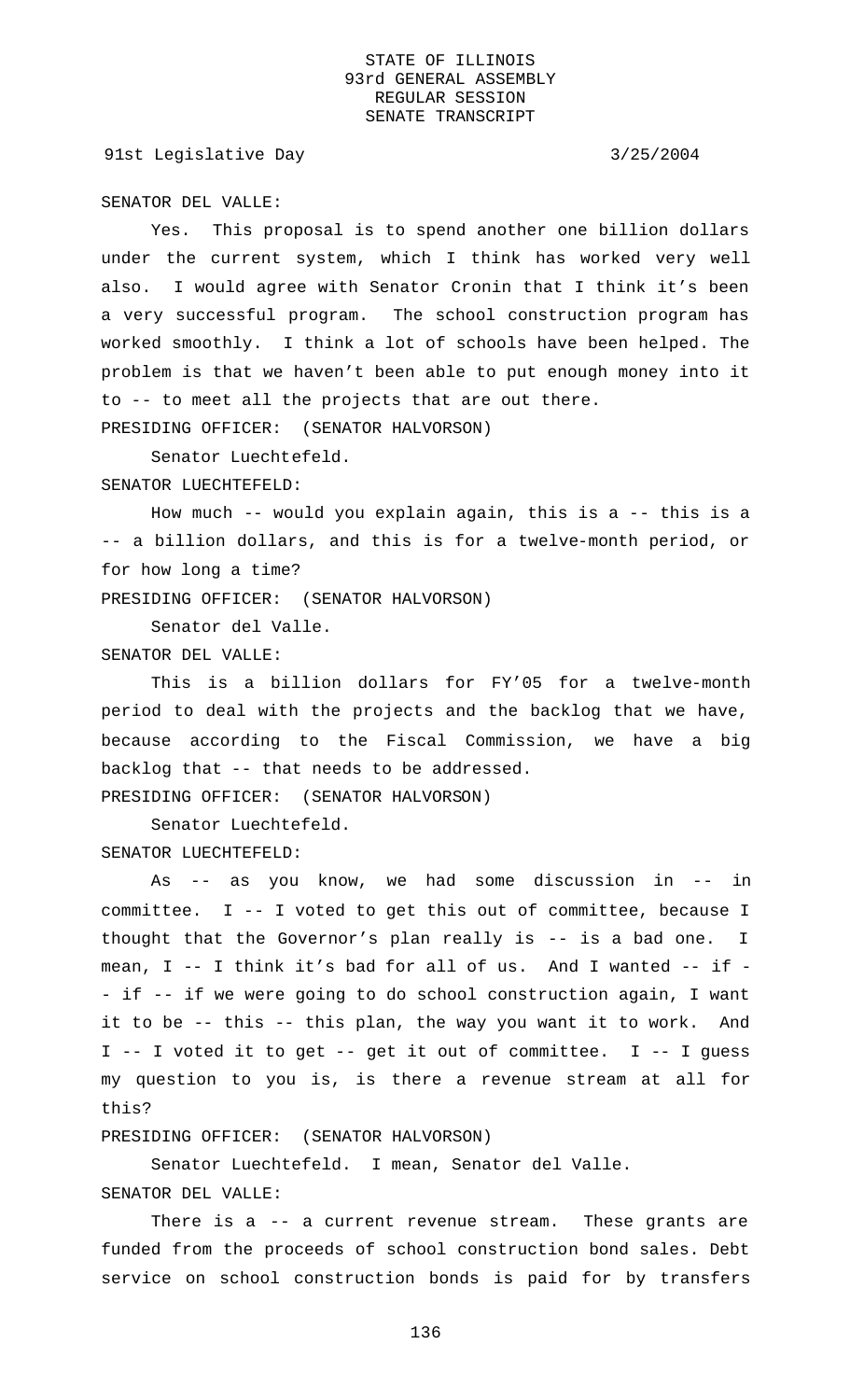### 91st Legislative Day 3/25/2004

from the School Infrastructure Fund. The Fund receives transfers from the General Revenue Fund in the amount of sixty million a year from both the local liquor tax and cigarette tax and one-seventh of the telecommunications excise tax. And that's -- that's where the -- the current money comes from. PRESIDING OFFICER: (SENATOR HALVORSON)

Senator Luechtefeld. SENATOR LUECHTEFELD:

You know, the -- the past school construction fund with Illinois First and so on did have a revenue stream. I'm -- I'm told that this doesn't have enough to really -- to really cover that one billion dollars. Am I right about that, or… PRESIDING OFFICER: (SENATOR HALVORSON)

Senator del Valle. SENATOR DEL VALLE:

You're right about that. We -- we'd have to take care of the -- the additional -- right now it -- it -- it covers, I think, just about the -- the five-hundred-million-dollar level that we've been working with the last few years.

PRESIDING OFFICER: (SENATOR HALVORSON)

Senator Luechtefeld. SENATOR LUECHTEFELD:

Well, Senator, I -- you know, I hope that what you are trying to do we finally get done. I am having a problem and will have a problem voting for it because of the revenue stream. But we're -- this'll be back. There'll be more to this. And, you know, again, hopefully we can have your plan and we can maybe have a revenue stream to cover it. We'll probably not vote for it on the Floor right now, but let's hope that we can work together to get this plan through. Thank you.

PRESIDING OFFICER: (SENATOR HALVORSON)

Senator Rauschenberger. SENATOR RAUSCHENBERGER:

Thank you, Mr. President, Ladies and Gentlemen of the Senate. A couple of questions for the -- the sponsor. In the past -- you know, first of all, I applaud your work. I think we're all interested in keeping school construction moving forward, but a couple of points of clarification and then a question. The -- the transfer that's made into the School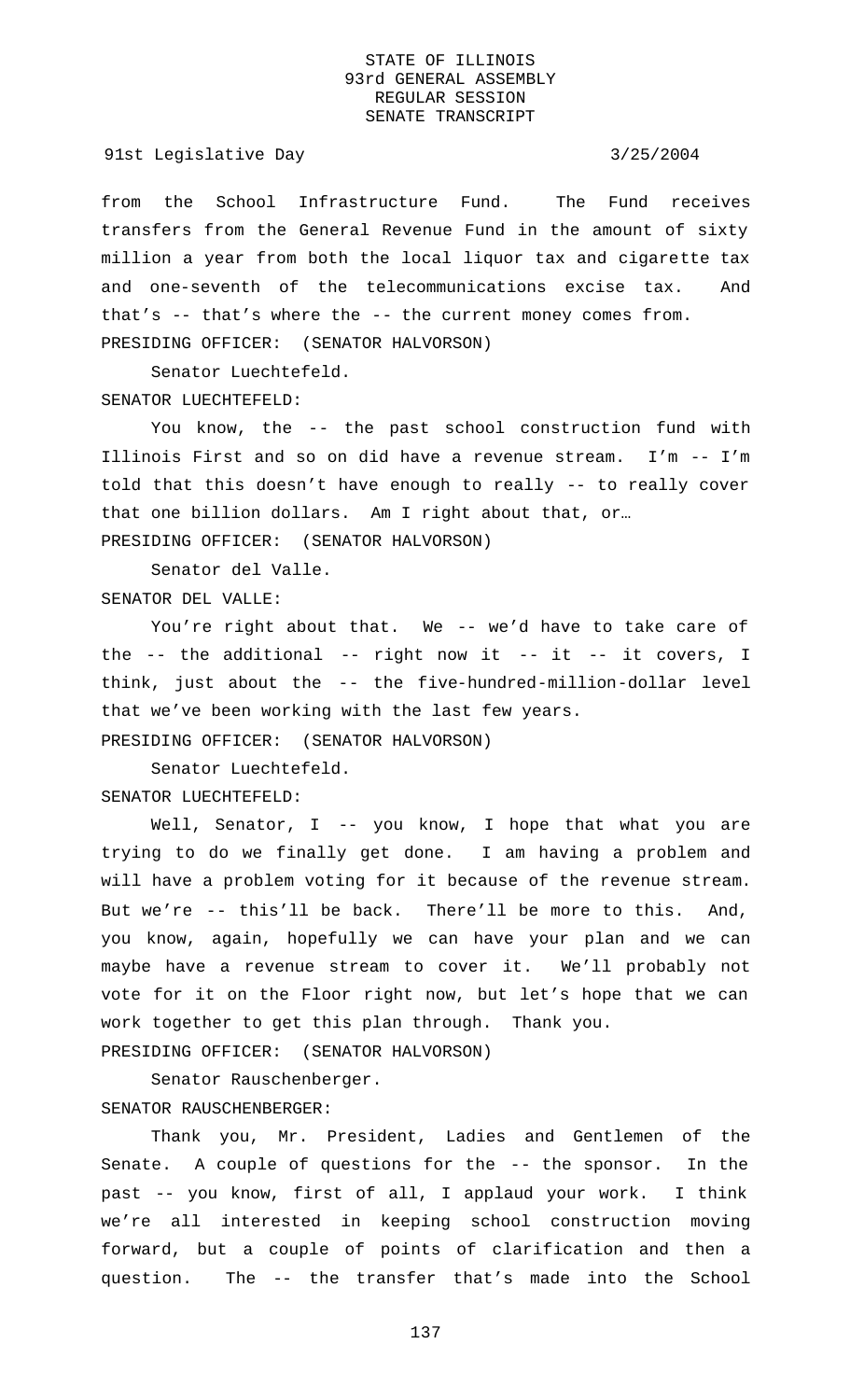### 91st Legislative Day 3/25/2004

Construction Fund is the result of tax increases we agreed as a Body to pass in the past. Every time we have done school construction, since it was first initiated under -- under Governor Edgar, we passed specific dedicated revenues to pay for it. So a lot of us are interested in hopefully seeing this bill again, if it doesn't pass this time, once we've gotten a commitment from the Governor and the Speaker and other people as to how we're going to fund it, because otherwise it simply becomes a reduction in general revenue. But a couple of questions. Is there anything in -- in this authorization which limits the Governor to issuing traditional twenty-five-year, level principal bonds? Is there -- is there any limiting language in this as to how the Governor can issue the bonds? PRESIDING OFFICER: (SENATOR HALVORSON)

Senator del Valle. SENATOR DEL VALLE:

No, not that I know of. PRESIDING OFFICER: (SENATOR HALVORSON)

Senator Rauschenberger.

SENATOR RAUSCHENBERGER:

Again, you know, and I -- I really appreciate your leadership on this. Historically, for almost forty years in the General Assembly, when we issued bonds, we all knew that we were issuing twenty-five-year bonds. We all knew that they were going to be level principal bonds, from Governor Walker through Governor Thompson through Governor Edgar through Governor Ryan. We've got a new creative team on the -- in -- in the Governor's Office of Management and Budget, so we're probably going to have to add the new discipline to our bonding things requiring or limiting the Governor's flexibility. If the Governor does this as traditional -- as traditional twenty-five-year, level principal bonds, we're going to need a revenue stream of about sixty-eight to seventy million dollars to service these bonds. And I think that's something we can find to work on. But if this doesn't make it this time, I -- I hope we can come back and also talk about just making sure that we're explicit in telling the Governor what he has permission to -- to issue. In fact, in the Rules Committee, I think we have a bill filed that perhaps, with your help, or maybe with the Senate President's help, later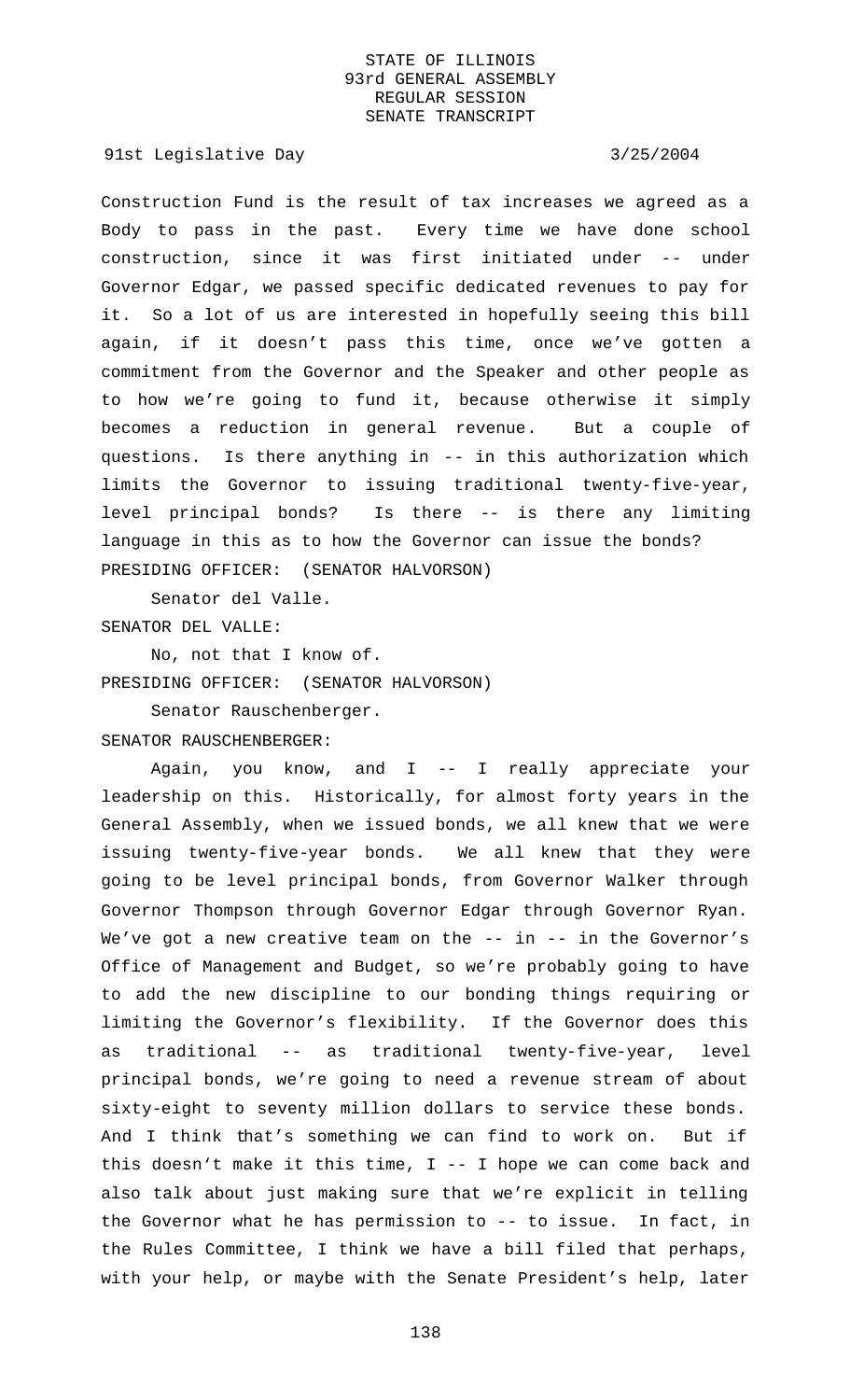91st Legislative Day 3/25/2004

we can bring out as an amendment which would simply codify into statute the traditional twenty-five-year bonds, the level principal payment so that we all know what we're doing, and the Governor would be required to have special requests, special changes if he wanted to do it differently. But I want to - thank you for bringing it forward. A lot of us would like to be there for you when we've got the revenue side figured out. PRESIDING OFFICER: (SENATOR HALVORSON)

Senator del Valle, to close. SENATOR DEL VALLE:

Well, I -- I certainly agree with -- with the comments just made by Senator Rauschenberger. We do have to figure out the revenue side. And I also share the concerns expressed by Senator Cronin regarding a possible change in the future about - - of how this program is -- is managed. It's been a very, very successful program. I, personally, in speaking for myself, don't want to see changes in -- in the program. I think that we're going to have to come up with additional dollars for school construction. And so, I recognize that in order for this bill to get out of here, it needs thirty-six votes. So I -- I pretty much can determine what the fate is right now. But I think it's important for us to go on record with the public that we support more school construction dollars than are -- than are -- than are currently being put on the table and -- certainly more dollars than we have been able to appropriate in the last couple of years in order to deal with this tremendous backlog. We have overcrowded schools. We have schools that are deteriorating. We have school districts -- eighty percent of the school districts are doing deficit spending. We see how the referenda fared in this last election. Over half -- about half failed. We've got projects that have been waiting for -- for a couple of years. And so let's provide some leadership on it - on this issue. And I certainly hope that if -- if the bill doesn't make it, that we will see it again before the end of this Session and that the final result will be more dollars - school construction dollars for the State of Illinois. Thank you.

PRESIDING OFFICER: (SENATOR HALVORSON)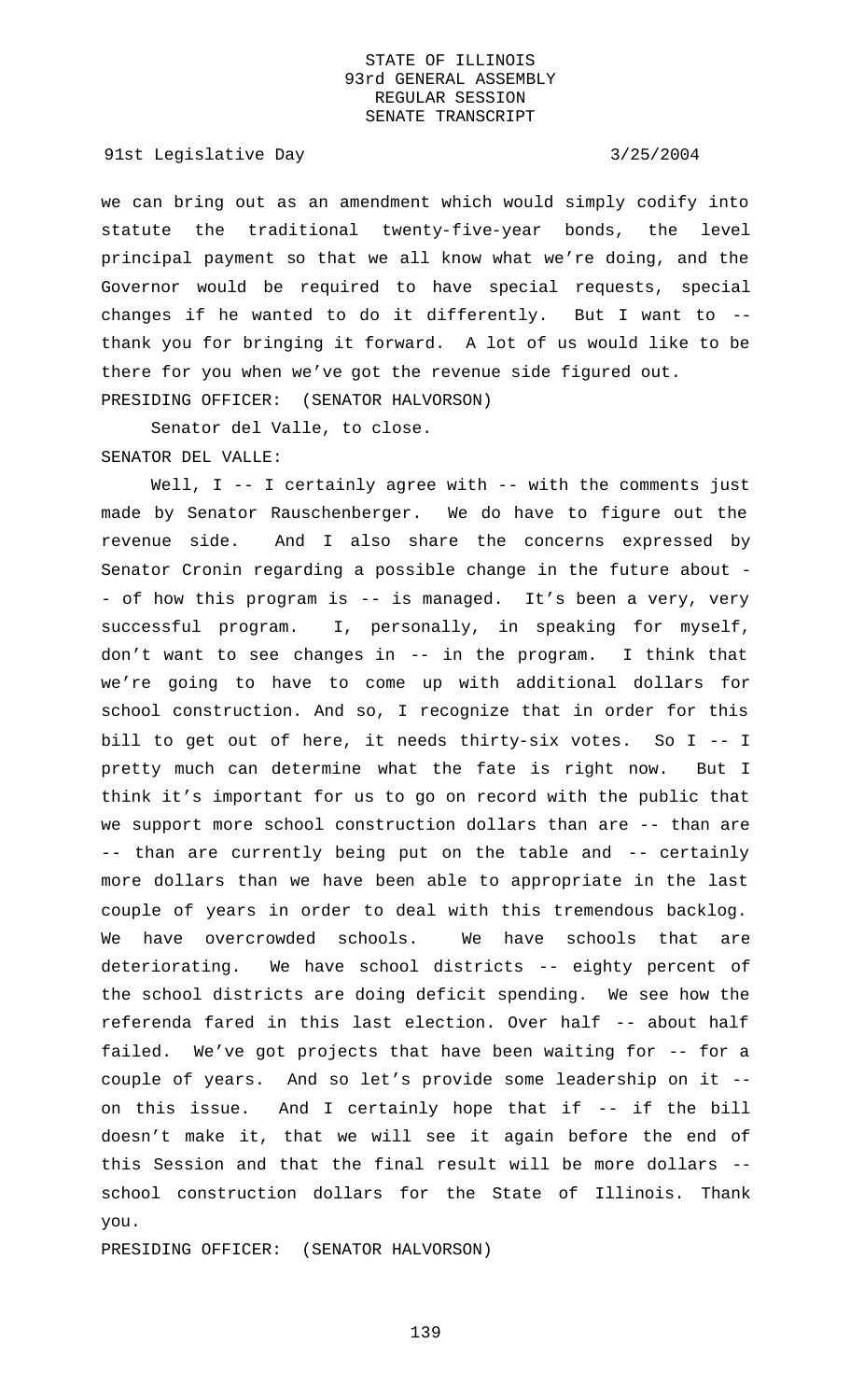91st Legislative Day 3/25/2004

This bill incurs State debt that is to be secured by the full faith and credit of the State or it -- required to be prepaid directly or indirectly from tax revenue, and pursuant to Article IX, Section 9 of the Illinois Constitution will require thirty-six votes for Senate passage. This is final action. And the question is, shall Senate Bill 2317 pass. Those in favor, vote Aye. Opposed, Nay. The voting is open. Have all voted who wish? Have all voted who wish? Have all voted who wish? Take the record. On that question, there are 32 Yeas, 16 Nays, 9 voting Present. And the bill, having not received the constitutionally required supermajority of at least thirty-six votes, fails. Top of page 15. Senator Welch, on 2320. Mr. Secretary, read the bill.

ACTING SECRETARY HARRY:

Senate Bill 2320.

(Secretary reads title of bill)

3rd Reading of the bill.

PRESIDING OFFICER: (SENATOR HALVORSON)

Senator Welch.

SENATOR WELCH:

Thank you, Madam President. What this bill attempts to do is to encourage the universities in our State to request funding for renewable energy sources from the Illinois Clean Energy Community Trust fund. We've been trying to work on a bill that would allow them to create their own sources of energy, such as through windmills or other types of energy generation, and use that to supplement their energy supply from their energy companies. So we're trying to move this bill forward to continue that dialogue. I would urge an Aye vote. PRESIDING OFFICER: (SENATOR HALVORSON)

Is there any discussion? Senator Sullivan. SENATOR D. SULLIVAN:

Thank you, Madam President, Ladies and Gentlemen of the Senate. As Senator Welch pointed out, there are a lot of negotiations going on on the whole renewable energy issue, but this is one portion that's agreed upon. The universities are all okay with it, and I encourage an Aye vote. PRESIDING OFFICER: (SENATOR HALVORSON)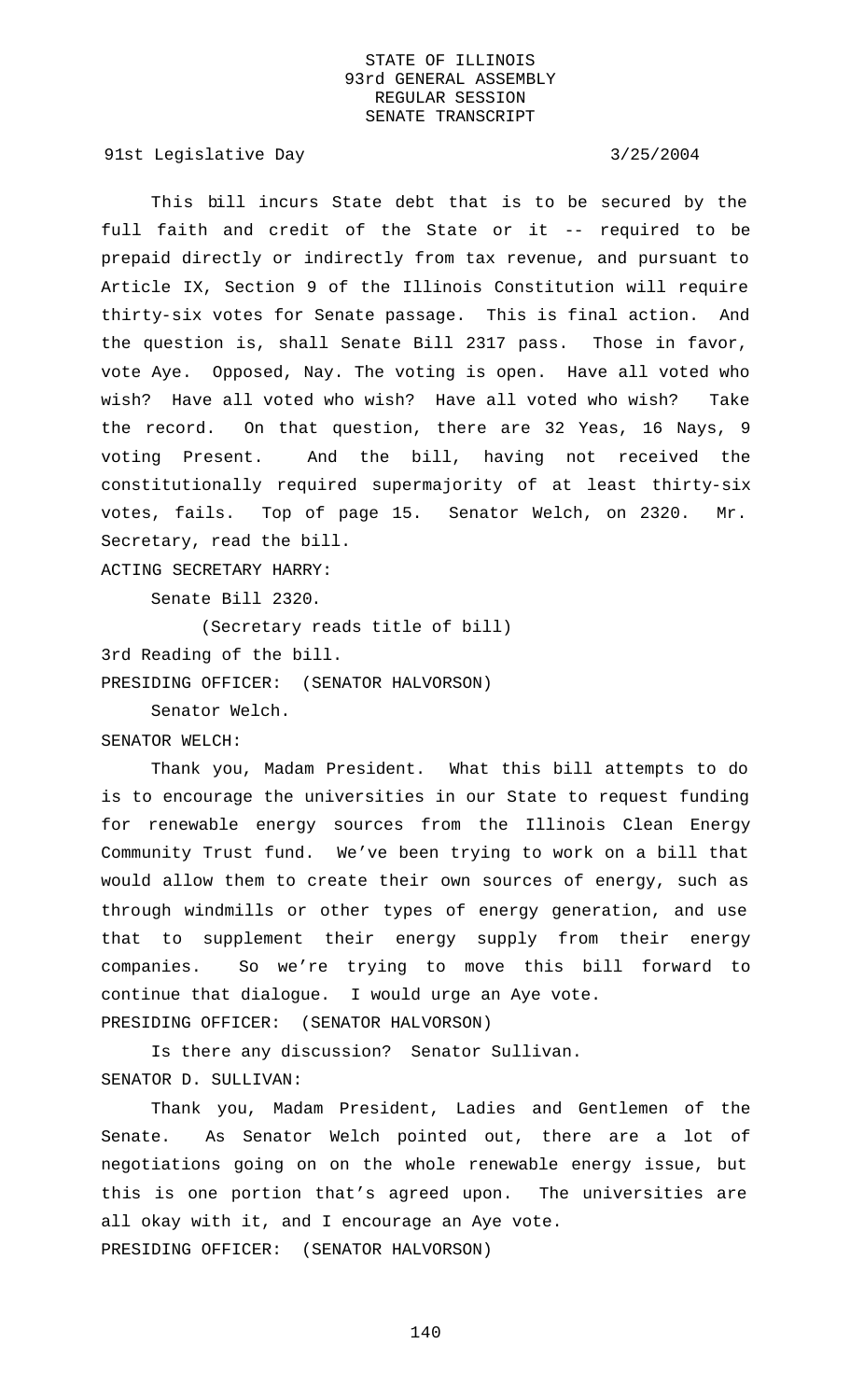91st Legislative Day 3/25/2004

Senator Welch, you wish to close? The question is, shall Senate Bill 2320 pass. Those in favor, vote Aye. Those opposed, Nay. The voting is open. Have all voted who wish? Have all voted who wish? Have all voted who wish? Take the record. On that question, there are 58 Yeas, none voting Nay, none voting Present. And Senate Bill 2320, having received the required constitutional majority, is declared passed. Senator Shadid, on 2323. Senator Walsh, on 2327. Mr. Secretary, read the bill.

ACTING SECRETARY HARRY:

Senate Bill 2327.

(Secretary reads title of bill)

3rd Reading of the bill.

PRESIDING OFFICER: (SENATOR HALVORSON)

Senator Walsh.

SENATOR WALSH:

Thank you, Madam President and Ladies and Gentlemen of the Senate. Senate Bill 2327 amends the Illinois Vehicle Code in regards to trucks transporting farm products and overweight permits. This has been a piece of legislation that I've been working on for a number of years in regards to some of our issues with moving farm products from the farm or from grain facilities to the waterway and in regards to allowing - allowing local jurisdictions and the Illinois Department of Transportation to issue permits to designate certain roads and to allow the permitting of -- of overweighted trucks. We have been working on this piece of legislation. This is a -- a cumulative bill. Senator -- Senator Watson has some language in here that he had in a piece of legislation that -- that he wanted. And we put all of this together in one piece of legislation. After having met in the Transportation Committee, which passed this bill out unanimously, we ran into some problems with IDOT in regards to the posting of bridge limit signs, and they are looking for a -- an extended time period. To basically cut to the chase, is that this a work in progress. We have  $-$ - we had a  $-$ - a  $-$  an amendment that we were going to put on here, but it didn't cover all of the -- all of the issues that the livestock industry and Illinois Farm Bureau wanted to cover. So what I'm asking is that if we can move this piece of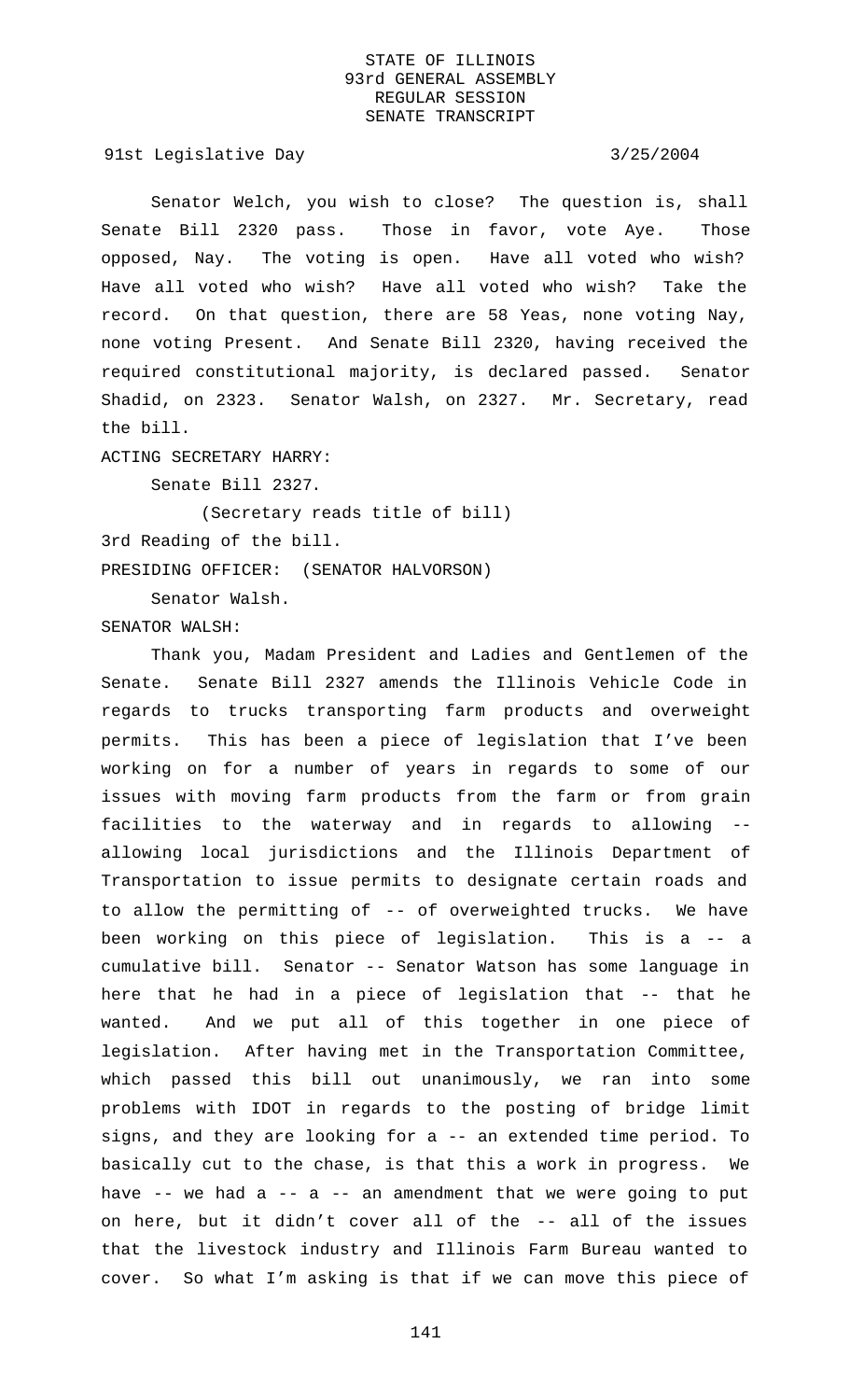91st Legislative Day 3/25/2004

legislation over to the House and continue the work. Everybody that is involved in it - the Department of Transportation, Farm Bureau, the  $--$  the County Engineers - are  $--$  are supportive of continuing to work on this and see if we can't come up with - with a piece of legislation that everybody can agree on, which then will come back here for concurrence. PRESIDING OFFICER: (SENATOR HALVORSON)

Is there any discussion? Senator Bomke. SENATOR BOMKE:

Thank you, Madam President. I just rise in support of the legislation. I know it's a work in process. It's a good bill. It'll be a better bill when it's consummated. And would ask for an Aye vote on this side of the aisle. PRESIDING OFFICER: (SENATOR HALVORSON)

Senator Walsh, do you wish to close? The question is, shall Senate Bill 2327 pass. Those in favor will say -- vote Aye. Those opposed, Nay. The voting is open. Have all voted who wish? Have all voted who wish? Have all voted who wish? Take the record. On that question, there are 57 Ayes, none voting Nay, none voting Present. And Senate Bill 2327, having - - gotten the required constitutional majority, is declared passed. Senator Martinez. 2329. Mr. Secretary, read the bill. ACTING SECRETARY HARRY:

Senate Bill 2329.

(Secretary reads title of bill)

3rd Reading of the bill.

PRESIDING OFFICER: (SENATOR HALVORSON)

Senator Martinez.

SENATOR MARTINEZ:

Thank you, Madam President. Senate Bill 2329 is a bill to expand the scope of the existing Act to include buildings financed with federal resources and HUD mortgage insurance programs to help preserve already existing affordable housing units. Over thirty-three thousand units in -- in Illinois senior and family housing - are at risk. We have about eight thousand units in the -- northeastern Illinois between 2004 and 2009 that will become -- that will be put out there for -- for - - for -- to be sold. We have - you know, the scope -- it's the notice requirements. Expands the notice to tenants from six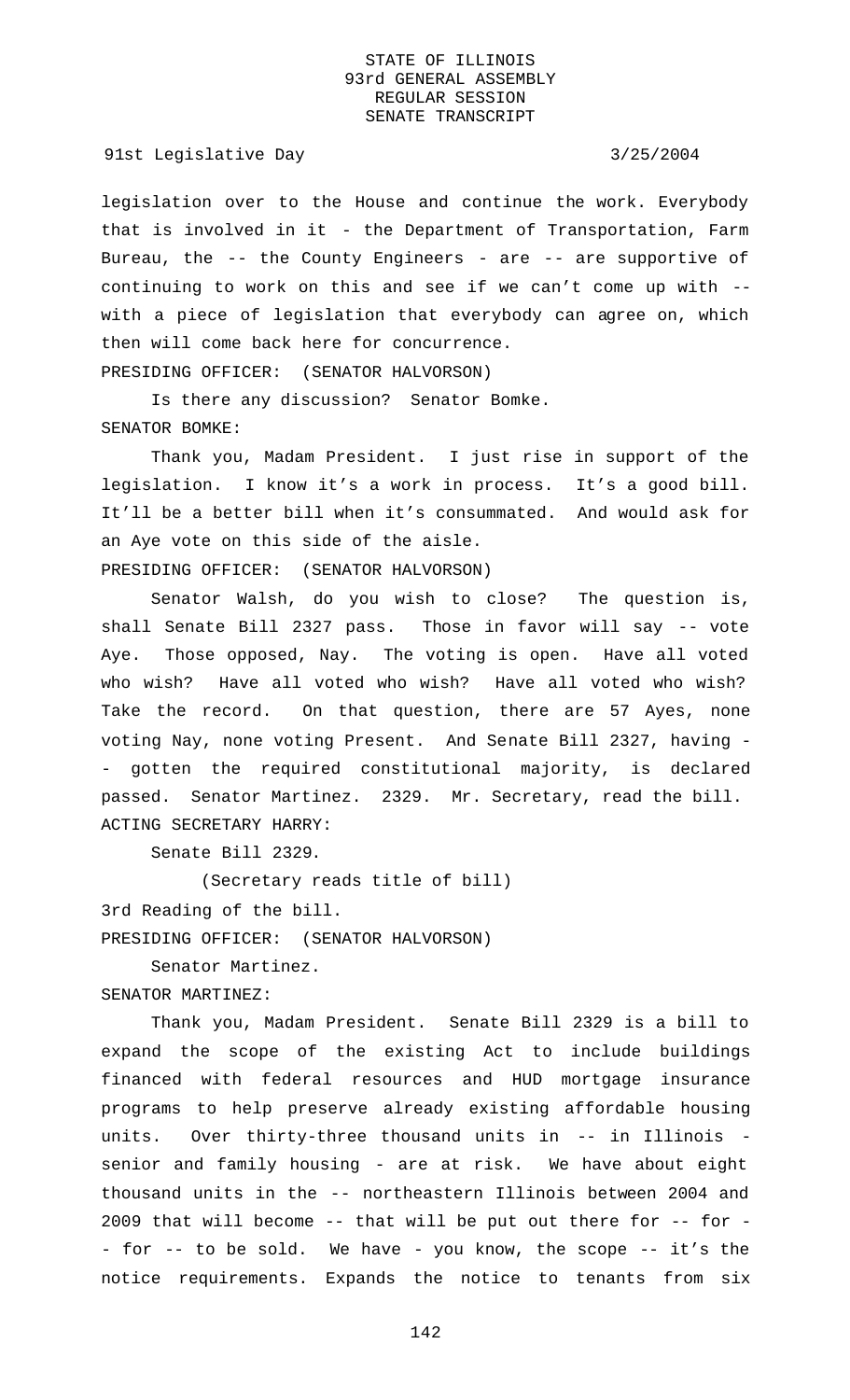91st Legislative Day 3/25/2004

months to twelve months. This is in line with the HUD requirement's opportunity for the tenants' association to purchase to keep the affordability of the units. It provides tenants' association with ninety days to give offer of purchase to landlord and the sale price at a market value without affordability restrictions. This -- this -- the -- the actual units affect a lot of our seniors. I think it's very important that we look at this legislation and the fact that we can go ahead and -- and -- and -- and take care of our most vulnerable. This is an agreed bill with all -- between all the affordable housing advocates of Illinois and also with the Illinois Realtors Association. And I ask for your favorable vote. PRESIDING OFFICER: (SENATOR HALVORSON)

Is there any discussion? Senator Roskam. SENATOR ROSKAM:

Thank you, Madam President. To the bill. I just rise in support of it. I know the sponsor has negotiated in good faith and put a good bill together and made some accommodations for the Realtors, and I urge an Aye vote.

PRESIDING OFFICER: (SENATOR HALVORSON)

Any further discussion? Senator Hunter. SENATOR HUNTER:

Madam President, I do -- I also rise in support of this bill. It's a wonderful bill, and it will also help improve the quality of life for our seniors. Thank you. PRESIDING OFFICER: (SENATOR HALVORSON)

Senator Martinez, do you wish to close? SENATOR MARTINEZ:

I ask for a favorable vote. PRESIDING OFFICER: (SENATOR HALVORSON)

The question is, shall Senate Bill 2329 pass. Those in favor, vote Aye. Those opposed, Nay. The voting is open. Have all voted who wish? Have all voted who wish? Have all voted who wish? Take the record. On that question, there are 58 Yeas, none voting Nay, none voting Present. Senate Bill 2329, having received the required constitutional majority, is declared passed. Senator Hunter. Senator Hendon, for what purpose do you rise? SENATOR HENDON: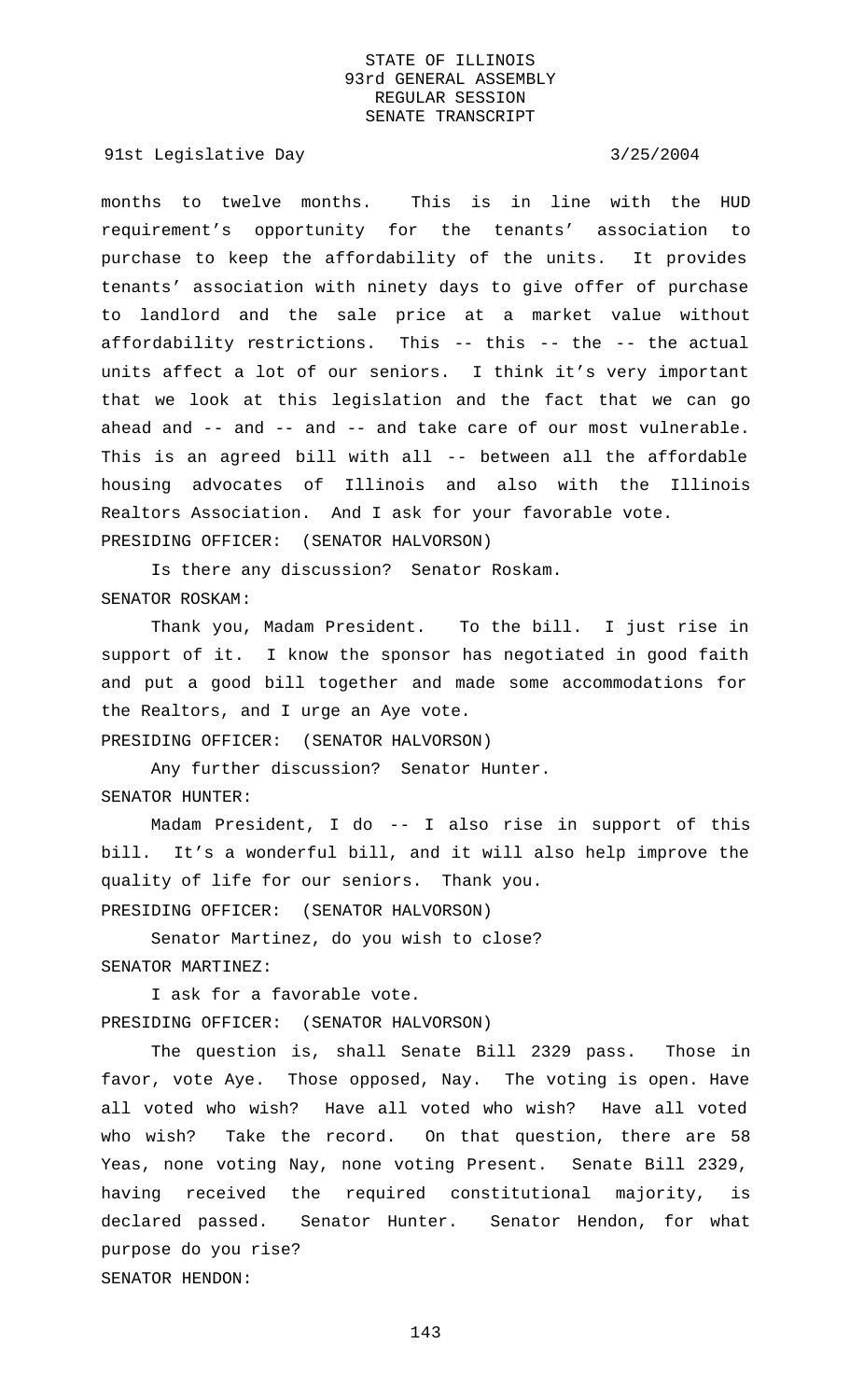#### 91st Legislative Day 3/25/2004

A point of personal privilege, Madam President. PRESIDING OFFICER: (SENATOR HALVORSON)

State your point.

SENATOR HENDON:

In the Republican Gallery I would like for the Senate to welcome from the great west side of the City of Chicago, the children and students and parents from Faraday Elementary School.

PRESIDING OFFICER: (SENATOR HALVORSON)

Welcome to Springfield. Senator Hunter seeks leave of the Body to return Senate Bill 2335 to the Order of 2nd Reading for the purpose of an amendment. Hearing no objection, leave is granted. On the Order of 2nd Reading is Senate Bill 2335. Mr. Secretary, are there any amendments approved for consideration? ACTING SECRETARY HARRY:

Amendment No. 1, offered by Senator Hunter. PRESIDING OFFICER: (SENATOR HALVORSON)

Senator Hunter, explain your amendment. SENATOR HUNTER:

Thank you, Madam President. Amendment 1 basically makes it clear that funds granted by the Community Health (Center) Expansion Act must be "in the amount up to" fifty percent, replacing "equal to." And I can explain it a little bit more during the 3rd Reading.

PRESIDING OFFICER: (SENATOR HALVORSON)

Is there any discussion? Senator Hunter moves the adoption of Amendment No. 1 to Senate Bill 2335. All those in favor will say Aye. Opposed, Nay. The Ayes have it, and the amendment is adopted. Are there any further Floor amendments approved for consideration?

ACTING SECRETARY HARRY:

No further amendments reported. PRESIDING OFFICER: (SENATOR HALVORSON)

Senator Hunter. On the Order of 3rd -- 3rd Reading. Senator Hunter. On the Order of 3rd Reading, Senate Bill 2335. Mr. Secretary, read the bill.

Senate Bill 2335.

ACTING SECRETARY HARRY:

(Secretary reads title of bill)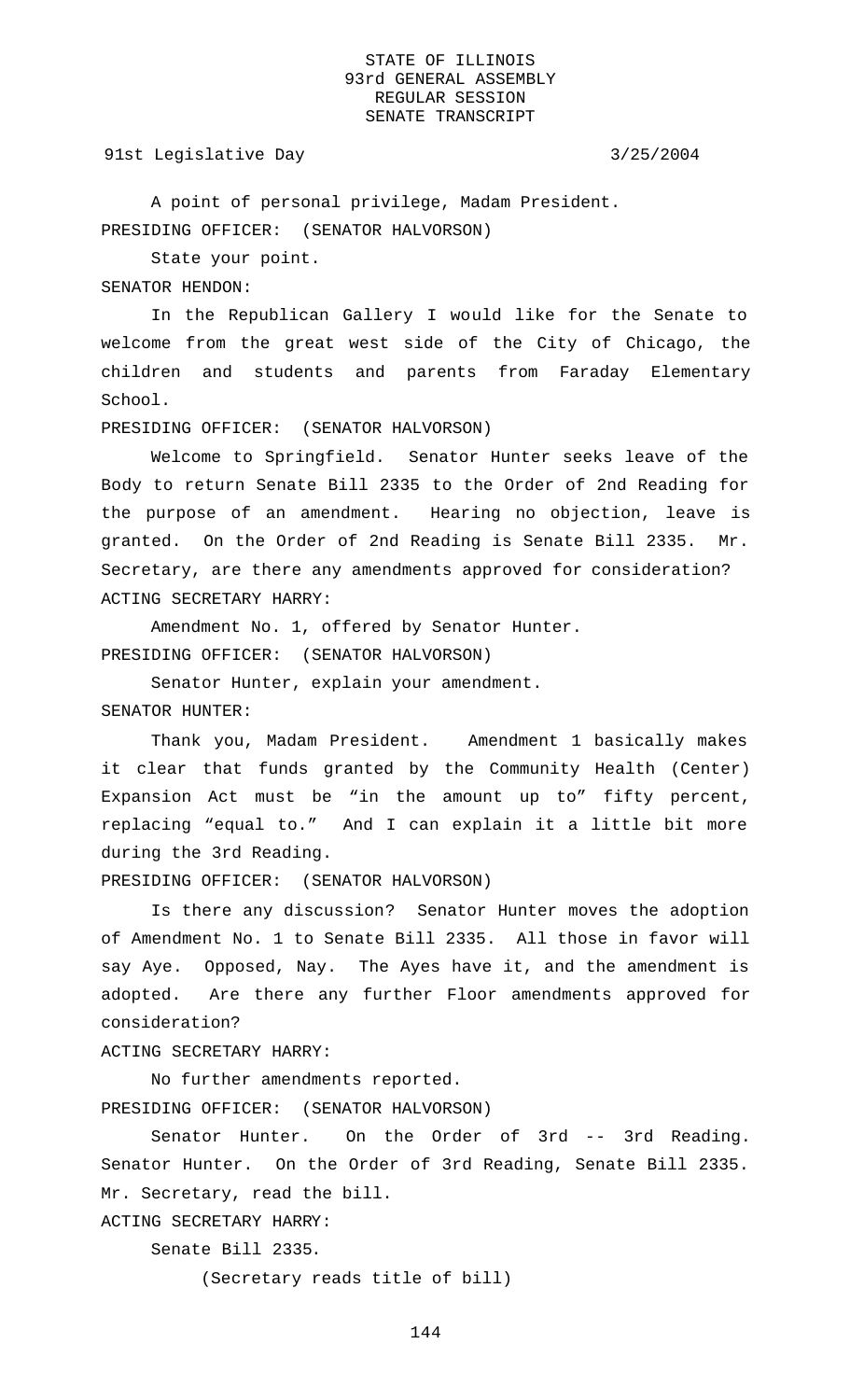### 91st Legislative Day 3/25/2004

3rd Reading of the bill. PRESIDING OFFICER: (SENATOR HALVORSON)

Senator Hunter.

SENATOR HUNTER:

Senate Bill 2335 expands the Community Health (Center) Expansion Act to include sustainability funding to those that have satisfied the initial proposed project objectives and can prove continued financial need. Under this expansion, basically the grantee must be in the amount up to fifty percent of their third and final year of funding. In the past these grants have been used to expand into new service areas that have shown the need for health centers to purchase new equipment, hire and train staff, develop new practice networks and purchase services and products. This legislation is not a guarantee of funding. It only guarantees the opportunity to apply. I ask for a favorable vote.

PRESIDING OFFICER: (SENATOR HALVORSON)

Is there any discussion? Senator Righter. SENATOR RIGHTER:

Thank you, Madam President. Briefly, to the bill: This bill passed out of our committee unanimously. It does not call for the expenditure of an additional dollars. It simply makes a program change, and I would urge an Aye vote. PRESIDING OFFICER: (SENATOR HALVORSON)

Senator Hunter, do you wish to close? SENATOR HUNTER:

I simply ask for an Aye vote. Thank you very much. PRESIDING OFFICER: (SENATOR HALVORSON)

The question is, shall Senate Bill 2335 pass. Those in favor, vote Aye. Those opposed, Nay. The voting is open. Have all voted who wish? Have all voted who wish? Have all voted who wish? Take the record. On that question, there are 58 Yeas, none voting Nay, none voting Present. And Senate Bill 2335, having received the required constitutional majority, is declared passed. Senator Wojcik, for what purpose do you rise? SENATOR WOJCIK:

Thank you, Madam President. I rise for a point of personal privilege.

PRESIDING OFFICER: (SENATOR HALVORSON)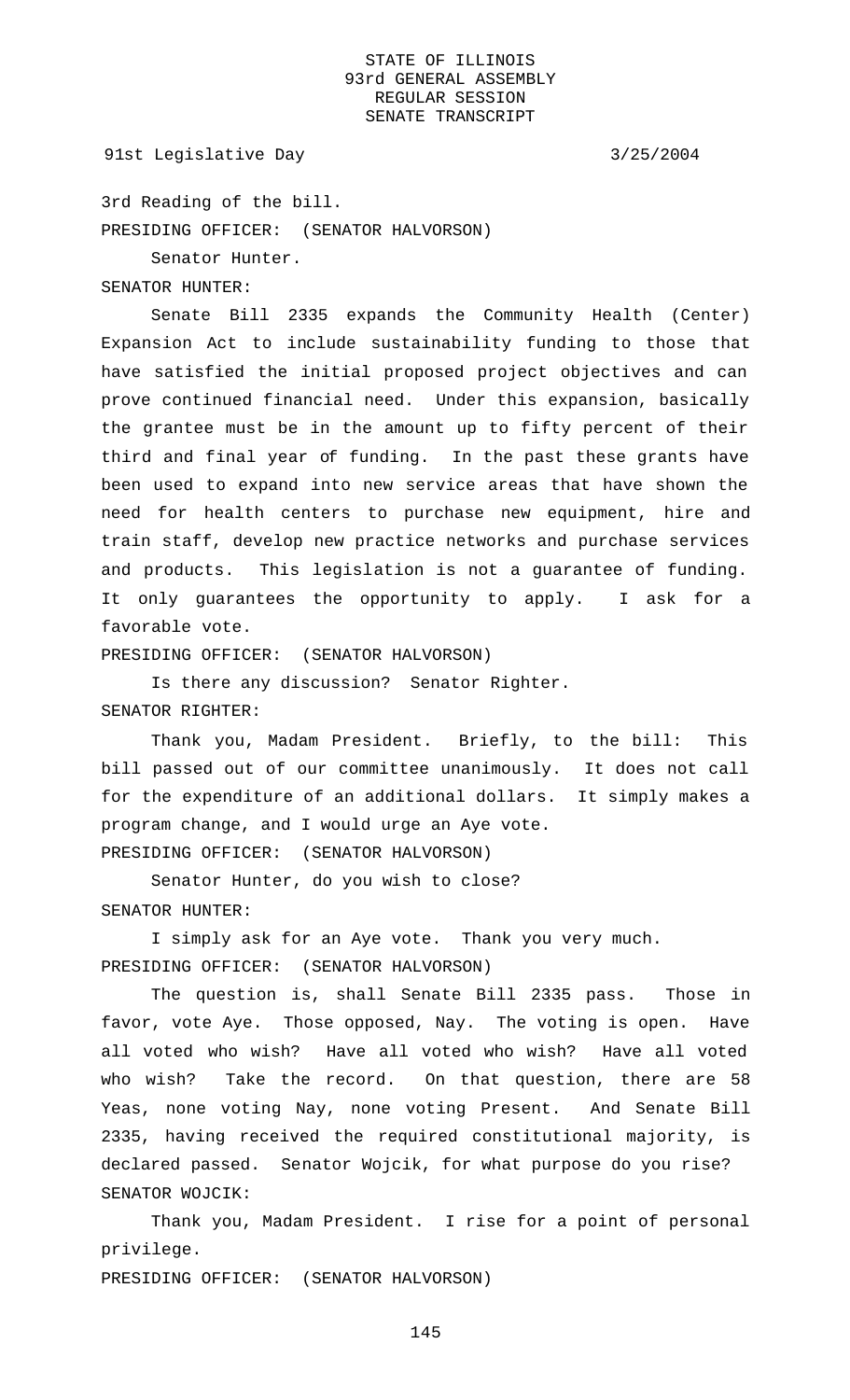91st Legislative Day 3/25/2004

State your point. SENATOR WOJCIK:

I understood that while we were in a meeting, that cake was being cut for a delightful man who's going to be eighty tomorrow. And I would be very remiss if I was not here to wish him best wishes, happy birthday and many more years to come. God bless.

PRESIDING OFFICER: (SENATOR HALVORSON)

Happy birthday, again. Senator Watson, for what purpose you rise?

SENATOR WATSON:

Yes. Thank you, Madam President. A point of personal privilege.

PRESIDING OFFICER: (SENATOR HALVORSON)

State your point. SENATOR WATSON:

Yes. Once again, as you've noticed throughout this Session since the Governor's budget announcement, we have a group of Vandalia Correctional Center employees, families and friends from Fayette County area. And I just want -- we had picture taken last Saturday in Vandalia, and there's about seven thousand people here. This is taken in downtown Vandalia. All these people, obviously, in support of the correctional center. All of them very concerned about the economy and what it does to their families and friends and the futures of their career. Seven thousand people made it -- made themselves available, and it actually -- pretty inclement weather. It was raining earlier and -- but to have that kind of turnout and have that kind of support and to continue to have them here with us today and throughout this -- this whole cycle of the General Assembly, I think shows that there's a lot of concern. And I hope you share that concern with me. And we met today. Senator Trotter, I appreciate you today. Yeah. Show -- get up and -- we -- Senator Trotter, to those of you in the gallery, is the Chairman of the Appropriations Committee here in the Senate and is -- is a good man and is -- has said that he would help us and support us in our effort, and I appreciate that, Senator Trotter. Thank you very much.

PRESIDING OFFICER: (SENATOR HALVORSON)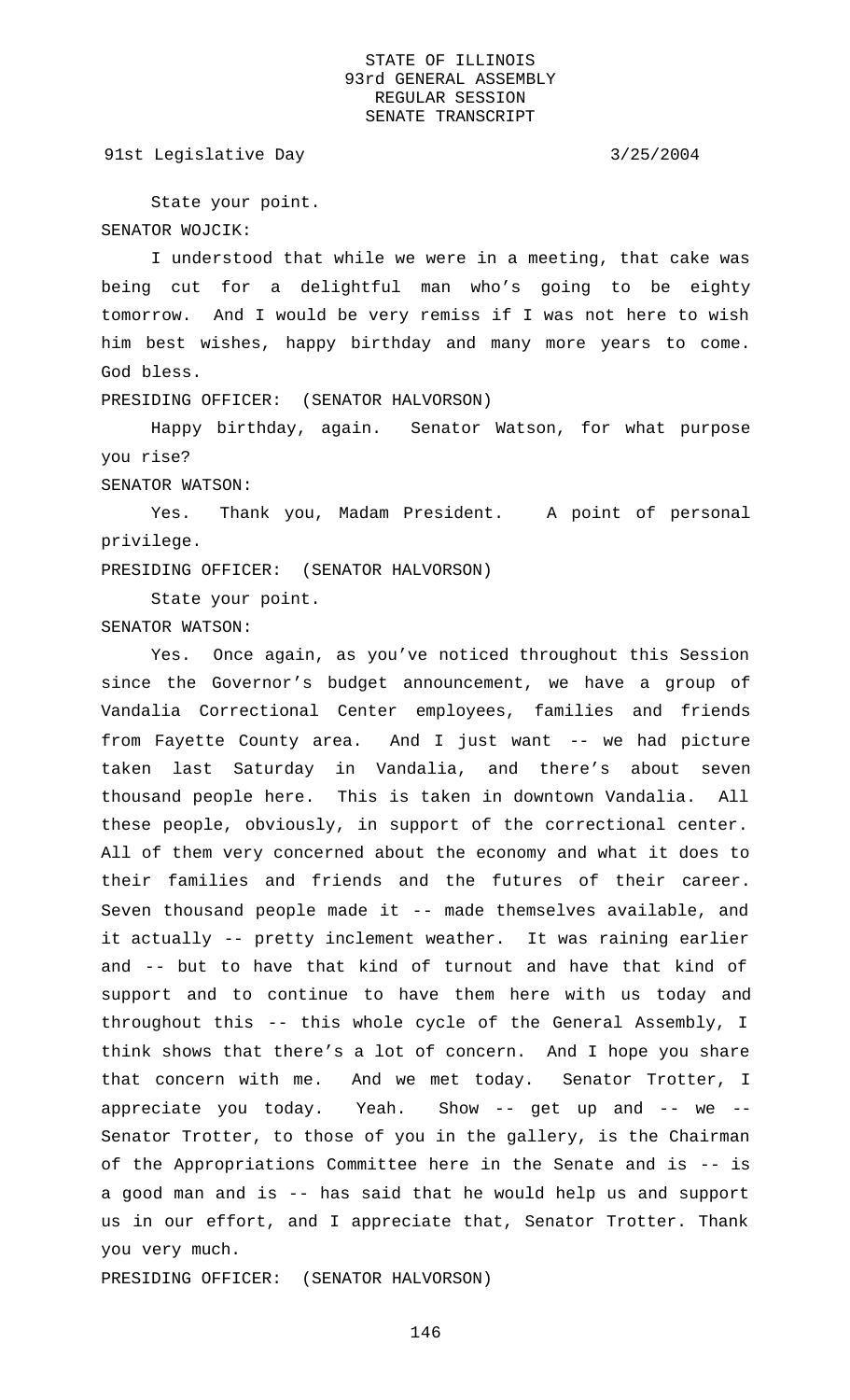91st Legislative Day 3/25/2004

Thank you, to our guests and to Senator Watson. Senator Cullerton leaves -- seeks leave of the Body to return Senate Bill 2339 to the Order of 2nd Reading for the purpose of an amendment. Hearing no objection, leave is granted. On the Order of 2nd Reading is Senate Bill 2339. Mr. Secretary, are there any amendments approved for consideration? ACTING SECRETARY HARRY:

Amendment No. 1, offered by Senator Jacobs. PRESIDING OFFICER: (SENATOR HALVORSON)

Senator Cullerton, to explain the amendment. SENATOR CULLERTON:

Yes. Thank you. This is -- I'm the sponsor of the bill. Senator Jacobs handled the amendment for me. The amendment becomes the bill and prohibits insurers from refusing to renew or cancel policies of accident and health insurance solely on the basis of an individual's participation in a qualified clinical cancer trial.

PRESIDING OFFICER: (SENATOR HALVORSON)

Is there any discussion? Senator Cullerton moves the adoption of Amendment No. 1 to Senate Bill 2339. All in favor will say Aye. Opposed, Nay. The Ayes have it. The amendment is adopted. Are there any further Floor amendments approved for consideration?

ACTING SECRETARY HARRY:

No further amendments reported. PRESIDING OFFICER: (SENATOR HALVORSON)

3rd Reading. Senator Cullerton. On the Order of 3rd Reading, Senate Bill 2339. Mr. Secretary, read the bill. ACTING SECRETARY HARRY:

Senate Bill 2339.

(Secretary reads title of bill) 3rd Reading of the bill. PRESIDING OFFICER: (SENATOR HALVORSON)

Senator Cullerton.

#### SENATOR CULLERTON:

Thank you, Madam President, Members of the Senate. This is actually initiative of the American Cancer Society and -- with cooperation with the Illinois Life Insurance Council. The concern is, of the Cancer Society, that some insurers are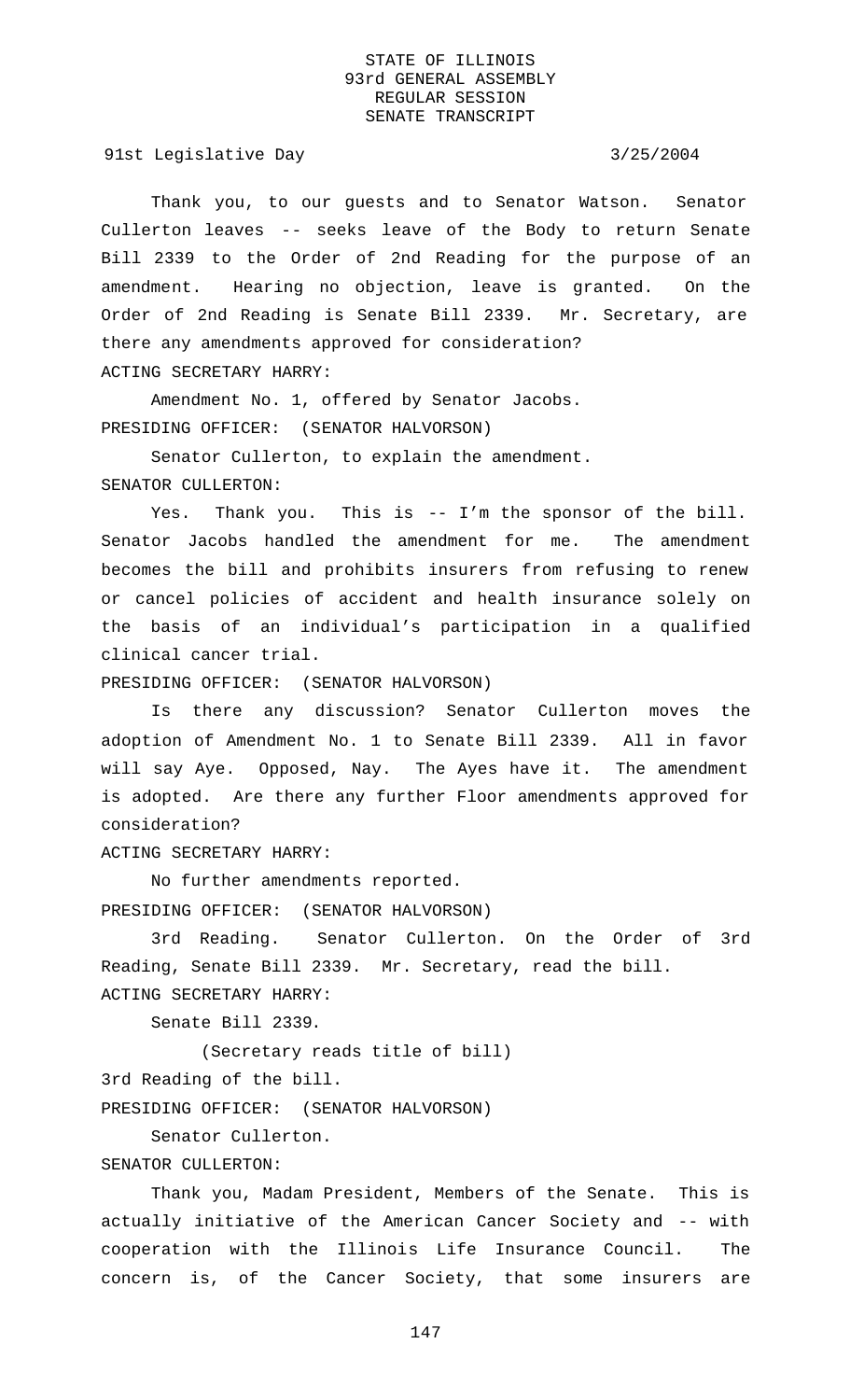91st Legislative Day 3/25/2004

denying coverage for routine care for end-stage cancer patients for no other reason than they're participating in a clinical trial. So this bill deals with the issue of prohibiting insurers from refusing to renew or cancel policies of -- of insurance solely on the basis that they're -- they're participating in a qualified clinical trial. I would say that there's still further requests of the Cancer Society that they have further language which would deal with the issue of denial of benefits. There's also some concerns about the criteria for qualified cancer trials being too rigid. And that's something which perhaps we can address over in the -- in the House, but even if not, this is a good start. The bill itself is a -- a legitimate effort to try to treat the problem. Be happy to answer any questions and ask for an Aye vote.

PRESIDING OFFICER: (SENATOR HALVORSON)

Is there any discussion? Senator Sieben. SENATOR SIEBEN:

Thank you very much -- Madam President. I do rise in support of the gentleman's legislation. We had considerable discussion on this issue in the Insurance Committee. Obviously, the insurance industry is concerned about potential costs in covering patients that are involved in these clinical trials, but as the sponsor has indicated, there is significant progress made between trying to resolve the issues of the Cancer Society and the trials and the insurance industry. I think we want to continue to work on this issue, and I would urge our Members to -- to vote Aye at this time.

PRESIDING OFFICER: (SENATOR HALVORSON)

Is there any further discussion? Senator Cullerton, to close.

# SENATOR CULLERTON:

Just ask for an Aye vote. PRESIDING OFFICER: (SENATOR HALVORSON)

The question is, shall Senate Bill 2339 pass. Those in favor, vote Aye. Those opposed, Nay. The voting is open. Have all voted who wish? Have all voted who wish? Have all voted who wish? Take the record. On that question, there are 56 Ayes, none voting Nay, none voting Present. And Senate Bill 2339, having received the required constitutional majority, is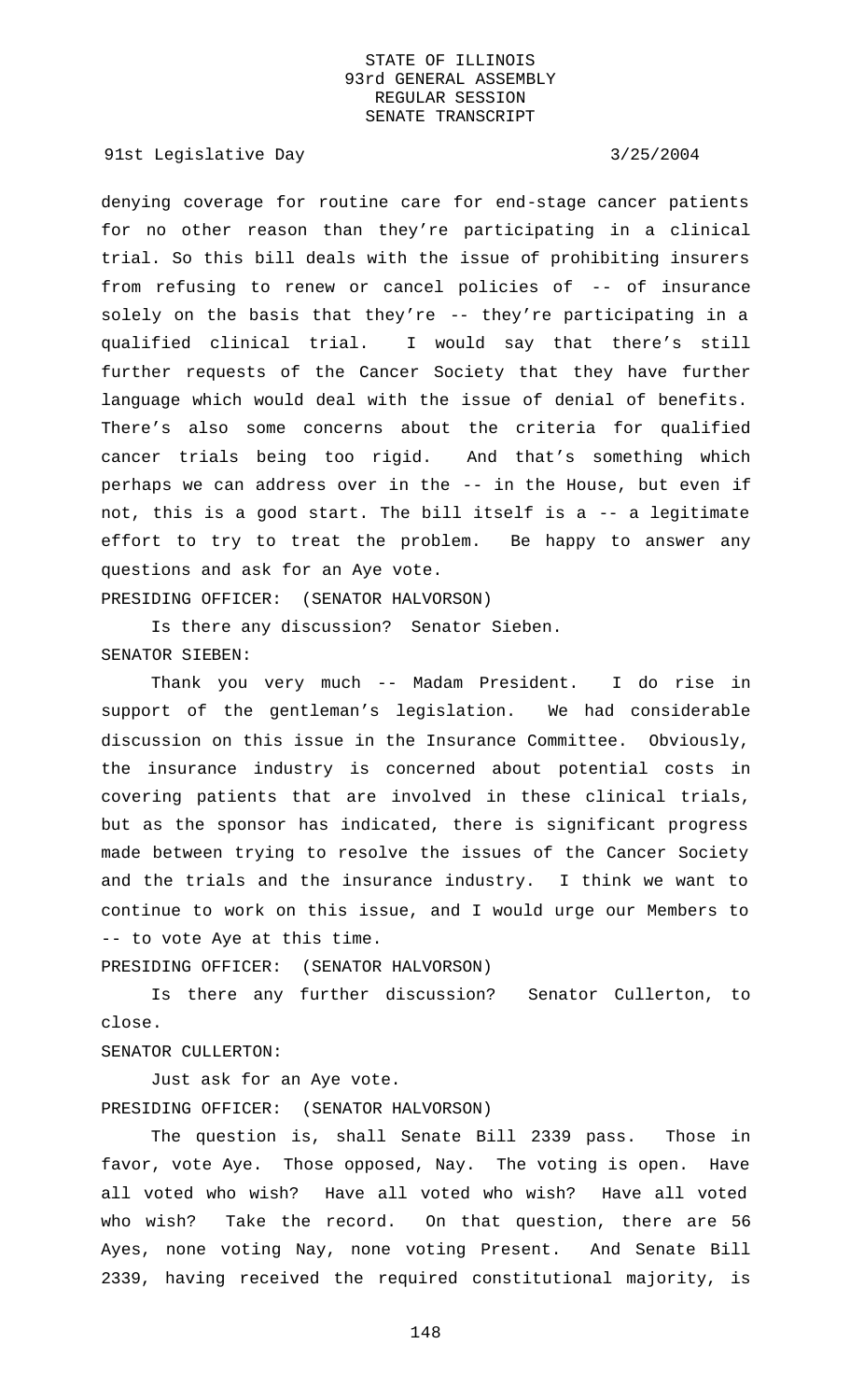```
91st Legislative Day 3/25/2004
```
declared passed. Senator Crotty. Senator Welch. Senator Clayborne. Senator Clayborne. 2354. Senator Lightford, on 2360? Mr. Secretary, read the bill. ACTING SECRETARY HARRY:

Senate Bill 2360.

(Secretary reads title of bill) 3rd Reading of the bill. PRESIDING OFFICER: (SENATOR HALVORSON)

Senator Lightford.

SENATOR LIGHTFORD:

Thank you, Madam President. Senate Bill 2360 amends the School Code. It requires the State Board of Ed to implement and administer a student achievement improvement grant program to provide two-year grants to school districts on the Academic Watch List and other school districts that have the lowest achieving students. It also requires a school district to establish an accountability program in order to receive the grant, and it requires the grant to be automatically renewed when achievement goals are met. This bill did pass both the Senate and the House last year, but the Governor amendatorily vetoed it because I had it subject to appropriations. He doesn't feel it should be subject to appropriations, that the funding should meet the needs. So I'd be happy to answer questions.

PRESIDING OFFICER: (SENATOR HALVORSON)

Is there any discussion? Senator Burzynski. SENATOR BURZYNSKI:

Thank you, Madam President. Will the sponsor yield for a question?

PRESIDING OFFICER: (SENATOR HALVORSON)

Sponsor indicates she'll yield. SENATOR BURZYNSKI:

Thank you. Senator, when we talked about this in committee, I don't remember if we talked about a cost. Was there -- is there a dollar value or dollar -- or a cost associated with the program?

PRESIDING OFFICER: (SENATOR HALVORSON)

Senator Lightford. SENATOR LIGHTFORD: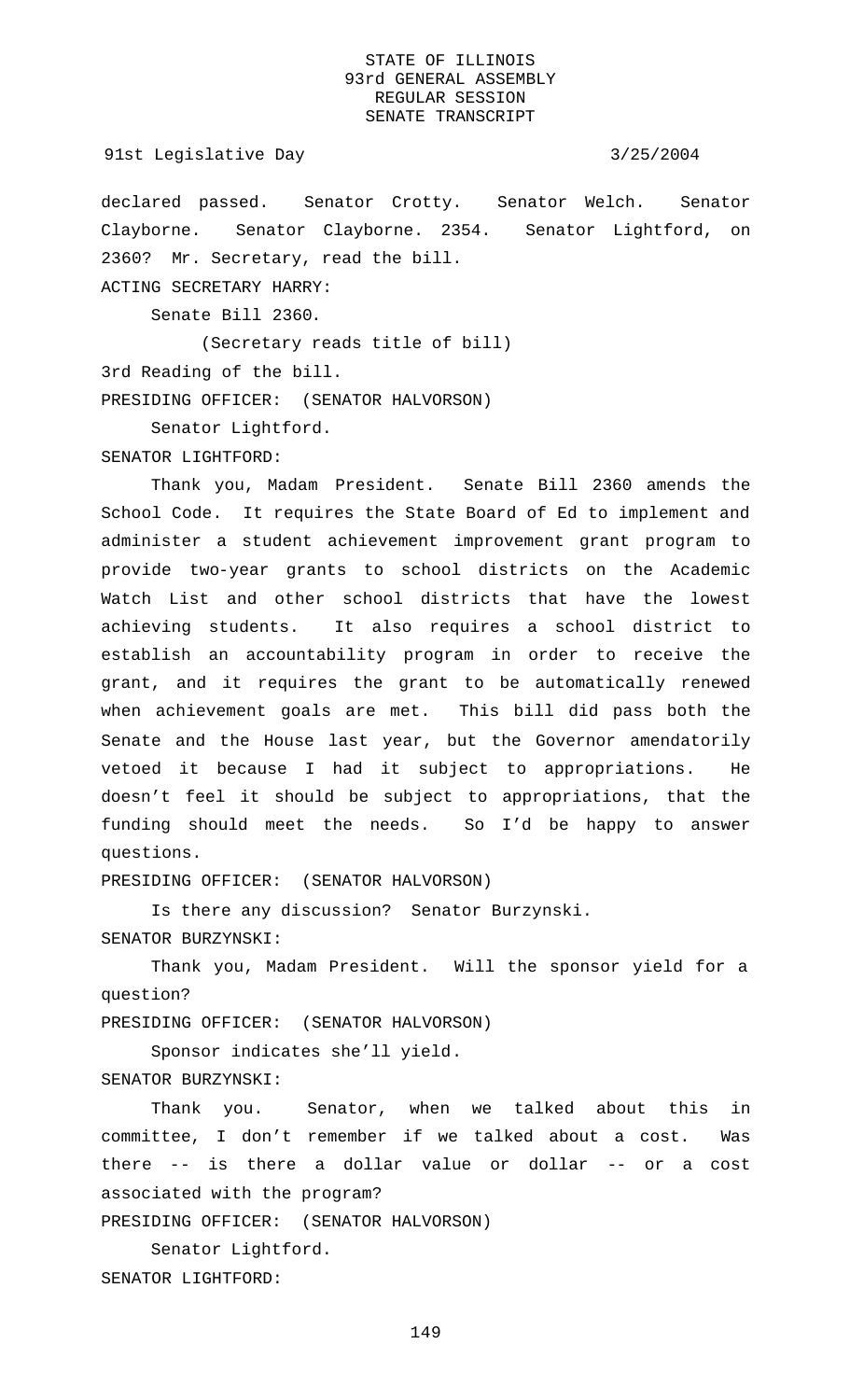91st Legislative Day 3/25/2004

No.

PRESIDING OFFICER: (SENATOR HALVORSON)

Senator Burzynski.

SENATOR BURZYNSKI:

You mean that these monies -- that it doesn't cost anything to do this school improvement program? PRESIDING OFFICER: (SENATOR HALVORSON)

Senator Lightford.

SENATOR LIGHTFORD:

It's a student achievement improvement program and, sure, it'll cost dollars. You asked me did I indicate any. No. We've got, as far as I know, five hundred and seventy-seven schools that are currently on the Academic Watch List. So those schools will have the ability to apply into this grant if they've been on the Watch List for a consecutive two-year period. PRESIDING OFFICER: (SENATOR HALVORSON)

Senator Burzynski.

SENATOR BURZYNSKI:

Is the State Board obligated to fund this program if they - - if they meet those criteria? PRESIDING OFFICER: (SENATOR HALVORSON)

Senator Lightford.

SENATOR LIGHTFORD:

Yes.

PRESIDING OFFICER: (SENATOR HALVORSON)

Senator Burzynski.

SENATOR BURZYNSKI:

And where is the money supposed to come from? PRESIDING OFFICER: (SENATOR HALVORSON)

Senator Lightford.

SENATOR LIGHTFORD:

Out of their budget.

PRESIDING OFFICER: (SENATOR HALVORSON)

Senator Burzynski.

SENATOR BURZYNSKI:

So, out of the school state aid formula, or what? PRESIDING OFFICER: (SENATOR HALVORSON)

Senator Lightford.

SENATOR LIGHTFORD: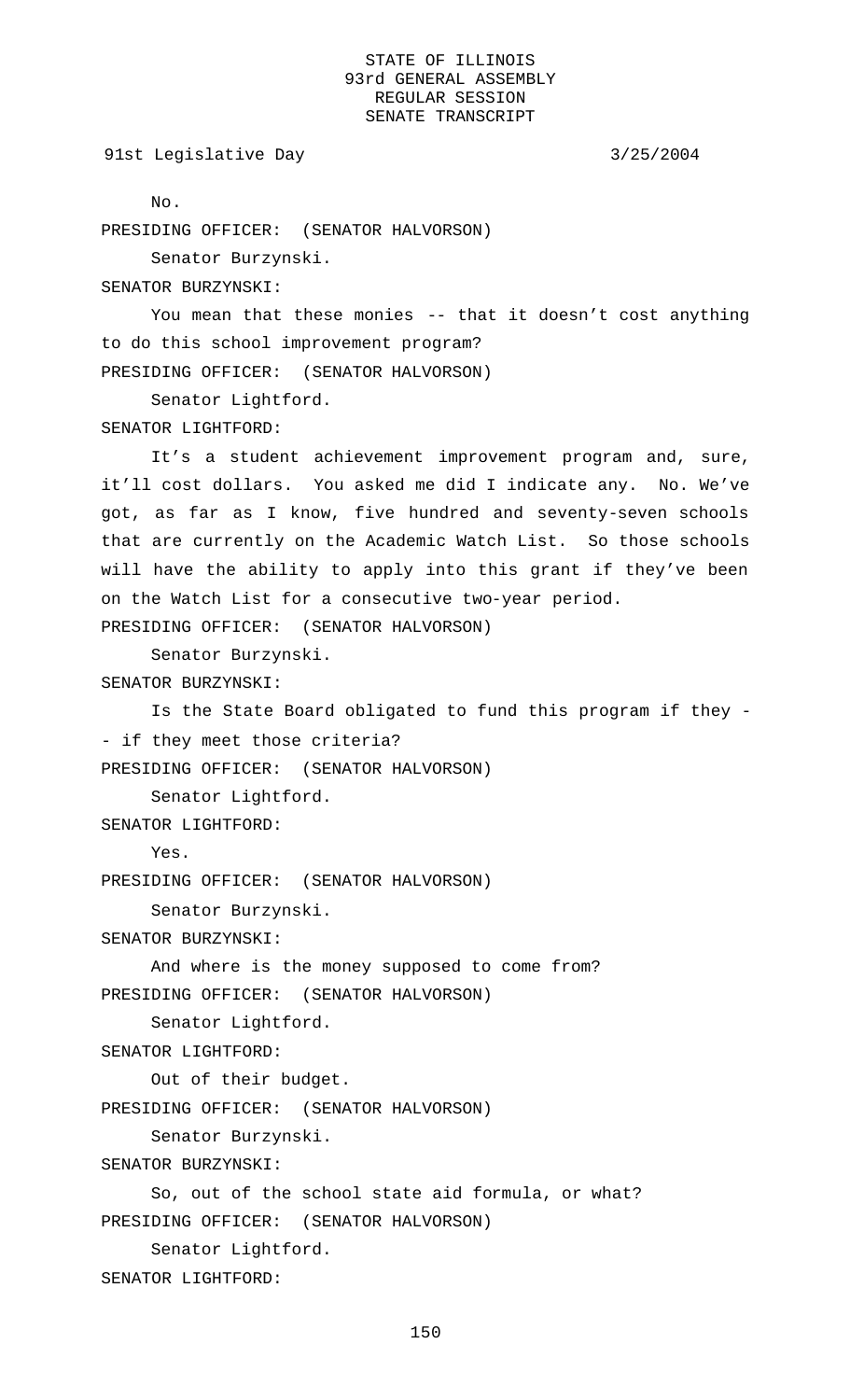91st Legislative Day 3/25/2004

Just GRF. Whatever funds that they have available to address this concern. The Governor has a proposal to increase the funding by four hundred million dollars. Perhaps it could come from that funding or the twenty-five million that I spoke of earlier that will be added to No Child Left Behind. Considering this is a mandated category from No Child Left Behind, it should be able to fund the cost. PRESIDING OFFICER: (SENATOR HALVORSON)

Senator Burzynski.

SENATOR BURZYNSKI:

Well, to the bill: While the bill has, I think, considerable merit, again we're looking at expending more funds, new programs and not adequately funding the programs we've got already. And so, I would urge my colleagues to be very cautious and perhaps vote No or Present on this bill.

PRESIDING OFFICER: (SENATOR HALVORSON)

Senator Rauschenberger. SENATOR RAUSCHENBERGER:

Question -- question of the sponsor. PRESIDING OFFICER: (SENATOR HALVORSON)

Sponsor indicates she'll yield. SENATOR RAUSCHENBERGER:

Is there any limitation in the bill? For example, if New Trier, a very well-financed high school, or any school district in the State that, for example, might be spending at ninety-four hundred dollars average, or take the City of Chicago, which expends and average of twenty percent per pupil more than my school district does, is there any kind of limitation? I mean, some school districts, it appears that money doesn't really solve the problem. Is there -- is there a limitation of this grant program only automatically going to schools that are at or below the average funding levels? Is there any kind of limitations?

PRESIDING OFFICER: (SENATOR HALVORSON)

Senator Lightford.

SENATOR LIGHTFORD:

Senator Rauschenberger, the program is geared towards the schools that have been on the Academic Watch List for a consecutive two-year period. If New Trier falls in that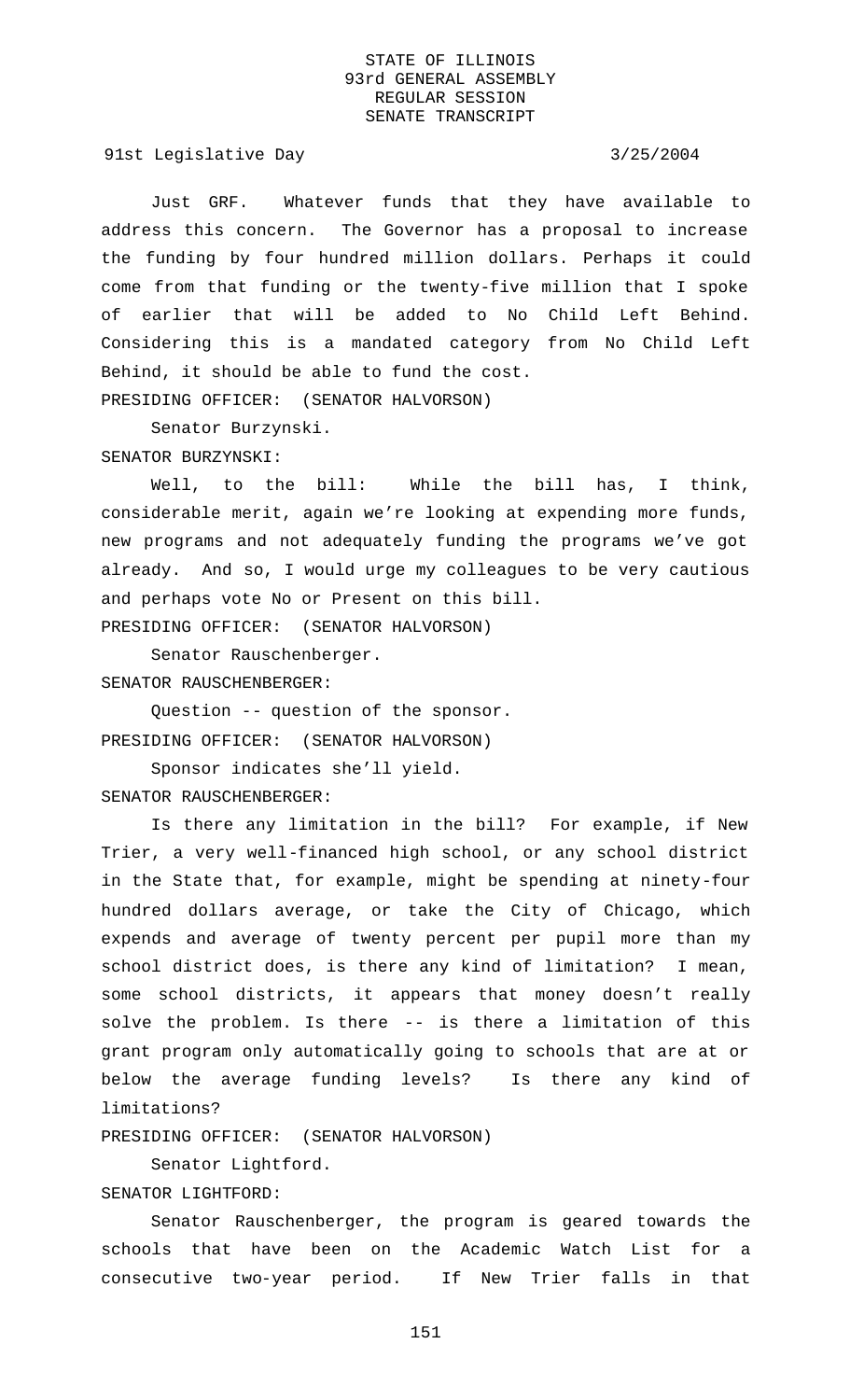91st Legislative Day 3/25/2004

category, then they have the ability to apply for the grant. Regardless of how much funding is put into their school, apparently there is a problem with their reading and math scores. This is an area to address the concerns. And just to piggyback on Senator Burzynski, this isn't a new program. When No Child Left Behind was created, the problem was created. If you're going to identify schools as being on the Academic Watch or Warning Lists because they -- the kids are not at fortypercent level in reading and math, then they need assistance, in some sort, to get up to that level.

PRESIDING OFFICER: (SENATOR HALVORSON)

Senator Rauschenberger. SENATOR RAUSCHENBERGER:

With all due respect to the sponsor, I would have to respectfully disagree. The problem's been identified, perhaps, in No Child Left Behind - a bill that I don't think works very well; don't get me wrong - but there are clearly cases where money doesn't solve the problem. Your program, although wellintended, uses money to try to solve a problem which may not be solvable with money. At -- at a time when we're really working hard on scarce resources -- you know, if this was triggered only by school districts spending, you know, up to a hundred and a ten percent of the average expenditure, that -- that's one thing. But because a school district asks for more money, that doesn't mean it's going to solve the problem. So, you know, I - - again, I voted against this last year. I think it's good that we're working on ideas to try to solve the problems, but -- but there's no limitation on who gets this money. If they're on the Watch List, they can apply for it. If they -- if they're meeting their own program goals, it's automatically renewed. There's no funding source. And we're -- again, we're rewriting the school aid formula, whether we realize it or not, one mandate at a time after the Governor made an impassioned speech - your Governor, not mine; well, I guess he's all of our Governor, but Governor of your Party - after the Governor made an impassioned speech not to use mandates as a way to govern education. So, I -- I respect the -- the sponsor's efforts to try to get at the problem. I just don't think this bill does it, and I would urge a No vote.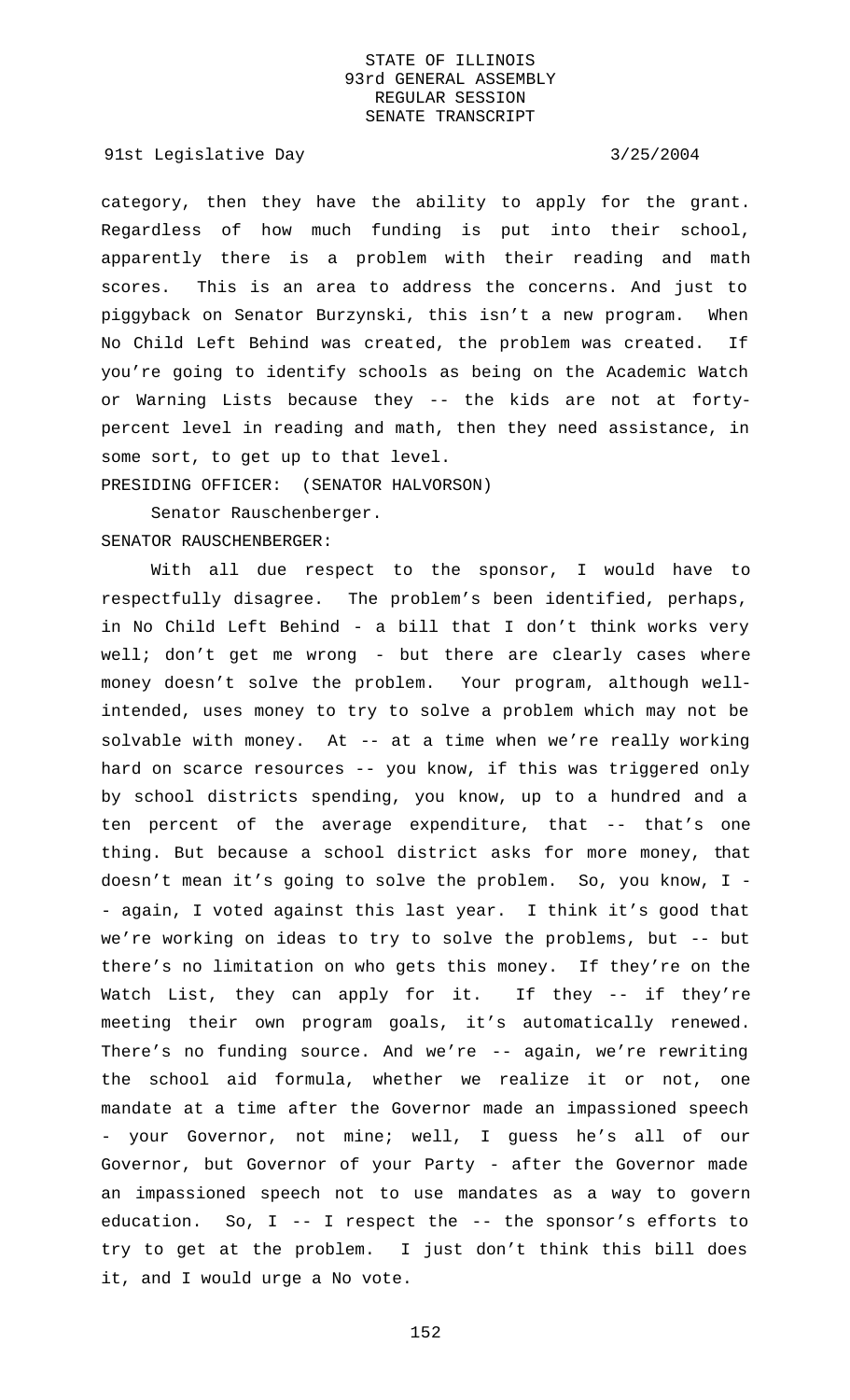#### 91st Legislative Day 3/25/2004

PRESIDING OFFICER: (SENATOR HALVORSON)

SENATOR LIGHTFORD:

Senator Lightford.

Well, Senator Rauschenberger, I guess your President, not mine - well, maybe all of our President - created this program that you agree that is a terrible program. Then we have to address the concerns that came with No Child Left Behind. So, again, as we look to the academic -- achievement area, the schools will be required to submit an accountability program to address the concerns. Maybe this school feels that they need to put more of the dollars into teacher professional development. Maybe they're not getting enough teachers who are trained in the area of science and math. Maybe it's the English teacher trying to teach math. So these are some of the concerns that the school when they prepare their accountability program, will provide for how they're going to address this problem. PRESIDING OFFICER: (SENATOR HALVORSON)

Is there any further discussion? Seeing none, Senator Lightford, do you wish to close? SENATOR LIGHTFORD:

I do. Thank you, Madam President. I ask for an Aye vote. PRESIDING OFFICER: (SENATOR HALVORSON)

The question is, shall Senate Bill 2360 pass. Those in favor will vote Aye. Those opposed, Nay. The voting is open. Have all voted who wish? Have all voted who wish? Have all voted who wish? Take the record. On that question, there are 33 Yeas, 20 Nays, 1 voting Present. Senate Bill 2360, having received the required constitutional majority, is declared passed. WAND seeks leave to videotape the proceedings. Is there any objection? Leave is granted. Senator Trotter. Oh. I thought you had a… Senator Trotter, on 2367. Mr. Secretary, read the bill.

ACTING SECRETARY HARRY:

Senate Bill 2367.

(Secretary reads title of bill)

3rd Reading of the bill.

PRESIDING OFFICER: (SENATOR HALVORSON)

Senator Trotter.

SENATOR TROTTER: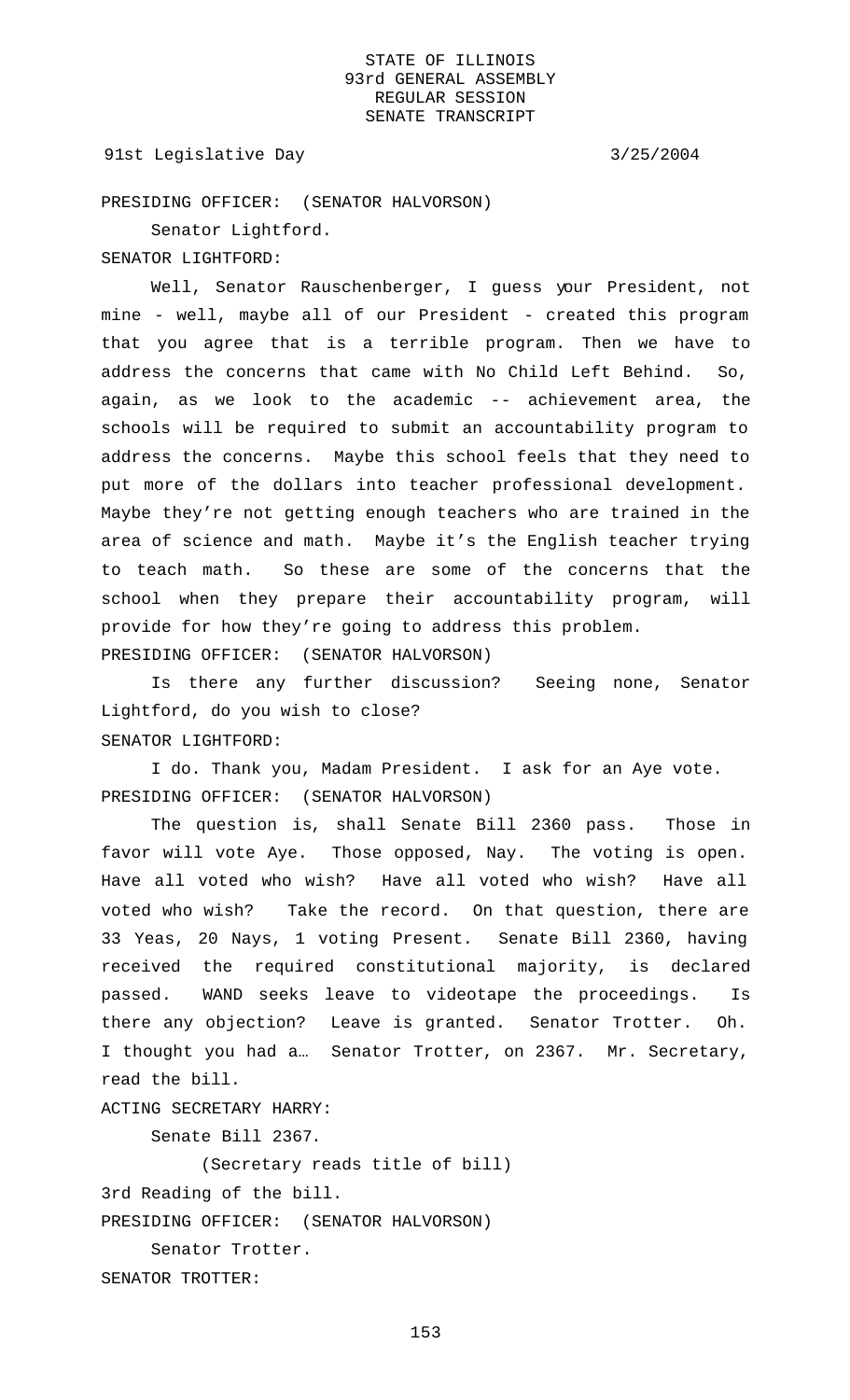91st Legislative Day 3/25/2004

Thank you very much, Madam President, Members of the Senate. Senate Bill 2367 permits the Department of -- of Public Aid to negotiate a cooperative agreement with the Department of Aging in order to allow the Department of Aging to furnish elder abuse and neglect services and long-term care ombudsman services to Medicaid patients. The Department must receive a waiver from the federal government before these regulations can be implemented. If they do not receive the waiver, the -- the Act itself would not be implemented. This is supported by the Illinois Health Care Association and AARP. PRESIDING OFFICER: (SENATOR HALVORSON)

Is there any discussion? Seeing none, the question is, shall Senate Bill 2367 pass. Those in favor will vote Aye. Those opposed, Nay. The voting is open. Have all voted who wish? Have all voted who wish? Have all voted who wish? Take the record. On that question, there are 58 Ayes, none voting Nay, none voting Present. And Senate Bill 2367, having received the required constitutional majority, is declared passed. Senator John Sullivan, on 2370. Mr. Secretary, read the bill. ACTING SECRETARY HARRY:

Senate Bill 2370.

(Secretary reads title of bill) 3rd Reading of the bill. PRESIDING OFFICER: (SENATOR HALVORSON)

Senator Sullivan.

#### SENATOR J. SULLIVAN:

Thank you, Madam President. Senate Bill 2370 is a clean-up language from Senate Bill 46, which we passed last spring. The bill corrects -- corrects the language so that there is no overlap between gasohol and majority blended ethanol. Be happy to answer any questions.

PRESIDING OFFICER: (SENATOR HALVORSON)

Is there any discussion? Senator Jones. SENATOR J. JONES:

Thank you, Madam President. I just simply rise in support of the bill. It came out of Ag and Conservation Committee unanimously, and so I would urge a Aye vote on it. PRESIDING OFFICER: (SENATOR HALVORSON)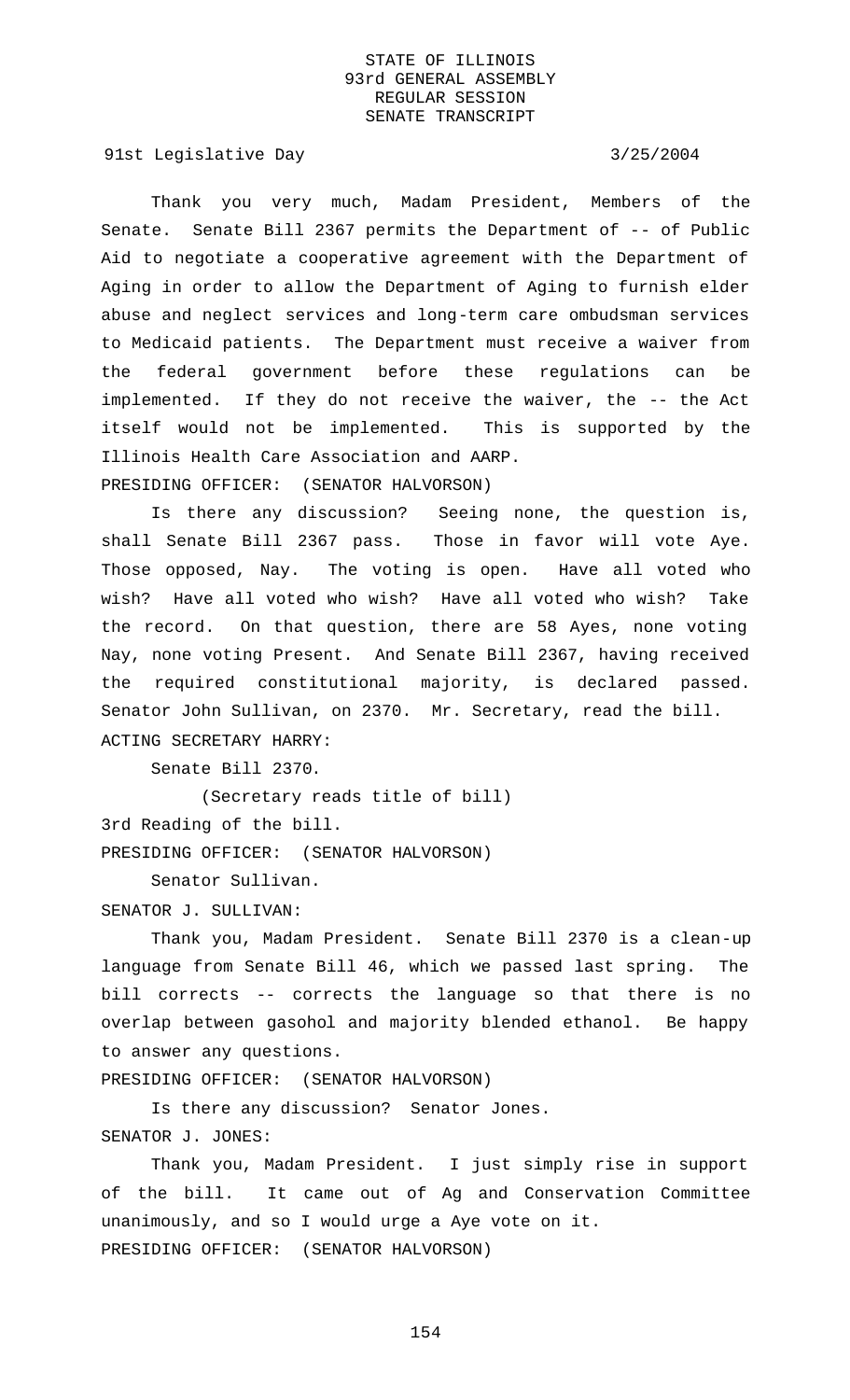91st Legislative Day 3/25/2004

Is there any further discussion? Seeing none, Senator Sullivan, do you wish to close?

SENATOR J. SULLIVAN:

Just ask for an Aye vote. PRESIDING OFFICER: (SENATOR HALVORSON)

The question is, shall Senate Bill 2370 pass. Those in favor, vote Aye. Those opposed, Nay. The voting is open. Have all voted who wish? Have all voted who wish? Have all voted who wish? Take the record. On that question, there are - - 58 Yeas, none voting Nay, none voting Present. Senate Bill 2370, having received the required constitutional majority, is declared passed. Senator Walsh, on Senate Bill 2372. Mr. Secretary, read the bill.

ACTING SECRETARY HARRY:

Senate Bill 2372.

(Secretary reads title of bill)

3rd Reading of the bill.

PRESIDING OFFICER: (SENATOR HALVORSON)

Senator Walsh.

SENATOR WALSH:

Thank you, Madam President and Ladies and Gentlemen of the Senate. I actually have a bill that's completed on this one, so… Senate Bill 2372 amends the Agricultural Production Contract Code. States that production contracts must have a Flesch-Kincaid Grade Level no higher than twelfth grade. Documents - third parties are not subject to the same readability standards and et cetera. Basically, we passed a piece of legislation last -- last year that was the creation of the Agricultural Production Contract Code and when we did - when we did pass that bill, I stated at that time that the seed companies and -- and some other concerns needed to be addressed and I would bring it back this year and bring up -- clean it up, and that's what we have done. Basically, these are the changes that we have done. Changes the measure for testing the readability of a contract while keeping the intent of the Code that a contract must not exceed a high school graduate reading level. Clarifies that only those contracts entered into after January 1 of 2005 must comply with the provision. Clarifies that a contract, such as a USDA technical advisory manual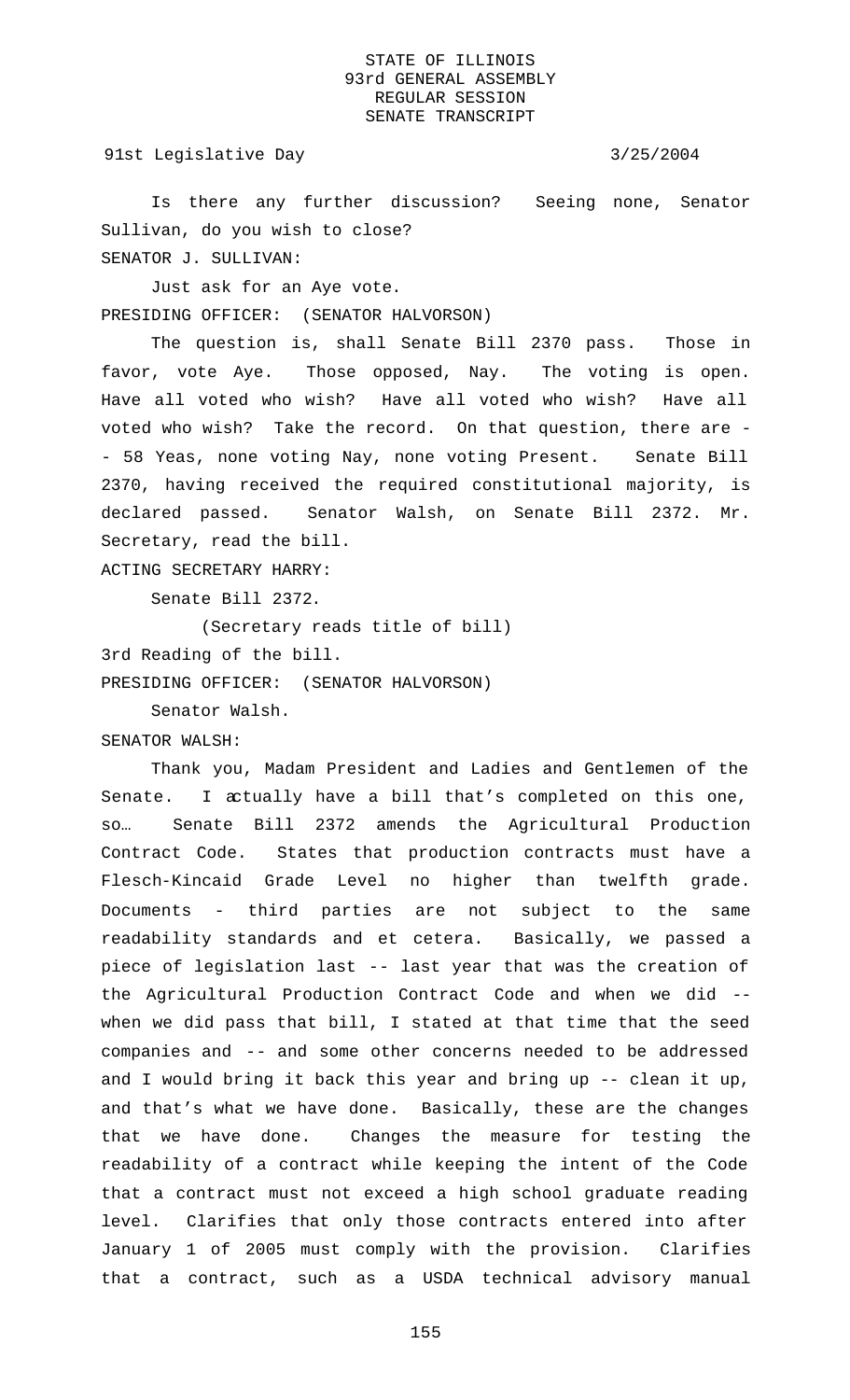#### 91st Legislative Day 3/25/2004

attached to a contract, that is not published by the party offering the contract, its affiliate or subsidy {sic} shall be subject to the provisions of the Act and also clarifies that a violation of this Act is a business offense punishable with a fine of -- no more than ten thousand dollars per offense. Everybody has signed off on this piece of legislation. Everybody has agreed that this -- this puts this piece of legislation where they would like it to be. And I would ask for an Aye vote.

### PRESIDING OFFICER: (SENATOR HALVORSON)

Is there any discussion? Senator Sieben. SENATOR SIEBEN:

Thank you very much, Madam President. I just rise to commend the sponsor of the legislation and to thank him for keeping his word. This legislation has been about a two-year process and certainly there were the concerns that he mentioned last year when we passed the initial legislation. A major concern to the seed companies in Illinois, like Pioneer and DeKalb and Sieben and Wyffels and Bo-Jacs, companies that produce and sell seed corn and soybeans in this State, had significant concerns with the legislation. Senator Walsh is certainly a man of his word, certainly an individual of integrity. And I want to compliment him on the way that he's worked through this process and taken all the concerns to heart and produced good legislation. And he's to be commended for that excellent effort.

PRESIDING OFFICER: (SENATOR HALVORSON)

Is there any further discussion? Seeing none, Senator Walsh, do you wish to close? SENATOR WALSH:

Well, I would like to thank Senator Sieben for those kind words and -- and really what this was, was an act of working together. All the parties come to the table and we sat down, in -- in real earnest, and -- and tried to come up with a good piece of legislation. And -- and when all parties did bring - bring their issues together, we got it solved. So, it's a good piece of legislation for the agricultural community. More and more contracts are being negotiated out there on productions,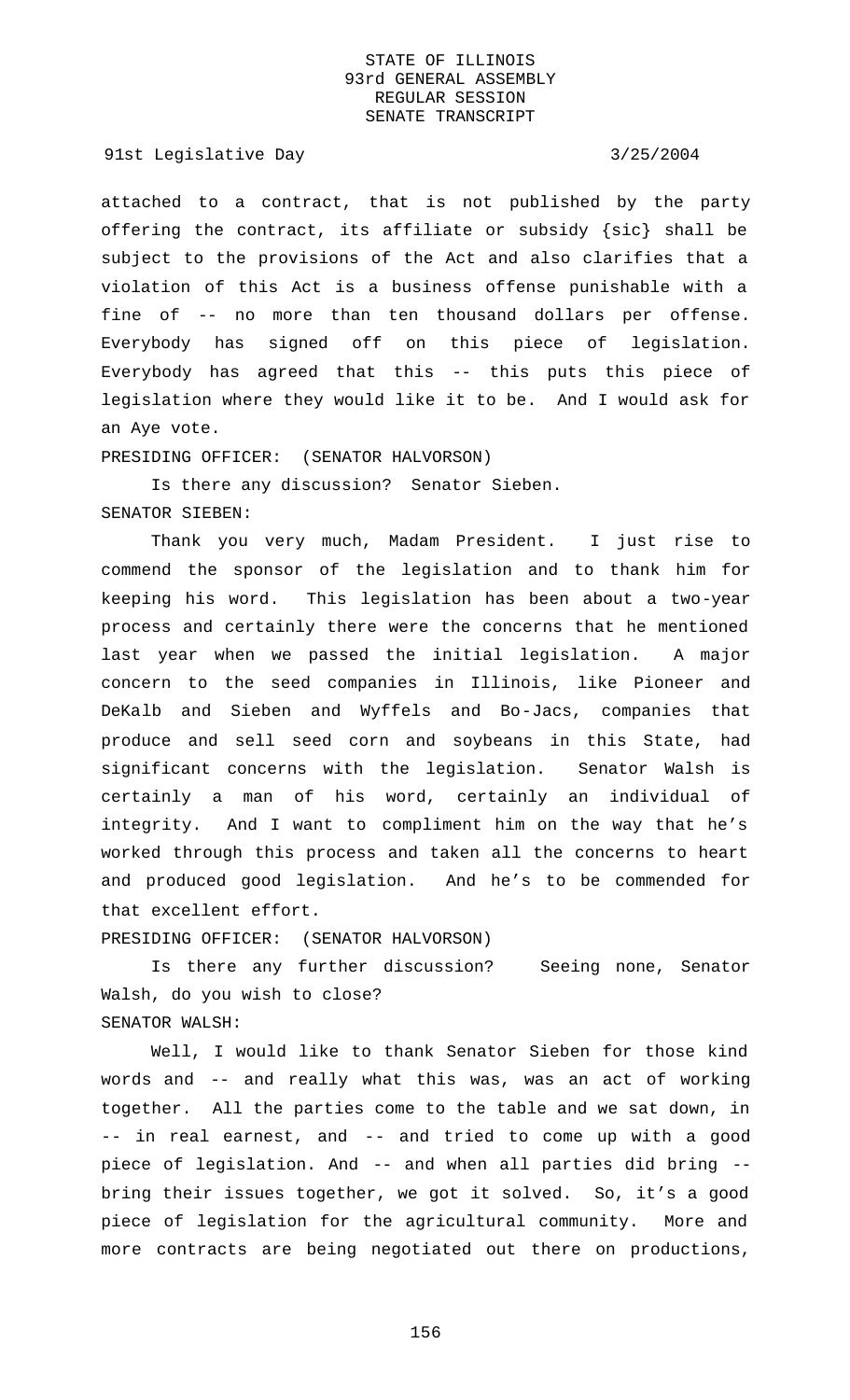91st Legislative Day 3/25/2004

and it's good for our agriculture community. I ask for an Aye vote.

PRESIDING OFFICER: (SENATOR HALVORSON)

The question is, shall Senate Bill 2372 pass. Those in favor, vote Aye. Those opposed, Nay. The voting is open. Have all voted who wish? Have all voted who wish? Have all voted who wish? Take the record. On that question, there are 58 Yeas, none voting Nay, none voting Present. And Senate Bill 2372, having received the required constitutional majority, is declared passed. Top of page 16. Senator Ronen seeks leave of the Body to return Senate Bill 2375 to the Order of 2nd Reading for the purpose of an amendment. Hearing no objection, leave is granted. On the Order of 2nd Reading is Senate Bill 2375. Mr. Secretary, are there any amendments approved for consideration? ACTING SECRETARY HARRY:

Amendment No. 3, offered by Senator Ronen. PRESIDING OFFICER: (SENATOR HALVORSON)

Senator Ronen, to explain your amendment. SENATOR RONEN:

Thank you, Madam President. This amendment becomes the bill. It has to do with outsourcing and the disclosure thereof. It just states that we shall require contracts for services to define and -- and state very specifically for contracts and subcontracts if work is going to be performed outside the United States. Gives the Chief Procurement Officer the ability to use that information in evaluating a bid, and it gives information - - provides information back to this Body as to the extent of outsourcing.

PRESIDING OFFICER: (SENATOR HALVORSON)

Is there any discussion? Senator Ronen moves the adoption of Amendment No. 3 to Senate Bill 2375. All those in favor will say Aye. Opposed, Nay. The Ayes have it, and the amendment is adopted. Are there any further Floor amendments approved for consideration?

ACTING SECRETARY HARRY:

No further amendments reported.

PRESIDING OFFICER: (SENATOR HALVORSON)

3rd Reading. Senator Ronen. On the Order of 3rd Reading, Senate Bill 2375. Mr. Secretary, read the bill.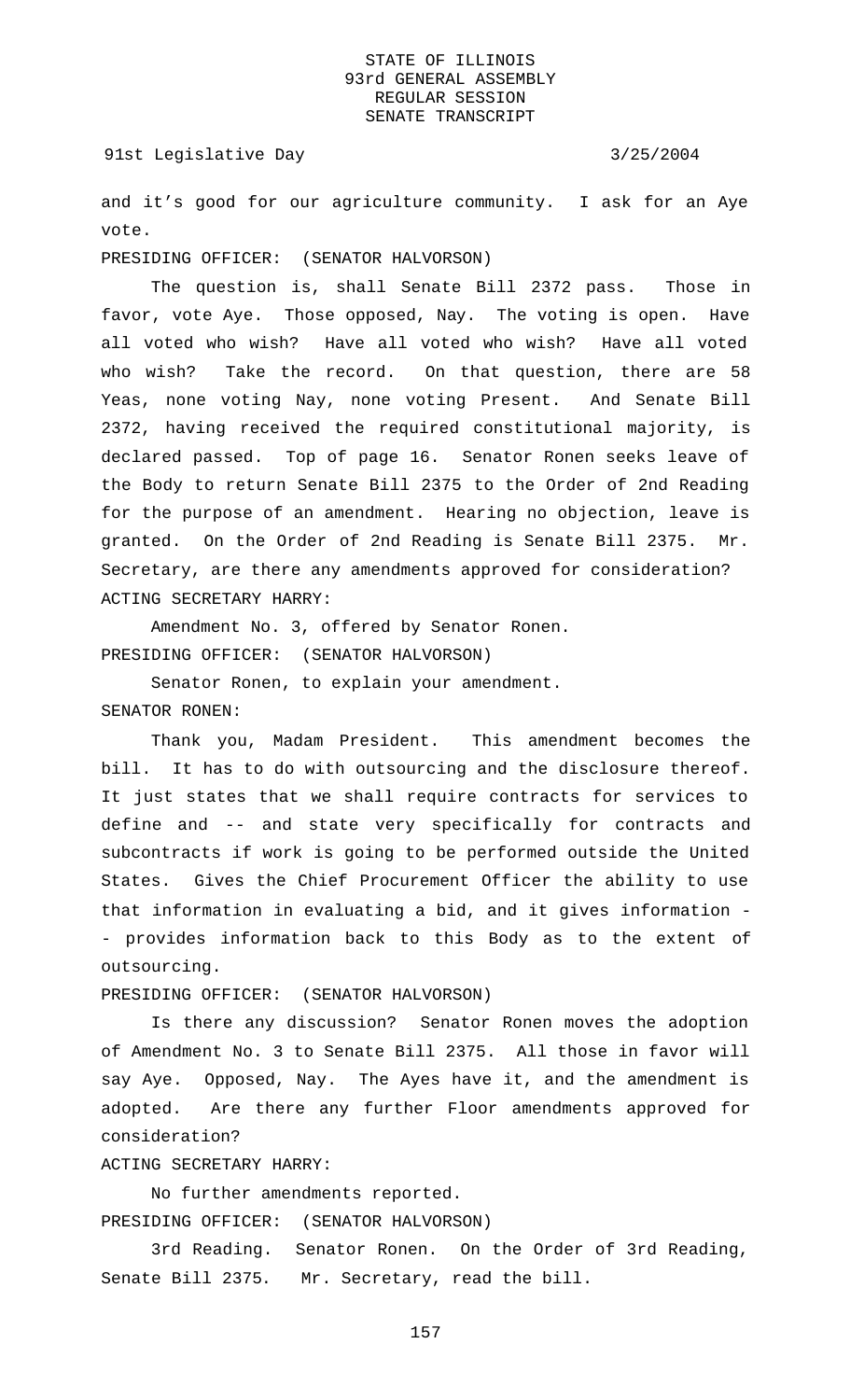```
91st Legislative Day 3/25/2004
```
ACTING SECRETARY HARRY:

Senate Bill 2375.

(Secretary reads title of bill)

3rd Reading of the bill.

Senator Ronen.

PRESIDING OFFICER: (SENATOR HALVORSON)

SENATOR RONEN:

Thank you, Madam President. I think I described the amendment on 2nd Reading. That becomes the bill. I would ask for a favorable roll call and I'm available to answer any questions. Thank you.

PRESIDING OFFICER: (SENATOR HALVORSON)

Is there any discussion? Senator Roskam. SENATOR ROSKAM:

Thank you, Madam President. Will the sponsor yield? PRESIDING OFFICER: (SENATOR HALVORSON)

Sponsor indicates she'll yield.

## SENATOR ROSKAM:

Senator, for the -- for the benefit of everybody, can you tell us what the earlier version of the bill did and then I think what -- how the amended -- the amendment changes that, just so people are clear?

PRESIDING OFFICER: (SENATOR HALVORSON)

Senator Ronen.

#### SENATOR RONEN:

Thank you, Senator Roskam. The earlier version precluded the State from entering into a contract with anybody who was performing services outside of this country. And we changed that when we found that federal law would preempt us doing that - the world trade agreement -- WTOs and things of that nature that we didn't have the -- the authority to do that.

PRESIDING OFFICER: (SENATOR HALVORSON)

Senator Roskam.

# SENATOR ROSKAM:

So, the -- the bill now, Senator, as amended, it -- there's not a prohibition, but it requires disclosure of that information. Is that right?

PRESIDING OFFICER: (SENATOR HALVORSON)

Senator Ronen.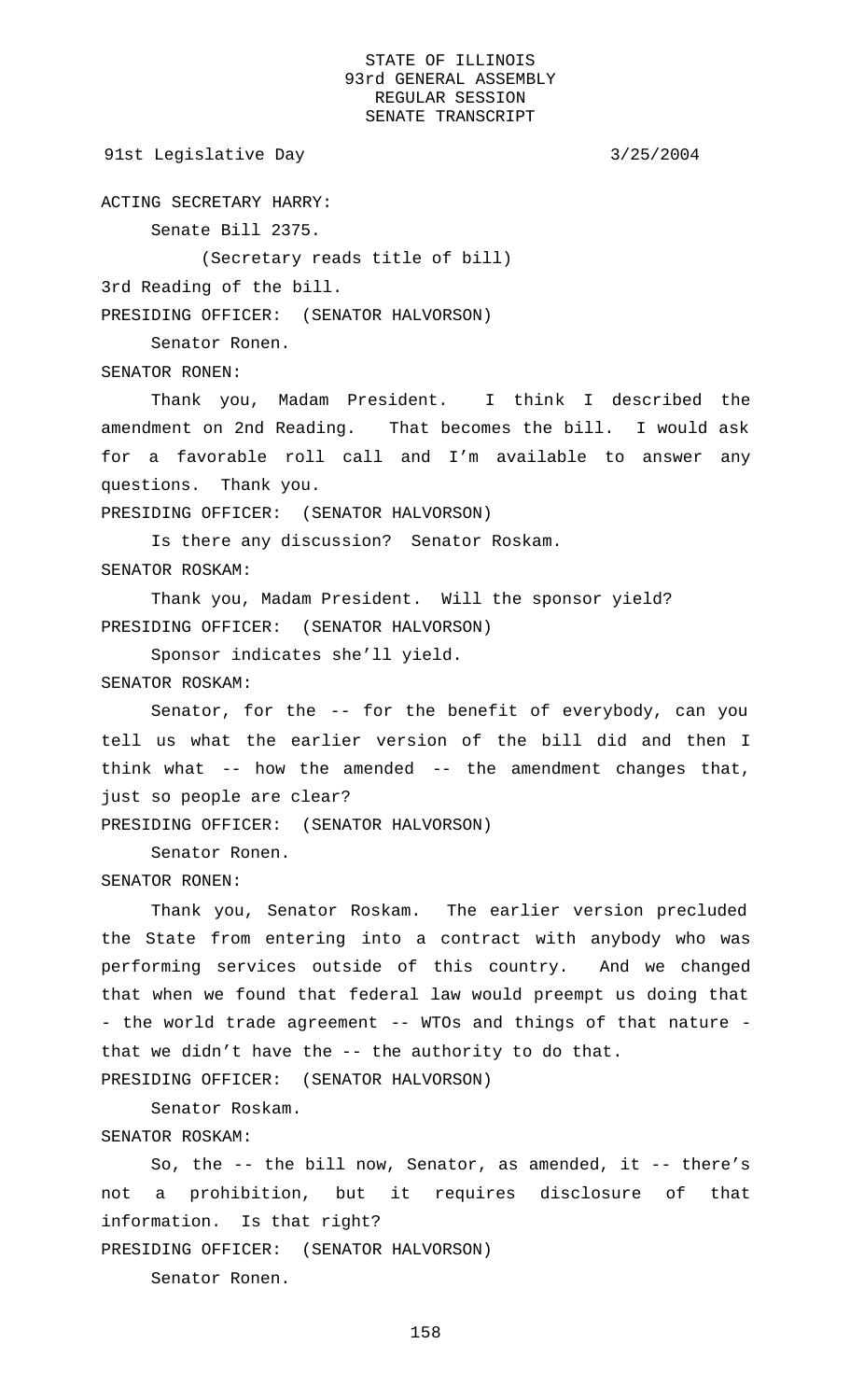91st Legislative Day 3/25/2004

#### SENATOR RONEN:

Yes. Exactly. We're asking potential contractors to disclose that information. We're allowing the Chief Procurement Officer to use that in any evaluation. And then we're requiring a report back to this Body to itemize and delineate the extent to which it's happening.

PRESIDING OFFICER: (SENATOR HALVORSON)

Senator Roskam.

SENATOR ROSKAM:

Senator, I have an amendment that is sort of hung up in the Rules Committee. You may have heard about it. I'm -- I know you're shocked that it's there, but it would essentially take this whole notion of State-funded or -- you know, the State activities, in terms of services, and put those things out to bid. Now, since it's not on the Floor, it's not germane, and I'm not going to ask your commitment. But how would you -- what motivated me to file that, Senator, was the -- the deal with the French bank that the administration has entered into. How would you -- how would you view the Governor's proposal - that's still very questionable - but how would you view that proposal with the French bank in light of your concern about, you know, doing business with foreign companies and so forth? PRESIDING OFFICER: (SENATOR HALVORSON)

Senator Ronen. SENATOR RONEN:

Thank you so much for that question. And the bill's not about doing business with foreign companies. The business is about -- the bill is about doing business with companies, American companies, and trying to determine the extent to which -- those American companies export jobs overseas. Rather than hiring people to do the work in this country, they do the work in other places. A whole different story than the issue you raised. The -- the Governor's proposal would be bringing in resources to this country. My bill is about stopping the flow - - we're trying to identify this flow of jobs and talent and intellect that's moving out of the country.

PRESIDING OFFICER: (SENATOR HALVORSON)

Senator Roskam, please bring your remarks to a close. SENATOR ROSKAM: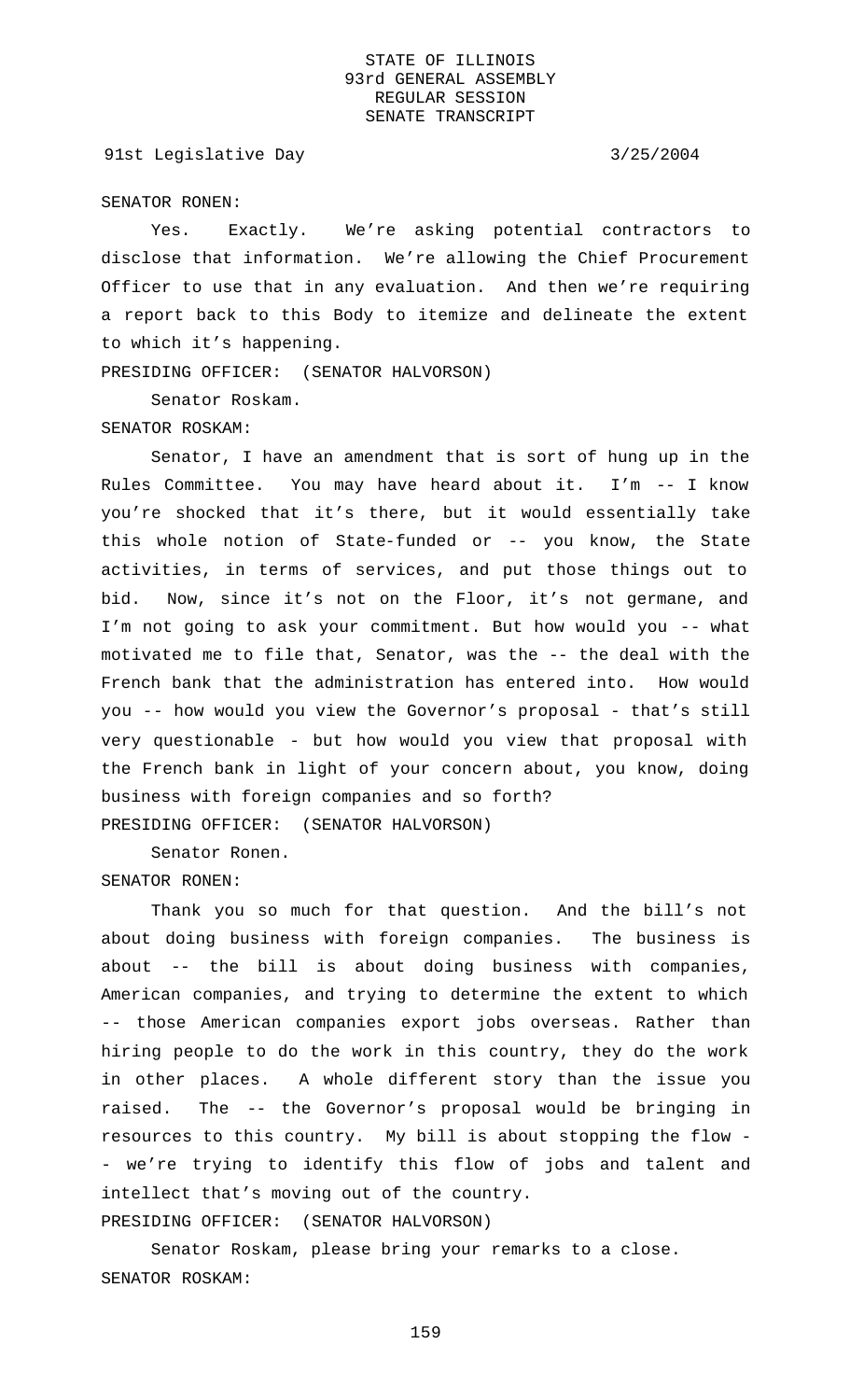91st Legislative Day 3/25/2004

Well, just for the point of clarification, my concern -or, one of the concerns is that what the Governor is doing on the mortgage proposal is sending the profits out of the country. It's the French bankers that are going to be making the money. They're going to be making eighty-eight million dollars on the Illinois taxpayers, so that is an export that I think we need to be concerned about. Thank you for answering the questions. PRESIDING OFFICER: (SENATOR HALVORSON)

Senator Geo-Karis.

SENATOR GEO-KARIS:

Will the sponsor yield for a question? PRESIDING OFFICER: (SENATOR HALVORSON)

Sponsor indicates she'll yield. SENATOR GEO-KARIS:

I've been listening to the arguments back and forth about foreign elements and what have you, and I'm a little bit confused. Will you tell me, in short order, what does your bill -- your present bill do? Briefly.

PRESIDING OFFICER: (SENATOR HALVORSON)

Senator Ronen.

SENATOR RONEN:

Thank you for that question, Senator. My bill would just ask for disclosure of companies who enter into a contract with the State, for them to disclose whether or not they are performing the services for which they have the contract outside the United States - in other words, not always doing it inside the United States, not hiring United States -- people who live here, but having it done in other countries. We've seen what's happened when you call for Dell computers. The -- the answer desk is in India. They're doing this with architects, with engineers. So it's just to -- all we can do in this bill is to have them disclose that, make the Chief Procurement Officer aware of that and then present a report to this General Assembly delineating that activity.

PRESIDING OFFICER: (SENATOR HALVORSON)

Any further discussion? Senator Righter. SENATOR RIGHTER:

Thank you, Madam President. Will sponsor yield, please? PRESIDING OFFICER: (SENATOR HALVORSON)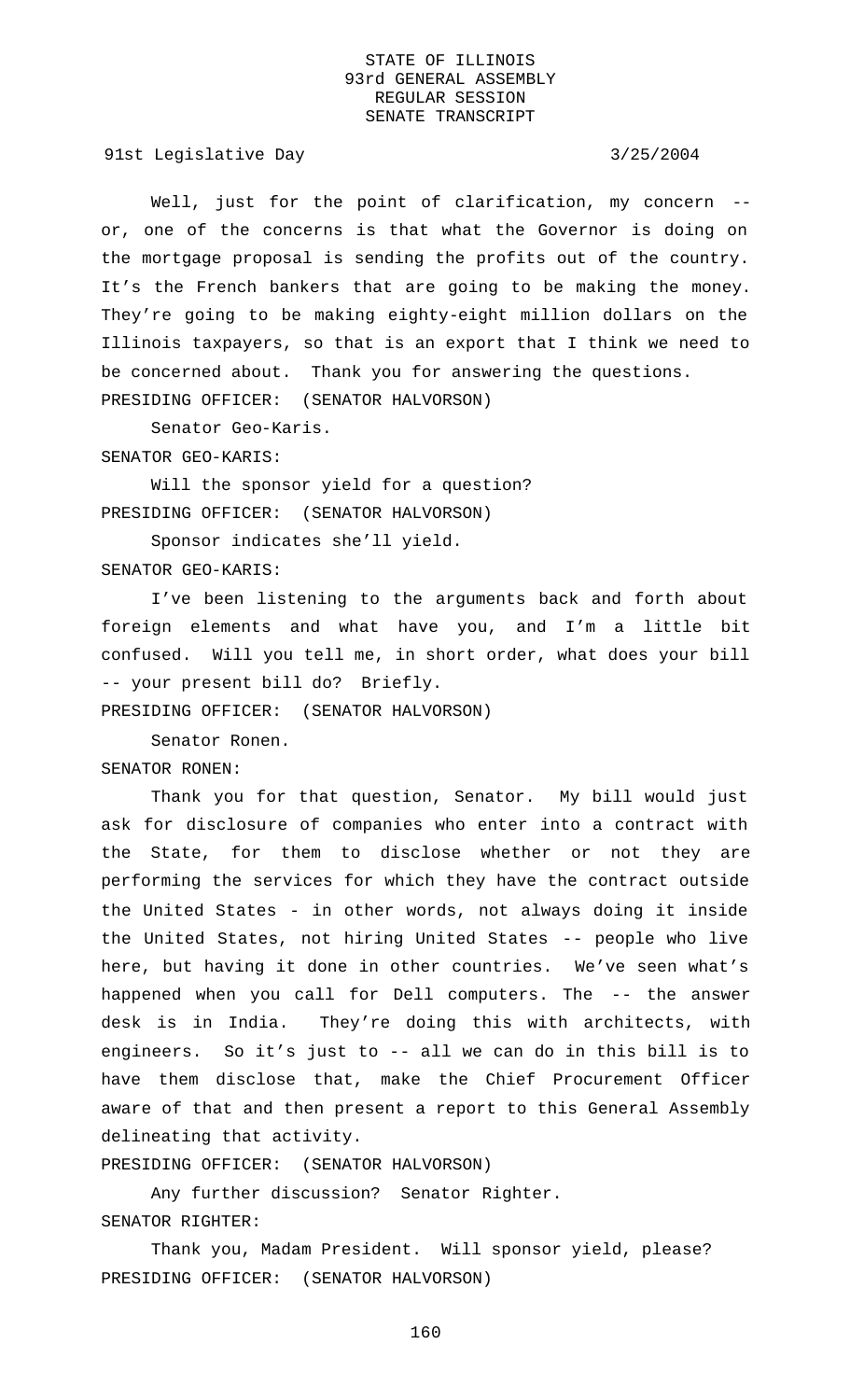91st Legislative Day 3/25/2004

Sponsor indicates she'll yield. SENATOR RIGHTER:

Senator Ronen, I want to -- I want to get a feel for a practical situation in which this would apply. And I'm going to -- I'm going to go back to the mortgage of the Thompson Center. If -- if your bill were law, would there have been a required disclosure that someone that the State was dealing with was utilizing out-of-the-country services with -- and in this case - - obviously, in that case, it would be the French bank? Would that -- would that fact pattern fit under your legislation? PRESIDING OFFICER: (SENATOR HALVORSON)

Senator Ronen.

SENATOR RONEN:

As I understand it, it would not. PRESIDING OFFICER: (SENATOR HALVORSON)

Senator Righter.

SENATOR RIGHTER:

Why?

PRESIDING OFFICER: (SENATOR HALVORSON)

Senator Ronen.

SENATOR RONEN:

Because I'm talking about a category of contractual services that are  $-$ - are to be  $-$ - are performed. It's  $-$ - I  $-$ - I -- I think it's a different situation. And I -- I -- I understand your concern and I'm willing to talk to you about that -- about that concern and see if there's a way we could talk about it, but I think this is a different issue. This is something that I think we've all been hearing from, from our constituents. The -- this -- the system of outsourcing, the process of outsourcing that has been accelerating almost on a daily basis, and that's what my bill has to do with.

PRESIDING OFFICER: (SENATOR HALVORSON)

Senator Righter.

SENATOR RIGHTER:

I appreciate that, Senator Ronen. I'm not trying to raise the specter of the mortgage and the French bank and all that just to be talking about it again, because there's enough press out there about it already. I don't think I'll be telling anybody who doesn't already know. What I'm trying to figure out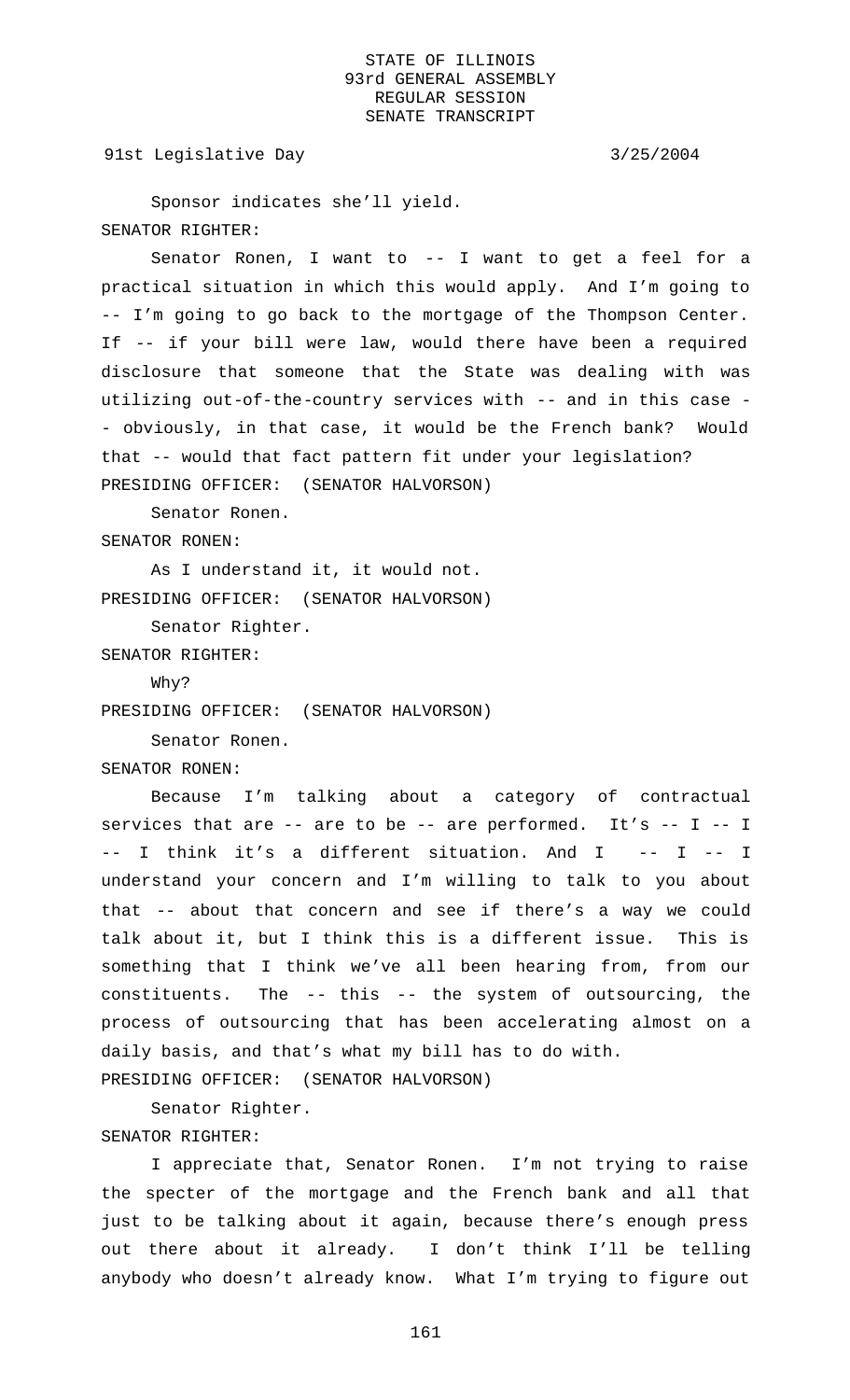91st Legislative Day 3/25/2004

is if that isn't the kind of thing that you're trying to bring disclosure to, what is? I mean, if -- it seems to me that in that -- situation -- that situation, the State of Illinois went to an entity who then contracted with another entity, and therefore the money that's being made off that is being made off somewhere else, and the jobs that are being provided for that are being provided offshore. I mean, if that's not the situation we're driving at, then -- then what is? PRESIDING OFFICER: (SENATOR HALVORSON)

Senator Ronen.

SENATOR RONEN:

I think it gets back to the Procurement Code and what the definition is of the services that we're talking about. And we're not talking about goods. You know, people started talking about prescription drugs. We're not talking about that. We're talking about ABC Company that is -- might be stationed in -- in Springfield or Chicago and we're hiring them to perform services. We want them to hire five hundred staff and now we're finding out that four hundred and fifty of those staff are going to be working in -- outside of the United States. That - that's -- that's the difference. And it's a category having to do with the Procurement Code. And I think we could probably talk for hours about the arcane definitions in the -- Procurement Code, and I'm be  $-$ - I'd be happy to do that with you off  $-$ - you know, off the Floor sometime and talk about another bill. PRESIDING OFFICER: (SENATOR HALVORSON)

Senator Righter, please bring your remarks to a close. SENATOR RIGHTER:

Last question. Thank you, Madam President. And I -- and we're going to have -- I do want to talk about this more, Senator Ronen, because it seems to me, in this instance, the State of Illinois went to LaSalle Bank and we're paying LaSalle Bank to help arrange a mortgage with someone who's owned by an overseas corporation. Obviously, there are resources that are coming from Illinois taxpayers paying for a service that are going overseas. And, I mean, that seems to me, at least in terms of the concept, what you're driving at. And maybe if - if this specific language in this legislation won't address it, maybe we can move forward, hopefully sooner rather than later,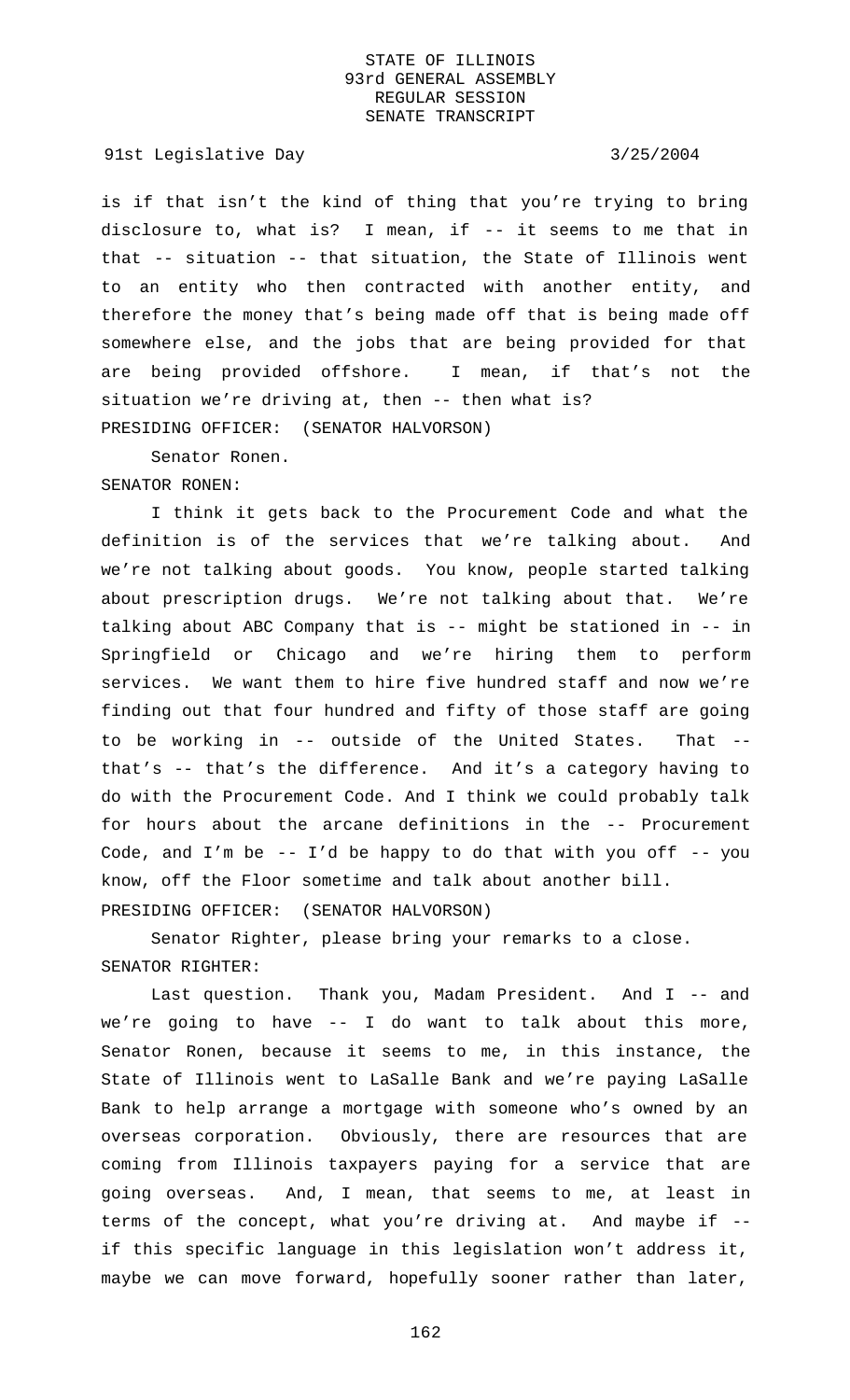#### 91st Legislative Day 3/25/2004

to at least bring notice to a situation like what I've described and what the administration's done with the Thompson building. Thank you, Senator.

PRESIDING OFFICER: (SENATOR HALVORSON)

Is there any further discussion? Senator Ronen, to close. SENATOR RONEN:

Thank you very much. I appreciate the discussion. I look forward to having continued discussions, and I would ask my colleagues for an Aye vote.

PRESIDING OFFICER: (SENATOR HALVORSON)

The question is, shall Senate Bill 2375 pass. Those in favor, vote Aye. Those opposed, Nay. The voting is open. Have all voted who wish? Have all voted who wish? Have all voted who wish? Take the record. On that question, there are 53 Yeas, 4 Nays, none voting Present. And Senate Bill 2375, having -- received the required constitutional majority, is declared passed. Senator Ronen, on 2379. Mr. -- Madam Secretary, read the bill.

SECRETARY HAWKER:

Senate Bill 2379.

(Secretary reads title of bill) 3rd Reading of the bill. PRESIDING OFFICER: (SENATOR HALVORSON)

Senator Ronen.

#### SENATOR RONEN:

Thank you very much. This is a trailer bill to one we passed several weeks ago, and it's a -- really a cleanup of a bill that we passed five years ago, really important bill that has to do with making sure that children's products that have been recalled are kept out of child care centers and out of resale shops. This makes some technical changes and changes the age at which we define a children's product to twelve -- under twelve, instead of under six. I would ask for a favorable roll call.

PRESIDING OFFICER: (SENATOR HALVORSON)

Is there any discussion? Seeing none the question is, shall Senate Bill 2379 pass. Those in favor, vote Aye. Those opposed, Nay. The voting is open. Have all voted who wish? Have all voted who wish? Have all voted who wish? Take the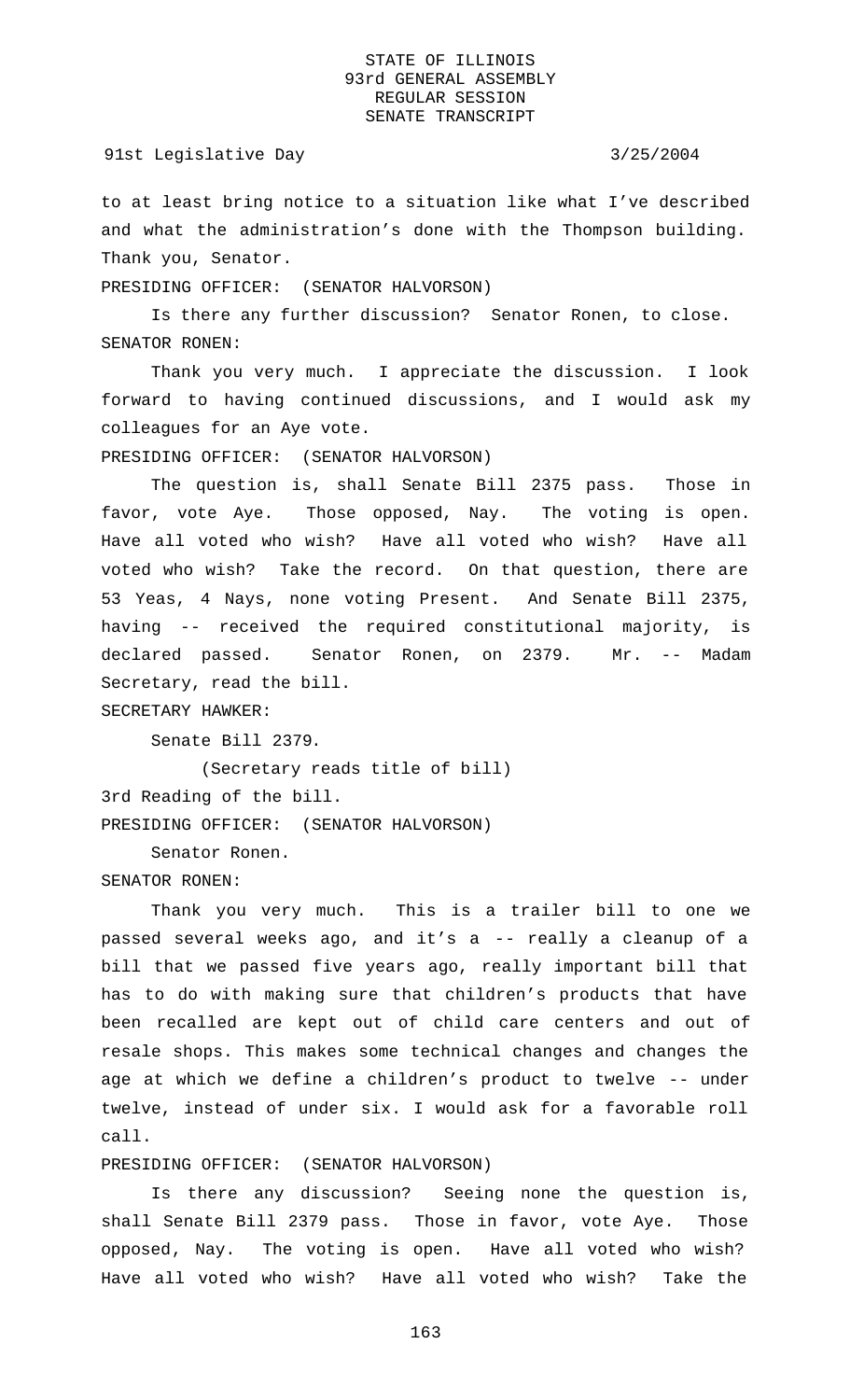91st Legislative Day 3/25/2004

record. On that question, there are 53 Yeas, none voting Nay, none voting Present. Senate Bill 2379, having received the required constitutional majority, is declared passed. Senator Munoz seeks leave of the Body to return Senate Bill 2381 to the Order of 2nd Reading for the purpose of an amendment. Hearing no objection, leave is granted. On the Order of 2nd Reading is Senate Bill 2381. Madam Secretary, are there any amendments approved for consideration? SECRETARY HAWKER:

Yes. Floor Amendment No. 1, offered by Senator Munoz. PRESIDING OFFICER: (SENATOR HALVORSON)

Senator Munoz, to explain your amendment. SENATOR MUNOZ:

Thank you, Madam President, Ladies and Gentlemen of the Senate. Senate Amendment 1 just makes a change from 1.5 million down to 1.2 million on the -- for the scholarships. Ask for its adoption.

PRESIDING OFFICER: (SENATOR HALVORSON)

Is there any discussion? Senator Munoz moves the adoption of Amendment No. 1 to Senate Bill 2381. All those in favor, say Aye. Opposed, Nay. The Ayes have it. Are there any further Floor amendments approved for consideration? SECRETARY HAWKER:

No further amendments reported, Madam President. PRESIDING OFFICER: (SENATOR HALVORSON)

3rd Reading. Senator Munoz. On the Order of 3rd Reading, Senate Bill 2381. Madam Secretary, read the bill. SECRETARY HAWKER:

Senate Bill 2381.

(Secretary reads title of bill)

3rd Reading of the bill.

PRESIDING OFFICER: (SENATOR HALVORSON)

Senator Munoz.

#### SENATOR MUNOZ:

Thank you, Madam President. This legislation amends the Nursing and Advanced Practice Nursing Act. It increases the amount of money in the Nursing Dedicated and Professional Fund to be appropriated to the Department of Public (Health) for nursing scholarships from seven hundred and fifty thousand to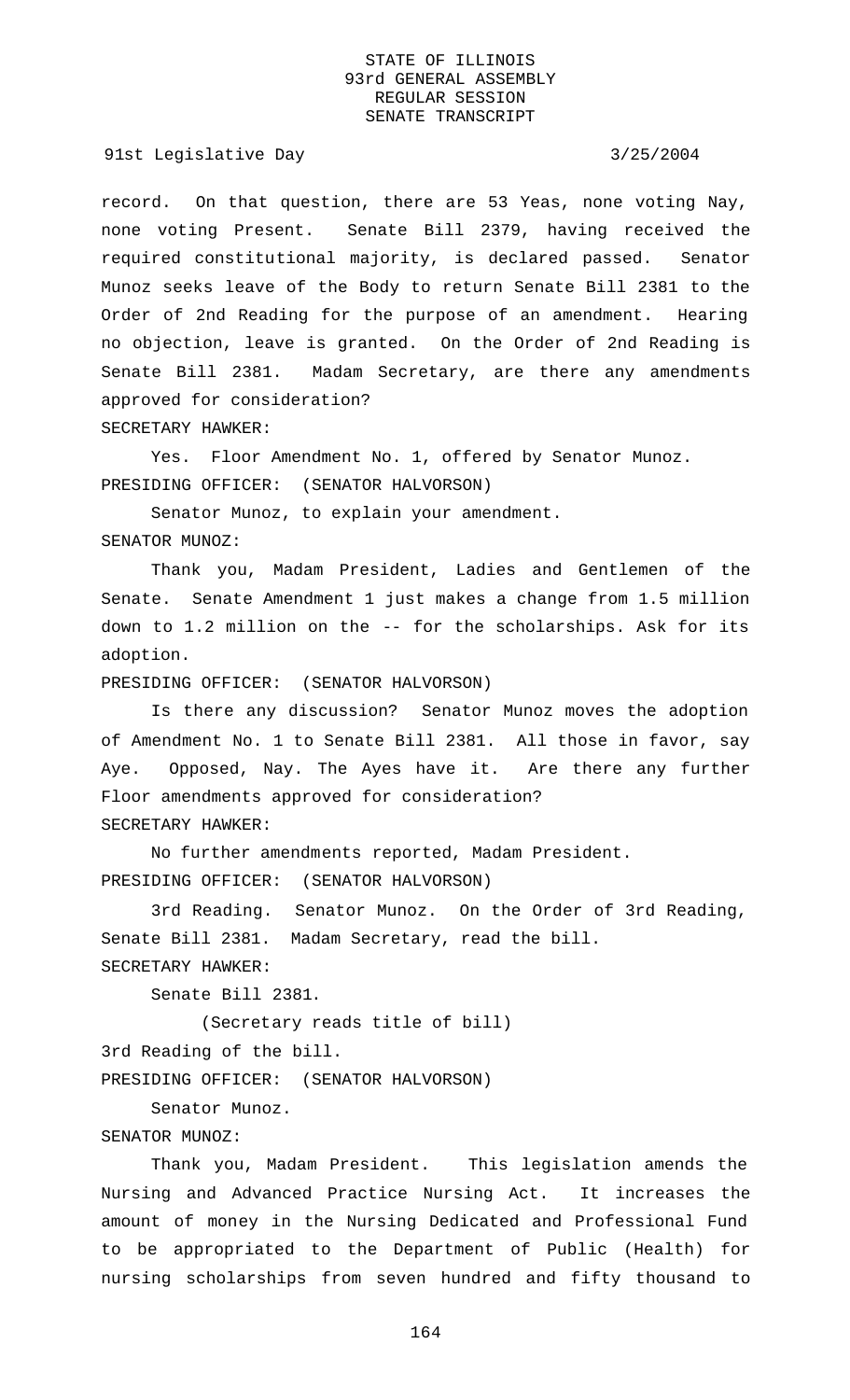#### 91st Legislative Day 3/25/2004

1.2 million beginning July 1, '04. It is in accordance with the Nursing Education Scholarship Law. This figure was negotiated and agreed upon between the Illinois Nurses Association and the Department of Professional Regulation. The additional money will go to the scholarships for nursing students. PRESIDING OFFICER: (SENATOR HALVORSON)

Is there any discussion? Senator Winkel. SENATOR WINKEL:

Thank you, Madam President. Will the sponsor yield? PRESIDING OFFICER: (SENATOR HALVORSON)

Sponsor indicates he'll yield.

SENATOR WINKEL:

Senator, just a quick question. My recollection and my notes show that this is a fund that in 2002, the Governor went into this fund and took some of the money out. And I know the purpose of your bill now is to increase that fund. I want to ask, from that observation of what happened in the past, is there anything in this legislation that would prevent the Governor from charging back or raiding this fund again in the future?

PRESIDING OFFICER: (SENATOR HALVORSON)

Senator Munoz.

SENATOR MUNOZ:

Senator, that question was brought up during committee and it was stated that they will not -- once the money's given to the scholarship fund, that it would stay there and the Governor's Office wouldn't take it.

PRESIDING OFFICER: (SENATOR HALVORSON)

Senator Winkel. SENATOR WINKEL:

Thank you. I'm not clear, though, where in the bill that that prohibition is. I see nothing and didn't understand from our discussion in committee exactly where in the bill that - that -- that there is language that would prevent that sort of raid on this -- this fund again in the future. Could you help me with that?

PRESIDING OFFICER: (SENATOR HALVORSON)

Senator Munoz. SENATOR MUNOZ: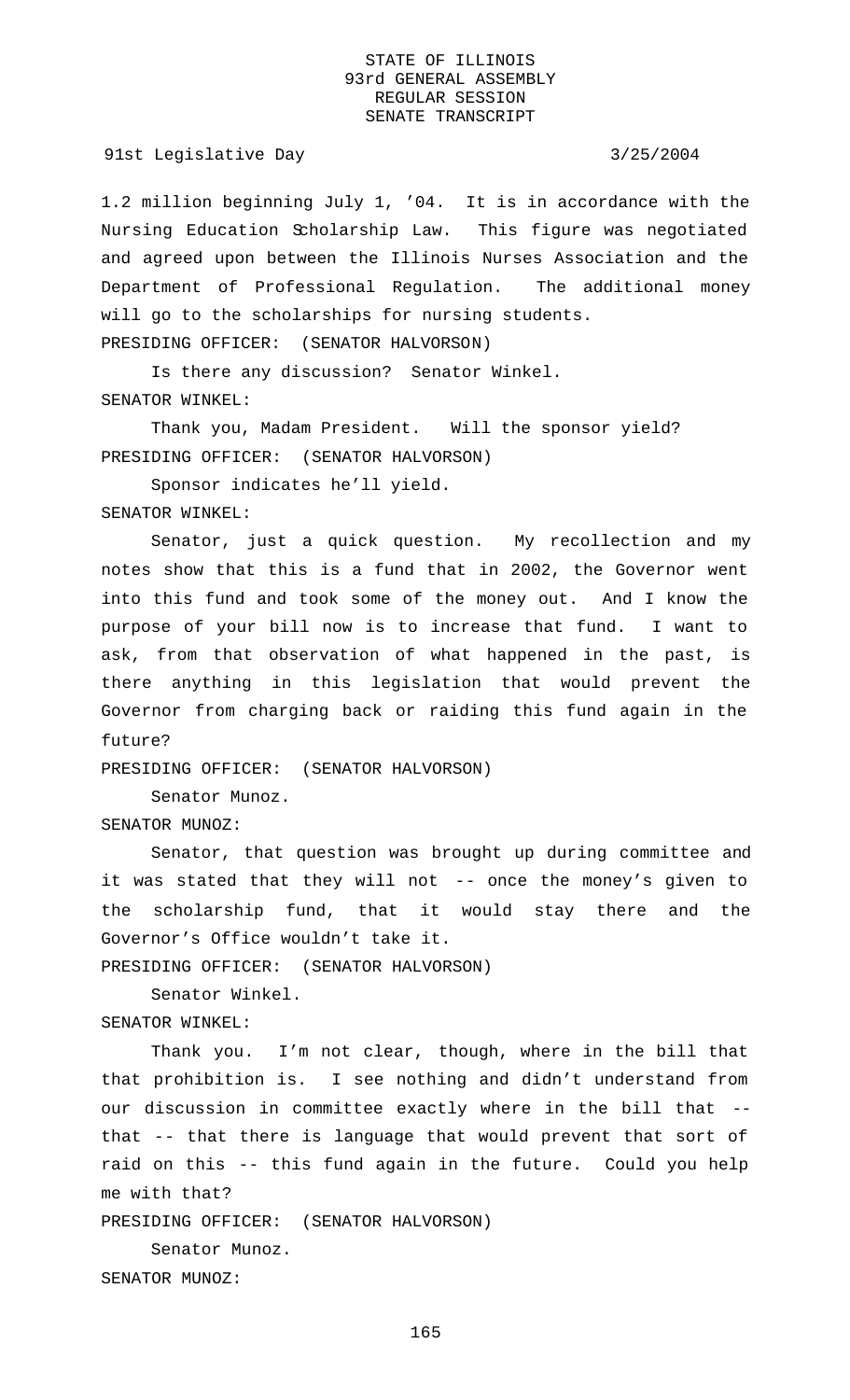91st Legislative Day 3/25/2004

It's my understanding it's exempt from the eight percent. That's what they stated in committee.

PRESIDING OFFICER: (SENATOR HALVORSON)

Senator Winkel.

SENATOR WINKEL:

What -- what in the bill, is there anything in the bill, in the language, that exempts this fund from a future chargeback? I don't see it in the bill. Maybe I'm wrong, but if you could direct me to that, I'd appreciate it.

PRESIDING OFFICER: (SENATOR HALVORSON)

Senator Munoz.

SENATOR MUNOZ:

That's not in the bill. PRESIDING OFFICER: (SENATOR HALVORSON)

Senator Winkel.

SENATOR WINKEL:

Well, just to the bill, just briefly. I understand, Senator, and I don't doubt your sincerity. And I know your efforts here and I support it. I voted for the bill in committee. But I just thought I'd point out that we've got a history here, in the past, where the Governor has raided this fund and I see nothing in the -- in the pending legislation that would prevent that from happening again in the future. I just want to point that out so that we continue to look to this fund and watch to make sure that what you're trying to do is fulfilled and that that money goes to its stated purpose, rather than going into another purpose. So, I just wanted to point that out. Thank you.

PRESIDING OFFICER: (SENATOR HALVORSON)

Senator Burzynski.

SENATOR BURZYNSKI:

Thank you. Just to the bill, Madam President. This is a situation where this fund -- we did divert several million dollars from the fund in 2002 and now the fund has also been subjected to chargeback fees by the current administration on top of that. Last week -- or, this week in JCAR, there was a rule that was placed in front of us by the Department of Professional Regulation to double the fees that we charge nurses for their licensure. And so those fees will generate eleven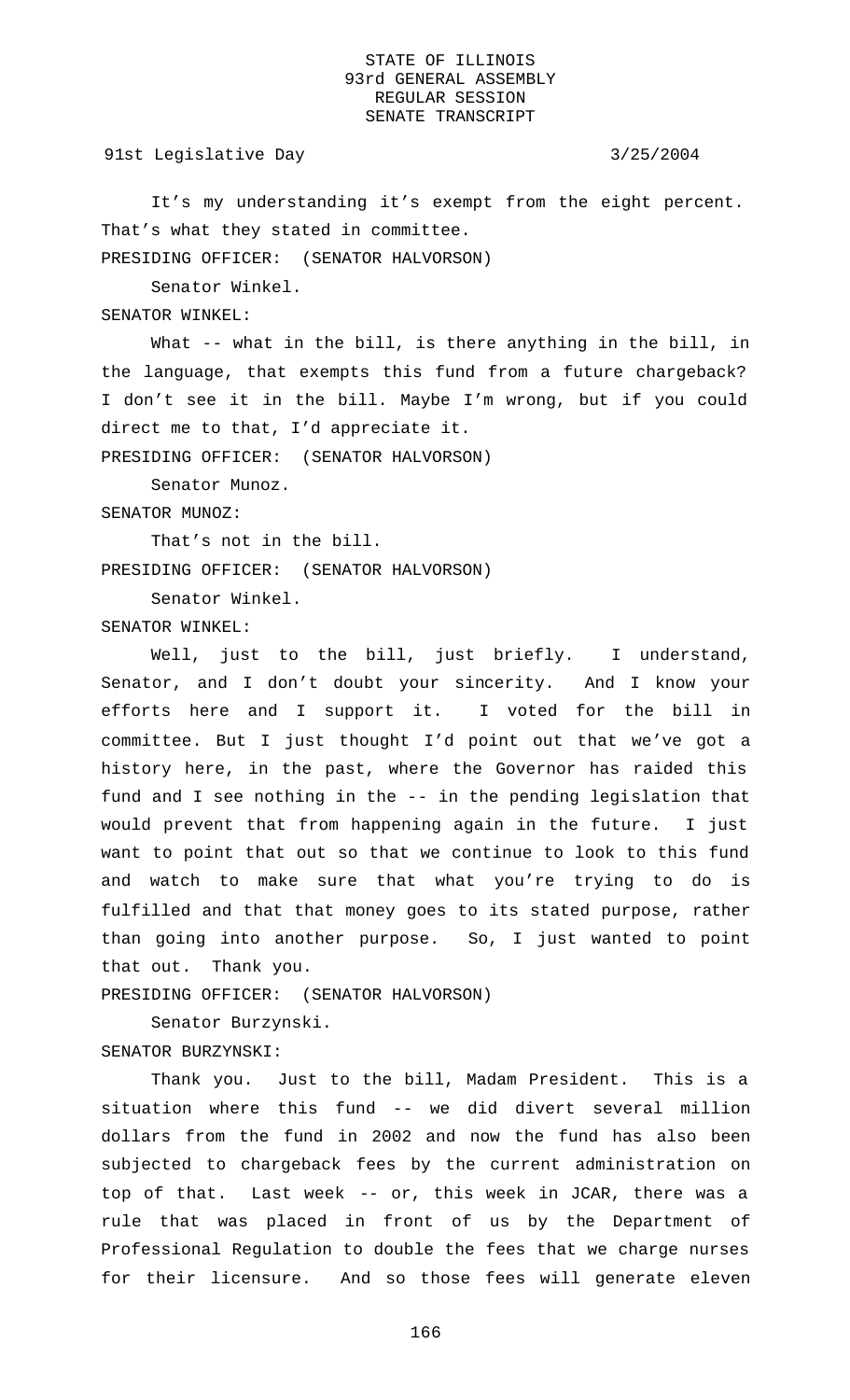91st Legislative Day 3/25/2004

million dollars. Had we not done that, there was not enough money in that fund this year to comply with the seven hundred and fifty thousand dollars to go to the nursing scholarship. So you're absolutely right. This fund could be depleted before those funds ever go into the nursing scholarship fund, and I just wanted to clarify that. I support the legislation. I was the original sponsor of the original legislation. But we do need to be cognizant of the fact there's no assurance those funds will be there.

PRESIDING OFFICER: (SENATOR HALVORSON)

Senator Righter.

SENATOR RIGHTER:

Thank you, Madam President. Will the sponsor yield, please?

PRESIDING OFFICER: (SENATOR HALVORSON)

Sponsor indicates he'll yield.

SENATOR RIGHTER:

Senator, I want to make sure that I understand this and - and the Members understand this as far as how this is set up. We're talking about two separate funds in the State Treasury. Correct? The fund that receives the license money that the nurses pay every year. And that -- that's a fee that the administration just raised to sixty dollars? Okay. That -- and then money is taken out of that fund and put into the scholarship fund, which is -- and in the amount of that withdraw and deposit is what your bill deals with. Is that right? PRESIDING OFFICER: (SENATOR HALVORSON)

Senator Munoz.

SENATOR MUNOZ:

That's correct. PRESIDING OFFICER: (SENATOR HALVORSON)

Senator Righter.

SENATOR RIGHTER:

Okay. Then the first fund, the -- the money -- the fund that holds the license money originally, that is subject to the eight-percent chargeback and was the subject of about a sevenmillion-dollar raid last year in the budget process, is my understanding. Is that right?

PRESIDING OFFICER: (SENATOR HALVORSON)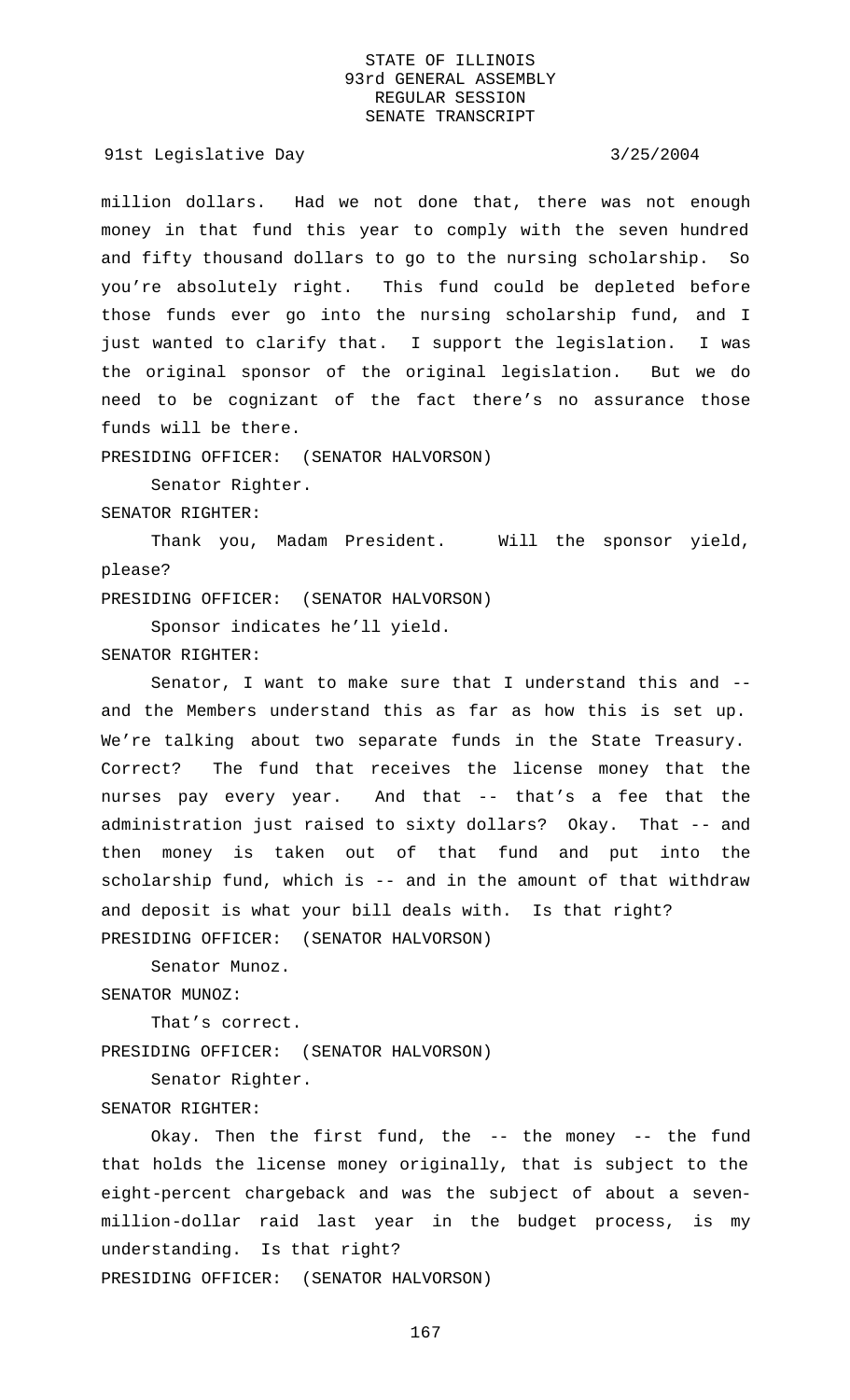```
91st Legislative Day 3/25/2004
```
Senator Munoz.

SENATOR MUNOZ:

That's correct.

PRESIDING OFFICER: (SENATOR HALVORSON)

Senator Righter.

SENATOR RIGHTER:

Okay. So we have a situation where we raised the nurses' annual licensing fees, but we're going to take out eight percent of that and put it into GRF, assuming, again this year. Then the scholarship fund, the second fund I'm talking about, if I understood your answer to Senator Winkel, that is also subject to the chargeback. Is that not correct? PRESIDING OFFICER: (SENATOR HALVORSON)

Senator Munoz.

SENATOR MUNOZ:

It's my understanding, when the question was brought up in committee, that the money from that fund would be exempt, the scholarship fund.

PRESIDING OFFICER: (SENATOR HALVORSON)

Senator Righter.

SENATOR RIGHTER:

Okay. This is important, Senator: Can you tell me in your legislation where that scholarship fund is specifically exempt from that provision of the State Finance Act that applies to chargeback?

PRESIDING OFFICER: (SENATOR HALVORSON)

Senator Munoz.

SENATOR MUNOZ:

Senator, as I stated earlier, that language is not in the bill.

PRESIDING OFFICER: (SENATOR HALVORSON)

Senator Righter.

### SENATOR RIGHTER:

Then, Senator, I can promise you that the administration will take eight percent out of the nurses fund and then turn around and take eight percent out of the scholarship fund as well, which means now sixteen percent of those dollars are being taken away from the Nurses Scholarship Fund. I know that's not what you're intending to do, and I just hope that this bill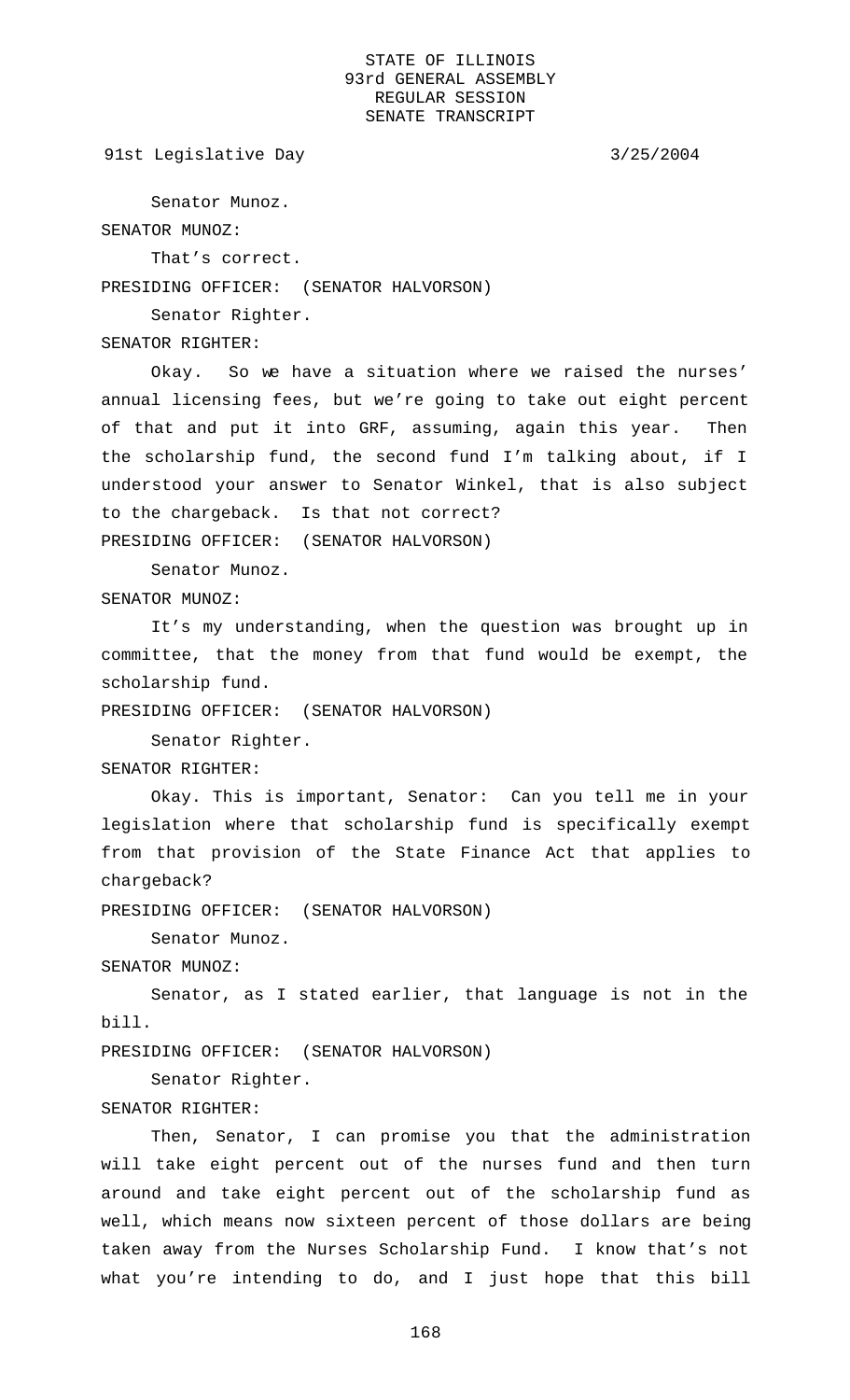91st Legislative Day 3/25/2004

passes the Senate, that over in the House there are -- there are specific exemptions put in from the State Finance Act chargeback for both of these funds so that the nurses don't get the impression that the only reason we're raising their licensing fees is so we can put more money in GRF. Thank you. PRESIDING OFFICER: (SENATOR HALVORSON)

Senator Munoz, to close. SENATOR MUNOZ:

I thank my colleagues for all their comments. Maybe there's something that we can do when it goes to the House, if it passes here on the Senate Floor, to ensure that with some type of language in the bill. I would ask for a favorable vote. PRESIDING OFFICER: (SENATOR HALVORSON)

The question is, shall Senate Bill 2381 pass. Those in favor, vote Aye. Those opposed, Nay. The voting is open. Have all voted who wish? Have all voted who wish? Have all voted who wish? Take the record. On that question, there's 55 Yeas, 1 voting Nay, none voting Present. Senate Bill 2381, having received the required constitutional majority, is declared passed. Senator Munoz, on 2382? Madam Secretary, read the bill.

SECRETARY HAWKER:

Senate Bill -- pardon me, 2382.

(Secretary reads title of bill)

3rd Reading of the bill.

PRESIDING OFFICER: (SENATOR HALVORSON)

Senator Munoz.

# SENATOR MUNOZ:

Thank you, Madam President, Members of the Senate. Senate Bill 2382 changes the physical therapist licensure requirements so that an applicant for licensure may -- must have a postbachelor degree from a college or university with physical therapy education program approved by the Commission Accreditation in Physical Therapy Education. It also takes away the requirement that the Department of Professional Regulation must approve curriculums in physical therapy for persons that were educated outside of the United States. Also -- requires that in order to become a physical therapist -- therapy assistant, one must have graduated from a two-year college-level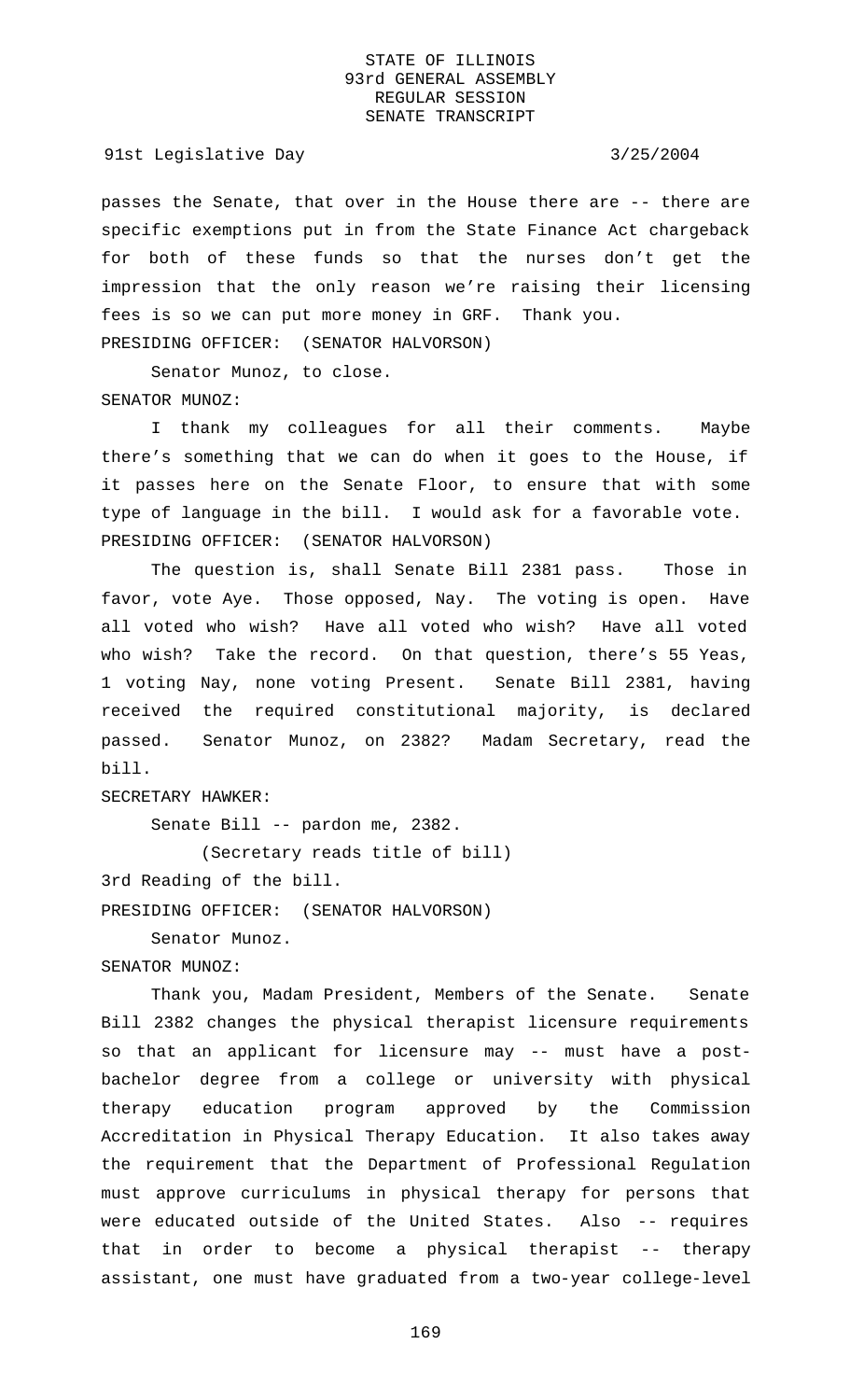#### 91st Legislative Day 3/25/2004

physical therapy assistant program accredited by the Commission on Accreditation in Physical Therapy Education. I'll attempt answer any questions.

PRESIDING OFFICER: (SENATOR HALVORSON)

Is there any discussion? Let me just remind the Body, before we go on to Senator Burzynski, that we spent twenty-two minutes on the last bill. And if we do that for every bill that gets fifty-five votes, we're going to be here way into the night. So, please, let's be cognizant of that. Senator Burzynski.

SENATOR BURZYNSKI:

Thank you, Madam President. That was a point well taken. I'll limit my comments. Senator, having chaired the committee for a few years, I was just kind of curious, what will DPR's responsibility be to physical therapists if they no longer approve the programs or -- that they're accredited for? I mean, does…

PRESIDING OFFICER: (SENATOR HALVORSON)

Senator Munoz.

SENATOR MUNOZ:

Senator, IDPR is neutral on the bill, because they already utilize the recommendations from the Commission on -- Accreditation in the Physical Therapy Education. PRESIDING OFFICER: (SENATOR HALVORSON)

Is there any further discussion? Seeing none, Senator Munoz, do you wish to close? SENATOR MUNOZ:

Just ask for a favorable roll call. PRESIDING OFFICER: (SENATOR HALVORSON)

The question is, shall Senate Bill 2382 pass. Those in favor, vote Aye. Those opposed, Nay. The voting is open. Have all voted who wish? Have all voted who wish? Have all voted who wish? Take the record. On that question, there are 57 Yeas, none voting Nay, none voting Present. And Senate Bill 2382, having received the required constitutional majority, is declared passed. Senator Viverito, for what purpose do you rise?

SENATOR VIVERITO:

Personal privilege.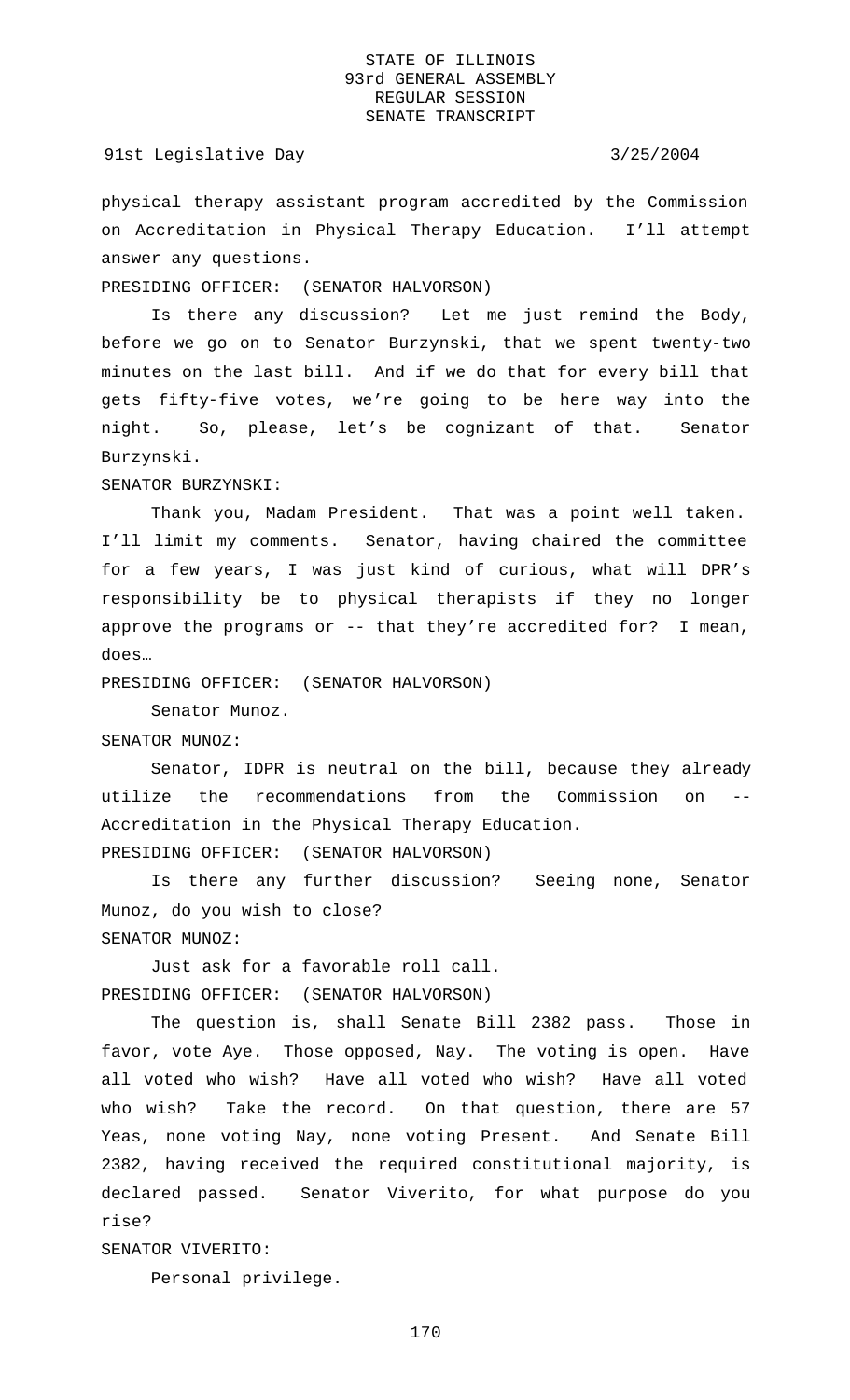#### 91st Legislative Day 3/25/2004

PRESIDING OFFICER: (SENATOR HALVORSON)

State your point.

SENATOR VIVERITO:

We have one of our dear Senators that just returned. He's on the Floor. Jimmy Rea. Let's give a nice warm welcome to Jimmy Rea.

PRESIDING OFFICER: (SENATOR HALVORSON)

Welcome, Senator Rea. Senator Shadid seeks leave of the Body to return Senate Bill 2386 to the Order of 2nd Reading for the purpose of an amendment. Hearing no objection, leave is granted. On the Order of 2nd Reading is Senate Bill 2386. Madam Secretary, are there any amendments approved for consideration?

SECRETARY HAWKER:

Yes. Amendment No. 2, offered by Senator Shadid. PRESIDING OFFICER: (SENATOR HALVORSON)

Senator Shadid, to explain the amendment.

# SENATOR SHADID:

Thank you, Madam President. The amendment -- Amendment No. 2 to Senate Bill 2386 is a response to the recent situation in Wilmette where a homeowner was defending his residence from a home invasion by using a gun to shoot and wound the attacker. The attacker is now civilly suing the homeowner for shooting him. This bill provides protection from civil liability for people who are forced to defend themselves, their families and their homes. It is limited to those situations that are defined as justified use -- justified -- use -- use of force under the Criminal Code and only where the attacker meets the Criminal Code definition of an aggressor. Amendment No. 2 makes it very clear that these protections do not apply to those who use force that involves willful or wanton misconduct. This bill is designed to protect the innocent, to prevent victims of crimes from being victimized again in civil court, and this amendment is -- is sponsored by the Illinois Trial Lawyers Association. PRESIDING OFFICER: (SENATOR HALVORSON)

Senator Shadid moves the adoption of Amendment No. 2 to Senate Bill 2386. All those in favor will say Aye. Opposed, Nay. The Ayes have it, and the amendment is adopted. Are there any further Floor amendments to be approved for consideration?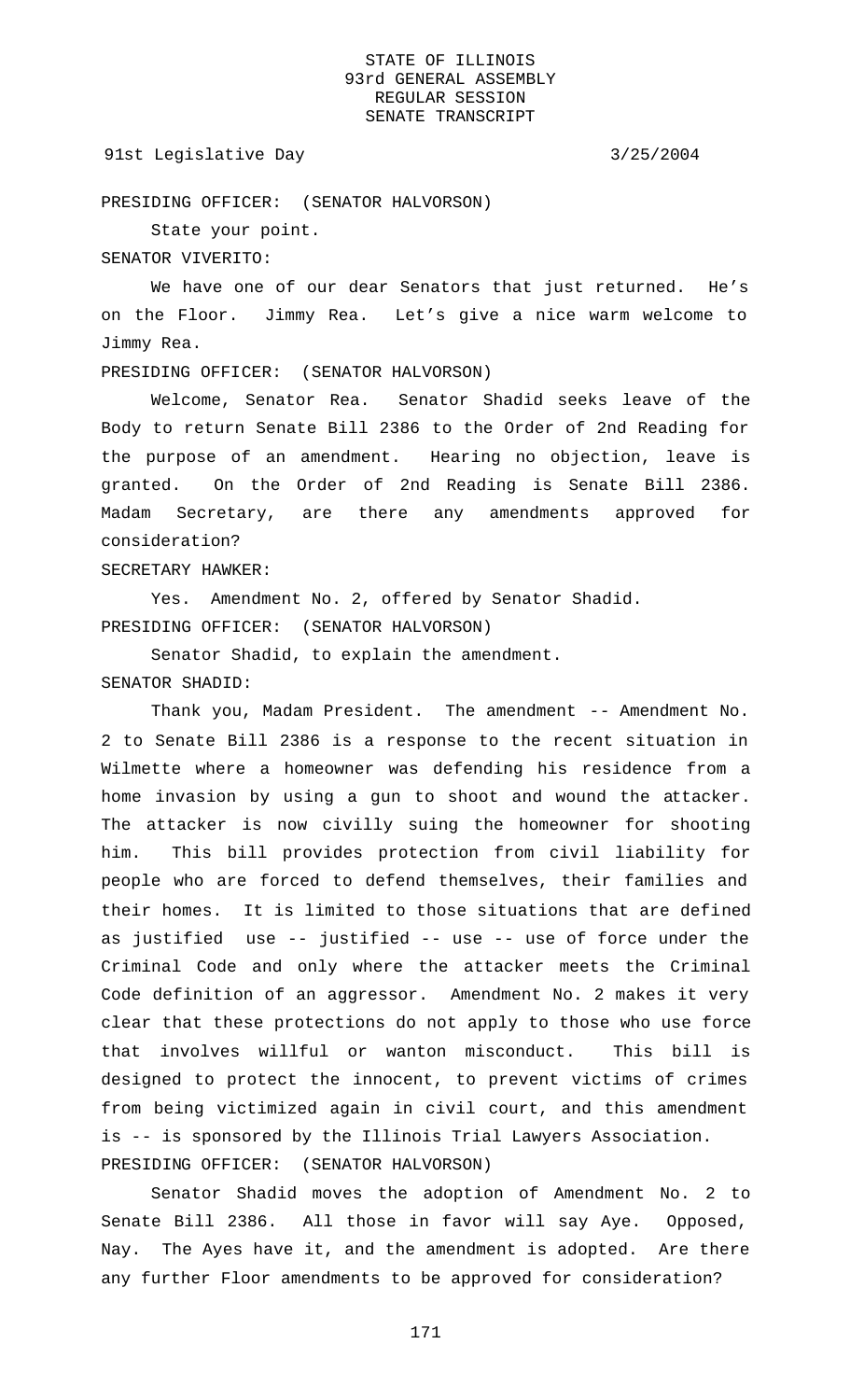91st Legislative Day 3/25/2004

SECRETARY HAWKER:

No further amendments reported, Madam President.

PRESIDING OFFICER: (SENATOR HALVORSON)

3rd Reading. Senator Shadid. On the Order of 3rd Reading, Senate Bill 2386, do you wish to proceed? Madam Secretary, read the bill.

SECRETARY HAWKER:

Senate Bill 2386.

(Secretary reads title of bill)

3rd Reading of the bill.

PRESIDING OFFICER: (SENATOR HALVORSON)

Senator Shadid.

SENATOR SHADID:

Thank you, Madam President. And I'll be glad to answer any questions, if I may.

PRESIDING OFFICER: (SENATOR HALVORSON)

Is there any discussion? Senator Petka. SENATOR PETKA:

Thank you, Madam President, Members of the Senate. This piece of legislation, to me, makes eminent sense. Those individuals who go out looking for trouble, breaking into individuals' homes in a violent, tumultuous fashion and when they are confronted by a homeowner, in my opinion, simply forfeit the right to be able to sue a homeowner. It makes all the sense in the world. And time and time we read about instances where -- where home invaders sue and win. That should not be a part of -- of a right enjoyed by any person who -- who goes looking for trouble. I commend the -- the Senate sponsor of this legislation. I think it is not only a commonsense approach, but something that most people of our State would expect to be part of the law and I would certainly urge an Aye vote.

PRESIDING OFFICER: (SENATOR HALVORSON)

Is there any further discussion? Senator Shadid, to close. SENATOR SHADID:

Thank you. Thank you, Senator Petka, for your support. This bill, again - let me repeat myself, if I may - is designed to protect the innocent, to prevent victims of crimes from being victimized again in civil court. The victim -- the amendment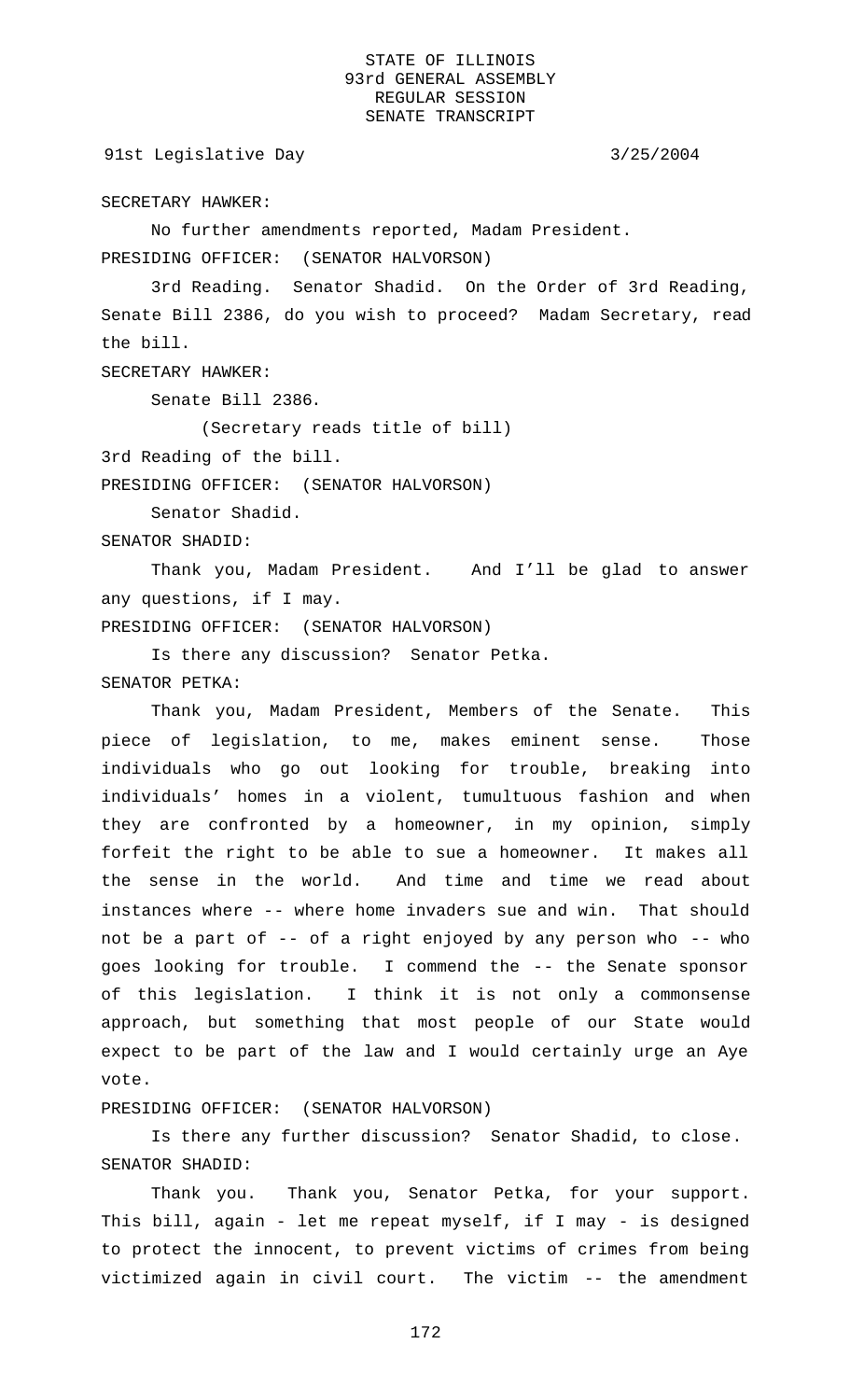#### 91st Legislative Day 3/25/2004

also ensures that it cannot be abused to protect willful misconduct. I'd appreciate a Aye vote. Thank you. PRESIDING OFFICER: (SENATOR HALVORSON)

The question is, shall Senate Bill 2386 pass. Those in favor, vote Aye. Those opposed, Nay. The voting is open. Have all voted who wish? Have all voted who wish? Have all voted who wish? Take the record. On that question, there are 56 Yeas, none voting Nay, none voting Present. Senate Bill 2386, having received the required constitutional majority, is declared passed. Senator Crotty, on 2395. Madam Secretary, read the bill.

SECRETARY HAWKER:

Senate Bill 2395.

(Secretary reads title of bill) 3rd Reading of the bill. PRESIDING OFFICER: (SENATOR HALVORSON)

Senator Crotty.

#### SENATOR CROTTY:

Thank you, Mrs. President, there. Senate Bill 2395 extends the grandfather period for the speech language pathology assistant period to July 1st, 2005. It also defers the date for the implementation of the temporary license to that date, July 1st, 2005. That'll allow adequate time for the Department to promulgate the necessary rules. And the bill amends the School Code to allow the holder of a temporary license to perform speech language pathology services in school. PRESIDING OFFICER: (SENATOR HALVORSON)

Is there any discussion? Seeing none, the question is, shall Senate Bill 2395 pass. Those in favor, vote Aye. Those opposed, Nay. The voting is open. Have all voted who wish? Have all voted who wish? Have all voted who wish? Take the record. On that question, there are 57 Yeas, none voting Nay, none voting Present. Senate Bill 2395, having received the required constitutional majority, is declared passed. Senator DeLeo, on 2397. Madam Secretary, read the bill. SECRETARY HAWKER:

Senate Bill 2397.

(Secretary reads title of bill) 3rd Reading of the bill.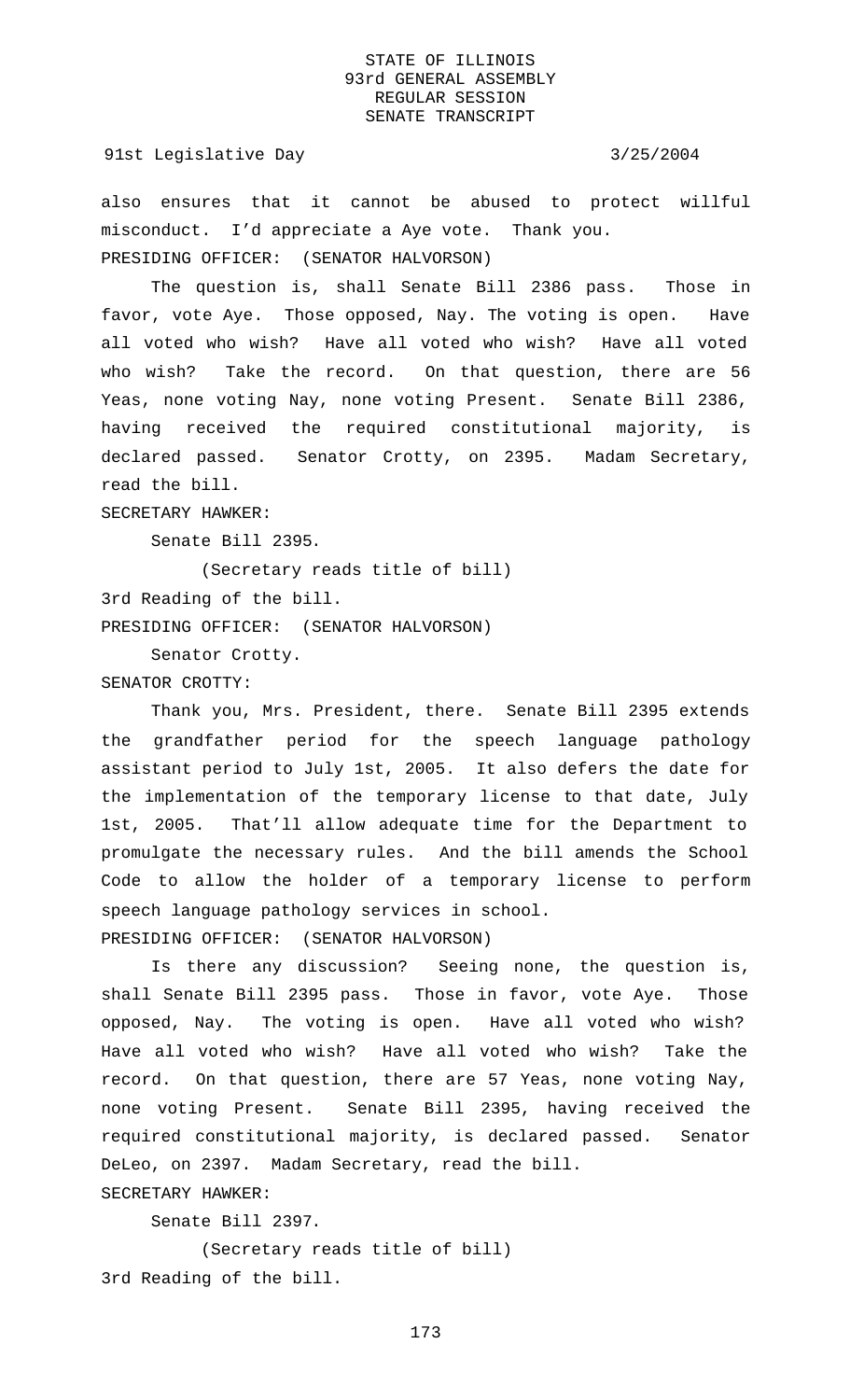#### 91st Legislative Day 3/25/2004

PRESIDING OFFICER: (SENATOR HALVORSON)

Senator DeLeo.

SENATOR DeLEO:

Thank you very much, Madam President, Ladies and Gentlemen of the Senate. Senate Bill 2397 is an administration vehicle bill. I'm sure we'll see this sometime before June 1st. It's for the State Finance Act. That's all that's in there. PRESIDING OFFICER: (SENATOR HALVORSON)

Is there any -- is there any discussion? Senator Jones. No. Senator Roskam.

SENATOR ROSKAM:

Thank you, Madam President. Will the sponsor yield? PRESIDING OFFICER: (SENATOR HALVORSON)

Sponsor indicates he'll yield.

SENATOR ROSKAM:

Senator, any clue whatsoever as to the intention, seriously, of the administration on this bill? PRESIDING OFFICER: (SENATOR HALVORSON)

Senator DeLeo.

SENATOR DeLEO:

At this time, no. PRESIDING OFFICER: (SENATOR HALVORSON)

Is there any further discussion? Seeing none, the question is, shall Senate Bill 2397 pass. Those in favor will vote Aye. Those opposed, Nay. The voting is open. Have all voted who wish? Have all voted who wish? Have all voted who wish? Take the record. On that question, there are 35 Yeas, 19 Nays, none voting Present. And Senate Bill 2397, having received the required constitutional majority, is declared passed. Senator DeLeo, on 2398. Madam Secretary, read the bill.

SECRETARY HAWKER:

Senate Bill 2398.

(Secretary reads title of bill)

3rd Reading of the bill.

PRESIDING OFFICER: (SENATOR HALVORSON)

Senator DeLeo.

SENATOR DeLEO:

Thank you, again, Madam President and Ladies and Gentlemen of the Senate. Senate Bill 2398, once again, is an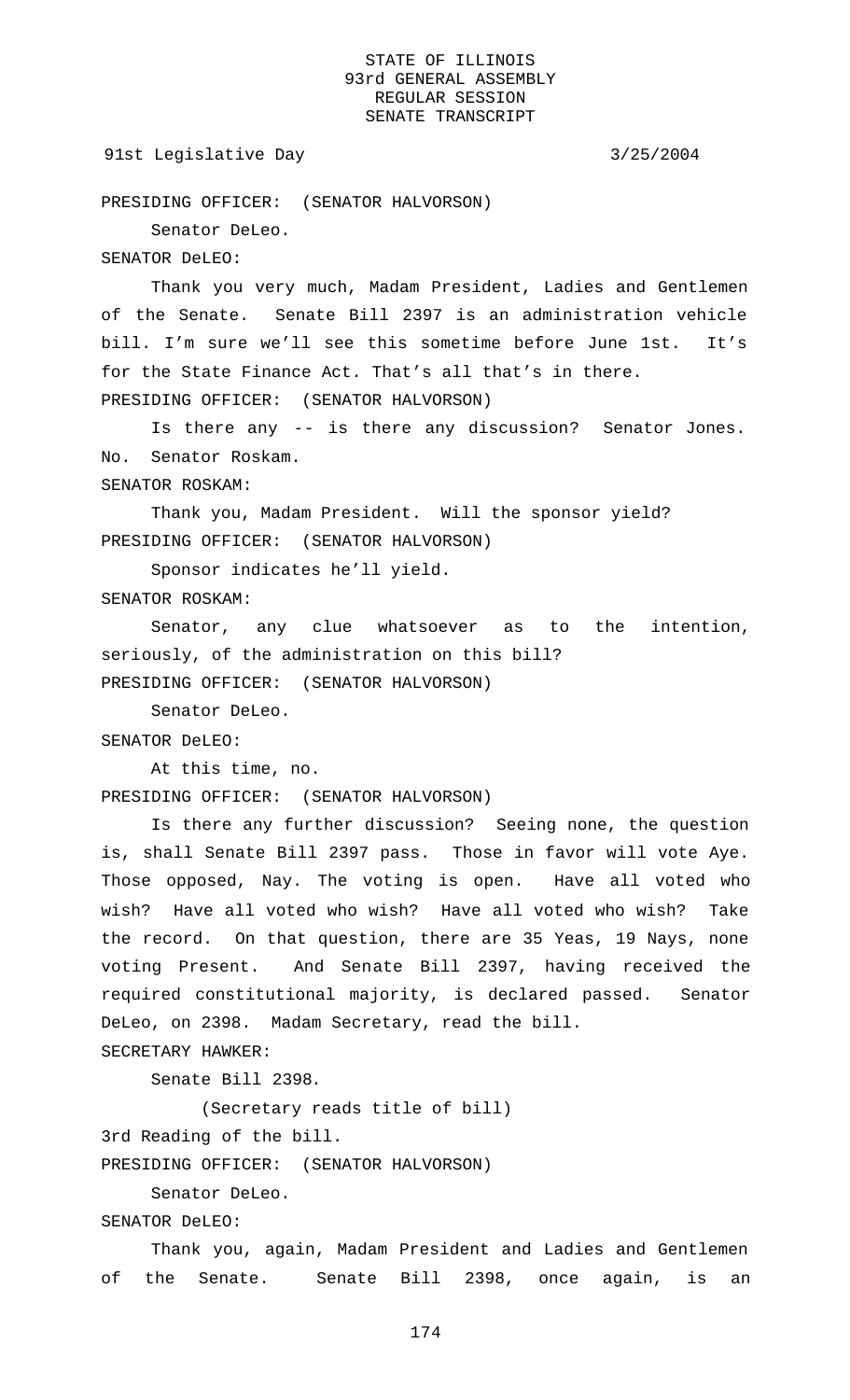## 91st Legislative Day 3/25/2004

administration bill. It's for the Department of Natural Resources. I'm sure between now and June 1st we'll see -- this will be back from the House. It's a shell bill. PRESIDING OFFICER: (SENATOR HALVORSON)

Is there any discussion? Senator Jones.

SENATOR J. JONES:

Thank you, Madam President. Senator DeLeo, is there any chance that this might be the vehicle bill for the Governor's proposal to move some of the operations from the Department of Agriculture over to DNR?

PRESIDING OFFICER: (SENATOR HALVORSON)

Senator DeLeo.

SENATOR DeLEO:

No, it's not. And I think the only thing that you may - see in here are about ten or fifteen more additional riverboat licenses. So feel free to vote for this. No, I'm joking. This is -- this is just a DNR -- this is just a shell bill just to keep out there in case we -- need some clean-up language or do some language at the end of Session.

PRESIDING OFFICER: (SENATOR HALVORSON)

Is there any further discussion? Seeing none, the question is, shall Senate Bill 2398 pass. Those in favor will vote Aye. Those opposed, Nay. The voting is open. Have all voted who wish? Have all voted who wish? Have all voted who wish? Take the record. On that question, there are 31 Yeas, 24 Nays, 1 voting Present. Senate Bill 2398, having received the required constitutional majority, is declared passed. Senator DeLeo, on 2399. Madam Secretary, read the bill.

SECRETARY HAWKER:

Senate Bill 2399.

(Secretary reads title of bill) 3rd Reading of the bill. PRESIDING OFFICER: (SENATOR HALVORSON)

Senator DeLeo.

# SENATOR DeLEO:

Thank you very much, Madam President. As you can see from the title, this is going to be an autobiography. No, once - once again, it's an administration bill. It's just a shell bill to -- to have out there, there's no…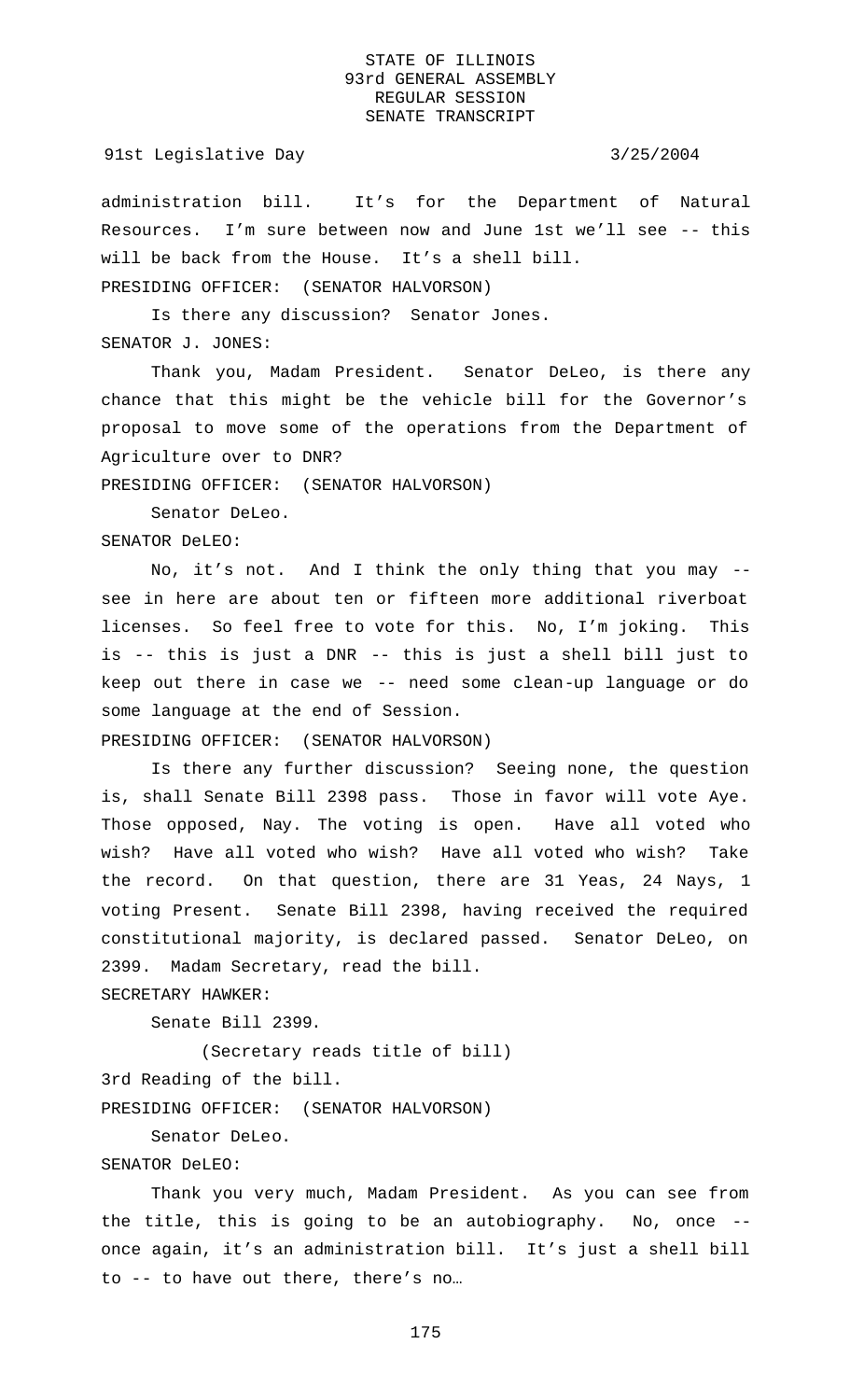## 91st Legislative Day 3/25/2004

PRESIDING OFFICER: (SENATOR HALVORSON)

Is there any discussion? Senator Jones.

SENATOR J. JONES:

Thank you, Madam President. Senator DeLeo, I know that you did not present this bill in -- in committee. Senator Halvorson presented the bill for you in Ag and Conservation Committee, but you don't have any idea what you might put on this bill at a later date?

PRESIDING OFFICER: (SENATOR HALVORSON)

Senator DeLeo.

SENATOR DeLEO:

Once again, it's just a shell bill. We need -- because of -- as some of you know, some of you who've been here a few years, the Supreme Court wanted single-subject matter. We can no longer do "Christmas tree" bills at the end, and conference committees and concurrences. So we just have some bills out there so we have bills under the title structure for the end of Session. There's -- nothing's going to be put in -- there's been no discussion. It's just, a -- just a shell bill. PRESIDING OFFICER: (SENATOR HALVORSON)

Senator Rauschenberger. SENATOR RAUSCHENBERGER:

Yeah. I want just -- last year in the course of proceedings, we had done a couple of very, very comprehensive roll calls where we included quite a number of shell bills. the time, I think I requested an answer of the Chair how many shell bills we had passed. I still am awaiting that answer and I was just going to renew that today. I know we've got a very full Calendar and people want to move along. You know, I certainly understand why the Senate President would need a -- an extensive list of -- of potential shell bills, but I just wonder if everybody over there who's got a -- kind of a -- an extensive list of shell bills might raise their hands. Maybe we could just do those mass roll calls again and you guys could just report to us later. I mean, this is the emergency year. Are we going to hear every shell bill on the 3rd Reading Calendar? Inquiry of the Chair.

PRESIDING OFFICER: (SENATOR HALVORSON)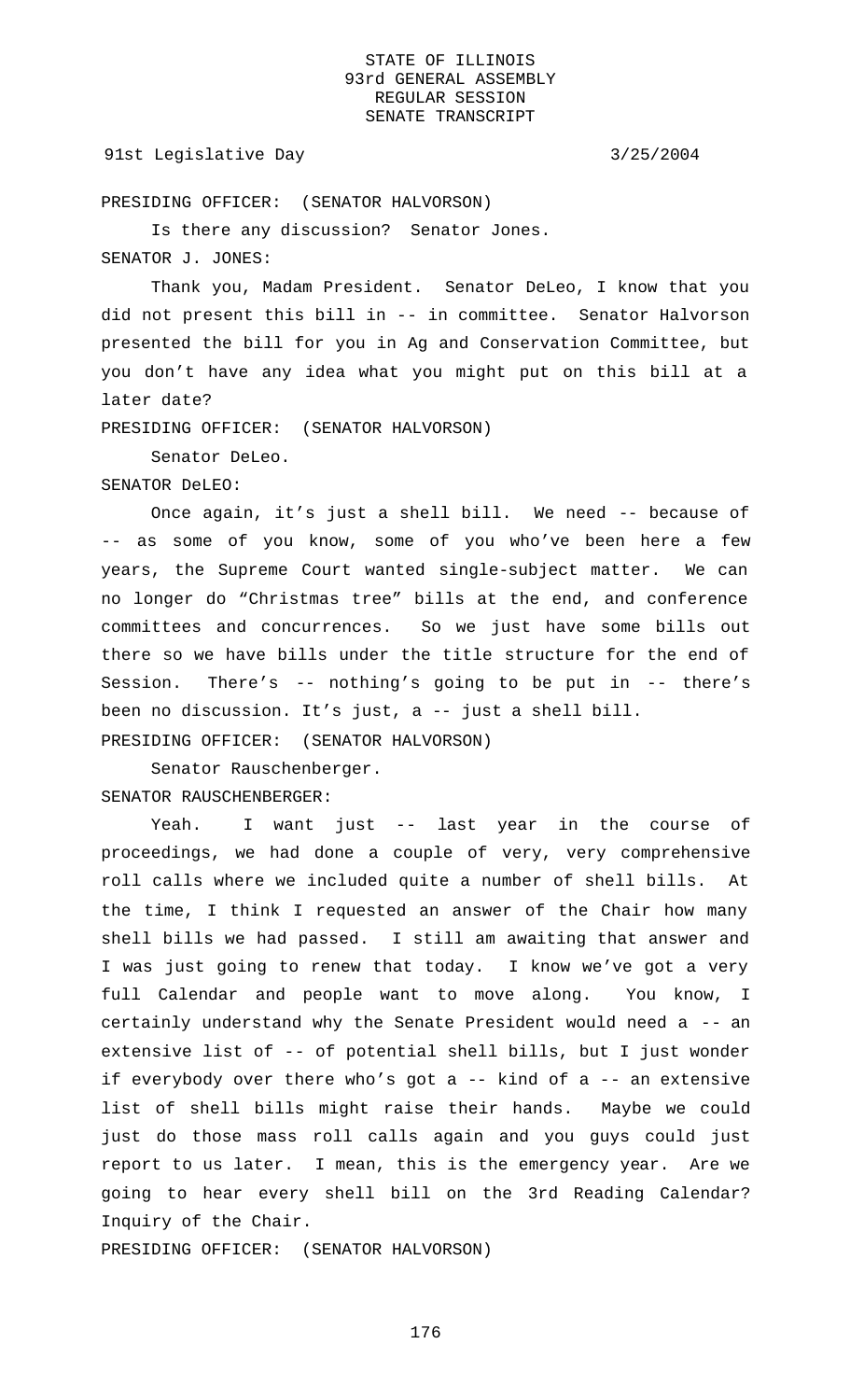91st Legislative Day 3/25/2004

Senator Rauschenberger, we will probably hear each one individually, because we are open to this process and want to give you a chance to have discussion. Senator Rauschenberger. SENATOR RAUSCHENBERGER:

I just want to tell you how much I enjoy having you in the Chair.

PRESIDING OFFICER: (SENATOR HALVORSON)

Thank you, Senator Rauschenberger. Senator Haine. SENATOR HAINE:

Yes, Madam President. A question for the sponsor. PRESIDING OFFICER: (SENATOR HALVORSON)

A sponsor? We're not in -- Senator DeLeo.

SENATOR HAINE:

Does this have -- restricted to wildlife in the City of Chicago?

PRESIDING OFFICER: (SENATOR HALVORSON)

Senator DeLeo.

SENATOR DeLEO:

No.

PRESIDING OFFICER: (SENATOR HALVORSON)

Is there any further discussion? Seeing none, the question is, shall Senate Bill 2399 pass. Those in favor will vote Aye. Those opposed, Nay. The voting is open. Have all voted who wish? Have all voted who wish? Have all voted who wish? Take the record. On that question, there are 34 Yeas, 19 -- 18 Nays, 3 voting Present. And Senate Bill 2399, having received the required constitutional majority, is declared passed. Senator Jacobs seeks leave of the Body to return Senate Bill 2401 to the Order of 2nd Reading for the purpose of an amendment. Hearing no objection, leave is granted. On the Order of 2nd Reading is Senate Bill 2401. Madam Secretary, are there any amendments approved for consideration?

SECRETARY HAWKER:

Floor Amendment No. 1, offered by Senator Jacobs. PRESIDING OFFICER: (SENATOR HALVORSON)

Senator Jacobs, to explain the amendment. SENATOR JACOBS:

Thank you, Madam President, Ladies and Gentlemen of the Senate. The -- Floor Amendment 1 to Senate Bill 2401 allows the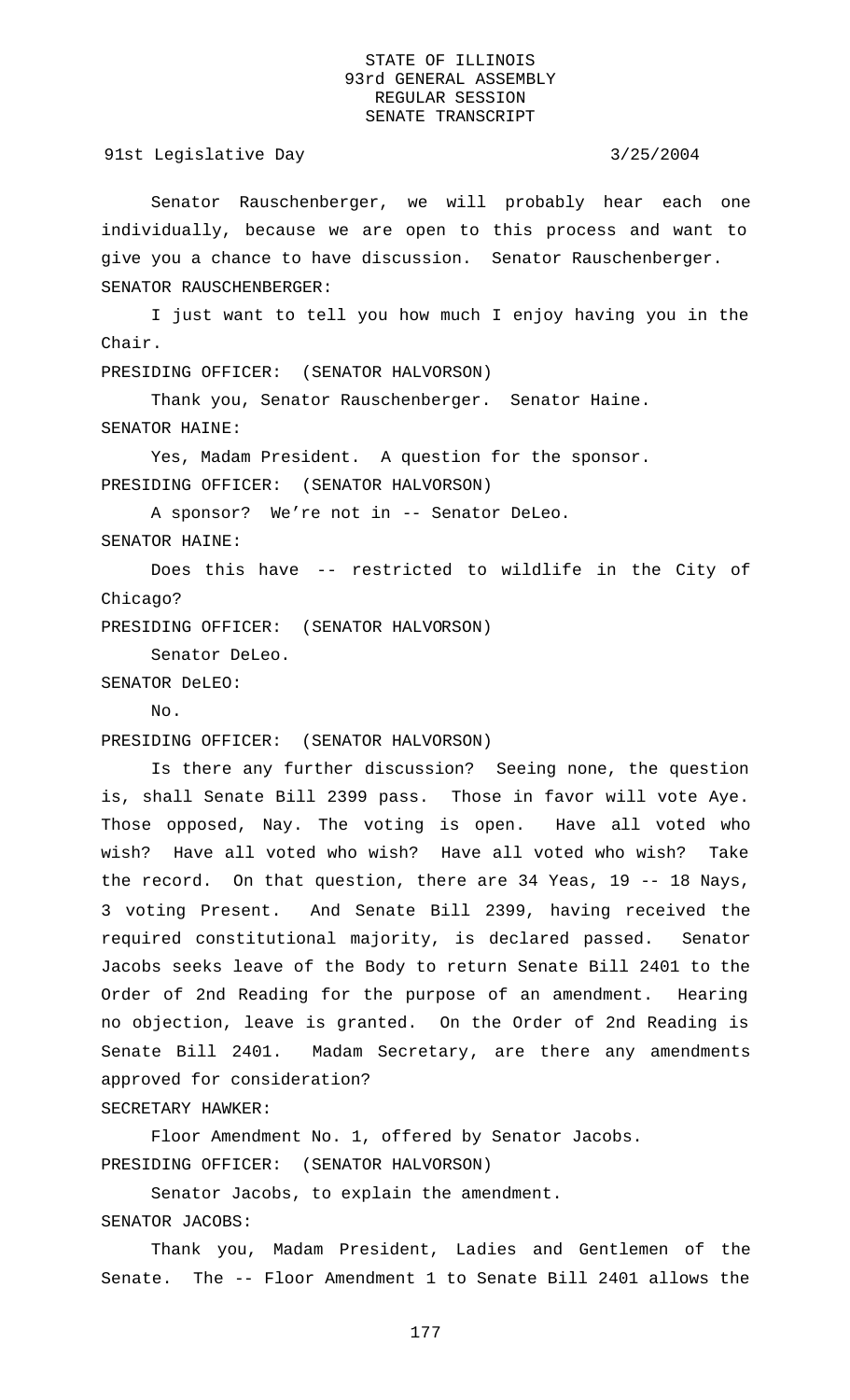91st Legislative Day 3/25/2004

Secretary of State to stagger the dates for motorcycle and motor driven cycles for their registration. Currently, all registrations expire on March 31st of each year. This actually just permits the SOS to stagger those expirations as they do with the automobile vehicles, and is a request for the Secretary of State's Office.

PRESIDING OFFICER: (SENATOR HALVORSON)

Is there any discussion? Senator Bomke. SENATOR BOMKE:

Thank you, Madam President. I just rise in support. It's a good bill. Came out of committee unanimously. Thank you. PRESIDING OFFICER: (SENATOR HALVORSON)

Senator Jacobs moves the adoption of Amendment No. 1 to Senate Bill 2401. All those in favor will say Aye. Opposed, Nay. The Ayes have it, and the amendment is adopted. Are there any further Floor amendments approved for consideration? SECRETARY HAWKER:

No further amendments reported, Mr. -- Madam President. PRESIDING OFFICER: (SENATOR HALVORSON)

3rd Reading. Senator Jacobs. On the Order of 3rd Reading, Senate Bill 2401, do you wish to proceed? Madam Secretary, read the bill.

SECRETARY HAWKER:

Senate Bill 2401.

(Secretary reads title of bill)

3rd Reading of the bill.

PRESIDING OFFICER: (SENATOR HALVORSON)

Senator Jacobs.

SENATOR JACOBS:

You heard Floor Amendment 1. The underlying bill merely permits the Secretary of State to include information concerning a donation of vehicles to charitable organizations with notices they -- they are required to send out. I know of no known opposition and ask for support.

PRESIDING OFFICER: (SENATOR HALVORSON)

Is there any discussion? Seeing none, the question is, shall Senate Bill 2401 pass. Those in favor, vote Aye. Those opposed, Nay. The voting is open. Have all voted who wish? Have all voted who wish? Have all voted who wish? Take the

178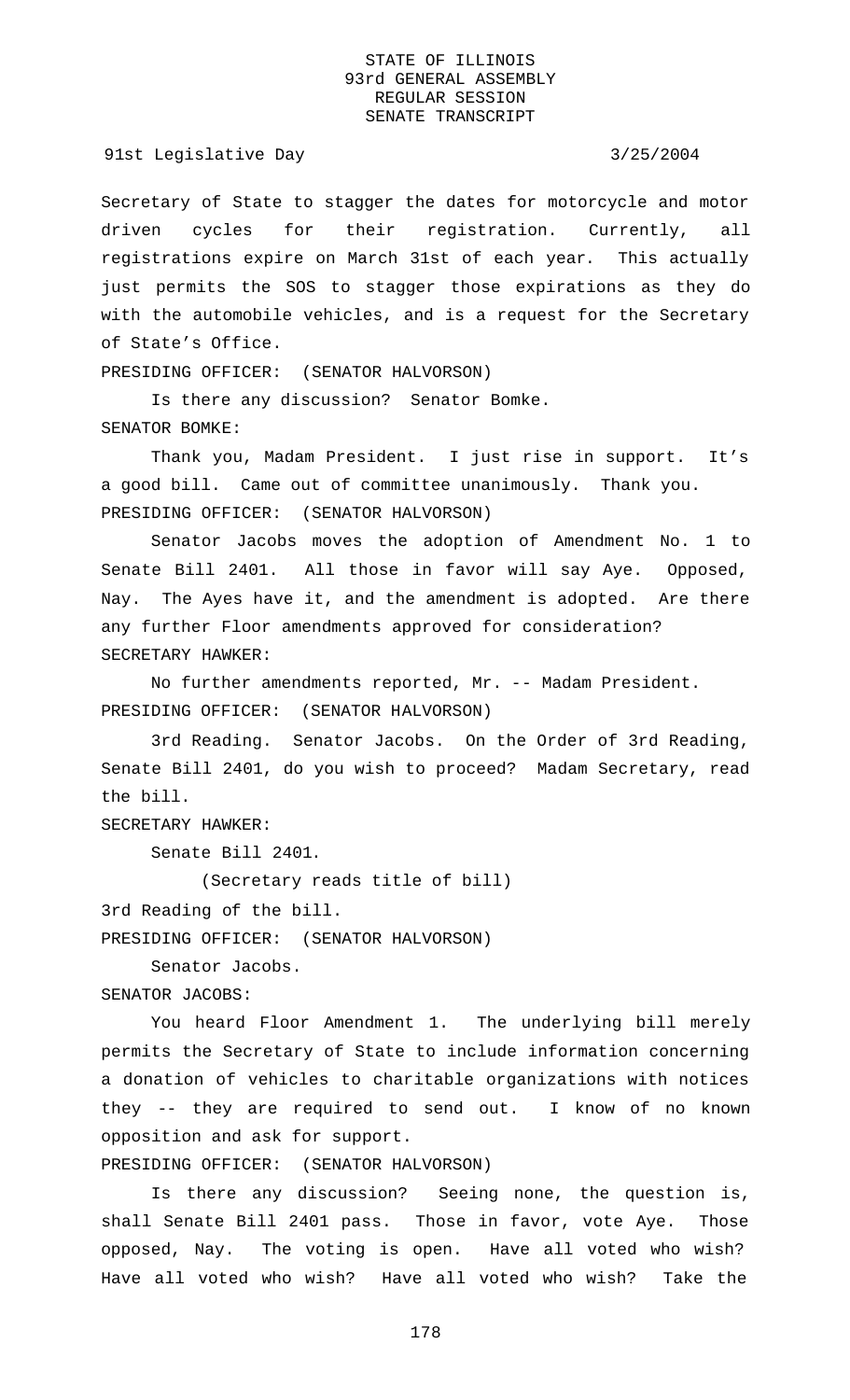91st Legislative Day 3/25/2004

record. On that question, there are 57 Yeas, none voting Nay, none voting Present. And Senate Bill 2401, having received the constitutional majority, is declared passed. Senator Jacobs seeks leave of the Body to return Senate Bill 2404 to the Order of 2nd Reading for the purpose of an amendment. Hearing no objection, leave is granted. On the Order of 2nd Reading is Senate Bill 2404. Madam Secretary, are there any amendments approved for consideration? SECRETARY HAWKER:

Yes. Floor Amendment No. 1, offered by Senator Jacobs. PRESIDING OFFICER: (SENATOR HALVORSON)

Senator Jacobs.

SENATOR JACOBS:

Thank you, Madam President. Floor Amendment 1 implements the National Association of Insurance Commissioners model law on annuity non-forfeiture. It creates an indexed non-forfeiture rate to accommodate the current low interest rate environment. PRESIDING OFFICER: (SENATOR HALVORSON)

Senator Jacobs moves the adoption of Amendment No. 1 to - oop! Is there any -- Senator Peterson, I apologize. Did you want to -- okay. On 3rd Reading. Senator Jacobs moves the adoption of Amendment No. 1 to Senate Bill 2404. All those in favor will say Aye. Those opposed, Nay. The Ayes have it, and the amendment is adopted. Are there any further Floor amendments approved for consideration? SECRETARY HAWKER:

Floor Amendment No. 2, offered by Senator Jacobs. PRESIDING OFFICER: (SENATOR HALVORSON)

Senator Jacobs. SENATOR JACOBS:

Thank you, Madam President. Senate Amendment 2 is a -- was brought to me by the Department of Insurance, and it gives life, accident and health insurers the ability to submit policy forms to the Department of Insurance electronically.

PRESIDING OFFICER: (SENATOR HALVORSON)

Senator Jacobs moves the adoption of Amendment No. 2 to Senate Bill 2404. All those in favor will say Aye. Opposed, Nay. The Ayes have it, and the amendment is adopted. Are there any further Floor amendments approved for consideration?

179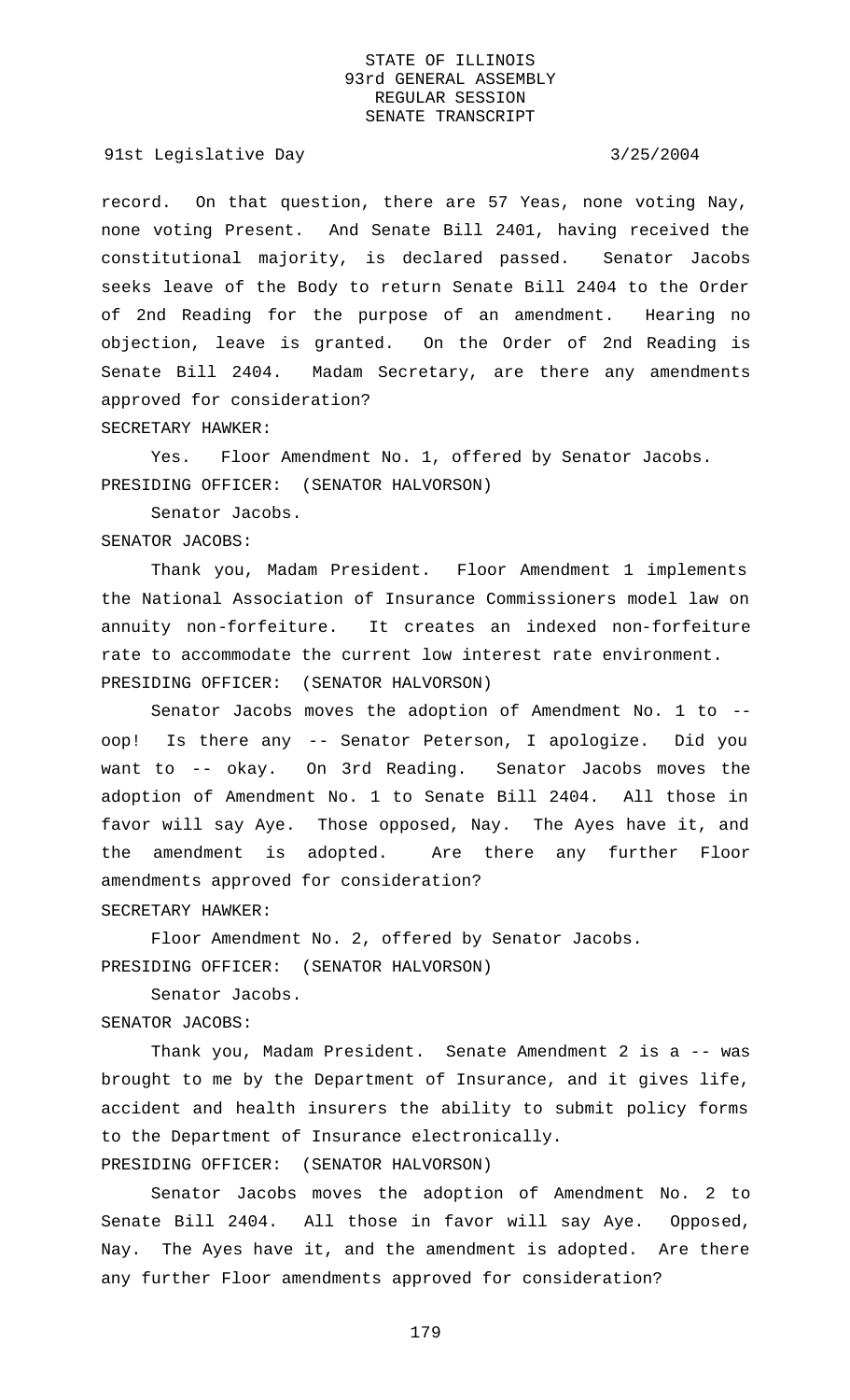91st Legislative Day 3/25/2004

SECRETARY HAWKER:

No further amendments reported, Madam President.

PRESIDING OFFICER: (SENATOR HALVORSON)

3rd Reading. Senator Jacobs, on Senate Bill 2404. Madam Secretary, read the bill.

SECRETARY HAWKER:

Senate Bill 2404.

(Secretary reads title of bill)

3rd Reading of the bill.

PRESIDING OFFICER: (SENATOR HALVORSON)

Senator Jacobs.

SENATOR JACOBS:

Be happy to answer any questions. As I said, Floor Amendment 1 and No. 2 become the bill. There is a need to do another amendment with this bill. I told them we'll work on it in the House and make sure that we get it back over here. PRESIDING OFFICER: (SENATOR HALVORSON)

Is there any discussion? Senator Peterson. SENATOR PETERSON:

Thank you, Madam President. To the bill: I just want to say that the insurance industry, the Department and all parties concerned are working on this. And there is agreement at this time and I hope you'll support Senator Jacobs' bill. PRESIDING OFFICER: (SENATOR HALVORSON)

Is there any further discussion? Senator Brady. SENATOR BRADY:

Thank you, Madam President. To the bill: I intend to support the legislation as well. I supported it in committee, but I think it's important for people to know there is a change in a fee in this bill. Currently we have a maximum fee of one thousand dollars for filing a rate change. This changes it to fifty dollars per rate. If, for some reason, someone filed in excess of twenty rate increases in one -- in one filing, it would go greater than a thousand. I intend to support the bill. I think it's a reasonable proposal, but I thought our Members should know that.

PRESIDING OFFICER: (SENATOR HALVORSON)

Senator Geo-Karis. SENATOR GEO-KARIS: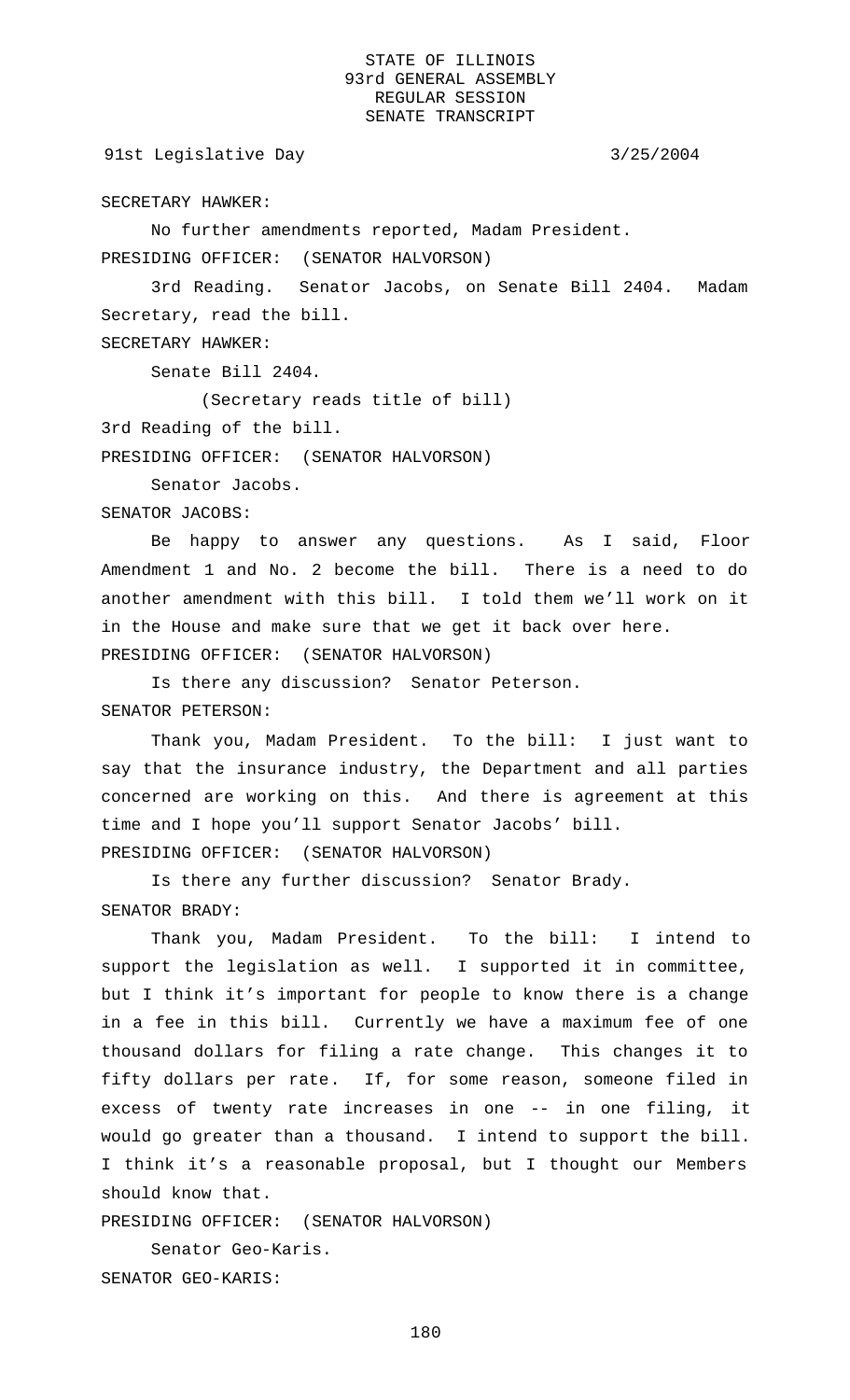91st Legislative Day 3/25/2004

The sponsor yield for a question? PRESIDING OFFICER: (SENATOR HALVORSON) Sponsor indicates he'll yield.

SENATOR GEO-KARIS:

Briefly, what does your bill do? PRESIDING OFFICER: (SENATOR HALVORSON) Senator Jacobs.

SENATOR JACOBS:

Didn't hear the question. PRESIDING OFFICER: (SENATOR HALVORSON)

Senator Geo-Karis, please repeat that. SENATOR GEO-KARIS:

Oh. Briefly, what does your bill do? PRESIDING OFFICER: (SENATOR HALVORSON)

Senator Jacobs.

SENATOR JACOBS:

Well, basically, what it does, it -- it implements a transition period for insurers to move the new provisions under this bill. What it does, it creates an index non-forfeiture rate to accommodate the current low interest rates environment. It -- it has a fixed-dollar annuity. It -- as the Senator indicated, Senator Brady indicated, it puts a cap of fifty dollars. And it -- it basically just allows the -- the -- both the insurer and the insureds to -- to be better covered. PRESIDING OFFICER: (SENATOR HALVORSON)

Is there any further discussion? Seeing none, Senator Jacobs, do you wish to close? SENATOR JACOBS:

Just an Aye vote. Thank you. PRESIDING OFFICER: (SENATOR HALVORSON)

The question is, shall Senate Bill 2404 pass. Those in favor will vote Aye. Those opposed, Nay. The voting is open. Have all voted who wish? Have all voted who wish? Have all voted who wish? Take the record. On that question, there are 49 Yeas, 5 Nays, none voting Present. And Senate Bill 2404, having received the required constitutional majority, is declared passed. Senator Dillard, on 2407. Madam Secretary, read the bill. SECRETARY HAWKER: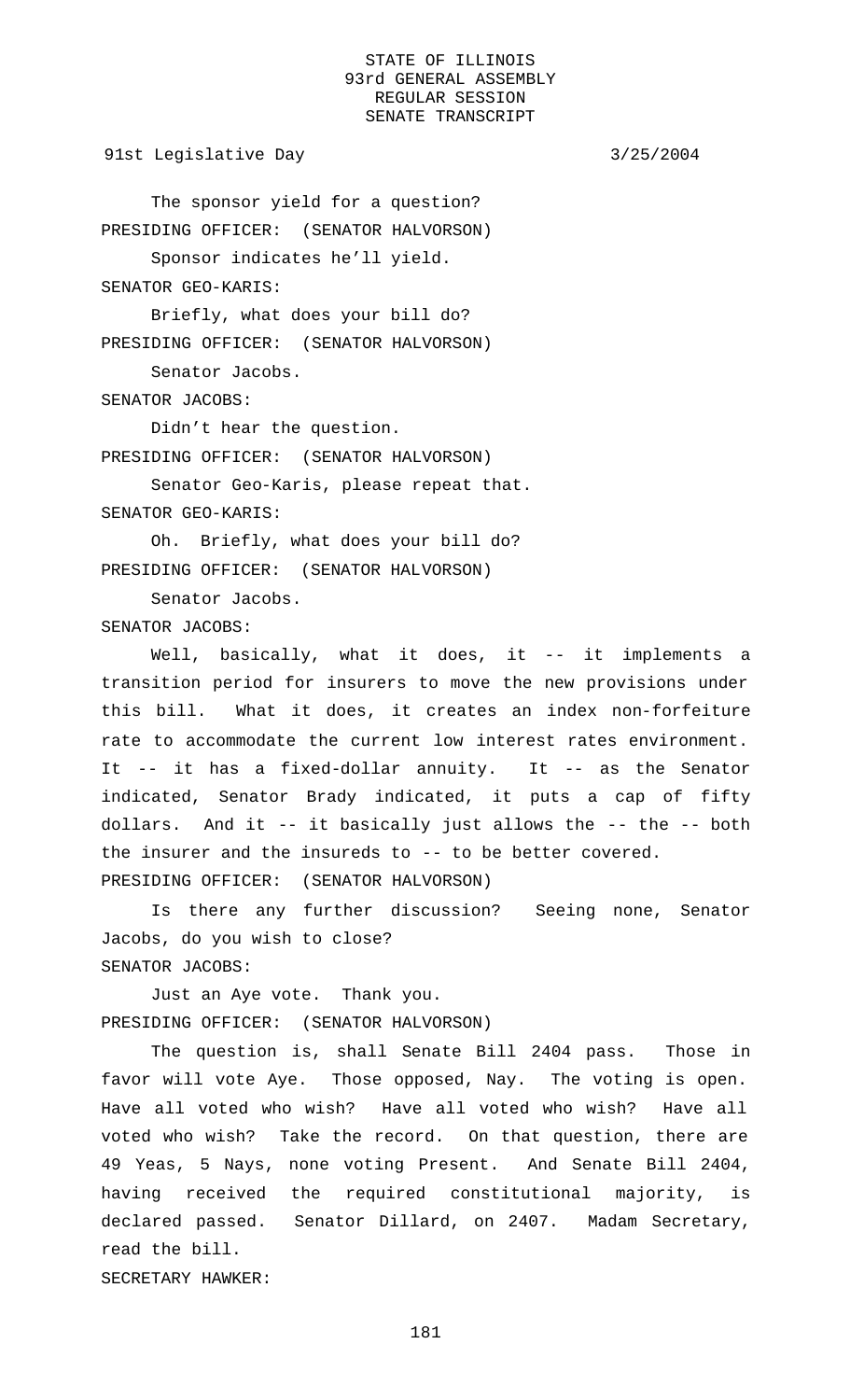91st Legislative Day 3/25/2004

Senate Bill 2407.

(Secretary reads title of bill)

3rd Reading of the bill.

PRESIDING OFFICER: (SENATOR HALVORSON)

Senator Dillard.

SENATOR DILLARD:

Thank you, Madam President. This is an initiative of… PRESIDING OFFICER: (SENATOR HALVORSON)

Excuse me, Senator Dillard. We're getting a little out of hand. Can you guys please be quiet? Senator Dillard. SENATOR DILLARD:

Thank you again, Madam President. This is an initiative of the State Treasurer, and it stems from a piece of legislation that Senator Schoenberg and I sponsored about a year ago and allows the Treasurer to direct up to ten percent of the investment earnings from a Technology Development Fund to be used for school computers and technology. It's a -- a way to provide a funding source for additional computers and related technology in schools without additional expense to the State or taxpayers. And I'd be happy to answer any questions and appreciate a favorable vote.

PRESIDING OFFICER: (SENATOR HALVORSON)

Is there any discussion? Seeing none, the question is, shall Senate Bill 2407 pass. Those in favor will vote Aye. Those opposed, Nay. The voting is open. Have all voted who wish? Have all voted who wish? Have all voted who wish? Take the record. On that question, there are 56 Yeas, 1 voting Nay, none voting Present. And Senate Bill 2407, having received the required constitutional majority, is declared passed. Senator Silverstein. Senator Link. Madam Secretary, read the bill.

SECRETARY HAWKER:

Senate Bill 2411.

(Secretary reads title of bill)

3rd Reading of the bill.

PRESIDING OFFICER: (SENATOR HALVORSON)

Senator Link.

SENATOR LINK:

Thank you, Madam President. This is basically the extension of some TIF districts in the cities of Waukegan,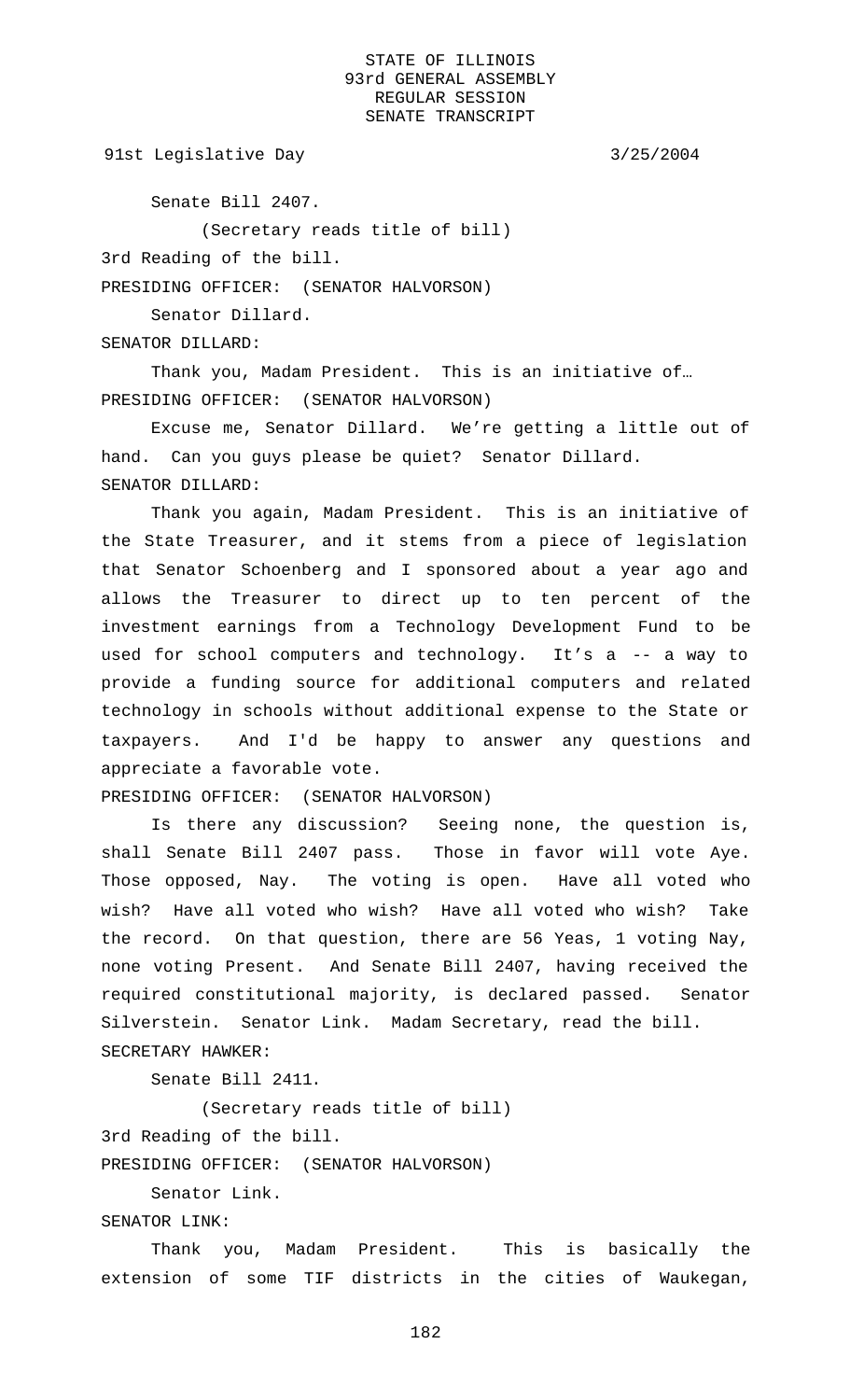### 91st Legislative Day 3/25/2004

Champaign, Urbana and Effingham. I'll be more than happy to answer any questions.

PRESIDING OFFICER: (SENATOR HALVORSON)

Is there any discussion? Seeing none, the question is, shall Senate Bill 2411 pass. Those in favor will vote Aye. Those opposed, Nay. The voting is open. Have all voted who wish? Have all voted who wish? Have all voted who wish? Take the record. On that question, there are 50 Yeas, 4 voting Nay, none voting Present. Senate Bill 2411, having -- received the required constitutional majority, is declared passed. Top of page 17. Senator Haine, on 2414. Senator -- with leave of the Body, we'll return to 2424. Senator Demuzio -- Senator DeLeo, are you handing 2432 for Senator -- Demuzio? Excuse me? He's not doing it. Senator Jones, for what purpose do you rise? SENATOR J. JONES:

Thank you, Madam President. On the Senate Bill 2414, I would like to be recorded as an Aye vote on that. PRESIDING OFFICER: (SENATOR HALVORSON)

Well, I don't think we did it. Our last one we voted on was 2411. We did not -- Senator Jones. SENATOR J. JONES:

Madam President, 2411, be recorded as an Aye vote. Thank you.

PRESIDING OFFICER: (SENATOR HALVORSON)

Absolutely. The record will so reflect. Okay. Now we're still discussing -- Senator DeLeo, are you going to proceed on 2432? Madam Secretary, read the bill.

SECRETARY HAWKER:

Senate Bill 2432.

(Secretary reads title of bill)

3rd Reading of the bill.

PRESIDING OFFICER: (SENATOR HALVORSON)

Senator DeLeo.

## SENATOR DeLEO:

Thank you very much, Madam President. And -- once again thanks for leave of the Body for letting me present this bill for Senator Demuzio. Senate Bill 2432 just clarifies the amount that counties pay to printers. It's generally newspapers for printing material that accompanies a county's delinquent tax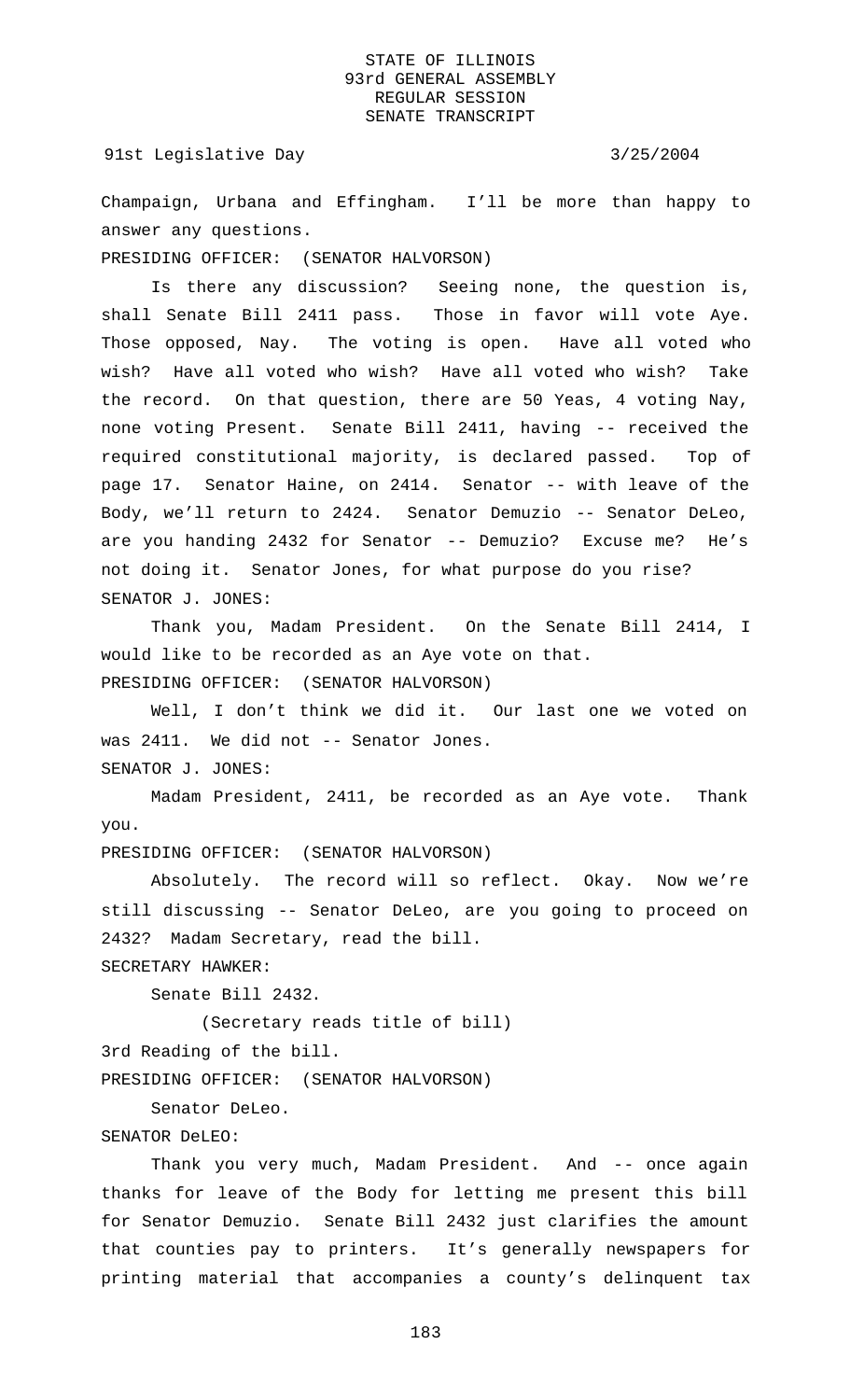91st Legislative Day 3/25/2004

list. This passed unanimously out of committee and I'd ask for a favorable roll call.

PRESIDING OFFICER: (SENATOR HALVORSON)

Is there any discussion? Seeing none, the question is, shall Senate Bill 2432 pass. Those in favor will vote Aye. Those opposed, Nay. The voting is open. Have all voted who wish? Have all voted who wish? Have all voted who wish? Take the record. On that question, there are 56 Yeas, none voting Nay, none voting Present. And Senate Bill 2432, having received the required constitutional majority, is declared passed. Senator Jones, on Senate Bill 2435. Senator Clayborne, on 2441. Madam Secretary, read the bill.

SECRETARY HAWKER:

Senate Bill 2441.

(Secretary reads title of bill) 3rd Reading of the bill. PRESIDING OFFICER: (SENATOR HALVORSON)

Senator Clayborne. SENATOR CLAYBORNE:

Thank you, Madam President. This is just a vehicle bill. This bill is designed and hopefully we could come up with something regarding the 529 plan consistent with the Treasurer's plan trying to give some kind of tax relief, make it consistent with the Treasurer's plan as it relates to college savings. The dispute is what the fees should be and -- and they're still negotiating. So, at this point, I would just ask that we -- ask we pass this out to allow negotiations to continue. PRESIDING OFFICER: (SENATOR HALVORSON)

Is there any discussion? Senator Peterson. SENATOR PETERSON:

Thank you, Madam President. Senator -- would the Senator yield?

PRESIDING OFFICER: (SENATOR HALVORSON)

Senator indicates he'll yield.

SENATOR PETERSON:

Senator Clayborne, I remember you had a bill similar to this a few years ago and it came back to us as a income tax increase.

PRESIDING OFFICER: (SENATOR HALVORSON)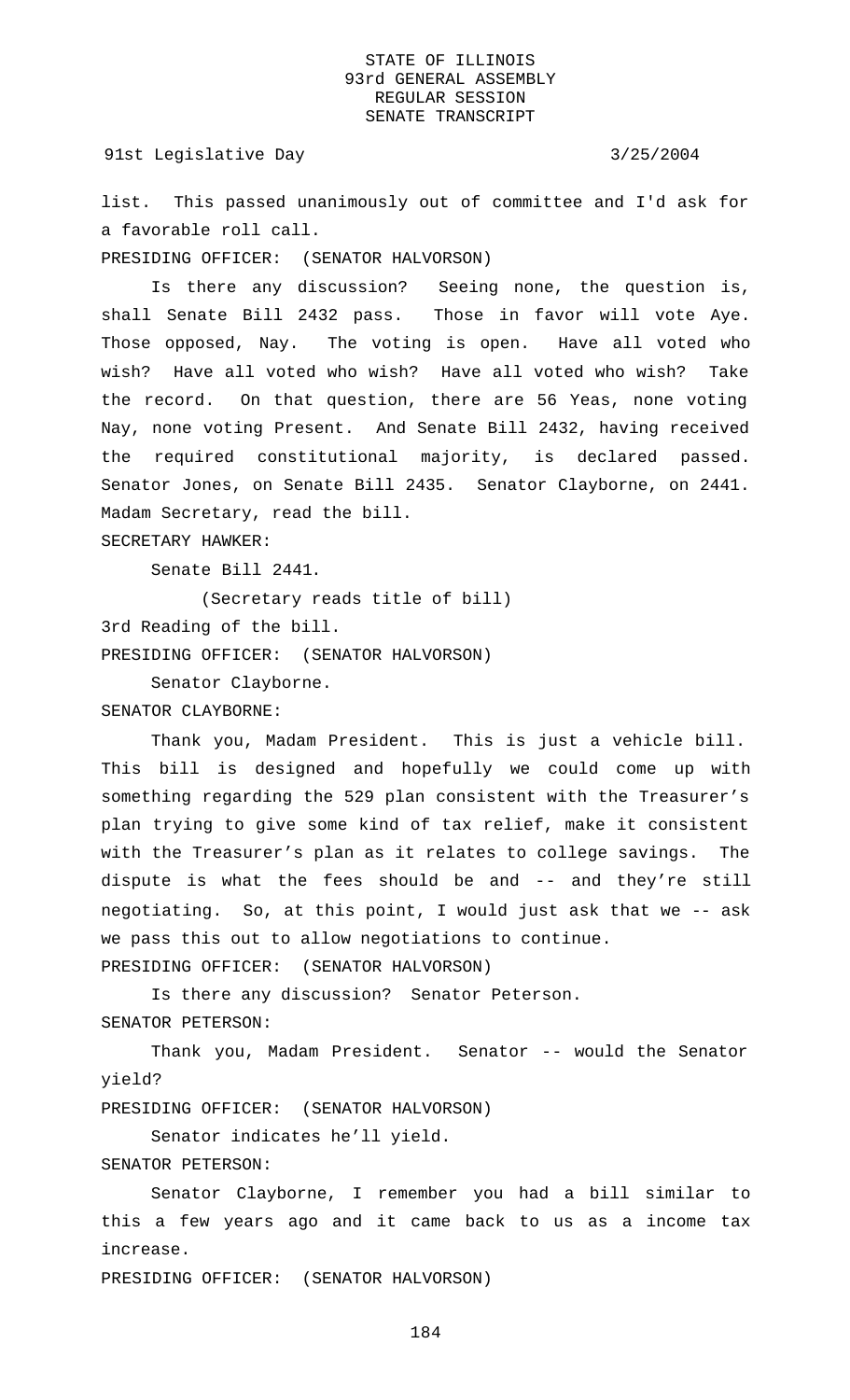91st Legislative Day 3/25/2004

Senator Clayborne. SENATOR CLAYBORNE:

Senator,  $I$  --  $I$  -- I have no -- maybe you could explain to me. I -- the -- one of the bills that I sponsored was the increase in the exemption. Maybe that's the one you're thinking about, in the personal exemption.

PRESIDING OFFICER: (SENATOR HALVORSON)

Senator Peterson.

SENATOR PETERSON:

No, I think it was a shell bill or something to this effect that went over to the House and it came back, and I think it was a bill supported by Governor Edgar that had to do with an income tax increase. Do you remember that one? PRESIDING OFFICER: (SENATOR HALVORSON)

Senator Clayborne. SENATOR PETERSON:

Can you reach back…

SENATOR CLAYBORNE:

I -- I know what you're talking about, but it wasn't a shell bill. What I sent over was a bill to allow corporations to invest in schools and get a three-percent reduction in their -- in their taxes. And, yes, Governor Edgar, in his wisdom, I guess, made it the -- the education reform funding bill to shift from property taxes to income taxes. But, you know, I read Peter Fitzgerald's -- commercials when he ran for the Senate, U.S. Senate. He talked about that being the largest tax increase, but what he failed to mention, it was the largest property tax reduction proposal in the history of the -- the State, as well.

PRESIDING OFFICER: (SENATOR HALVORSON)

Senator Lauzen. Oh, I'm sorry, Senator -- Peterson. SENATOR PETERSON:

Just a reply to the Senator. I -- I just wanted to probe a little bit to see. You know, we're going through all this - this fiscal -- all these fiscal problems and you never can tell what can happen at the end of the Session. So I -- I thought I'd just be on alert.

PRESIDING OFFICER: (SENATOR HALVORSON)

Senator Lauzen.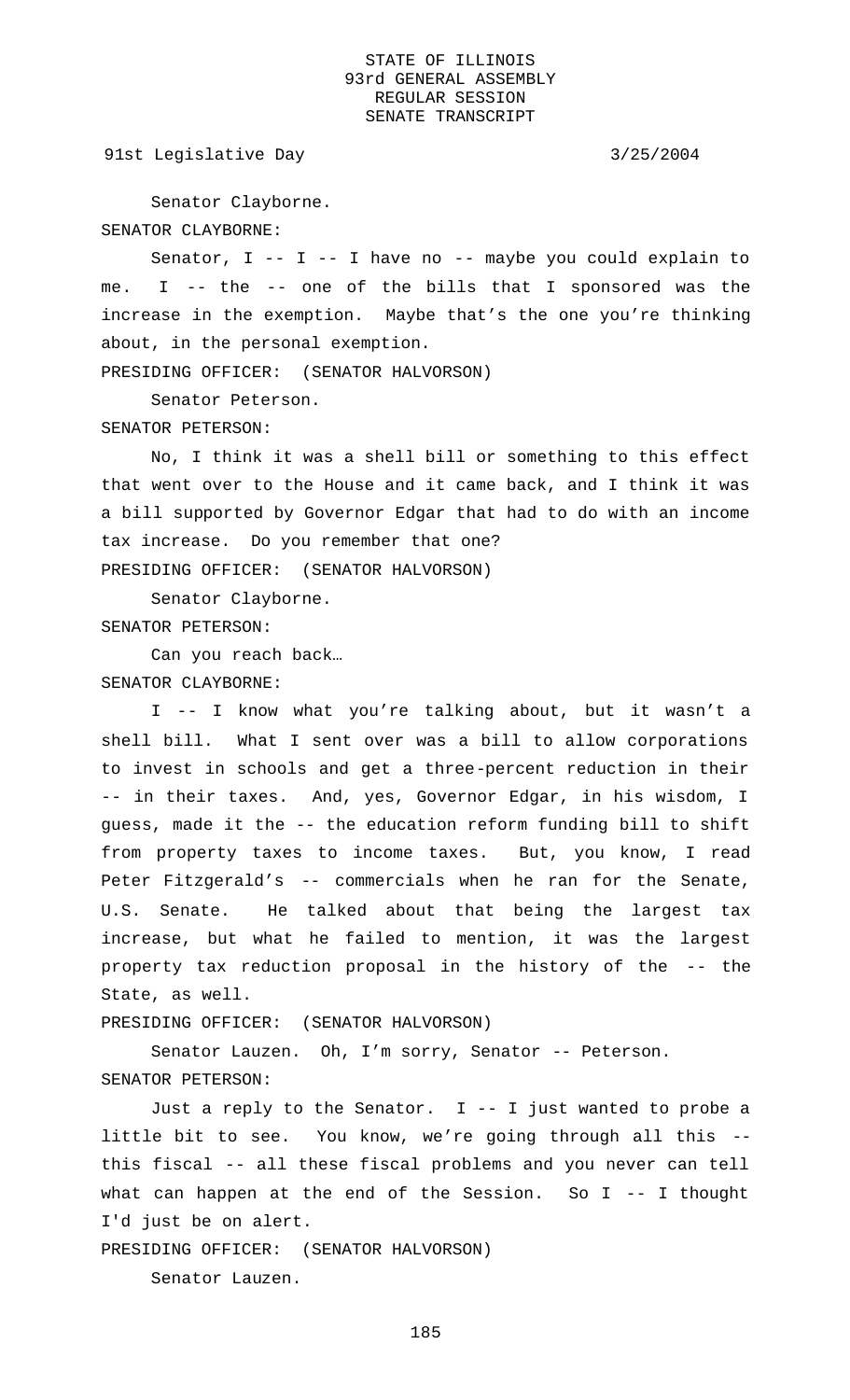91st Legislative Day 3/25/2004

## SENATOR LAUZEN:

Thank you, Madam President. Just to the bill and to the record. First of all, this is a shell bill and so I would give the typical caution. Secondly, on Senator Fitzgerald's point on not including the property tax decrease, it's because when you actually read the bill as it came back and confirmed in questioning that day in Revenue Committee in the Senate, there was no permanent and substantial property tax relief. It was - it was amazing. That's why that's not included in those commercials.

PRESIDING OFFICER: (SENATOR HALVORSON)

Senator Clayborne.

SENATOR CLAYBORNE:

Well, I -- I guess to close, but -- well, I don't know if he has additional question. Senator Lauzen, I beg to differ. There was an average of eighteen-percent reduction in the property taxes. I mean, you can debate that one way or another. I think the -- the real question for people was whether there was a dollar for dollar in terms of -- of -- of the property tax -- and as well as the income tax funding. But this bill was designed to work with the Treasurer's Office and the Illinois Bankers, and that's what I'm trying to do. Any bill we send over there dealing with taxes  $-$ - I  $-$ - I would assume that you all believe the Governor when he says to do more with less, and he has come out saying that he's not for a tax, sales tax or any of those. So, I think he's been pretty consistent on that. And I don't think you-all have -- have that to worry about. PRESIDING OFFICER: (SENATOR HALVORSON)

Is there any further discussion? Seeing none, the question is, shall Senate Bill 2441 pass. Those in favor, vote Aye. Those opposed, Nay. The voting is open. Have all voted who wish? Have all voted who wish? Have all voted who wish? Take the record. On that question, there are 30 Yeas, 27 Nays, none voting Present. And Senate Bill 2441, having received the required constitutional majority, is declared passed. Senator Welch.

### SENATOR WELCH:

I would ask for a verification. PRESIDING OFFICER: (SENATOR HALVORSON)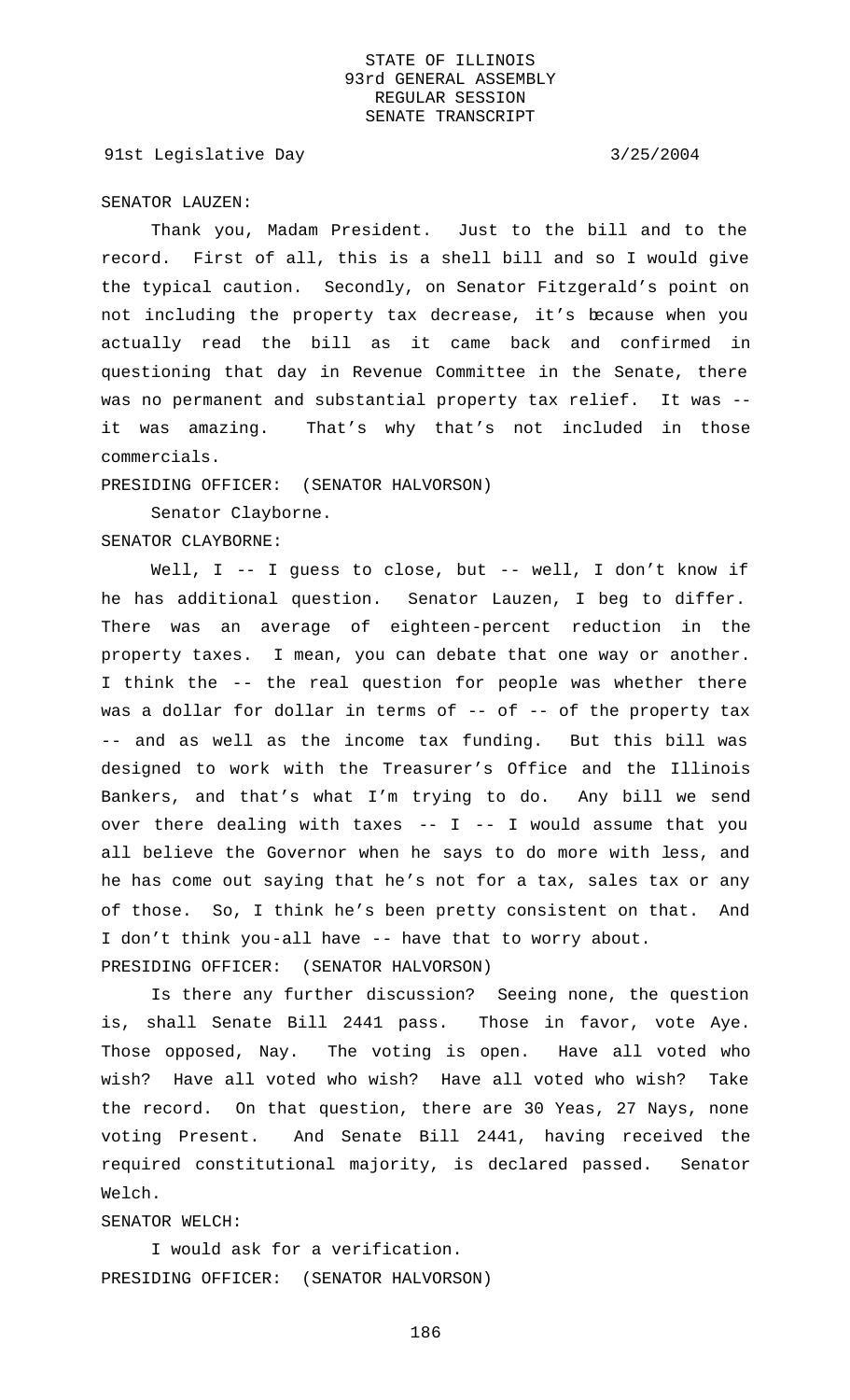## 91st Legislative Day 3/25/2004

Senator Welch has requested a verification. Will all Members be in their seats? The Secretary will read the affirmative votes.

SECRETARY HAWKER:

The following Members voted in the affirmative: Clayborne, Collins, Crotty, Cullerton, DeLeo, del Valle, Forby, Garrett, Haine, Halvorson, Harmon, Hendon, Hunter, Jacobs, Lightford, Link, Maloney, Martinez, Meeks, Munoz, Obama, Ronen, Sandoval, Schoenberg, Shadid, Silverstein, Trotter, Viverito, Walsh and Mr. President.

PRESIDING OFFICER: (SENATOR HALVORSON)

Does Senator Welch question the presence of any Member voting in the affirmative? Senator Welch. SENATOR WELCH:

Senator Cullerton.

PRESIDING OFFICER: (SENATOR HALVORSON)

Senator Cullerton. Is Senator Cullerton in the Chamber? Yes. Senator Cullerton is right there. SENATOR WELCH:

Senator del Valle.

PRESIDING OFFICER: (SENATOR HALVORSON)

Senator del Valle is right there.

SENATOR WELCH:

Senator DeLeo.

PRESIDING OFFICER: (SENATOR HALVORSON)

Senator DeLeo is right here.

SENATOR WELCH:

Senator Lightford.

PRESIDING OFFICER: (SENATOR HALVORSON)

I'm still looking for her. There she is. Senator Lightford is right there.

SENATOR WELCH:

Senator Link. Senator Ronen. Senator Schoenberg. That's about the only names I had. Thank you. PRESIDING OFFICER: (SENATOR HALVORSON)

 On a verified roll call, there are still 30 Yeas, 27 Nays, none voting Present. And Senate Bill 2441, having received the required constitutional majority, is declared passed. Senator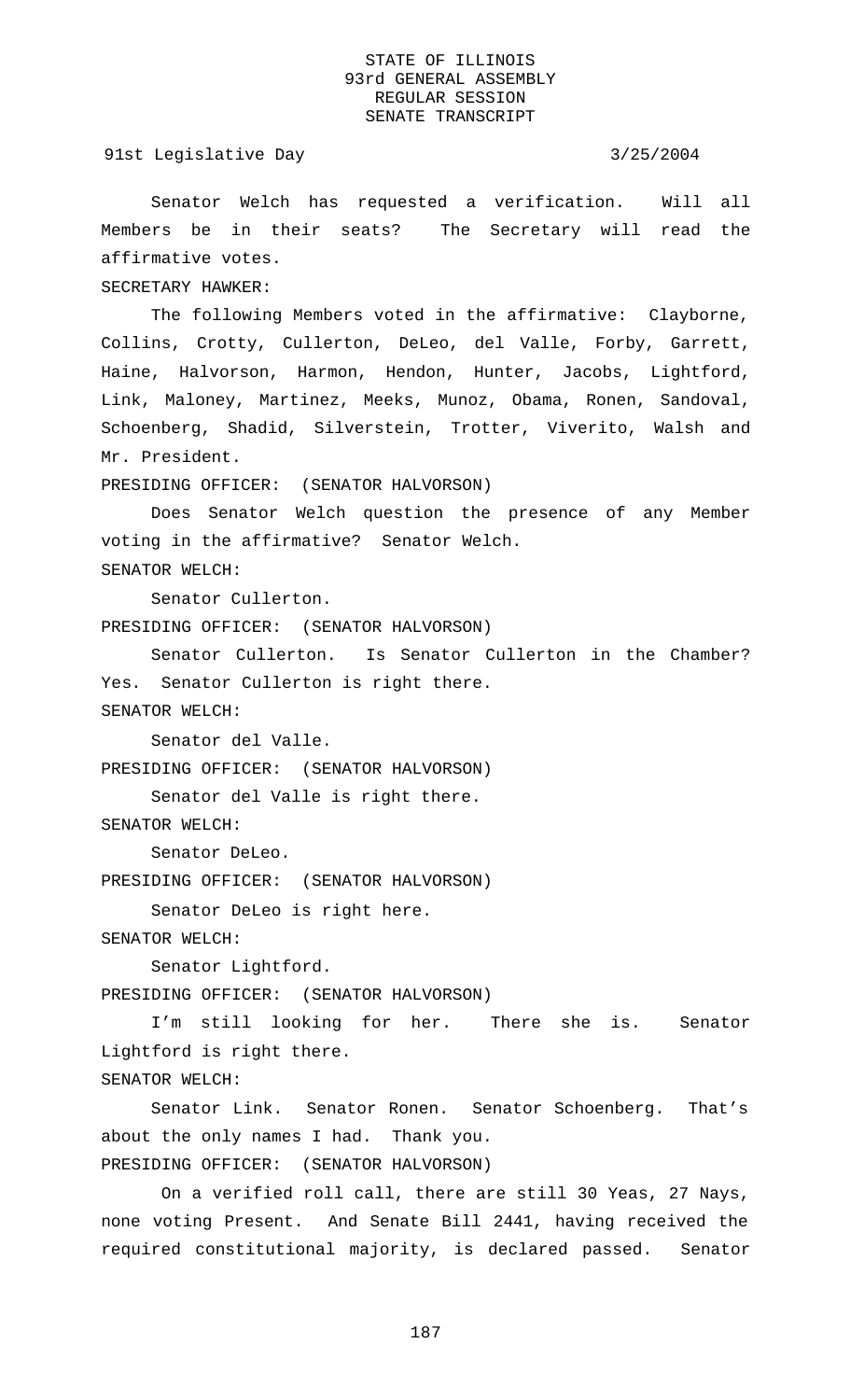```
91st Legislative Day 3/25/2004
```
Righter. Senator Righter, on 2447. Madam Secretary, read the bill.

SECRETARY HAWKER:

Senate Bill 2447.

(Secretary reads title of bill)

3rd Reading of the bill.

PRESIDING OFFICER: (SENATOR HALVORSON)

Senator Righter.

SENATOR RIGHTER:

Thank you, Madam President, Ladies and Gentlemen of the Chamber. Senate Bill 2447 is a simple piece of legislation. There is currently in the Juvenile Court Act a number of facts or circumstances outlined that if they occurred, would create a prima facie evidence that a minor is abused or neglected. Senate Bill 2447 would add one more of those sets of facts or circumstances. And I can read directly from the bill. It would say that any proof that a minor was present in a structure or vehicle in which the minor's parent, custodian or guardian was involved in the manufacturing of methamphetamine constitutes prima facie evidence of abuse and neglect. Basically this is for the situations where we have across the State of Illinois, where parents or guardians are manufacturing methamphetamines in vehicles or homes where there are minors present. And we want to be able to take this to court in a more expedited fashion if it's appropriate for the child to be taken from the home or at least supervised by DCFS. I'd be happy to answer any questions. PRESIDING OFFICER: (SENATOR HALVORSON)

Is there any discussion? Seeing none, the question is, shall Senate Bill 2447 pass. All those in favor, vote Aye. Those opposed, Nay. The voting is open. Have all voted who wish? Have all voted who wish? Have all voted who wish? Take the record. On that question, there are 55 Yeas, none voting Nay, none voting Present. And 2447, having received the required constitutional majority, is declared passed. Senator Wendell Jones, on 2451. Madam Secretary, read the bill. SECRETARY HAWKER:

Senate Bill 2451.

(Secretary reads title of bill) 3rd Reading of the bill.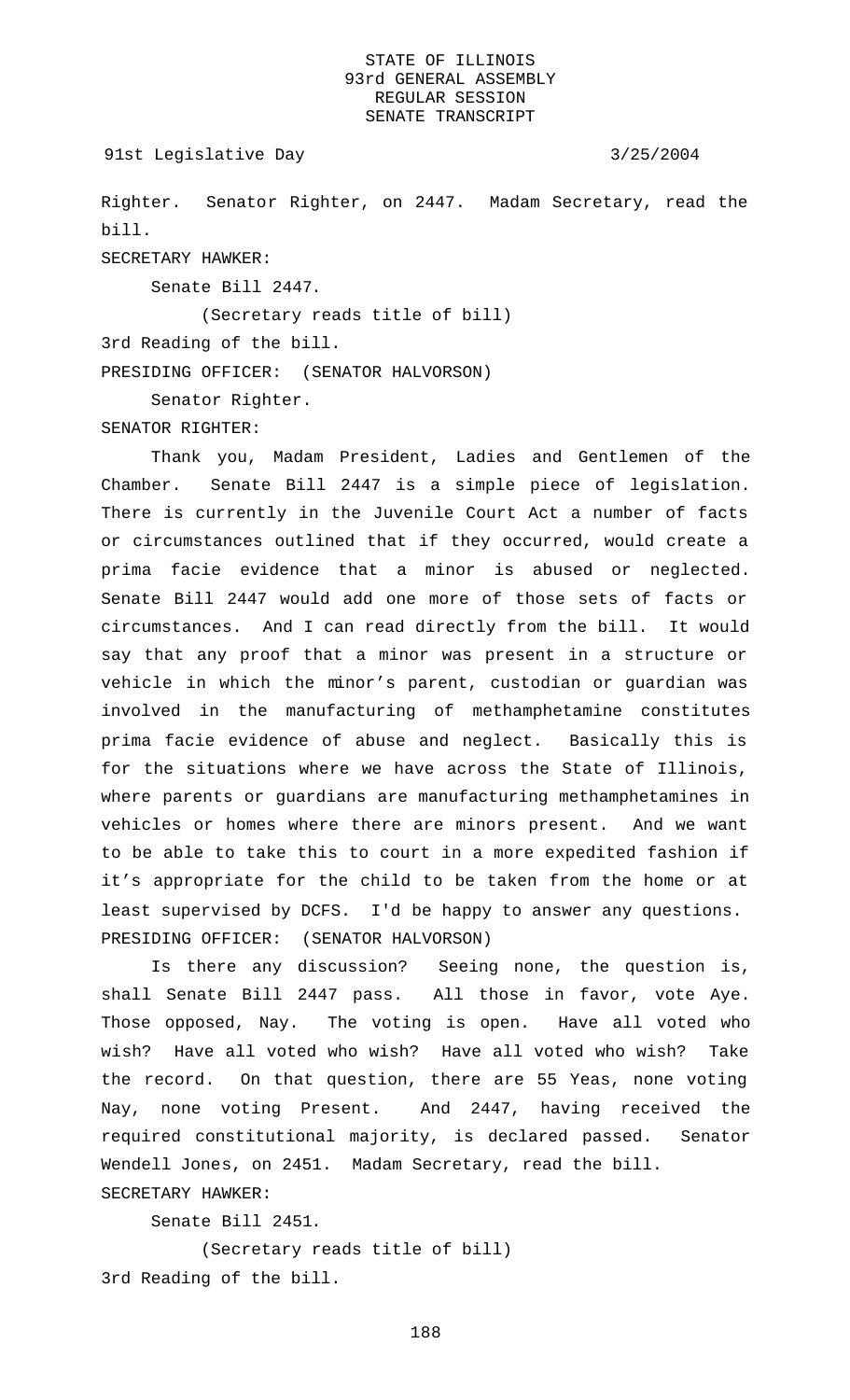### 91st Legislative Day 3/25/2004

PRESIDING OFFICER: (SENATOR HALVORSON)

Senator Jones.

SENATOR W. JONES:

Thank you, Madam President. This is a bill that was brought to my attention by a constituent. It seems that the condominium associations and the -- and their agents were charging quite a bit more than a reasonable fee when there was a sale of a condominium. That reasonable fee, in some cases, reached two, three, four hundred dollars. This simply sets the limit to expenses that are related to the actual cost. And at the request of Senator Cullerton yesterday, he asked me to talk to the Chicago Bar Association on this bill. I think most of you will recall that. I did talk to their lobbyist and they are in favor of this bill as well. And I would ask for a unanimous roll call. Thank you.

PRESIDING OFFICER: (SENATOR HALVORSON)

Is there any discussion? Senator Rauschenberger. SENATOR RAUSCHENBERGER:

Thank -- thank you, Madam President. I wonder if Senator Cullerton is available in the Chamber. You know, I don't think I've ever voted for condominium law that Senator Cullerton did not sponsor and I just don't feel comfortable unless he comments on Senator Jones' bill.

PRESIDING OFFICER: (SENATOR HALVORSON)

Senator Cullerton.

SENATOR CULLERTON:

Yes. Thank you, Madam President. I'm in favor of the bill and Ellis Levin is against it.

PRESIDING OFFICER: (SENATOR HALVORSON)

Senator Rauschenberger.

SENATOR RAUSCHENBERGER:

I -- I just -- did -- did Senator Jones respectfully request the right to -- did he check in with you before he picked this bill up? Is -- is this any kind of changing of the guard that we need to know about?

PRESIDING OFFICER: (SENATOR HALVORSON)

Senator Cullerton.

SENATOR CULLERTON: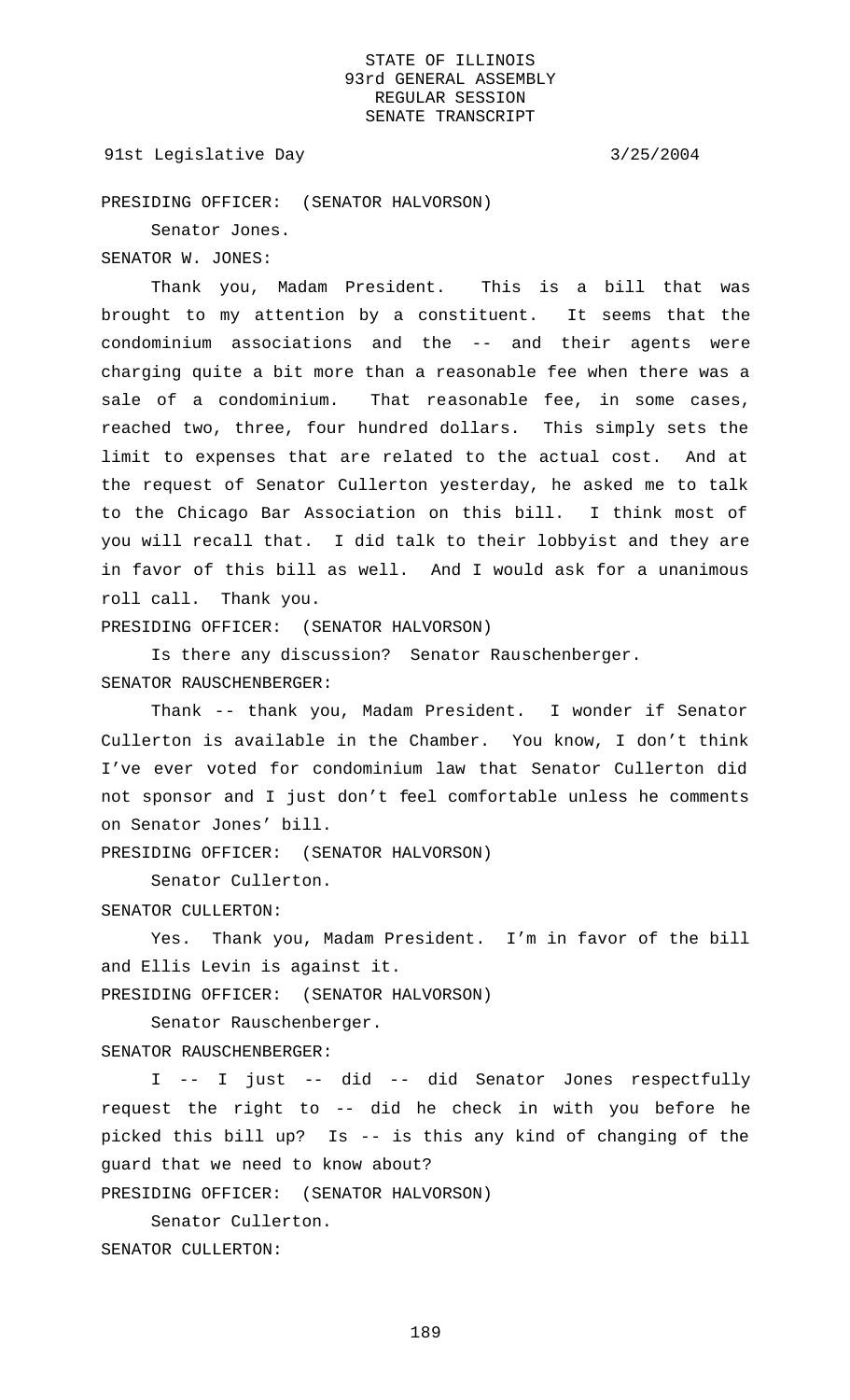91st Legislative Day 3/25/2004

Actually, no, he did not ask me permission to sponsor a condominium bill, but it did come to my committee. And I figured, you know, I have enough bills and it's -- it's time that we pass the torch to a new condominium guy, and that would be Senator Jones.

PRESIDING OFFICER: (SENATOR HALVORSON)

Is there any further discussion? Senator Jones, to close. SENATOR W. JONES:

Well, thank you, Madam Chairman {sic}. PRESIDING OFFICER: (SENATOR HALVORSON)

Quickly.

SENATOR W. JONES:

I just have one -- I -- I just have one suggestion. When we talk about Senator Jones, I would appreciate it if we'd specify Wendell, John or Emil, because I was probably -- I probably got this out of committee 'cause they thought it was Emil's. Thank you.

PRESIDING OFFICER: (SENATOR HALVORSON)

The question is, shall Senate Bill 2451 pass. Those in favor will vote Aye. Those opposed, Nay. The voting is open. Have all voted who wish? Have all voted who wish? Have all voted who wish? Take the record. On that question, there are 50 Yeas, 4 voting Nay, none voting Present. And Senate Bill 2451, having received the required constitutional majority, is declared passed. Senator Dillard, on 2456. Madam Secretary, read the bill.

SECRETARY HAWKER:

Senate Bill 2456.

(Secretary reads title of bill)

3rd Reading of the bill.

PRESIDING OFFICER: (SENATOR HALVORSON)

Senator Dillard.

SENATOR DILLARD:

Thank you, Madam President. This is a bill that is supported by Dorothy Brown, the Cook County Clerk, and a variety of county officials statewide, and it's an attempt to resolve what is an estimated problem to be approaching nearly one billion dollars - with a "b" - one billion of outstanding receivables affecting every unit of local government and the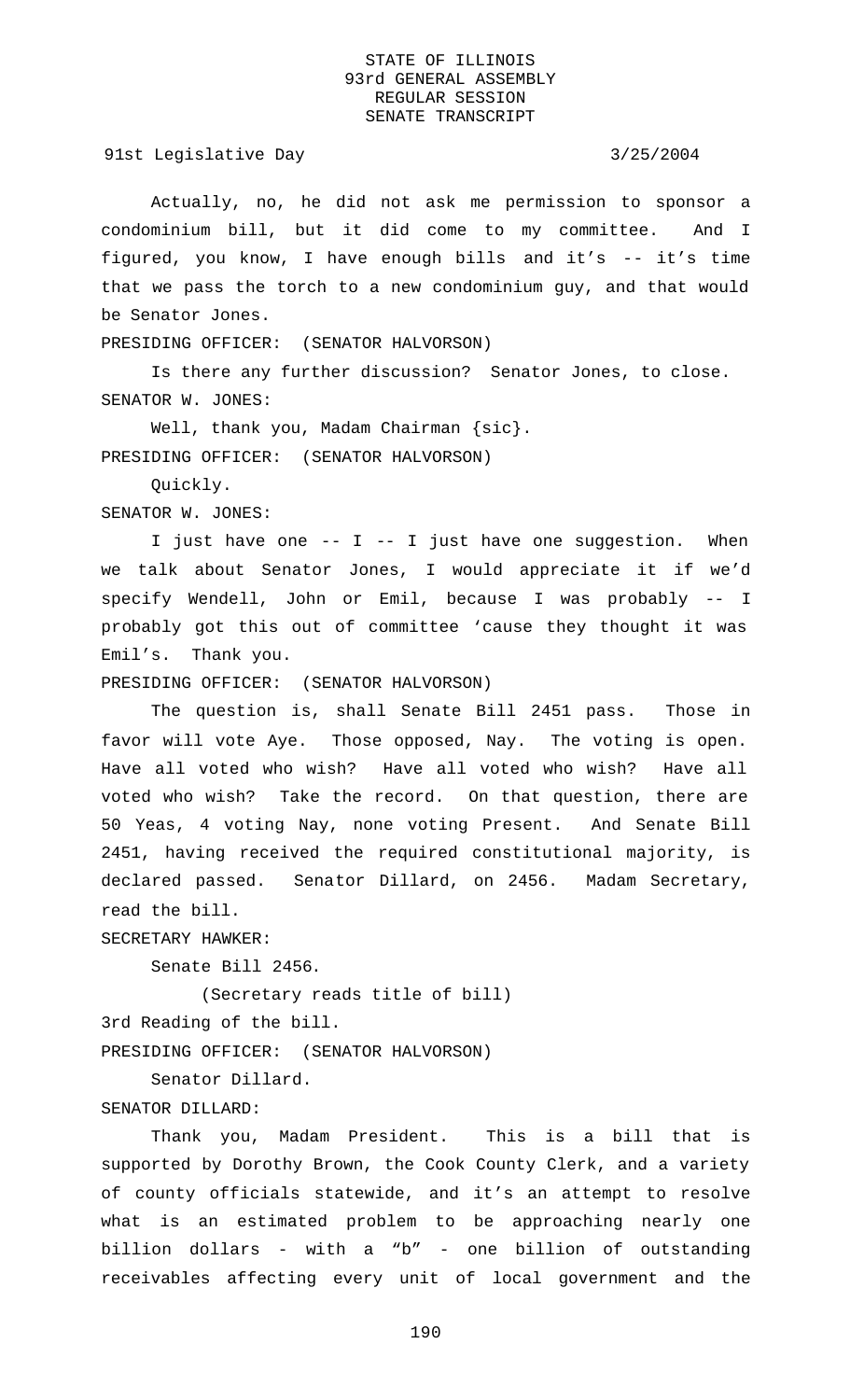91st Legislative Day 3/25/2004

judiciary within Illinois. It's the product of extensive research and thirteen years of -- of -- of experience and collection of data dealing with court receivables. And it essentially allows a -- a collection fee to be charged for outstanding fines and -- and a variety of other things that individuals may owe the Circuit Court system within the State. I'd be happy to answer any questions and would urge a favorable vote.

# PRESIDING OFFICER: (SENATOR HALVORSON)

Is there any discussion? Seeing none, the question is, shall Senate Bill 2456 pass. Those in favor, vote Aye. Those opposed, Nay. The voting is open. Have all voted who wish? Have all voted who wish? Have all voted who wish? Take the record. On that question, there are 55 Yeas, 2 voting Nay, none voting Present. And Senate Bill 2456, having received the required constitutional majority, is declared passed. Senator Sieben, on 2457. Madam Secretary, read the bill. SECRETARY HAWKER:

Senate Bill 2457.

(Secretary reads title of bill) 3rd Reading of the bill. PRESIDING OFFICER: (SENATOR HALVORSON)

Senator Sieben.

SENATOR SIEBEN:

Thank you very much, Madam President. This legislation amends -- amends the Wildlife Code and allows the use of dogs to track wounded deer. It's an agreed bill with the Law Enforcement Division of the Department of Natural Resources. Requires the handler of the dog to keep the animal on a leash of at least -- no more than fifty feet. Had a lot of discussion in the Ag and Conservation Committee, and I think we've got unanimous support for the legislation. I don't think there's any opposition. Be pleased to answer any questions.

PRESIDING OFFICER: (SENATOR HALVORSON)

Is there any discussion? Senator Walsh.

# SENATOR WALSH:

Thank you, Madam President. To the bill: I compliment Senator Sieben on working hard on this piece of legislation, and when he actually -- when he actually brought the parties

191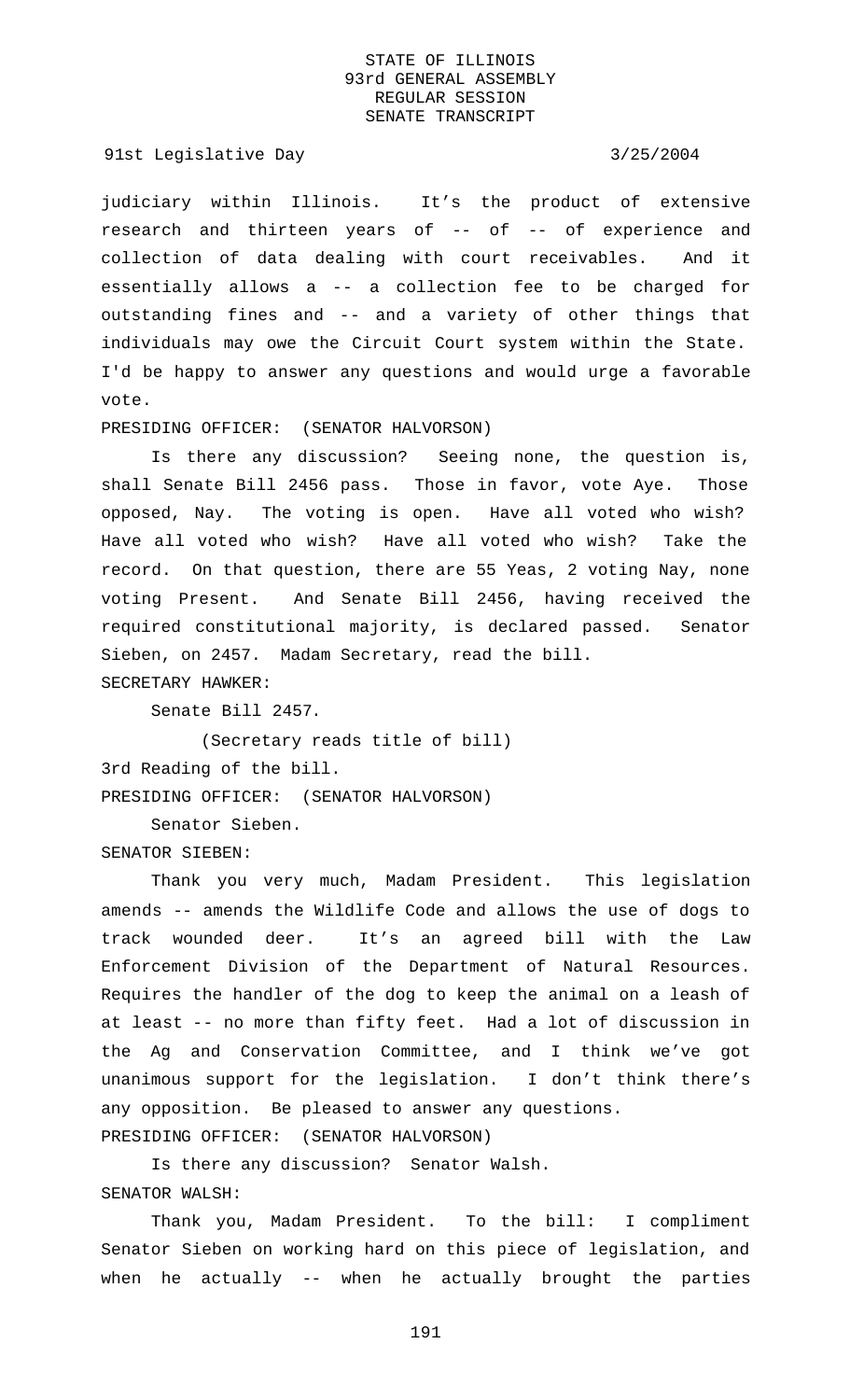### 91st Legislative Day 3/25/2004

together, DNR was very -- more than gracious to put something together and -- and worked on getting a -- a -- the language put together that accomplished what he had intended, after he had worked for -- for -- for months trying to put a piece of legislation together. So after continued hard work, the sponsor has come up with a good piece of legislation, and I encourage our Members to vote Aye.

PRESIDING OFFICER: (SENATOR HALVORSON)

Senator Sieben, did you have an answer for that? SENATOR SIEBEN:

Yes, Madam President. I -- I had noticed Senator Burzynski had some comments on the bill, but they sounded like a barking dog over here. And I wanted to know if he wanted to specifically address any issues in the bill, or if he was just prepared to bark Yes for the bill. We got an Aye vote. Thank you.

### PRESIDING OFFICER: (SENATOR HALVORSON)

The question is, shall -- I don't even know what bill --2457 pass. Those in favor, vote Aye. Those opposed, Nay. The voting is open. Have all voted who wish? Have all voted who wish? Have all voted who wish? Take the record. On that question, there are 56 Yeas, none voting Nay, none voting Present. Senate Bill 2457, having received the required constitutional majority, is declared passed. Senator Burzynski, on 2460. Madam Secretary, read the bill.

SECRETARY HAWKER:

Senate Bill 2460.

(Secretary reads title of bill) 3rd Reading of the bill. PRESIDING OFFICER: (SENATOR HALVORSON)

Senator Burzynski. SENATOR BURZYNSKI:

Thank you, Madam President, Ladies and Gentlemen of the Senate. We've had a lot of discussion on gaming, types of gaming in the State of Illinois, but one thing we haven't addressed is Native American gaming. And what this bill does is creates the Native American Gaming Act and provides that before the Governor can enter into a compact with any Native American tribe, that that process has to go through the legislative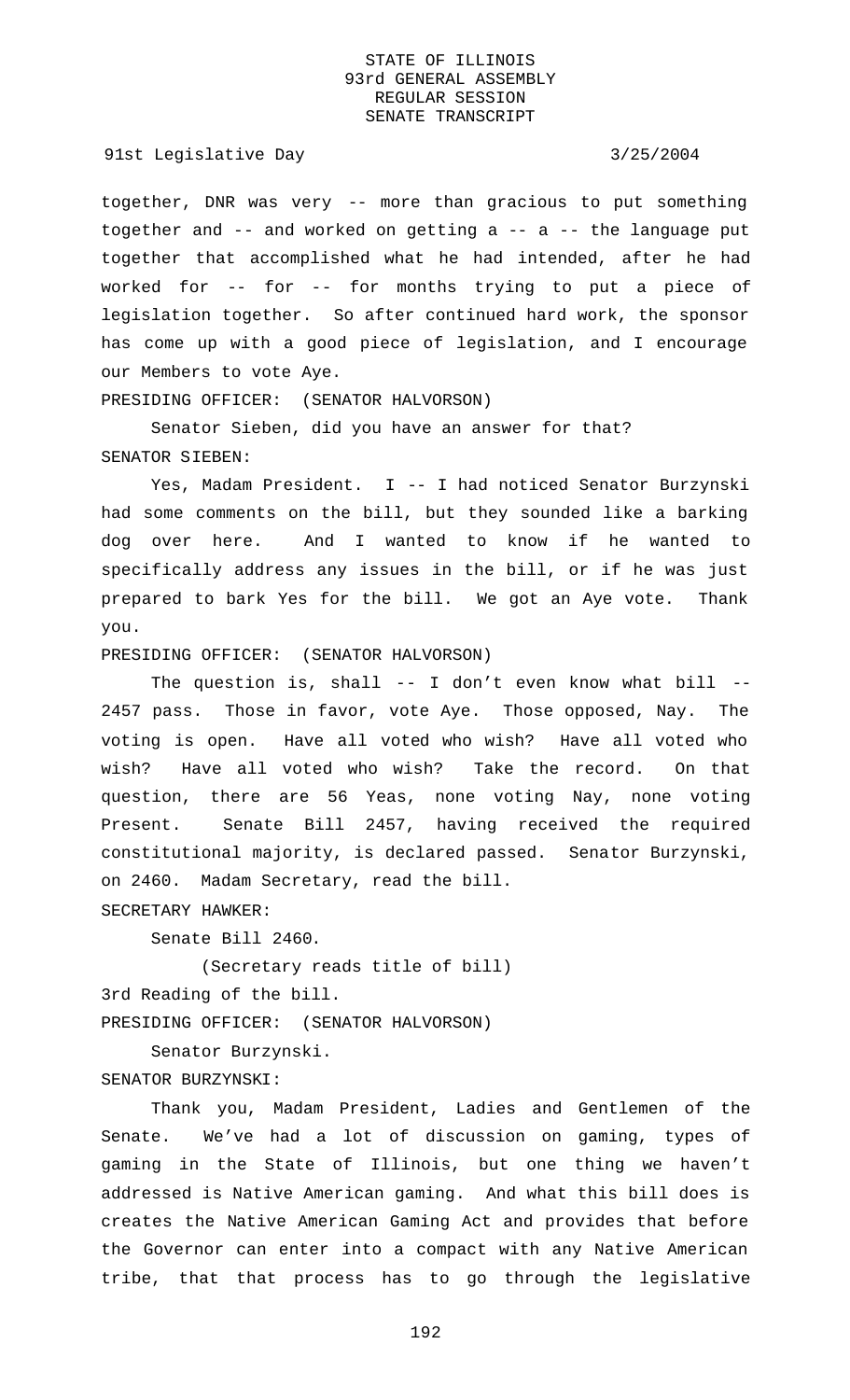### 91st Legislative Day 3/25/2004

process and the General Assembly for approval. Be more than happy answer any questions.

PRESIDING OFFICER: (SENATOR HALVORSON)

Is there any discussion? Senator Harmon.

# SENATOR HARMON:

Thank you, Madam Secretary. Will the sponsor yield? PRESIDING OFFICER: (SENATOR HALVORSON)

Sponsor indicates he'll yield.

SENATOR HARMON:

Senator, this bill just came to my attention, and I apologize for seeming ignorant. Do we as a General Assembly have jurisdiction over federal compacts with Native American tribes?

PRESIDING OFFICER: (SENATOR HALVORSON)

Senator Burzynski.

SENATOR BURZYNSKI:

Not at present. And -- and -- and actually, this wouldn't be a federal compact. This would be the State's compact with the tribe. I'm not concerned necessarily about trying to keep them from -- from having a -- an operation here. If the federal government deems that they have right to a property, right to a situation, that's one thing. But what we need to make sure is that we have an open process so that all entities involved have an opportunity to have some sort of -- opportunity to express their concerns. Currently there's no mechanism for that at all. PRESIDING OFFICER: (SENATOR HALVORSON)

Senator Harmon, are you finished or -- sure. Senator Burzynski, while Senator Harmon is… SENATOR BURZYNSKI:

Yeah -- thank you. Maybe I can answer Senator Harmon a little bit better than that, too. If -- there are certain types of gaming that we don't have any authority over. However, if they want to enter into some other types of gaming that go beyond bingo, for instance, social games with minimal prizes, that's where the State has an opportunity to enter in into that discussion.

PRESIDING OFFICER: (SENATOR HALVORSON)

Senator Harmon. SENATOR HARMON: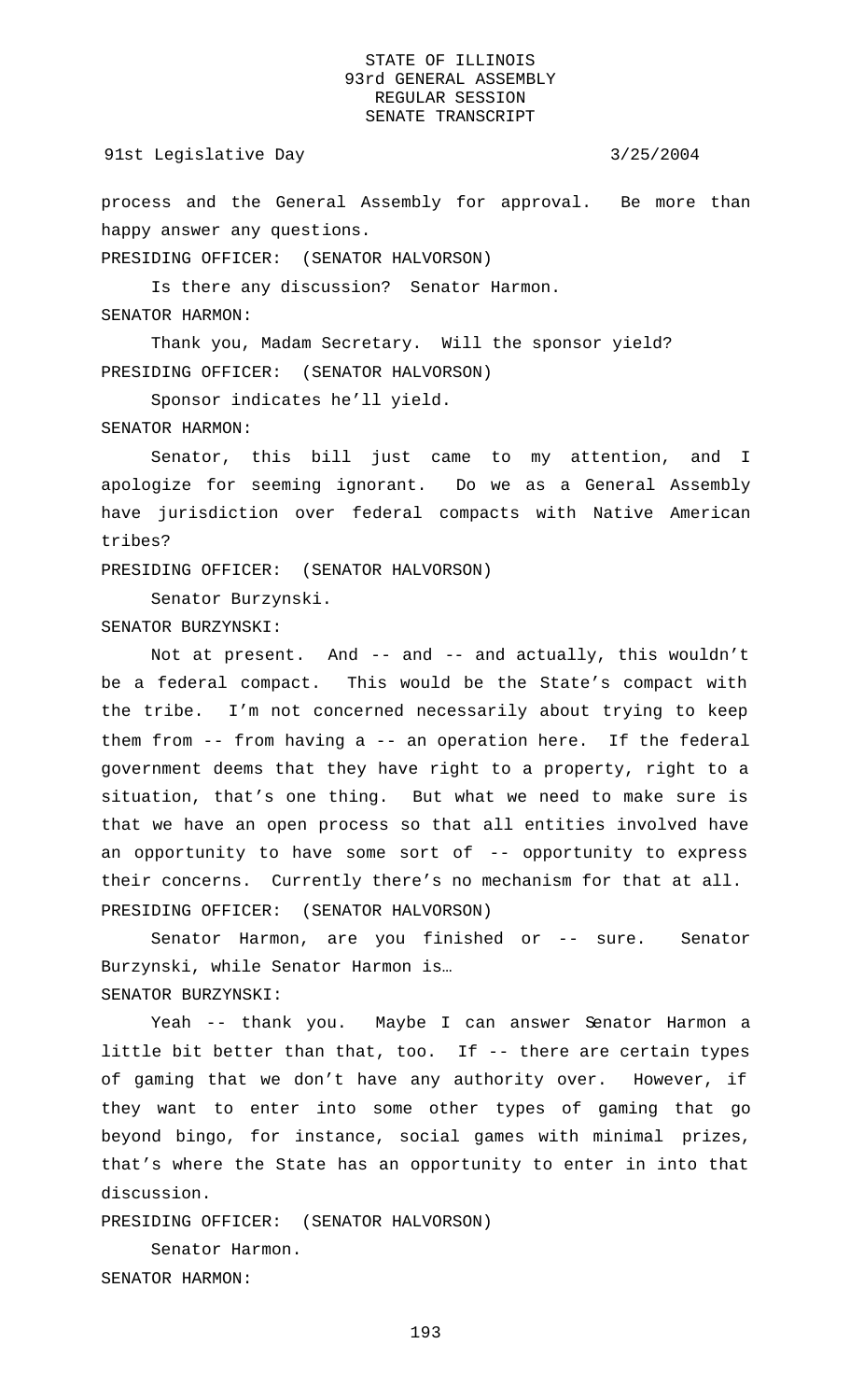91st Legislative Day 3/25/2004

Thank -- thank you for your answers and your indulgence. PRESIDING OFFICER: (SENATOR HALVORSON)

Senator Wendell Jones.

SENATOR W. JONES:

Yes. I think -- I think this bill exposes a real problem in Illinois and I congratulate Senator Burzynski for bringing it to our attention. In Hoffman Estates, Illinois, they came up with a plan with a casino -- a Native American casino which would devastate most of our casinos in the area, as well as Arlington Race Track and a few other places. And it is guided by federal law, but clearly the General Assembly of this State should be involved in it and have some review over it. Just to leave this to the gaming -- to the gaming authorities in Washington and to the governor of a state is a real bad precedent. I congratulate you on this fine piece of legislation and I would again ask for an unanimous vote. PRESIDING OFFICER: (SENATOR HALVORSON)

Is there any further discussion? Seeing none, the question is, shall Senate Bill 2460 pass. Those in favor, vote Aye. Those opposed, Nay. The voting is open. Have all voted who wish? Have all voted who wish? Have all voted who wish? Take the record. On that question, there are 55 Yeas, none voting Nay, 1 voting Present. And Senate Bill 2460, having received the required constitutional majority, is declared passed. Senator Martinez, on 2466. Madam Secretary, read the bill. SECRETARY HAWKER:

Senate Bill 2466.

(Secretary reads title of bill) 3rd Reading of the bill. PRESIDING OFFICER: (SENATOR HALVORSON)

Senator Martinez. SENATOR MARTINEZ:

Thank you, Madam President. This bill amends the Property Tax Code by creating a homestead improvement exemption for a residential fire safety sprinkler system. There are hundreds of needless deaths and extensive property damage nationwide every year due to the lack of adequate fire prevention measures. One way we can save lives and protect property is by encouraging the installation of sprinkler system in residential buildings. This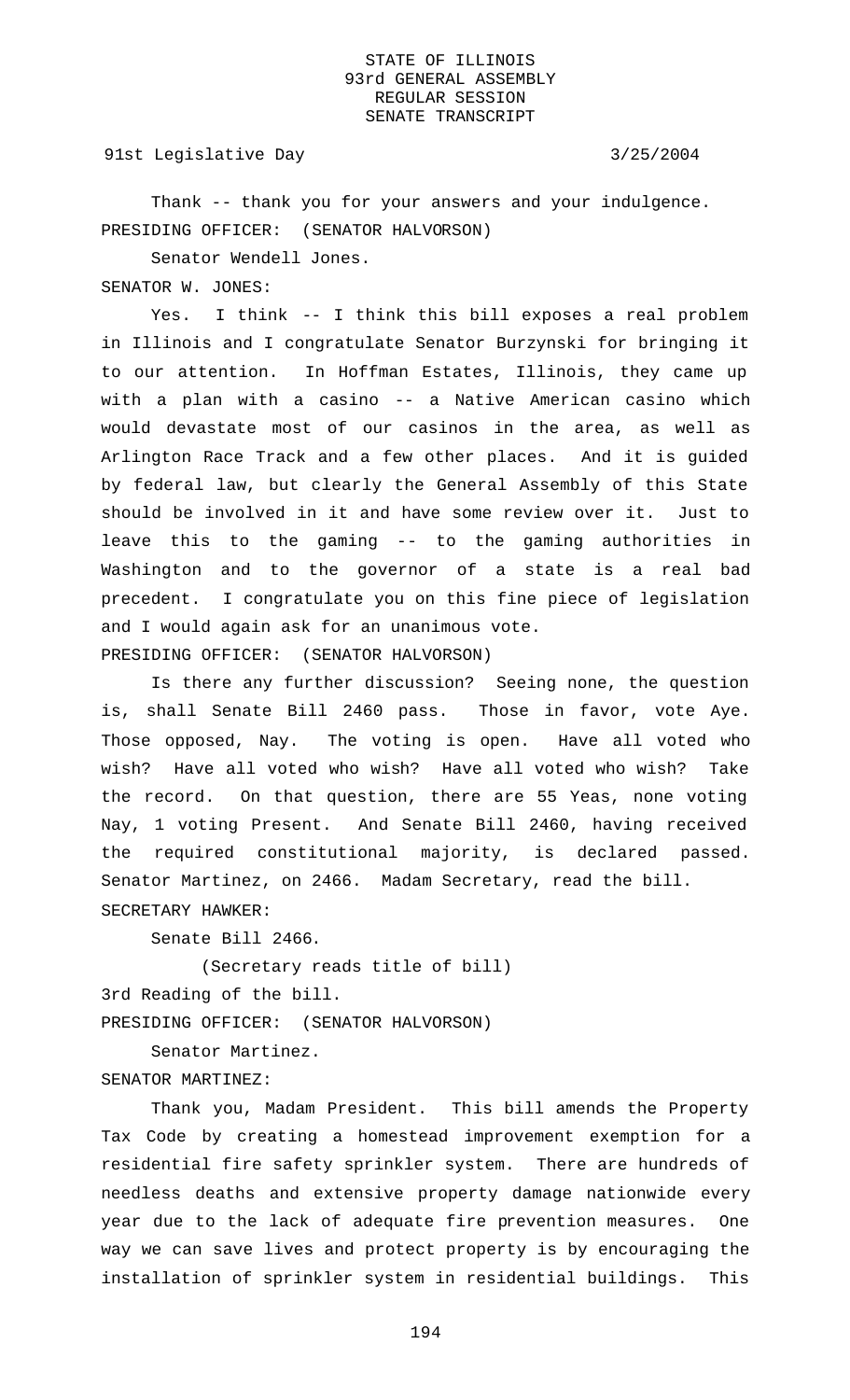91st Legislative Day 3/25/2004

bill would create a property tax exemption as an incentive for the installation and maintenance of a residential fire safety sprinkler system. The exemption includes modification to homestead properties that have been made to comply with life safety compliance plan approved by a local authority. The amount of the exemption to the equalized assessed value of the property is limited to twenty-five hundred dollars or the actual cost of the exemption, whichever is less, for year the system is installed. Also, for each year the system remains in place after the installation, a one-hundred-dollar exemption is permitted. The legislation is exempt from the State Mandates Act. And I'll be happy to answer any questions. PRESIDING OFFICER: (SENATOR HALVORSON)

Is there any discussion? Senator Rauschenberger. SENATOR RAUSCHENBERGER:

I want -- I want to thank the sponsor for bringing a bill forward that really deals with incentivizing the -- the installation of home sprinkler systems. The question I have is, you know, at a time when revenue sharing from the State is down for local governments and school districts and others, why the sponsor chose -- instead of offering a -- an income tax credit on the Illinois income tax or something that would affect the earned income tax credit, or a State grant, why we're -- you know, -- it's a good idea, but why -- why are we asking local governments or, actually, other local taxpayers to pick up the difference? Because when you offer that exemption, the levy stays the same and surrounding taxpayers pick up the difference. Why wouldn't we do this as a income tax credit or you know, take if it's our idea, take responsibility here? PRESIDING OFFICER: (SENATOR HALVORSON)

Senator Martinez. SENATOR MARTINEZ:

It's a property tax issue dealing with the local tax. PRESIDING OFFICER: (SENATOR HALVORSON)

Senator Lauzen.

### SENATOR LAUZEN:

Thank you, Madam President. Well, I would like to commend the sponsor on the work on a safety issue.  $I$  -- I certainly appreciate what Senator Rauschenberger just said. And I -- I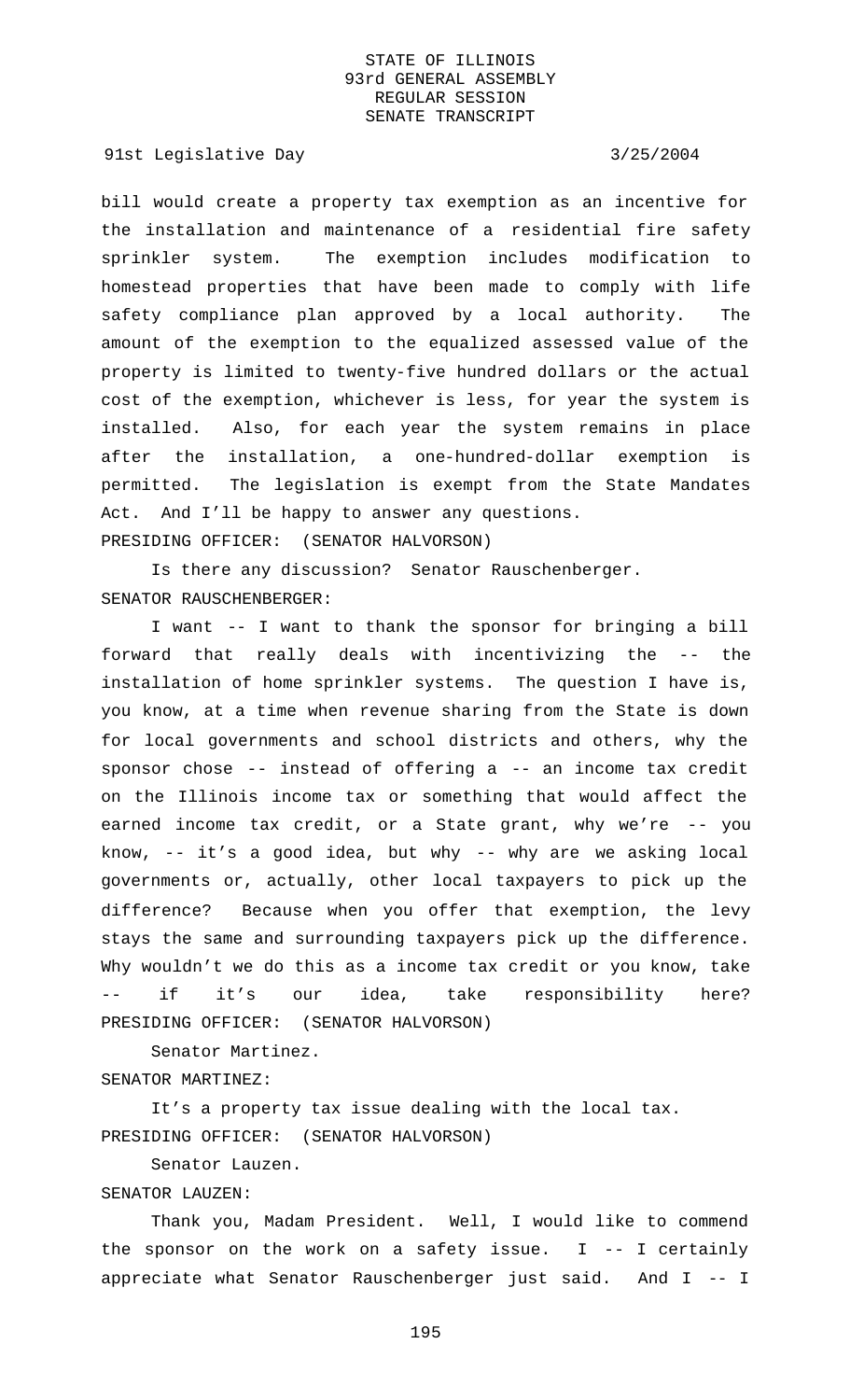91st Legislative Day 3/25/2004

would have liked to have thought of that during the committee meeting, but in committee, it did pass unanimously. Since that time for work that takes place over in the House, just -- under the notice provision, it has that notice will be provided, but it's defined in all counties except for Cook. And I think that it's -- it's a bill that has a very good aim. You might want to make that modification so notice has to go out in Cook County also. Thank you very much.

PRESIDING OFFICER: (SENATOR HALVORSON)

Senator Martinez.

SENATOR MARTINEZ:

Thank you for your recommendations, Senator Lauzen. PRESIDING OFFICER: (SENATOR HALVORSON) Is there any further discussion? Senator Martinez, to close. SENATOR MARTINEZ:

I ask for a favorable vote. PRESIDING OFFICER: (SENATOR HALVORSON)

The question is, shall Senate Bill 2466 pass. Those in favor, vote Aye. Those opposed, Nay. The voting is open. Have all voted who wish? Have all voted who wish? Have all voted who wish? Take the record. On that question, there are 55 Yeas, 2 voting Nay, none voting Present. And Senate Bill 2466, having received the required constitutional majority, is declared passed. Senator Haine, on 2471. Madam Secretary, read the bill.

SECRETARY HAWKER:

Senate Bill 2471.

(Secretary reads title of bill)

3rd Reading of the bill.

PRESIDING OFFICER: (SENATOR HALVORSON)

Senator Haine. SENATOR HAINE:

Thank you, Madam President and Ladies and Gentlemen of the Senate. Senate Bill 2471 requires a prison term, mandatory three to seven years, for a second subsequent, within a ten-year period, unlawful use of -- of weapons or the aggravated unlawful use of weapons. It also provides a mandatory prison term of three to seven years for someone convicted of unlawful use of weapons within a ten-year period after being released from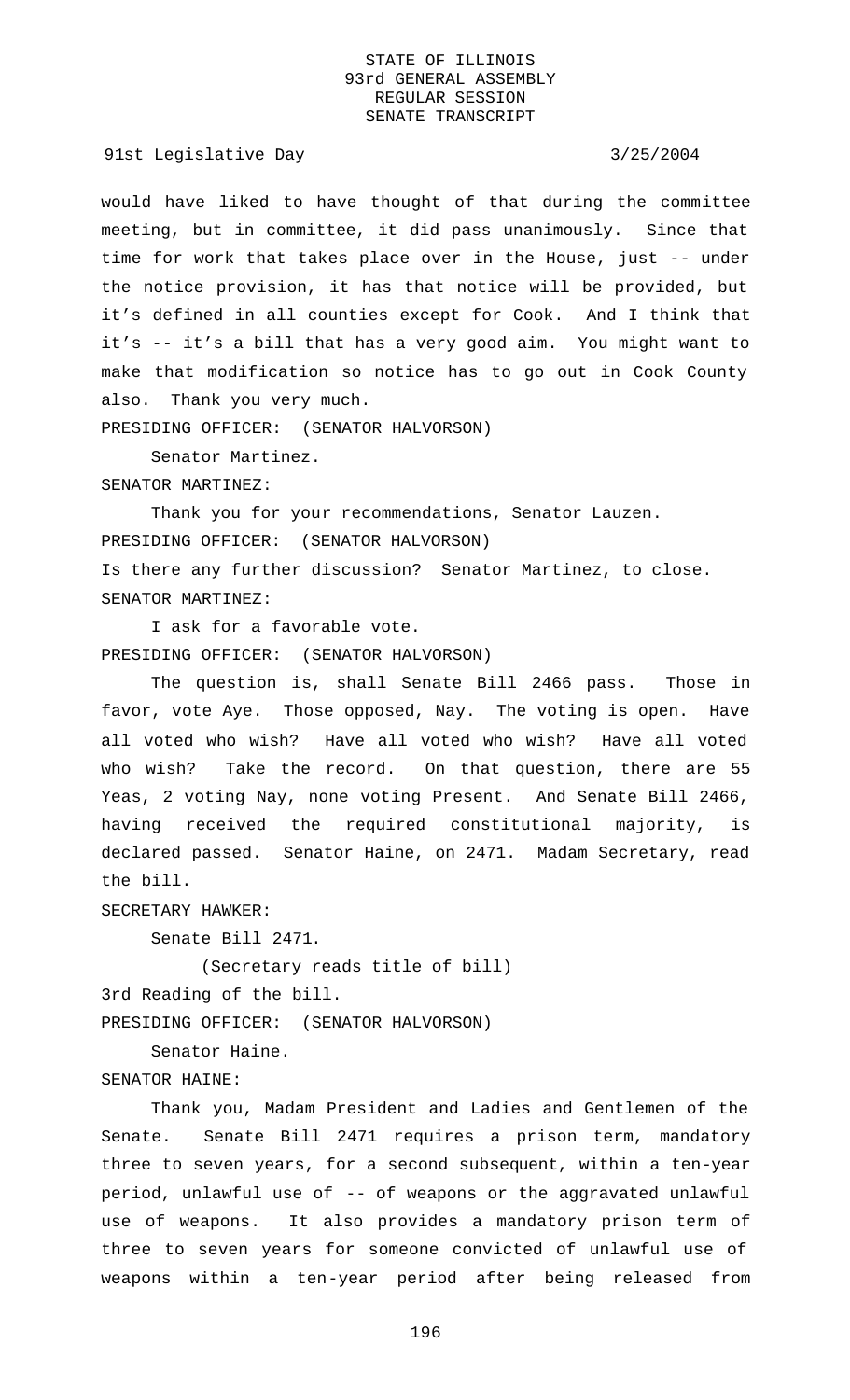91st Legislative Day 3/25/2004

prison for a Class 2 felony or above. It -- it aids the State's attorneys in their ability to enforce the law. Removes automatically probationable offenses. Puts them in a special docket. The -- the -- the ten-year period seems to be a reasonable window. After that, a prison term still may be imposed, but after a judge looks at the situation and the career and the history of the person charged. I ask for a favorable vote. Thank you.

# PRESIDING OFFICER: (SENATOR HALVORSON)

Is there any discussion? Seeing none, the question is, shall Senate Bill 2471 pass. Those in favor, vote Aye. Those opposed, Nay. The voting is open. Have all voted who wish? Have all voted who wish? Have all voted who wish? Take the record. On that question, there are 56 Ayes, none voting Nay, none voting Present. And Senate Bill 2471, having received the required constitutional majority, is declared passed. Senator Cullerton seeks leave of the Body to return Senate Bill 2491 to the Order of 2nd Reading for the purpose of amendment. Hearing no objection, leave is granted. On the Order of 2nd Reading is Senate Bill 2491. Madam Secretary, are there any amendments approved for consideration?

## SECRETARY HAWKER:

Yes. Floor Amendment No. 3, offered by Senator Cullerton. PRESIDING OFFICER: (SENATOR HALVORSON)

Senator Cullerton, to explain the amendment.

## SENATOR CULLERTON:

Thank you, Madam President, Members of the Senate. This would allow government agencies, mortgagees and other third parties to receive electronic notices of cancellation of insurance policies under premium finance arrangements. It's an initiative of the Illinois Property and Casualty Insurance Association.

PRESIDING OFFICER: (SENATOR HALVORSON)

Is there any discussion on the amendment? Senator Brady. SENATOR BRADY:

I just rise in support of the Senator's legislation. It came out of unanimous -- it came out of committee unanimously. PRESIDING OFFICER: (SENATOR HALVORSON)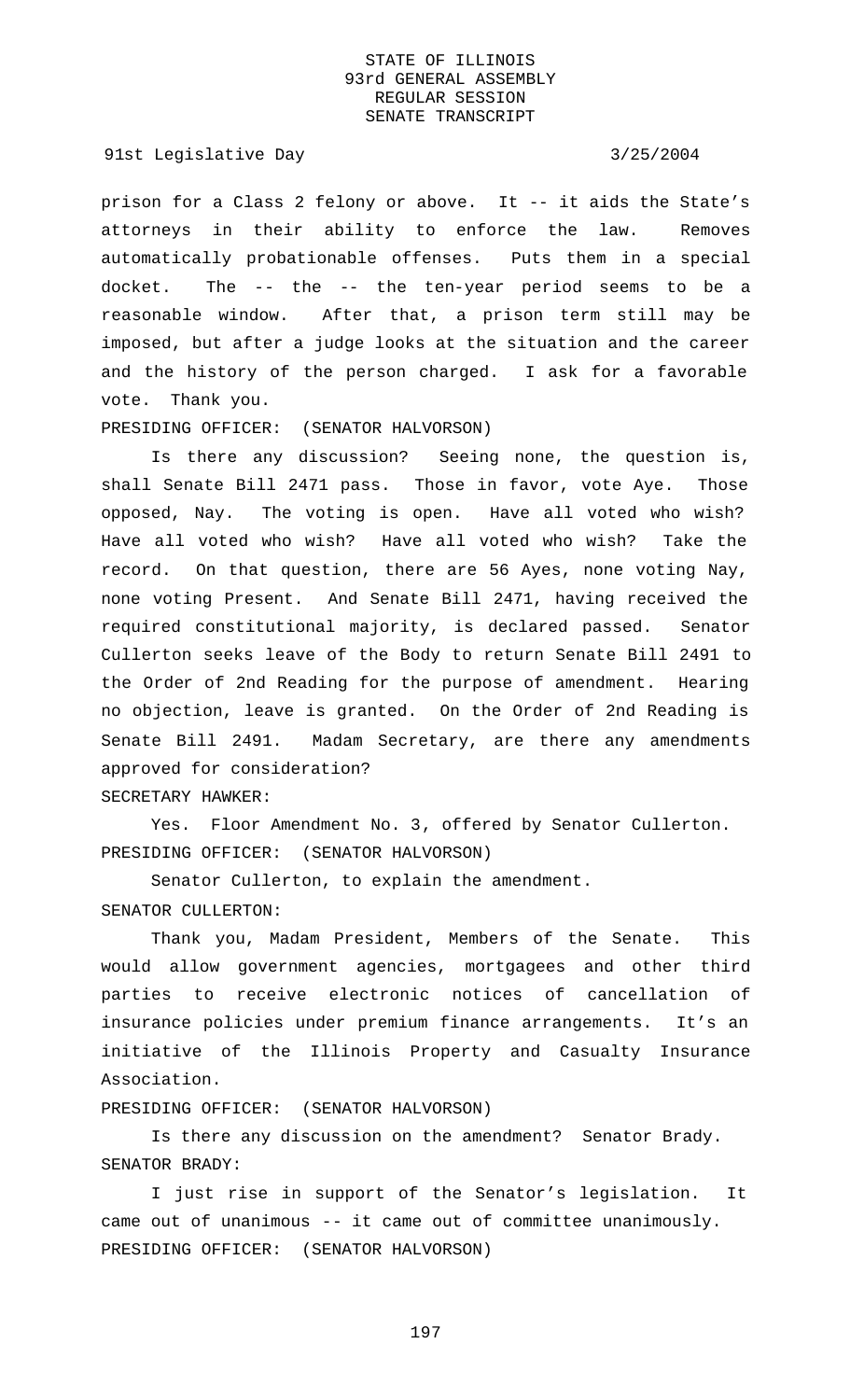91st Legislative Day 3/25/2004

Senator Cullerton moves the adoption of Amendment No. 3 to Senate Bill 2491. All those in favor will say Aye. Opposed, Nay. The Ayes have it, and the amendment is adopted. Are there any further Floor amendments approved for consideration? SECRETARY HAWKER:

No further amendments reported, Madam President. PRESIDING OFFICER: (SENATOR HALVORSON)

3rd Reading. Senator Cullerton, on the Order of 3rd Reading. Madam Secretary, read the bill. SECRETARY HAWKER:

Senate Bill 2491.

(Secretary reads title of bill) 3rd Reading of the bill. PRESIDING OFFICER: (SENATOR HALVORSON)

Senator Cullerton. SENATOR CULLERTON:

Yes. Thank you, Madam President. As I said when I explained the amendment, this allows government agencies, mortgagees and other third parties to receive electronic notices of cancellation of insurance policies. It also allows producers, agents to accept notification of assignment, transfer, renewal or cancellation of insurance electronically if they wish. Be happy to answer any questions. PRESIDING OFFICER: (SENATOR HALVORSON)

Is there any discussion? Seeing none, the question is, shall Senate Bill 2491 pass. Those in favor will vote Aye. Those opposed, Nay. The voting is open. Have all voted who wish? Have all voted who wish? Have all voted who wish? Take the record. On that question, there are 57 Ayes, none voting Nay, none voting Present. And Senate Bill 2491, having received the required constitutional majority, is declared passed. Senator Cullerton, on 2495. Madam Secretary, read the bill. SECRETARY HAWKER:

Senate Bill 2495.

(Secretary reads title of bill)

3rd Reading of the bill.

PRESIDING OFFICER: (SENATOR HALVORSON)

Senator Cullerton. SENATOR CULLERTON: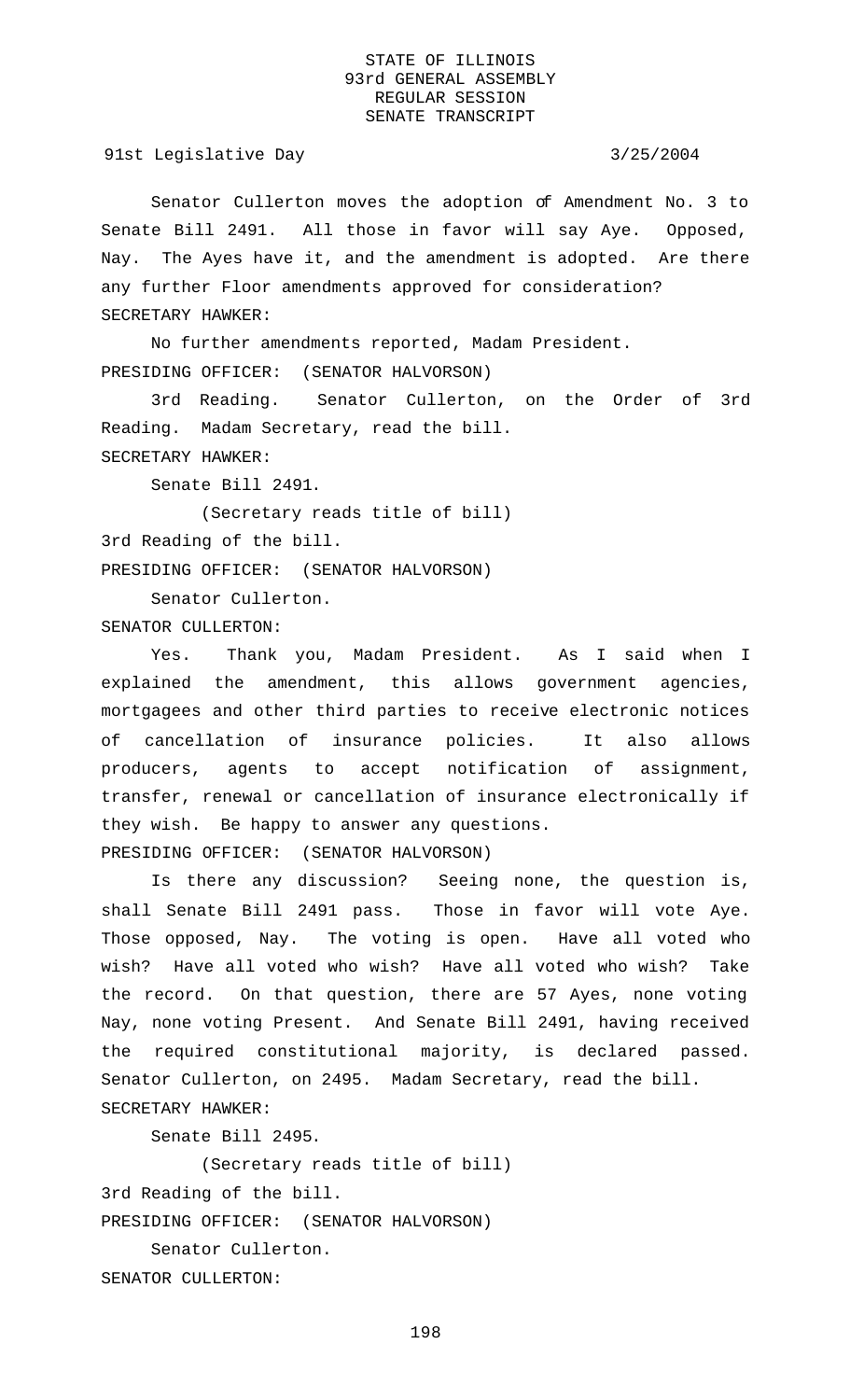91st Legislative Day 3/25/2004

Yes. Thank you, Madam President, Members of the Senate. This deals with orders of protection. And it's -- there's been some confusion about what's needed to be done in order to register an order of protection from one state so that it's enforced in the other jurisdiction. There was a federal Violence Against Women Act that was -- that addressed that - this, and so what we're trying to do here is put into Illinois law the exact language that is to be used in an order of protection in order for it to be enforced in other states. Again, I know of no opposition. Be happy to answer any questions. It's initiative of the Illinois Coalition Against Domestic Violence. And be happy to answer any questions. PRESIDING OFFICER: (SENATOR HALVORSON)

Is there any discussion? Seeing none, the question is, shall Senate Bill 2495 pass. Those in favor will vote Aye. Those opposed, Nay. The voting is open. Have all voted who wish? Have all voted who wish? Have all voted who wish? Take the record. On that question, there are 57 Ayes, none -- no Nays, none voting Present. And Senate Bill 2495, having received the required constitutional majority, is declared passed. Senator Cullerton, on 2496. Madam Secretary, read the bill.

SECRETARY HAWKER:

Senate Bill 2496.

(Secretary reads title of bill)

3rd Reading of the bill.

PRESIDING OFFICER: (SENATOR HALVORSON)

Senator Cullerton.

SENATOR CULLERTON:

Thank you, Madam President, Members of the Senate. This bill deals with adoption, and you may recall back in 1994, we had changes to the Adoption Act in response to the Baby Richard case. There's been some confusion that's occurred in the judiciary as result of that legislation, and this is meant to clarify that, give a directive to the judiciary that -- as to how to proceed. Once the court decides that the consent of a putative father is not required because he has failed to establish paternity or failed to register with the Putative Father Registry Act, then this bill clarifies that these notice-

199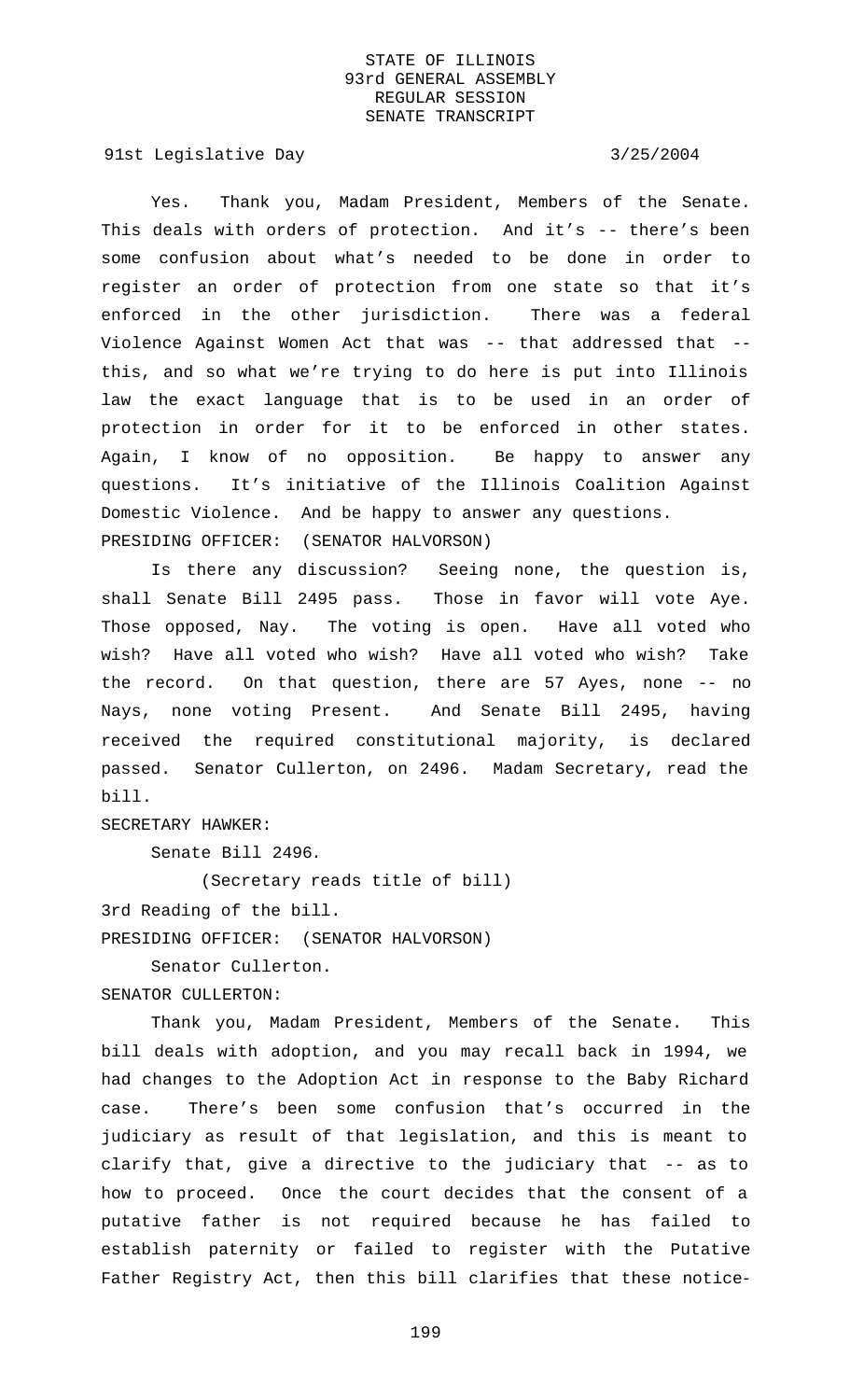91st Legislative Day 3/25/2004

only fathers are -- are not allowed to present evidence as to the best interests of the child because it's already been determined that they are -- are not interested. And this has come as a result of some cases involving adopting parents who've experienced the court either giving notice-only fathers full rights, as to a party with rights of discovery, crossexamination, or treating the father as if he could still obtain custody even though he couldn't. I know of no opposition. Again, I'd be happy to answer any questions and ask for an Aye vote.

PRESIDING OFFICER: (SENATOR HALVORSON)

Is there any discussion? Seeing none, the question is, shall Senate Bill 2496 pass. Those in favor will vote Aye. Those opposed, Nay. The voting is open. Have all voted who wish? Have all voted who wish? Have all voted who wish? Take the record. On that question, there are 57 Ayes, no Nays, none voting Present. And Senate Bill 2496, having received the required constitutional majority, is declared passed. Senator Cullerton, on 2499. On the top of page 18, Senator Cullerton, 2502. Madam Secretary, read the bill.

SECRETARY HAWKER:

Senate Bill 2502.

(Secretary reads title of bill) 3rd Reading of the bill. PRESIDING OFFICER: (SENATOR HALVORSON)

Senator Cullerton.

SENATOR CULLERTON:

Yes. Thank you, Madam President, Members of the Senate. This is a request of the Supreme Court. It's to clarify -- the legislation is meant to remove a conflict between a Public Act that we passed last year and the Supreme Court Rule 551. The purpose of this bill would be to achieve the intent of making the offense of proceeding without caution or failure to yield in construction zones a required court appearance. So the purpose of this bill and the effect of this bill is to make that offense something that you have to go to court and respond to. Again, no opposition. Happy to answer any questions. PRESIDING OFFICER: (SENATOR HALVORSON)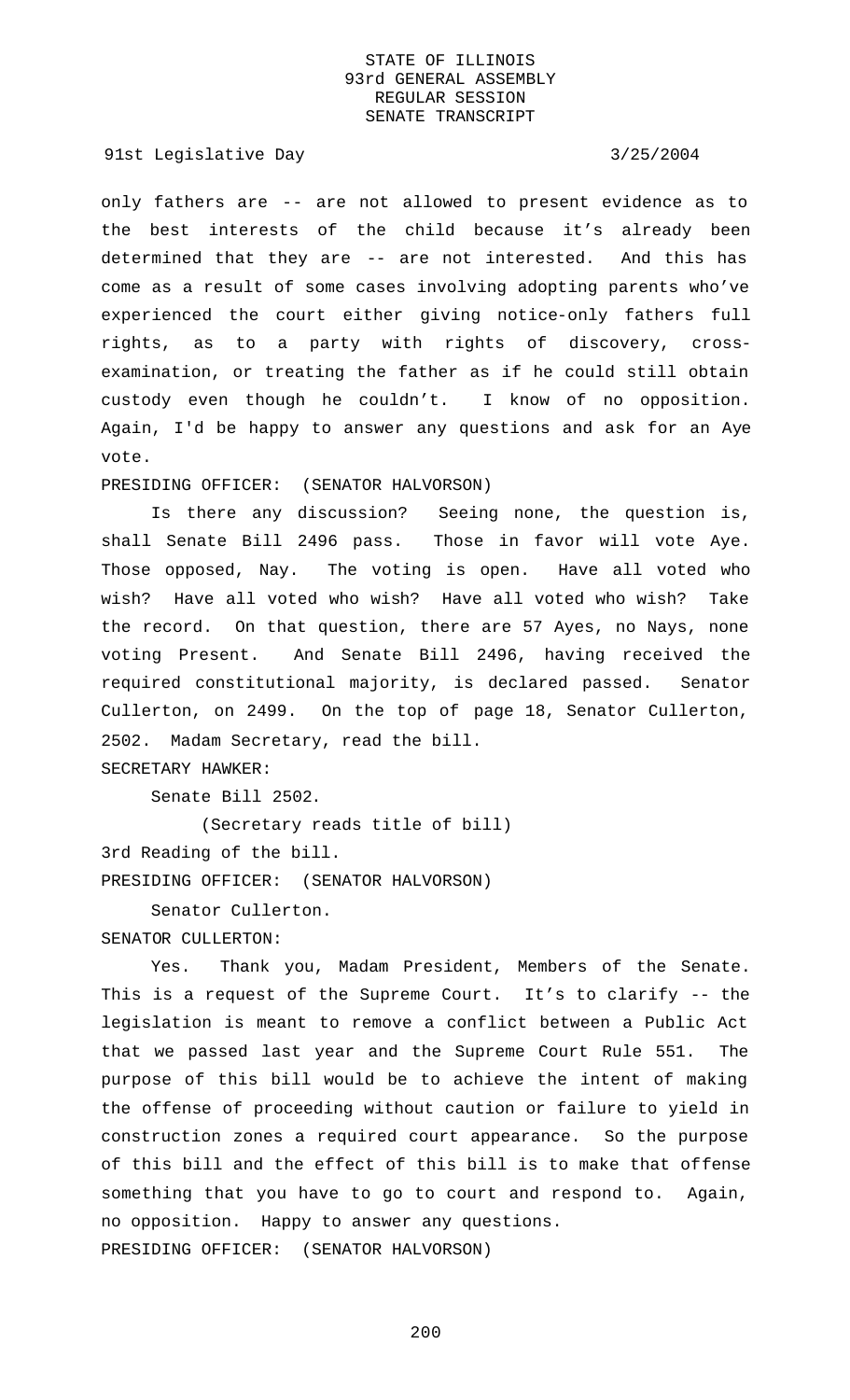91st Legislative Day 3/25/2004

Is there any discussion? Seeing none, the question is, shall Senate Bill 2502 pass. Those in favor, vote Aye. Those opposed, Nay. The voting is open. Have all voted who wish? Have all voted who wish? Have all voted who wish? Take the record. On that question, there are 54 Yeas, none voting Nay, none voting Present. And Senate Bill 2502, having received the required constitutional majority, is declared passed. Senator Cullerton seeks leave of the Body to return Senate Bill 2503 to the Order of 2nd Reading for the purpose of an amendment. Hearing no objection, leave is granted. On the Order of 2nd Reading is Senate Bill 2503. Madam Secretary, are there any amendments approved for consideration? SECRETARY HAWKER:

Yes. Floor Amendment No. 1, offered by Senator Cullerton. PRESIDING OFFICER: (SENATOR HALVORSON)

Senator Cullerton, to explain the amendment. SENATOR CULLERTON:

One second please. Yes. Thank you. The amendment becomes the bill. The bill deals with an initiative of the National Federation for the Blind. What we did with the amendment was take out the need for -- or, the right to have an injunction from the State Board of Elections. With that, I would be happy to answer any questions and ask for the adoption of the amendment.

PRESIDING OFFICER: (SENATOR HALVORSON)

Is there any discussion? Senator Cullerton moves the adoption of Amendment No. 1 to Senate Bill 2503. All those in favor will say Aye. Opposed, Nay. The Ayes have it. And the amendment is adopted. Are there any further Floor amendments approved for consideration?

SECRETARY HAWKER:

No further amendments reported, Madam President. PRESIDING OFFICER: (SENATOR HALVORSON)

3rd Reading. Senator Cullerton, on 2503. Madam Secretary, read the bill.

SECRETARY HAWKER:

Senate Bill 2503.

(Secretary reads title of bill)

3rd Reading of the bill.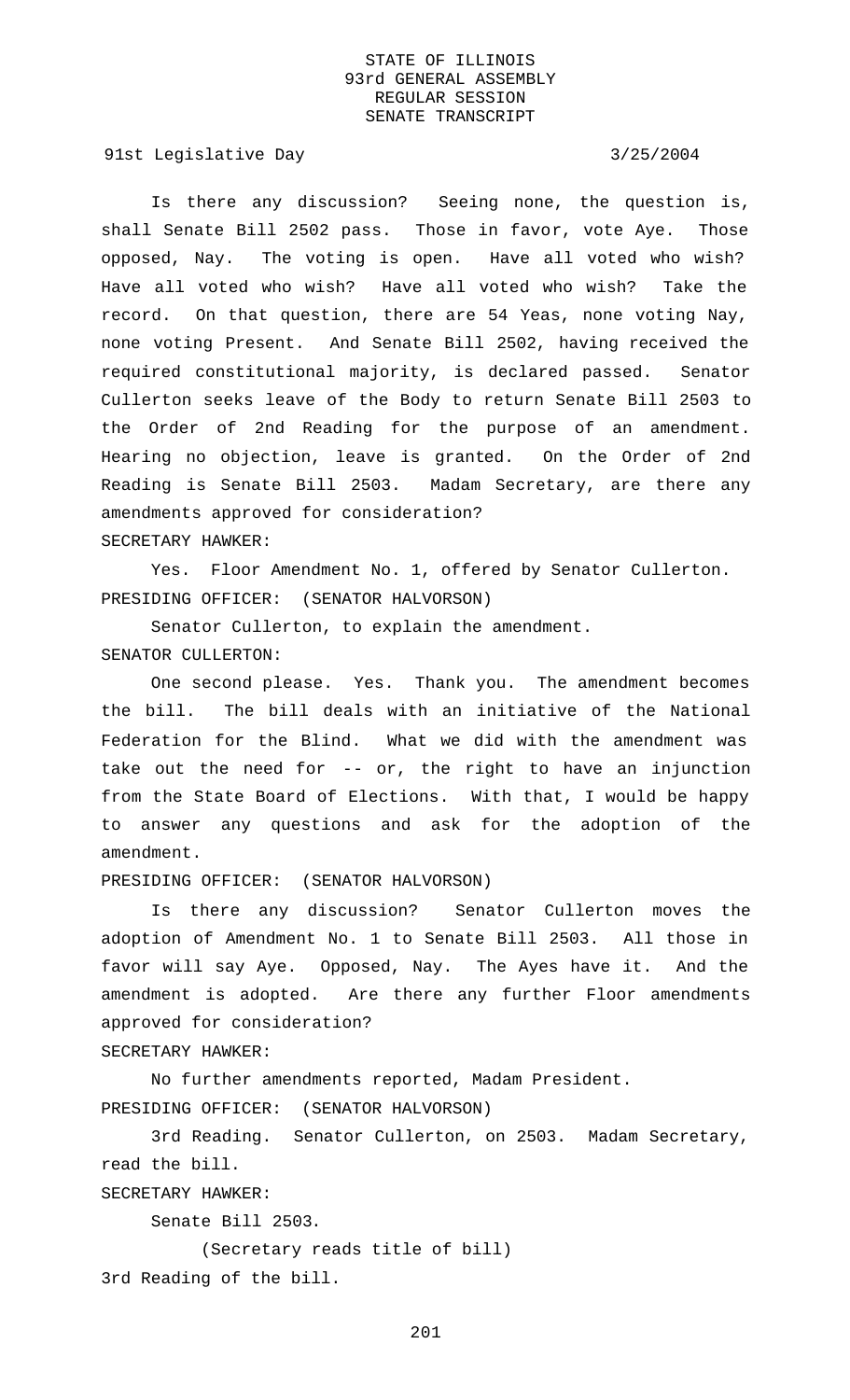## 91st Legislative Day 3/25/2004

PRESIDING OFFICER: (SENATOR HALVORSON)

Senator Cullerton.

SENATOR CULLERTON:

Yes. Thank you, Madam President. This bill came to me from the National Federation for the Blind. Turns out that both federal law and State law require that as of January 1st, 2006, voting systems must offer blind and visually impaired voters the same level of privacy and access that other voters have. What this bill deals with is in defining some standards by which the equipment that the election officials should -- would eventually purchase, to make sure that they have certain standards which - which would achieve those goals. And we negotiated this with the State Board of Elections and the -- the blind community to clarify these definitions. We -- as we said, with an amendment, we took out the -- what was initially in the bill to allow for - - injunctive relief. And it should be noted that it doesn't - it only applies to equipment as it is purchased and upgraded. It doesn't require any change in the equipment that we're using right now. But as jurisdictions come into compliance with the federal and the State law, which goes into effect in 2006, they would follow this -- these standards. Again, be happy to answer any questions. Ask for an Aye vote. PRESIDING OFFICER: (SENATOR HALVORSON)

Is there any discussion? Seeing none, the question is, shall Senate Bill 2503 pass. Those in favor, vote Aye. Those opposed, Nay. The voting is open. Have all voted who wish? Have all voted who wish? Have all voted who wish? Take the record. On that question, there are 56 Ayes, none voting Nay, none voting Present. And Senate Bill 2503, having received the constitutional majority, is declared passed. Senator Cullerton, on 2510. Senator Cullerton. 2517. Madam Secretary -- oh, no. Senator Cullerton seeks leave of the Body to return Senate Bill 2517 to the Order of 2nd Reading for the purpose of an amendment. Hearing no objection, leave is granted. On the Order of 2nd Reading, Senate Bill 2517. Madam Secretary, are there any amendments approved for consideration? SECRETARY HAWKER:

Yes. Floor Amendment No. 5, offered by Senator Cullerton. PRESIDING OFFICER: (SENATOR HALVORSON)

202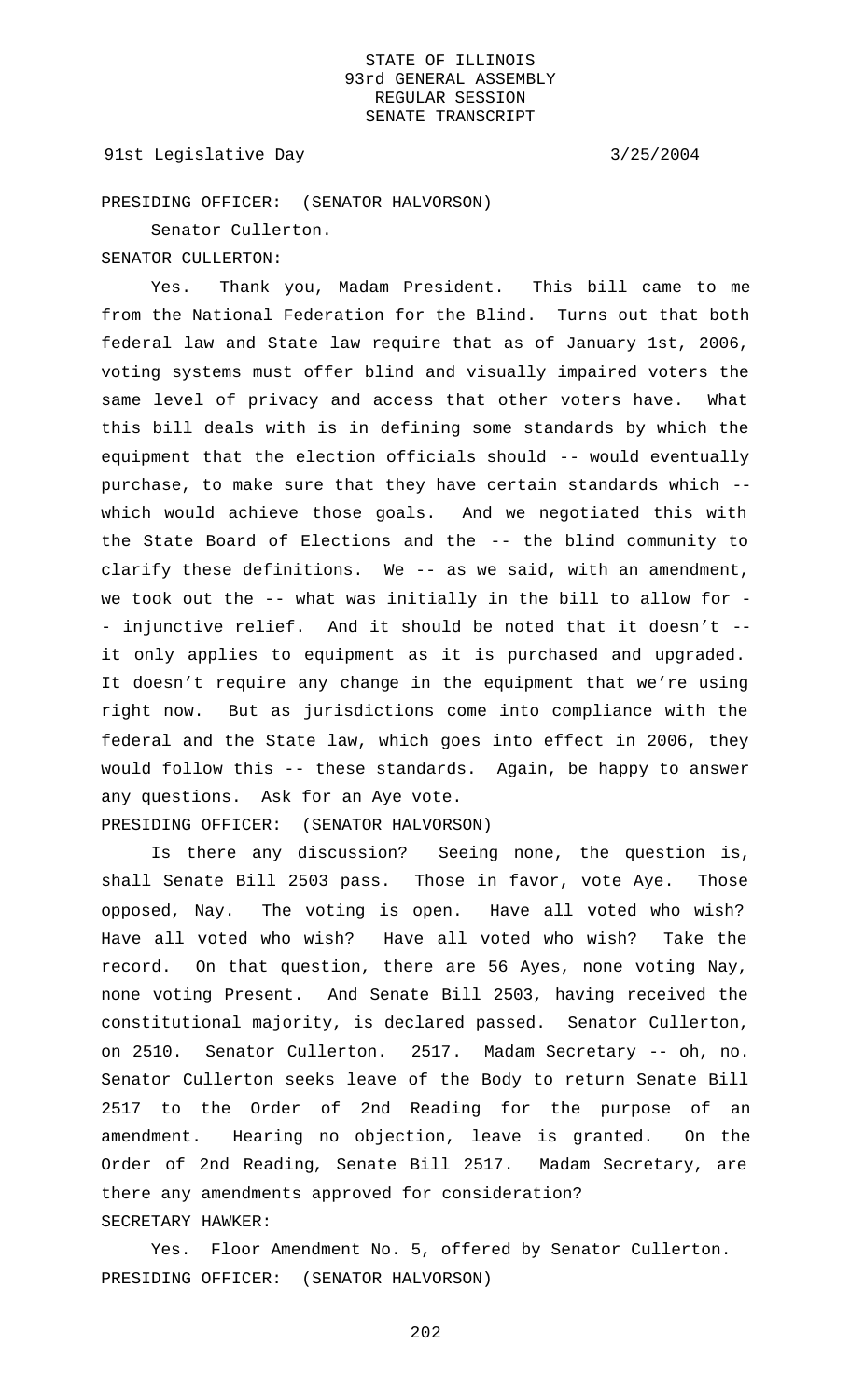91st Legislative Day 3/25/2004

Senator Cullerton. SENATOR CULLERTON:

Yes. Thank you, Madam President, Members of the Senate. This also deals with the issue of services for the blind. It concerns the funding for their Newsline® service, and the amendment was an agreed-upon amendment with the Illinois Telecommunications Association and blind and deaf citizens' groups in Illinois. Be happy to -- answer any questions on the amendment, and then hopefully on 3rd Reading. PRESIDING OFFICER: (SENATOR HALVORSON)

Is there any discussion on the amendment? Senator Cullerton moves the adoption of Amendment No. 5 to Senate Bill 2517. All those in favor will say Aye. Opposed, Nay. The Ayes have it, and the amendment is adopted. Are there any further Floor amendments approved for consideration? SECRETARY HAWKER:

No further amendments reported, Madam President. PRESIDING OFFICER: (SENATOR HALVORSON)

3rd Reading. Senator Cullerton, on 2517 on the order of 3rd Reading. Madam Secretary, read the bill. SECRETARY HAWKER:

Senate Bill 2517.

(Secretary reads title of bill) 3rd Reading of the bill. PRESIDING OFFICER: (SENATOR HALVORSON)

Senator Cullerton.

SENATOR CULLERTON:

Thank you, Madam President, Members of the Senate. There's a very interesting service that's offered for blind people in Illinois. It's called the Newsline® and they can use the telephone, they can type -- type in the phone numbers, and they can access over two hundred newspapers throughout the -- the nation. This service is -- has been funded by the State through the Illinois Library, through the Secretary of State's Office. It's about -- costs about forty thousand dollars a year. The blind community is concerned about the -- the funding and they wanted to have a more -- kind of a permanent funding source for this -- this service. It's a -- it's -- basically, you have to pay the National Federation for the Blind for -- for the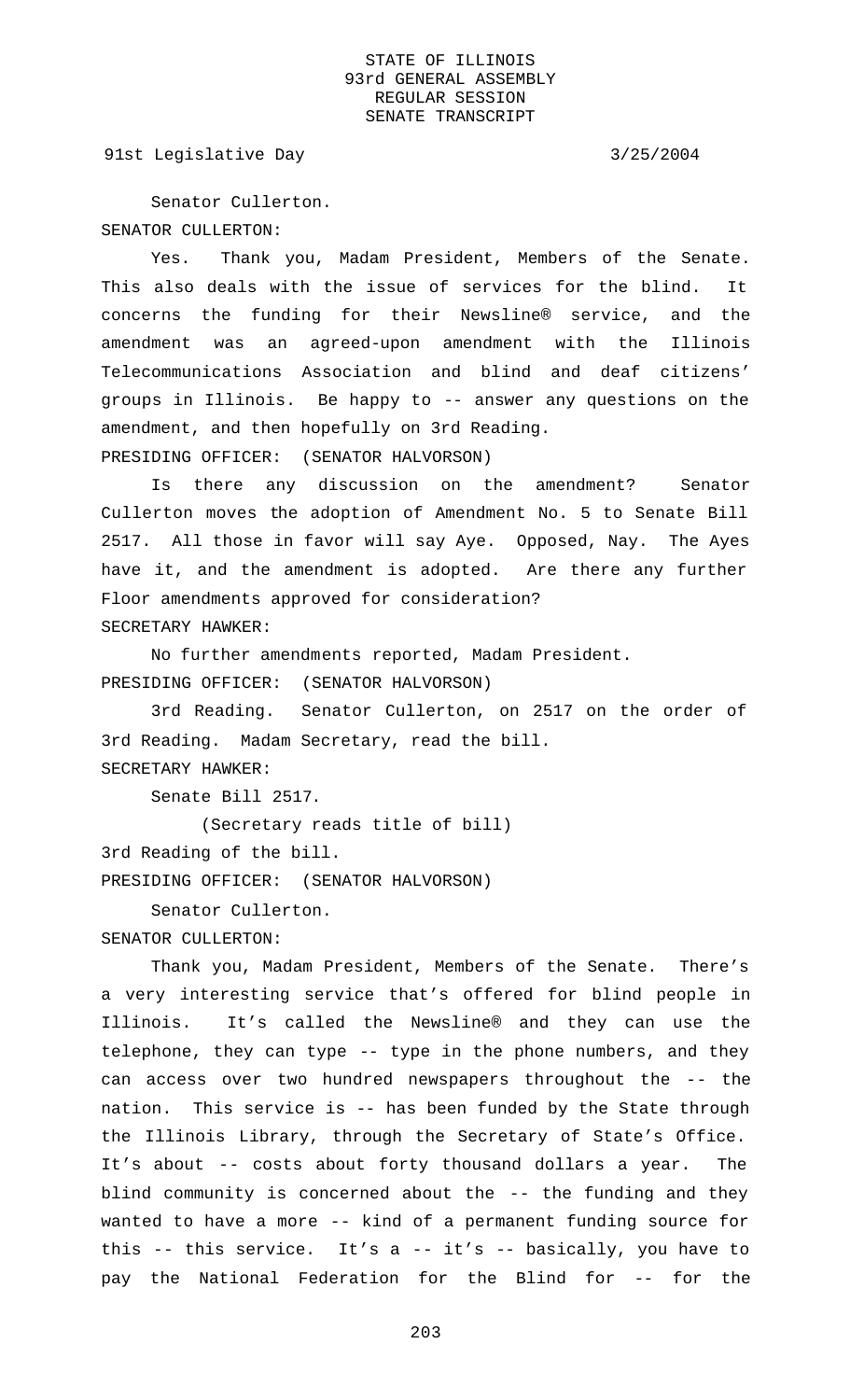91st Legislative Day 3/25/2004

service. So we worked with the Illinois Telecommunications Association to come up with this agreed amendment which allows for the monies to come from the Digital Divide Elimination Infrastructure Fund. This -- this fund actually has fifteen million dollars in it. It was the result of a -- an agreement with SBC. The money has not -- no money has been taken out of it other than four million dollars that we took out from the GRF last -- last year. And as a result, this would come under the - - the supervision of the ICC, and it provides a more permanent funding source for the blind community. And, again, know of no opposition. Be happy to answer any questions. PRESIDING OFFICER: (SENATOR HALVORSON)

Is there any discussion? Senator Risinger. SENATOR RISINGER:

Thank you, Madam President. Just a comment. The bill came through State Government Operations. It unanimously passed out. We want to commend the Senator on the great work that he did identifying the revenue to fund this bill. And I urge those on this side of the aisle to vote Aye.

PRESIDING OFFICER: (SENATOR HALVORSON)

Senator Rauschenberger.

SENATOR RAUSCHENBERGER:

Thank you. Just couple quick comments. I -- I know the sponsor's anxious to make sure that Jesse White doesn't have to fulfill his role, perhaps, as -- as State Librarian, but the Digital Divide Fund was established in the telecommunications rewrite to make sure that people in this Chamber who represent areas that don't have access to high-speed Internet access would have pilot programs and resources for the ICC to encourage the deployment of -- of white wire so that we could get high-speed Internet access throughout the State. We already provide, in Jesse White's budget, sufficient funds for him to provide this service. I really respect the Senator for trying to make sure that the blind community is not concerned, but the telecommunication industry has no right to broker the -- the proceeds that are in the Digital Divide Fund. Those are - those really belong to particularly the downstate rural areas of the State that do not have access to high-speed telecommunications. So, I just would caution everybody here.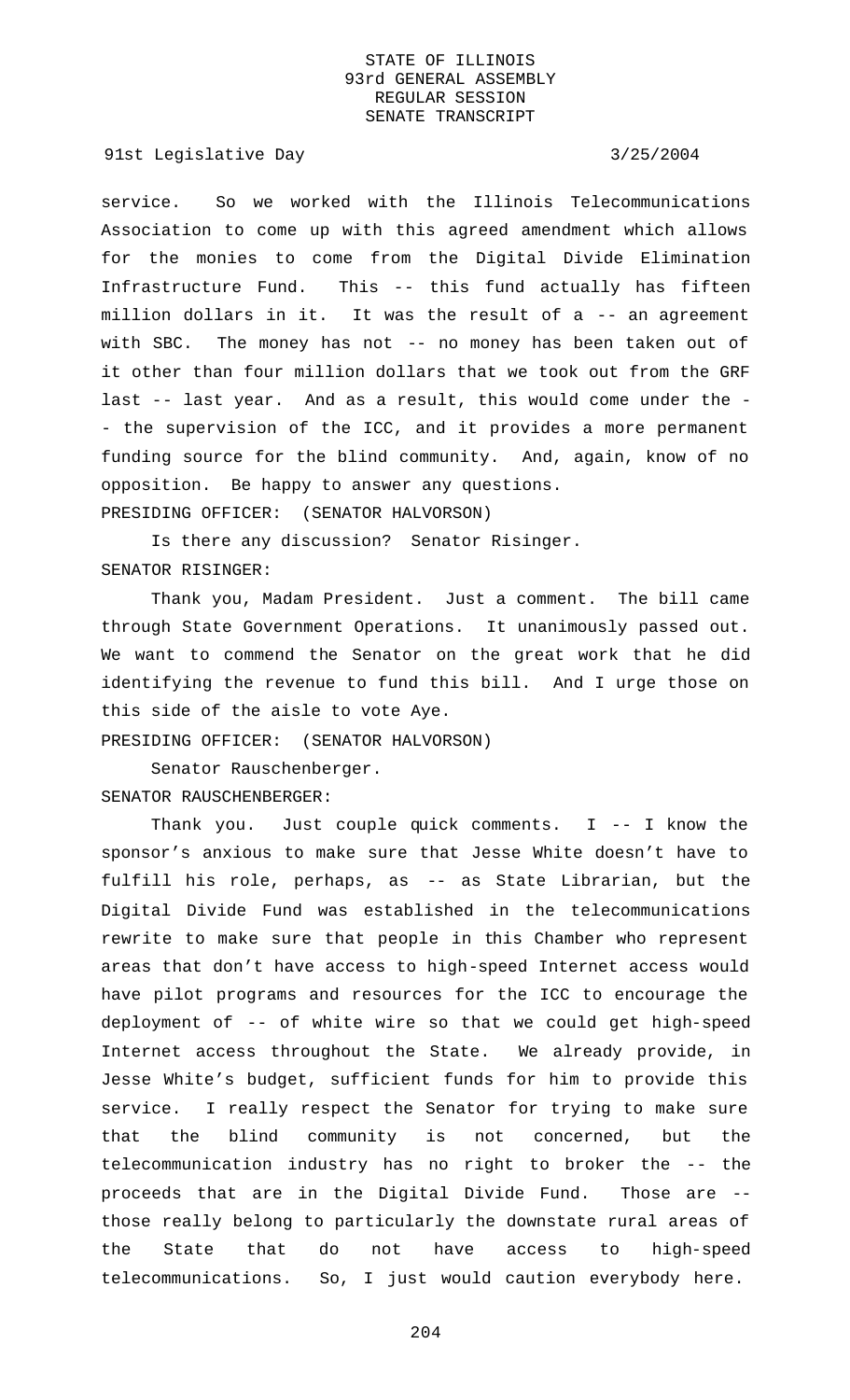91st Legislative Day 3/25/2004

You know, we're -- we're beginning kind of the drip, drip, drip. Let the ICC off the hook. Don't force them to worry about highspeed deployment. Leave downstate areas forced to deal with dial-up service for -- for Internet access -- and it's not criticism of the sponsor. I know he was looking for a source of funds, but I just would caution everybody. You know, this again is -- we need to have the ICC do their job and ask Jesse White to continue to allocate forty thousand dollars a year for this important service for the blind community. Moving it off to the Digital Divide Fund only means that you're not going to ever get any kind of progress out of that digital divide question that's a frustration, I know, to a lot of my downstate colleagues. For the record, all of my district has access to high-speed access. So it's -- it's not an issue for me. The Digital Divide Fund was set aside specifically to make sure that the ICC had resources to develop high-speed Internet access. So, I just would ask everybody to be cautious about how they vote on this bill and make sure this is a decision that we want to take Jesse White off the hook on and give him flexibility on his budget in exchange for losing a chance to make progress on -- on highspeed interconnection. Apology.

PRESIDING OFFICER: (SENATOR HALVORSON)

Senator Cullerton. SENATOR CULLERTON:

Yes. Well, I think -- Senator, I appreciate your comments. Let me give you a little bit more history. It's not Jesse White; it's the General Revenue Funds that -- that they're subject to every year and making sure we find thirty thousand dollars to -- to -- to fund 'em. So their -- their concern was, obviously, they didn't want to have to come back every year and have to petition the General Assembly for these funds, not knowing whether or not this service was going to be provided from year to year. So just to give you the history: The -- the first place we -- we looked to and the reason why the telecommunications people were involved is because there's an Illinois Telecommunications Access Corporation Fund - ITAC Fund. That's funded through a -- a fee on people's phone bills. And that provides about seven and a half million dollars, and it's - - basically used now for the -- for the deaf -- the deaf

205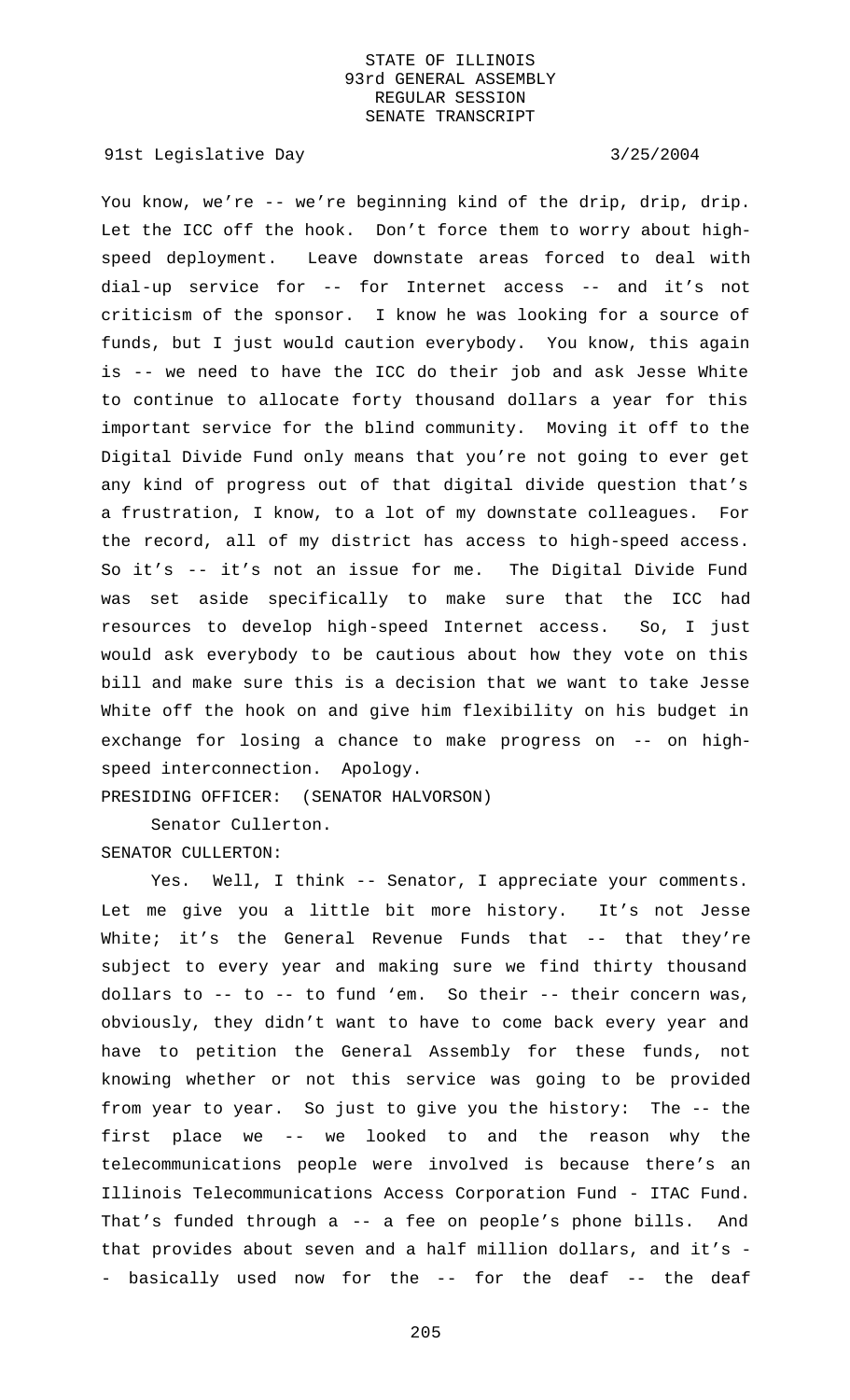91st Legislative Day 3/25/2004

community. It's about seven and a half million dollars. So our initial bill -- this is Amendment No. 5 that we adopted. Some of our -- our initial efforts were to take forty thousand dollars out of that fund. And, of course, the deaf community was concerned that we were raiding their fund. Okay? So that's when we had the -- Telecommunications Association come and suggest this fund as well.  $I$  --  $I$  -- I recognize everything you've said about the original purpose of this fund. You know, it's fifteen million dollars. The only person that took any money out of that was the -- the Governor last -- last year. So, I can -- I appreciate your concerns, but we're only talking about forty thousand dollars here. There's fifteen million dollars in the fund, and as a result, we felt it was a compromise that was worth -- worth doing.

PRESIDING OFFICER: (SENATOR HALVORSON)

Senator Rauschenberger. SENATOR RAUSCHENBERGER:

Again, will all due respect to the sponsor, the reason - the reason that the funding comes from the telecommunication companies for the deaf is because it's to -- to provide substitute service because the deaf can't use the telephone lines. So there's a direct relationship between the telecommunication industry funding TDD -- TDY -- or whatever, I don't know the -- the right initials. I mean, that makes sense. This is an -- information access service, which is appropriately housed in -- with the Illinois State Librarian. And for the record, in the twelve years I've been in the General Assembly, not once, no matter who the Secretary of State was, has the General Assembly ever seen any wisdom in reducing the budget of the Secretary of State, every single year. In fact, Jesse White's budgets have enjoyed exceptional consideration under both Republican and Democratic Senates. So, if this is only thirty or forty thousand dollars, just beginning kind of to raid funds the way the Governor does,  $I$  -- you know, with all due respect, I -- I'm not sure this is the right progress. The funding's in place. Let's stay committed to the General Revenue and just be cautious.

PRESIDING OFFICER: (SENATOR HALVORSON)

Senator Cullerton, to close.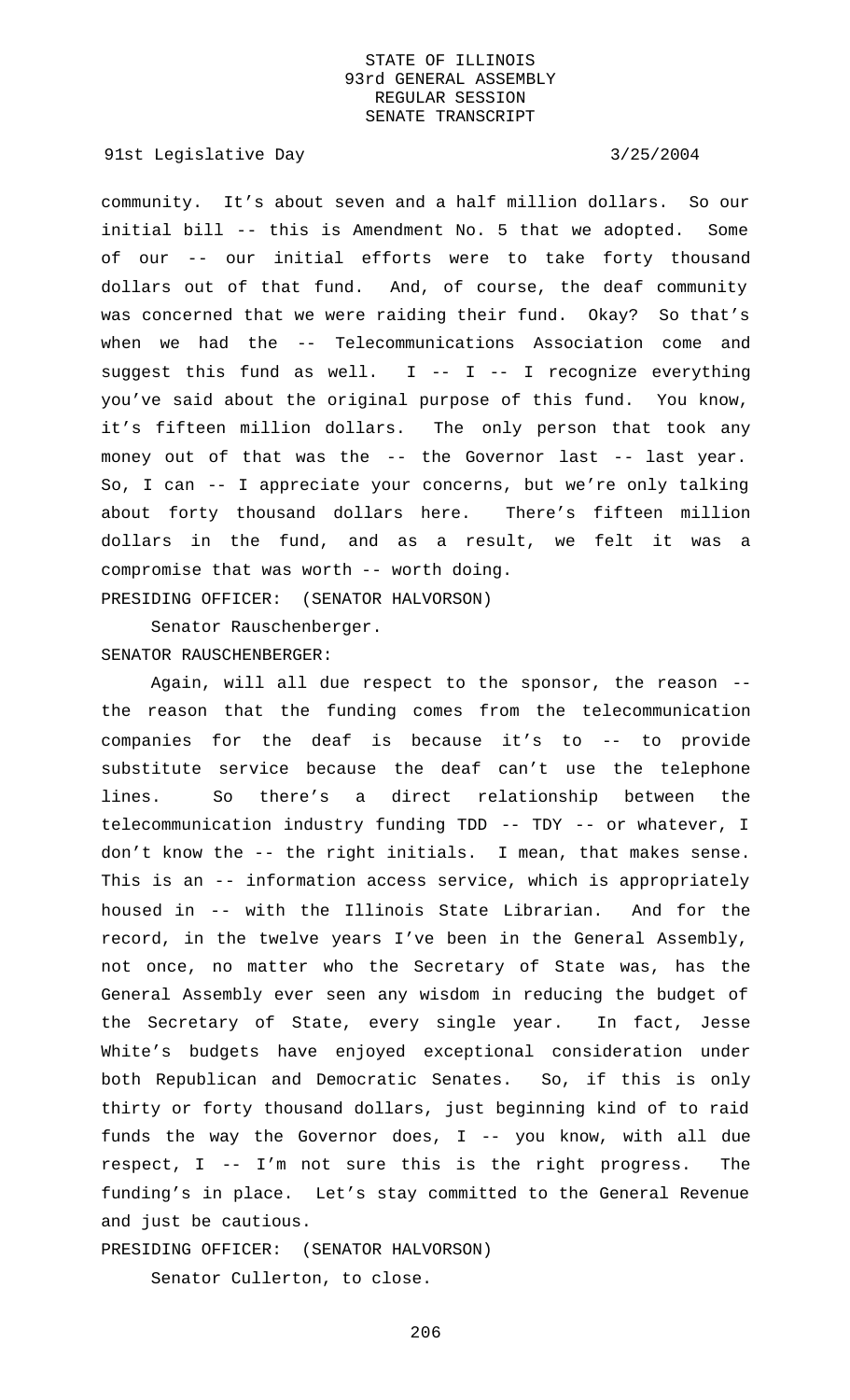91st Legislative Day 3/25/2004

### SENATOR CULLERTON:

Well, I -- I understand that there has been a problem in -in making sure that they have this money from year to year. The reason why we looked at that ITAC corporation fund was because it does deal, as I indicated, with the telephone. They use the telephone in order to read the newspapers. It seems to me the Digital Divide Fund is an appropriate one, given the amount of money that's in there and the amount of money that we need for this program. And the -- the -- I think the blind community need to have some reassurance they're going to have this service in the future. And I ask for an Aye vote. PRESIDING OFFICER: (SENATOR HALVORSON)

The question is, shall Senate Bill 2517 pass. Those in favor will vote Aye. Those opposed, Nay. The voting is open. Have all voted who wish? Have all voted who wish? Have all voted who wish? Take the record. On that question, there are 54 Yeas, 3 voting Nay, none voting Present. And Senate Bill 2517, having received the required constitutional majority, is declared passed. Senator Rauschenberger.

SENATOR RAUSCHENBERGER:

I just want to apologize to the Chair. I won't explain stuff again.

PRESIDING OFFICER: (SENATOR HALVORSON)

Thank you, Senator. Senator Jacobs seeks leave of the Body to return Senate Bill 2525 to the Order of 3rd Reading for the purpose of an amendment. Hearing no objection, leave is granted. On the Order of 2nd Reading is Senate Bill 2525. Madam Secretary, are there any amendments approved for consideration?

### SECRETARY HAWKER:

Yes. Floor Amendment No. 1, offered by Senator Jacobs. PRESIDING OFFICER: (SENATOR HALVORSON)

Senator Jacobs.

## SENATOR JACOBS:

Thank you, Madam President and Ladies and Gentlemen of the Senate. Floor Amendment 1 to Senate Bill 2525 is the -- result of negotiations involving the Attorney General, the Citizens Utility Board, the Illinois Commerce Commission staff and MidAmerican Energy, the utility which serves all of my 36th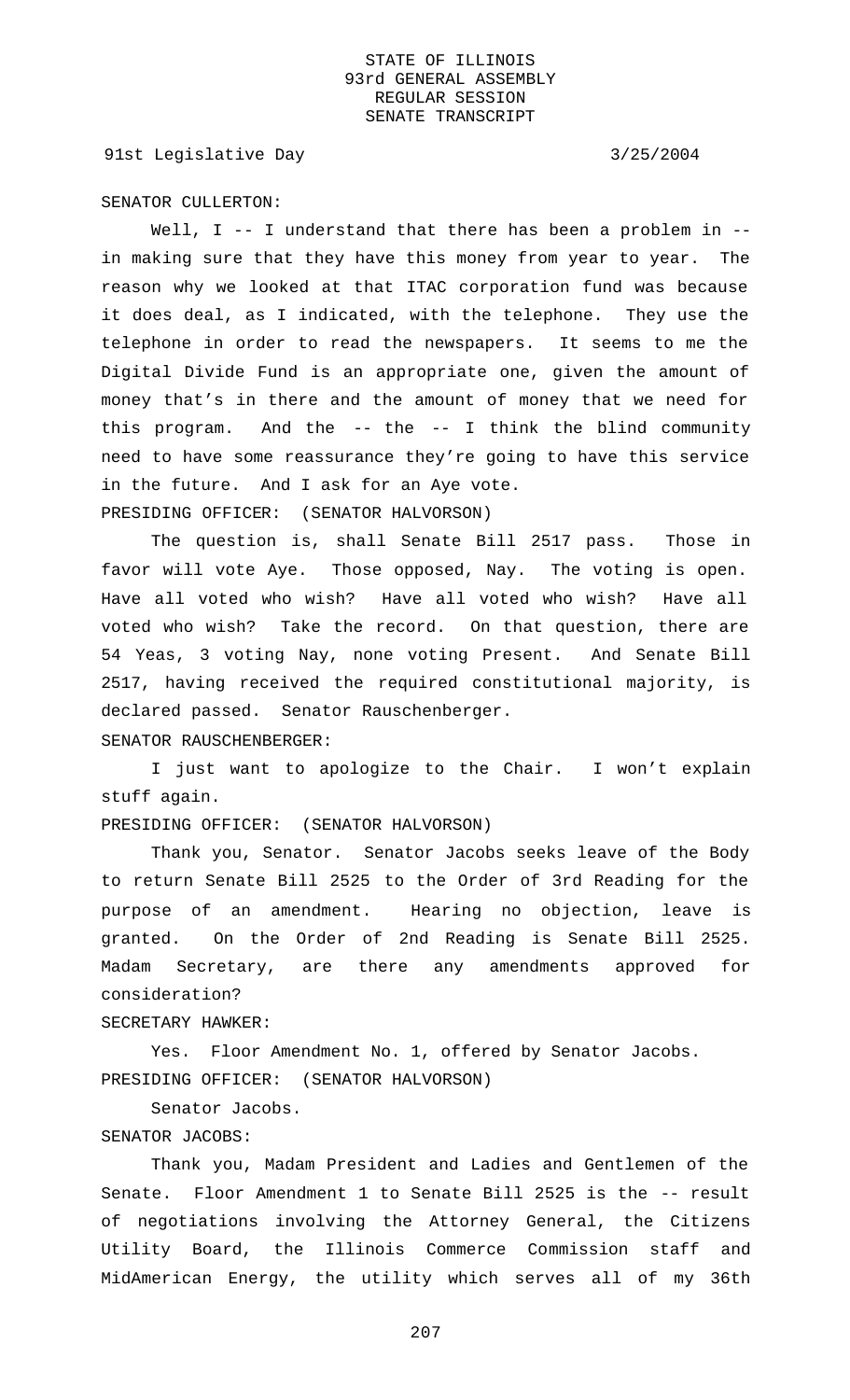91st Legislative Day 3/25/2004

District. During some of those negotiations or discussions earlier, we found there was a need to clarify the intent of the General Assembly that a division of a regulated utility has always been able to provide competitive gas service in Illinois to an -- industrial and commercial customers and that they can continue to do so as they have done for the last ten years. This amendment, which becomes the bill, will provide that needed clarification.

## PRESIDING OFFICER: (SENATOR HALVORSON)

Is there any discussion on the amendment? Senator Jacobs moves the adoption of Amendment No. 11 -- oh, it is -- okay - oh, thank you. Senate Amendment -- or adoption of Amendment No. 1 to Senate Bill 2525. All those in favor will say Aye. Opposed, Nay. The Ayes have it, and the amendment is adopted. Are there any further Floor amendments approved for consideration?

SECRETARY HAWKER:

No further amendments reported, Madam President. PRESIDING OFFICER: (SENATOR HALVORSON)

3rd Reading. Senator Jacobs, on the Order of 3rd Reading. Madam Secretary, read the bill. SECRETARY HAWKER:

Senate Bill 2525.

(Secretary reads title of bill)

3rd Reading of the bill.

PRESIDING OFFICER: (SENATOR HALVORSON)

Senator Jacobs.

# SENATOR JACOBS:

Just basically, as I said during the amendment stage, Senate Bill 2525 has been drafted very narrowly to address a specific threat that MidAmerican faces to its competitive gas business. Specifically, it would allow MidAmerican to continue providing competitive gas service under the close supervision of the Illinois Commerce Commission, which is granted extensive regulatory powers, just as it has in the last ten years. Failure to do this would -- would -- would mess up all of the contracts that we have with Deere and Company, all of the school districts. We've had letters from all of them. This is a very important bill and I ask for your support.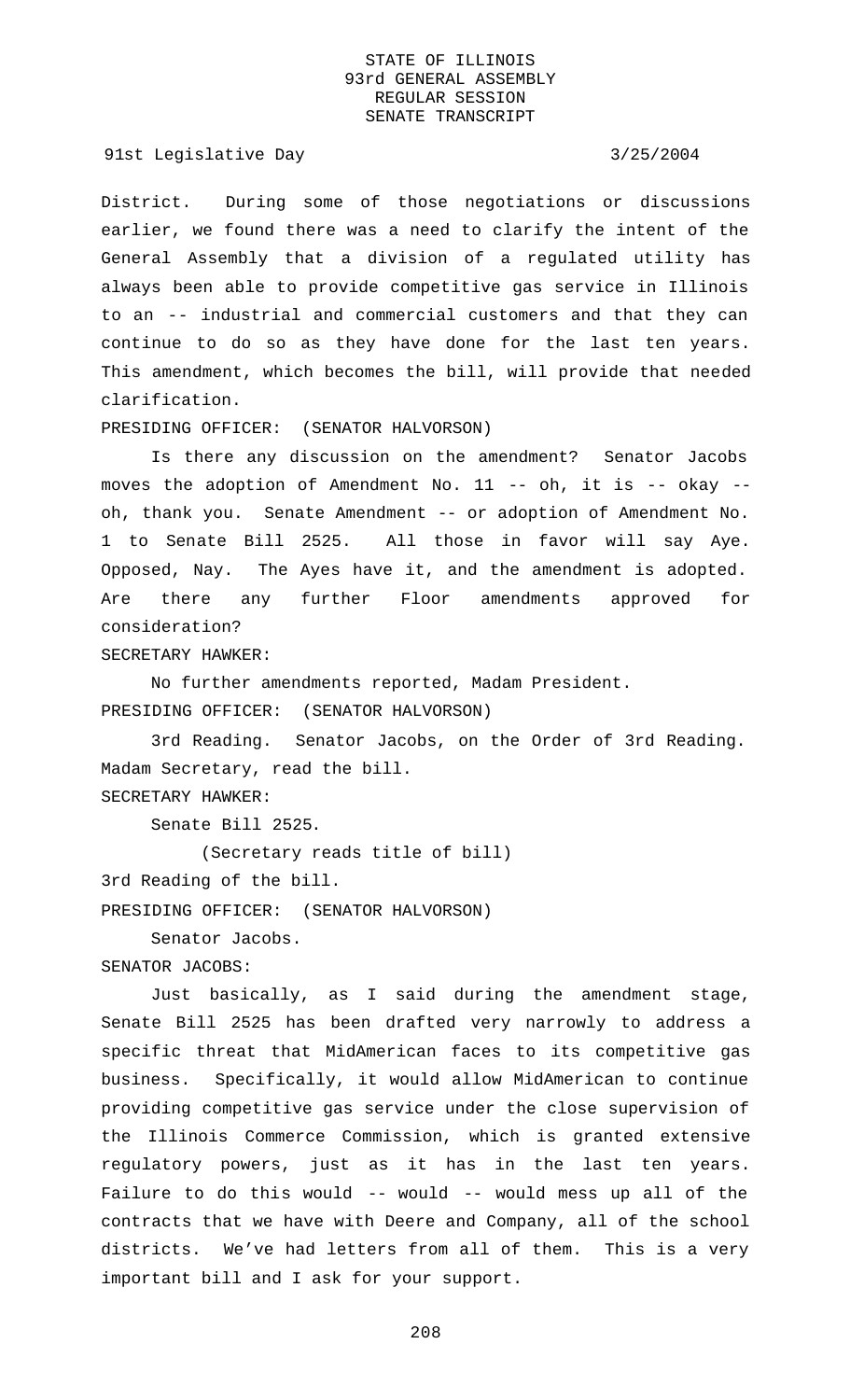## 91st Legislative Day 3/25/2004

PRESIDING OFFICER: (SENATOR HALVORSON)

Is there any discussion? Seeing none, the question is, shall Senate Bill 2525 pass. Those in favor will vote Aye. Opposed, Nay. The voting is open. Wait -- sorry, Senator Jacobs. Okay. The voting is open. Have all voted who wish? Have all voted who wish? Have all voted who wish? Take the record. On that question, there are 55 Yeas, none voting Nay, none voting Present. And Senate Bill 2525, having received the required constitutional majority, is declared passed. Senator Jacobs.

### SENATOR JACOBS:

Madam Chairman, the only thing I did want to do, I did want to read in some legislative intent, which Senator Munoz was to ask the question and evidently no one saw his light, which I would still like to do, if that's all right, just so we'll have it as part of the record.

PRESIDING OFFICER: (SENATOR HALVORSON)

Is there leave to allow Senator Jacobs? Senator Jacobs, on Senate Bill 2525.

# SENATOR JACOBS:

And -- and one of the reasons I want to do this, I think this is one of the -- the last acts that Emmett McNamara performed in his duties down here. And the question would have been, a concern has been raised by the IBEW that this legislation may have some impact on the reciprocity provisions of the electric consumer Choice and Retail {sic}(Rate) Relief Law, specifically 220 ILCS 5/16-115/(d)(5), 1997. Does House Bill 5216 {sic} have any impact with respect to the above mentioned statute? The answer is, no. House Bill 5216 {sic} in no way impacts the reciprocity provisions of the Electric Service Customer Choice and Rate Relief Law. Thank you. Thank you for your indulgence.

PRESIDING OFFICER: (SENATOR HALVORSON)

Thank you, Senator Jacobs. Senator Welch, on 2526. Mr. Secretary, read the bill. ACTING SECRETARY HARRY:

Senate Bill 2526.

(Secretary reads title of bill) 3rd Reading of the bill.

209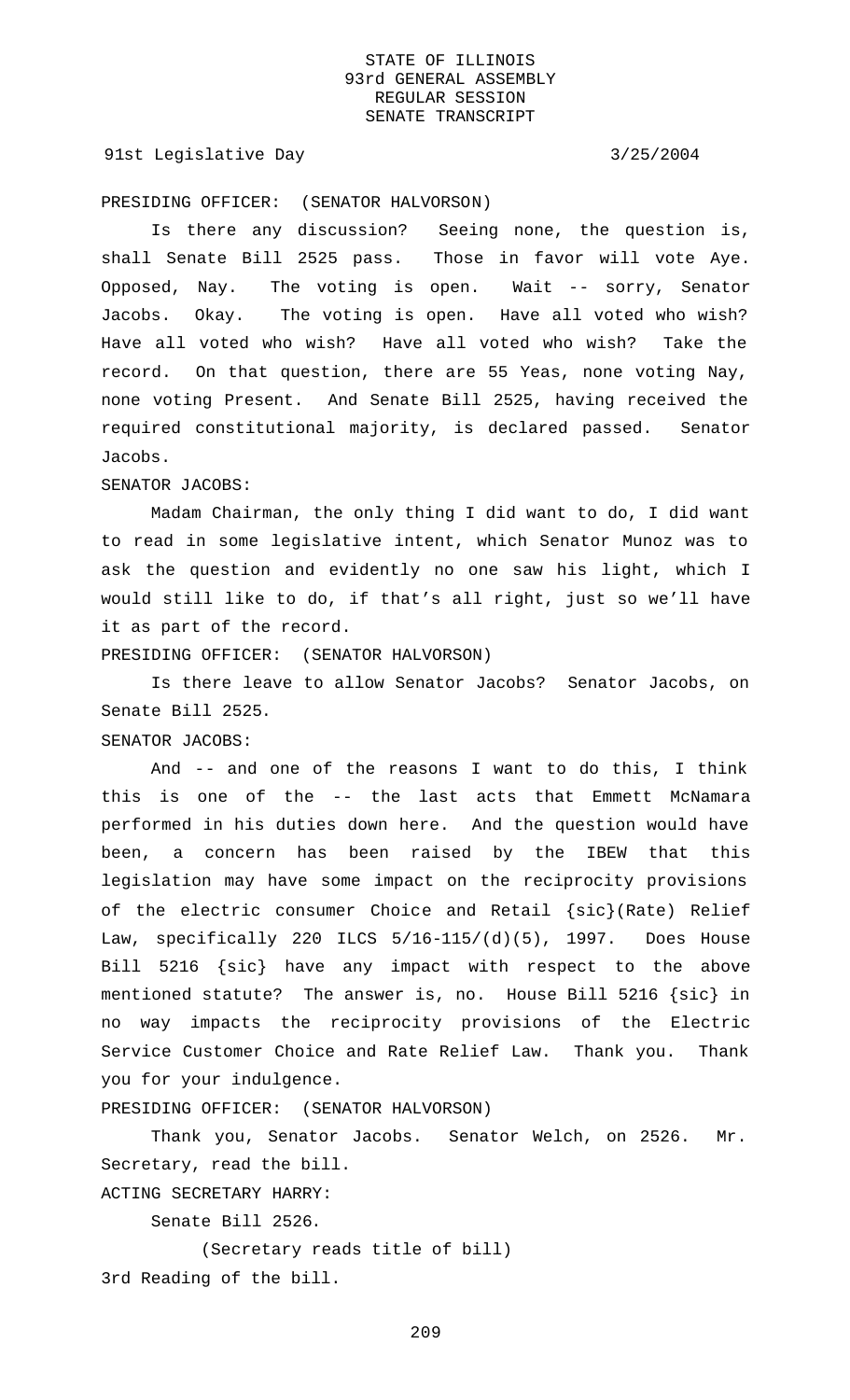### 91st Legislative Day 3/25/2004

PRESIDING OFFICER: (SENATOR HALVORSON)

Senator Welch.

# SENATOR WELCH:

Thank you, Madam President. What Senate Bill 2526 does is amend the Military Code of Illinois, requiring the publication of the rights and responsibilities of service members under State and federal law. This can be done either by publishing it by printed means or by electronic means to service members, families, organizations that -- assist service members, veterans or their families. It's supported by the AMVETS, the Veterans of Foreign Wars and the Lieutenant Governor. I'd be glad to answer any questions.

PRESIDING OFFICER: (SENATOR HALVORSON)

Is there any discussion? Seeing none, the question is, shall Senate Bill 2526 pass. Those in favor will vote Aye. Those opposed, Nay. The voting is open. Have all voted who wish? Have all voted who wish? Have all voted who wish? Take the record. On that question, there are 57 Ayes, none voting Nay, none voting Present. And Senate Bill 2526, having received the required constitutional majority, is declared passed. Senator Forby, on 2530. Mr. Secretary, read the bill. ACTING SECRETARY HARRY:

Senate Bill 2530.

(Secretary reads title of bill)

3rd Reading of the bill.

PRESIDING OFFICER: (SENATOR HALVORSON)

Senator Forby.

# SENATOR FORBY:

Thank you, Madam President. Senate Bill 2530 would allow the Department of Aging to accept gifts to be used in funding for senior citizens. This bill would set up awareness for our senior citizens, they can give a gift for seniors' senior centers. The AARP has worked really hard on this bill. With this bill, seniors could make a gift to the senior centers across the State at the Department of Aging grant to locate - community senior service. And all this money that are -- gives out, one hundred percent of it goes to the senior citizens. PRESIDING OFFICER: (SENATOR HALVORSON)

Is there any discussion? Senator Righter.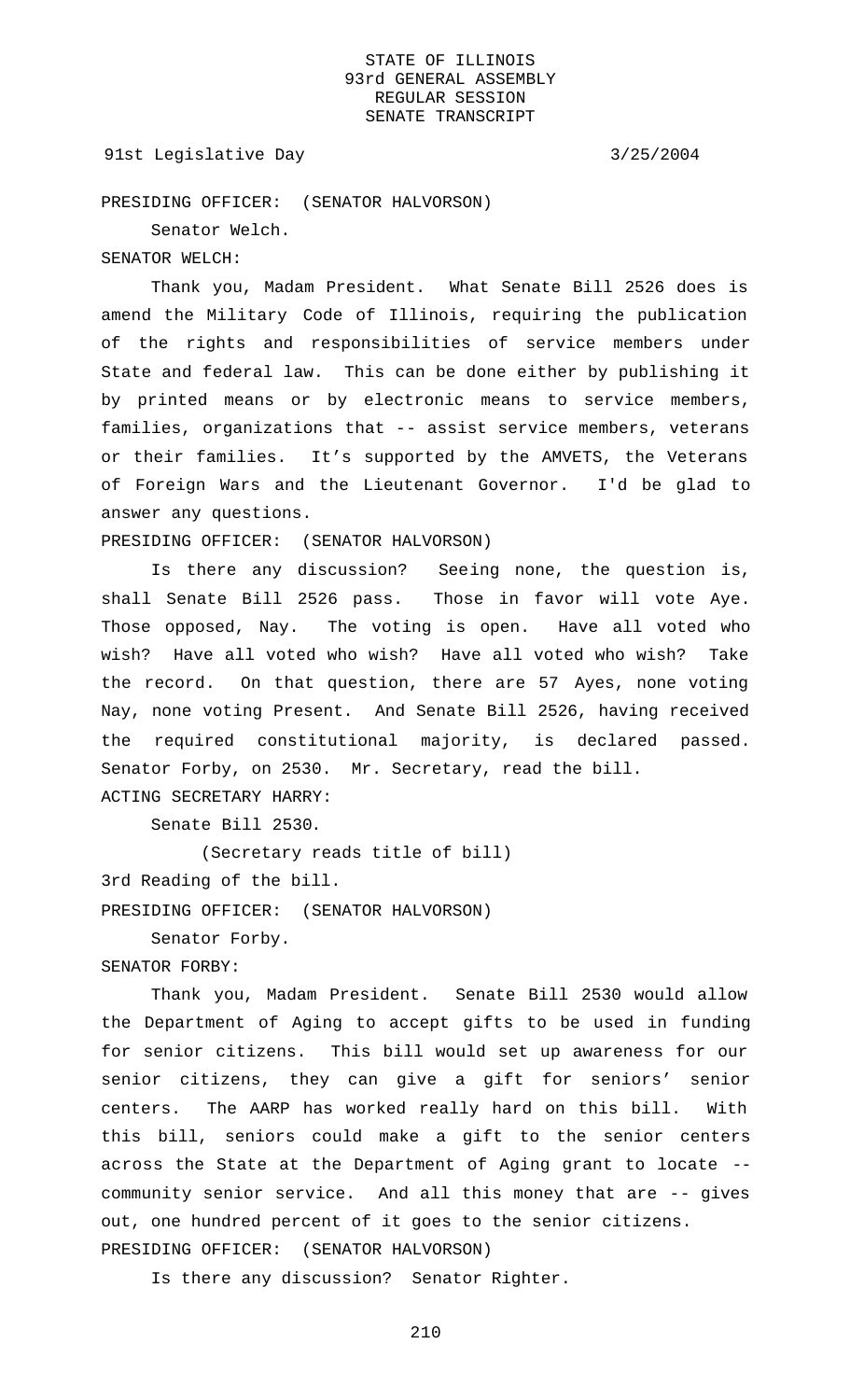### 91st Legislative Day 3/25/2004

SENATOR RIGHTER:

Thank you, Madam President. Will the sponsor yield, please?

PRESIDING OFFICER: (SENATOR HALVORSON)

Sponsor indicates he'll yield.

SENATOR RIGHTER:

Thank you, Madam President. Senator Forby, I'm -- sat on the committee, voted for the bill, going to vote for it here on the Floor. It's a good piece of legislation. I just want to make sure, and we had a little discussion on this during committee, that everyone understands here out on the Floor, and this is the specter of the eight-percent chargeback returning again. You're creating a new fund in the State treasury, and it's my understanding that there's a specific exemption from that chargeback for this fund. Is that correct? PRESIDING OFFICER: (SENATOR HALVORSON)

Senator Forby.

SENATOR FORBY:

That is correct. PRESIDING OFFICER: (SENATOR HALVORSON)

Senator Righter.

### SENATOR RIGHTER:

The amendment that created the exemption also inserted the language "distinct funds" with regards to if there is a specific gift given to the Department on Aging. So, let's say, if my grandmother leaves ten thousand dollars to the Mattoon Senior Center, that money is going to be put into what this statute calls -- or, this legislation calls a distinct fund. That is not going to be a separate fund in the State treasury that's subject to the eight-percent chargeback is it?

PRESIDING OFFICER: (SENATOR HALVORSON)

Senator Forby.

SENATOR FORBY:

No. That's correct. PRESIDING OFFICER: (SENATOR HALVORSON)

Is there any further discussion? Seeing none, Senator Forby, do you wish to close? SENATOR FORBY:

Ask for an Aye vote.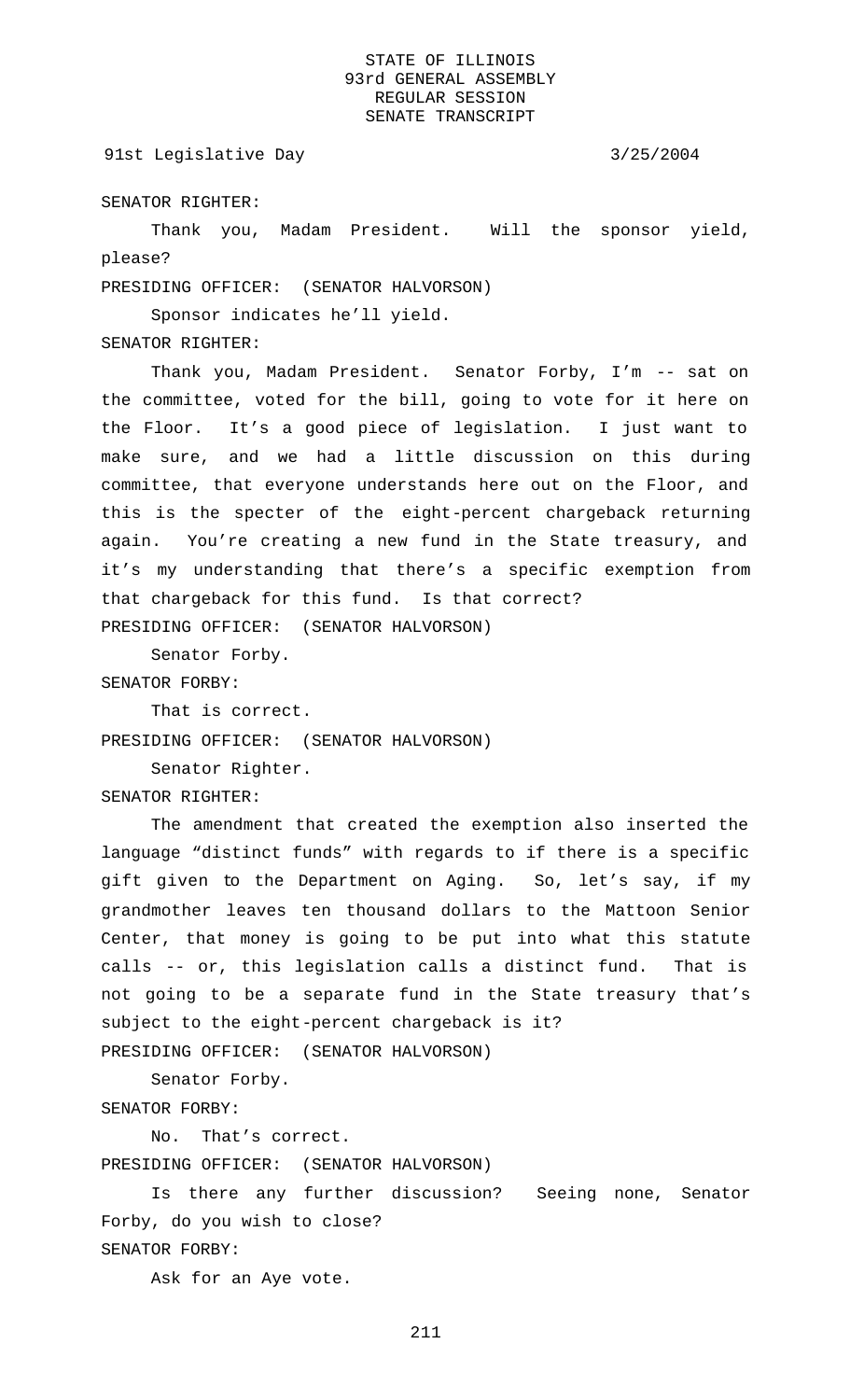91st Legislative Day 3/25/2004

PRESIDING OFFICER: (SENATOR HALVORSON)

The question is, shall Senate Bill 2530 pass. Those in favor, vote Aye. Opposed, Nay. The voting is open. Have all voted who wish? Have all voted who wish? Have all voted who wish? Take the record. On that question, there are 57 Ayes, none voting Nay, none voting Present. And Senate Bill 2530, having received the required constitutional majority, is declared passed. Senator Cullerton, on 2536. Mr. Secretary, read the bill.

ACTING SECRETARY HARRY:

Senate Bill 2536.

(Secretary reads title of bill) 3rd Reading of the bill.

PRESIDING OFFICER: (SENATOR HALVORSON)

Senator Cullerton. SENATOR CULLERTON:

Thank you, Madam President, Members of the Senate. This is a initiative of the State Appellate Defender and the Illinois State Bar Association. Under current law, investigators -- the State Appellate Defender has the authority to provide investigative services to public defenders and appointed counsel, but the -- the office is not given any express authority to hire investigators and this bill gives them that. It's actually something which we passed out of the Senate before, but has not passed the House. And ask for an Aye vote. PRESIDING OFFICER: (SENATOR HALVORSON)

Is there any discussion? Seeing none, the question is, shall Senate Bill 2536 pass. Those in favor, vote Aye. Those opposed, Nay. The voting is open. Have all voted who wish? Have all voted who wish? Have all voted who wish? Take the record. On that question, there are 55 Ayes, none voting Nay, none voting Present. And Senate Bill 2536, having received the required constitutional majority, is declared passed. Senator Welch, on 2542. Mr. Secretary, read the bill. ACTING SECRETARY HARRY:

Senate Bill 2542.

(Secretary reads title of bill) 3rd Reading of the bill. PRESIDING OFFICER: (SENATOR HALVORSON)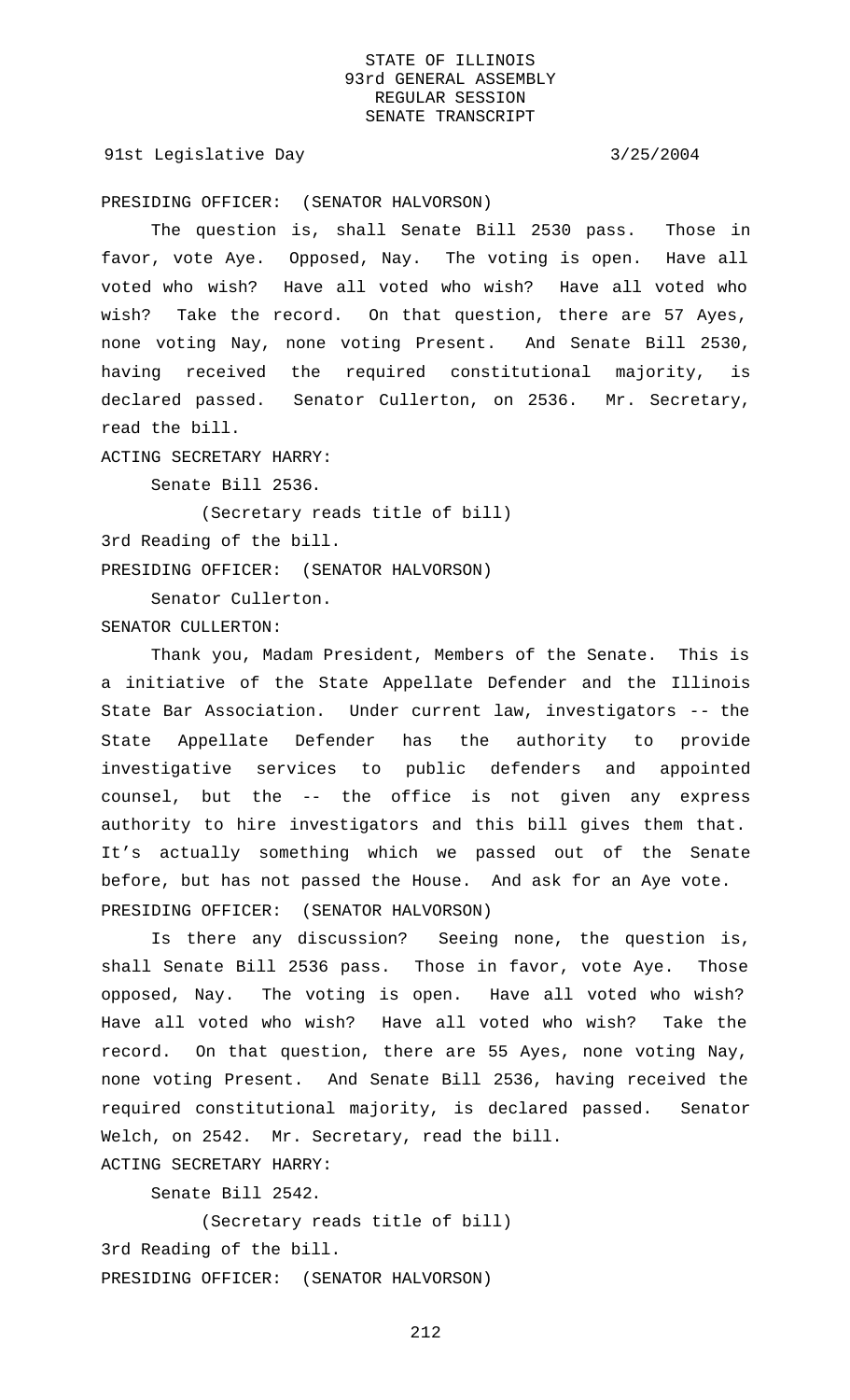91st Legislative Day 3/25/2004

Senator Welch. SENATOR WELCH:

Thank you, Madam President. This bill amends the Enterprise Zone Act by requiring that those who want to be into -- in the enterprise zone have to disclose the individuals who are entitled to receive any percentage of the total distributable income of any limited liability company, corporation or limited partnership having any interest in the property. Currently, if the interest is less than seven and one-half percent, they do not have to -- disclose it. The purpose of this is -- is to make sure that we know who is getting benefits from the State of Illinois, those who may or may not be entitled to them were their names disclosed. This bill I came up with after reading a editorial in the Chicago Tribune which disclosed many problems with property ownership not being disclosed to the State of Illinois - in particular, a lease that was awarded in Joliet, Illinois, for a Secretary of State building where the individual purchased the building for two hundred thousand dollars, then leased it to the State for two hundred and seventy thousand dollars just for the first year, recouping more than one hundred percent of his investment. The idea was that, even then, the Secretary of State could not find out, by law, who owned the building, and it turned out to be an individual who has since been indicted by the U.S. Attorney for the Northern District of Illinois. I would be glad to try to answer any questions. It passed the committee unanimously.

PRESIDING OFFICER: (SENATOR HALVORSON)

Is there any discussion? Senator Lauzen. SENATOR LAUZEN:

Thank you, Madam President. Just to -- just to congratulate the sponsor on -- on his work to tie this up. The greater disclosure is certainly a good thing, and emphasize for this side of the aisle that as the sponsor said, passed out unanimously.

PRESIDING OFFICER: (SENATOR HALVORSON) Senator Welch, to close.

SENATOR WELCH: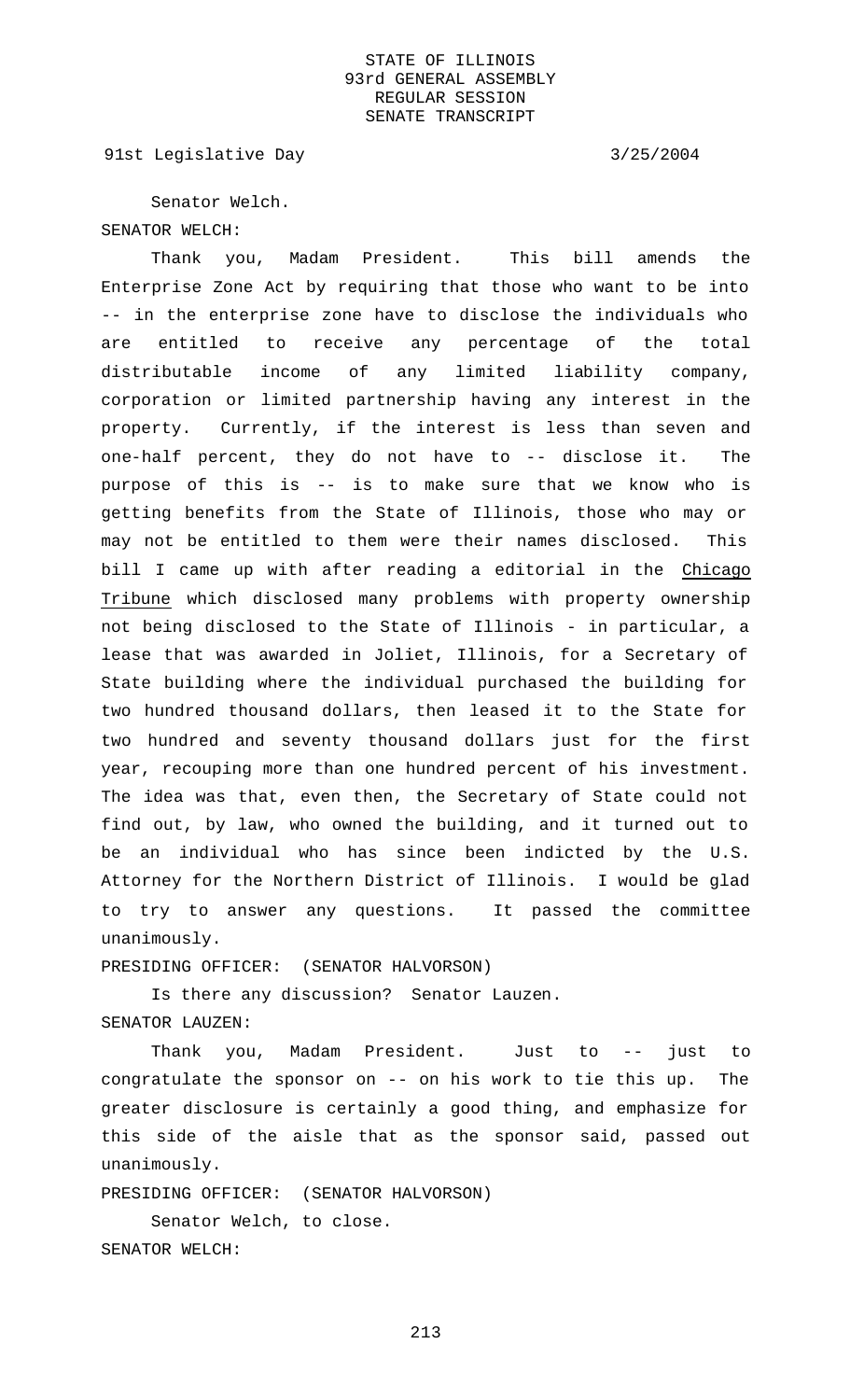91st Legislative Day 3/25/2004

Well, I would just say that when Senator Lauzen compliments me, I think we should all vote for this bill. Thank you. PRESIDING OFFICER: (SENATOR HALVORSON)

The question is, shall Senate Bill 2542 pass. Those in favor will vote Aye. Opposed, Nay. The voting is open. Have all voted who wish? Have all voted who wish? Have all voted who wish? Take the record. On that question, there are 55 Yeas, none voting Nay, none voting Present. And Senate Bill 2542, having received the required constitutional majority, is declared passed. Senator Martinez, on 2545. Mr. Secretary, read the bill.

ACTING SECRETARY HARRY:

Senate Bill 2545.

(Secretary reads title of bill)

3rd Reading of the bill.

PRESIDING OFFICER: (SENATOR HALVORSON)

Senator Martinez.

SENATOR MARTINEZ:

Thank you, Madam President. Senate Bill 2545 requires an insurer use an -- identifier other than a social security number on insurance identification cards. Insurers will be replied - required to comply with the format as laid out in the Uniform Prescription Drug Information Card Act. With the growing concerns over identity theft, this measure ensures that such a commonly used form of identification does not provide thieves a mean with which to obtain personal information, financial information in the event that an insurance card gets lost or stolen.

PRESIDING OFFICER: (SENATOR HALVORSON)

Is there any discussion? Seeing none, the question is, shall Senate Bill 2545 pass. Those in favor will vote Aye. Opposed, Nay. The voting is open. Have all voted who wish? Have all voted who wish? Have all voted who wish? Take the record. On that question, there are 57 Ayes, none voting Nay, none voting Present. And Senate Bill 2545, having received the required constitutional majority, is declared passed. Senator Martinez, on 2546. Mr. Secretary, read the bill.

Senate Bill 2546.

ACTING SECRETARY HARRY: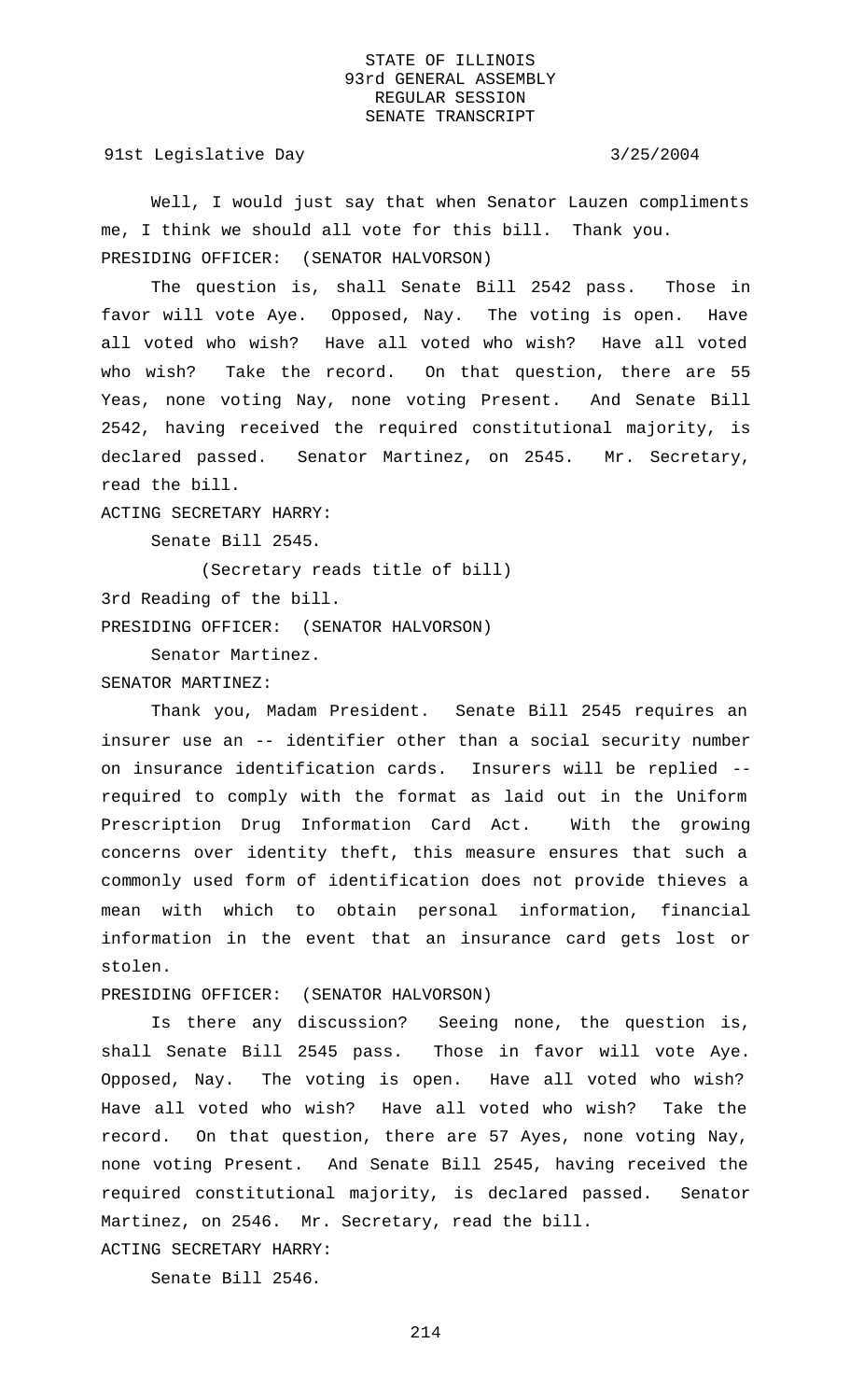91st Legislative Day 3/25/2004

(Secretary reads title of bill) 3rd Reading of the bill. PRESIDING OFFICER: (SENATOR HALVORSON)

Senator Martinez.

SENATOR MARTINEZ:

Thank you, Madam President. This -- this bill clarifies the ten-year period during which a sex offender must register does not begin until the sex offender signs the initial registration material with their local police department. This bill would create a massive incentive for a sex offender to make their initial registration -- immediately after being discharged from incarceration and mandatory -- supervised release. I'll be happy to answer any questions.

PRESIDING OFFICER: (SENATOR HALVORSON)

Is there any discussion? Seeing none, the question is, shall Senate Bill 2546 pass. Those in favor will vote Aye. Those opposed, Nay. The voting is open. Have all voted who wish? Have all voted who wish? Have all voted who wish? Take the record. On that question, there are 57 Ayes, none voting Nay, none voting Present. And Senate Bill 2546, having received the required constitutional majority, is declared passed. Senator Shadid, on 2547. Mr. Secretary, read the bill.

ACTING SECRETARY HARRY:

Senate Bill 2547.

(Secretary reads title of bill)

3rd Reading of the bill.

PRESIDING OFFICER: (SENATOR HALVORSON)

Senator Shadid.

SENATOR SHADID:

Thank you very much, Madam President. Senate Bill 2547 regards a Dr. James Baldi, who is a dentist from Peoria and is also a Colonel in the Air Force Reserves. Was called to serve on active military duty for six months. He was the sole practitioner of his business so there was no one to manage his operation while he was gone. As a result, he was forced to close temporarily and lay off his employees. Upon return from duty, he has been charged the highest rate of unemployment insurance tax allowed by State law. This legislation would end the practice of penalizing a business owner for being called up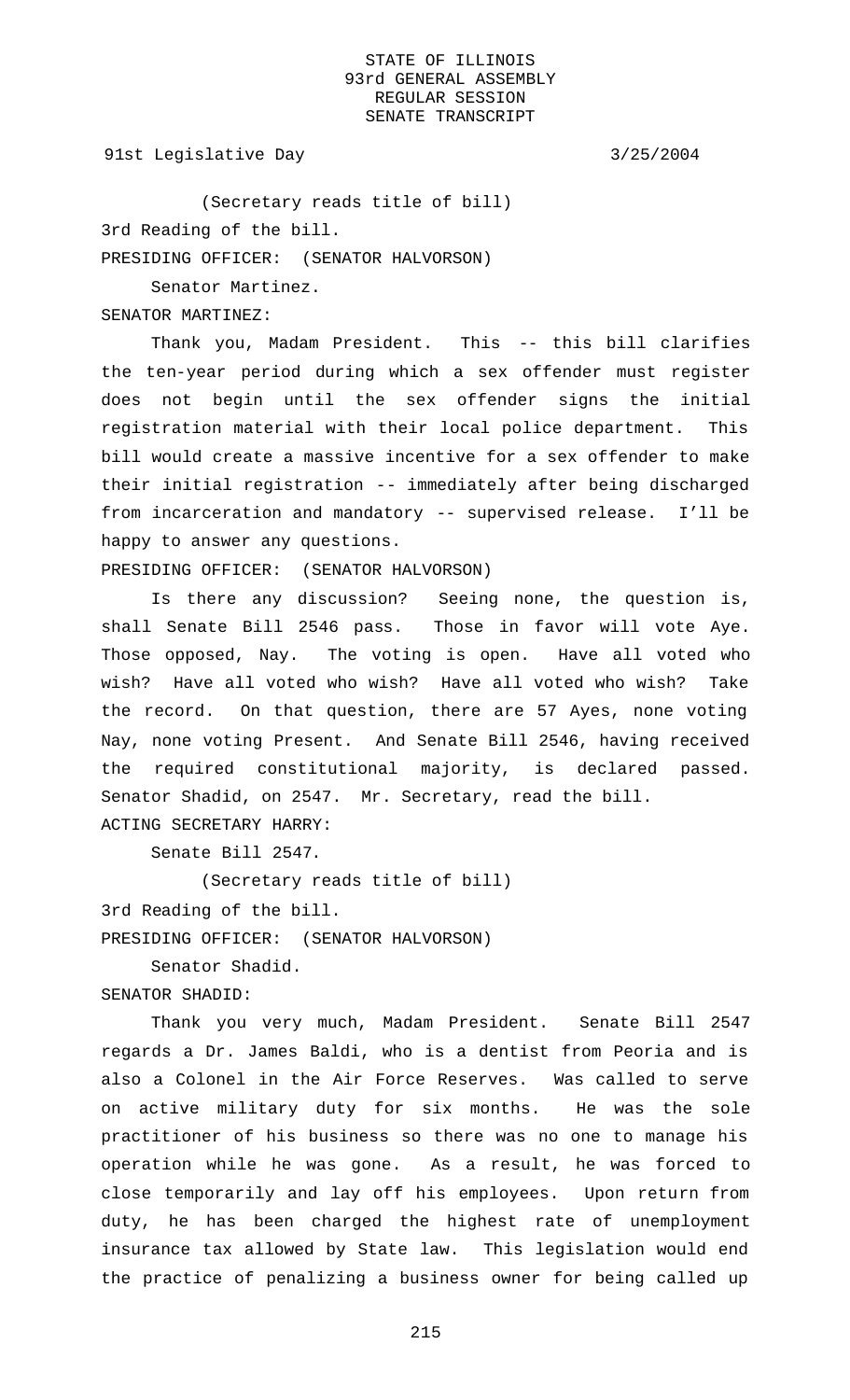91st Legislative Day 3/25/2004 to serve their country. I ask for your support. And by the way, this only has about a five-thousand-dollar impact on the Trust Fund. PRESIDING OFFICER: (SENATOR HALVORSON) Is there any discussion? Senator Wojcik. SENATOR WOJCIK: Thank you, Madam President. Would the sponsor yield for questions? PRESIDING OFFICER: (SENATOR HALVORSON) Sponsor indicated he'll yield. SENATOR WOJCIK: Senator, it seems that business and labor have always had an agreed bill dealing with UI. And it seems that this bill is being -- coming out of that agreement. Is that fact? PRESIDING OFFICER: (SENATOR HALVORSON) Senator Shadid. SENATOR SHADID: There's no agreement, but there's also no opposition. PRESIDING OFFICER: (SENATOR HALVORSON) Senator Wojcik. SENATOR WOJCIK: That's my next question. We hear the IRMA is opposed to it, and I believe they still are. PRESIDING OFFICER: (SENATOR HALVORSON) Senator Shadid. SENATOR SHADID: Yeah. You're right. They are opposed to it. PRESIDING OFFICER: (SENATOR HALVORSON) Senator Wojcik. SENATOR WOJCIK: Okay. And that -- because of that, I would ask my side of the aisle to vote No. PRESIDING OFFICER: (SENATOR HALVORSON) Is there any further discussion? Seeing none, the question is, shall Senate Bill 2547 pass. Those in favor, vote Aye. Those opposed, Nay. The voting is open. Have all voted who

wish? Have all voted who wish? Have all voted who wish? Take the record. On that question, there are 53 Yeas, 2 voting Nay, none voting Present. And Senate Bill 2547, having received the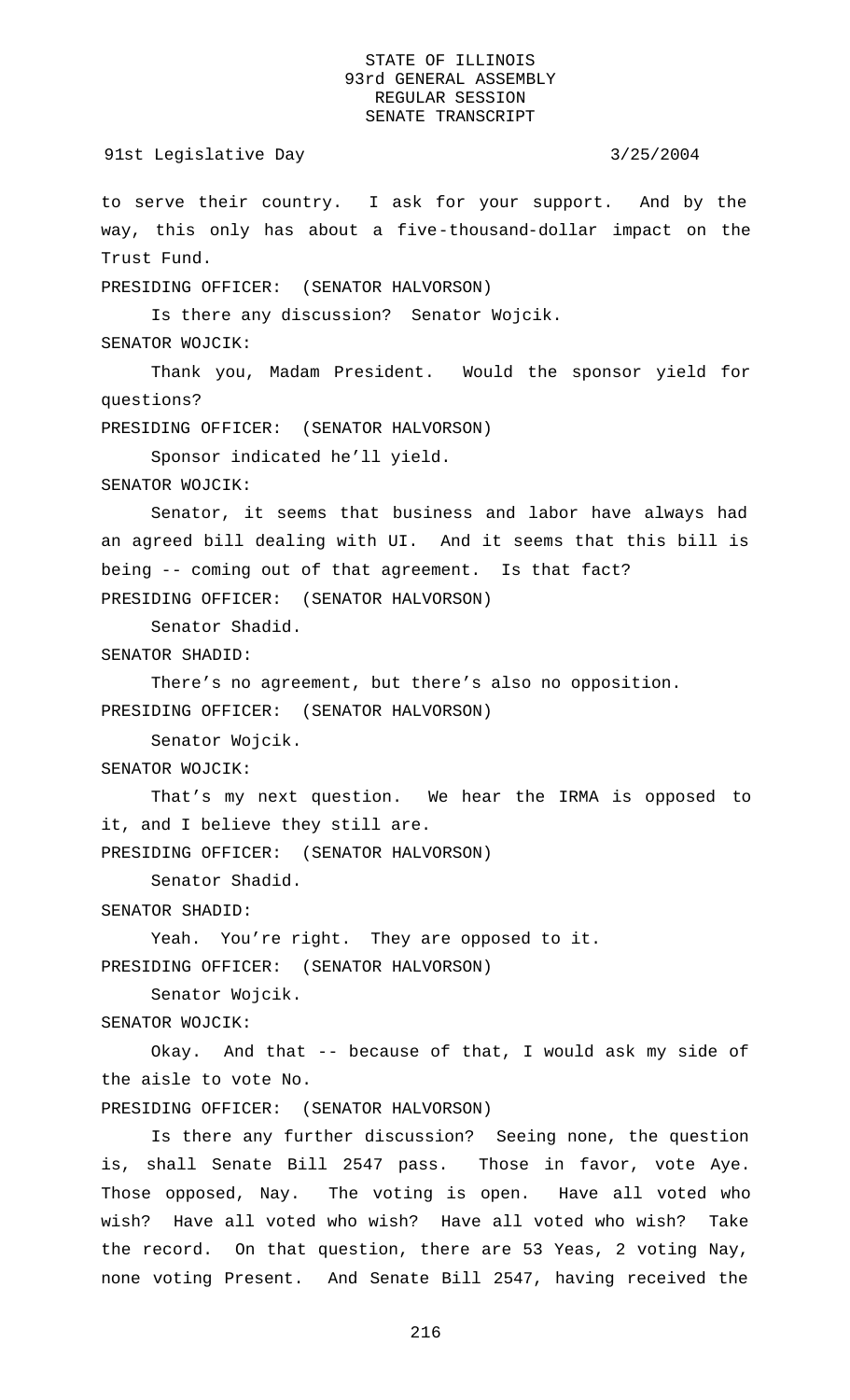### 91st Legislative Day 3/25/2004

required constitutional majority, is declared passed. Senator Sandoval, on 2548. Mr. Secretary, read the bill. ACTING SECRETARY HARRY:

Senate Bill 2548.

(Secretary reads title of bill)

3rd Reading of the bill.

PRESIDING OFFICER: (SENATOR HALVORSON)

Senator Sandoval.

SENATOR SANDOVAL:

Thank you, Madam President and Members of the Senate. Senate Bill 2548 toughens the regulations and penalties of notary publics in the State of Illinois as it relates to advertising, translation and the usage of the term "notary public" and record keeping. The bill also strengthens the requirements for people who advertise immigration assistance services in other languages. One of the largest issues in the Latino community in the State of Illinois, as well as other immigrant communities, are -- unscrupulous notary publics. Notary publics -- many of these types of notary publics serves - - serve as pseudo attorneys and take advantage of the people and affect their livelihoods here in the State of Illinois. My bill increases the penalties and tries to put these unscrupulous notary publics out of business. I ask for a favorable vote. PRESIDING OFFICER: (SENATOR HALVORSON)

Is there any discussion? Senator Petka. SENATOR PETKA:

Thank you, Madam President. To the bill: This bill was heard in the Executive Committee. The -- the Senate sponsor explained the problem. I think he explained it very well. This -- this type of activity is something that should be prescriptive and I agree that the penalties should be raised. So I ask Members on our side of the aisle to support his legislation.

### PRESIDING OFFICER: (SENATOR HALVORSON)

Is there any further discussion? Seeing none, the question is, shall Senate Bill 2548 pass. Those in favor, vote Aye. Those opposed will vote Nay. The voting is open. Have all voted who wish? Have all voted who wish? Have all voted who wish? Take the record. On that question, there are 55 Yeas,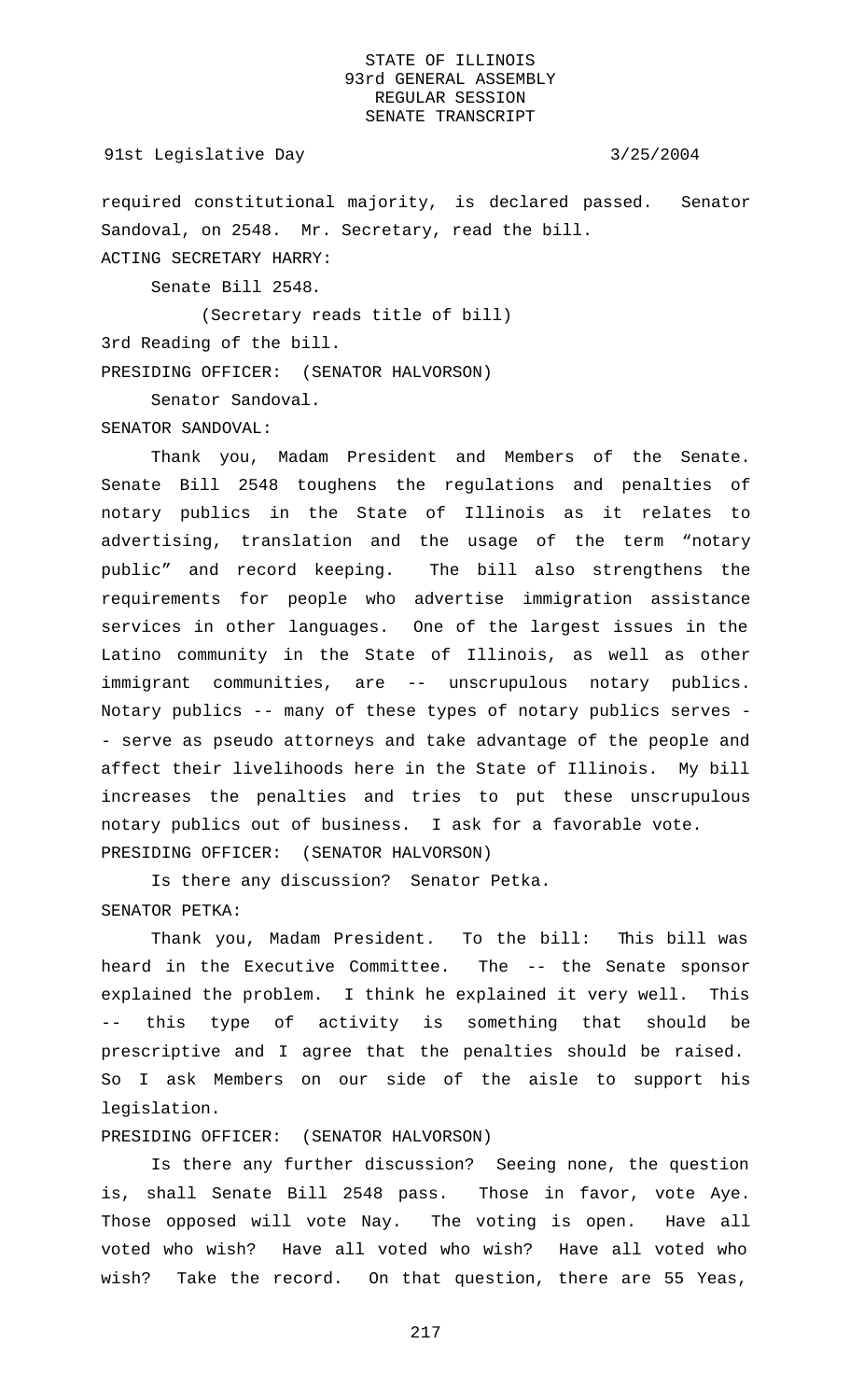### 91st Legislative Day 3/25/2004

none voting Nay, none voting Present. And Senate Bill 2548, having received the required constitutional majority, is declared passed. Senator Hunter, on 2551. Mr. Secretary, read the bill.

ACTING SECRETARY HARRY:

Senate Bill 2551.

(Secretary reads title of bill) 3rd Reading of the bill. PRESIDING OFFICER: (SENATOR HALVORSON)

Senator Hunter.

SENATOR HUNTER:

Thank you, Madam President. This is an agreed bill with the environmentalists and the industry. It creates the Mercury-Containing Products Act. Its proponents are the Illinois EPA, Environmental Council, the Healthy Schools Campaign, the pharmacists, Pfizer, Sierra Club, General Electric, Retail Merchants and the Dental Society. What it does is prohibits schools from using or purchasing mercury-added devices. It bans the general sale and distribution of mercury switches and relays. It requires scraps salvage yards to remove mercury switches and other mercury components before crushing or shredding a -- motor vehicle. And it mandates the EPA to examine the effectiveness of -- of -- of the existing programs for reducing and recycling mercury thermostats, and they'll make a report to the General Assembly and the Governor by 2005. And I ask for a favorable vote.

PRESIDING OFFICER: (SENATOR HALVORSON)

Is there any discussion? Senator Righter. SENATOR RIGHTER:

Thank you, Madam President. Very briefly. I appreciate the sponsor's work on the bill. The bill and the amendment - the amendment after that came out unanimously and I would appreciate Aye votes as well.

PRESIDING OFFICER: (SENATOR HALVORSON)

Is there any further discussion? Seeing none, the question is, shall Senate Bill 2551 pass. Those in favor will vote Aye. Those opposed, Nay. The voting is open. Have all voted who wish? Have all voted who wish? Have all voted who wish? Take the record. On that question, there are 54 Yeas, none voting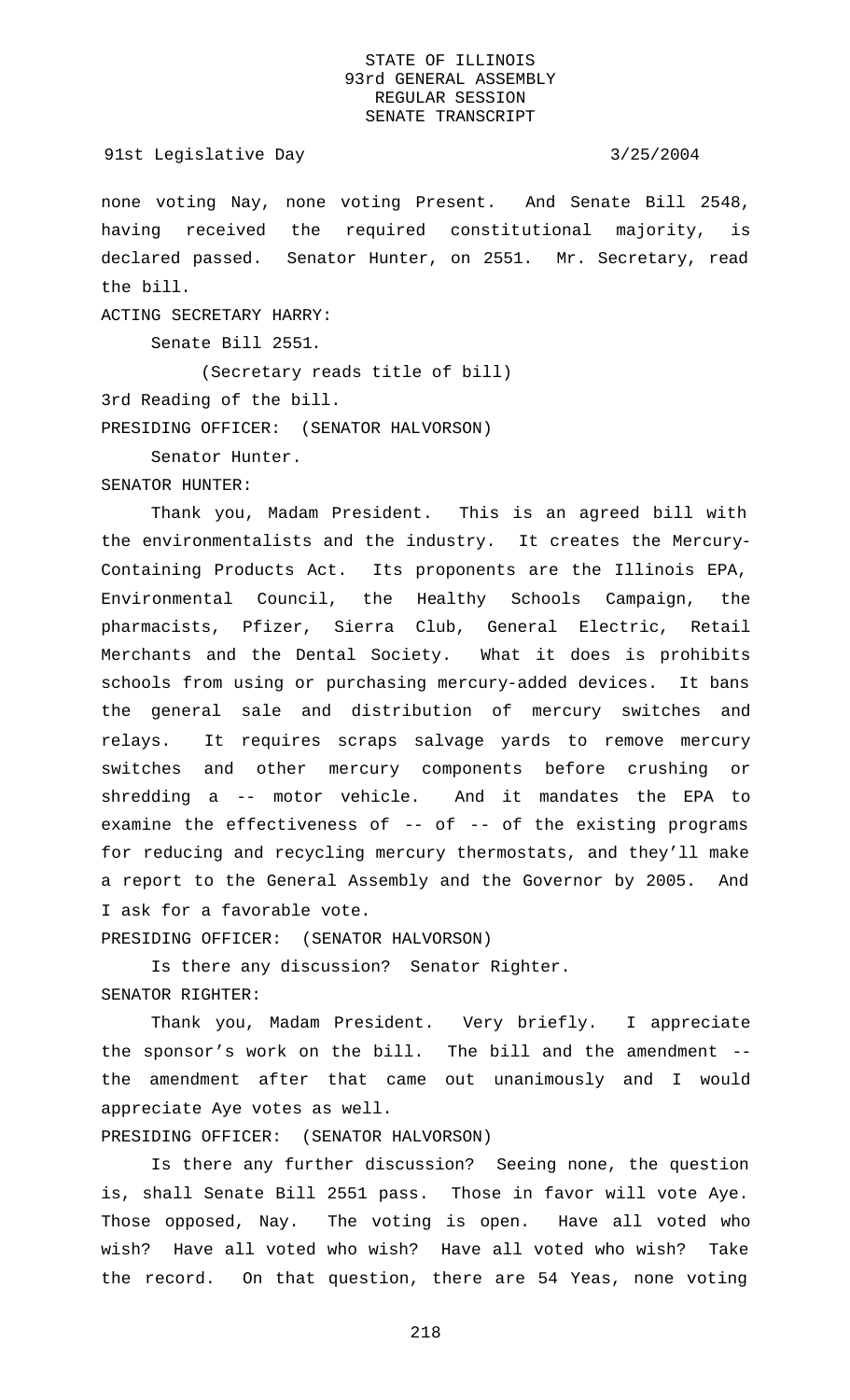Nay, none voting Present. And Senate Bill 2551, having received the required constitutional majority, is declared passed. On the top of page 19, Senate Bills 3rd Reading. Senator Harmon, on 2559. Mr. Secretary, read the bill.

ACTING SECRETARY HARRY:

Senate Bill 2559.

(Secretary reads title of bill) 3rd Reading of the bill. PRESIDING OFFICER: (SENATOR HALVORSON)

Senator Harmon.

SENATOR HARMON:

Thank you, Madam President. Senate Bill 2559 is an initiative of the Illinois Bankers Association. We are proposing to amend to definition of "security" found in the Illinois Securities Law to remove the words "certificate of deposit." Those words were added a couple years ago without much fanfare, making Illinois law, the language of the definition at least, inconsistent with the laws in other states and the Federal '33 and '34 Act. We are seeking to restore the original language and bring Illinois law back into -- or, the definition back into conformity with the -- the -- the language in other jurisdictions. The Secretary of State's Office is not opposed. I'm aware of no opposition and I ask for Aye votes. PRESIDING OFFICER: (SENATOR HALVORSON)

Is there any discussion? Senator Welch. SENATOR WELCH:

I have a question of the sponsor. PRESIDING OFFICER: (SENATOR HALVORSON)

Sponsor indicates he'll yield.

SENATOR WELCH:

Why were the certificates of deposit included in the first place under the definition of securities? PRESIDING OFFICER: (SENATOR HALVORSON)

Senator Harmon.

SENATOR HARMON:

I don't know -- I don't know the answer. Again, it was - it was done without much fanfare in a -- in a larger bill. PRESIDING OFFICER: (SENATOR HALVORSON)

Senator Welch.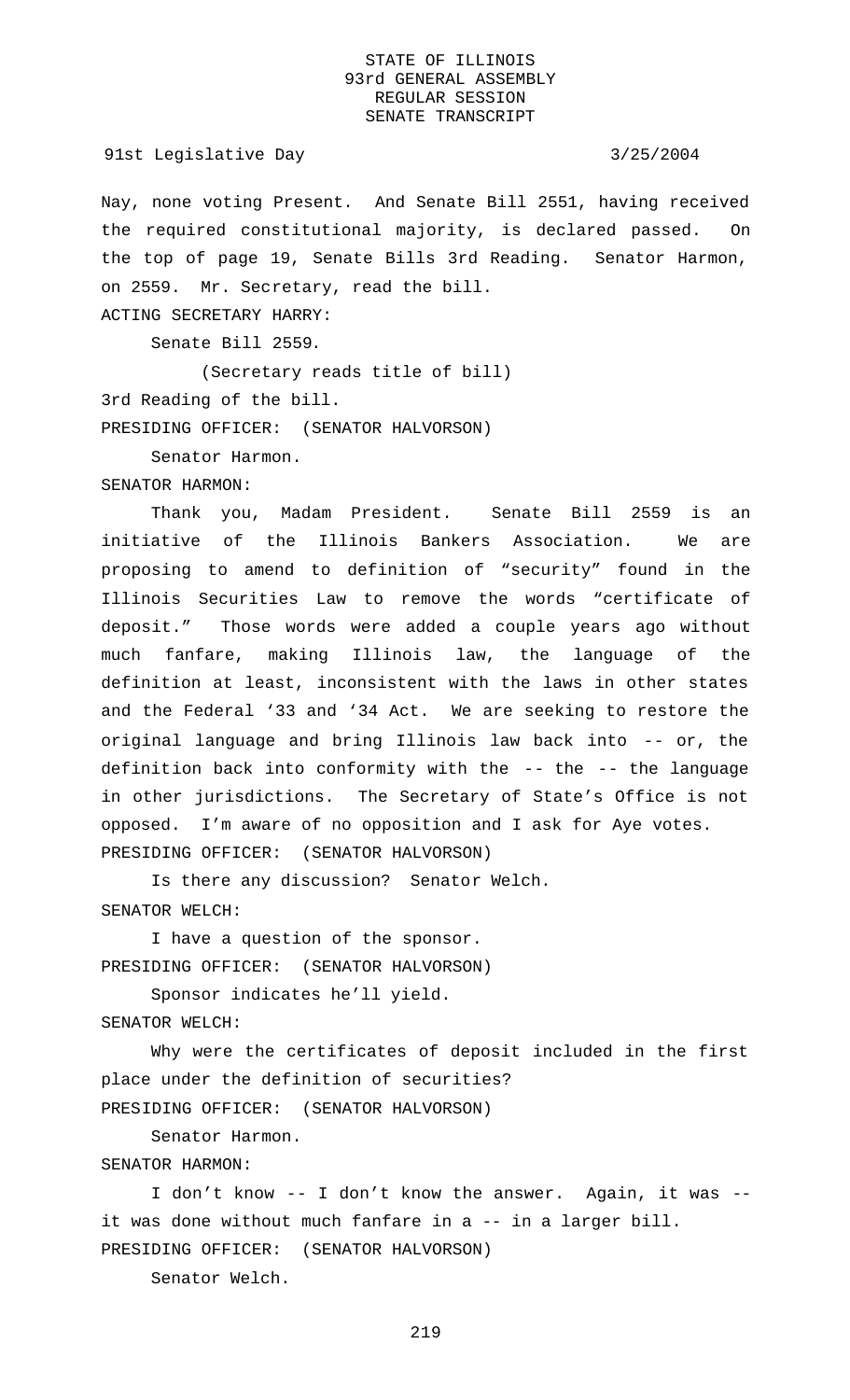### 91st Legislative Day 3/25/2004

SENATOR WELCH:

Does this include certificates of deposit from banks that aren't part of the federal insurance corporation, FDIC? PRESIDING OFFICER: (SENATOR HALVORSON)

Senator Harmon.

SENATOR HARMON:

I'm sorry, Senator. I -- I don't understand the question. PRESIDING OFFICER: (SENATOR HALVORSON)

Senator Welch.

SENATOR WELCH:

Well, a lot of certificates of deposit are -- are bought from banks and some banks or savings and loans may not be insured. That's my question. Is that -- include… PRESIDING OFFICER: (SENATOR HALVORSON)

Senator Harmon.

SENATOR HARMON:

I -- it removes the certificates of deposit from the definition of security. I don't think it -- it matters what - what sort of bank they're from.

PRESIDING OFFICER: (SENATOR HALVORSON)

Senator Welch.

SENATOR WELCH:

That's why I'm wondering. What regulation is there left if you remove it as a security? Who looks into any fraud if you buy a security -- certificate of deposit and the purchaser is defrauded?

PRESIDING OFFICER: (SENATOR HALVORSON)

Senator Harmon.

SENATOR HARMON:

Well, if -- if it's a bank product, I would assume it's maybe regulated by the Office of Banks and Real Estate, but not -- not as a security.

PRESIDING OFFICER: (SENATOR HALVORSON)

Senator Geo-Karis.

SENATOR GEO-KARIS:

Sponsor yield for a question?

PRESIDING OFFICER: (SENATOR HALVORSON)

Sponsor indicate he'll yield.

SENATOR GEO-KARIS: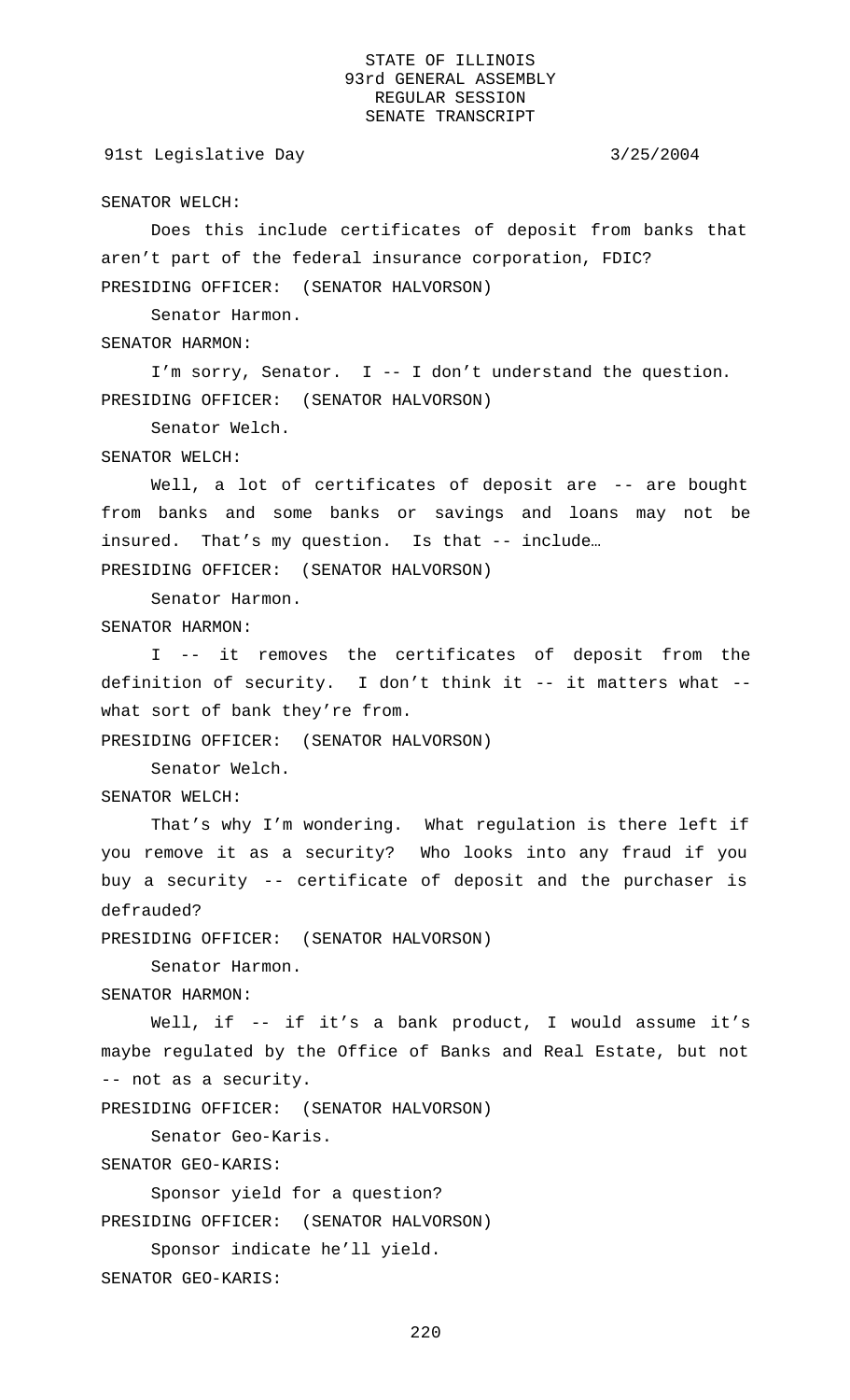91st Legislative Day 3/25/2004

A certificate of deposit is money, real money. And it would seem to me that what Senator Welch said, his questions are absolutely on point. How could they say it's not a security? PRESIDING OFFICER: (SENATOR HALVORSON)

Senator Harmon.

SENATOR HARMON:

It is not included in the definition of security in the federal 1933 Act. It is not included in the definition of security in the federal 1934 Act. It is not, to my knowledge, included in the definition of security in any other state. It is not included in the definition of security found in the model Act being promulgated currently.  $I$  -- it is -- it is much like a bank account deposit, which is not considered a security. PRESIDING OFFICER: (SENATOR HALVORSON)

Senator Geo-Karis. SENATOR GEO-KARIS:

But if it's a security deposit -- a certificate of deposit, that's what we're talking about isn't it? PRESIDING OFFICER: (SENATOR HALVORSON)

Senator Harmon.

SENATOR HARMON:

We are talking about certificates of deposit. That's correct.

PRESIDING OFFICER: (SENATOR HALVORSON)

Senator Geo-Karis.

SENATOR GEO-KARIS:

A certificate of deposit mean that's -- there's money on hand. I don't quite understand it. May I suggest to you that if we don't have it in our Illinois law, we should have some protection about certificates of deposit.

PRESIDING OFFICER: (SENATOR HALVORSON)

Is there any further discussion? Senator Harmon, to close. SENATOR HARMON:

Thank you. I'd ask for Aye votes. PRESIDING OFFICER: (SENATOR HALVORSON)

The question is, shall Senate Bill 2559 pass. All those in favor, vote Aye. Opposed, Nay. The voting is open. Have all voted who wish? Have all voted who wish? Have all voted who wish? Take the record. On that question, there are 54 Yeas, 2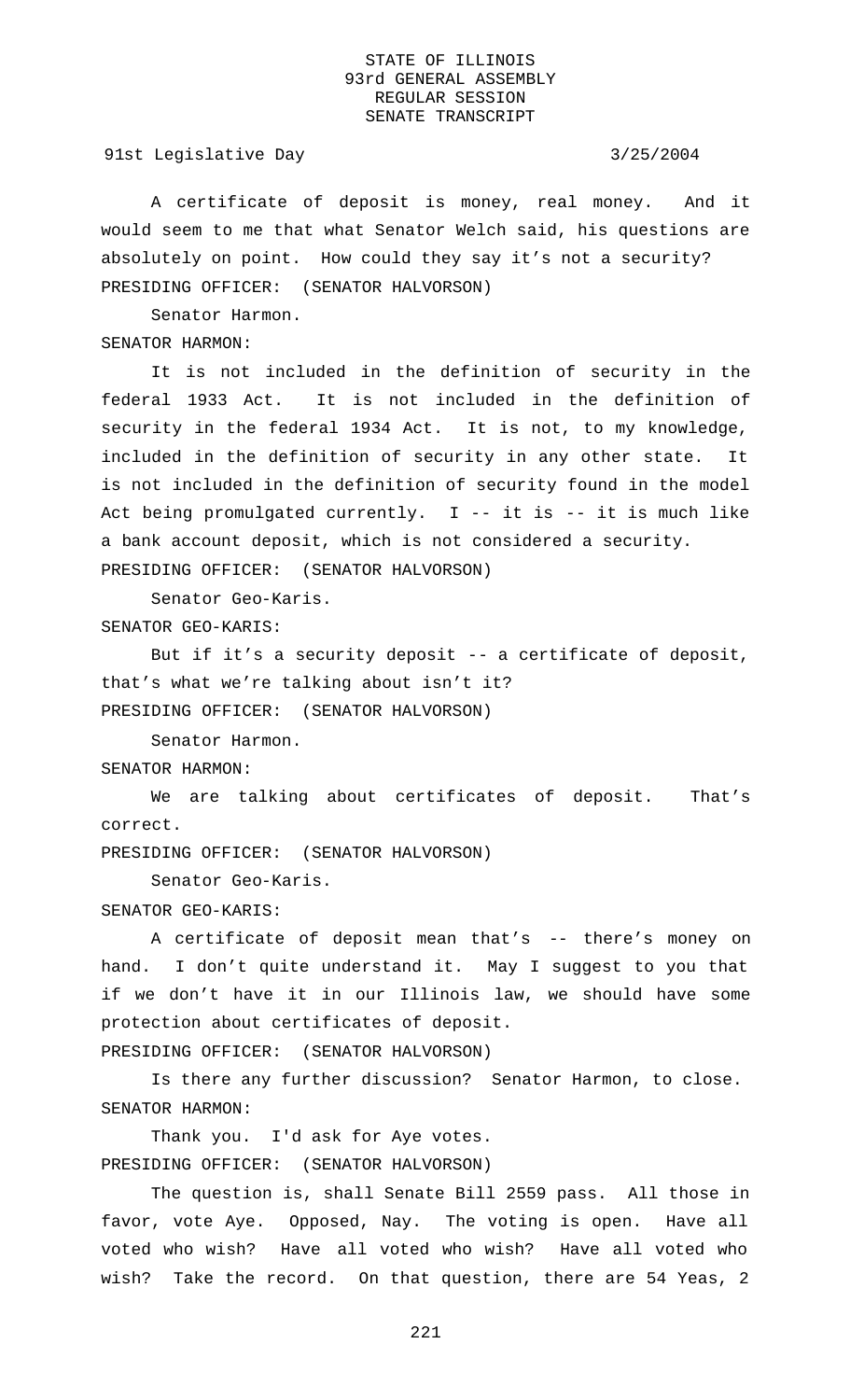### 91st Legislative Day 3/25/2004

voting Nay, 0 voting Present. And Senate Bill 2559, having received the required constitutional majority, is declared passed. On Senate Bill 2567, Senator Shadid, are you… Senator Welch, on 2572. Mr. Secretary, read the bill.

Senate Bill 2572.

ACTING SECRETARY HARRY:

(Secretary reads title of bill) 3rd Reading of the bill. PRESIDING OFFICER: (SENATOR HALVORSON)

Senator Welch.

SENATOR WELCH:

Thank you, Madam President. The purpose of this bill is to allow two walking paths, or trails, to connect up that go through the north-central part of Illinois. One is the Hennepin Canal Trail, which goes from the Mississippi River down to the Illinois River at Hennepin, Illinois, in Putnam County. The second trail is the Illinois (and) Michigan Canal Trail, which starts in, I think, Senator Munoz's district in -- in Chicago and comes all the way down to LaSalle, Illinois. What we are trying to do is to hook up the two trails. The only way we can do that is to use a partially abandoned right-of-way that is owned by the -- CSX Railroad, and the right-of-way is a portion of -- of a rail line where one of the sets of tracks was removed. So what this bill does is say that the trail can be used as a connection -- between the two trails by using the - the part of the railway right-of-way. And it also says that unless there's willful or wanton acts or omission, the owner of the property, the railroad, would not -- would be immune from civil liability for death or injury to an individual or damage to an individual's property resulting from the individual's use of a rails-with-trails trail. This is used in several other states and it is -- it has worked in those states. And it has been used in Senator Haine's county. I'd be glad to answer any questions.

PRESIDING OFFICER: (SENATOR HALVORSON)

Is there any discussion? Senator Wendell Jones. SENATOR W. JONES: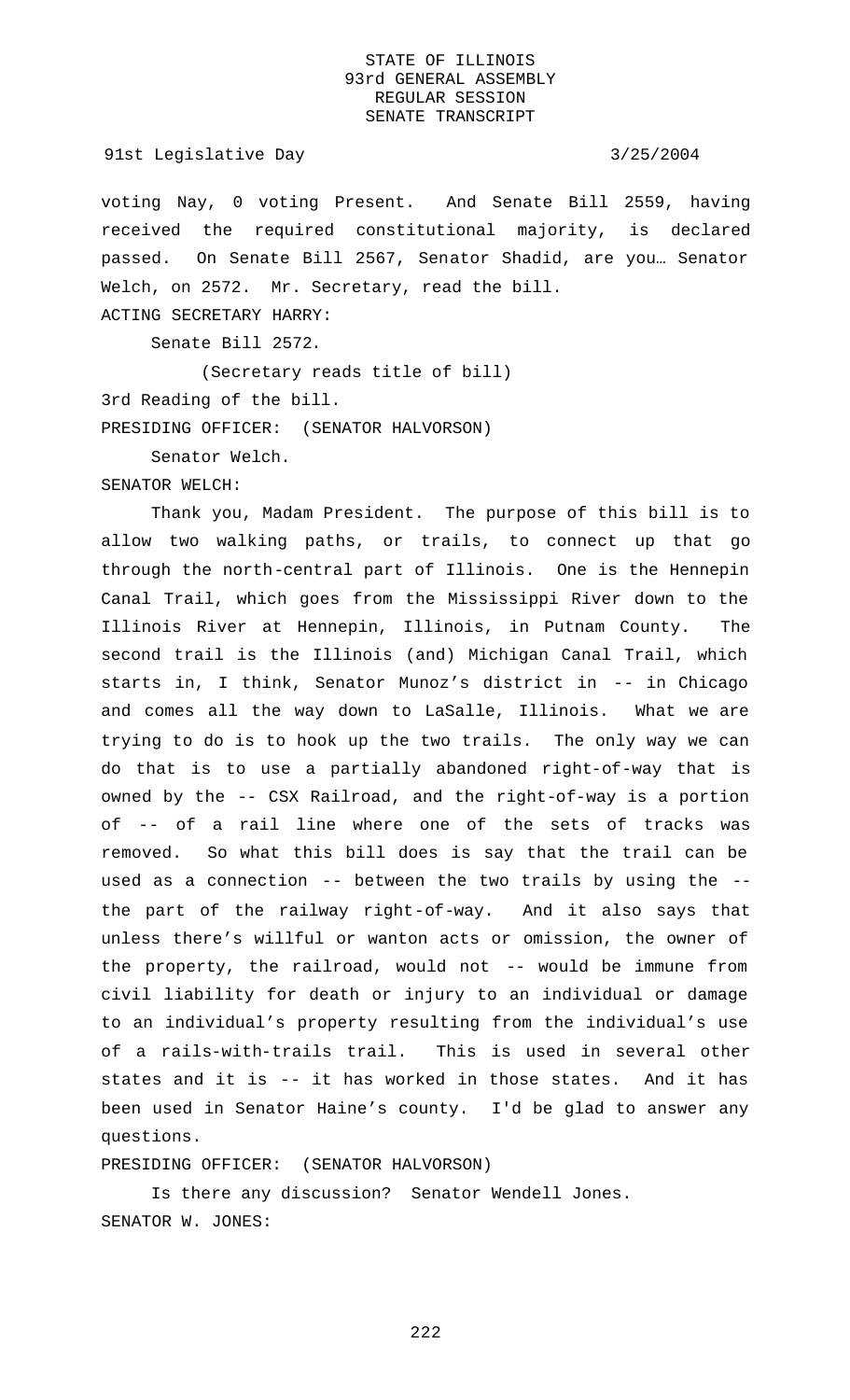91st Legislative Day 3/25/2004

Very quickly, Madam President. I just had one question and those of you that have been here awhile will know why I ask it. Senator Welch, are there any rattlesnakes involved in this area? PRESIDING OFFICER: (SENATOR HALVORSON)

Senator Welch.

SENATOR WELCH:

SENATOR WELCH:

No. We made sure that they have all been moved to Lake Carlyle.

PRESIDING OFFICER: (SENATOR HALVORSON)

Is there any further discussion? Senator Welch, would you like to close?

I just urge an Aye vote.

PRESIDING OFFICER: (SENATOR HALVORSON)

The question is, shall Senate Bill 2572 pass. Those in favor, vote Aye. Those opposed, Nay. The voting is open. Have all voted who wish? Have all voted who wish? Have all voted who wish? Take the record. On that question, there are 54 Yeas, 1 voting Nay, none voting Present. And Senate Bill 2572, having received the required constitutional majority, is declared passed. Senator Cullerton seeks leave of the Body to return Senate Bill 2578 to the Order of 2nd Reading for the purpose of an amendment. Hearing no objection, leave is granted. On the Order of 2nd Reading is Senate Bill 2578. Madam Secretary -- Mr. Secretary, are there any amendments approved for consideration?

ACTING SECRETARY HARRY:

Amendment No. 3, offered by Senator Cullerton. PRESIDING OFFICER: (SENATOR HALVORSON)

Senator Cullerton.

SENATOR CULLERTON:

Thank you, Madam President, Members of the Senate. This amendment redefined the term "armed habitual criminal" as possessing or transferring a firearm where the person has been previously convicted on two or more occasions for certain offenses. Ask for its adoption.

PRESIDING OFFICER: (SENATOR HALVORSON)

Senator Cullerton moves the adoption of Amendment No. 3 to Senate Bill 2578. All those in favor will say Aye. Opposed,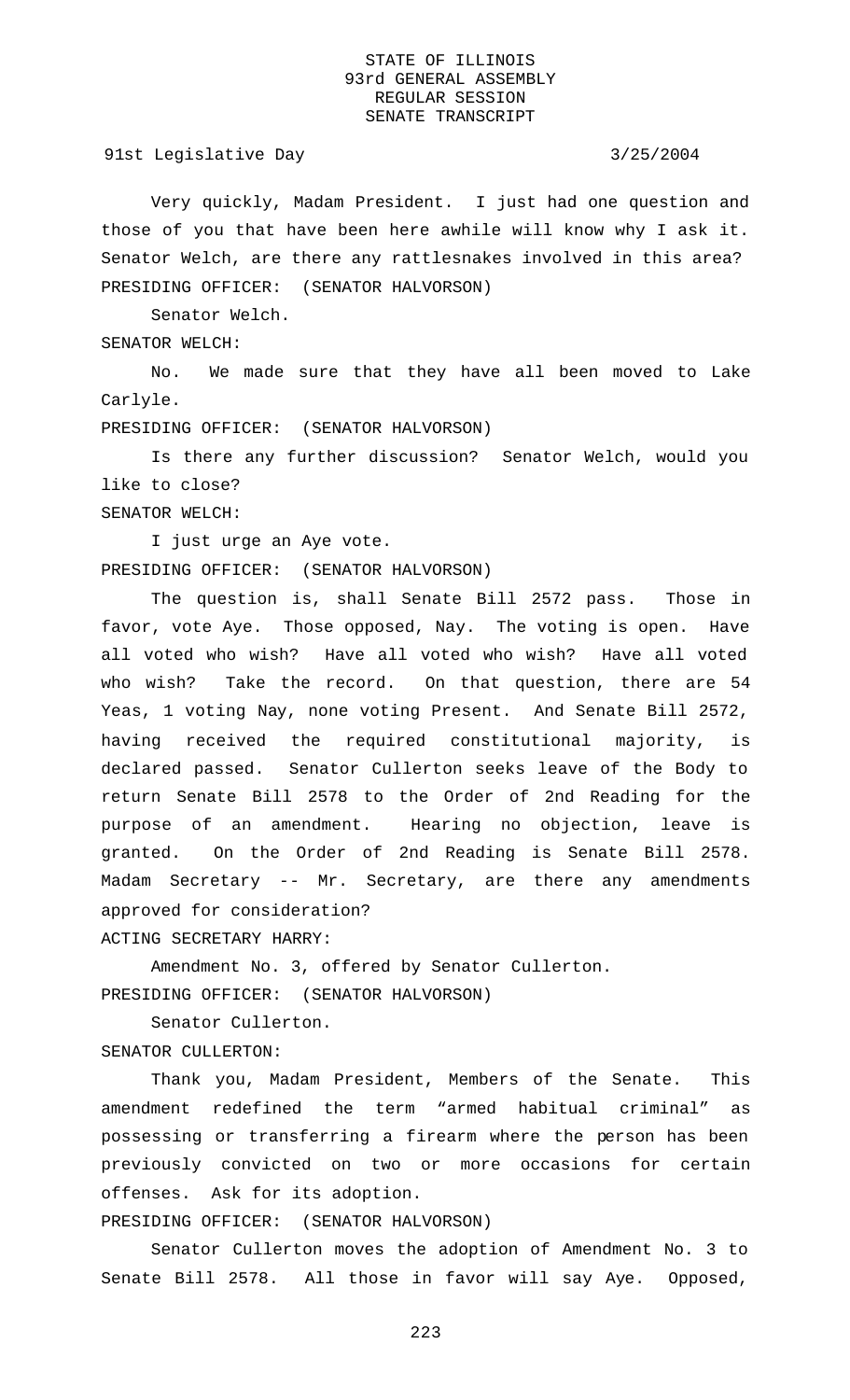Nay. The Ayes have it, and the amendment is adopted. Are there any more -- are there any further Floor amendments approved for consideration?

ACTING SECRETARY HARRY:

No further amendments reported. PRESIDING OFFICER: (SENATOR HALVORSON)

3rd Reading. Senator Cullerton. On the Order of 3rd Reading, Senate Bill 2578. Mr. Secretary, read the bill. ACTING SECRETARY HARRY:

Senate Bill 2578.

(Secretary reads title of bill)

3rd Reading of the bill.

PRESIDING OFFICER: (SENATOR HALVORSON)

Senator Cullerton.

SENATOR CULLERTON:

Yes. Thank you, Madam President, Members of the Senate. This creates the offense of being an armed habitual criminal, which is a Class X felony. What it means is that if someone's transferred a firearm where they've previously been convicted of two or more offenses, which vary from arson, burglary, gunrunning, home invasion, a number of these other offenses, if this is your third offense, you would be deemed an armed habitual criminal and it would be a Class X felony. It's initiative of the City of Chicago and the Cook County State's Attorney's Office and the Illinois Sheriffs' Association. PRESIDING OFFICER: (SENATOR HALVORSON)

Is there any discussion? Seeing none, the question is, shall Senate Bill 2578 pass. Those in favor, vote Aye. Those opposed, Nay. The voting is open. Have all voted who wish? Have all voted who wish? Have all voted who wish? Take the record. On that question, there are 55 Yeas, none voting Nay and none voting Present. And Senate Bill 2578, having received the required constitutional majority, is declared passed. Before we go on to Senator Obama's, I'd just like to give the - a little information to the Body that we plan on working well into the evening, maybe till 9 o'clock. So if you need to make plans for dinner, I'm just giving you forewarning that we will be here for awhile. Senator Obama, on 2579. Mr. Secretary, read the bill.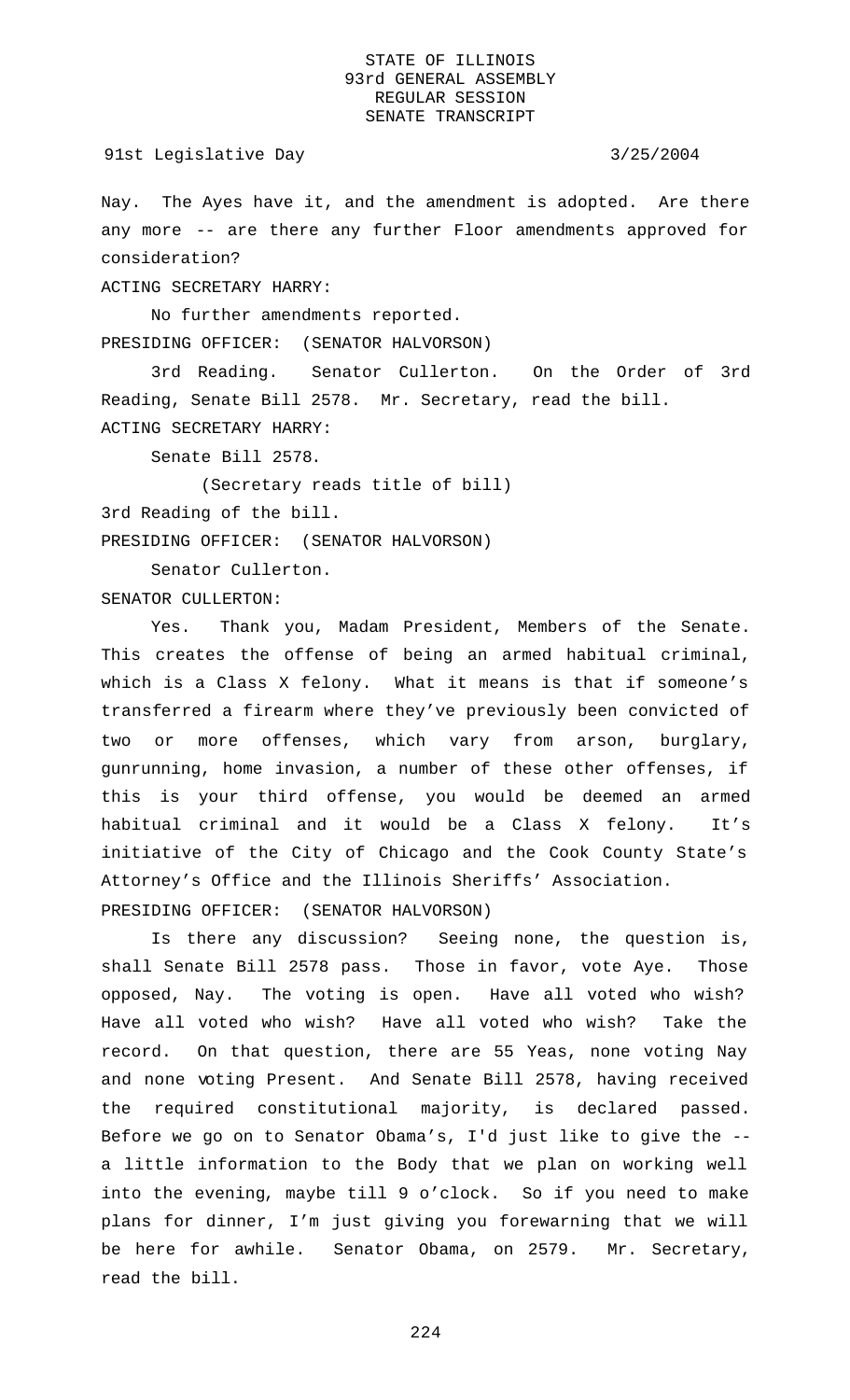91st Legislative Day 3/25/2004

ACTING SECRETARY HARRY:

Senate Bill 2579.

(Secretary reads title of bill)

3rd Reading of the bill.

Senator Obama.

PRESIDING OFFICER: (SENATOR HALVORSON)

SENATOR OBAMA:

Thank you very much, Madam President, Ladies and Gentlemen of the Senate. This is a agreed-upon bill between the Hospital Association and advocates for the uninsured. The objective in this bill has been to make sure that the uninsured, particularly those who are indigent or have a difficult time but are working and, hence, don't qualify for Medicaid, that they don't pay more for the treatment that they receive at hospitals than we who are lucky enough to have -- health insurance do. So what the bill does is essentially puts some teeth into the charity care provisions of hospitals. It says that if a -- a person is at the poverty level, that they should get free care. If they make two hundred percent -- of poverty between the poverty level and two hundred percent of poverty, then they should be paying the cost of the care and -- and no more than that. So, as I said, this is an agreed-upon bill. I appreciate the work that was done by both the Hospital Association and advocates to arrive at this agreement. It passed out of the committee unanimously and I'd ask for a -- Aye vote.

PRESIDING OFFICER: (SENATOR HALVORSON)

Is there any discussion? Senator Righter. SENATOR RIGHTER:

Thank you, Madam President. Very briefly, just congratulations to the sponsor for taking a very large and ominous piece of legislation and getting the two parties together and getting them to work out something that I think will be benefit to everyone. So, I would urge an Aye vote from our Members. Thank you.

PRESIDING OFFICER: (SENATOR HALVORSON)

Is there any further discussion? Senator Obama, do you wish to close?

SENATOR OBAMA:

Just wish an Aye vote.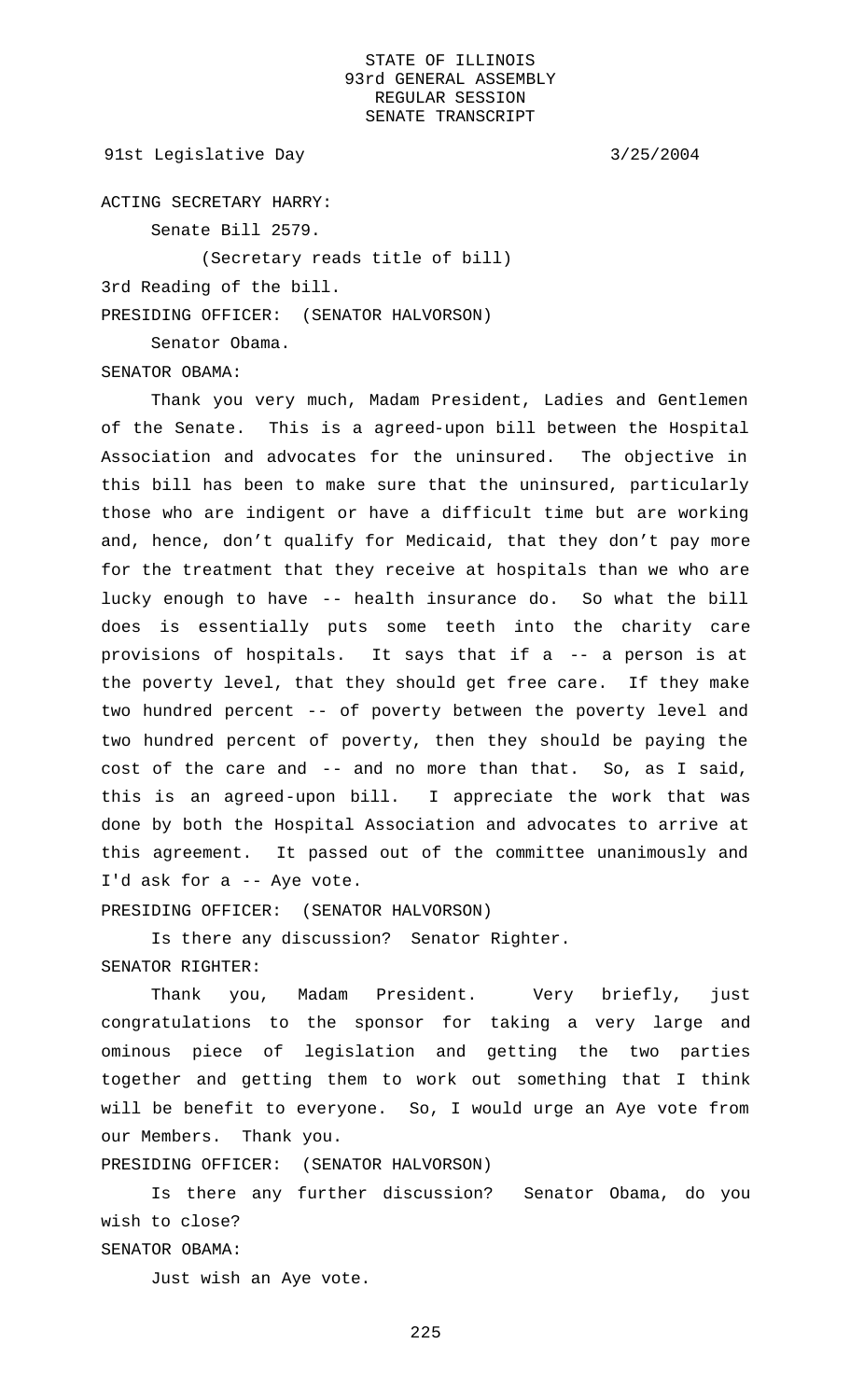91st Legislative Day 3/25/2004

PRESIDING OFFICER: (SENATOR HALVORSON)

The question is, shall Senate Bill 2579 pass. Those in favor, vote Aye. Those opposed, Nay. The voting is open. Have all voted who wish? Have all voted who wish? Have all voted who wish? Take the record. On that question, there are 56 Ayes, none voting Nay, none voting Present. And Senate Bill 2579, having received the required constitutional majority, is declared passed. Senator Obama, on 2581. Senator Trotter, on 2583. Mr. Secretary, read the bill.

ACTING SECRETARY HARRY:

Senate Bill 2583.

(Secretary reads title of bill) 3rd Reading of the bill. PRESIDING OFFICER: (SENATOR HALVORSON)

Senator Trotter.

SENATOR TROTTER:

Thank you very much, Madam President, Members of the Senate. 2583 amends the Abandoned Newborn Infant Protection Act. It adds police stations to the list of places that a person or parent can leave their infant for care with the presumption of abandonment. The police station must accept the infant and provide for transportation of the infant to the nearest hospital. The act of abandoning the infant serves as implied consent for a hospital to treat and provide care for the infant. If a parent returns within seventy-two hours of relinquishing the child, the police station must inform the parent of the name and location of the hospital which the infant was sent. As Members may remember, this was legislation -- the abandoned baby bill was legislation that we passed back in 2001, Senator Karpiel's -- one of her bills when she was here. And just ask for a favorable roll call.

PRESIDING OFFICER: (SENATOR HALVORSON)

Is there any discussion? Senator Righter. SENATOR RIGHTER:

Thank you, Madam President. Very briefly, the bill passed out of committee unanimously. Appreciate the sponsor's good work and we would urge Aye votes on this side of the aisle. PRESIDING OFFICER: (SENATOR HALVORSON)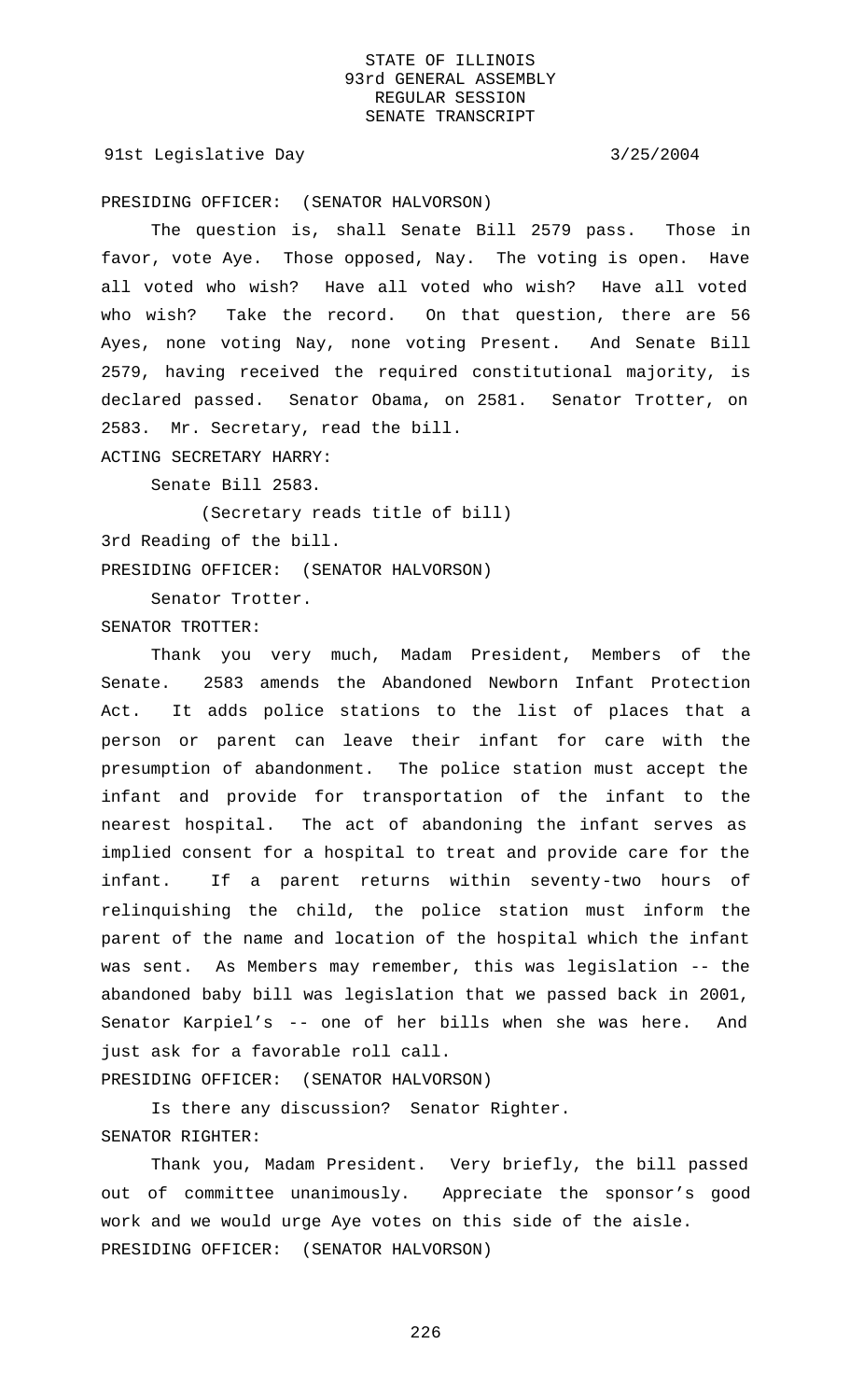91st Legislative Day 3/25/2004

Is there any further discussion? Senator Trotter, do you wish to close? SENATOR TROTTER:

Just a favorable roll call. Thank you. PRESIDING OFFICER: (SENATOR HALVORSON)

The question is, shall Senate Bill 2583 pass. Those in favor, vote Aye. Those opposed, Nay. The voting is open. Have all voted who wish? Have all voted who wish? Have all voted who wish? Take the record. On that question, there are 56 Ayes, none voting Nay, none voting Present. And Senate Bill 2583, having received the required constitutional majority, is declared passed. Senator Clayborne, on 2601. Mr. Secretary, read the bill.

ACTING SECRETARY HARRY:

Senate Bill 2601.

(Secretary reads title of bill)

3rd Reading of the bill.

PRESIDING OFFICER: (SENATOR HALVORSON)

Senator Clayborne.

SENATOR CLAYBORNE:

Yes. This is just a vehicle bill just in case if something comes up. There's nothing intended for it. Being -- being in the Minority all those years, I learned from the other side of the aisle that as the chairman, you should push through vehicle bills.

PRESIDING OFFICER: (SENATOR HALVORSON)

Is there any discussion? Seeing none, the question is, shall Senate Bill 2601 pass. Those in favor, vote Aye. Those opposed, Nay. The voting is open. Have all voted who wish? Have all voted who wish? Have all voted who wish? Take the record. On that question, there are 37 -- Yeas, 17 Nays, none voting Present. And Senate Bill 2601, having received the required constitutional majority, is declared passed. Senator Clayborne, on 2602. Mr. Secretary, read the bill. ACTING SECRETARY HARRY:

Senate Bill 2602.

(Secretary reads title of bill) 3rd Reading of the bill. PRESIDING OFFICER: (SENATOR HALVORSON)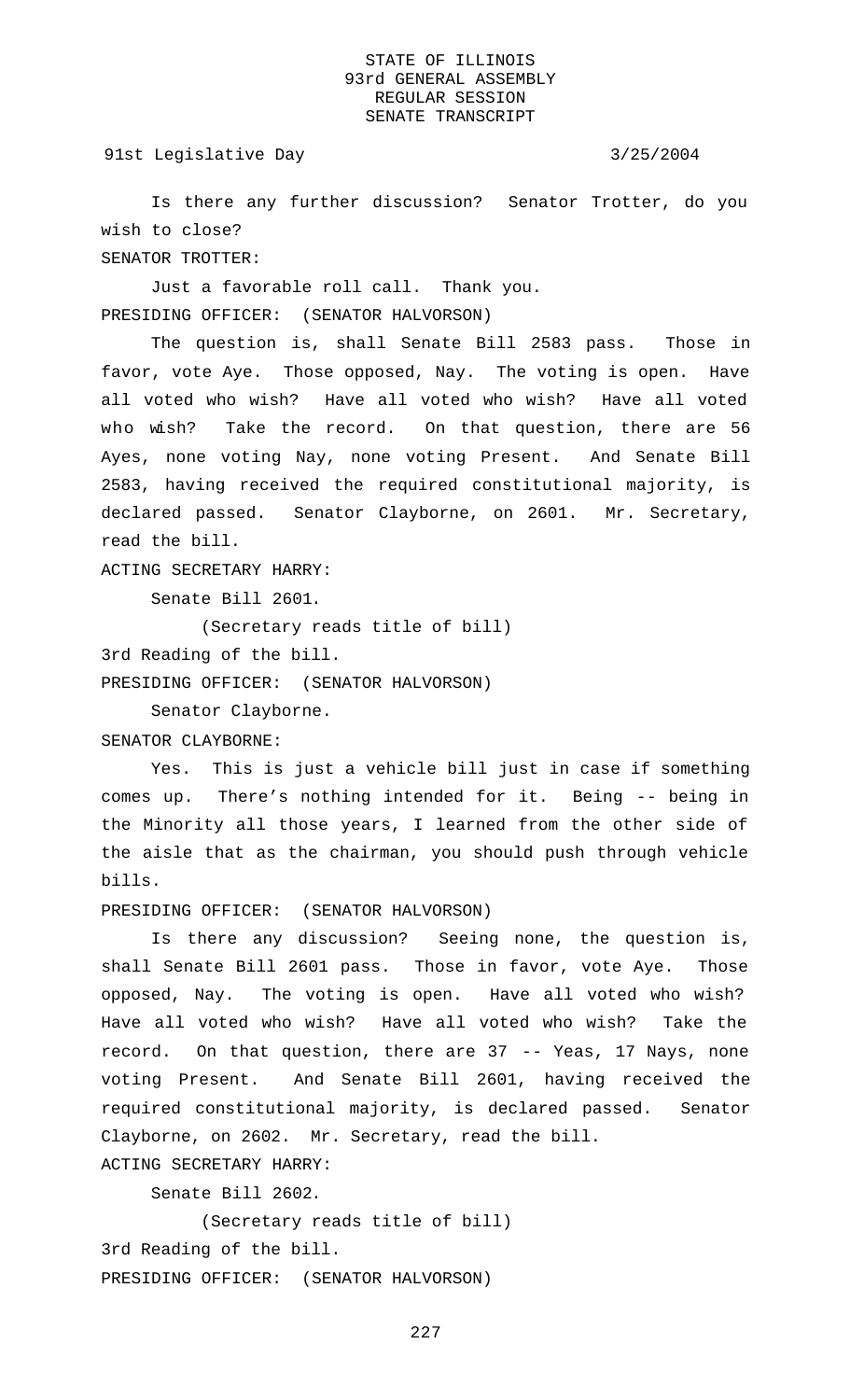91st Legislative Day 3/25/2004

Senator Clayborne. SENATOR CLAYBORNE:

Yes. Now, this bill does have a purpose. There -- the Supreme Court just rendered a decision, ruled this past week, where there was going to be an amendment where the State can regulate or offer regulations to municipalities that want to get in the phone business, providing local services. The Supreme Court just recently ruled that municipalities have to do it at cost. They can't use taxpayer dollars to lower rates. So, basically, that's what we're going to do. There's going to be amendment over in the House to that effect. This is at the request of the Illinois Telecommunications Association. PRESIDING OFFICER: (SENATOR HALVORSON)

Is there any discussion? Seeing none, the question is, shall Senate Bill 2602 pass. Those in favor, vote Aye. Those opposed, Nay. The voting is open. Have all voted who wish? Have all voted who wish? Have all voted who wish? Take the record. On that question, there are 39 Yeas, 13 Nays, 0 voting Present. And Senate Bill 2602, having received the required constitutional majority, is declared passed. Senator Clayborne, on 2603. Mr. Secretary, read the bill. ACTING SECRETARY HARRY:

Senate Bill 2603.

(Secretary reads title of bill)

3rd Reading of the bill.

PRESIDING OFFICER: (SENATOR HALVORSON)

Senator Clayborne. SENATOR CLAYBORNE:

Yes. This bill is like Senate Bill 2601. It was just filed just in case if something happens. There's no intention at this time to do anything other than pass it. Just in case if we need it.

PRESIDING OFFICER: (SENATOR HALVORSON)

Is there any discussion? Seeing none, the question is, shall Senate Bill 2603 pass. Those in favor, vote Aye. Those opposed, Nay. The voting is open. Have all voted who wish? Have all voted who wish? Have all voted who wish? Take the record. On that question, there are 38 Yeas, 17 Nays, none voting Present. And Senate Bill 2603, having received the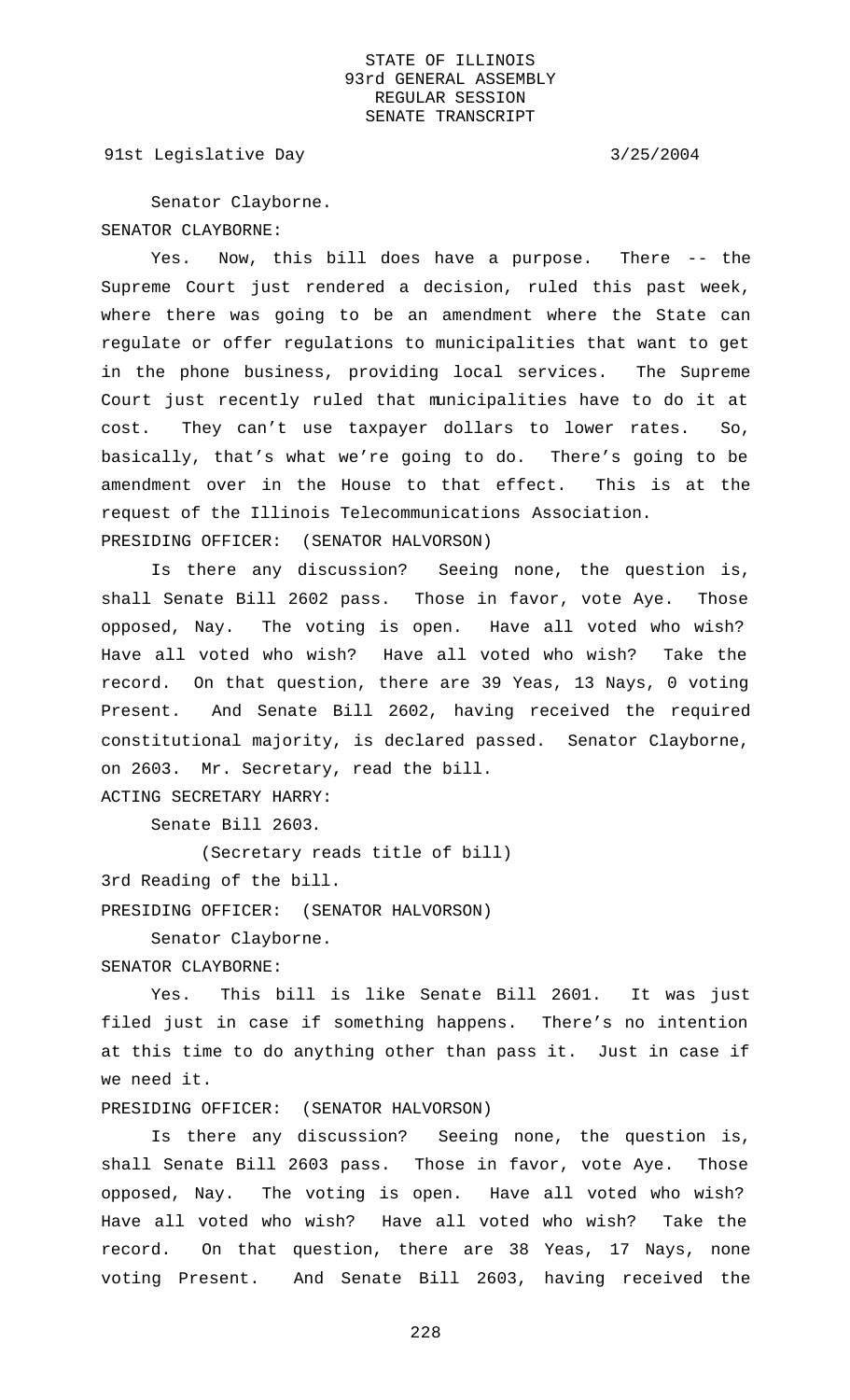required constitutional majority, is declared passed. Senator Clayborne, on 2605. Mr. Secretary, read the bill. ACTING SECRETARY HARRY:

Senate Bill 2605.

(Secretary reads title of bill)

3rd Reading of the bill.

PRESIDING OFFICER: (SENATOR HALVORSON)

Senator Clayborne.

SENATOR CLAYBORNE:

Thank you, Madam President. Senate Bill 2605 requires that all part-time and full-time police officers be licensed rather than certified. All police officers will be licensed upon completion of the standard basic training course for police officers. If they have successful -- if they successfully complete the basic training course before or on the day of this Act becomes law, that certification will be deemed a license and later changed to reflect the new credential required. It also requires local government units to furnish personnel rosters, employment status reports and annual training plans to the Illinois Law Enforcement Training Board. Adds ethics in performing police duties to the curriculum for probationary police officers under the rules and standards for schools. It removes the grandfather clause and makes it clear that the bill that we passed last year dealing with cops committing -- police officers committing perjury as relates to murder cases, that their license would be -- can be revoked as well. I ask for a favorable vote. I don't know of any -- any opposition. PRESIDING OFFICER: (SENATOR HALVORSON)

Is there any discussion? Senator Winkel. SENATOR WINKEL:

Thank you, Madam President. Just rising in support of the bill. It passed out of Licensed Activities. I just wanted to compliment the sponsor on his work and his being willing to accommodate our concerns about the death penalty. Thank you. PRESIDING OFFICER: (SENATOR HALVORSON)

Senator Clayborne, to close. SENATOR CLAYBORNE:

I ask for a favorable vote. I thank you, Senator Winkel. PRESIDING OFFICER: (SENATOR HALVORSON)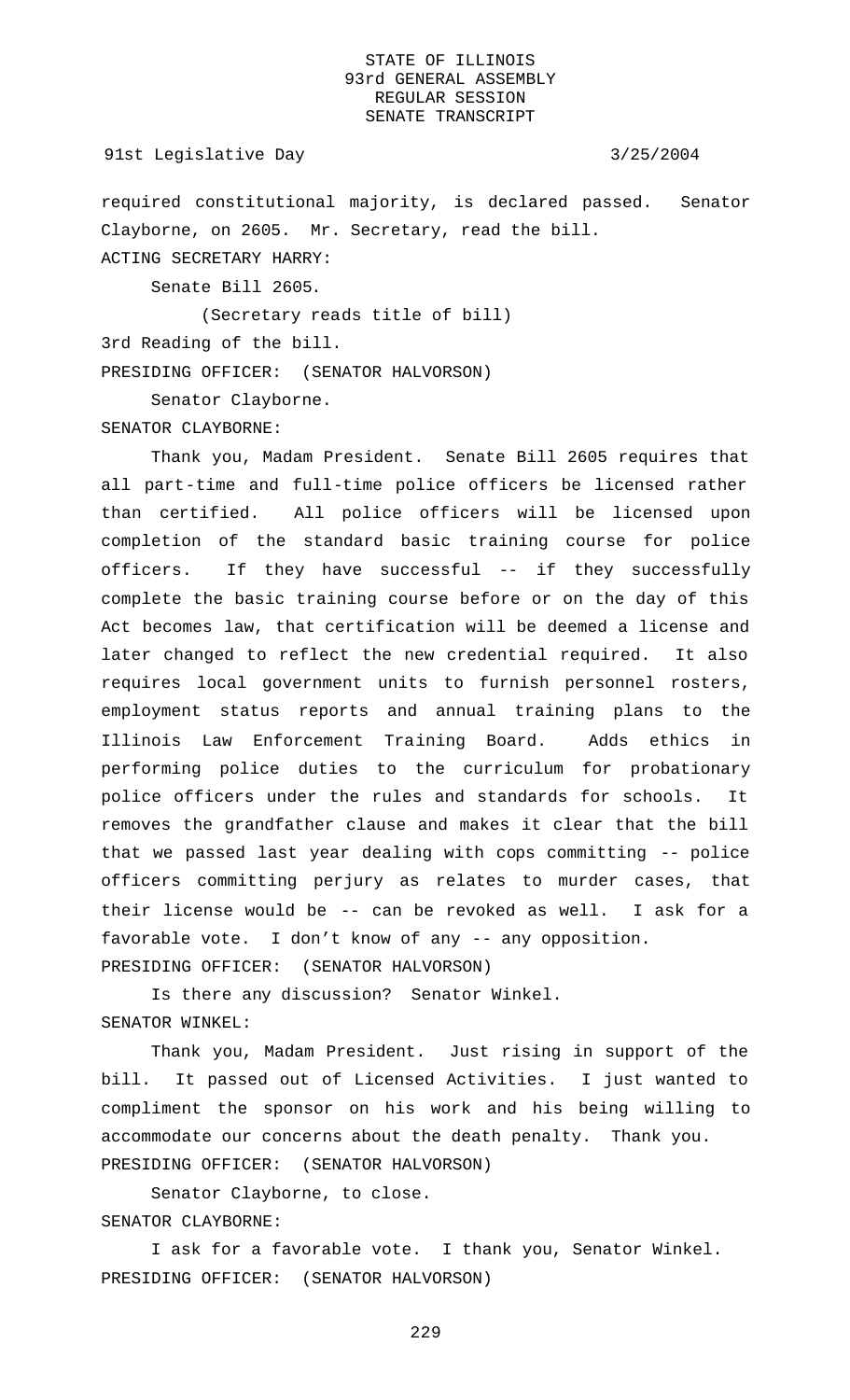91st Legislative Day 3/25/2004

The question is, shall Senate Bill 2605 pass. Those in favor, vote Aye. Those opposed, Nay. The voting is open. Have all voted who wish? Have all voted who wish? Have all voted who wish? Take the record. On that question, there are 55 Ayes, none voting Nay, none voting Present. And Senate Bill 2605, having received the required constitutional majority, is declared passed. Senator Haine, on 2613. Senator Haine, on 2617. Mr. Secretary, read the bill. ACTING SECRETARY HARRY:

Senate Bill 2617.

(Secretary reads title of bill) 3rd Reading of the bill. PRESIDING OFFICER: (SENATOR HALVORSON)

Senator Haine.

SENATOR HAINE:

Yes, Madam President, thank you, and Ladies and Gentlemen of the Senate. This is a bill which removes a gap in the enforcement of the Illinois Optometric Practice Act to the effect that some of the penalties for violations of the Act do not apply to the owners of the business. They only apply to the optometrists, which seems to be unfair. This -- this changes that and brings everyone under the umbrella of the Act, and I would appreciate Members of the Senate seeing their way to vote for this bill. Thank you.

PRESIDING OFFICER: (SENATOR HALVORSON)

Is there any discussion? Senator Winkel. SENATOR WINKEL:

Thank you, Madam President. Again, rise in support of this legislation. It passed through the Licensed Activities Committee unanimously. Thank you.

PRESIDING OFFICER: (SENATOR HALVORSON)

Senator Haine, do you wish to close? SENATOR HAINE:

Thank you, Senator Winkel. And I just ask for an Aye vote. Thank you, Madam President.

PRESIDING OFFICER: (SENATOR HALVORSON)

The question is, shall -- shall Senate Bill 2617 pass. Those in favor, vote Aye. Those opposed, Nay. The voting is open. Have all voted who wish? Have all voted who wish? Have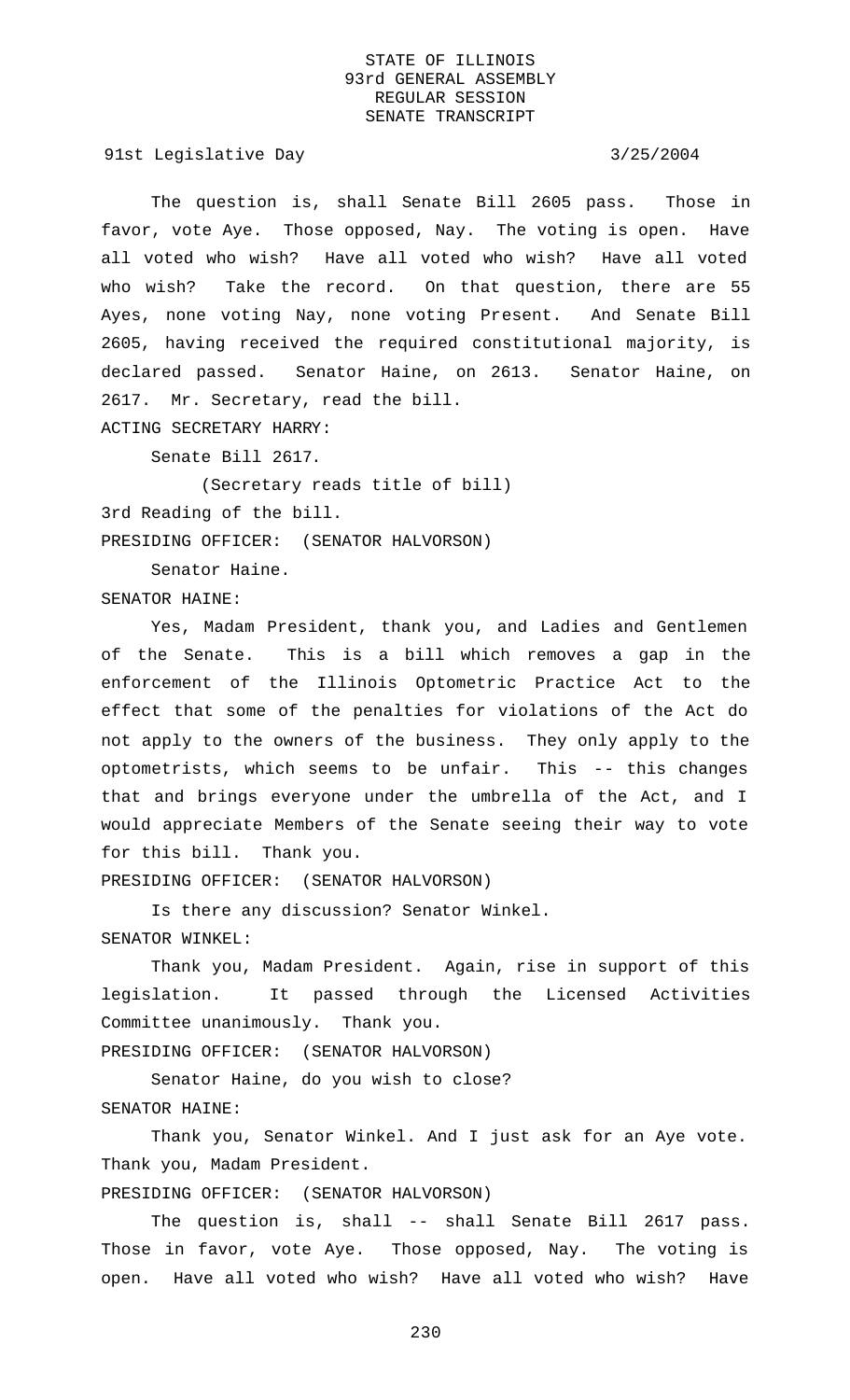### 91st Legislative Day 3/25/2004

all voted who wish? Take the record. On that question, there are 56 Yeas, none voting Nay, none voting Present. And Senate Bill 2617, having received the required constitutional majority, is declared passed. Senator Haine, on 2618. Okay. On the top of page 20, Senator Soden, on 2626. Mr. Secretary, read the bill.

ACTING SECRETARY HARRY:

Senate Bill 2626.

(Secretary reads title of bill)

3rd Reading of the bill.

PRESIDING OFFICER: (SENATOR HALVORSON)

Senator Soden.

SENATOR SODEN:

Thank you, Madam President. And to my wonderful colleagues, if I may just digress for a moment. I want to thank each and every one of you sincerely for your well wishes today. I appreciate that very much. This bill will basically reinstate something that happened when I was Chairman of the Illinois Veterans' Commission under the late Otto Kerner, who was a great veteran's Governor, and what it basically does is provide for the various veterans' organizations to represent the veterans of this State in claims that are filed with the Veterans' Administration in Washington, D.C. It's a very unique situation, because you have to have power of attorney to adjudicate and file a claim. It's very difficult for an individual to do that on his -- on his own, and so, as a consequence, the veterans' organizations who are congressionally chartered - that's the American Legion, VFW, the Italian-American War Veterans, the Jewish War Veterans - all of these organizations maintain service officers in the V.A. facilities so that these claims can be adjudicated and the veteran receiving the proper entitlement that they so deserve. It includes the widows and orphans. It includes education, and it includes everything across the board, as far as their serviceconnected disabilities are concerned. So I ask you today because we have people serving over in Iraq, men and women, and I just recently learned yesterday that we have a new situation over there with a sand fly that's caused about four hundred of our young men and women to become infected. And I'll say this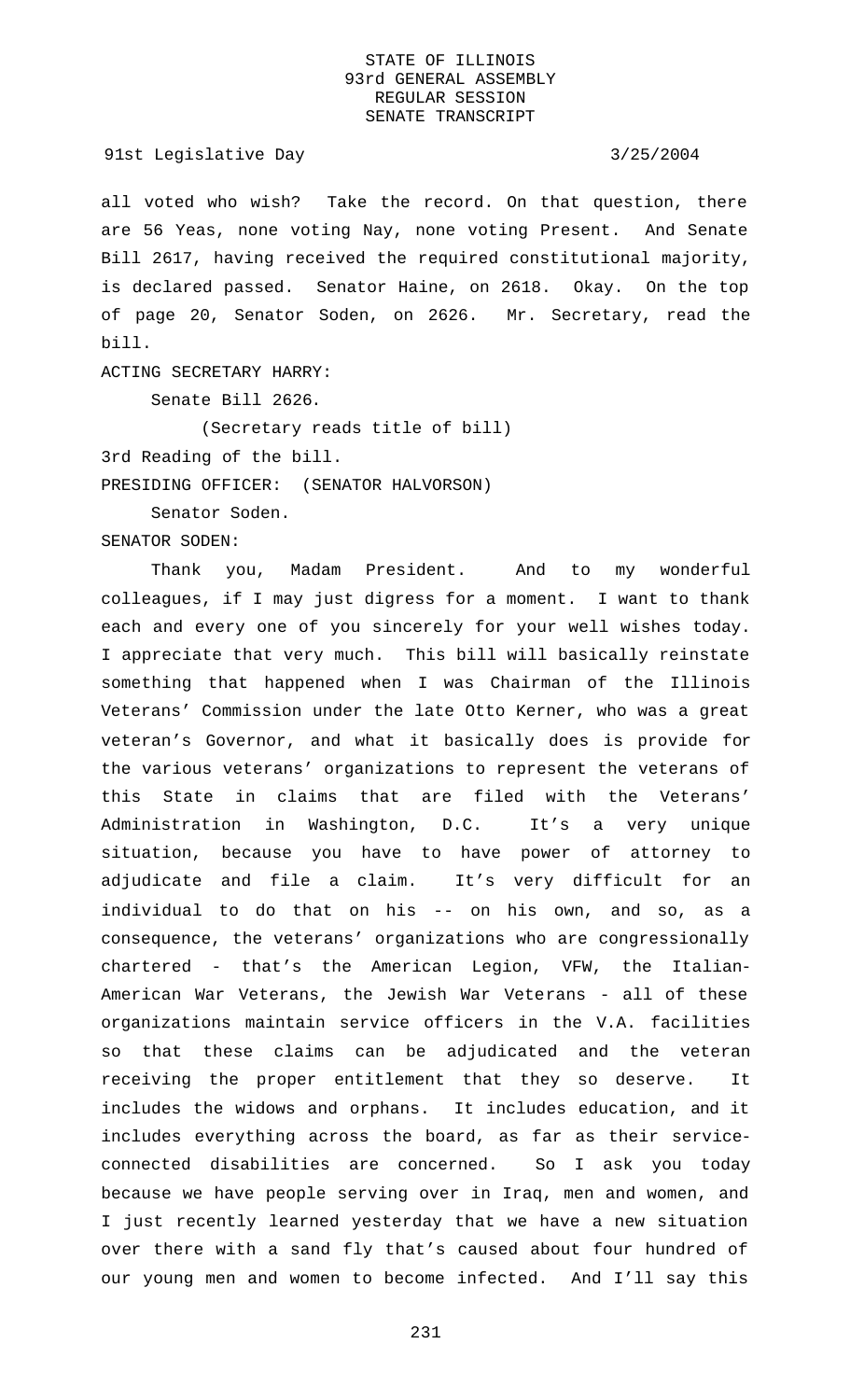91st Legislative Day 3/25/2004

is -- could be comparable, years down the road, to Agent Orange, which we had to fight very vigorously to get the Veterans' Administration to recognize and claim as a disability. So, basically, what I'm requesting is that we reinstate this program and -- for the veterans of the State of Illinois and that they receive the service and entitlements that they're so directly entitled to. Any questions?

PRESIDING OFFICER: (SENATOR HALVORSON)

Senator Geo-Karis.

## SENATOR GEO-KARIS:

Madam President and Ladies and Gentlemen of the Senate, Senator Soden and I have been part of a Republican task force on veterans. We've had six hearings all over the State, and this - one of the most common things we heard is that our veterans cannot get the service. And I think this is very commendable for Senator Soden to introduce this bill. It's a very needed bill if we want to help the veterans and their families. And certainly the service officers of the various great institutions, like the American Legion, VFW and the others, that are duly licensed should be allowed to help the veterans. And I ask for an -- for an Aye vote, and I thank Senator Soden, who attended every meeting of our -- of our veterans' task force, and for -- for doing such a good job with it.

PRESIDING OFFICER: (SENATOR HALVORSON)

Senator Viverito.

### SENATOR VIVERITO:

Madam President, I, too, rise and would like very much to commend the sponsor of this very worthwhile bill and tell him to continue the good work that you've always done. I'm very proud to ask everyone on this side to vote Yes as well.

PRESIDING OFFICER: (SENATOR HALVORSON)

Senator Burzynski.

SENATOR BURZYNSKI:

Thank you, Madam President. Will the sponsor yield for a couple of questions?

PRESIDING OFFICER: (SENATOR HALVORSON)

Sponsor indicates he will.

SENATOR BURZYNSKI: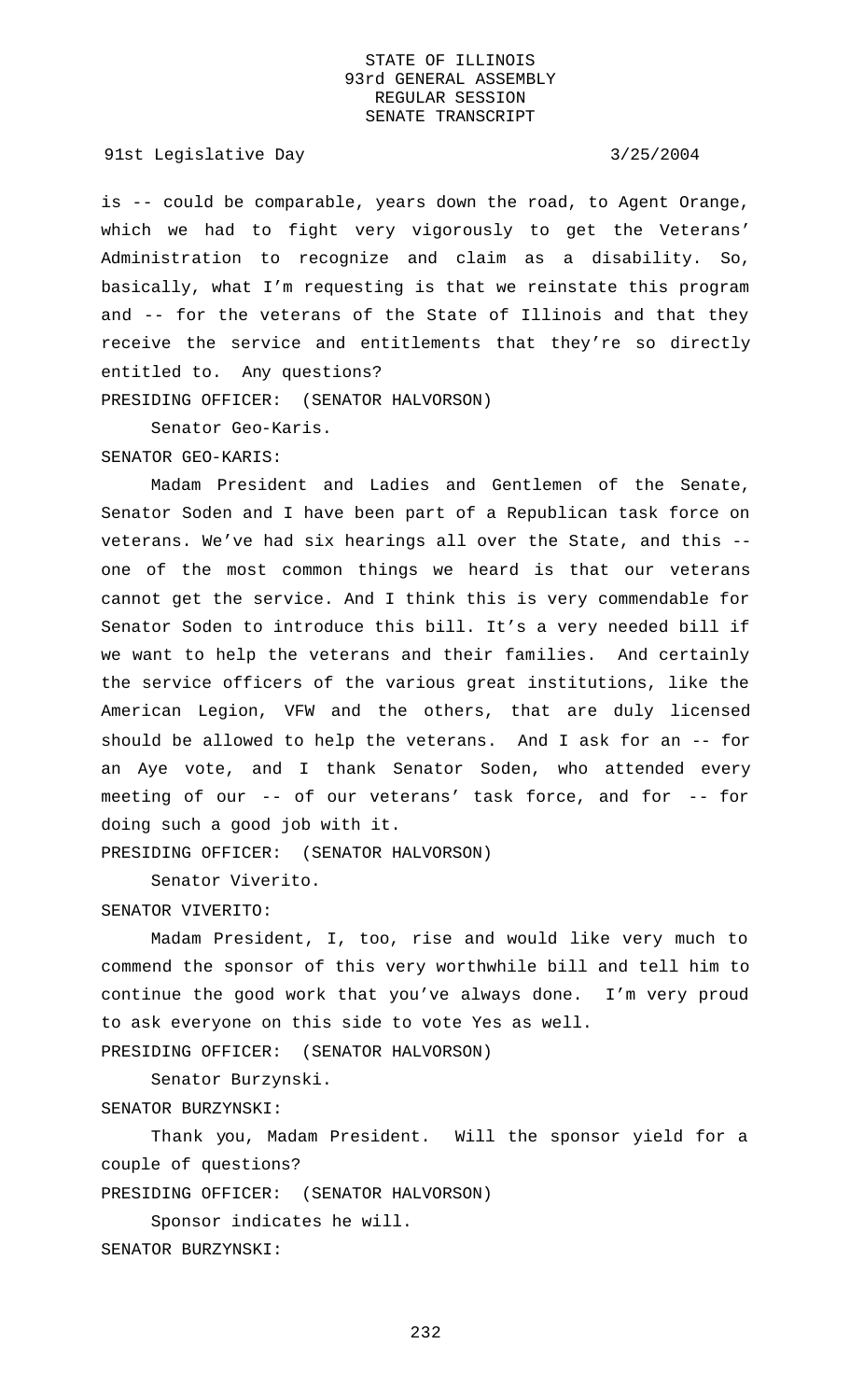91st Legislative Day 3/25/2004

Thank you. First of all, let me commend you, Senator Soden, for the content of the bill and for its, it appears to be, successful passage here; however, I -- I just do have a couple of personal questions. First of all, what do you think it is, your birthday or something?

PRESIDING OFFICER: (SENATOR HALVORSON)

Senator Soden. SENATOR SODEN:

I'll tell you what, I -- just at a loss of words. Today is my -- my brother's birthday, who I lost several years ago, but tomorrow, basically, is my birthday. And, ironically, this bill is Senate Bill 2626.

PRESIDING OFFICER: (SENATOR HALVORSON)

Senator Burzynski.

SENATOR BURZYNSKI:

That's right. And we were talking about this earlier, but if you didn't know this, this is Senator Soden's first bill. And, you know, he was giving us some historical perspective, and you mentioned Governor Kerner. Now, I don't know, but I'm looking across here and I think that -- what years -- what years were those that you served in that capacity? PRESIDING OFFICER: (SENATOR HALVORSON)

Senator Soden.

SENATOR SODEN:

Seems like the year I was born, but about 1960 -- fifties, sixties.

PRESIDING OFFICER: (SENATOR HALVORSON)

Senator Burzynski.

SENATOR BURZYNSKI:

Thank you. Well, I thought maybe you could give a history lesson, because looking around us, I think there were several Members of the Chamber who weren't even born then, Ray. So, you know, happy birthday. Congratulations on a great piece of legislation.

PRESIDING OFFICER: (SENATOR HALVORSON)

Senator Wendell Jones.

SENATOR W. JONES:

Well, thank you very much. And clearly, Senator Soden, this is probably the most important piece of legislation that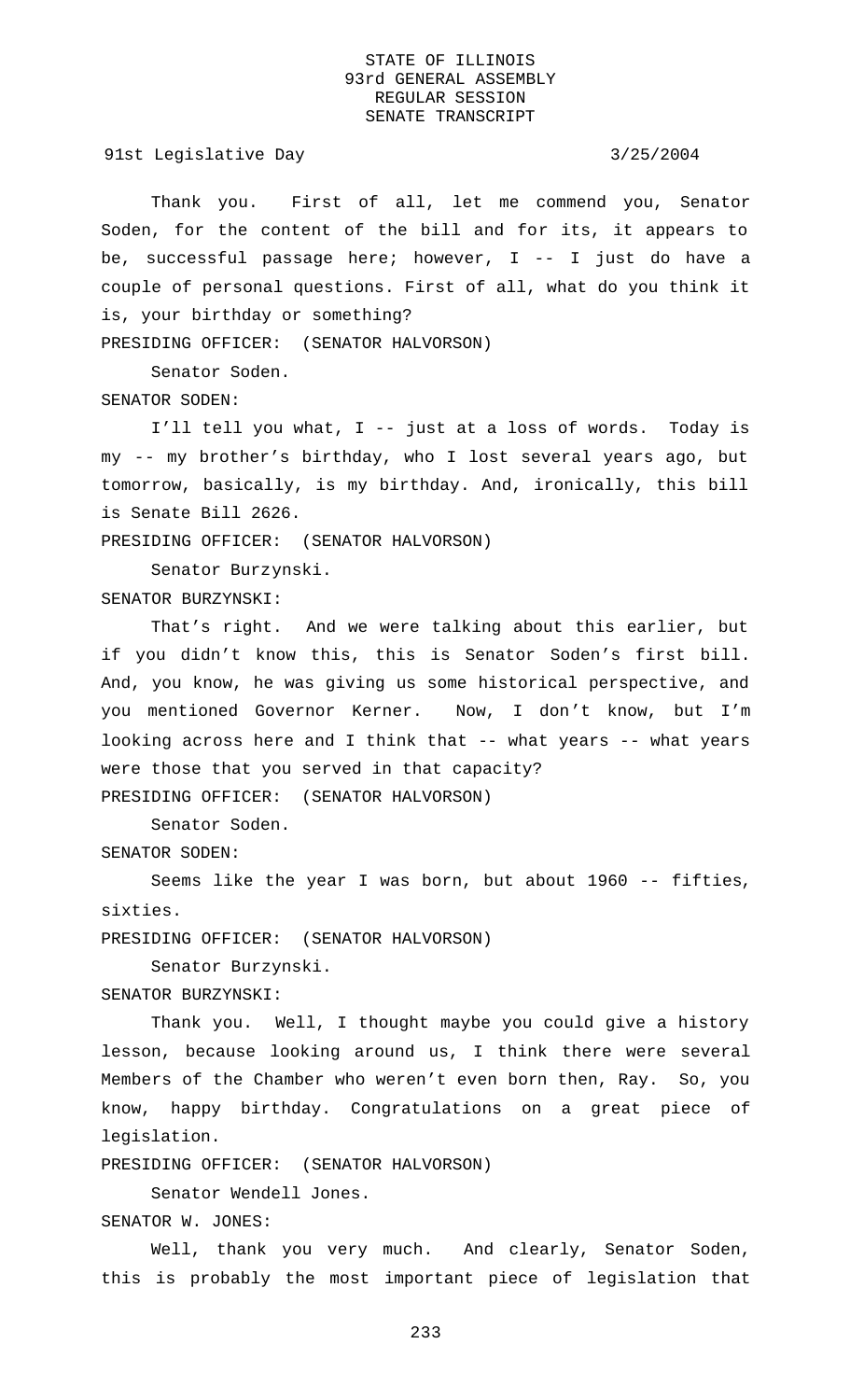### 91st Legislative Day 3/25/2004

we've worked on today, but it still is your first bill. And I don't care how old you are, it's still your first bill, so I have a few questions. The first one I have is, did you know Casmir Pulaski?

PRESIDING OFFICER: (SENATOR HALVORSON)

Senator Soden.

SENATOR SODEN:

He and I belonged to the Polish Legion of American Veterans together.

PRESIDING OFFICER: (SENATOR HALVORSON)

Senator Jones.

SENATOR W. JONES:

Thank you. It was my understanding that Casmir Pulaski never set foot in Illinois, but I'm glad to hear that -- that you guys were close. Tell me, if we could reminisce just for a minute -- I know it's late in the afternoon and we've got - we've got other things to do, and we want to pass this important piece of legislation. But, clearly, we can't let you off the hook quite so easily. So, I'd just like to ask you a couple questions about the Civil War, if I could.

PRESIDING OFFICER: (SENATOR HALVORSON)

Senator Soden.

SENATOR SODEN:

Well, I'll tell you, it was a tough war, and thank God for Abe Lincoln and what he achieved.

PRESIDING OFFICER: (SENATOR HALVORSON)

No. Senator Jones, you have to put your light on. SENATOR W. JONES:

In case you missed that, he said Lincoln told him it was a tough war. Well, Lincoln -- Lincoln was a good friend of Stan Weaver and they went to high school together. Stan was a couple years ahead of him, though. But, Ray, in all honesty, I know some people tease you. They think you were in World War I, instead of World War II, but I know better. I know you were a member of the greatest generation that we've ever had in this country, and we appreciate you very much. Thank you. PRESIDING OFFICER: (SENATOR HALVORSON)

Is there any further discussion? Senator Soden, would you like to close?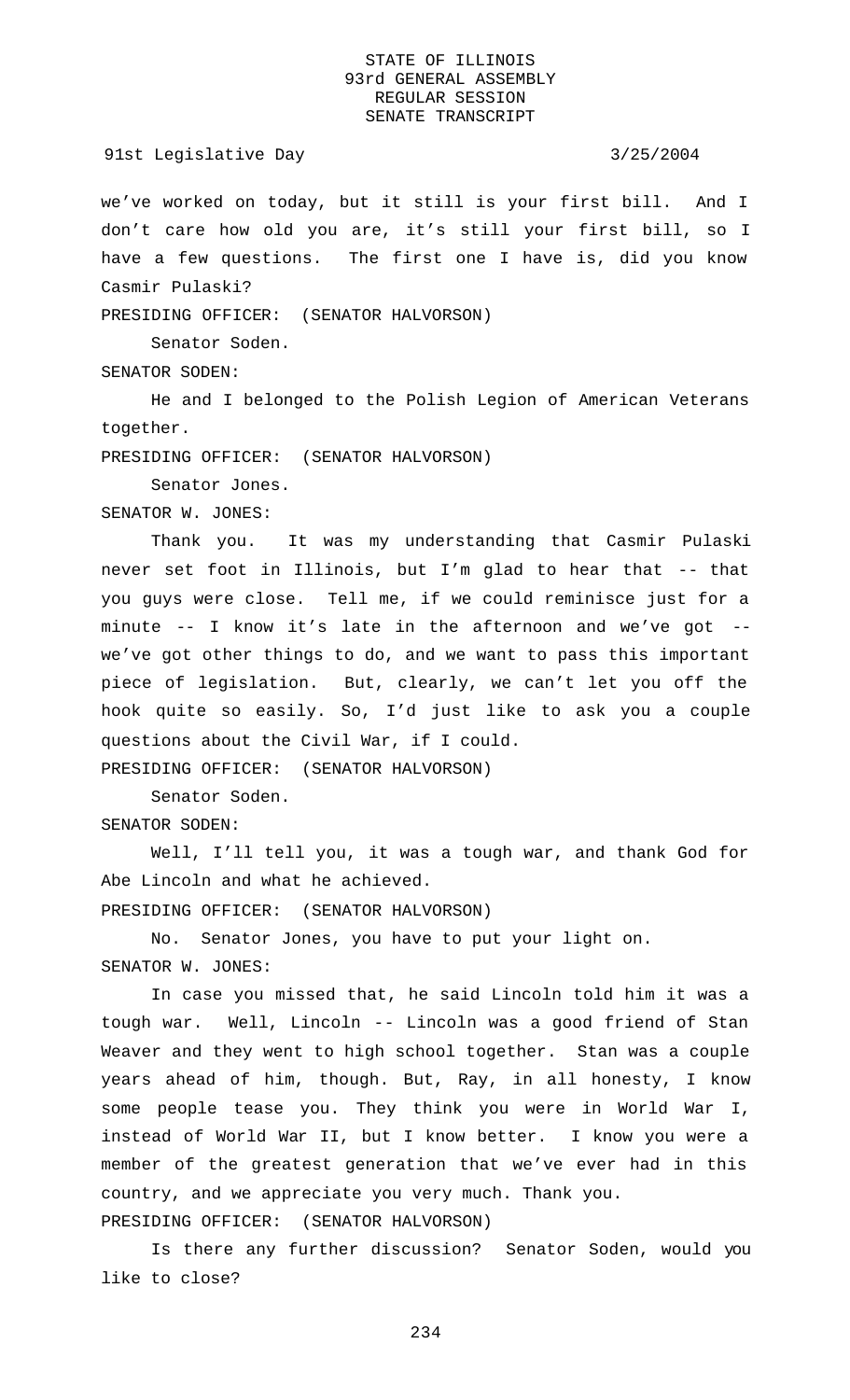91st Legislative Day 3/25/2004

SENATOR SODEN:

Yes, I would. Thank you, Wendell. I thank God today for one thing I wanted to live for, and I'm going to work hard to do it, and that's to see the World War II Memorial dedicated in Washington, D.C. I will be there for that and represent a lot of veterans who gave their lives that won't be able to be there. So, with that, I'll close. Ask for a favorable vote. Thank you. PRESIDING OFFICER: (SENATOR HALVORSON)

The question is, shall Senate Bill…(applause)… The question is, shall Senate Bill 2626 pass. Those in favor, vote Aye. Those opposed, Nay. The voting is open. Have all voted who wish? Have all voted who wish? Have all voted who wish? Take the record. On that question, there are 55 Yeas, none voting Nay, none voting Present. And Senate Bill 2626, having received the required constitutional majority, is declared passed. Congratulations, Senator Soden. Senator Winkel, on 2630. Mr. Secretary, read the bill.

ACTING SECRETARY HARRY:

Senate Bill 2630.

(Secretary reads title of bill) 3rd Reading of the bill. PRESIDING OFFICER: (SENATOR HALVORSON)

Senator Winkel.

SENATOR WINKEL:

Thank you. Senate Bill 2630 is a follow-up to a bill we passed last year, Senate Bill 1347, which is now a Public Act. What that did last year, it increased the upper limit for summary administration of an estate. What this legislation does is would raise the upper limit for a small estate affidavit to correspond to that adjustment that we made last year. So this - - this helps expedite the probate of small estates. Would ask for your support.

PRESIDING OFFICER: (SENATOR HALVORSON)

Is there any discussion? Seeing none, the question is, shall Senate Bill 2630 pass. Those in favor will vote Aye. Those opposed, Nay. The voting is open. Have all voted who wish? Have all voted who wish? Have all voted who wish? Take the record. On that question, there are 56 Ayes, none voting Nay, none voting Present. And Senate Bill 2630, having received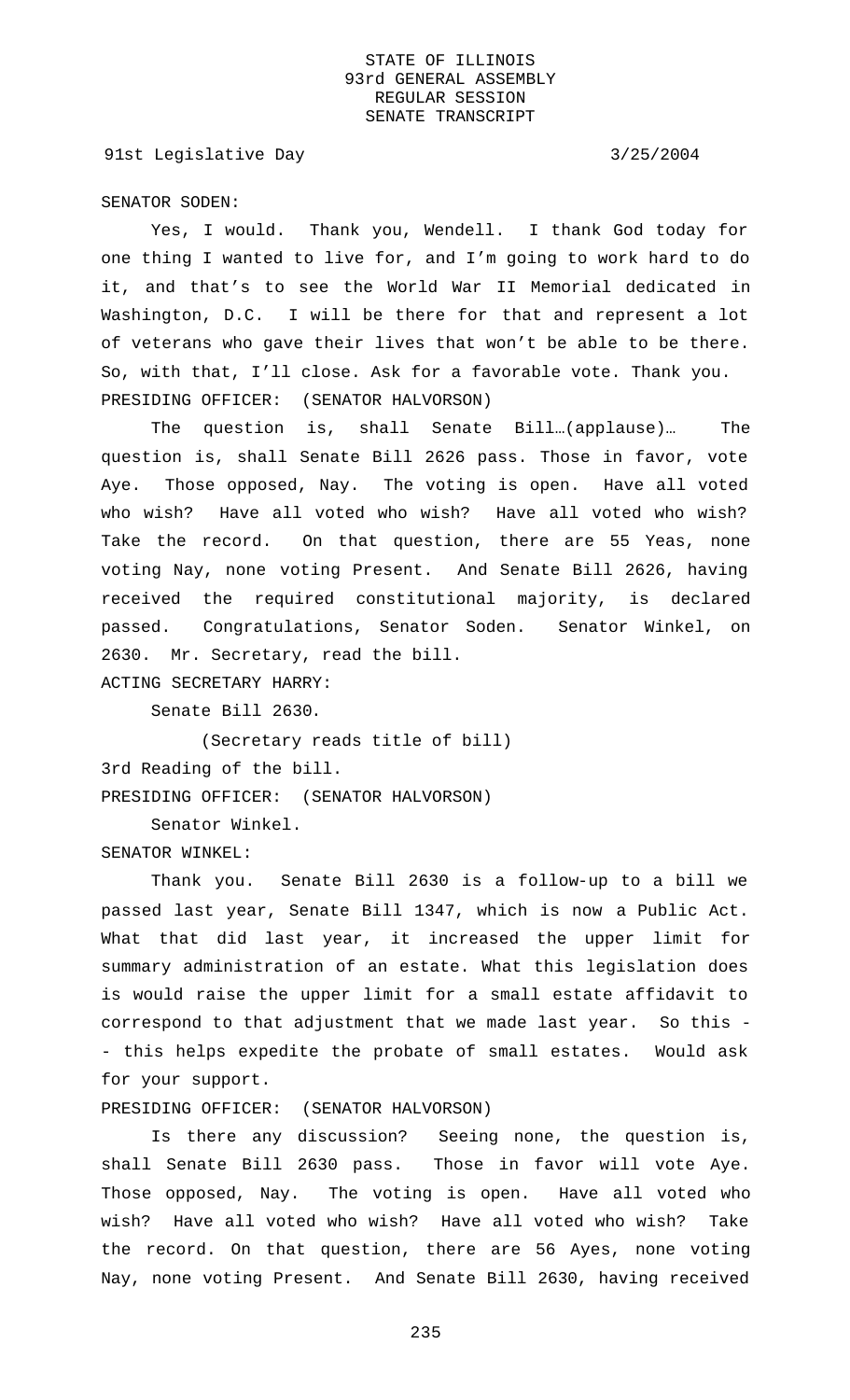### 91st Legislative Day 3/25/2004

the required constitutional majority, is declared passed. Senator Link, on 2634. Mr. Secretary, read the bill. ACTING SECRETARY HARRY:

Senate Bill 2634.

(Secretary reads title of bill)

3rd Reading of the bill.

PRESIDING OFFICER: (SENATOR HALVORSON)

Senator Link.

SENATOR LINK:

Thank you, Madam President. This bill basically is any bank or trust company acting in a fiduciary capacity may purchase services or products distributed by affiliate or affiliates directly, from a syndicate or -- or a selling group which includes the bank, trust company, or its affiliate. The purchase must be prudent and not prohibited by the fiduciary instrument. The fees paid by the affiliate and terms and conditions of such purchases must be reasonable. Mandatory disclosure of purchase provisions. This is a result of federal legislation known as the Gramm-Leach-Bailey Act that we are trying to come in compliance with in the State of Illinois. I'll be more than happy to answer any questions. I know of no opposition.

PRESIDING OFFICER: (SENATOR HALVORSON)

Is there any discussion? Senator Rutherford. SENATOR RUTHERFORD:

Thank you, Madam President. I stand in support of the Senator's legislation. It went through our Financial Institutions Committee unanimously, and albeit what he just read sounds awfully doggone complicated, he did a real good job in committee explaining it.

PRESIDING OFFICER: (SENATOR HALVORSON)

Is there any further discussion? Seeing none, Senator Link, would you like to close? SENATOR LINK:

Just ask for a favorable vote. PRESIDING OFFICER: (SENATOR HALVORSON)

The question is, shall Senate Bill 2634 pass. Those in favor, vote Aye. Those opposed, Nay. The voting is open. Have all voted who wish? Have all voted who wish? Have all voted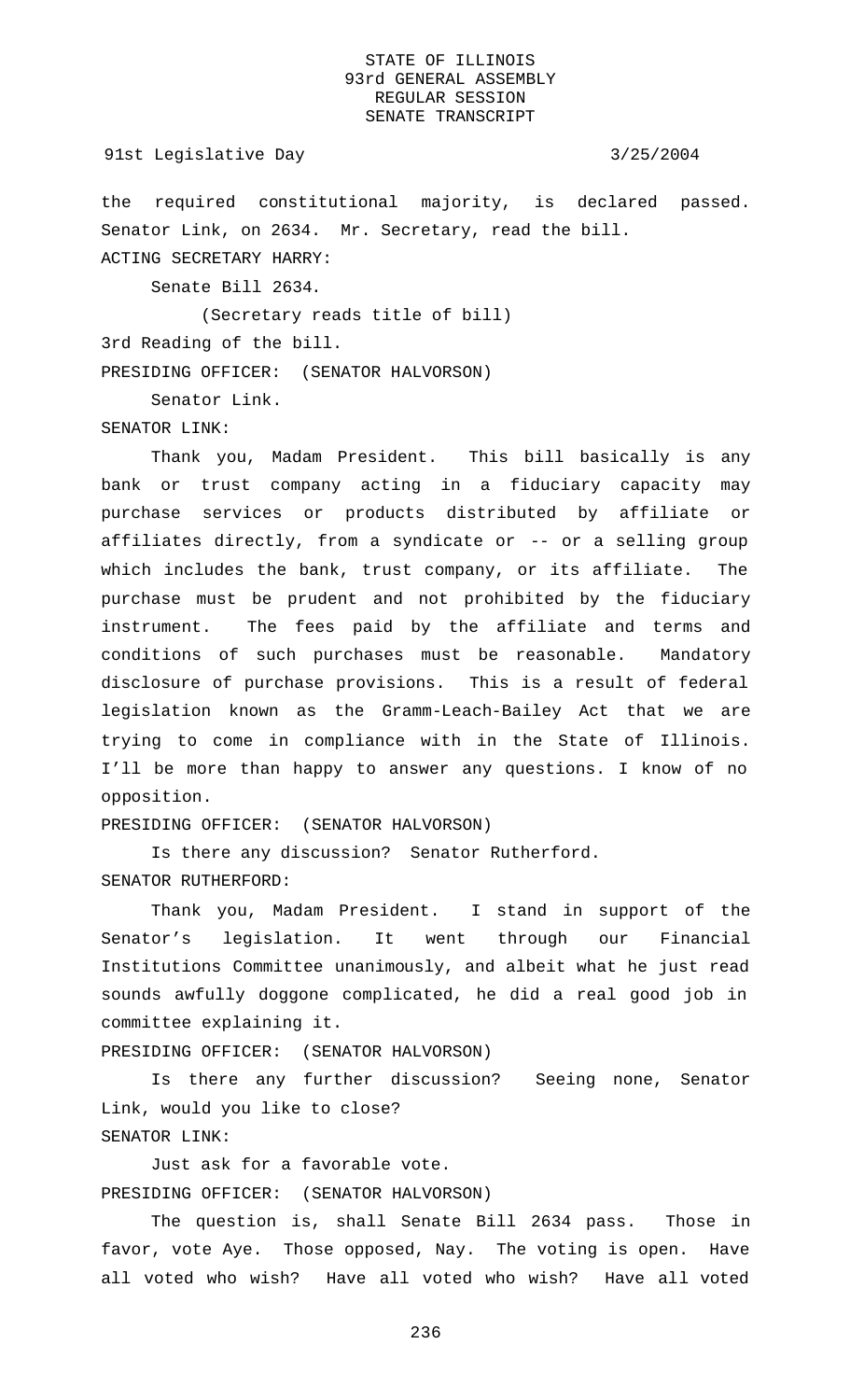who wish? Take the record. On that question, there are 56 Ayes, none voting Nay, none voting Present. And Senate Bill 2634, having received the required constitutional majority, is declared passed. Senator Link, on 2635. Mr. Secretary, read the bill.

ACTING SECRETARY HARRY:

Senate Bill 2635.

(Secretary reads title of bill)

3rd Reading of the bill.

PRESIDING OFFICER: (SENATOR HALVORSON)

Senator Link.

### SENATOR LINK:

Thank you, Madam President. This bill amends -- amended will enhance the information that is required to provide that public hearing notice to ensure that property within a special service area is clearly defined and the nature of the special service being provided is clearly stated. This is -- bill, as amended, requires that if the special service area is to be maintained other than its unit of local government after the life of the bonds, then a statement must be included in the public notice indicating who will be responsible for maintenance of this special service, such as a homeowners' association. I'll be more than happy to answer any questions. PRESIDING OFFICER: (SENATOR HALVORSON)

Is there any discussion? Seeing none, the question is, shall Senate Bill 2635 pass. Those in favor will vote Aye. Those opposed, Nay. The voting is open. Have all voted who wish? Have all voted who wish? Have all voted who wish? Take the record. On that question, there are 56 Ayes, none voting Nay, none voting Present. And Senate Bill 2635, having received the required constitutional majority, is declared passed. Senator Cullerton, on 2653? Mr. Secretary, read the bill. ACTING SECRETARY HARRY:

Senate Bill 2653.

(Secretary reads title of bill)

3rd Reading of the bill.

PRESIDING OFFICER: (SENATOR HALVORSON)

Senator Cullerton. SENATOR CULLERTON: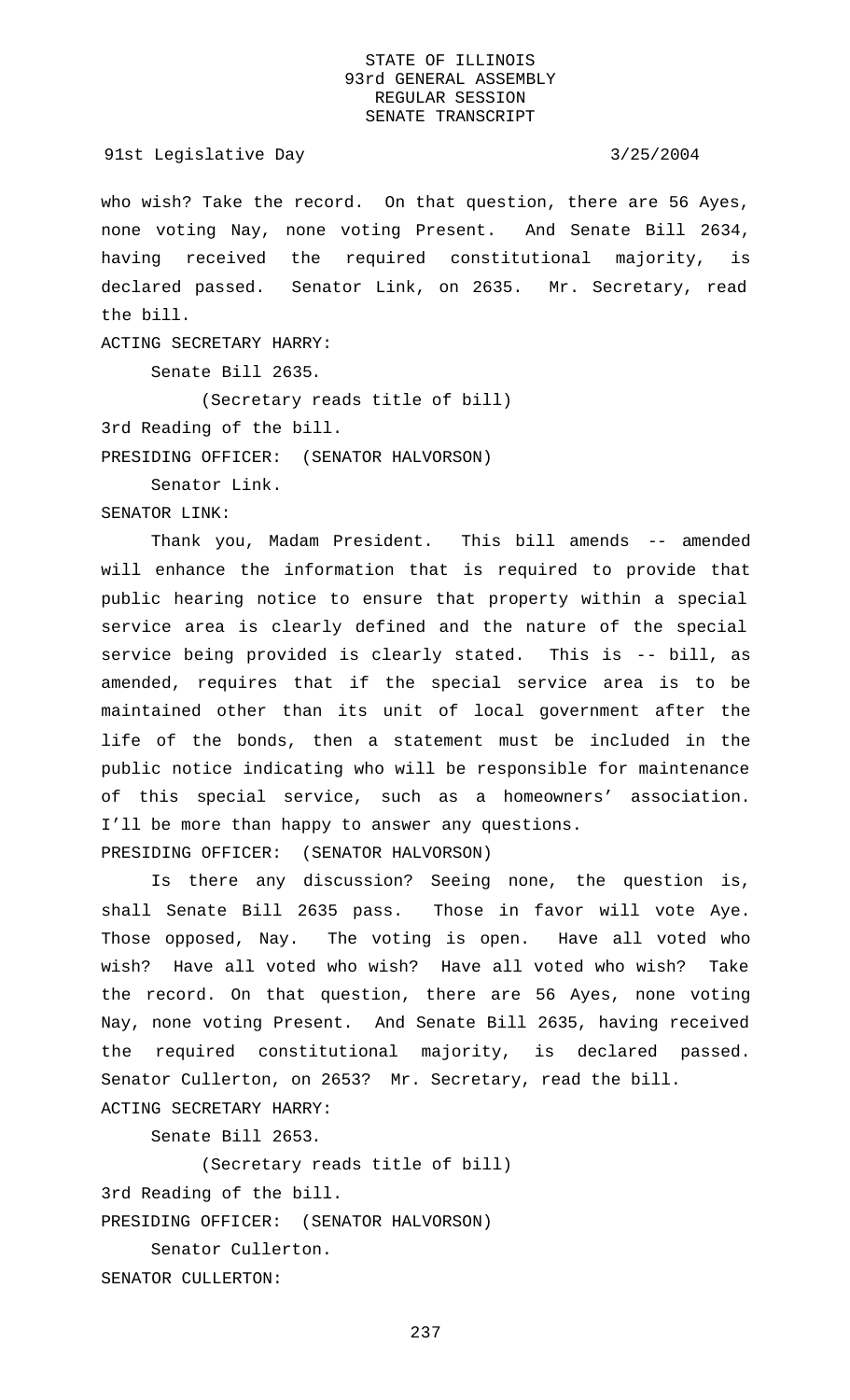91st Legislative Day 3/25/2004

Yes. Thank you, Madam President, Members of the Senate. This is a request of the Department of Corrections. This would allow medical treatment to be given to mentally ill patients that have stopped eating or terminally ill inmates that are unable to feed themselves or unconscious hunger-strikers. This would allow for them to be treated. The warden would be able to give consent to medical treatment for these inmates. Happy to answer any questions. Ask for an Aye vote. PRESIDING OFFICER: (SENATOR HALVORSON)

Is there any discussion? Seeing none, the question is, shall Senate Bill 2653 pass. Those in favor will vote Aye. Those opposed, Nay. The voting is open. Have all voted who wish? Have all voted who wish? Have all voted who wish? Take the record. On that question, there are 54 Ayes, none voting Nay, none voting Present. And Senate Bill 2653, having received the required constitutional majority, is declared passed. Senator Cullerton, on 2654. Mr. Secretary, read the bill. ACTING SECRETARY HARRY:

Senate Bill 2654.

(Secretary reads title of bill) 3rd Reading of the bill. PRESIDING OFFICER: (SENATOR HALVORSON)

Senator Cullerton. SENATOR CULLERTON:

Thank you, Madam President, Members of the Senate. This bill does two things. The first part is a request of the Department of Corrections, and it changes the Code of Corrections so that minors convicted as adults will serve their adult sentences concurrently - at the same time - with any juvenile court sentences that -- that they are serving. And secondly, the second part of the bill is an initiative of the Illinois Association of Drug Court Professionals. I think the amendment was adopted yesterday. Drug courts are working throughout our State. This bill would allow the drug court program defendants to be sentenced to a -- combined term of incarceration and probation. So, it allows more flexibility for the court in issuing sentences in drug court. Again, ask for an Aye vote.

PRESIDING OFFICER: (SENATOR HALVORSON)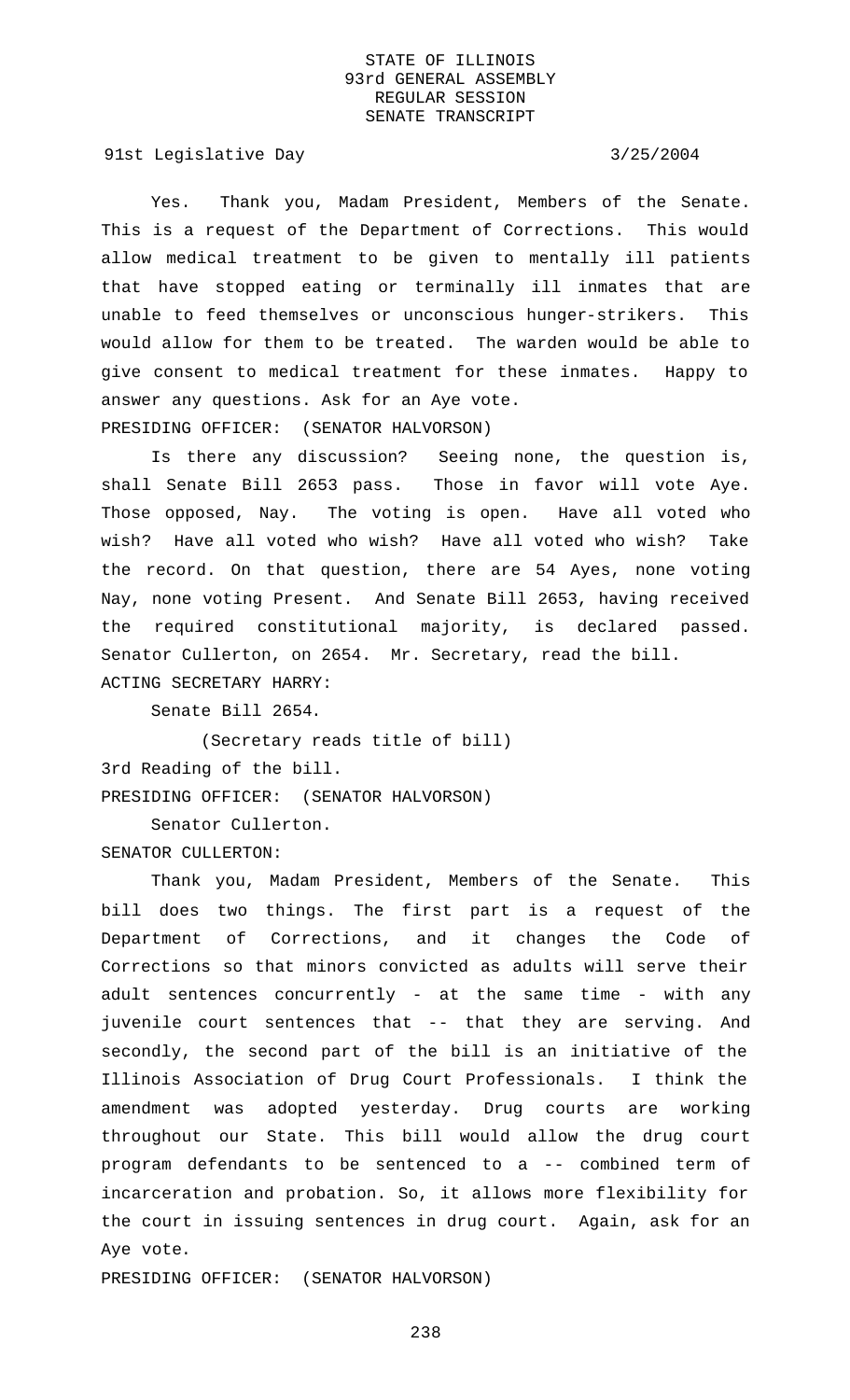91st Legislative Day 3/25/2004

Is there any discussion? Seeing none, the question is, shall Senate Bill 2654 pass. Those in favor will vote aye. Those opposed, Nay. The voting is open. Have all voted who wish? Have all voted who wish? Have all voted who wish? Take the record. On that question, there are 56 Ayes, none voting Nay, none voting Present. And Senate Bill 2654, having received the required constitutional majority, is declared passed. Senator Wendell Jones, on 2659? Mr. Secretary, read the bill. ACTING SECRETARY HARRY:

Senate Bill 2659.

(Secretary reads title of bill) 3rd Reading of the bill. PRESIDING OFFICER: (SENATOR HALVORSON)

Senator Jones.

SENATOR W. JONES:

Thank you very much, Madam President. This 2659, as amended, Senator Althoff suggested amendment -- an amendment based on her experience in municipal government which strengthened the bill. Basically says if a township has a treatment facility and a municipality has a treatment facility and the sewer systems are annexed to the municipality, then the municipality will allow the township to go ahead and operate the treatment facility and the municipality will operate the sewer system, but the municipality will not charge fees for the -- for the treatment system, but the township will. Now, if neither one -- if neither one of them have a treatment facility, then the municipality would be in charge of the sewage system. So, it involves the annexation of sewage systems. And there -- I believe with the Althoff amendment, we now have a -- a good piece of legislation. I would appreciate, again, a unanimous roll call. Thank you.

# PRESIDING OFFICER: (SENATOR HALVORSON)

Is there any discussion? Seeing none, the question is, shall Senate Bill 2659 pass. Those in favor will vote aye. Those opposed, Nay. The voting is open. Have all voted who wish? Have all voted who wish? Have all voted who wish? Take the record. On that question, there are 54 Yeas, 1 voting Nay, none voting Present. And Senate Bill 2659, having received the required constitutional majority, is declared passed. Senator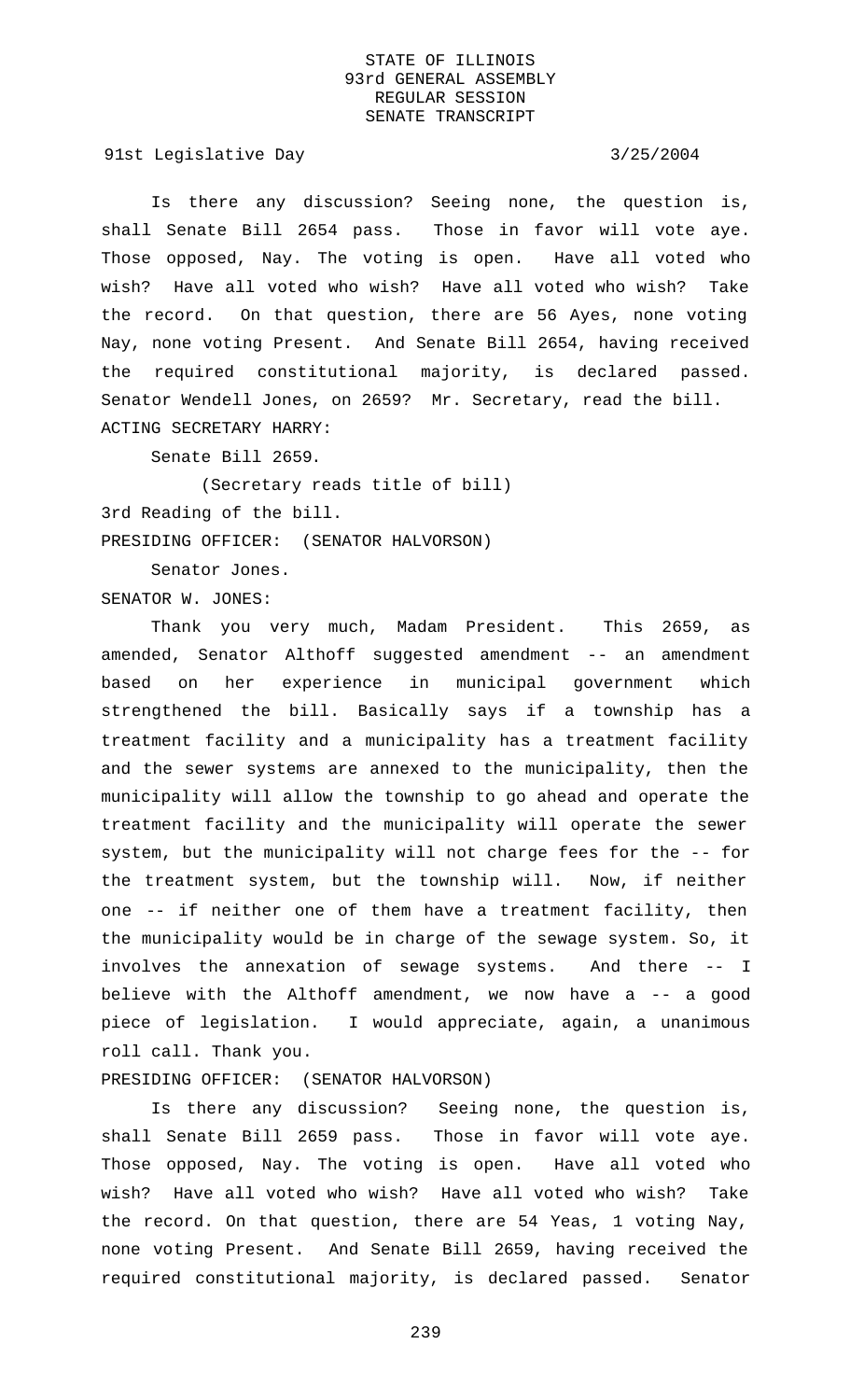### 91st Legislative Day 3/25/2004

Garrett, on 2664. Senator Ronen? Senator del Valle, on 2676? Senator Shadid, on 2678? Mr. Secretary, read the bill. ACTING SECRETARY HARRY:

Senate Bill 2678.

(Secretary reads title of bill)

3rd Reading of the bill.

PRESIDING OFFICER: (SENATOR HALVORSON)

Senator Shadid.

SENATOR SHADID:

Thank you, Madam President. Senate Bill 2678, as amended, reinstates payments to Lakeview Museum that were previously received from taxes paid by an off-track betting facility located within the Museum's park district. The Horse Racing Act of 1975 sets up a structure that requires payments to many different entities, including museums, located in a park district with a population of less than five hundred thousand that is home to an OTB that was up and running by May 1, 1994. These -- these payments were to be paid from the Horse Race Tax Allocation Fund. On January 1, 2000, this fund was dissolved and payments were to continue from GRF. Peoria received these payments up until the time the OTB closed in 1995. The OTB reopened in May of -- of 2000, and the payments did not restart due to a change in the funding formula for these payments. Before January 1, 2000, the payments were figured to be fourseventh of taxes collected after adjustments from OTB. 2000, the payments are frozen at 1998 rates. The Peoria OTB was up and running in 1998 and therefore has not received any payments. The purpose of this amendment is to reinstate payments to Lakeview Museum for which they are qualified to receive but have not been receiving. In the -- it is the intent of this legislation to allow Lakeview Museum to receive the same amount of funding that Peoria received in 1994 when they were still receiving payments from the Horse Race Tax Allocation Fund. I will try to answer any questions. PRESIDING OFFICER: (SENATOR HALVORSON)

Is there any discussion? Senator Cullerton.

SENATOR CULLERTON:

Yes. Thank you, Madam President. I support the bill. I think it's interesting, though - and the Legislature should know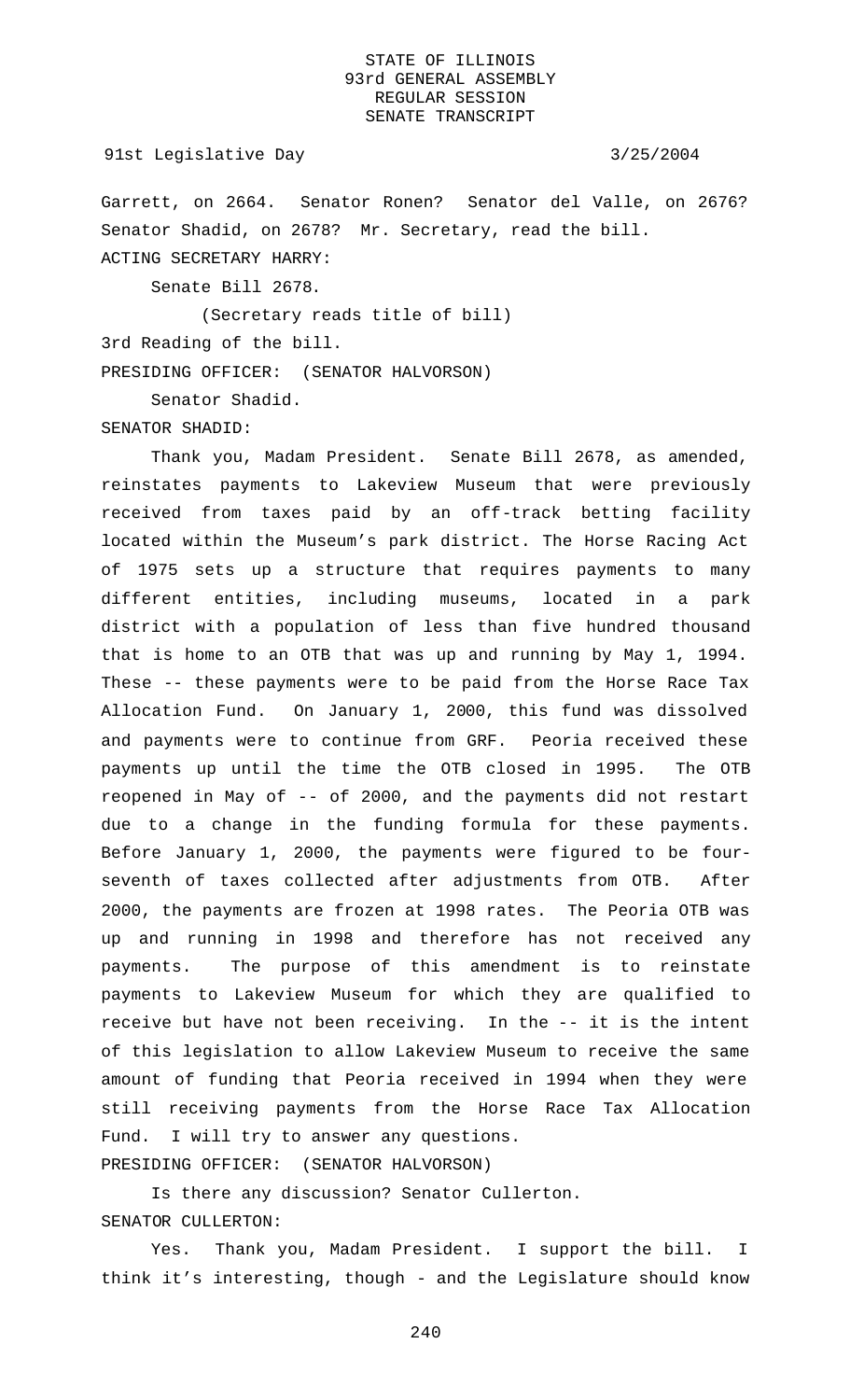# 91st Legislative Day 3/25/2004

- that when we negotiated this off-track betting bill back in 1986, we decided that one of the goals of the bill was to direct money to museums and later to -- well, basically to museums and maybe park districts. And so we had that in effect until 1999, when we passed the horse racing and casino bill, and one of the things we did was to abolish the horse racing allocation fund and we let the track owners and the -- and the horsemen keep that fund, and we shifted the responsibility of paying the money to the museums to the General Revenue Fund. So, when we -- we originally created this money by increased revenues from OTB to give to museums. Then, in 1999, we decided to let the tracks keep that money, and we still require and have the obligation to pay the museums and the park districts. PRESIDING OFFICER: (SENATOR HALVORSON)

Senator Roskam.

# SENATOR ROSKAM:

Thank you, Madam President. To the bill. I don't know if you noticed, though, when Senator Shadid was presenting the bill, he really couldn't give us eye contact. He was doing his presentation and his voice was very quiet, and he -- he didn't look up until the very end and then he didn't even look in anybody's eyes. I think he looked at the flag and sat down, and I know what was in his mind. He thought, "I might actually get away with this. I might actually move this -- this bill, get away with this." Well, I think it's as real bad idea. Here's why. And he knows. In his heart of hearts, he knows, and I know he knows. He wants us to kill this bill, because if he's successful in this bill, every taxing body in his district is going to be all over him to make one exception after another after another. 'Cause if he can accomplish this, he can accomplish anything, for his roads, for his schools and so forth. This -- this museum wasn't eligible at the time that the eligibility was created. These weren't people that were sleeping at the switch. These weren't people that were inadvertently left off the list. These were people that were not eligible. Now, as Senator Cullerton has pointed out, the -- the -- the burden is on the entire General Assembly. This is not coming off of some dedicated fund. So, for George Shadid, let's do it for him,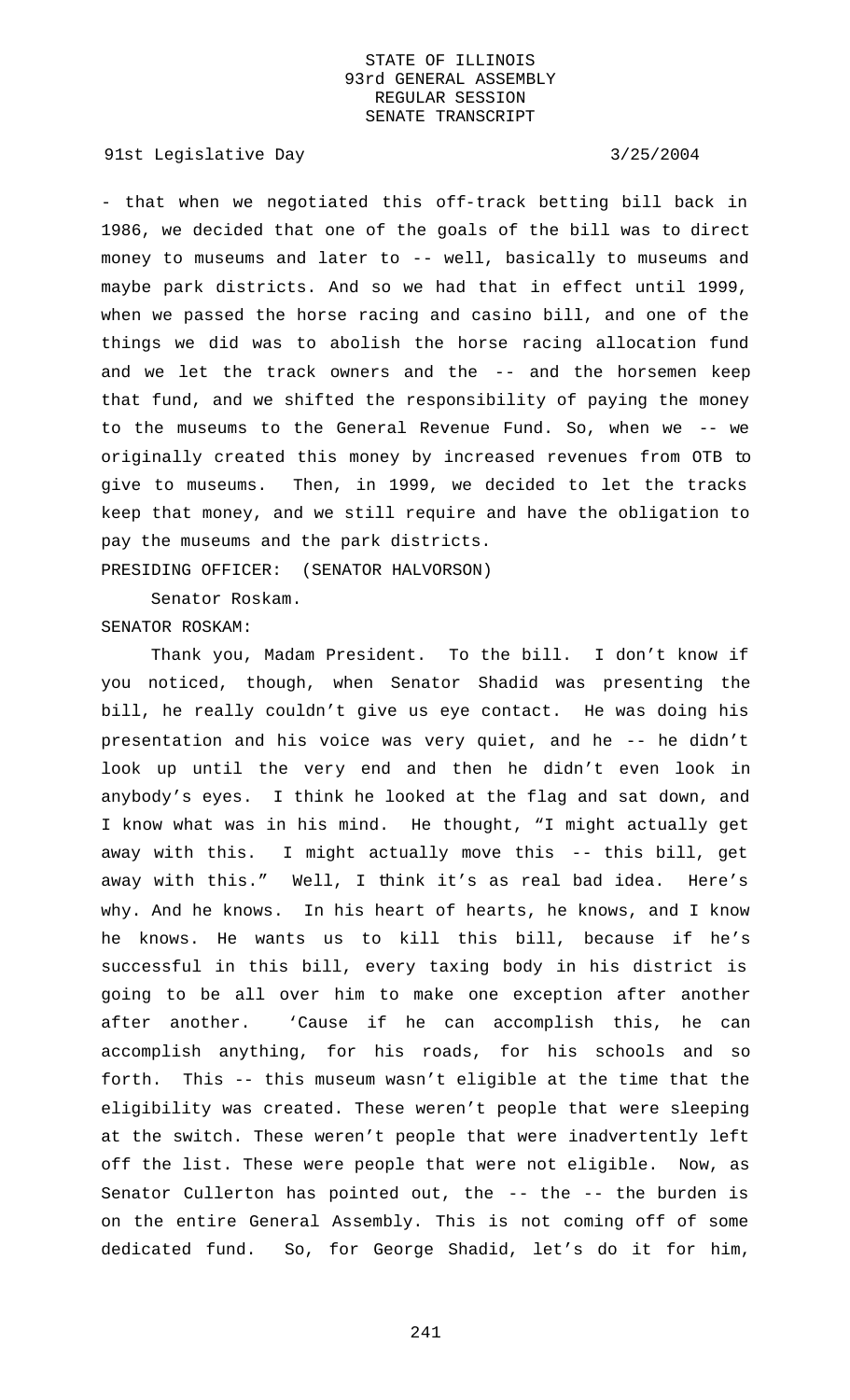### 91st Legislative Day 3/25/2004

what he can't do for himself. Let's vote against this bill. Thank you.

PRESIDING OFFICER: (SENATOR HALVORSON)

Senator Rauschenberger.

### SENATOR RAUSCHENBERGER:

Yeah. Just a couple of questions. In the 1960s, when Otto Kerner was Governor, the whole concept of horse racing was sold to the General Assembly, to the people of the State of Illinois, that it was going to be -- the proceeds from this wonderful enterprise were going to be used to subsidize development of agriculture in the State of Illinois, and it was going to help fund county fairs. And it was going to do wonderful things, and it was going to stimulate the -- the horse-raising industry and those people that raise horse feed and other things. And -- and as we kind of migrated through that, little by little we've kind of lost sight of that. We no longer -- we no longer have an agricultural premium fund, which is the taxes that used to come from horse racing. We actually put general revenue into there and pretend we have it. We no longer use horse racing to subsidize county fairs. It's actually subsidized with general revenue. We used to -- when -- when we went to off-track betting, we kind of dressed the -- the baby up with a little dress and said we'd -- we'd allow communities that hosted an off-track betting parlor to divert one -- have a one-percent tax to go to their museums so their museums could develop, as John Cullerton pointed out. Now, in -- in George Shadid's case, as Senator Roskam pointed out, his OTB, his off-track betting place, closed three years before we discontinued the program and grandfathered those people who were already in on this. So, not only should we help George by -- by not letting this one museum have an exception to the statutes, but we also should face up to the fact that what fuels cynicism is -- is our continued reliance on general revenue to prop up what used to be obligations of -- off-track betting parlors and -- and the horse racing industry. I mean, how do we go home and explain that we -- we can't do very much for schools this year or that we're going to have to increase fees on employers again and drive more jobs across the border, but we continue to have money to -- to pay the property taxes of race tracks in the State of Illinois,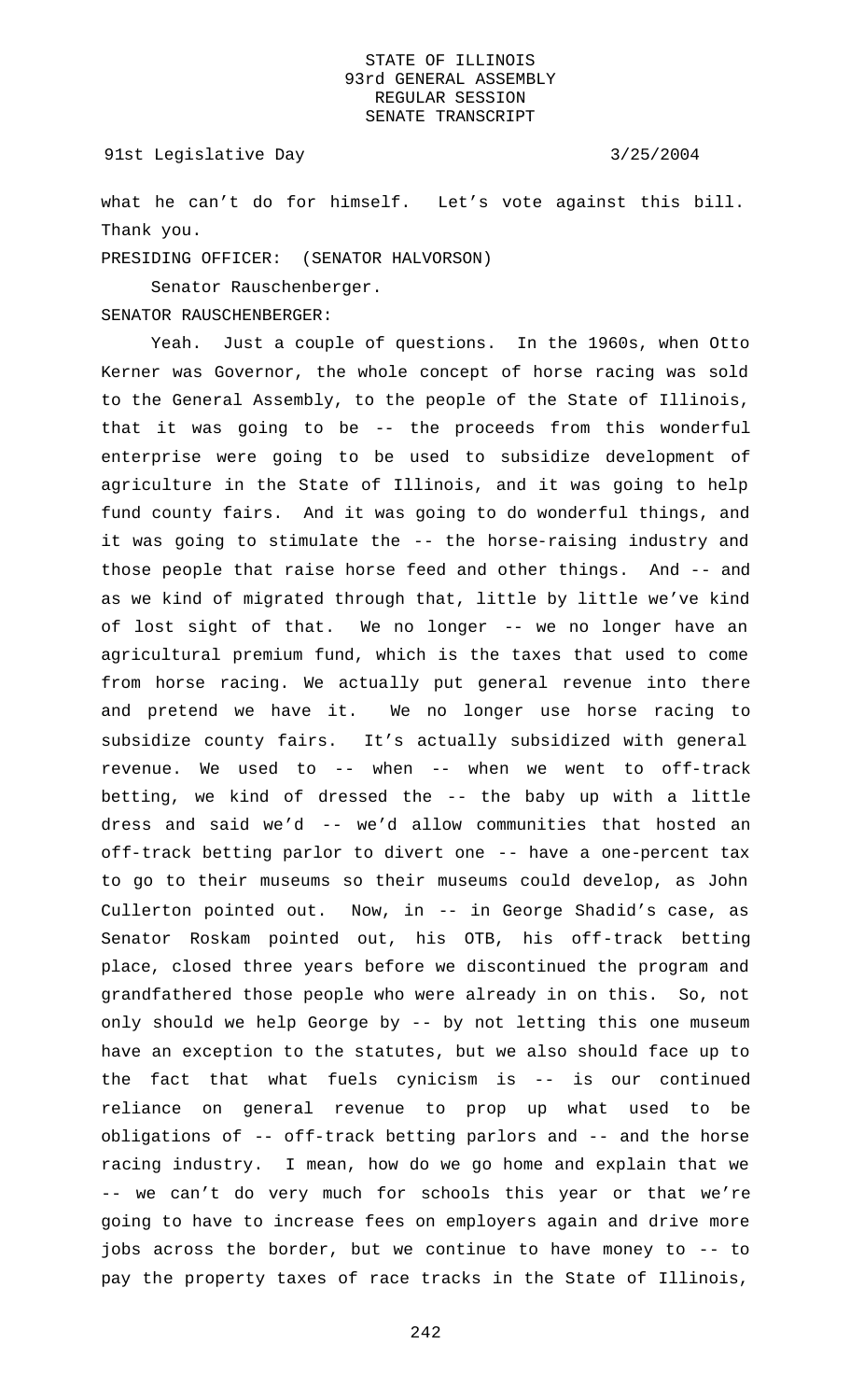91st Legislative Day 3/25/2004

that we have  $-$ - we have general revenue to  $-$ - to give special museum grants because ten years ago some museum lost its offtrack betting parlor and now wants in on a hold harmless deal that's eight years old? I mean, you know, I can't understand why people don't trust us when we engage in this kind of stuff. I mean, what we ought to do is clean up the whole statute and put horse racing off on its own, and if it can't make money, it can't make money. So, George, I love you, but I can't be with you on this.

PRESIDING OFFICER: (SENATOR HALVORSON)

Any further discussion? Senator Wendell Jones. SENATOR W. JONES:

Thank you, Madam President. All of you know I have a racetrack in my district, and I couldn't figure out why I was a cosponsor of this fine piece of legislation until I just heard my colleague's speech from Elgin. And now I -- now I remembered, because thoroughbred racing is being attacked and they -- they talk about thoroughbred racing starting in 1960. Arlington Park, in my district, is eighty years old - eighty years old. Yeah, Seabiscuit was there. Seabiscuit was there in 1930. And we have Balmoral, we have Maywood Park. Thoroughbred racing is a part of the State of Illinois and should remain a part of the State of Illinois. And if they want to make a museum for Shadid in Peoria, that's okay with me. PRESIDING OFFICER: (SENATOR HALVORSON)

Senator -- Senator Shadid, would you like to close? SENATOR SHADID:

I certainly appreciate the history lesson, or whatever it was, but I don't remember 1960. I wasn't around. Maybe, Senator Soden, you could remember and tell us about it. You remember what happened in 1960? I don't remember. I -- I'm not that old. Well, thank you very much. And the museum will not be named after me. And, by the way, the amount of money involved in 1994 was seventy-six thousand dollars, and that's what we went back to, to get that rate, if we could. I appreciate the support and the kind words from all the Senators on that side of the aisle. Thank you very much.

PRESIDING OFFICER: (SENATOR HALVORSON)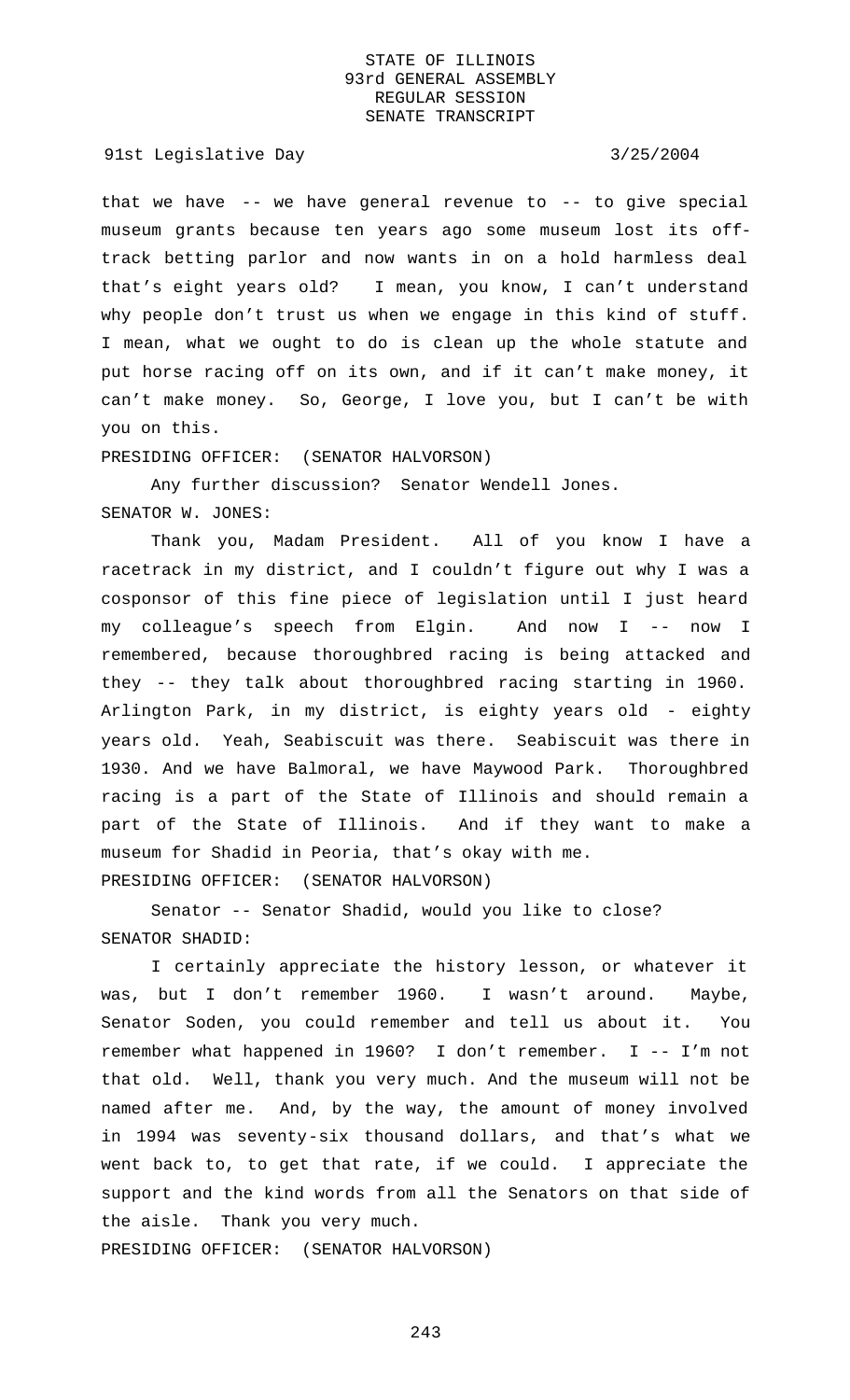91st Legislative Day 3/25/2004

The question is, shall Senate Bill 2678 pass. Those in favor will vote aye. Those opposed, Nay. Have all voted who wish? Have all voted who wish? Have all voted who wish? Have all voted? Take the record. On that question, there are 30 Ayes, 23 Nays, 2 voting Present. And Senate Bill 2678, having received the required constitutional majority, is declared passed. Senator -- Senator Welch, on 2682. Mr. Secretary, read the -- oops! Senator Bomke, for what purpose do you rise? Nope. Senator Harmon, for what purpose do you rise? Okay. Senator Welch, do you wish to proceed? Mr. Secretary, read the bill.

### ACTING SECRETARY HARRY:

Senate Bill 2682.

(Secretary reads title of bill)

3rd Reading of the bill.

PRESIDING OFFICER: (SENATOR HALVORSON)

Senator Welch.

## SENATOR WELCH:

Thank you, Madam President. What this bill does is amend the State Finance Act. It provides that no transfers may be made in order to help defray the State's operating costs for the fiscal year from the Road Fund or the State Construction Account Fund on or after the effective date of this amendatory Act, which is July 1, 2004. The purpose of the bill is to end the chargebacks from the Road Fund and State Construction Fund into the General Revenue Fund that we did last year. I'd be glad to answer any questions.

PRESIDING OFFICER: (SENATOR HALVORSON)

Is there any discussion? Senator Harmon. SENATOR HARMON:

Thank you, Madam President. I move the previous question. PRESIDING OFFICER: (SENATOR HALVORSON)

There are five speakers. Senator Risinger.

SENATOR RISINGER:

…you. Thank you, Madam President. Will the Senator yield for a question?

PRESIDING OFFICER: (SENATOR HALVORSON)

Senator -- Senator Welch indicates he'll yield. SENATOR RISINGER: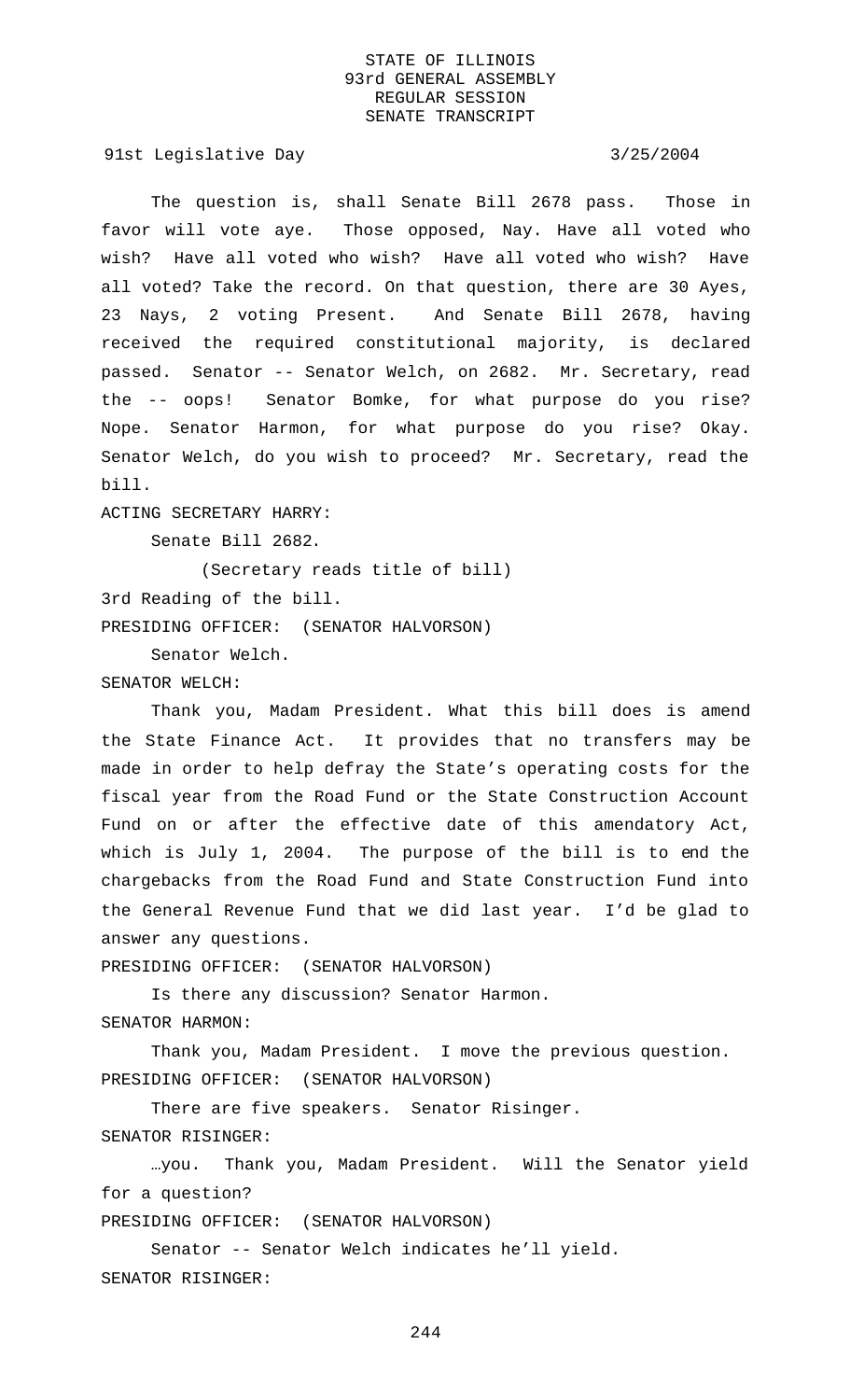91st Legislative Day 3/25/2004

Yeah, Senator, I -- I appreciate this bill. I think it was needed. It was needed last year. But I don't -- I don't know that this bill goes far enough.  $I$  -- the question that I have for you, are -- are you in favor of ending all the diversions from the Road Fund or only the chargebacks? PRESIDING OFFICER: (SENATOR HALVORSON)

Senator Welch.

SENATOR WELCH:

Senator, this bill just deals with the chargebacks. That's what I'm proposing here today.

PRESIDING OFFICER: (SENATOR HALVORSON)

Senator Risinger.

SENATOR RISINGER:

Yeah, I understand this bill is only for the chargebacks, but I guess in -- in the committee, whenever you testified for the bill, you indicated that, you know, this was a good start but it probably didn't go far enough. We don't get the roads fixed and -- and people don't -- aren't working and -- and building roads. I guess my real question for you is, are you going to -- are you going to push this? Have you -- made any contacts over on the House side to make sure that this bill will move through if it gets through the Senate?

PRESIDING OFFICER: (SENATOR HALVORSON)

Senator Welch.

### SENATOR WELCH:

Senator, I assume this bill will be picked up in the House and passed the way it is. I haven't spoken with a sponsor in the House, although I'm sure there'll be a number of them standing in line to be the House sponsor. So, the answer is, I haven't talked to anybody about amending it, and I even haven't talked to anybody about being the sponsor, frankly.

PRESIDING OFFICER: (SENATOR HALVORSON)

Senator Risinger.

SENATOR RISINGER:

Senator, why -- why are you sponsoring the bill this year, compared to last year, whenever you were -- I think the sponsor of the bill that -- that created this diversion to begin with? PRESIDING OFFICER: (SENATOR HALVORSON)

Senator Welch.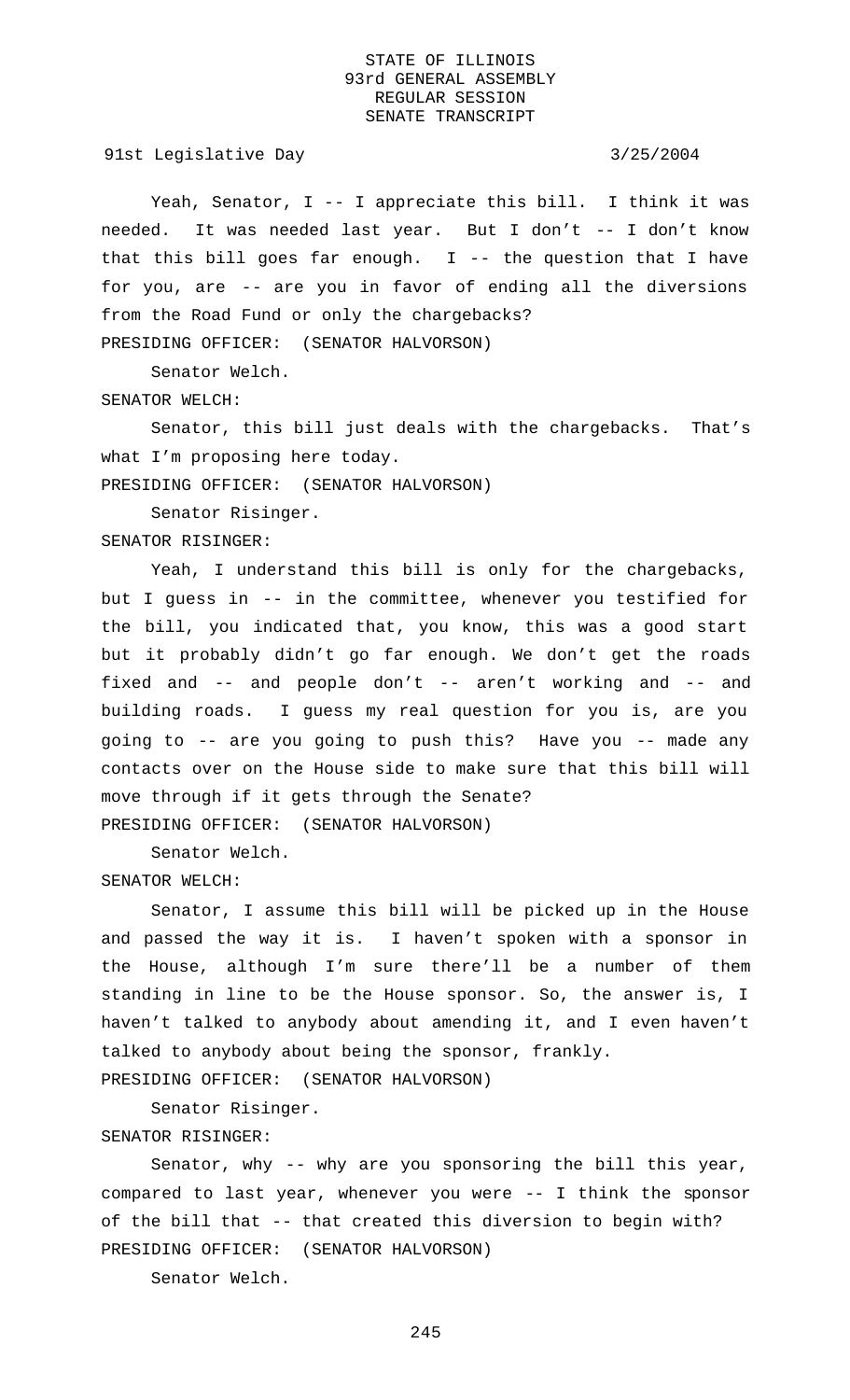91st Legislative Day 3/25/2004

SENATOR WELCH:

Well, last year we didn't have chargebacks. That would -would have been unnecessary, to sponsor a bill banning chargebacks, when nobody had done it before. So, since we did it once to balance the budget, now to keep us from taking money of the Road Fund, now I think we should do it. PRESIDING OFFICER: (SENATOR HALVORSON)

Senator Risinger.

SENATOR RISINGER:

I guess my real questions was, why were you anxious to create the chargebacks to begin with and now you're anxious to end the chargebacks?

PRESIDING OFFICER: (SENATOR HALVORSON)

Senator Welch.

SENATOR WELCH:

Well, Senator, as a Member of the Leadership of the Legislature, my impression is that I'm here to help balance the budget, and that was the purpose of many of the things we did last year. Now, we were -- we were handed a five-billion-dollar deficit, and it would have been easy to say, let's not -- "Let's not raise any fees. Let's not raise any taxes. This is just a balloon." It was your Governor, my friend. It was your Governor who handed us that five-billion-dollar deficit. You know  $--$  you know, I  $--$  I have asked before that we get some doctors here in the Legislature to -- to investigate this legislative amnesia that nothing happened in the budget before January 1, 2003. There seems to be this pall that has been cast over what happened then. By gosh, Steve Rauschenberger wasn't even the Chairman of the Appropriations Committee from what - to hear them tell it. He had no control. So, Senator, I would say this: In order to balance an extraordinary deficit, you need extraordinary measures. And that's why we were in the Leadership and that's why we did what we did, to balance the budget and get us out of that hole, to make sure that in balancing the budget, we didn't have to cut education. Senator, thirty-nine percent of the budget goes to education. If we hadn't raised some fees, we would have cut education thirty-nine percent. Now, I'm sure that you are not for cutting education by thirty-nine percent, and I doubt that anybody else over there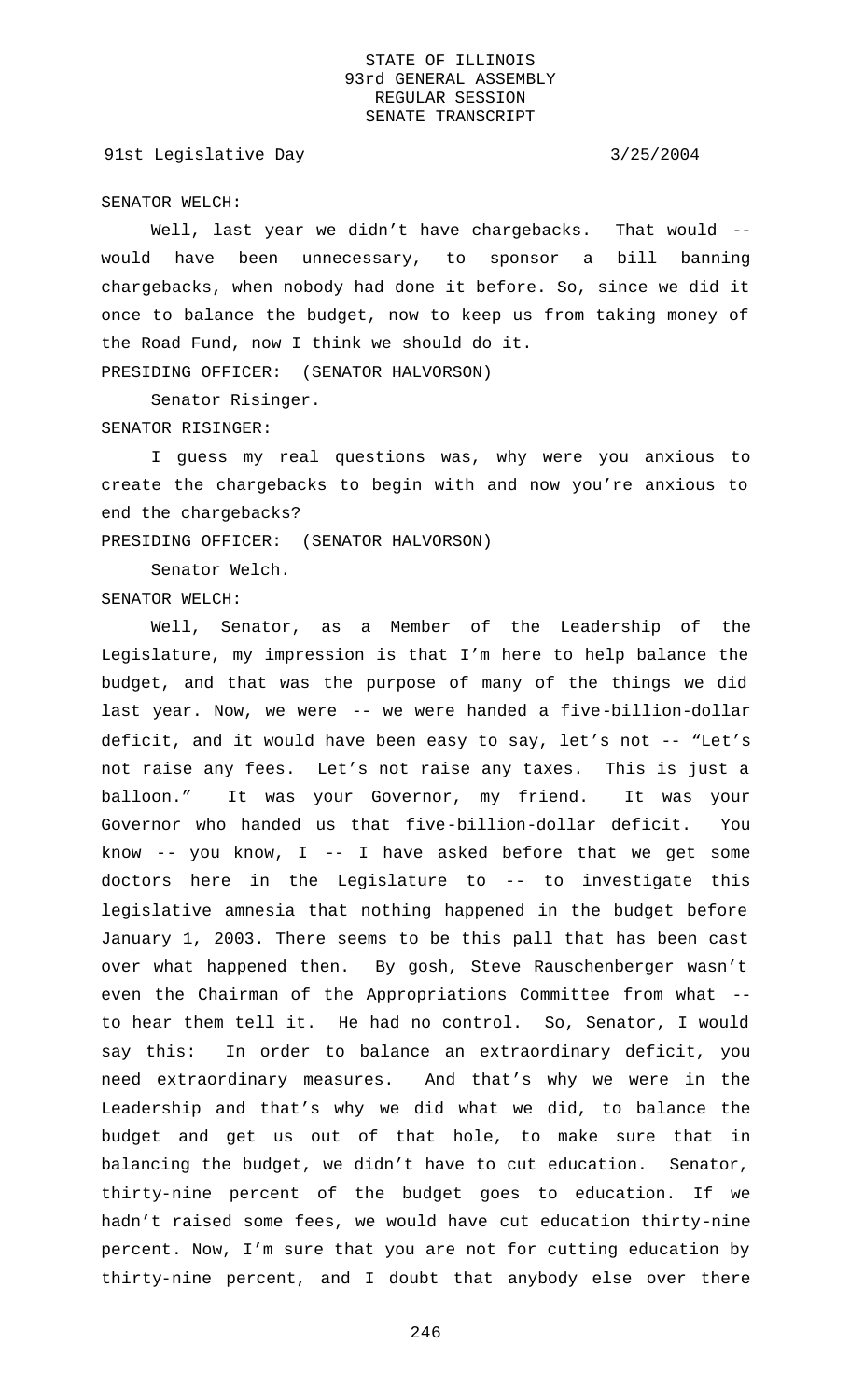### 91st Legislative Day 3/25/2004

is. But that's what one of the options was, so that's why we did what we had to do.

PRESIDING OFFICER: (SENATOR HALVORSON)

Senator Risinger, your time has expired. Could you make it just real short?

SENATOR RISINGER:

Yes. Well, thank you, Madam President. Well, I'm glad you didn't exercise the option of cutting education, 'cause that would not have been one of my options, I -- I can assure you. But, also, my option was not to cut the Road Fund at the same time. I hope that you will take this a little bit further, Senator. I will vote for this bill 'cause I think it's a good bill, but I hope that you will push this and help end all the diversions from the Road Fund.

PRESIDING OFFICER: (SENATOR HALVORSON)

Senator Bomke.

SENATOR BOMKE:

…you. Thank you, Madam Chairman {sic}. A question to the sponsor.

PRESIDING OFFICER: (SENATOR HALVORSON)

Sponsor indicates he'll yield.

SENATOR BOMKE:

Let me commend you, first of all, Senator Welch. This is a very good bill, and we know you're a very responsible person. In the event that -- as Chairman of the Appropriations Committee, are you willing to make a commitment that in the event that a Governor continues the diversion and a chargeback, that you will not support the Governor's budget?

PRESIDING OFFICER: (SENATOR HALVORSON)

Senator Welch.

SENATOR WELCH:

Senator, I can't make promises like that. You know, let's look at the -- reality here. Now, the last speaker, in his ending statement, did you hear what he had to say? He said, by gosh, I know education's thirty-nine percent of the budget, but I wouldn't cut education, and I wouldn't have cut the Road Fund. What would he have done? We didn't get any help from your side of the aisle, and now we are not going to stand here -- we are not going to stand here and let our hands be cuffed. We are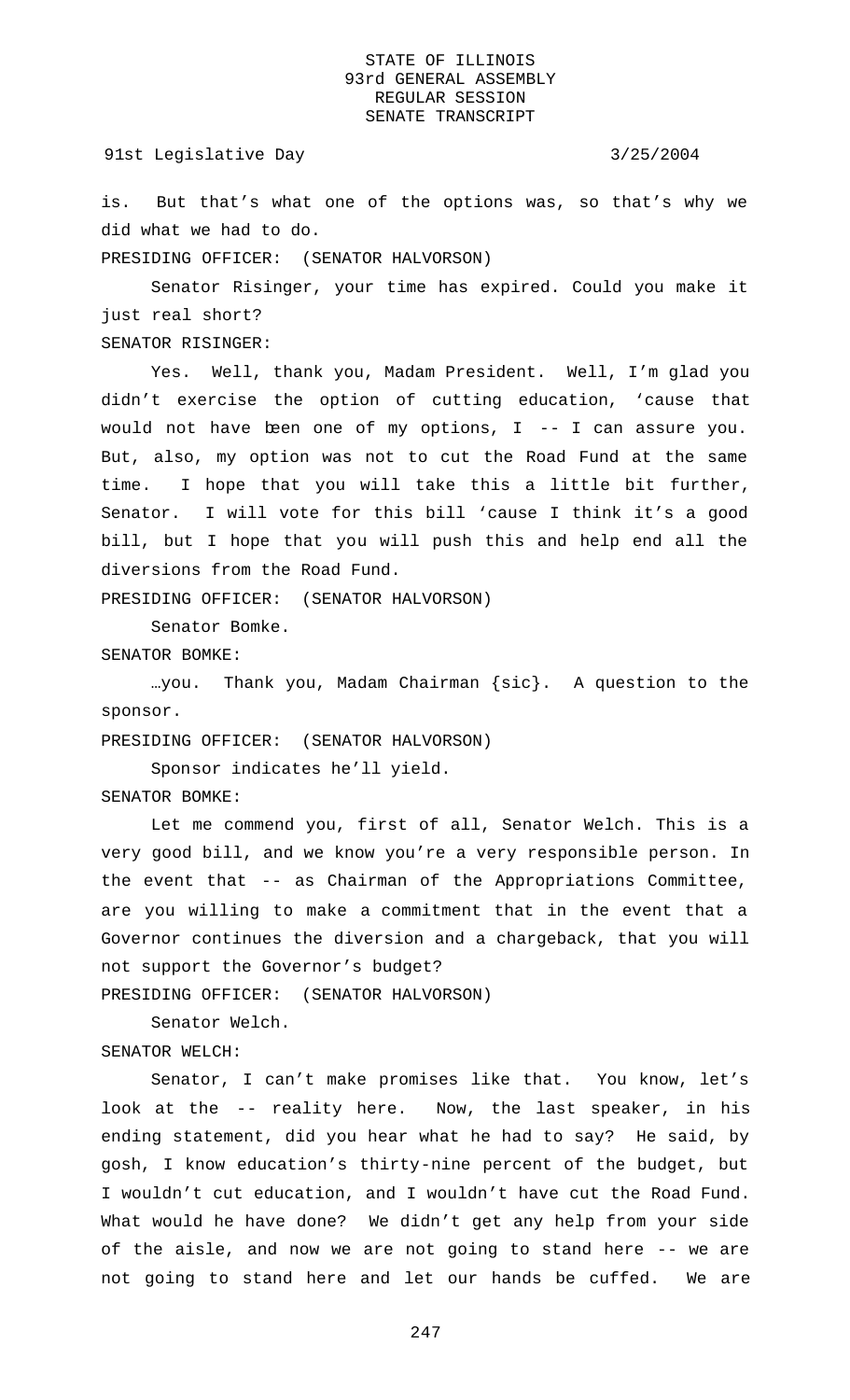## 91st Legislative Day 3/25/2004

going to keep our options open, because you don't know what's going to happen. We are going to continue to try to balance this budget and do our duty as prescribed by the Constitution of the State of Illinois.

PRESIDING OFFICER: (SENATOR HALVORSON)

Senator Bomke.

## SENATOR BOMKE:

Thank you. Can I take that to mean you won't support the Governor's budget if those diversions and chargebacks are in there?

PRESIDING OFFICER: (SENATOR HALVORSON)

Senator Welch.

SENATOR WELCH:

Senator, let's say the question comes down to cutting education funding, and I'm faced with that choice. Let's say you're faced with that choice. What would you do? Would you cut education funding, which gets thirty-nine percent of State dollars?

PRESIDING OFFICER: (SENATOR HALVORSON)

Senator Bomke.

SENATOR BOMKE:

Yeah. I'm asking the questions. Now, wait a minute here. Wait a minute. Wait a minute. You're the sponsor of this bill. I think I'm a cosponsor, but I'm not sure. Don't confuse me with a question.

PRESIDING OFFICER: (SENATOR HALVORSON)

I try.

SENATOR BOMKE:

As the -- you mentioned that you are, and we know, and you do a great job as a -- an Assistant Majority Leader -- and I think that it was alluded to earlier but not -- not asked. Are -- have you spoke to the Speaker of the House to determine or get his commitment to move this bill if it goes to the other Chamber?

PRESIDING OFFICER: (SENATOR HALVORSON)

Senator Welch.

SENATOR WELCH:

Senator, that's -- that's part of the negotiations that happens among the four Leaders, in particular. And Senator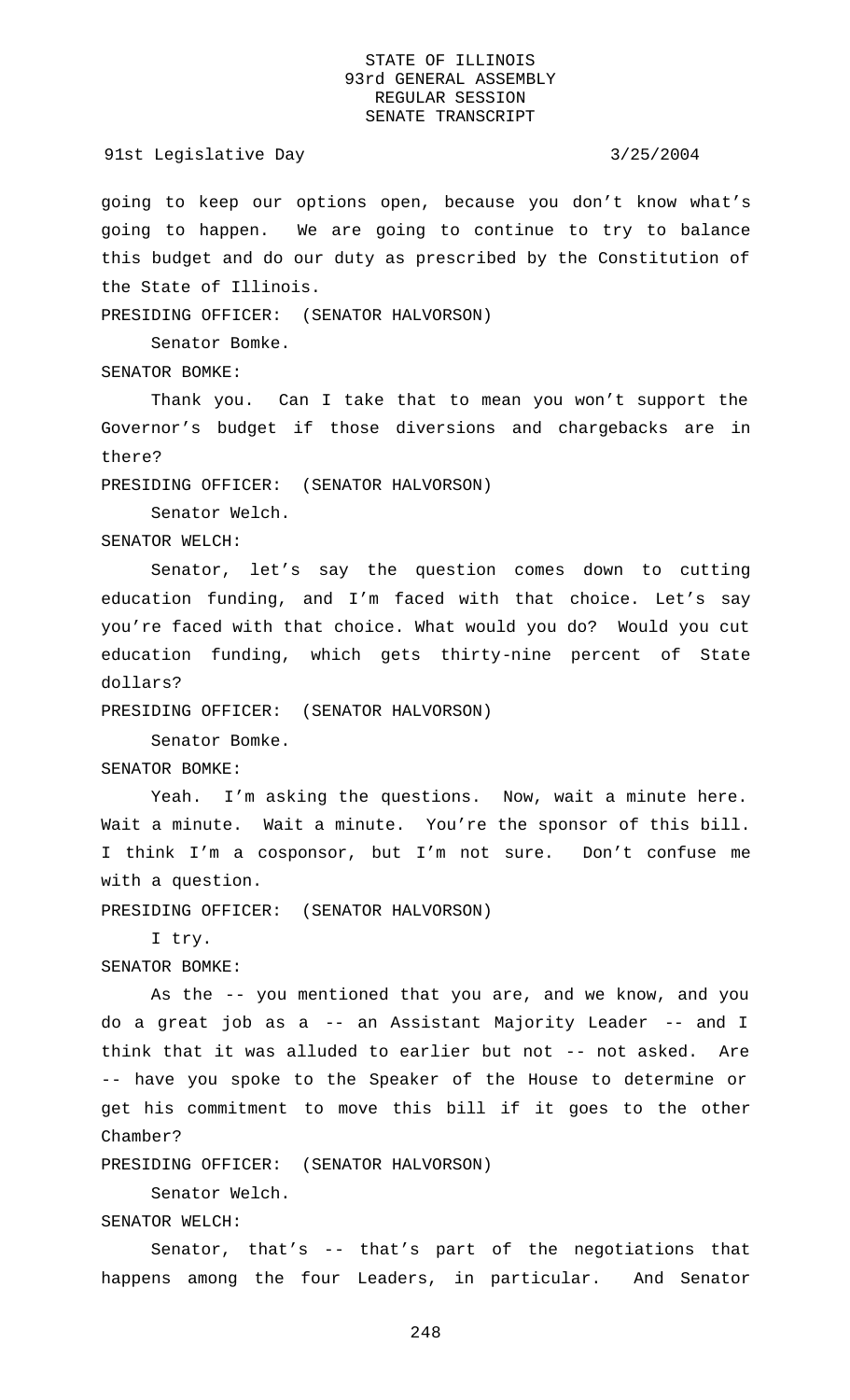91st Legislative Day 3/25/2004

Jones has -- has the ability to talk to Speaker -- Madigan, and should this pass, I'm sure Senator Jones will express the opinion of this Body to Speaker Madigan. But, you know, to say that, "Well, don't ask me that question," well, you're asking me hypothetical questions. We don't know what's going to happen. So, if it's okay for me to be faced with hypothetical questions, I think that your side should also be faced with them. PRESIDING OFFICER: (SENATOR HALVORSON)

Senator Righter.

### SENATOR RIGHTER:

Thank you, Madam President. Will the sponsor yield, please? PRESIDING OFFICER: (SENATOR HALVORSON)

Sponsor indicates he'll yield. SENATOR RIGHTER:

Senator Welch, when you presented this legislation in committee, I think one of the inquiries that was made of you was with -- to you was with regards to the constitutional amendment that the Senate Republicans have proposed that would reduce the Road Fund diversions dramatically more than what your legislation would do. And I -- I think you were asked at that time if you would sign on to it. And I think that you -- in a very artful way, dodged the question, but here I'm -- I'm going to ask you, Senator Welch. I'm going to tell you. We're a pretty talented and -- and -- and determined bunch over here, but we're just for now a little bit short of the thirty votes we need to pass something like that. So, I'm asking for your help. I'm asking you if you can tell me here on the record that in addition to what you're doing here, that you're going to sign on to that constitutional amendment and help us get these Road Fund diversions down to a responsible level. Will you do that for me, Senator?

SENATOR WELCH:

Senator, let me say this: I am in total sympathy with that bill, with that proposed constitutional amendment, and once it gets out of Rules Committee, I will be glad to sign on to it. PRESIDING OFFICER: (SENATOR HALVORSON)

Senator Righter. SENATOR RIGHTER: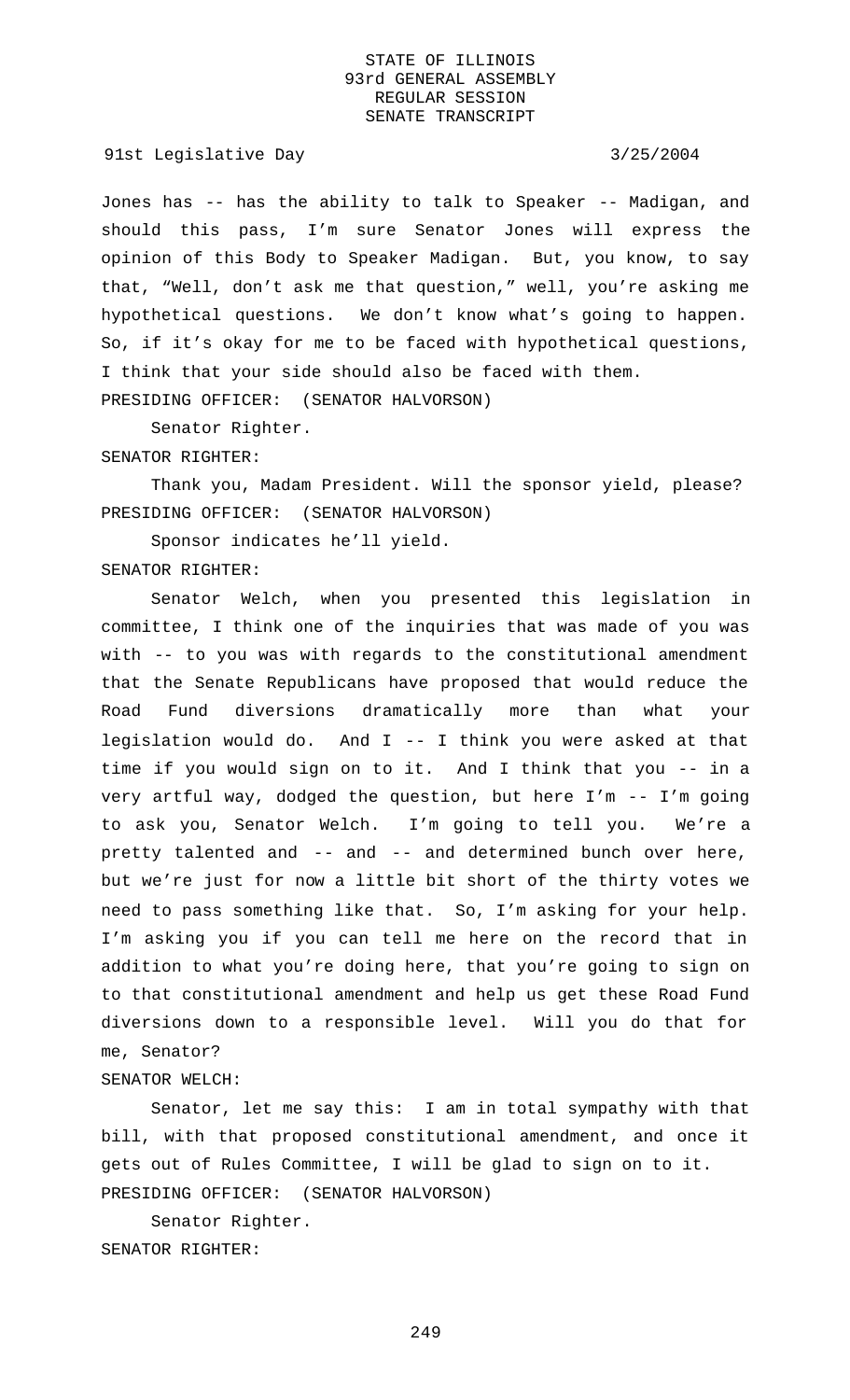91st Legislative Day 3/25/2004

Thank you for your sympathy, Senator Welch. Then next question. This is -- and Senator Risinger pointed out, this is a stunning legislative pirouette that you're performing here by being the -- the sponsor of the bill last year to -- budget bills to not just enact the chargeback - the five-percent chargeback that you're seeking to repeal here - but the other almost seven hundred million dollars in diversions, total, that we saw -- that we see in the FY'04 budget. Now, I want to go through what this doesn't do. Your legislation would not affect diversions like we saw in the FY'04 budget, such as diversions to the Secretary of State or to the State Police or the fiftymillion-dollar, open-ended check that was written to GRF. This legislation won't affect those diversions at all, will it? PRESIDING OFFICER: (SENATOR HALVORSON)

Senator Welch.

SENATOR WELCH:

 $N<sub>O</sub>$ 

PRESIDING OFFICER: (SENATOR HALVORSON)

Senator Righter.

SENATOR RIGHTER:

How much money has -- has your staff advised you, or do you know, this -- if this became law, how much less money is going to be deposited into the General Revenue Fund? PRESIDING OFFICER: (SENATOR HALVORSON)

Senator Welch.

## SENATOR WELCH:

We have a figure of sixty-four million dollars. PRESIDING OFFICER: (SENATOR HALVORSON)

Senator Righter.

### SENATOR RIGHTER:

Senator Welch, that's less than ten percent of the overall diversions, and I agree with -- and I'm on the bill, and I'm going to vote for it. And I -- I mean, if you want me to walk over with you to the Speaker's Office and talk to him and tell him why it needs to become law, I'm with you. But what I'd like to see is us do better than this, because you know, Senator Welch, you've been around here a long -- a lot longer than I've been here, but you know that when we push back and delay infrastructure projects, when we stretch out a five-year plan to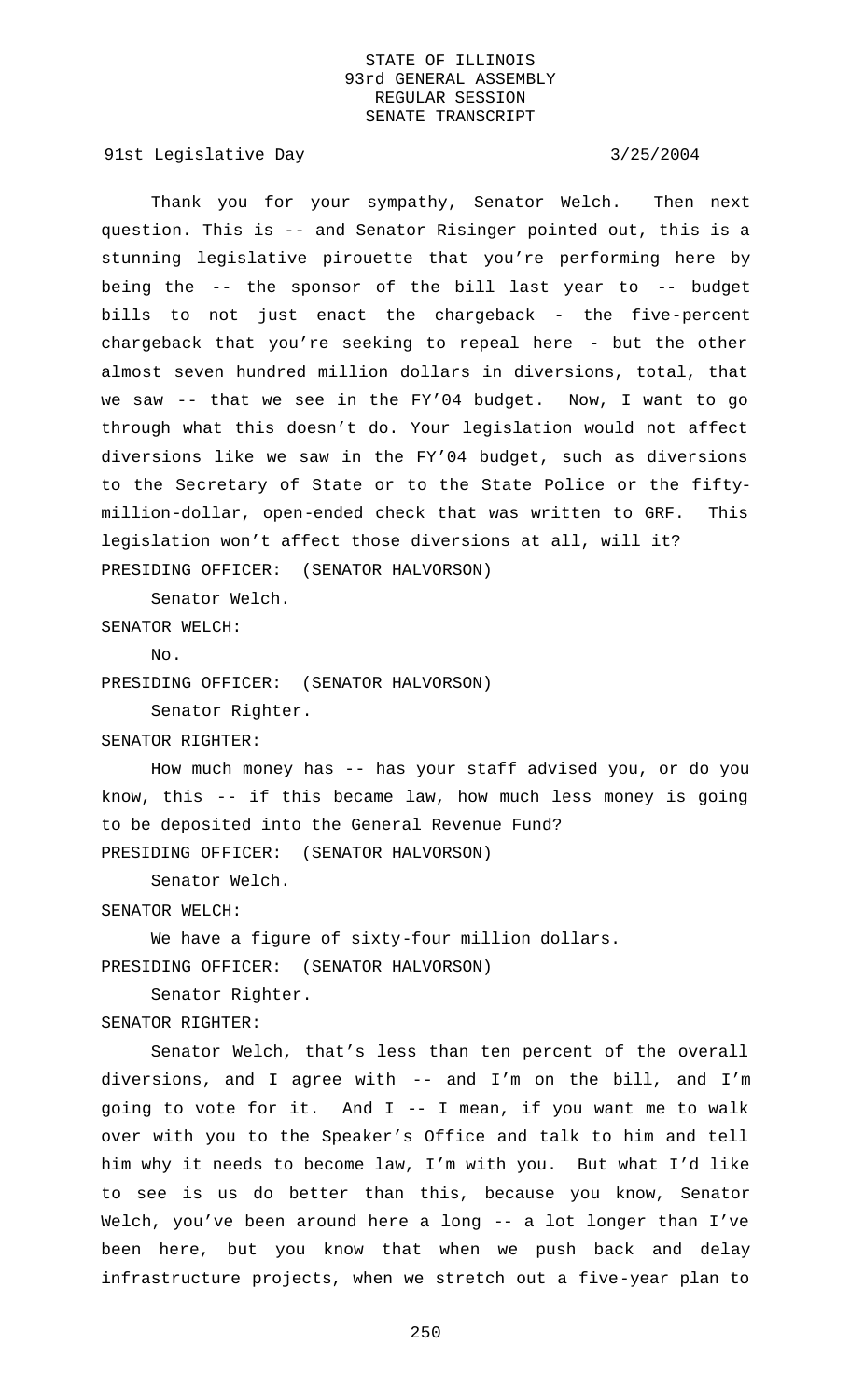91st Legislative Day 3/25/2004

a seven-year plan just to make it look like no one got their project cancelled, all we're doing is delaying the inevitable. And what that is, is we've got to take care of our infrastructure, and we're not doing it. Thank you, Senator Welch, for this bill, in all honesty. I just -- I think we need to do better, and -- and I hope somewhere later this Session or down the road we can do better. Thank you, Madam President. PRESIDING OFFICER: (SENATOR HALVORSON)

Senator Rauschenberger. SENATOR RAUSCHENBERGER:

Yes. Thank you. It's a -- it's a pleasure to stand up. I was almost not going to talk, but then you got so excited, kind of picking on poor Dale Risinger, who wasn't here for the history. So, in -- in an effort to combat -- legislative Alzheimer's, let me review a couple things with you to make sure that you've got context around what we're doing here today. It was Fiscal Year '02, after September 11th, when we first developed our revenue problem. At the time, the Democratic Party controlled the House. The Speaker was the same guy that it is today, and the Republicans controlled the Senate. It was after our Veto Session that the Governor said we've got a fiscal problem, and he began reserving funds. He asked the Speaker of the House for help, and I think Mike Madigan's comment was, "It's the Governor's budget. It's the Governor's problem." When we came back that January, the Speaker tried to -- the -the Governor tried to engage the Speaker and the Senate President, the -- the Leader of the Democrats in the Senate and the Leader of the Republicans in the House in discussions to deal with the emergency in '02. And Vince Demuzio commented, "We don't need any talks." That's what the environment was that created the problem. Let's not talk about one-hand clapping. The Governor -- Governor Ryan, big-spending Governor Ryan, for the '03 budget, for the first time in twenty years, introduced a State budget, and his first '03 budget was smaller than the '02 budget. He cut appropriations in his first introduced budget, but he didn't stop there. He introduced a -- a May budget, again - a second introduction, for the first time in my memory that was smaller than the one he introduced to begin with. So, two budgets below the '02 level to deal with the financial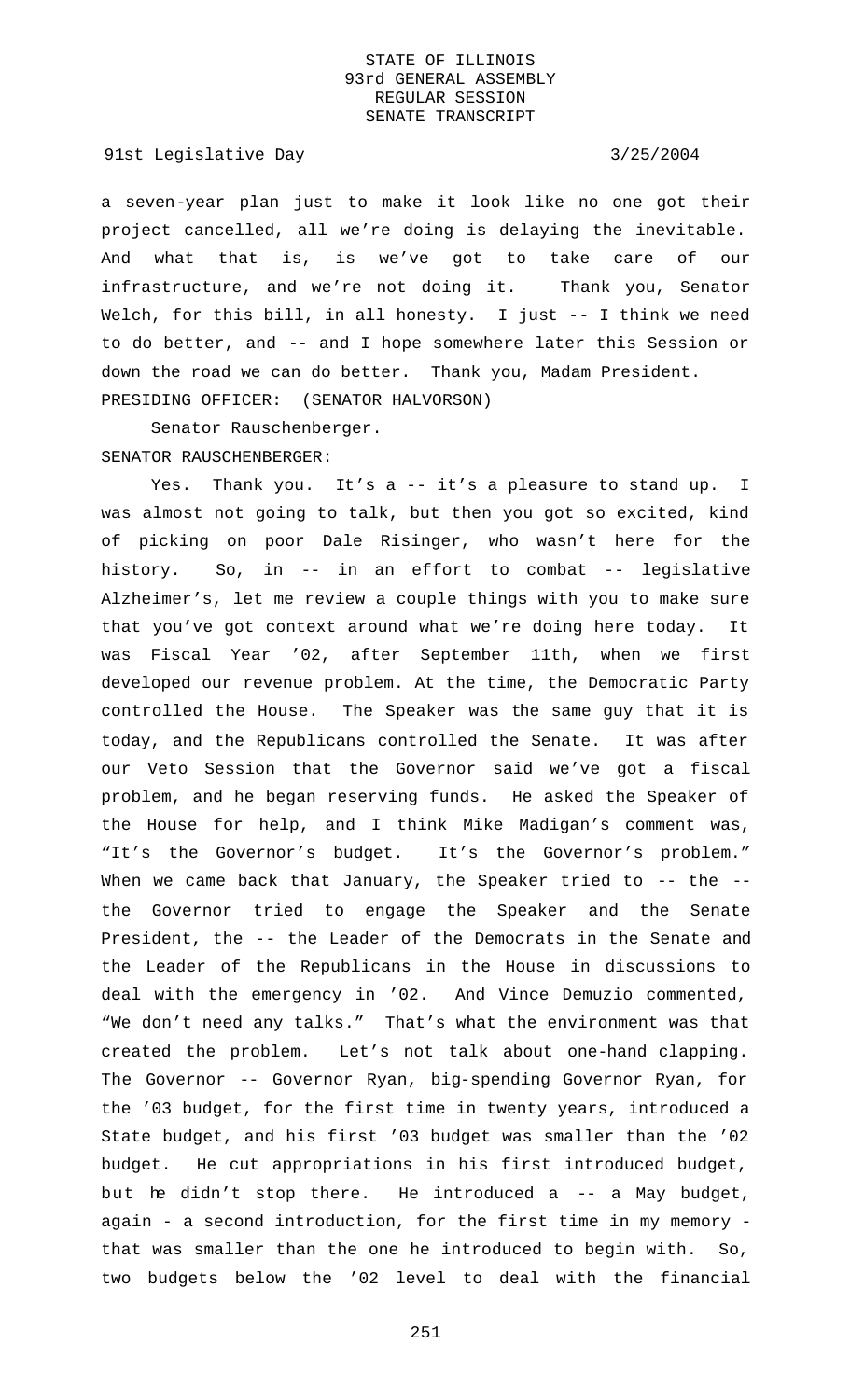91st Legislative Day 3/25/2004

crisis. Do you remember what the House of Representatives under Mike Madigan did with that budget, Senator? They refused to consider it. They sent us a budget over to this Chamber a billion dollars - a billion dollars - larger than the Governor introduced. And we -- the Governor vetoed it and we stood on this Senate Floor -- you recall the long day of Steve Rauschenberger, one at a time, doing each one of those veto sustain votes. So, don't try to tell us there's some kind of legislative amnesia. And as an Approp Chairman, we've got to be honest here. The -- the budget problem that the Governor inherited was never five billion dollars. It was three billion dollars - it's evidenced in his first budget - because he spends a billion new dollars and there's four billion dollars in new revenues. So that's easy arithmetic. It was a three-billiondollar problem occasioned by an inability to work together in a bipartisan way to deal with it, but it certainly wasn't a Republican problem. Let's just remember that before we get there. Now, your Governor, when -- when Rod Blagojevich shows up, does he cut budgets for the first time in the middle of this financial crisis? No. He increases spending by a billion dollars. So, let's not get lost. How does he finance that? He borrows two billion dollars from our grandchildren. In his '05 budget dealing with this emergency, how does he deal with this emergency? Seven hundred million dollars in more new spending. So, before you start talking about financial holes being a Republican problem, don't forget Speaker Madigan's active participation, and look back at the history carefully. I think this is a great bill. I'm going to vote to support it. I'm a big fan of the sponsor. I would just remind you that if we had allowed a little sunshine on the Budget Implementation Act, just a little bit of sunshine, we would have told you from experience, if you're going to do a diversion, authorize it for one year. You, in your wisdom, as a Majority, authorized diversion in perpetuity, until you take it away from the Governor. When we diverted in the past, in emergencies, it was for one year. You gave him authority to -- to divert in perpetuity. So, I'm glad you're doing this bill. I'm glad you recognize this problem, but be careful when you give history lessons.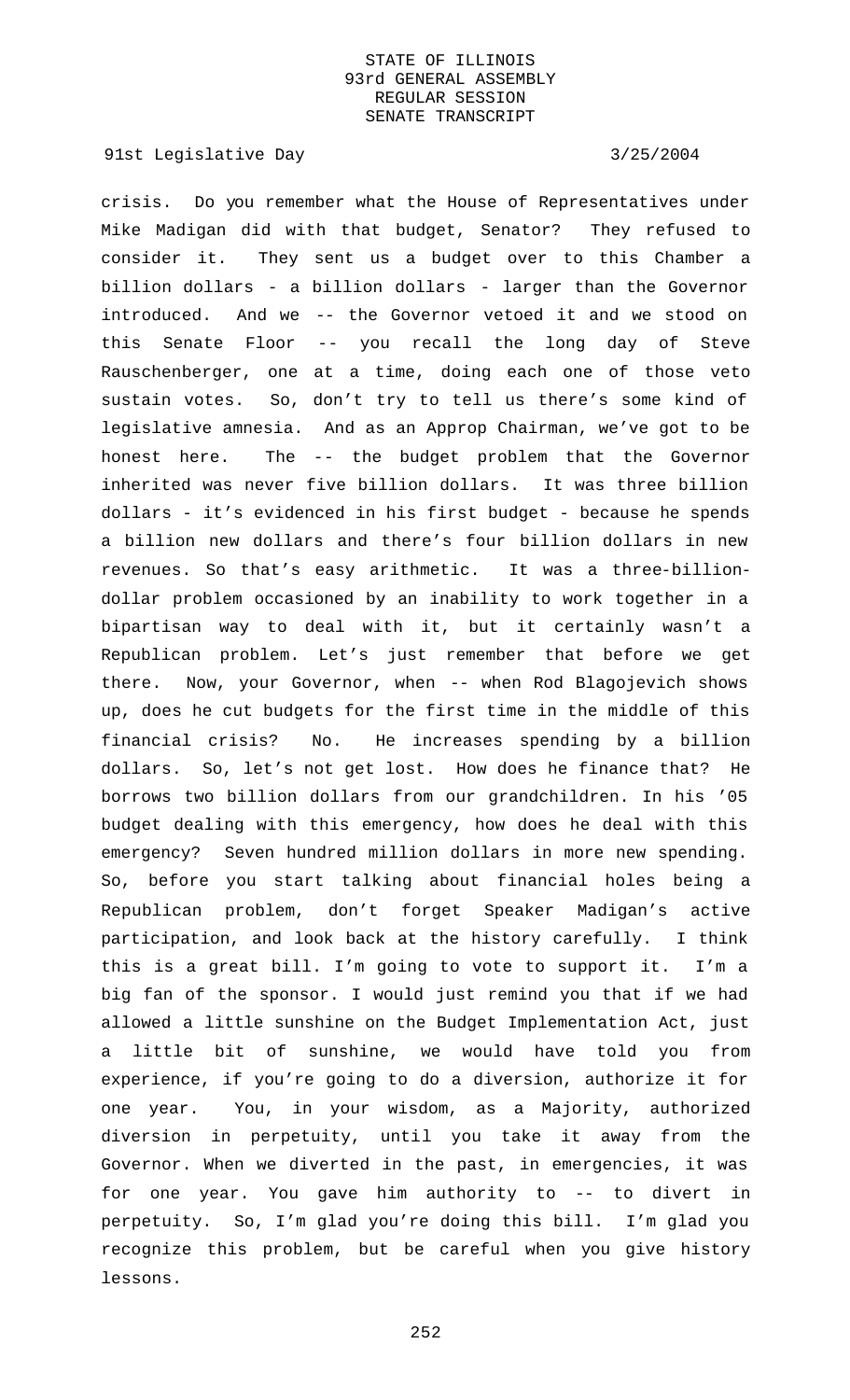91st Legislative Day 3/25/2004

PRESIDING OFFICER: (SENATOR HALVORSON)

Senator Welch, to close.

SENATOR WELCH:

Well, let me -- let me respond to some of the comments here. You know, I -- I must have awakened this morning in the State of Nebraska, because I thought we had a bicameral legislature here, a House and a Senate. But to hear the last speaker, apparently when Mike Madigan sent over a budget that was a billion dollars out of whack, he didn't need to have Senate approval - a Senate controlled by the Republicans? He didn't need approval here? He didn't need a signature by a Republican Governor? I mean, give me a break. You know, at the same time we have these arguments about, "Well, the deficit started after Rod Blagojevich came in on January of -- of 2003," on the federal level, we have the reverse, "Well, there was a deficit that Bill Clinton had and he handed that down to George Bush." So on the federal level, it was the Democrats' fault, prior to the same month Rod Blagojevich took over in Illinois, but somehow it was the Democrats fault there, too. Isn't that interesting how that happened - the disconnect between the federal problem and the State problem? You know, we can pretend like it was all roses during the George Ryan administration, but there was a hell of a lot of spending that went on there and very little for education. You know, Senator Rauschenberger, you have often lectured all of us and educated all of us about what you called "the built-in structural deficit in the State of Illinois," a deficit that continues yearly that we don't have enough money to pay, and then you say Governor Blagojevich increased the spending by seven or eight hundred million dollars last year to pay for the increases that were necessary for health care and education, to fund education at a proper level. Same thing this year. We're trying to fund education, not cut it back. And we didn't get a heck of a lot of help from your side of the aisle in the last budget situation. You -- there were no suggestions. What do we cut, or what do we raise? Oh, we had a lot of platitudes but very little information. There was a -- a lot of handwringing about "Let's cut waste." The last refuge of those who have no opinion, "Let's cut all the waste out of government." Somehow, the amount of waste in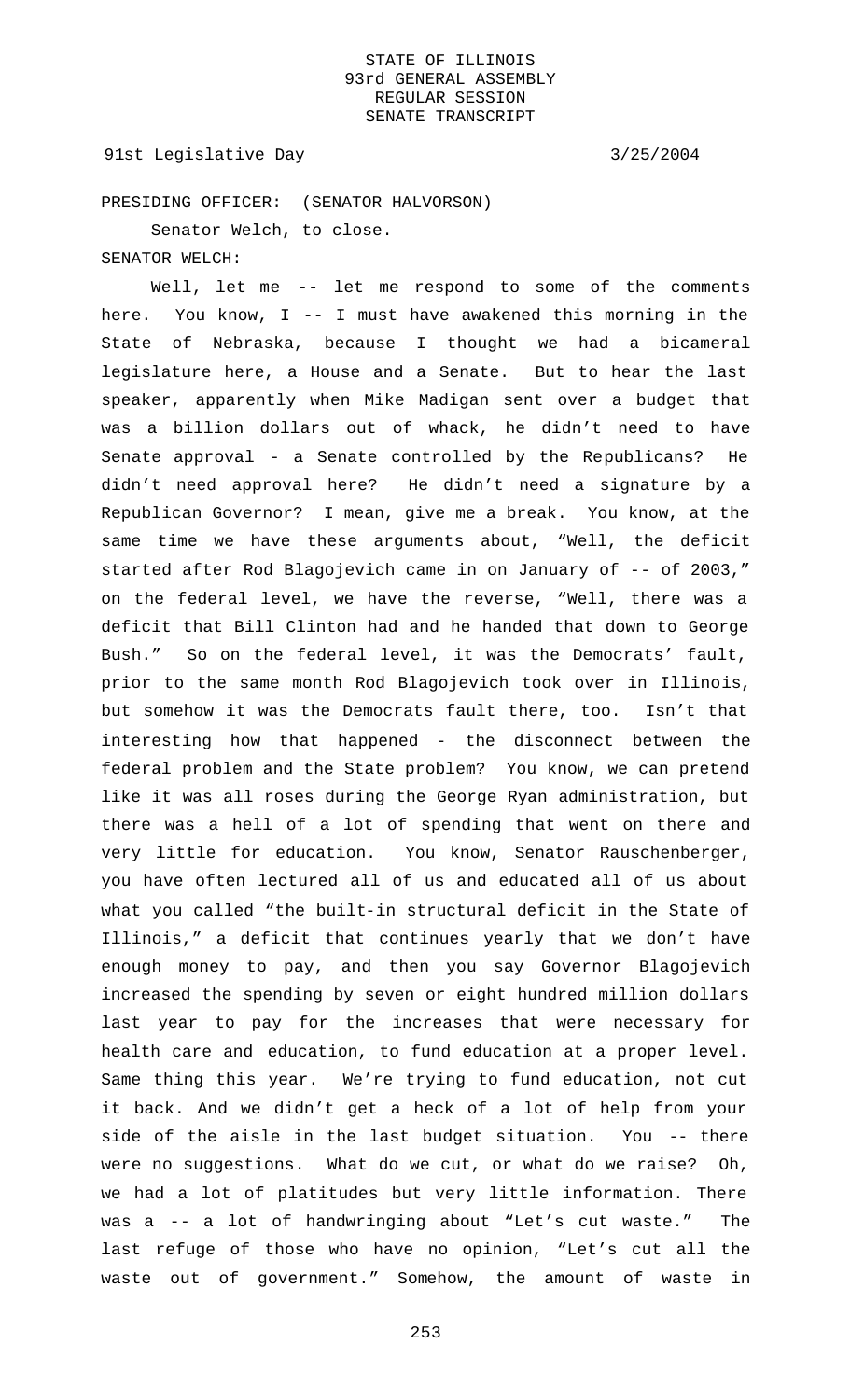government expands to the amount of the deficit, depending on the year you're running for office in, and that's what happened in the last year. So, let me -- let me just say, getting back to the bill, that…

PRESIDING OFFICER: (SENATOR HALVORSON)

Thank you, Senator.

SENATOR WELCH:

Whatever the bill was… PRESIDING OFFICER: (SENATOR HALVORSON)

2682.

SENATOR WELCH:

Whichever the bill, I urge an Aye vote. PRESIDING OFFICER: (SENATOR HALVORSON)

The question is, shall Senate Bill 2682 pass. Those in favor, vote Aye. Those opposed, Nay. Have all voted who wish? Have all voted who wish? Have all voted who wish? Take the record. On that question, there are 56 Yeas, none voting Nay, none voting Present. And Senate Bill 2682, having received the required constitutional majority, is declared passed. All that for a unanimous vote. With leave of the Body, we are going to return to 2665. Unfortunately, I didn't see Senator Ronen say that we wanted to go forward. So, Mr. Secretary, read the bill. ACTING SECRETARY HARRY:

Senate Bill 2665.

(Secretary reads title of bill)

3rd Reading of the bill.

PRESIDING OFFICER: (SENATOR HALVORSON)

Senator Ronen.

SENATOR RONEN:

Thank you very much, Madam President. I appreciate your kindness. This bill is a supplement to the federal WARN Act and -- which applies to businesses with over five hundred or more workers. This bill would apply to smaller businesses. Currently, Illinois has no State law regarding layoff notification. This bill would put in place specific protections for workers that we think are important, and I would urge all my colleagues to vote Aye.

PRESIDING OFFICER: (SENATOR HALVORSON)

Is there any discussion? Senator Roskam.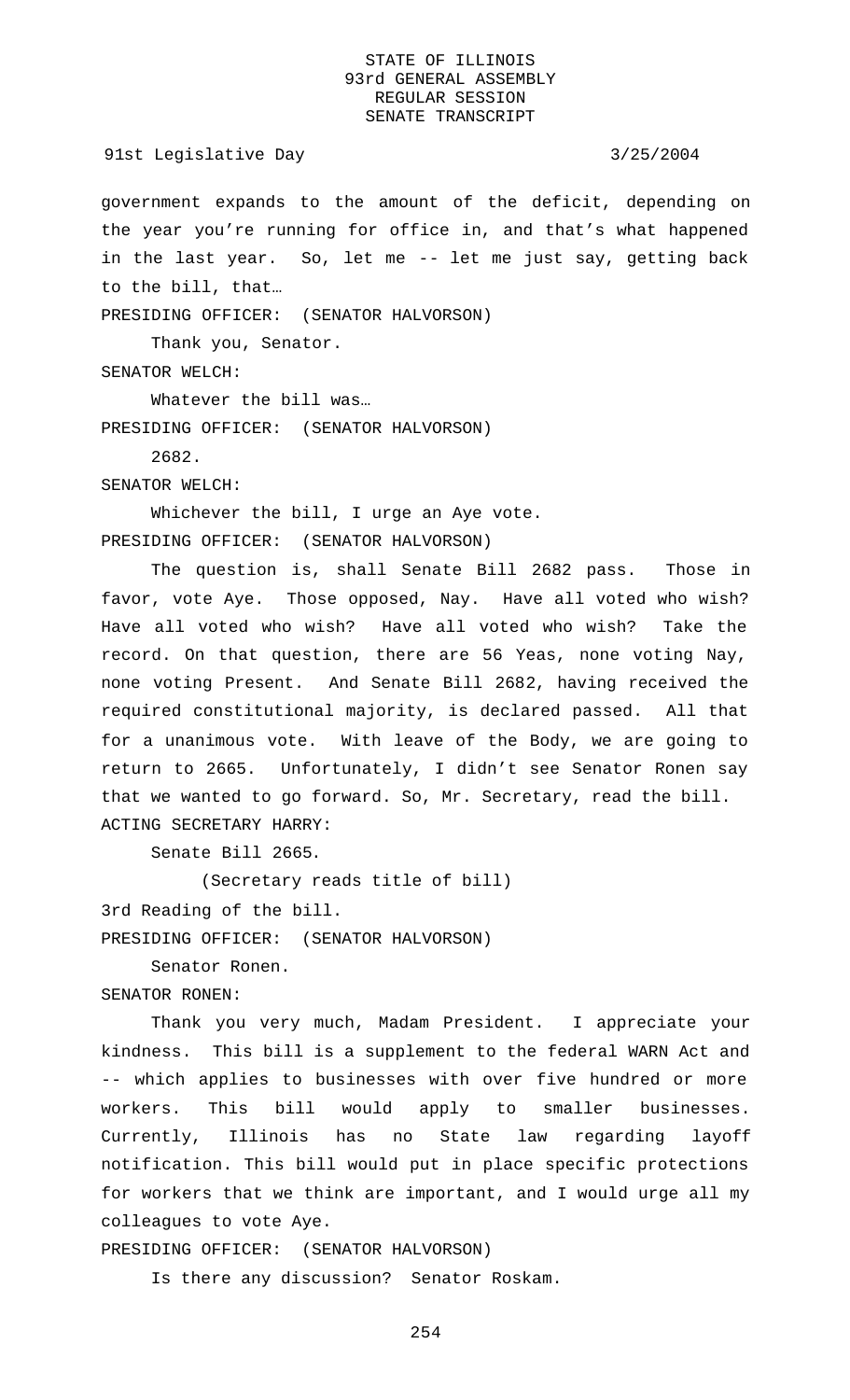## 91st Legislative Day 3/25/2004

SENATOR ROSKAM:

Thank you, Madam President. Will the sponsor yield? PRESIDING OFFICER: (SENATOR HALVORSON)

Sponsor indicates she will.

# SENATOR ROSKAM:

Senator, could you go to the definition Section of the bill, 'cause I've got a couple of questions? I don't serve on the committee, but it's my understanding that "covered establishment" was amended on -- with Amendment No. 1 to mean a business enterprise. Is that -- that's correct, isn't it? PRESIDING OFFICER: (SENATOR HALVORSON)

Senator Ronen.

SENATOR RONEN:

Yes, it is.

PRESIDING OFFICER: (SENATOR HALVORSON)

Senator Roskam.

## SENATOR ROSKAM:

And then "employer" means any person who directly or indirectly - and I'm reading from it - owns/operates a covered establishment. The question has come up in our discussions that under the definition as crafted, there's not a specific exemption for a governmental body. So, the State of Illinois seems like a common reading of business enterprise - would be included under this definition. Surely that is not your intention.

PRESIDING OFFICER: (SENATOR HALVORSON)

Senator Ronen.

SENATOR RONEN:

I'm not sure that is my -- my intention. I'm not sure we could include the State of Illinois because I know the federal law -- the federal law exempts government. So we'd have to -- I can look into that when it goes over to the House and ask for a -- a ruling as to whether it could or not. My understanding is that it could not apply, whether my wishes would be that it did or not.

PRESIDING OFFICER: (SENATOR HALVORSON)

Senator Roskam. SENATOR ROSKAM: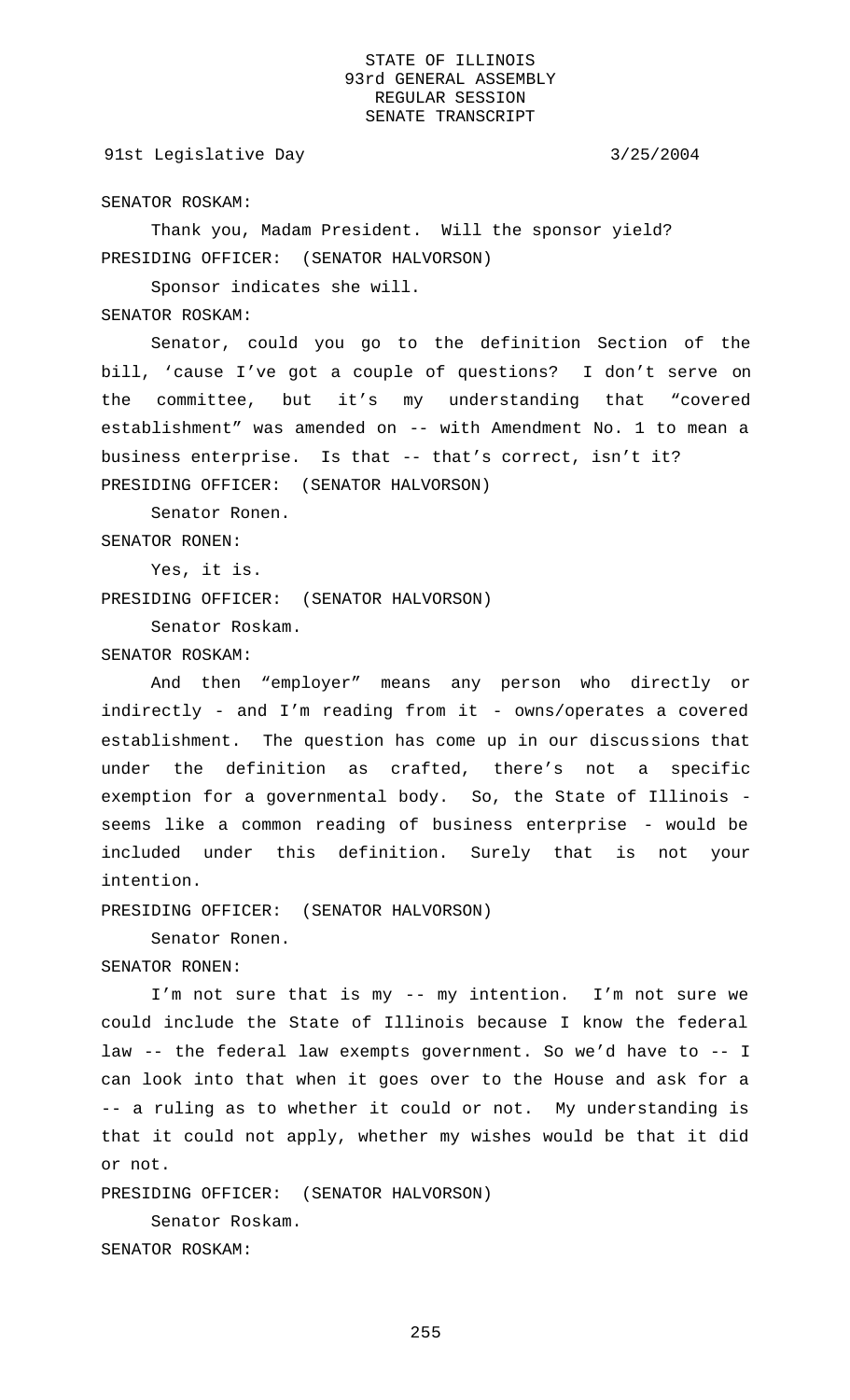91st Legislative Day 3/25/2004

So, could it be then, under your bill, there would be a requirement for a notice? If, for example, the Governor makes a decision, you know, as he's had to, to close a particular facility and he gives -- let's say the State funding ends at the end of -- end of June, and he doesn't have enough money into the next fiscal year in order to run a -- run -- run the facility, would the State then be in jeopardy of being in violation of this bill or this statute if enacted? PRESIDING OFFICER: (SENATOR HALVORSON)

Senator Ronen.

### SENATOR RONEN:

Not as I understand it, because, as I said, federal law exempts government from the WARN Act. PRESIDING OFFICER: (SENATOR HALVORSON)

Senator Roskam. SENATOR ROSKAM:

But what you're doing, Senator, is creating something that is outside of federal law. In other words, in your opening comments you said that the State of Illinois does not have this particular provision under -- on our statutes. So, let me just make this suggestion: I think it's a very serious question that you should -- that you should -- that you should look at. Apparently, the union representatives, when it was raised earlier, kind of blew it off, but  $I$  --  $I$  -- I think that now that this thing is moving, you may want to have those folks take another look. Now, here's -- to the bill. I understand what the Senator's trying to do, and, you know, when I -- when I was listening during the -- the senatorial campaign, remember Dan Hynes had all those ads? And the backdrop was "Such and such company, Danville, Illinois. Thirty-eight jobs." One, two, three -- you know, "ACME Pioneering Company, Carbondale, Illinois." And then the voiceover said, "George Bush. Bad man. Sending things overseas. Vote for Dan Hynes." Remember that one? Well, that was making me crazy. I'm listening to that. I'm listening on WLS, and I'm just going absolutely nuts, because I know what happens down here, unlike a lot of folks back home. And, Senator, I think this is one of these bills that tells businesses, "Come on the list of the Dan Hynes commercial; just -- just sign right up and -- and -- and join in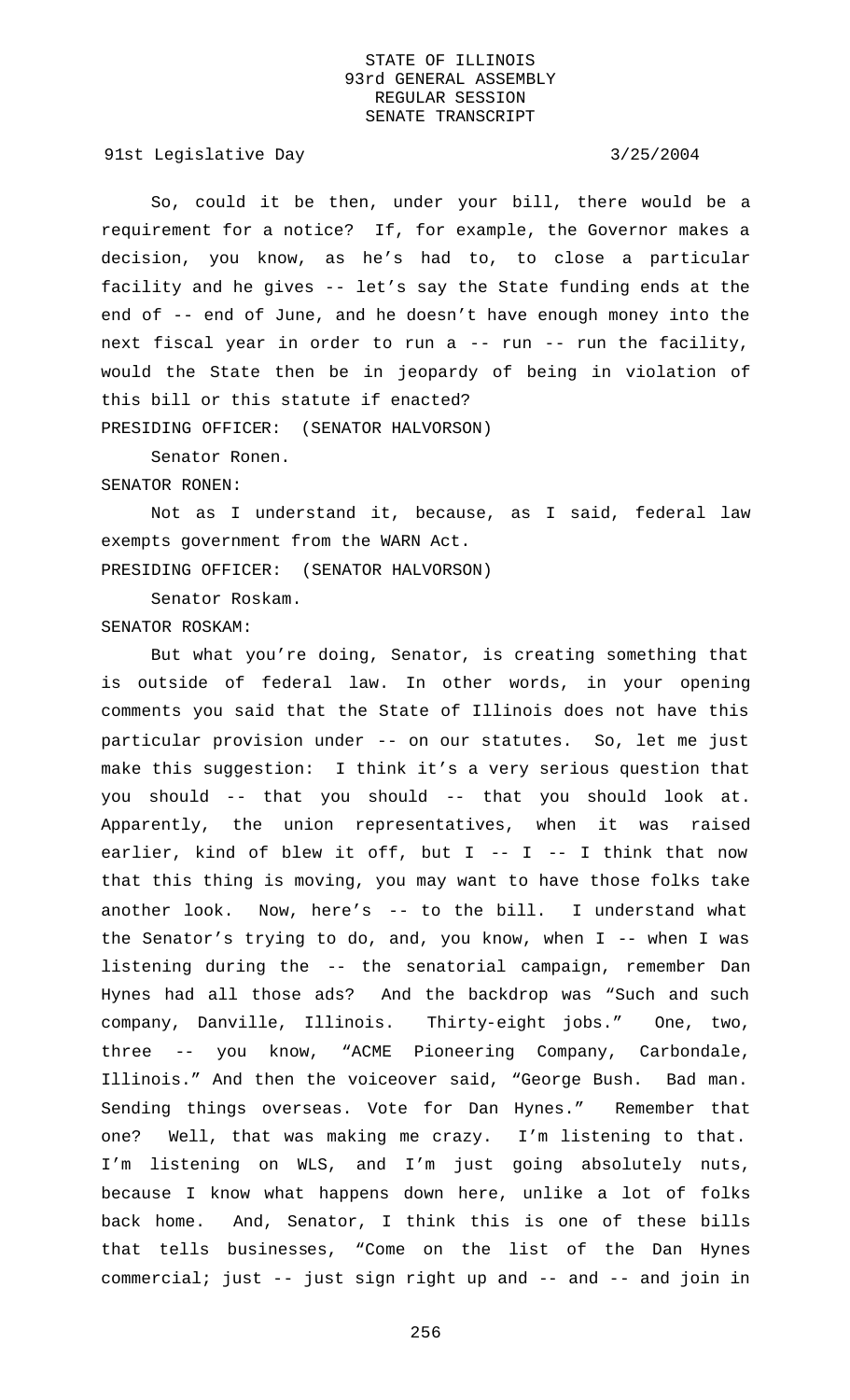91st Legislative Day 3/25/2004

to the businesses that go away," because we have a federal law that's already in place for the protection of workers. This sends a signal that I don't think -- I think -- I think the Majority Party has sent plenty of signals over the past eighteen months, "Business, stay away." They've gotten that message, and even the businesses that are here have gotten the message, "We need to move out." They've gotten that message. I think that what you need to do is to have the -- the effervescent change of heart that Senator Welch demonstrated just moments ago, and that is to say, "Come business. Come here. It's easy. We want you to be here. We don't want you to be in the Dan Hynes commercial." This says, be in the Dan Hynes commercial. Now, as we all know, the Dan Hynes commercial didn't work out too well. And it's my hope that this bill doesn't work out too well either, because it sends -- it sends a message to business that there's going to be another hassle, there's going to be another department overlooking you, there's going to be another bunch of forms to fill out. And heaven help you if you don't send notice to the -- the -- the -- the chief political officer in the municipality and the county and the "this" and the "that," if you don't do that and you want to lay people off, heaven help you because it's going to be lawsuit city under this bill. Vote No. Thank you.

PRESIDING OFFICER: (SENATOR HALVORSON)

Senator Wojcik.

## SENATOR WOJCIK:

Thank you, Madam President. Would the Senator yield for a question?

PRESIDING OFFICER: (SENATOR HALVORSON)

Senator indicates she will yield.

SENATOR WOJCIK:

Okay. Senator, according to my analysis here, and I'm looking at it as we speak, I notice that on February 26th, the sponsor agreed to hold the bill on 2nd Reading pending discussion between business and labor. That's the notes. That's here.

PRESIDING OFFICER: (SENATOR HALVORSON)

Senator Ronen. SENATOR RONEN: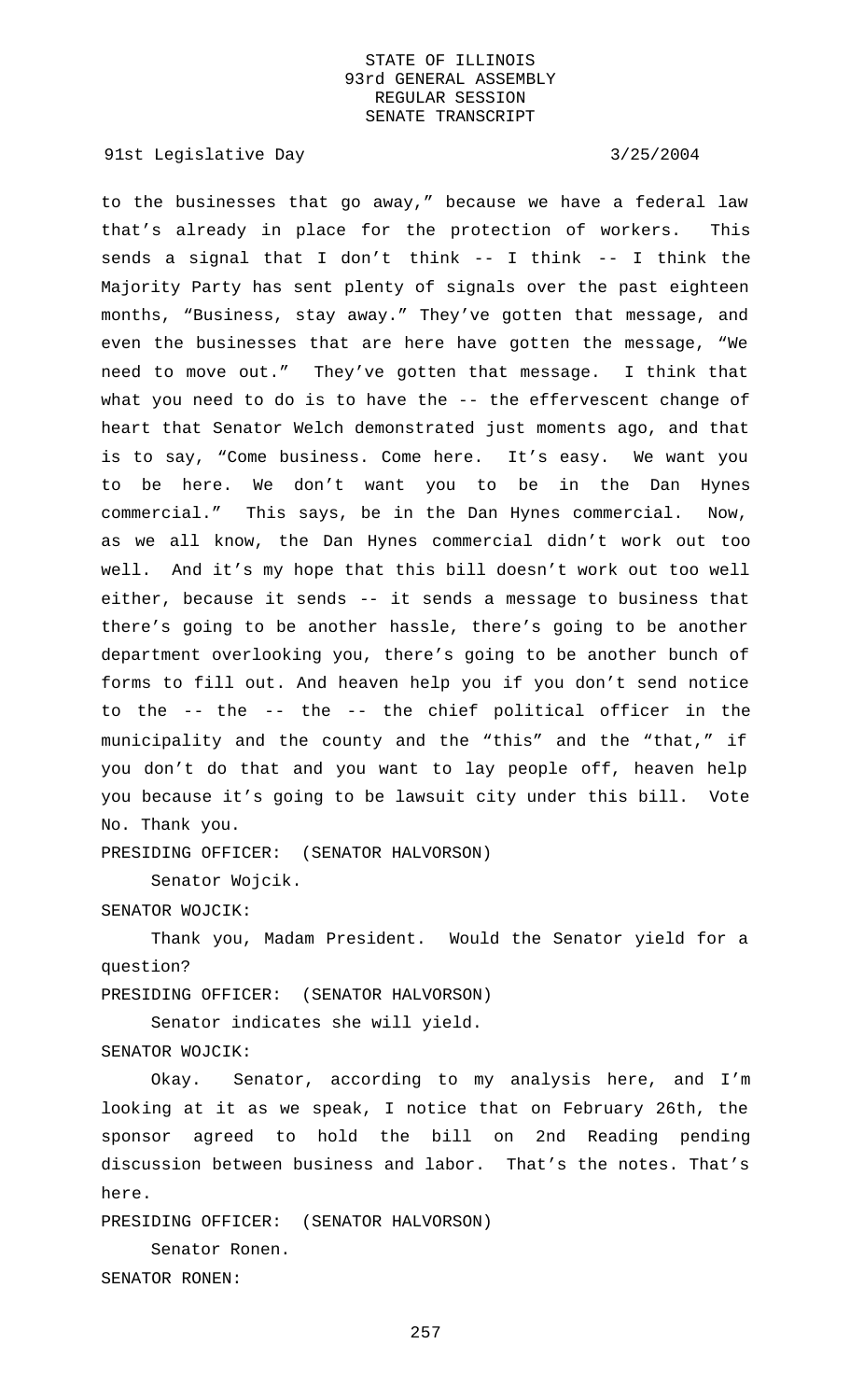### 91st Legislative Day 3/25/2004

I don't recall what you're -- we just had a hearing last… SENATOR WOJCIK:

That's one part of it though, but it was the original bill. SENATOR RONEN:

Right. And then we came back to committee after having that meeting.

SENATOR WOJCIK:

Right.

SENATOR RONEN:

We just passed it in committee this week. This… SENATOR WOJCIK:

I understand. We discussed this bill, and I asked you if you would hold it then, last week, on 2nd Reading. I did. That was almost the last bill. Remember when everybody was running out and saying, "I'm casting an Aye vote," and they left the committee? Yeah. Okay. That's what was going on. So, business and labor still have not come to an agreement, and that's the problem that we're having right now.

PRESIDING OFFICER: (SENATOR HALVORSON)

Senator Ronen.

SENATOR RONEN:

Yeah. I'm -- I don't recall that discussion at all, and - and I'm not sure there were any negotiations going on around this.

SENATOR WOJCIK:

Well, see, according to my notes and according to the Illinois Chamber, they have great opposition against this, and I was under -- under the impression that there would become an agreement and that it would become an agreed bill. PRESIDING OFFICER: (SENATOR HALVORSON)

Senator Ronen. SENATOR RONEN:

Well, they -- yes,  $I$  -- I guess they're against it. I've had no discussions with them, and they haven't asked me to make any changes.

PRESIDING OFFICER: (SENATOR HALVORSON)

Senator Wojcik. SENATOR WOJCIK: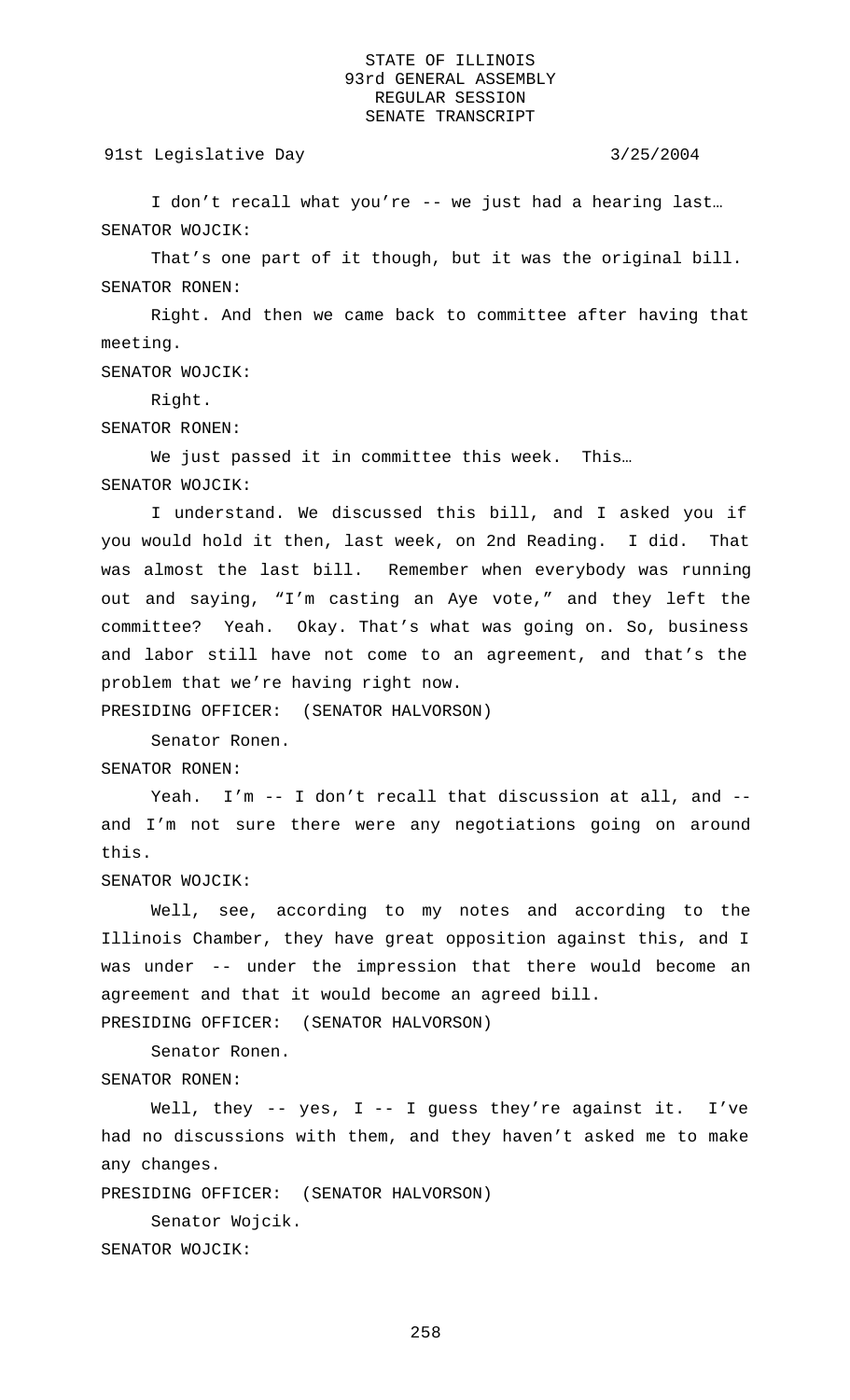91st Legislative Day 3/25/2004

You're not planning, then, on further -- anymore further compromising on this issue. You're just going to let it be? PRESIDING OFFICER: (SENATOR HALVORSON)

Senator Ronen.

SENATOR RONEN:

There -- there might be in the House, and -- and they can do that. This is not final -- you know, this has to pass the - the House. But they have -- they've not asked me to make any changes.

PRESIDING OFFICER: (SENATOR HALVORSON)

Senator Wojcik.

SENATOR WOJCIK:

When it gets to the House and whomever picks up the bill, could you instruct that sponsor of the bill to get an agreement with the Illinois Chamber become -- before it comes back for you to accept the amendment?

PRESIDING OFFICER: (SENATOR HALVORSON)

Senator Ronen.

SENATOR RONEN:

I will ask them to -- to work with them. Yes. PRESIDING OFFICER: (SENATOR HALVORSON)

Senator Wojcik.

SENATOR WOJCIK:

There still is a lot of controversy regarding this legislation, and I can only speak on the behalf of the Chamber and the issues that they put forth to me. So I would again ask my side of the aisle to vote No until this bill is compromised and we have an agreement.

PRESIDING OFFICER: (SENATOR HALVORSON)

Senator Shadid.

SENATOR SHADID:

Thank you, Madam Chairman. I don't have any questions. I have a comment. If you'll excuse me, the sponsor. I wanted to ask Senator Roskam, he's got such a great voice, if I could hire him for my commercials next time I run. Thank you.

PRESIDING OFFICER: (SENATOR HALVORSON)

Senator Righter. SENATOR RIGHTER: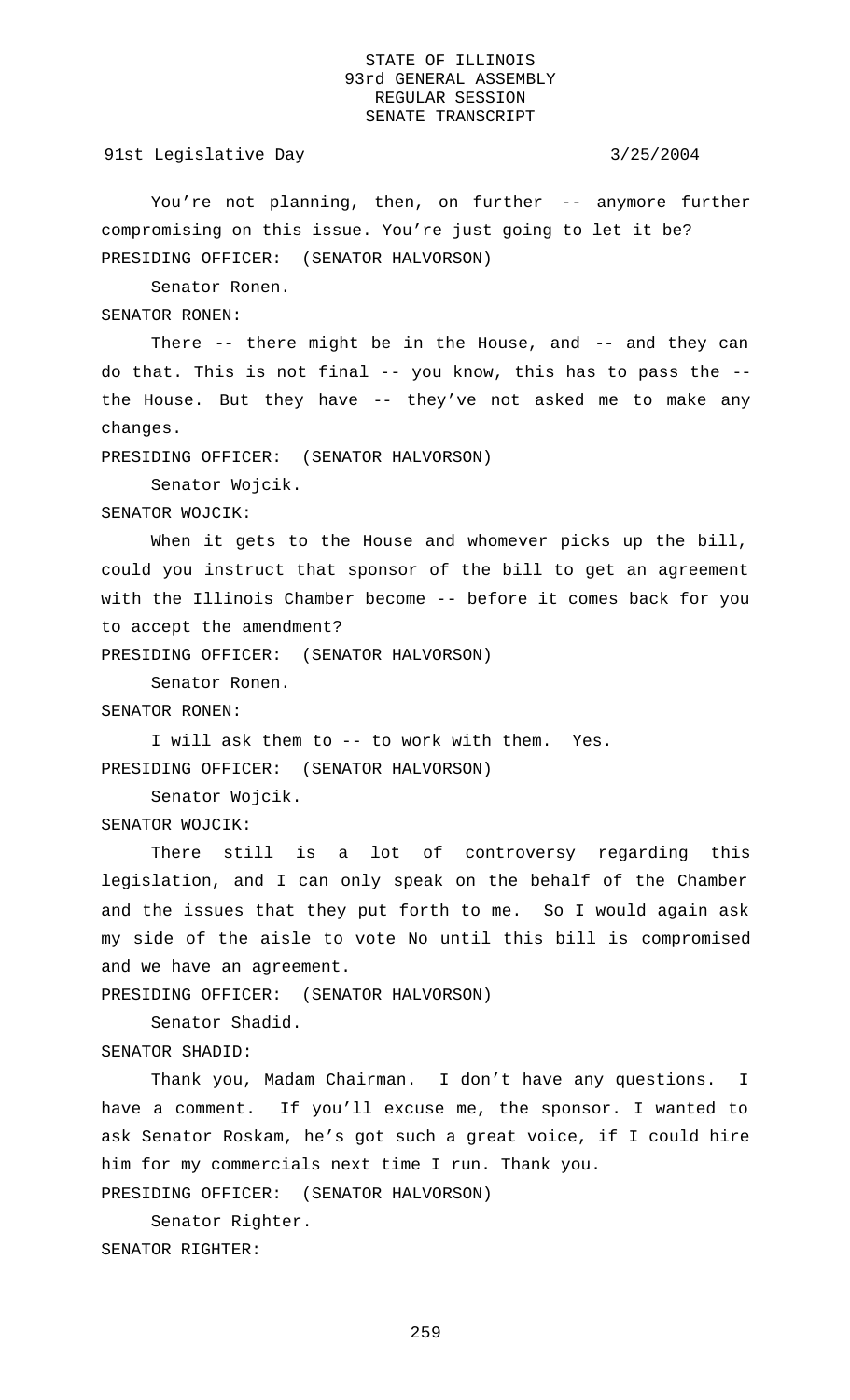91st Legislative Day 3/25/2004

Thank you, Madam President. Will the sponsor yield, please?

PRESIDING OFFICER: (SENATOR HALVORSON)

Sponsor indicates she'll yield.

## SENATOR RIGHTER:

Senator Ronen, a couple areas I want to question you on. First, I'm looking at Section 40 of the legislation, under the title, "Powers of the Director of Labor," and it says, "In any investigation or proceeding under this Act, the Director of Labor has, in addition to all other powers granted by law, the authority to examine the books and records of an employer." Now, let me give you a situation where an -- if this becomes law and an employer fails to give the notice within the required time frame. So, rather than sixty days from the closure, they give notice forty -- forty-five days out, or whatever it might be. The Department of Labor initiates an investigation and wants to examine the books and the records of the employer. As I read this language, there isn't any limitation on the Director -- being allowed to only examine the books and the records as they pertain to the layoff. So, there's carte blanche authority for the Director of Labor here to look at any book and record, including any internal memos that might exist with regards to negotiation of collective bargaining agreements, trade secrets or any other issues like that. I mean, can you help me with that?

PRESIDING OFFICER: (SENATOR HALVORSON)

Senator Ronen.

SENATOR RONEN:

Absolutely. Thank you for raising that. And the -- the amendment right now is the Department of Commerce and Economic Opportunity, but more to the point, that is one of the areas we anticipate working in the House on and there's been discussions about how we're able to -- we might change that and narrow it. And I think all your points are very well-taken, and I will instruct the Senate sponsor to address those things -- the House sponsor. I'm the Senate sponsor, right? The House sponsor. Roskam really kind of -- you know, he flustered me with all of his commercials and everything.

PRESIDING OFFICER: (SENATOR HALVORSON)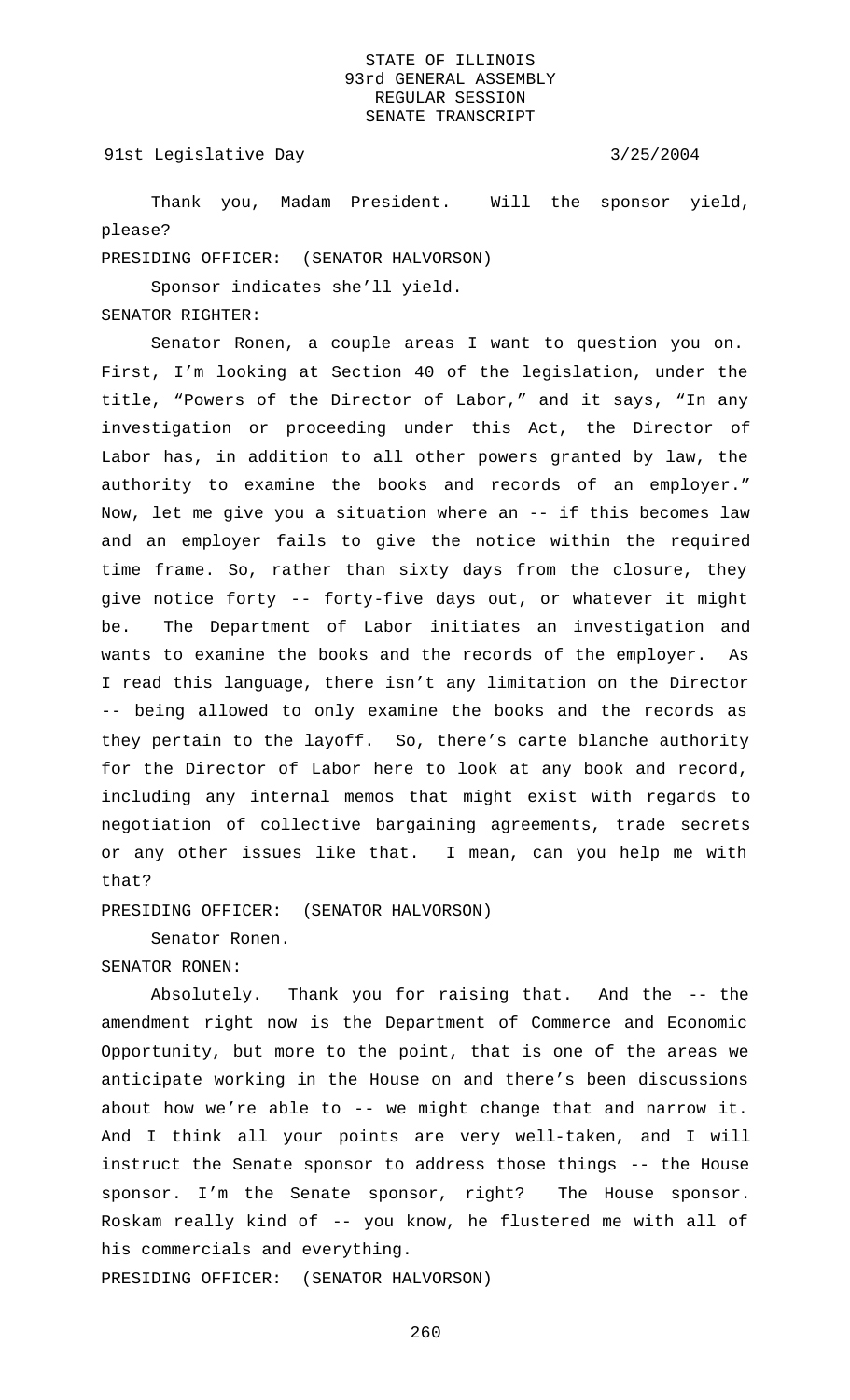91st Legislative Day 3/25/2004

Senator Righter. SENATOR RIGHTER:

He does that to people on this side of the aisle, too, Senator. The second issue I want to raise is, as I read the bill, the bill has language in it that says that payments to an employee won't be reduced by any other payments that might be received pursuant to some of these Acts, including the federal Act. So, as I read the bill, and please tell me if I'm -- if I'm wrong, if an employee files a complaint or a grievance under both the federal Act and then, if this bill becomes law, the State Act, and is able to get back wages from -- ordered by the federal government and the State government, then the employee is getting twice what they would have earned otherwise, and there's no offset for that at all for the employer. So the employer is not paying the damages compensated by State law or federal law. They're paying twice of that. I mean, is that a fair reading of the bill as it stands now? PRESIDING OFFICER: (SENATOR HALVORSON)

Senator Ronen.

## SENATOR RONEN:

As usual, you raise another interesting point. It is not our intent to have that happen. We will refine the language as it moves into the House, and I'll have an answer for you as it goes through committee there, and make sure that when it comes back for concurrence, we will have had that addressed. PRESIDING OFFICER: (SENATOR HALVORSON)

Senator Righter, your time is up. Please come to a close. SENATOR RIGHTER:

Thank you, Senator Halvorson -- I mean, Madam President. I'm sorry. Then can I take it, Senator Ronen, that what you're telling me is, is that you will go to the Governor's Office and ask him not to sign the bill, or amendatorily veto it, unless it's got those two amendments in there that restrict the Department's ability to inspect books and records, except to as how they relate to the layoff, and to avoid any double payments by the employer like that? I mean, is then -- I mean, are you - - 'cause if you give me that commitment then I'm -- I'll feel good about it, but can you tell me right now that -- that that's going to be the case?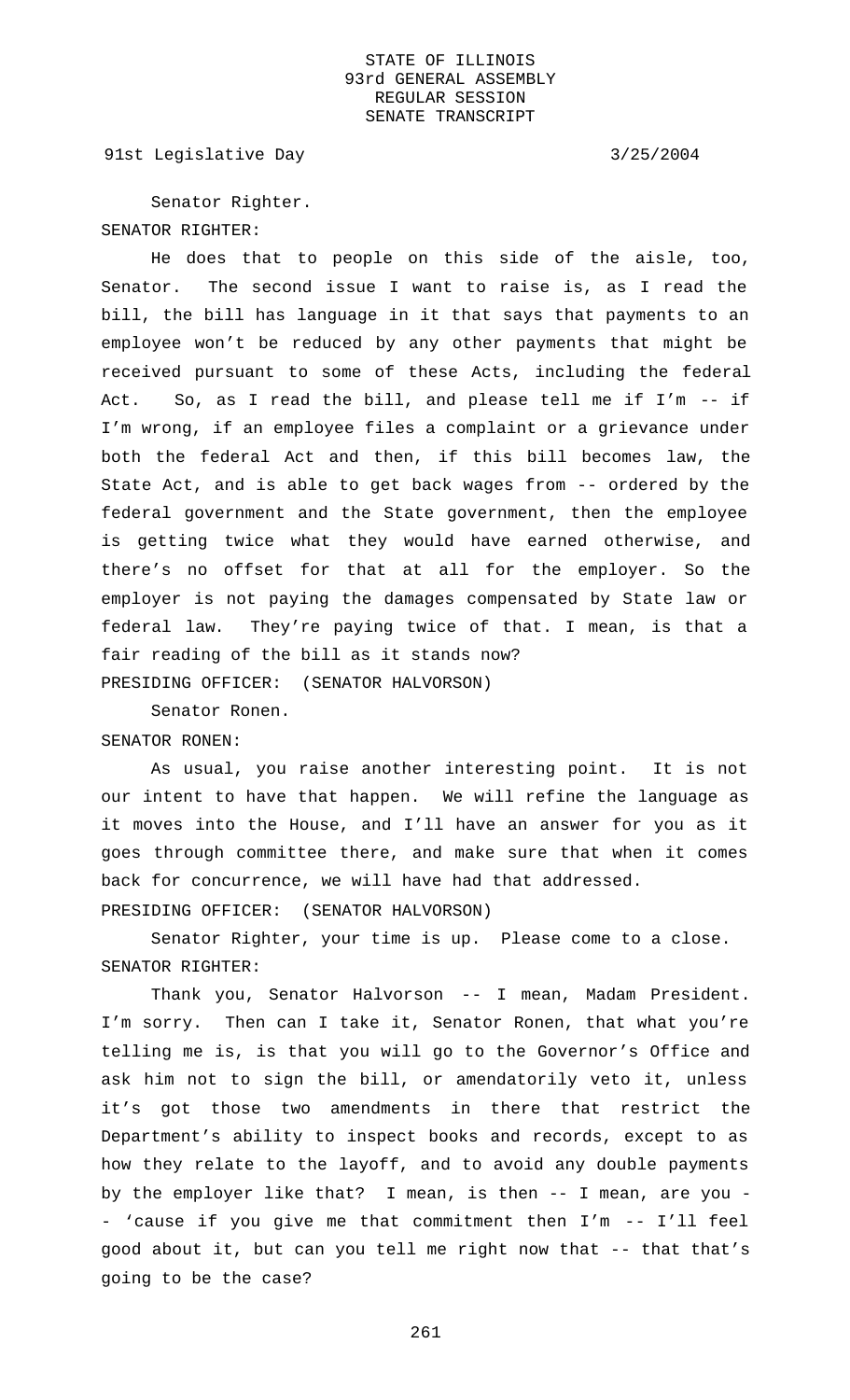## 91st Legislative Day 3/25/2004

PRESIDING OFFICER: (SENATOR HALVORSON)

Senator Ronen.

## SENATOR RONEN:

My -- my commitment was to work in the House to address those issues so that before it comes back to us, it addresses those sufficiently. So I would hope that we send to the Governor a bill that we can agree on, and my commitment to you is to work with you to make sure we address those points as - as specifically as we can.

PRESIDING OFFICER: (SENATOR HALVORSON)

Senator Geo-Karis.

## SENATOR GEO-KARIS:

Just to make it brief. We have lost jobs and we just had a -- a -- eight hundred jobs leave Illinois and go to Wisconsin, just within the last couple of weeks. I think, Senator, much as I love you, I don't think that we have to keep batting and batting business, 'cause if we don't have business, we will not have any labor. And therefore, I would urge you to take it out of the record and put those two amendments that the Senator and my side suggested to you, because we want to keep business here. We're tired of it leaving, and it is leaving. We lost eight hundred jobs - I just got word a week ago - just from my county alone, that crossed over to Wisconsin. So, I urge you to take it out of the record and put those two amendments on; otherwise, I cannot vote for the bill.

PRESIDING OFFICER: (SENATOR HALVORSON)

Senator Ronen, to close.

SENATOR RONEN:

Thank you very much. This has been a very interesting discussion and we've talked a lot about the problems of businesses closing and having to move away and having to lay off people. And the one thing I don't think we really focused on is that business that lays off a -- eight hundred people or that business that lays off two hundred people, we're talking about the families and what happens to them. And that's the point of this bill, is to focus on those families and make sure that they're just given adequate warning and support when after working for a company for their whole lives, and then just get the short end of the stick. We saw it here in Chicago with the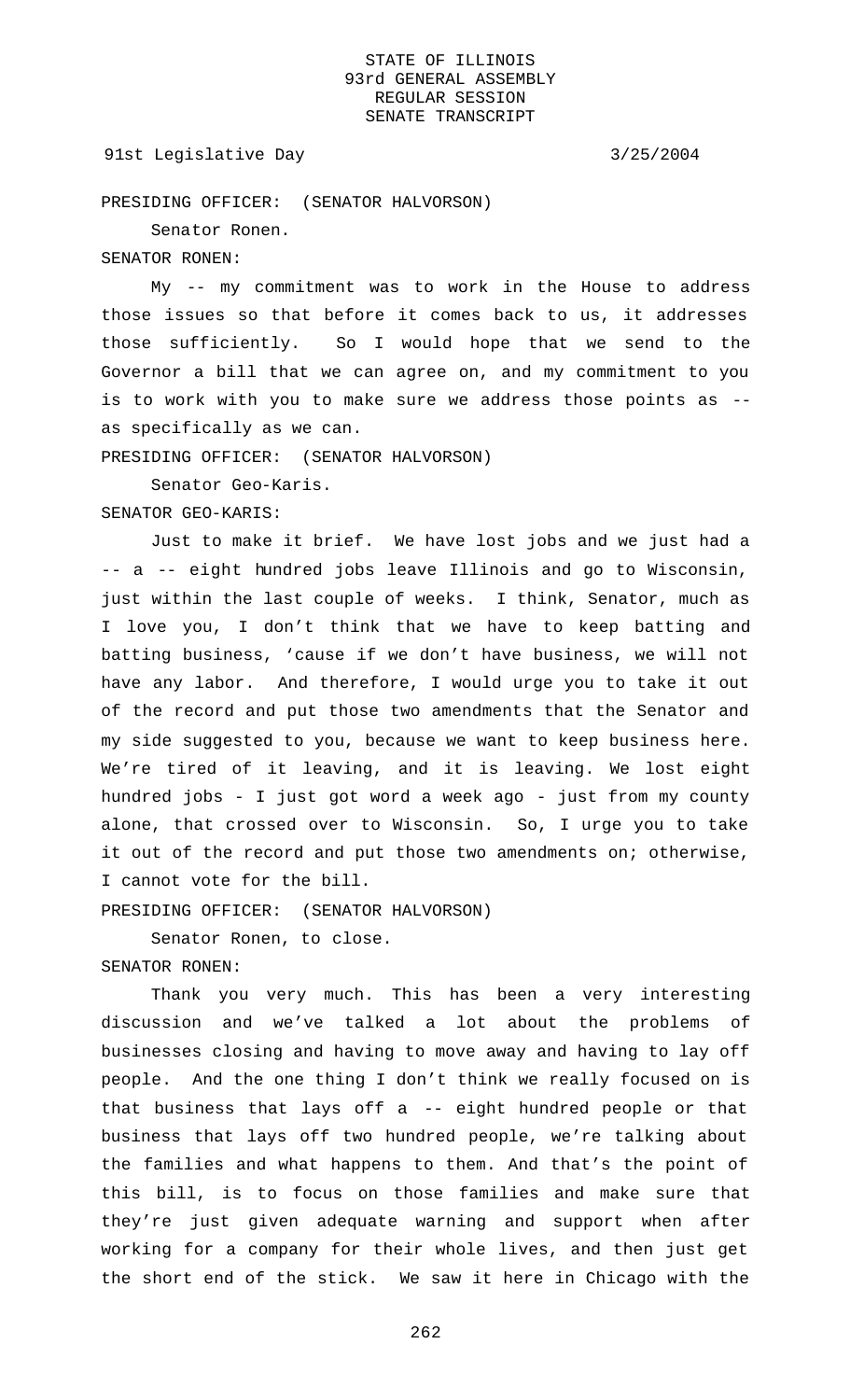### 91st Legislative Day 3/25/2004

Fannie May company. This is only asking for a little fairness to working families. So I would urge all my colleagues to vote Aye.

PRESIDING OFFICER: (SENATOR HALVORSON)

The question is, shall Senate Bill 2665 pass. Those in favor will vote aye. Those opposed, Nay. The voting is open. Have all voted who wish? Have all voted who wish? Have all voted who wish? Take the record. On that question, there are 31 Ayes, 23 Nays, 0 voting Present. And Senate Bill 2665, having received the required constitutional majority, is declared passed. Senator DeLeo in the Chair.

PRESIDING OFFICER: (SENATOR DeLEO)

Okay. With leave of the Body, we'd like to go back to page 8. Page 8. That would be Senate Bill 2091. Senator Pat Welch. Senator, on the Order of 3rd Reading is Senate Bill 2091. Do you wish to proceed sir? Madam Secretary, he wishes -- he wishes to proceed. Would you read the bill? SECRETARY HAWKER:

Senate Bill 2091.

(Secretary reads title of bill) 3rd Reading of the bill. PRESIDING OFFICER: (SENATOR DeLEO)

Senator Welch.

SENATOR WELCH:

Thank you, Mr. President. The purpose of this bill is to address a situation that happened in Morris, Illinois, when an - - a funeral home decided to add a crematorium to their building, the building being in the city -- within the city boundaries of the City of Morris. The council found out they could not control that because of a State law which exempted funeral homes from having crematories from the zoning ordinance. I've been working on this bill with the Cemetery Association and the Funeral Home Directors and we've worked out a compromise, but we didn't have enough time to add it here in the Senate. Will be added in the House. The compromise was that the crematory could not be within one hundred feet of a residence. So, that would be added when it goes to the House. Those were the only two objectors, I believe, in the committee, and I'd be glad to answer any questions.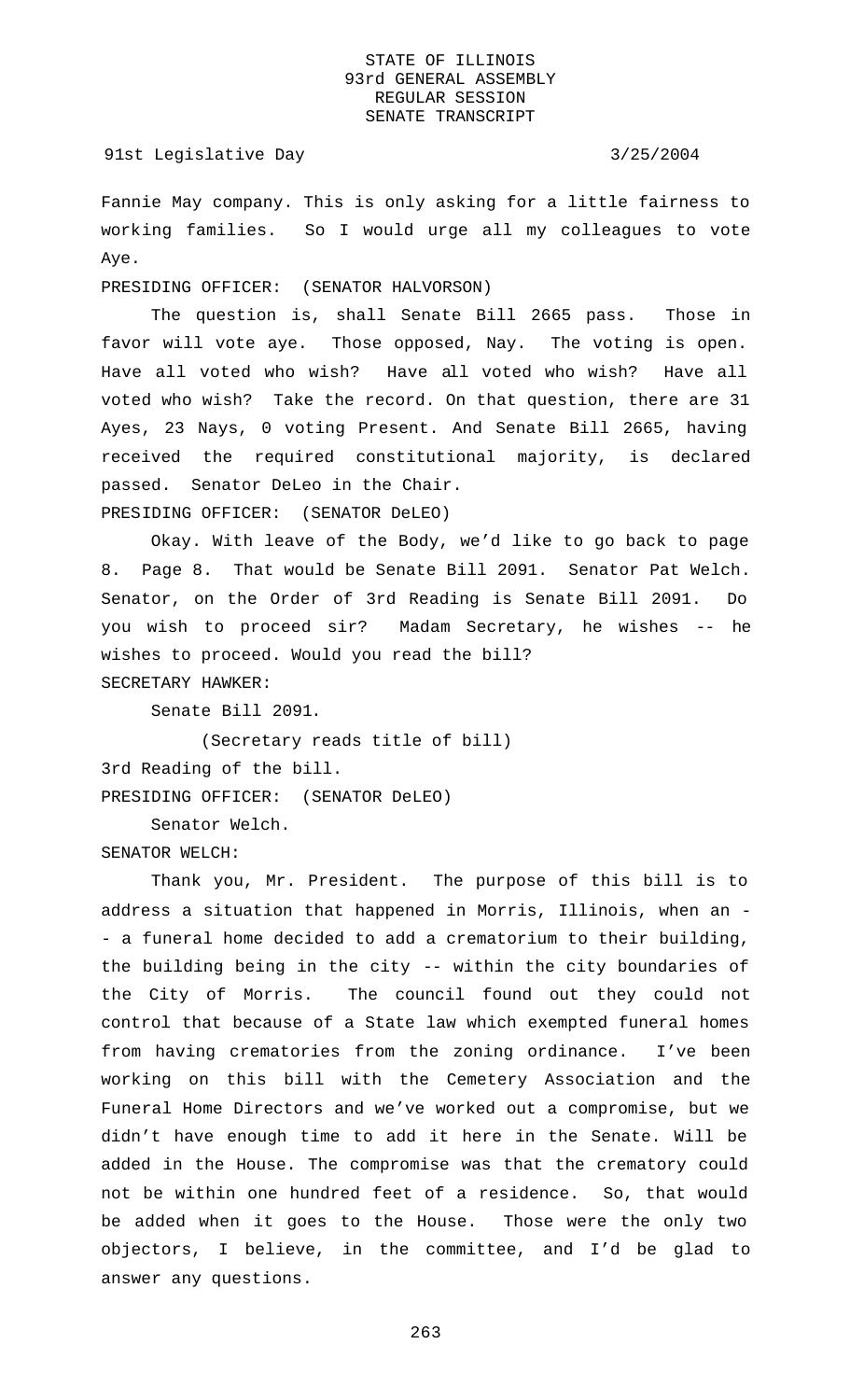## 91st Legislative Day 3/25/2004

PRESIDING OFFICER: (SENATOR DeLEO)

Thank you, Senator. Is there any discussion? Is there any discussion? Senator Welch, to close. SENATOR WELCH:

I would just urge an Aye vote. PRESIDING OFFICER: (SENATOR DeLEO)

Thank you. Okay. The question is, shall Senate Bill 2091 pass. Those in favor will vote Aye. Those opposed will vote Nay. The voting is open. Have all voted who wish? Have all voted who wish? Have all voted who wish? Madam Secretary, take the record. On that question, there are 56 Ayes, 0 voting Nay, 0 voting Present. Senate Bill 2091, having received the constitutional majority, is declared passed. Ladies and Gentlemen, continuing with leave of the Body, we'd like to go now to page 17. Senate Bill 2424. Senator Halvorson. Senator Halvorson, on the Order of 3rd Reading is Senate Bill 2424. Do you wish to proceed, ma'am? She indicates she does. Madam Secretary, please read the bill.

SECRETARY HAWKER:

Senate Bill 2424.

(Secretary reads title of bill) 3rd Reading of the bill. PRESIDING OFFICER: (SENATOR DeLEO)

Senator Halvorson. SENATOR HALVORSON:

Thank you, Mr. President. Senate Bill 2424, it amends the Department of Public Health Powers and Duties Law of the Civil Administration {sic} Code to create a cervical cancer task force within the Department of Public Health to address some of the issues that are going on with regards to cervical cancer. It'll establish this task force. It will contain twenty-one members, and there's no pay. Costs no money. But what we want to do is keep up with science and technology and get back to the General Assembly with regards to outreach and how we can educate women on the issue of cervical cancer.

PRESIDING OFFICER: (SENATOR DeLEO)

Thank you, Senator. Is there any discussion? Any discussion? Senator Righter. SENATOR RIGHTER: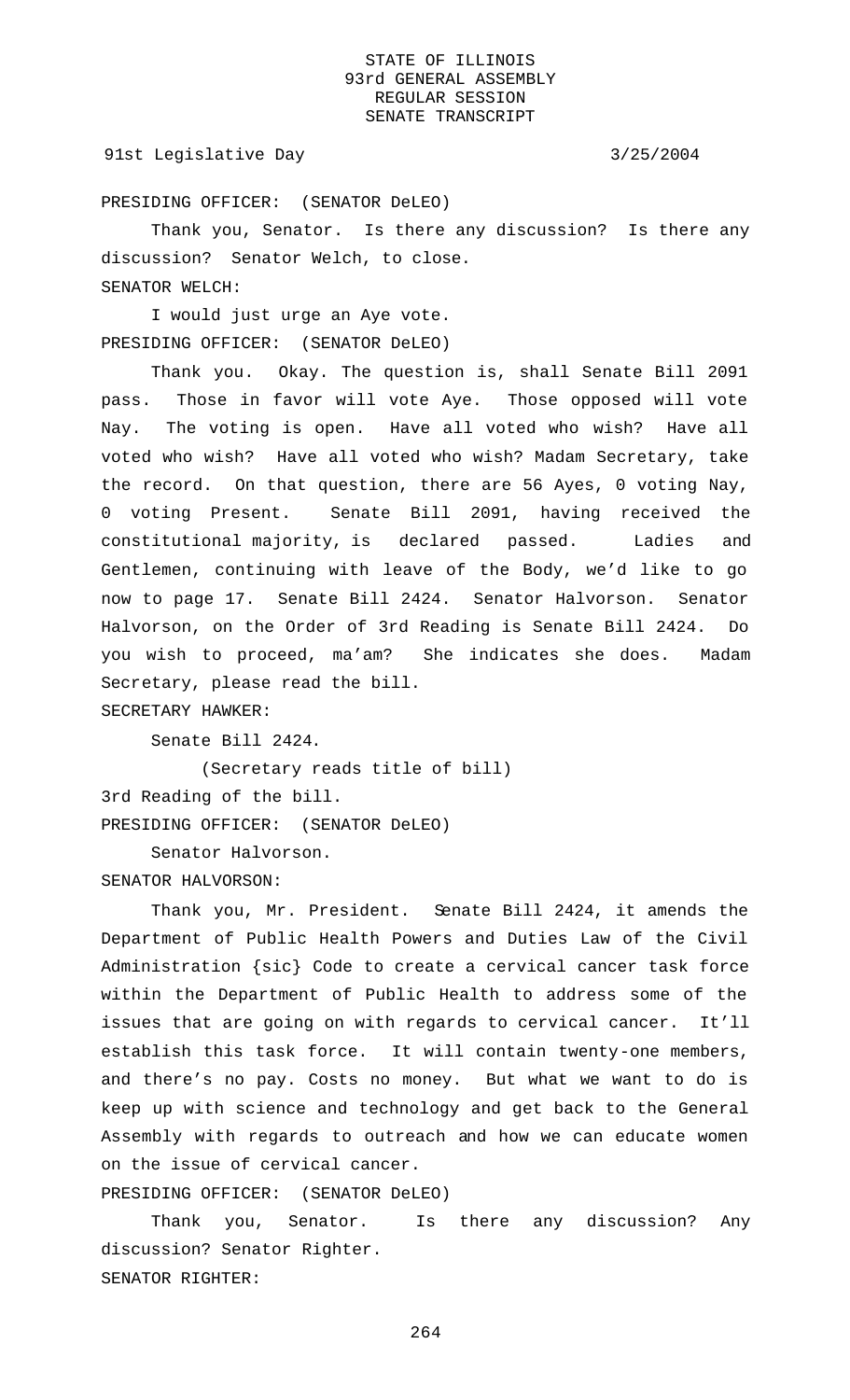91st Legislative Day 3/25/2004

Thank you, Mr. President. Very briefly. This bill passed out of Health and Human Services Committee unanimously. Appreciate the sponsor's work and would urge an Aye vote as well.

PRESIDING OFFICER: (SENATOR DeLEO)

Thank you, Senator. Senator Halvorson, to close. SENATOR HALVORSON:

I appreciate an Aye vote. PRESIDING OFFICER: (SENATOR DeLEO)

Okay. The question is, shall Senate Bill 24 {sic} pass. Those in -- 2424 pass. Those in favor will vote Aye. Those opposed will vote Nay. The voting is open. Have all voted who wish? Have all voted who wish? Have all voted who wish? Madam Secretary, take the record. On that question, there are 56 Ayes, 0 Nays, 3 {sic} voting Present. Senate Bill 2424, having received the constitutional majority, is declared passed. Okay. Returning back on where we just left, Ladies and Gentlemen, on Senate Bills 3rd Reading. We'll go back to page 20 and continuing on. Senator Cronin. Senator Dan Cronin, on 2683, sir. Do you wish to proceed? Madam Secretary, he indicates he wishes to proceed. Would you read the bill, please? SECRETARY HAWKER:

Senate Bill 2683.

(Secretary reads title of bill)

3rd Reading of the bill.

PRESIDING OFFICER: (SENATOR DeLEO)

Senator Cronin.

SENATOR CRONIN:

Thank you, Mr. President. This bill seeks to promote more ethical conduct in government. It simply requires that any employees that are involved in negotiations for naming rights of State facilities must file a statement of economic interest and disclose their financials and so forth. I don't know of any opposition. Ask for your favorable consideration. PRESIDING OFFICER: (SENATOR DeLEO)

Thank you, Senator Cronin. Is there any discussion? Seeing no discussion, Senator Cronin asks for a favorable roll call. The question is, shall Senate Bill 2683 pass. Those in favor will vote Aye. Those opposed will vote Nay. The voting is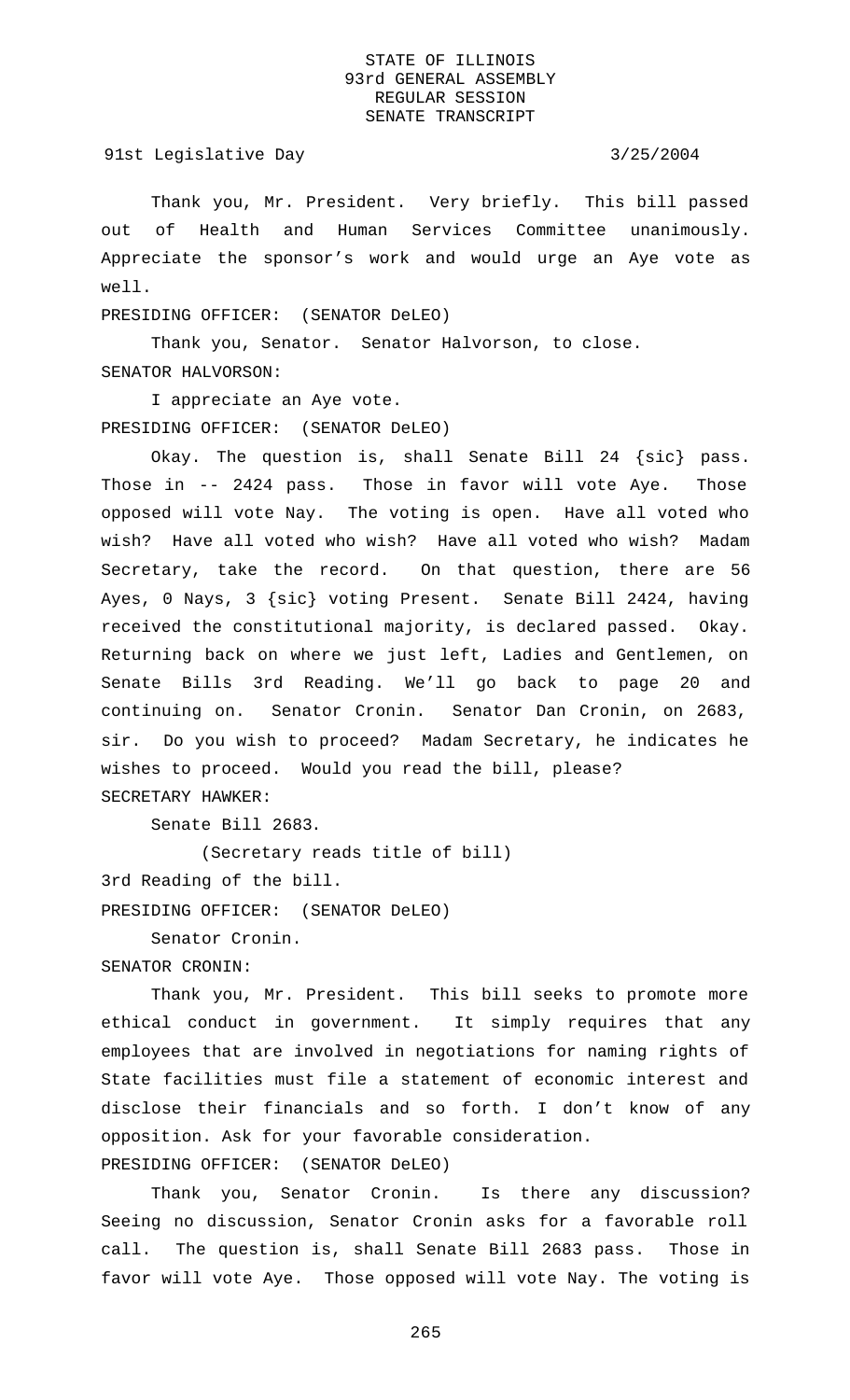91st Legislative Day 3/25/2004

open. Have all voted who wish? Have all voted who wish? Have all voted who wish? Madam Secretary, please take the record. On that question, there are 55 Ayes, 0 voting Nay, 0 voting Present. Senate Bill 2683, having received the constitutional majority, is declared passed. Continuing on page 20 of the Calendar, Senate Bill 2689. Senator Pat Welch. Madam Secretary, he indicates he wishes to proceed. Would you please read the bill?

SECRETARY HAWKER:

Senate Bill 2689.

(Secretary reads title of bill)

3rd Reading of the bill.

PRESIDING OFFICER: (SENATOR DeLEO)

Senator Welch.

SENATOR WELCH:

Thank you, Mr. President. What Senate Bill 2689 does is allow for the Illinois Emergency Management Association {sic}, who has initiated this bill, to purchase a contaminated piece of property along Fox River in Ottawa, Illinois. They have been unsuccessful. They are hoping to take possession of the property, remediate the site and then turn it over to the Department of Natural Resources. This is land that's been contaminated by an old construction -- an old company that used to have -- they used to make watches and alarm clocks with radium to make them fluorescent. When you turned off the lights, they would glow in the dark. Well, so did a lot of the people who worked there, it turns out, and a lot of them ended up getting cancer. And part of the -- part of the radium that was there was thrown out with the dirt and the dirt was moved around the city. Some of it ended up right by the Fox River just either inside Ottawa or right on the border of Ottawa. So, in order to clean that up, the IEMA needs additional space to move dirt around, so that's why they're looking for quick-take authority.

PRESIDING OFFICER: (SENATOR DeLEO)

Thank you, Senator. Is there any discussion? Senator Roskam, what purpose do you rise, sir? SENATOR ROSKAM: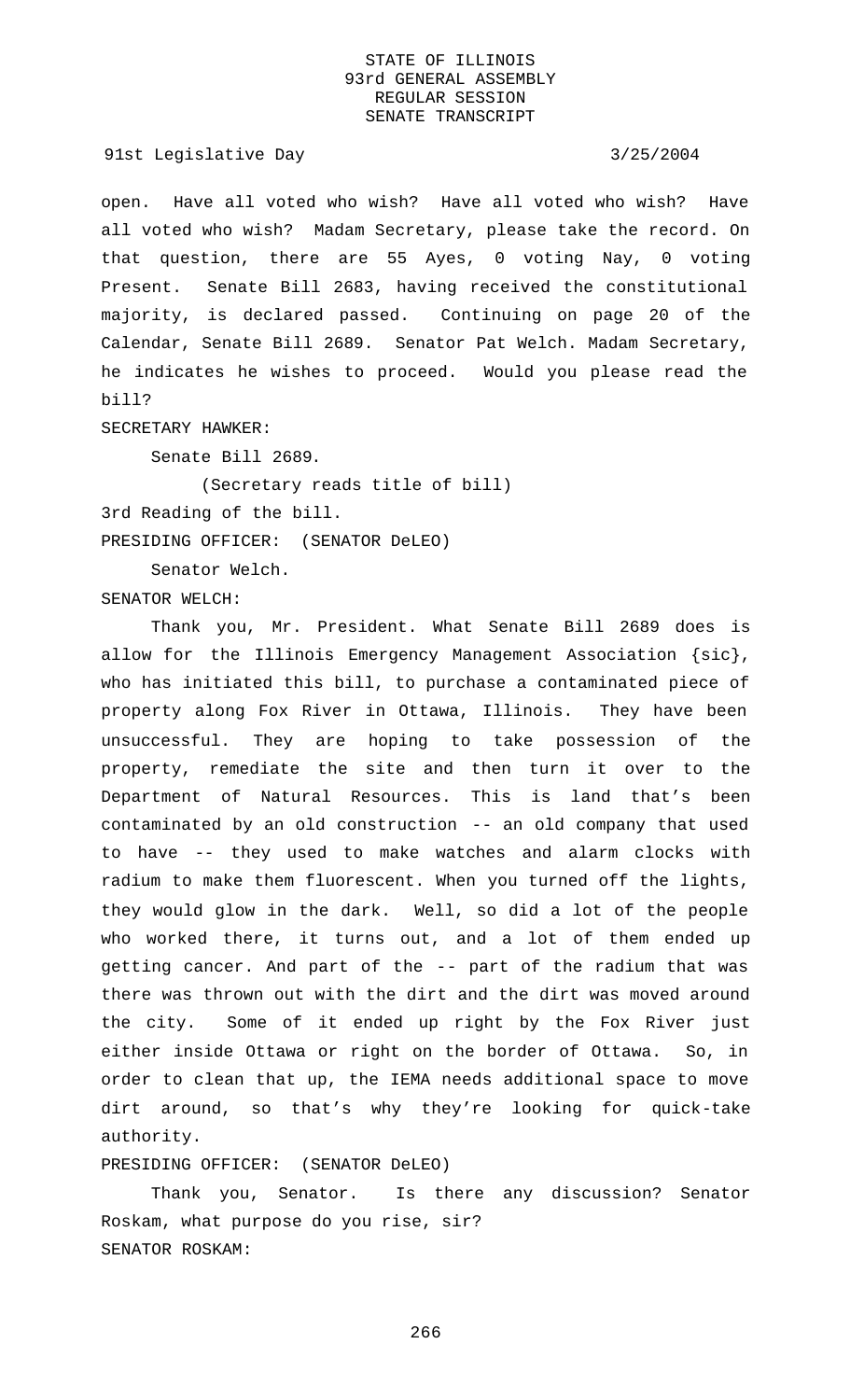91st Legislative Day 3/25/2004

To the bill. I rise in support of the bill, Mr. President. It passed unanimously out of the Executive Committee, and I urge its passage. Thank you.

PRESIDING OFFICER: (SENATOR DeLEO)

Senator Lauzen, what purpose do you rise? SENATOR LAUZEN:

Just questions for the sponsor. PRESIDING OFFICER: (SENATOR DeLEO)

Sponsor indicates he'll yield for questions, sir. SENATOR LAUZEN:

Thank you, Mr. President. Have there been steps taken to pursue the manufacturer who created the problem in the first place, and could you explain that to the group? PRESIDING OFFICER: (SENATOR DeLEO)

Senator Welch.

SENATOR WELCH:

The original company that did this was the Westclox Clock Company that had a major headquarters in Peru, Illinois, at one point employing six thousand people. They closed down in 1980. They were purchased and moved to Alabama, in part because they thought they would have cheaper labor. When they got down to Alabama, they found out that the workers down there were not as efficient as the ones from Peru and LaSalle, Illinois. We have a very smart workforce in that area and also a lot of smart voters, I might add. And they -- they went to Alabama and went out of business, and so there really isn't anybody to pursue. PRESIDING OFFICER: (SENATOR DeLEO)

Senator Lauzen. SENATOR LAUZEN:

Okay. And then is there an assurance that there's no further private use of this property after it's been reclaimed by the government source?

PRESIDING OFFICER: (SENATOR DeLEO)

Senator Welch.

## SENATOR WELCH:

This is right next to the major car dealer in the County of LaSalle, and the Mayor of Ottawa would like to get the property and turn it into a park. What we're doing in Ottawa is we're trying to construct a river walk that would actually go through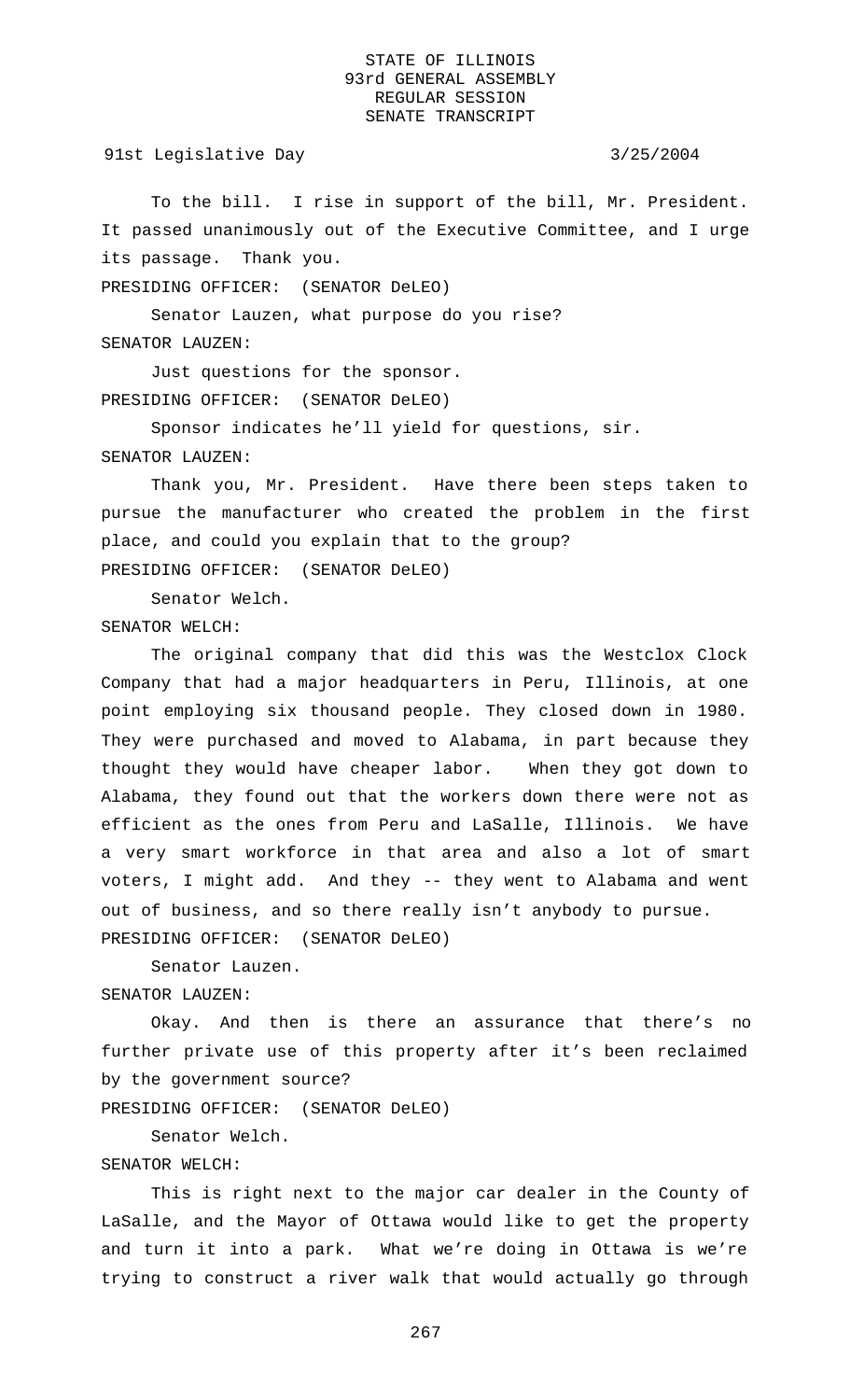### 91st Legislative Day 3/25/2004

this property once it's cleaned up. So the purpose is recreation in the future. It's very narrow, between Route - between Route 71 and the river, so there's not a lot that could be done with it.

PRESIDING OFFICER: (SENATOR DeLEO)

Thank you, Senator. Seeing no further discussion, Senator Pat Welch, to close, sir. SENATOR WELCH:

Well, I was going to mention Senator Rauschenberger's name so he could start a little debate, but I guess I'll let that go. I would just -- I would just urge an Aye vote. PRESIDING OFFICER: (SENATOR DeLEO)

Okay. The question is, shall Senate Bill 2689 pass. All those in -- favor will vote Aye. All those opposed will vote Nay. The voting is open. Have all voted who wish? Have all voted who wish? Have all voted who wish? Madam Secretary, take the record. On that question, there are 52 Ayes, 0 -- 3 voting Nay, 0 voting Present. Senate Bill 2689, having received the constitutional majority, is declared passed. Senator Crotty. Senator Maggie Crotty, on Senate Bill 2690. Do you wish to proceed? She indicates she wishes to proceed. Madam Secretary, please read the bill.

SECRETARY HAWKER:

Senate Bill 2690.

(Secretary reads title of bill)

3rd Reading of the bill.

PRESIDING OFFICER: (SENATOR DeLEO)

Senator Crotty.

```
SENATOR CROTTY:
```
Thank you very much. Senate Bill 2690 would allow the Department of Public Aid to continue wage withholding regarding noncustodial parents who owe past due child support using the same terms of the court order to collect those arrearages even after the child emancipates. In calendar year '04, the Department will have five thousand cases, representing sixtyseven million dollars in past due child support owed. This bill will allow the State to collect that money. PRESIDING OFFICER: (SENATOR DeLEO)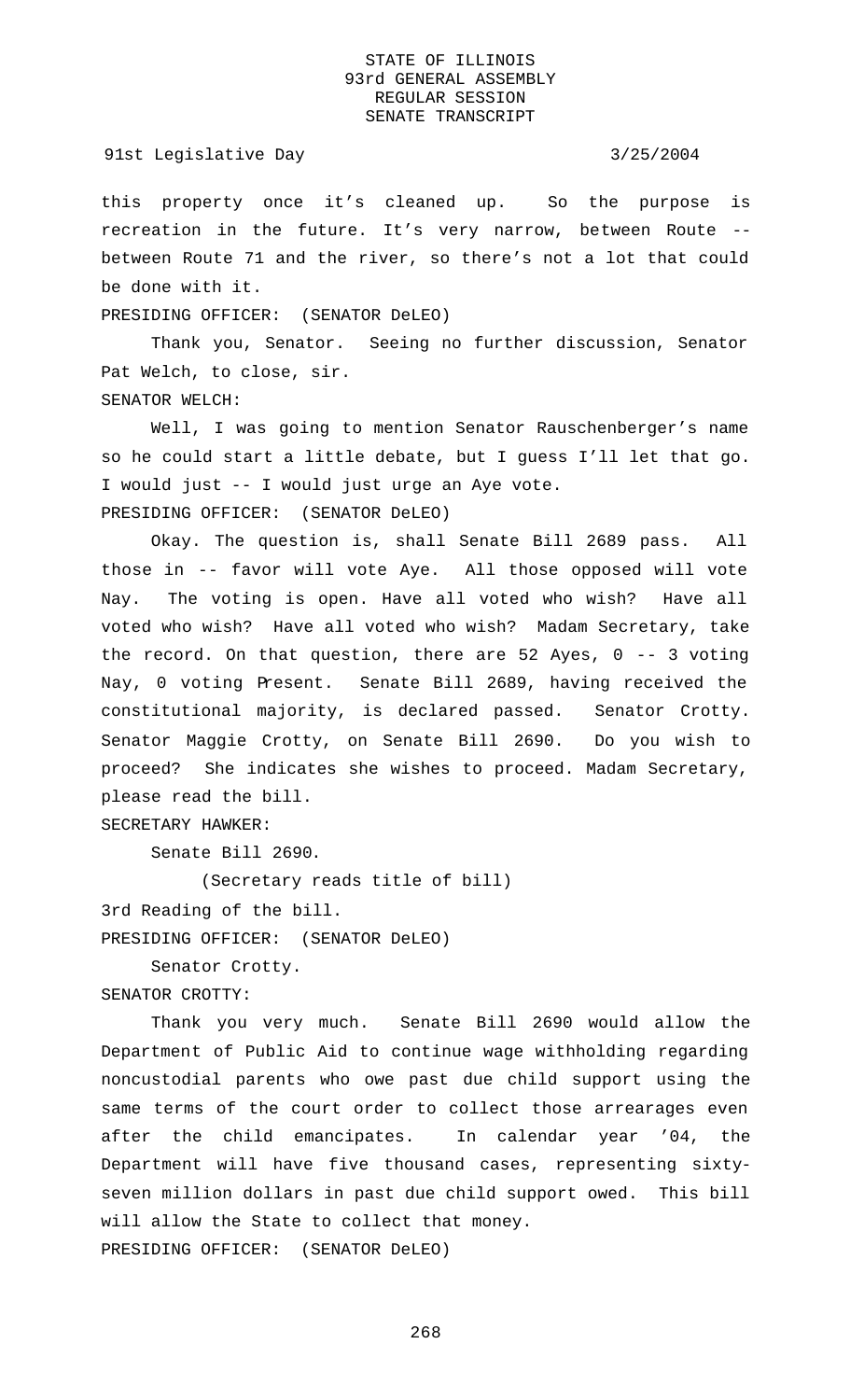91st Legislative Day 3/25/2004

Is there any discussion? Is there any discussion? Seeing no discussion, Senator Crotty, to close. Indicates she'd like a favorable roll call. The question is, shall Senate Bill 2690 pass. All those in favor will vote Aye. All those opposed will vote Nay. The voting is open. Have all voted who wish? Have all voted who wish? Have all voted who wish? Madam Secretary, please take the record. On that question, there are 56 Ayes, 0 voting No, 0 voting Present. Senate Bill 2690, having received the constitutional majority, is declared passed. Ladies and Gentlemen, on the bottom of page 20, Senator Sandoval, on Senate Bill 2693. Madam Secretary, he indicates he'd like to proceed. Please read the bill.

SECRETARY HAWKER:

Senate Bill 2693.

(Secretary reads title of bill) 3rd Reading of the bill.

PRESIDING OFFICER: (SENATOR DeLEO)

Senator Sandoval. SENATOR SANDOVAL:

Thank you, Senor Presidente? and Members of the Senate. Senate Bill 2693 is a vehicle bill that I'm holding for a piece of legislation that might occur as a result of the special hearings we've been holding on the Joint Task Force on Immigration. I ask for a favorable vote. PRESIDING OFFICER: (SENATOR DeLEO)

Is there any discussion? Senator Geo-Karis, for what purpose do you rise, ma'am? SENATOR GEO-KARIS:

Sponsor yield for a question? PRESIDING OFFICER: (SENATOR DeLEO)

Sponsor indicates he'll yield for a question.

SENATOR GEO-KARIS:

What do you mean? What's in the bill? PRESIDING OFFICER: (SENATOR DeLEO)

Senator Sandoval.

SENATOR SANDOVAL:

Senator Geo-Karis, it is a vehicle bill. We've held six hearings throughout the State of Illinois throughout the last year - health care education, citizenry, public participation -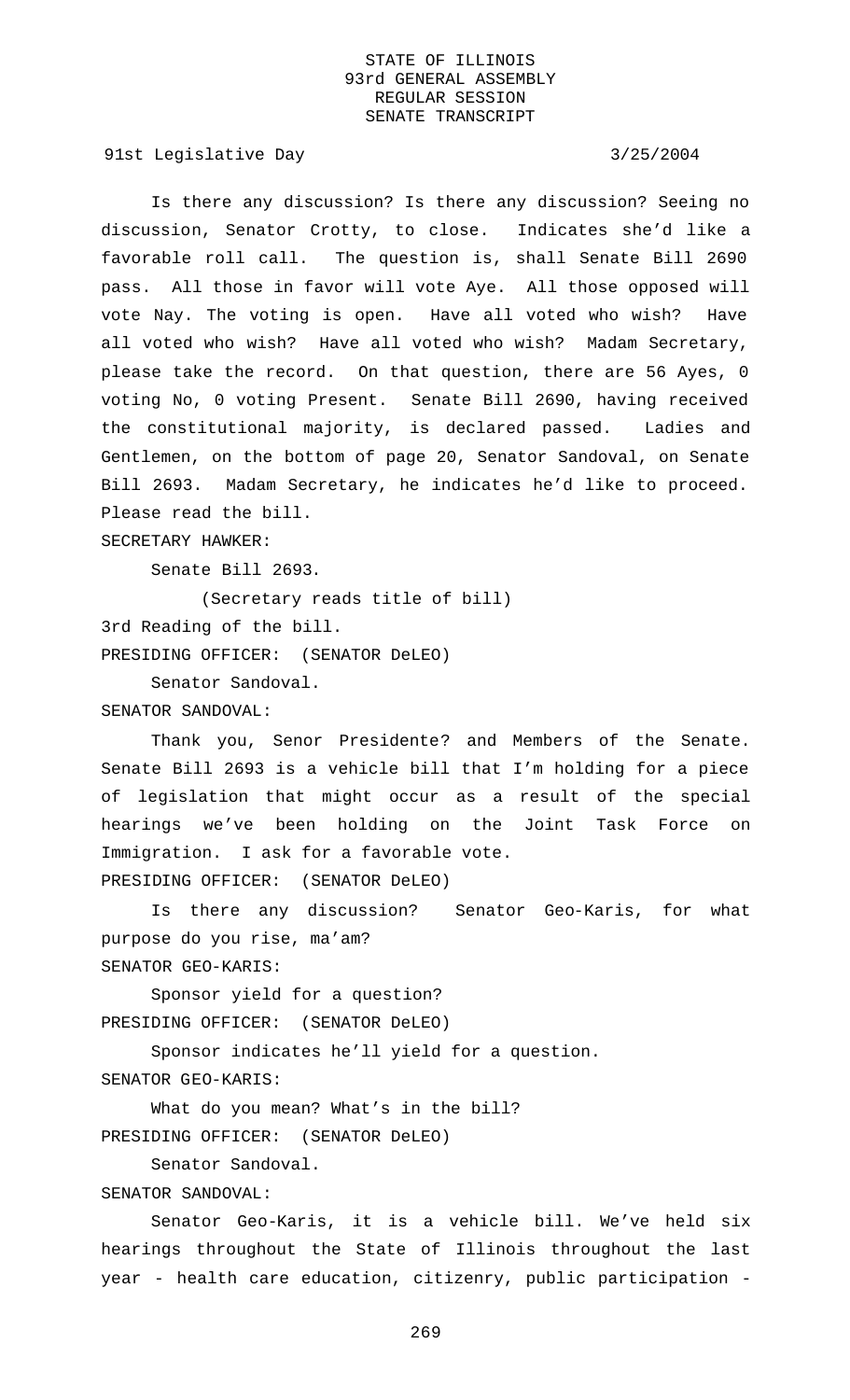and we're evaluating that -- the results of those hearings to determine whether or not there's a possible piece of legislation.

PRESIDING OFFICER: (SENATOR DeLEO)

Senator Geo-Karis.

SENATOR GEO-KARIS:

Have you made your evaluation from all your hearings? PRESIDING OFFICER: (SENATOR DeLEO)

Senator Sandoval.

SENATOR SANDOVAL:

That report is currently being developed and we'll present it to the General Assembly in the -- in this year. PRESIDING OFFICER: (SENATOR DeLEO)

Okay. Seeing no further discussion, the question is, shall 2693 pass. Those in favor will vote Aye. Those opposed will vote Nay. The voting is open. Have all voted who wish? Have all voted who wish? Have all voted who wish? Madam Secretary, please take the record. On that question, there are 36 Ayes, 16 voting Nay, 0 voting Present. Senate Bill 2693, having received the constitutional majority, is declared passed. Continuing on Senate Bills 3rd Reading, on the top of page 21, Senate Bill 2696. Senator Burzynski. Do you wish to proceed? Yes. He indicates he wishes to proceed. Madam Secretary, please read the bill.

SECRETARY HAWKER:

Senate Bill 2696.

(Secretary reads title of bill) 3rd Reading of the bill.

PRESIDING OFFICER: (SENATOR DeLEO)

Senator Burzynski, sir.

SENATOR BURZYNSKI:

Thank you, Mr. President, Ladies and Gentlemen of the Senate. This bill provides that DNR shall prepare an information pamphlet concerning property owners' rights relating to drilling operations and the laws pertaining to those rights. DNR is to provide the drilling operator with a copy of the pamphlet at the time the operator is given a permit to perform drilling operations, and then, in turn, the operator should give written notice to the surface owner of the operator's intent to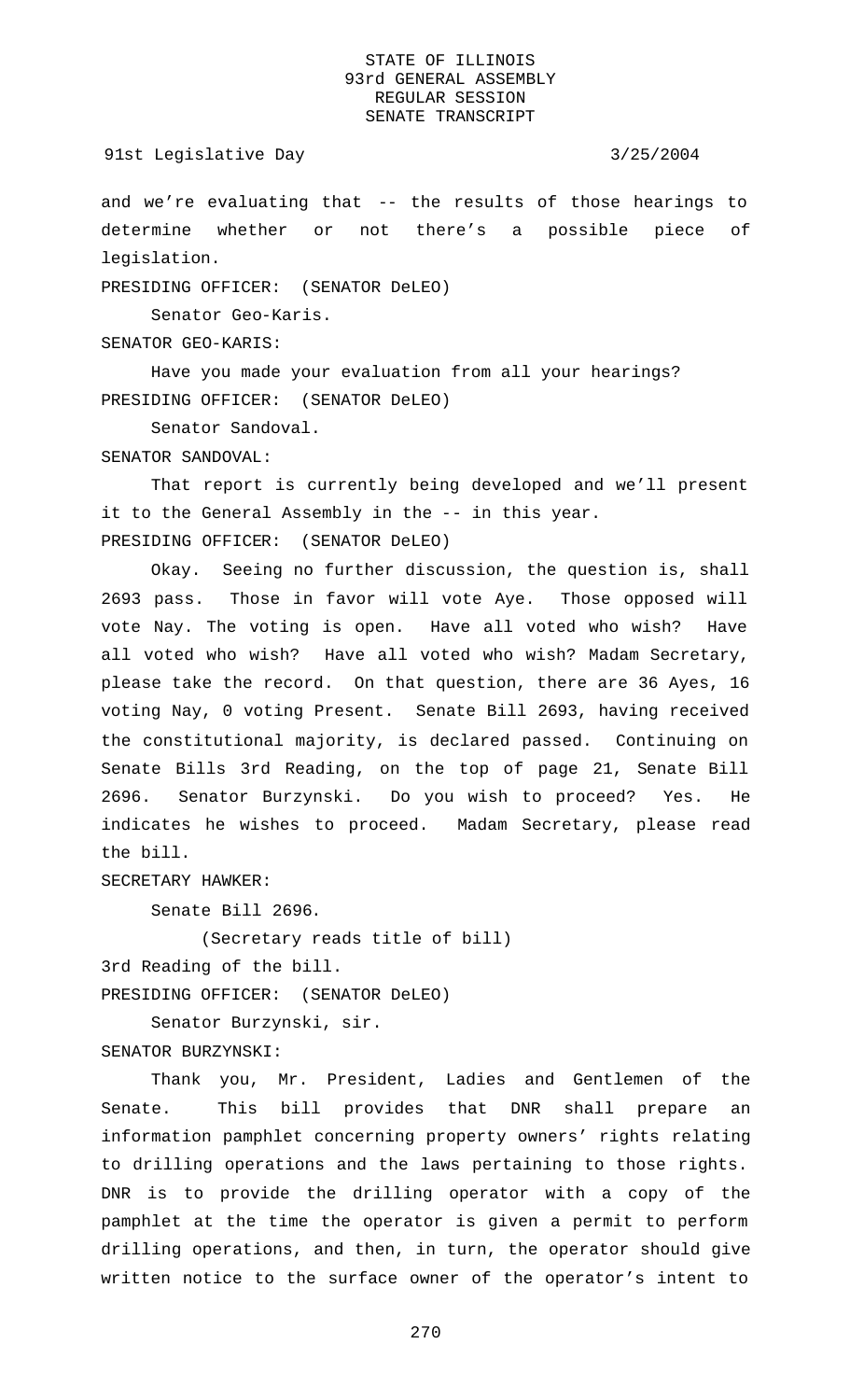91st Legislative Day 3/25/2004

commence drilling and a copy of the pamphlet. I'll be more than happy to answer any questions.

PRESIDING OFFICER: (SENATOR DeLEO)

Thank you, Senator. Is there any discussion? Seeing no discussion, Senator Burzynski, to -- excuse me. Late light. Senator Lauzen, for what purpose do you rise, sir? SENATOR LAUZEN:

First of all -- thank you, Mr. President. I apologize. It was a late light. Just in going through some of the analysis, is it old information that DNR is opposed? PRESIDING OFFICER: (SENATOR DeLEO)

Senator Burzynski. SENATOR BURZYNSKI:

No. I think there was a question with DNR relative to the cost of the pamphlet; however, in talking with some of the organizations that are involved, such as the Oil and Gas Association in the State of Illinois, I think we've got those costs covered.

PRESIDING OFFICER: (SENATOR DeLEO)

Seeing no further discussion, Senator Burzynski asks us for a favorable roll call. The question is, shall Senate Bill 2696 pass. All those in favor will vote Aye. All those opposed will vote Nay. The voting is open. Have all voted who wish? Have all voted who wish? Have all voted who wish? Madam Secretary, please take the record. On that question, there are 51 Ayes, 2 voting Nay, 0 voting Present. Senate Bill 2696, having received the constitutional majority, is declared passed. Continuing on Senate Bills 3rd Reading. Senate Bill 2701. Senator Munoz. Tony Munoz. Madam Secretary, he indicates he wishes to proceed. Please read the bill.

SECRETARY HAWKER:

Senate Bill 2701.

(Secretary reads title of bill)

3rd Reading of the bill.

PRESIDING OFFICER: (SENATOR DeLEO)

Senator Munoz.

SENATOR MUNOZ:

Thank you, Mr. President, Members of the committee {sic}. Senate Bill 2701 is just a vehicle bill. No legislation has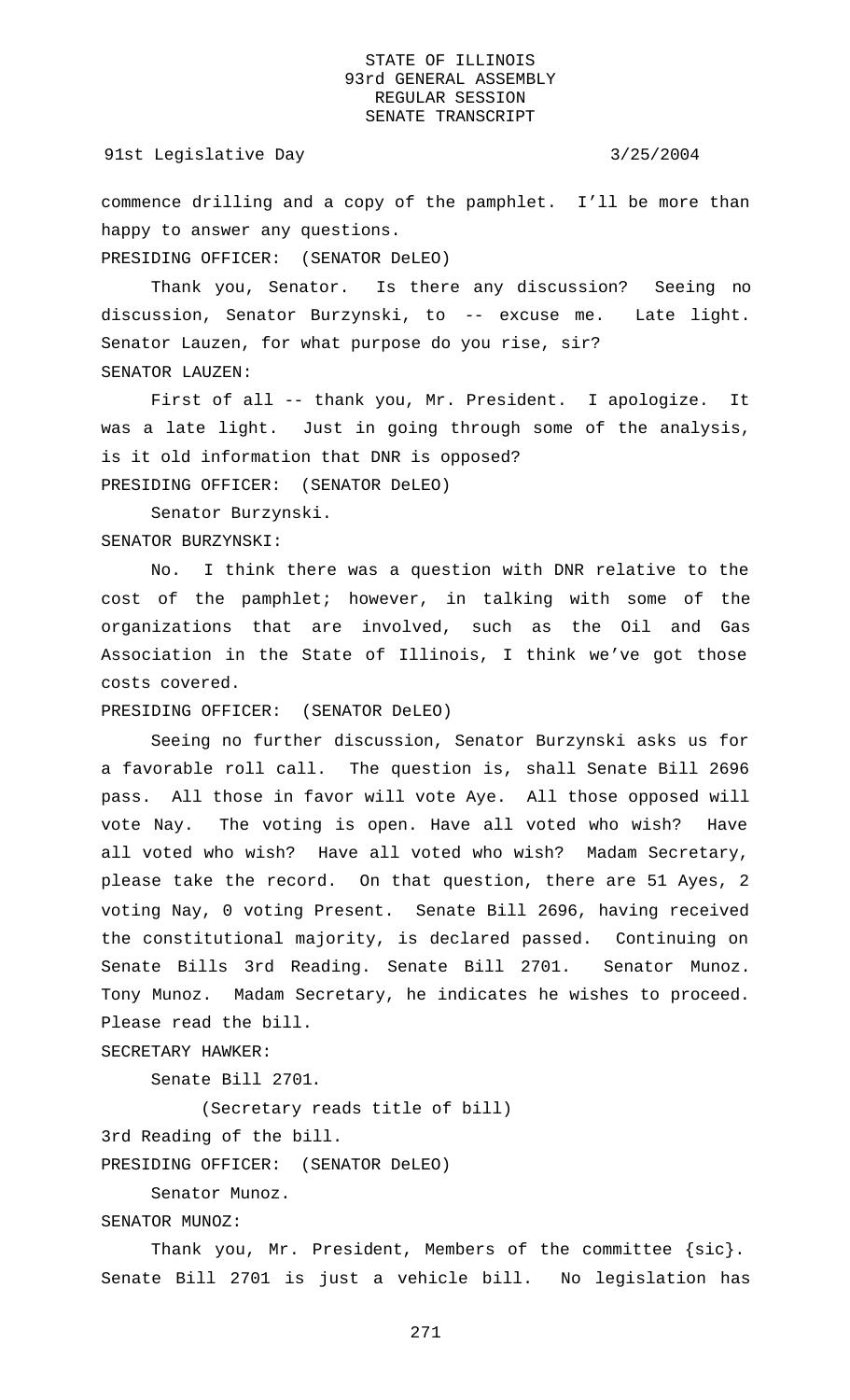91st Legislative Day 3/25/2004

been drafted as of yet. Back in November, the President of the Senate formed Senate Select Committee on Pensions, and we have both sides of the aisle that are participating, the Members. We've held several meetings with the pension systems throughout the State. Seems to be going in the right direction. I will answer any questions, if necessary.

PRESIDING OFFICER: (SENATOR DeLEO)

Thank you, Senator. Is there any discussion? Seeing no discussion, Senator Munoz asks us for a favorable roll call. The question is, shall Senate Bill 2701 pass. Those in favor will vote Aye. Those opposed will vote Nay. The voting is open. Have all voted who wish? Have all voted who wish? Have all voted who wish? Madam Secretary, please take the record. On that question, there are 35 Ayes, 19 Nays, 0 voting Present. Senate Bill 2701, having received the constitutional majority, is declared passed. Senator Clayborne, James Clayborne, on Senate Bill 2704. Madam Secretary, he indicates he wishes to proceed. Please read the bill.

SECRETARY HAWKER:

Senate Bill 2704.

(Secretary reads title of bill) 3rd Reading of the bill. PRESIDING OFFICER: (SENATOR DeLEO)

Senator Clayborne. SENATOR CLAYBORNE:

Thank you, Mr. President. Senate Bill 2407 {sic} amends the Illinois Income Tax Act to provide certain residents and non-individuals {sic}, not only professional athletes, relief from multiple state taxation on their personal income. Under current law, the compensation of a nonresident individual is assigned its entirety to Illinois if the nonresident performs some services in Illinois and the nonresident's employer maintains his base of operation in this State. We're creating a duty days formula where a nonresident professional athlete will figure the portion of his or her total compensation that is taxable in Illinois by multiplying total compensation from service -- service performed as a member by the ratio of the number of duty days spent in Illinois, inside the State versus outside the State. So, for example, if -- if the total number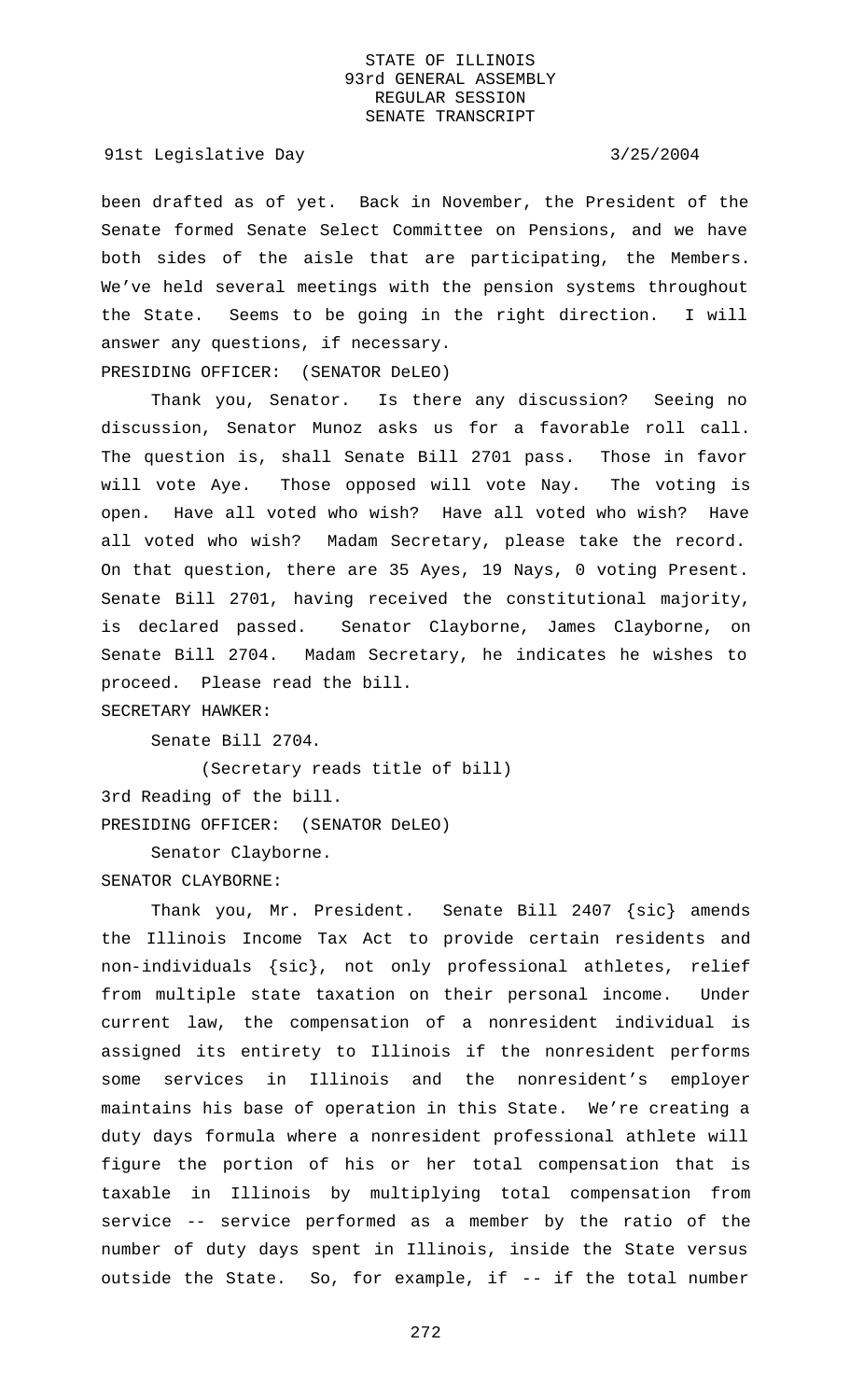91st Legislative Day 3/25/2004

of days they worked as a ballplayer for the taxable year is twenty-five and they spent two days in the State, then they - their percentage of their income would be one -- I mean, two/twenty-fifths that they would have to pay in terms of State taxes. My good friend, Chris Lauzen, put a physical {sic} note on this bill, and it actually showed that if this bill passes, Department of Revenue estimated that the State of Illinois would gain two hundred and fifty thousand dollars additional for the taxable year. So,  $I - - I - - I'm$  open for any questions. PRESIDING OFFICER: (SENATOR DeLEO)

Thank you, Senator. Is there any discussion? Senator, just for the record, that you mentioned in debate just now, you said Senate Bill 2407. I think you mean 2704, sir. Just for the record, it's -- we're debating 2704, sir. Leader Watson, for what purpose do you rise, sir? SENATOR WATSON:

Yes. Thank you. And I guess there's just some confusion on this. We had legislation that was -- I think it was called the Michael Jordan Law several years ago, because many states were retaliatory about our athletes going into their state and they were charging them tax. Now, what -- what are we doing here? Are we undoing that or  $-$ - give us  $-$ - give me an example, too, of a -- of a ticket or player? Are we -- is -- is this somebody, like, from the New York Mets and the Los Angeles Dodgers, or is this a penalty to the people that play for the Cubs and the White Sox and the -- and the Bulls and the Blackhawks? Or just exactly who -- who is being -- ox is being gored here?

PRESIDING OFFICER: (SENATOR DeLEO)

Senator Clayborne.

SENATOR CLAYBORNE:

Actually, there are -- there are two famous cases, Senator Watson. One is Sammy Sosa and one is Radinsky. And this would supercede the -- the Michael Jordan rule. Currently, Senator, there are other states that use this formula - Indiana, Louisiana, Maryland, New Jersey, New York, North Carolina, Oregon, Rhode Island, Utah and Wisconsin. It is determined that this is probably the fairer way to do this. Even though the Michael Jordan rule is in place, there were current players and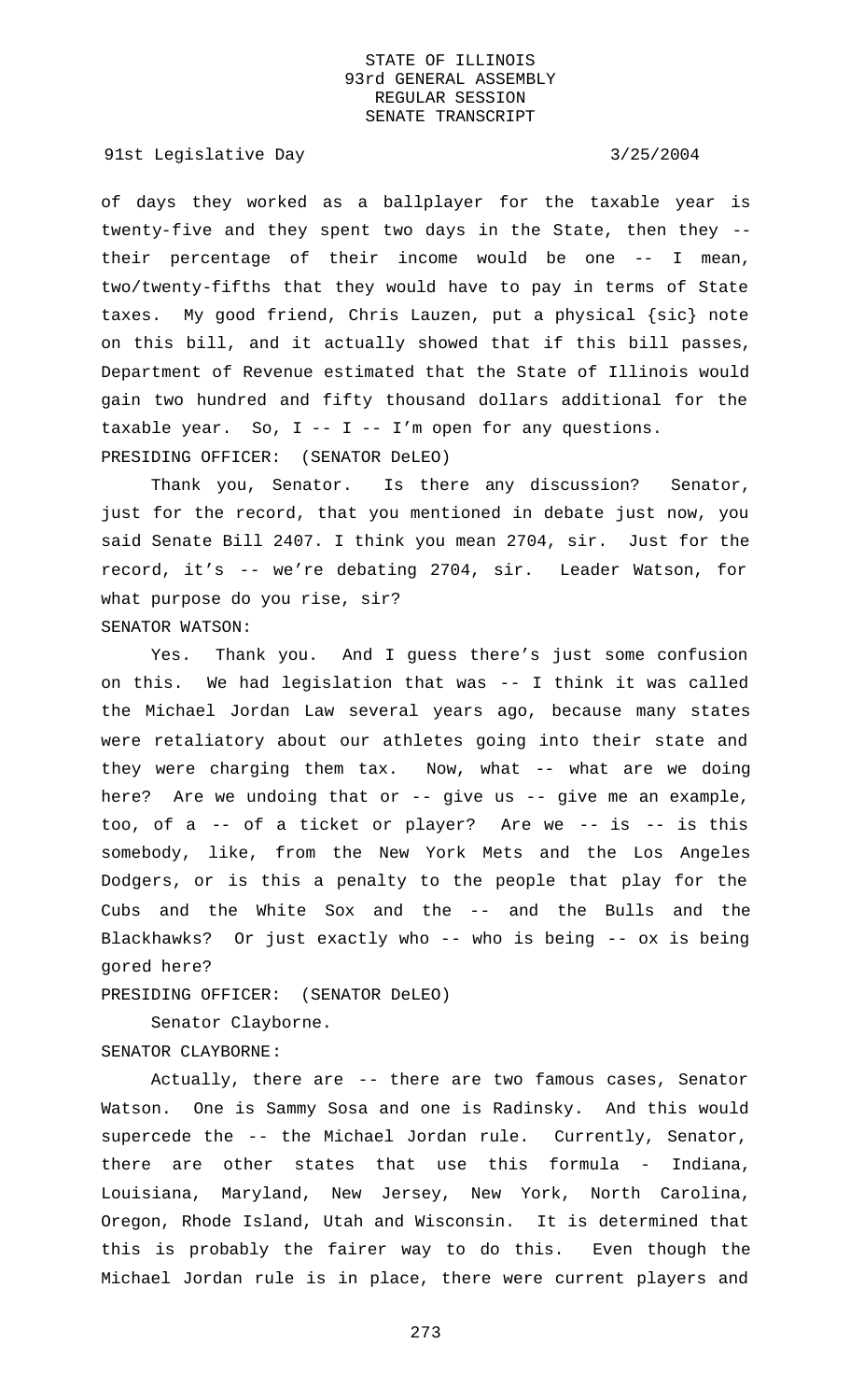### 91st Legislative Day 3/25/2004

professional teams here in Illinois that were being punished, so we're trying to make this fairer, a fairer process. PRESIDING OFFICER: (SENATOR DeLEO)

Senator Lauzen, for what purpose do you rise, sir?

SENATOR LAUZEN:

Just -- thank you very much. To the bill. Just to the bill.

PRESIDING OFFICER: (SENATOR DeLEO)

To the bill, sir.

SENATOR LAUZEN:

First of all, I appreciate the work that you -- that the sponsor has done on this bill.  $I - - I$  am confused by this one. On -- on the one hand, it appears that what we're doing is eliminating a double tax, and that sounds -- to me, I believe that that's part of your intention, and that's a good thing. On the other hand, when you eliminate a double tax, usually it doesn't generate an increase in revenue. So I -- I'm confused by that. If maybe in your closing comments, you could help us understand along the lines that Senator Watson asked. You know, what was the need for this? And maybe you -- if you could just clarify what this bill is going to do in the end. In committee, for the Republican side of the aisle, we were Yes votes in supporting what you're doing. Just -- just for the record. But if you could just clarify it. There's -- it's just a confusing one.

PRESIDING OFFICER: (SENATOR DeLEO)

Thank you, Senator. Senator Rutherford, for what purpose do you rise, sir? SENATOR RUTHERFORD:

Well, I've got a question. I just… PRESIDING OFFICER: (SENATOR DeLEO)

A question to the sponsor, sir? SENATOR RUTHERFORD:

No, actually for the President, because you had suggested that he said that this was 2407 and then you corrected it to say it's 2704. Now, is that an "o" or a zero? Is that twenty-seven zero four or twenty-seven "o" four? PRESIDING OFFICER: (SENATOR DeLEO)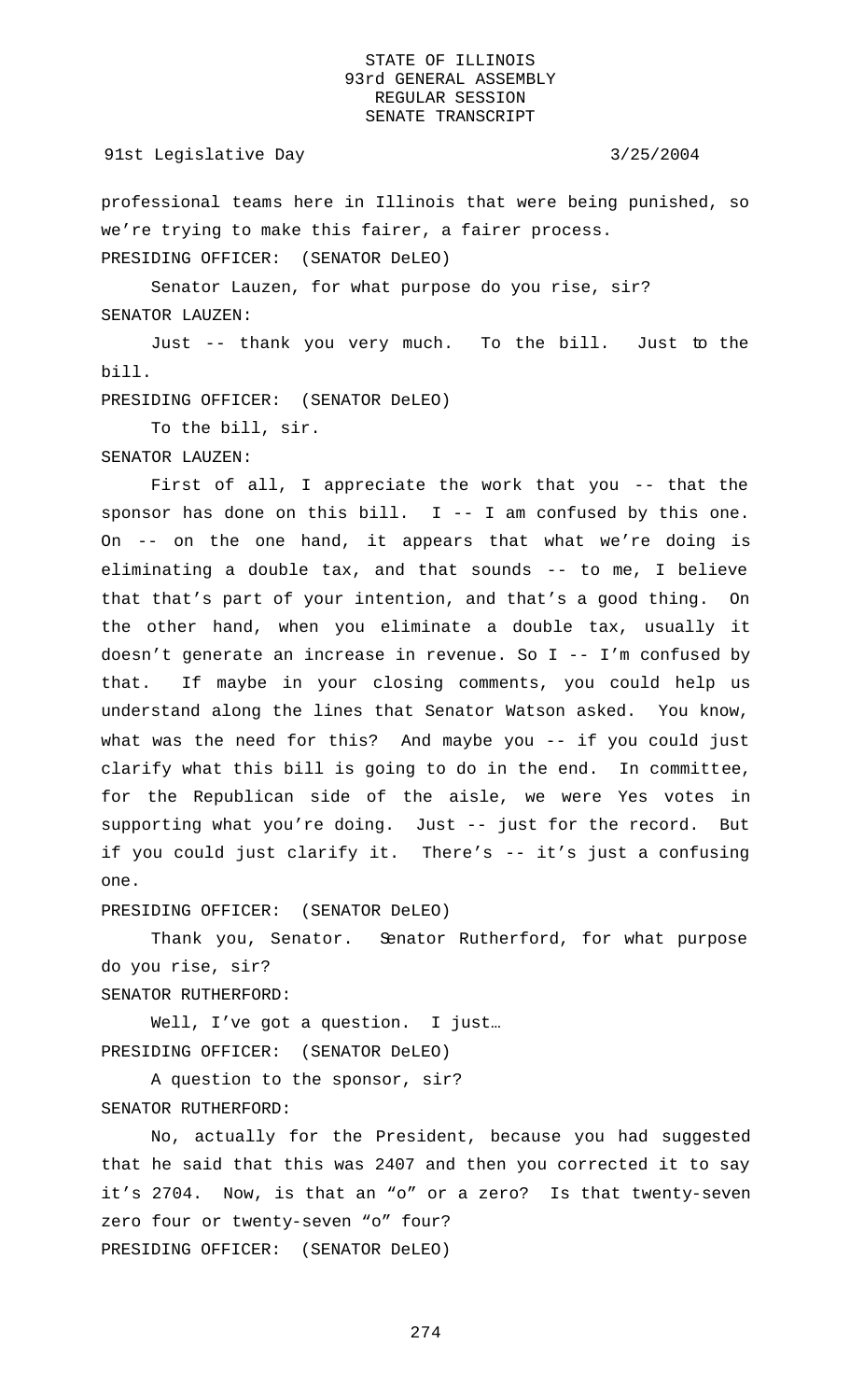91st Legislative Day 3/25/2004

Depends what side of the board you're looking at. That's twenty-seven "o" four, and that's twenty-seven zero four. SENATOR RUTHERFORD:

'Cause I tried to bring it up as twenty-seven "o" four and there wasn't such a bill number, and I just wanted to make sure that we're looking at the same one. So, it's twenty-seven zero four.

PRESIDING OFFICER: (SENATOR DeLEO)

Depending on which board you're looking at. That's zero and that's "o".

SENATOR RUTHERFORD:

Thank you.

PRESIDING OFFICER: (SENATOR DeLEO)

Thank you. Senator Clayborne, to close, sir.

SENATOR CLAYBORNE:

Thank you. It's Senate Bill twenty-seven zero four. Senator Lauzen, to answer your question, basically as I -- as I went through this, we're trying to correct a situation that affects ballplayers, professional athletes that -- that play in the State of Illinois. And we're trying to make sure that the - - the taxation is fair and equitable for them, because if they're nonresidents, as the current law is, and -- and their - and the employer maintains a base of operations here in Illinois, then we're taxing them on every dollar that they earn in the State of Illinois -- I mean, we're taxing them on every dollar that they generate, that they get paid for, regardless of number of days that they play in Illinois. So, if an athlete is a nonresident of Illinois and his -- his company's based here, he may pay taxes in another state, or she may pay taxes in their home state, and then, because they played a few games here - not all the games - they're also taxed on the entire amount in Illinois. They may be playing in -- in Missouri, and Missouri has a state tax, and again, they're being taxed again on the entire amount of their compensation in Missouri. So what we're trying to do and what -- what this is designed to do is to make sure that there is a fair and equitable process by creating this -- this definition of "duty days," that there's a formula by which they go by where they're only -- they're only -- they only pay taxes on those days that fall within the duty day provision.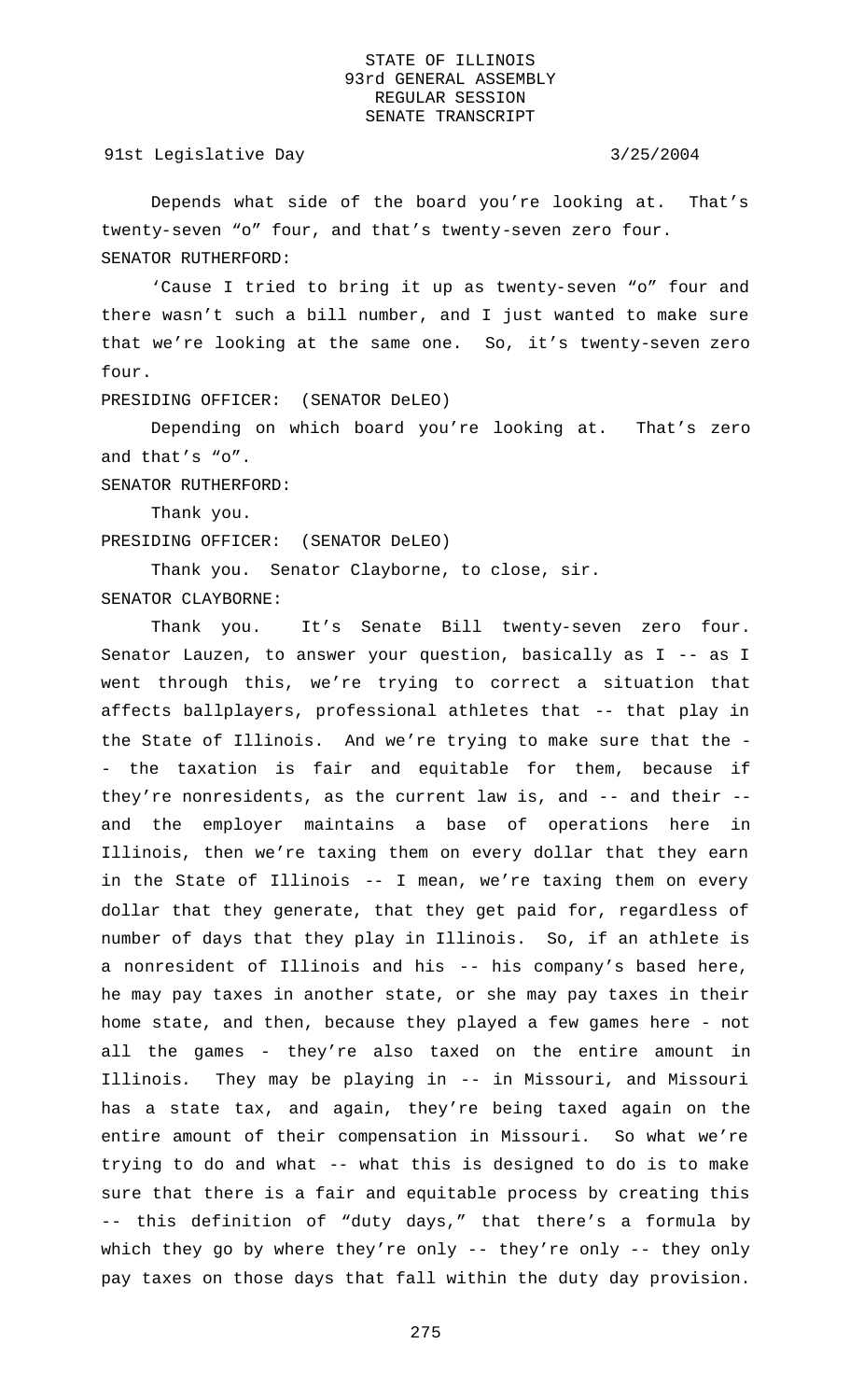### 91st Legislative Day 3/25/2004

Now, as it relates to Department of Revenue, I'm not able to answer that question, because those were their figures. I don't know what formula they came up with, but they sent a -- a response to your physical {sic} note saying that this would be a net gain or an increase of two hundred and fifty -- two hundred and fifty thousand dollars.

PRESIDING OFFICER: (SENATOR DeLEO)

Thank you, Senator. The question is, shall Senate Bill 2704 pass. Those in favor will vote Aye. Those opposed will vote Nay. The voting is open. Have all voted who wish? Have all voted who wish? Have all voted who wish? Madam Secretary, please take the record. On that question, there are 55 Ayes, 0 voting Nay, 0 voting Present. Senate Bill 2704, having received the constitutional majority, is declared passed. Madam Secretary, do we have any Messages from the House? SECRETARY HAWKER:

A Message from the House by Mr. Mahoney, Clerk.

Mr. President - I am directed to inform the Senate that the House of Representatives has passed bills of the following titles, in the passage of which I am instructed to ask the concurrence of the Senate, to wit:

House Bills 4027, 4067, 4458, 4491, 4788, 4847, 4856, 4989, 5017, 5061, 6753, 6845, 3833, 3978, 4076, 4135, 4232, 4269, 4271, 42 -- pardon me, 4393, 4621, 4887, 4976 and 6567. All passed the House, March 25, 2004.

PRESIDING OFFICER: (SENATOR DeLEO)

Thank you very much. Madam Secretary, House Bills 1st Reading, please.

## SECRETARY HAWKER:

House Bill 393, offered by Senator DeLeo.

(Secretary reads title of bill)

House Bill 3877, offered by Senator Brady.

(Secretary reads title of bill)

House Bill 3942, offered by Senator Hunter.

(Secretary reads title of bill)

House Bill 3979, offered by Senator Hendon.

(Secretary reads title of bill)

House Bill 4005, offered by Senator Emil Jones. (Secretary reads title of bill)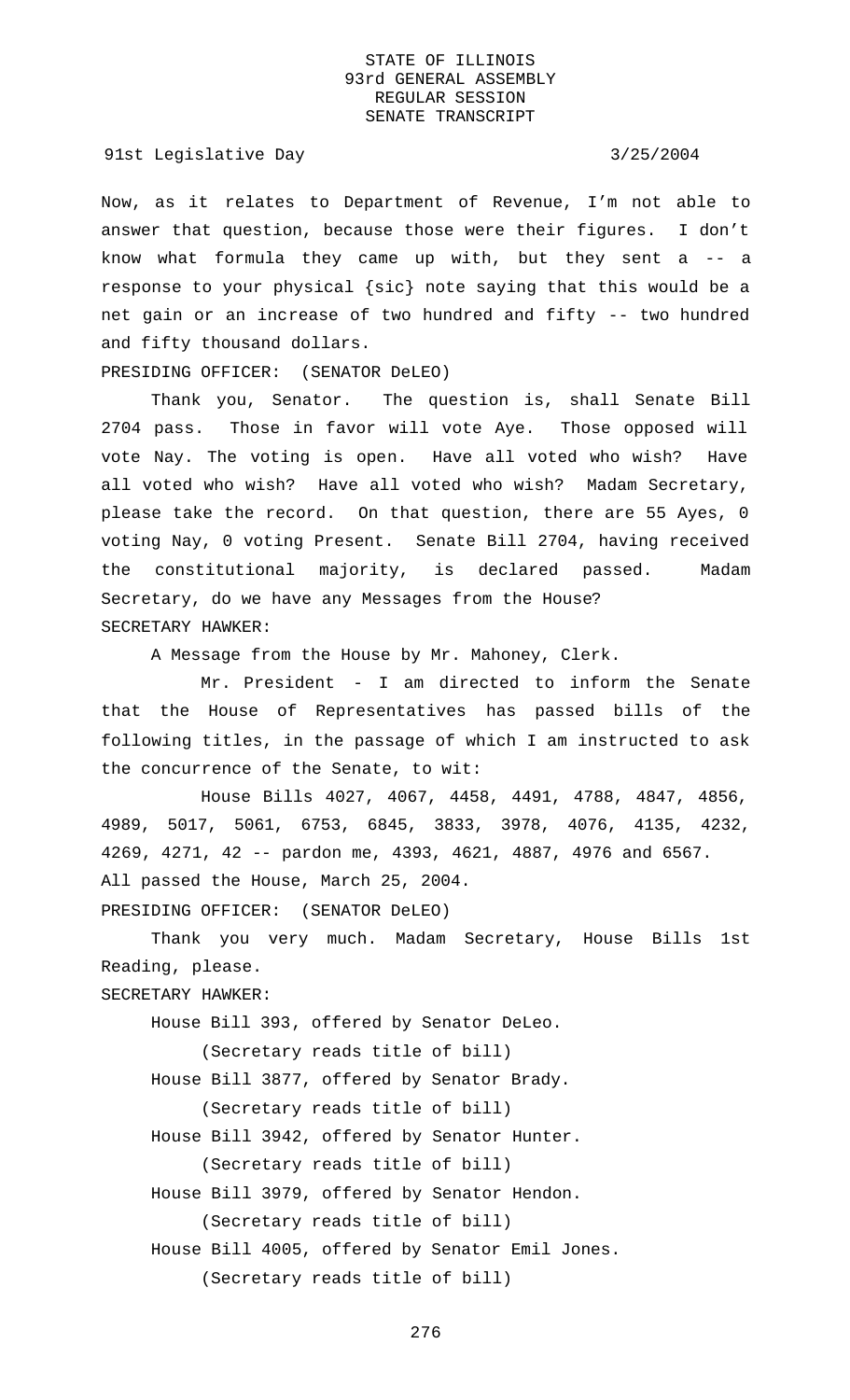91st Legislative Day 3/25/2004 House Bill 4006, offered by Senator Righter. (Secretary reads title of bill) House Bill 4023, offered by Senator Maloney. (Secretary reads title of bill) House Bill 4032, offered by Senators Obama and Emil Jones. (Secretary reads title of bill) House Bill 4109, offered by Senator Silverstein. (Secretary reads title of bill) House Bill 4120, offered by Senator Hunter. (Secretary reads title of bill) House Bill 4239, offered by Senator Petka. (Secretary reads title of bill) House Bill 4371, offered by Senator Obama. (Secretary reads title of bill) House Bill 4431, offered by Senator Lightford. (Secretary reads title of bill) House Bill 4444, offered by Senator Maloney. (Secretary reads title of bill) House Bill 4461, offered by Senators Collins and Hendon. (Secretary reads title of bill) House Bill 4489, offered by Senator Soden. (Secretary reads title of bill) House Bill -- pardon me, 4686, offered by Senator Lightford. (Secretary reads title of bill) House Bill 4730, offered by Senator Obama. (Secretary reads title of bill) House Bill 4771, offered by Senator Halvorson. (Secretary reads title of bill) House Bill 4777, offered by Senator Martinez. (Secretary reads title of bill) House Bill 4818, offered by Senator Demuzio. (Secretary reads title of bill) House Bill 4833, offered by Senator Garrett. (Secretary reads title of bill) House Bill 4980, offered by Senator Garrett. (Secretary reads title of bill) House Bill 4996, offered by Senator Halvorson. (Secretary reads title of bill)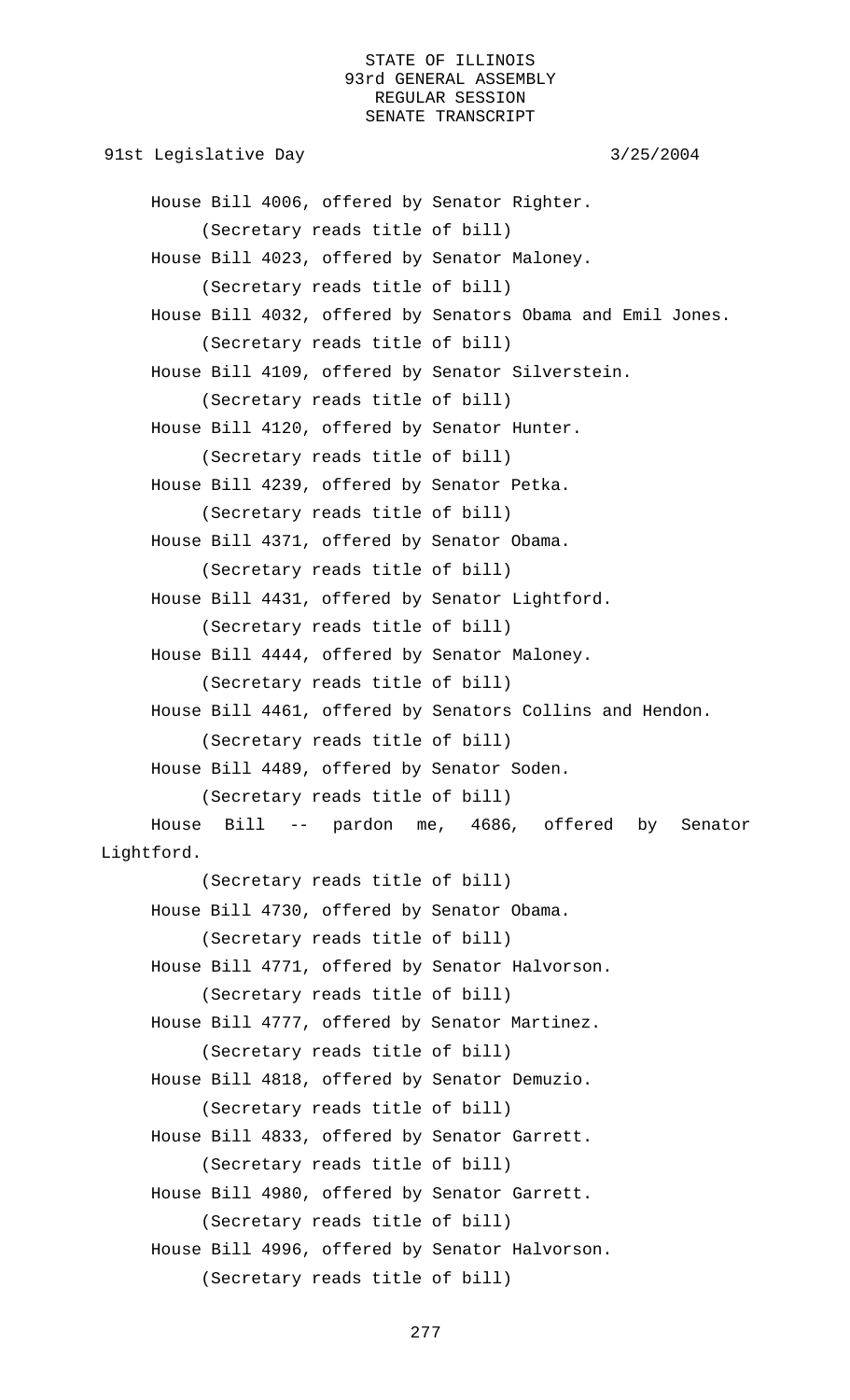91st Legislative Day 3/25/2004 House Bill 5131, offered by Senator Ronen. (Secretary reads title of bill) House Bill 5533, offered by Senators Crotty and Garrett. (Secretary reads title of bill) House Bill 5050, offered by Senator Cronin. (Secretary reads title of bill) House Bill 6745, offered by Senator Ronen. (Secretary reads title of bill) House Bill 6786, offered by Senator Collins. (Secretary reads title of bill) House Bill 7026, offered by Senators Collins and Garrett. (Secretary reads title of bill) House Bill 7029, offered by Senator Trotter. (Secretary reads title of bill) House Bill 7057, offered by Senator Harmon. (Secretary reads title of bill) House Bill 4027, offered by Senator Martinez. (Secretary reads title of bill) House Bill 4458, offered by Senator Sieben. (Secretary reads title of bill) House Bill 4788, offered by Senator Hunter. (Secretary reads title of bill) House Bill 6845, offered by Senator Hunter. (Secretary reads title of bill) House Bill 4076, offered by Senator Harmon. (Secretary reads title of bill) House Bill 4135, offered by Senator Hunter. (Secretary reads title of bill) House Bill 4393, offered by Senator Silverstein. (Secretary reads title of bill) House Bill 3922, offered by Senator Crotty. (Secretary reads title of bill) House Bill 4389, offered by Senator Silverstein. (Secretary reads title of bill) House Bill 4453, offered by Senator Haine. (Secretary reads title of bill) House Bill 4171, offered by Senator Althoff. (Secretary reads title of bill) House Bill 4651, offered by Senator Clayborne.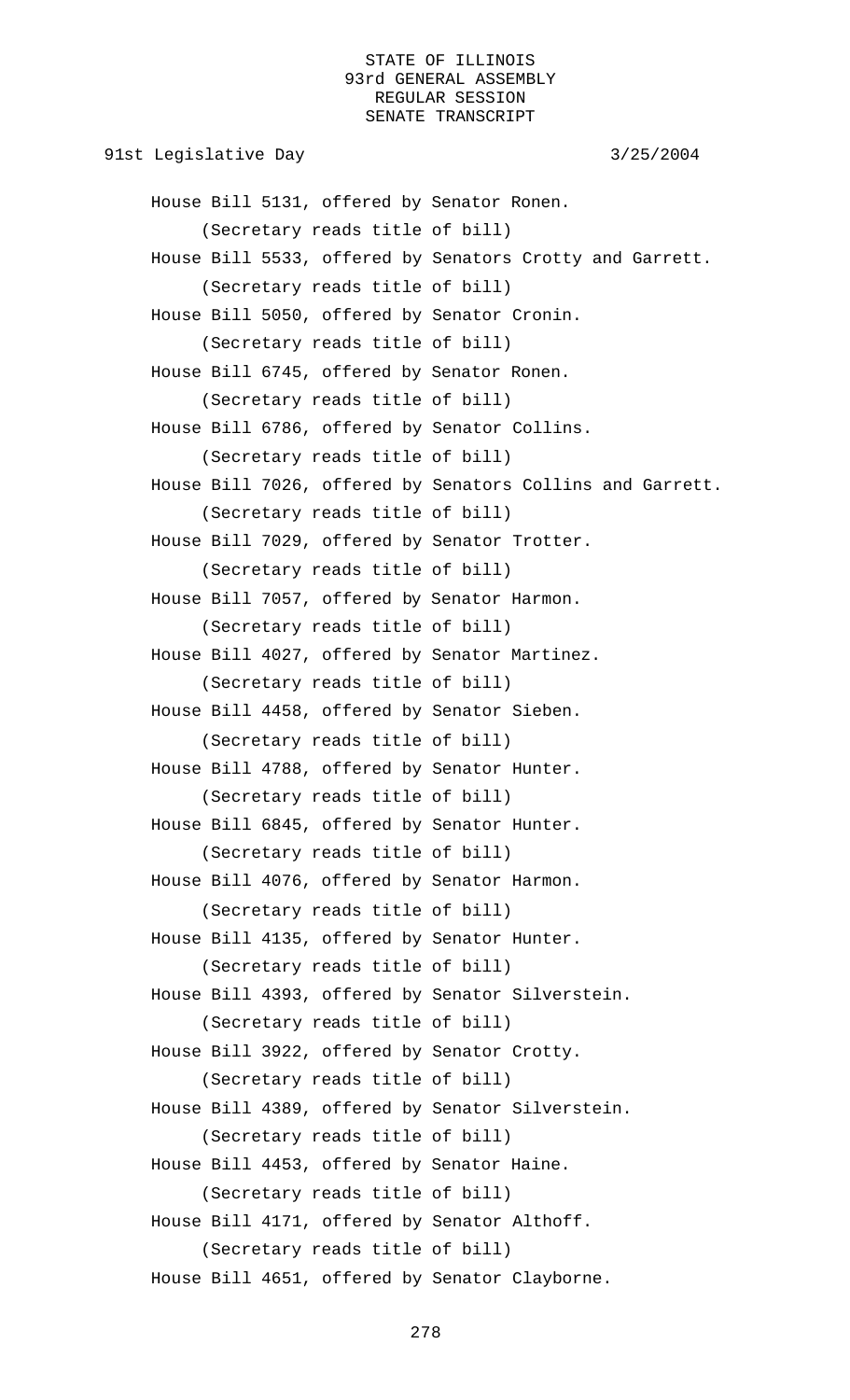91st Legislative Day 3/25/2004

(Secretary reads title of bill)

House Bill 4103, offered by Senators Walsh and Rutherford.

(Secretary reads title of bill)

House Bill 4966, offered by Senators Martinez -- pardon me, by Senator Martinez.

(Secretary reads title of bill)

House Bill 4395, offered by Senator Obama.

(Secretary reads title of bill)

And House Bill 4478, offered by Senator Garrett.

(Secretary reads title of bill)

1st Reading of the bills.

PRESIDING OFFICER: (SENATOR DeLEO)

Okay. Thank you very much, Madam Secretary. We have an announcement to make. Rules Committee will meet immediately. Rules Committee will meet immediately in the President's Anteroom, and we'll sit at ease for just a couple seconds. And we're going back to 3rd Readings in just a couple minutes. So, please stay very, very close to the Floor. Madam Secretary, Introduction of Bills.

SECRETARY HAWKER:

Senate Bill 3374, offered by Senator Emil Jones.

(Secretary reads title of bill)

1st Reading of the bill.

PRESIDING OFFICER: (SENATOR DeLEO)

Senator Geo-Karis, for what purpose do you rise, ma'am? SENATOR GEO-KARIS:

On a point of personal privilege. PRESIDING OFFICER: (SENATOR DeLEO)

Please state your point. SENATOR GEO-KARIS:

Today is March 25. In 1821, the Greeks rebelled against the Turks, who had enslaved them since 1492 - something like that. And it means a lot to the Americans of Greek ethnic origin, because they believed in freedom, they believed in independence and they believed in the rugged individualism of people. So I just want you all to know there will be a parade in Chicago, and I believe it's Sunday, for Greek Independence Day. And whether you're Greek or not, I know that you appreciate independence. You appreciate serving others, and I'd like you to know that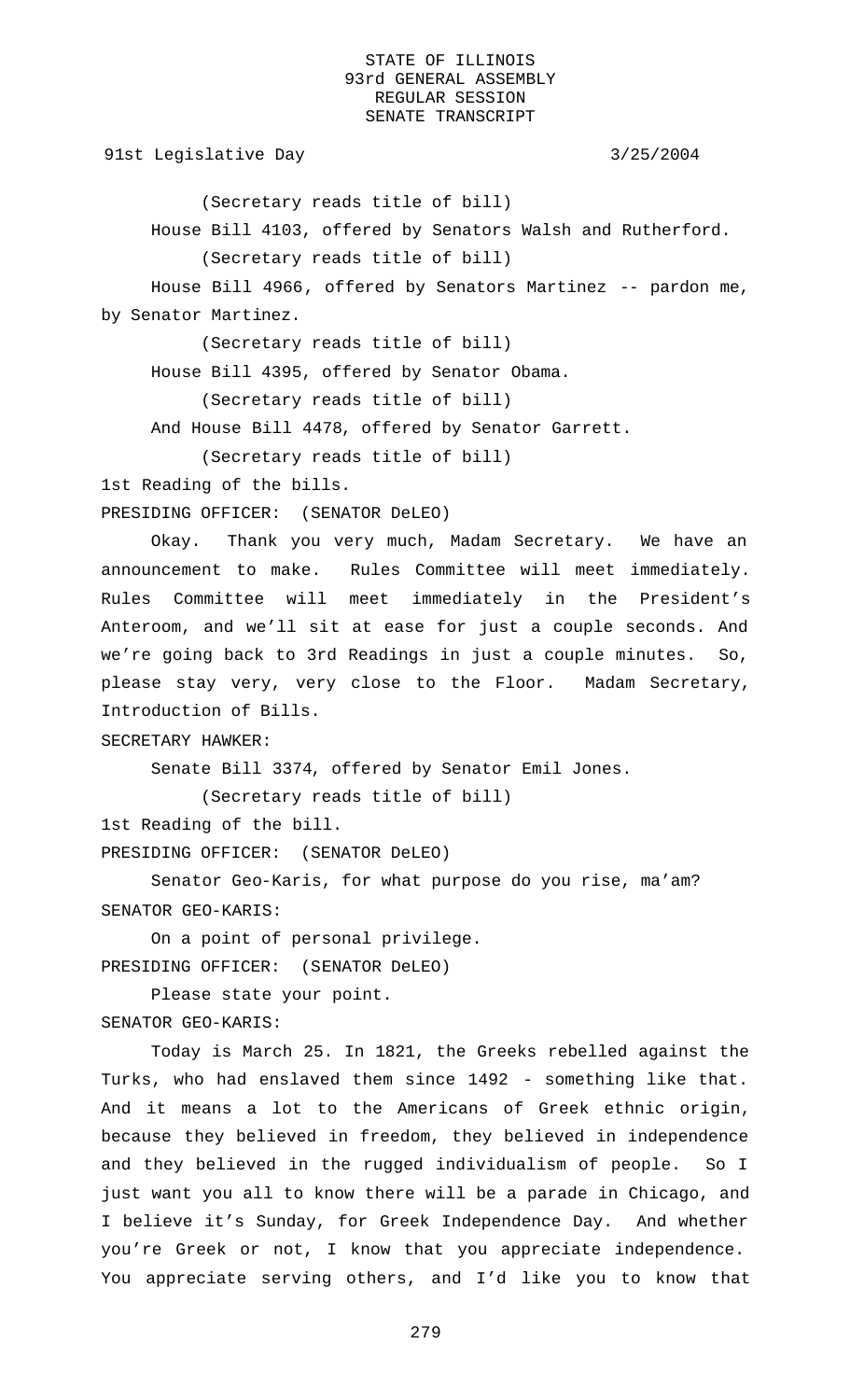### 91st Legislative Day 3/25/2004

ordinarily I would have a resolution drawn, but I didn't have time. But I just want to tell you that we who are of Greek ethic origin respect the rights and privileges that we have here in America, and our people came here because America gave us the freedom that our ancestors so richly did in Greece and so richly desired for their children here. So, I just thought I would remind you that today is Greek Independence Day, 25th of March, and Sunday is the parade in Chicago. We invite everyone to come down.

### PRESIDING OFFICER: (SENATOR DeLEO)

Thank you very much, Senator Geo-Karis. Madam Secretary, Committee Reports.

# SECRETARY HAWKER:

Senator Viverito, Chairman of the Committee on Rules, reports the following Legislative Measures have been assigned: Refer to Agriculture and Conservation Committee - House Bill 4769; refer to Executive Committee - House Bills 4005, 4031, 4194, 4371; refer to Health and Human Services Committee - House Bills 3942, 4730 and 7026; refer to Insurance and Pensions Committee - House Bill 383 {sic}(393); refer to Judiciary Committee - House Bills 2582, 4032, 4275, 4538, 4751, 4771, 6786, 6811 and 7057; refer to Licensed Activities Committee - House Bill 4157; refer to Revenue Committee - House Bills 4106, 4461 and 4705; refer to State Government Committee - Senate Resolution 474 and House Bills 3877, 4686 and 4947; refer to Transportation Committee - House Bills 2587, 4489 and 4833; and Be Approved for Consideration - House Bills 717 -- pardon me, that was Senate Bill 717 and House Bill 2268. PRESIDING OFFICER: (SENATOR DeLEO)

That completes our Messages, Madam Secretary. Okay. Ladies and Gentlemen, continuing on page 21. Senate Bills 3rd Reading. Senate Bill 2707. Senator Lightford, do you wish to proceed? She indicates, Madam Secretary, she wishes to proceed. Please read the bill.

# SECRETARY HAWKER:

Senate Bill 2707.

(Secretary reads title of bill) 3rd Reading of the bill. PRESIDING OFFICER: (SENATOR DeLEO)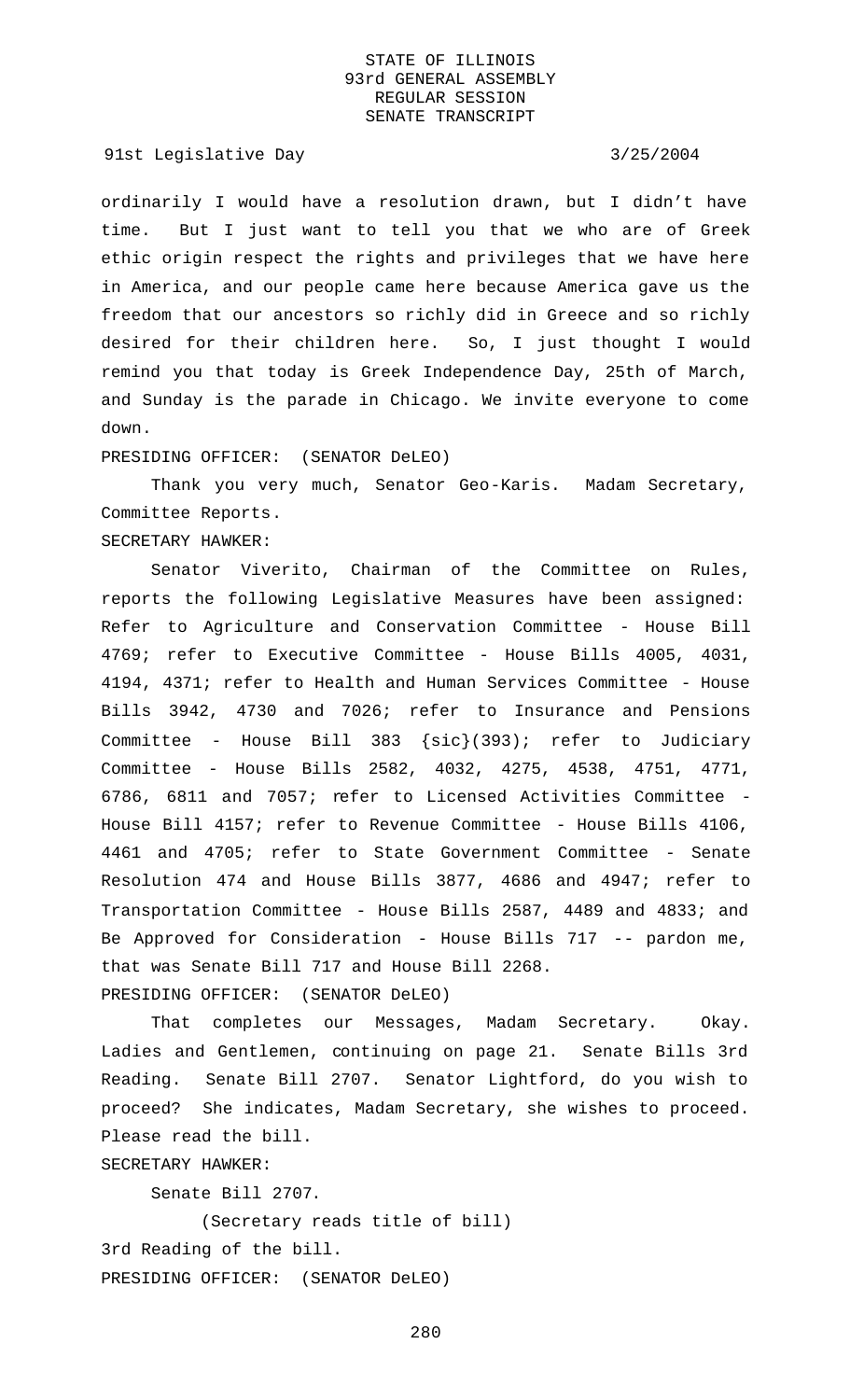91st Legislative Day 3/25/2004

Senator Lightford. SENATOR LIGHTFORD:

Thank you, Mr. President. Senate Bill 2707 amends the Office of Banks and Real Estate Act. It is an agreed bill between the Office of Banks and Real Estate, AARP and the Department on Education. It's an effort to assist with financial exploitation of the elderly with their intervention program. I'd be happy to answer questions. PRESIDING OFFICER: (SENATOR DeLEO)

Thank you very much, Senator. Is there any discussion? Seeing no discussion, Senator Lightford, to close. SENATOR LIGHTFORD:

I'd ask for a favorable roll call. PRESIDING OFFICER: (SENATOR DeLEO)

Thank you, Senator. Okay. The question is, shall Senate Bill 2707 pass. All those in favor will vote Aye. All those opposed will vote Nay. The voting is open. Have all voted who wish? Have all voted who wish? Have all voted who wish? Madam Secretary, please take the record. On that question, there are 54 Ayes, 0 voting No, 0 voting Present. Senate Bill 2707, having received the constitutional majority, is declared passed. Senator Lightford, on Senate Bill 2710. Do you wish to proceed, ma'am? Madam Secretary, she indicates she wishes to proceed. Please read the bill.

SECRETARY HAWKER:

Senate Bill 2710.

(Secretary reads title of bill) 3rd Reading of the bill. PRESIDING OFFICER: (SENATOR DeLEO)

Senator Lightford. SENATOR LIGHTFORD:

Thank you, Mr. President. Ladies and Gentlemen of the Senate, Senate Bill 2710 was legislation that was brought to me by the Community Bankers Association. This bill was written to ensure that out-of-state banks and savings and loan banks, if they attempt to merge or branch with State of Illinois banks, that their laws are similar to the State of Illinois and that there is no less -- restrictions on their laws. There's no opposition on this bill. There was a couple amendments to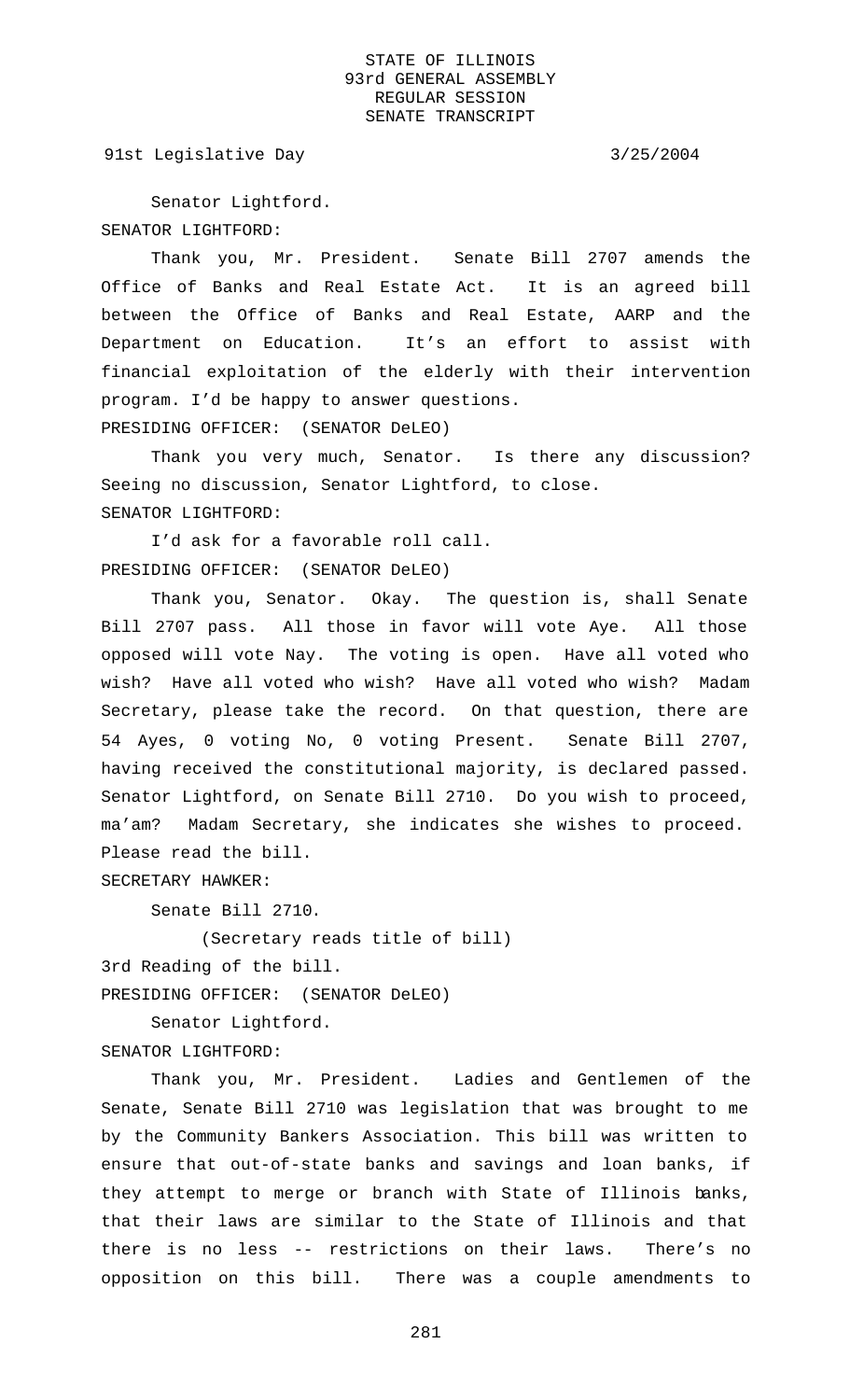91st Legislative Day 3/25/2004

address concerns of Members, and I'd be happy to answer questions.

PRESIDING OFFICER: (SENATOR DeLEO)

Is there any discussion? Senator Rutherford, for what purpose do you rise, sir? SENATOR RUTHERFORD:

I rise to extol the fine virtues of this bill and to suggest that it would be a fine thing if we passed this unanimously.

PRESIDING OFFICER: (SENATOR DeLEO)

Thank you very much, Senator.

SENATOR RUTHERFORD:

Thank you, Mr. President. PRESIDING OFFICER: (SENATOR DeLEO)

Any further discussion? Senator Geo-Karis, for what purpose do you rise, ma'am? SENATOR GEO-KARIS:

Senator yield for a question?

PRESIDING OFFICER: (SENATOR DeLEO)

Sponsor indicates she'll yield for a question. Senator Geo-Karis.

SENATOR GEO-KARIS:

Is this a bill, Senator, that includes reciprocity? PRESIDING OFFICER: (SENATOR DeLEO)

Senator Lightford.

SENATOR LIGHTFORD:

Yes. That's what the Floor Amendment No. 2 addressed, Senator Geo-Karis.

PRESIDING OFFICER: (SENATOR DeLEO)

Senator Geo-Karis.

SENATOR GEO-KARIS:

In other words, that when we say reciprocity, that if they come in from another state, that we have the same rights in the other state that we have here.

PRESIDING OFFICER: (SENATOR DeLEO)

Senator -- Senator Lightford. SENATOR LIGHTFORD:

Yes. Let me just share with you the way it's written in the language. Reciprocity shall be determined when the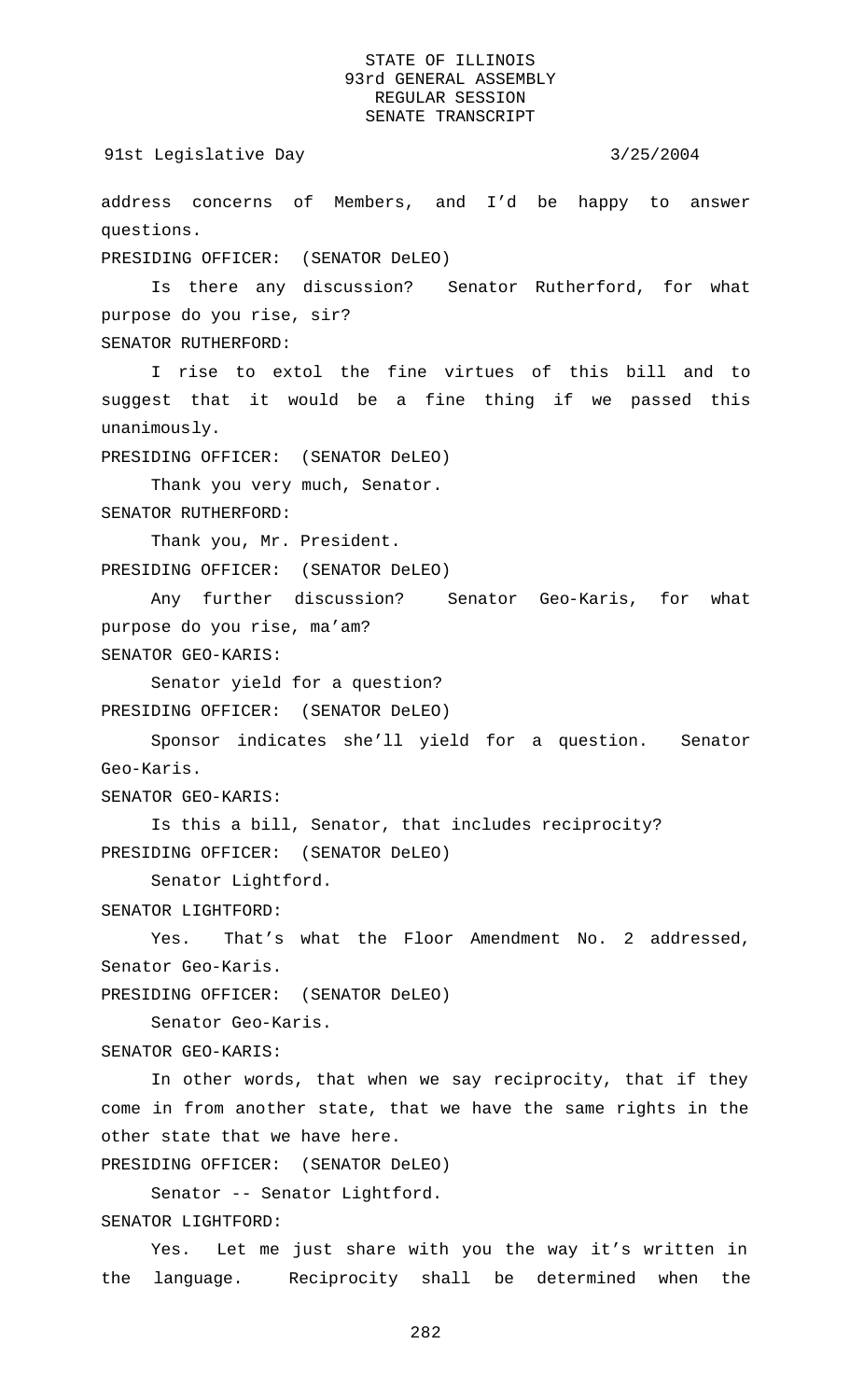### 91st Legislative Day 3/25/2004

Commissioner determines that a State bank may establish a branch in the other state under terms and conditions that are substantially similar to these reciprocity provisions and the laws of the other state and do not impose administrative or regulatory burdens substantially more restrictive than Illinois. So there is reciprocity language written in the second amendment to address your concern.

PRESIDING OFFICER: (SENATOR DeLEO)

Thank you, Senator. The question is, shall Senate Bill 2710 pass. All those in favor will vote Aye. All those opposed will vote Nay. The voting is open. Have all voted who wish? Have all voted who wish? Have all voted who wish? Madam Secretary, please take the record. On that question, there are 55 Ayes, 0 Nays, 0 voting Present. Senate Bill 2710, having received the constitutional majority, is declared passed. Senator Halvorson, on 2718. Do you wish to proceed, ma'am? Indicates she wishes to proceed. Madam Secretary, please read the bill.

SECRETARY HAWKER:

Senate Bill 2718.

(Secretary reads title of bill) 3rd Reading of the bill. PRESIDING OFFICER: (SENATOR DeLEO)

Senator Halvorson.

SENATOR HALVORSON:

Thank you, Mr. President and Members of the Senate. Senate Bill 2718 is basically just clean-up language to correct the laws relevant to the operations and functions of DNR. I'd ask for a favorable vote.

PRESIDING OFFICER: (SENATOR DeLEO)

Thank you very much, Senator. Seeing no -- Senator Risinger, what purpose do you rise, sir? SENATOR RISINGER:

Yes. I just want to say that this bill passed unanimously out of the State Operations Committee, and I urge the -- this side of the aisle to vote Aye.

PRESIDING OFFICER: (SENATOR DeLEO)

Thank you very much. The question is, shall Senate Bill 2718 pass. Those in favor will vote Aye. Those opposed will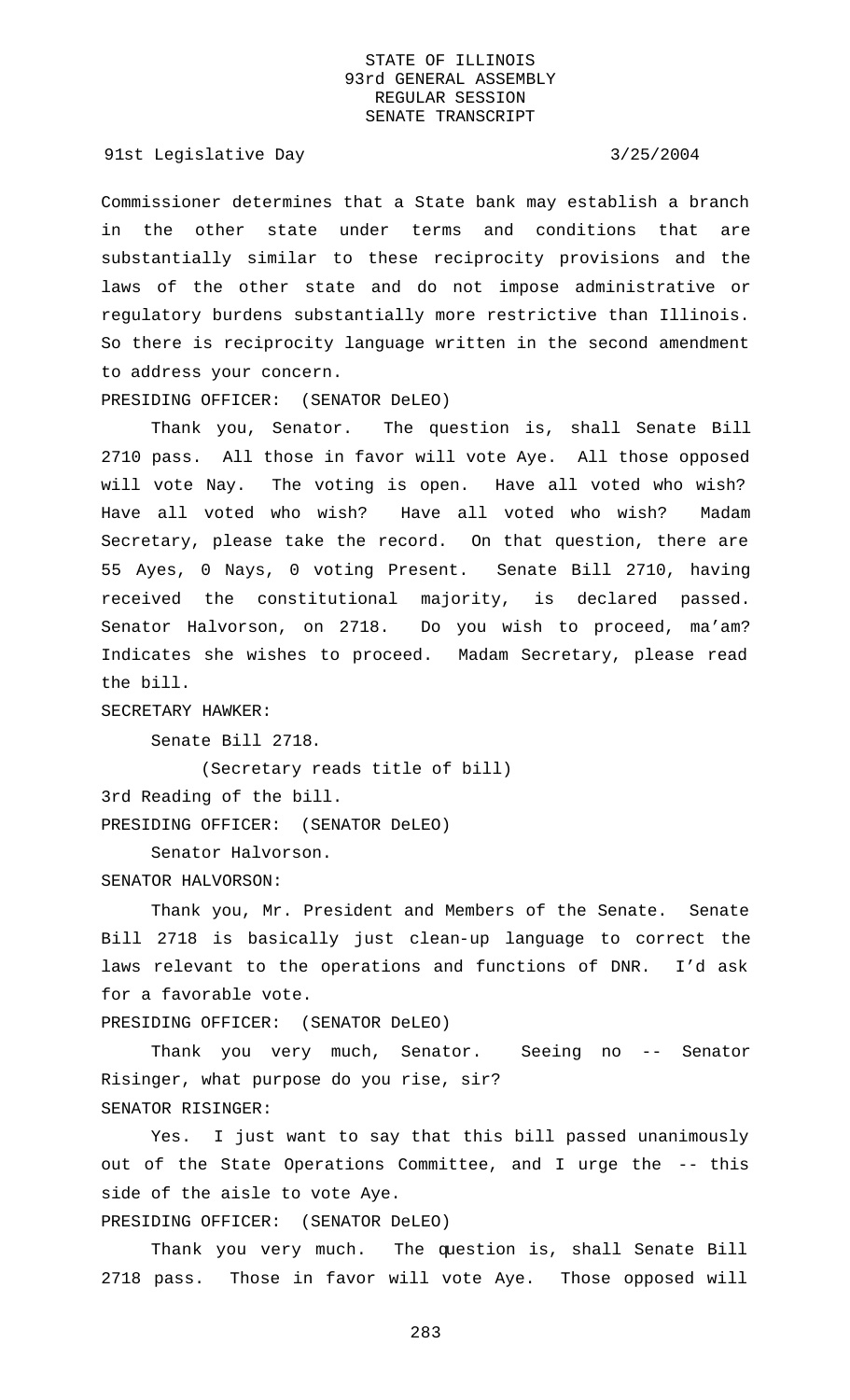91st Legislative Day 3/25/2004

vote Nay. The voting is open. Have all voted who wish? Have all voted who wish? Have all voted who wish? Madam Secretary, please take the record. On that question, there are 56 Ayes, 0 Nays, 0 voting Present. Senate Bill 2718, having received the constitutional majority, is declared passed. Senator Martinez, Iris Martinez, on Senate Bill 2726. Do you wish to proceed, ma'am? Indicates she wishes to proceed. Madam Secretary, please read the bill.

SECRETARY HAWKER:

Senate Bill 2726.

(Secretary reads title of bill) 3rd Reading of the bill. PRESIDING OFFICER: (SENATOR DeLEO)

Senator Martinez.

SENATOR MARTINEZ:

Thank you, Mr. President. Senate Bill 2726 amends -- it's a compromise between AARP and Department of Aging. This bill is as introduced and amended. According to the AARP, they are recommending this bill because they discovered that volunteers' were not required to undergo background checks, and the volunteers ombudsman weren't trained to investigate complaints. AARP indicates that an agency that currently performs criminal background checks stated that they had identified a person convicted of -- of drug trafficking and another was a sexual predator. This bill is just to make sure that we -- that any volunteers dealing with the elderly have a background check, and I'll be happy to answer any questions. PRESIDING OFFICER: (SENATOR DeLEO)

Thank you, Senator. Is there any discussion? Senator Righter, for what purpose do you rise, sir? SENATOR RIGHTER:

Thank you, Mr. President. Simply to rise in support of the bill. This is a simple piece of legislation. Go a long way in helping protect seniors. I appreciate the sponsor's work. PRESIDING OFFICER: (SENATOR DeLEO)

Thank you very much. The question is, shall Senate Bill 2726 pass. Those in favor will vote Aye. Those opposed will vote Nay. The voting is open. Have all voted who wish? Have all voted who wish? Have all voted who wish? Madam Secretary,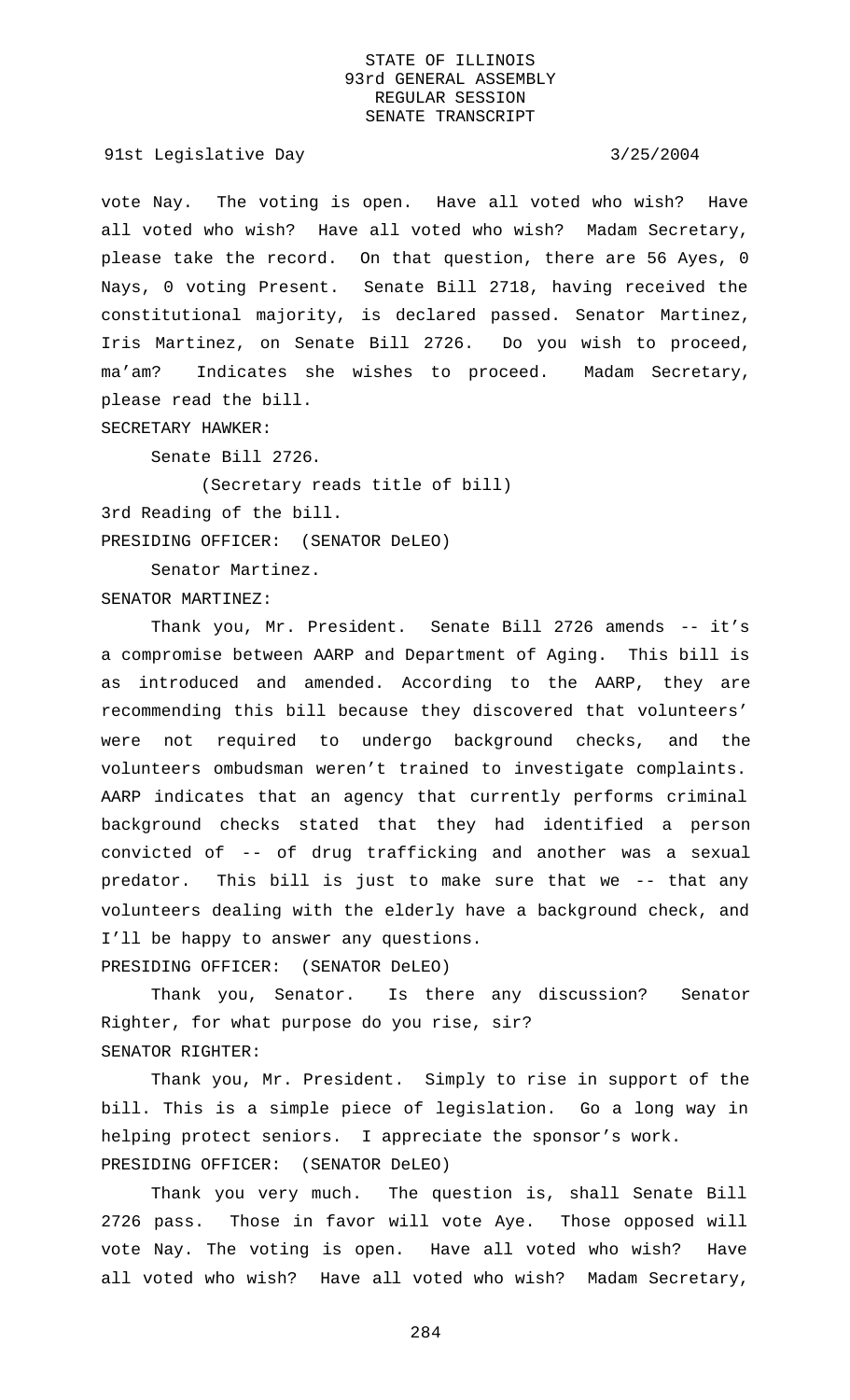### 91st Legislative Day 3/25/2004

please take the record. On that question, there are 56 Ayes, 0 Nays, 0 voting Present. Senate Bill 2726, having received the constitutional majority, is declared passed. Continuing Senate Bills 3rd Reading, in the middle of page 21, Senate Bill 2729. Senator Martinez, do you wish to proceed, ma'am, on 2729? Out of the record. Senator Sandoval, on 2723. He indicates he wishes to proceed. Madam Secretary, please read the bill. 2731. I'm sorry. Excuse me. SECRETARY HAWKER:

Senate Bill 2731.

(Secretary reads title of bill) 3rd Reading of the bill. PRESIDING OFFICER: (SENATOR DeLEO)

Senator Sandoval.

SENATOR SANDOVAL:

Thank you, Senor Presidente? and Members of the Senate. Senate Bill 2731 is an important consumer protection measure. It protects against fraud in the prepaid calling services market by requiring prepaid calling card providers to seek certification through the process administered by the Illinois Commerce Commission. Because Illinois immigrants are such frequent users of prepaid calling service, they are often easy prey for scam artists peddling fraudulent cards. Unsuspecting residents become victims once they purchase worthless cards. Because there are no laws - no laws - currently regulating the prepaid calling market, our immigrants, Illinois residents, are often held -- holding the bag with no options or remedies. Senate Bill 2731 requires providers of prepaid calling service to disclose specific information when applying for ICC certification. Retailers participate merely by maintaining the appropriate records that document prepaid calling card provider certification. The bill has -- is the product of extensive negotiations involving CUB, the Lieutenant Governor, the Attorney General, the Illinois Telecommunications Association and a number of individual telecom companies. Almost every group has slipped in support of this measure, and we hope to continue working together in the spirit of cooperation should any of the parties voice their concerns in the future. I ask your support and a favorable roll call. Thank you.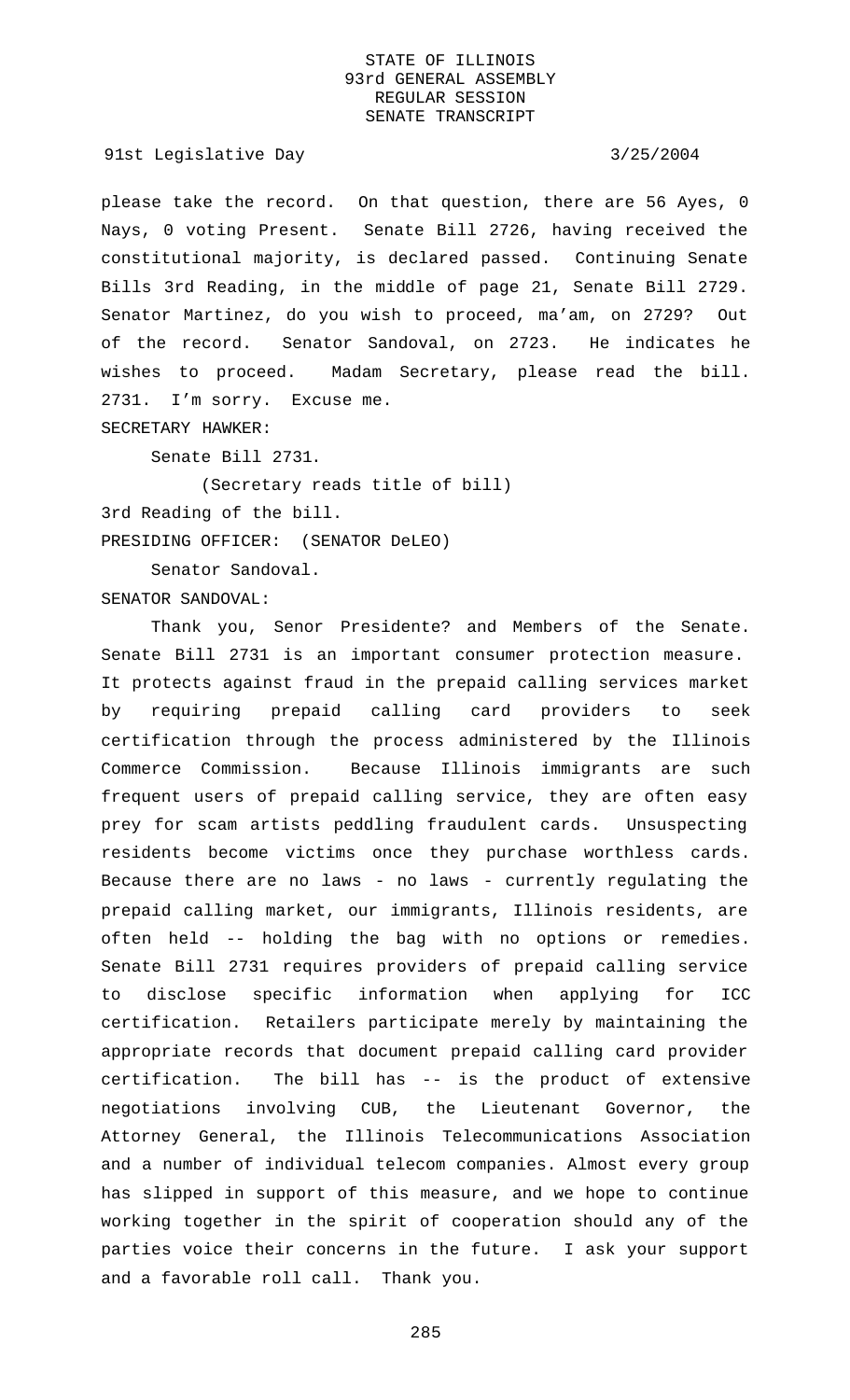### 91st Legislative Day 3/25/2004

PRESIDING OFFICER: (SENATOR DeLEO)

Thank you, Senator. Is there any discussion? Senator Rauschenberger, what purpose do you rise, sir? SENATOR RAUSCHENBERGER:

A question -- well, a question of the sponsor and a - couple quick comments.

PRESIDING OFFICER: (SENATOR DeLEO)

Sponsor indicates he'll yield for a question, sir. SENATOR RAUSCHENBERGER:

Senator Welch, first of all, let me compliment Senator Sandoval. He has been working diligently on this issue. It's a very important issue. When you find out that -- that -- that people are being misled to the extent they are, I'm glad he's taken it up. I know you've been working carefully with the - telephone -- the legitimate telecommunication carriers to make sure we have access to these kind of products after we figure - and you expect to continue to work with them to try to smooth out the -- I guess there are a few left -- wrinkles left? PRESIDING OFFICER: (SENATOR DeLEO)

Senator Sandoval. SENATOR SANDOVAL:

Yes, Senator Rauschenberger. I've had number of meetings, as you've indicated, with members of the industry, the Retail Merchants Association, and there are still a couple of languages -- language changes that perhaps may surface. I will work with them.

PRESIDING OFFICER: (SENATOR DeLEO)

Senator Rauschenberger.

SENATOR RAUSCHENBERGER:

Well, I just want to again compliment the Senator on the work he's done. It's a very important issue, and I would urge -- Senator Sullivan's not here, the spokesman for our committee, but I would urge Members of this side of the aisle to support this bill and the continuing work you're doing. Congratulations. Good job.

PRESIDING OFFICER: (SENATOR DeLEO)

Thank you, Senator. The question is, shall Senate Bill 2731 pass. Those in favor will vote Aye. Those opposed will vote Nay. The voting is open. Have all voted who wish? Have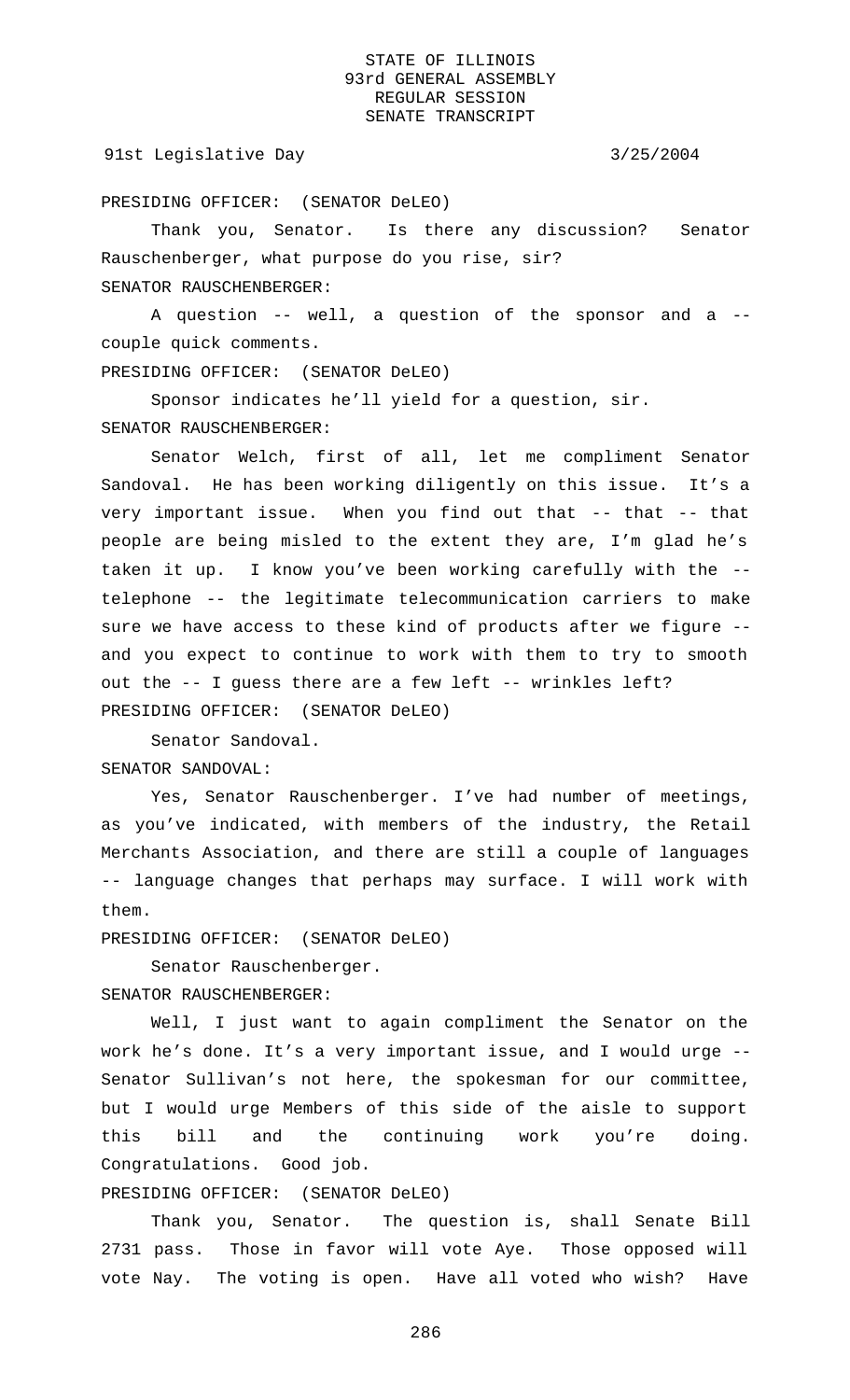91st Legislative Day 3/25/2004

all voted who wish? Have all voted who wish? Madam Secretary, please take the record. On that question, there are 55 Ayes, 0 voting Nay, 0 voting Present. Senate Bill 2731, having received the constitutional majority, is declared passed. With leave of the Body, we'll skip over 2732. Continuing on page 21 of the Calendar, Senate Bills 3rd Reading, is Senate Bill 2755. Senator John Sullivan, do you wish to proceed? Madam Secretary, indicates he wishes to proceed. Please read the bill. SECRETARY HAWKER:

Senate Bill 2755.

(Secretary reads title of bill) 3rd Reading of the bill. PRESIDING OFFICER: (SENATOR DeLEO)

Senator Sullivan.

SENATOR J. SULLIVAN:

Thank you, Mr. President. Senate Bill 2755 allows persons who are recipients of the Illinois National Guard Grant to continue to receive the grant for one year after their membership in the Guard has expired if they have served in the Guard for at least five years and they served a total of at least six months of active duty. Be happy to answer any questions.

PRESIDING OFFICER: (SENATOR DeLEO)

Thank you, Senator. Any discussion? Seeing no discussion, okay. The question is, shall Senate Bill 2755 pass. All those in favor will vote Aye. All those opposed will vote Nay. The voting is open. Have all voted who wish? Have all voted who wish? Have all voted who wish? Madam Secretary, please take the record. On that question, there are 55 Ayes, 0 Nays, 0 voting Present. Senate Bill 2755, having received the constitutional majority, is declared passed. Okay. Ladies and Gentlemen, leave of the Body, we'd like to go back on page 21 to Senate Bill 2732. Senator Demuzio and Senator Cronin. Senator Cronin has been asked to handle this bill. Senator Cronin, do you wish to proceed, sir? Indicating he wishes to proceed. Okay. Senator Cronin will seek leave of the Body to return Senate Bill 2732 to the Order of 2nd Reading for the purpose of amendment. Hearing no objection, leave is granted. Okay. On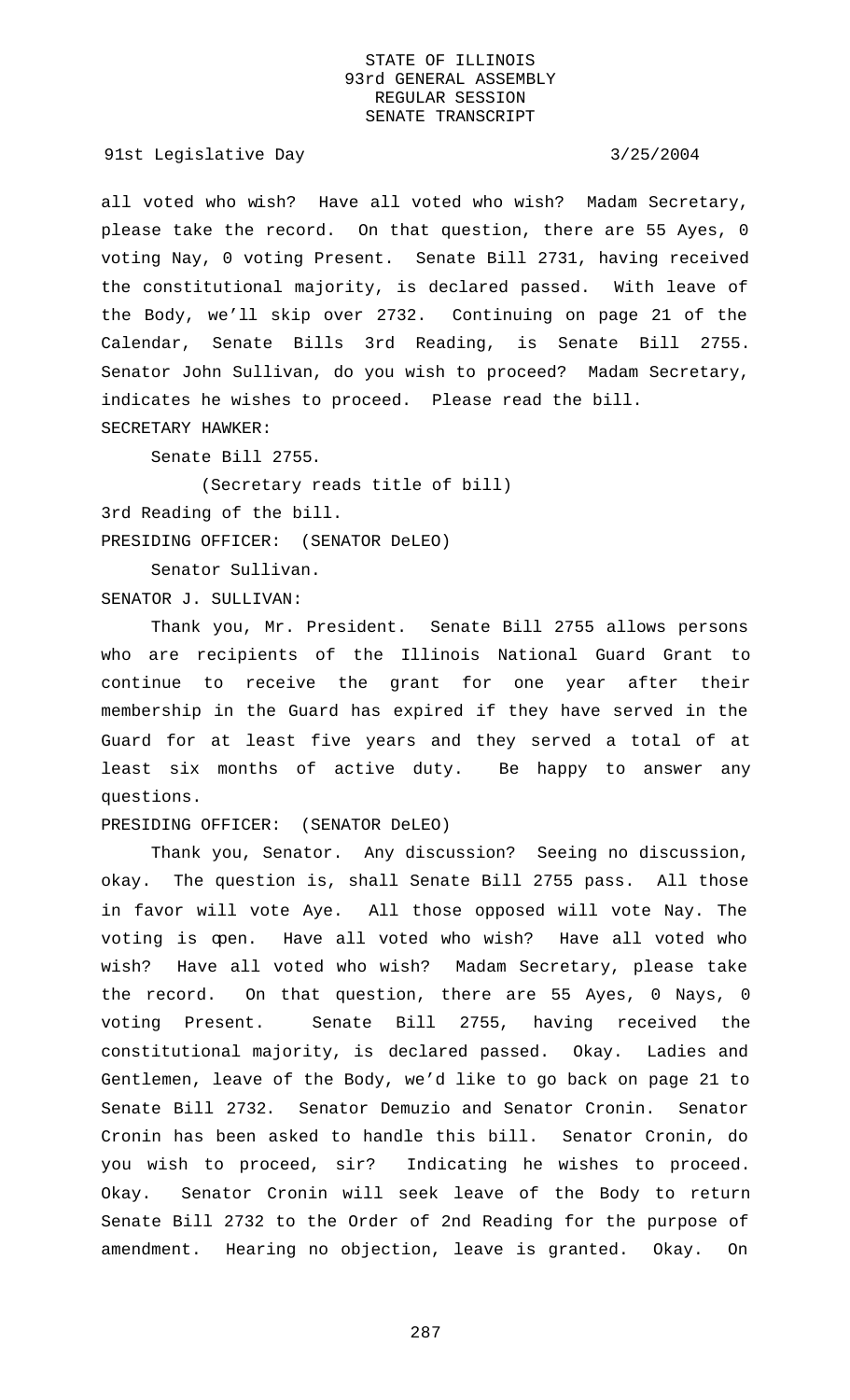### 91st Legislative Day 3/25/2004

the Order of 2nd Reading is Senate Bill 2732. Madam Secretary, are there any amendments approved for consideration? SECRETARY HAWKER:

Yes. Floor Amendment No. 2, offered by Senator Shadid. PRESIDING OFFICER: (SENATOR DeLEO)

Senator Shadid, on the amendment, sir. SENATOR SHADID:

Thank you, Mr. President. Amendment No. 2 retains the underlying bill, as amended with Senate Amendment 1. This amendment makes four changes to the bill. It reduces the required number of school districts for participation in the project to seven from eight. It changes the required geographic location of participating districts, requiring one school district to be located in Chicago, three school districts to be located in a collar county or in Cook outside of Chicago and three school districts to be located in the remainder of the State, rather than four in the Chicago metro area and four in the remainder of the State. Finally, it increases the required number of individual schools the State Board of Education is required to, if possible, select for participation in the project to nine from eight and further requires that at least three of those schools must be located in Chicago and one from each of the other school districts selected. PRESIDING OFFICER: (SENATOR DeLEO)

Thank you, Senator. Is there any discussion? Senator Burzynski.

SENATOR BURZYNSKI:

Thank you, Mr. President. Will the sponsor yield for a couple of questions?

PRESIDING OFFICER: (SENATOR DeLEO)

He indicates he'll yield for a question. Senator Burzynski.

# SENATOR BURZYNSKI:

Thank you. Senator, when we had this bill in committee, this was one of those great ideas. It's a great concept that we can provide students in these types of school districts, or atrisk schools, with -- with a laptop computer to take home to do their homework on to get them interested in education and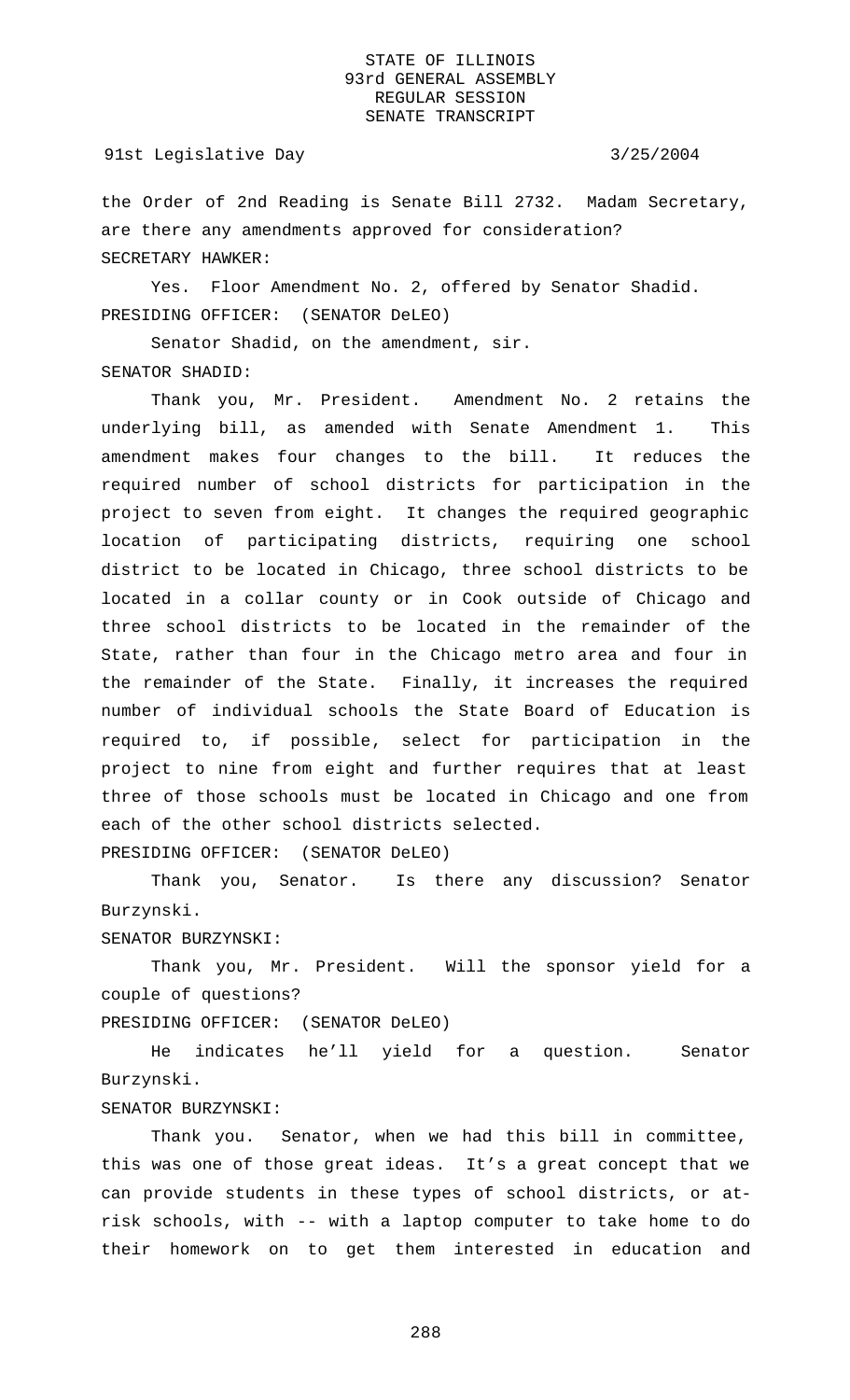### 91st Legislative Day 3/25/2004

educational opportunities. The problem is, there's a cost, isn't there? And what is the cost for this pilot project? PRESIDING OFFICER: (SENATOR DeLEO)

Senator Shadid.

SENATOR SHADID:

No more than ten million, Senator. PRESIDING OFFICER: (SENATOR DeLEO)

Senator Burzynski.

SENATOR BURZYNSKI:

Okay. Thank you. And -- and so there's a little bit of ten million. Do you know what fund that will be coming out of? PRESIDING OFFICER: (SENATOR DeLEO)

Senator Shadid.

SENATOR SHADID:

I think the museum fund in Peoria. …Burzynski, I've been told that the bill is subject to appropriation money. PRESIDING OFFICER: (SENATOR DeLEO)

Senator Burzynski.

SENATOR BURZYNSKI:

Thank you very much for that answer. And -- and it is subject to appropriation, but like so many things we do down here, this is another one of those really good ideas, good concepts, builds expectation, builds pressure on the budget, builds pressure on the educational system. We don't have the money, folks. I would encourage a No vote. Thank you. PRESIDING OFFICER: (SENATOR DeLEO)

Thank you. Seeing no further discussion, Senator Shadid moves the adoption of Amendment No. 2 to Senate Bill 2732. All those in favor will say Aye. All those opposed will say Nay. The Ayes have it, and the amendment is adopted. Madam Secretary, are there any further Floor amendments approved for consideration?

# SECRETARY HAWKER:

No further amendments reported, Mr. President. PRESIDING OFFICER: (SENATOR DeLEO)

3rd -- 3rd Reading. Senator Cronin, on Senate Bill 2732. You wish to proceed, sir? He indicates he wishes to proceed. Madam Secretary, please read the bill. SECRETARY HAWKER: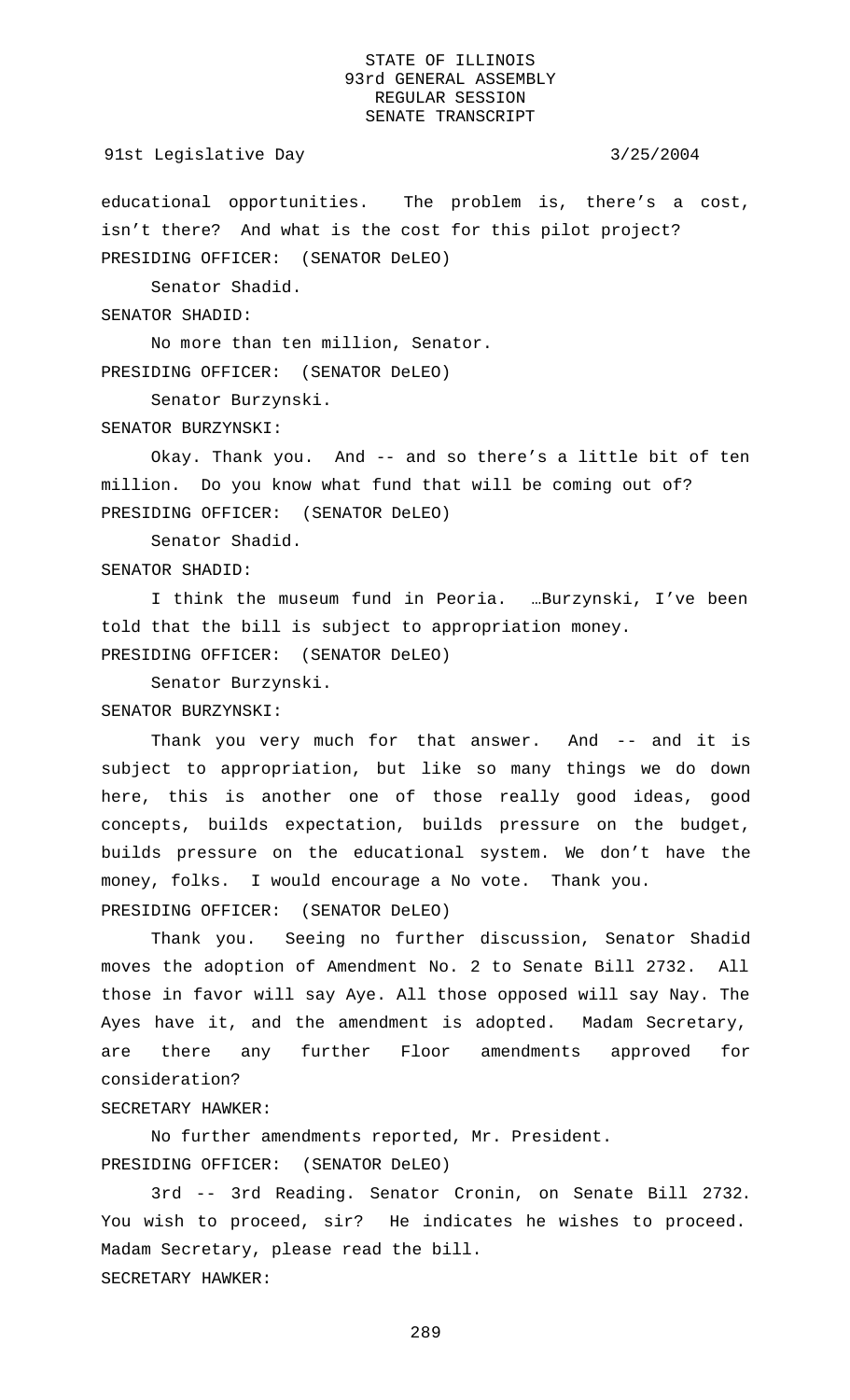91st Legislative Day 3/25/2004

Senate Bill 2732.

(Secretary reads title of bill)

3rd Reading of the bill.

PRESIDING OFFICER: (SENATOR DeLEO)

Senator Cronin.

SENATOR CRONIN:

Thank you, Mr. President. This pilot project simply provides an option for the Governor, the administration, Appropriations Committees and others, when the time comes, if there's money available. This is a wonderful program. Ask for your favorable consideration.

PRESIDING OFFICER: (SENATOR DeLEO)

Is there any discussion? Senator Burzynski. SENATOR BURZYNSKI:

First of all, thank you, Mr. President. I -- I apologize for -- for taking time up during the explanation of the amendment, but to -- to -- you know, again, this is a bill, there is no money tied to it. It builds expectations. We just need to be careful about that. We've done that with several bills already today. Thank you.

PRESIDING OFFICER: (SENATOR DeLEO)

Thank you, Senator. Senator Cronin, to close, sir. Okay. The question is, shall Senate Bill 2732 pass. All those in favor will vote Aye. All those opposed will vote Nay. The voting is open. Have all voted who wish? Have all voted who wish? Have all voted who wish? Madam Secretary, please take the record. On that question, there are 42 Ayes, 13 Nays, 0 voting Present. Senate Bill 2732, having received the constitutional majority, is declared passed. Senator John Sullivan, on Senate Bill 2756. Do you wish to proceed, sir? He indicates he wishes to proceed, Madam Secretary. Please read the bill. SECRETARY HAWKER:

Senate Bill 2756.

(Secretary reads title of bill)

3rd Reading of the bill.

PRESIDING OFFICER: (SENATOR DeLEO)

Senator John Sullivan, sir.

SENATOR J. SULLIVAN: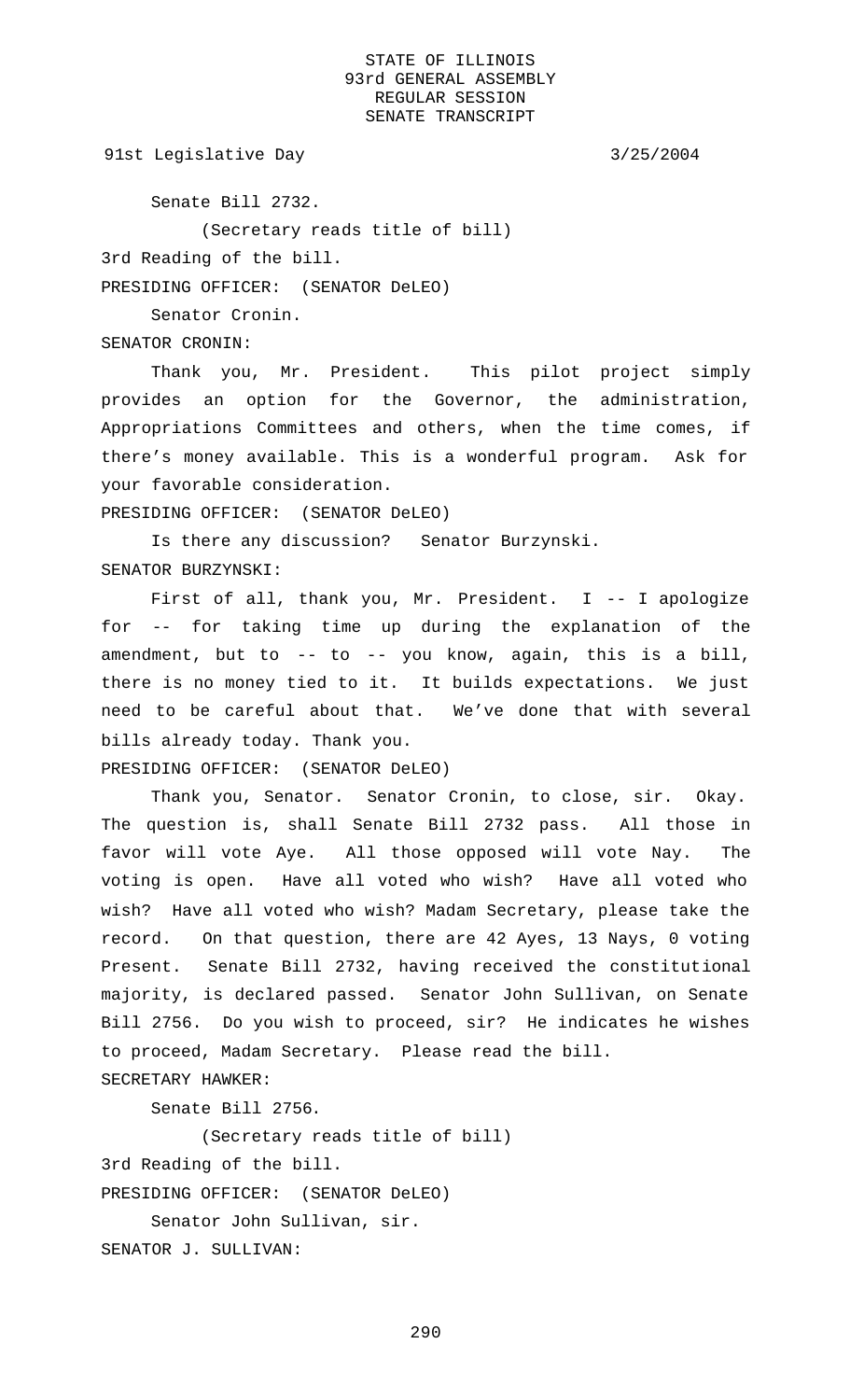91st Legislative Day 3/25/2004

Thank you, Mr. President. Senate Bill 2756 amends the Nursing Education Scholarship Law authorizing scholarships for persons pursuing graduate degrees in nursing and to -- and to students in areas identified as designated shortage areas. Requires twenty-percent of the scholarships to go to recipients pursing a graduate degree in nursing. I'd be happy to answer any questions.

PRESIDING OFFICER: (SENATOR DeLEO)

Thank you very much. And is there any discussion? Senator Winkel, for what purpose do you rise, sir? SENATOR WINKEL:

A question of the sponsor. PRESIDING OFFICER: (SENATOR DeLEO)

Sponsor indicates he'll yield for a question, sir. SENATOR WINKEL:

We -- we discussed this in committee. I just wanted to go over it for the Body. There was some discussion about leaving out the hospital program. You've -- you've put that back in, is that correct?

PRESIDING OFFICER: (SENATOR DeLEO)

Senator John Sullivan.

```
SENATOR J. SULLIVAN:
```
That is correct.

PRESIDING OFFICER: (SENATOR DeLEO)

Senator Winkel.

### SENATOR WINKEL:

Thank you. And there's a -- there's a -- a funding formula or a distribution formula that's in place. How does the adding back in of the hospital program impact that distribution formula, if at all?

PRESIDING OFFICER: (SENATOR DeLEO)

Senator John Sullivan.

SENATOR J. SULLIVAN:

Thirty -- Senator, thirty percent of the scholarship money goes to this program, and it's split between the hospital-based and the -- and the association.

PRESIDING OFFICER: (SENATOR DeLEO)

Senator Winkel. SENATOR WINKEL: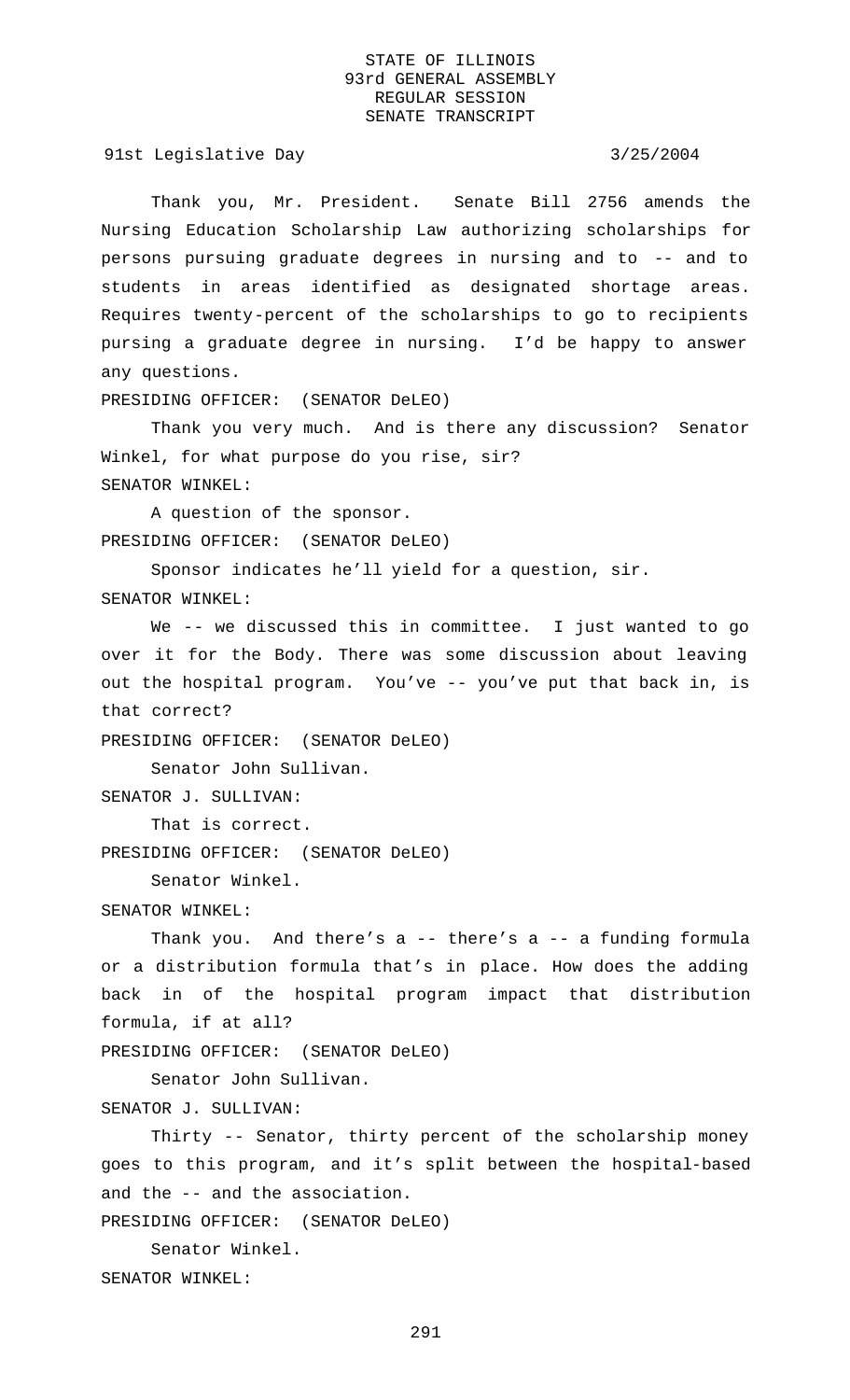91st Legislative Day 3/25/2004

So then, the opposition to your bill had been removed by this -- by this addition of that program? PRESIDING OFFICER: (SENATOR DeLEO)

Senator John Sullivan.

SENATOR J. SULLIVAN:

Yes, that is correct.

PRESIDING OFFICER: (SENATOR DeLEO)

Senator Winkel.

SENATOR WINKEL:

Just a brief comment. This came through our committee. Appreciate the sponsor's work. It passed out of -- the Licensed Activities Committee, I believe unanimously, and I would urge its passage.

PRESIDING OFFICER: (SENATOR DeLEO)

Okay. Anything -- seeing no further discussion, Senator John Sullivan, to close, sir. Okay. Senator indicates… SENATOR J. SULLIVAN:

Ask for a favorable vote. PRESIDING OFFICER: (SENATOR DeLEO)

The question is, shall Senate Bill 2756 pass. All those in favor will vote Aye. All those opposed will vote Nay. The voting is open. Have all voted who wish? Have all voted who wish? Have all voted who wish? Have all voted who wish? Madam Secretary, please take the record. On that question, there are 56 Ayes, 0 voting Nay, 0 voting Present. Senate Bill 2756, having received the constitutional majority, is declared passed. Senator John Cullerton, on 2757. Senator Cullerton indicates he wishes to proceed. Madam Secretary, please read the bill. SECRETARY HAWKER:

Senate Bill 2757.

(Secretary reads title of bill) 3rd Reading of the bill. PRESIDING OFFICER: (SENATOR DeLEO)

Senator Cullerton.

# SENATOR CULLERTON:

Thank you, Mr. President, Members of the Senate. This Act is designed to facilitate the funding of alternative dispute resolution programs in appellate courts. It's a request of the Supreme Court and the Appellate Court, and the purpose is to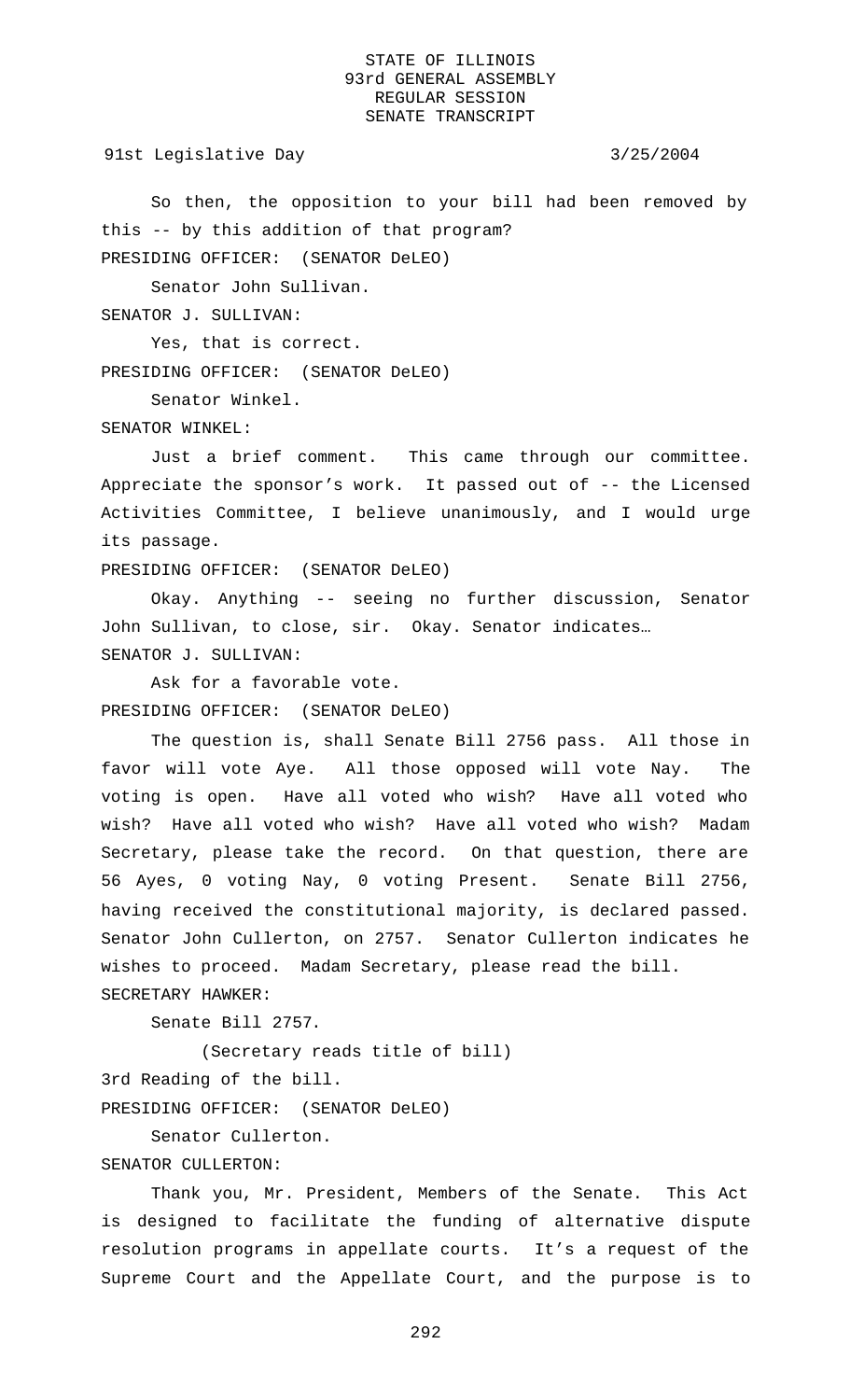91st Legislative Day 3/25/2004

implement this Act so that we can reduce the cost of civil litigation, simplify issues on appeal and reduce caseloads in the reviewing court. It sets up a fund, and the Supreme Court is authorized to designate an amount in filing fees. Our filing fees right now are extremely low in our State for the appellate courts. In fact, I think we rank forty-eighth out of fifty states. So the Court would designate a certain amount that would be collected. They also would determine whether or not one of the five districts are -- which of the five districts in the State would utilize this program. Again, the goal is to actually reduce costs for the courts and its user-fee function, and I would ask for an Aye vote. PRESIDING OFFICER: (SENATOR DeLEO)

Thank you very much, Senator. The question is, shall Senate Bill 2757 pass. Those in favor will vote Aye. Those opposed will vote Nay. The voting is open. Have all voted who wish? Have all voted who wish? Have all voted who wish? Madam Secretary, please take the record. On that question, there are 51 Ayes, 5 voting Nay, 0 voting Present. Senate Bill 2757, having received the constitutional majority, is declared passed. Okay. Ladies and Gentlemen, continuing on Senate Bills 3rd Reading, on the top of page 22, we have Senate Bill 2768. Senator Maloney. Senator Maloney, do you -- seeks leave of the Body to return Senate Bill 2768 to the Order of 2nd Reading for the purposes of amendment. Hearing no objection, leave is granted. Okay. On that Order of 2nd Reading is Senate Bill 2768. Madam Secretary, are there any amendments approved for consideration?

SECRETARY HAWKER:

Yes. Floor Amendment No. 5, offered by Senator Maloney. PRESIDING OFFICER: (SENATOR DeLEO)

Thank you. Senator Maloney, to the amendment, sir. SENATOR MALONEY:

Thank you, Mr. President. The amendment is simply a technical change. It replaces the term in the bill, "medical records" with "medication record."

PRESIDING OFFICER: (SENATOR DeLEO)

Thank you, sir. Is there any -- is there any discussion? Is there any discussion? Seeing no discussion, all those favor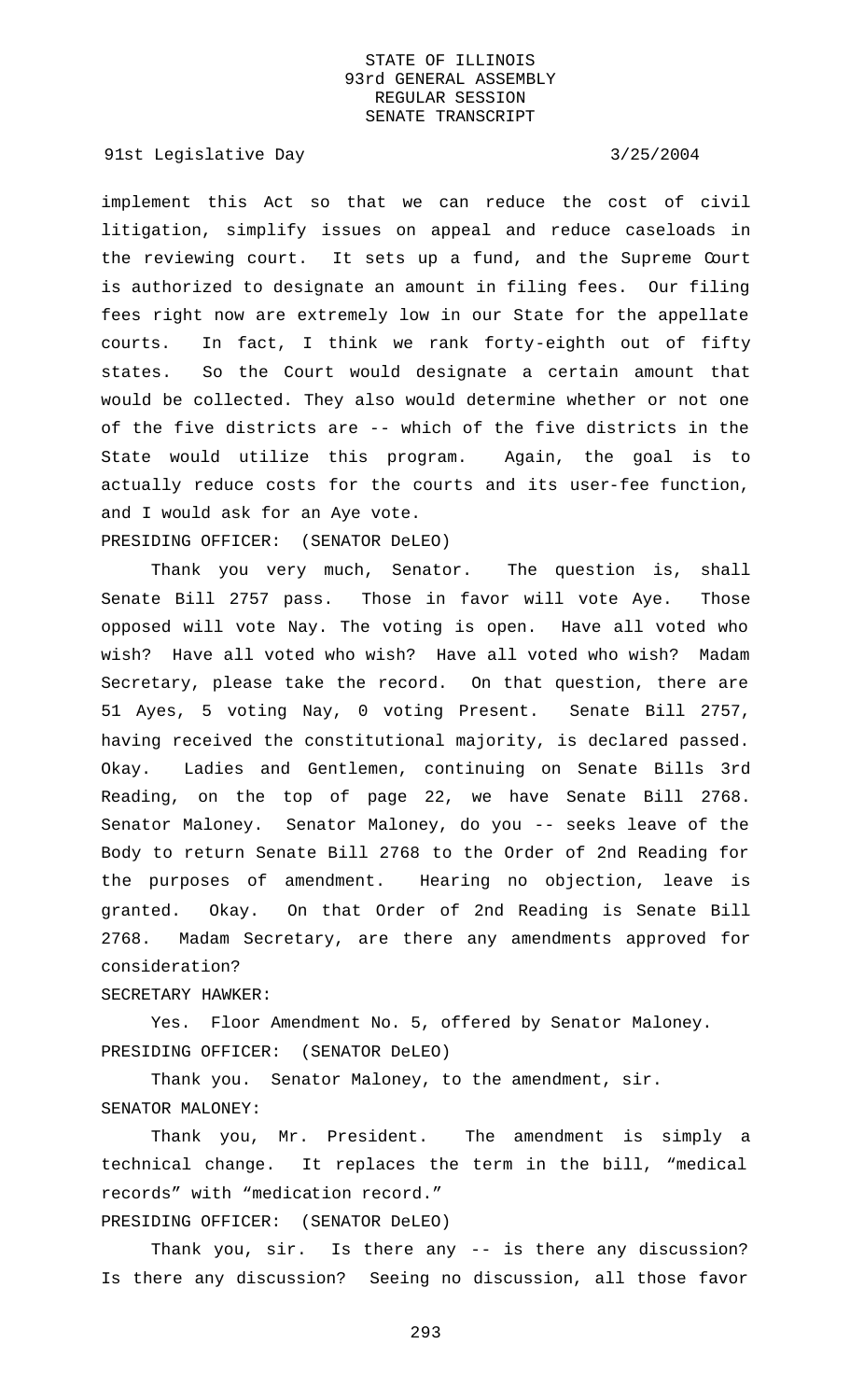### 91st Legislative Day 3/25/2004

will say Aye. All those opposed will say Nay. The Ayes have it, and the amendment is adopted. Are there -- Madam Secretary, are there any further Floor amendments approved for consideration?

SECRETARY HAWKER:

No further amendments reported, Mr. President. PRESIDING OFFICER: (SENATOR DeLEO)

3rd Reading. Senator Maloney, do you wish to proceed on Senate Bill 2768? Madam Secretary, he indicates he wishes to proceed. Please read the bill.

SECRETARY HAWKER:

Senate Bill 2768.

(Secretary reads title of bill) 3rd Reading of the bill. PRESIDING OFFICER: (SENATOR DeLEO)

Senator Maloney.

SENATOR MALONEY:

Thank you, Mr. President. Given the fact that influenza and pneumonia are one of the leading causes of death among people sixty-five years of age and older and the Center of Disease Control recommends that all persons sixty-five and older receive influenza vaccines, this bill will make available to residents of assisted living facilities who are sixty-five and older influenza and pneumonia vaccination. It does not mandate that residents take the vaccinations, only that they be offered. There is no cost to the State or the assisted living centers since Medicare covers one hundred percent of the charge. Be happy to…(microphone malfunction)…questions. PRESIDING OFFICER: (SENATOR DeLEO)

Thank you, Senator. Any -- is there any discussion? Any discussion? Senator Righter, for what purpose do you rise? SENATOR RIGHTER:

Thank you, Mr. President. Just very briefly, this bill did pass out of committee unanimously in Health and Human Services, and it is our understanding that Medicare will cover these vaccinations and there's no cost to the General Revenue Fund. Thank you.

PRESIDING OFFICER: (SENATOR DeLEO)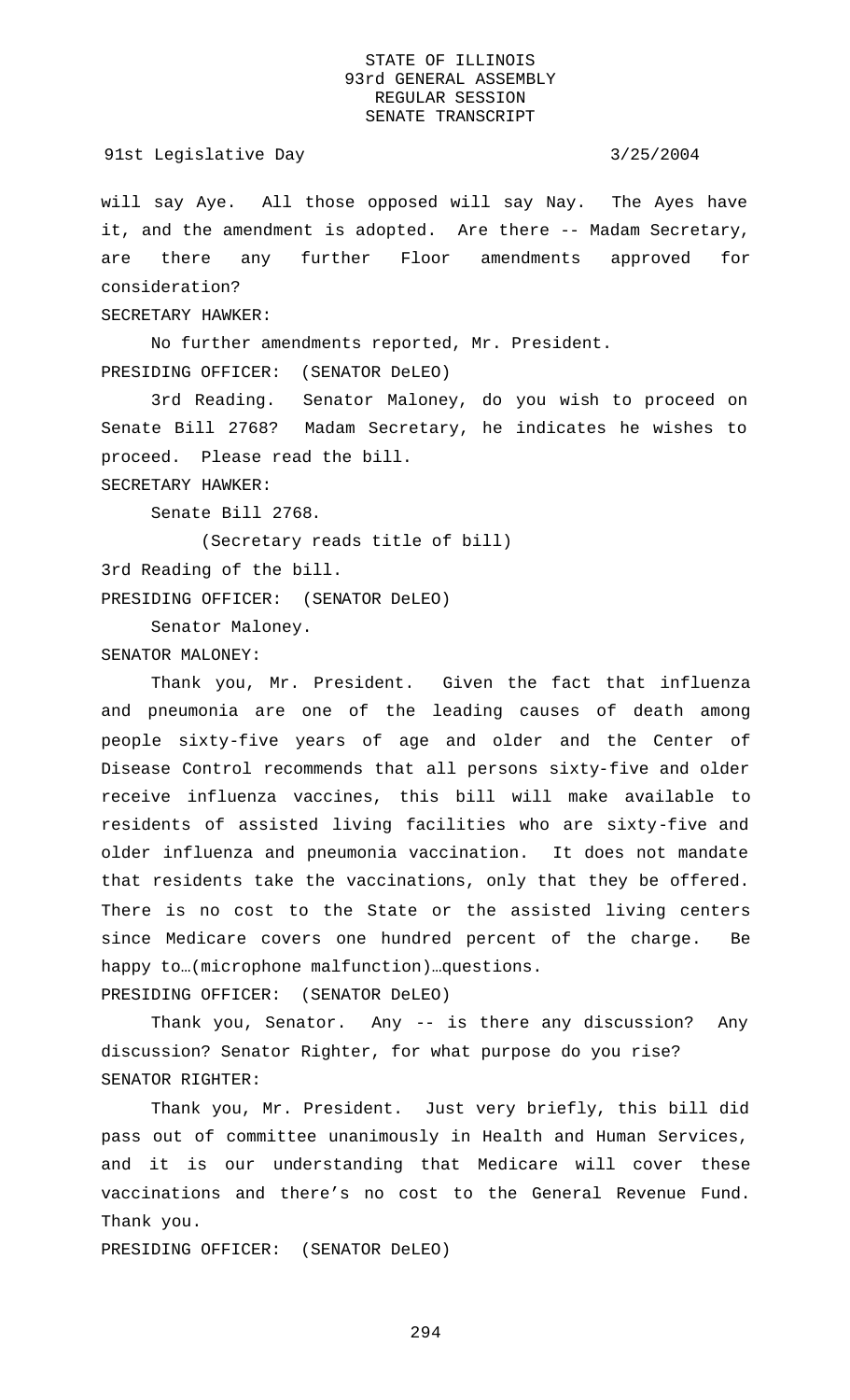91st Legislative Day 3/25/2004

Thank you, Senator. The question is, shall Senate Bill 2768 pass. All those in favor will vote Aye. All those opposed will vote Nay. The voting is open. Have all voted who wish? Have all voted who wish? Have all voted who wish? Madam Secretary, please take the record. On that question, there are 56 Ayes, 0 voting Nay, and 0 voting Present. Senate Bill 2768, having received the constitutional majority, is declared passed. Continuing on Senate Bills 3rd Reading, Senate Bill 2769. Senator del Valle. Do you wish to proceed, sir? He indicates he wishes to proceed. Madam Secretary, please read the bill. SECRETARY HAWKER:

Senate Bill 2769.

(Secretary reads title of bill) 3rd Reading of the bill. PRESIDING OFFICER: (SENATOR DeLEO)

Senator -- Senator del Valle. SENATOR DEL VALLE:

Thank you, Mr. President. Current law requires all high school students to take the Prairie State Achievement Exam, but we've discovered that sometimes juniors - and it's at that year that the students must take the exam - because they don't have enough credits, they're kept from taking the exam and then end up graduating not having taken the exam and therefore not included in the test data and not assessed. So, what this bill does is that it requires every student, prior to graduating, requires them to have taken the Prairie State Achievement Exam. In effect, what we're doing is, I think, closing a -- a loophole to make sure that every student is assessed. PRESIDING OFFICER: (SENATOR DeLEO)

Thank you very much, Senator del Valle. Is there any discussion? Seeing no discussion, the gentleman -- the question is, shall Senate Bill 2769 pass. Those in favor will vote Aye. Those opposed will vote Nay. The voting is open. Have all voted who wish? Have all voted who wish? Have all voted who wish? Madam Secretary, please take the record. On that question, there are 56 Ayes, 0 voting Nay, 0 voting Present. Senate Bill 2769, having received the constitutional majority, is declared passed. Senator Dillard, on 2777. Senator Kirk Dillard, do you wish to proceed, sir? No. Out of the record. Senator Dillard,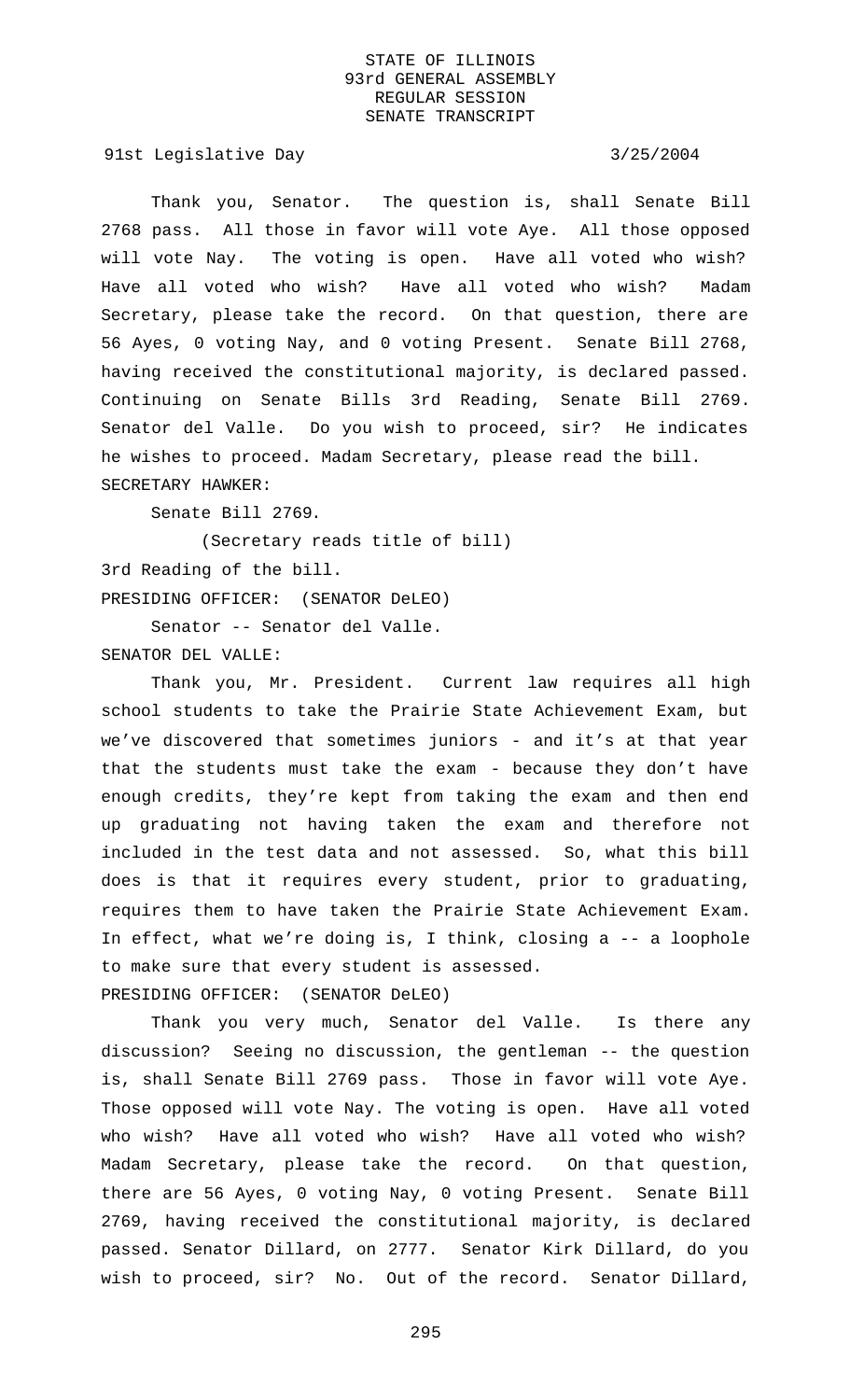### 91st Legislative Day 3/25/2004

on -- no, sir. He wishes -- Senator Dillard, 2784. No, sir. Senator Dillard, on 2785. Senator Dillard, on 2786. Out of the record. Senator Hunter, Mattie Hunter, on 2788. She wishes to proceed. Madam Secretary, please read the bill.

SECRETARY HAWKER:

Senate Bill 2788.

(Secretary reads title of bill) 3rd Reading of the bill. PRESIDING OFFICER: (SENATOR DeLEO)

Senator Hunter.

SENATOR HUNTER:

Thank you, Mr. -- Mr. President. 2788 amends the Illinois Public Aid Code. It prohibits the Department of Public Aid from imposing rules for prior approval based on a preferred drug list for drugs and their therapies that treat such chronic respiratory diseases such as asthma. According to the Chicago Tribune, Chicago has the unwanted distinction of being the nation's asthma capital. The death rate from asthma is the highest in the nation. In 2000, that rate was four deaths per one hundred thousand people, compared to the U.S. -- to the overall U.S. rate of 1.6 per one hundred thousand people. The hospitalization rate for asthma was 30.6 per one hundred thousand, nearly twice the national average of 16.7. The proponents of this bill are the Chicago Asthma Consortium, the American Lung Association of Illinois and Iowa, Chicago Public Schools, Cook County Physicians. This bill passed the committee with a unanimous vote, and I, once again, urge you to vote for it again. Thank you, Mr…

PRESIDING OFFICER: (SENATOR DeLEO)

Thank you, Senator. Is there any discussion? Is there -- Senator Lauzen, for what purpose do you rise, sir? SENATOR LAUZEN:

Thank you, Mr. President. Just a question for the sponsor. PRESIDING OFFICER: (SENATOR DeLEO)

Sponsor indicates she'll yield for a question, sir. SENATOR LAUZEN:

Could you share with the Senate the -- according to our analysis, it says that opponents to the bill are Illinois Retail Merchants Association and the Department of Public Aid. Is that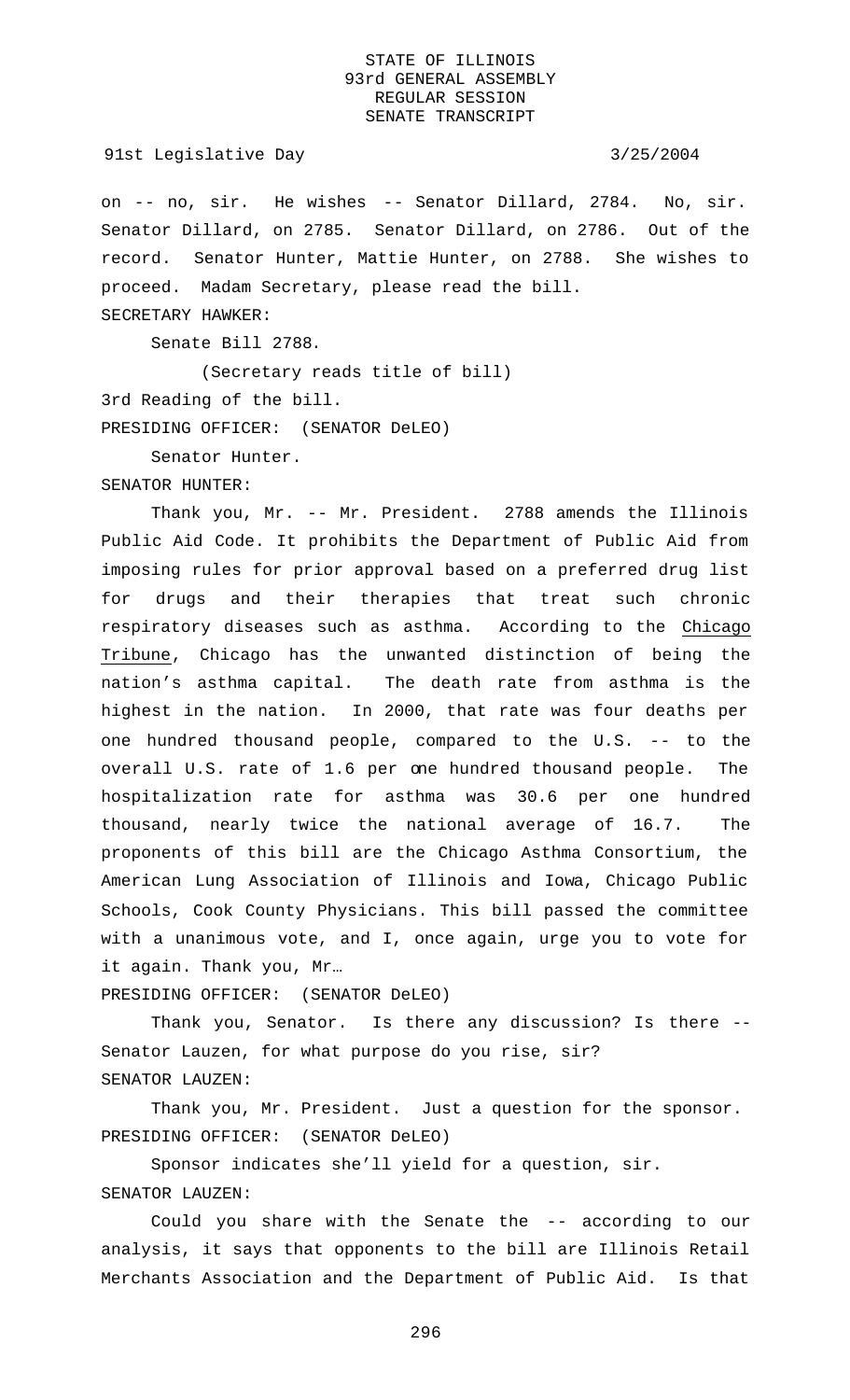### 91st Legislative Day 3/25/2004

accurate information, and why are these opponents opposed to the bill?

PRESIDING OFFICER: (SENATOR DeLEO)

Senator Hunter.

# SENATOR HUNTER:

The analysis, Senator, is accurate. The Illinois Department of Public Aid feels that it will cost between two and five million dollars, additional dollars, to serve this particular population. And I feel that with the increase of hospitalizations because people cannot get this drug in the evenings and on weekends and they wind up going into the emergency rooms, and the cost for a hospital stay is thirtythree hundred dollars per person and there has been over seventy thousand asthma-related visits to the emergency department, there was nineteen thousand asthma-related hospitalizations in Chicago - so, they're spending the money anyway. PRESIDING OFFICER: (SENATOR DeLEO)

Senator Lauzen. SENATOR LAUZEN:

Thank you, Mr. President. Then the other half of the question was Illinois Retail Merchants Association. I would think that they'd be in favor because it'd be more prescription medication.

PRESIDING OFFICER: (SENATOR DeLEO)

Senator Hunter.

### SENATOR HUNTER:

I have no idea why they are against this legislation. They've not communicated this with me. PRESIDING OFFICER: (SENATOR DeLEO)

Seeing no further discussion, Senator Hunter, to close. Senator Hunter, to close. SENATOR HUNTER:

I ask for a favorable vote. PRESIDING OFFICER: (SENATOR DeLEO)

Thank you very much, Senator. The question is, shall Senate Bill 2788 pass. All those in favor will vote Aye. All those opposed will vote Nay. The voting is open. Have all voted who wish? Have all voted who wish? Have all voted who wish? Madam Secretary, please take the record. On that question, there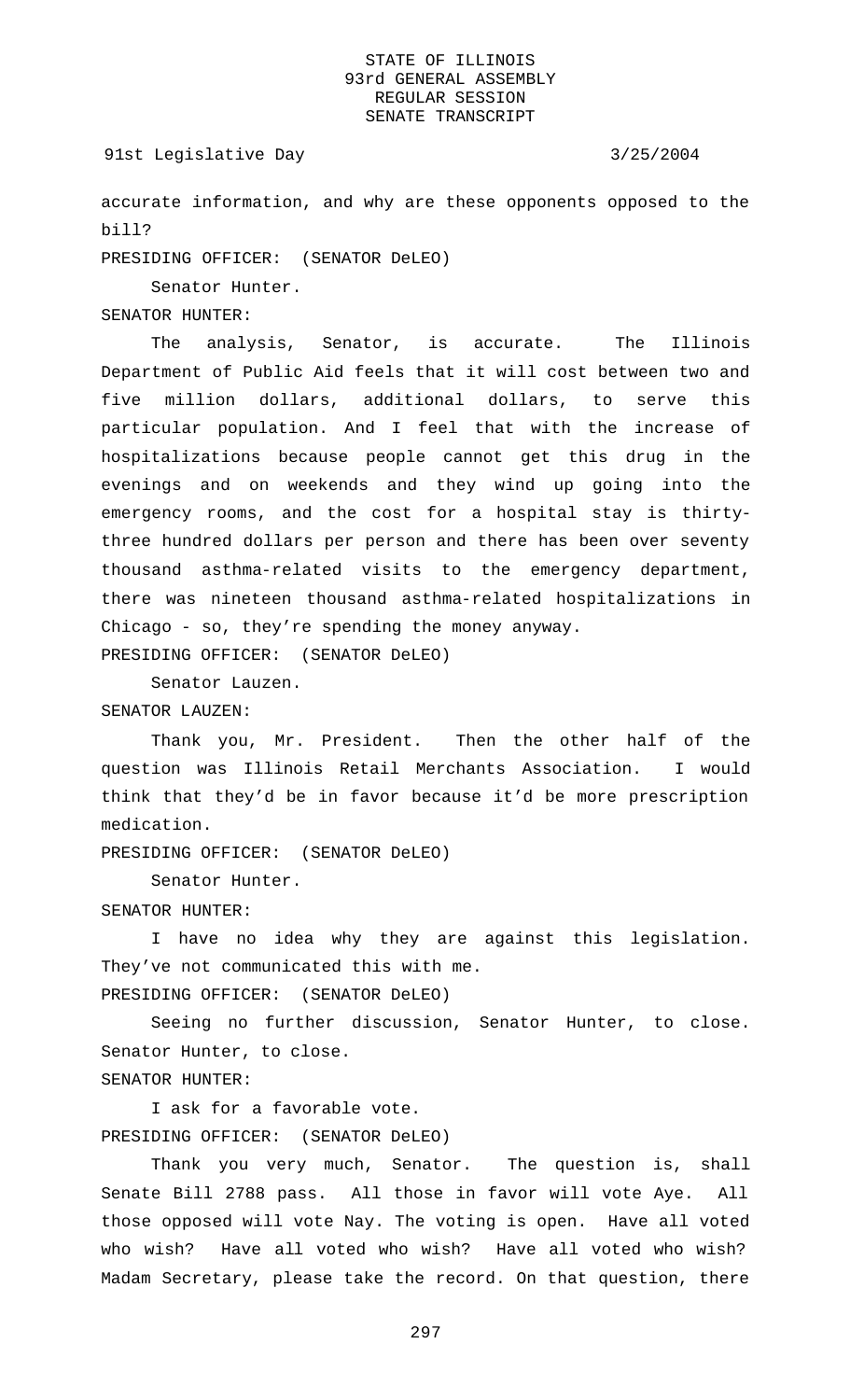91st Legislative Day 3/25/2004

are 55 Ayes, 1 voting Nay, 0 voting Present. Senate Bill 2788, having received the constitutional majority, is declared passed. Ladies and Gentlemen, so far this afternoon, this evening, today, the entire day, we have heard a hundred and seventy bills. We have a hundred and forty-five left and we have fortyone on recall. So, we -- please, we have to -- excuse me, not on recall. We've -- we've passed over that we could go back to. We still have a hundred and forty-five more bills left this evening. Let's please try and expedite the passage so everybody has a chance to present their bills on a deadline week. It's fair to the other Members that are waiting to get their bills called. So, please, please, let's try and limit our debate. Going back to -- Senate Bills 3rd Reading, on page 22 of the Calendar, Senate Bill 2794. Senator del Valle, do you wish to proceed, sir? He indicates he wishes to proceed. Madam Secretary, please read the bill. SECRETARY HAWKER:

Senate Bill 2794.

(Secretary reads title of bill) 3rd Reading of the bill. PRESIDING OFFICER: (SENATOR DeLEO)

Senator del Valle. SENATOR DEL VALLE:

Thank you, Mr. President. This bill is a shell bill. We're in discussions with the Department of Public Health to establish a statewide asthma management plan that is responsive to the - to the needs of areas in the State where there's a high incidence of asthma, and we haven't come up with a final agreement yet. I'd like to move this over to the House so that we could continue to work on this.

PRESIDING OFFICER: (SENATOR DeLEO)

Okay. Thank you, Senator. Seeing no discussion, the question is, shall Senate Bill 2794 pass. All those in favor will vote Aye. All those opposed will vote Nay. The voting is open. Have all voted who wish? Have all voted who wish? Have all voted who wish? Madam Secretary, please take the record. On that question, there are 49 Ayes, 6 Nays, 0 voting Present. Senate Bill 2794, having received the constitutional majority, is declared passed. Continuing on Senate Bills 3rd Reading.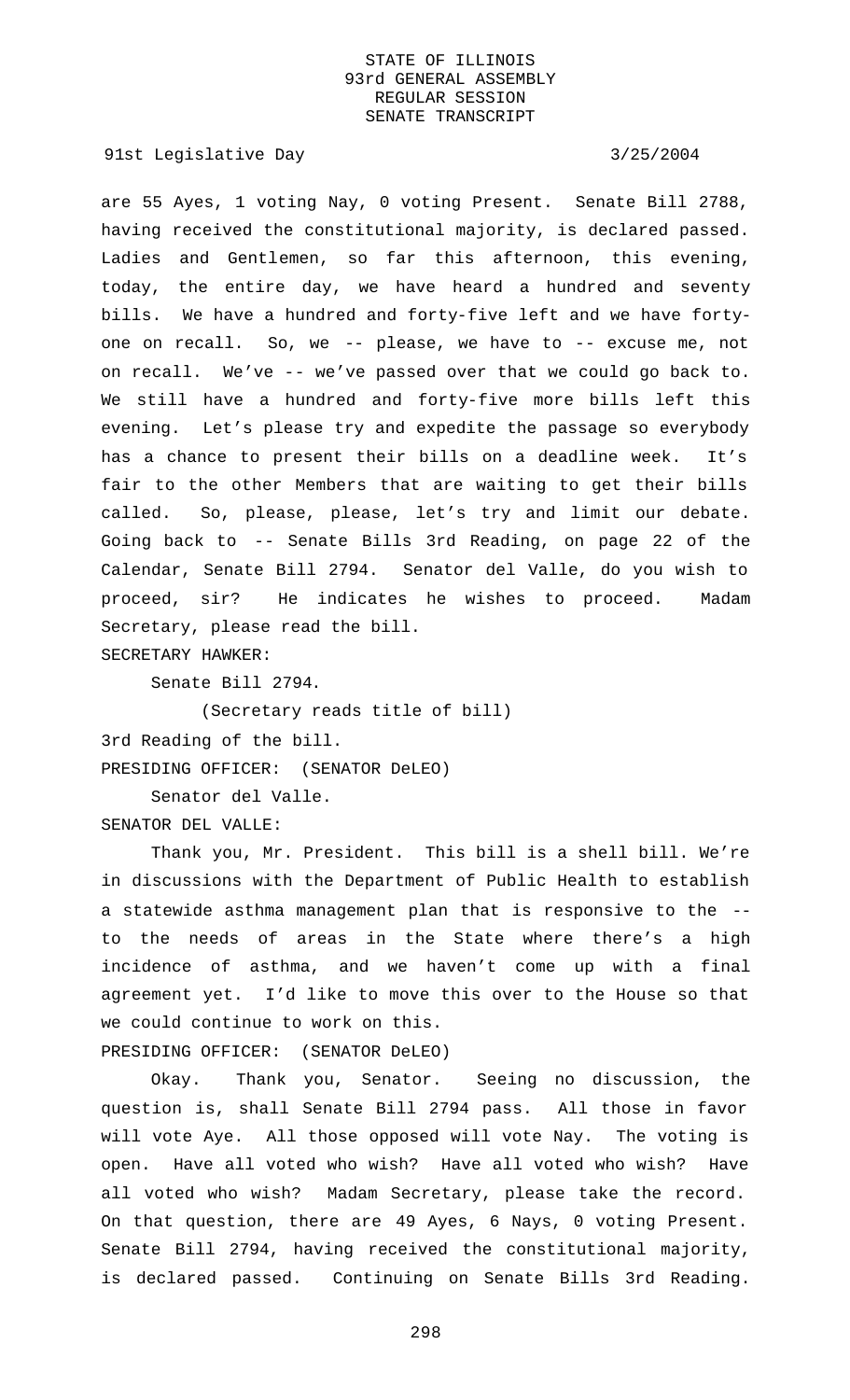### 91st Legislative Day 3/25/2004

Senate Bill 2799. Senator Hendon. Senator Hendon, do you wish to proceed? Madam Secretary, he indicates he wishes to proceed. Please read the bill.

SECRETARY HAWKER:

Senate Bill 2799.

(Secretary reads title of bill) 3rd Reading of the bill. PRESIDING OFFICER: (SENATOR DeLEO)

Senator Hendon.

### SENATOR HENDON:

Thank -- thank you, Mr. President. This is a decoy vehicle bill. I mean, this is a -- yes, a decoy vehicle bill, not a regular vehicle bill. We want to take abandoned and unused State Trooper cars and put 'em in high-crime areas, in druginfested areas and get creative in our way that we go about fighting crime, and I'd urge an Aye vote. I'll be happy to answer any questions.

PRESIDING OFFICER: (SENATOR DeLEO)

Thank you very much, Senator. Any discussion? Seeing no discussion, the question is, shall -- Senate Bill 2799 pass. All those in favor will vote Aye. All those opposed will vote Nay. The voting is open. Have all voted who wish? Have all voted who wish? Have all voted who wish? Madam Secretary, please take the record. On that question, there are 44 Ayes -- Ayes, 11 Nays, and 0 voting Present. Senate Bill 2799, having received the constitutional majority, is declared passed. President Emil Jones, on Senate Bill 2801, sir. Do you wish to proceed? Senator Jones. Out of the record. Senate Bill 2807. Senator Peterson. Do you wish to proceed, sir? Indicates he wishes to proceed. Madam Secretary, please read the bill.

# SECRETARY HAWKER:

Senate Bill -- pardon me, 2807.

(Secretary reads title of bill)

3rd Reading of the bill.

PRESIDING OFFICER: (SENATOR DeLEO)

Senator Peterson.

SENATOR PETERSON:

Thank you, Mr. President, Members of the Senate. Senate Bill 2807 basically allows evidence to be presented to the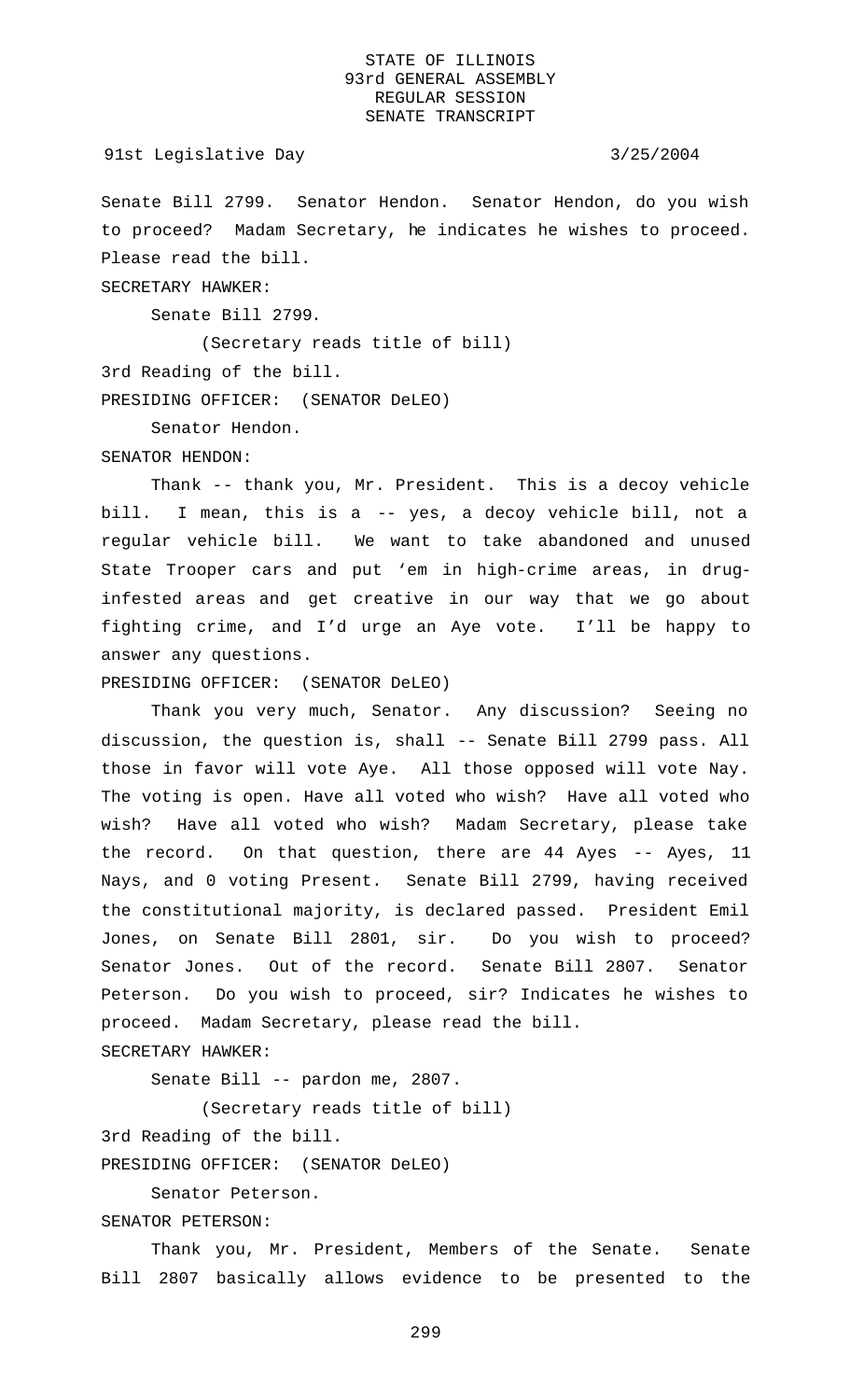### 91st Legislative Day 3/25/2004

Property Tax Appeals Board at the State level if it was not introduced at the local level. Currently, if something new comes up after you've had your hearing at the county level, you cannot bring it before the State Appeals Board. This would allow the new evidence to be presented. I ask for your support of Senate Bill 2807.

PRESIDING OFFICER: (SENATOR DeLEO)

Thank you, Senator. Is there any discussion? Seeing no discussion, the question is, shall Senate Bill 2807 pass. All those in favor will vote Aye. All those opposed will vote Nay. The voting is open. Have all voted who wish? Have all voted who wish? Have all voted who wish? Madam Secretary, please take the record. On that question, there are 55 Ayes, 0 Nays, 1 voting Present. Senate Bill 2807, having received the constitutional majority, is declared passed. Senator Brady, on Senate Bill 2820, sir. Do you wish to proceed? Madam Secretary, he indicates he wishes to proceed. Please read the bill. SECRETARY HAWKER:

Senate Bill 2820.

(Secretary reads title of bill) 3rd Reading of the bill. PRESIDING OFFICER: (SENATOR DeLEO)

Senator Brady.

SENATOR BRADY:

Thank you, Mr. President. This bill establishes a code for contract performance between a builder and a buyer in an area of the State that doesn't have an existing city or a county code. It requires code requirements so that the buyer can be protected on both pre-sold homes and speculative homes. I ask for your favorable consideration.

PRESIDING OFFICER: (SENATOR DeLEO)

Thank you very much, Senator. Seeing no discussion, the question is, shall Senate Bill 2820 pass. All those in favor will vote Aye. All those opposed will vote Nay. The voting is open. Have all voted who wish? Have all voted who wish? Have all voted who wish? Madam Secretary, please take the record. On that question, there are 56 Ayes, 0 voting Nay, 0 voting Present. Senate Bill 2820, having received the constitutional majority, is declared passed. Senate -- Senator Todd Sieben, on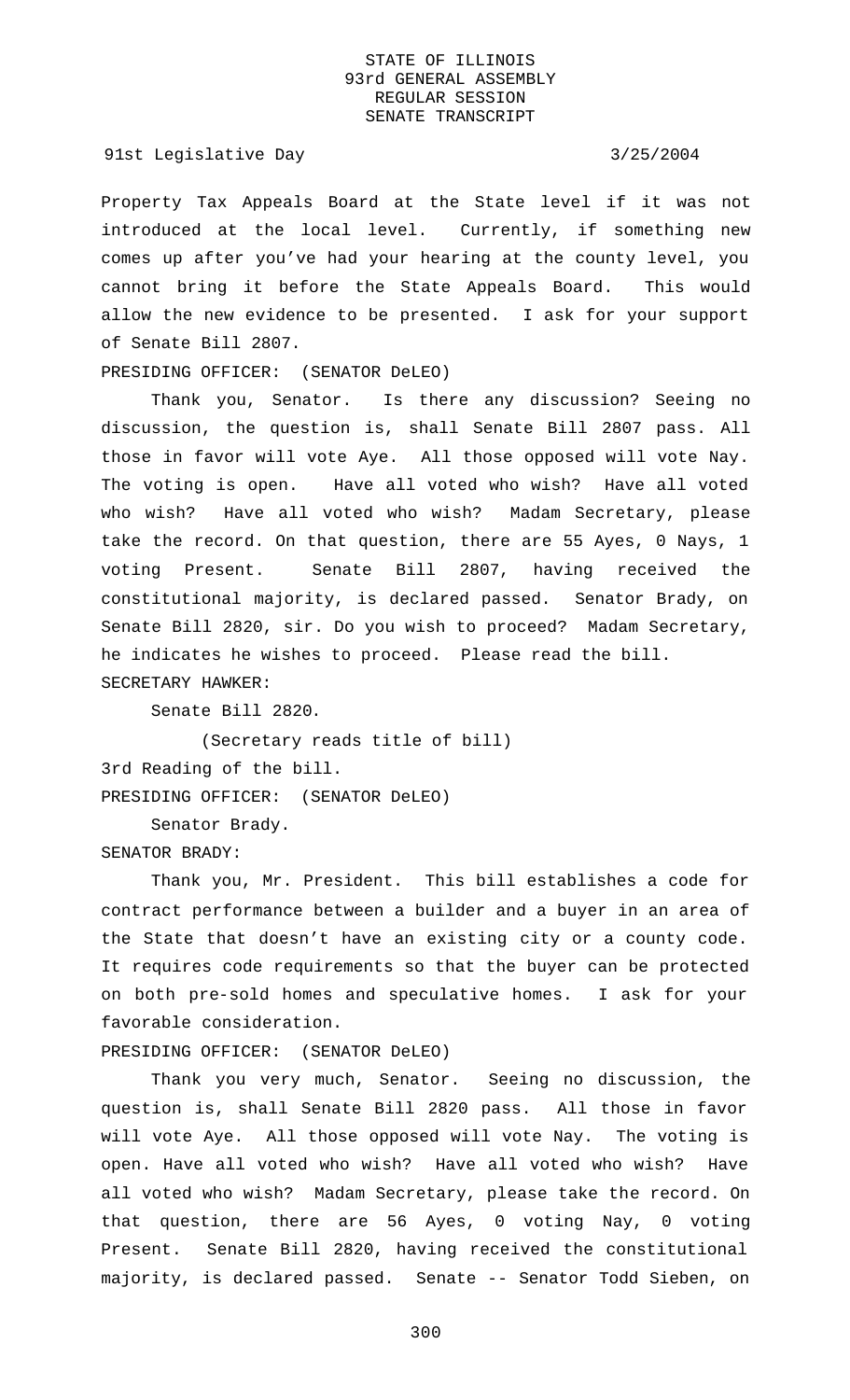Senate Bill 2839. Do you wish to proceed? Madam Secretary, he indicates he wishes to proceed. Please read the bill. SECRETARY HAWKER:

Senate Bill 2839.

(Secretary reads title of bill)

3rd Reading of the bill.

PRESIDING OFFICER: (SENATOR DeLEO)

Senator Sieben.

SENATOR SIEBEN:

Thank you, Mr. President. This legislation allows for the conveyance of a parcel of land from the City of Dixon to the Lee County Industrial (Development) Association. There's no opposition. I ask for an Aye vote. PRESIDING OFFICER: (SENATOR DeLEO)

Thank you very much, Senator. Is there any discussion? Seeing no discussion, the question is, shall Senate Bill 2839 pass. All those in favor will vote Aye. All those opposed will vote Nay. The voting is open. Have all voted who wish? Have all voted who wish? Have all voted who wish? Madam Secretary, please take the record. On that question, there are 55 Ayes, 1 voting Nay, 0 voting Present. Senate Bill 2839, having received the constitutional majority, is declared passed. Continuing on Senate Bills 3rd Reading, page 22, near the bottom of the page. Senator Halvorson, on Senate Bill 2844. Do you wish to proceed, ma'am? She indicates she wishes to proceed. Madam Secretary, please read the bill.

SECRETARY HAWKER:

Senate Bill 2844.

(Secretary reads title of bill) 3rd Reading of the bill. PRESIDING OFFICER: (SENATOR DeLEO)

Senator Halvorson.

### SENATOR HALVORSON:

Thank you, Mr. President. I do wish to proceed. Senate Bill 2844 requires the Department of Veterans' Affairs to - establish an advisory council for each Illinois veterans home. We changed this a couple times. We'll probably see it back. We want to continue talking, but I think what will end up, instead of one advisory council for each Illinois veterans home, I think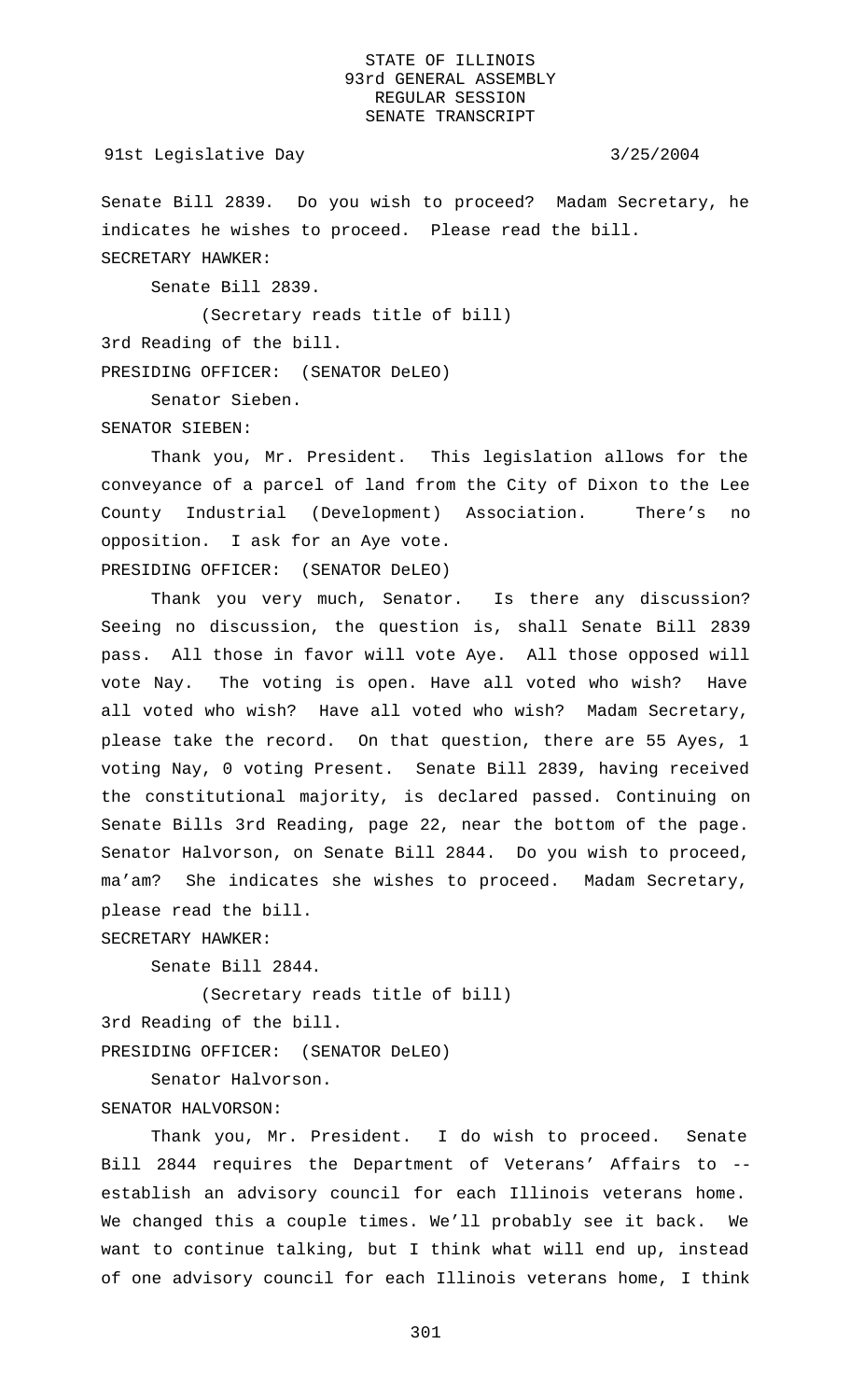what we're -- the direction we're moving in is to have just one advisory committee with representatives from each one. So, we want to move it out of here to keep the conversation going over in the House. We'll probably see it back. PRESIDING OFFICER: (SENATOR DeLEO)

Thank you, Senator. Is there any discussion? Senator Soden, what purpose do you rise, sir? SENATOR SODEN:

Will the sponsor answer questions? PRESIDING OFFICER: (SENATOR DeLEO)

She indicates she'll yield for a question, sir. SENATOR SODEN:

I notice in here you have makeup of the committee. Veteran homes, who would that be? Would that be the director, a representative of veterans organization, or who would that be? PRESIDING OFFICER: (SENATOR DeLEO)

Senator Halvorson.

SENATOR HALVORSON:

Currently, there are four veterans homes - Anna, LaSalle, Manteno and Quincy. It would be advisory committees for those veteran homes.

PRESIDING OFFICER: (SENATOR DeLEO)

Any further discussion? Seeing no further discussion -- I'm sorry. Senator Soden. SENATOR SODEN:

No, that's all right. Go ahead. PRESIDING OFFICER: (SENATOR DeLEO)

Okay. Senator Halvorson, to close. SENATOR HALVORSON:

I just appreciate an Aye vote.

PRESIDING OFFICER: (SENATOR DeLEO)

Thank you. The question is, shall Senate Bill 2844 pass. All those in favor will vote Aye. All those opposed will vote Nay. The voting is open. Have all voted who wish? Have all voted who wish? Have all voted who wish? Madam Secretary, please take the record. On that question, there are 56 Ayes, 0 Nays, 0 voting Present. Senate Bill 2844, having received the constitutional majority, is declared passed. On the bottom of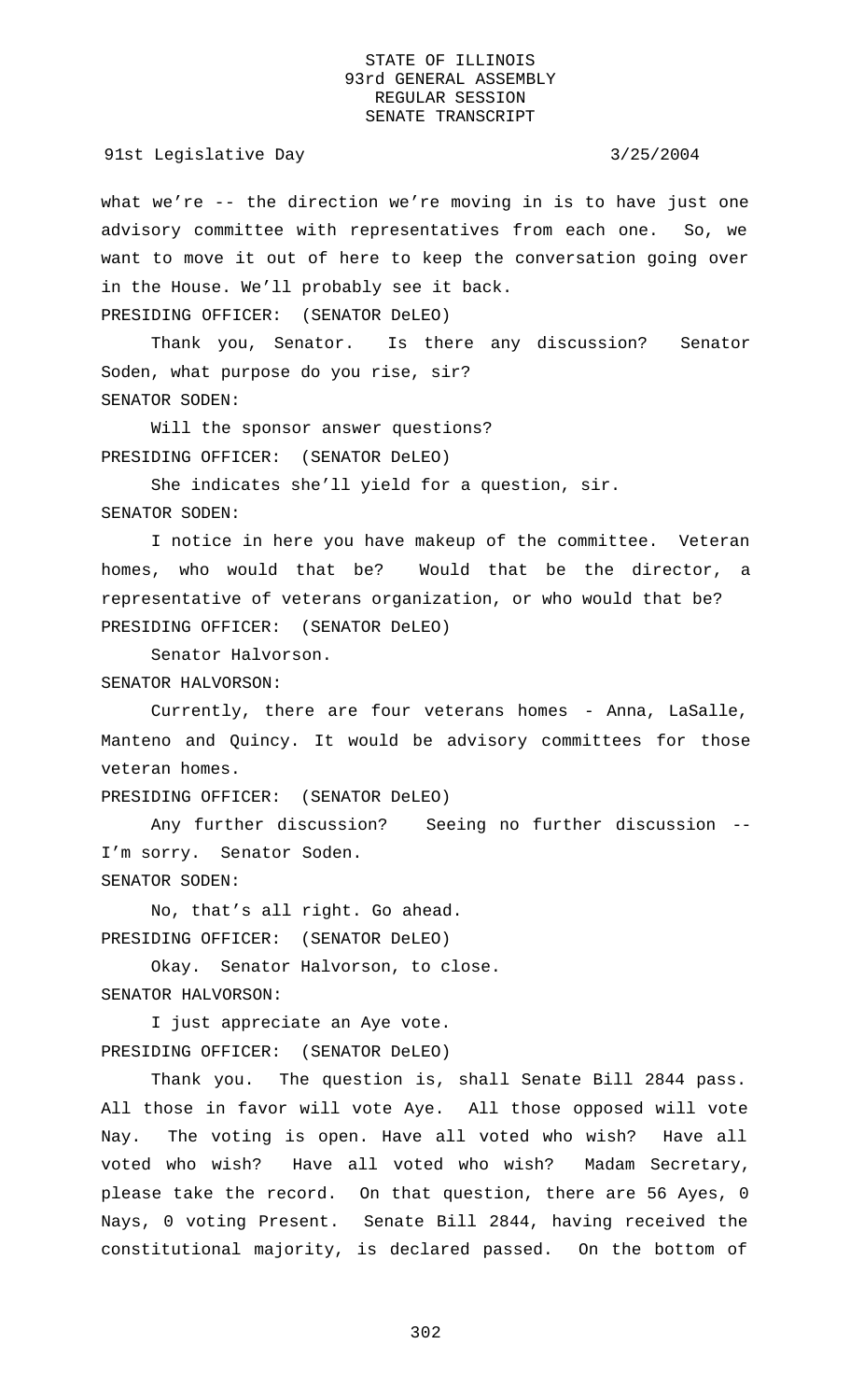### 91st Legislative Day 3/25/2004

page 22, Senator Larry Walsh, do you wish to proceed, sir? Indicates yes. Madam Secretary, please read the bill. SECRETARY HAWKER:

Senate Bill 2845.

(Secretary reads title of bill)

3rd Reading of the bill.

PRESIDING OFFICER: (SENATOR DeLEO)

Senator Walsh.

SENATOR WALSH:

Thank you, Mr. President and Ladies and Gentlemen of the Senate. Senate Bill 2845, as amended, expands the duties of the Center for Minority Health Services in the Department of Public Health to include the promotion of the awareness of the incidence of Alzheimer's disease and related dementia among minority populations and the promotion and assistance of the creation of prevention and treatment programs and services pertaining to this health problem. Regional Alzheimer's Disease Centers are permitted to receive funding under the Excellence in Academic Medicine Act. We have three different Alzheimer's Disease Centers throughout the State. All three of these are supportive of this piece of information -- or, of this piece of legislation. We held two different meetings late last spring here in -- in Springfield, and then we held one in Chicago during the summer, and they were very well attended. And we listened to people that come to talk about this dreaded disease. Actually, people that have the disease were there, and families came to touch and give us information. So, I ask for a favorable vote.

PRESIDING OFFICER: (SENATOR DeLEO)

Is there any discussion? Is there any discussion? Senator Righter, what purpose do you rise? SENATOR RIGHTER:

Thank you, Mr. President. Will the sponsor yield, please? PRESIDING OFFICER: (SENATOR DeLEO)

Sponsor indicates he'll yield for a question, sir.

# SENATOR RIGHTER:

Senator Walsh, I -- I recall when this bill passed through committee, and I'm certainly in support of the legislation. It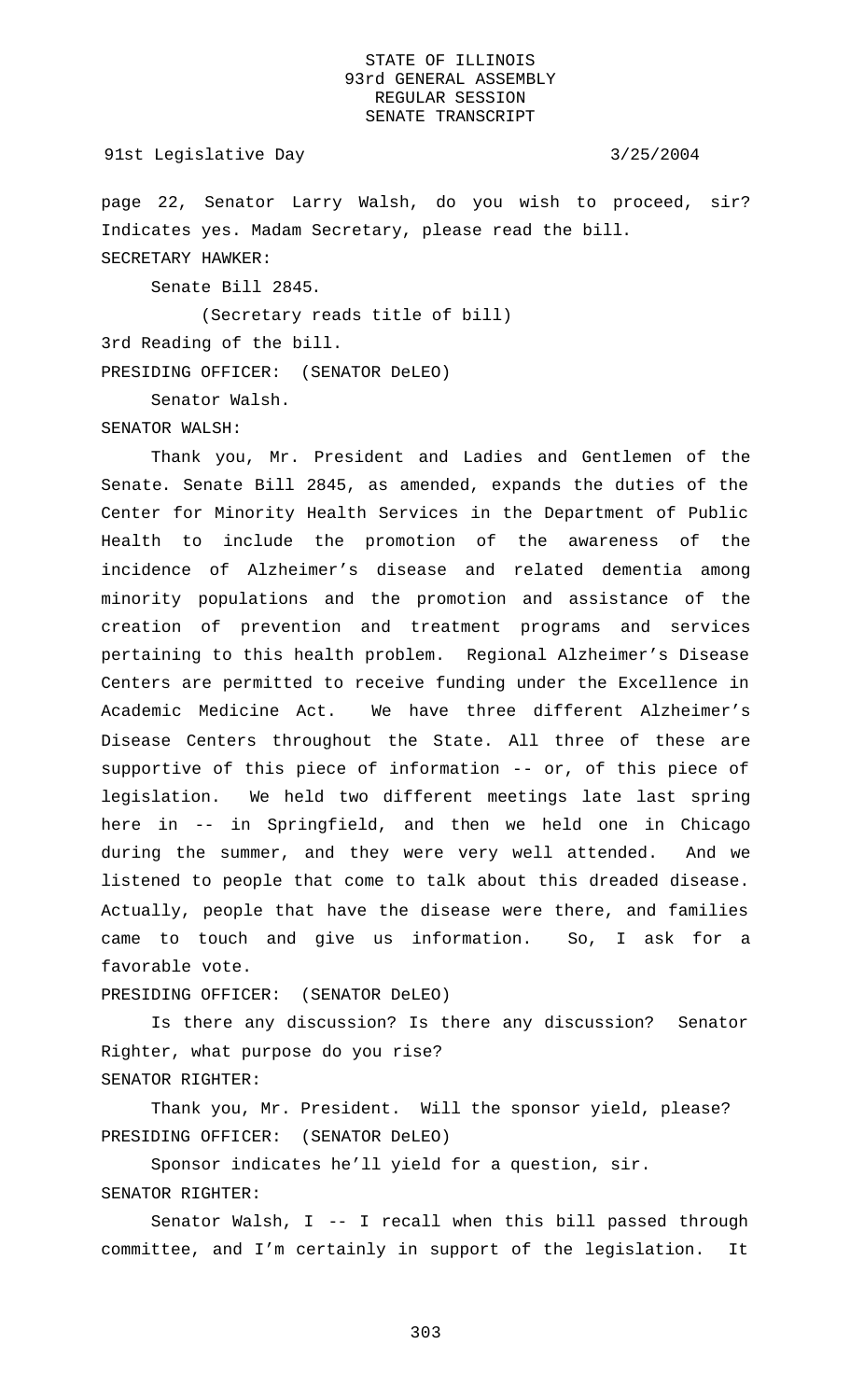```
91st Legislative Day 3/25/2004
```
creates a new fund, the Alzheimer's Disease Center Fund. Is that correct?

PRESIDING OFFICER: (SENATOR DeLEO)

Senator Walsh.

SENATOR WALSH:

That's correct.

PRESIDING OFFICER: (SENATOR DeLEO)

Senator Righter.

SENATOR RIGHTER:

Walk through, for me, where the money's going to come from to land into that fund and then pay for these…

PRESIDING OFFICER: (SENATOR DeLEO)

Senator Walsh.

SENATOR WALSH:

Senator, we -- we still have some work to do on this bill. It's going to be amended in the House. We tried to -- tried to get the language completely done before moving it over. We would like to move it over to the House to continue on that. The -- Public Health and -- and Department of Health is working on - on trying to come up with the solutions for the funding. There is so many dollars out there that -- that these Disease Centers had at their disposal before. The money that we received turned in to close to thirty million dollars, I think it was, that - that they had from these three different -- three different Disease Centers, and it is important we are trying to be able to continue the work that they have been doing. PRESIDING OFFICER: (SENATOR DeLEO)

Senator Righter.

SENATOR RIGHTER:

Senator Walsh, I -- and I -- I didn't understand. I mean, is it contemplated right now in your legislation as drafted where the money to put into this new fund comes from? And is it a GRF transfer or -- I mean, are you saying you -- you still don't know as yet?

PRESIDING OFFICER: (SENATOR DeLEO)

Senator Walsh.

SENATOR WALSH:

Still -- we're still working on trying to find -- find the source of revenue for this.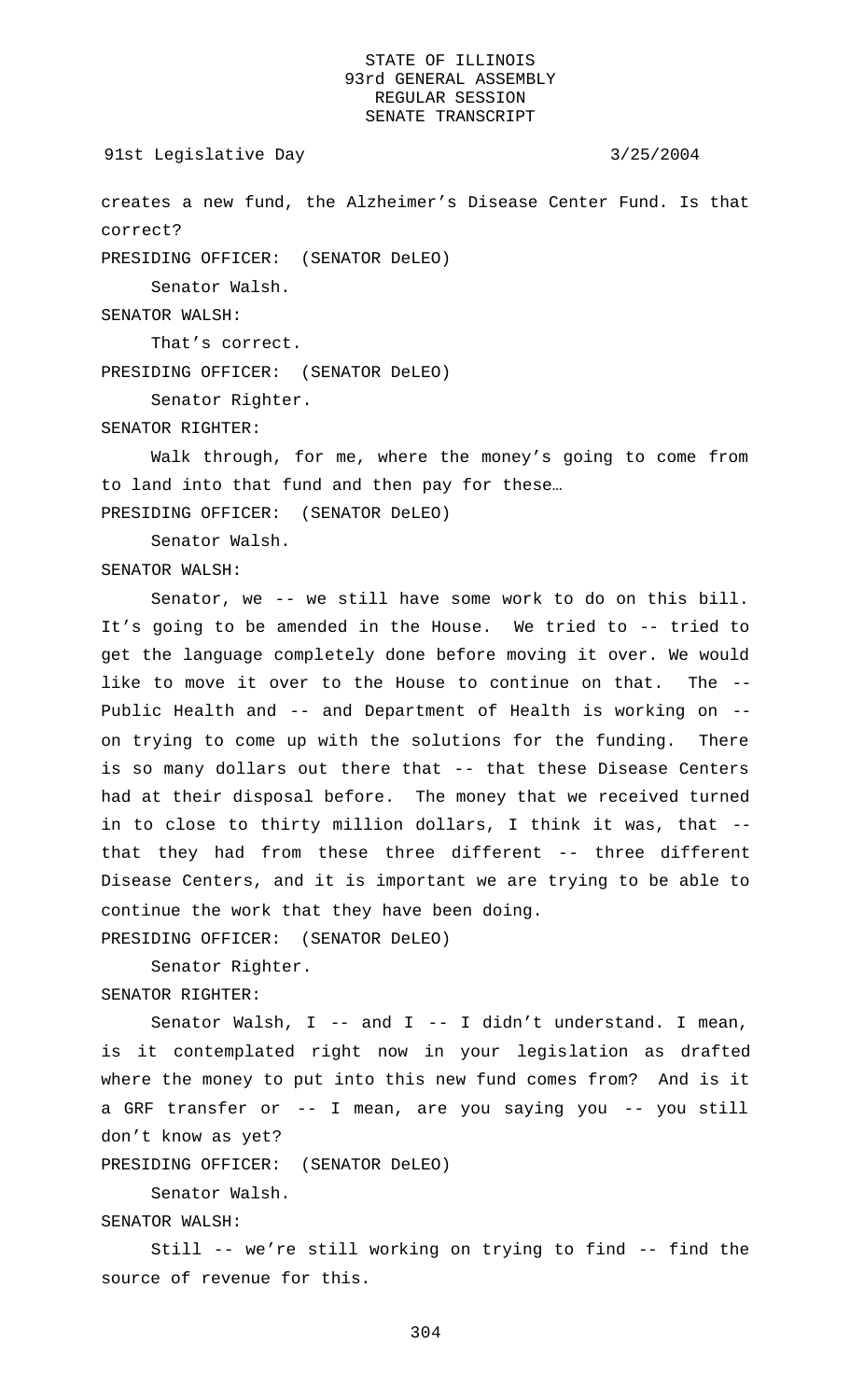91st Legislative Day 3/25/2004

PRESIDING OFFICER: (SENATOR DeLEO)

Senator Righter.

SENATOR RIGHTER:

Thank you, Senator Walsh. The last question is, as I look at the legislation, again the new fund that we're creating is not exempt from the eight-percent chargeback. So, all the monies that we're working so hard to find and put into this fund, eight percent of those are going to be zapped into the General Revenue Fund. So I hope that if the -- when the bill goes over to the House and the work goes on, as you've referenced, that we can also work on exempting this fund so that we don't see all this money that goes to such an important purpose be pulled off somewhere else. Thank you, Mr. President. PRESIDING OFFICER: (SENATOR DeLEO)

Senator Hunter, for what purpose do you rise, ma'am? SENATOR HUNTER:

I'd like to speak to the bill. PRESIDING OFFICER: (SENATOR DeLEO)

To the bill, ma'am. SENATOR HUNTER:

I sat on the task force and I attended both of the meetings, I'd like to say, and also, I also would like to say how important this bill really is. I have since -- sat in - or, actually chaired two additional meetings with witnesses, family members and victims themselves of Alzheimer's disease where the groups actually reached out to me and asked if I would work with them further because this bill means so much to them. Most of their family members not only were in the late stages of -- of the disease, but they have now begun seeing early stages amongst themselves and other family members. So, we're really talking about some major prevention efforts here. So, I ask for an Aye vote on this bill, please.

PRESIDING OFFICER: (SENATOR DeLEO)

Thank you very much, Senator, for your comment. Senator Walsh, to close, sir. Okay. The question is, shall Senate Bill 2845 pass. All those in favor will vote Aye. All those opposed will vote Nay. The voting is open. Have all voted who wish? Have all voted who wish? Have all voted who wish? Madam Secretary, please take the record. On that question, there are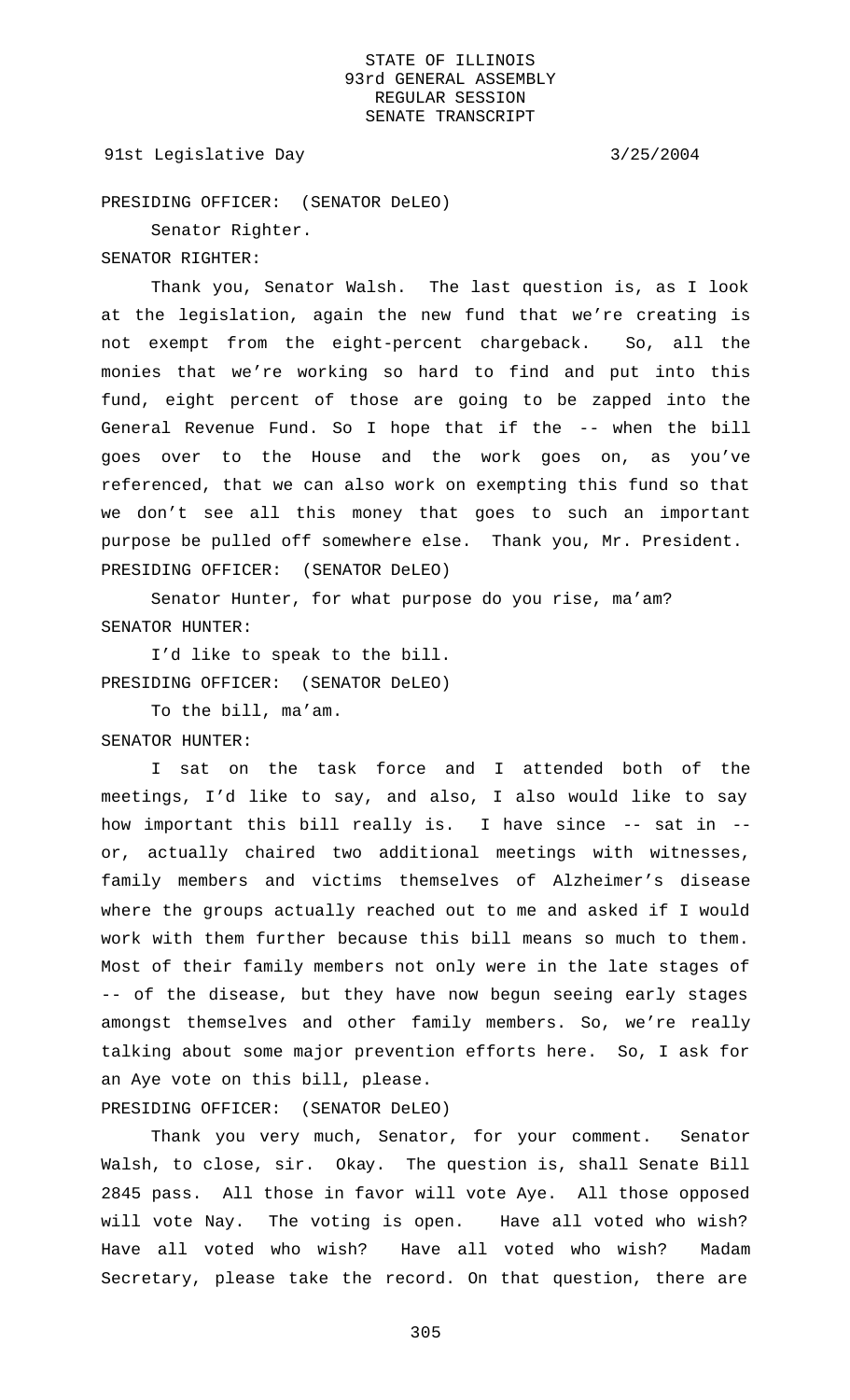91st Legislative Day 3/25/2004

56 Ayes, 0 voting Nay, 0 voting Present. Senate Bill 2845, having received the constitutional majority, is declared passed. Ladies and Gentlemen, continuing on Senate Bills 3rd Reading, on the top of page 23, Senate Bill 2847. Senator Trotter. Senator Donne Trotter, you wish to proceed, sir? Madam Secretary, he indicates yes. Please read the bill.

SECRETARY HAWKER:

Senate Bill 2847.

(Secretary reads title of bill)

3rd Reading of the bill.

PRESIDING OFFICER: (SENATOR DeLEO)

Senator Trotter.

SENATOR TROTTER:

Thank you very much, Mr. President, Ladies and Gentlemen of the Senate. This deals with prior authorization and insulin. It prohibits the Department of Public Aid from creating any formulary limits on or restricting by any prior authorization requirement any insulin prescription drug as prescribed and deemed medically necessary for the treatment of diabetes. DPA must make all exemptions and exclusions from such limitations and from previous approval requirements designated in this Act to all agencies, departments and programs under its control. PRESIDING OFFICER: (SENATOR DeLEO)

Thank you, Senator. Is there any discussion? Senator Risinger, for what purpose do you rise, sir? SENATOR RISINGER:

Will the Senator yield? PRESIDING OFFICER: (SENATOR DeLEO)

The Senator indicates he'll yield for a question, sir. SENATOR RISINGER:

Yes. This came through the State Operations Committee, passed unanimously, but there is a cost to this bill. Senator, Department of Public Aid has put a cost on it at -- at what level?

PRESIDING OFFICER: (SENATOR DeLEO)

Senator Trotter.

SENATOR TROTTER:

From my understanding, yes, they did put a cost on it, but it wasn't the cost of the drug itself. What they're saying is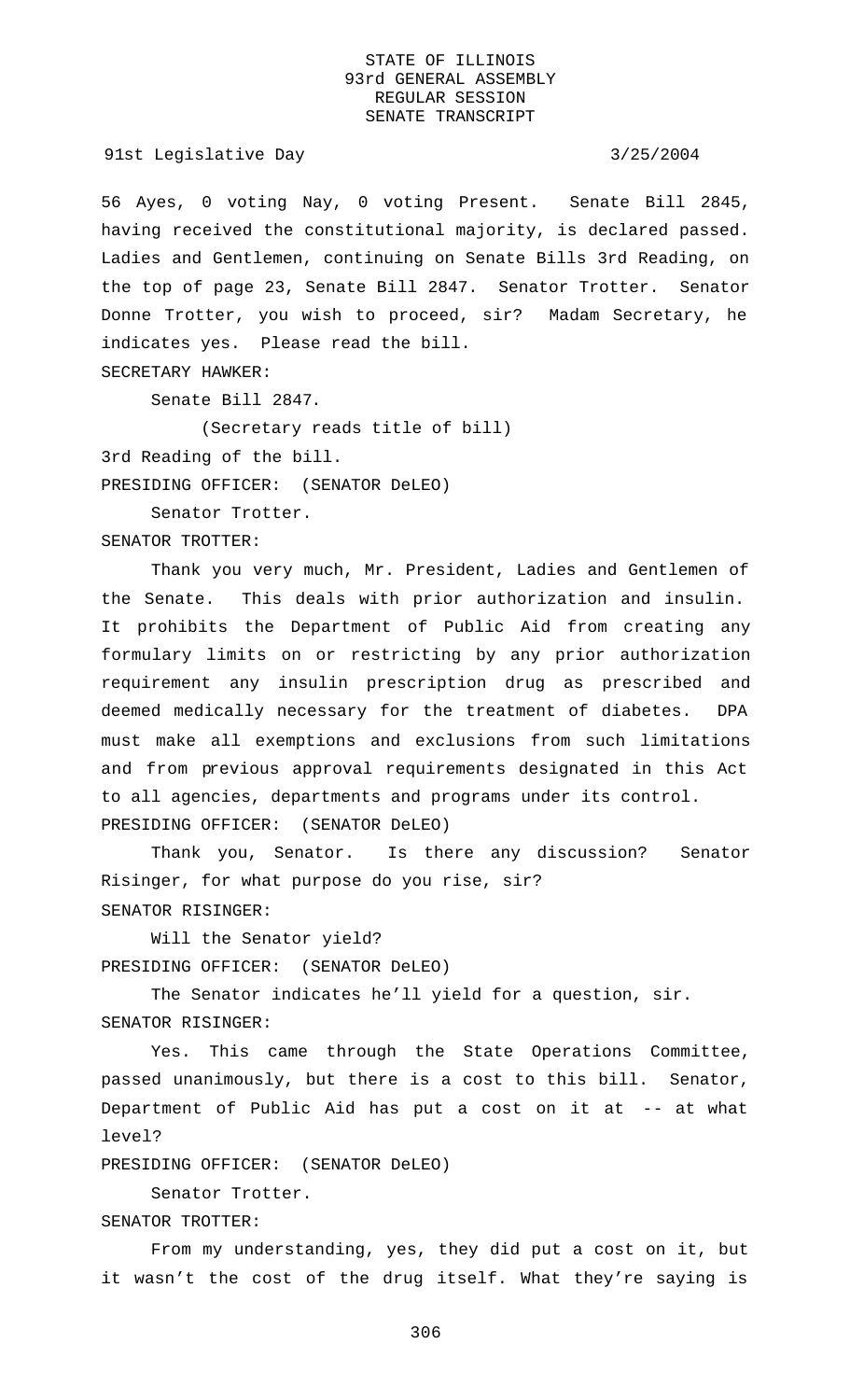91st Legislative Day 3/25/2004

because they've made certain sweetheart deals with other companies, that they will not get the same rebate back from these companies with this having the prior authorization list. What's sort of hypocritical about that is, in last year alone, there's been ten thousand three hundred and eighty-one requests for other diabetes drugs, and of those, nine thousand seven hundred and eighty-nine, or ninety-five percent of 'em, have been approved. So, it's -- there's really no -- no rational reason other than they're getting these rebates or they're assuming they'll get some rebates from other companies by excluding others.

PRESIDING OFFICER: (SENATOR DeLEO)

Senator Risinger. SENATOR RISINGER:

What did Pubic Aid think it was going to cost them? PRESIDING OFFICER: (SENATOR DeLEO)

Senator Trotter.

SENATOR TROTTER:

See if I can find that number. They're saying 4.2 million. PRESIDING OFFICER: (SENATOR DeLEO)

Senator Risinger.

SENATOR RISINGER:

And where would that money come from, Senator? PRESIDING OFFICER: (SENATOR DeLEO)

Senator Trotter.

### SENATOR TROTTER:

Again, this is -- and I hate to say a "make-believe" number, 'cause they certainly aren't talking about simply another 4.2 million dollars loss of drugs if they'll be used. This is what they're assuming they may get from rebates. And based on those assumptions, again, why are we playing with the health of individuals who need to have their diabetic drug matched with their problem and not with some assumed rebates that they may get from other drug companies? PRESIDING OFFICER: (SENATOR DeLEO)

Senator Risinger. SENATOR RISINGER:

So, Public Aid won't be asking for another 4.2 million dollars.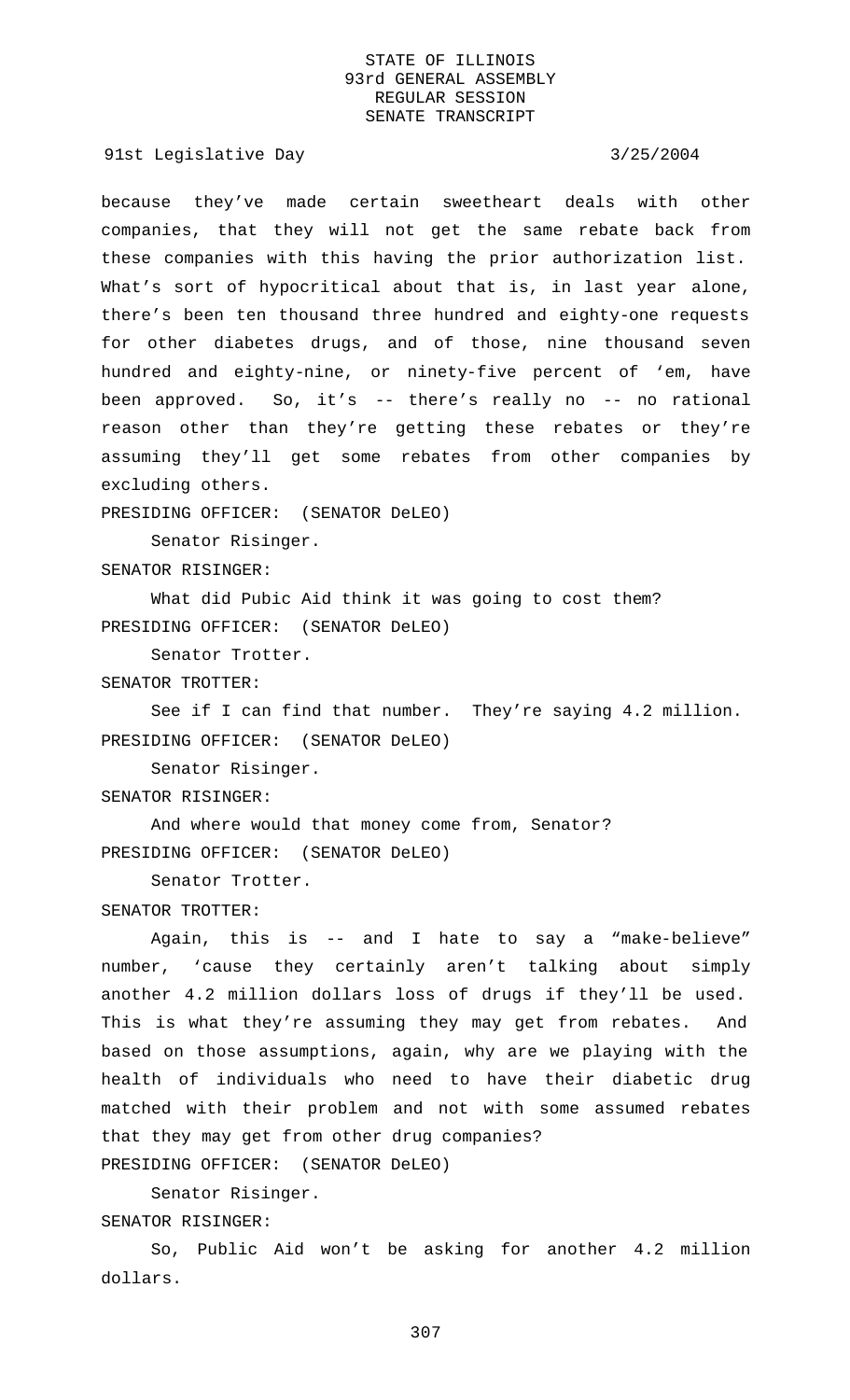91st Legislative Day 3/25/2004

PRESIDING OFFICER: (SENATOR DeLEO)

Senator Trotter.

SENATOR TROTTER:

This doesn't necessarily preclude them from asking, but I don't believe that that 4.2 billion -- million dollars would be for this program. This will not be the reason why they'll be asking for the money.

PRESIDING OFFICER: (SENATOR DeLEO)

Senator Risinger.

SENATOR RISINGER:

Thank you, Senator. PRESIDING OFFICER: (SENATOR DeLEO)

Any further discussion? Any -- Senator Rauschenberger, for what purpose, sir? SENATOR RAUSCHENBERGER:

I just wanted to rise and -- and tell the sponsor what a good job he's doing with this bill. A lot of drugs that we have on prior authorization are drugs that are used intermittently to deal with conditions. It's one thing to put antihistamines on prior authorization and force people to try less expensive drugs before they try more expensive. In the case of insulin, all of the -- users of insulin take insulin every single day of their lives, many times five and six injections a day. For the most part, they manage their own medication. For the State to try to use insulin to save money on prior authorization doesn't make sense. Senator Trotter's directly on point with this bill. We're not really saving any money, I think, if the Department of Public Aid took a harder look. I just wanted to compliment the Senator on the bill, and -- and even though I'm a real fiscal hawk, I think you're right on target on this one. Nice job. PRESIDING OFFICER: (SENATOR DeLEO)

Seeing no further discussion, the question is, shall Senate Bill 2847 pass. All those in favor will vote Aye. All those opposed will vote Nay. The voting is open. Have all voted who wish? Have all voted who wish? Have all voted who wish? Madam Secretary, please take the record. On that question, there are 54 Ayes, 0 voting Nay, 0 voting Present. Senate Bill 2847, having received the constitutional majority, is declared passed. Senator Welch, on the Order of 3rd Reading is Senate Bill 2861.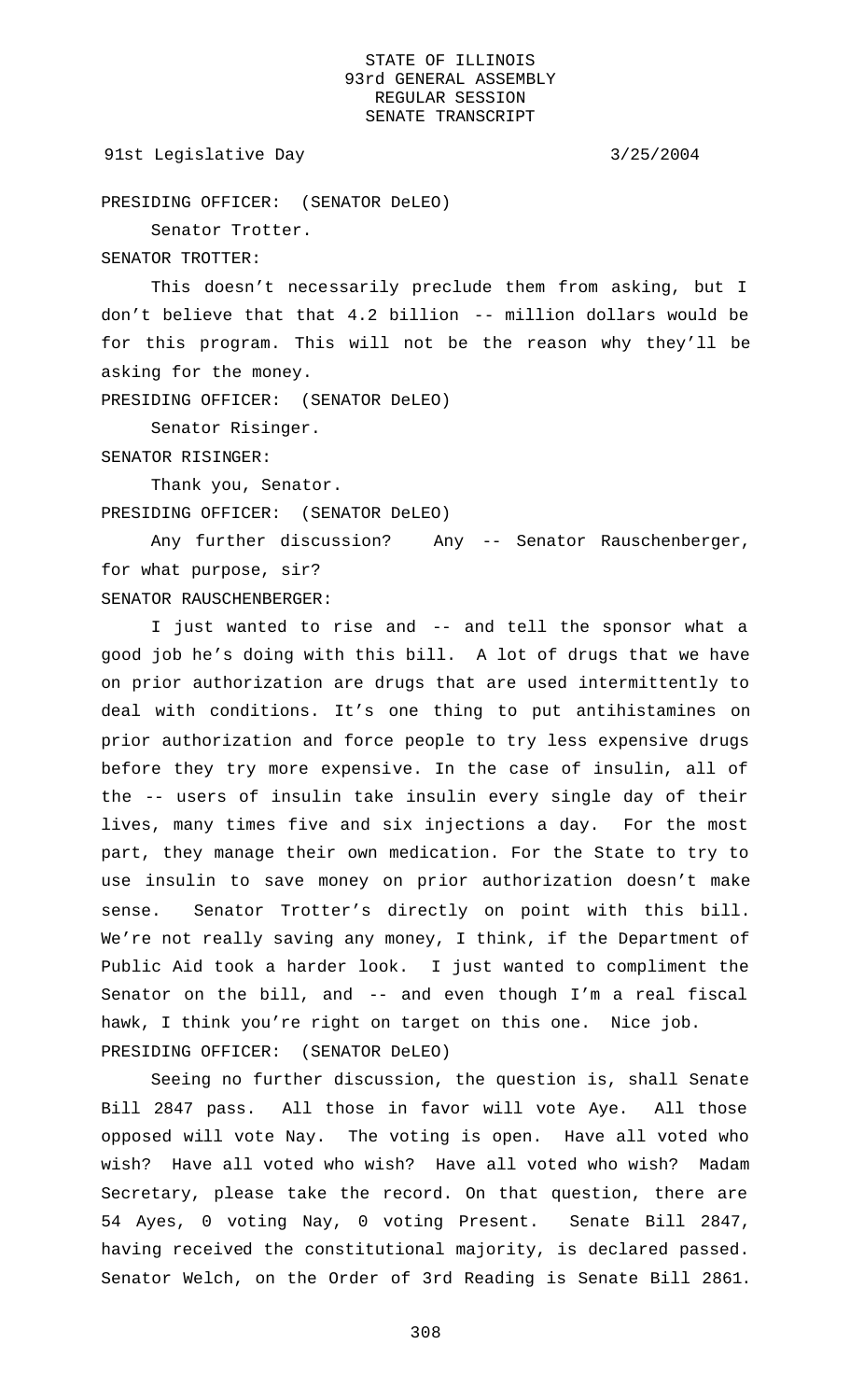```
91st Legislative Day 3/25/2004
```
Do you wish to proceed, sir? Indicates -- Madam Secretary, please read the bill. SECRETARY HAWKER:

Senate Bill 2861.

(Secretary reads title of bill)

3rd Reading of the bill.

PRESIDING OFFICER: (SENATOR DeLEO)

Senator Welch.

SENATOR WELCH:

Thank you, Mr. President. This bill requires that the newly established Illinois Finance Authority must maintain the bond… PRESIDING OFFICER: (SENATOR DeLEO)

Senator Welch.

SENATOR WELCH:

Must maintain the bond funding levels for the programs and functions that were under the control of the Illinois Farm Development Act and the Rural Bond Bank Act for at least at the levels at which they were funded before last year's bonding authority consolidation.

PRESIDING OFFICER: (SENATOR DeLEO)

Is there any discussion? Senator Roskam, for what purpose do you rise, sir?

SENATOR ROSKAM:

To support the bill and urge its passage. PRESIDING OFFICER: (SENATOR DeLEO)

Thank you, Senator. Any further discussion? Seeing no further discussion, the question is, shall Senate Bill 2861 pass. Those in favor will vote Aye. Those opposed will vote Nay. The voting is open. Have all voted who wish? Have all voted who wish? Have all voted who wish? Madam Secretary, please take the record. On that question, there are 54 Ayes, 0 voting Nay, 0 voting Present. Senate Bill 2861, having received the constitutional majority, is declared passed. Senator Cronin, on Senate Bill 2867. Do you wish to proceed, sir? Senator Dan Cronin. Out of the -- out of the record. We'll come back to it. Senate Bill -- Senator Sandoval, on Senate Bill 2878. On the Order of 3rd Reading, sir. Do you wish to proceed? Senator Sandoval indicates he wishes to proceed. Madam Secretary, please read the bill.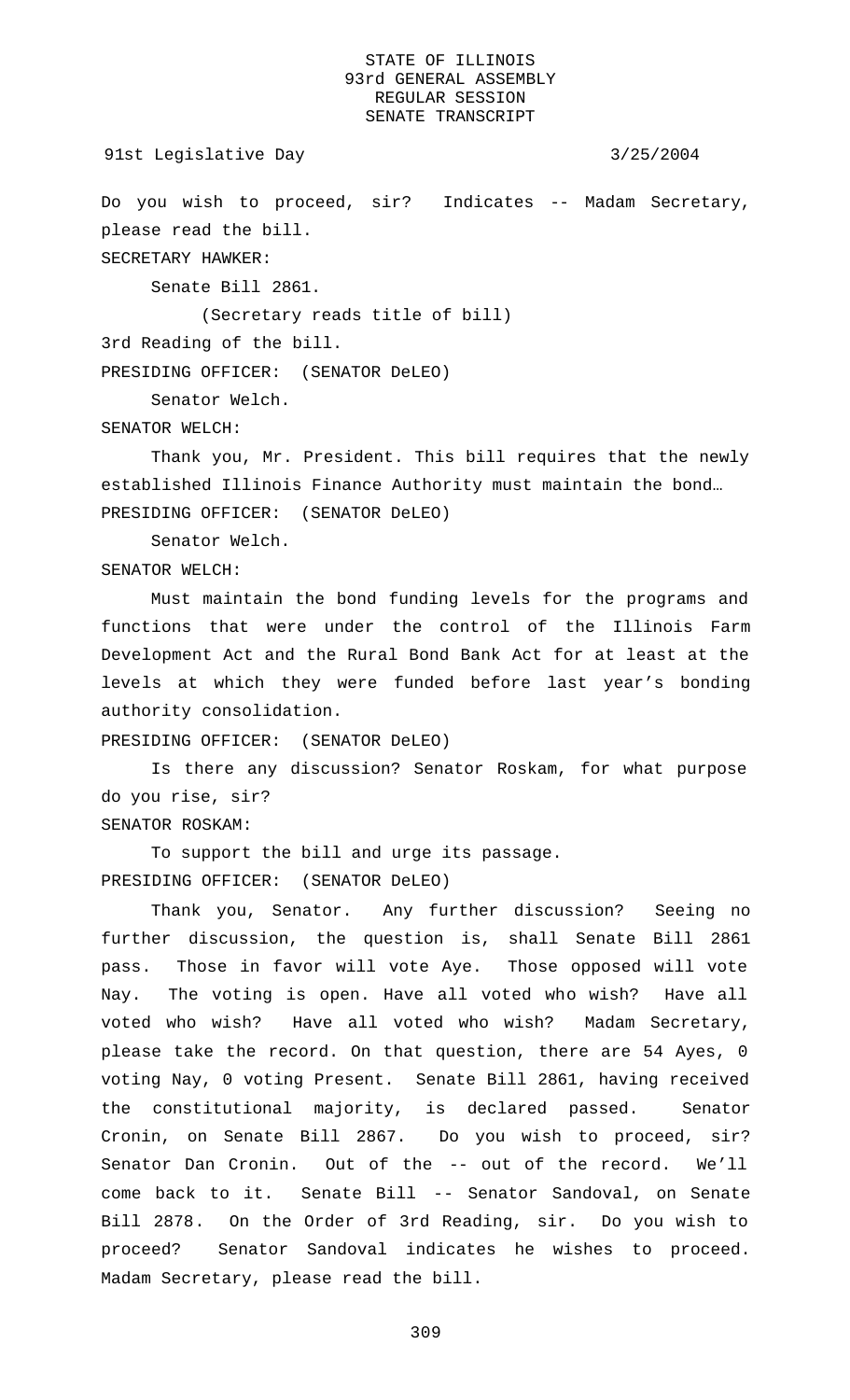91st Legislative Day 3/25/2004

SECRETARY HAWKER:

Senate Bill 2878.

Senator Sandoval.

(Secretary reads title of bill)

3rd Reading of the bill.

PRESIDING OFFICER: (SENATOR DeLEO)

SENATOR SANDOVAL:

Thank you, Senor Presidente? and Members of the Senate. Senate Bill 2878 amends the Illinois Human Rights Act to grant the Attorney General standing to file civil actions under the Human Rights Act directly to the circuit court. As a result, the Attorney General has standing to enforce the Act directly. A complaint could immediately be filed in the circuit court and relief could be obtained more expeditiously. This is particularly important in the situation where we could be seeking to enjoin -- a particularly egregious pattern or practice of discrimination. I ask a favorable vote. PRESIDING OFFICER: (SENATOR DeLEO)

Thank you, Senator. Is there any discussion? Senator Roskam, for what purpose do you rise, sir? SENATOR ROSKAM:

Question the sponsor. PRESIDING OFFICER: (SENATOR DeLEO)

Sponsor indicates he'll yield for a question, sir. SENATOR ROSKAM:

Senator, you referenced pattern and practice a couple minutes ago, but the bill doesn't say anything about pattern and practice. Isn't that right?

PRESIDING OFFICER: (SENATOR DeLEO)

Senator Sandoval.

SENATOR SANDOVAL:

Just human rights violations, Senator Roskam. SENATOR ROSKAM:

So, in fact, the Attorney General would have the ability - even though the fact sheets say pattern and practice human rights violations, the Attorney General would have the ability, if this were enacted, to -- to be involved in anything, and it wouldn't just be limited to pattern and practice. I think that's a concern. I don't think that's what the -- that's what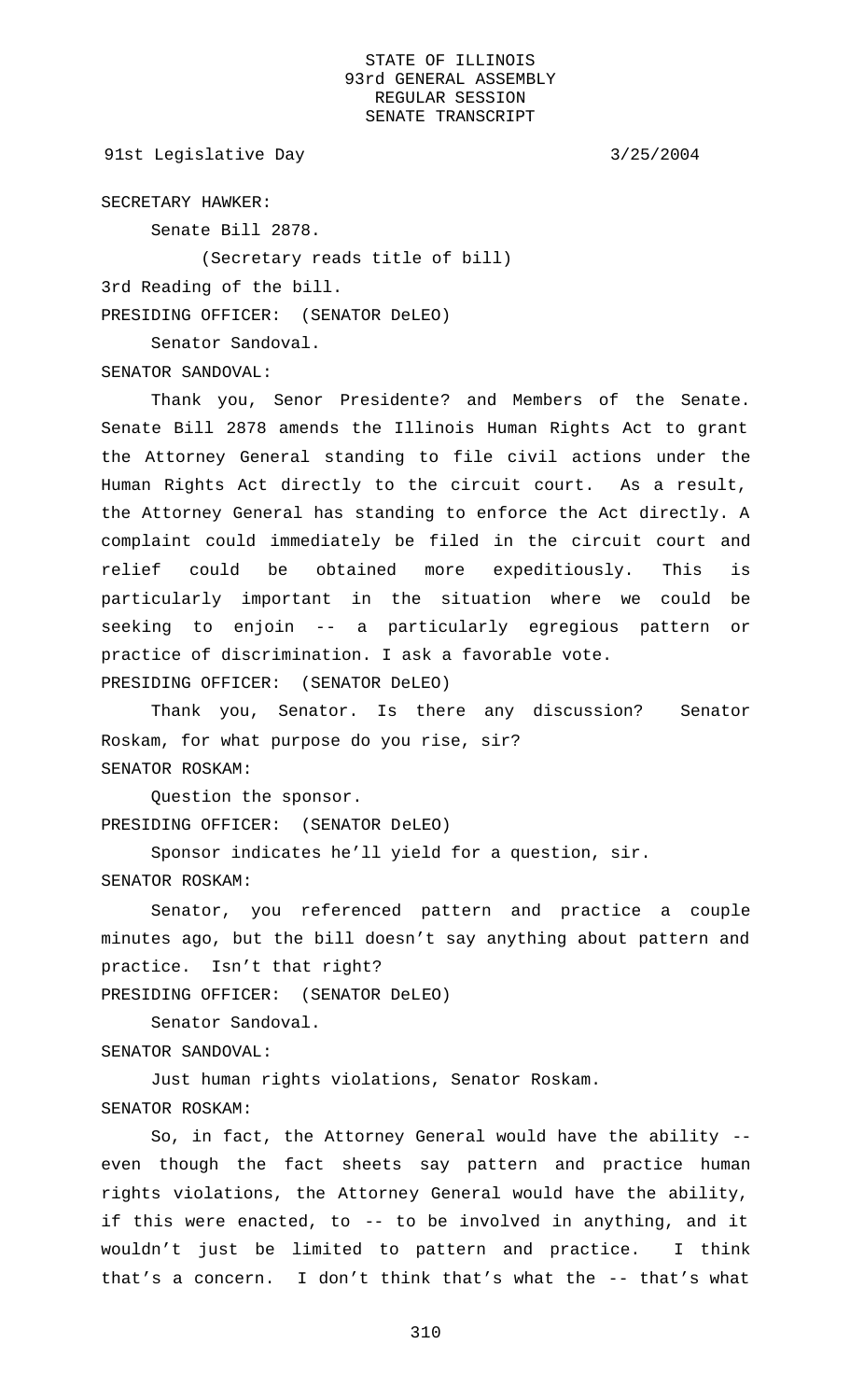91st Legislative Day 3/25/2004

you as a sponsor intend to do, but that's what the language of the bill says. Let me ask you another question. If somebody has, let's say a -- a normal situation under the Illinois Human Rights Act, there's a time period. There's a statute of limitations where you have to bring a complaint. If someone doesn't bring a complaint within that time period, then the Illinois Supreme -- or, the -- the Illinois Attorney General could reach back and say, "Well, that was part of a larger pattern and practice. Even though it happened three years ago, we're going to bring in that to our case." Isn't that right? PRESIDING OFFICER: (SENATOR DeLEO)

Senator Sandoval. SENATOR SANDOVAL:

Senator Roskam, there's only a two-year statute that the - allows the Attorney General to bring a action against -- a complaint.

PRESIDING OFFICER: (SENATOR DeLEO)

Senator Roskam.

SENATOR ROSKAM:

We don't have a lot of time, Senator. Trust me, that's -it's inaccurate. So, here -- here's one of the weaknesses of the bill. Let me just speak to the bill, since we don't have a lot of time. This is a massive expansion of power for the Illinois Attorney General. When  $I$  -- when I asked the question of the Attorney General's staff, I said, "Now, under this proposal, someone would be able to have a -- a case going in the Illinois Human Rights Commission pending, and at the same time, if the Attorney General chose, they would be able to pick up that same pattern, that same case, and you would be going -- down two parallel tracks." We don't do that in Illinois law. And when I asked the question of the Attorney General's staff, they said, "Oh, hang on. You know what? Here's where -- here's where that is. Or, here's where it says that you can't do that." And I was standing there, and there's no answer. It -- it -- even those these people mean well, this bill is very poorly crafted. It's very poorly thought out. I think we should vote No. The notion of expansion of class action litigation for the State of Illinois, which is now a national joke in some counties and finds itself on the editorial pages of the Wall Street Journal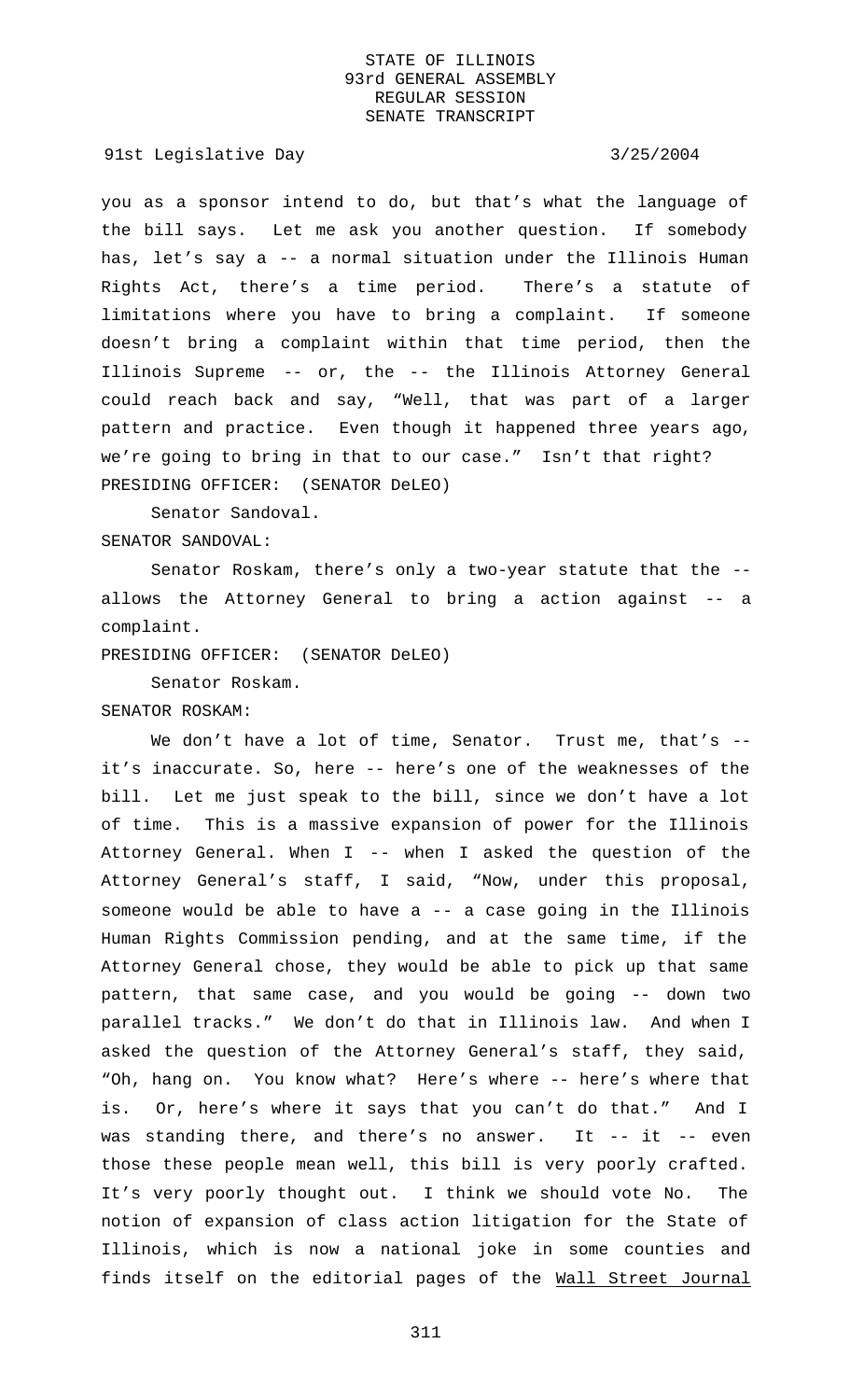### 91st Legislative Day 3/25/2004

because we have become a class action magnet, I think this is exactly the opposite direction that we need to go. We have - adequate remedies under federal law, in terms of class actions. We have Equal Employment Opportunity Commission. We have Human Rights Act. I just don't think this bill is well crafted. I know the sponsor's worked on it. He's tried to make some amendments, but it is not soup yet. This needs to stay on the stove. We need to turn up the heat on this thing before it's ready. This is not ready. Please vote No. PRESIDING OFFICER: (SENATOR DeLEO)

Senator Link, for what purpose do you rise, sir? SENATOR LINK:

I'd like to move for the previous question. PRESIDING OFFICER: (SENATOR DeLEO)

Gentleman moves the previous question. We have one, two, three more speakers. Senator Dillard, for what purpose do you rise, sir?

### SENATOR DILLARD:

To speak to the bill, Mr. President. PRESIDING OFFICER: (SENATOR DeLEO)

To the bill, sir. SENATOR DILLARD:

Thank you very much. This is what I call an Eliot Spitzer special. Eliot Spitzer is the activist Attorney General of the State of New York, and this bill really makes major changes in the Illinois Human Rights Act. I want to point out the Illinois Chamber of Commerce is vehemently opposed to this bill. And for my colleagues on this side of the aisle, don't be confused that we voted Yes on a Floor amendment in committee the other day, because we voted Yes because it just made a terrible bill a little less stinky. This bill is a huge change in the Human Rights Act, and we're moving away from an administrative process to one that bypasses the administrative process and let's the Attorney General sue in someone's name directly to court. The federal courts clearly have ways to handle the kinds of grievances that the Attorney General might want to bring, and the EEOC also obviously has adequate remedies to do this. A small business in the State can get financially crushed by the Attorney General's Office, and a small business can be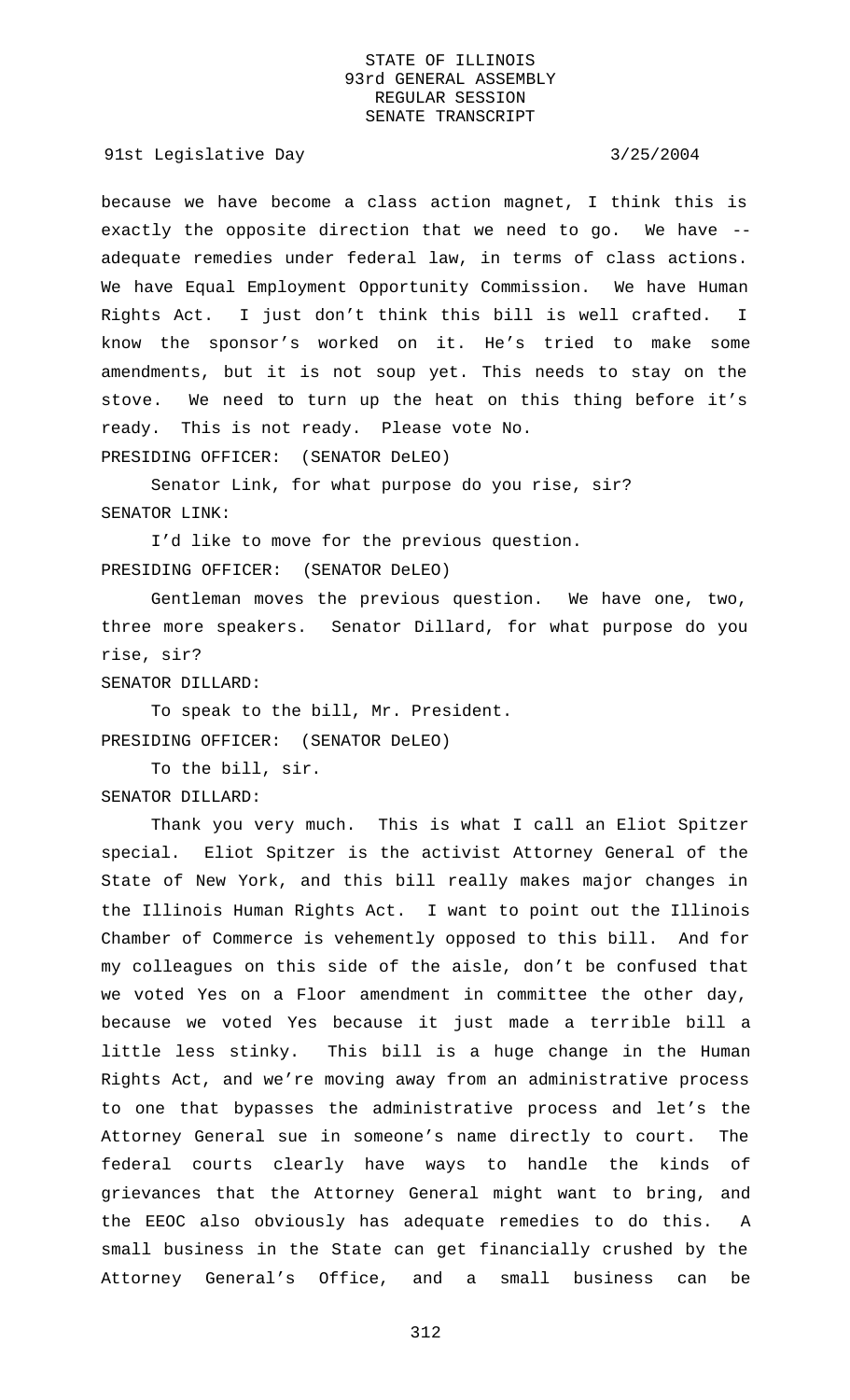91st Legislative Day 3/25/2004

exonerated but yet be financially ruined by the resources of the State of Illinois against it. Let me just close by saying the Chamber of Commerce in the State characterizes this bill as another message that Illinois is more interested in the expansion of litigation rather than the expansion of jobs. And I agree with them, and this is a bill that ought to get a resounding No vote at this time.

PRESIDING OFFICER: (SENATOR DeLEO)

Thank you, Senator. Senator Righter, for what purpose do you rise, sir?

SENATOR RIGHTER:

Thank you -- thank you, Mr. President. Will the sponsor yield, please?

PRESIDING OFFICER: (SENATOR DeLEO)

Sponsor indicates he'll yield for a question, sir. SENATOR RIGHTER:

Senator, this has -- this has been talked about, as -- as I've heard the discussion on this bill, as being a case where the Attorney General's Office can bring a class action on behalf of a group of individuals for violation of the Human Rights Act. Are you waving at me, Mr. President? PRESIDING OFFICER: (SENATOR DeLEO)

Absolutely not. SENATOR RIGHTER:

All right. Thank you. Is -- but that's not the case, is it? I don't see any reference to the fact that a -- the Attorney General's Office would have to have a class certified in order to go forward. That's correct, isn't it? PRESIDING OFFICER: (SENATOR DeLEO)

Senator Sandoval.

SENATOR SANDOVAL:

That's correct. PRESIDING OFFICER: (SENATOR DeLEO)

Senator Righter.

# SENATOR RIGHTER:

So -- so, under this bill, you -- you can have a situation where the Attorney General is going after a -- an -- an employer or whoever it might be for a violation of the Human Rights Act on behalf of one or two people.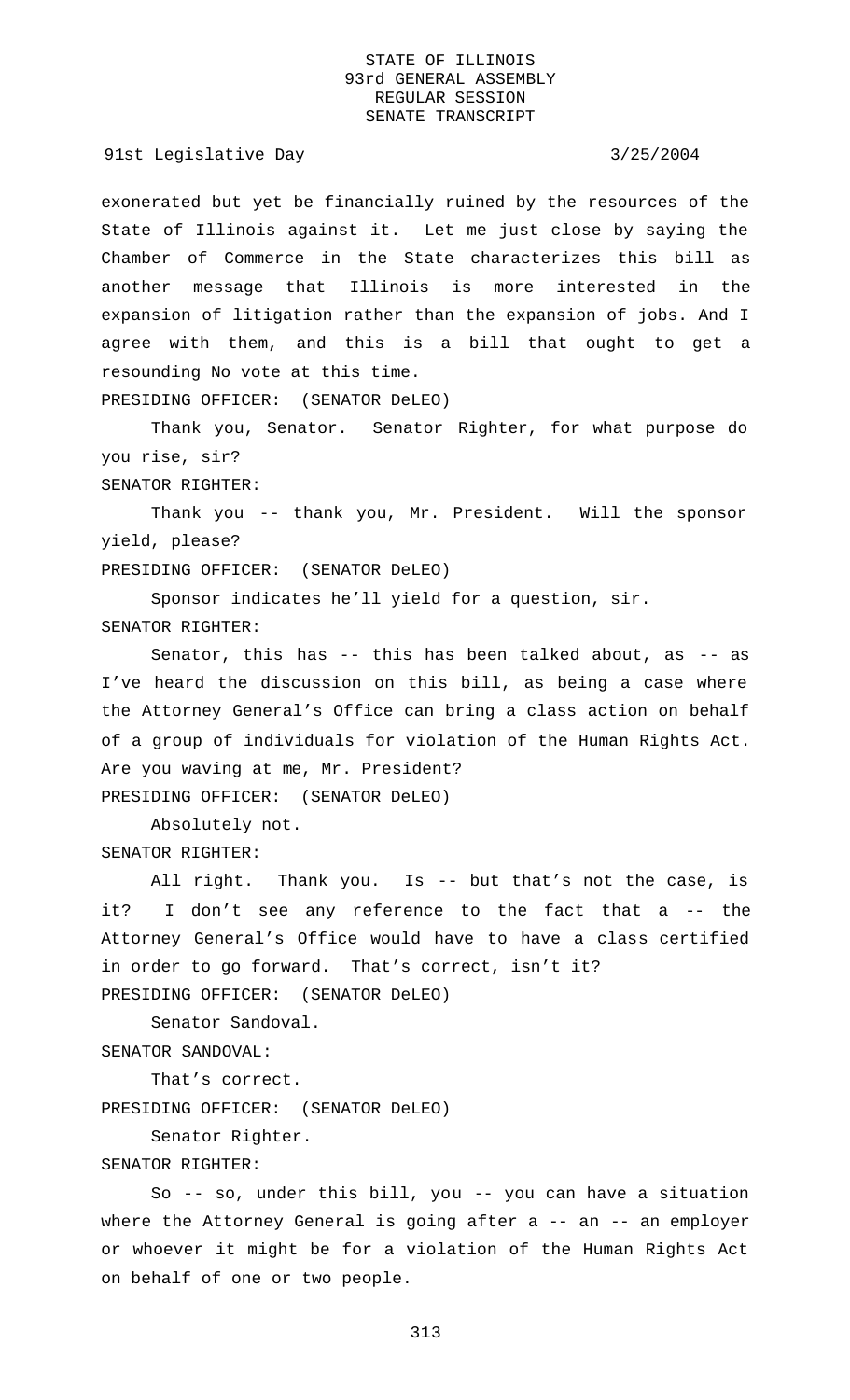### 91st Legislative Day 3/25/2004

PRESIDING OFFICER: (SENATOR DeLEO)

Senator Sandoval.

SENATOR SANDOVAL:

But it's -- it's the right of the Attorney General to decide whether or not to take up the case on a case-by-case basis.

PRESIDING OFFICER: (SENATOR DeLEO)

Senator Righter.

SENATOR RIGHTER:

Well, I appreciate that, Senator, and I guess that leads to my next question is, why is it that you are allowing the government, on behalf of maybe a single person, to circumvent the administrative process when you won't allow that private citizen themselves to do that? I mean, right now, if you feel aggrieved under the Illinois Human Rights Act, you've got to go before the administrative bodies. But if the Attorney General wants to take the case for you, they don't have to work their way through the administrative hearing process. They can go directly to court. Why wouldn't you open the same door for a private citizen, as a taxpayer, as you are for the government? PRESIDING OFFICER: (SENATOR DeLEO)

Senator Sandoval. SENATOR SANDOVAL:

We already allow the government to take action in the Consumer Fraud and Deceptive Practices Act, Senator Righter. PRESIDING OFFICER: (SENATOR DeLEO)

Senator Righter.

SENATOR RIGHTER:

Well, I -- I appreciate that, Senator, but that's not what we're talking about here. We're talking about the Human Rights Act, and under the Human Rights Act, private citizens are required - and correct me if I'm wrong - to go through an administrative process. But now you're saying that you're not going to let private citizens do that, but you're going to let the government to do that. So, you're not going to allow individuals to try to redress their own grievances in court, but you're going to allow the government to do it. I mean, is that right?

PRESIDING OFFICER: (SENATOR DeLEO)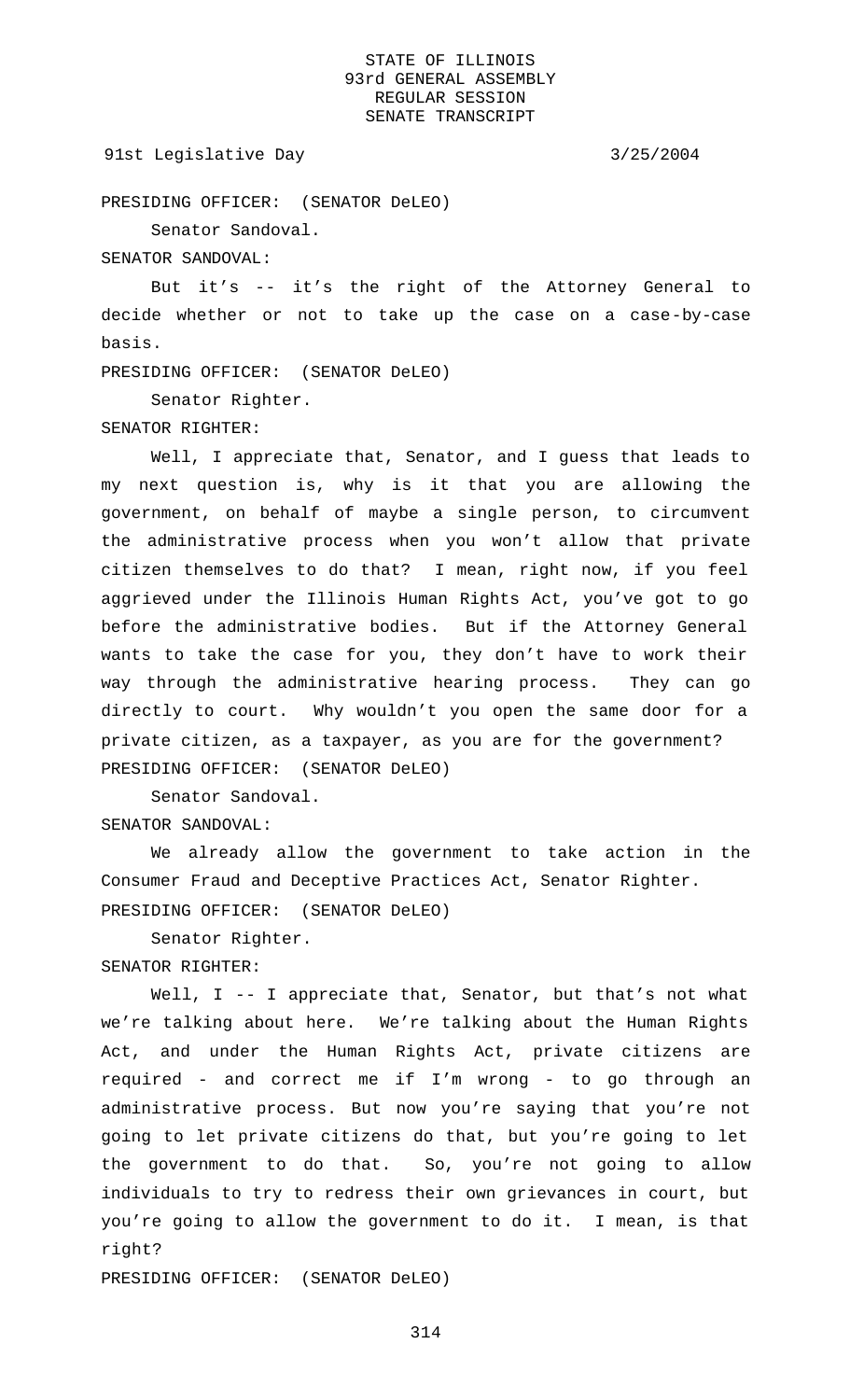91st Legislative Day 3/25/2004

Senator Sandoval. SENATOR SANDOVAL:

Senator Righter, this is in response to the huge backlog that we have of human rights complaints in State government. Are you protecting this Soviet-style bureaucracy, big government, and that these human rights actions should be - should be filed for years upon years? Are you protecting this type of government for all the residents of Illinois? PRESIDING OFFICER: (SENATOR DeLEO)

Senator Righter.

SENATOR RIGHTER:

Senator, let me suggest to you that if you want to release the backlog, then let the private citizens go to court, rather than saying the Attorney General is going to -- what you're suggesting is the Attorney General's going to pick through every one of these cases that's now pending in the administrative process and pick and choose which one they want to advocate on behalf of and which ones they don't. If you want to release the backlog, then let 'em all go to court, Senator, and -- and - and seek redress for themselves.

PRESIDING OFFICER: (SENATOR DeLEO)

Thank you, Senators. Senator Geo-Karis, for what purpose do you rise?

SENATOR GEO-KARIS:

Mr. President and Ladies and Gentlemen of the Senate, we have enough litigation going on. There are means, as my colleagues have spoken before, Senator Roskam and Senator Righter. And let me tell you something: What you're doing is increasing litigation, increasing more litigation, and you have a small company that will fight, fine. But after they exhaust all their means fighting, even if they win, they lose in the long run and probably lose their business 'cause it's very expensive to litigate. What -- when you talk about Soviet style, you're presenting a Soviet-style bill, not us. Real Soviet. Have the government do everything. And who pays for it? The taxpayer. Well, I'm sick and tired of paying for some of these goofy bills, and, I hate to tell you, this is a terrible bill. You want to make points, fine, but you're doing -- creating more litigation. And believe me, there's going to be plenty of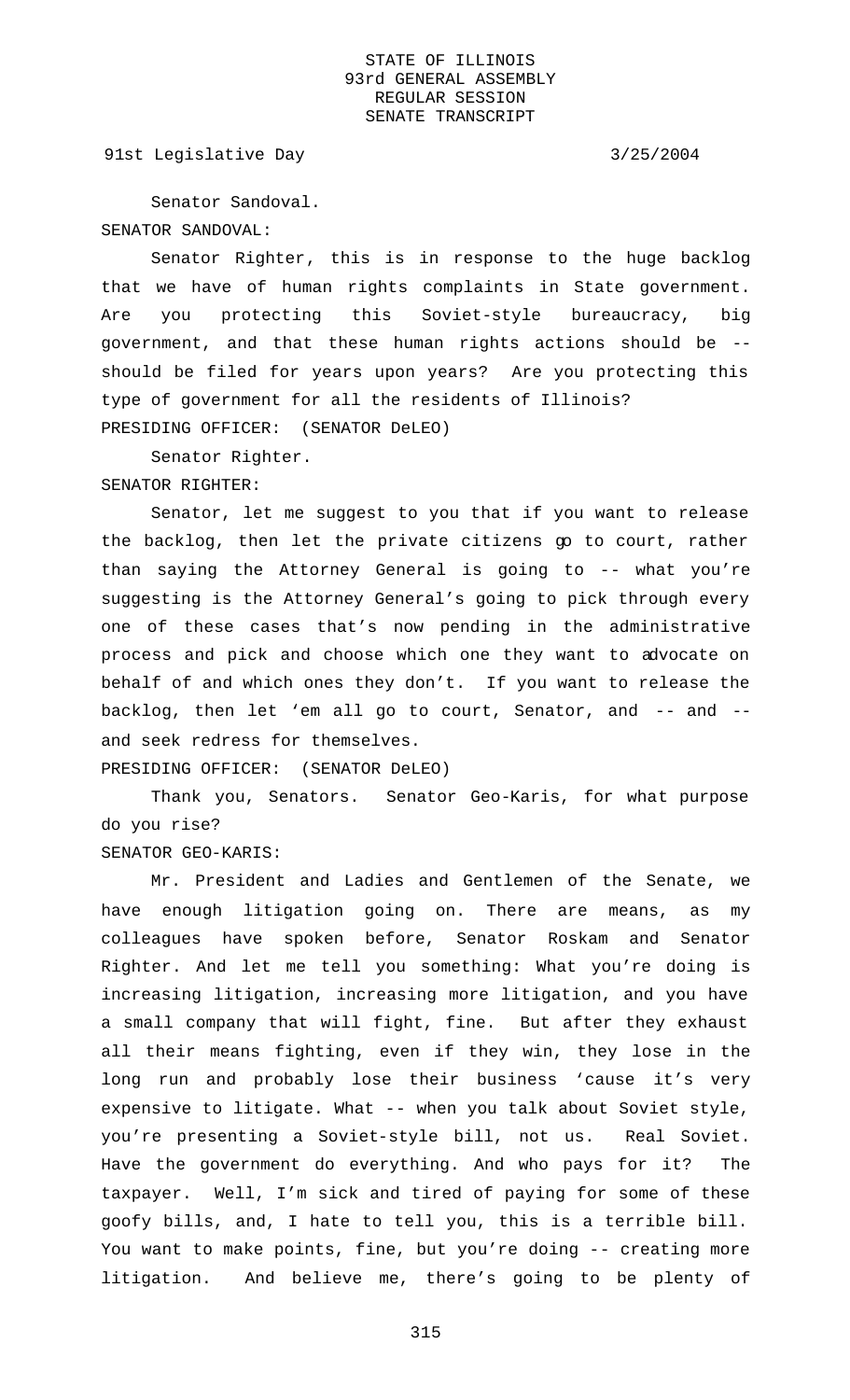### 91st Legislative Day 3/25/2004

litigation on this, and you're going to discourage business from coming into Illinois and opening up plants. And if I were business, I wouldn't come into Illinois with bills like this. And I urge everyone to vote No, for heaven sakes.

PRESIDING OFFICER: (SENATOR DeLEO)

Seeing no further discussion, the previous question has been moved. The question is, shall Senate Bill 2878 pass. All those in favor will vote Aye. All those opposed will vote Nay. The voting is open. Have all voted who wish? Have all voted who wish? Have all voted who wish? Madam Secretary, take the record. On that question, there are 29 Ayes, 26 Nays, 1 voting Present, 3 not voting. Senate Bill 2878, having not received the required constitutional majority, is declared failed. Senator Sandoval.

SENATOR SANDOVAL:

Mr. President, I'd like to request Postponed Consideration on this bill.

PRESIDING OFFICER: (SENATOR DeLEO)

Gentleman has request Postponed Consideration. That's - the bill will be placed on the Order of Postponed Consideration. Continuing on Senate Bills 3rd Reading, in the middle of page 23, Senator Maloney, on Senate Bill 2879. Do you wish to proceed? He indicates he wishes to proceed. Madam Secretary, please read the bill.

SECRETARY HAWKER:

Senate Bill 2879.

(Secretary reads title of bill) 3rd Reading of the bill.

PRESIDING OFFICER: (SENATOR DeLEO)

Senator Maloney.

### SENATOR MALONEY:

Thank you. Thank you, Mr. President. We are all familiar with the 2002 outbreak of the West Nile virus. Illinois led the nation both in cases and in deaths. The district that I represent was the epicenter, so to speak, for this outbreak. This bill would simply require that the Mosquito Abatement Districts, when conducting surveillance, if they discover positive pool with mosquitoes, must notify the local health departments within twenty-four hours. This would require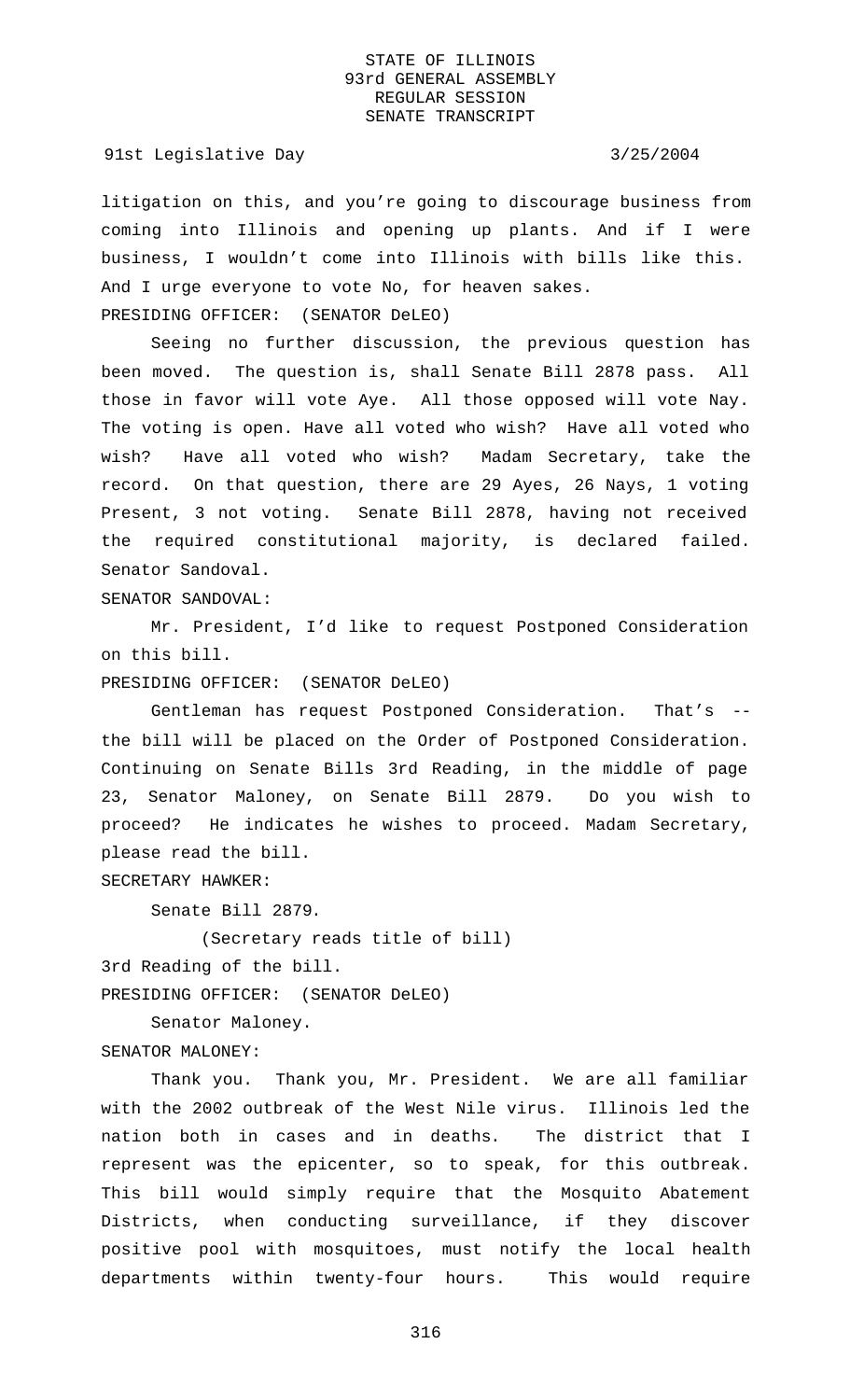### 91st Legislative Day 3/25/2004

accountability. It would create a consistent mechanism, an early warning system, if you will, with the underlying being - underlying theme being the protection of the public health. I would be happy to answer any questions. PRESIDING OFFICER: (SENATOR DeLEO)

Thank you. Is there any discussion? Is there any discussion? Seeing no discussion, Senator Maloney asks -- the question is, shall Senate Bill 2879 pass. All those in favor will vote Aye. All those opposed will vote Nay. The voting is open. Have all voted who wish? Have all voted who wish? Have all voted who wish? Madam Secretary, please take the record. On that question, there are 55 Ayes, 0 Nays, 0 voting Present. Senate Bill 2879, having received the constitutional majority, is declared passed. Senator Martinez, on Senate Bill 2880. Madam -- do you wish to proceed? Excuse -- I'm sorry. Leader Watson, for what purpose do you rise? SENATOR WATSON:

Just a point of personal privilege. PRESIDING OFFICER: (SENATOR DeLEO)

Yes, sir. Please state your point. SENATOR WATSON:

I'd like to just tell everybody on this side of the aisle that we have food in my office if you  $-$  if you would wish. It's being provided by the Pork Producers and by Citizens for Watson. And by the way, the staff is invited, and when -- at 8 o'clock, we're going to open it up for the Democrat staff. Since the Democrat staff was not given the food -- given food by their Leader, Democrat staff will now be welcome to come into my office at 8 o'clock and help themselves to -- to Saputo's and whatever's left over of the Pork Producers fine product. PRESIDING OFFICER: (SENATOR DeLEO)

Thank you, Leader Watson. Thank you very much. Thank you very much, Leader Watson. I haven't eaten. Which side am I on? Senator Martinez, do you wish to proceed on 2880, ma'am? Madam Secretary, please read the bill.

SECRETARY HAWKER:

Senate Bill 2880.

(Secretary reads title of bill) 3rd Reading of the bill.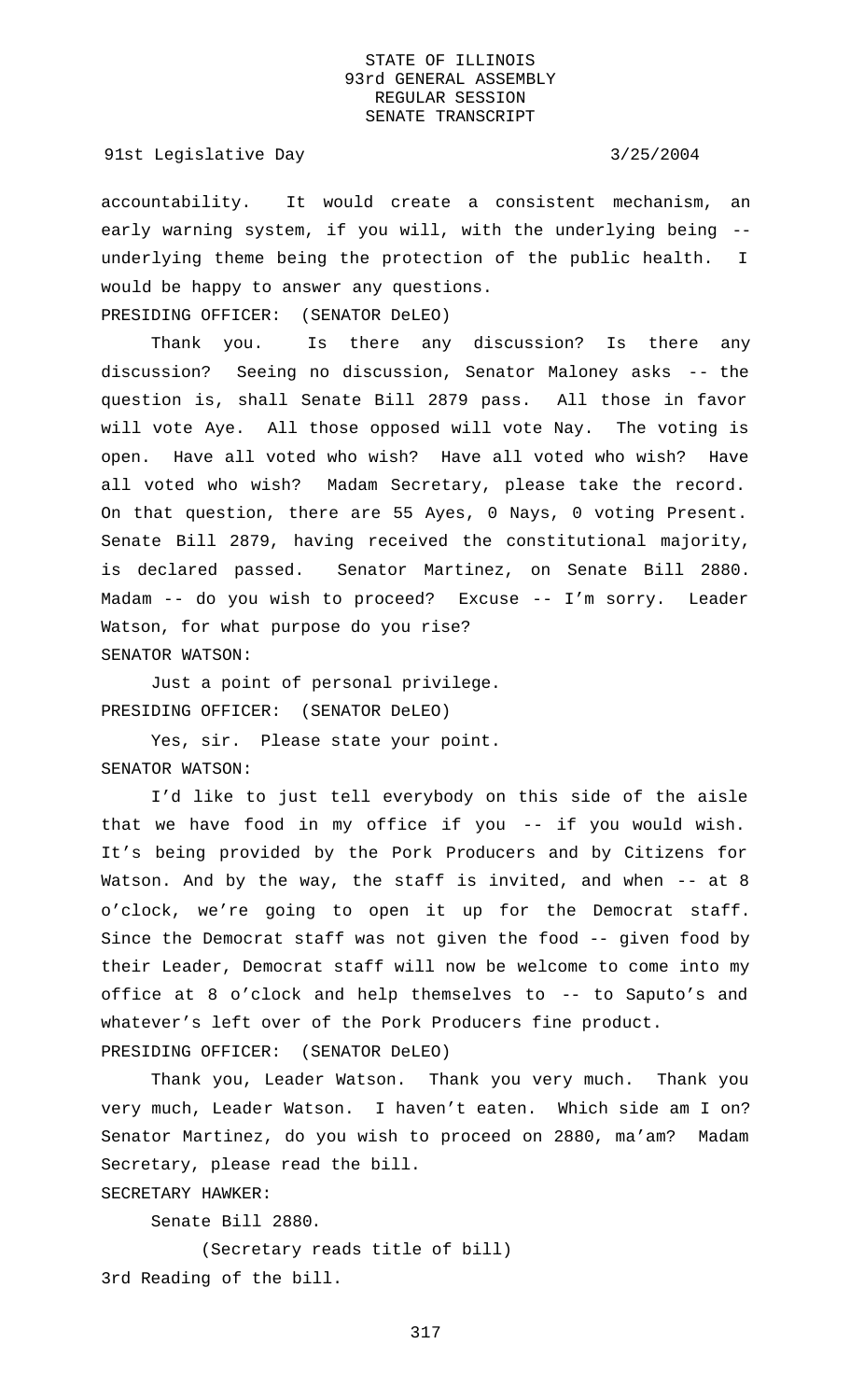91st Legislative Day 3/25/2004

PRESIDING OFFICER: (SENATOR DeLEO)

Senator Martinez, please.

SENATOR MARTINEZ:

Thank you, Mr. President. Senate Bill 2880 is the -- it's a new Act, the Comprehensive Housing, Health, and Supportive Services for Older Adults Act. It establishes a framework for the -- reconfiguration of the -- Illinois' elder care system by addressing critical access service areas, our nursing home conversion program and the coordination of services by various entities. This is actually a work in progress. We have a whole lot of people working on this bill - the ARRP, the Alzheimer's Association, the Illinois Health Care Association and many, many other groups - just making -- making sure that our elderly get the very best. So, we are still continuing to work on this, and we are going to continue to work it over in the House also. So I ask for a favorable vote.

PRESIDING OFFICER: (SENATOR DeLEO)

Thank you, Senator. Is there any discussion? Senator Righter, for what purpose do you rise, sir? SENATOR RIGHTER:

Thank you, Mr. President. Just very briefly. The bill passed unanimously out of committee. The sponsor mentioned that it is a work in progress, and that is true. She's been very accommodating to all the parties, and we look forward to that kind of progress in the House as well. I would urge an Aye vote. Thank you.

PRESIDING OFFICER: (SENATOR DeLEO)

Thank you for your comments, Senator. Okay. The question is, shall Senate Bill 2880 pass. All those in favor will vote Aye. All those opposed will vote Nay. The voting is open. Have all voted who wish? Have all voted who wish? Have all voted who wish? Madam Secretary, please take the record. On that question, there are 56 Ayes, 0 Nays, 0 voting Present. Senate Bill 2880, having received the constitutional majority is declared passed. Senator Munoz, on Senate Bill 2887. That is on Order of 3rd Reading. Do you wish to proceed, sir? He indicates he wishes to proceed. Madam Secretary, please read the bill.

SECRETARY HAWKER: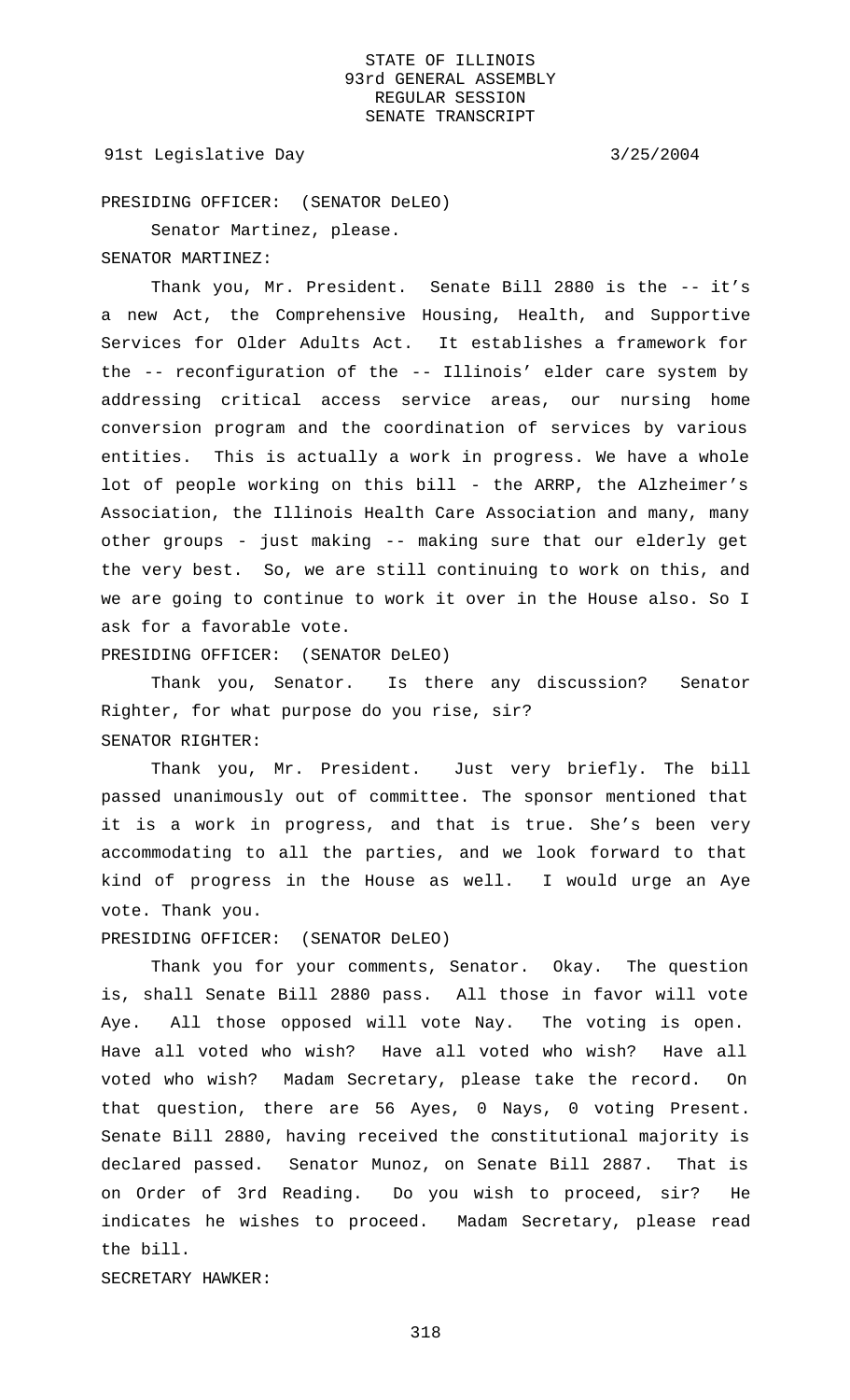91st Legislative Day 3/25/2004

Senate Bill 2887.

(Secretary reads title of bill)

3rd Reading of the bill.

PRESIDING OFFICER: (SENATOR DeLEO)

Senator Munoz.

SENATOR MUNOZ:

Thank you, Mr. President, Members of the Senate. Senate Bill 2887 increases continuing education for real estate brokers, including an additional six hours of coursework on broker management. If real estate brokers do not wish to engage in the additional coursework, they convert back to a salesperson. Eliminates the grandfather clause. Requires all people to obtain continuing education. The grandfather clause exempted people from holding a license for fifteen years as of January 1, 2002, from obtaining the continuing education. It also defines "exclusive brokerage agreement." Specifies that a broker will provide the minimum services to the client. Deletes the previous exemption for people taking pre-licensure courses, such as courses toward a bachelor's degree. New broker licensees must complete the six-hour broker management course within eighty days of initial licensure. I know of no opposition. I'll attempt to answer any questions. PRESIDING OFFICER: (SENATOR DeLEO)

Is there any discussion? Is there any discussion? Senator Lauzen, for what purpose do you rise? SENATOR LAUZEN:

A question for the sponsor. PRESIDING OFFICER: (SENATOR DeLEO)

Sponsor indicates he'll yield for a question, sir. SENATOR LAUZEN:

I'm sorry, Senator. I didn't follow what you were saying about the grandfather clause. I've had several realtors from back home call and -- and complain that after thirty years of being in this business, that now they're going to have to go back to school after having spent a lifetime of experience here. PRESIDING OFFICER: (SENATOR DeLEO)

Senator Munoz. SENATOR MUNOZ: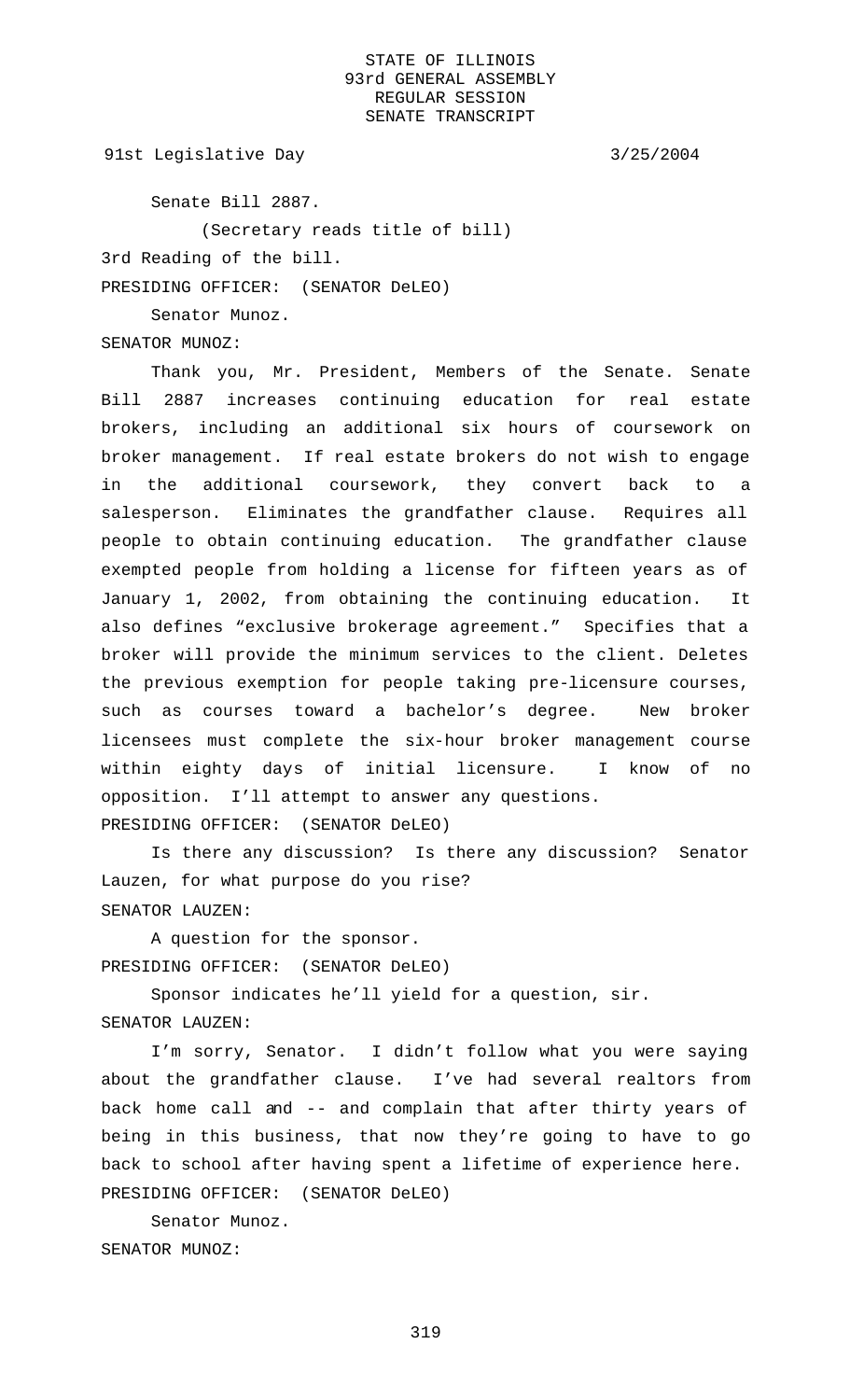91st Legislative Day 3/25/2004

Yes, Senator. That question was brought up as well in committee. Basically, for -- the grandfather clause exempted people holding a license for fifteen years or more as of January 1st, 2002, from obtaining continuing education.

PRESIDING OFFICER: (SENATOR DeLEO)

Senator Lauzen.

SENATOR LAUZEN:

So, to clarify, there is a grandfather clause. Have you amended this bill from its original form somehow? PRESIDING OFFICER: (SENATOR DeLEO)

Senator Munoz.

SENATOR MUNOZ:

It removes the grandfather clause. PRESIDING OFFICER: (SENATOR DeLEO)

Senator Lauzen.

SENATOR LAUZEN:

I do apologize, but I have gotten so many calls on this bill. It removes the grandfather clause, so that means that people -- I -- I thought that at first you said that anybody over fifteen years is grandfathered in. But now I understand you to say that that's been removed. I'm not sure which one it is.

PRESIDING OFFICER: (SENATOR DeLEO)

Senator Munoz.

SENATOR MUNOZ:

Senator, eliminates the grandfather clause, and it -- I'm sorry. Eliminates the grandfather clause and requires all people to obtain the continuing education. The grandfather clause exempted people holding a license for fifteen years as of January 1, 2002, and does no…

PRESIDING OFFICER: (SENATOR DeLEO)

Thank you. Thank you, Senator. Senator Lauzen. SENATOR LAUZEN:

Okay. Then, to the bill.  $I - I - I$  -- thank you very much... PRESIDING OFFICER: (SENATOR DeLEO)

To the bill, sir.

SENATOR LAUZEN:

…for the clarification, Senator. I would just advise a No vote. If you have, you know, working relationships with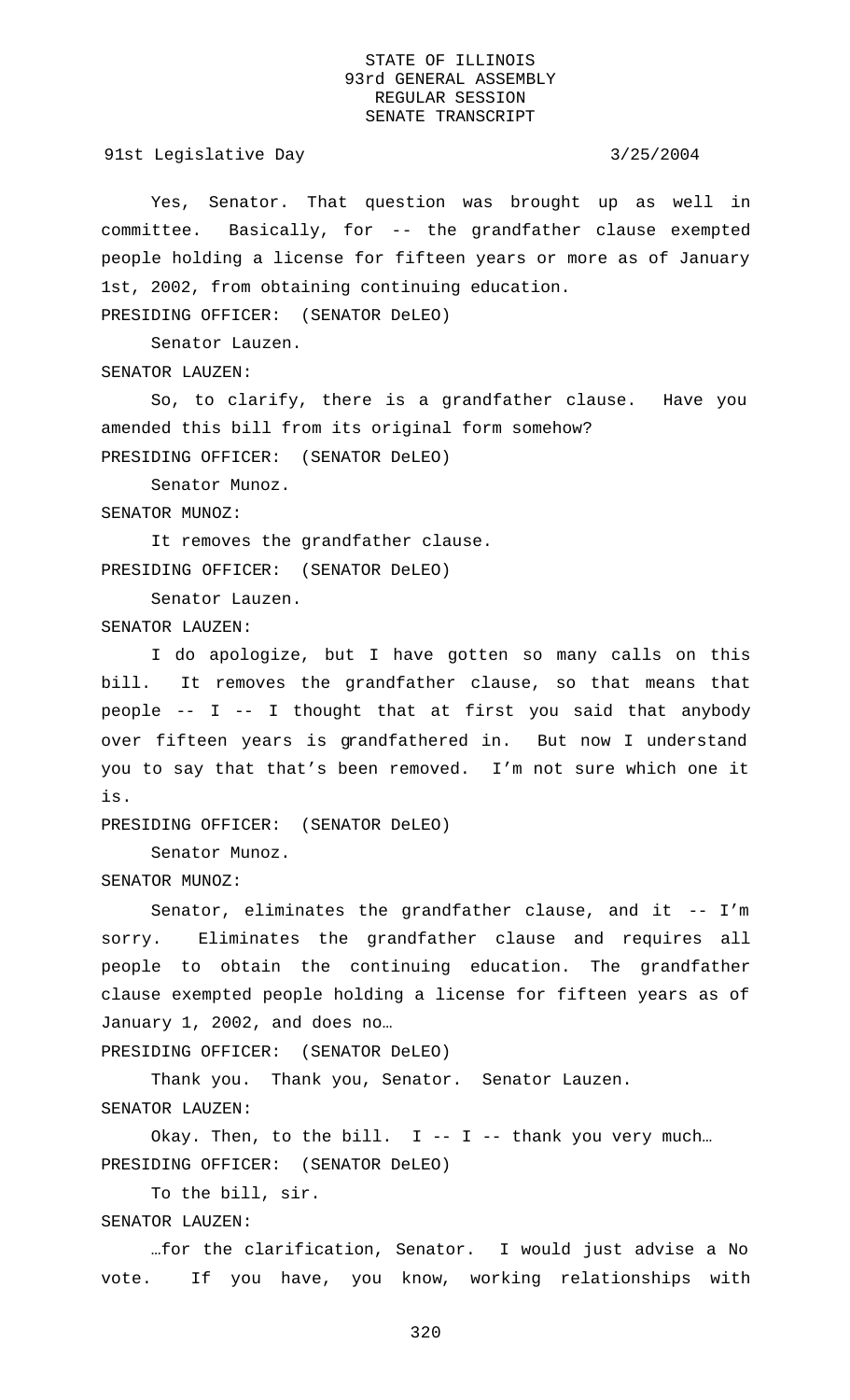constituents who have been in the business for more than fifteen years, I think you're going to have a lot of angry realtors calling your office if this passes.

PRESIDING OFFICER: (SENATOR DeLEO)

Senator Garrett, for what purpose do you rise, ma'am? SENATOR GARRETT:

Will the sponsor yield? PRESIDING OFFICER: (SENATOR DeLEO)

Sponsor indicates he'll yield for a question. Senator Garrett.

SENATOR GARRETT:

I just have a question. This bill has the support of the Illinois Realtors Association, and they're giving this support even though the realtors apparently area calling and saying that they're in opposition to it?

PRESIDING OFFICER: (SENATOR DeLEO)

Senator Munoz.

SENATOR MUNOZ:

It is the Realtors bill. There's no calls that we have gotten. There -- that's the first I've heard of it, from Senator Lauzen.

PRESIDING OFFICER: (SENATOR DeLEO)

Okay. The question is, shall Senate Bill 2887 pass. All those in favor will vote Aye. All those opposed will vote Nay. The voting is open. Have all voted who wish? Have all voted who wish? Have all voted who wish? Madam Secretary, please take the record. On that question, there are 44 Ayes, 9 voting Nay, 0 voting Present. Senate Bill 2887, having received the constitutional majority, is declared passed. Senator Munoz, on Senate Bill 2892. On the Order of 3rd Reading, sir, do you wish to proceed? He indicates yes. Madam Secretary, please read the bill.

SECRETARY HAWKER:

Senate Bill 2892.

(Secretary reads title of bill)

3rd Reading of the bill.

```
PRESIDING OFFICER: (SENATOR DeLEO)
```

```
Senator Munoz, on 2892, sir.
```
SENATOR MUNOZ: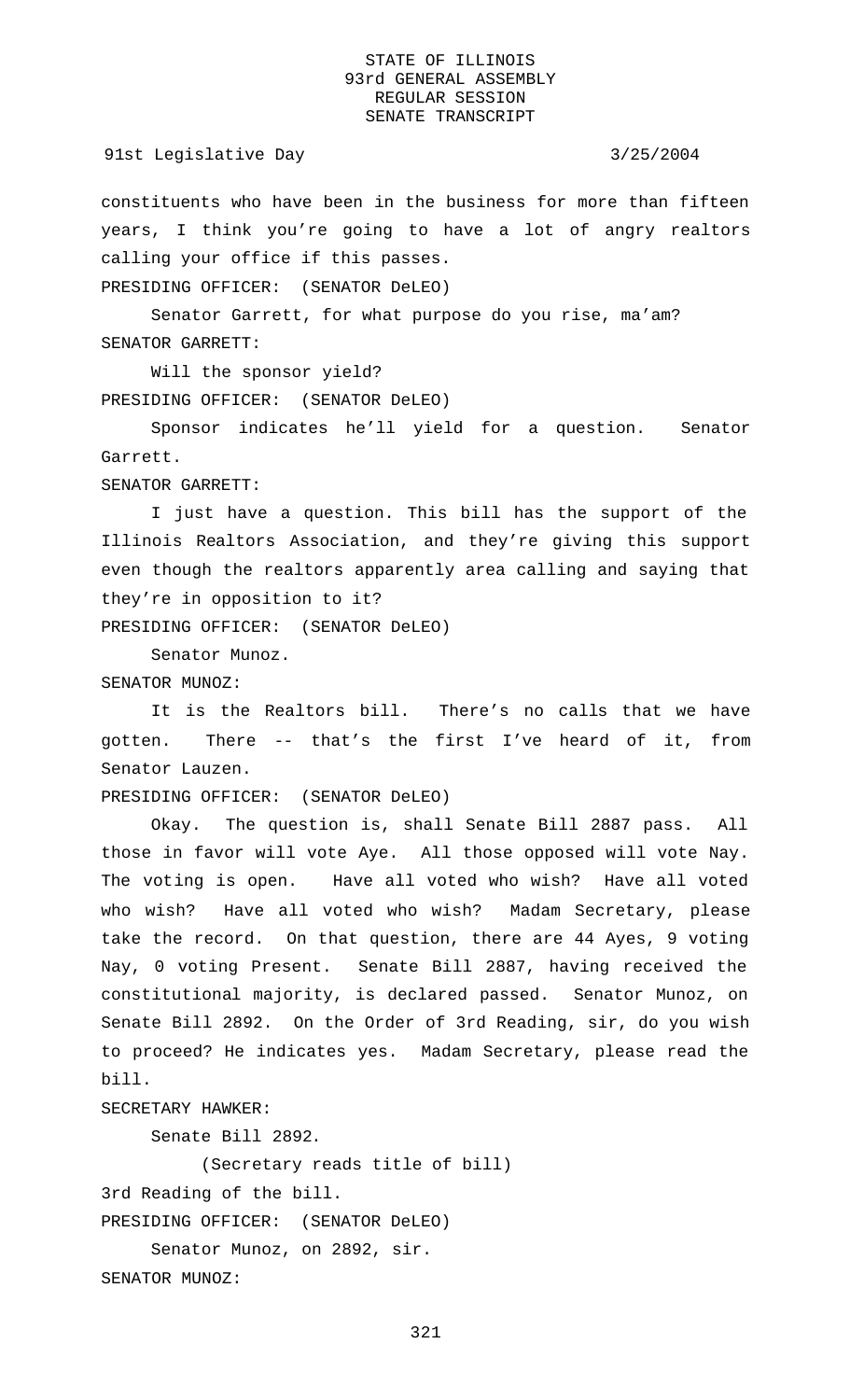91st Legislative Day 3/25/2004

Thank you, Mr. President and Members of the Senate. Senate Bill 2892 is designed to bring Illinois Tax Code in line with the federal IRS Code relative to provisions dealing with real estate mortgage investment conduits. The Department of Revenue says that this is -- obscure issue has caused a glitch in the Code, and this legislation will correct that glitch. This legislation was passed unanimously in Revenue Committee yesterday, but as of this morning, Department of Revenue have shown some opposition to it, as well as the Governor's Office. Although I do not agree with those concerns, I have agreed to work with the Department of Revenue, as well as the Governor's Office, for further negotiations that all parties try to agree. But because the problem that we're having with the deadline for 3rd Readings, they would have no opposition as of now for me to pass the bill, if we were to pass it out of the Senate to go to the House. I have agreed with them. I will not seek a sponsor to move the legislation forward in the House if I can get it passed here out of the Senate so the bill doesn't die here with the deadline.

PRESIDING OFFICER: (SENATOR DeLEO)

Senator Lauzen. SENATOR LAUZEN:

Thank you, Mr. President. To the bill. I'd like to compliment the sponsor. It's a lot better talking in favor of a bill than opposed to a bill. I appreciate that -- and for folks on this side of the aisle, this is a clarification and making the Illinois Code consistent with the IRS, and it basically allows taxpayers when they have losses, that they're deductible against gains, which is just good old-fashioned common sense. So, I appreciate the clarification, Senator.

PRESIDING OFFICER: (SENATOR DeLEO)

Thank you very much, Senator. Okay. The question is, shall Senate Bill 2892 pass. All those in favor will vote Aye. All those opposed will vote Nay. The voting is open. Have all voted who wish? Have all voted who wish? Have all voted who wish? Madam Secretary, please take the record. On that question, there are 52 Ayes, 3 voting Nay, 1 voting Present. Senate Bill 2892, having received the constitutional majority, is declared passed. Senator Garrett. Senator Garrett, on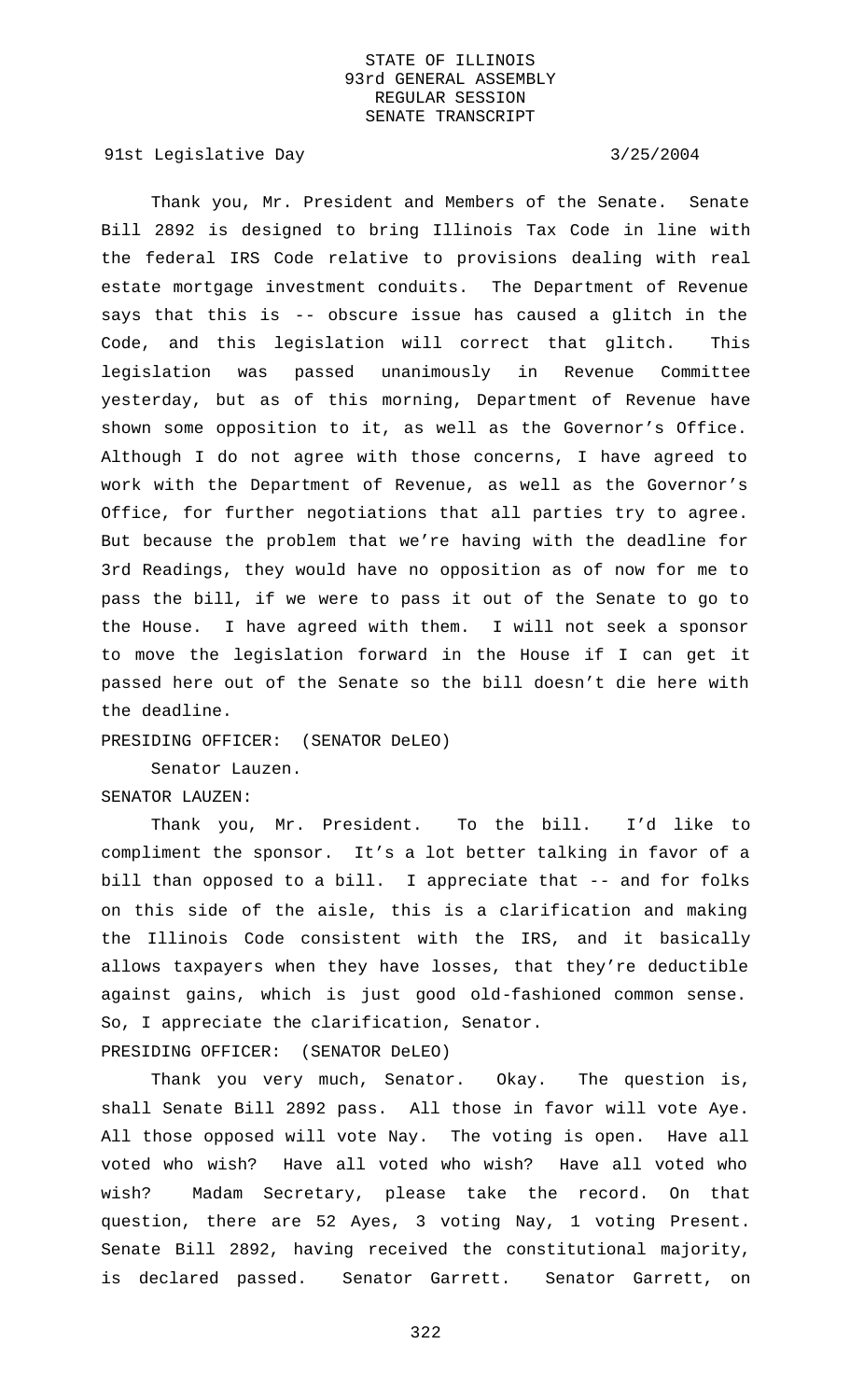#### 91st Legislative Day 3/25/2004

Senate Bill 2901. The bill is on the Order of 3rd Reading. Do you wish to proceed, ma'am? She indicates she wishes to proceed. Madam Secretary, please read the bill. SECRETARY HAWKER:

Senate Bill 2901.

(Secretary reads title of bill) 3rd Reading of the bill. PRESIDING OFFICER: (SENATOR DeLEO)

Senator Garrett.

#### SENATOR GARRETT:

Yes, Mr. President. Thank you. This is a bill that has come together quite nicely. We have support from the Attorney General's Office, the Treasurer's Office, Public Interest Research Group, and the Illinois Retail Merchants Association, Illinois Bankers Association are neutral. Basically, what this bill does, it speaks to the gift card issue. It eliminates expiration dates and dormancy fees from gift cards. It asks for full disclosure on all taxes and charges associated with gift cards. It exempts retailers from the Unclaimed Property Act if gift cards have no purchase -- post-purchase fees, penalties or expiration date. And it says that gift cards that include any fees, penalties or expiration date must fully disclose those fees, penalties and expiration notice on the gift card. Also, they must comply with the Unclaimed Property Act and remit unused funds to the State. I'd be happy to answer any questions.

# PRESIDING OFFICER: (SENATOR DeLEO)

Thank you very much, Senator. Is there any discussion? Seeing no discussion, the question is, shall Senate Bill 2901 pass. All those in favor will vote Aye. All those opposed will vote Nay. The voting is open. Have all voted who wish? Have all voted who wish? Have all voted who wish? Madam Secretary, please take the record. On that question, there are 55 Ayes, 2 Nays, 0 voting Present. Senate Bill 2901, having received the constitutional majority, is declared passed. Senator Garrett, on the Order of 3rd Reading, is Senate Bill 2902. Do you wish - - it's out of the record. Senator Haine, on Senate Bill 2908. This bill is on the Order of 3rd Reading. Do you wish to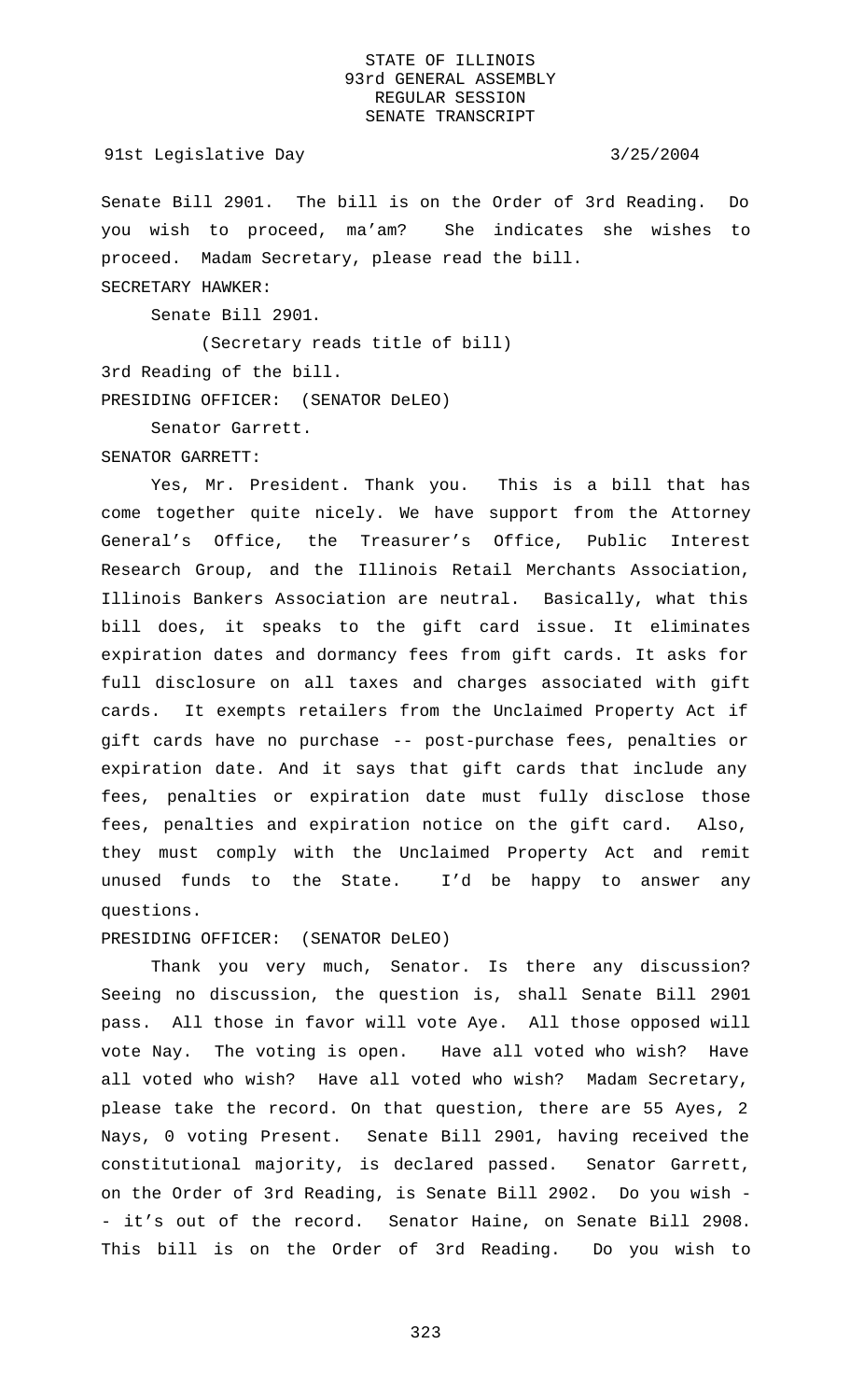```
91st Legislative Day 3/25/2004
```
proceed, sir? He indicates he wishes to proceed. Madam Secretary, please read the bill. SECRETARY HAWKER:

Senate Bill 2908.

(Secretary reads title of bill)

3rd Reading of the bill.

PRESIDING OFFICER: (SENATOR DeLEO)

Senator Haine.

SENATOR HAINE:

Thank you, Mr. President and Ladies and Gentlemen of the Senate. I wish to ask the indulgence of the Senate on this. I went before the Financial Institutions Committee with this bill with -- which is an initiative of the Office of Banks and Real Estate. There were negotiations. It passed out of committee unanimously with my promise to come back with an agreed amendment. There were still some unresolved differences with the mortgage bankers. I don't know what happened. I -- there's some miscommunication. The amendment was filed late, beyond our deadline, just a couple of days ago. So, I would ask the indulgence of the Senate to pass this out as is - and the amendment has been filed; it's in Rules - have it go to the House and adopt the amendment there. There is no opposition. Everyone is agreed at this point. And, again, I apologize to the committee. I explained it to the Chairlady, and would ask that this go in the form of a bill to be amended in the House, consistent with the amendment filed in Rules. PRESIDING OFFICER: (SENATOR DeLEO)

Thank you, Senator. Is there any further discussion? Senator Rutherford, for what purpose do you rise, sir? SENATOR RUTHERFORD:

Mr. President, I -- I'm going to stand in support of this, but with respect, Senator, I mean, you did make it to the Members of the committee, and being the Republican Spokesperson on that committee or any other Members of the Republican Party has not been aware of that except through staff. So, to that - yes. So, to that extent, Senator, I do stand in support of it 'cause it was an agreement you did make. The content of the underlying amendment, which is still in Rules, we've looked at and does meet the commitment that you made. Respect that you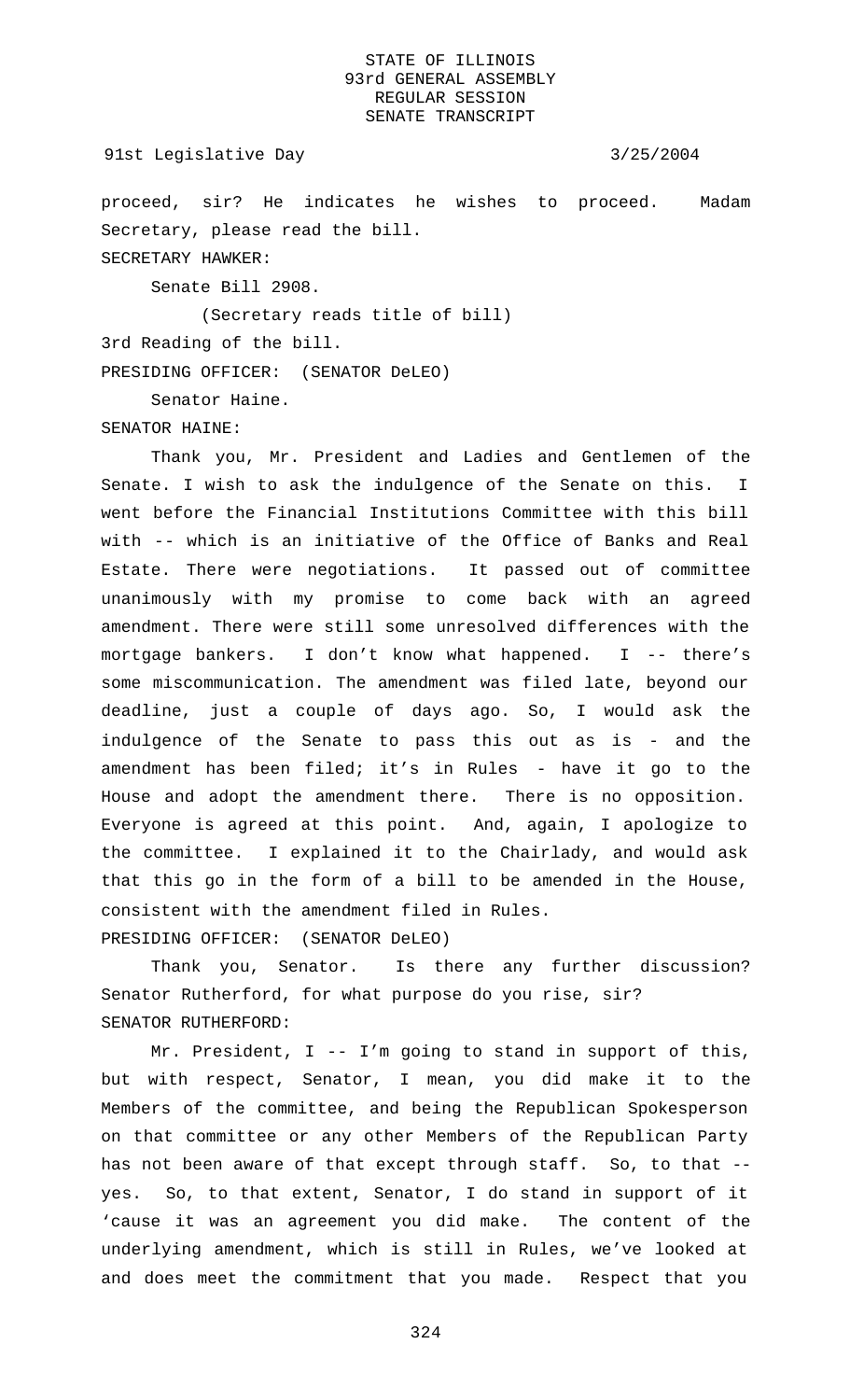#### 91st Legislative Day 3/25/2004

did not meet the deadline and that you will do that in the -- in the -- in the Chambers. But with -- if we could perhaps communicate between us so we know what's going on here on the Floor. So, I do stand in support of you doing this and amending it in the House.

PRESIDING OFFICER: (SENATOR DeLEO)

Thank you, Senator. Senator Haine, to close, sir. SENATOR HAINE:

Thank you very much, Senator Rutherford. And I apologize again, on behalf of the Office of Banks and Real Estate, and it won't happen again, I'm sure. Thank you, Mr. President. I ask for a favorable vote.

PRESIDING OFFICER: (SENATOR DeLEO)

Thank you. Okay. The question is, shall Senate Bill 2908 pass. Those in favor will vote Aye. Those opposed will vote Nay. The voting is open. Have all voted who wish? Have all voted who wish? Have all voted who wish? Madam Secretary, please take the record. On that question, there are 55 -- 54 Ayes, 0 Nay, 0 voting Present. Senate Bill 2908, having received the constitutional majority, is declared passed. Senator del Valle, on Senate Bill 2918, on the Order of 3rd Reading. Do you wish to proceed, sir? He indicates he wishes to proceed. Madam Secretary, please read the bill. SECRETARY HAWKER:

Senate Bill 2918.

(Secretary reads title of bill)

3rd Reading of the bill.

PRESIDING OFFICER: (SENATOR DeLEO)

Senator del Valle. SENATOR DEL VALLE:

Thank you, Mr. President. This bill does three things. It raises the compulsory school attendance age from sixteen to seventeen. It establishes procedures for dealing with truants in districts that do not have truant officers and those procedures are handled by way of the regional superintendent of schools or a designee. And then it establishes a graduation incentive program that would make it possible to provide activities that will keep students enrolled in classes, through community colleges or through training programs, and then,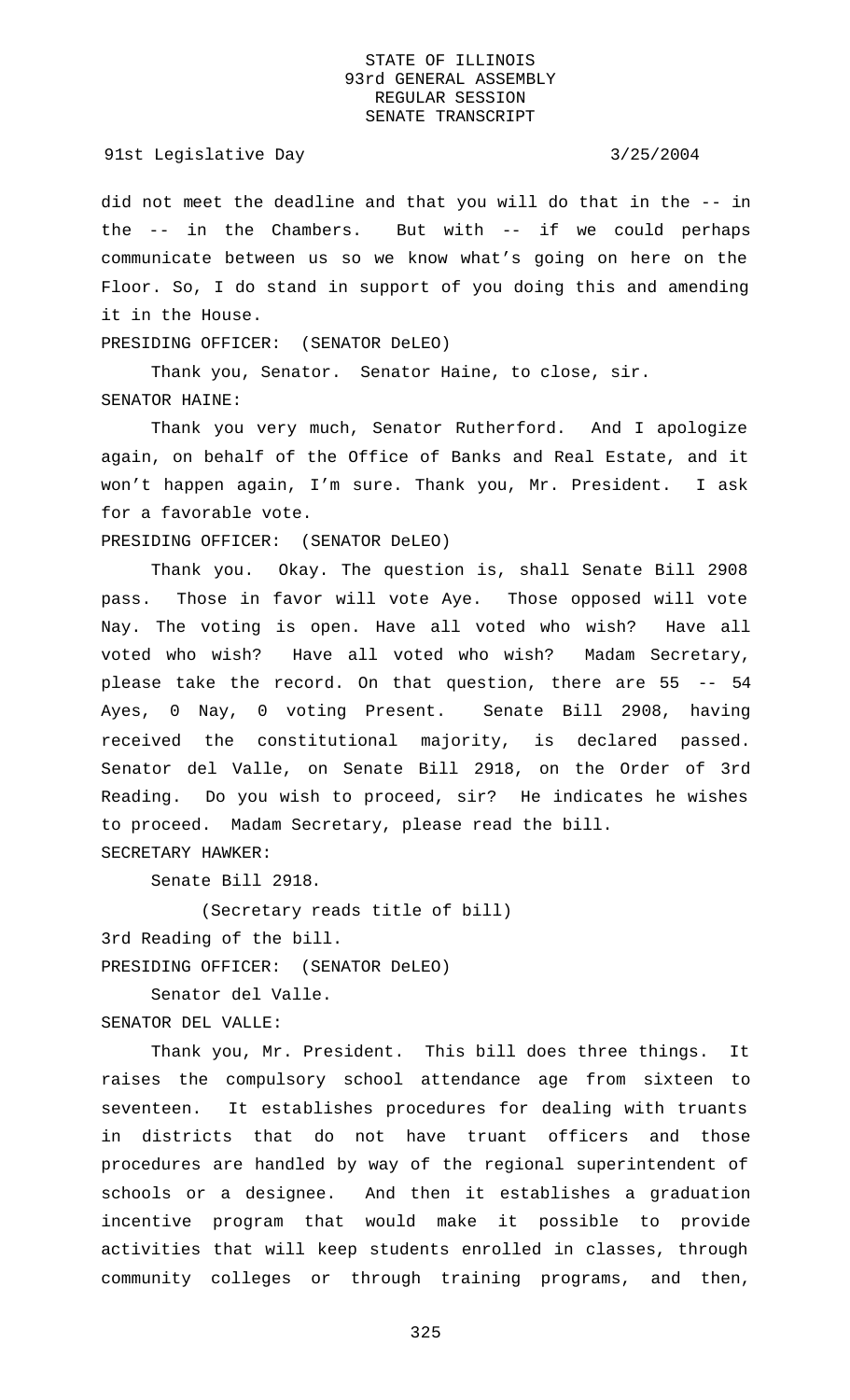91st Legislative Day 3/25/2004

therefore, work towards graduation. I'll be glad to answer any questions.

PRESIDING OFFICER: (SENATOR DeLEO)

Thank you very much, Senator del Valle. Is there any discussion? Seeing no discussion, the question is shall Senate Bill 2918 pass. Those in favor will vote Aye. Those opposed will vote Nay. The voting is open. Have all voted who wish? Have all voted who wish? Have all voted who wish? Madam Secretary, please take the record. On that question, there are 48 Ayes, 5 Nays, 1 voting Present. Senate Bill 2818 {sic}(2918), having received the constitutional majority, is declared passed. Senator Sandoval, on Senate Bill 2919. On - it's on the Order of 3rd Reading. Do you wish to proceed, sir? He indicates he wishes to proceed. Madam Secretary, please read the bill.

SECRETARY HAWKER:

Senate Bill 2919.

(Secretary reads title of bill)

3rd Reading of the bill.

PRESIDING OFFICER: (SENATOR HALVORSON)

Senator Sandoval.

SENATOR SANDOVAL:

Thank you, Senor Presidente? and Members of the Senate. Senate Bill 2919 is called the New Americans Initiative Act of 2004. It's a vehicle bill which may be used at some point to sponsor the community outreach and education of over three hundred eighty thousand legal residents. This bill potentially will provide outreach and education to make three hundred eighty thousand legal residents full Americans in the United States of America. I ask your favorable vote.

PRESIDING OFFICER: (SENATOR DeLEO)

Thank you very much, Senator. Is there any discussion? Is there any discussion? Senator Geo-Karis, for what purpose do you rise, ma'am?

SENATOR GEO-KARIS:

Will he yield? PRESIDING OFFICER: (SENATOR DeLEO) To the bill, ma'am?

SENATOR GEO-KARIS: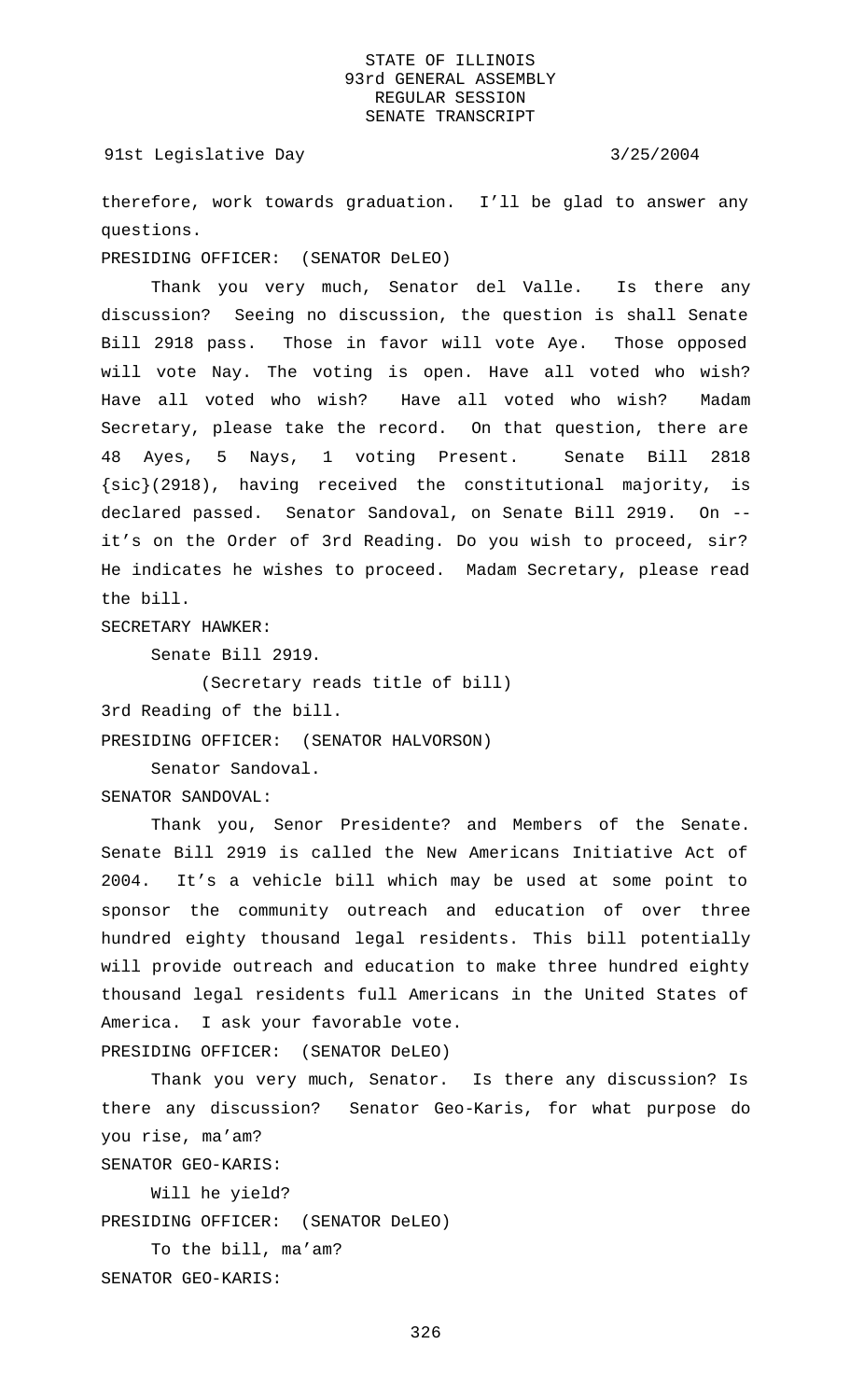91st Legislative Day 3/25/2004

If they're legal, they would get their rights anyway. So why do we need the bill?

PRESIDING OFFICER: (SENATOR DeLEO)

Question of the sponsor. Senator Sandoval.

SENATOR SANDOVAL:

Today, Senator Geo-Karis, my wife is a legal resident. Marina Sandoval of Mexico is a legal residence {sic} of this country, but she does not have the privilege of voting for elected officials of this great State of Illinois. Some day she desires to be able to vote, just like you and I, in this great country.

PRESIDING OFFICER: (SENATOR DeLEO)

Senator Geo-Karis.

SENATOR GEO-KARIS:

Could you explain yourself? What does the bill really do? PRESIDING OFFICER: (SENATOR DeLEO)

Senator Sandoval.

SENATOR SANDOVAL:

It's a vehicle bill, Senator Geo-Karis.

PRESIDING OFFICER: (SENATOR DeLEO)

Senator Geo-Karis.

SENATOR GEO-KARIS:

I don't want to hear about a vehicle. I want to know what the heck it actually does.

PRESIDING OFFICER: (SENATOR DeLEO)

Senator Sandoval.

SENATOR SANDOVAL:

It can potentially -- Senator Geo-Karis, it can potentially legalize, or become full Americans, three hundred eighty thousand legal residents in the great State of Illinois.

PRESIDING OFFICER: (SENATOR DeLEO)

Senator Geo-Karis.

SENATOR GEO-KARIS:

Mr. President, Ladies and Gentlemen of the Senate, anyone who's here legal can potentially become a citizen under the present federal laws. I don't see where this bill's going to make a difference. They still have to follow the law. So, I don't see the purpose for this bill. PRESIDING OFFICER: (SENATOR DeLEO)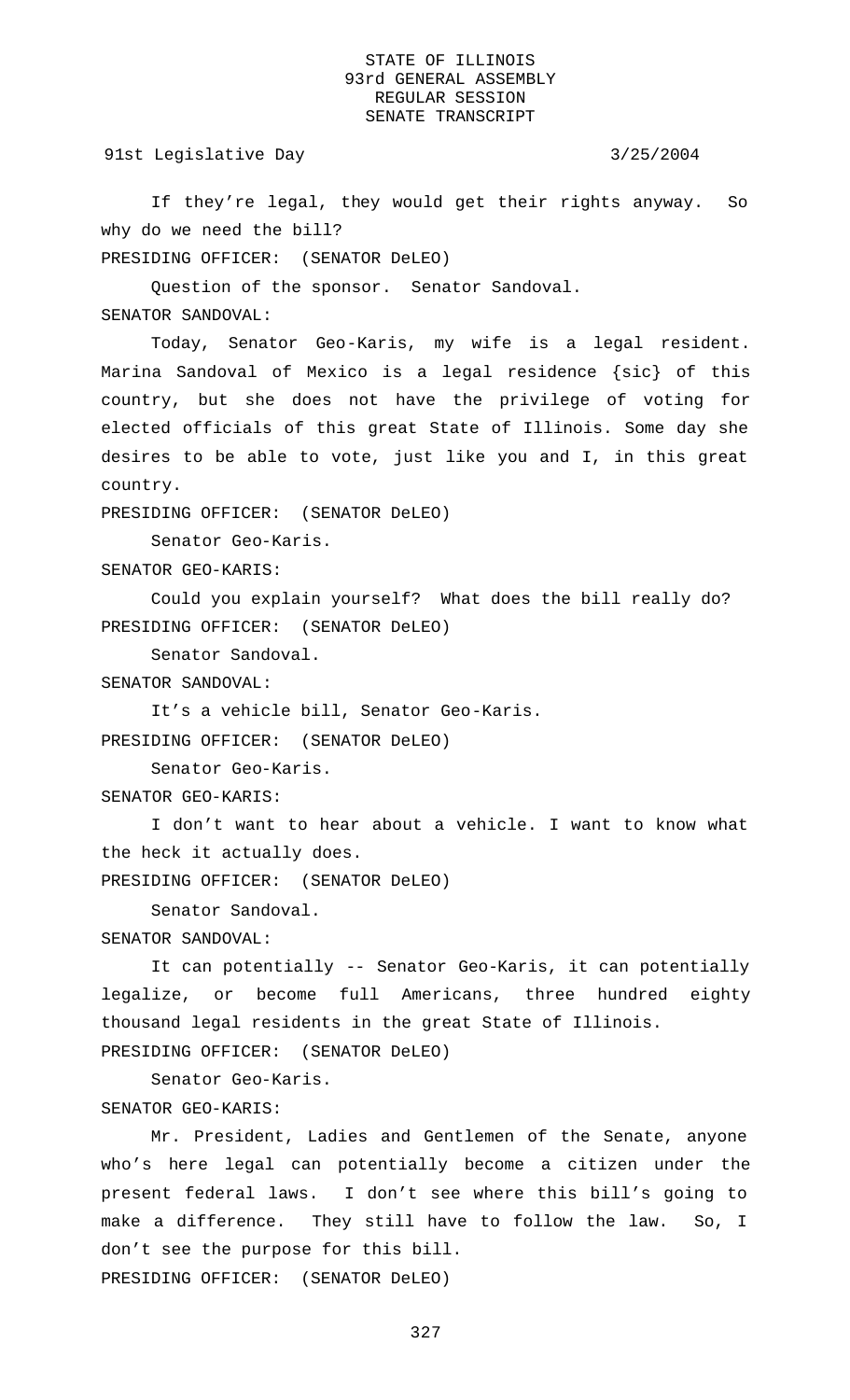91st Legislative Day 3/25/2004

Thank you, Senator. Senator Roskam, for what purpose do you rise, sir? SENATOR ROSKAM:

Question of the sponsor.

PRESIDING OFFICER: (SENATOR DeLEO)

Sponsor indicates he'll yield for a question, sir. SENATOR ROSKAM:

Senator, by what authority do -- does the State have to make determinations of United States citizenship? PRESIDING OFFICER: (SENATOR DeLEO)

Senator Sandoval.

SENATOR SANDOVAL:

It's -- it's teaching legal residents, law-abiding citizens who -- who provide to the economy of the State of Illinois, people who pay taxes, people who support and pay our salaries, an opportunity to educate them so that they can pass the citizenship class provided by the United States federal government.

PRESIDING OFFICER: (SENATOR DeLEO)

Senator Roskam.

SENATOR ROSKAM:

Okay. I think what you're doing is you are over answering questions, with all due respect, and you are -- you are - you're putting so much red meat phrases out there, at a very late night -- in the evening. The code words that you're sending say, "Don't pass this bill." I understand that you're passionate about these issues, but I'm telling you the -- you know, the sort of -- dismissive towards Senator Geo-Karis, it's not good. And -- and -- and I'm -- I'm just suggesting that if -- if there is an education plan that you have for it, say, "Hey, what I'm doing is, I'm going to do this with the bill and it's not together yet." But you are -- you're -- you're just -you're -- you're -- you're creating an environment that it makes it real easy to vote against this bill because you're -- you're using code words that are very confusing, and nobody understands what you're talking about. It's late. We've gone through a hundred and seventy or a hundred and eighty bills. And I don't want to waste anymore time but -- but, you know, when Senator Geo-Karis asks you a question, God bless her -- she's -- she's -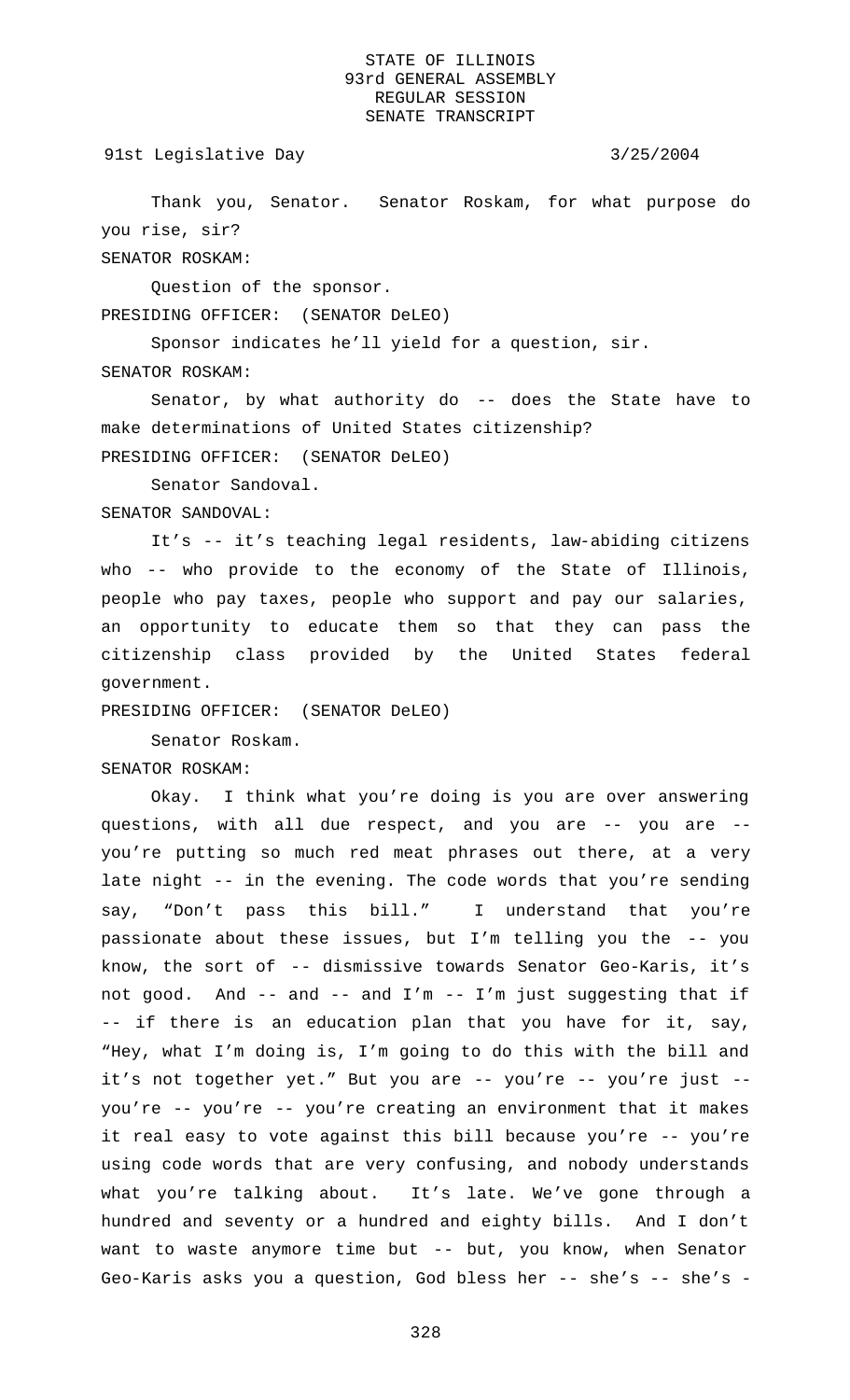91st Legislative Day 3/25/2004

- she's in my fourth-grade State of Illinois book, for crying out loud. She was -- literally, she's in my fourth-grade State of Illinois book, and she deserves the respect of the -- the - the senior person of -- of the institution. So, when she's sincerely asking you a question, please sincerely answer her question, and we can just sort of lower this wattage all the way around.

PRESIDING OFFICER: (SENATOR DeLEO)

Thank you, Senator. Senator Sandoval.

#### SENATOR SANDOVAL:

My dear colleague, Senator Roskam, I am about as sincere as they come from the southwest side of Chicago. I am being very sincere when I responded to my respected colleague, Senator Geo-Karis, by explaining to this great Body that the New Americans Initiative Act is potential legislation that will provide community outreach and education for over three hundred eighty thousand legal residents so that they could become full Americans in the United States of America. That is what I previously stated, and that is the truth. PRESIDING OFFICER: (SENATOR DeLEO)

Thank you, Senator. Is there any further discussion? Senator Rauschenberger, what purpose do you rise, sir? SENATOR RAUSCHENBERGER:

Well, just to comment on the bill. PRESIDING OFFICER: (SENATOR DeLEO)

To the -- to the bill, sir. SENATOR RAUSCHENBERGER:

To the bill. I think the sponsor's passionate. I would remind the sponsor that the Democrats control this Chamber. They control the House. Why don't you simply get an extended deadline on this? This is an issue that's very sensitive and important to all of us. I represent a lot of new Americans in my district as well. But -- but, you know, talking about an Act that's not written, with no dimension and no appropriation, you know, it -- it tries the patience of the poor Minority over here to continue to pass shell bills based on, you know -- I don't know where you're headed.  $I$  -- I would -- I would suggest that you ask your Senate President for an extended deadline. It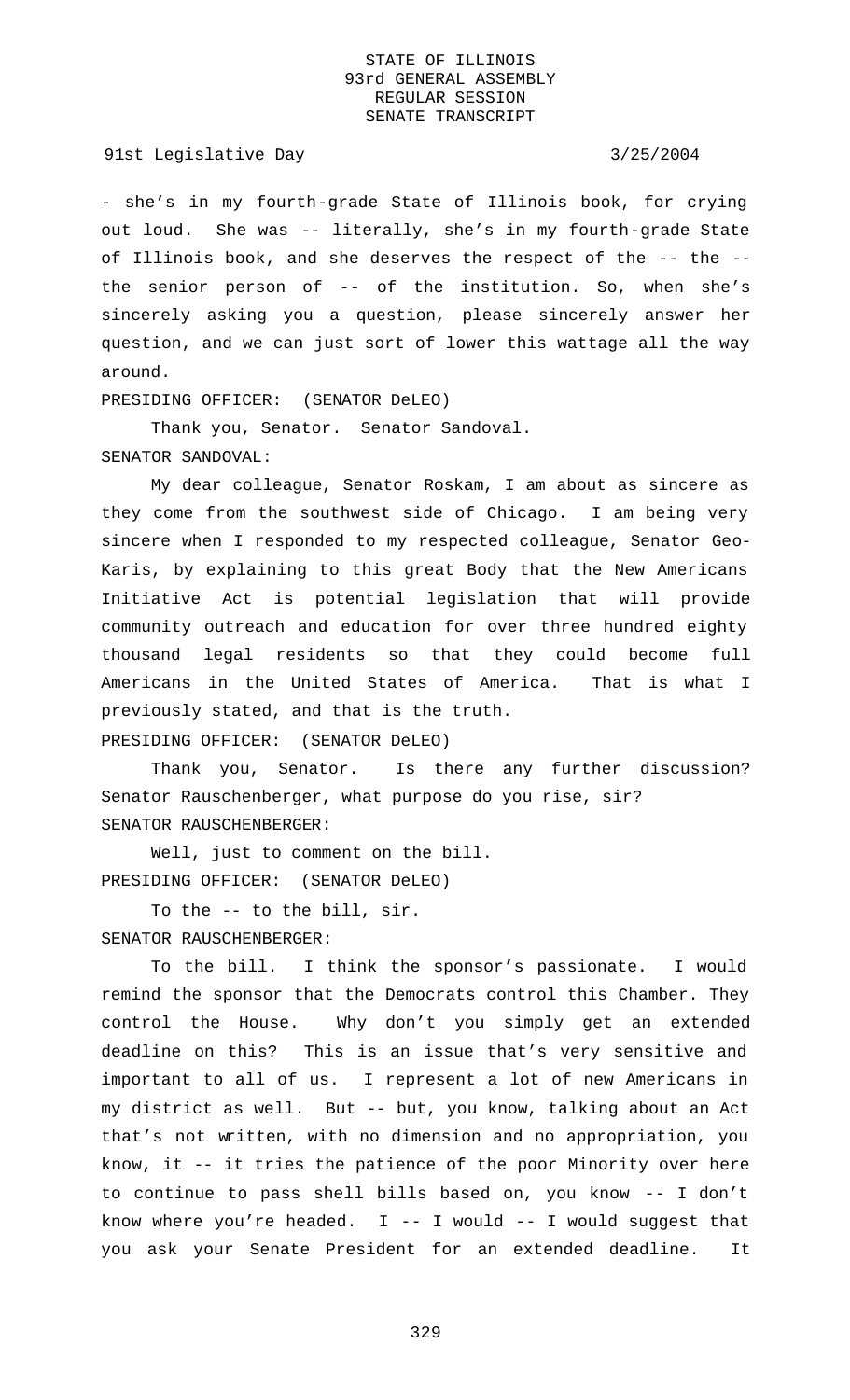#### 91st Legislative Day 3/25/2004

leaves this bill in Calendar position. When you have substantive language, we can address it. It's just a thought. PRESIDING OFFICER: (SENATOR DeLEO)

Senator Carol Ronen, for what purpose do you rise, ma'am? SENATOR RONEN:

Thank you, Mr. President. Not to prolong the discussion, I rise in support of this bill. I think the Senator's made a very clear statement about the -- what the purpose of this bill will be. We've passed shell bills before. We're going to be working with the House. This is an important issue. It's going to be providing outreach and services to help people follow the rules and meet the requirements to become U.S. citizens, a goal that we -- I know we all share on both sides of the aisle. So, I'd urge all of us to vote Aye.

PRESIDING OFFICER: (SENATOR DeLEO)

Thank you very much. Senator Sandoval, to close. SENATOR SANDOVAL:

I ask a favorable vote. PRESIDING OFFICER: (SENATOR DeLEO)

Thank you very much. Okay. Ladies and Gentlemen, the question is, shall Senate Bill 2919 pass. Those in favor will vote Aye. Those opposed will vote Nay. The voting is open. Have all voted who wish? Have all voted who wish? Have all voted who wish? Madam Secretary, please take the record. On that question, there are 32 Ayes, 17 Nays, 3 voting Present. Senate Bill 2919, having received the constitutional majority, is declared passed. Ladies and Gentlemen, at this time, with leave of the Body, we're moving to page 2 of the Calendar. Page 2. The top of page 2. 2nd Readings. Let me notify the Body for an announcement. This is the last and final time that 2nd Readings we'll -- we'll be going through for this deadline week. This will be the last. We're going through 2nd Readings and we'll complete our evening. So, let's try and move these. If anybody has Floor amendments on bills, please be prepared and please be ready. At this time, on Senate Bills 2nd Reading, top of page 2, Senator Sieben. 2098. Out of the record. Senator Denny Jacobs, on Senate Bill 2144. Out of the record. Senator John Jones, on 2153. Senator John Jones, on -- out of the record. Senator Brady, on 2184, sir. Senator Brady, on 2384?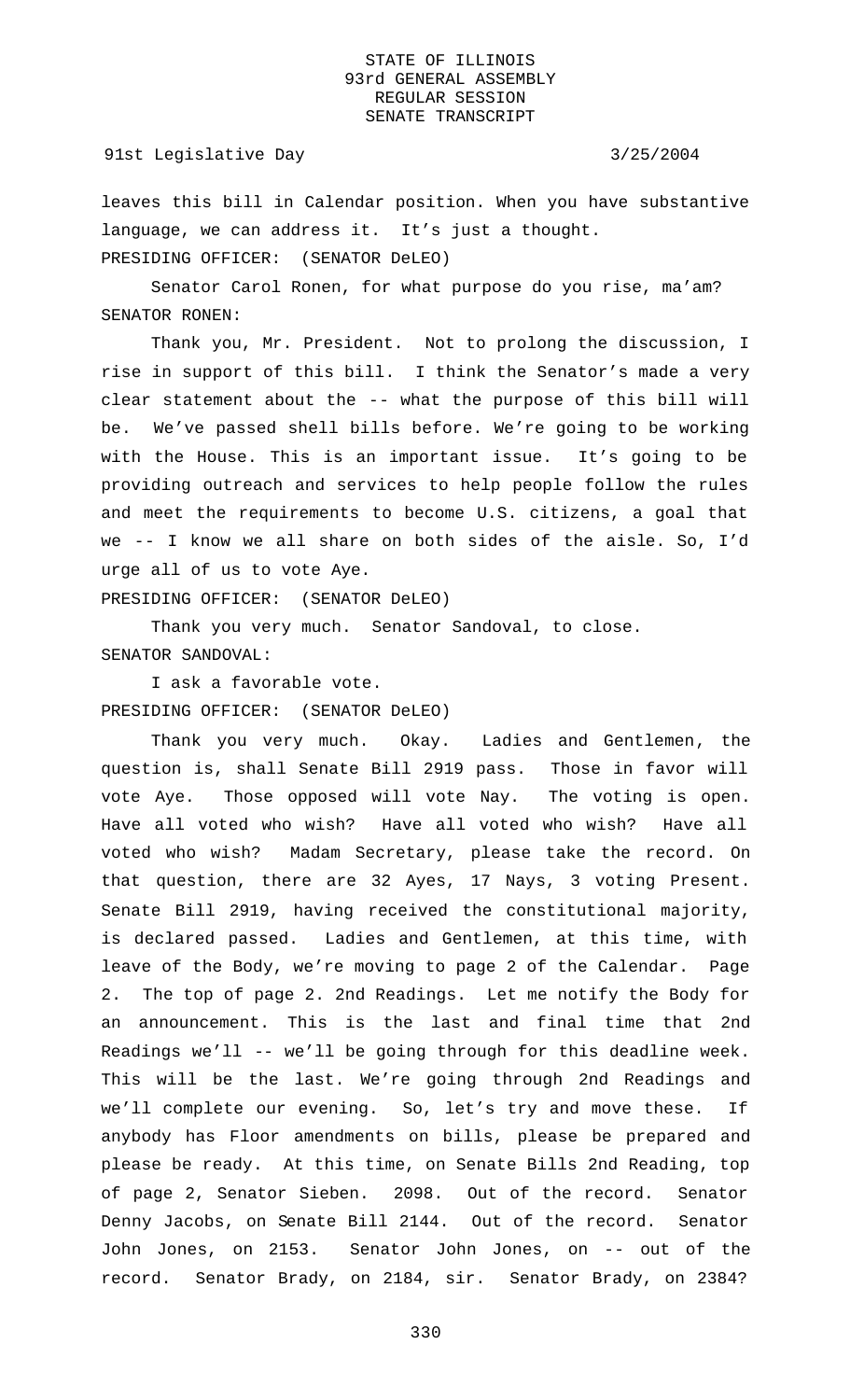```
91st Legislative Day 3/25/2004
```
Out. Senator Petka, on Senate Bill 2188. Madam Secretary, please read the bill.

SECRETARY HAWKER:

Senate Bill 2188.

(Secretary reads title of bill)

2nd Reading of the bill. The Committee on Judiciary adopted Committee Amendment No. 1.

PRESIDING OFFICER: (SENATOR DeLEO)

Has there been any Floor amendments approved for consideration?

SECRETARY HAWKER:

Yes. Floor Amendment No. 2, offered by Senator Petka. PRESIDING OFFICER: (SENATOR DeLEO)

Senator Petka, to the amendment, sir.

SENATOR PETKA:

Thank you, Mr. President, Members of the Senate. Floor Amendment No. 2 represented language that was requested by the Illinois State Police in the administration of this Act. It also provides for a fee increase in connection with the licensing procedures that were authorized under this Act, and I would urge its adoption.

PRESIDING OFFICER: (SENATOR DeLEO)

Thank you. Senator Petka moves the adoption of Amendment No. 2 to Senate Bill 2188. All those in favor will say Aye. All those opposed will say Nay. The Ayes have it, and the amendment is adopted. Madam Secretary, has there been any further Floor amendments approved for consideration? SECRETARY HAWKER:

No further amendments reported, Mr. President. PRESIDING OFFICER: (SENATOR DeLEO)

3rd Reading. Senator Harmon, on 2198. Senator Don Harmon. Out of the record. Senator Harmon, on Senate Bill 2200. Out of the record Senator Obama, on 2269, sir. 2269. Out of the record. Senator Haine, on 2271. Madam Secretary, please read the bill.

SECRETARY HAWKER:

Senate Bill 2271.

(Secretary reads title of bill)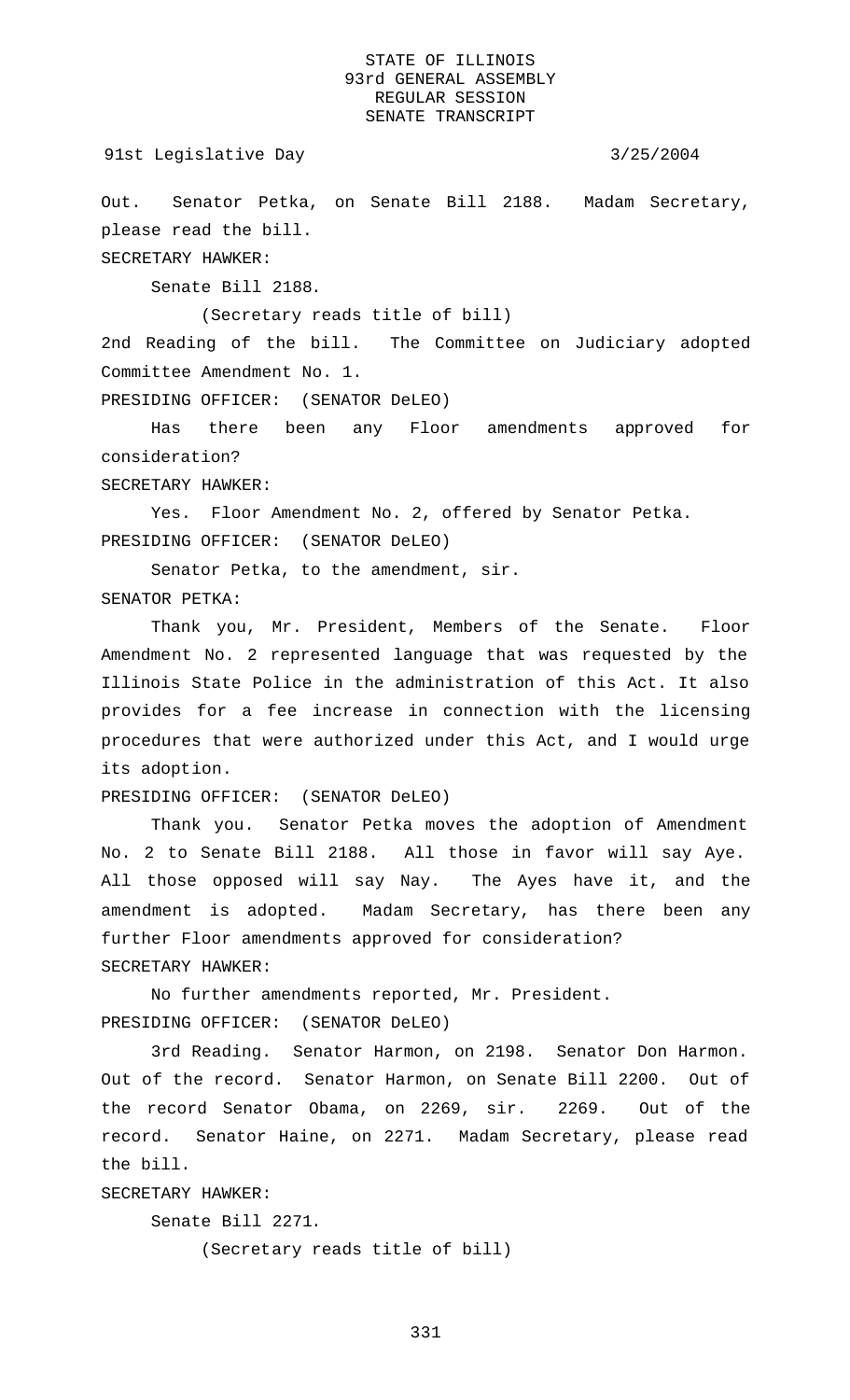2nd Reading of the bill. The Committee on Licensed Activities adopted Committee Amendment No. 1.

PRESIDING OFFICER: (SENATOR DeLEO)

Has there been any Floor amendments approved? SECRETARY HAWKER:

No further amendments reported, Mr. President. PRESIDING OFFICER: (SENATOR DeLEO)

3rd Reading. Senator del Valle. Out of the record. Senator Trotter. 2366. Senator Donne Trotter. Out of the record. Senate -- Senator Walsh, on 2416, sir. Out of the record. Senator Terry Link, on 2553, sir. Out of the record. Senator Kirk Dillard, on 2607. Madam Secretary, please read the bill.

SECRETARY HAWKER:

Senate Bill 2607.

(Secretary reads title of bill)

2nd Reading of the bill. The Committee on Judiciary adopted Committee Amendment No. 2.

PRESIDING OFFICER: (SENATOR DeLEO)

Has there been any Floor amendments approved for consideration?

SECRETARY HAWKER:

No further amendments reported, Mr. President. PRESIDING OFFICER: (SENATOR DeLEO)

3rd Reading. 2610. Senator Obama. There's a -- we've been notified there's been a fiscal note filed, sir. Continuing on Senate Bills 2nd Reading, on the top of page 3. Senator Harmon, on 2612, sir. Out of the record. Senator Haine, on 2614, sir. Senator Haine, on 2614. Out of the record. Senator Pat Welch, on 2619, sir. Out of the record. Senator Schoenberg, on 2724, sir. Madam Secretary, please read the bill.

SECRETARY HAWKER:

Senate Bill 2724.

(Secretary reads title of bill)

2nd Reading of the bill. No committee or Floor amendments reported.

PRESIDING OFFICER: (SENATOR DeLEO)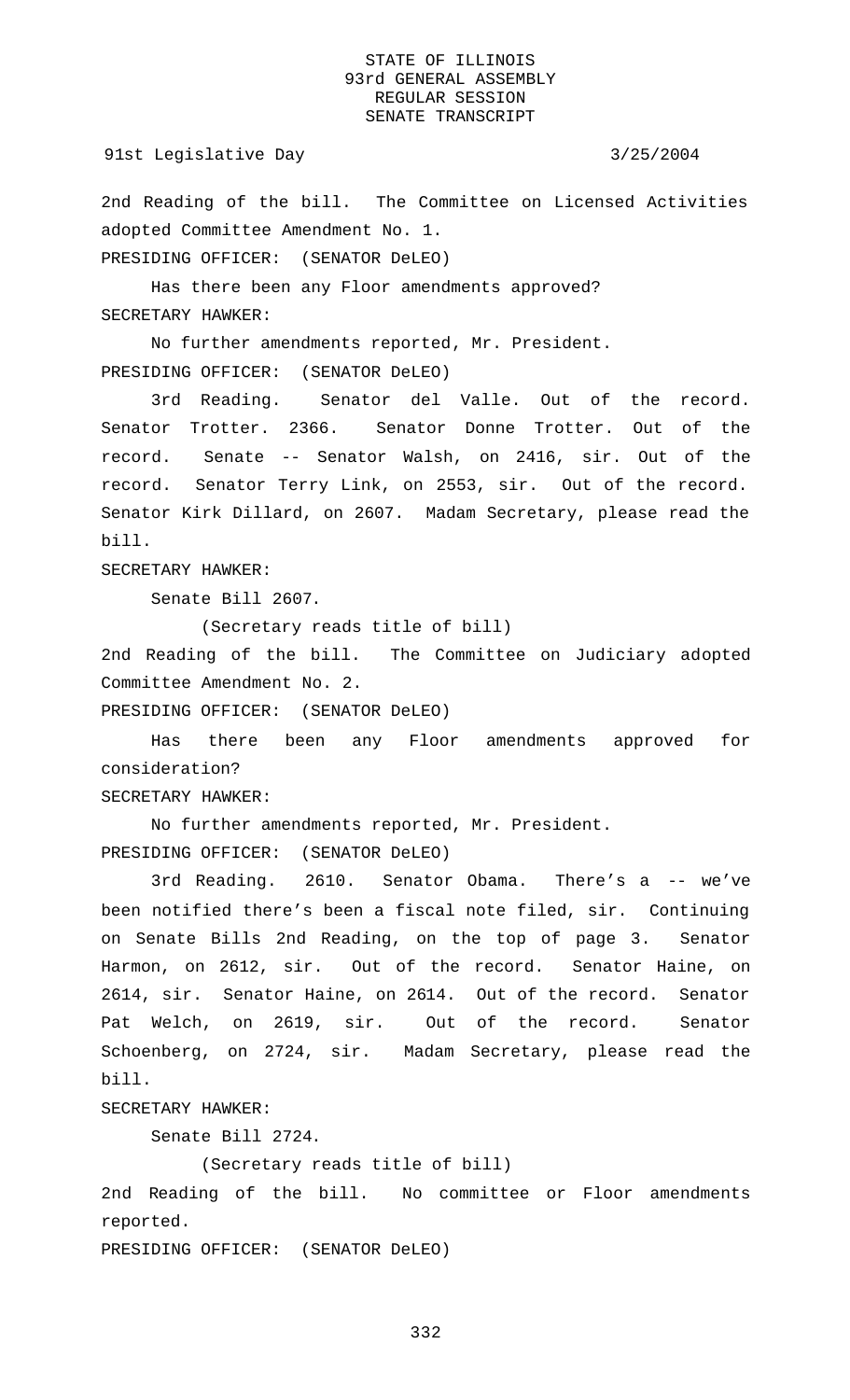91st Legislative Day 3/25/2004

Has there been any Floor amendments approved for consideration?

SECRETARY HAWKER:

No further amendments reported.

PRESIDING OFFICER: (SENATOR DeLEO)

3rd Reading. Senator Crotty, on 2791, ma'am. Madam Secretary, please read the bill. SECRETARY HAWKER:

Senate Bill 2791.

(Secretary reads title of bill)

2nd Reading of the bill. The Committee on Judiciary adopted Committee Amendments 1 and 2.

PRESIDING OFFICER: (SENATOR DeLEO)

Has there been any Floor amendments approved for consideration?

SECRETARY HAWKER:

No further amendments reported, Mr. President. PRESIDING OFFICER: (SENATOR DeLEO)

3rd Reading. Senator Hendon, on 2800. Senator Rickey Hendon, on Senate Bill 2800. Out of the record. Senator Collins, on 2806. Senator Collins, on 2806. Senator Winkel, on 2858. Madam Secretary, please read the bill. SECRETARY HAWKER:

Senate Bill 2858.

(Secretary reads title of bill)

2nd Reading of the bill. No committee or Floor amendments reported.

PRESIDING OFFICER: (SENATOR DeLEO)

Has there been any Floor amendments approved for consideration?

SECRETARY HAWKER:

No further amendments reported. PRESIDING OFFICER: (SENATOR DeLEO)

3rd Reading. Senator Burzynski, on 2863. Out of the record. Senator Burzynski on 2864, sir. Out of the record. Senator Munoz, on 2890. Out of the record. Senator Martinez, on 2895. Out of the record. Senator Risinger, on 2904. Out of the record. Senator Terry Link, on 2905, sir. Out of the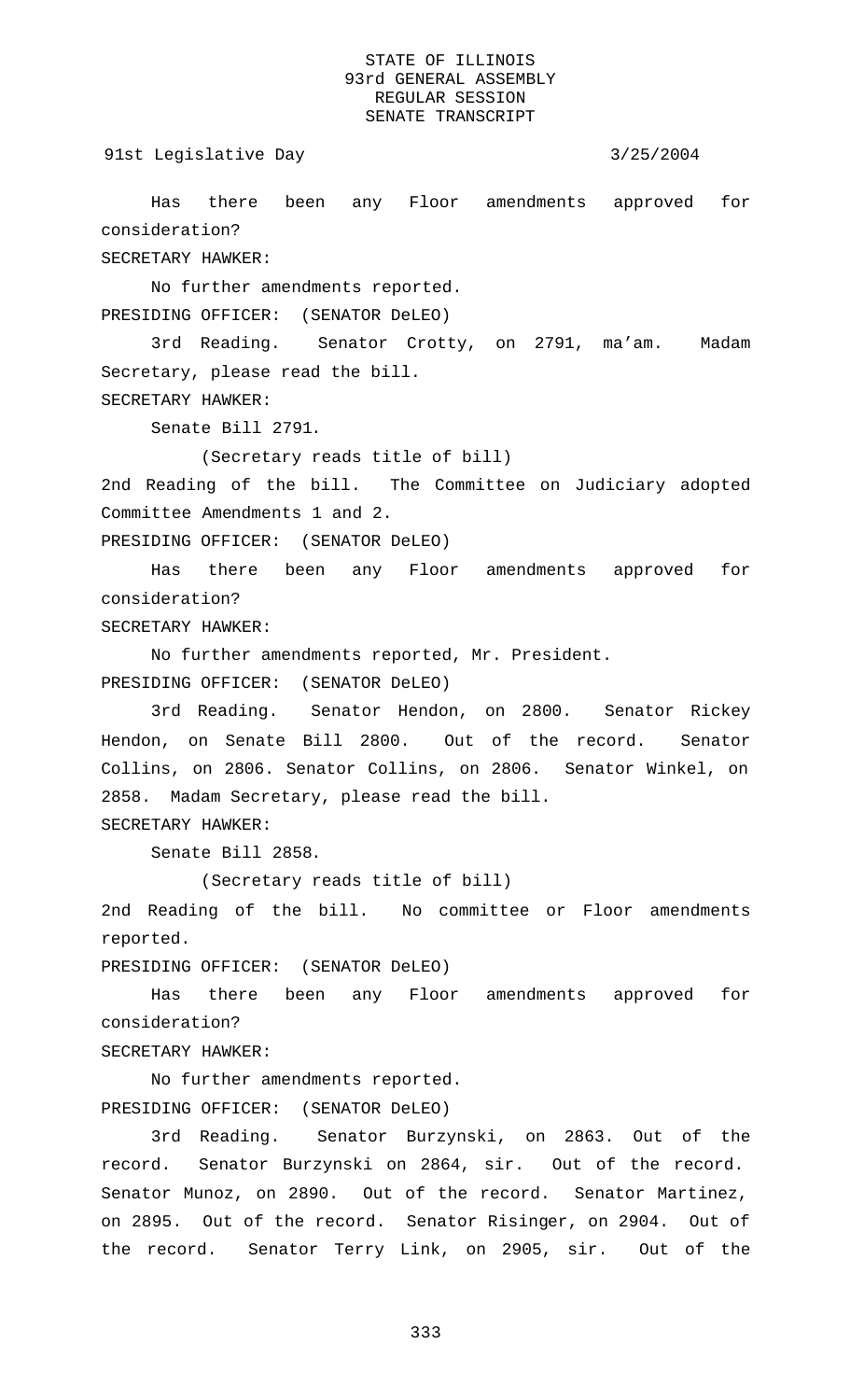```
91st Legislative Day 3/25/2004
```
record. Senator Maloney, on 2907. Madam Secretary, please read the bill.

SECRETARY HAWKER:

Senate Bill 2907.

(Secretary reads title of bill)

2nd Reading of the bill. No committee or Floor amendments reported.

PRESIDING OFFICER: (SENATOR DeLEO)

Has there been any Floor amendments approved for consideration?

SECRETARY HAWKER:

No further amendments reported. PRESIDING OFFICER: (SENATOR DeLEO)

3rd Reading. Ladies and Gentlemen, continuing on Senate Bills 2nd Reading on the top of page 4. On the top of page 4, Senator John Cullerton, on Senate Bill 2921. Madam Secretary, please read the bill.

SECRETARY HAWKER:

Senate Bill 2921.

(Secretary reads title of bill)

2nd Reading of the bill. No committee or Floor amendments reported.

PRESIDING OFFICER: (SENATOR DeLEO)

3rd Reading. Senator Halvorson, on 2937. Out of the record. Senator Harmon, on 3108, sir. Out of the record. Senator Hunter, Mattie Hunter, on 3148. Out of the record. Senator Silverstein, on 3174. Madam Secretary -- Senator Silverstein, I'm sorry, on 3166. Madam Secretary, please read the bill.

SECRETARY HAWKER:

Senate Bill 3166.

(Secretary reads title of bill)

2nd Reading of the bill. No committee or Floor amendments reported.

PRESIDING OFFICER: (SENATOR DeLEO)

Thank you. 3rd Reading. Senator Silverstein, on 3174. Madam Secretary, please read the bill.

SECRETARY HAWKER:

Senate Bill 3174.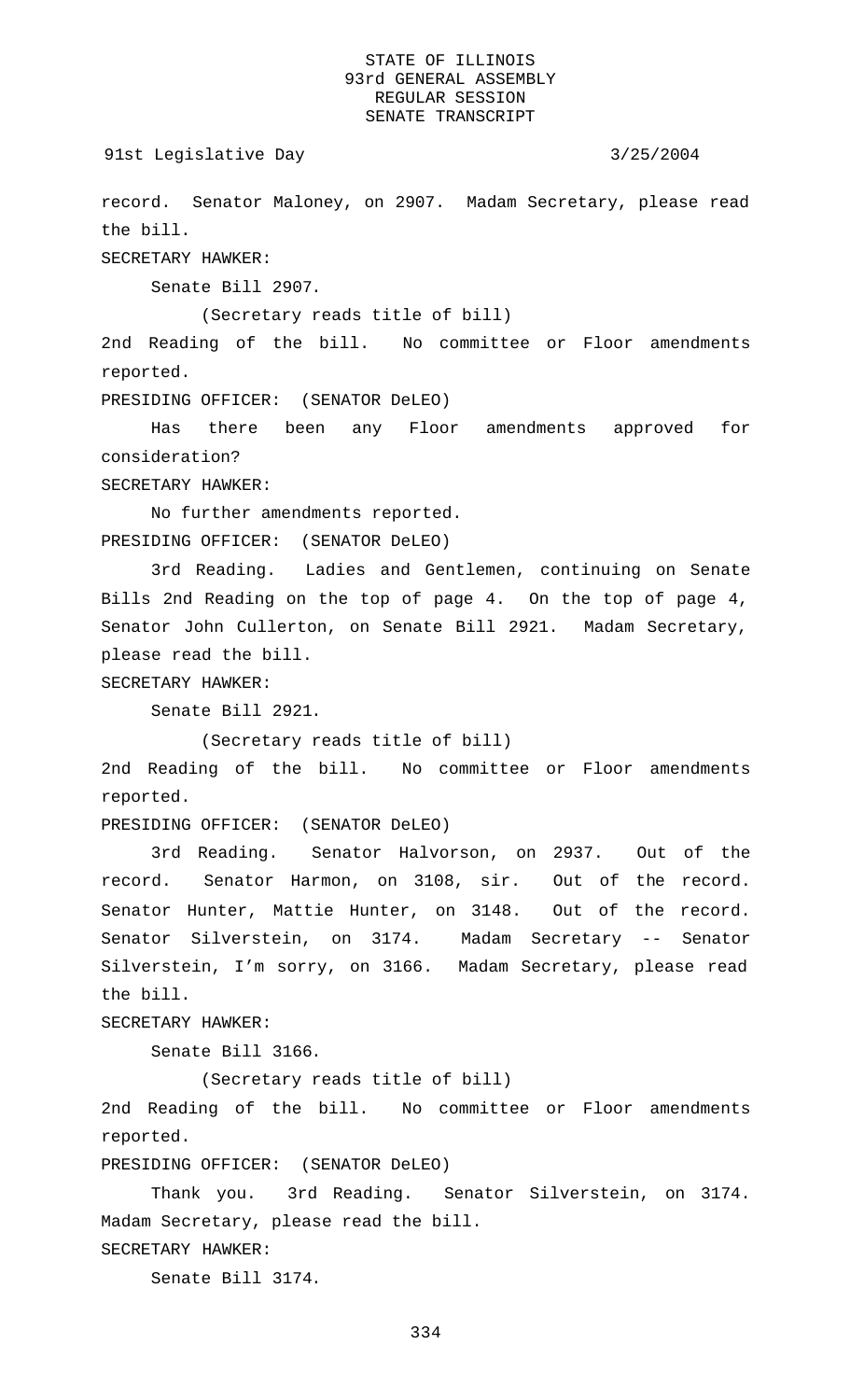91st Legislative Day 3/25/2004

(Secretary reads title of bill)

2nd Reading of the bill. No committee or Floor amendments reported.

PRESIDING OFFICER: (SENATOR DeLEO)

3rd Reading. Leave of the Body, we'll skip 3175. Senator Syverson, on 3310. Messages from the House. SECRETARY HAWKER:

A Message from the House by Mr. Mahoney, Clerk.

Mr. President - I am directed to inform the Senate that the House of Representatives has passed bills of the following titles, in the passage of which I am instructed to ask the concurrence of the Senate, to wit:

House Bills 3989, 4022, 4176, 4263, 4266, 4310, 4452, 4560, 4610, 6574, 6740, 6841.

All passed the House, March 25, 2004.

PRESIDING OFFICER: (SENATOR DeLEO)

Committee Reports.

SECRETARY HAWKER:

The following correction was made on the report from the Senate Rules Committee, which on March 25, 2004, referred House Bill -- pardon me, House Bill 383 to the Committee on Insurance and Pensions, but which should have referred House Bill 393 to the Committee on Insurance and Pensions.

PRESIDING OFFICER: (SENATOR DeLEO)

Ladies and Gentlemen, that completes our substance agenda for today. The Senate will stay open -- the -- the -- I'm sorry. Madam Secretary. President Jones, for what purpose do you rise, sir?

SENATOR E. JONES:

Yeah. Thank you, Mr. President. We worked ten hours today and -- just like the House, but we -- there will be a bill in to provide overtime pay for legislators. But we worked today so that we would not have to be in so long tomorrow. So when we adjourn today, I know we'll be coming back at 9 a.m. tomorrow to go back to 3rd Reading. But we did accomplish quite a bit today, and we want to thank the Minority Leader for providing food for all of us. And tomorrow when we come in -- and Ira Silverstein equally as well. But when we come in tomorrow, we'll